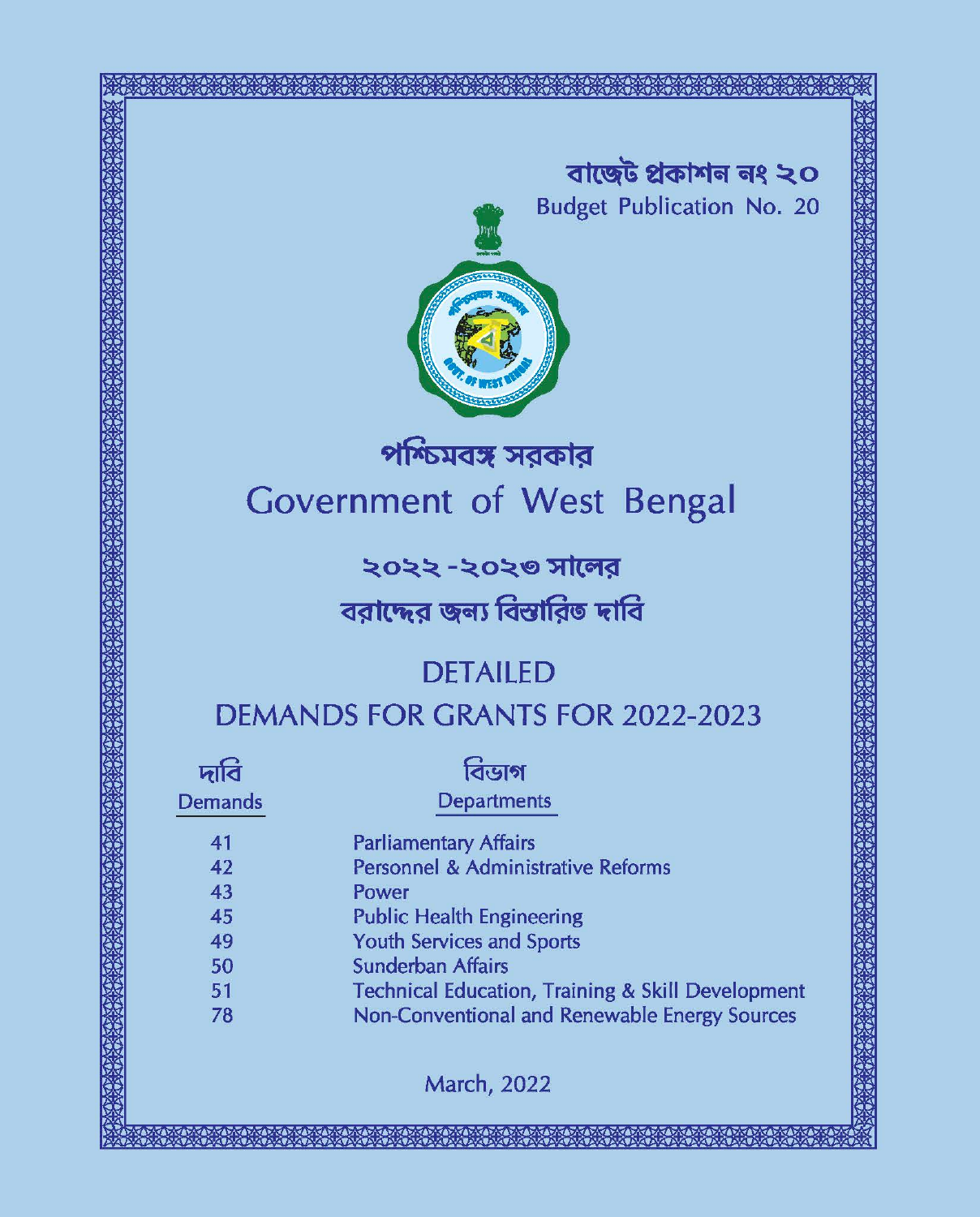## **Detailed Demands for Grants for 2022-2023**

| Demand No.   | <b>Major Heads</b>                                          |   | Pages     |
|--------------|-------------------------------------------------------------|---|-----------|
| / Serial No. |                                                             |   |           |
| 41           | 2052 - Secretariat--General Services                        | . | $1 - 3$   |
|              | 2070 - Other Administrative Services                        | . | 4-6       |
| 42           | 2049 - Interest Payments                                    |   | $7-9$     |
|              | 2051 - Public Service Commission                            |   | $10-13$   |
|              | 2052 - Secretariat--General Services                        | . | 14-19     |
|              | 2059 - Public Works                                         |   | $20 - 21$ |
|              | 2062 - Vigilance                                            | . | $22 - 25$ |
|              | 2070 - Other Administrative Services                        | . | 26-32     |
|              | $2216$ - Housing                                            |   | 33-34     |
|              | 2235 - Social Security And Welfare                          | . | 35-36     |
|              | 2251 - Secretariat--Social Services                         |   | 37-39     |
|              | 4059 - Capital Outlay on Public Works                       | . | $40 - 41$ |
|              | 4216 - Capital Outlay on Housing                            | . | 42-45     |
|              | 6004 - Loans and Advances from the Central Government       | . | 46-47     |
| 43           | 2045 - Other Taxes and Duties on Commodities and Services   |   | 48-51     |
|              | 2049 - Interest Payments                                    |   | $52 - 53$ |
|              | 2575 - Other Special Areas Programmes                       |   | 54-55     |
|              | 2801 - Power                                                |   | 56-61     |
|              | 2810 - Non-conventional Sources of Energy                   |   | 62-64     |
|              | 3451 - Secretariat-Economic Services                        | . | 65-67     |
|              | 4801 - Capital Outlay on Power Projects                     | . | 68-83     |
|              | 4810 - Capital Outlay on Non-Conventional Sources of Energy |   | 84-87     |
|              | 6003 - Internal Debt of the State Government                |   | 88-89     |
|              | 6801 - Loans for Power Projects                             |   | 90-93     |
| 45           | 2049 - Interest Payments                                    |   | 94-96     |
|              | 2059 - Public Works                                         | . | 97-98     |
|              | 2215 - Water Supply and Sanitation                          |   | 99-118    |
|              | 2250 - Other Social Services                                |   | 119-120   |
|              | 2251 - Secretariat--Social Services                         |   | 121-123   |
|              | 2551 - Hill Areas                                           |   | 124-125   |
|              | 4059 - Capital Outlay on Public Works                       |   | 126-127   |
|              | 4215 - Capital Outlay on Water Supply and Sanitation        | . | 128-136   |
|              | 6003 - Internal Debt of the State Government                | . | 137-138   |
|              | 6004 - Loans and Advances from the Central Government       | . | 139-141   |
| 49           | 2059 - Public Works                                         |   | 142-143   |
|              |                                                             |   |           |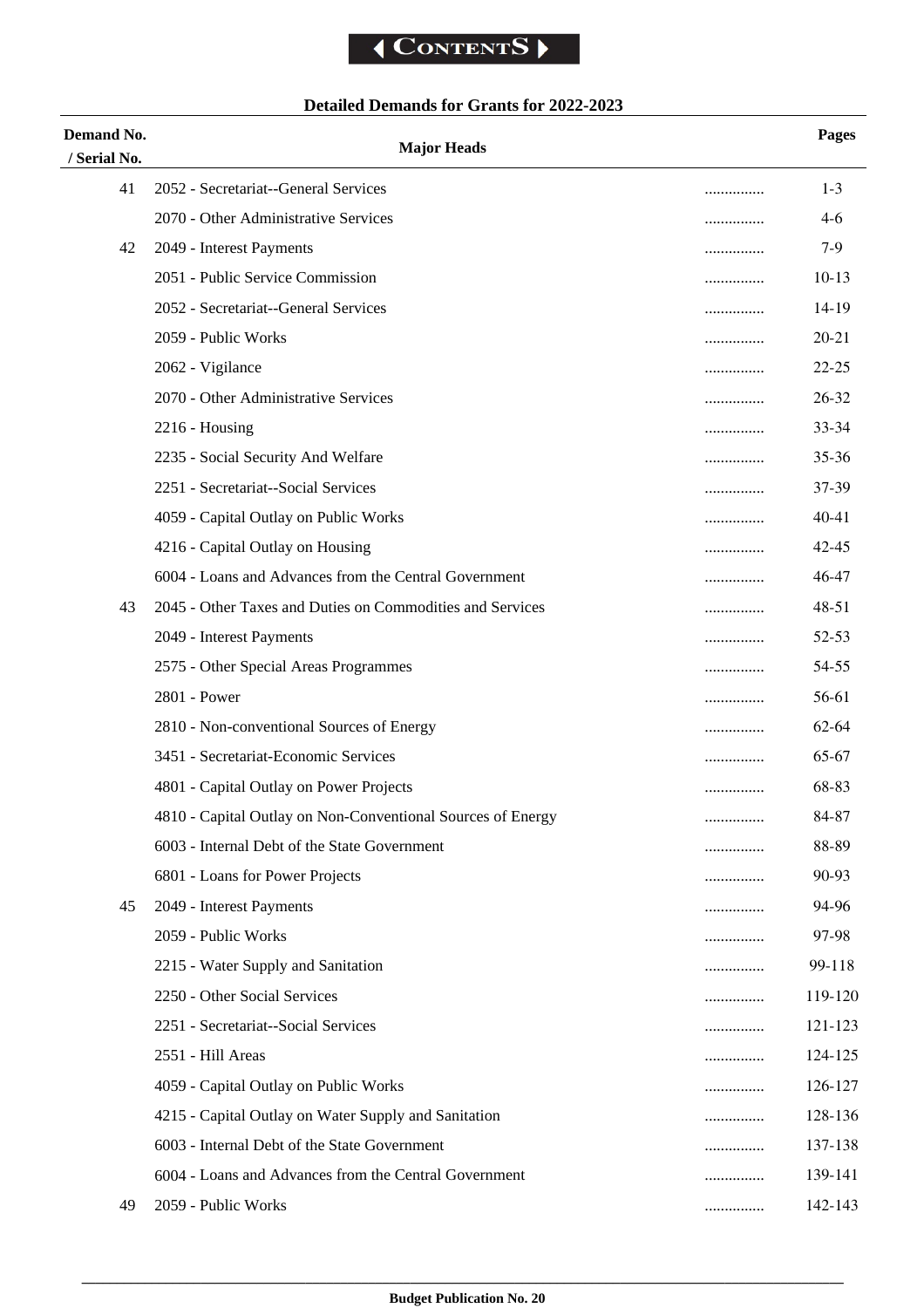| <b>Demand No.</b><br>/ Serial No. | <b>Major Heads</b>                                          |   | Pages   |
|-----------------------------------|-------------------------------------------------------------|---|---------|
|                                   | 2070 - Other Administrative Services                        |   | 144-145 |
|                                   | 2204 - Sports and Youth Services                            | . | 146-166 |
|                                   | 2251 - Secretariat--Social Services                         |   | 167-170 |
|                                   | 4202 - Capital Outlay on Education, Sports, Art and Culture | . | 171-174 |
| 50                                | 2575 - Other Special Areas Programmes                       |   | 175-180 |
|                                   | 4575 - Capital Outlay on Other Special Areas Programme      |   | 181-184 |
| 51                                | 2203 - Technical Education                                  | . | 185-210 |
|                                   | 2230 - Labour and Employment                                |   | 211-224 |
|                                   | 2251 - Secretariat--Social Services                         | . | 225-227 |
|                                   | 4202 - Capital Outlay on Education, Sports, Art and Culture | . | 228-235 |
|                                   | 4250 - Capital Outlay on Other Social Services              |   | 236-241 |
| 78                                | 2575 - Other Special Areas Programmes                       | . | 242-243 |
|                                   | 2810 - Non-conventional Sources of Energy                   | . | 244-252 |
|                                   | 3451 - Secretariat-Economic Services                        | . | 253-255 |
|                                   | 4810 - Capital Outlay on Non-Conventional Sources of Energy |   | 256-257 |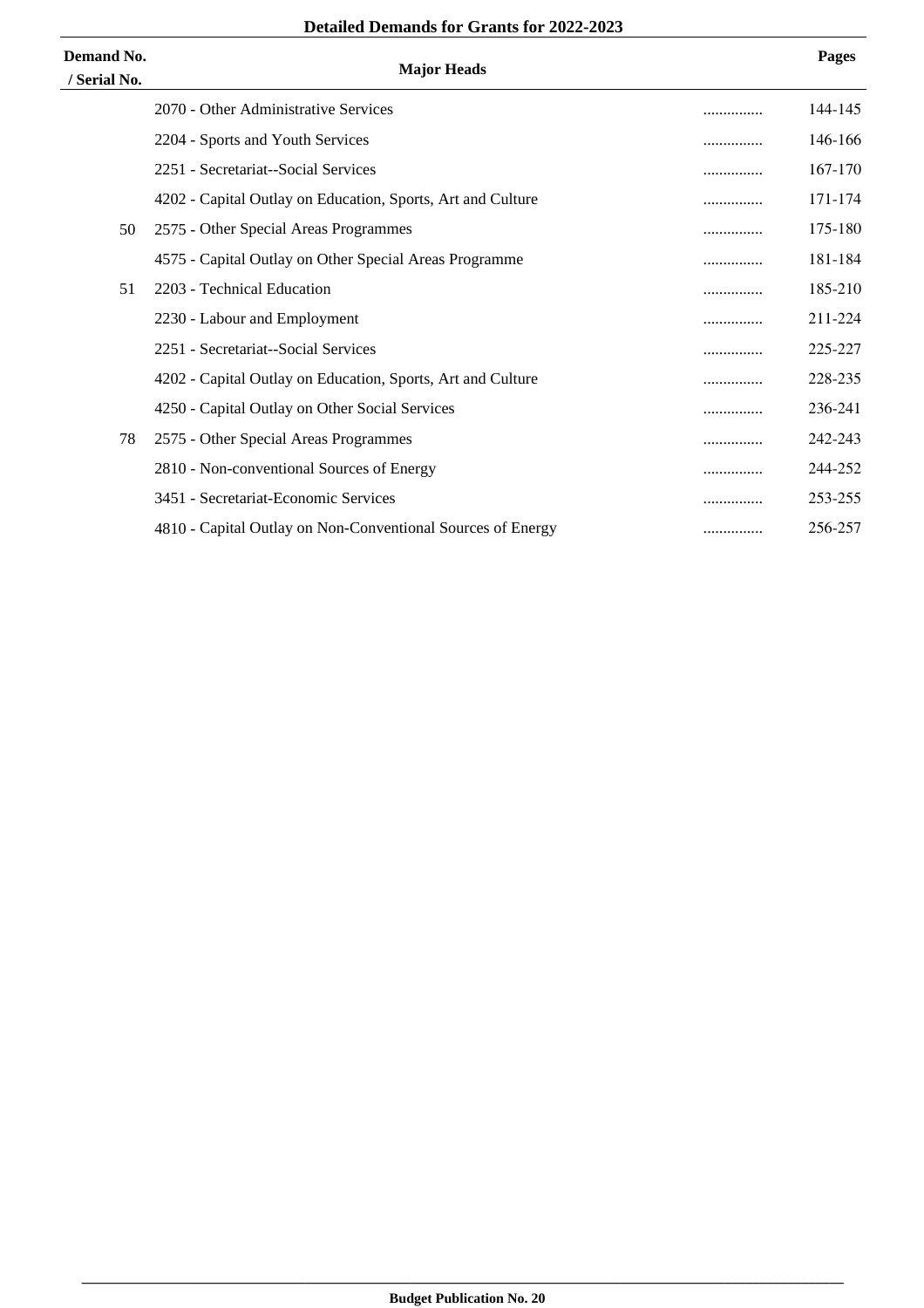#### **DEMAND No. 41**

**Parliamentary Affairs Department**

#### **A. General Services - (d) Administrative Services**

#### **Head of Account : 2052 - Secretariat--General Services**

| Voted Rs. 3,86,02,000      | <b>Charged Rs. Nil</b> |             | Total Rs. 3,86,02,000 |                  |
|----------------------------|------------------------|-------------|-----------------------|------------------|
|                            |                        | Voted Rs.   | Charged Rs.           | <b>Total Rs.</b> |
| <b>Gross Expenditure</b>   |                        | 3,86,02,000 | $\cdots$              | 3,86,02,000      |
| <b>Deduct - Recoveries</b> |                        | $-1.000$    | $\cdots$              | $-1.000$         |
|                            | <b>Net Expenditure</b> | 3,86,01,000 |                       | 3,86,01,000      |

### **REVENUE EXPENDITURE ABSTRACT ACCOUNT**

---------------------------------------------------------------------------------------------------------------------------------------------------------------------------------

|                            |                                                                            | Actuals,<br>2020-2021                                                                                                                                                                                                          | Budget<br>Estimate,<br>2021-2022                                                      | Revised<br>Estimate,          | Budget<br>Estimate,<br>2021-2022 2022-2023 |
|----------------------------|----------------------------------------------------------------------------|--------------------------------------------------------------------------------------------------------------------------------------------------------------------------------------------------------------------------------|---------------------------------------------------------------------------------------|-------------------------------|--------------------------------------------|
|                            |                                                                            | Rs.                                                                                                                                                                                                                            | $\mathbf{Rs.}$                                                                        | Rs.                           | Rs.                                        |
| 090- Secretariat           |                                                                            |                                                                                                                                                                                                                                |                                                                                       |                               |                                            |
| Administrative Expenditure |                                                                            |                                                                                                                                                                                                                                | $3,42,36,224$ $3,71,93,000$ $3,68,89,000$ $3,86,02,000$                               |                               |                                            |
|                            |                                                                            |                                                                                                                                                                                                                                | Total - 090 $3,42,36,224$ $3,71,93,000$ $3,68,89,000$ $3,86,02,000$                   |                               |                                            |
|                            | Grand Total - Gross 3,42,36,224 3,71,93,000 3,68,89,000 3,86,02,000        |                                                                                                                                                                                                                                |                                                                                       |                               |                                            |
|                            |                                                                            |                                                                                                                                                                                                                                | Voted 3,42,36,224 3,71,93,000 3,68,89,000 3,86,02,000<br>Charged                      |                               |                                            |
|                            | Administrative Expenditure 3,42,36,224 3,71,93,000 3,68,89,000 3,86,02,000 |                                                                                                                                                                                                                                |                                                                                       |                               |                                            |
|                            | Deduct Recoveries -7,453 -2,000                                            |                                                                                                                                                                                                                                |                                                                                       |                               | $-1,000$ $-1,000$                          |
|                            | Grand Total - Net 3,42,28,771 3,71,91,000 3,68,88,000 3,86,01,000          |                                                                                                                                                                                                                                |                                                                                       |                               |                                            |
|                            | Charged                                                                    | and the contract of the contract of the contract of the contract of the contract of the contract of the contract of the contract of the contract of the contract of the contract of the contract of the contract of the contra | Voted 3,42,28,771 3,71,91,000 3,68,88,000 3,86,01,000<br>and the contract of the con- | and the contract of the state |                                            |
|                            |                                                                            |                                                                                                                                                                                                                                |                                                                                       |                               |                                            |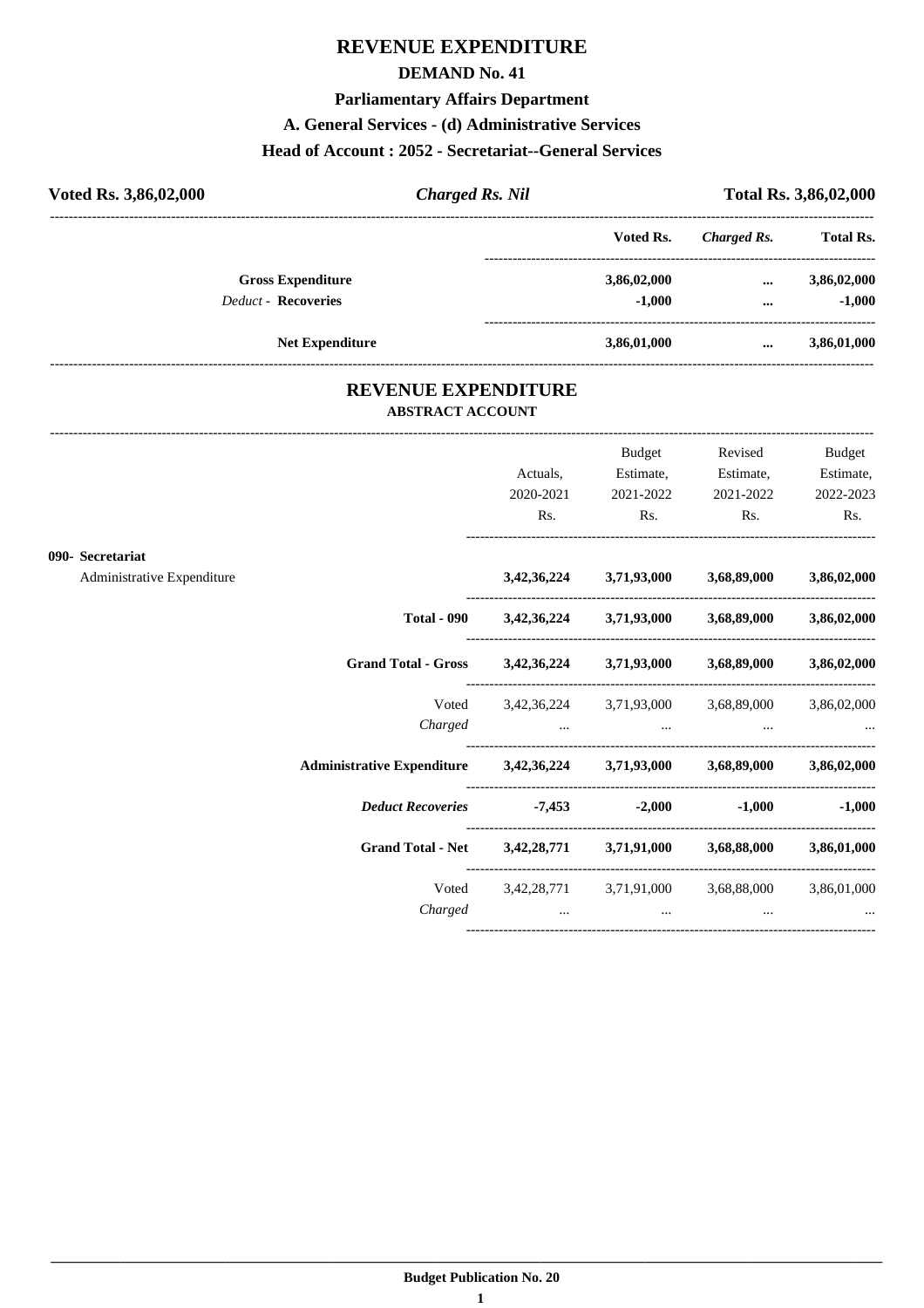|                                                  | Actuals,    | <b>Budget</b><br>Estimate, | Revised<br>Estimate, | Budget<br>Estimate, |
|--------------------------------------------------|-------------|----------------------------|----------------------|---------------------|
|                                                  | 2020-2021   | 2021-2022<br>2021-2022     |                      | 2022-2023           |
|                                                  | Rs.         | Rs.                        | Rs.                  | Rs.                 |
| DETAILED ACCOUNT NO. 2052-00-090 - SECRETARIAT   |             |                            |                      |                     |
| 090- Secretariat                                 |             |                            |                      |                     |
| <b>Administrative Expenditure</b>                |             |                            |                      |                     |
| 017- Department of Parliamentary Affairs [PA]    |             |                            |                      |                     |
| 01- Salaries                                     |             |                            |                      |                     |
| 01-Pay                                           | 2,56,06,822 | 2,66,69,000                | 2,61,19,000          | 2,69,03,000         |
| 14-Grade Pay                                     | $\ldots$    | $\cdots$                   | $\ddots$             |                     |
| 02-Dearness Allowance                            | 1,26,393    | 8,10,000                   | 10,45,000            | 16,14,000           |
| 03-House Rent Allowance                          | 26,49,792   | 30,44,000                  | 24,81,000            | 25,56,000           |
| 04-Ad hoc Bonus                                  | 1,55,400    | 1,60,000                   | 1,59,000             | 1,62,000            |
| 07-Other Allowances                              | 77,527      | 1,10,000                   | 80,000               | 82,000              |
| 12-Medical Allowance                             | 59,850      | 62,000                     | 61,000               | 62,000              |
| Total - 2052-00-090-017-01                       | 2,86,75,784 | 3,08,55,000                | 2,99,45,000          | 3,13,79,000         |
| 02- Wages                                        | 28,06,500   | 28,78,000                  | 28,78,000            | 29,50,000           |
| 07- Medical Reimbursements                       | $\cdots$    | $\cdots$                   | $\cdots$             |                     |
| 11- Travel Expenses                              | $\cdots$    | 10,000                     | 10,000               | 10,000              |
| 12- Medical Reimbursements under WBHS 2008       | 1,57,337    | 4,75,000                   | 4,75,000             | 4,85,000            |
| 13- Office Expenses                              |             |                            |                      |                     |
| 01-Electricity                                   | 1,02,690    | 1,30,000                   | 1,30,000             | 1,33,000            |
| 02-Telephone                                     | 87,421      | 94,000                     | 94,000               | 96,000              |
| 03-Maintenance / P.O.L. for Office Vehicles      | 10,84,777   | 9,40,000                   | 11,06,000            | 11,28,000           |
| 04-Other Office Expenses                         | 7,46,751    | 9,50,000                   | 9.50.000             | 9.69.000            |
| Total - 2052-00-090-017-13                       | 20, 21, 639 | 21,14,000                  | 22,80,000            | 23,26,000           |
| 16- Publications                                 |             | 46,000                     | 46,000               | 47,000              |
| 27- Minor Works/ Maintenance                     |             | 95,000                     | 95,000               | 95,000              |
| 28- Payment of Professional and Special Services |             |                            |                      |                     |
| 02-Other charges                                 | 5,74,964    | 7,20,000                   | 11,50,000            | 13,00,000           |
| 50- Other Charges                                |             | $\cdots$                   | 10,000               | 10,000              |
| <b>Total - Administrative Expenditure</b>        | 3,42,36,224 | 3,71,93,000                | 3,68,89,000          | 3,86,02,000         |
| Total - 2052-00-090                              | 3,42,36,224 | 3,71,93,000                | 3,68,89,000          | 3,86,02,000         |
| Voted                                            |             | 3,42,36,224 3,71,93,000    | 3,68,89,000          | 3,86,02,000         |
| Charged                                          | $\cdots$    | $\cdots$                   | $\cdots$             |                     |

#### **-------------------------------------------------------------------------------------------------------------------------------------------------------------------------------- DETAILED ACCOUNT NO. 2052 - DEDUCT RECOVERIES IN REDUCTION OF EXPENDITURE**

**--------------------------------------------------------------------------------------------------------------------------------------------------------------------------------**

#### **090- Secretariat**

Administrative Expenditure

017-Department of Parliamentary Affairs [PA]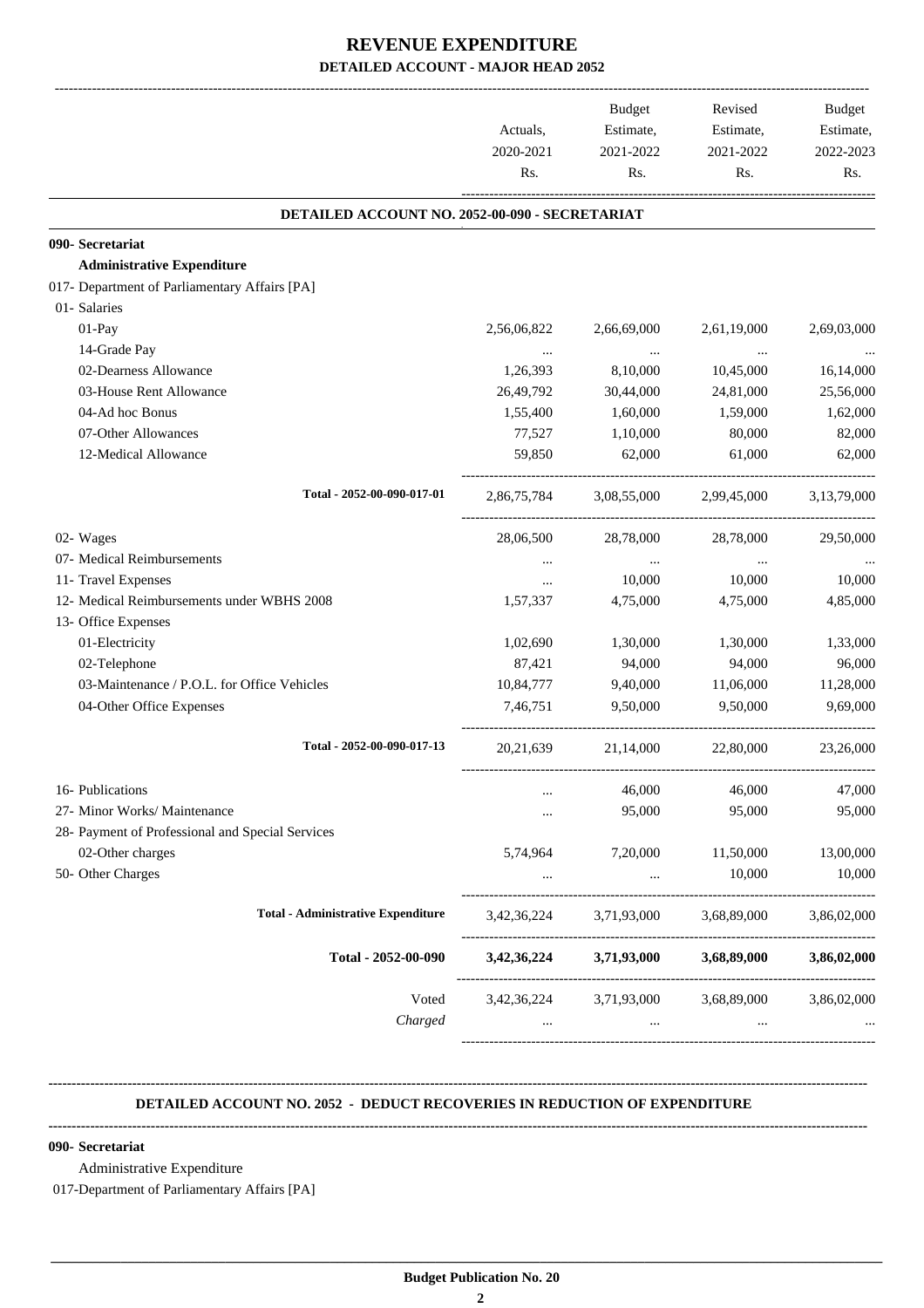|                                                              |                                           | Actuals.<br>2020-2021<br>Rs. | <b>Budget</b><br>Estimate,<br>2021-2022<br>Rs. | Revised<br>Estimate,<br>2021-2022<br>Rs. | <b>Budget</b><br>Estimate,<br>2022-2023<br>Rs. |
|--------------------------------------------------------------|-------------------------------------------|------------------------------|------------------------------------------------|------------------------------------------|------------------------------------------------|
| <b>70-Deduct Recoveries</b><br>01-Others<br>02-W.B.H.S. 2008 |                                           | $-7.453$<br>$\cdots$         | $-1,000$<br>$-1,000$                           | $-1.000$<br>$\cdots$                     | $-1,000$<br>$\cdots$                           |
|                                                              | Total - 090 - Deduct - Recoveries         | $-7,453$                     | $-2.000$                                       | $-1,000$                                 | $-1,000$                                       |
|                                                              | <b>Total - 2052 - Deduct - Recoveries</b> | $-7,453$                     | $-2,000$                                       | $-1,000$                                 | $-1,000$                                       |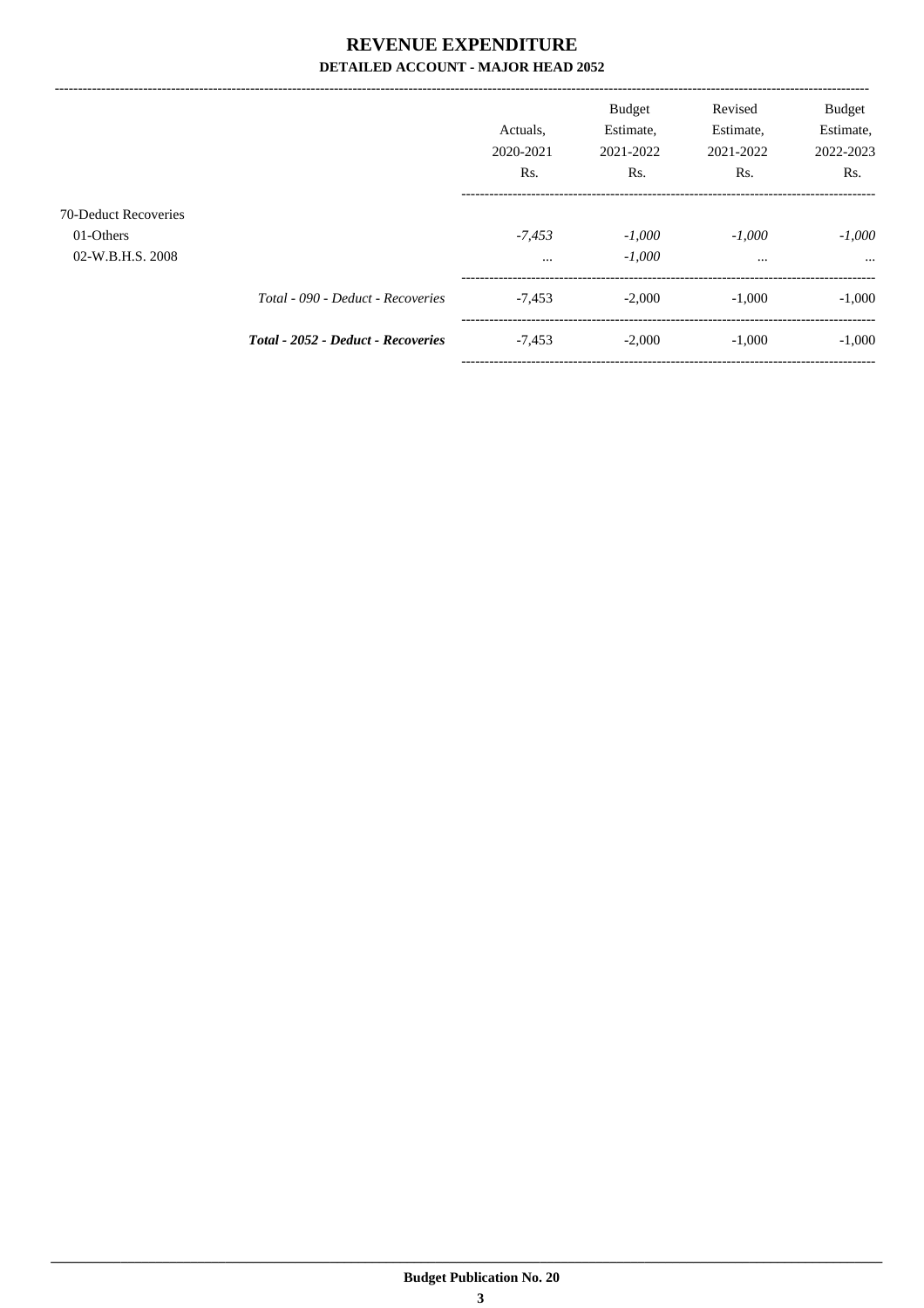#### **DEMAND No. 41**

**Parliamentary Affairs Department**

#### **A. General Services - (d) Administrative Services**

#### **Head of Account : 2070 - Other Administrative Services**

| Voted Rs. 16,50,00,000     | <b>Charged Rs. Nil</b> |              | Total Rs. 16,50,00,000 |                  |  |
|----------------------------|------------------------|--------------|------------------------|------------------|--|
|                            |                        | Voted Rs.    | Charged Rs.            | <b>Total Rs.</b> |  |
| <b>Gross Expenditure</b>   |                        | 16,50,00,000 |                        | 16,50,00,000     |  |
| <b>Deduct - Recoveries</b> |                        | $\cdots$     |                        | $\cdots$         |  |
| <b>Net Expenditure</b>     |                        | 16,50,00,000 | $\cdots$               | 16,50,00,000     |  |

### **REVENUE EXPENDITURE ABSTRACT ACCOUNT**

---------------------------------------------------------------------------------------------------------------------------------------------------------------------------------

|                                  |                                                                           | Actuals,<br>2020-2021 | <b>Budget</b><br>Estimate,<br>2021-2022         | Revised<br>Estimate,<br>2021-2022 | <b>Budget</b><br>Estimate,<br>2022-2023 |
|----------------------------------|---------------------------------------------------------------------------|-----------------------|-------------------------------------------------|-----------------------------------|-----------------------------------------|
|                                  |                                                                           | Rs.                   | Rs.                                             | Rs.                               | Rs.                                     |
| 800- Other Expenditure           |                                                                           |                       |                                                 |                                   |                                         |
| <b>State Development Schemes</b> |                                                                           | 18,63,490             |                                                 | $15,93,00,000$ $5,31,02,000$      | 16,50,00,000                            |
|                                  | <b>Total - 800</b>                                                        |                       | 18,63,490 15,93,00,000 5,31,02,000              |                                   | 16,50,00,000                            |
|                                  | <b>Grand Total - Gross</b>                                                |                       | 18,63,490 15,93,00,000 5,31,02,000              |                                   | 16,50,00,000                            |
|                                  | Voted                                                                     |                       | 18,63,490 15,93,00,000 5,31,02,000              |                                   | 16,50,00,000                            |
|                                  | Charged                                                                   | $\cdots$              | $\cdots$                                        | $\cdots$                          |                                         |
|                                  | State Development Schemes 18,63,490 15,93,00,000 5,31,02,000 16,50,00,000 |                       |                                                 |                                   |                                         |
|                                  | <b>Deduct Recoveries</b>                                                  | $-6,67,060$           | $\cdots$                                        | $\cdots$                          |                                         |
|                                  | <b>Grand Total - Net</b>                                                  |                       | 11,96,430 15,93,00,000 5,31,02,000 16,50,00,000 |                                   |                                         |
|                                  | Voted<br>Charged                                                          | $\ddotsc$             | 11,96,430 15,93,00,000 5,31,02,000<br>$\cdots$  | $\cdots$                          | 16,50,00,000                            |
|                                  |                                                                           |                       |                                                 |                                   |                                         |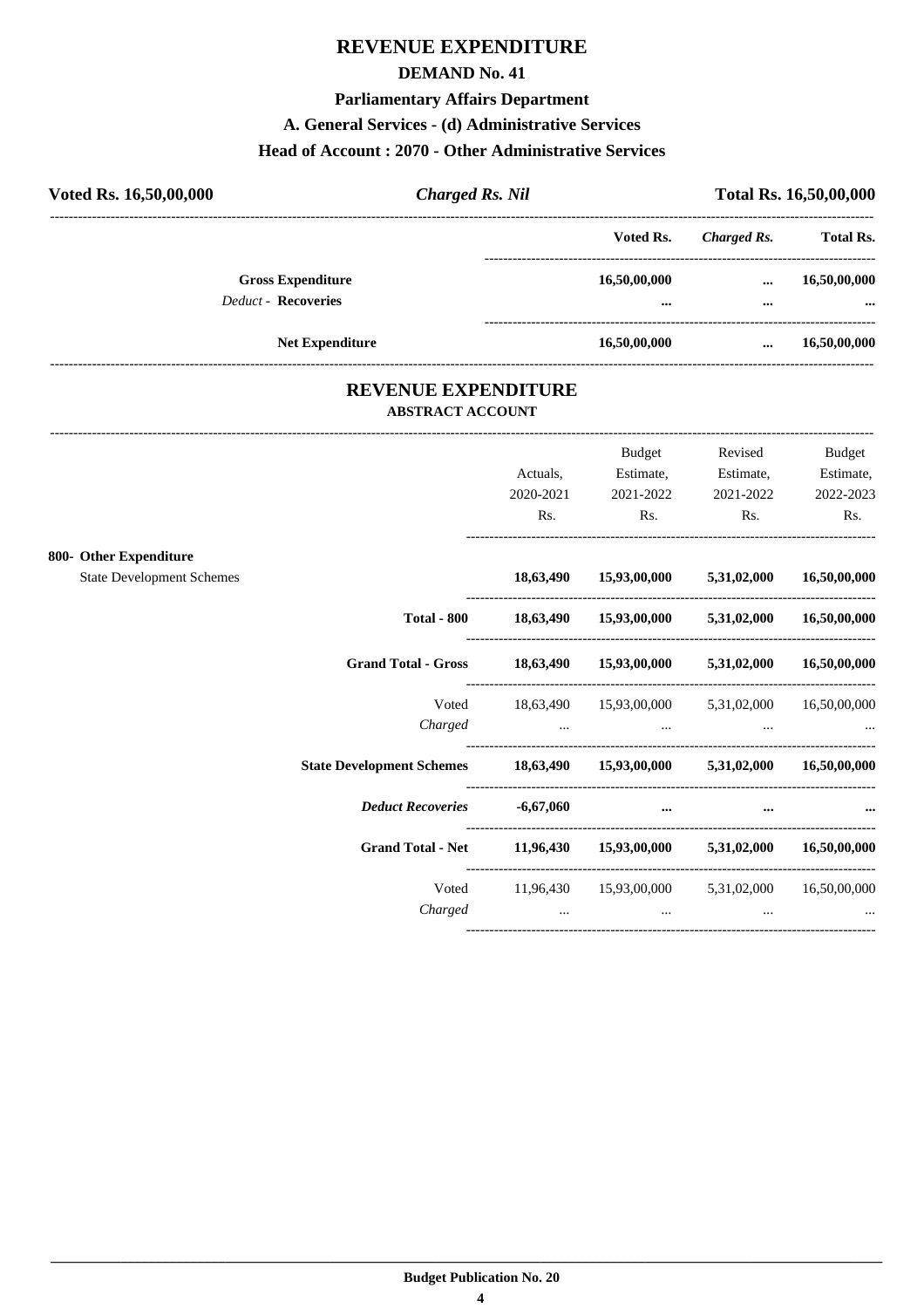|                                                                                                 |             | Budget               | Revised     | Budget       |
|-------------------------------------------------------------------------------------------------|-------------|----------------------|-------------|--------------|
|                                                                                                 | Actuals,    | Estimate,            | Estimate,   | Estimate,    |
|                                                                                                 | 2020-2021   | 2021-2022            | 2021-2022   | 2022-2023    |
|                                                                                                 | Rs.         | Rs.                  | Rs.         | Rs.          |
| DETAILED ACCOUNT NO. 2070-00-800 - OTHER EXPENDITURE                                            |             |                      |             |              |
| 800- Other Expenditure                                                                          |             |                      |             |              |
| <b>State Development Schemes</b>                                                                |             |                      |             |              |
| 005- West Bengal Youth Parliament Competetion Scheme in<br><b>Educational Institutions [PA]</b> |             |                      |             |              |
| 13- Office Expenses                                                                             |             |                      |             |              |
| 02-Telephone                                                                                    | $\cdots$    | 10,000               | 4,000       | 11,000       |
| 03-Maintenance / P.O.L. for Office Vehicles                                                     | 93,394      | 8,00,000             | 2,67,000    | 8,40,000     |
| 04-Other Office Expenses                                                                        | 2,02,096    | 1,12,90,000          | 37,64,000   | 1,16,00,000  |
| Total - 2070-00-800-005-13                                                                      |             | 2,95,490 1,21,00,000 | 40,35,000   | 1,24,51,000  |
| 21- Materials and Supplies/Stores and Equipment                                                 |             |                      |             |              |
| 04-Others                                                                                       | $\cdots$    |                      |             |              |
| 26- Advertising and Publicity Expenses                                                          |             | 65,00,000            | 21,67,000   | 68,25,000    |
| 28- Payment of Professional and Special Services                                                |             |                      |             |              |
| 02-Other charges                                                                                |             | 7,00,000             | 2,33,000    | 7,24,000     |
| 31- Grants-in-aid-GENERAL                                                                       |             |                      |             |              |
| 02-Other Grants                                                                                 | 15,68,000   | 6,00,00,000          | 2,00,00,000 | 6,20,00,000  |
| 50- Other Charges                                                                               | $\ddotsc$   | 8,00,00,000          | 2,66,67,000 | 8,30,00,000  |
| <b>Total - State Development Schemes</b>                                                        | 18,63,490   | 15,93,00,000         | 5,31,02,000 | 16,50,00,000 |
| Total - 2070-00-800                                                                             | 18,63,490   | 15,93,00,000         | 5,31,02,000 | 16,50,00,000 |
|                                                                                                 |             |                      |             |              |
| Voted<br>Charged                                                                                | 18,63,490   | 15,93,00,000         | 5,31,02,000 | 16,50,00,000 |
|                                                                                                 | $\cdots$    | $\cdots$             | $\cdots$    |              |
| <b>DETAILED ACCOUNT NO. 2070 - DEDUCT RECOVERIES IN REDUCTION OF EXPENDITURE</b>                |             |                      |             |              |
| 800- Other Expenditure                                                                          |             |                      |             |              |
| <b>State Development Schemes</b>                                                                |             |                      |             |              |
| 005-West Bengal Youth Parliament Competetion Scheme in<br><b>Educational Institutions [PA]</b>  |             |                      |             |              |
| 70-Deduct Recoveries                                                                            |             |                      |             |              |
| 01-Others                                                                                       | $-5,63,912$ | $\cdots$             |             |              |
| 02-W.B.H.S. 2008                                                                                |             | $\cdots$             | $\cdots$    |              |
|                                                                                                 | $\cdots$    |                      |             |              |
| Total - 800 - Deduct - Recoveries                                                               | $-5,63,912$ | $\cdots$             | $\cdots$    |              |
| 911- Deduct Recoveries of Overpayments                                                          |             |                      |             |              |
| <b>State Development Schemes</b>                                                                |             |                      |             |              |
| 007-Refund of unutilised funds under various Schemes [PA]                                       |             |                      |             |              |
| 70-Deduct Recoveries                                                                            |             |                      |             |              |
| 01-Others                                                                                       | $-1,03,148$ | $\cdots$             | $\cdots$    |              |
|                                                                                                 |             |                      |             |              |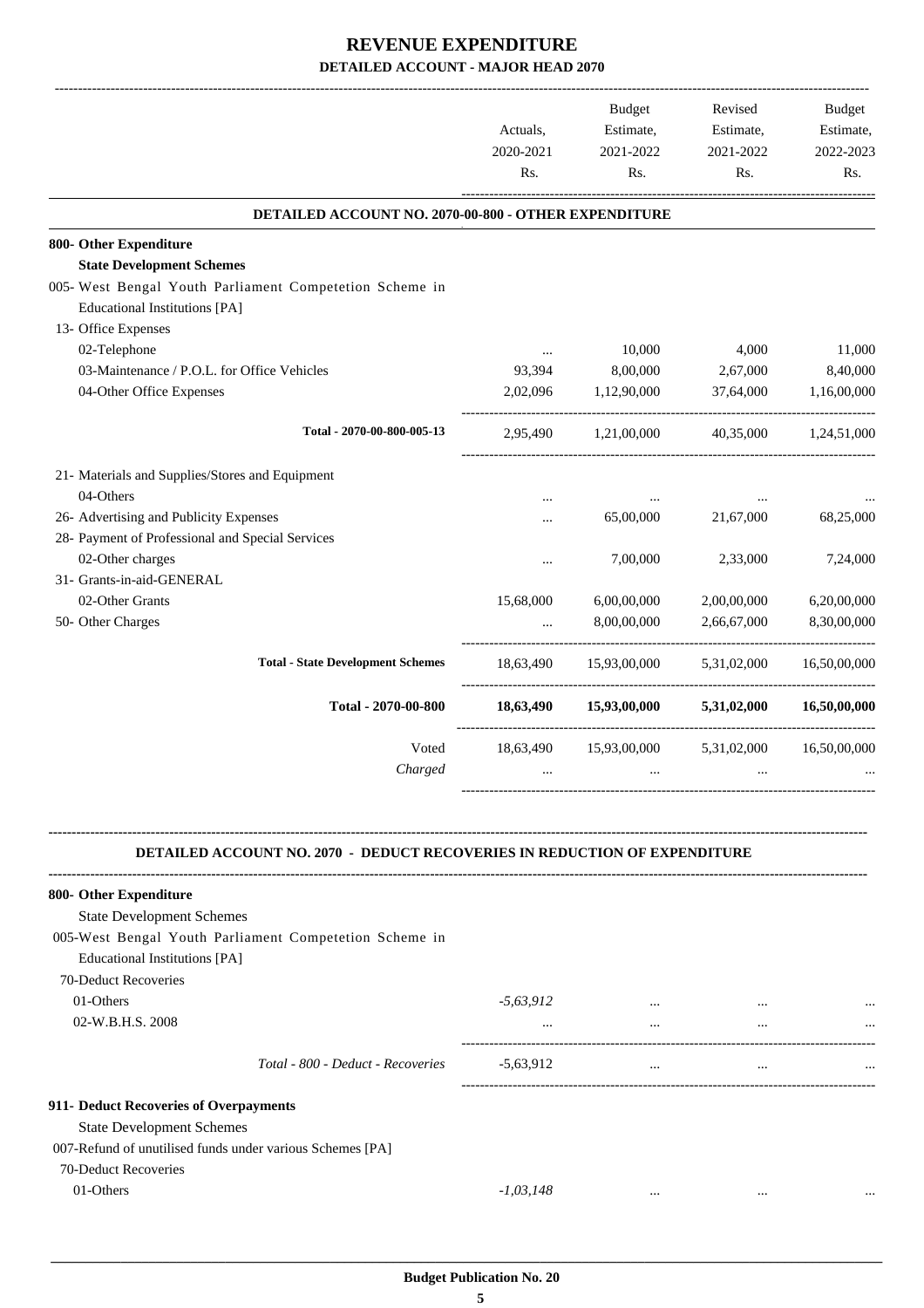-------------------

|                                    | Actuals.<br>2020-2021<br>Rs. | <b>Budget</b><br>Estimate,<br>2021-2022<br>R <sub>s</sub> . | Revised<br>Estimate,<br>2021-2022<br>Rs. | <b>Budget</b><br>Estimate,<br>2022-2023<br>Rs. |
|------------------------------------|------------------------------|-------------------------------------------------------------|------------------------------------------|------------------------------------------------|
| Total - 911 - Deduct - Recoveries  | $-1,03,148$                  | $\cdots$                                                    | $\cdots$                                 | $\cdots$                                       |
| Total - 2070 - Deduct - Recoveries | $-6,67,060$                  | $\cdots$                                                    | $\cdots$                                 | $\cdots$                                       |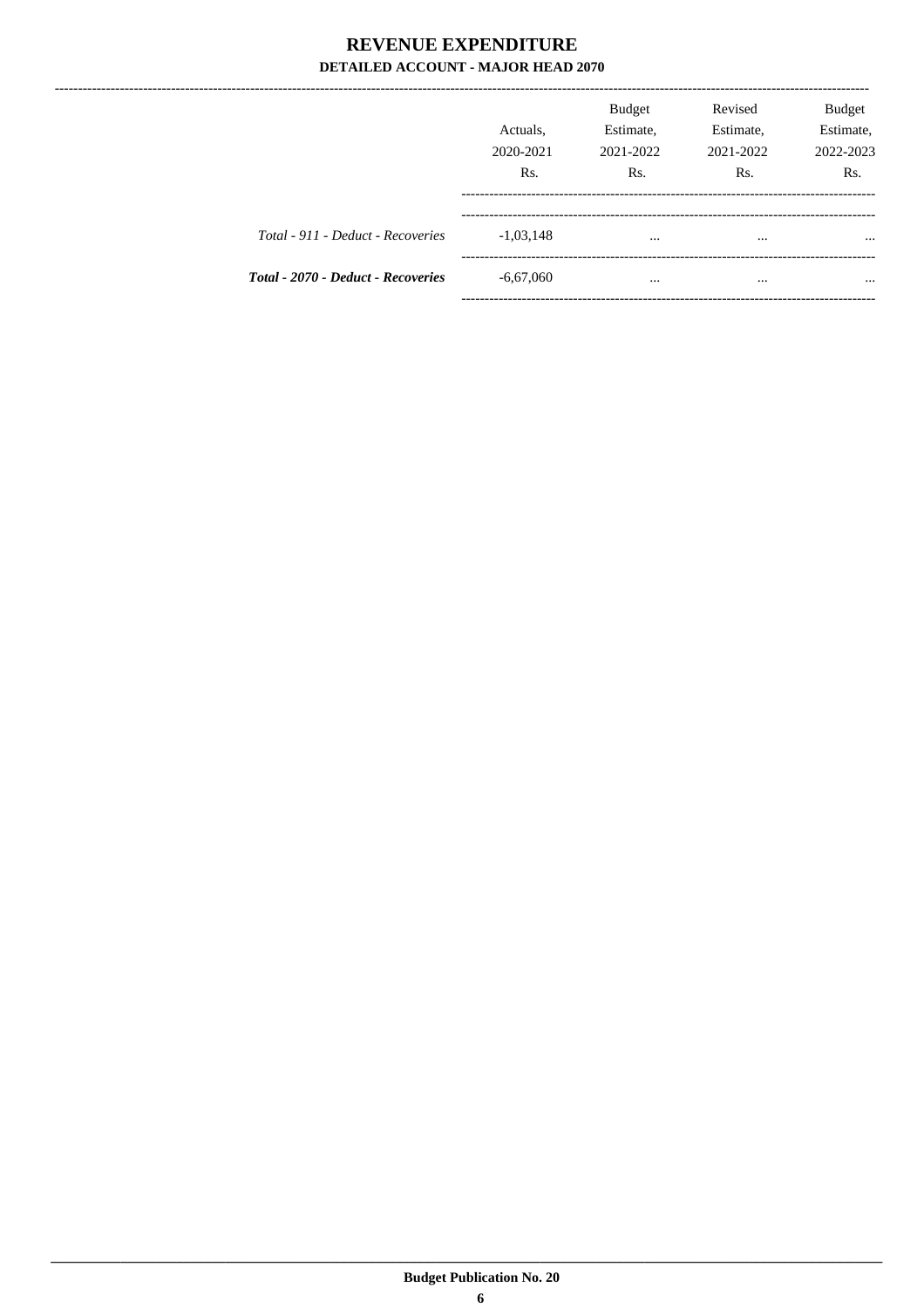#### **DEMAND No. 42**

#### Personnel & Administrative Reforms Department

#### A. General Services - (c) Interest payment and servicing of Debt

#### **Head of Account: 2049 - Interest Payments**

| <b>Voted Rs. Nil</b> | Charged Rs. 15,000         |                                                       |               | <b>Total Rs. 15,000</b> |                  |
|----------------------|----------------------------|-------------------------------------------------------|---------------|-------------------------|------------------|
|                      |                            |                                                       | Voted Rs.     | <b>Charged Rs.</b>      | <b>Total Rs.</b> |
|                      | <b>Gross Expenditure</b>   |                                                       | $\cdots$      | 15,000                  | 15,000           |
|                      | <b>Deduct - Recoveries</b> |                                                       | $\cdots$      | $\cdots$                |                  |
|                      | <b>Net Expenditure</b>     |                                                       | $\cdots$      | 15,000                  | 15,000           |
|                      |                            | <b>REVENUE EXPENDITURE</b><br><b>ABSTRACT ACCOUNT</b> |               |                         |                  |
|                      |                            |                                                       | <b>Budget</b> | Revised                 | Budget           |
|                      |                            | Actuals,                                              | Estimate,     | Estimate,               | Estimate,        |
|                      |                            | 2020-2021                                             | 2021-2022     | 2021-2022               | 2022-2023        |
|                      |                            |                                                       | Rs.           |                         | R <sub>s</sub> . |

### **GOVERNMENT**

#### 104- Interest on Loans for Non-Plan Schemes

Administrative Expenditure

| $\cdots$ |          | $\cdots$ | $\cdots$  |
|----------|----------|----------|-----------|
| 6,750    | 15,000   | 15,000   | 15,000    |
| 6,750    | 15,000   | 15,000   | 15,000    |
| 6,750    | 15,000   | 15,000   | 15,000    |
| $\cdots$ | $\cdots$ | $\cdots$ | $\ddotsc$ |
| 6,750    | 15,000   | 15,000   | 15,000    |
|          |          |          |           |

#### **60 - INTEREST ON OTHER OBLIGATIONS**

#### 701- Miscellaneous

Administrative Expenditure

| <b>Total - 701</b>                | $\cdots$ | $\cdots$ | $\cdots$ | $\cdots$ |
|-----------------------------------|----------|----------|----------|----------|
| Total - 60                        | $\cdots$ | $\cdots$ | $\cdots$ | $\cdots$ |
| <b>Grand Total - Gross</b>        | 6,750    | 15,000   | 15,000   | 15,000   |
| Voted                             | $\cdots$ | $\cdots$ | $\cdots$ | $\cdots$ |
| Charged                           | 6,750    | 15,000   | 15,000   | 15,000   |
| <b>Administrative Expenditure</b> | 6,750    | 15,000   | 15,000   | 15,000   |
| Voted                             | $\cdots$ | $\cdots$ | $\cdots$ | $\cdots$ |
| Charged                           | 6,750    | 15,000   | 15,000   | 15,000   |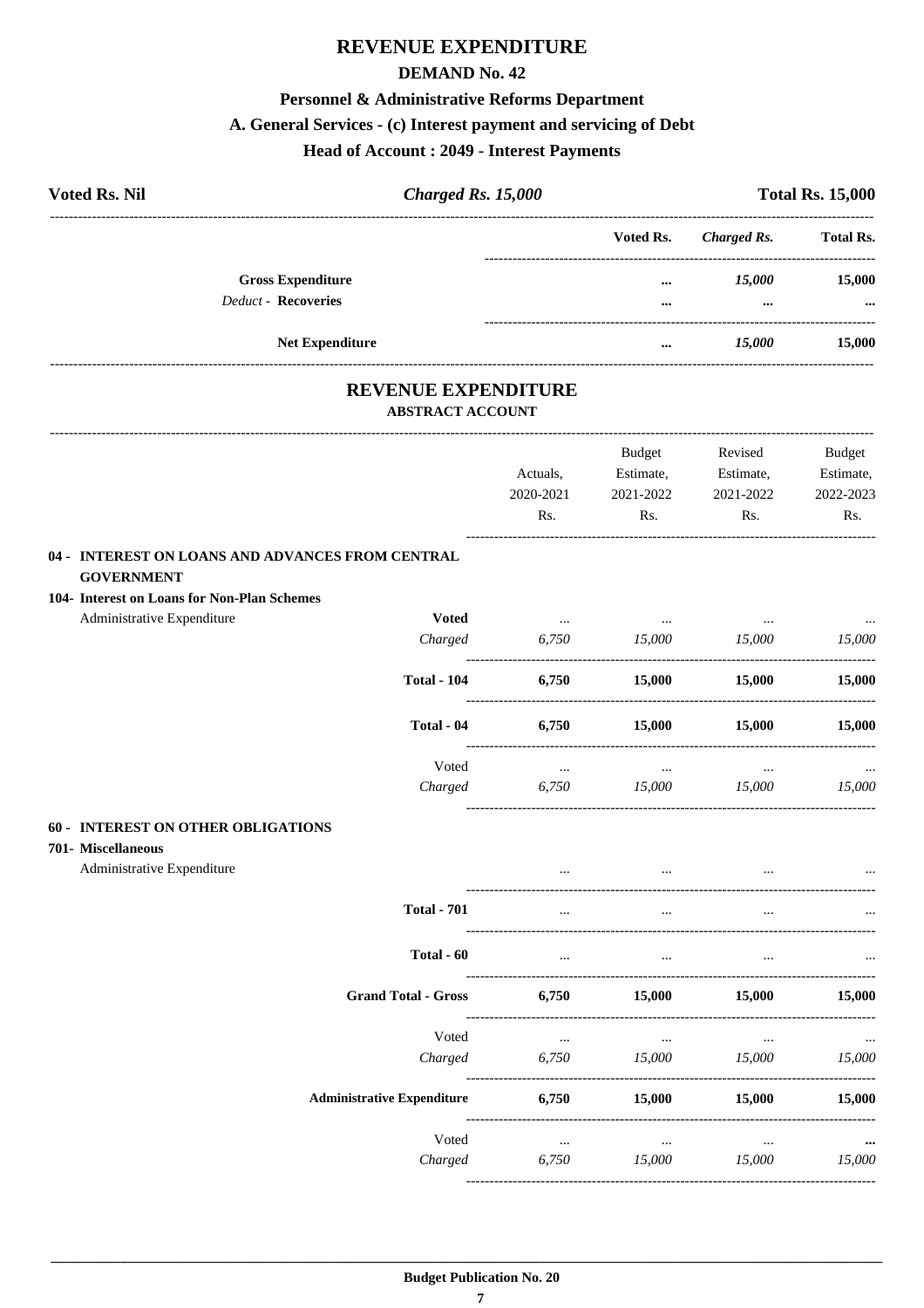### **REVENUE EXPENDITURE ABSTRACT ACCOUNT**

|                          | Actuals.<br>2020-2021<br>Rs. | <b>Budget</b><br>Estimate,<br>2021-2022<br>Rs. | Revised<br>Estimate,<br>2021-2022<br>Rs. | <b>Budget</b><br>Estimate,<br>2022-2023<br>Rs. |
|--------------------------|------------------------------|------------------------------------------------|------------------------------------------|------------------------------------------------|
| <b>Deduct Recoveries</b> |                              | $\cdots$                                       |                                          |                                                |
| <b>Grand Total - Net</b> | 6,750                        | 15,000                                         | 15,000                                   | 15,000                                         |
| Voted<br>Charged         | $\cdots$<br>6,750            | $\cdots$<br>15,000                             | $\cdots$<br>15,000                       | $\cdots$<br>15,000                             |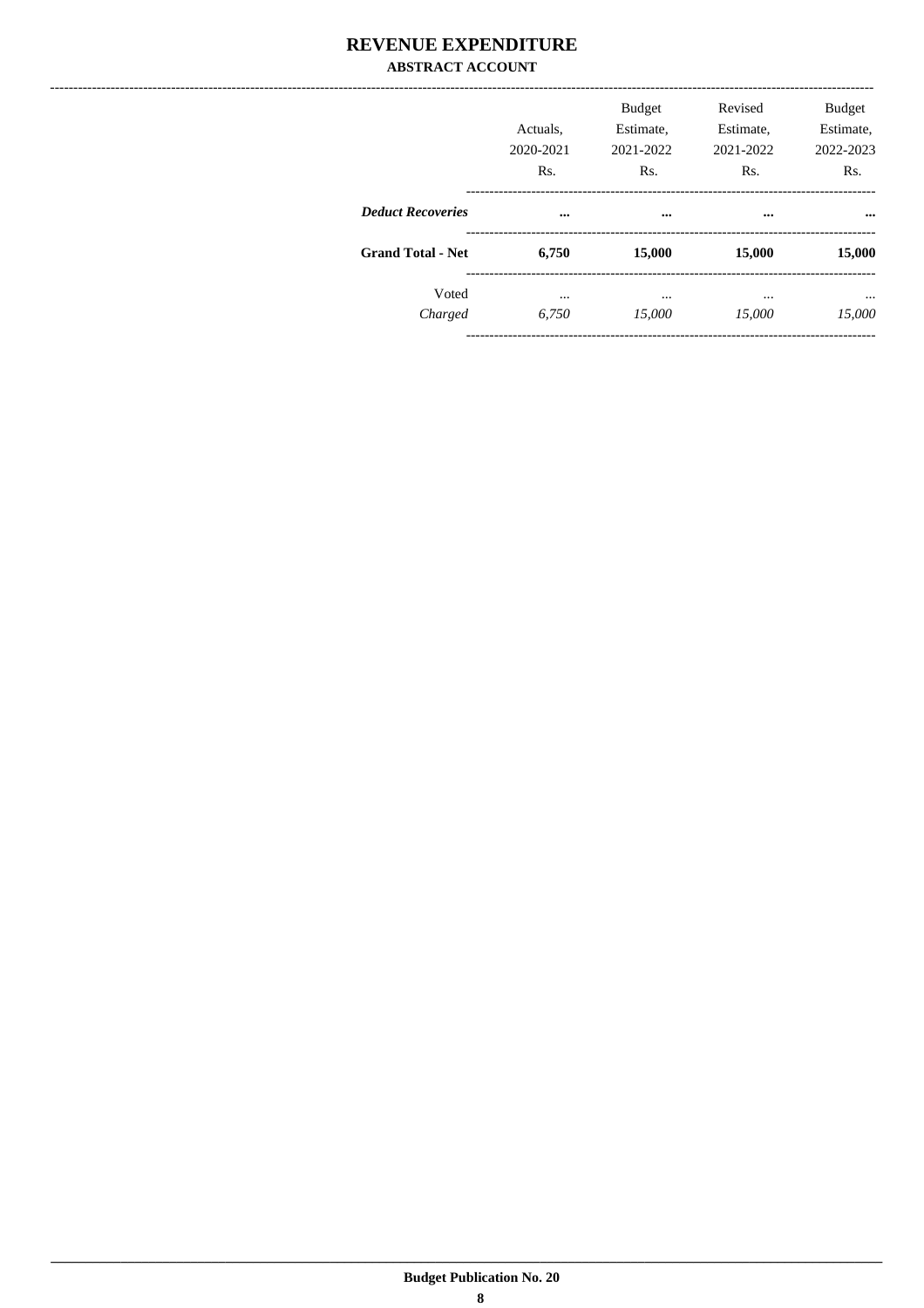-------------------------------------------------------------------------------------------------------------------------------------------------------------------------------

|                                                                           | Actuals,<br>2020-2021<br>Rs. | <b>Budget</b><br>Estimate,<br>2021-2022<br>Rs. | Revised<br>Estimate,<br>2021-2022<br>Rs. | <b>Budget</b><br>Estimate,<br>2022-2023<br>Rs. |
|---------------------------------------------------------------------------|------------------------------|------------------------------------------------|------------------------------------------|------------------------------------------------|
| DETAILED ACCOUNT NO. 2049-04-104 - INTEREST ON LOANS FOR NON-PLAN SCHEMES |                              |                                                |                                          |                                                |
| 04 - INTEREST ON LOANS AND ADVANCES FROM                                  |                              |                                                |                                          |                                                |
| <b>CENTRAL GOVERNMENT</b>                                                 |                              |                                                |                                          |                                                |
| 104- Interest on Loans for Non-Plan Schemes                               |                              |                                                |                                          |                                                |
| <b>Administrative Expenditure</b>                                         |                              |                                                |                                          |                                                |
| 005- Interest on loans for House Building Advances to All India           |                              |                                                |                                          |                                                |
| Services Officers [HR]                                                    |                              |                                                |                                          |                                                |
| 45- Interest/Dividend<br>Charged                                          | 6,750                        | 15,000<br>------------------                   | 15,000                                   | 15,000                                         |
| <b>Total - Administrative Expenditure</b>                                 | 6,750                        | 15,000                                         | 15,000                                   | 15,000                                         |
| Total - 2049-04-104                                                       | 6,750                        | 15,000                                         | 15,000                                   | 15,000                                         |
| Voted                                                                     | $\cdots$                     | $\cdots$                                       | $\ddotsc$                                |                                                |
| Charged                                                                   | 6,750                        | 15,000                                         | 15,000                                   | 15,000                                         |
| DETAILED ACCOUNT NO. 2049-60-701 - MISCELLANEOUS                          |                              |                                                |                                          |                                                |
| <b>60 - INTEREST ON OTHER OBLIGATIONS</b>                                 |                              |                                                |                                          |                                                |
| 701- Miscellaneous                                                        |                              |                                                |                                          |                                                |
| <b>Administrative Expenditure</b>                                         |                              |                                                |                                          |                                                |
| 014- Interest for refund of deposit from Public Account to the A.I.S.     |                              |                                                |                                          |                                                |
| Officers covered under New Pension Scheme. [HR]                           |                              |                                                |                                          |                                                |
| 45- Interest/Dividend<br>Voted                                            |                              |                                                |                                          |                                                |
| Charged                                                                   | $\cdots$                     | $\cdots$                                       | $\cdots$                                 |                                                |
| Total - 2049-60-701                                                       | $\ddotsc$                    | $\ddotsc$                                      | $\ddotsc$                                |                                                |
| Voted                                                                     | $\cdots$                     | $\cdots$                                       | $\cdots$                                 |                                                |
| Charged                                                                   | $\cdots$                     | $\ddotsc$                                      | $\ddotsc$                                |                                                |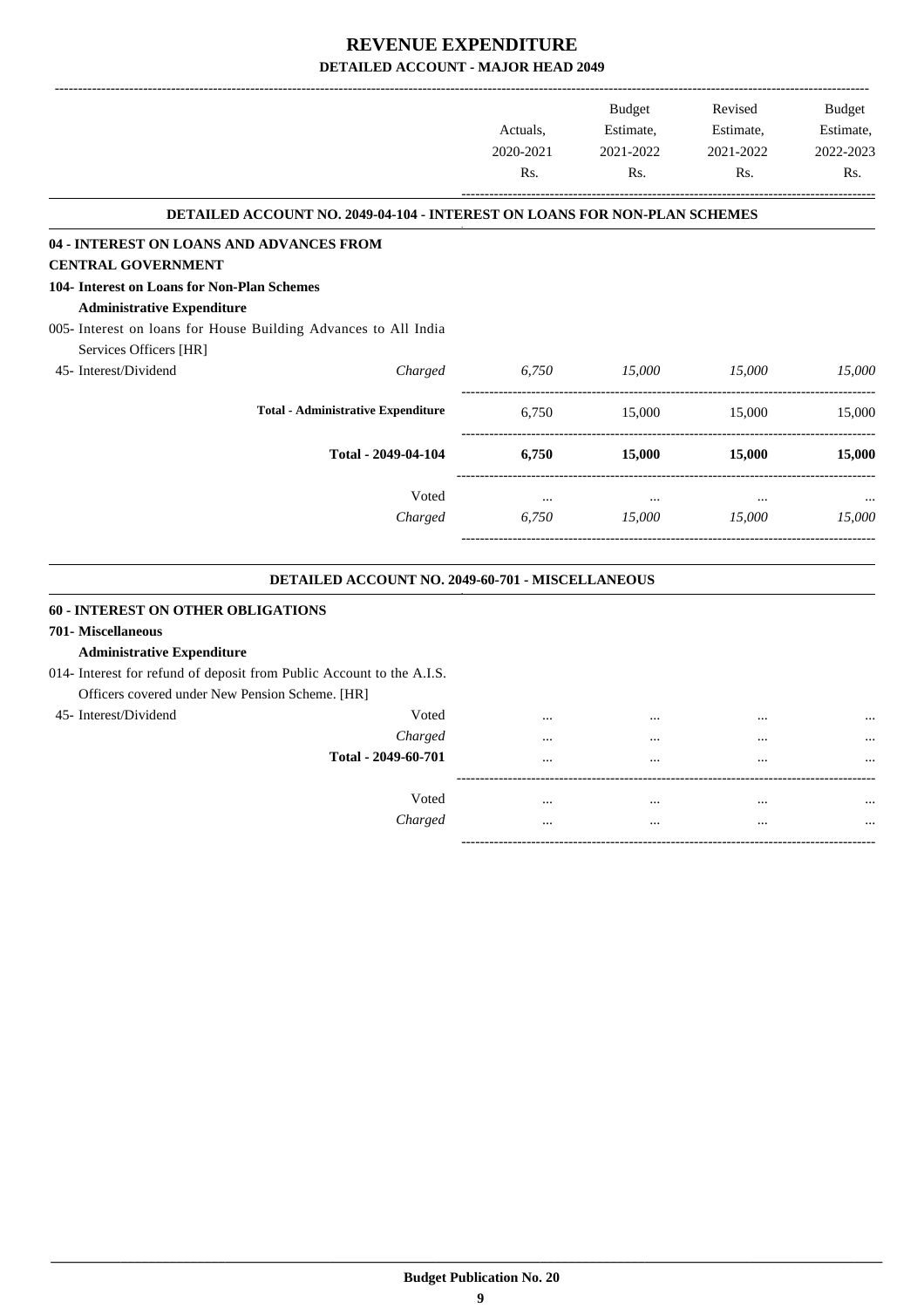#### **DEMAND No. 42**

**Personnel & Administrative Reforms Department**

**A. General Services - (d) Administrative Services**

### **Head of Account : 2051 - Public Service Commission**

| Voted Rs. 2,36,63,000      | <b>Charged Rs. Nil</b> |             | Total Rs. 2,36,63,000 |                  |
|----------------------------|------------------------|-------------|-----------------------|------------------|
|                            |                        | Voted Rs.   | Charged Rs.           | <b>Total Rs.</b> |
| <b>Gross Expenditure</b>   |                        | 2,36,63,000 | $\cdots$              | 2,36,63,000      |
| <b>Deduct - Recoveries</b> |                        | $-1,000$    | $\cdots$              | $-1,000$         |
| <b>Net Expenditure</b>     |                        | 2,36,62,000 |                       | 2,36,62,000      |

### **REVENUE EXPENDITURE ABSTRACT ACCOUNT**

---------------------------------------------------------------------------------------------------------------------------------------------------------------------------------

|                                 |                                                                          |                                                                   | Budget    | Revised                                               | Budget            |
|---------------------------------|--------------------------------------------------------------------------|-------------------------------------------------------------------|-----------|-------------------------------------------------------|-------------------|
|                                 |                                                                          | Actuals,                                                          | Estimate, | Estimate,                                             | Estimate,         |
|                                 |                                                                          | 2020-2021                                                         | 2021-2022 | 2021-2022                                             | 2022-2023         |
|                                 |                                                                          | Rs.                                                               | Rs.       | $\mathbf{Rs.}$                                        | Rs.               |
| 103- Staff Selection Commission |                                                                          |                                                                   |           |                                                       |                   |
| Administrative Expenditure      |                                                                          |                                                                   |           | $1,12,36,467$ $93,73,000$ $2,30,10,000$ $2,36,63,000$ |                   |
|                                 |                                                                          | Total - 103 $1,12,36,467$ $93,73,000$ $2,30,10,000$ $2,36,63,000$ |           |                                                       |                   |
|                                 | Grand Total - Gross 1,12,36,467 93,73,000 2,30,10,000 2,36,63,000        |                                                                   |           |                                                       |                   |
|                                 |                                                                          | Voted 1,12,36,467 93,73,000 2,30,10,000 2,36,63,000               |           |                                                       |                   |
|                                 |                                                                          | Charged                                                           |           |                                                       |                   |
|                                 | Administrative Expenditure 1,12,36,467 93,73,000 2,30,10,000 2,36,63,000 |                                                                   |           |                                                       |                   |
|                                 | Deduct Recoveries -24,823 -5,000                                         |                                                                   |           |                                                       | $-1,000$ $-1,000$ |
|                                 | Grand Total - Net 1,12,11,644 93,68,000 2,30,09,000 2,36,62,000          |                                                                   |           |                                                       |                   |
|                                 |                                                                          | Voted 1,12,11,644 93,68,000 2,30,09,000 2,36,62,000               |           |                                                       |                   |
|                                 | Charged                                                                  | $\sim$ $\sim$ $\sim$ $\sim$ $\sim$ $\sim$                         | $\cdots$  | $\cdots$                                              |                   |
|                                 |                                                                          |                                                                   |           |                                                       |                   |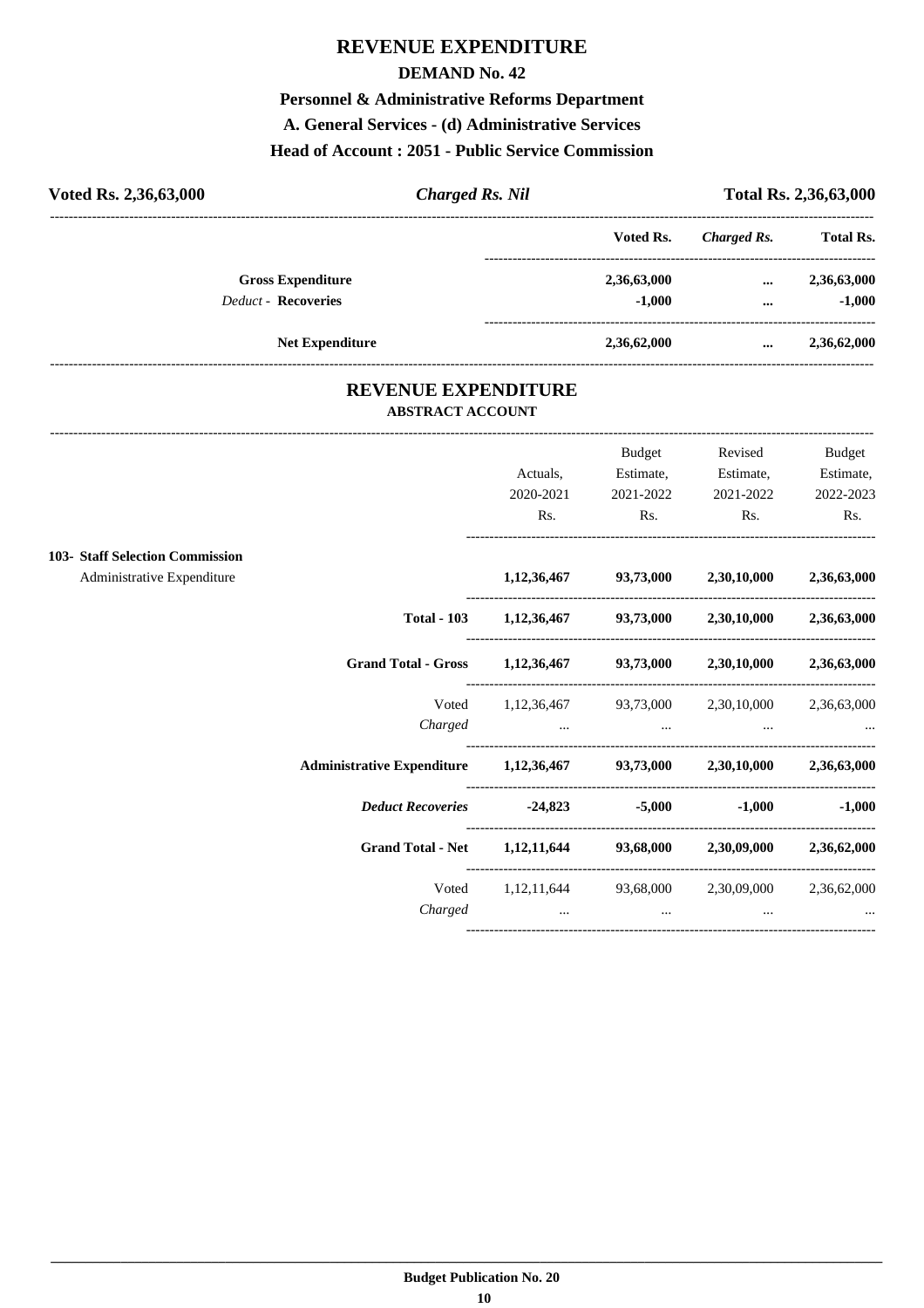|                                                               | Actuals,<br>2020-2021<br>Rs. | <b>Budget</b><br>Estimate,<br>2021-2022<br>Rs. | Revised<br>Estimate,<br>2021-2022<br>Rs. | <b>Budget</b><br>Estimate,<br>2022-2023<br>Rs. |
|---------------------------------------------------------------|------------------------------|------------------------------------------------|------------------------------------------|------------------------------------------------|
| DETAILED ACCOUNT NO. 2051-00-103 - STAFF SELECTION COMMISSION |                              |                                                |                                          |                                                |
| 103- Staff Selection Commission                               |                              |                                                |                                          |                                                |
| <b>Administrative Expenditure</b>                             |                              |                                                |                                          |                                                |
| 001- West Bengal Staff Selection Commission [HR]              |                              |                                                |                                          |                                                |
| 01- Salaries                                                  |                              |                                                |                                          |                                                |
| 01-Pay<br>Voted                                               | $\ddotsc$                    |                                                | $\cdots$                                 |                                                |
| Charged                                                       |                              |                                                | $\cdots$                                 |                                                |
| 14-Grade Pay<br>Voted                                         | $\ddotsc$                    |                                                |                                          |                                                |
| Charged                                                       |                              |                                                |                                          |                                                |
| 02-Dearness Allowance<br>Voted                                |                              | $\ddotsc$                                      |                                          |                                                |
| Charged                                                       |                              | $\cdots$                                       | $\cdots$                                 |                                                |
| 03-House Rent Allowance<br>Voted                              | $\ddotsc$                    | $\ddotsc$                                      | $\ddotsc$                                |                                                |
| Charged                                                       |                              | $\cdots$                                       | $\ddotsc$                                |                                                |
| 04-Ad hoc Bonus                                               |                              | $\cdots$                                       |                                          |                                                |
| 07-Other Allowances<br>Voted                                  |                              |                                                | $\cdots$                                 |                                                |
| Charged                                                       |                              | $\cdots$                                       |                                          |                                                |
| 12-Medical Allowance<br>Voted                                 |                              |                                                |                                          |                                                |
| Charged                                                       | $\ddotsc$                    |                                                |                                          |                                                |
| 02- Wages                                                     |                              | $\cdots$                                       | $\cdots$                                 | $\cdots$                                       |
| 07- Medical Reimbursements                                    |                              | $\ddotsc$                                      | $\ddotsc$                                |                                                |
| 11- Travel Expenses                                           |                              | $\cdots$                                       | $\cdots$                                 |                                                |
| 12- Medical Reimbursements under WBHS 2008                    |                              |                                                |                                          |                                                |
| 13- Office Expenses                                           |                              |                                                |                                          |                                                |
| 01-Electricity                                                |                              | $\ddotsc$                                      | $\cdots$                                 |                                                |
| 02-Telephone                                                  |                              | $\cdots$                                       | $\cdots$                                 |                                                |
| 03-Maintenance / P.O.L. for Office Vehicles                   |                              |                                                | $\ddotsc$                                |                                                |
| 04-Other Office Expenses                                      | $\ddotsc$                    | $\ddotsc$                                      | $\cdots$                                 | $\cdots$                                       |
| 27- Minor Works/ Maintenance                                  |                              |                                                | $\cdots$                                 |                                                |
| 28- Payment of Professional and Special Services              |                              |                                                |                                          |                                                |
| 02-Other charges                                              |                              |                                                |                                          |                                                |
| 50- Other Charges<br>Voted                                    |                              |                                                | $\cdots$                                 |                                                |
| Charged                                                       |                              |                                                | $\cdots$                                 |                                                |
| 002- West Bengal Group-D Recruitment Board [HR]               |                              |                                                |                                          |                                                |
| 01- Salaries                                                  |                              |                                                |                                          |                                                |
| 01-Pay                                                        | 50,91,621                    | 23,49,000                                      | 1,33,36,000                              | 1,37,37,000                                    |
| 14-Grade Pay                                                  | $\cdots$                     | $\cdots$                                       | $\cdots$                                 |                                                |
| 02-Dearness Allowance                                         | 6,552                        | 70,000                                         | 5,34,000                                 | 5,50,000                                       |
| 03-House Rent Allowance                                       | 1,45,692                     | 2,23,000                                       | 12,67,000                                | 13,06,000                                      |
| 04-Ad hoc Bonus                                               | 8,400                        | 4,000                                          | 14,000                                   | 15,000                                         |
| 07-Other Allowances                                           | $\cdots$                     | $\ldots$                                       | 27,000                                   | 27,000                                         |
| 12-Medical Allowance                                          | 1,000                        | 1,000                                          | 10,000                                   | 10,000                                         |
|                                                               |                              |                                                |                                          |                                                |
| Total - 2051-00-103-002-01                                    | 52, 53, 265                  | 26,47,000                                      | 1,51,88,000                              | 1,56,45,000                                    |
| 02- Wages                                                     | 56,922                       | 3,18,000                                       | 2,97,000                                 | 3,06,000                                       |
| 07- Medical Reimbursements                                    | 13,641                       | 17,000                                         | 75,000                                   | 78,000                                         |
| 11- Travel Expenses                                           | $\cdots$                     | 10,000                                         | 10,000                                   | 10,000                                         |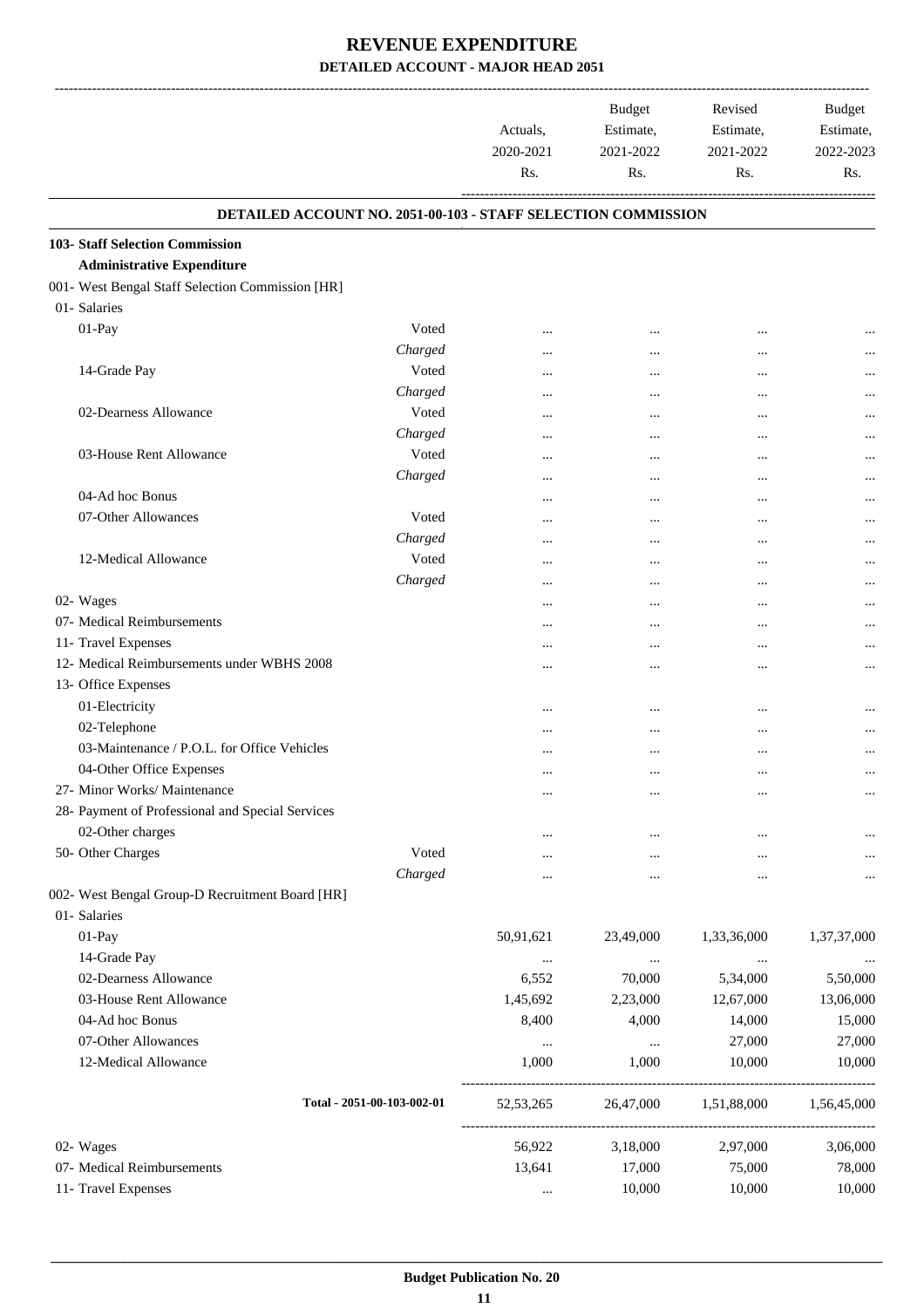|                                                  |                  | Budget           | Revised          | Budget           |
|--------------------------------------------------|------------------|------------------|------------------|------------------|
|                                                  | Actuals,         | Estimate,        | Estimate,        | Estimate,        |
|                                                  | 2020-2021<br>Rs. | 2021-2022<br>Rs. | 2021-2022<br>Rs. | 2022-2023<br>Rs. |
|                                                  |                  |                  |                  |                  |
| 12- Medical Reimbursements under WBHS 2008       | $\cdots$         | 8,000            | 8,000            | 8,000            |
| 13- Office Expenses                              |                  |                  |                  |                  |
| 01-Electricity                                   | 51,330           | 14,000           | 14,000           | 14,000           |
| 02-Telephone                                     | 1,00,893         | 1,12,000         | 1,12,000         | 1,14,000         |
| 03-Maintenance / P.O.L. for Office Vehicles      | 6,61,245         | 6,46,000         | 8,00,000         | 8,10,000         |
| 04-Other Office Expenses                         | 14,950           | 2,22,000         | 2,22,000         | 2,26,000         |
| Total - 2051-00-103-002-13                       | 8,28,418         | 9,94,000         | 11,48,000        | 11,64,000        |
| 14- Rents, Rates and Taxes                       | $\ldots$         | 4,39,000         | $\cdots$         |                  |
| 27- Minor Works/ Maintenance                     | 13,800           | 10,000           | 14,000           | 14,000           |
| 28- Payment of Professional and Special Services |                  |                  |                  |                  |
| 02-Other charges                                 | 31,84,290        | 26,60,000        | 40,00,000        | 41,00,000        |
| 50- Other Charges                                | 18,42,151        | 22,26,000        | 22,26,000        | 22,93,000        |
| Total - 2051-00-103-002                          | 1, 11, 92, 487   | 93,29,000        | 2,29,66,000      | 2,36,18,000      |
| 004- West Bengal Group D Recruitment Board. [HR] |                  |                  |                  |                  |
| 01- Salaries                                     |                  |                  |                  |                  |
| 01-Pay                                           |                  | $\cdots$         |                  |                  |
| 14-Grade Pay                                     |                  |                  |                  |                  |
| 02-Dearness Allowance                            |                  |                  |                  |                  |
| 03-House Rent Allowance                          |                  | $\cdots$         | $\cdots$         | $\cdots$         |
| 04-Ad hoc Bonus                                  |                  | $\ddotsc$        | $\cdots$         |                  |
| 07-Other Allowances                              |                  |                  |                  |                  |
| 12-Medical Allowance                             |                  | $\ddotsc$        |                  |                  |
| 02- Wages                                        |                  |                  |                  | $\cdots$         |
| 07- Medical Reimbursements                       |                  | $\cdots$         |                  | $\cdots$         |
| 11- Travel Expenses                              | $\cdots$         |                  |                  | $\cdots$         |
| 12- Medical Reimbursements under WBHS 2008       | .                |                  | $\cdots$         | $\cdots$         |
| 13- Office Expenses                              |                  |                  |                  |                  |
| 01-Electricity                                   |                  | $\cdots$         |                  |                  |
| 02-Telephone                                     |                  | $\cdots$         |                  | $\cdots$         |
| 03-Maintenance / P.O.L. for Office Vehicles      | $\cdots$         | $\ldots$         | $\cdots$         | $\cdots$         |
| 04-Other Office Expenses                         | 43,980           | 44,000           | 44,000           | 45,000           |
| Total - 2051-00-103-004-13                       | 43,980           | 44,000           | 44,000           | 45,000           |
| 14- Rents, Rates and Taxes                       | $\cdots$         | $\cdots$         | $\cdots$         |                  |
| 27- Minor Works/ Maintenance                     | .                | $\cdots$         | $\cdots$         | $\ldots$         |
| 28- Payment of Professional and Special Services |                  |                  |                  |                  |
| 02-Other charges                                 | $\cdots$         | $\cdots$         | $\cdots$         |                  |
| 50- Other Charges                                | $\cdots$         | $\cdots$         | $\cdots$         | $\cdots$         |
| Total - 2051-00-103-004                          | 43,980           | 44,000           | 44,000           | 45,000           |
|                                                  |                  |                  |                  |                  |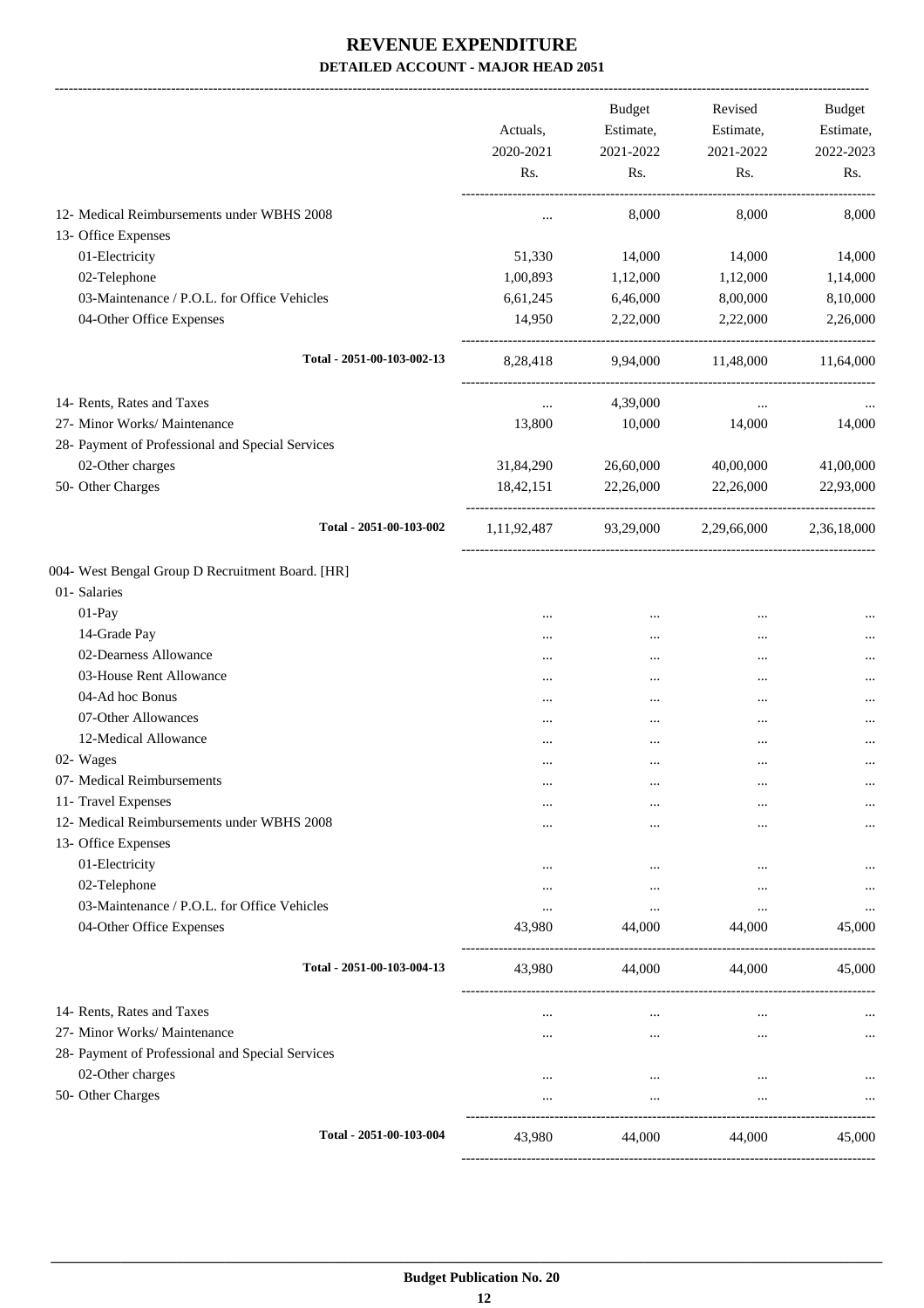|                                                                                                                                                      | Actuals,<br>2020-2021<br>Rs. | Budget<br>Estimate,<br>2021-2022<br>Rs. | Revised<br>Estimate,<br>2021-2022<br>Rs.       | <b>Budget</b><br>Estimate,<br>2022-2023<br>Rs. |
|------------------------------------------------------------------------------------------------------------------------------------------------------|------------------------------|-----------------------------------------|------------------------------------------------|------------------------------------------------|
| <b>Total - Administrative Expenditure</b>                                                                                                            | 1, 12, 36, 467               | 93,73,000                               | 2,30,10,000                                    | 2,36,63,000                                    |
| Total - 2051-00-103                                                                                                                                  |                              |                                         | $1,12,36,467$ $93,73,000$ $2,30,10,000$        | 2,36,63,000                                    |
| Voted<br>Charged                                                                                                                                     | $\ddots$                     | $\cdots$                                | 1,12,36,467 93,73,000 2,30,10,000<br>$\ddotsc$ | 2,36,63,000                                    |
| <b>103- Staff Selection Commission</b><br>Administrative Expenditure<br>001-West Bengal Staff Selection Commission [HR]                              |                              |                                         |                                                |                                                |
|                                                                                                                                                      |                              |                                         |                                                |                                                |
| 70-Deduct Recoveries<br>01-Others                                                                                                                    |                              | $\cdots$                                |                                                |                                                |
| Total - 103 - Deduct - Recoveries                                                                                                                    |                              |                                         |                                                |                                                |
| 911- Deduct Recoveries of Overpayments<br>Administrative Expenditure<br>002-West Bengal Staff Selection Commission [HR] [HR]<br>70-Deduct Recoveries |                              |                                         |                                                |                                                |
| 01-Others                                                                                                                                            |                              | $-24,823$ $-5,000$ $-1,000$             |                                                | $-1,000$                                       |
| Total - 911 - Deduct - Recoveries                                                                                                                    | $-24,823$                    | $-5,000$                                | $-1,000$                                       | $-1,000$                                       |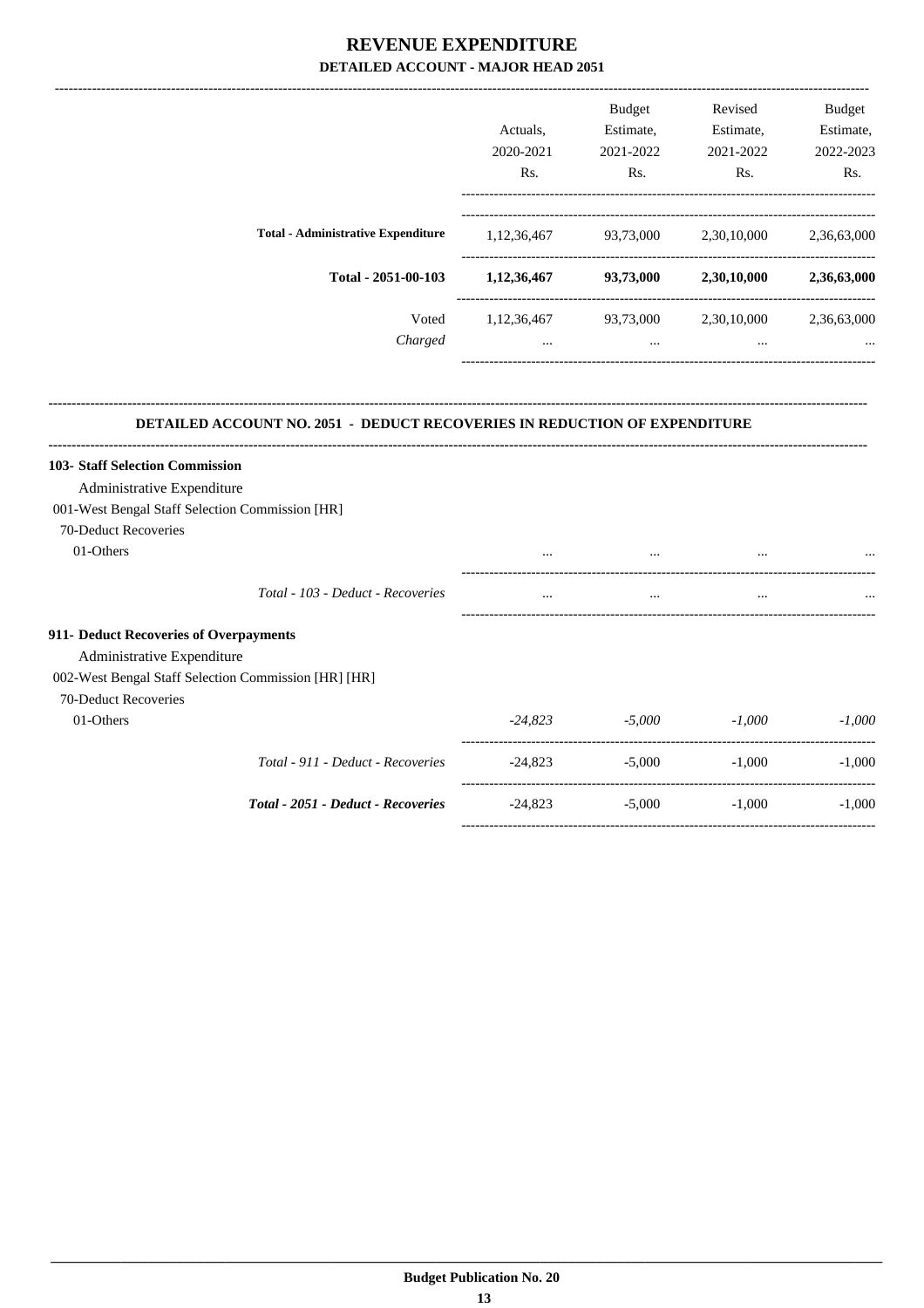#### **DEMAND No. 42**

## **Personnel & Administrative Reforms Department**

**A. General Services - (d) Administrative Services**

#### **Head of Account : 2052 - Secretariat--General Services**

| Voted Rs. 34,71,20,000     | <b>Charged Rs. Nil</b> |              |             | Total Rs. 34,71,20,000 |
|----------------------------|------------------------|--------------|-------------|------------------------|
|                            |                        | Voted Rs.    | Charged Rs. | <b>Total Rs.</b>       |
| <b>Gross Expenditure</b>   |                        | 34,71,20,000 | $\cdots$    | 34,71,20,000           |
| <b>Deduct - Recoveries</b> |                        | $-19.32,000$ | $\cdots$    | $-19,32,000$           |
| <b>Net Expenditure</b>     |                        | 34,51,88,000 | $\cdots$    | 34,51,88,000           |
|                            |                        |              |             |                        |

### **REVENUE EXPENDITURE ABSTRACT ACCOUNT**

---------------------------------------------------------------------------------------------------------------------------------------------------------------------------------

|                                                |                                                                                | Actuals,<br>2020-2021<br>Rs. | Budget<br>Estimate,<br>2021-2022<br>$\mathbf{Rs.}$                                                                                                                          | Revised<br>Estimate,<br>2021-2022<br>$\mathbf{Rs.}$ | <b>Budget</b><br>Estimate,<br>2022-2023<br>Rs. |
|------------------------------------------------|--------------------------------------------------------------------------------|------------------------------|-----------------------------------------------------------------------------------------------------------------------------------------------------------------------------|-----------------------------------------------------|------------------------------------------------|
| 090- Secretariat<br>Administrative Expenditure |                                                                                |                              | 30,73,58,949 38,73,00,000 34,04,57,000                                                                                                                                      |                                                     | 34,71,20,000                                   |
|                                                | <b>Total - 090</b>                                                             |                              | 30,73,58,949 38,73,00,000 34,04,57,000                                                                                                                                      |                                                     | 34,71,20,000                                   |
|                                                | Grand Total - Gross 30,73,58,949 38,73,00,000 34,04,57,000 34,71,20,000        |                              |                                                                                                                                                                             |                                                     |                                                |
|                                                | Voted<br>Charged                                                               |                              | 30,73,58,949 38,73,00,000 34,04,57,000 34,71,20,000<br>المستخدم المستخدم المستخدم المستخدم المستخدم المستخدم المستخدم المستخدم المستخدم المستخدم المستخدم المستخدم المستخدم |                                                     |                                                |
|                                                | Administrative Expenditure 30,73,58,949 38,73,00,000 34,04,57,000 34,71,20,000 |                              |                                                                                                                                                                             |                                                     |                                                |
|                                                | <i>Deduct Recoveries</i> -18,74,368 -10,000 -16,57,000 -19,32,000              |                              |                                                                                                                                                                             |                                                     |                                                |
|                                                | Grand Total - Net 30,54,84,581 38,72,90,000 33,88,00,000 34,51,88,000          |                              |                                                                                                                                                                             |                                                     |                                                |
|                                                | Voted<br>Charged                                                               | $\cdots$                     | 30,54,84,581 38,72,90,000 33,88,00,000 34,51,88,000<br>$\cdots$                                                                                                             |                                                     |                                                |
|                                                |                                                                                |                              |                                                                                                                                                                             |                                                     |                                                |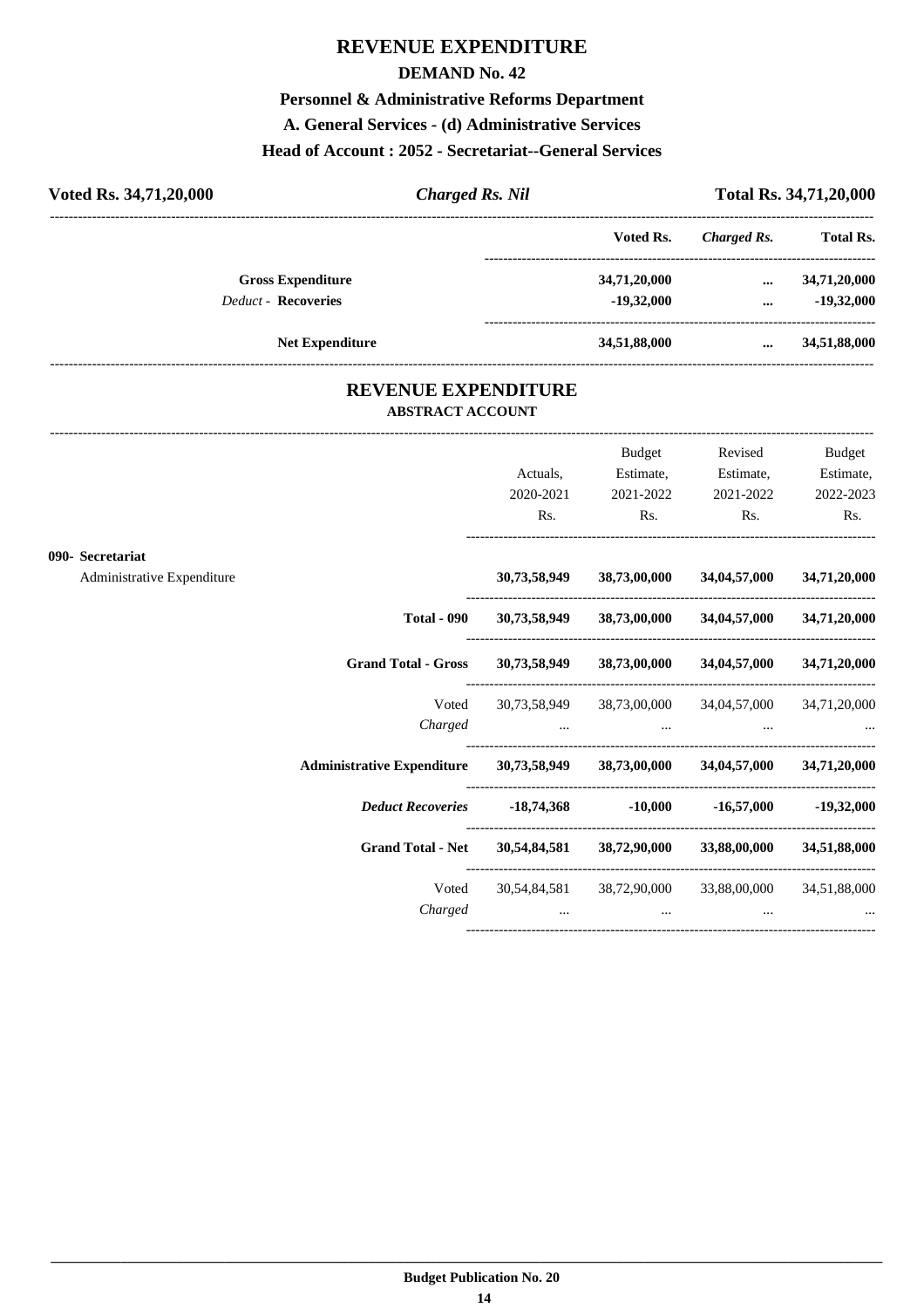|                                                         | Actuals,         | Budget<br>Estimate,       | Revised<br>Estimate,                   | Budget<br>Estimate, |
|---------------------------------------------------------|------------------|---------------------------|----------------------------------------|---------------------|
|                                                         | 2020-2021<br>Rs. | 2021-2022<br>Rs.          | 2021-2022<br>Rs.                       | 2022-2023<br>Rs.    |
| DETAILED ACCOUNT NO. 2052-00-090 - SECRETARIAT          |                  |                           |                                        |                     |
| 090- Secretariat                                        |                  |                           |                                        |                     |
| <b>Administrative Expenditure</b>                       |                  |                           |                                        |                     |
| 021- Personnel & Administrative Refroms Department [HR] |                  |                           |                                        |                     |
| 01- Salaries                                            |                  |                           |                                        |                     |
| 01-Pay                                                  | 16,52,68,830     | 21,73,31,000              | 16,85,74,000                           | 17,36,31,000        |
| 14-Grade Pay                                            |                  |                           |                                        |                     |
| 02-Dearness Allowance                                   | 68,06,529        | 65,29,000                 | 1,13,00,000                            | 1,15,18,000         |
| 03-House Rent Allowance                                 | 1,67,41,965      | 2,06,75,000               | 1,80,15,000                            | 1,84,95,000         |
| 04-Ad hoc Bonus                                         | 6,18,551         | 5,66,000                  | 6,31,000                               | 6,44,000            |
| 07-Other Allowances                                     | 32, 33, 821      | 40,33,000                 | 41,00,000                              | 41,00,000           |
| 09-Ration Allowance                                     | $\cdots$         | 2,000                     | $\cdots$                               |                     |
| 12-Medical Allowance                                    | 1,47,916         | 1,54,000                  | 1,51,000                               | 1,54,000            |
| Total - 2052-00-090-021-01                              |                  | 19,28,17,612 24,92,90,000 | 20, 27, 71, 000                        | 20,85,42,000        |
| 02- Wages                                               | 52,88,802        | 58,01,000                 | 1,03,43,000                            | 1,06,54,000         |
| 05- Rewards                                             | $\cdots$         | 6,000                     | 6,000                                  | 6,000               |
| 07- Medical Reimbursements                              | 21,54,854        | 18,20,000                 | 18,20,000                              | 18,56,000           |
| 11- Travel Expenses                                     | 7,38,336         | 29,56,000                 | 15,00,000                              |                     |
| 12- Medical Reimbursements under WBHS 2008              | 46,21,092        | 61,82,000                 | 61,82,000                              | 63,06,000           |
| 13- Office Expenses                                     |                  |                           |                                        |                     |
| 01-Electricity                                          | 6,58,240         | 7,21,000                  | 14,21,000                              | 9,50,000            |
| 02-Telephone                                            | 6,17,412         | 6,90,000                  | 6,90,000                               | 7,04,000            |
| 03-Maintenance / P.O.L. for Office Vehicles             | 36,48,549        | 35,87,000                 | 37,22,000                              | 37,96,000           |
| 04-Other Office Expenses                                | 32,40,853        | 37,66,000                 | 41,60,000                              | 40,41,000           |
| Total - 2052-00-090-021-13                              | 81,65,054        | 87,64,000                 | 99,93,000                              | 94,91,000           |
| 14- Rents, Rates and Taxes                              |                  | 10,000                    |                                        |                     |
| 26- Advertising and Publicity Expenses                  | 98,166           | 6,16,000                  | 6,16,000                               |                     |
| 27- Minor Works/ Maintenance                            | $\cdots$         | 65,000                    | 65,000                                 | 65,000              |
| 28- Payment of Professional and Special Services        |                  |                           |                                        |                     |
| 02-Other charges                                        | 61,50,334        | 56,39,000                 | 61,50,000                              | 61,50,000           |
| 41- Secret Service Expenditure                          | $\cdots$         | 10,000                    | $\cdots$                               | $\cdots$            |
| 50- Other Charges                                       | 4,36,962         | 7,81,000                  | 7,81,000                               | 8,04,000            |
| Total - 2052-00-090-021                                 |                  |                           | 22,04,71,212 28,19,40,000 24,02,27,000 | 24, 38, 74, 000     |
| 028- The West Bengal Information Commission [HR]        |                  |                           |                                        |                     |
| 01- Salaries                                            |                  |                           |                                        |                     |
| 01-Pay                                                  | 1,50,12,970      | 2,28,07,000               | 1,53,13,000                            | 1,57,72,000         |
| 14-Grade Pay                                            | $\cdots$         | $\ldots$                  | $\ldots$                               |                     |
| 02-Dearness Allowance                                   | 7,89,852         | 6,84,000                  | 11,70,000                              | 12,20,000           |
| 03-House Rent Allowance                                 | 30,20,256        | 21,67,000                 | 27,50,000                              | 28,40,000           |
| 04-Ad hoc Bonus                                         | 33,600           | 22,000                    | 34,000                                 | 35,000              |
| 07-Other Allowances                                     | 17,74,316        | 21,62,000                 | 27,00,000                              | 28,50,000           |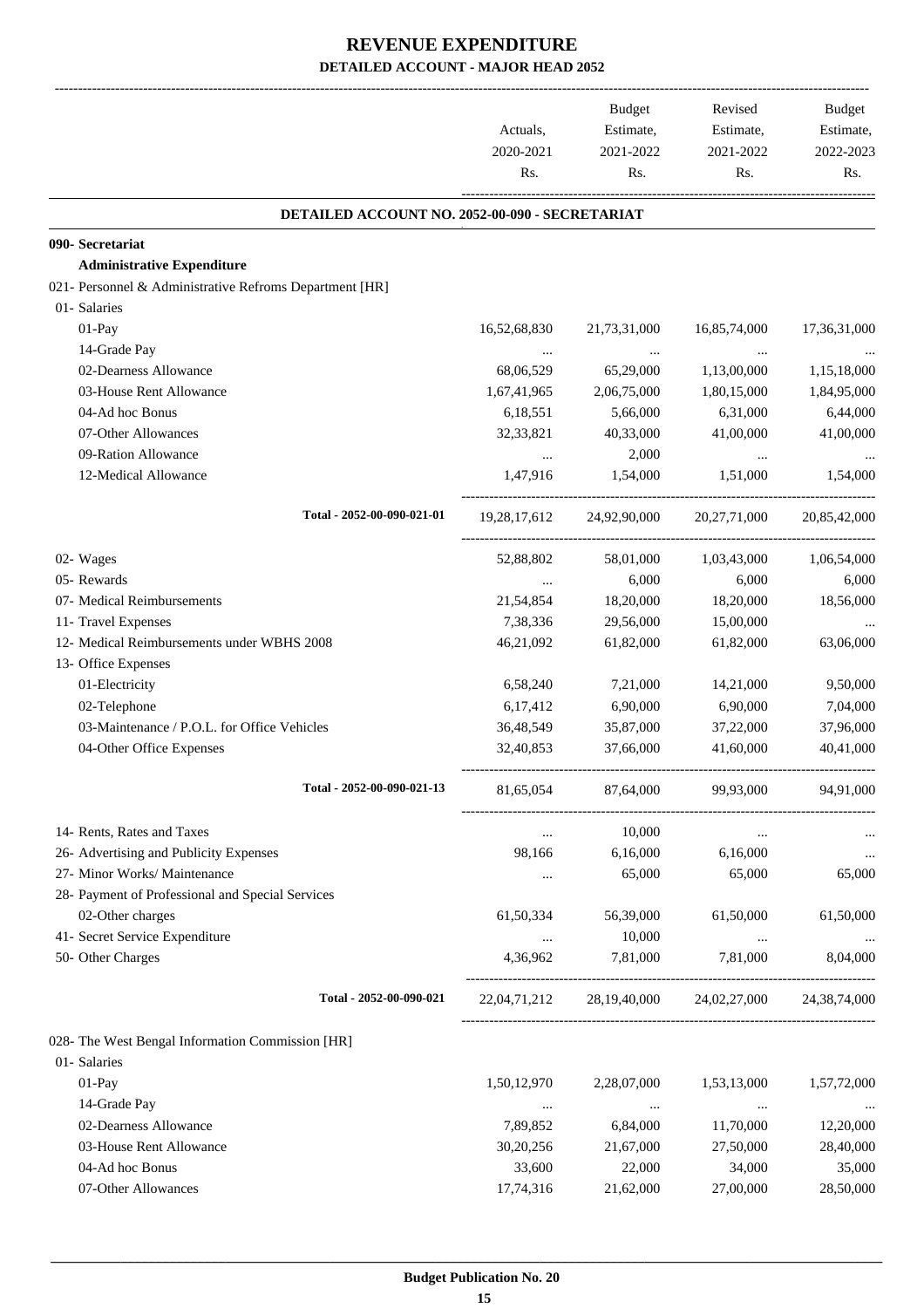|                                                                 |                  | Budget                                          | Revised          | Budget           |
|-----------------------------------------------------------------|------------------|-------------------------------------------------|------------------|------------------|
|                                                                 | Actuals,         | Estimate,                                       | Estimate,        | Estimate,        |
|                                                                 | 2020-2021<br>Rs. | 2021-2022<br>Rs.                                | 2021-2022<br>Rs. | 2022-2023<br>Rs. |
| 12-Medical Allowance                                            | 11,000           | 11,000                                          | 11,000           | 11,000           |
| Total - 2052-00-090-028-01                                      |                  | 2,06,41,994 2,78,53,000 2,19,78,000 2,27,28,000 |                  |                  |
| 02- Wages                                                       | 18,39,319        | 24,95,000                                       | 30,15,000        | 31,06,000        |
| 07- Medical Reimbursements                                      | 1,43,826         | 3,36,000                                        | 2,50,000         | 2,58,000         |
| 11- Travel Expenses                                             | $\cdots$         | 2,89,000                                        | 2,89,000         | 2,95,000         |
| 12- Medical Reimbursements under WBHS 2008                      | 1,01,873         | 30,000                                          | 60,000           | 66,000           |
| 13- Office Expenses                                             |                  |                                                 |                  |                  |
| 01-Electricity                                                  | 1,15,360         | 99,000                                          | 99,000           | 1,01,000         |
| 02-Telephone                                                    | 2,92,034         | 3,21,000                                        | 3,21,000         | 3,27,000         |
| 03-Maintenance / P.O.L. for Office Vehicles                     | 4,07,042         | 4,16,000                                        | 4,15,000         | 4,23,000         |
| 04-Other Office Expenses                                        | 10,30,336        | 12,75,000                                       | 12,75,000        | 13,01,000        |
| Total - 2052-00-090-028-13                                      |                  | 18,44,772 21,11,000 21,10,000 21,52,000         |                  |                  |
| 27- Minor Works/ Maintenance                                    | 10,574           | 22,000                                          | 11,000           | 11,000           |
| 28- Payment of Professional and Special Services                |                  |                                                 |                  |                  |
| 02-Other charges                                                |                  | 6,71,396 1,84,000                               | 6,71,000         | 6,71,000         |
| 50- Other Charges                                               | 89,172           | 1,77,000 1,77,000                               |                  | 1,82,000         |
| Total - 2052-00-090-028                                         |                  | 2,53,42,926 3,34,97,000 2,85,61,000 2,94,69,000 |                  |                  |
| 029- Implementation of the West Bengal Lokayukta Act, 2003 [HR] |                  |                                                 |                  |                  |
| 01- Salaries                                                    |                  |                                                 |                  |                  |
| 01-Pay                                                          | 98,54,090        | 1,28,53,000                                     | 1,00,51,000      | 1,03,53,000      |
| 14-Grade Pay                                                    |                  |                                                 |                  |                  |
| 02-Dearness Allowance                                           | 15,38,422        | 3,86,000                                        | 18,60,000        | 19,30,000        |
| 03-House Rent Allowance                                         | 16,94,268        | 12,21,000                                       | 16,50,000        | 17,00,000        |
| 04-Ad hoc Bonus                                                 | 25,200           | 22,000                                          | 26,000           | 27,000           |
| 05-Interim Relief                                               | 2,23,740         | 2,50,000                                        | 2,24,000         | 2,24,000         |
| 07-Other Allowances                                             | 15,20,721        | 13,50,000                                       | 15,66,000        | 16,13,000        |
| 12-Medical Allowance                                            | 24,000           | 35,000                                          | 24,000           | 24,000           |
| Total - 2052-00-090-029-01                                      | 1,48,80,441      | 1,61,17,000                                     | 1,54,01,000      | 1,58,71,000      |
| 02- Wages                                                       | 6,20,645         | 4,66,000                                        | 6,59,000         | 6,79,000         |
| 07- Medical Reimbursements                                      | 77,248           | 2,21,000                                        | 2,21,000         | 2,25,000         |
| 11- Travel Expenses                                             | $\ldots$         | 20,000                                          | 20,000           | 20,000           |
| 12- Medical Reimbursements under WBHS 2008                      | 57,327           | 46,000                                          | 1,40,000         | 1,47,000         |
| 13- Office Expenses                                             |                  |                                                 |                  |                  |
| 01-Electricity                                                  | 2,26,450         | 1,20,000                                        | 1,80,000         | 1,86,000         |
| 02-Telephone                                                    | 1,15,734         | 1,00,000                                        | 1,42,000         | 1,50,000         |
| 03-Maintenance / P.O.L. for Office Vehicles                     | 8,88,551         | 9,00,000                                        | 9,06,000         | 9,24,000         |
| 04-Other Office Expenses                                        | 1,01,644         | 88,000                                          | 88,000           | 90,000           |
|                                                                 |                  |                                                 |                  |                  |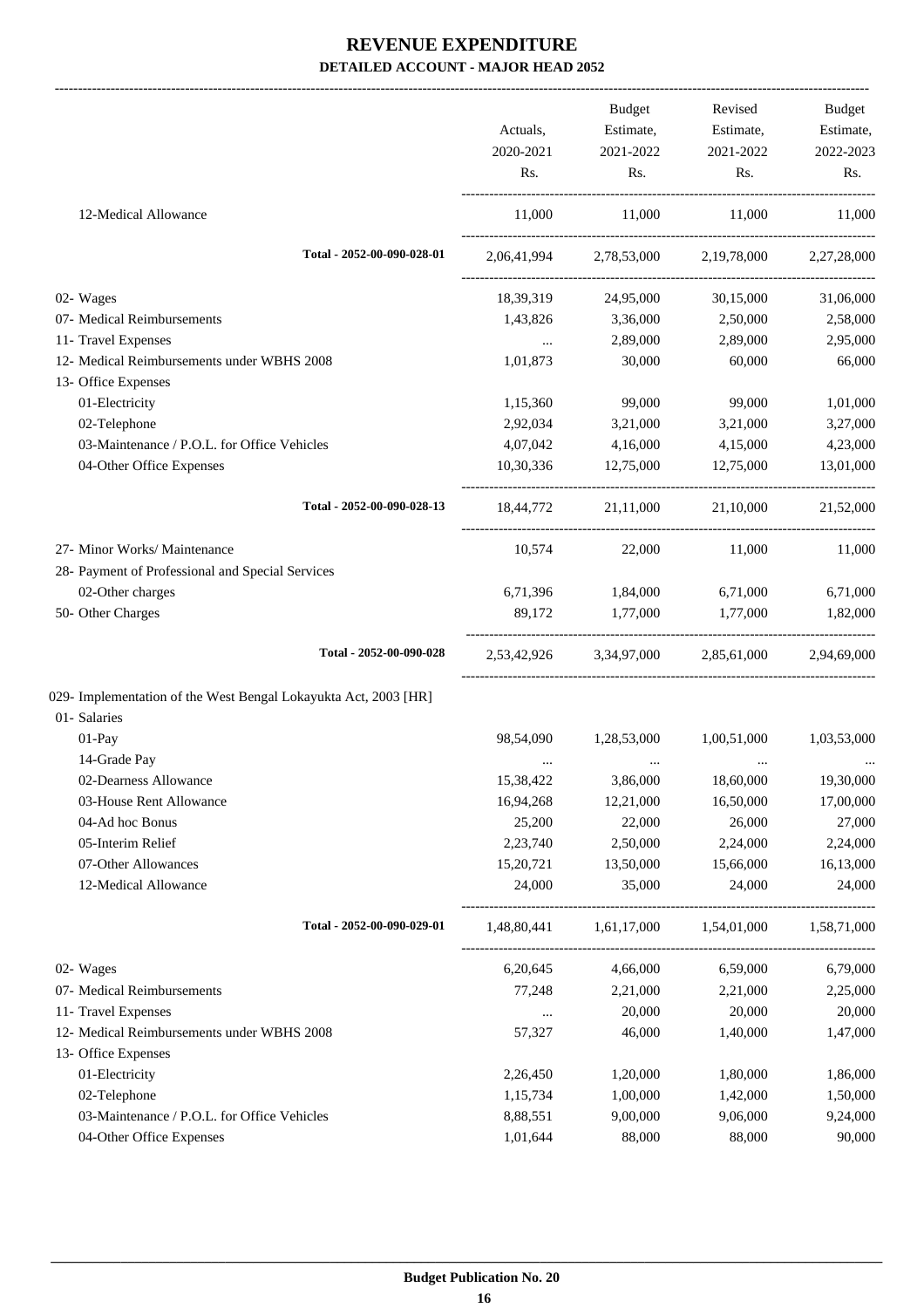|                                                     | Actuals,         | Budget<br>Estimate,      | Revised<br>Estimate,                                    | Budget<br>Estimate, |
|-----------------------------------------------------|------------------|--------------------------|---------------------------------------------------------|---------------------|
|                                                     | 2020-2021<br>Rs. | 2021-2022<br>Rs.         | 2021-2022<br>Rs.                                        | 2022-2023<br>Rs.    |
| Total - 2052-00-090-029-13                          |                  |                          | 13,32,379 12,08,000 13,16,000 13,50,000                 |                     |
| 27- Minor Works/ Maintenance                        | 12,950           | 25,000                   | 13,000                                                  | 13,000              |
| 28- Payment of Professional and Special Services    |                  |                          |                                                         |                     |
| 01-Capitation fees for IMPs                         |                  | 1,000                    | 1,000                                                   | 1,000               |
| 02-Other charges                                    | 14,490           | 18,000                   | 14,000                                                  | 14,000              |
| Total - 2052-00-090-029-28                          | 14,490           | 19,000                   | 15,000                                                  | 15,000              |
| 50- Other Charges                                   | 1,80,793         |                          | 3,08,000 3,08,000                                       | 3,17,000            |
| Total - 2052-00-090-029                             |                  |                          | $1,71,76,273$ $1,84,30,000$ $1,80,93,000$ $1,86,37,000$ |                     |
| 036- Anti Corruption Branch (ACB), West Bengal [HR] |                  |                          |                                                         |                     |
| 01- Salaries                                        |                  |                          |                                                         |                     |
| 01-Pay                                              | 3,60,62,943      | 4,32,44,000              | 4,27,26,000                                             | 4,40,08,000         |
| 14-Grade Pay                                        | 2,293            | <b>Contract Contract</b> | 2,000                                                   | 2,000               |
| 02-Dearness Allowance                               | 10,19,153        | 12,97,000                | 17,10,000                                               | 17,61,000           |
| 03-House Rent Allowance                             | 28,19,306        | 41,08,000                | 40,59,000                                               | 41,81,000           |
| 04-Ad hoc Bonus                                     | 63,000           | 67,000                   | 1,20,000                                                | 1,26,000            |
| 07-Other Allowances                                 | 2,31,064         | 1,65,000                 | 2,38,000                                                | 2,45,000            |
| 09-Ration Allowance                                 | 4,33,500         | 4,77,000                 | 5,77,000                                                | 5,80,000            |
| 12-Medical Allowance                                | 18,000           | 24,000                   | 18,000                                                  | 18,000              |
| Total - 2052-00-090-036-01                          |                  |                          | 4,06,49,259 4,93,82,000 4,94,50,000 5,09,21,000         |                     |
| 02- Wages                                           | $\cdots$         | 34,000                   | $\cdots$                                                | $\cdots$            |
| 05- Rewards                                         | 16,000           | 47,000                   | 47,000                                                  | 47,000              |
| 07- Medical Reimbursements                          | 1,29,385         | 1,01,000                 | 1,01,000                                                | 1,03,000            |
| 11- Travel Expenses                                 | 15,473           | 57,000                   | 57,000                                                  | 58,000              |
| 12- Medical Reimbursements under WBHS 2008          | 3,33,249         | 2,81,000                 | 2,81,000                                                | 2,87,000            |
| 13- Office Expenses                                 |                  |                          |                                                         |                     |
| 01-Electricity                                      | $\cdots$         | $\ddotsc$                | $\cdots$                                                |                     |
| 02-Telephone                                        | 1,25,523         | 1,07,000                 | 1,30,000                                                | 1,40,000            |
| 03-Maintenance / P.O.L. for Office Vehicles         | 23,03,829        | 26,49,000                | 26,40,000                                               | 26,80,000           |
| 04-Other Office Expenses                            | 5,16,731         | 1,90,000                 | 3,00,000                                                | 3,20,000            |
| Total - 2052-00-090-036-13                          | 29,46,083        | 29,46,000                | 30,70,000                                               | 31,40,000           |
| 14- Rents, Rates and Taxes                          | $\cdots$         | 3,000                    | $\cdots$                                                |                     |
| 21- Materials and Supplies/Stores and Equipment     |                  |                          |                                                         |                     |
| 04-Others                                           |                  | 6,000                    | 6,000                                                   | 6,000               |
| 25- Clothing and Tentage (Police Uniform)           |                  | 1,000                    | $\ldots$                                                |                     |
| 27- Minor Works/ Maintenance                        | $\cdots$         | 5,000                    | 5,000                                                   | 5,000               |
| 28- Payment of Professional and Special Services    |                  |                          |                                                         |                     |
| 02-Other charges                                    | $\cdots$         | 6,000                    | $\cdots$                                                | $\cdots$            |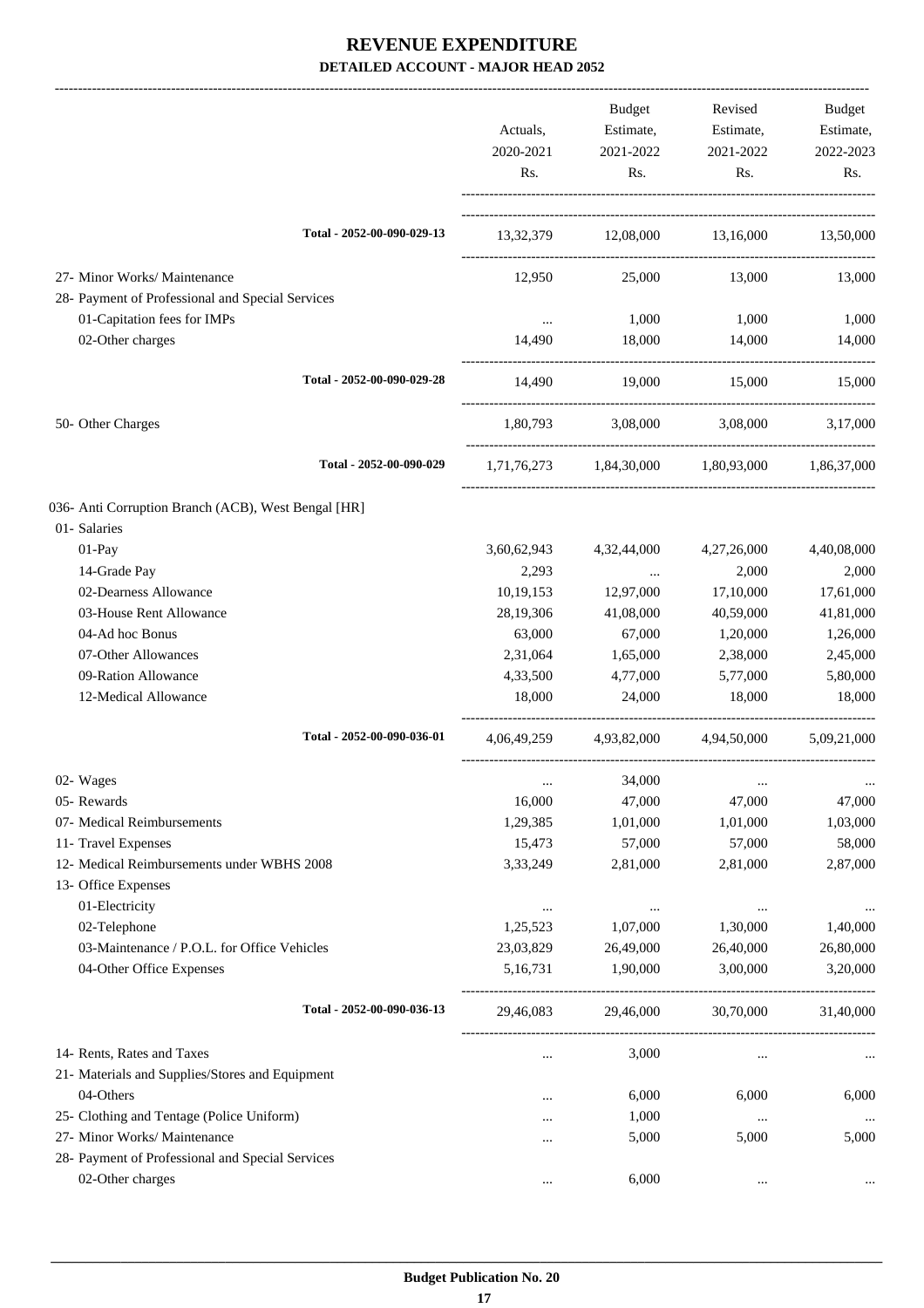-------------------------------------------------------------------------------------------------------------------------------------------------------------------------------

|                                                                           |                                           | Actuals.<br>2020-2021<br>Rs.   | <b>Budget</b><br>Estimate,<br>2021-2022<br>Rs. | Revised<br>Estimate,<br>2021-2022<br>Rs. | Budget<br>Estimate,<br>2022-2023<br>Rs. |
|---------------------------------------------------------------------------|-------------------------------------------|--------------------------------|------------------------------------------------|------------------------------------------|-----------------------------------------|
| 41- Secret Service Expenditure<br>50- Other Charges<br>88- Escort Charges |                                           | 2,03,000<br>76,089<br>$\cdots$ | 3,68,000<br>1,91,000<br>5,000                  | 3,68,000<br>1,91,000<br>$\cdots$         | 3,76,000<br>1,97,000<br>$\cdots$        |
|                                                                           | Total - 2052-00-090-036                   | 4,43,68,538                    | 5,34,33,000                                    | 5,35,76,000                              | 5,51,40,000                             |
|                                                                           | <b>Total - Administrative Expenditure</b> | 30,73,58,949                   | 38,73,00,000                                   | 34,04,57,000                             | 34,71,20,000                            |
|                                                                           | Total - 2052-00-090                       | 30,73,58,949                   | 38,73,00,000                                   | 34,04,57,000                             | 34,71,20,000                            |
|                                                                           | Voted<br>Charged                          | 30,73,58,949<br>$\cdots$       | 38,73,00,000<br>$\cdots$                       | 34,04,57,000<br>$\cdots$                 | 34,71,20,000                            |

#### **DETAILED ACCOUNT NO. 2052 - DEDUCT RECOVERIES IN REDUCTION OF EXPENDITURE**

**--------------------------------------------------------------------------------------------------------------------------------------------------------------------------------**

| 090- Secretariat                                               |              |          |              |              |
|----------------------------------------------------------------|--------------|----------|--------------|--------------|
| Administrative Expenditure                                     |              |          |              |              |
| 002-Home Department Chief Technical Examiners Cell [HR]        |              |          |              |              |
| 70-Deduct Recoveries                                           |              |          |              |              |
| 01-Others                                                      | $\cdots$     | $-1,000$ | $-1,000$     | $-1,000$     |
| 021-Personnel & Administrative Refroms Department [HR]         |              |          |              |              |
| 70-Deduct Recoveries                                           |              |          |              |              |
| 01-Others                                                      | $-14,21,568$ | $-1,000$ | $-12,00,000$ | $-14,50,000$ |
| 02-W.B.H.S. 2008                                               |              | $-1,000$ | $\cdots$     |              |
| 028-The West Bengal Information Commission [HR]                |              |          |              |              |
| 70-Deduct Recoveries                                           |              |          |              |              |
| 01-Others                                                      | $\cdots$     | $-1,000$ | $-1,000$     | $-1,000$     |
| 02-W.B.H.S. 2008                                               |              | $-1,000$ | $-1,000$     | $-1,000$     |
| 029-Implementation of the West Bengal Lokayukta Act, 2003 [HR] |              |          |              |              |
| 70-Deduct Recoveries                                           |              |          |              |              |
| 01-Others                                                      | $\cdots$     | $-1,000$ | $-1,000$     | $-1,000$     |
| 02-W.B.H.S. 2008                                               | $\cdots$     | $-1,000$ | $-1,000$     | $-1,000$     |
| Total - 090 - Deduct - Recoveries                              | $-14,21,568$ | $-7,000$ | $-12,05,000$ | $-14.55,000$ |
| 911- Deduct Recoveries of Overpayments                         |              |          |              |              |
| Administrative Expenditure                                     |              |          |              |              |
| 021-Home (Personnel & Administrative Reforms)Department [HR]   |              |          |              |              |
| 70-Deduct Recoveries                                           |              |          |              |              |
| 01-Others                                                      | $-4,52,800$  | $-1,000$ | $-4,50,000$  | $-4,75,000$  |
| 02-W.B.H.S. 2008                                               | $\cdots$     | $-1,000$ | $-1,000$     | $-1,000$     |
| 035-Home Department Chief Technical Examiners Cell [HR]        |              |          |              |              |
| 70-Deduct Recoveries                                           |              |          |              |              |
| 01-Others                                                      | $\cdots$     | $-1,000$ | $-1,000$     | $-1,000$     |
|                                                                |              |          |              |              |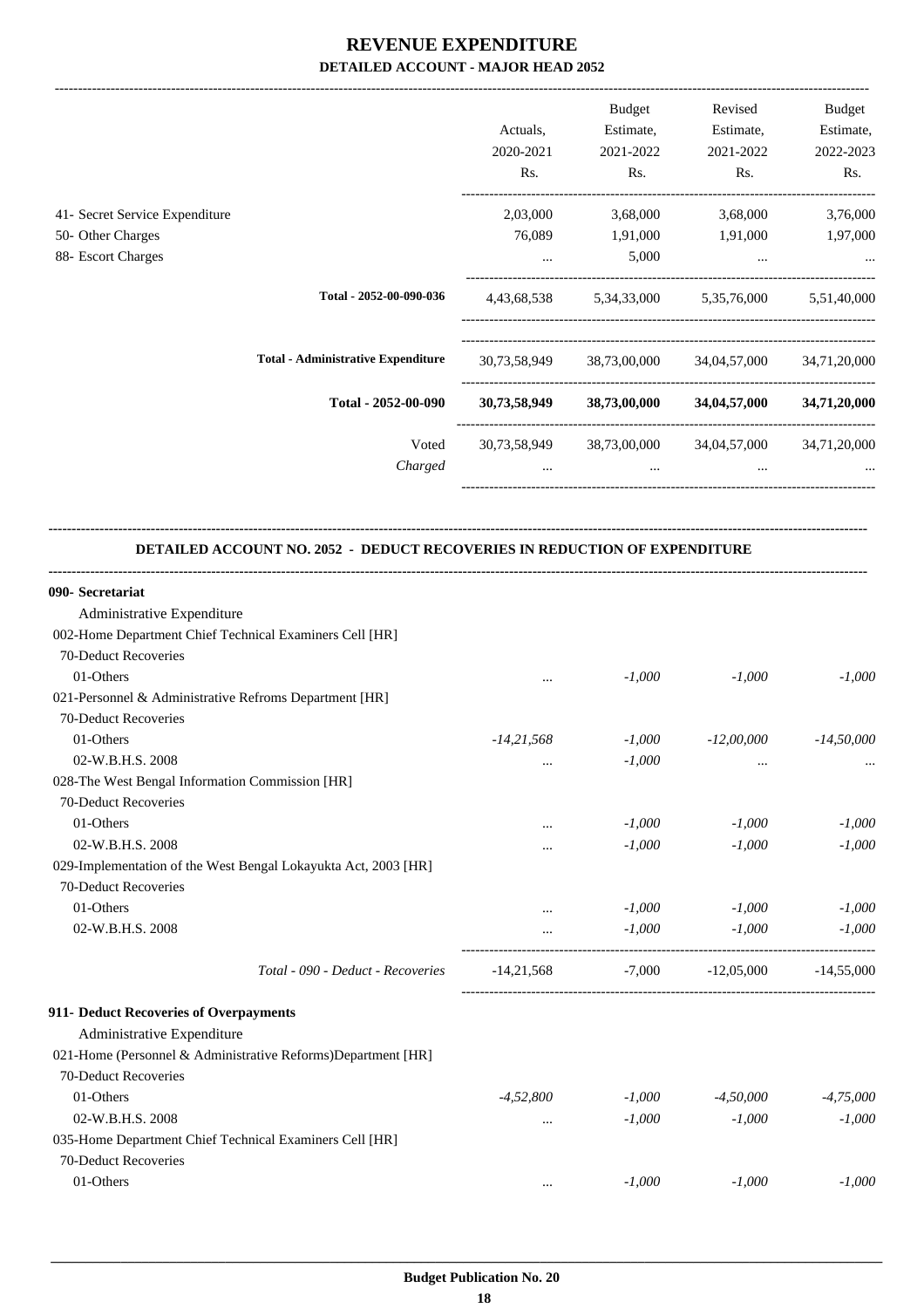---------------

|                                    | Actuals,<br>2020-2021<br>Rs. | <b>Budget</b><br>Estimate,<br>2021-2022<br>Rs. | Revised<br>Estimate,<br>2021-2022<br>Rs. | <b>Budget</b><br>Estimate,<br>2022-2023<br>Rs. |
|------------------------------------|------------------------------|------------------------------------------------|------------------------------------------|------------------------------------------------|
| Total - 911 - Deduct - Recoveries  | $-4,52,800$                  | $-3,000$                                       | $-4,52,000$                              | $-4,77,000$                                    |
| Total - 2052 - Deduct - Recoveries | $-18,74,368$                 | $-10,000$                                      | $-16,57,000$                             | $-19,32,000$                                   |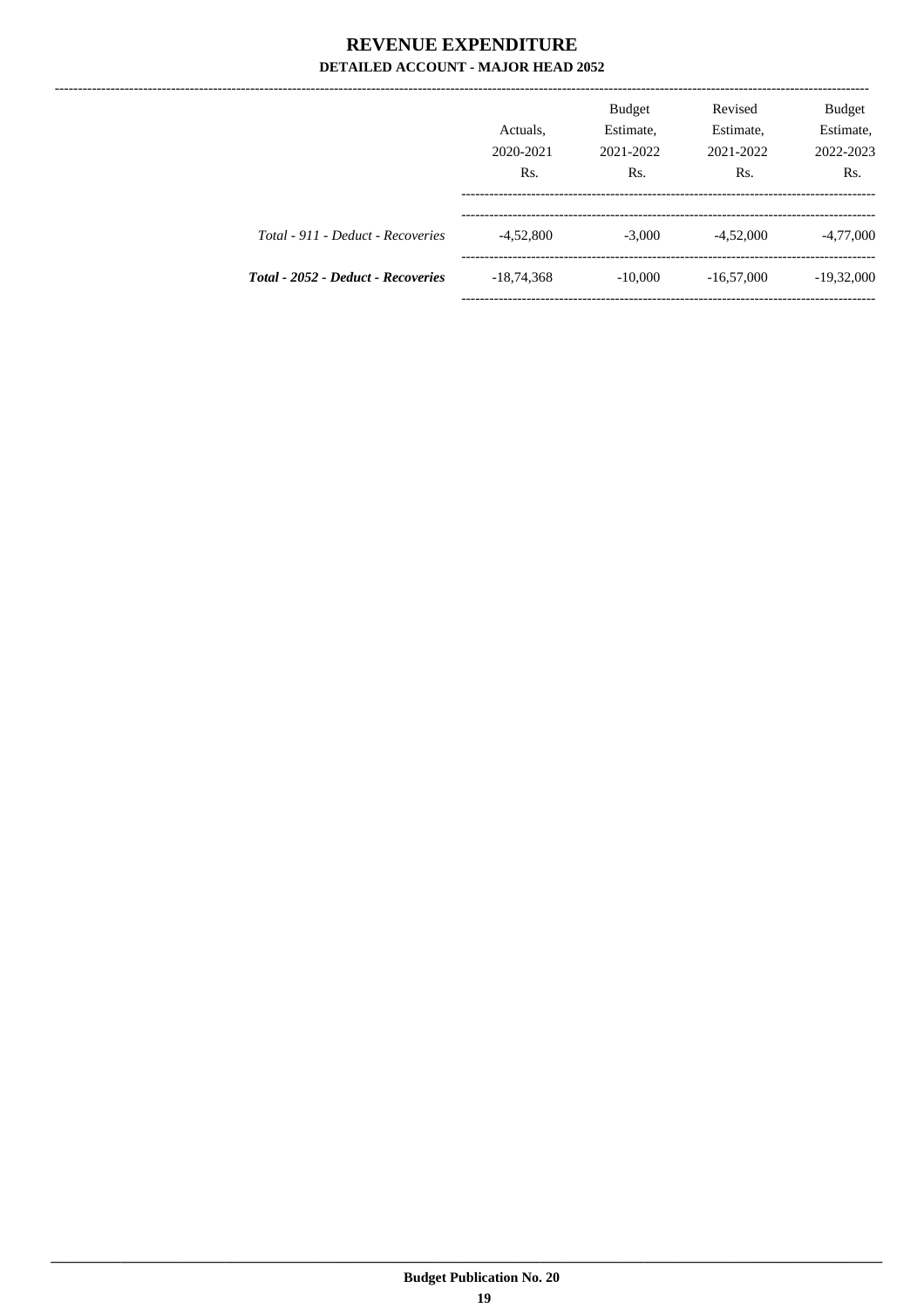#### **DEMAND No. 42**

## Personnel & Administrative Reforms Department

#### A. General Services - (d) Administrative Services

## Head of Account: 2059 - Public Works

| Voted Rs. 6,29,000                                     | <b>Charged Rs. Nil</b> |                      |              | <b>Total Rs. 6,29,000</b> |
|--------------------------------------------------------|------------------------|----------------------|--------------|---------------------------|
|                                                        |                        | Voted Rs.            | Charged Rs.  | <b>Total Rs.</b>          |
| <b>Gross Expenditure</b><br><b>Deduct - Recoveries</b> |                        | 6,29,000<br>$\cdots$ | $\cdots$<br> | 6,29,000<br>$\cdots$      |
| <b>Net Expenditure</b>                                 |                        | 6.29,000             | $\cdots$     | 6,29,000                  |

### REVENUE EXPENDITURE **ABSTRACT ACCOUNT**

|                                                                 | Actuals,<br>2020-2021                                                                                                                                         | <b>Budget</b><br>Estimate,<br>2021-2022 | Revised<br>Estimate,<br>2021-2022 | <b>Budget</b><br>Estimate,<br>2022-2023 |
|-----------------------------------------------------------------|---------------------------------------------------------------------------------------------------------------------------------------------------------------|-----------------------------------------|-----------------------------------|-----------------------------------------|
|                                                                 | Rs.                                                                                                                                                           | Rs.                                     | Rs.                               | Rs.                                     |
| 01 - OFFICE BUILDINGS                                           |                                                                                                                                                               |                                         |                                   |                                         |
| 053- Maintenance and Repairs<br>Administrative Expenditure      |                                                                                                                                                               | 5,99,215 10,86,000 6,11,000 6,29,000    |                                   |                                         |
|                                                                 | Total - 053 5,99,215 10,86,000 6,11,000                                                                                                                       |                                         |                                   | 6,29,000                                |
| Grand Total - Gross 5,99,215 10,86,000 6,11,000 6,29,000        |                                                                                                                                                               |                                         |                                   |                                         |
| Charged                                                         | Voted 5,99,215 10,86,000 6,11,000 6,29,000<br>المساوي المساوي المساوي المساوي المساوي المساوي المساوي المساوي المساوي المساوي المساوي المساوي المساوي المساوي |                                         |                                   |                                         |
| Administrative Expenditure 5,99,215 10,86,000 6,11,000 6,29,000 |                                                                                                                                                               |                                         |                                   |                                         |
| <b>Deduct Recoveries</b>                                        | <u>and the company of the second second</u>                                                                                                                   | $\cdots$                                | $\cdots$                          |                                         |
| Grand Total - Net 5,99,215 10,86,000 6,11,000                   |                                                                                                                                                               |                                         |                                   | 6,29,000                                |
| Charged                                                         | Voted 5,99,215 10,86,000 6,11,000<br>$\cdots$                                                                                                                 | $\cdots$                                | $\cdots$                          | 6,29,000<br>$\cdots$                    |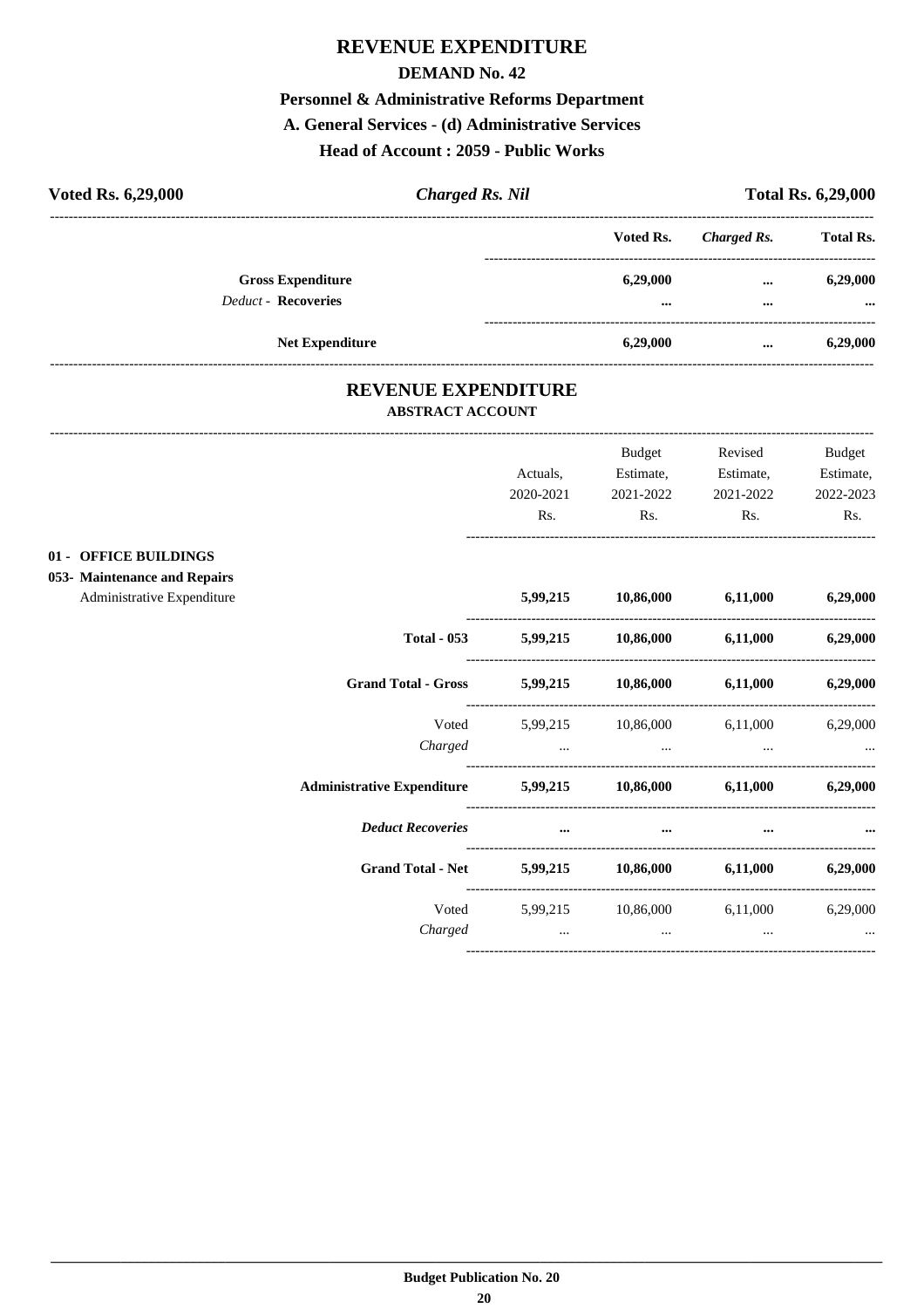|                                                                   |           | Budget    | Revised   | Budget    |
|-------------------------------------------------------------------|-----------|-----------|-----------|-----------|
|                                                                   | Actuals,  | Estimate, | Estimate, | Estimate, |
|                                                                   | 2020-2021 | 2021-2022 | 2021-2022 | 2022-2023 |
|                                                                   | Rs.       | Rs.       | Rs.       | Rs.       |
| <b>DETAILED ACCOUNT NO. 2059-01-053 - MAINTENANCE AND REPAIRS</b> |           |           |           |           |
| 01 - OFFICE BUILDINGS                                             |           |           |           |           |
| 053- Maintenance and Repairs                                      |           |           |           |           |
| <b>Administrative Expenditure</b>                                 |           |           |           |           |
| 048- Repair, Renovation and Up-gradation of Office Building in    |           |           |           |           |
| Districts and Sub-Divisions. [HR]                                 |           |           |           |           |
| 27- Minor Works/ Maintenance                                      | 5,99,215  | 10,86,000 | 6,11,000  | 6,29,000  |
| <b>Total - Administrative Expenditure</b>                         | 5,99,215  | 10,86,000 | 6,11,000  | 6,29,000  |
| Total - 2059-01-053                                               | 5,99,215  | 10,86,000 | 6,11,000  | 6,29,000  |
| Voted                                                             | 5,99,215  | 10,86,000 | 6,11,000  | 6,29,000  |
| Charged                                                           | $\cdots$  | $\cdots$  | $\cdots$  | $\cdots$  |

-----------------------------------------------------------------------------------------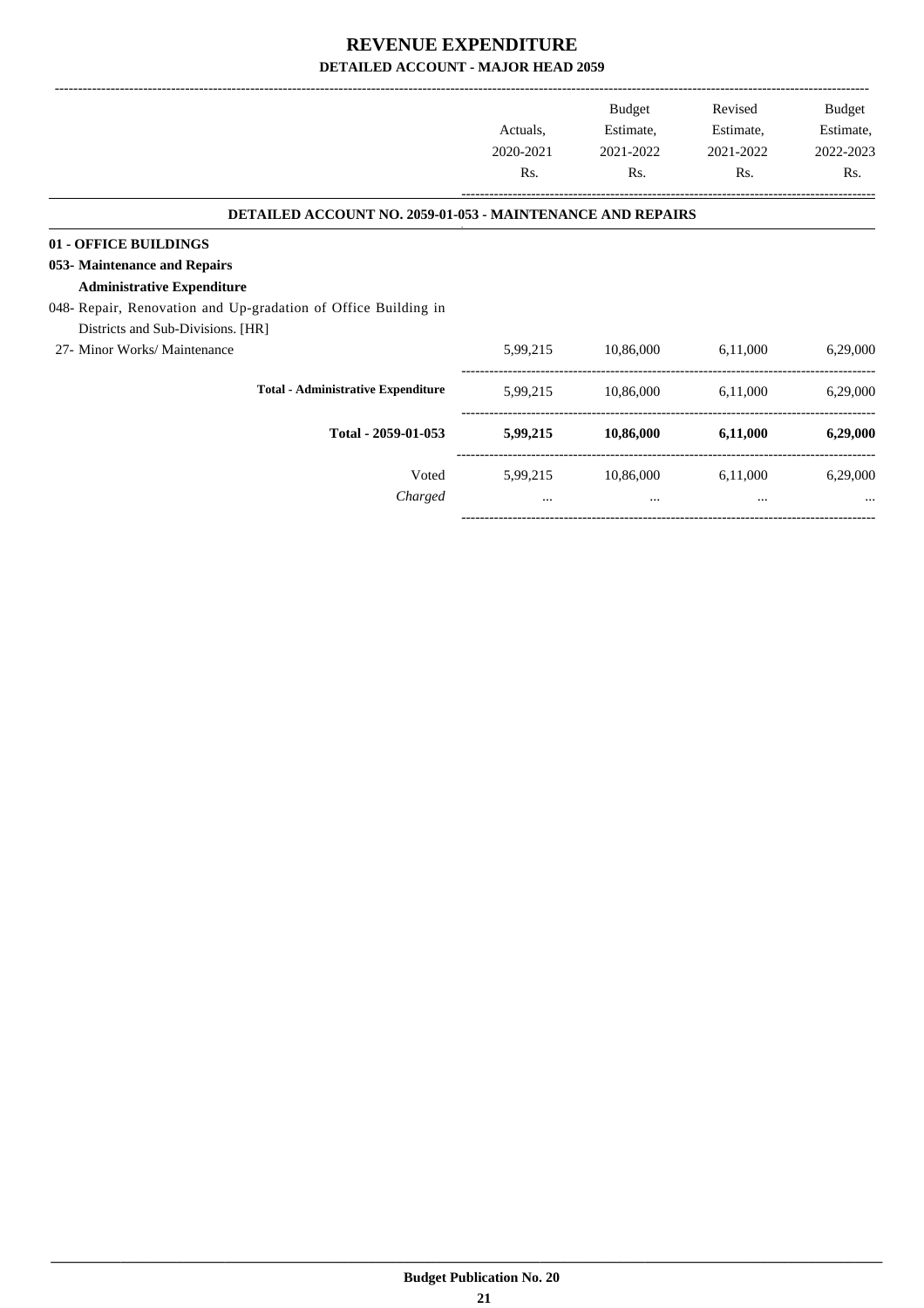#### **DEMAND No. 42**

## Personnel & Administrative Reforms Department

A. General Services - (d) Administrative Services

Head of Account: 2062 - Vigilance

| Voted Rs. 19,14,58,000     | <b>Charged Rs. Nil</b> |              |             | <b>Total Rs. 19,14,58,000</b> |
|----------------------------|------------------------|--------------|-------------|-------------------------------|
|                            |                        | Voted Rs.    | Charged Rs. | <b>Total Rs.</b>              |
| <b>Gross Expenditure</b>   |                        | 19,14,58,000 | $\cdots$    | 19,14,58,000                  |
| <b>Deduct - Recoveries</b> |                        | $-73,000$    | $\cdots$    | $-73,000$                     |
| <b>Net Expenditure</b>     |                        | 19,13,85,000 | $\cdots$    | 19,13,85,000                  |
|                            |                        |              |             |                               |

### REVENUE EXPENDITURE **ABSTRACT ACCOUNT**

|                                          |                                   | Actuals,<br>2020-2021<br>Rs. | <b>Budget</b><br>Estimate,<br>2021-2022<br>Rs. | Revised<br>Estimate,<br>2021-2022<br>Rs. | <b>Budget</b><br>Estimate,<br>2022-2023<br>Rs. |
|------------------------------------------|-----------------------------------|------------------------------|------------------------------------------------|------------------------------------------|------------------------------------------------|
| 104- Vigilance Commission of West Bengal |                                   |                              |                                                |                                          |                                                |
| Administrative Expenditure               |                                   |                              | $\cdots$                                       | 10,000                                   | 19,14,58,000                                   |
|                                          | <b>Total - 104</b>                | $\cdots$                     | $\cdots$                                       | 10,000                                   | 19,14,58,000                                   |
|                                          | <b>Grand Total - Gross</b>        | $\cdots$                     | $\cdots$                                       | 10,000                                   | 19,14,58,000                                   |
|                                          | Voted                             | $\cdots$                     | $\cdots$                                       | 10,000                                   | 19, 14, 58, 000                                |
|                                          | Charged                           | $\cdots$                     | $\cdots$                                       | $\cdots$                                 |                                                |
|                                          | <b>Administrative Expenditure</b> | $\cdots$                     | $\cdots$                                       | 10,000                                   | 19,14,58,000                                   |
|                                          | <b>Deduct Recoveries</b>          | $\cdots$                     | $\cdots$                                       | $\cdots$                                 | $-73,000$                                      |
|                                          | <b>Grand Total - Net</b>          | $\cdots$                     | $\cdots$                                       | 10,000                                   | 19,13,85,000                                   |
|                                          | Voted                             | $\cdots$                     | $\cdots$                                       | 10,000                                   | 19,13,85,000                                   |
|                                          | Charged                           | $\cdots$                     | $\cdots$                                       | $\cdots$                                 |                                                |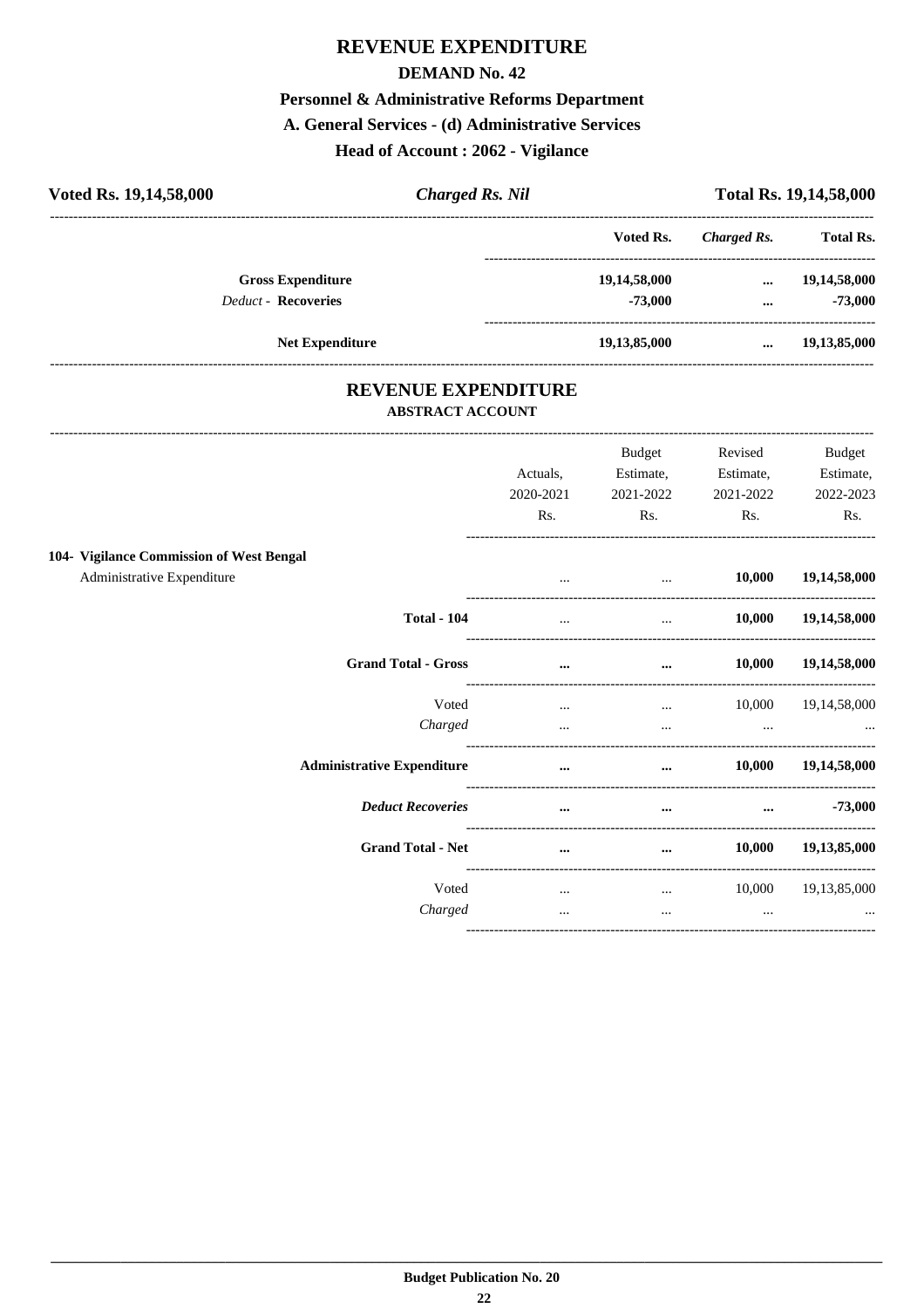|                                                                        | Actuals,<br>2020-2021<br>Rs. | <b>Budget</b><br>Estimate,<br>2021-2022<br>Rs. | Revised<br>Estimate,<br>2021-2022<br>Rs. | <b>Budget</b><br>Estimate,<br>2022-2023<br>Rs. |
|------------------------------------------------------------------------|------------------------------|------------------------------------------------|------------------------------------------|------------------------------------------------|
| DETAILED ACCOUNT NO. 2062-00-104 - VIGILANCE COMMISSION OF WEST BENGAL |                              |                                                |                                          |                                                |
| 104- Vigilance Commission of West Bengal                               |                              |                                                |                                          |                                                |
| <b>Administrative Expenditure</b>                                      |                              |                                                |                                          |                                                |
| 001- State Headquarters [HR]                                           |                              |                                                |                                          |                                                |
| 01- Salaries                                                           |                              |                                                |                                          |                                                |
| 01-Pay                                                                 |                              |                                                |                                          | 10,20,52,000                                   |
| 14-Grade Pay                                                           |                              |                                                |                                          | 2,000                                          |
| 02-Dearness Allowance                                                  |                              |                                                |                                          | 61,23,000                                      |
| 03-House Rent Allowance                                                |                              |                                                |                                          | 96,95,000                                      |
| 04-Ad hoc Bonus                                                        |                              |                                                |                                          | 3,00,000                                       |
| 05-Interim Relief                                                      |                              |                                                |                                          | 2,09,000                                       |
| 07-Other Allowances                                                    |                              |                                                | $\cdots$                                 | 19,44,000                                      |
| 09-Ration Allowance                                                    |                              |                                                |                                          | 10,95,000                                      |
| 12-Medical Allowance                                                   |                              |                                                | $\ddotsc$                                | 90,000                                         |
| Total - 2062-00-104-001-01                                             | $\ddotsc$                    | $\cdots$                                       | $\cdots$                                 | 12, 15, 10, 000                                |
| 02- Wages                                                              |                              |                                                |                                          | 10,02,000                                      |
| 05- Rewards                                                            |                              |                                                | $\cdots$                                 | 20,000                                         |
| 07- Medical Reimbursements                                             |                              |                                                | $\cdots$                                 | 3,76,000                                       |
| 11- Travel Expenses                                                    |                              |                                                | $\ddotsc$                                | 2,58,000                                       |
| 12- Medical Reimbursements under WBHS 2008                             |                              |                                                | $\ddotsc$                                | 4,00,000                                       |
| 13- Office Expenses                                                    |                              |                                                |                                          |                                                |
| 01-Electricity                                                         |                              |                                                |                                          | 87,000                                         |
| 02-Telephone                                                           |                              |                                                |                                          | 2,39,000                                       |
| 03-Maintenance / P.O.L. for Office Vehicles                            |                              |                                                |                                          | 15,10,000                                      |
| 04-Other Office Expenses                                               |                              |                                                | $\cdots$                                 | 12,78,000                                      |
|                                                                        |                              |                                                |                                          |                                                |
| Total - 2062-00-104-001-13                                             | $\cdots$                     | $\cdots$                                       | $\cdots$                                 | 31,14,000                                      |
| 14- Rents, Rates and Taxes                                             |                              | $\cdots$                                       | $\cdots$                                 |                                                |
| 27- Minor Works/ Maintenance                                           |                              | $\cdots$                                       | $\cdots$                                 | 53,000                                         |
| 28- Payment of Professional and Special Services                       |                              |                                                |                                          |                                                |
| 02-Other charges                                                       |                              | $\cdots$                                       | $\cdots$                                 | 3,78,000                                       |
| 41- Secret Service Expenditure                                         |                              | $\cdots$                                       | $\cdots$                                 | 67,000                                         |
| 50- Other Charges                                                      |                              | $\cdots$                                       | $\cdots$                                 | 56,000                                         |
| Total - 2062-00-104-001                                                |                              | $\cdots$                                       | $\cdots$                                 | 12,72,34,000                                   |
| 002- District Charges [HR]                                             |                              |                                                |                                          |                                                |
| 01- Salaries                                                           |                              |                                                |                                          |                                                |
| 01-Pay                                                                 | $\cdots$                     | $\cdots$                                       | $\ddotsc$                                | 5,33,23,000                                    |
| 14-Grade Pay                                                           |                              |                                                | $\ddotsc$                                |                                                |
| 02-Dearness Allowance                                                  |                              |                                                | $\ddotsc$                                | 31,99,000                                      |
| 03-House Rent Allowance                                                |                              |                                                | $\ddotsc$                                | 50,66,000                                      |
| 04-Ad hoc Bonus                                                        | $\cdots$                     | $\cdots$                                       | $\ddotsc$                                | 40,000                                         |
| 07-Other Allowances                                                    |                              | $\cdots$                                       | $\ddotsc$                                | 1,81,000                                       |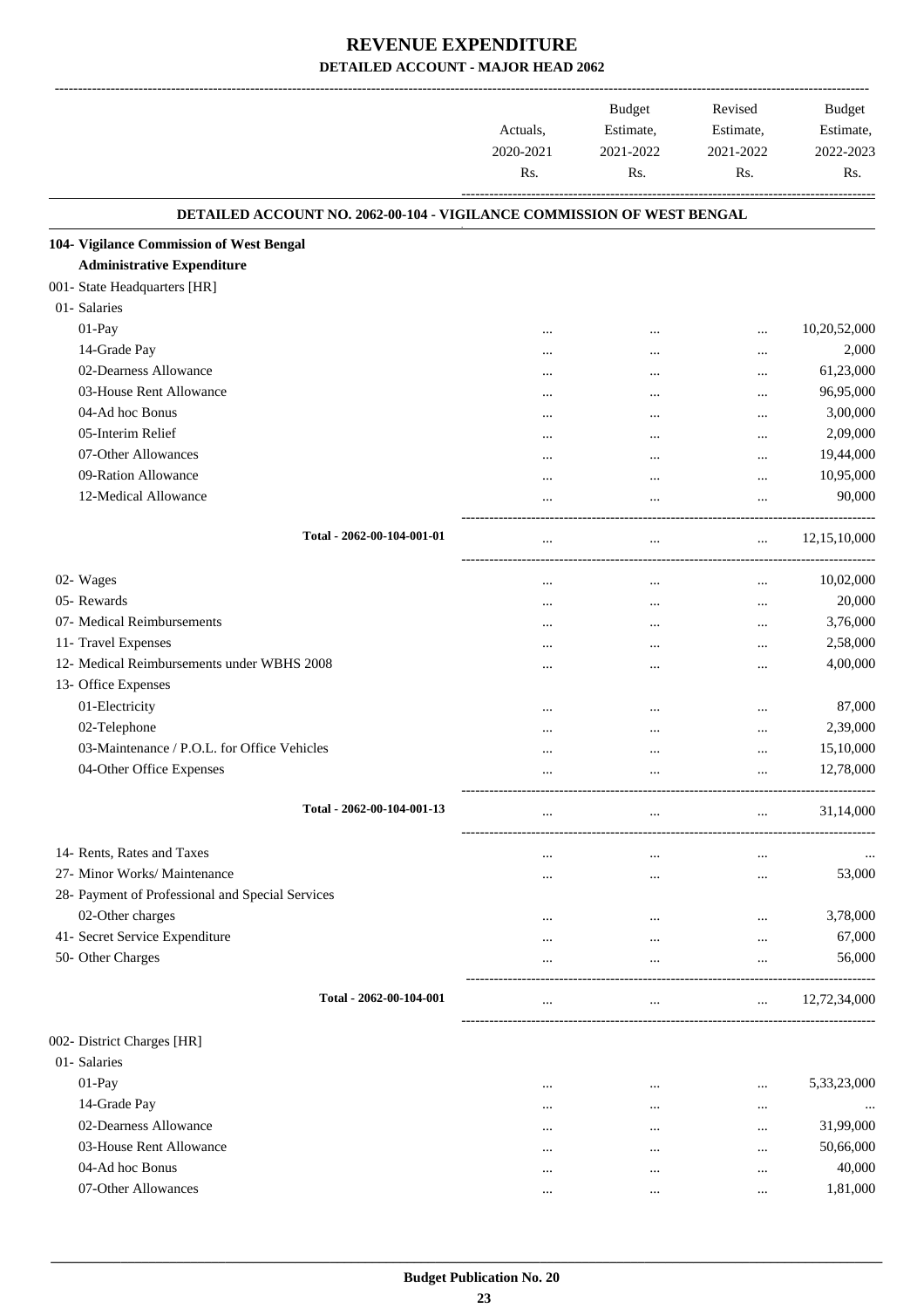-------------------------------------------------------------------------------------------------------------------------------------------------------------------------------

|                                                                  | Actuals,<br>2020-2021<br>Rs. | <b>Budget</b><br>Estimate,<br>2021-2022<br>Rs. | Revised<br>Estimate,<br>2021-2022<br>Rs. | <b>Budget</b><br>Estimate,<br>2022-2023<br>Rs. |
|------------------------------------------------------------------|------------------------------|------------------------------------------------|------------------------------------------|------------------------------------------------|
| 09-Ration Allowance                                              | $\ddotsc$                    | $\ddotsc$                                      | $\ddotsc$                                | 8,16,000                                       |
| 11-Compensatory Allowance                                        | $\ddotsc$                    | $\cdots$                                       | $\cdots$                                 | 48,000                                         |
| 12-Medical Allowance                                             | $\ddotsc$                    | $\cdots$                                       | $\cdots$                                 | 61,000                                         |
| Total - 2062-00-104-002-01                                       | $\ddotsc$                    | $\cdots$                                       | $\cdots$                                 | 6,27,34,000                                    |
| 02- Wages                                                        | $\cdots$                     | $\cdots$                                       | $\cdots$                                 |                                                |
| 07- Medical Reimbursements                                       | $\cdots$                     | $\cdots$                                       | $\cdots$                                 | 10,000                                         |
| 11- Travel Expenses                                              | $\ddotsc$                    |                                                | $\cdots$                                 | 11,20,000                                      |
| 12- Medical Reimbursements under WBHS 2008                       | $\ddotsc$                    |                                                | $\cdots$                                 | 1,49,000                                       |
| 13- Office Expenses                                              |                              |                                                |                                          |                                                |
| 01-Electricity                                                   | $\cdots$                     |                                                | $\cdots$                                 | 15,000                                         |
| 02-Telephone                                                     | $\ddotsc$                    |                                                |                                          | 7,000                                          |
| 03-Maintenance / P.O.L. for Office Vehicles                      |                              | $\cdots$                                       | $\cdots$                                 | 5,000                                          |
| 04-Other Office Expenses                                         |                              | $\ddotsc$                                      | $\ddotsc$                                | 88,000                                         |
| Total - 2062-00-104-002-13                                       |                              |                                                | $\cdots$                                 | 1,15,000                                       |
| 21- Materials and Supplies/Stores and Equipment                  |                              |                                                |                                          |                                                |
| 04-Others                                                        | $\ddotsc$                    | $\cdots$                                       | $\cdots$                                 | 10,000                                         |
| 41- Secret Service Expenditure                                   | $\cdots$                     | $\cdots$                                       | $\cdots$                                 | $\cdots$                                       |
| 50- Other Charges                                                |                              | $\ddotsc$                                      | $\cdots$                                 | 71,000                                         |
| Total - 2062-00-104-002                                          |                              | $\ddotsc$                                      | $\ddotsc$                                | 6,42,09,000                                    |
| 003- Reimbursement of Trap Money related to Vigilance Cases [HR] |                              |                                                |                                          |                                                |
| 41- Secret Service Expenditure                                   | $\cdots$                     | $\cdots$                                       | 10,000                                   | 15,000                                         |
| Total - 2062-00-104-003                                          |                              |                                                | 10,000                                   | 15,000                                         |
| <b>Total - Administrative Expenditure</b>                        |                              | $\cdots$                                       | 10,000                                   | 19, 14, 58, 000                                |
| Total - 2062-00-104                                              | $\ddotsc$                    | $\cdots$                                       | 10,000                                   | 19,14,58,000                                   |
| Voted<br>Charged                                                 |                              | $\cdots$                                       | 10,000<br>                               | 19,14,58,000                                   |
|                                                                  |                              |                                                |                                          |                                                |

## **DETAILED ACCOUNT NO. 2062 - DEDUCT RECOVERIES IN REDUCTION OF EXPENDITURE**

**--------------------------------------------------------------------------------------------------------------------------------------------------------------------------------**

**--------------------------------------------------------------------------------------------------------------------------------------------------------------------------------**

#### **104- Vigilance Commission of West Bengal**

Administrative Expenditure

## 001-State Headquarters [HR]

## 70-Deduct Recoveries

01-Others ... ... ... *-1,000*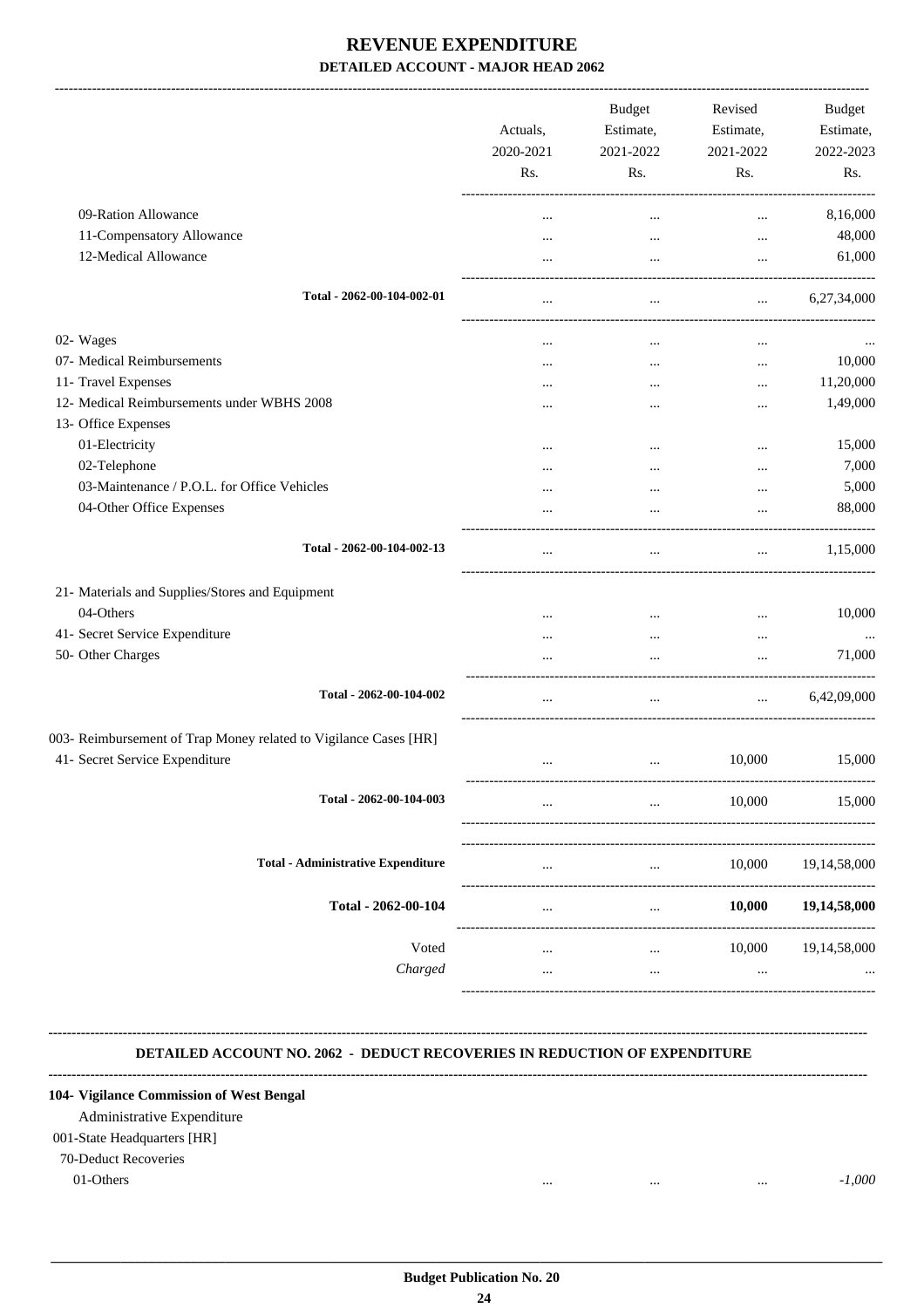|                                                                       |                                           | Actuals.<br>2020-2021<br>Rs. | <b>Budget</b><br>Estimate,<br>2021-2022<br>Rs. | Revised<br>Estimate,<br>2021-2022<br>Rs. | <b>Budget</b><br>Estimate,<br>2022-2023<br>Rs. |
|-----------------------------------------------------------------------|-------------------------------------------|------------------------------|------------------------------------------------|------------------------------------------|------------------------------------------------|
| 02-W.B.H.S. 2008<br>002-District Charges [HR]<br>70-Deduct Recoveries |                                           | $\cdots$                     | $\cdots$                                       | $\cdots$                                 | $-1,000$                                       |
| 01-Others<br>02-W.B.H.S. 2008                                         |                                           | $\cdots$<br>$\cdots$         | $\cdots$<br>$\cdots$                           | $\cdots$<br>$\cdots$                     | $-70,000$<br>$-1,000$                          |
|                                                                       | Total - 104 - Deduct - Recoveries         | $\cdots$                     | $\cdots$                                       | $\cdots$                                 | $-73,000$                                      |
|                                                                       | <b>Total - 2062 - Deduct - Recoveries</b> | $\cdots$                     | $\cdots$                                       | $\cdots$                                 | $-73,000$                                      |

--------------------------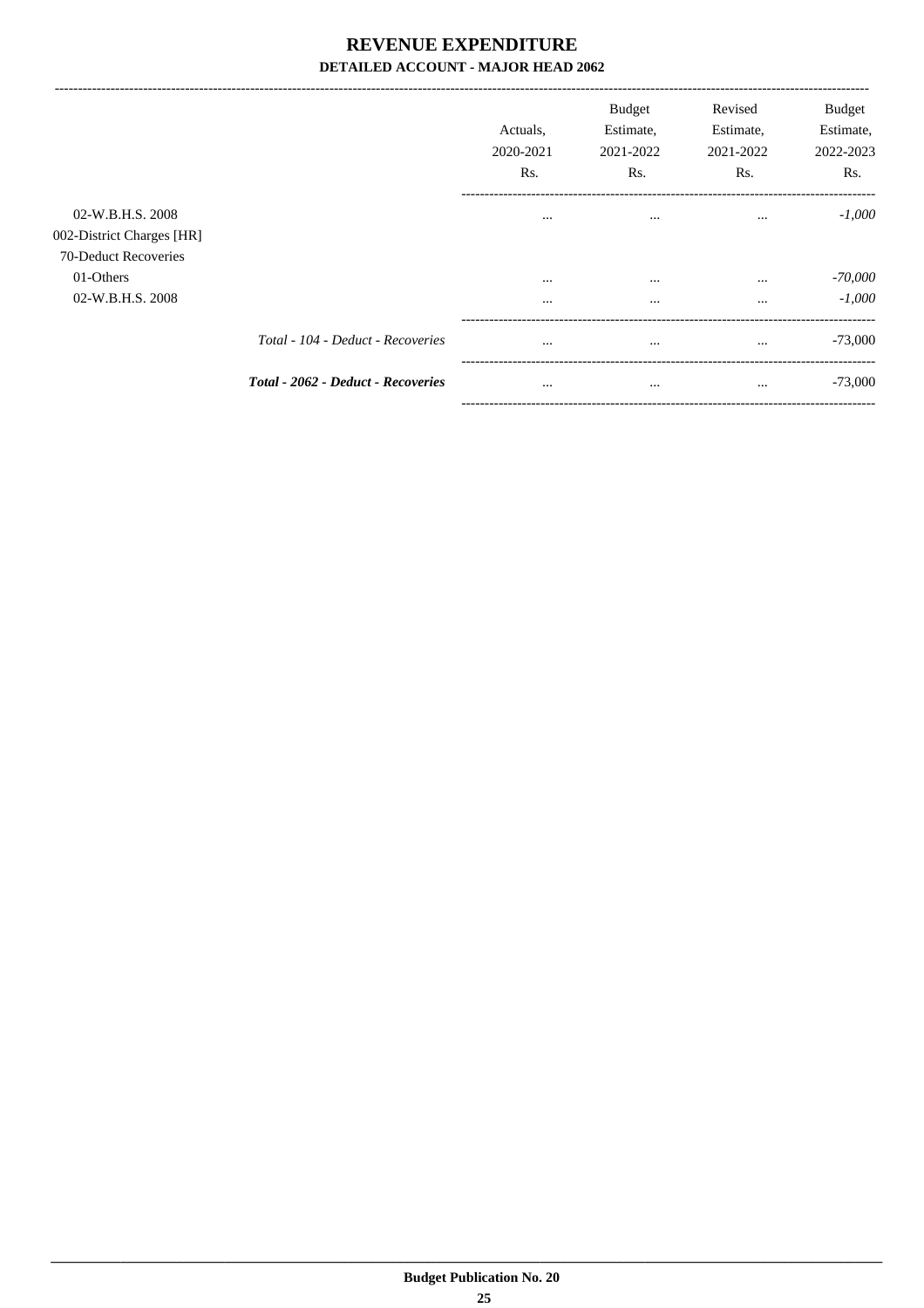#### **DEMAND No. 42**

### **Personnel & Administrative Reforms Department**

**A. General Services - (d) Administrative Services**

#### **Head of Account : 2070 - Other Administrative Services**

| Voted Rs. 21,88,05,000     | <b>Charged Rs. Nil</b> |              |             | Total Rs. 21,88,05,000 |
|----------------------------|------------------------|--------------|-------------|------------------------|
|                            |                        | Voted Rs.    | Charged Rs. | <b>Total Rs.</b>       |
| <b>Gross Expenditure</b>   |                        | 21,88,05,000 | $\cdots$    | 21,88,05,000           |
| <b>Deduct - Recoveries</b> |                        | $-5,000$     | $\cdots$    | $-5,000$               |
| <b>Net Expenditure</b>     |                        | 21,88,00,000 |             | 21,88,00,000           |
|                            |                        |              |             |                        |

### **REVENUE EXPENDITURE ABSTRACT ACCOUNT**

---------------------------------------------------------------------------------------------------------------------------------------------------------------------------------

|                                  |                                                                                     | Actuals,  | Budget<br>Estimate,                      | Revised<br>Estimate,                                             | <b>Budget</b><br>Estimate, |
|----------------------------------|-------------------------------------------------------------------------------------|-----------|------------------------------------------|------------------------------------------------------------------|----------------------------|
|                                  |                                                                                     | 2020-2021 | 2021-2022                                | 2021-2022                                                        | 2022-2023                  |
|                                  |                                                                                     | Rs.       |                                          | Rs. Rs.                                                          | Rs.                        |
| 003- Training                    |                                                                                     |           |                                          |                                                                  |                            |
| Administrative Expenditure       |                                                                                     |           |                                          | 4,92,11,578 12,25,65,000 7,73,73,000 6,57,27,000                 |                            |
| <b>State Development Schemes</b> |                                                                                     |           |                                          | $2,09,57,195$ $6,16,20,000$ $3,12,17,000$ $15,30,78,000$         |                            |
|                                  | <b>Total - 003</b>                                                                  |           |                                          | 7,01,68,773 18,41,85,000 10,85,90,000 21,88,05,000               |                            |
| 104- Vigilance                   |                                                                                     |           |                                          |                                                                  |                            |
| Administrative Expenditure       |                                                                                     |           | 17,40,77,152 19,18,98,000 18,56,88,000   |                                                                  |                            |
|                                  | <b>Total - 104</b>                                                                  |           | 17,40,77,152  19,18,98,000  18,56,88,000 |                                                                  |                            |
|                                  | Grand Total - Gross 24, 42, 45, 925 37, 60, 83, 000 29, 42, 78, 000 21, 88, 05, 000 |           |                                          |                                                                  |                            |
|                                  | Voted                                                                               |           |                                          | 24,42,45,925 37,60,83,000 29,42,78,000                           | 21,88,05,000               |
|                                  | Charged                                                                             |           |                                          |                                                                  |                            |
|                                  | Administrative Expenditure 22,32,88,730 31,44,63,000 26,30,61,000 6,57,27,000       |           |                                          |                                                                  |                            |
|                                  | State Development Schemes 2,09,57,195 6,16,20,000 3,12,17,000 15,30,78,000          |           |                                          |                                                                  |                            |
|                                  | Deduct Recoveries -12,09,945 -9,000                                                 |           |                                          |                                                                  | $-57,000$ $-5,000$         |
|                                  | Grand Total - Net 24,30,35,980 37,60,74,000 29,42,21,000 21,88,00,000               |           |                                          |                                                                  |                            |
|                                  |                                                                                     |           |                                          | Voted 24,30,35,980 37,60,74,000 29,42,21,000 21,88,00,000        |                            |
|                                  | Charged                                                                             | $\cdots$  |                                          | $\mathbf{r}$ , and the contract of $\mathbf{r}$ and $\mathbf{r}$ |                            |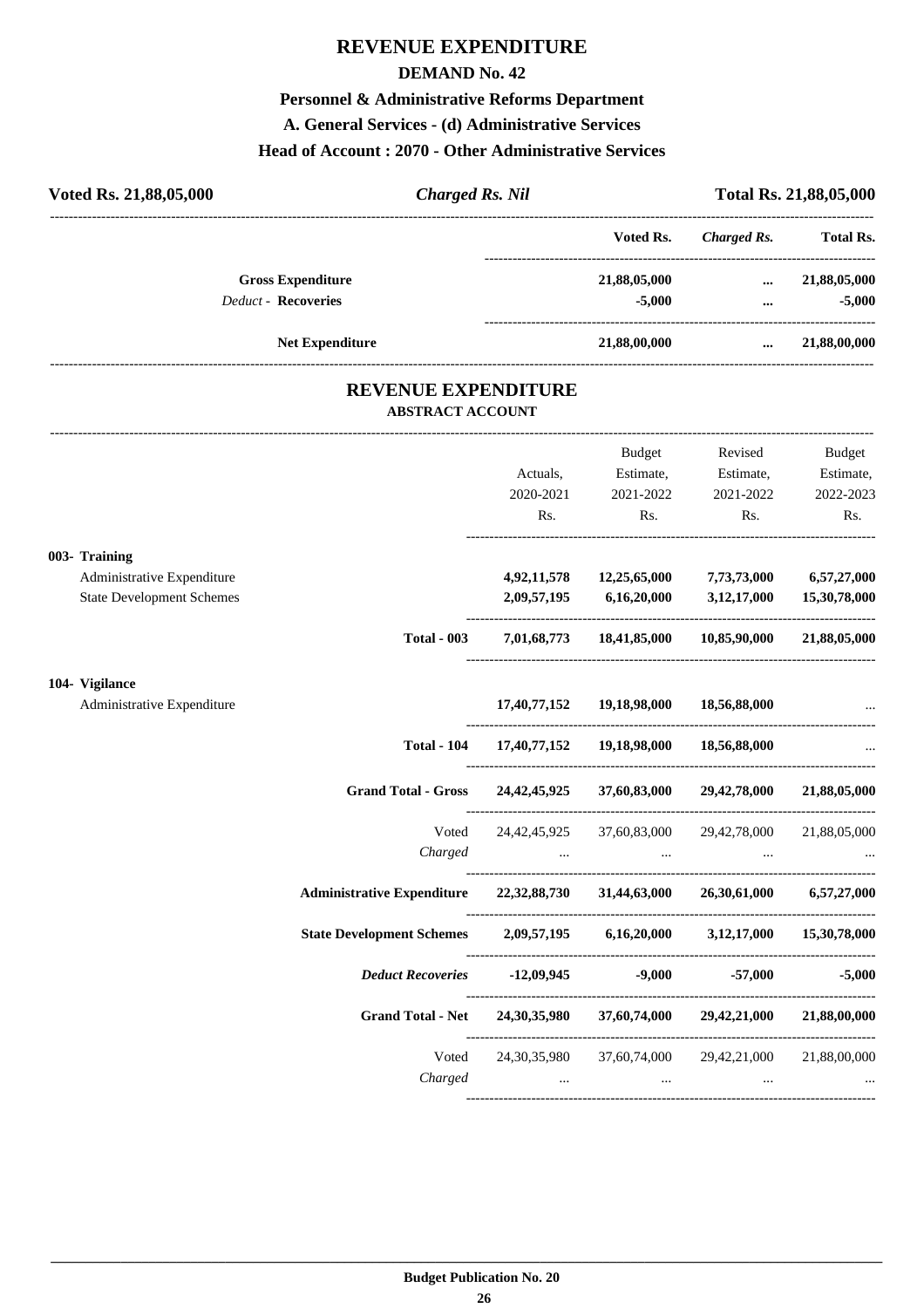|                                                  | Actuals,<br>2020-2021<br>Rs. | Budget<br>Estimate,<br>2021-2022<br>Rs. | Revised<br>Estimate,<br>2021-2022<br>Rs.        | Budget<br>Estimate,<br>2022-2023<br>Rs. |
|--------------------------------------------------|------------------------------|-----------------------------------------|-------------------------------------------------|-----------------------------------------|
| DETAILED ACCOUNT NO. 2070-00-003 - TRAINING      |                              |                                         |                                                 |                                         |
| 003- Training                                    |                              |                                         |                                                 |                                         |
| <b>Administrative Expenditure</b>                |                              |                                         |                                                 |                                         |
| 002- Training of Administrative Officers [HR]    |                              |                                         |                                                 |                                         |
| 01- Salaries                                     |                              |                                         |                                                 |                                         |
| 01-Pay                                           | 50,34,890                    | 4,20,69,000                             | 1,29,62,000                                     |                                         |
| 14-Grade Pay                                     | $\cdots$                     | $\cdots$                                |                                                 |                                         |
| 02-Dearness Allowance                            | 96,072                       | 12,62,000                               | 14,12,000                                       | 14,35,000                               |
| 03-House Rent Allowance                          | 5,66,480                     | 39,97,000                               | 39,97,000                                       | 30,69,000                               |
| 04-Ad hoc Bonus                                  | $\cdots$                     | $\cdots$                                | $\cdots$                                        |                                         |
| 07-Other Allowances                              | 27,000                       | $\cdots$                                | 28,000                                          | 29,000                                  |
| 12-Medical Allowance                             | 26,737                       | 49,000                                  | 27,000                                          | 28,000                                  |
| Total - 2070-00-003-002-01                       | 57, 51, 179                  |                                         | 4,73,77,000 1,84,26,000                         | 45,61,000                               |
| 02- Wages                                        | 3,80,640                     | 20,000                                  | 4,04,000                                        | 4,16,000                                |
| 05- Rewards                                      |                              | 1,000                                   | 1,000                                           | 1,000                                   |
| 07- Medical Reimbursements                       |                              | 20,000                                  | 20,000                                          | 20,000                                  |
| 11- Travel Expenses                              | $\cdots$                     | $\ldots$                                | $\cdots$                                        | $\ldots$                                |
| 12- Medical Reimbursements under WBHS 2008       |                              | 26,000                                  | 26,000                                          | 27,000                                  |
| 13- Office Expenses                              |                              |                                         |                                                 |                                         |
| 01-Electricity                                   |                              | 36,000                                  | 36,000                                          | 37,000                                  |
| 02-Telephone                                     |                              | 7,000                                   | 7,000                                           | 7,000                                   |
| 03-Maintenance / P.O.L. for Office Vehicles      |                              | 1,75,000                                | $\cdots$                                        |                                         |
| 04-Other Office Expenses                         |                              | 90,000                                  | 90,000                                          | 92,000                                  |
| Total - 2070-00-003-002-13                       | $\cdots$                     | 3,08,000                                | 1,33,000                                        | 1,36,000                                |
| 19- Maintenance                                  |                              | 53,000                                  | 53,000                                          | 53,000                                  |
| 28- Payment of Professional and Special Services |                              |                                         |                                                 |                                         |
| 02-Other charges                                 |                              | 50,000                                  |                                                 |                                         |
| 50- Other Charges                                | $\cdots$<br>24,92,686        | 1,11,07,000                             | $\ldots$<br>1,11,07,000 1,14,40,000             |                                         |
|                                                  |                              |                                         |                                                 |                                         |
| Total - 2070-00-003-002                          |                              |                                         | 86,24,505 5,89,62,000 3,01,70,000 1,66,54,000   |                                         |
| 005- Maintenance of A.T.I. Bidhan Nagar [HR]     |                              |                                         |                                                 |                                         |
| 01- Salaries                                     |                              |                                         |                                                 |                                         |
| $01-Pay$                                         | 2,78,93,604                  | 4,61,21,000                             | 2,84,51,000                                     | 2,93,05,000                             |
| 14-Grade Pay                                     | 5,000                        | <b>Contract Contract</b>                | 5,000                                           | 5,000                                   |
| 02-Dearness Allowance                            | 11,20,853                    | 13,84,000                               | 11,38,000                                       | 17,58,000                               |
| 03-House Rent Allowance                          | 23,80,155                    | 43,81,000                               | 27,03,000                                       | 27,84,000                               |
| 04-Ad hoc Bonus                                  | 58,800                       | 62,000                                  | 60,000                                          | 61,000                                  |
| 07-Other Allowances                              | 1,34,230                     | 1,74,000                                | 1,38,000                                        | 1,42,000                                |
| 12-Medical Allowance                             | 12,000                       | 11,000                                  | 12,000                                          | 12,000                                  |
| Total - 2070-00-003-005-01                       |                              |                                         | 3,16,04,642 5,21,33,000 3,25,07,000 3,40,67,000 |                                         |
|                                                  |                              |                                         |                                                 |                                         |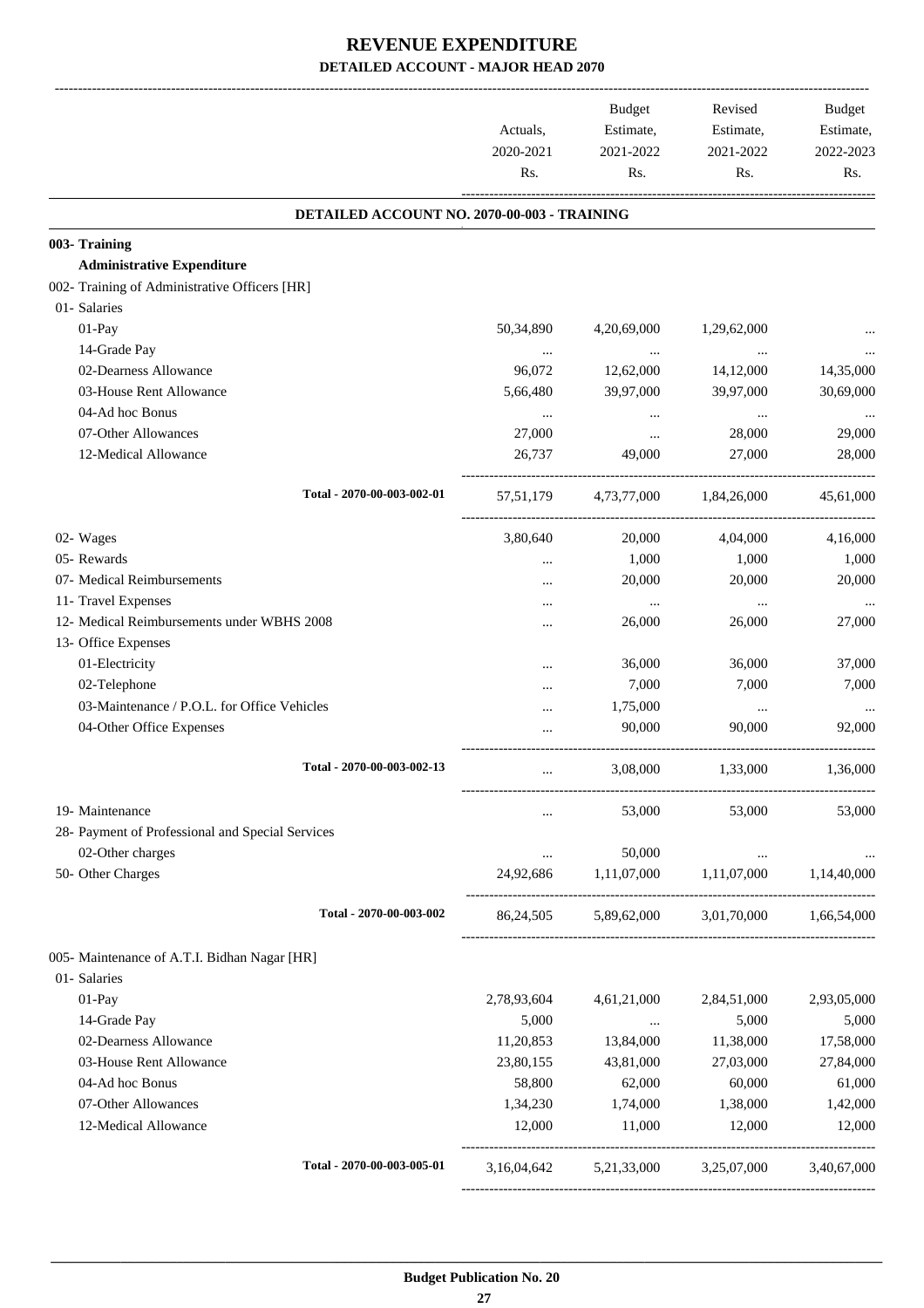-------------------------------------------------------------------------------------------------------------------------------------------------------------------------------

|                                                                                                                                        | Actuals,<br>2020-2021<br>Rs. | <b>Budget</b><br>Estimate,<br>2021-2022<br>Rs. | Revised<br>Estimate,<br>2021-2022<br>Rs. | <b>Budget</b><br>Estimate,<br>2022-2023<br>Rs. |
|----------------------------------------------------------------------------------------------------------------------------------------|------------------------------|------------------------------------------------|------------------------------------------|------------------------------------------------|
| 02- Wages                                                                                                                              | 3,90,516                     | 5,68,000                                       | 37,24,000                                | 38,36,000                                      |
| 07- Medical Reimbursements                                                                                                             | 74,384                       | 1,43,000                                       | 93,000                                   | 96,000                                         |
| 11- Travel Expenses                                                                                                                    | 36,000                       | 12,000                                         | 12,000                                   | 12,000                                         |
| 12- Medical Reimbursements under WBHS 2008                                                                                             | 21,643                       | 83,000                                         | 83,000                                   | 85,000                                         |
| 13- Office Expenses                                                                                                                    |                              |                                                |                                          |                                                |
| 01-Electricity                                                                                                                         | 39,95,334                    | 63,73,000                                      | 63,73,000                                | 65,00,000                                      |
| 02-Telephone                                                                                                                           | 2,74,865                     | 86,000                                         | 86,000                                   | 88,000                                         |
| 03-Maintenance / P.O.L. for Office Vehicles                                                                                            | 4,98,743                     | 3,79,000                                       | 5,09,000                                 | 5,19,000                                       |
| 04-Other Office Expenses                                                                                                               | 5, 21, 793                   | 4,68,000                                       | 4,68,000                                 | 4,77,000                                       |
| Total - 2070-00-003-005-13                                                                                                             | 52,90,735                    | 73,06,000                                      | 74,36,000                                | 75,84,000                                      |
| 19- Maintenance                                                                                                                        | $\cdots$                     | 34,000                                         | 34,000                                   | 34,000                                         |
| 28- Payment of Professional and Special Services                                                                                       |                              |                                                |                                          |                                                |
| 02-Other charges                                                                                                                       | 16,88,426                    | 15,77,000                                      | 16,88,000                                | 16,88,000                                      |
| 50- Other Charges                                                                                                                      | 13,37,244                    | 14,20,000                                      | 14,20,000                                | 14,63,000                                      |
| Total - 2070-00-003-005                                                                                                                |                              | 4,04,43,590 6,32,76,000 4,69,97,000            |                                          | 4,88,65,000                                    |
| 009- Conduct of Half-Yearly Departmental Examination of IAS &<br>WBCS (Exe.) officers [HR] [HR]<br>01- Salaries<br>07-Other Allowances |                              | $\cdots$                                       | $\ddotsc$                                |                                                |
| 02- Wages                                                                                                                              |                              | 38,000                                         | $\cdots$                                 |                                                |
| 11- Travel Expenses                                                                                                                    |                              | 10,000                                         | 10,000                                   | 10,000                                         |
| 12- Medical Reimbursements under WBHS 2008<br>13- Office Expenses                                                                      |                              | 1,000                                          | 1,000                                    | 1,000                                          |
| 01-Electricity                                                                                                                         | $\ddotsc$                    | 16,000                                         | 16,000                                   | 16,000                                         |
| 02-Telephone                                                                                                                           | $\ddotsc$                    | 16,000                                         | 16,000                                   | 16,000                                         |
| 03-Maintenance / P.O.L. for Office Vehicles                                                                                            | 74,668                       | 80,000                                         | 76,000                                   | 78,000                                         |
| 04-Other Office Expenses                                                                                                               |                              | 10,000                                         | 10,000                                   | 10,000                                         |
| Total - 2070-00-003-009-13                                                                                                             | 74,668                       | 1,22,000                                       | 1,18,000                                 | 1,20,000                                       |
| 28- Payment of Professional and Special Services                                                                                       |                              |                                                |                                          |                                                |
| 02-Other charges                                                                                                                       | 68,815                       | 1,48,000                                       | 69,000                                   | 69,000                                         |
| 50- Other Charges                                                                                                                      | $\cdots$                     | 8,000                                          | 8,000                                    | 8,000                                          |
| Total - 2070-00-003-009                                                                                                                | 1,43,483                     |                                                | 3,27,000 2,06,000                        | 2,08,000                                       |
| 014- Professional documentation and dissemination of Good<br>governance initiative with the Central assistance [HR]                    |                              |                                                |                                          |                                                |
| 50- Other Charges                                                                                                                      |                              |                                                | the company's property of the            |                                                |
| <b>Total - Administrative Expenditure</b>                                                                                              |                              | 4,92,11,578 12,25,65,000 7,73,73,000           |                                          | 6,57,27,000                                    |
|                                                                                                                                        |                              |                                                |                                          |                                                |

**State Development Schemes**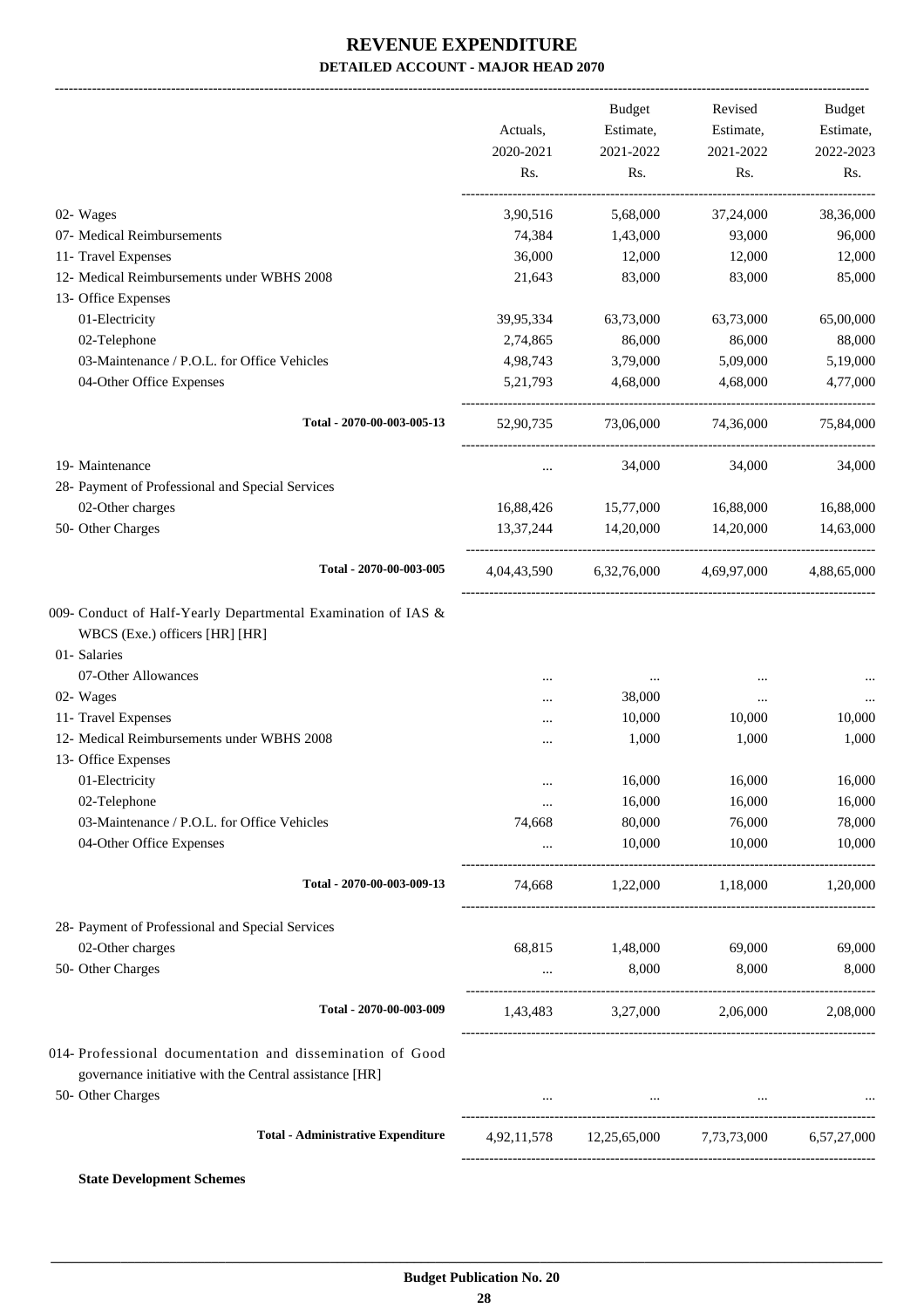|                                                                                                                         | Actuals,<br>2020-2021<br>Rs. | Budget<br>Estimate,<br>2021-2022<br>Rs. | Revised<br>Estimate,<br>2021-2022<br>Rs.              | Budget<br>Estimate,<br>2022-2023<br>Rs. |
|-------------------------------------------------------------------------------------------------------------------------|------------------------------|-----------------------------------------|-------------------------------------------------------|-----------------------------------------|
| 001- Establishment of an Administrative Training Institute at                                                           |                              |                                         |                                                       |                                         |
| Bidhannagar(Salt Lake City) [HR]<br>19- Maintenance                                                                     |                              | 51,60,913 75,00,000 54,33,000           |                                                       | 78,75,000                               |
| Total - 2070-00-003-001                                                                                                 |                              |                                         | 51,60,913 75,00,000 54,33,000 78,75,000               |                                         |
| 006- Establishment and Maintenance of Public Grevance and<br>Assistance Offices in Calcutta [HR]<br>13- Office Expenses |                              |                                         |                                                       |                                         |
| 01-Electricity                                                                                                          | $\cdots$                     | 5,000                                   | 3,000                                                 | 5,000                                   |
| 28- Payment of Professional and Special Services                                                                        |                              |                                         |                                                       |                                         |
| 02-Other charges                                                                                                        | 11,34,842                    | 15,60,000 11,37,000                     |                                                       | 40,000                                  |
| 50- Other Charges                                                                                                       |                              | 5,000                                   | 3,000                                                 | 5,000                                   |
| Total - 2070-00-003-006                                                                                                 |                              |                                         | 11,34,842 15,70,000 11,43,000                         | 50,000                                  |
| 008- Establishment of Regional Training Centres (at Burdwan,<br>Medinipur & Jalpaiguri) [HR]                            |                              |                                         |                                                       |                                         |
| 50- Other Charges                                                                                                       |                              |                                         | 76,40,626 3,70,00,000 1,23,33,000 3,25,00,000         |                                         |
| Total - 2070-00-003-008                                                                                                 |                              |                                         | 76,40,626 3,70,00,000 1,23,33,000 3,25,00,000         |                                         |
| 012- Establishment of an I.A.S. Coaching Centre at A.T.I. Bidhan<br>Nagar [HR]<br>31- Grants-in-aid-GENERAL             |                              |                                         |                                                       |                                         |
| 02-Other Grants                                                                                                         |                              | 60,15,164 35,00,000 59,40,000           |                                                       | 10,00,00,000                            |
| Total - 2070-00-003-012                                                                                                 | 60,15,164                    | 35,00,000                               | 59,40,000                                             | 10,00,00,000                            |
| 013- Introduction of Computer in the Personnel & Administrative<br><b>Refroms Department [HR]</b>                       |                              |                                         |                                                       |                                         |
| 77- Computerisation                                                                                                     |                              |                                         | $10,05,650$ $1,20,50,000$ $63,68,000$                 | 1,26,53,000                             |
| Total - 2070-00-003-013                                                                                                 |                              |                                         | 10,05,650 1,20,50,000 63,68,000 1,26,53,000           |                                         |
| <b>Total - State Development Schemes</b>                                                                                |                              |                                         | 2,09,57,195 6,16,20,000 3,12,17,000 15,30,78,000      |                                         |
| Total - 2070-00-003                                                                                                     |                              |                                         | 7,01,68,773 18,41,85,000 10,85,90,000 21,88,05,000    |                                         |
| Voted<br>Charged                                                                                                        |                              | $\cdots$                                | 7,01,68,773  18,41,85,000  10,85,90,000  21,88,05,000 |                                         |

#### **DETAILED ACCOUNT NO. 2070-00-104 - VIGILANCE .**

**104- Vigilance**

**Administrative Expenditure**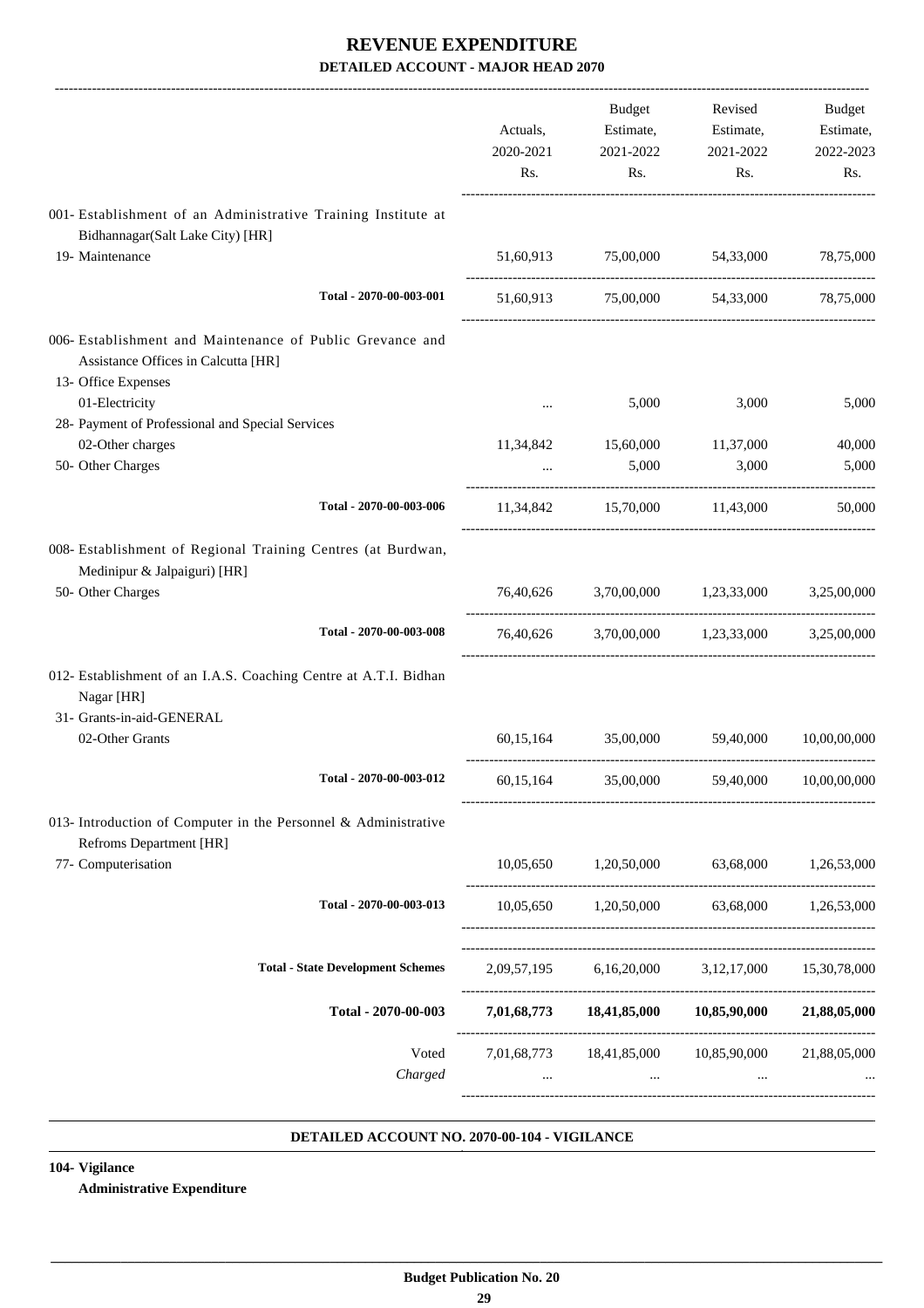|                                                  | Actuals,                                                                                                                                                                                                                                                                                                                                                                                                                                                                                                                                                                                                                                                                                                                                                             | Budget<br>Estimate,<br>2020-2021<br>2021-2022 | Revised<br>Estimate, | <b>Budget</b><br>Estimate, |
|--------------------------------------------------|----------------------------------------------------------------------------------------------------------------------------------------------------------------------------------------------------------------------------------------------------------------------------------------------------------------------------------------------------------------------------------------------------------------------------------------------------------------------------------------------------------------------------------------------------------------------------------------------------------------------------------------------------------------------------------------------------------------------------------------------------------------------|-----------------------------------------------|----------------------|----------------------------|
|                                                  | Rs.                                                                                                                                                                                                                                                                                                                                                                                                                                                                                                                                                                                                                                                                                                                                                                  | Rs.                                           | Rs.                  | 2022-2023<br>Rs.           |
| 001- State Headquaters [HR]                      |                                                                                                                                                                                                                                                                                                                                                                                                                                                                                                                                                                                                                                                                                                                                                                      |                                               |                      |                            |
| 01- Salaries                                     |                                                                                                                                                                                                                                                                                                                                                                                                                                                                                                                                                                                                                                                                                                                                                                      |                                               |                      |                            |
| 01-Pay                                           |                                                                                                                                                                                                                                                                                                                                                                                                                                                                                                                                                                                                                                                                                                                                                                      |                                               |                      |                            |
| 14-Grade Pay                                     |                                                                                                                                                                                                                                                                                                                                                                                                                                                                                                                                                                                                                                                                                                                                                                      |                                               |                      |                            |
| 02-Dearness Allowance                            |                                                                                                                                                                                                                                                                                                                                                                                                                                                                                                                                                                                                                                                                                                                                                                      |                                               |                      |                            |
| 03-House Rent Allowance                          |                                                                                                                                                                                                                                                                                                                                                                                                                                                                                                                                                                                                                                                                                                                                                                      |                                               |                      |                            |
| 04-Ad hoc Bonus                                  |                                                                                                                                                                                                                                                                                                                                                                                                                                                                                                                                                                                                                                                                                                                                                                      |                                               |                      |                            |
| 05-Interim Relief                                |                                                                                                                                                                                                                                                                                                                                                                                                                                                                                                                                                                                                                                                                                                                                                                      |                                               |                      |                            |
| 07-Other Allowances                              |                                                                                                                                                                                                                                                                                                                                                                                                                                                                                                                                                                                                                                                                                                                                                                      |                                               |                      |                            |
| 09-Ration Allowance                              |                                                                                                                                                                                                                                                                                                                                                                                                                                                                                                                                                                                                                                                                                                                                                                      |                                               |                      |                            |
| 12-Medical Allowance                             | 86,000                                                                                                                                                                                                                                                                                                                                                                                                                                                                                                                                                                                                                                                                                                                                                               | 92,000                                        | 88,000               |                            |
| Total - 2070-00-104-001-01                       |                                                                                                                                                                                                                                                                                                                                                                                                                                                                                                                                                                                                                                                                                                                                                                      |                                               |                      |                            |
| 02- Wages                                        | 9, 16, 742                                                                                                                                                                                                                                                                                                                                                                                                                                                                                                                                                                                                                                                                                                                                                           | 10,88,000                                     | 9,73,000             |                            |
| 05- Rewards                                      | 16,350                                                                                                                                                                                                                                                                                                                                                                                                                                                                                                                                                                                                                                                                                                                                                               | 20,000                                        | 20,000               |                            |
| 07- Medical Reimbursements                       | 2,34,623                                                                                                                                                                                                                                                                                                                                                                                                                                                                                                                                                                                                                                                                                                                                                             | 1,53,000                                      | 5,73,000             |                            |
| 11- Travel Expenses                              | 57,965                                                                                                                                                                                                                                                                                                                                                                                                                                                                                                                                                                                                                                                                                                                                                               | 2,53,000                                      | 2,53,000             |                            |
| 12- Medical Reimbursements under WBHS 2008       | 5,93,946                                                                                                                                                                                                                                                                                                                                                                                                                                                                                                                                                                                                                                                                                                                                                             | 2,90,000                                      | 6,26,000             |                            |
| 13- Office Expenses                              |                                                                                                                                                                                                                                                                                                                                                                                                                                                                                                                                                                                                                                                                                                                                                                      |                                               |                      |                            |
| 01-Electricity                                   | 93,277                                                                                                                                                                                                                                                                                                                                                                                                                                                                                                                                                                                                                                                                                                                                                               | 85,000                                        | 85,000               |                            |
| 02-Telephone                                     | 2,56,509                                                                                                                                                                                                                                                                                                                                                                                                                                                                                                                                                                                                                                                                                                                                                             | 2,34,000                                      | 2,34,000             |                            |
| 03-Maintenance / P.O.L. for Office Vehicles      | 14,50,834                                                                                                                                                                                                                                                                                                                                                                                                                                                                                                                                                                                                                                                                                                                                                            | 13,76,000                                     | 14,80,000            |                            |
| 04-Other Office Expenses                         | 12,88,745                                                                                                                                                                                                                                                                                                                                                                                                                                                                                                                                                                                                                                                                                                                                                            | 12,53,000                                     | 12,53,000            |                            |
| Total - 2070-00-104-001-13                       |                                                                                                                                                                                                                                                                                                                                                                                                                                                                                                                                                                                                                                                                                                                                                                      | 29,48,000                                     | 30,52,000            |                            |
| 14- Rents, Rates and Taxes                       |                                                                                                                                                                                                                                                                                                                                                                                                                                                                                                                                                                                                                                                                                                                                                                      | 10,000                                        |                      |                            |
| 27- Minor Works/ Maintenance                     |                                                                                                                                                                                                                                                                                                                                                                                                                                                                                                                                                                                                                                                                                                                                                                      | 53,000                                        | 53,000               | $\ldots$                   |
| 28- Payment of Professional and Special Services |                                                                                                                                                                                                                                                                                                                                                                                                                                                                                                                                                                                                                                                                                                                                                                      |                                               |                      |                            |
| 02-Other charges                                 | 3,78,173                                                                                                                                                                                                                                                                                                                                                                                                                                                                                                                                                                                                                                                                                                                                                             | 3,68,000                                      | 3,78,000             |                            |
| 41- Secret Service Expenditure                   | 65,000                                                                                                                                                                                                                                                                                                                                                                                                                                                                                                                                                                                                                                                                                                                                                               | 99,000                                        | 66,000               |                            |
| 50- Other Charges                                | 2021-2022<br>9,71,37,592<br>10,60,34,000<br>9,90,80,000<br>2,040<br>2,000<br>23,13,647<br>31,89,000<br>60,97,000<br>87,98,047<br>1,00,97,000<br>94,13,000<br>92,400<br>67,000<br>3,00,000<br>2,09,373<br>3,00,000<br>3,00,000<br>18,31,594<br>18,59,000<br>18,87,000<br>10,53,000<br>11,20,000<br>10,74,000<br>11,15,23,693 12,27,58,000 11,82,41,000<br>30.89.365<br>27,543<br>54,000<br>54,000<br>12,80,94,000<br>11,69,03,400<br>12,42,89,000<br>5,07,55,253<br>5,12,41,000<br>5,17,70,000<br>$\cdots$<br>$\cdots$<br>2,22,636<br>15,37,000<br>20,71,000<br>44,67,364<br>48,68,000<br>49,18,000<br>37,800<br>49,000<br>39,000<br>1,71,354<br>5,21,000<br>1,76,000<br>7,84,500<br>8,56,000<br>8,00,000<br>46,000<br>60,000<br>47,000<br>59,000<br>60,000<br>55,000 |                                               |                      |                            |
| Total - 2070-00-104-001                          |                                                                                                                                                                                                                                                                                                                                                                                                                                                                                                                                                                                                                                                                                                                                                                      |                                               |                      |                            |
| 002- District Charges [HR]                       |                                                                                                                                                                                                                                                                                                                                                                                                                                                                                                                                                                                                                                                                                                                                                                      |                                               |                      |                            |
| 01- Salaries                                     |                                                                                                                                                                                                                                                                                                                                                                                                                                                                                                                                                                                                                                                                                                                                                                      |                                               |                      |                            |
| 01-Pay                                           |                                                                                                                                                                                                                                                                                                                                                                                                                                                                                                                                                                                                                                                                                                                                                                      |                                               |                      | $\ddotsc$                  |
| 14-Grade Pay                                     |                                                                                                                                                                                                                                                                                                                                                                                                                                                                                                                                                                                                                                                                                                                                                                      |                                               |                      |                            |
| 02-Dearness Allowance                            |                                                                                                                                                                                                                                                                                                                                                                                                                                                                                                                                                                                                                                                                                                                                                                      |                                               |                      |                            |
| 03-House Rent Allowance                          |                                                                                                                                                                                                                                                                                                                                                                                                                                                                                                                                                                                                                                                                                                                                                                      |                                               |                      |                            |
| 04-Ad hoc Bonus                                  |                                                                                                                                                                                                                                                                                                                                                                                                                                                                                                                                                                                                                                                                                                                                                                      |                                               |                      | $\cdots$                   |
| 07-Other Allowances                              |                                                                                                                                                                                                                                                                                                                                                                                                                                                                                                                                                                                                                                                                                                                                                                      |                                               |                      |                            |
| 09-Ration Allowance                              |                                                                                                                                                                                                                                                                                                                                                                                                                                                                                                                                                                                                                                                                                                                                                                      |                                               |                      | $\cdots$                   |
| 11-Compensatory Allowance                        |                                                                                                                                                                                                                                                                                                                                                                                                                                                                                                                                                                                                                                                                                                                                                                      |                                               |                      | $\cdots$                   |
| 12-Medical Allowance                             |                                                                                                                                                                                                                                                                                                                                                                                                                                                                                                                                                                                                                                                                                                                                                                      |                                               |                      |                            |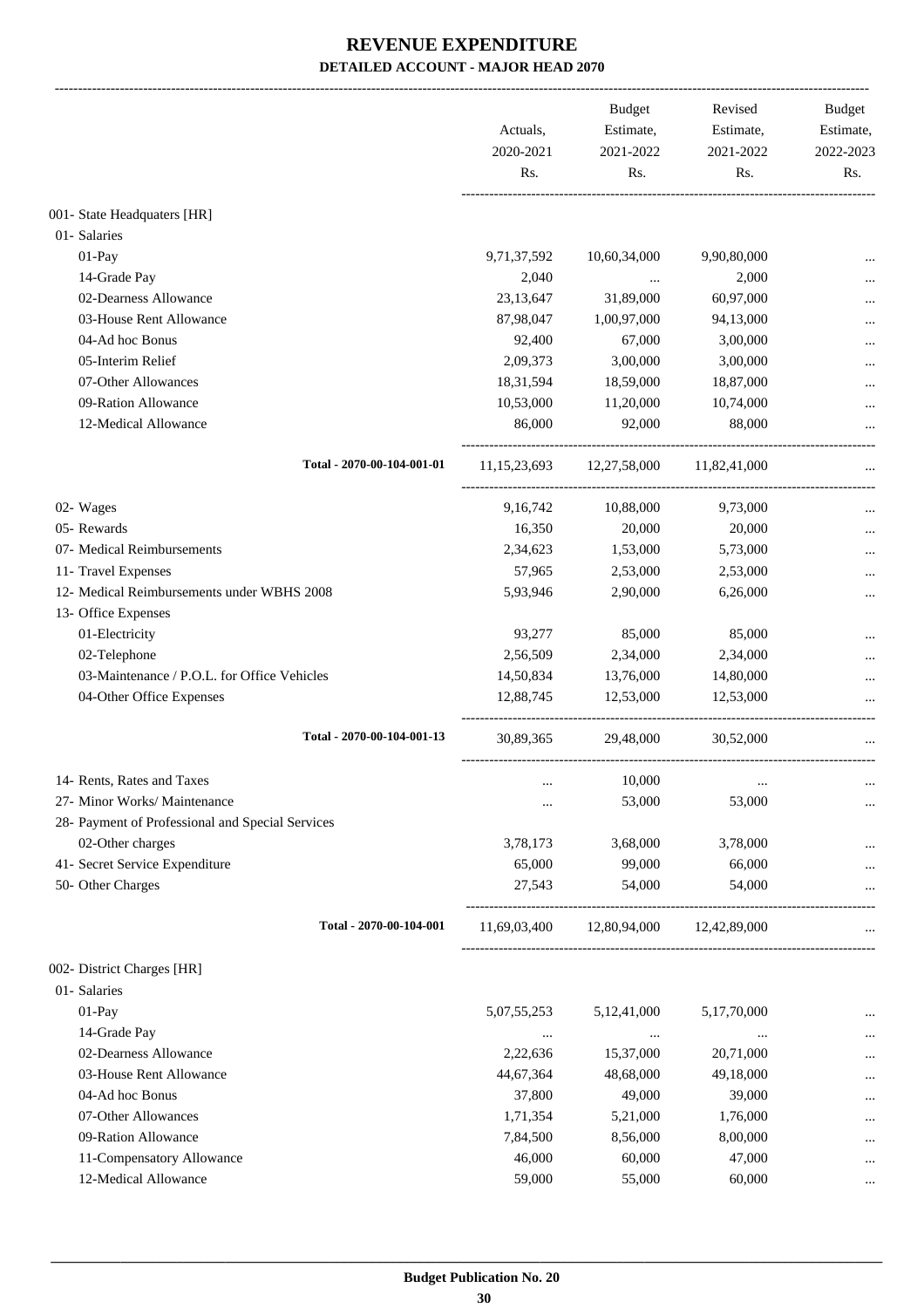|                                                                                                    | Actuals,<br>2020-2021<br>Rs. | <b>Budget</b><br>Estimate,<br>2021-2022<br>Rs. | Revised<br>Estimate,<br>2021-2022<br>Rs. | Budget<br>Estimate,<br>2022-2023<br>Rs. |
|----------------------------------------------------------------------------------------------------|------------------------------|------------------------------------------------|------------------------------------------|-----------------------------------------|
| Total - 2070-00-104-002-01                                                                         |                              | 5,65,43,907 5,91,87,000 5,98,81,000            |                                          |                                         |
|                                                                                                    |                              |                                                |                                          |                                         |
| 02- Wages                                                                                          | $\cdots$                     | 31,00,000                                      | $\cdots$                                 |                                         |
| 07- Medical Reimbursements                                                                         | $\cdots$                     | 10,000                                         | 10,000                                   |                                         |
| 11- Travel Expenses                                                                                | 4,26,017                     | 10,98,000                                      | 10,98,000                                |                                         |
| 12- Medical Reimbursements under WBHS 2008                                                         | 99,271                       | 1,46,000                                       | 1,46,000                                 |                                         |
| 13- Office Expenses                                                                                |                              |                                                |                                          |                                         |
| 01-Electricity                                                                                     | 33,753                       | 15,000                                         | 23,000                                   |                                         |
| 02-Telephone                                                                                       | 9,177                        | 7,000                                          | 20,000                                   |                                         |
| 03-Maintenance / P.O.L. for Office Vehicles                                                        | 4,548                        | 56,000                                         | 56,000                                   |                                         |
| 04-Other Office Expenses                                                                           | 27,024                       | 86,000                                         | 86,000                                   |                                         |
| Total - 2070-00-104-002-13                                                                         | 74,502                       | 1,64,000                                       | 1,85,000                                 |                                         |
| 21- Materials and Supplies/Stores and Equipment                                                    |                              |                                                |                                          |                                         |
| 04-Others                                                                                          | $\cdots$                     | 10,000                                         | 10,000                                   |                                         |
| 41- Secret Service Expenditure                                                                     | $\cdots$                     | 10,000                                         | $\cdots$                                 |                                         |
| 50- Other Charges                                                                                  | 30,055                       | 69,000                                         | 69,000                                   |                                         |
| Total - 2070-00-104-002                                                                            |                              | 5,71,73,752 6,37,94,000 6,13,99,000            |                                          |                                         |
|                                                                                                    |                              |                                                |                                          |                                         |
| 004- Reimbursement of Trap Money related to Vigilance Cases [HR]<br>41- Secret Service Expenditure | $\cdots$                     | 10,000                                         | $\ddotsc$                                |                                         |
| Total - 2070-00-104-004                                                                            |                              | 10,000                                         |                                          |                                         |
| <b>Total - Administrative Expenditure</b>                                                          |                              |                                                |                                          |                                         |
|                                                                                                    | 17,40,77,152                 | 19,18,98,000                                   | 18,56,88,000                             |                                         |
| Total - 2070-00-104                                                                                | 17,40,77,152                 | 19,18,98,000                                   | 18,56,88,000                             |                                         |
| Voted                                                                                              |                              | 17,40,77,152 19,18,98,000                      | 18,56,88,000                             |                                         |
| Charged                                                                                            | $\cdots$                     | $\cdots$                                       |                                          |                                         |

#### **DETAILED ACCOUNT NO. 2070 - DEDUCT RECOVERIES IN REDUCTION OF EXPENDITURE**

| 003- Training                                |          |          |          |          |
|----------------------------------------------|----------|----------|----------|----------|
| Administrative Expenditure                   |          |          |          |          |
| 002-Training of Administrative Officers [HR] |          |          |          |          |
| 70-Deduct Recoveries                         |          |          |          |          |
| 01-Others                                    | $\cdots$ | $-1.000$ | $-1.000$ | $-1.000$ |
| 02-W.B.H.S. 2008                             |          | $-1.000$ | $-1,000$ | $-1.000$ |
| 005-Maintenance of A.T.I. Bidhan Nagar [HR]  |          |          |          |          |
| 70-Deduct Recoveries                         |          |          |          |          |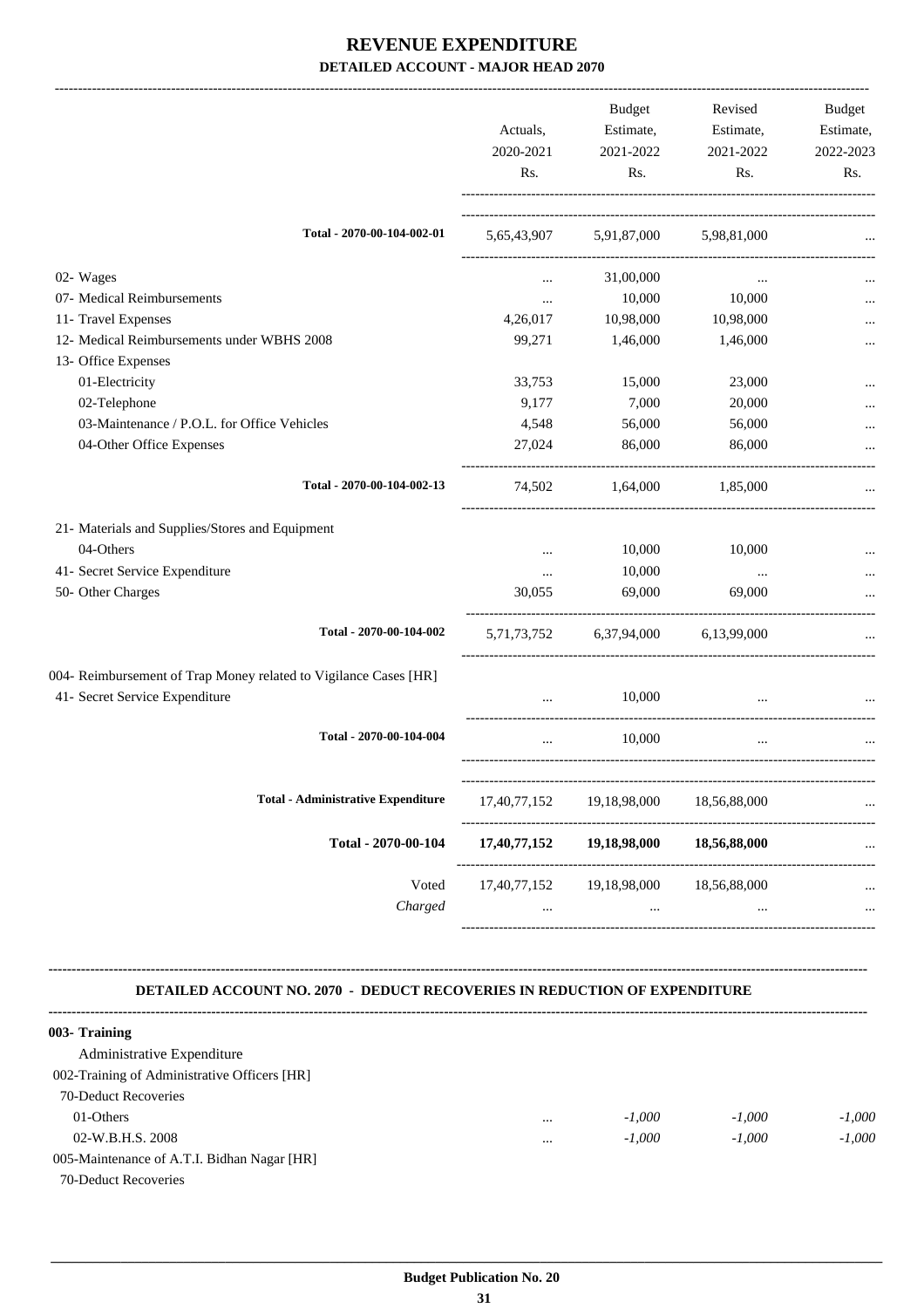|                                                                                                                          | Actuals,<br>2020-2021<br>Rs. | <b>Budget</b><br>Estimate,<br>2021-2022<br>Rs. | Revised<br>Estimate,<br>2021-2022<br>Rs. | Budget<br>Estimate,<br>2022-2023<br>Rs. |
|--------------------------------------------------------------------------------------------------------------------------|------------------------------|------------------------------------------------|------------------------------------------|-----------------------------------------|
| 01-Others                                                                                                                | $\ddotsc$                    | $-1,000$                                       | $-1,000$                                 | $-1,000$                                |
| 02-W.B.H.S. 2008                                                                                                         |                              | $-1,000$                                       | $-1,000$                                 | $-1,000$                                |
| 009-Conduct of Half-Yearly Departmental Examination of IAS &<br>WBCS (Exe.) officers [HR] [HR]                           |                              |                                                |                                          |                                         |
| 70-Deduct Recoveries                                                                                                     |                              |                                                |                                          |                                         |
| 01-Others                                                                                                                |                              | $-1,000$                                       | $-1,000$                                 | $-1,000$                                |
| 011-I.A.S. Probationers Training [HR]                                                                                    |                              |                                                |                                          |                                         |
| 70-Deduct Recoveries                                                                                                     |                              |                                                |                                          |                                         |
| 01-Others                                                                                                                |                              |                                                |                                          |                                         |
| 02-W.B.H.S. 2008                                                                                                         |                              |                                                |                                          |                                         |
| <b>State Development Schemes</b>                                                                                         |                              |                                                |                                          |                                         |
| 001-Establishment of an Administrative Training Institute at<br>Bidhannagar(Salt Lake City) [HR]<br>70-Deduct Recoveries |                              |                                                |                                          |                                         |
| 01-Others                                                                                                                |                              |                                                |                                          |                                         |
| 02-W.B.H.S. 2008                                                                                                         |                              |                                                |                                          |                                         |
| Total - 003 - Deduct - Recoveries                                                                                        |                              | $-5,000$                                       | $-5,000$                                 | $-5,000$                                |
| 104- Vigilance<br>Administrative Expenditure<br>001-State Headquaters [HR]<br>70-Deduct Recoveries                       |                              |                                                |                                          |                                         |
| 01-Others                                                                                                                | $-17,744$                    | $-1,000$                                       | $-1,000$                                 |                                         |
| 02-W.B.H.S. 2008                                                                                                         | $\cdots$                     | $-1,000$                                       | $-1,000$                                 |                                         |
| 002-District Charges [HR]                                                                                                |                              |                                                |                                          |                                         |
| 70-Deduct Recoveries                                                                                                     |                              |                                                |                                          |                                         |
| 01-Others                                                                                                                | $-55,815$                    | $-1,000$                                       | $-50,000$                                | $\cdots$                                |
| 02-W.B.H.S. 2008                                                                                                         | $\cdots$                     | $-1,000$                                       | $\cdots$                                 | $\cdots$                                |
| Total - 104 - Deduct - Recoveries                                                                                        | -73,559                      | $-4,000$                                       | $-52,000$                                |                                         |
| 911- Deduct Recoveries of Overpayments<br><b>State Development Schemes</b>                                               |                              |                                                |                                          |                                         |
| 006-Refund of unutilised funds under various Schemes [HR]<br>70-Deduct Recoveries<br>01-Others                           | $-11,36,386$                 | $\cdots$                                       | $\cdots$                                 |                                         |
| 040-Establishment of Regional Training Centres (at Burdwan,<br>Medinipur & Jalpaiguri) [HR]                              |                              |                                                |                                          |                                         |
| 70-Deduct Recoveries<br>01-Others                                                                                        | $\cdots$                     | $\cdots$                                       | $\cdots$                                 |                                         |
| Total - 911 - Deduct - Recoveries                                                                                        |                              |                                                |                                          |                                         |
|                                                                                                                          | $-11,36,386$                 | $\cdots$                                       | $\ldots$                                 |                                         |
| Total - 2070 - Deduct - Recoveries                                                                                       | -12,09,945                   | $-9,000$                                       | $-57,000$                                | $-5,000$                                |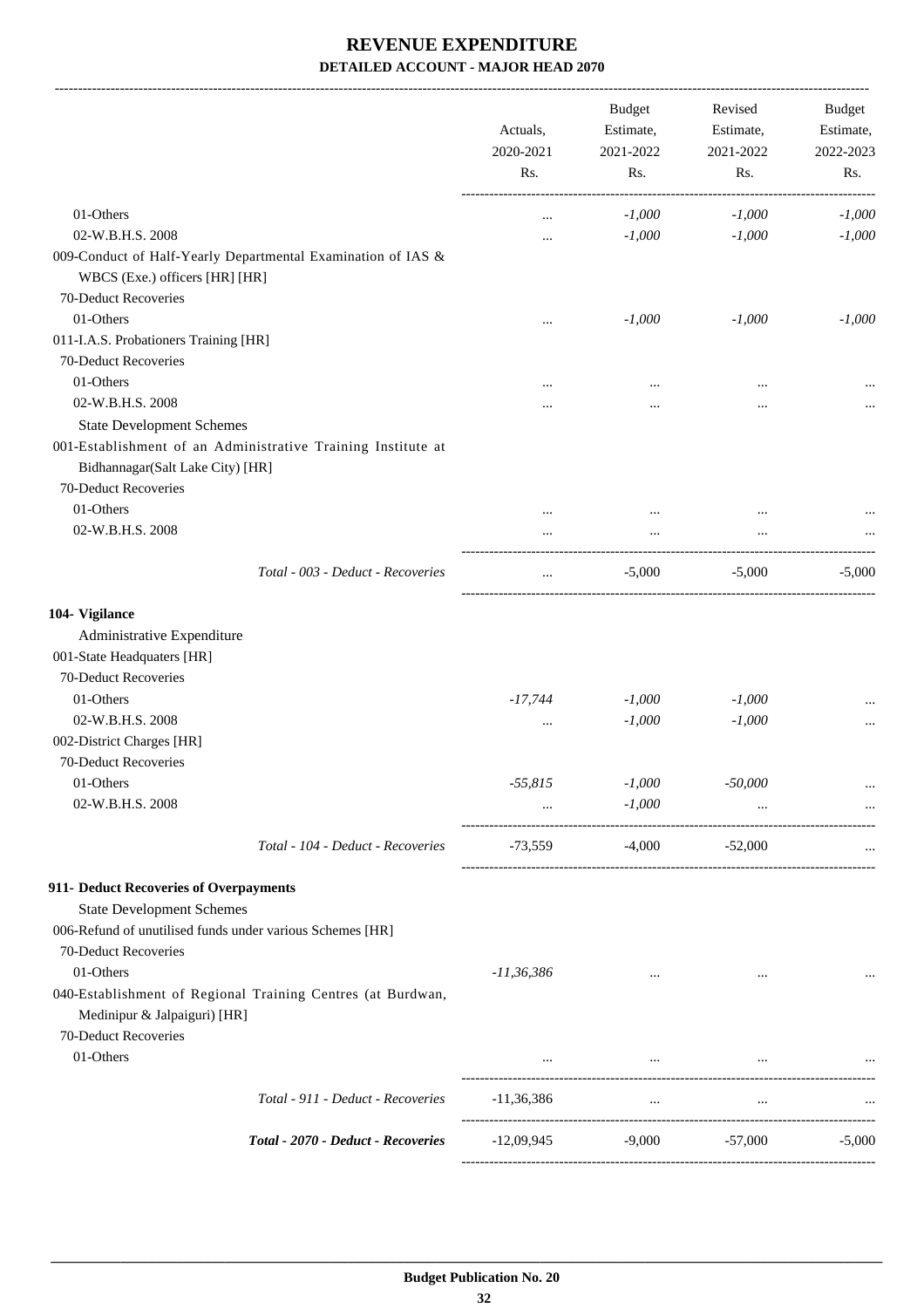#### **DEMAND No. 42**

#### **Personnel & Administrative Reforms Department**

#### **B - Social Services - (c) Water Supply, Sanitation, Housing and Urban Development**

**Head of Account : 2216 - Housing** 

| Voted Rs. 10,02,000                                             | <b>Charged Rs. Nil</b>                         |           |                             | <b>Total Rs. 10,02,000</b>            |                  |
|-----------------------------------------------------------------|------------------------------------------------|-----------|-----------------------------|---------------------------------------|------------------|
|                                                                 |                                                |           | Voted Rs.                   | <b>Charged Rs.</b>                    | <b>Total Rs.</b> |
| <b>Gross Expenditure</b>                                        |                                                |           | 10,02,000                   | $\cdots$                              | 10,02,000        |
| <b>Deduct - Recoveries</b>                                      |                                                |           |                             |                                       |                  |
|                                                                 | <b>Net Expenditure</b>                         |           | 10,02,000                   |                                       | 10,02,000        |
|                                                                 | REVENUE EXPENDITURE<br><b>ABSTRACT ACCOUNT</b> |           |                             |                                       |                  |
|                                                                 |                                                |           | Budget                      | Revised                               | <b>Budget</b>    |
|                                                                 |                                                | Actuals.  | Estimate,                   | Estimate,                             | Estimate,        |
|                                                                 |                                                | 2020-2021 | 2021-2022                   | 2021-2022                             | 2022-2023        |
|                                                                 |                                                | Rs.       | Rs.                         | Rs.                                   | Rs.              |
| 05 - GENERAL POOL ACCOMMODATION<br>053- Maintenance And Repairs |                                                |           |                             |                                       |                  |
| Administrative Expenditure                                      |                                                |           | 9,54,166 10,98,000 9,73,000 |                                       | 10,02,000        |
|                                                                 | <b>Total - 053</b>                             |           |                             | 9,54,166 10,98,000 9,73,000 10,02,000 |                  |
|                                                                 | <b>Grand Total - Gross</b>                     |           |                             | 9,54,166 10,98,000 9,73,000           | 10,02,000        |
|                                                                 | Voted                                          | 9.54.166  | 10.98.000                   | 9.73.000                              | 10.02.000        |

*Charged ... ... ... ...*

**Administrative Expenditure 9,54,166 10,98,000 9,73,000 10,02,000**

*Deduct Recoveries* **... ... ... ...**

**Grand Total - Net 9,54,166 10,98,000 9,73,000 10,02,000**

----------------------------------------------------------------------------------------

----------------------------------------------------------------------------------------

----------------------------------------------------------------------------------------

----------------------------------------------------------------------------------------

Voted 9,54,166 10,98,000 9,73,000 10,02,000 *Charged ... ... ... ...*

----------------------------------------------------------------------------------------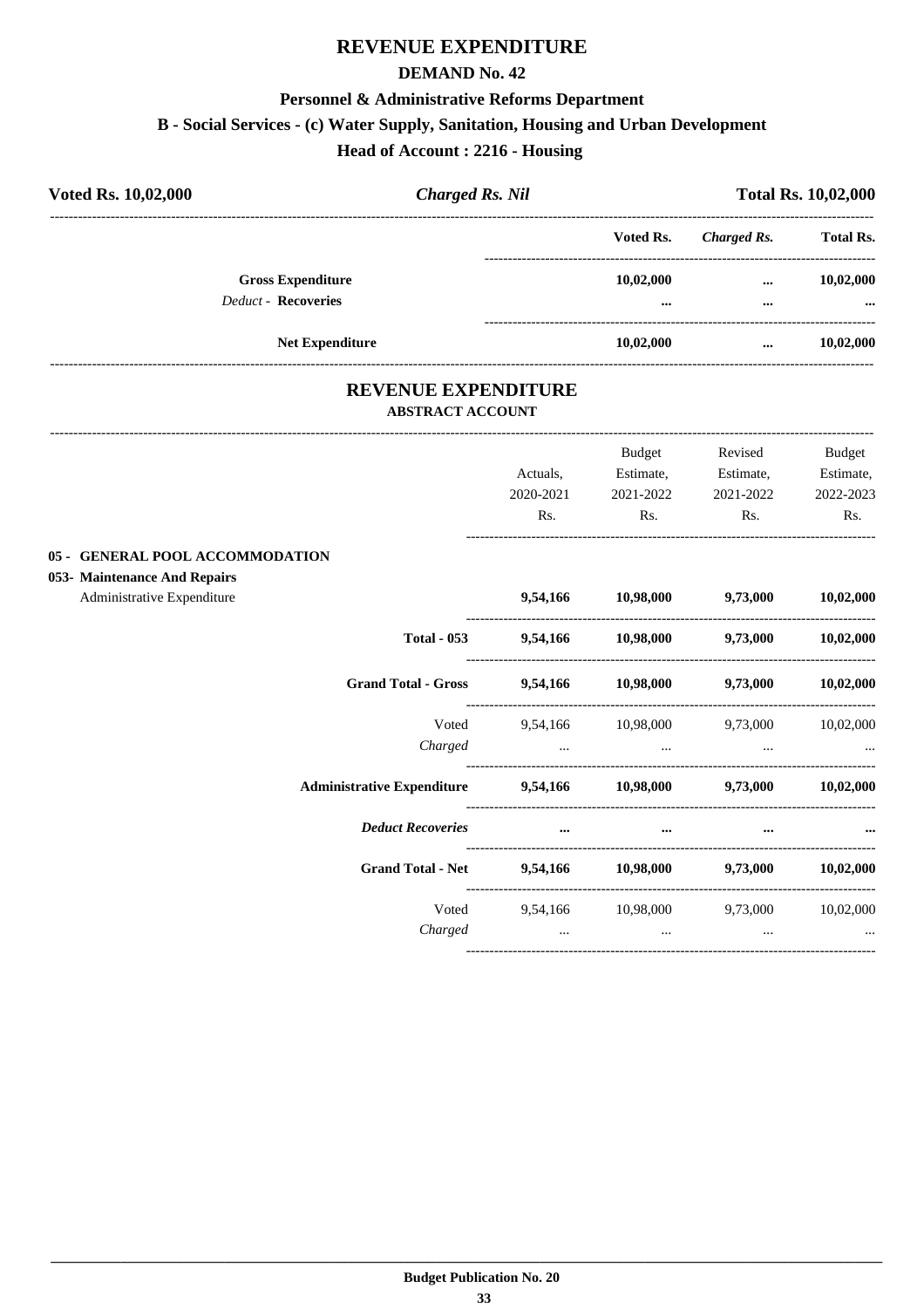|                                                                    |           | <b>Budget</b> | Revised   | Budget    |
|--------------------------------------------------------------------|-----------|---------------|-----------|-----------|
|                                                                    | Actuals,  | Estimate,     | Estimate, | Estimate, |
|                                                                    | 2020-2021 | 2021-2022     | 2021-2022 | 2022-2023 |
|                                                                    | Rs.       | Rs.           | Rs.       | Rs.       |
| DETAILED ACCOUNT NO. 2216-05-053 - MAINTENANCE AND REPAIRS         |           |               |           |           |
| 05 - GENERAL POOL ACCOMMODATION                                    |           |               |           |           |
| 053- Maintenance And Repairs                                       |           |               |           |           |
| <b>Administrative Expenditure</b>                                  |           |               |           |           |
| 011- Repair, Renovation and Up-gradation of Government Residential |           |               |           |           |
| Buildings in Districts and Sub-Divisions [HR]                      |           |               |           |           |
| 27- Minor Works/ Maintenance                                       | 9,54,166  | 10,98,000     | 9,73,000  | 10,02,000 |
| <b>Total - Administrative Expenditure</b>                          | 9,54,166  | 10,98,000     | 9,73,000  | 10,02,000 |
| Total - 2216-05-053                                                | 9,54,166  | 10,98,000     | 9,73,000  | 10,02,000 |
| Voted                                                              | 9,54,166  | 10,98,000     | 9,73,000  | 10,02,000 |
| Charged                                                            | $\cdots$  | $\cdots$      | $\cdots$  | $\cdots$  |

-----------------------------------------------------------------------------------------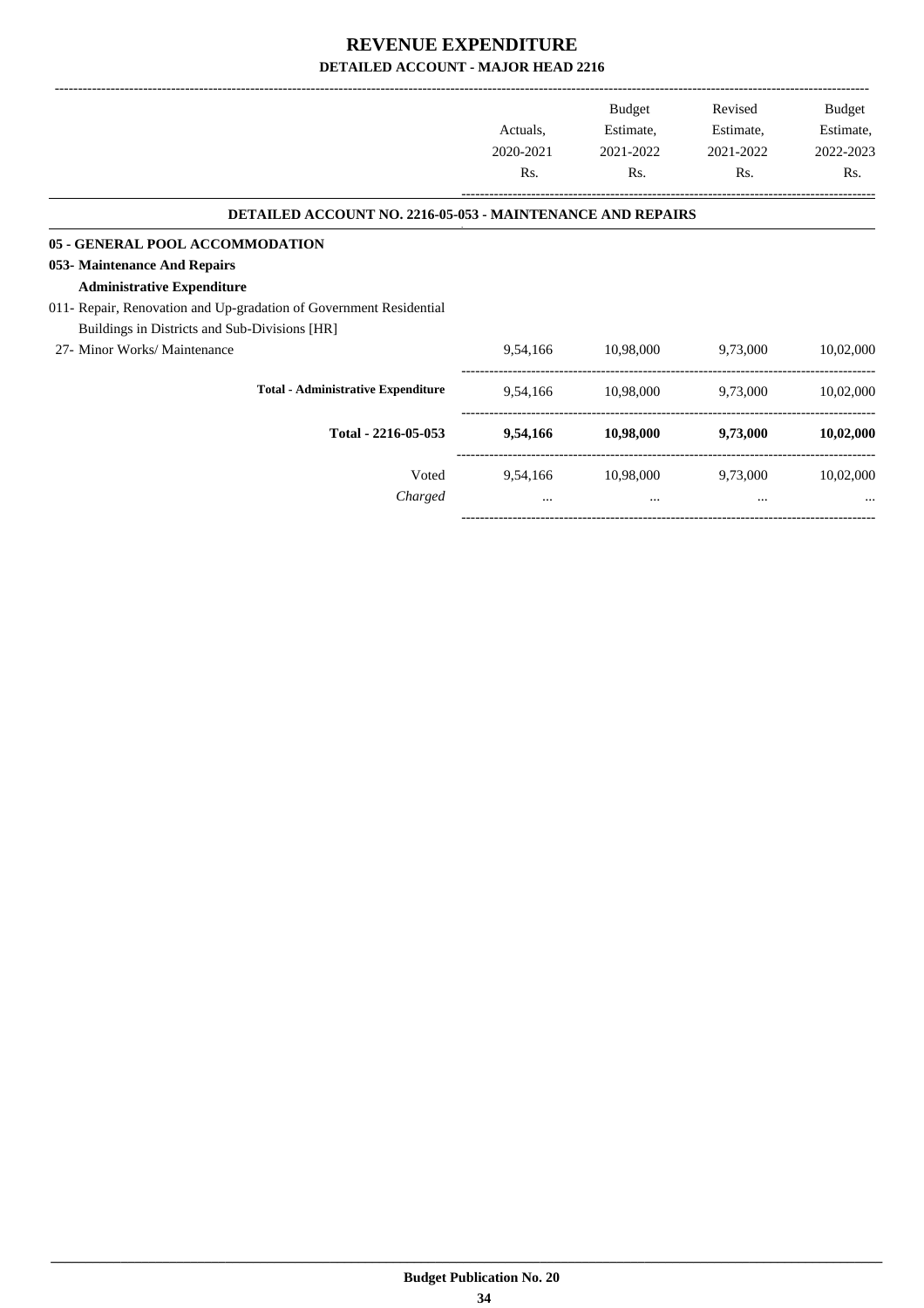#### **DEMAND No. 42**

# Personnel & Administrative Reforms Department

#### B - Social Services - (g) Social Welfare and Nutrition

#### Head of Account: 2235 - Social Security And Welfare

| Voted Rs. 136,00,00,000           | <b>Charged Rs. Nil</b>  |                            |               |                                                 | Total Rs. 136,00,00,000 |
|-----------------------------------|-------------------------|----------------------------|---------------|-------------------------------------------------|-------------------------|
|                                   |                         |                            | Voted Rs.     | <b>Charged Rs.</b>                              | <b>Total Rs.</b>        |
| <b>Gross Expenditure</b>          |                         |                            | 136,00,00,000 | $\cdots$                                        | 136,00,00,000           |
| <b>Deduct - Recoveries</b>        |                         |                            |               |                                                 |                         |
| <b>Net Expenditure</b>            |                         |                            | 136,00,00,000 | $\cdots$<br>----------------------------------- | 136,00,00,000           |
|                                   |                         | <b>REVENUE EXPENDITURE</b> |               |                                                 |                         |
|                                   | <b>ABSTRACT ACCOUNT</b> |                            |               |                                                 |                         |
|                                   |                         |                            | Budget        | Revised                                         | Budget                  |
|                                   |                         | Actuals,                   | Estimate,     | Estimate,                                       | Estimate,               |
|                                   |                         | 2020-2021                  | 2021-2022     | 2021-2022                                       | 2022-2023               |
|                                   |                         | Rs.                        | Rs.           | R <sub>s</sub> .                                | Rs.                     |
| 02 - SOCIAL WELFARE               |                         |                            |               |                                                 |                         |
| 001- Direction and Administration |                         |                            |               |                                                 |                         |
| <b>State Development Schemes</b>  |                         |                            | $\mathbf{r}$  | 94,13,00,000                                    | 136,00,00,000           |
|                                   | <b>Total - 001</b>      | $\cdots$                   | $\mathbf{r}$  | 94,13,00,000                                    | 136,00,00,000           |
| <b>Grand Total - Gross</b>        |                         | $\cdots$                   | $\cdots$      | 94,13,00,000                                    | 136,00,00,000           |
|                                   | Voted                   | $\cdots$                   | $\cdots$      | 94,13,00,000                                    | 136,00,00,000           |
|                                   | Charged                 | $\cdots$                   | $\cdots$      |                                                 |                         |
| <b>State Development Schemes</b>  |                         | $\cdots$                   | $\cdots$      | 94,13,00,000                                    | 136,00,00,000           |

**Deduct Recoveries** 

**Grand Total - Net** 

Voted

Charged

 $\dddot{\phantom{0}}$ 

 $\ldots$ 

 $\Delta \omega_{\rm{eff}}$ 

 $\cdots$ 

...  $94,13,00,000$   $136,00,00,000$ 

 $\sim$   $\sim$ 

94,13,00,000 136,00,00,000

 $\dddotsc$ 

 $\ldots$ 

 $\dddotsc$ 

 $\cdots$ 

 $\ldots$ 

 $\ldots$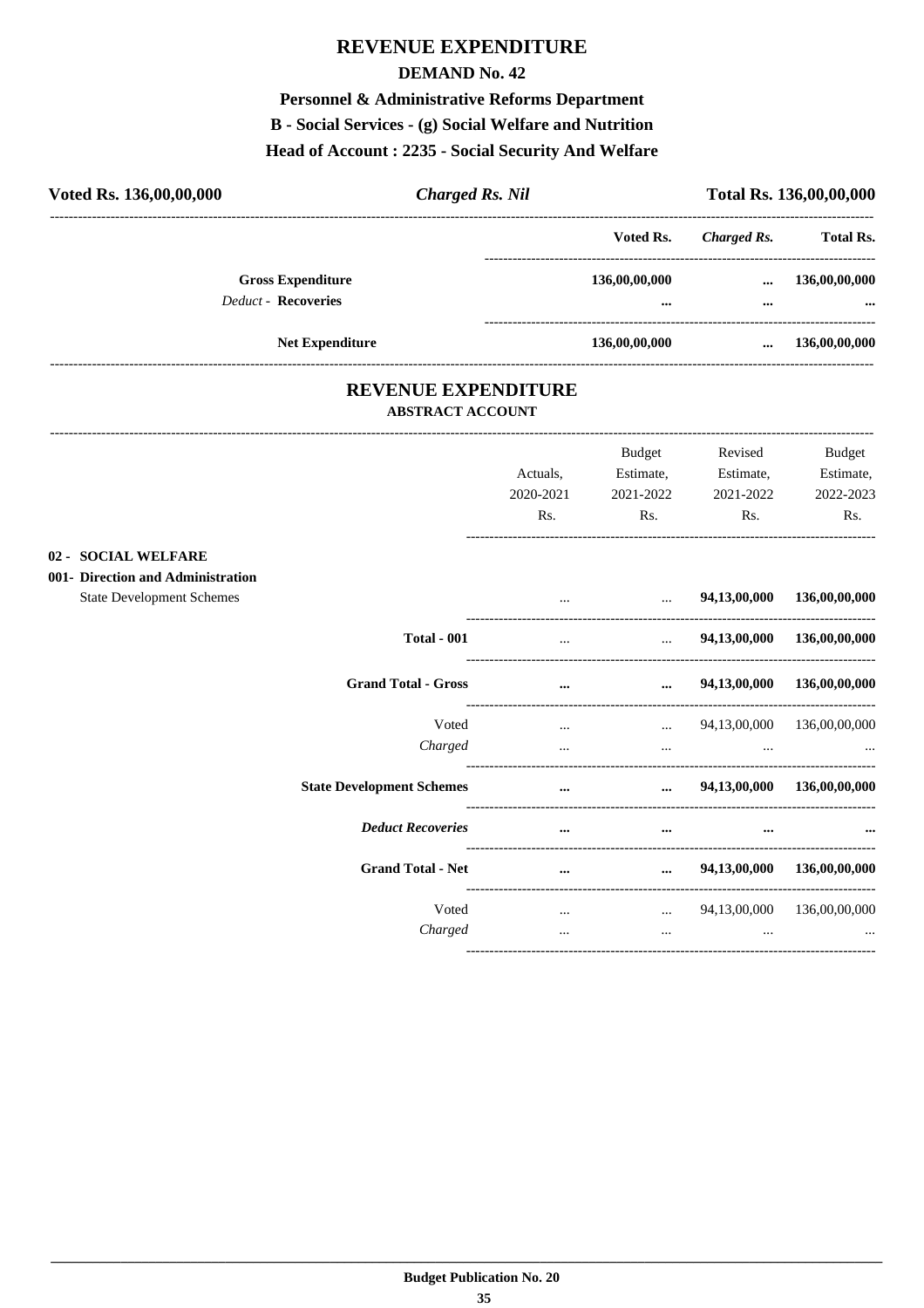|                                                                                  |           | <b>Budget</b>                                                       | Revised      | <b>Budget</b> |
|----------------------------------------------------------------------------------|-----------|---------------------------------------------------------------------|--------------|---------------|
|                                                                                  | Actuals,  | Estimate,                                                           | Estimate,    | Estimate,     |
|                                                                                  | 2020-2021 | 2021-2022                                                           | 2021-2022    | 2022-2023     |
|                                                                                  | Rs.       | Rs.                                                                 | Rs.          | Rs.           |
| <b>DETAILED ACCOUNT NO. 2235-02-001 - DIRECTION AND ADMINISTRATION</b>           |           |                                                                     |              |               |
| 02 - SOCIAL WELFARE                                                              |           |                                                                     |              |               |
| 001- Direction and Administration                                                |           |                                                                     |              |               |
| <b>State Development Schemes</b>                                                 |           |                                                                     |              |               |
| 023- BANGLA SAHAYATA KENDRA [HR]                                                 |           |                                                                     |              |               |
| 28- Payment of Professional and Special Services                                 |           |                                                                     |              |               |
| 02-Other charges                                                                 |           | $\cdots$                                                            | 83,98,00,000 | 126,00,00,000 |
| 32- Contribution                                                                 |           | $\cdots$                                                            | 3,60,00,000  |               |
| 50- Other Charges                                                                |           | $\cdots$                                                            | 5,35,00,000  | 8,50,00,000   |
| 77- Computerisation                                                              |           |                                                                     | 1,20,00,000  | 1,50,00,000   |
| <b>Total - State Development Schemes</b>                                         | $\cdots$  | $\cdots$                                                            | 94,13,00,000 | 136,00,00,000 |
| Total - 2235-02-001                                                              | $\cdots$  | <b>Sales Control</b>                                                | 94,13,00,000 | 136,00,00,000 |
| Voted                                                                            | $\cdots$  | --------------------------------<br>$\mathbf{r}$ , and $\mathbf{r}$ | 94,13,00,000 | 136,00,00,000 |
| Charged                                                                          |           | $\cdots$                                                            |              |               |
| <b>DETAILED ACCOUNT NO. 2235 - DEDUCT RECOVERIES IN REDUCTION OF EXPENDITURE</b> |           |                                                                     |              |               |
| 02 - SOCIAL WELFARE                                                              |           |                                                                     |              |               |
| 001- Direction and Administration                                                |           |                                                                     |              |               |
| <b>State Development Schemes</b>                                                 |           |                                                                     |              |               |
| 023-BANGLA SAHAYATA KENDRA [HR]                                                  |           |                                                                     |              |               |
| 70-Deduct Recoveries                                                             |           |                                                                     |              |               |
| 01-Others                                                                        |           |                                                                     |              |               |
|                                                                                  |           |                                                                     |              |               |
| Total - 001 - Deduct - Recoveries                                                |           |                                                                     |              |               |
| Total - 2235 - Deduct - Recoveries                                               | $\cdots$  |                                                                     | $\ddotsc$    |               |
|                                                                                  |           |                                                                     |              |               |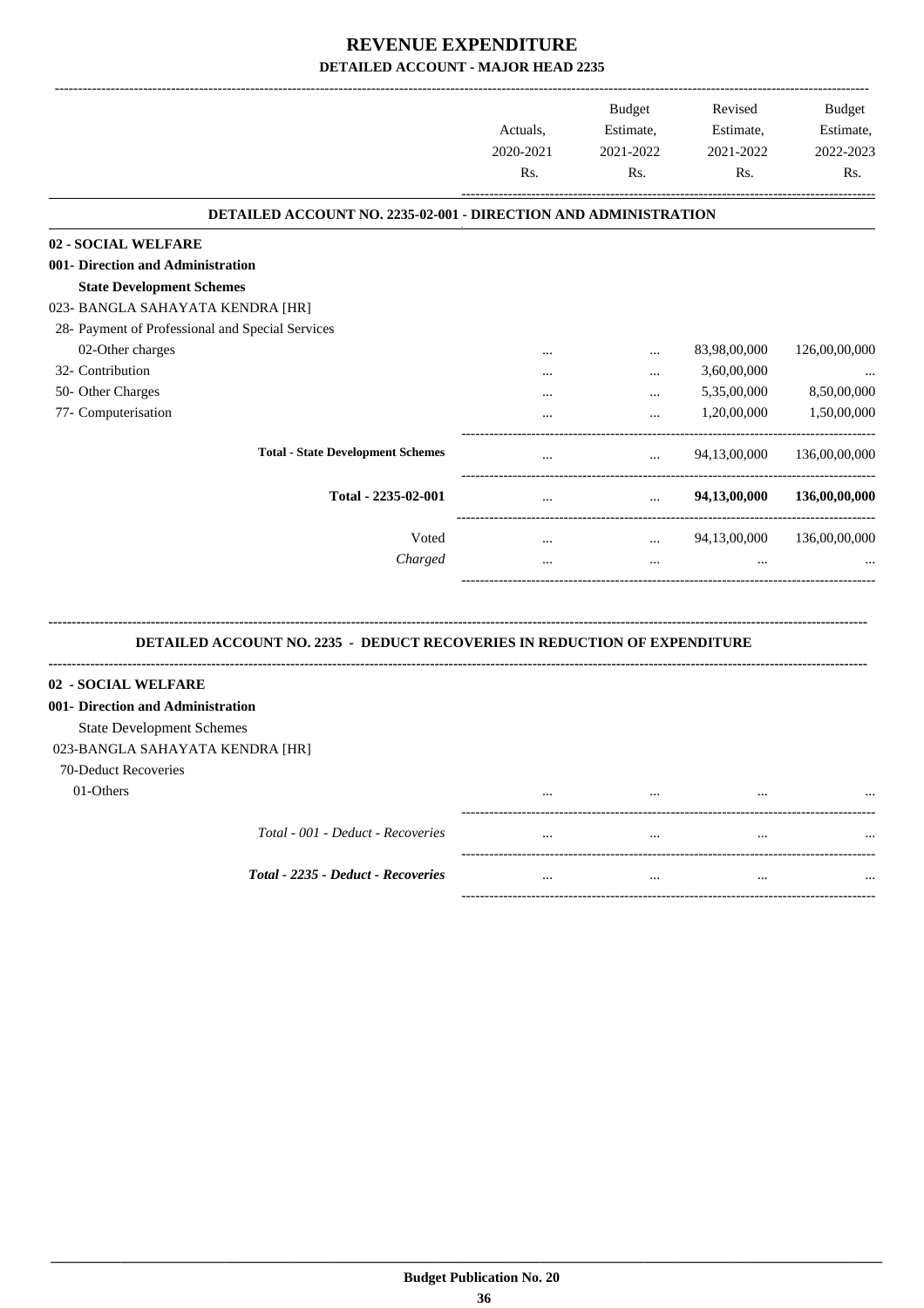#### **DEMAND No. 42**

# **Personnel & Administrative Reforms Department**

**B - Social Services - (h) Others**

## **Head of Account : 2251 - Secretariat--Social Services**

|                                  | Voted Rs. 58,69,22,000                                | <b>Charged Rs. Nil</b> |                                                                                                                                   |                                 | Total Rs. 58,69,22,000 |
|----------------------------------|-------------------------------------------------------|------------------------|-----------------------------------------------------------------------------------------------------------------------------------|---------------------------------|------------------------|
|                                  |                                                       |                        | Voted Rs.                                                                                                                         |                                 | Charged Rs. Total Rs.  |
|                                  | <b>Gross Expenditure</b>                              |                        | 58,69,22,000                                                                                                                      |                                 | $\ldots$ 58,69,22,000  |
|                                  | <b>Deduct - Recoveries</b>                            |                        |                                                                                                                                   |                                 |                        |
|                                  | Net Expenditure                                       |                        | 58,69,22,000                                                                                                                      |                                 | $\ldots$ 58,69,22,000  |
|                                  | <b>REVENUE EXPENDITURE</b><br><b>ABSTRACT ACCOUNT</b> |                        |                                                                                                                                   |                                 |                        |
|                                  |                                                       |                        | Budget                                                                                                                            | Revised                         | Budget                 |
|                                  |                                                       | Actuals,               |                                                                                                                                   | Estimate, Estimate,             | Estimate,              |
|                                  |                                                       | 2020-2021              | 2021-2022                                                                                                                         | 2021-2022                       | 2022-2023              |
|                                  |                                                       | Rs.                    | Rs.                                                                                                                               | Rs.                             | Rs.                    |
| 090- Secretariate                |                                                       |                        |                                                                                                                                   |                                 |                        |
| <b>State Development Schemes</b> |                                                       |                        | 3,36,50,587 93,50,20,000 14,06,07,000 57,69,11,000                                                                                |                                 |                        |
|                                  | <b>Total - 090</b>                                    |                        | 3,36,50,587 93,50,20,000 14,06,07,000 57,69,11,000                                                                                |                                 |                        |
| 092- Other Offices               |                                                       |                        |                                                                                                                                   |                                 |                        |
| <b>State Development Schemes</b> |                                                       |                        | 50,00,000<br>$\mathbf{r}$                                                                                                         | 81,63,000                       | $1,\!00,\!00,\!000$    |
|                                  | <b>Total - 092</b>                                    |                        | $\mathbf{1}_{\mathbf{1}_{\mathbf{2}}\mathbf{1}_{\mathbf{3}}\mathbf{2}_{\mathbf{4}}\mathbf{3}_{\mathbf{5}}\mathbf{4}_{\mathbf{6}}$ | 50,00,000 81,63,000 1,00,00,000 |                        |
|                                  | 789- Special Component Plan for Scheduled Castes      |                        |                                                                                                                                   |                                 |                        |
| <b>State Development Schemes</b> |                                                       | $\cdots$               | 10,000                                                                                                                            | 4,000                           | 11,000                 |
|                                  | <b>Total - 789</b>                                    | $\cdots$               | 10,000                                                                                                                            | 4,000                           | 11,000                 |
|                                  | <b>Grand Total - Gross</b>                            | 3,36,50,587            | 94,00,30,000                                                                                                                      | 14,87,74,000                    | 58,69,22,000           |
|                                  | Voted<br>Charged                                      | 3,36,50,587            | 94,00,30,000<br>the contract of the contract of the contract of the contract of the contract of                                   | 14,87,74,000<br>$\ldots$        | 58,69,22,000           |
|                                  | <b>State Development Schemes</b>                      | 3,36,50,587            |                                                                                                                                   | 94,00,30,000 14,87,74,000       | 58,69,22,000           |
|                                  | <b>Deduct Recoveries</b>                              | $\cdots$               | $\cdots$                                                                                                                          | $\cdots$                        |                        |
|                                  | <b>Grand Total - Net</b>                              | 3,36,50,587            |                                                                                                                                   | 94,00,30,000 14,87,74,000       | 58,69,22,000           |
|                                  | Voted<br>Charged                                      | $\cdots$               | 3,36,50,587 94,00,30,000 14,87,74,000<br>$\sim 100$ km s $^{-1}$                                                                  | $\cdots$                        | 58,69,22,000           |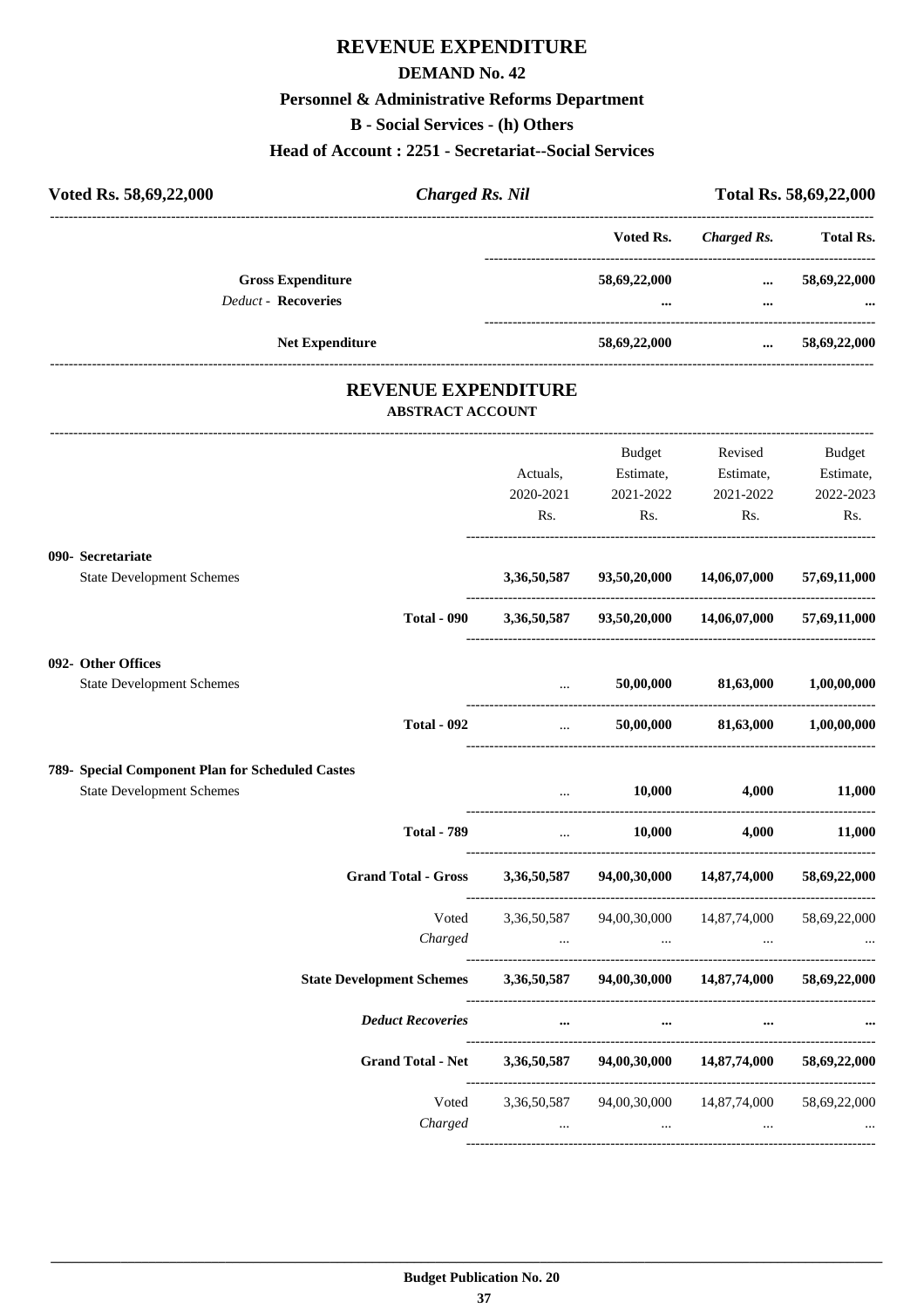|                                                                                                             | Actuals,<br>2020-2021   | <b>Budget</b><br>Estimate,<br>2021-2022 | Revised<br>Estimate,<br>2021-2022                 | Budget<br>Estimate,<br>2022-2023 |
|-------------------------------------------------------------------------------------------------------------|-------------------------|-----------------------------------------|---------------------------------------------------|----------------------------------|
|                                                                                                             | Rs.                     | Rs.                                     | Rs.                                               | Rs.                              |
| DETAILED ACCOUNT NO. 2251-00-090 - SECRETARIATE                                                             |                         |                                         |                                                   |                                  |
| 090- Secretariate                                                                                           |                         |                                         |                                                   |                                  |
| <b>State Development Schemes</b>                                                                            |                         |                                         |                                                   |                                  |
| 018- Computerisation of Govt Work [HR]                                                                      |                         |                                         |                                                   |                                  |
| 77- Computerisation                                                                                         |                         | 42,29,924 50,00,000                     | 16,67,000                                         | 52,50,000                        |
| Total - 2251-00-090-018                                                                                     | 42,29,924               |                                         | 50,00,000 16,67,000                               | 52,50,000                        |
| 019- Promotion of Information Technology based Industries [HR]                                              |                         |                                         |                                                   |                                  |
| 28- Payment of Professional and Special Services                                                            |                         |                                         |                                                   |                                  |
| 02-Other charges                                                                                            | $\cdots$                | 20,000                                  | 9,60,000                                          | 21,000                           |
| Total - 2251-00-090-019-28                                                                                  | $\cdots$                | 20,000                                  | 9,60,000                                          | 21,000                           |
| Total - 2251-00-090-019                                                                                     | $\cdots$                | 20,000                                  | 9.60.000                                          | 21,000                           |
| 020- e-Governance and Citizen Government Interface [HR]                                                     |                         |                                         |                                                   |                                  |
| 77- Computerisation                                                                                         |                         |                                         | 2,94,20,663 1,50,00,000 11,29,80,000 55,66,40,000 |                                  |
| Total - 2251-00-090-020                                                                                     |                         |                                         | 2,94,20,663 1,50,00,000 11,29,80,000              | 55,66,40,000                     |
| 021- Arrangement for Video conference with District Headquarters,<br>Network connection with Districts [HR] |                         |                                         |                                                   |                                  |
| 77- Computerisation                                                                                         |                         | 90,00,00,000                            | 2,00,00,000                                       | 1.00.00.000                      |
| Total - 2251-00-090-021                                                                                     |                         |                                         | 90,00,00,000 2,00,00,000 1,00,00,000              |                                  |
| 022- Network connection with Delhi and other States [HR]<br>77- Computerisation                             |                         | 1,50,00,000                             | 50,00,000                                         | 50,00,000                        |
| Total - 2251-00-090-022                                                                                     |                         | 1,50,00,000                             | 50,00,000                                         | 50,00,000                        |
| <b>Total - State Development Schemes</b>                                                                    | 3,36,50,587             |                                         |                                                   |                                  |
|                                                                                                             |                         | 93,50,20,000                            | 14,06,07,000                                      | 57,69,11,000                     |
| Total - 2251-00-090                                                                                         | 3,36,50,587             | 93,50,20,000                            | 14,06,07,000                                      | 57,69,11,000                     |
| Voted<br>Charged                                                                                            | 3,36,50,587<br>$\cdots$ | 93,50,20,000<br>$\cdots$                | 14,06,07,000<br>$\cdots$                          | 57,69,11,000                     |
|                                                                                                             |                         |                                         |                                                   |                                  |

#### **DETAILED ACCOUNT NO. 2251-00-092 - OTHER OFFICES .**

.

#### **092- Other Offices**

#### **State Development Schemes**

002- Expenditure in respect of National Informatics Centre [HR]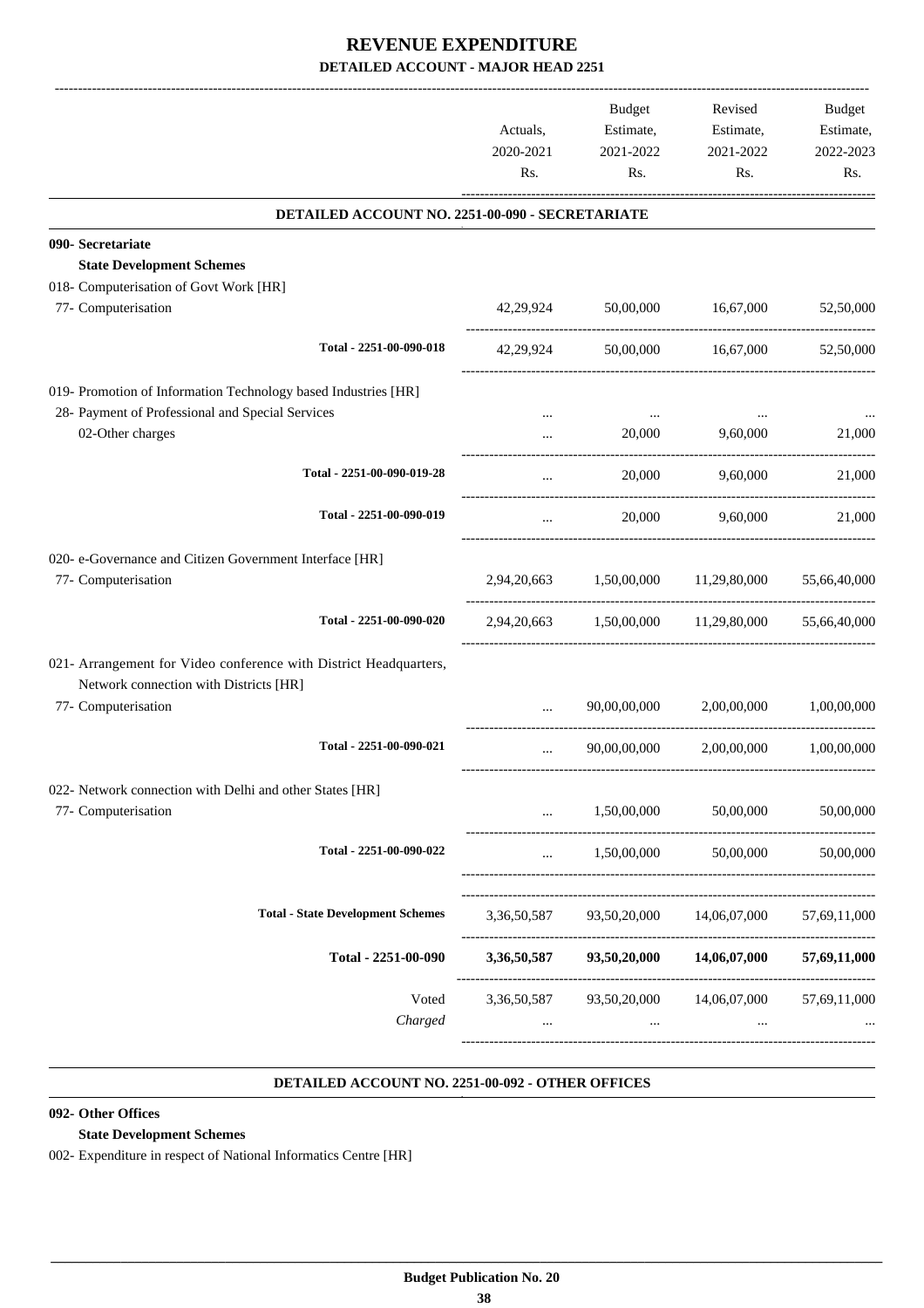|                            |                                          | Actuals,<br>2020-2021 | <b>Budget</b><br>Estimate,<br>2021-2022 | Revised<br>Estimate,<br>2021-2022 | Budget<br>Estimate,<br>2022-2023 |
|----------------------------|------------------------------------------|-----------------------|-----------------------------------------|-----------------------------------|----------------------------------|
|                            |                                          | Rs.                   | Rs.                                     | Rs.                               | Rs.                              |
| 13- Office Expenses        |                                          |                       |                                         |                                   |                                  |
| 01-Electricity             |                                          | $\cdots$              | 1,00,000                                | 20,80,000                         | 5,00,000                         |
| 04-Other Office Expenses   |                                          | $\cdots$              | 48,00,000                               | 16,00,000                         | 50,00,000                        |
|                            | Total - 2251-00-092-002-13               | $\cdots$              | 49,00,000                               | 36,80,000                         | 55,00,000                        |
| 14- Rents, Rates and Taxes |                                          | $\cdots$              | 1,00,000                                | 44,83,000                         | 45,00,000                        |
|                            | <b>Total - State Development Schemes</b> | $\cdots$              | 50,00,000                               | 81,63,000                         | 1,00,00,000                      |
|                            | Total - 2251-00-092                      | $\cdots$              | 50,00,000                               | 81,63,000                         | 1,00,00,000                      |
|                            | Voted                                    | $\cdots$              | 50,00,000                               | 81,63,000                         | 1,00,00,000                      |
|                            | Charged                                  | $\cdots$              | $\cdots$                                | $\cdots$                          |                                  |
|                            |                                          |                       |                                         |                                   |                                  |

#### **DETAILED ACCOUNT NO. 2251-00-789 - SPECIAL COMPONENT PLAN FOR SCHEDULED CASTES .**

#### **789- Special Component Plan for Scheduled Castes**

#### **State Development Schemes**

003- Promotion of Information Technology based Industries [HR]

#### 50- Other Charges

|                                          | $\cdots$ | 10,000 | 4,000 | 11,000   |
|------------------------------------------|----------|--------|-------|----------|
| <b>Total - State Development Schemes</b> | $\cdots$ | 10,000 | 4,000 | 11,000   |
| Total - 2251-00-789                      | $\cdots$ | 10,000 | 4,000 | 11,000   |
| Voted                                    | $\cdots$ | 10,000 | 4,000 | 11,000   |
| Charged                                  |          |        |       | $\cdots$ |
|                                          |          |        |       |          |

.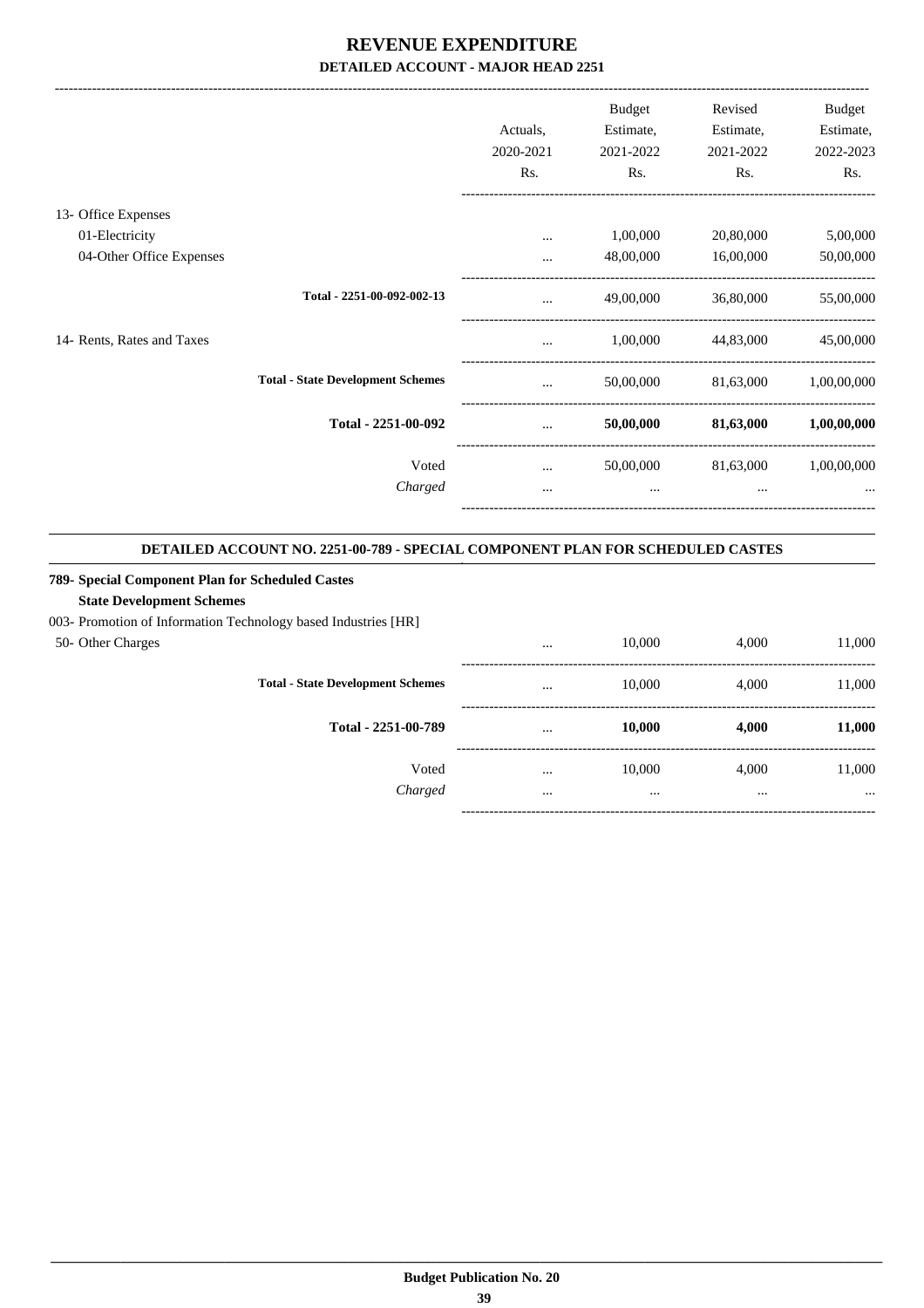## **CAPITAL EXPENDITURE**

#### **DEMAND No. 42**

#### **Personnel & Administrative Reforms Department**

**A. Capital Account of General Services -**

#### **Head of Account : 4059 - Capital Outlay on Public Works**

| Voted Rs. 80,00,00,000                     |                                                       | <b>Charged Rs. Nil</b> |                                                                                                     | Total Rs. 80,00,00,000 |                       |
|--------------------------------------------|-------------------------------------------------------|------------------------|-----------------------------------------------------------------------------------------------------|------------------------|-----------------------|
|                                            |                                                       |                        | Voted Rs.                                                                                           |                        | Charged Rs. Total Rs. |
|                                            | <b>Gross Expenditure</b>                              |                        | 80,00,00,000                                                                                        | $\cdots$               | 80,00,00,000          |
| <b>Deduct - Recoveries</b>                 |                                                       |                        |                                                                                                     | $\cdots$               |                       |
| <b>Net Expenditure</b>                     |                                                       | 80,00,00,000           |                                                                                                     |                        | $\dots$ 80,00,00,000  |
|                                            | <b>CAPITAL EXPENDITURE</b><br><b>ABSTRACT ACCOUNT</b> |                        |                                                                                                     |                        |                       |
|                                            |                                                       |                        | Budget                                                                                              | Revised                | <b>Budget</b>         |
|                                            |                                                       | Actuals,               |                                                                                                     | Estimate, Estimate,    | Estimate,             |
|                                            |                                                       | 2020-2021              | 2021-2022                                                                                           | 2021-2022              | 2022-2023             |
|                                            |                                                       | Rs.                    | Rs.                                                                                                 | Rs.                    | Rs.                   |
| 01 - OFFICE BUILDINGS<br>051- Construction |                                                       |                        |                                                                                                     |                        |                       |
| <b>State Development Schemes</b>           |                                                       |                        | 26,28,93,252 82,00,00,000 27,33,33,000 80,00,00,000                                                 |                        |                       |
|                                            | <b>Total - 051</b>                                    |                        | 26,28,93,252 82,00,00,000 27,33,33,000                                                              |                        | 80,00,00,000          |
|                                            | <b>Grand Total - Gross</b>                            |                        | 26,28,93,252 82,00,00,000 27,33,33,000                                                              |                        | 80,00,00,000          |
|                                            | Voted                                                 |                        | 26,28,93,252 82,00,00,000 27,33,33,000 80,00,00,000                                                 |                        |                       |
|                                            | Charged                                               | $\cdots$               | the contract of the contract of the contract of the contract of the contract of the contract of the | $\cdots$               |                       |
|                                            |                                                       |                        |                                                                                                     |                        |                       |

**State Development Schemes 26,28,93,252 82,00,00,000 27,33,33,000 80,00,00,000**

*Deduct Recoveries* **... ... ... ...**

**Grand Total - Net 26,28,93,252 82,00,00,000 27,33,33,000 80,00,00,000**

----------------------------------------------------------------------------------------

----------------------------------------------------------------------------------------

---------------------------------------------------------------------------------------- Voted 26,28,93,252 82,00,00,000 27,33,33,000 80,00,00,000 *Charged ... ... ... ...*

----------------------------------------------------------------------------------------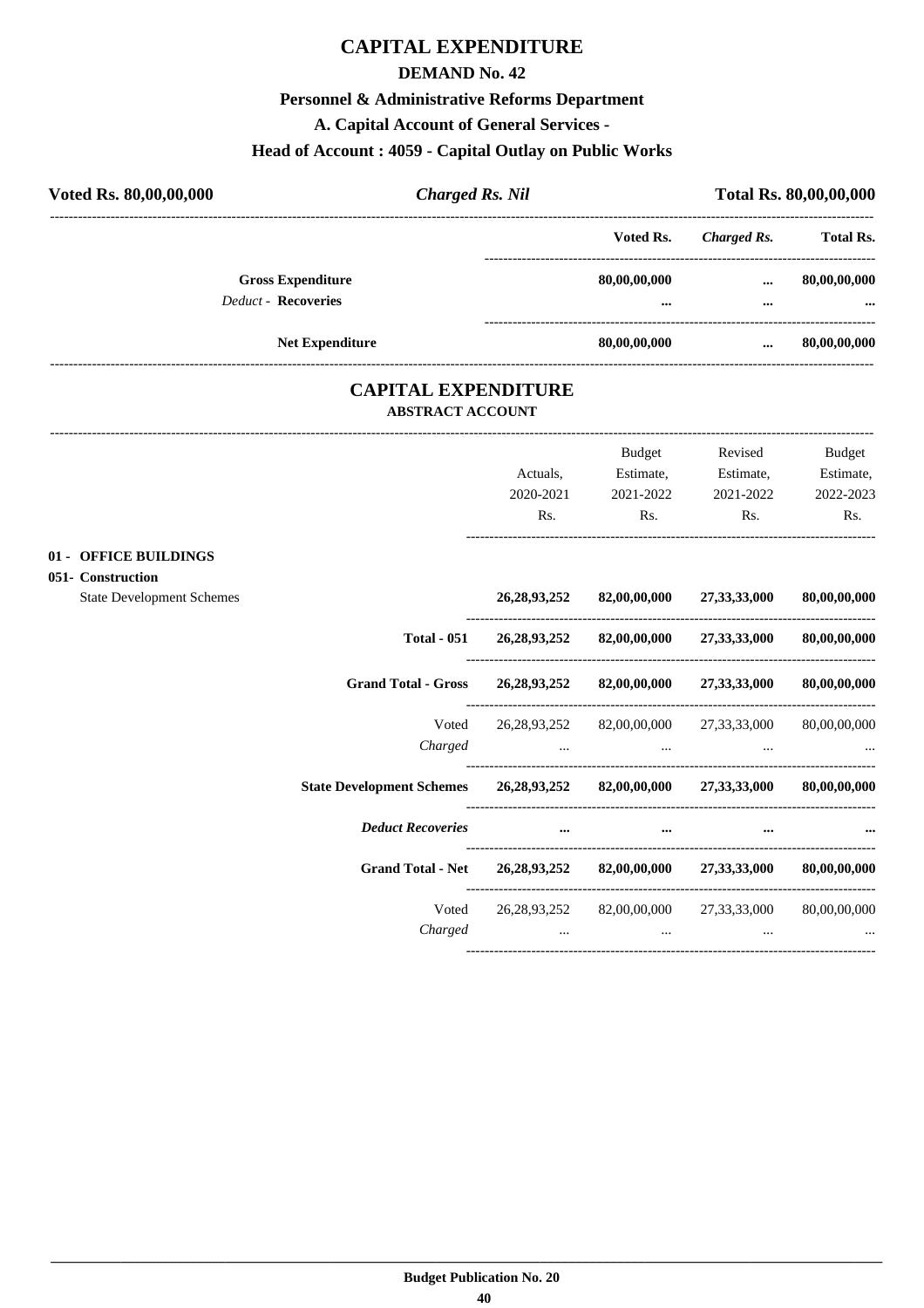# **CAPITAL EXPENDITURE DETAILED ACCOUNT - MAJOR HEAD 4059**

|                                                 | Actuals,<br>2020-2021<br>Rs. | <b>Budget</b><br>Estimate,<br>2021-2022<br>Rs. | Revised<br>Estimate,<br>2021-2022<br>Rs. | <b>Budget</b><br>Estimate,<br>2022-2023<br>Rs. |
|-------------------------------------------------|------------------------------|------------------------------------------------|------------------------------------------|------------------------------------------------|
| DETAILED ACCOUNT NO. 4059-01-051 - CONSTRUCTION |                              |                                                |                                          |                                                |
| 01 - OFFICE BUILDINGS                           |                              |                                                |                                          |                                                |
| 051- Construction                               |                              |                                                |                                          |                                                |
| <b>State Development Schemes</b>                |                              |                                                |                                          |                                                |
| 015- Other Administrative Services [HR]         |                              |                                                |                                          |                                                |
| 53- Major Works / Land and Buildings            | 22,86,14,031                 | 73,00,00,000                                   | 24, 33, 33, 000                          | 79,14,58,000                                   |
| 60- Other Capital Expenditure                   | 3,42,79,221                  | 9,00,00,000                                    | 3,00,00,000                              | 85,42,000                                      |
| <b>Total - State Development Schemes</b>        | 26, 28, 93, 252              | 82,00,00,000                                   | 27, 33, 33, 000                          | 80,00,00,000                                   |
| Total - 4059-01-051                             | 26, 28, 93, 252              | 82,00,00,000                                   | 27,33,33,000                             | 80,00,00,000                                   |
| Voted<br>Charged                                | 26, 28, 93, 252              | 82,00,00,000<br>$\cdots$                       | 27, 33, 33, 000<br>$\cdots$              | 80,00,00,000                                   |
| 01 - OFFICE BUILDINGS                           |                              |                                                |                                          |                                                |
| 051- Construction                               |                              |                                                |                                          |                                                |
| <b>State Development Schemes</b>                |                              |                                                |                                          |                                                |
| 015-Other Administrative Services [HR]          |                              |                                                |                                          |                                                |
| 70-Deduct Recoveries                            |                              |                                                |                                          |                                                |
| 01-Others                                       |                              |                                                |                                          |                                                |
| 02-W.B.H.S. 2008                                |                              |                                                |                                          |                                                |
| 900-Deduct Recoveries on Capital Accounts [HR]  |                              |                                                |                                          |                                                |
| 70-Deduct Recoveries                            |                              |                                                |                                          |                                                |
| 01-Others                                       |                              | $\cdots$                                       |                                          |                                                |
| Total - 051 - Deduct - Recoveries               | $\cdots$                     | $\cdots$                                       | $\cdots$                                 |                                                |
| 911- Deduct Recoveries of Overpayments          |                              |                                                |                                          |                                                |
| <b>State Development Schemes</b>                |                              |                                                |                                          |                                                |
| 015-Other Administrative Services (ACA) [HR]    |                              |                                                |                                          |                                                |
| 70-Deduct Recoveries                            |                              |                                                |                                          |                                                |
| 01-Others                                       |                              | $\cdots$                                       |                                          |                                                |
|                                                 |                              |                                                |                                          |                                                |
| Total - 911 - Deduct - Recoveries               | $\cdots$                     | $\cdots$                                       | $\cdots$                                 |                                                |
| Total - 4059 - Deduct - Recoveries              | $\cdots$                     | $\cdots$                                       | $\cdots$                                 |                                                |
|                                                 |                              |                                                |                                          |                                                |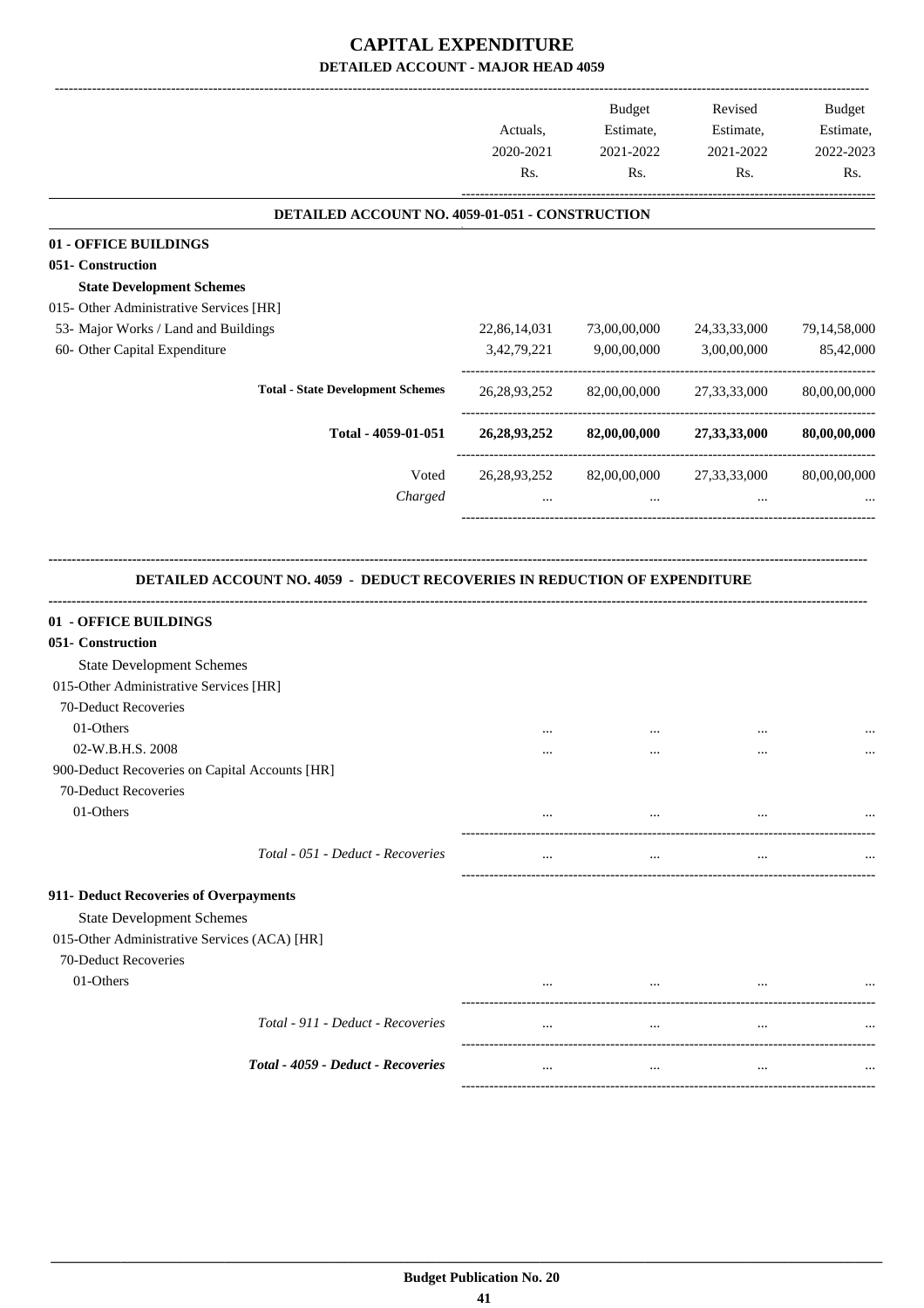# **CAPITAL EXPENDITURE**

## **DEMAND No. 42**

#### **Personnel & Administrative Reforms Department**

**B. Capital Account of Social Services - (c) Capital Account of Water Supply, Sanitation, Housing and Urban**

**Development**

# **Head of Account : 4216 - Capital Outlay on Housing**

| Voted Rs. 18,00,00,000                           | <b>Charged Rs. Nil</b>                                |             |                                                   | Total Rs. 18,00,00,000                        |                            |
|--------------------------------------------------|-------------------------------------------------------|-------------|---------------------------------------------------|-----------------------------------------------|----------------------------|
|                                                  |                                                       |             | Voted Rs.                                         | -----------------------<br><b>Charged Rs.</b> | <b>Total Rs.</b>           |
| <b>Gross Expenditure</b>                         |                                                       |             | 18,00,00,000                                      | $\cdots$                                      | 18,00,00,000               |
| <b>Deduct - Recoveries</b>                       |                                                       |             |                                                   | $\cdots$                                      |                            |
| <b>Net Expenditure</b>                           |                                                       |             | 18,00,00,000                                      | $\cdots$                                      | 18,00,00,000               |
|                                                  | <b>CAPITAL EXPENDITURE</b><br><b>ABSTRACT ACCOUNT</b> |             |                                                   |                                               |                            |
|                                                  |                                                       |             |                                                   |                                               |                            |
|                                                  |                                                       | Actuals,    | Budget<br>Estimate,                               | Revised<br>Estimate,                          | <b>Budget</b><br>Estimate, |
|                                                  |                                                       | 2020-2021   | 2021-2022                                         | 2021-2022                                     | 2022-2023                  |
|                                                  |                                                       | Rs.         | Rs.                                               | Rs.                                           | Rs.                        |
| 01 - GOVERNMENT RESIDENTIAL BUILDINGS            |                                                       |             |                                                   |                                               |                            |
| 106- General Pool Accommodation                  |                                                       |             |                                                   |                                               |                            |
| <b>State Development Schemes</b>                 |                                                       | 2,07,93,454 | 15,50,00,000                                      | 5,16,66,000                                   | 15,00,00,000               |
|                                                  | <b>Total - 106</b>                                    |             | 2,07,93,454 15,50,00,000 5,16,66,000 15,00,00,000 |                                               |                            |
| 789- Special Component Plan for Scheduled Castes |                                                       |             |                                                   |                                               |                            |
| <b>State Development Schemes</b>                 |                                                       |             | 56,48,651 2,60,00,000 86,67,000                   |                                               | 2,00,00,000                |
|                                                  | <b>Total - 789</b>                                    | 56,48,651   |                                                   | 2,60,00,000 86,67,000                         | 2,00,00,000                |
| 796- Tribal Areas Sub-Plan                       |                                                       |             |                                                   |                                               |                            |
| <b>State Development Schemes</b>                 |                                                       |             | 13,33,483 1,55,00,000 51,67,000                   |                                               | 1,00,00,000                |
|                                                  | <b>Total - 796</b>                                    |             | 13,33,483 1,55,00,000 51,67,000                   |                                               | 1,00,00,000                |
|                                                  | <b>Grand Total - Gross</b>                            | 2,77,75,588 | 19,65,00,000                                      | 6,55,00,000                                   | 18,00,00,000               |
|                                                  | Voted                                                 | 2,77,75,588 | 19,65,00,000                                      | 6,55,00,000                                   | 18,00,00,000               |
|                                                  | Charged                                               | $\cdots$    | $\cdots$                                          | $\cdots$                                      |                            |
|                                                  | <b>State Development Schemes</b>                      | 2,77,75,588 | 19,65,00,000                                      | 6,55,00,000                                   | 18,00,00,000               |
|                                                  | <b>Deduct Recoveries</b>                              | $\cdots$    |                                                   | $\cdots$                                      |                            |

----------------------------------------------------------------------------------------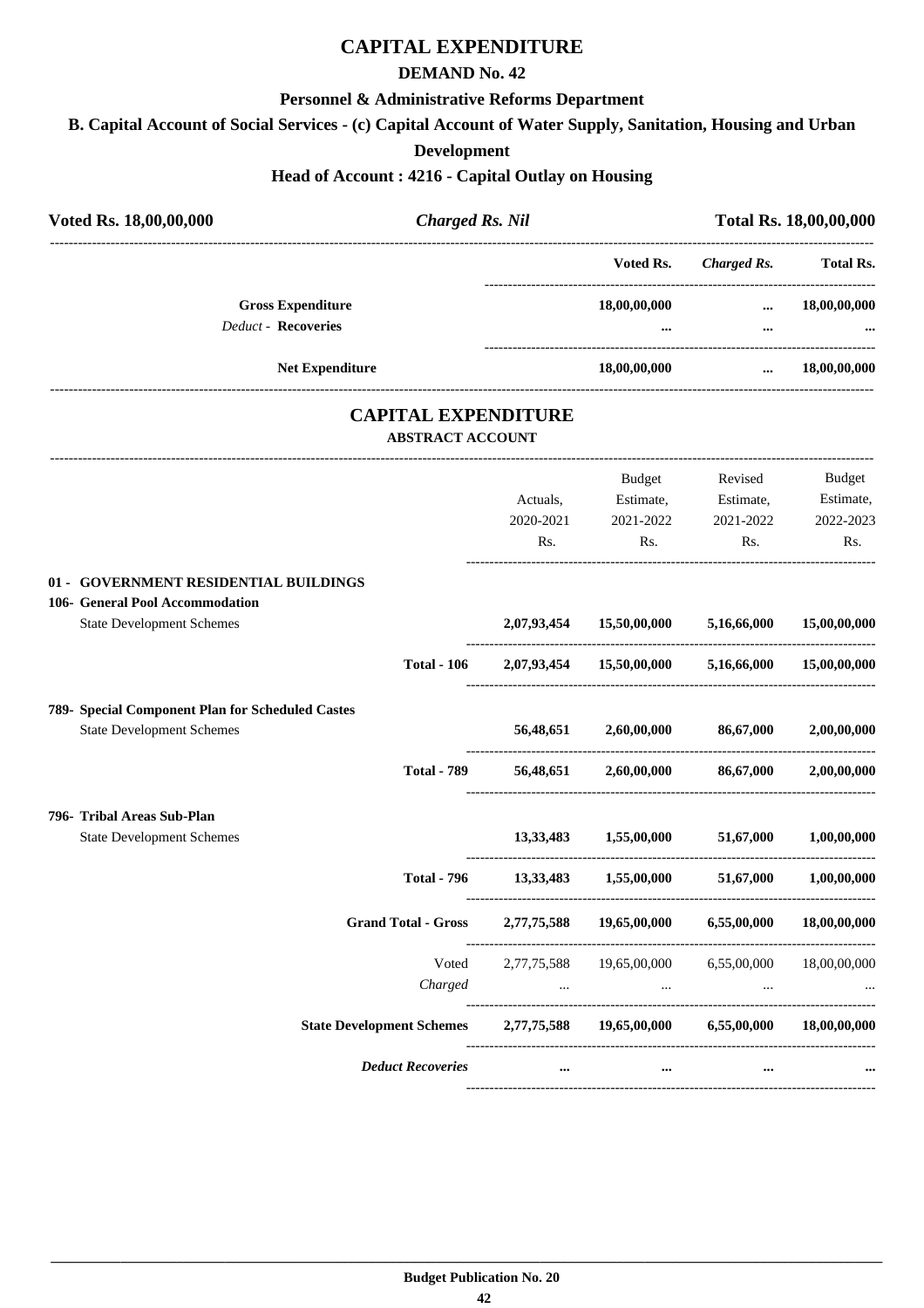## **CAPITAL EXPENDITURE ABSTRACT ACCOUNT**

|                          | Actuals,<br>2020-2021<br>Rs. | <b>Budget</b><br>Estimate,<br>2021-2022<br>Rs. | Revised<br>Estimate,<br>2021-2022<br>Rs. | <b>Budget</b><br>Estimate,<br>2022-2023<br>Rs. |
|--------------------------|------------------------------|------------------------------------------------|------------------------------------------|------------------------------------------------|
| <b>Grand Total - Net</b> | 2,77,75,588                  | 19,65,00,000                                   | 6,55,00,000                              | 18,00,00,000                                   |
| Voted<br>Charged         | 2,77,75,588<br>$\cdots$      | 19,65,00,000<br>                               | 6,55,00,000<br>                          | 18,00,00,000<br>$\cdots$                       |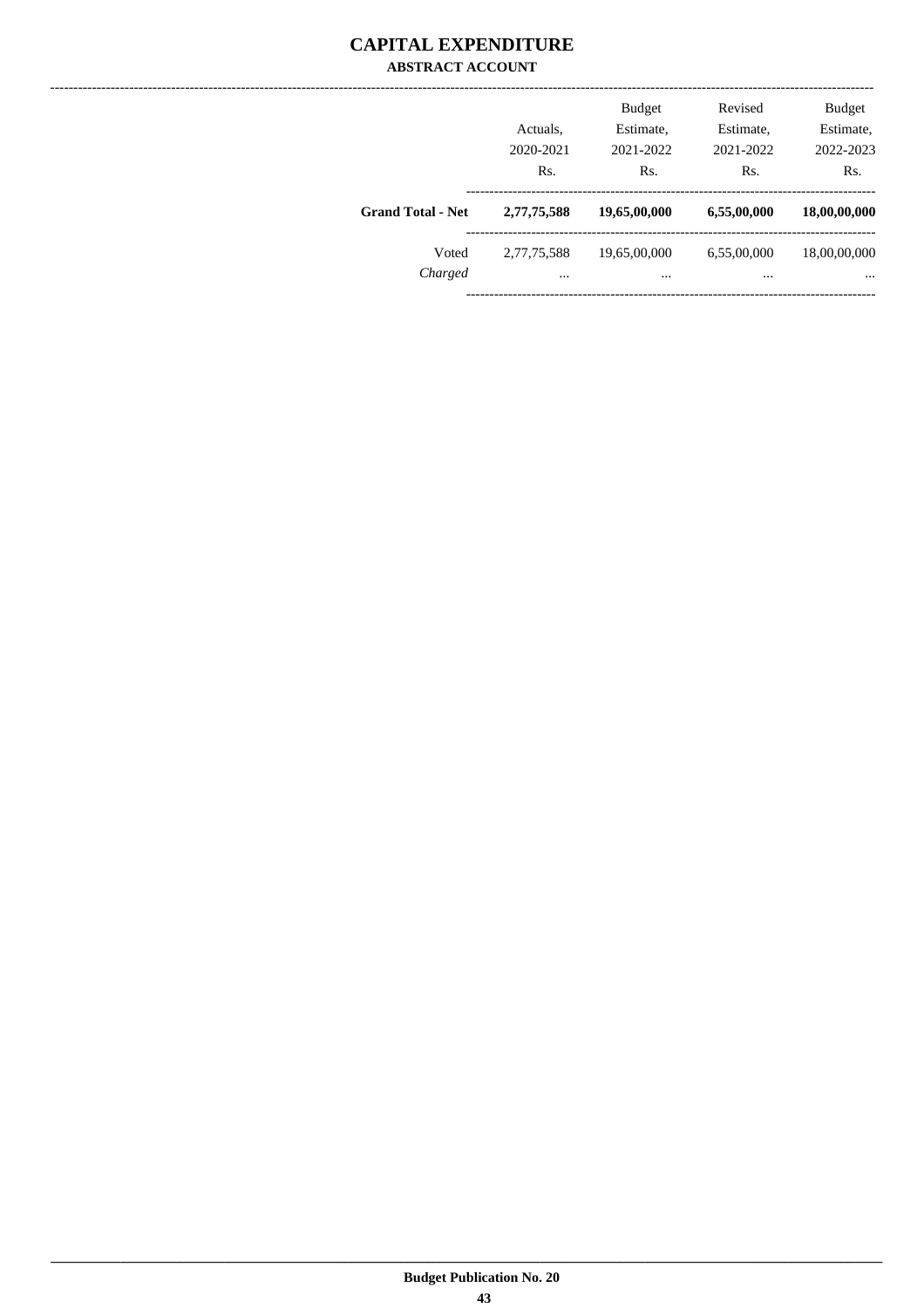# **CAPITAL EXPENDITURE DETAILED ACCOUNT - MAJOR HEAD 4216**

|                                                                                                 |             | Budget                               | Revised     | Budget       |
|-------------------------------------------------------------------------------------------------|-------------|--------------------------------------|-------------|--------------|
|                                                                                                 | Actuals,    | Estimate,                            | Estimate,   | Estimate,    |
|                                                                                                 | 2020-2021   | 2021-2022                            | 2021-2022   | 2022-2023    |
|                                                                                                 | Rs.         | Rs.                                  | Rs.         | Rs.          |
| <b>DETAILED ACCOUNT NO. 4216-01-106 - GENERAL POOL ACCOMMODATION</b>                            |             |                                      |             |              |
| 01 - GOVERNMENT RESIDENTIAL BUILDINGS                                                           |             |                                      |             |              |
| 106- General Pool Accommodation                                                                 |             |                                      |             |              |
| <b>State Development Schemes</b>                                                                |             |                                      |             |              |
| 076- Construction of Residential Quarters of Officers & Staffs                                  |             |                                      |             |              |
| attached to Collectorate and Sub-Divisional Offices (Excl.                                      |             |                                      |             |              |
| Police) [HR]                                                                                    |             |                                      |             |              |
| 53- Major Works / Land and Buildings                                                            | 2,07,93,454 | 14,50,00,000                         | 4,83,33,000 | 13,95,00,000 |
| 60- Other Capital Expenditure                                                                   |             | 1,00,00,000                          | 33,33,000   | 1,05,00,000  |
| <b>Total - State Development Schemes</b>                                                        |             | 2,07,93,454 15,50,00,000             | 5,16,66,000 | 15,00,00,000 |
| Total - 4216-01-106                                                                             |             | 2,07,93,454 15,50,00,000             | 5,16,66,000 | 15,00,00,000 |
|                                                                                                 |             |                                      |             |              |
| Voted<br>Charged                                                                                |             | 2,07,93,454 15,50,00,000 5,16,66,000 |             | 15,00,00,000 |
|                                                                                                 |             |                                      |             |              |
| DETAILED ACCOUNT NO. 4216-01-789 - SPECIAL COMPONENT PLAN FOR SCHEDULED CASTES                  |             |                                      |             |              |
|                                                                                                 |             |                                      |             |              |
| 01 - GOVERNMENT RESIDENTIAL BUILDINGS                                                           |             |                                      |             |              |
| 789- Special Component Plan for Scheduled Castes                                                |             |                                      |             |              |
| <b>State Development Schemes</b>                                                                |             |                                      |             |              |
| 001- Provision for the areas of SC dominance for renovation $\&$                                |             |                                      |             |              |
| construction of Administrative Buildings. [HR]                                                  |             |                                      |             |              |
| 53- Major Works / Land and Buildings                                                            | 56,48,651   | 2,60,00,000                          | 86,67,000   | 2,00,00,000  |
| <b>Total - State Development Schemes</b>                                                        | 56,48,651   | 2,60,00,000                          | 86,67,000   | 2,00,00,000  |
| Total - 4216-01-789                                                                             | 56,48,651   | 2,60,00,000                          | 86,67,000   | 2,00,00,000  |
| Voted                                                                                           | 56,48,651   | 2,60,00,000                          | 86,67,000   | 2,00,00,000  |
| Charged                                                                                         | $\cdots$    | $\mathbf{1}$ , $\mathbf{1}$          | $\cdots$    |              |
|                                                                                                 |             |                                      |             |              |
| DETAILED ACCOUNT NO. 4216-01-796 - TRIBAL AREAS SUB-PLAN                                        |             |                                      |             |              |
| 01 - GOVERNMENT RESIDENTIAL BUILDINGS                                                           |             |                                      |             |              |
| 796- Tribal Areas Sub-Plan                                                                      |             |                                      |             |              |
| <b>State Development Schemes</b>                                                                |             |                                      |             |              |
| 001- Provision forTribal Areas for renovation &construction of<br>Administrative Buildings [HR] |             |                                      |             |              |
| 53- Major Works / Land and Buildings                                                            | 13,33,483   | 1,55,00,000                          | 51,67,000   | 1,00,00,000  |
| <b>Total - State Development Schemes</b>                                                        |             |                                      |             |              |
|                                                                                                 | 13,33,483   | 1,55,00,000                          | 51,67,000   | 1,00,00,000  |
| Total - 4216-01-796                                                                             | 13,33,483   | 1,55,00,000                          | 51,67,000   | 1,00,00,000  |
|                                                                                                 |             |                                      |             |              |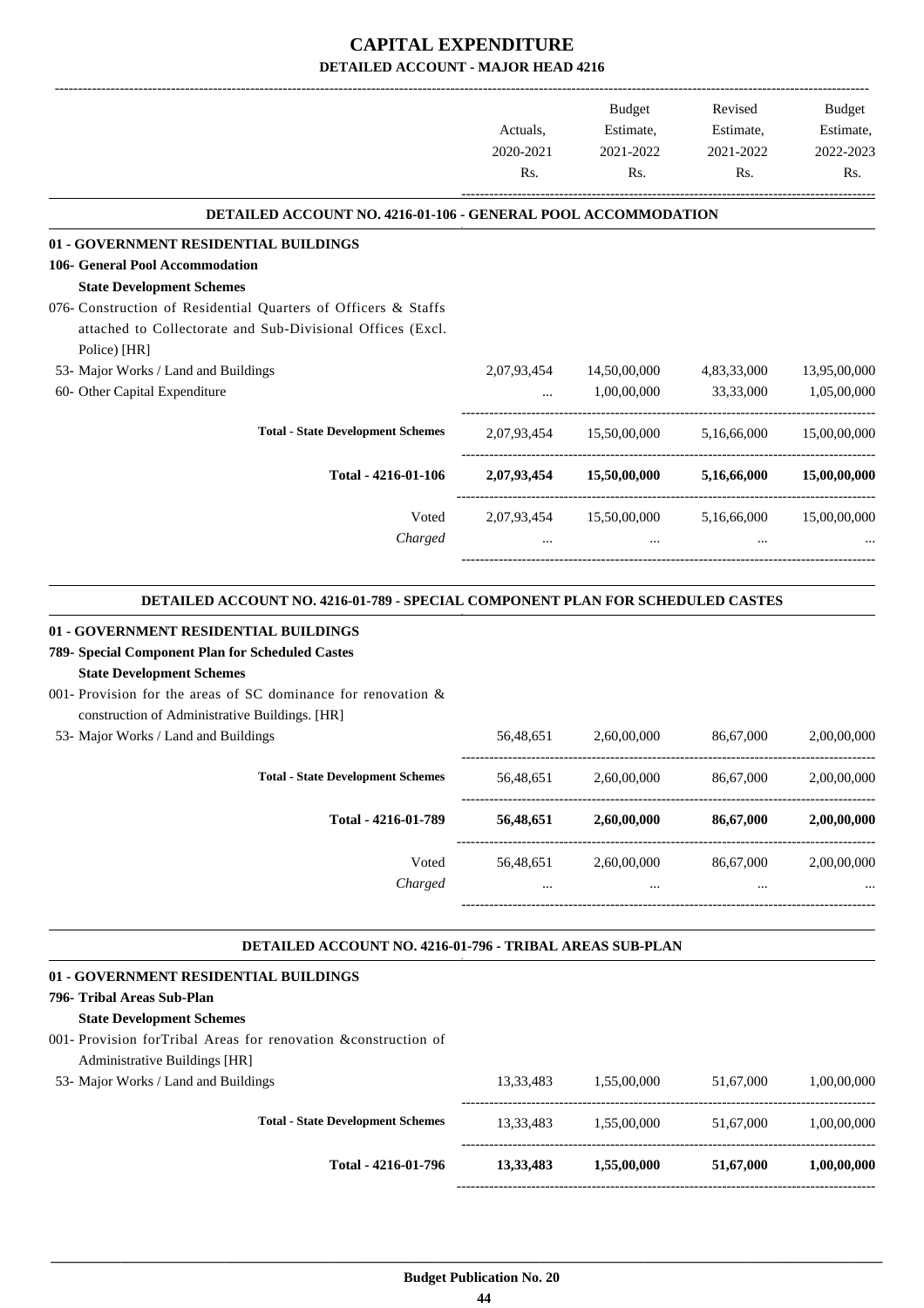# **CAPITAL EXPENDITURE DETAILED ACCOUNT - MAJOR HEAD 4216**

|                                                                                  |           | <b>Budget</b> | Revised   | <b>Budget</b> |
|----------------------------------------------------------------------------------|-----------|---------------|-----------|---------------|
|                                                                                  | Actuals,  | Estimate,     | Estimate, | Estimate,     |
|                                                                                  | 2020-2021 | 2021-2022     | 2021-2022 | 2022-2023     |
|                                                                                  | Rs.       | Rs.           | Rs.       | Rs.           |
| Voted                                                                            | 13,33,483 | 1,55,00,000   | 51,67,000 | 1,00,00,000   |
| Charged                                                                          | $\cdots$  | $\ddots$      | $\cdots$  |               |
| <b>DETAILED ACCOUNT NO. 4216 - DEDUCT RECOVERIES IN REDUCTION OF EXPENDITURE</b> |           |               |           |               |
| 01 - GOVERNMENT RESIDENTIAL BUILDINGS                                            |           |               |           |               |
| 106- General Pool Accommodation                                                  |           |               |           |               |
| <b>State Development Schemes</b>                                                 |           |               |           |               |
| 076-Construction of Residential Quarters of Officers & Staffs                    |           |               |           |               |
| attached to Collectorate and Sub-Divisional Offices (Excl.                       |           |               |           |               |
| Police) [HR]                                                                     |           |               |           |               |
| 70-Deduct Recoveries                                                             |           |               |           |               |
| 01-Others                                                                        | $\cdots$  |               |           |               |
| 02-W.B.H.S. 2008                                                                 | $\cdots$  | $\cdots$      |           |               |
| Total - 106 - Deduct - Recoveries                                                | $\ldots$  | $\cdots$      | $\cdots$  |               |
| 911- Deduct Recoveries of Overpayments                                           |           |               |           |               |
| <b>State Development Schemes</b>                                                 |           |               |           |               |
| 076-Construction of Residential Quarters' for Officers and Staffs etc.           |           |               |           |               |
| Attached to Collectorate and Sub-Divisional Offices (Excluding                   |           |               |           |               |
| Police) [HR]                                                                     |           |               |           |               |
| 70-Deduct Recoveries                                                             |           |               |           |               |
| 01-Others                                                                        | $\cdots$  | $\ddotsc$     |           |               |
| Total - 911 - Deduct - Recoveries                                                |           |               |           |               |
| Total - 4216 - Deduct - Recoveries                                               |           |               | $\ddotsc$ |               |
|                                                                                  |           |               |           |               |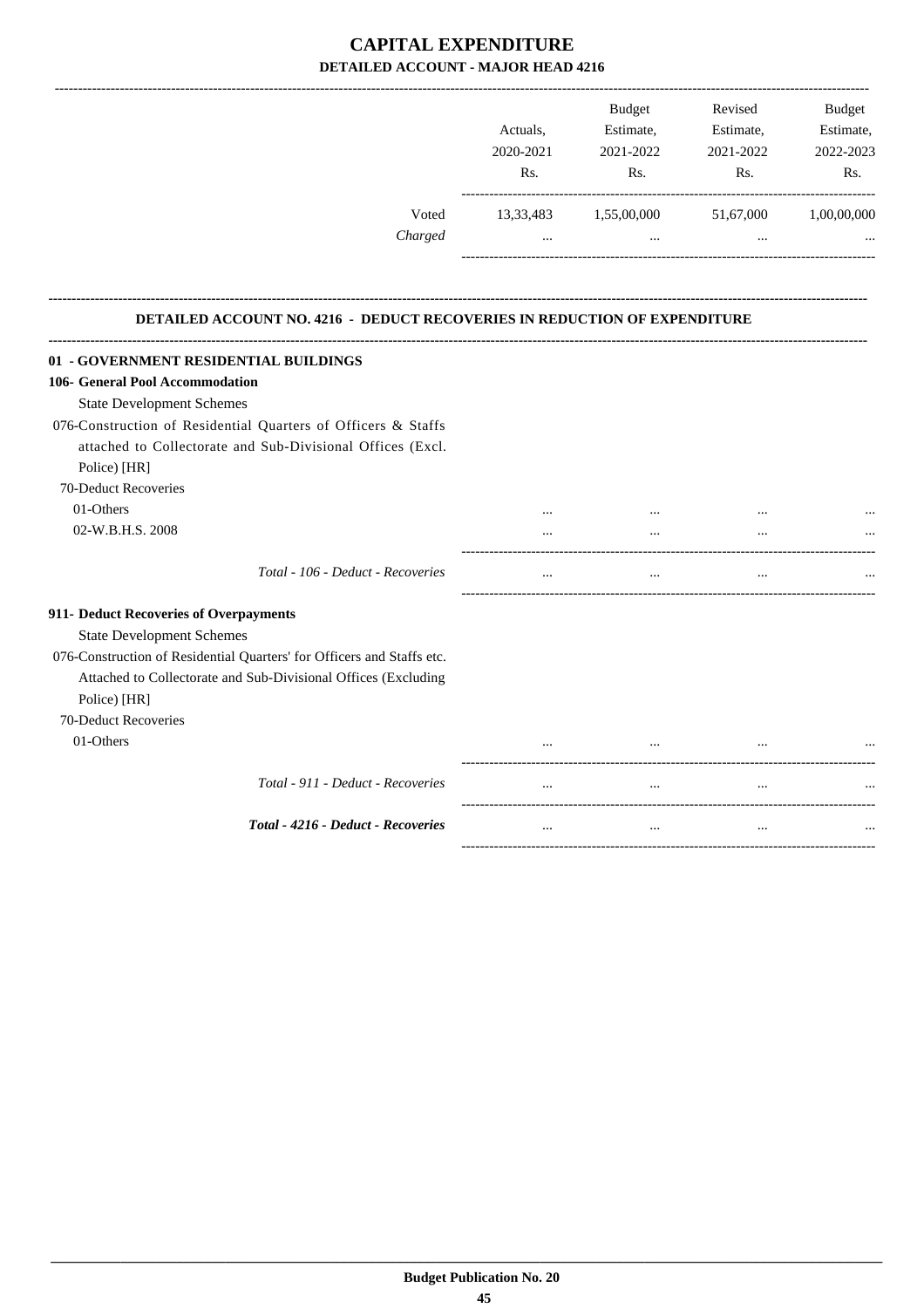# **LOAN AND ADVANCES-DISBURSEMENT**

#### **DEMAND No. 42**

#### Personnel & Administrative Reforms Department

#### E. Public Debt -

#### Head of Account: 6004 - Loans and Advances from the Central Government

| <b>Voted Rs. Nil</b>       | <b>Charged Rs. 50,000</b> |                         | <b>Total Rs. 50,000</b> |                  |  |
|----------------------------|---------------------------|-------------------------|-------------------------|------------------|--|
|                            |                           | Voted Rs.               | Charged Rs.             | <b>Total Rs.</b> |  |
| <b>Gross Expenditure</b>   |                           |                         | 50,000                  | 50,000           |  |
| <b>Deduct - Recoveries</b> |                           | $\bullet\bullet\bullet$ | $\cdots$                | $\cdots$         |  |
| <b>Net Expenditure</b>     |                           |                         | 50,000                  | 50,000           |  |

## **LOAN AND ADVANCES-DISBURSEMENT ABSTRACT ACCOUNT**

|                                     |                    | Actuals,<br>2020-2021<br>Rs. | <b>Budget</b><br>Estimate,<br>2021-2022<br>Rs.                                                      | Revised<br>Estimate,<br>2021-2022<br>Rs. | <b>Budget</b><br>Estimate,<br>2022-2023<br>Rs. |
|-------------------------------------|--------------------|------------------------------|-----------------------------------------------------------------------------------------------------|------------------------------------------|------------------------------------------------|
| 01 - NON-PLAN LOANS                 |                    |                              |                                                                                                     |                                          |                                                |
| <b>201- House Building Advances</b> |                    |                              |                                                                                                     |                                          |                                                |
| Administrative Expenditure          | <b>Voted</b>       |                              | the contract of the contract of the contract of the contract of the contract of the contract of the |                                          | $\cdots$                                       |
|                                     |                    |                              | Charged 37,500 50,000 50,000                                                                        |                                          | 50,000                                         |
|                                     | <b>Total - 201</b> | 37,500                       | 50,000                                                                                              | 50,000                                   | 50,000                                         |
| <b>Grand Total - Gross</b>          |                    | 37,500                       | 50,000                                                                                              | 50,000                                   | 50,000                                         |
|                                     | Voted              | $\cdots$                     | $\sim$ $\sim$                                                                                       | $\cdots$                                 |                                                |
|                                     |                    |                              | Charged 37,500 50,000 50,000                                                                        |                                          | 50,000                                         |
| <b>Administrative Expenditure</b>   |                    | 37,500                       | 50,000                                                                                              | 50,000                                   | 50,000                                         |
|                                     | Voted              | $\sim$ $\sim$                | <b>Contract Contract</b>                                                                            | $\cdots$                                 |                                                |
|                                     | Charged            | 37,500                       | 50,000                                                                                              | 50,000                                   | 50,000                                         |
| <b>Deduct Recoveries</b>            |                    | $\cdots$                     | $\cdots$                                                                                            |                                          |                                                |
| <b>Grand Total - Net</b>            |                    | 37,500                       | 50,000                                                                                              | 50,000                                   | 50,000                                         |
|                                     | Voted              | and the company of the       | $\sim 100$ and $\sim 100$                                                                           | $\cdots$                                 |                                                |
|                                     | Charged            | 37,500                       | 50,000                                                                                              | 50,000                                   | 50,000                                         |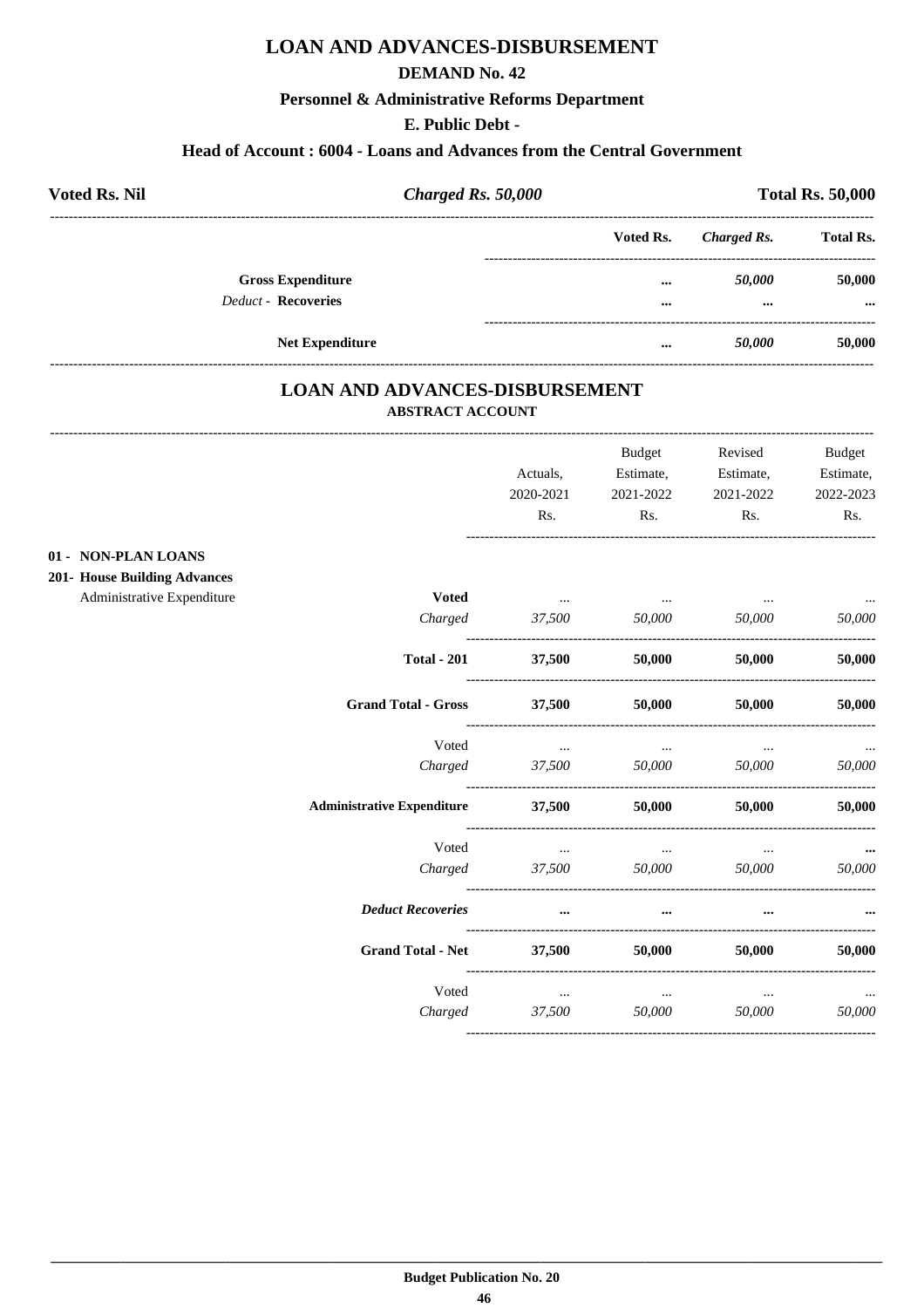## **LOAN AND ADVANCES-DISBURSEMENT**

**DETAILED ACCOUNT - MAJOR HEAD 6004**

|                                     |                                                                 |           | Budget    | Revised   | Budget    |
|-------------------------------------|-----------------------------------------------------------------|-----------|-----------|-----------|-----------|
|                                     |                                                                 | Actuals,  | Estimate, | Estimate, | Estimate, |
|                                     |                                                                 | 2020-2021 | 2021-2022 | 2021-2022 | 2022-2023 |
|                                     |                                                                 | Rs.       | Rs.       | Rs.       | Rs.       |
|                                     | DETAILED ACCOUNT NO. 6004-01-201 - HOUSE BUILDING ADVANCES      |           |           |           |           |
| 01 - NON-PLAN LOANS                 |                                                                 |           |           |           |           |
| <b>201- House Building Advances</b> |                                                                 |           |           |           |           |
| <b>Administrative Expenditure</b>   |                                                                 |           |           |           |           |
|                                     | 001- House Building Advances to All India Service Officers [HR] |           |           |           |           |
| 56- Repayment of Loans              | Charged                                                         | 37,500    | 50,000    | 50,000    | 50,000    |
|                                     | <b>Total - Administrative Expenditure</b>                       | 37,500    | 50,000    | 50,000    | 50,000    |
|                                     | Total - 6004-01-201                                             | 37,500    | 50,000    | 50,000    | 50,000    |
|                                     | Voted                                                           | $\cdots$  | $\cdots$  | $\cdots$  |           |
|                                     | Charged                                                         | 37,500    | 50,000    | 50,000    | 50,000    |
|                                     |                                                                 |           |           |           |           |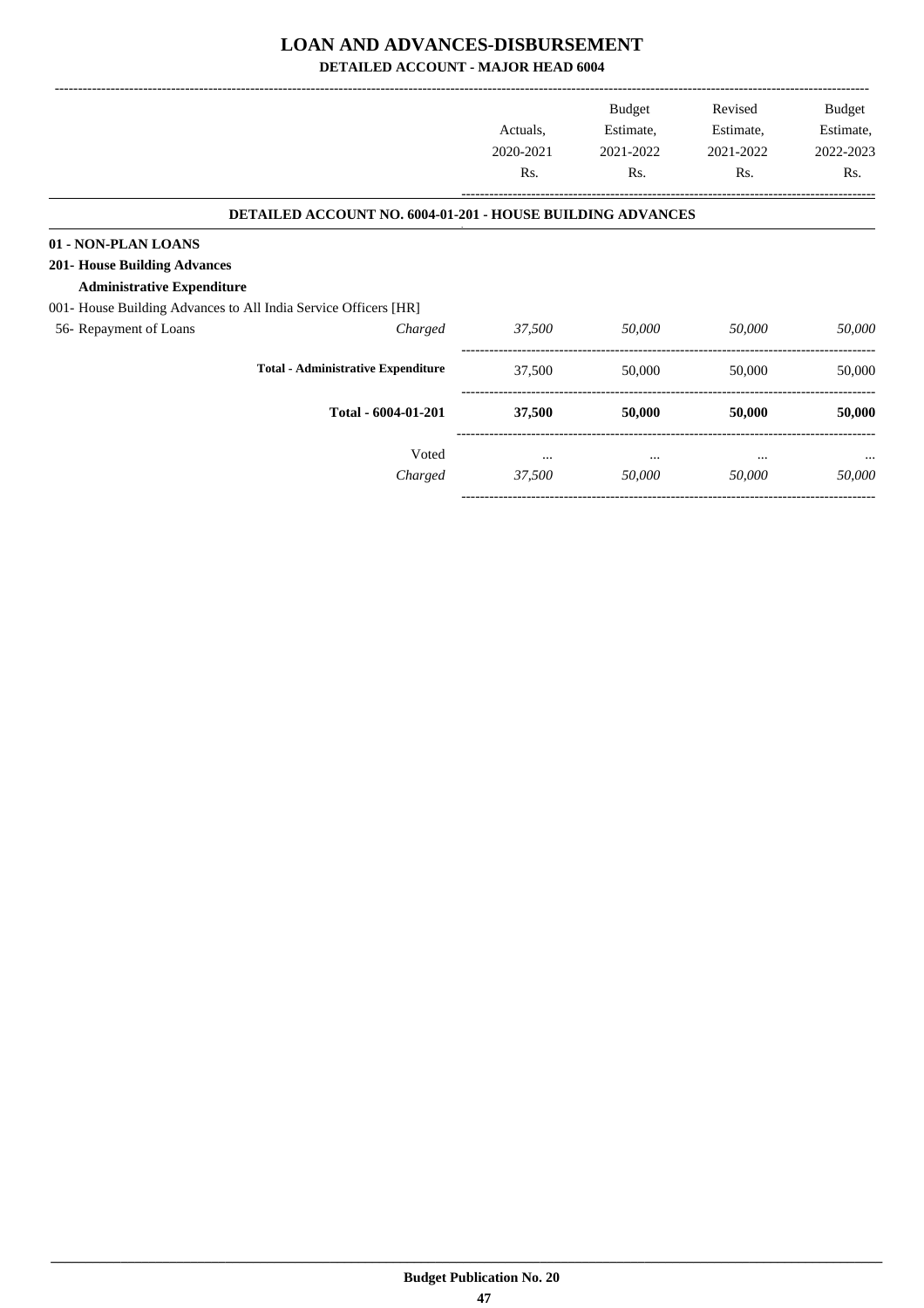#### **DEMAND No. 43**

#### **Power Department**

**A. General Services - (b) Fiscal Services**

#### **Head of Account : 2045 - Other Taxes and Duties on Commodities and Services**

| Voted Rs. 4,80,75,000      | <b>Charged Rs. Nil</b> |             |             | Total Rs. 4,80,75,000 |  |  |
|----------------------------|------------------------|-------------|-------------|-----------------------|--|--|
|                            |                        | Voted Rs.   | Charged Rs. | <b>Total Rs.</b>      |  |  |
| <b>Gross Expenditure</b>   |                        | 4,80,75,000 | $\cdots$    | 4,80,75,000           |  |  |
| <b>Deduct - Recoveries</b> |                        | $-2.000$    | $\cdots$    | $-2.000$              |  |  |
|                            | <b>Net Expenditure</b> | 4,80,73,000 | $\cdots$    | 4,80,73,000           |  |  |

## **REVENUE EXPENDITURE ABSTRACT ACCOUNT**

---------------------------------------------------------------------------------------------------------------------------------------------------------------------------------

|                                                                |                                                                            |           | Budget                                                                        | Revised        | Budget      |
|----------------------------------------------------------------|----------------------------------------------------------------------------|-----------|-------------------------------------------------------------------------------|----------------|-------------|
|                                                                |                                                                            | Actuals,  | Estimate,                                                                     | Estimate,      | Estimate,   |
|                                                                |                                                                            | 2020-2021 | 2021-2022                                                                     | 2021-2022      | 2022-2023   |
|                                                                |                                                                            | Rs.       | Rs.                                                                           | $\mathbf{Rs.}$ | Rs.         |
| 103- Collection Charges-Electricity Duty                       |                                                                            |           |                                                                               |                |             |
| Administrative Expenditure<br><b>State Development Schemes</b> |                                                                            |           | 3,47,39,026 3,96,52,000 4,43,98,000<br>8,96,000 16,00,000 91,21,000 16,80,000 |                | 4,63,95,000 |
|                                                                |                                                                            |           | Total - 103 3,56,35,026 4,12,52,000 5,35,19,000 4,80,75,000                   |                |             |
|                                                                | Grand Total - Gross 3,56,35,026 4,12,52,000 5,35,19,000 4,80,75,000        |           |                                                                               |                |             |
|                                                                | Voted                                                                      |           | 3,56,35,026 4,12,52,000 5,35,19,000 4,80,75,000                               |                |             |
|                                                                |                                                                            |           | Charged                                                                       |                |             |
|                                                                | Administrative Expenditure 3,47,39,026 3,96,52,000 4,43,98,000 4,63,95,000 |           |                                                                               |                |             |
|                                                                | State Development Schemes 8,96,000 16,00,000 91,21,000 16,80,000           |           |                                                                               |                |             |
|                                                                | <b>Deduct Recoveries</b>                                                   |           | $-4,000$ $-2,000$ $-2,000$                                                    |                |             |
|                                                                | Grand Total - Net 3,56,35,026 4,12,48,000 5,35,17,000 4,80,73,000          |           |                                                                               |                |             |
|                                                                |                                                                            |           | Voted 3,56,35,026 4,12,48,000 5,35,17,000 4,80,73,000                         |                |             |
|                                                                |                                                                            |           | Charged                                                                       |                |             |
|                                                                |                                                                            |           |                                                                               |                |             |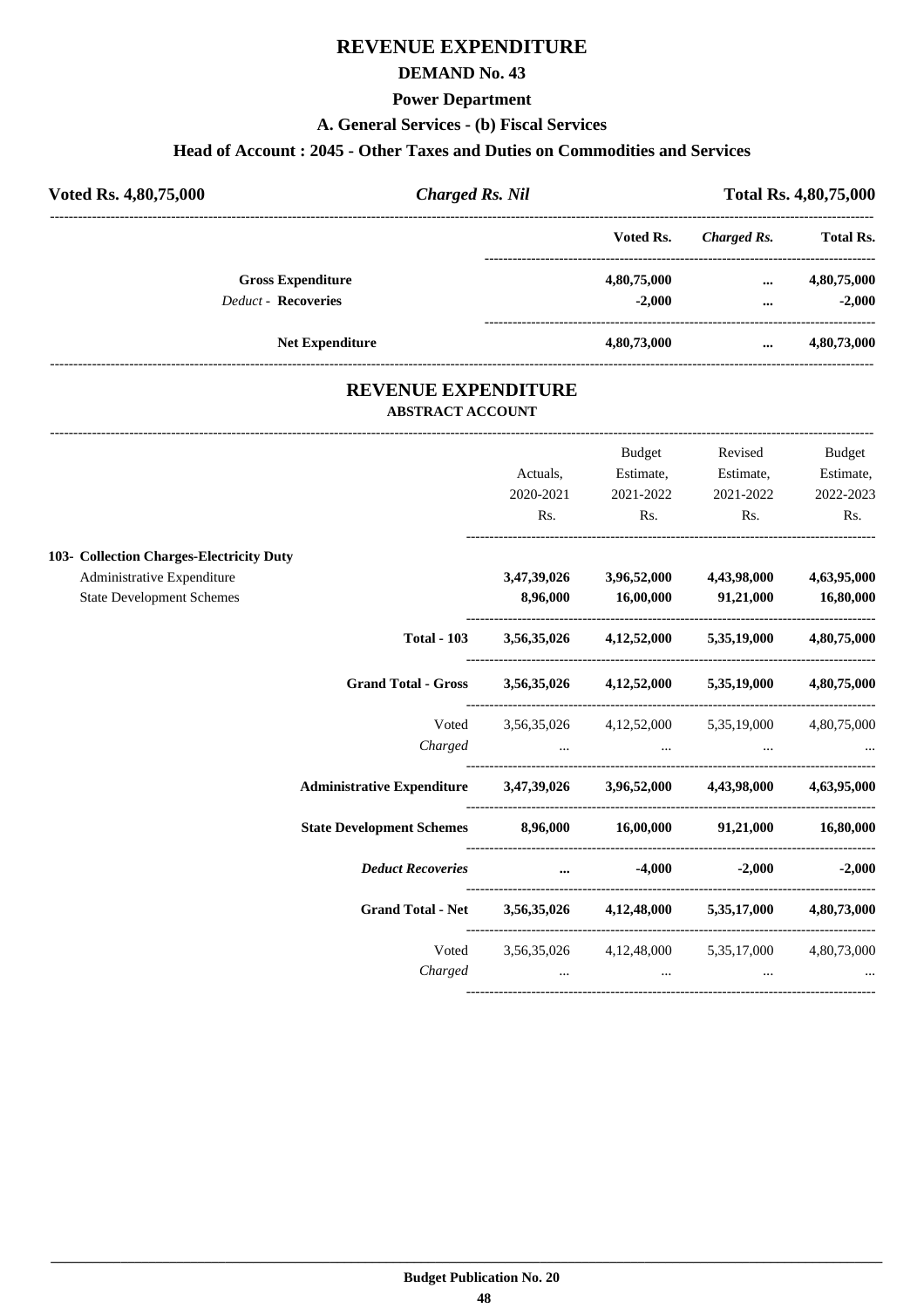-------------------------------------------------------------------------------------------------------------------------------------------------------------------------------

|                                                                                                          | Actuals,         | <b>Budget</b><br>Estimate,                      | Revised<br>Estimate,    | <b>Budget</b><br>Estimate, |
|----------------------------------------------------------------------------------------------------------|------------------|-------------------------------------------------|-------------------------|----------------------------|
|                                                                                                          | 2020-2021<br>Rs. | 2021-2022<br>Rs.                                | 2021-2022<br>Rs.        | 2022-2023<br>Rs.           |
| <b>DETAILED ACCOUNT NO. 2045-00-103 - COLLECTION CHARGES-ELECTRICITY DUTY</b>                            |                  |                                                 |                         |                            |
| 103- Collection Charges-Electricity Duty                                                                 |                  |                                                 |                         |                            |
| <b>Administrative Expenditure</b>                                                                        |                  |                                                 |                         |                            |
| 001- Electric Inspector [PO]                                                                             |                  |                                                 |                         |                            |
| 01- Salaries                                                                                             |                  |                                                 |                         |                            |
| $01-Pay$                                                                                                 | 2,52,51,258      | 2,63,06,000                                     | 3,08,33,000             | 3,17,58,000                |
| 14-Grade Pay                                                                                             | $\cdots$         | $\ldots$                                        | $\cdots$                |                            |
| 02-Dearness Allowance                                                                                    | 1,42,828         | 7,89,000                                        | 12,34,000               | 19,06,000                  |
| 03-House Rent Allowance                                                                                  | 25, 15, 337      | 24,99,000                                       | 29,30,000               | 30,17,000                  |
| 04-Ad hoc Bonus                                                                                          | 58,800           | 75,000                                          | 60,000                  | 61,000                     |
| 05-Interim Relief                                                                                        | $\cdots$         | $\cdots$                                        | $\cdots$                |                            |
| 07-Other Allowances                                                                                      | 7,200            | 8,97,000                                        | 7,00,000                | 7,10,000                   |
| 12-Medical Allowance                                                                                     | 22,553           | 23,000                                          | 23,000                  | 23,000                     |
| Total - 2045-00-103-001-01                                                                               | 2,79,97,976      |                                                 | 3,05,89,000 3,57,80,000 | 3,74,75,000                |
| 07- Medical Reimbursements                                                                               | $\cdots$         | $\cdots$                                        | $\cdots$                |                            |
| 11- Travel Expenses                                                                                      | $\cdots$         | 34,000                                          | 34,000                  | 35,000                     |
| 12- Medical Reimbursements under WBHS 2008                                                               | 63,850           | 1,44,000                                        | 1,44,000                | 1,47,000                   |
| 13- Office Expenses                                                                                      |                  |                                                 |                         |                            |
| 01-Electricity                                                                                           | 2,74,544         | 3,96,000                                        | 3,96,000                | 5,00,000                   |
| 02-Telephone                                                                                             | 66,798           | 71,000                                          | 71,000                  | 72,000                     |
| 03-Maintenance / P.O.L. for Office Vehicles                                                              | 6,95,704         | 8,40,000                                        | 8,40,000                | 7,24,000                   |
| 04-Other Office Expenses                                                                                 | 12,27,768        | 23,16,000                                       | 23,16,000               | 23,62,000                  |
| Total - 2045-00-103-001-13                                                                               | 22,64,814        | 36,23,000                                       | 36,23,000               | 36,58,000                  |
| 14- Rents, Rates and Taxes                                                                               |                  |                                                 |                         | $\cdots$                   |
| 26- Advertising and Publicity Expenses                                                                   |                  | 64,000                                          | 64,000                  | 64,000                     |
| 27- Minor Works/ Maintenance                                                                             |                  | 62,000                                          | 62,000                  | 62,000                     |
| 50- Other Charges                                                                                        | $\cdots$         | $\cdots$                                        | $\cdots$                |                            |
| Total - 2045-00-103-001                                                                                  |                  | 3,03,26,640 3,45,16,000 3,97,07,000 4,14,41,000 |                         |                            |
| 002- Examination for the Electrical Supervisors Certificate and<br>Workmens Permits [PO]                 |                  |                                                 |                         |                            |
| 28- Payment of Professional and Special Services                                                         |                  |                                                 |                         |                            |
| 02-Other charges                                                                                         |                  | 3,14,801 9,39,000 3,15,000 3,15,000             |                         |                            |
| Total - 2045-00-103-002                                                                                  |                  | 3,14,801 9,39,000 3,15,000                      |                         | 3,15,000                   |
| 003- Charges connected with the Administration of the West Bengal<br>Lifts and Excalators Act, 1955 [PO] |                  |                                                 |                         |                            |
| 01- Salaries                                                                                             |                  |                                                 |                         |                            |
| 01-Pay                                                                                                   | 36, 19, 553      | 37,01,000                                       | 36,92,000               | 38,03,000                  |
| 14-Grade Pay                                                                                             | $\cdots$         | $\ldots$                                        | $\cdots$                |                            |
| 02-Dearness Allowance                                                                                    | 18,894           | 1,11,000                                        | 1,48,000                | 2,28,000                   |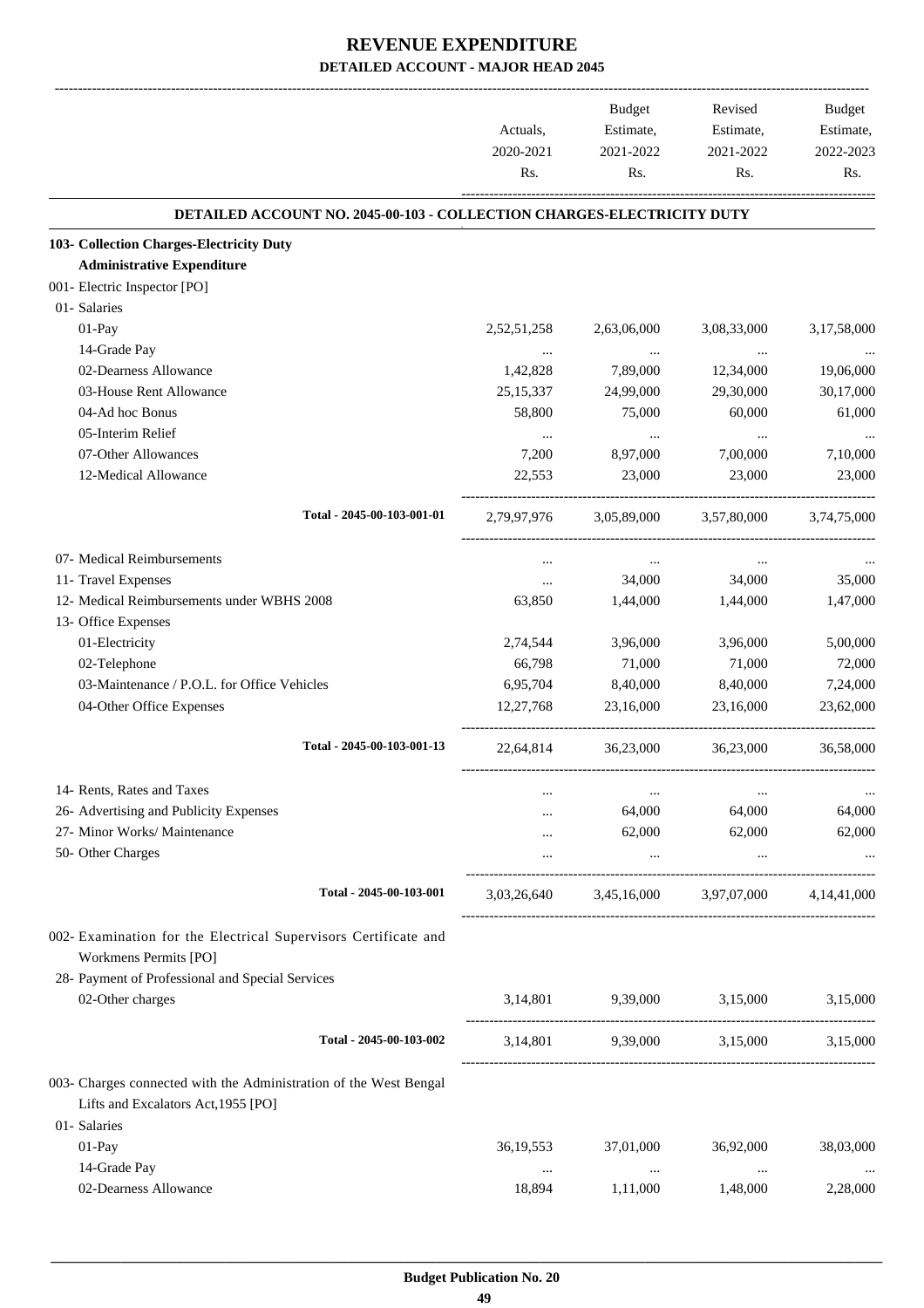|                                                                                                         | Actuals,<br>2020-2021<br>Rs.                    | <b>Budget</b><br>Estimate,<br>2021-2022<br>Rs.              | Revised<br>Estimate,<br>2021-2022<br>Rs.  | Budget<br>Estimate,<br>2022-2023<br>Rs. |
|---------------------------------------------------------------------------------------------------------|-------------------------------------------------|-------------------------------------------------------------|-------------------------------------------|-----------------------------------------|
| 03-House Rent Allowance                                                                                 | 4,23,738                                        | 3,52,000                                                    | 5,00,000                                  | 5,71,000                                |
| 04-Ad hoc Bonus                                                                                         | 29,400                                          | 31,000                                                      | 30,000                                    | 31,000                                  |
| 07-Other Allowances                                                                                     | $\cdots$                                        | $\sim$ $\sim$                                               | $\ldots$                                  |                                         |
| 12-Medical Allowance                                                                                    | 6,000                                           | 2,000                                                       | 6,000                                     | 6,000                                   |
| Total - 2045-00-103-003-01                                                                              | 40,97,585                                       |                                                             | 41,97,000 43,76,000                       | 46,39,000                               |
| 07- Medical Reimbursements                                                                              | $\ddotsc$                                       | $\cdots$                                                    | $\cdots$                                  |                                         |
| 11- Travel Expenses                                                                                     | $\ddotsc$                                       |                                                             | $\cdots$                                  |                                         |
| 12- Medical Reimbursements under WBHS 2008                                                              |                                                 | $\cdots$                                                    |                                           |                                         |
| 13- Office Expenses                                                                                     |                                                 |                                                             |                                           |                                         |
| 01-Electricity                                                                                          |                                                 | $\cdots$                                                    |                                           |                                         |
| 02-Telephone                                                                                            |                                                 |                                                             | $\cdots$                                  |                                         |
| 03-Maintenance / P.O.L. for Office Vehicles                                                             |                                                 |                                                             | $\ddotsc$                                 |                                         |
| 04-Other Office Expenses                                                                                | $\ddotsc$                                       | $\cdots$                                                    | $\cdots$                                  |                                         |
| 50- Other Charges                                                                                       |                                                 | $\cdots$                                                    | $\cdots$                                  |                                         |
| Total - 2045-00-103-003                                                                                 | 40,97,585                                       |                                                             | 41,97,000 43,76,000                       | 46,39,000                               |
| <b>Total - Administrative Expenditure</b>                                                               |                                                 |                                                             | 3,47,39,026 3,96,52,000 4,43,98,000       | 4,63,95,000                             |
| <b>State Development Schemes</b>                                                                        |                                                 |                                                             |                                           |                                         |
| 006- Director of Electricity [PO]                                                                       |                                                 |                                                             |                                           |                                         |
| 13- Office Expenses                                                                                     |                                                 |                                                             |                                           |                                         |
| 04-Other Office Expenses                                                                                |                                                 | 4,00,000                                                    | 1,33,000                                  | 4,20,000                                |
| 77- Computerisation                                                                                     | 8,96,000                                        | 12,00,000                                                   | 89,88,000                                 | 12,60,000                               |
| <b>Total - State Development Schemes</b>                                                                | 8,96,000                                        |                                                             | 16,00,000 91,21,000                       | 16,80,000                               |
| Total - 2045-00-103                                                                                     |                                                 |                                                             | $3,56,35,026$ $4,12,52,000$ $5,35,19,000$ | 4,80,75,000                             |
| Voted<br>Charged                                                                                        | 3,56,35,026 4,12,52,000 5,35,19,000 4,80,75,000 | and the state of the state of the state of the state of the |                                           |                                         |
|                                                                                                         |                                                 |                                                             | $\cdots$                                  |                                         |
| <b>DETAILED ACCOUNT NO. 2045 - DEDUCT RECOVERIES IN REDUCTION OF EXPENDITURE</b>                        |                                                 |                                                             |                                           |                                         |
| 103- Collection Charges-Electricity Duty                                                                |                                                 |                                                             |                                           |                                         |
| Administrative Expenditure                                                                              |                                                 |                                                             |                                           |                                         |
| 001-Electric Inspector [PO]                                                                             |                                                 |                                                             |                                           |                                         |
| 70-Deduct Recoveries                                                                                    |                                                 |                                                             |                                           |                                         |
| 01-Others                                                                                               | $\cdots$                                        | $-1,000$                                                    | $-1,000$                                  | $-1,000$                                |
| 02-W.B.H.S. 2008                                                                                        |                                                 | $-1,000$                                                    | $\cdots$                                  |                                         |
| 003-Charges connected with the Administration of the West Bengal<br>Lifts and Excalators Act, 1955 [PO] |                                                 |                                                             |                                           |                                         |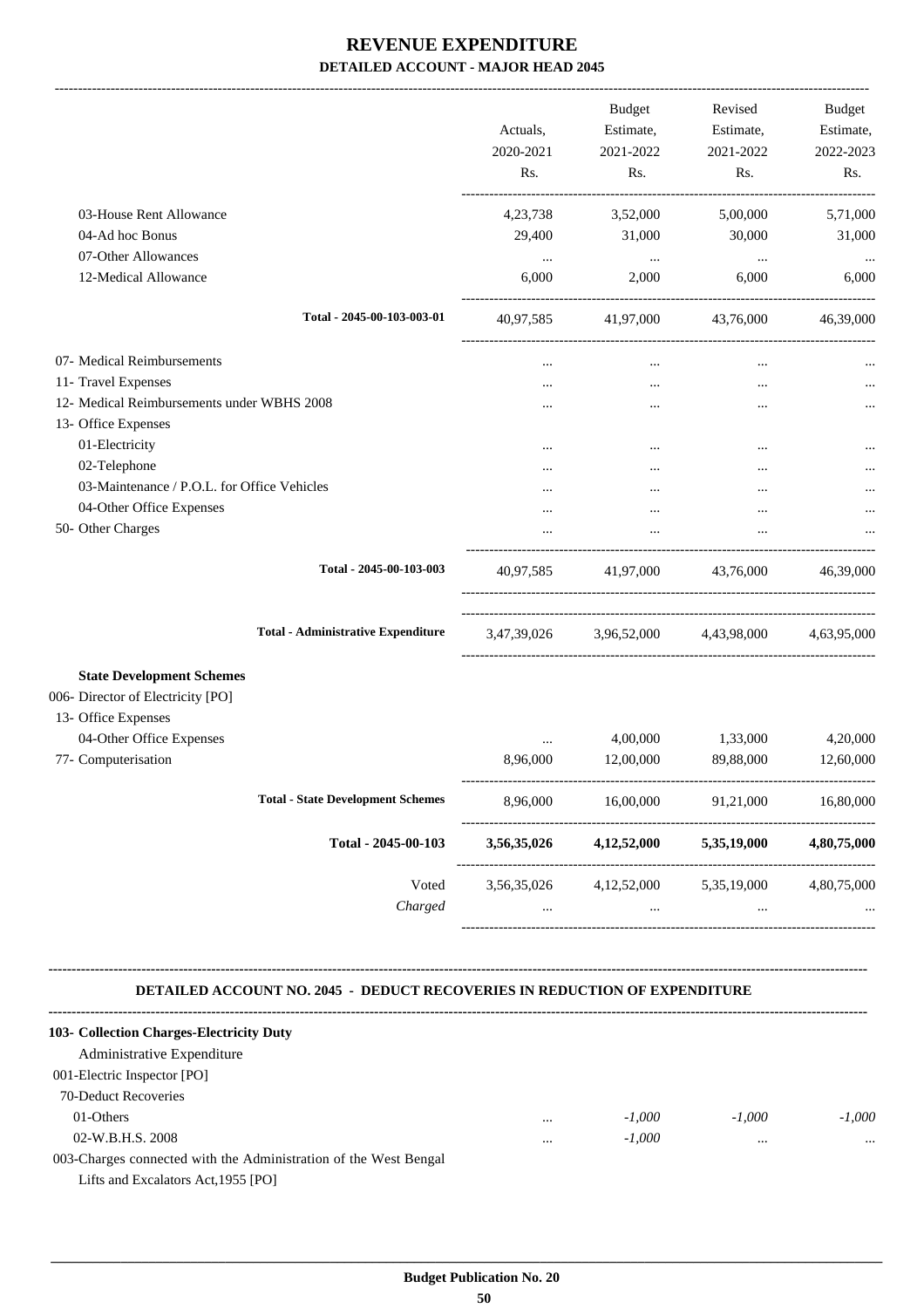----------------------------------

|                                                       |                                           | Actuals.<br>2020-2021<br>Rs. | <b>Budget</b><br>Estimate,<br>2021-2022<br>Rs. | Revised<br>Estimate,<br>2021-2022<br>Rs. | <b>Budget</b><br>Estimate,<br>2022-2023<br>Rs. |
|-------------------------------------------------------|-------------------------------------------|------------------------------|------------------------------------------------|------------------------------------------|------------------------------------------------|
| 70-Deduct Recoveries<br>01-Others<br>02-W.B.H.S. 2008 |                                           | $\cdots$<br>$\cdots$         | $-1.000$<br>$-1,000$                           | $-1.000$<br>$\cdots$                     | $-1,000$<br>$\cdots$                           |
|                                                       | Total - 103 - Deduct - Recoveries         | $\cdots$                     | $-4,000$                                       | $-2,000$                                 | $-2,000$                                       |
|                                                       | <b>Total - 2045 - Deduct - Recoveries</b> | $\cdots$                     | $-4,000$                                       | $-2.000$                                 | $-2,000$                                       |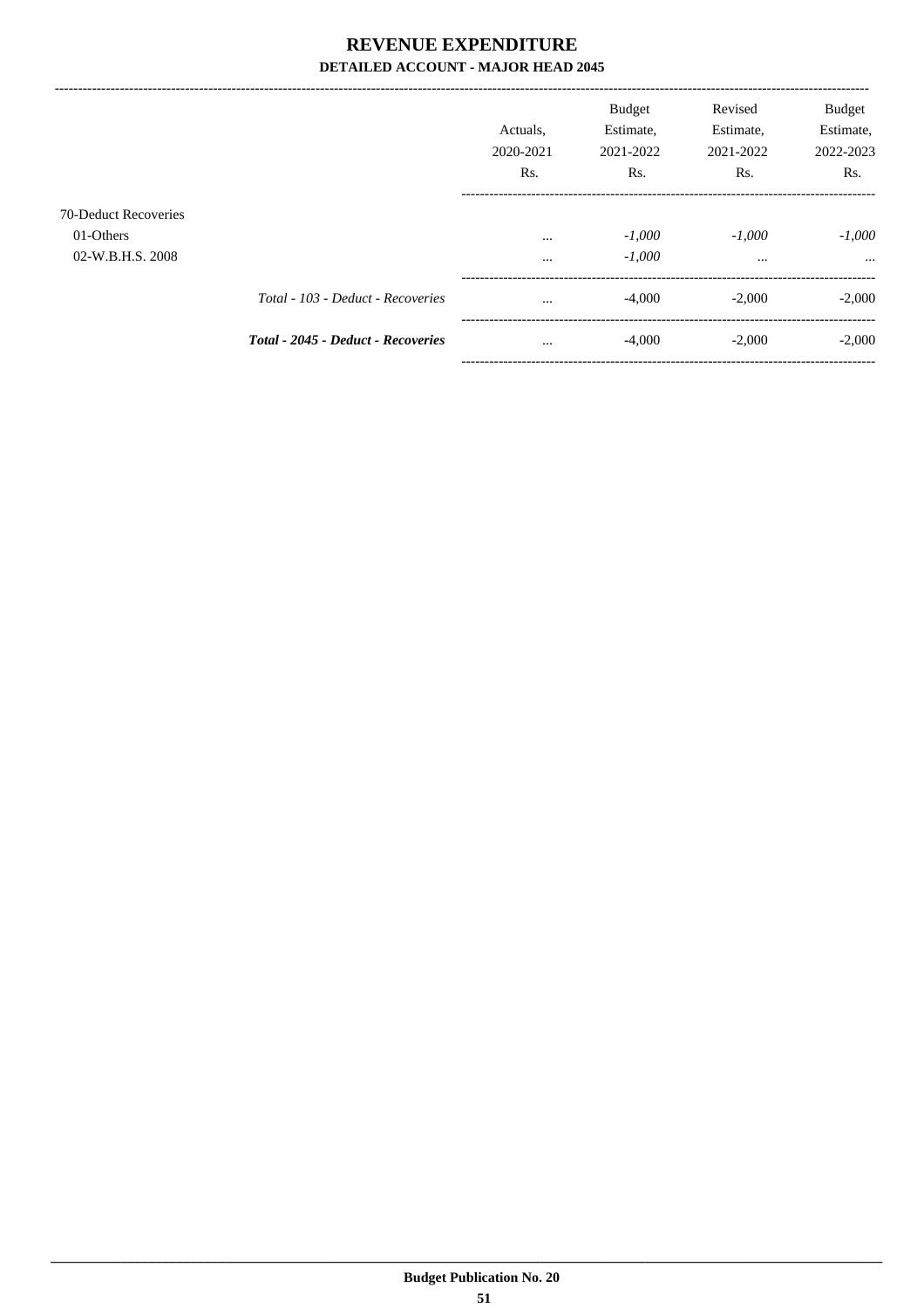#### **DEMAND No. 43**

#### **Power Department**

# **A. General Services - (c) Interest payment and servicing of Debt**

#### **Head of Account : 2049 - Interest Payments**

| <b>Voted Rs. Nil</b> | Charged Rs. 10,00,00,000   |  | Total Rs. 10,00,00,000 |              |                  |
|----------------------|----------------------------|--|------------------------|--------------|------------------|
|                      |                            |  | Voted Rs.              | Charged Rs.  | <b>Total Rs.</b> |
|                      | <b>Gross Expenditure</b>   |  |                        | 10,00,00,000 | 10,00,00,000     |
|                      | <b>Deduct - Recoveries</b> |  | $\cdots$               | $\cdots$     | $\cdots$         |
|                      | <b>Net Expenditure</b>     |  |                        | 10,00,00,000 | 10,00,00,000     |

## **REVENUE EXPENDITURE ABSTRACT ACCOUNT**

**200- Interest on Other Intenal Debts**

---------------------------------------------------------------------------------------------------------------------------------------------------------------------------------

|                                      |                                   |                                     | <b>Budget</b>                                                                   | Revised                                                    | <b>Budget</b> |
|--------------------------------------|-----------------------------------|-------------------------------------|---------------------------------------------------------------------------------|------------------------------------------------------------|---------------|
|                                      |                                   | Actuals,                            |                                                                                 | Estimate, Estimate,                                        | Estimate,     |
|                                      |                                   | 2020-2021                           | 2021-2022                                                                       | 2021-2022                                                  | 2022-2023     |
|                                      |                                   | Rs.                                 | Rs.                                                                             | Rs.                                                        | Rs.           |
| 01 - INTEREST ON INTERNAL DEBT       |                                   |                                     |                                                                                 |                                                            |               |
| 200- Interest on Other Intenal Debts |                                   |                                     |                                                                                 |                                                            |               |
| Administrative Expenditure           | <b>Voted</b>                      |                                     | the contract of the contract of the contract of the contract of the contract of |                                                            |               |
|                                      |                                   |                                     |                                                                                 | Charged 9,13,50,367 11,50,00,000 10,00,00,000 10,00,00,000 |               |
|                                      | <b>Total - 200</b>                |                                     |                                                                                 | 9,13,50,367 11,50,00,000 10,00,00,000                      | 10,00,00,000  |
|                                      | <b>Grand Total - Gross</b>        |                                     |                                                                                 | 9,13,50,367 11,50,00,000 10,00,00,000                      | 10,00,00,000  |
|                                      | Voted                             |                                     | <b>Second Contract Contract</b>                                                 |                                                            |               |
|                                      |                                   |                                     |                                                                                 | Charged 9,13,50,367 11,50,00,000 10,00,00,000 10,00,00,000 |               |
|                                      | <b>Administrative Expenditure</b> |                                     |                                                                                 | 9,13,50,367 11,50,00,000 10,00,00,000 10,00,00,000         |               |
|                                      | Voted                             | and the contract of the             |                                                                                 | $\cdots$                                                   |               |
|                                      |                                   |                                     |                                                                                 | Charged 9,13,50,367 11,50,00,000 10,00,00,000 10,00,00,000 |               |
|                                      | <b>Deduct Recoveries</b>          | $\cdots$                            | $\cdots$                                                                        |                                                            |               |
|                                      | <b>Grand Total - Net</b>          |                                     | 9,13,50,367 11,50,00,000 10,00,00,000                                           |                                                            | 10.00.00.000  |
|                                      | Voted                             | the contract of the contract of the | $\cdots$                                                                        |                                                            |               |
|                                      |                                   |                                     |                                                                                 | Charged 9,13,50,367 11,50,00,000 10,00,00,000 10,00,00,000 |               |
|                                      |                                   |                                     |                                                                                 |                                                            |               |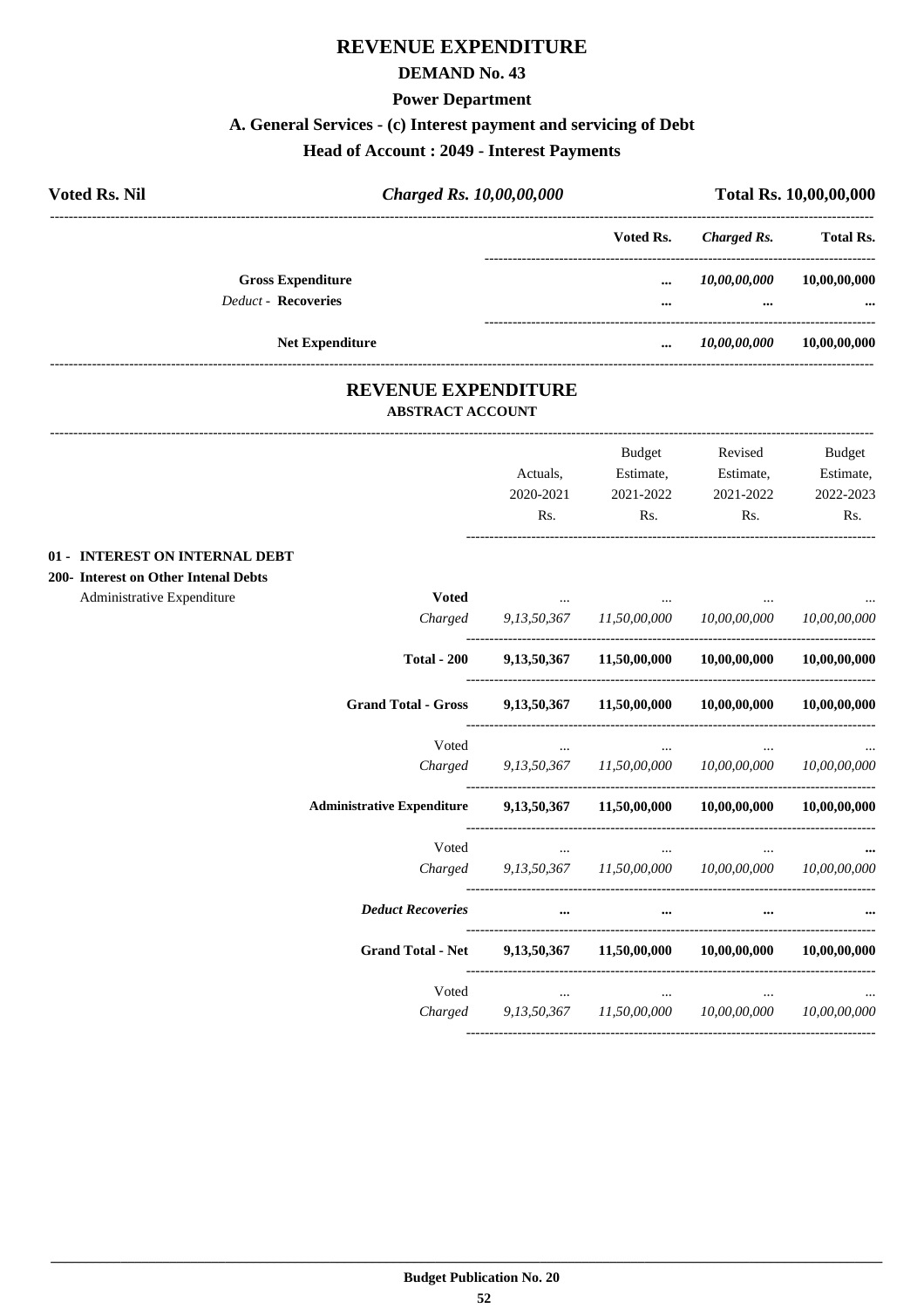|                                        |                                                                                  |                | <b>Budget</b> | Revised      | <b>Budget</b> |
|----------------------------------------|----------------------------------------------------------------------------------|----------------|---------------|--------------|---------------|
|                                        |                                                                                  | Actuals,       | Estimate,     | Estimate,    | Estimate,     |
|                                        |                                                                                  | 2020-2021      | 2021-2022     | 2021-2022    | 2022-2023     |
|                                        |                                                                                  | Rs.            | Rs.           | Rs.          | Rs.           |
|                                        | <b>DETAILED ACCOUNT NO. 2049-01-200 - INTEREST ON OTHER INTENAL DEBTS</b>        |                |               |              |               |
| 01 - INTEREST ON INTERNAL DEBT         |                                                                                  |                |               |              |               |
| 200- Interest on Other Intenal Debts   |                                                                                  |                |               |              |               |
| <b>Administrative Expenditure</b>      |                                                                                  |                |               |              |               |
|                                        | 014- Loans from Rural Electrification Co-operation of India (REC)                |                |               |              |               |
| [PO]                                   |                                                                                  |                |               |              |               |
| 45- Interest/Dividend                  | Charged                                                                          | 9,13,50,367    | 11,50,00,000  | 10,00,00,000 | 10,00,00,000  |
|                                        | <b>Total - Administrative Expenditure</b>                                        | 9, 13, 50, 367 | 11,50,00,000  | 10,00,00,000 | 10,00,00,000  |
|                                        | Total - 2049-01-200                                                              | 9, 13, 50, 367 | 11,50,00,000  | 10,00,00,000 | 10,00,00,000  |
|                                        | Voted                                                                            |                |               |              |               |
|                                        | Charged                                                                          | 9,13,50,367    | 11,50,00,000  | 10,00,00,000 | 10,00,00,000  |
|                                        | <b>DETAILED ACCOUNT NO. 2049 - DEDUCT RECOVERIES IN REDUCTION OF EXPENDITURE</b> |                |               |              |               |
| 01 - INTEREST ON INTERNAL DEBT         |                                                                                  |                |               |              |               |
| 911- Deduct Recoveries of Overpayments |                                                                                  |                |               |              |               |
| Administrative Expenditure             |                                                                                  |                |               |              |               |
|                                        | 014-Interest on Loans from Rural Electrification Corporation of India            |                |               |              |               |
| [PO]                                   |                                                                                  |                |               |              |               |
| 70-Deduct Recoveries                   |                                                                                  |                |               |              |               |
| 01-Others                              |                                                                                  |                |               |              |               |
| 02-W.B.H.S. 2008                       |                                                                                  |                |               |              |               |
|                                        |                                                                                  |                |               |              |               |
|                                        | Total - 911 - Deduct - Recoveries                                                |                |               |              |               |
|                                        | Total - 2049 - Deduct - Recoveries                                               | $\ddotsc$      |               | $\ddotsc$    |               |
|                                        |                                                                                  |                |               |              |               |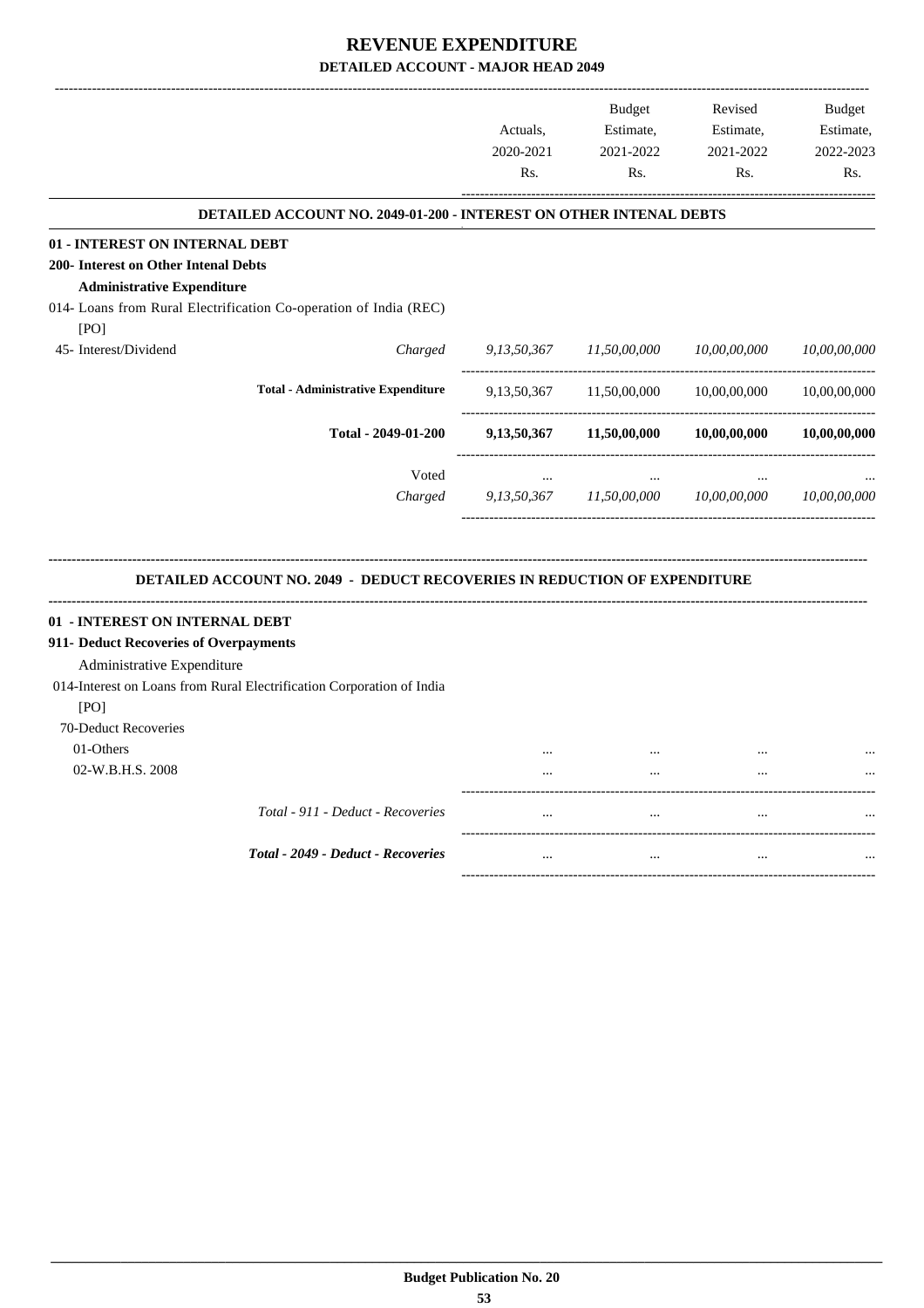#### **DEMAND No. 43**

#### **Power Department**

# C - Economic Services - (c) Special Areas Programmes

#### Head of Account: 2575 - Other Special Areas Programmes

| <b>Voted Rs. Nil</b>       | <b>Charged Rs. Nil</b> |  | <b>Total Rs. Nil</b>  |                  |  |
|----------------------------|------------------------|--|-----------------------|------------------|--|
|                            |                        |  | Voted Rs. Charged Rs. | <b>Total Rs.</b> |  |
| <b>Gross Expenditure</b>   |                        |  | $\cdots$              |                  |  |
| <b>Deduct - Recoveries</b> |                        |  |                       |                  |  |
|                            |                        |  |                       |                  |  |
| <b>Net Expenditure</b>     |                        |  | $\cdots$              |                  |  |

## REVENUE EXPENDITURE **ABSTRACT ACCOUNT**

----------------------------

|                                                                |                    | Actuals,<br>2020-2021 | Budget<br>Estimate,<br>2021-2022                                                           | Revised<br>Estimate,<br>2021-2022 | Budget<br>Estimate,<br>2022-2023 |
|----------------------------------------------------------------|--------------------|-----------------------|--------------------------------------------------------------------------------------------|-----------------------------------|----------------------------------|
|                                                                |                    | Rs.                   | $\mathbf{Rs.}$                                                                             | Rs.                               | Rs.                              |
| 02 - BACKWARD AREAS<br>101- Area Development                   |                    |                       |                                                                                            |                                   |                                  |
| Administrative Expenditure<br><b>State Development Schemes</b> |                    |                       | 61,11,098 13,47,000<br>and the control of the control of the control of the control of the | 66,36,000                         |                                  |
|                                                                | <b>Total - 101</b> |                       | $61,11,098$ $13,47,000$ $66,36,000$                                                        |                                   |                                  |
|                                                                |                    |                       | Grand Total - Gross 61,11,098 13,47,000 66,36,000                                          |                                   | $\cdots$                         |
|                                                                |                    |                       | Voted 61,11,098 13,47,000 66,36,000                                                        |                                   | $\cdots$                         |
| Administrative Expenditure 61,11,098 13,47,000 66,36,000       |                    |                       |                                                                                            |                                   |                                  |
| <b>Deduct Recoveries</b>                                       |                    |                       | $\cdots$                                                                                   |                                   |                                  |
|                                                                |                    |                       | Grand Total - Net 61,11,098 13,47,000 66,36,000                                            |                                   | $\cdots$                         |
|                                                                | Voted              |                       | 61,11,098 13,47,000 66,36,000<br>Charged                                                   |                                   | and the state of the state and   |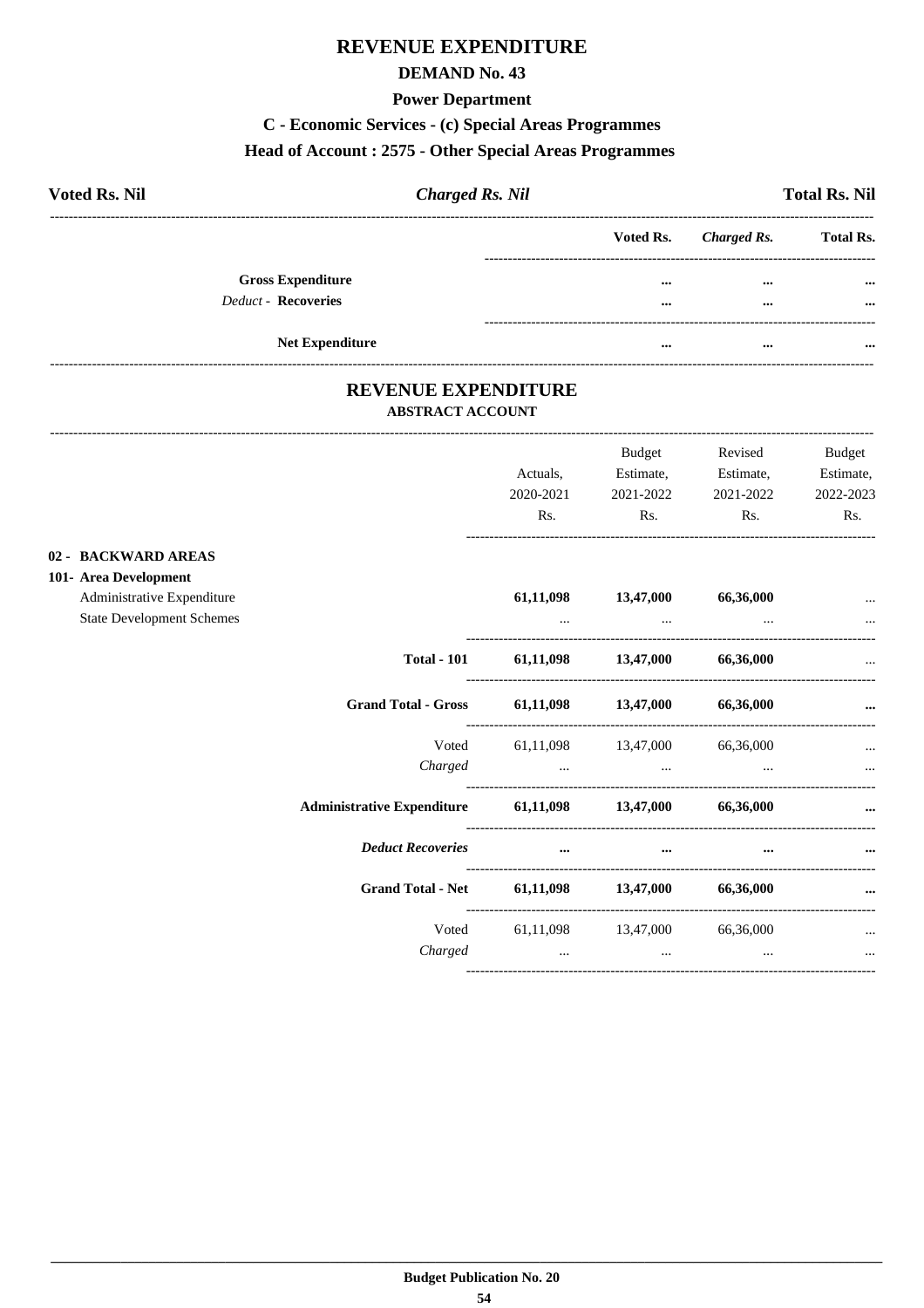|                                                     | Rs.                                        | 2021-2022<br>Rs.              | 2021-2022<br>Rs. | Estimate,<br>2022-2023<br>Rs. |
|-----------------------------------------------------|--------------------------------------------|-------------------------------|------------------|-------------------------------|
| DETAILED ACCOUNT NO. 2575-02-101 - AREA DEVELOPMENT |                                            |                               |                  |                               |
| 02 - BACKWARD AREAS                                 |                                            |                               |                  |                               |
| 101- Area Development                               |                                            |                               |                  |                               |
| <b>Administrative Expenditure</b>                   |                                            |                               |                  |                               |
| 012- Integrated Rural Energy Programme [PO] [PO]    |                                            |                               |                  |                               |
| 01- Salaries                                        |                                            |                               |                  |                               |
| $01-Pay$                                            | 54, 28, 120                                | 11,81,000                     | 58,00,000        | $\cdots$                      |
| 14-Grade Pay                                        | $\cdots$                                   | $\cdots$                      | $\cdots$         |                               |
| 02-Dearness Allowance                               | 27,942                                     | $\cdots$                      | 1,70,000         |                               |
| 03-House Rent Allowance                             | 5,95,456                                   | 1,23,000                      | 6,20,000         |                               |
| 04-Ad hoc Bonus                                     | 25,200                                     | 25,000                        | 20,000           |                               |
| 07-Other Allowances                                 | 5,880                                      | $\cdots$                      | 6,000            |                               |
| 11-Compensatory Allowance                           | $\ddots$                                   | $\cdots$                      | $\cdots$         |                               |
| 12-Medical Allowance                                | 28,500                                     | 18,000                        | 20,000           |                               |
| Total - 2575-02-101-012-01                          |                                            | 61,11,098 13,47,000 66,36,000 |                  |                               |
| 12- Medical Reimbursements under WBHS 2008          |                                            |                               |                  |                               |
| <b>Total - Administrative Expenditure</b>           |                                            | 61,11,098 13,47,000 66,36,000 |                  |                               |
| Total - 2575-02-101                                 | $61,11,098$ $13,47,000$ $66,36,000$        |                               |                  |                               |
| Voted<br>Charged                                    | 61,11,098 13,47,000 66,36,000<br>$\ddotsc$ | $\ddotsc$                     | $\ddotsc$        | $\cdots$                      |

#### **DETAILED ACCOUNT NO. 2575 - DEDUCT RECOVERIES IN REDUCTION OF EXPENDITURE**

**--------------------------------------------------------------------------------------------------------------------------------------------------------------------------------**

| 02 - BACKWARD AREAS                               |          |          |          |           |
|---------------------------------------------------|----------|----------|----------|-----------|
| 101- Area Development                             |          |          |          |           |
| Administrative Expenditure                        |          |          |          |           |
| 012-Integrated Rural Energy Programme [PO] [PO]   |          |          |          |           |
| 70-Deduct Recoveries                              |          |          |          |           |
| 01-Others                                         |          |          | $\cdots$ | $\ddotsc$ |
| 02-W.B.H.S. 2008                                  | $\cdots$ | $\cdots$ | $\cdots$ | $\ddotsc$ |
| <b>State Development Schemes</b>                  |          |          |          |           |
| 028-Integrated Rural Energy Programme (IREP) [PO] |          |          |          |           |
| 70-Deduct Recoveries                              |          |          |          |           |
| 01-Others                                         | $\cdots$ | $\cdots$ | $\cdots$ | $\ddotsc$ |
| 02-W.B.H.S. 2008                                  | $\cdots$ | $\cdots$ | $\cdots$ |           |
|                                                   |          |          |          |           |
| Total - 101 - Deduct - Recoveries                 | $\cdots$ | $\cdots$ | $\cdots$ | $\ddotsc$ |
|                                                   |          |          |          |           |
| Total - 2575 - Deduct - Recoveries                | $\cdots$ | $\cdots$ | $\cdots$ | $\ddotsc$ |
|                                                   |          |          |          |           |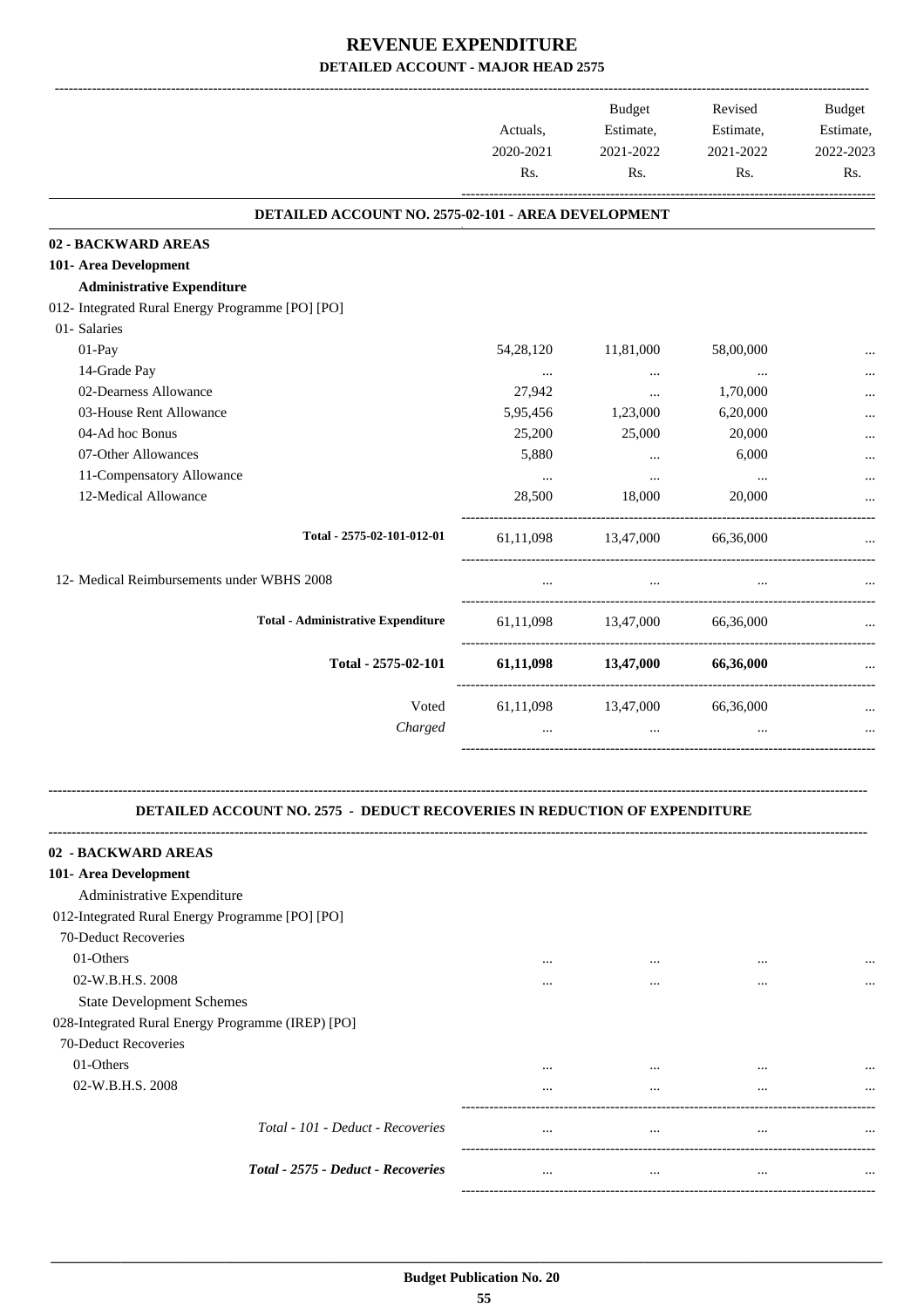## **DEMAND No. 43**

#### **Power Department**

**C - Economic Services - (e) Energy**

**Head of Account : 2801 - Power**

| Voted Rs. 932,87,00,000                                                                                                                                                                              | <b>Charged Rs. Nil</b>  |                                  |                                                   |                                          | Total Rs. 932,87,00,000                 |
|------------------------------------------------------------------------------------------------------------------------------------------------------------------------------------------------------|-------------------------|----------------------------------|---------------------------------------------------|------------------------------------------|-----------------------------------------|
|                                                                                                                                                                                                      |                         |                                  | Voted Rs.                                         | Charged Rs.                              | Total Rs.                               |
| <b>Gross Expenditure</b><br><b>Deduct - Recoveries</b>                                                                                                                                               |                         |                                  | 932,87,00,000                                     | $\cdots$<br>$\cdots$                     | 932,87,00,000                           |
| Net Expenditure                                                                                                                                                                                      |                         |                                  | --------------------------------<br>932,87,00,000 | $\cdots$                                 | 932,87,00,000                           |
|                                                                                                                                                                                                      | REVENUE EXPENDITURE     |                                  |                                                   |                                          |                                         |
|                                                                                                                                                                                                      | <b>ABSTRACT ACCOUNT</b> |                                  |                                                   |                                          |                                         |
|                                                                                                                                                                                                      |                         | Actuals,<br>2020-2021<br>Rs.     | <b>Budget</b><br>Estimate,<br>2021-2022<br>Rs.    | Revised<br>Estimate,<br>2021-2022<br>Rs. | Budget<br>Estimate,<br>2022-2023<br>Rs. |
| 02 - THERMAL POWER GENERATION<br>103- Deucha Pachami Coal Block<br><b>State Development Schemes</b>                                                                                                  |                         |                                  | $\cdots$                                          | $\ddots$                                 | 110,00,00,000                           |
|                                                                                                                                                                                                      | <b>Total - 103</b>      | $\cdots$                         | $\cdots$                                          | $\ddots$                                 | 110,00,00,000                           |
| 800- Other Expenditure<br><b>State Development Schemes</b><br>State Development Schemes (Central Assistance)                                                                                         |                         | <br>                             | 50,00,00,000                                      | 16,66,67,000                             | 12,50,00,000                            |
|                                                                                                                                                                                                      | <b>Total - 800</b>      | $\cdots$                         | 50,00,00,000                                      | 16,66,67,000                             | 12,50,00,000                            |
|                                                                                                                                                                                                      | Total - 02              | $\ddotsc$                        | -------------------<br>50,00,00,000               |                                          | 16,66,67,000 122,50,00,000              |
| 06 - RURAL ELECTRIFICATION<br>789- Special Component Plan for Scheduled Castes<br><b>State Development Schemes</b><br>State Development Schemes (Central Assistance)<br><b>Central Sector Scheme</b> |                         | <br>$\cdots$                     | $\cdots$<br>$\cdots$                              | $\cdots$<br>$\cdots$<br>$\cdots$         |                                         |
|                                                                                                                                                                                                      | <b>Total - 789</b>      | $\cdots$                         | $\cdots$                                          | $\cdots$                                 |                                         |
| 796- Tribal Areas Sub-Plan<br><b>State Development Schemes</b><br>State Development Schemes (Central Assistance)<br>Central Sector Scheme                                                            | <b>Total - 796</b>      | $\cdots$<br>$\cdots$<br>$\cdots$ | $\cdots$<br>$\cdots$<br>$\cdots$<br>$\cdots$      | $\cdots$<br>$\cdots$<br>$\cdots$         |                                         |
| 800- Other Expenditure<br>Administrative Expenditure                                                                                                                                                 |                         |                                  | $\cdots$                                          |                                          |                                         |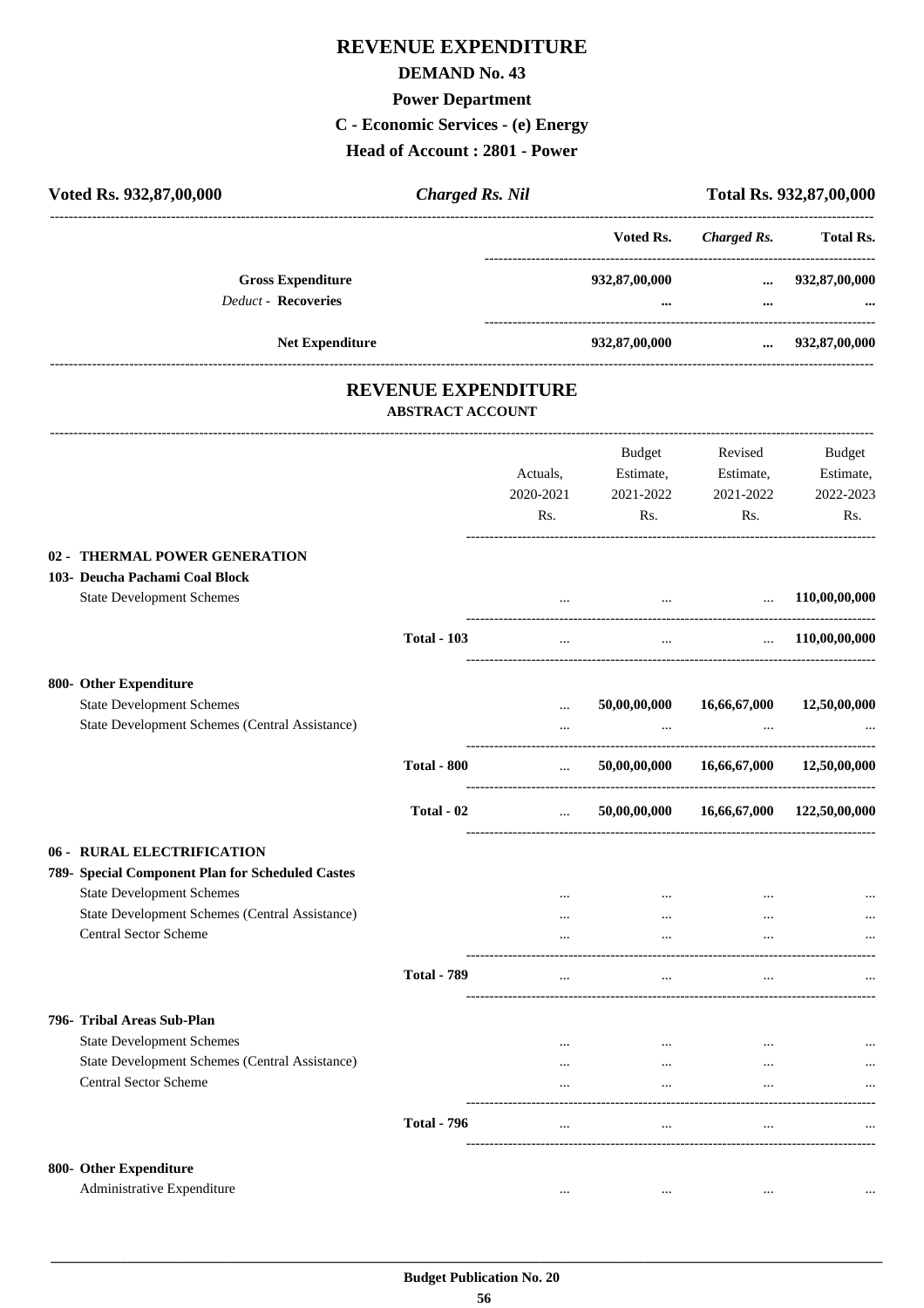## **REVENUE EXPENDITURE ABSTRACT ACCOUNT**

|                                                                                                                         |                                                                                      | Actuals,<br>2020-2021<br>Rs.                                    | Budget<br>Estimate,<br>2021-2022<br>Rs.                                                                                                                                                                                          | Revised<br>Estimate,<br>2021-2022<br>Rs. | Budget<br>Estimate,<br>2022-2023<br>Rs. |
|-------------------------------------------------------------------------------------------------------------------------|--------------------------------------------------------------------------------------|-----------------------------------------------------------------|----------------------------------------------------------------------------------------------------------------------------------------------------------------------------------------------------------------------------------|------------------------------------------|-----------------------------------------|
| <b>State Development Schemes</b><br>State Development Schemes (Central Assistance)<br><b>Central Sector Scheme</b>      |                                                                                      |                                                                 | $\cdots$<br>$\cdots$                                                                                                                                                                                                             |                                          |                                         |
|                                                                                                                         | <b>Total - 800</b>                                                                   | $\cdots$                                                        | $\ddotsc$                                                                                                                                                                                                                        | $\ddotsc$                                |                                         |
|                                                                                                                         | Total - 06                                                                           | $\cdots$                                                        | $\cdots$                                                                                                                                                                                                                         | $\cdots$                                 |                                         |
| 80 - GENERAL<br>101- Assistance to Electricity Boards<br>Administrative Expenditure<br><b>State Development Schemes</b> |                                                                                      | 1105,51,00,000<br>260,10,00,000                                 | 600,00,00,000<br>138,75,00,000                                                                                                                                                                                                   | 1210,00,00,000<br>799,31,00,000          | 600,00,00,000<br>200,00,00,000          |
|                                                                                                                         |                                                                                      | Total - 101 1365,61,00,000 738,75,00,000 2009,31,00,000         |                                                                                                                                                                                                                                  |                                          | 800.00.00.000                           |
| 800- Other Expenditure<br>Administrative Expenditure<br><b>State Development Schemes</b>                                |                                                                                      | 9,62,86,000                                                     | 10,25,00,000                                                                                                                                                                                                                     | 30,00,00,000                             | 10,37,00,000                            |
|                                                                                                                         | <b>Total - 800</b>                                                                   | 9,62,86,000                                                     | 10,25,00,000                                                                                                                                                                                                                     | 30,00,00,000                             | 10,37,00,000                            |
|                                                                                                                         |                                                                                      | Total - 80 1375,23,86,000 749,00,00,000 2039,31,00,000          |                                                                                                                                                                                                                                  |                                          | 810,37,00,000                           |
|                                                                                                                         | Grand Total - Gross 1375,23,86,000                                                   |                                                                 |                                                                                                                                                                                                                                  | 799,00,00,000 2055,97,67,000             | 932,87,00,000                           |
|                                                                                                                         | Voted<br>Charged                                                                     | 1375,23,86,000<br>$\cdots$                                      |                                                                                                                                                                                                                                  | 799,00,00,000 2055,97,67,000<br>$\cdots$ | 932,87,00,000                           |
|                                                                                                                         | Administrative Expenditure 1105,51,00,000 600,00,00,000 1210,00,00,000 600,00,00,000 |                                                                 |                                                                                                                                                                                                                                  |                                          |                                         |
|                                                                                                                         | State Development Schemes 269,72,86,000 199,00,00,000 845,97,67,000 332,87,00,000    |                                                                 |                                                                                                                                                                                                                                  |                                          |                                         |
| <b>State Development Schemes (Central Assistance)</b>                                                                   |                                                                                      | $\cdots$                                                        | <u>and the company of the second second</u>                                                                                                                                                                                      | $\cdots$                                 |                                         |
|                                                                                                                         | <b>Central Sector Scheme</b>                                                         |                                                                 | $\cdots$<br>$\cdots$                                                                                                                                                                                                             |                                          |                                         |
|                                                                                                                         | <b>Deduct Recoveries</b>                                                             |                                                                 | $\cdots$ . The contract of the contract of the contract of the contract of the contract of the contract of the contract of the contract of the contract of the contract of the contract of the contract of the contract of the c | $\cdots$                                 |                                         |
|                                                                                                                         | Grand Total - Net 1375,23,86,000 799,00,00,000 2055,97,67,000 932,87,00,000          |                                                                 |                                                                                                                                                                                                                                  |                                          |                                         |
|                                                                                                                         | Charged                                                                              | Voted 1375,23,86,000 799,00,00,000 2055,97,67,000 932,87,00,000 | the contract of the contract of the contract of the contract of the                                                                                                                                                              | $\sim$ $\sim$ $\sim$                     |                                         |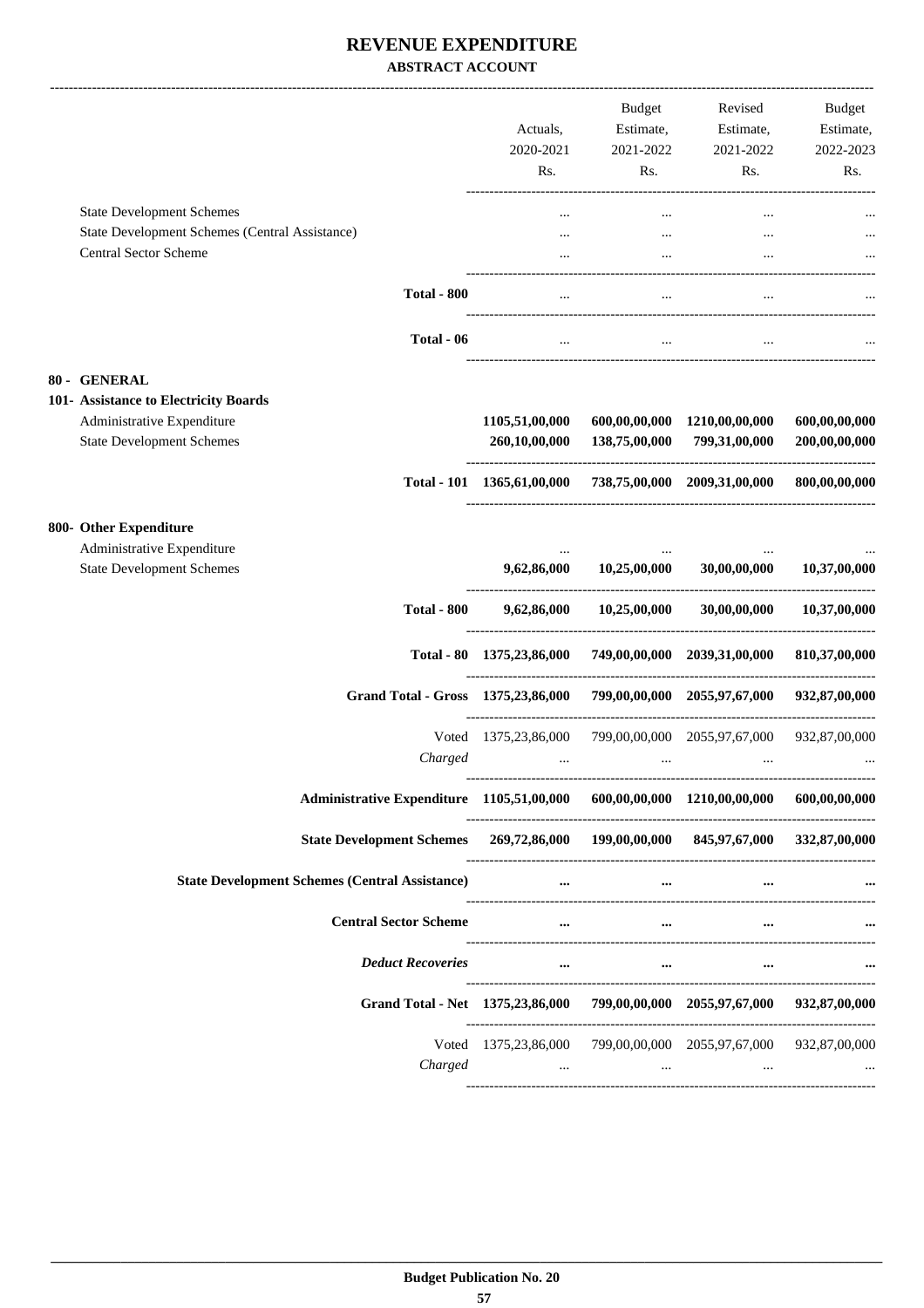|                                                                                                                                                                                                                                            | Actuals,<br>2020-2021<br>Rs. | Budget<br>Estimate,<br>2021-2022<br>Rs. | Revised<br>Estimate,<br>2021-2022<br>Rs.      | Budget<br>Estimate,<br>2022-2023<br>Rs. |
|--------------------------------------------------------------------------------------------------------------------------------------------------------------------------------------------------------------------------------------------|------------------------------|-----------------------------------------|-----------------------------------------------|-----------------------------------------|
| DETAILED ACCOUNT NO. 2801-02-103 - DEUCHA PACHAMI COAL BLOCK                                                                                                                                                                               |                              |                                         |                                               |                                         |
| 02 - THERMAL POWER GENERATION                                                                                                                                                                                                              |                              |                                         |                                               |                                         |
| 103- Deucha Pachami Coal Block                                                                                                                                                                                                             |                              |                                         |                                               |                                         |
| <b>State Development Schemes</b>                                                                                                                                                                                                           |                              |                                         |                                               |                                         |
| 001- Power House and Ancillary Works in respect of Deucha Pachami<br>Coal Block [PO]                                                                                                                                                       |                              |                                         |                                               |                                         |
| 50- Other Charges                                                                                                                                                                                                                          |                              |                                         | $\ddots$<br>and the state of the state of the | 110,00,00,000                           |
| <b>Total - State Development Schemes</b>                                                                                                                                                                                                   |                              | $\cdots$                                |                                               | $\ldots$ 110,00,00,000                  |
| Total - 2801-02-103                                                                                                                                                                                                                        | $\cdots$                     | $\cdots$                                | $\cdots$                                      | 110,00,00,000                           |
| Voted                                                                                                                                                                                                                                      | $\cdots$                     | $\cdots$                                | $\cdots$                                      | 110,00,00,000                           |
| Charged                                                                                                                                                                                                                                    | $\cdots$                     | $\cdots$                                | $\cdots$                                      |                                         |
| DETAILED ACCOUNT NO. 2801-02-800 - OTHER EXPENDITURE                                                                                                                                                                                       |                              |                                         |                                               |                                         |
| 02 - THERMAL POWER GENERATION<br>800- Other Expenditure                                                                                                                                                                                    |                              |                                         |                                               |                                         |
| <b>State Development Schemes</b>                                                                                                                                                                                                           |                              |                                         |                                               |                                         |
| 008- Special Assistance to WBSEDCL for energizing power driven<br>pump sets installed for Agricultural purposes [PO]                                                                                                                       |                              |                                         |                                               |                                         |
| 31- Grants-in-aid-GENERAL<br>02-Other Grants                                                                                                                                                                                               |                              | 50,00,00,000                            | 16,66,67,000                                  | 12,50,00,000                            |
|                                                                                                                                                                                                                                            | $\cdots$                     |                                         |                                               |                                         |
| <b>Total - State Development Schemes</b>                                                                                                                                                                                                   | $\cdots$                     | 50,00,00,000                            | 16,66,67,000                                  | 12,50,00,000                            |
| <b>State Development Schemes (Central Assistance)</b><br>006- Grants to WBPDCL for preparation of Coal Fired Generating<br>Station Rehabilitation Project (Unit-V Bandel Thermal Power<br>Station) (EAP) [PO]<br>31- Grants-in-aid-GENERAL |                              |                                         |                                               |                                         |
| 02-Other Grants                                                                                                                                                                                                                            | $\cdots$                     |                                         |                                               |                                         |
| Total - 2801-02-800                                                                                                                                                                                                                        | $\cdots$                     | 50,00,00,000                            | 16,66,67,000                                  | 12,50,00,000                            |
| Voted                                                                                                                                                                                                                                      | $\cdots$                     | 50,00,00,000                            | 16,66,67,000                                  | 12,50,00,000                            |
| Charged                                                                                                                                                                                                                                    | $\cdots$                     | $\cdots$                                | $\cdots$                                      |                                         |
|                                                                                                                                                                                                                                            |                              |                                         |                                               |                                         |

#### **DETAILED ACCOUNT NO. 2801-06-789 - SPECIAL COMPONENT PLAN FOR SCHEDULED CASTES .**

#### **06 - RURAL ELECTRIFICATION**

## **789- Special Component Plan for Scheduled Castes**

## **State Development Schemes**

001- Grants to WBSEDCL for implementation of RE Schemes in the Districts which have not been covered by RGGVY Schemes

[PO]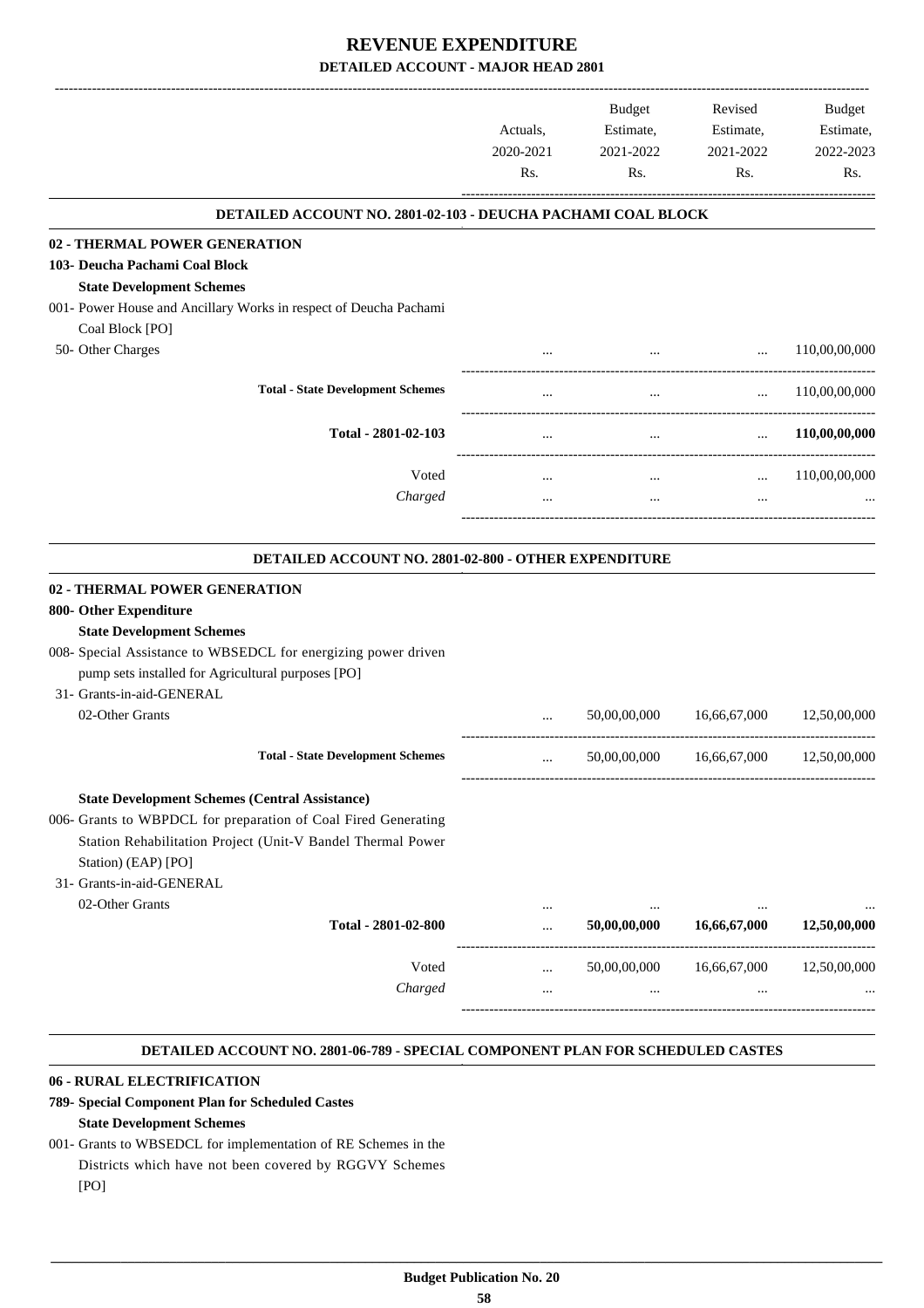| <b>Budget</b><br>Estimate,<br>2021-2022<br>Rs. | Revised<br>Estimate,<br>2021-2022<br>Rs. | <b>Budget</b><br>Estimate,<br>2022-2023<br>Rs. |
|------------------------------------------------|------------------------------------------|------------------------------------------------|
|                                                |                                          |                                                |
|                                                |                                          |                                                |
|                                                |                                          |                                                |
|                                                |                                          |                                                |
|                                                |                                          |                                                |
|                                                |                                          |                                                |
|                                                |                                          |                                                |
| $\ddotsc$                                      | $\ddotsc$                                |                                                |
|                                                |                                          |                                                |
|                                                |                                          |                                                |
|                                                |                                          |                                                |
|                                                |                                          |                                                |
|                                                |                                          |                                                |
|                                                |                                          |                                                |
|                                                |                                          |                                                |
|                                                |                                          |                                                |
|                                                | $\ldots$                                 |                                                |
|                                                | $\ddotsc$                                |                                                |
|                                                |                                          |                                                |

#### **DETAILED ACCOUNT NO. 2801-06-800 - OTHER EXPENDITURE .**

#### **06 - RURAL ELECTRIFICATION**

| 800- Other Expenditure                                         |          |          |          |          |
|----------------------------------------------------------------|----------|----------|----------|----------|
| <b>State Development Schemes</b>                               |          |          |          |          |
| 005- Grants to WBSEDCL for implementation of RE Schemes in the |          |          |          |          |
| Districts which have not been covered by RGGVY schemes [PO]    |          |          |          |          |
| 31- Grants-in-aid-GENERAL                                      |          |          |          |          |
| 02-Other Grants                                                | $\cdots$ | $\cdots$ | $\cdots$ | $\cdots$ |
| <b>Central Sector Scheme</b>                                   |          |          |          |          |
| 011- Grants to WBSEDCL under DDUGJY (Central Share)            |          |          |          |          |
| $(OCASPS)$ $[PO]$                                              |          |          |          |          |
| 35- Grants for creation of Capital Assets                      |          | $\cdots$ | $\cdots$ | $\cdots$ |
| Total - 2801-06-800                                            | $\cdots$ | $\cdots$ | $\cdots$ | $\cdots$ |
|                                                                |          |          |          |          |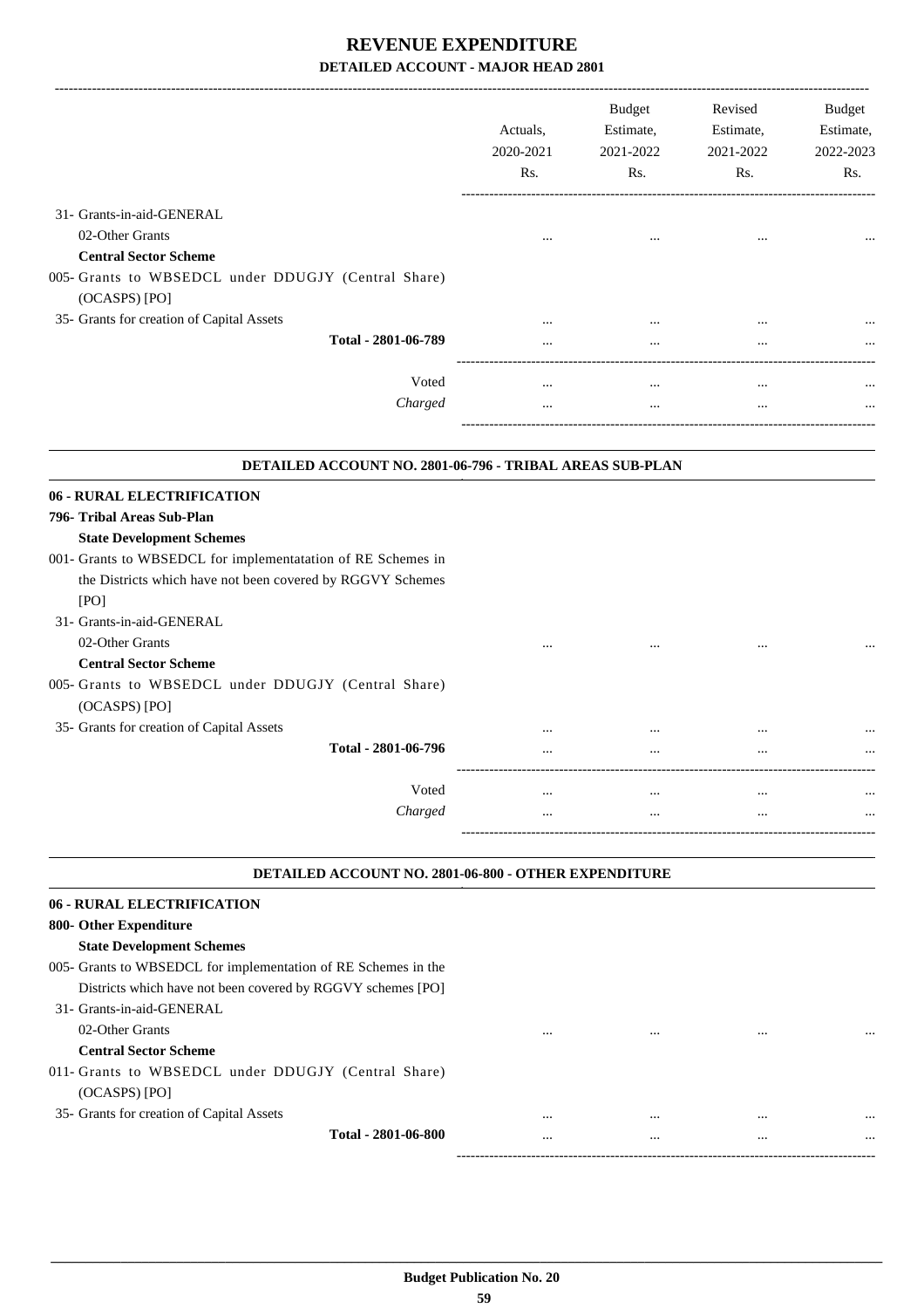|                                                                     | Actuals,<br>2020-2021<br>Rs. | <b>Budget</b><br>Estimate,<br>2021-2022<br>Rs. | Revised<br>Estimate,<br>2021-2022<br>Rs. | <b>Budget</b><br>Estimate,<br>2022-2023<br>Rs. |
|---------------------------------------------------------------------|------------------------------|------------------------------------------------|------------------------------------------|------------------------------------------------|
| Voted                                                               |                              | $\cdots$                                       | $\ddotsc$                                |                                                |
| Charged                                                             |                              | $\ddotsc$                                      | $\ddotsc$                                |                                                |
| DETAILED ACCOUNT NO. 2801-80-101 - ASSISTANCE TO ELECTRICITY BOARDS |                              |                                                |                                          |                                                |
| 80 - GENERAL                                                        |                              |                                                |                                          |                                                |
| 101- Assistance to Electricity Boards                               |                              |                                                |                                          |                                                |
| <b>Administrative Expenditure</b>                                   |                              |                                                |                                          |                                                |
| 003- Subsidy to WBSEDCL for subsidization in power tariff to its    |                              |                                                |                                          |                                                |
| Consumers [PO]                                                      |                              |                                                |                                          |                                                |
| 33- Subsidies                                                       |                              |                                                |                                          |                                                |
| 02-To WBSEB/Power                                                   | 1105,51,00,000               | 600,00,00,000                                  | 1210,00,00,000                           | 600.00.00.000                                  |
| <b>Total - Administrative Expenditure</b>                           | 1105,51,00,000               |                                                | 600,00,00,000 1210,00,00,000             | 600,00,00,000                                  |
| <b>State Development Schemes</b>                                    |                              |                                                |                                          |                                                |
| 004- Subsidy (including meter rent ) to WBSEDCL for subsidization   |                              |                                                |                                          |                                                |
| in power tariff to its consumers under Hasir Alo scheme [PO]        |                              |                                                |                                          |                                                |
| 33- Subsidies                                                       |                              |                                                |                                          |                                                |
| 02-To WBSEB/Power                                                   | 260,10,00,000                | 138,75,00,000                                  | 799,31,00,000                            | 200,00,00,000                                  |
| <b>Total - State Development Schemes</b>                            | 260,10,00,000                | 138,75,00,000                                  | 799,31,00,000                            | 200,00,00,000                                  |
| Total - 2801-80-101                                                 | 1365,61,00,000               | 738,75,00,000                                  | 2009,31,00,000                           | 800,00,00,000                                  |
| Voted                                                               | 1365,61,00,000               | 738,75,00,000                                  | 2009, 31, 00, 000                        | 800,00,00,000                                  |
| Charged                                                             | $\ddotsc$                    |                                                |                                          |                                                |
|                                                                     |                              |                                                |                                          |                                                |

#### **DETAILED ACCOUNT NO. 2801-80-800 - OTHER EXPENDITURE .**

# **80 - GENERAL**

# **800- Other Expenditure**

# **Administrative Expenditure**

005- Grants to WBSEDCL/REDCL for adjustment of balance regulatory assests and arrear power purchase cost [PO]

# 31- Grants-in-aid-GENERAL

02-Other Grants ... ... ... ...

007- Grants to WBPDCL for adjustment of balance regulatory assests and arrear power purchase cost [PO]

#### 31- Grants-in-aid-GENERAL

02-Other Grants ... ... ... ...

## **State Development Schemes**

008- Subsidy (including meter rent ) to CESC for subsidization in power tariff to its consumers under Hasir Alo scheme [PO]

## 33- Subsidies

02-To WBSEB/Power 9,62,86,000 10,25,00,000 30,00,00,000 10,37,00,000

.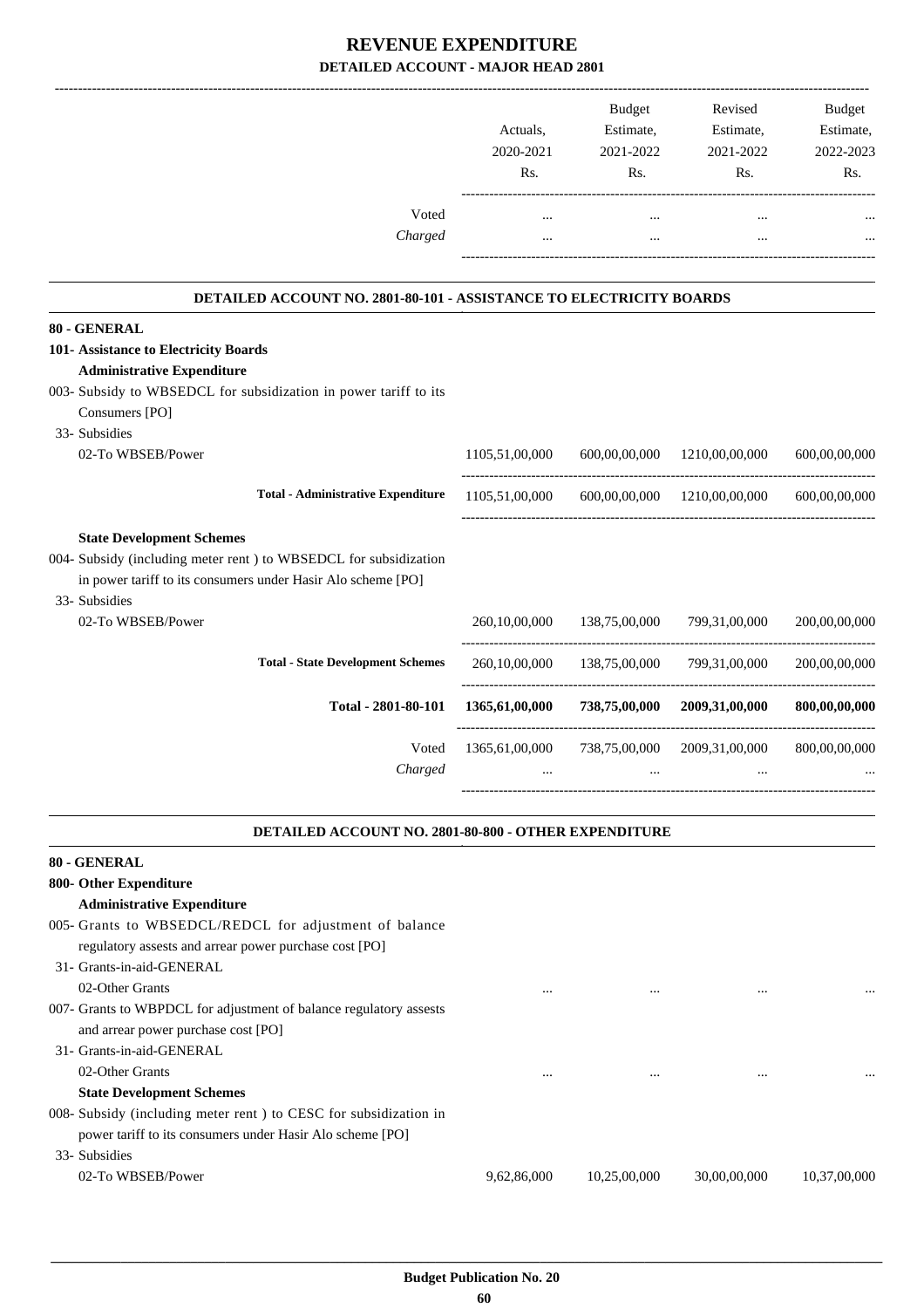|         |                                                                 | <b>Budget</b> | Revised      | <b>Budget</b> |
|---------|-----------------------------------------------------------------|---------------|--------------|---------------|
|         | Actuals.                                                        | Estimate,     | Estimate,    | Estimate,     |
|         | 2020-2021                                                       | 2021-2022     | 2021-2022    | 2022-2023     |
|         | Rs.                                                             | Rs.           | Rs.          | Rs.           |
|         |                                                                 |               |              | 10,37,00,000  |
|         |                                                                 |               |              |               |
|         | 9,62,86,000                                                     | 10,25,00,000  | 30,00,00,000 | 10,37,00,000  |
| Voted   | 9,62,86,000                                                     | 10,25,00,000  | 30,00,00,000 | 10,37,00,000  |
| Charged | $\cdots$                                                        | $\cdots$      | $\cdots$     | $\cdots$      |
|         |                                                                 |               |              |               |
|         | <b>Total - State Development Schemes</b><br>Total - 2801-80-800 | 9,62,86,000   | 10,25,00,000 | 30,00,00,000  |

#### **DETAILED ACCOUNT NO. 2801 - DEDUCT RECOVERIES IN REDUCTION OF EXPENDITURE**

**--------------------------------------------------------------------------------------------------------------------------------------------------------------------------------**

| 06 - RURAL ELECTRIFICATION                                   |          |          |          |          |
|--------------------------------------------------------------|----------|----------|----------|----------|
| 800- Other Expenditure                                       |          |          |          |          |
| <b>State Development Schemes</b>                             |          |          |          |          |
| 013-Refund of Unutilised Fund of CSS Schemes (State Share)   |          |          |          |          |
| (CSSREFUND) [PO]                                             |          |          |          |          |
| 70-Deduct Recoveries                                         |          |          |          |          |
| 01-Others                                                    | $\cdots$ | $\cdots$ | $\cdots$ | $\cdots$ |
| State Development Schemes (Central Assistance)               |          |          |          |          |
| 012-Refund of Unutilised Fund of CSS Schemes (Central Share) |          |          |          |          |
| (CSSREFUND) [PO]                                             |          |          |          |          |
| 70-Deduct Recoveries                                         |          |          |          |          |
| 01-Others                                                    | $\cdots$ | $\cdots$ | $\cdots$ | $\cdots$ |
| Total - 800 - Deduct - Recoveries                            | $\cdots$ | $\cdots$ | $\cdots$ | $\cdots$ |
| <b>Total - 2801 - Deduct - Recoveries</b>                    | $\cdots$ |          | $\cdots$ | $\cdots$ |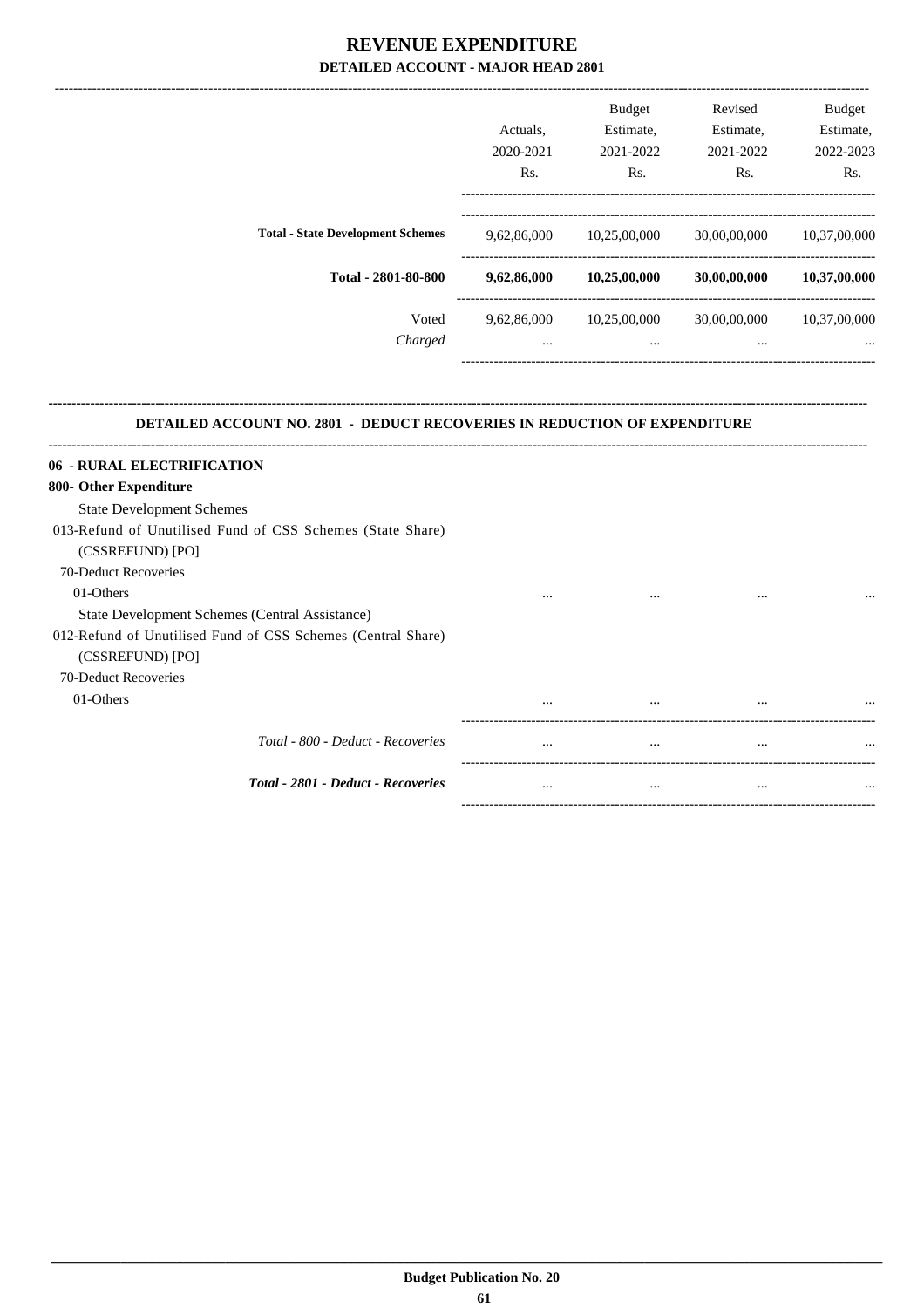## **DEMAND No. 43**

#### **Power Department**

**C - Economic Services - (e) Energy**

# **Head of Account : 2810 - Non-conventional Sources of Energy**

| <b>Charged Rs. Nil</b> |              | Total Rs. 10,50,00,000 |                  |  |
|------------------------|--------------|------------------------|------------------|--|
|                        | Voted Rs.    | Charged Rs.            | <b>Total Rs.</b> |  |
|                        | 10,50,00,000 | $\cdots$               | 10,50,00,000     |  |
|                        | $-1.000$     | $\cdots$               | $-1,000$         |  |
|                        | 10,49,99,000 | $\cdots$               | 10,49,99,000     |  |
|                        |              |                        |                  |  |

# **REVENUE EXPENDITURE**

---------------------------------------------------------------------------------------------------------------------------------------------------------------------------------

#### **ABSTRACT ACCOUNT**

|                                                                                      | Actuals,                      | <b>Budget</b><br>Estimate, | Revised<br>Estimate,     | <b>Budget</b><br>Estimate, |
|--------------------------------------------------------------------------------------|-------------------------------|----------------------------|--------------------------|----------------------------|
|                                                                                      | 2020-2021<br>Rs.              | 2021-2022<br>Rs.           | 2021-2022<br>Rs.         | 2022-2023<br>Rs.           |
| <b>SOLAR</b><br>$02 -$<br><b>Special Component Plan for Scheduled Castes</b><br>789- |                               |                            |                          |                            |
| <b>State Development Schemes</b>                                                     | $\cdots$                      | $10,\!00,\!00,\!000$       | 3,33,33,000              | 10,50,00,000               |
| <b>Total - 789</b>                                                                   | $\mathbf{r}$ and $\mathbf{r}$ | 10,00,00,000               | 3,33,33,000              | 10,50,00,000               |
| <b>Grand Total - Gross</b>                                                           | $\dddotsc$                    | $10,\!00,\!00,\!000$       | 3,33,33,000              | 10,50,00,000               |
| Voted                                                                                | $\mathbf{r}$                  |                            | 10,00,00,000 3,33,33,000 | 10,50,00,000               |
| Charged                                                                              | $\cdots$                      | $\cdots$                   |                          |                            |
| <b>State Development Schemes</b>                                                     | $\cdots$                      | 10,00,00,000               | 3,33,33,000              | 10,50,00,000               |
| <b>Deduct Recoveries</b>                                                             | $\cdots$                      | $\cdots$                   | $-1,000$                 | $-1,000$                   |
| <b>Grand Total - Net</b>                                                             | $\cdots$                      | $10,\!00,\!00,\!000$       |                          | 3,33,32,000 10,49,99,000   |
| Voted<br>Charged                                                                     | $\ddotsc$<br>$\cdots$         | 10,00,00,000<br>$\cdots$   | 3, 33, 32, 000           | 10,49,99,000               |
|                                                                                      |                               |                            |                          |                            |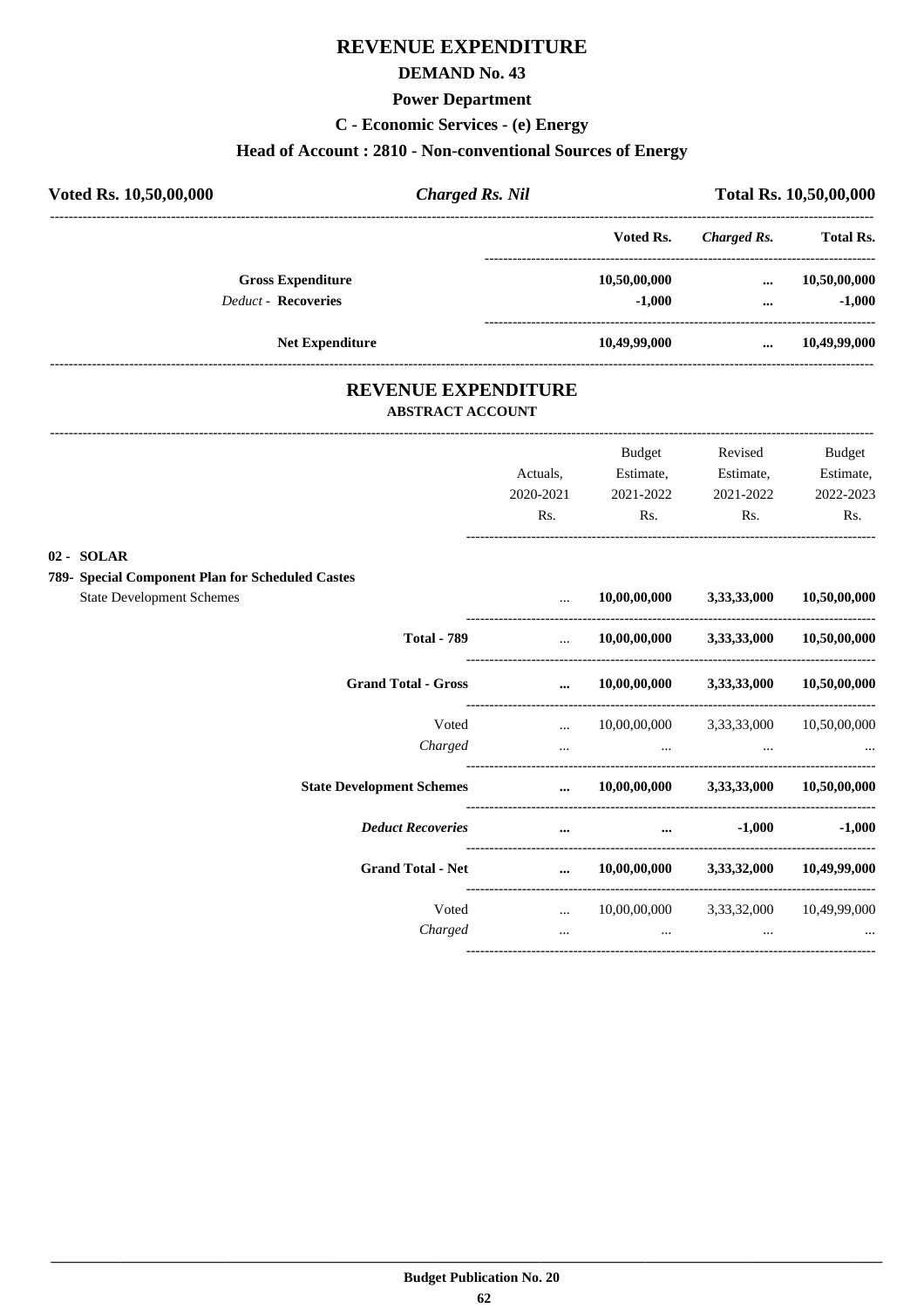|                                                                                  | Actuals,<br>2020-2021 | <b>Budget</b><br>Estimate,<br>2021-2022 | Revised<br>Estimate,<br>2021-2022 | Budget<br>Estimate,<br>2022-2023 |
|----------------------------------------------------------------------------------|-----------------------|-----------------------------------------|-----------------------------------|----------------------------------|
|                                                                                  | Rs.                   | Rs.                                     | Rs.                               | Rs.                              |
| DETAILED ACCOUNT NO. 2810-02-789 - SPECIAL COMPONENT PLAN FOR SCHEDULED CASTES   |                       |                                         |                                   |                                  |
| 02 - SOLAR                                                                       |                       |                                         |                                   |                                  |
| 789- Special Component Plan for Scheduled Castes                                 |                       |                                         |                                   |                                  |
| <b>State Development Schemes</b>                                                 |                       |                                         |                                   |                                  |
| 003- Procurement/installation of Solar Thermal Devices [PO]                      |                       |                                         |                                   |                                  |
| 31- Grants-in-aid-GENERAL                                                        |                       |                                         |                                   |                                  |
| 02-Other Grants                                                                  | $\cdots$              | 10,00,00,000                            | 3,33,33,000                       | 10,50,00,000                     |
| <b>Total - State Development Schemes</b>                                         | $\cdots$              |                                         | 10,00,00,000 3,33,33,000          | 10,50,00,000                     |
| Total - 2810-02-789                                                              | $\cdots$              | 10,00,00,000                            | 3,33,33,000                       | 10,50,00,000                     |
|                                                                                  |                       |                                         |                                   |                                  |
| Voted<br>Charged                                                                 | $\cdots$              | 10,00,00,000<br>$\ddots$                | 3,33,33,000<br>$\cdots$           | 10,50,00,000                     |
|                                                                                  | $\cdots$              |                                         |                                   |                                  |
|                                                                                  |                       |                                         |                                   |                                  |
| <b>DETAILED ACCOUNT NO. 2810 - DEDUCT RECOVERIES IN REDUCTION OF EXPENDITURE</b> |                       |                                         |                                   |                                  |
| 02 - SOLAR                                                                       |                       |                                         |                                   |                                  |
| 911- Deduct Recoveries of Overpayments                                           |                       |                                         |                                   |                                  |
| <b>State Development Schemes</b>                                                 |                       |                                         |                                   |                                  |
| 001-Procurement/installation of P.V. Street Light/P.V. Pumps etc<br>[PO]         |                       |                                         |                                   |                                  |
| 70-Deduct Recoveries                                                             |                       |                                         |                                   |                                  |
| 01-Others                                                                        |                       |                                         |                                   |                                  |
| 002-Deduct Recoveries [PO]                                                       |                       |                                         |                                   |                                  |
| 70-Deduct Recoveries                                                             |                       |                                         |                                   |                                  |
| 01-Others                                                                        | $\cdots$              | $\cdots$                                | $\cdots$                          |                                  |
| Total - 911 - Deduct - Recoveries                                                | $\cdots$              | $\cdots$                                | $\cdots$                          |                                  |
| 60- OTHERS                                                                       |                       |                                         |                                   |                                  |
| 800- Other Expenditure                                                           |                       |                                         |                                   |                                  |
| <b>State Development Schemes</b>                                                 |                       |                                         |                                   |                                  |
| 010-Survey/Misc. expenditures in connection with Non-conventional                |                       |                                         |                                   |                                  |
| Energy devices Mini-Micro Hydal [PO]                                             |                       |                                         |                                   |                                  |
| 70-Deduct Recoveries                                                             |                       |                                         |                                   |                                  |
| 01-Others                                                                        | $\cdots$              | $\cdots$                                | $\cdots$                          |                                  |
| 02-W.B.H.S. 2008                                                                 | $\cdots$              | $\cdots$                                | $\cdots$                          |                                  |
| Total - 800 - Deduct - Recoveries                                                | $\cdots$              | $\cdots$                                | $\cdots$                          |                                  |
| 911- Deduct Recoveries of Overpayments                                           |                       |                                         |                                   |                                  |
| Administrative Expenditure                                                       |                       |                                         |                                   |                                  |
| 010-Survey / Miscellaneous expenditures in connection with Non-                  |                       |                                         |                                   |                                  |
| Conventional Energy devices Mini-Macro Hydel [PO]                                |                       |                                         |                                   |                                  |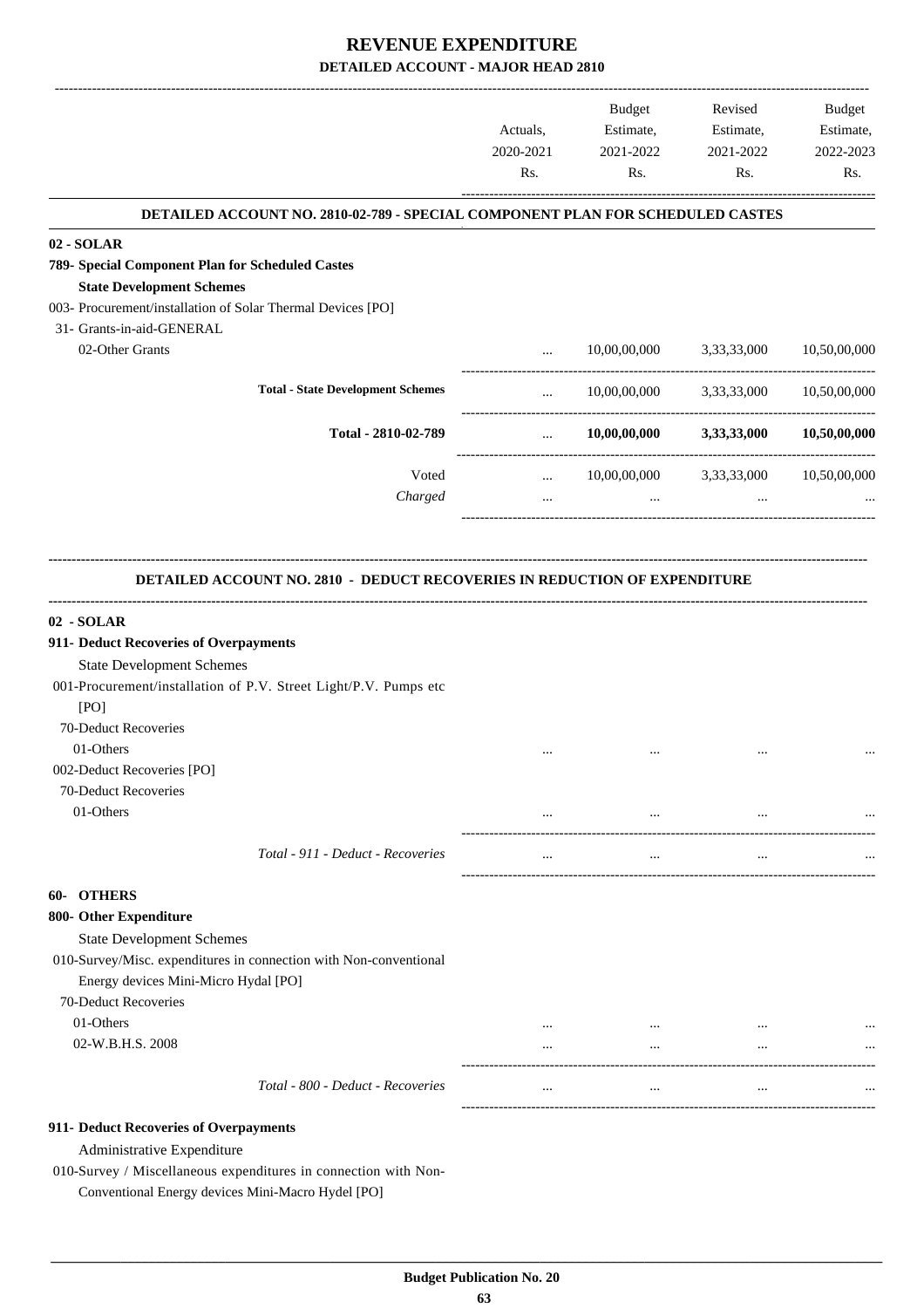---------------------------------

|                                   |                                           | Actuals,<br>2020-2021<br>R <sub>s</sub> . | <b>Budget</b><br>Estimate,<br>2021-2022<br>Rs. | Revised<br>Estimate,<br>2021-2022<br>Rs. | Budget<br>Estimate,<br>2022-2023<br>Rs. |
|-----------------------------------|-------------------------------------------|-------------------------------------------|------------------------------------------------|------------------------------------------|-----------------------------------------|
| 70-Deduct Recoveries<br>01-Others |                                           | $\cdots$                                  | $\cdots$                                       | $-1,000$                                 | $-1,000$                                |
|                                   | Total - 911 - Deduct - Recoveries         | $\cdots$                                  | $\cdots$                                       | $-1,000$                                 | $-1,000$                                |
|                                   | <b>Total - 2810 - Deduct - Recoveries</b> | $\cdots$                                  | $\cdots$                                       | $-1,000$                                 | $-1,000$                                |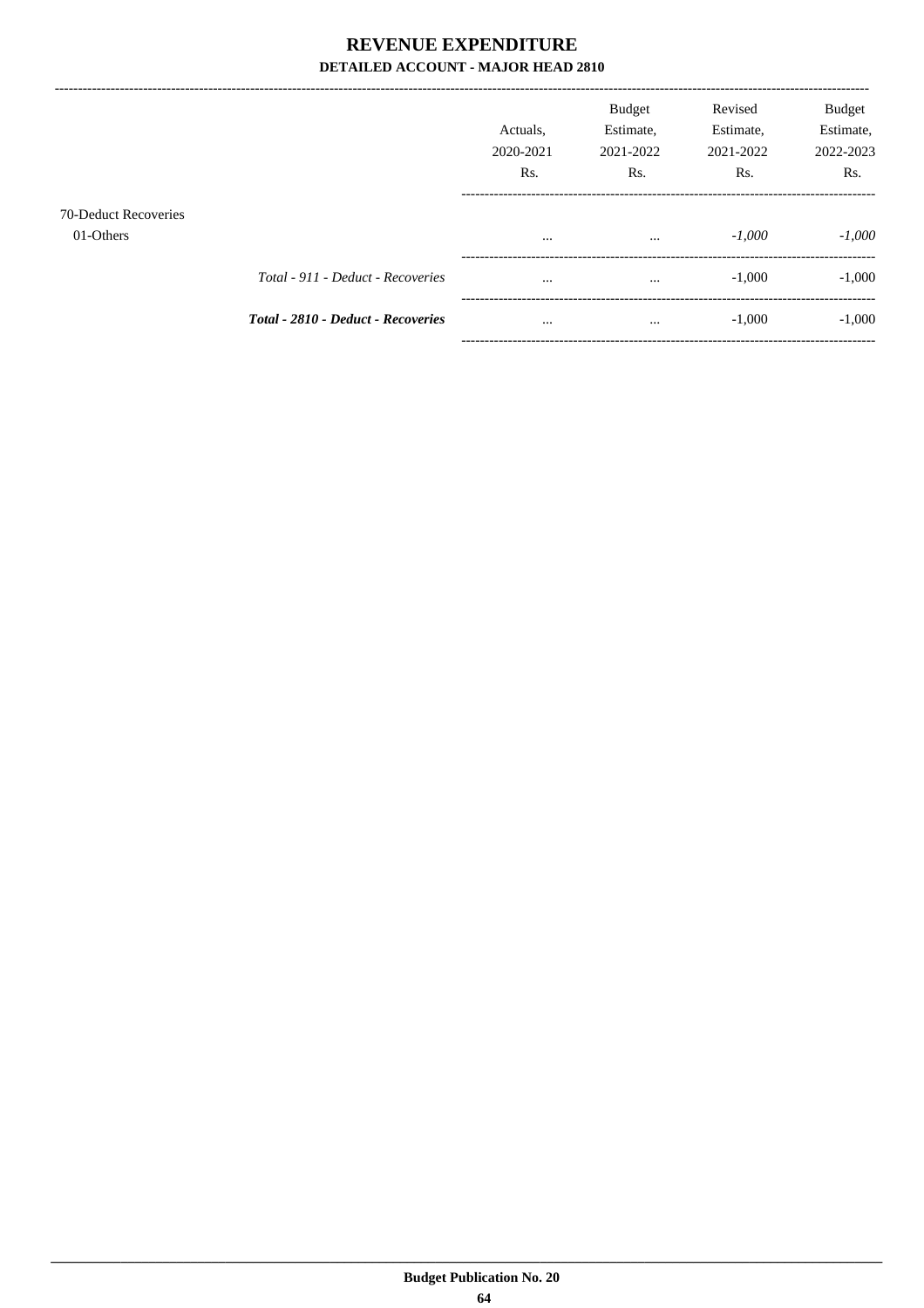## **DEMAND No. 43**

#### **Power Department**

# **C - Economic Services - (j) General Economic Services**

#### **Head of Account : 3451 - Secretariat-Economic Services**

| Voted Rs. 5,83,35,000      | <b>Charged Rs. Nil</b> |             | Total Rs. 5,83,35,000 |                  |  |
|----------------------------|------------------------|-------------|-----------------------|------------------|--|
|                            |                        | Voted Rs.   | Charged Rs.           | <b>Total Rs.</b> |  |
| <b>Gross Expenditure</b>   |                        | 5,83,35,000 | $\cdots$              | 5,83,35,000      |  |
| <b>Deduct - Recoveries</b> |                        | $-2.000$    | $\cdots$              | $-2.000$         |  |
| <b>Net Expenditure</b>     |                        | 5,83,33,000 | $\cdots$              | 5,83,33,000      |  |

## **REVENUE EXPENDITURE ABSTRACT ACCOUNT**

---------------------------------------------------------------------------------------------------------------------------------------------------------------------------------

|                                                                |                                                                                | Actuals,<br>2020-2021                   | <b>Budget</b><br>Estimate,<br>2021-2022 | Revised<br>Estimate,<br>2021-2022                     | Budget<br>Estimate,<br>2022-2023 |
|----------------------------------------------------------------|--------------------------------------------------------------------------------|-----------------------------------------|-----------------------------------------|-------------------------------------------------------|----------------------------------|
| 090- Secretariate                                              |                                                                                | Rs.                                     | Rs.                                     | Rs.                                                   | Rs.                              |
| Administrative Expenditure<br><b>State Development Schemes</b> |                                                                                | 4,54,39,519                             |                                         | 6,16,47,000 5,61,99,000                               | 5,83,35,000                      |
|                                                                | <b>Total - 090</b>                                                             |                                         |                                         | 4,54,39,519 6,16,47,000 5,61,99,000 5,83,35,000       |                                  |
|                                                                | <b>Grand Total - Gross</b>                                                     |                                         |                                         | 4,54,39,519 6,16,47,000 5,61,99,000 5,83,35,000       |                                  |
|                                                                | Charged                                                                        |                                         |                                         | Voted 4,54,39,519 6,16,47,000 5,61,99,000 5,83,35,000 |                                  |
|                                                                | Administrative Expenditure  4,54,39,519  6,16,47,000  5,61,99,000  5,83,35,000 |                                         |                                         |                                                       |                                  |
|                                                                | <b>Deduct Recoveries</b>                                                       | and the contract of the contract of the | $-3,000$                                |                                                       | $-2,000$ $-2,000$                |
|                                                                | Grand Total - Net 4,54,39,519 6,16,44,000 5,61,97,000 5,83,33,000              |                                         |                                         |                                                       |                                  |
|                                                                | Voted<br>Charged                                                               |                                         | $\cdots$                                | 4,54,39,519 6,16,44,000 5,61,97,000 5,83,33,000       |                                  |
|                                                                |                                                                                |                                         |                                         |                                                       |                                  |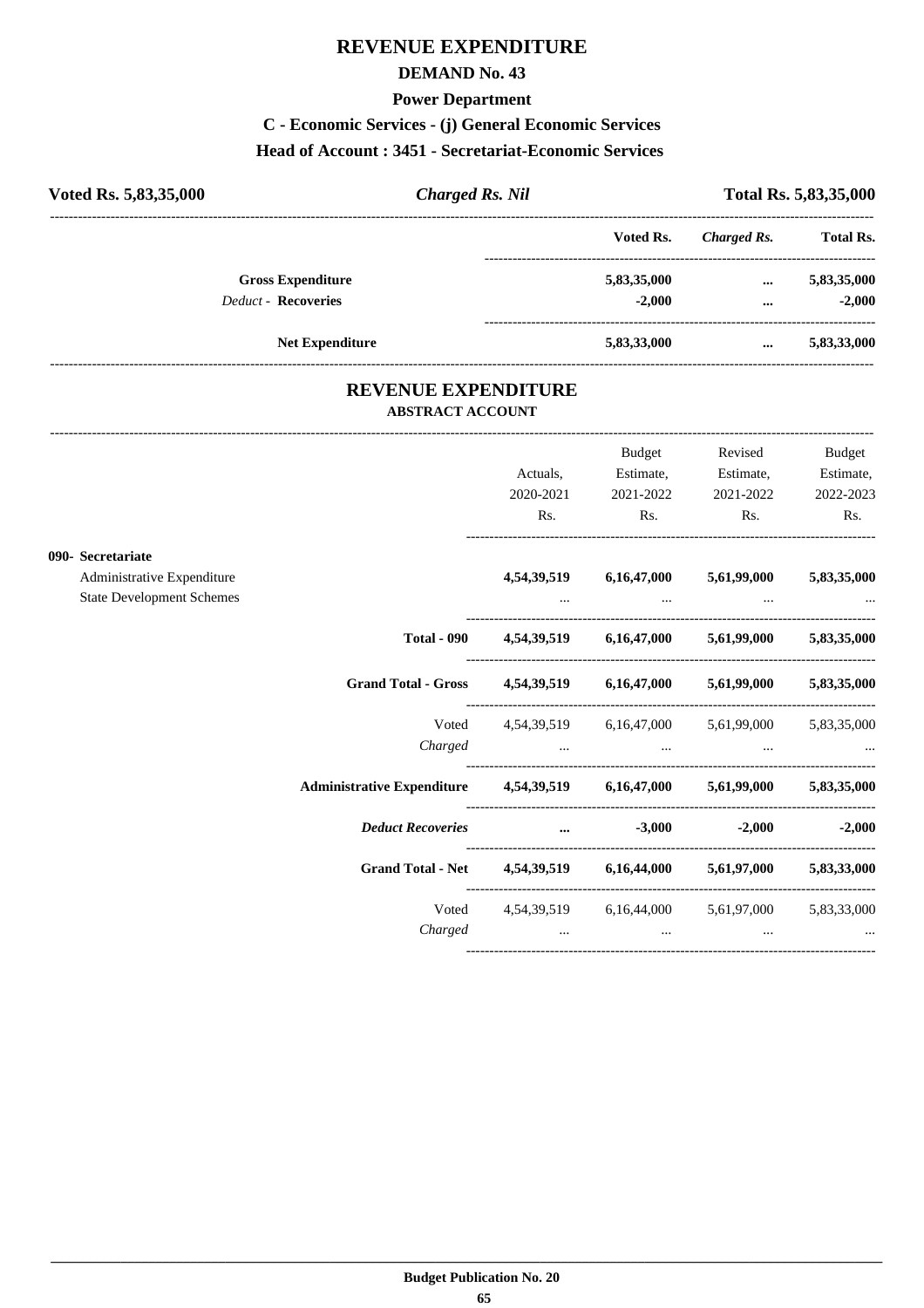|                                                  | Actuals,    | Budget<br>Estimate,     | Revised<br>Estimate, | Budget<br>Estimate, |
|--------------------------------------------------|-------------|-------------------------|----------------------|---------------------|
|                                                  | 2020-2021   | 2021-2022               | 2021-2022            | 2022-2023           |
|                                                  | Rs.         | Rs.                     | Rs.                  | Rs.                 |
| DETAILED ACCOUNT NO. 3451-00-090 - SECRETARIATE  |             |                         |                      |                     |
| 090- Secretariate                                |             |                         |                      |                     |
| <b>Administrative Expenditure</b>                |             |                         |                      |                     |
| 016- Department of Power [PO]                    |             |                         |                      |                     |
| 01- Salaries                                     |             |                         |                      |                     |
| 01-Pay                                           | 3,27,68,800 | 4,70,79,000             | 3,34,24,000          | 3,44,27,000         |
| 14-Grade Pay                                     | $\cdots$    | $\ldots$                |                      |                     |
| 02-Dearness Allowance                            | 10,04,674   | 14,12,000               | 13,37,000            | 20,66,000           |
| 03-House Rent Allowance                          | 29,51,025   | 44,73,000               | 31,75,000            | 32,71,000           |
| 04-Ad hoc Bonus                                  | 1,47,000    | 1,29,000                | 1,50,000             | 1,53,000            |
| 05-Interim Relief                                | $\ldots$    | $\cdots$                | $\cdots$             |                     |
| 07-Other Allowances                              | 51,400      | 2,87,000                | 1,50,000             | 1,55,000            |
| 12-Medical Allowance                             | 30,500      | 35,000                  | 31,000               | 32,000              |
| 13-Dearness Pay                                  |             |                         |                      |                     |
| Total - 3451-00-090-016-01                       | 3,69,53,399 | 5,34,15,000             | 3,82,67,000          | 4,01,04,000         |
| 02- Wages                                        | 9,96,038    | 12,72,000               | 10,58,000            | 10,90,000           |
| 07- Medical Reimbursements                       | 1,23,256    | 2,69,000                | 2,69,000             | 2,74,000            |
| 11- Travel Expenses                              | 7,000       | 2,91,000                | 2,91,000             | 2,97,000            |
| 12- Medical Reimbursements under WBHS 2008       | 10,18,160   | 4,43,000                | 7,50,000             | 7,52,000            |
| 13- Office Expenses                              |             |                         |                      |                     |
| 01-Electricity                                   | $\cdots$    | 18,000                  | 18,000               | 18,000              |
| 02-Telephone                                     | 87,615      | 1,28,000                | 1,28,000             | 1,31,000            |
| 03-Maintenance / P.O.L. for Office Vehicles      | 5,02,397    | 4,06,000                | 6,80,000             | 7,00,000            |
| 04-Other Office Expenses                         | 14,06,494   | 10,33,000               | 16,60,000            | 17,00,000           |
| Total - 3451-00-090-016-13                       | 19,96,506   | 15,85,000               | 24,86,000            | 25,49,000           |
| 14- Rents, Rates and Taxes<br>Charged            |             |                         |                      |                     |
| 26- Advertising and Publicity Expenses           | 2,79,426    | 4,85,000                | 2,85,000             | 2,94,000            |
| 28- Payment of Professional and Special Services |             |                         |                      |                     |
| 02-Other charges                                 | $\cdots$    | $\ldots$                | 25,00,000            | 26,00,000           |
| 77- Computerisation                              | 40,65,734   | 35,00,000               | 41,06,000            | 41,88,000           |
| 78- Outsourcing of Services                      |             | $\cdots$                | 58,00,000            | 58,00,000           |
| 98- Training                                     | $\cdots$    | 3,87,000                | 3,87,000             | 3,87,000            |
| <b>Total - Administrative Expenditure</b>        |             | 4,54,39,519 6,16,47,000 | 5,61,99,000          | 5,83,35,000         |
| Total - 3451-00-090                              | 4,54,39,519 | 6,16,47,000             | 5,61,99,000          | 5,83,35,000         |
| Voted                                            |             | 4,54,39,519 6,16,47,000 | 5,61,99,000          | 5,83,35,000         |
| Charged                                          |             |                         |                      |                     |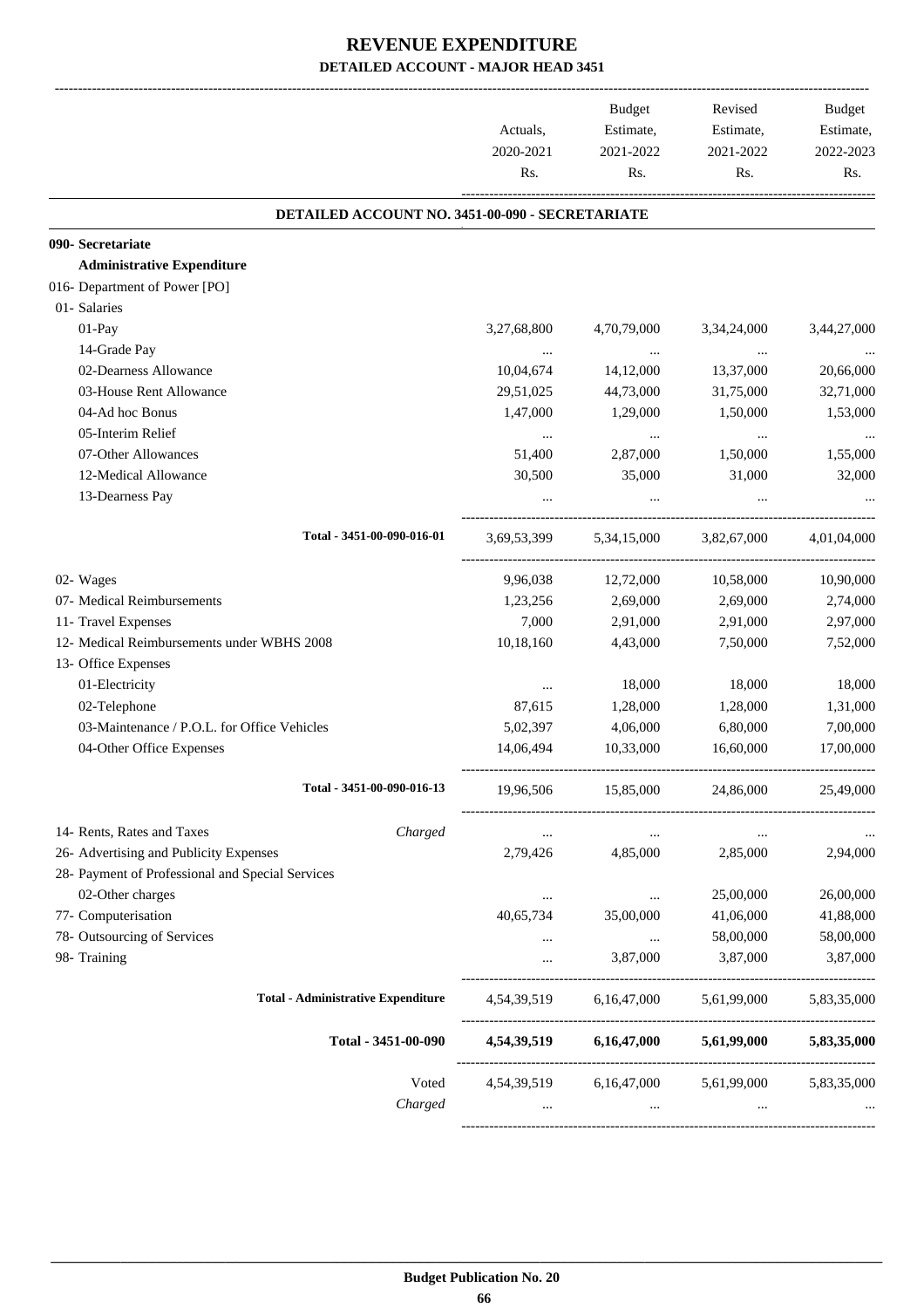|                                        |                                                                                  | Actuals,<br>2020-2021 | Budget<br>Estimate,<br>2021-2022 | Revised<br>Estimate,<br>2021-2022 | <b>Budget</b><br>Estimate,<br>2022-2023 |
|----------------------------------------|----------------------------------------------------------------------------------|-----------------------|----------------------------------|-----------------------------------|-----------------------------------------|
|                                        |                                                                                  | Rs.                   | Rs.                              | Rs.                               | Rs.                                     |
|                                        | <b>DETAILED ACCOUNT NO. 3451 - DEDUCT RECOVERIES IN REDUCTION OF EXPENDITURE</b> |                       |                                  |                                   |                                         |
| 090- Secretariate                      |                                                                                  |                       |                                  |                                   |                                         |
| Administrative Expenditure             |                                                                                  |                       |                                  |                                   |                                         |
| 016-Department of Power [PO]           |                                                                                  |                       |                                  |                                   |                                         |
| 70-Deduct Recoveries                   |                                                                                  |                       |                                  |                                   |                                         |
| 01-Others                              |                                                                                  | $\cdots$              | $-1,000$                         | $-1,000$                          | $-1,000$                                |
| 02-W.B.H.S. 2008                       |                                                                                  |                       | $-1,000$                         | $\ddotsc$                         |                                         |
|                                        | Total - 090 - Deduct - Recoveries                                                |                       | $-2.000$                         | $-1,000$                          | $-1.000$                                |
| 911- Deduct Recoveries of Overpayments |                                                                                  |                       |                                  |                                   |                                         |
| Administrative Expenditure             |                                                                                  |                       |                                  |                                   |                                         |
| 016-Department of Power[PO] [PO]       |                                                                                  |                       |                                  |                                   |                                         |
| 70-Deduct Recoveries                   |                                                                                  |                       |                                  |                                   |                                         |
| 01-Others                              |                                                                                  |                       | $-1,000$                         | $-1,000$                          | $-1,000$                                |
|                                        | Total - 911 - Deduct - Recoveries                                                | $\cdots$              | $-1,000$                         | $-1,000$                          | $-1,000$                                |
|                                        | <b>Total - 3451 - Deduct - Recoveries</b>                                        | $\cdots$              | $-3,000$                         | $-2,000$                          | $-2,000$                                |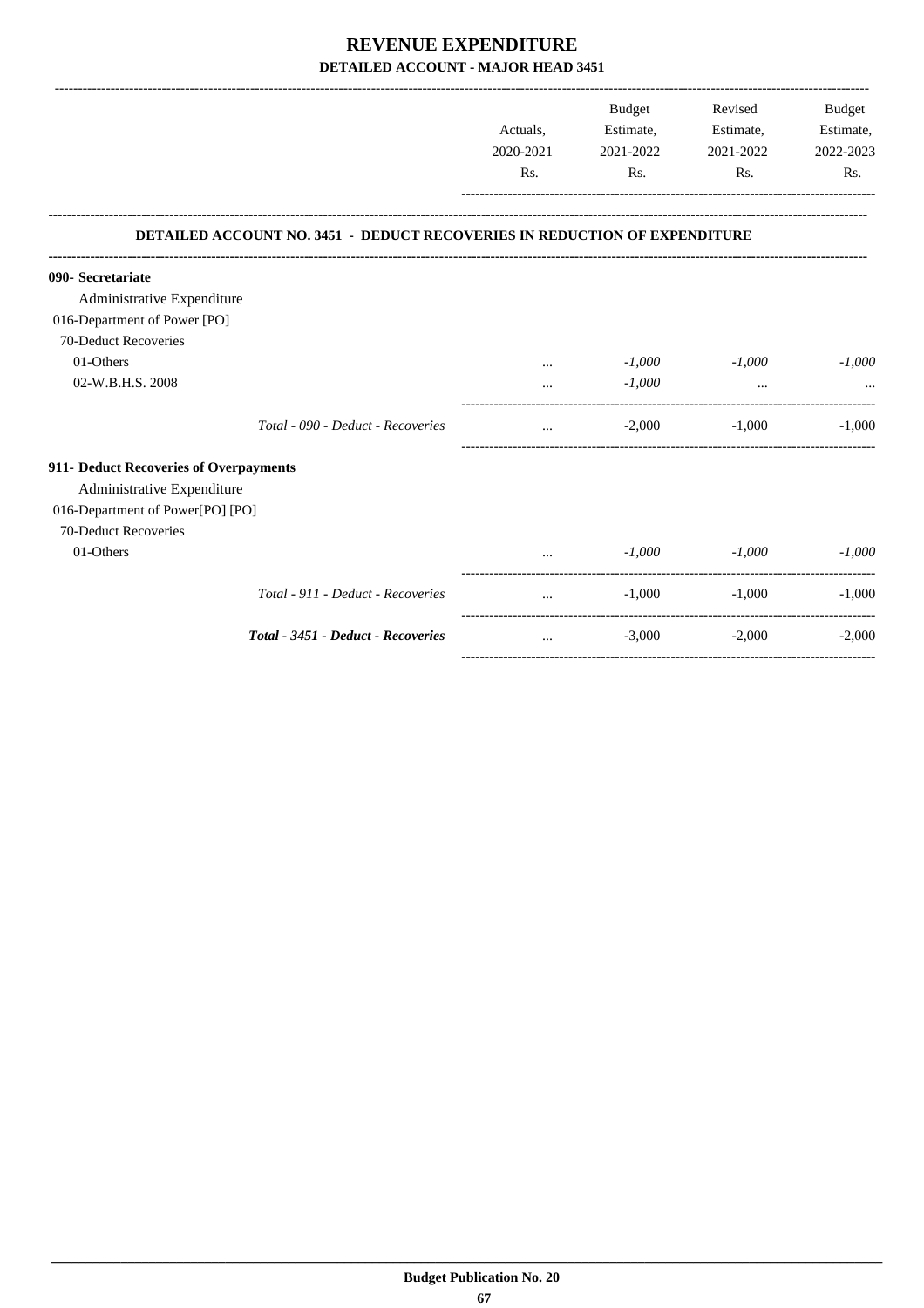# **CAPITAL EXPENDITURE**

## **DEMAND No. 43**

#### **Power Department**

# **C. Capital Accounts of Economic Services - (e) Capital Account of Energy**

#### **Head of Account : 4801 - Capital Outlay on Power Projects**

| Voted Rs. 1317,07,53,000                                 | <b>Charged Rs. Nil</b>                                |           |                |                    | Total Rs. 1317,07,53,000 |
|----------------------------------------------------------|-------------------------------------------------------|-----------|----------------|--------------------|--------------------------|
|                                                          |                                                       |           | Voted Rs.      | <b>Charged Rs.</b> | <b>Total Rs.</b>         |
| <b>Gross Expenditure</b>                                 |                                                       |           | 1317,07,53,000 | $\cdots$           | 1317,07,53,000           |
| <b>Deduct - Recoveries</b>                               |                                                       |           | $-1,000$       | $\ddotsc$          | $-1,000$                 |
| <b>Net Expenditure</b>                                   |                                                       |           | 1317,07,52,000 |                    | $\dots$ 1317,07,52,000   |
|                                                          | <b>CAPITAL EXPENDITURE</b><br><b>ABSTRACT ACCOUNT</b> |           |                |                    |                          |
|                                                          |                                                       |           | <b>Budget</b>  | Revised            | <b>Budget</b>            |
|                                                          |                                                       | Actuals,  | Estimate,      | Estimate,          | Estimate,                |
|                                                          |                                                       | 2020-2021 | 2021-2022      | 2021-2022          | 2022-2023                |
|                                                          |                                                       | Rs.       | Rs.            | Rs.                | Rs.                      |
| 01 - HYDEL GENERATION                                    |                                                       |           |                |                    |                          |
| 190- Investments in Public Sector and Other Undertakings |                                                       |           |                |                    |                          |
| <b>State Development Schemes</b>                         |                                                       | $\cdots$  | 36,55,00,000   | 48,09,22,000       | 8,67,75,000              |
| State Development Schemes (Central Assistance)           |                                                       |           | 16,00,00,000   | $\cdots$           | 12,76,80,000             |
|                                                          | <b>Total - 190</b>                                    | $\cdots$  | 52,55,00,000   | 48,09,22,000       | 21,44,55,000             |

| 789-   | <b>Special Component Plan for Scheduled Castes</b>    |                    |          |              |              |              |
|--------|-------------------------------------------------------|--------------------|----------|--------------|--------------|--------------|
|        | <b>State Development Schemes</b>                      |                    |          | 17,14,00,000 | 22,50,58,000 | 7,99,70,000  |
|        | <b>State Development Schemes (Central Assistance)</b> |                    | $\cdots$ | 7,50,00,000  |              | 5,98,50,000  |
|        |                                                       | <b>Total - 789</b> | $\cdots$ | 24,64,00,000 | 22,50,58,000 | 13,98,20,000 |
|        | 796- Tribal Areas Sub-Plan                            |                    |          |              |              |              |
|        | <b>State Development Schemes</b>                      |                    | $\cdots$ | 3,42,00,000  | 4,50,12,000  | 3,59,10,000  |
|        | State Development Schemes (Central Assistance)        |                    |          | 1,50,00,000  |              | 1,19,70,000  |
|        |                                                       | <b>Total - 796</b> | $\cdots$ | 4,92,00,000  | 4,50,12,000  | 4,78,80,000  |
|        |                                                       | Total - 01         | $\cdots$ | 82,11,00,000 | 75,09,92,000 | 40,21,55,000 |
| $02 -$ | <b>THERMAL POWER GENERATION</b>                       |                    |          |              |              |              |
|        | 001- Direction and Administration                     |                    |          |              |              |              |
|        | <b>State Development Schemes</b>                      |                    |          | 4,00,00,000  | 1,33,33,000  | 4,20,00,000  |
|        |                                                       | <b>Total - 001</b> | $\cdots$ | 4,00,00,000  | 1,33,33,000  | 4,20,00,000  |
|        |                                                       |                    |          |              |              |              |

#### **103- Deucha Pachami Coal Block**

State Development Schemes ... **390,00,00,000** ... **390,00,00,000** ... **390,00,000**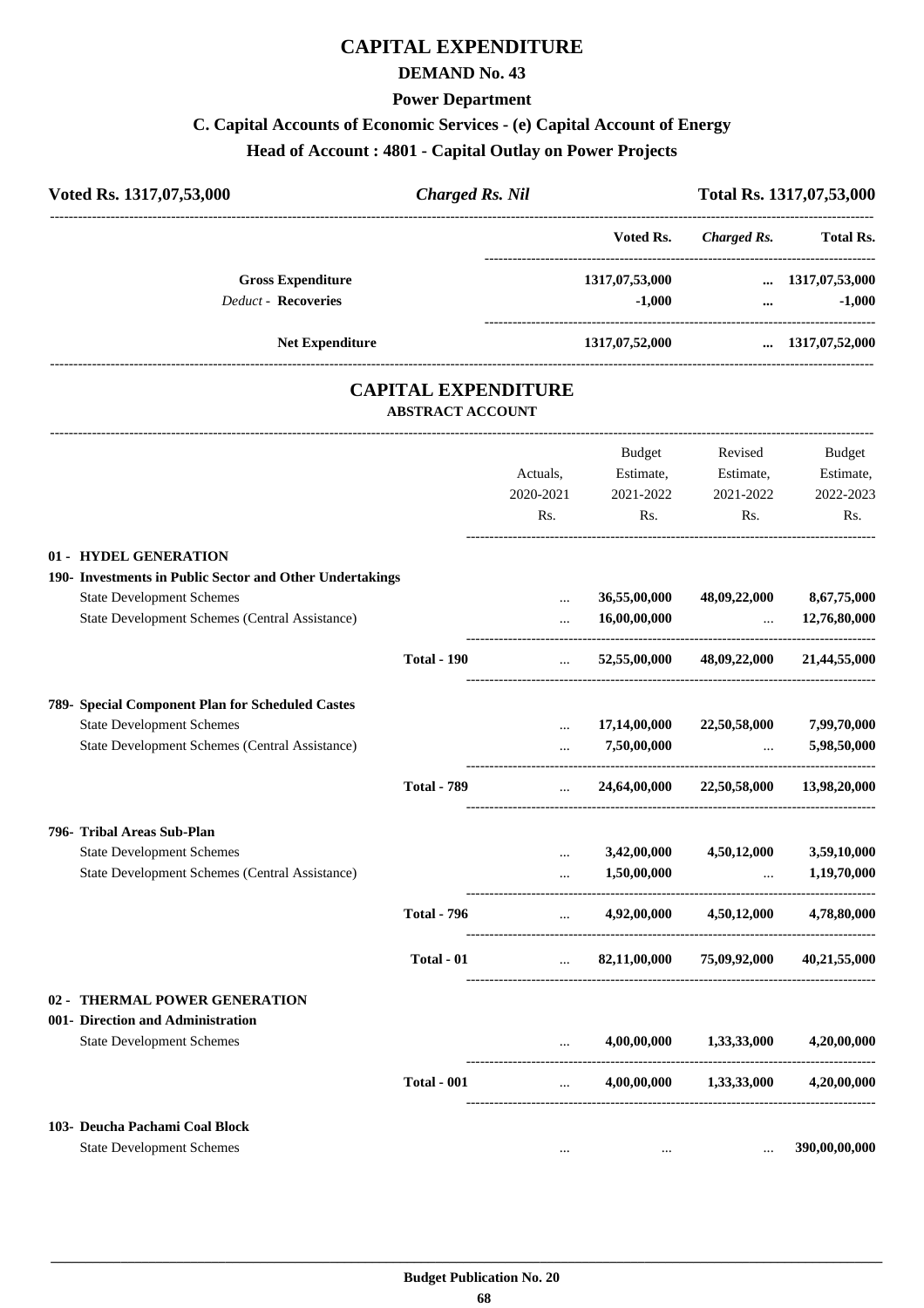## **CAPITAL EXPENDITURE ABSTRACT ACCOUNT**

|                                                                       |                    | Actuals,<br>2020-2021<br>Rs.             | Budget<br>Estimate,<br>2021-2022<br>Rs. | Revised<br>Estimate,<br>2021-2022<br>Rs.                                                                                                                                                                                                                                     | Budget<br>Estimate,<br>2022-2023<br>Rs. |
|-----------------------------------------------------------------------|--------------------|------------------------------------------|-----------------------------------------|------------------------------------------------------------------------------------------------------------------------------------------------------------------------------------------------------------------------------------------------------------------------------|-----------------------------------------|
|                                                                       |                    |                                          |                                         |                                                                                                                                                                                                                                                                              |                                         |
|                                                                       | <b>Total - 103</b> | $\cdots$                                 |                                         | $\ldots$ 390,00,00,000                                                                                                                                                                                                                                                       |                                         |
| 190- Investment on Public Sector and Other Undertakings               |                    |                                          |                                         |                                                                                                                                                                                                                                                                              |                                         |
| Administrative Expenditure                                            |                    | $\cdots$                                 |                                         |                                                                                                                                                                                                                                                                              |                                         |
| <b>State Development Schemes</b>                                      |                    | $\cdots$                                 | 90,20,00,000                            | $\cdots$                                                                                                                                                                                                                                                                     | 24,71,00,000                            |
|                                                                       | <b>Total - 190</b> | $\cdots$                                 | 90,20,00,000                            | $\ddotsc$                                                                                                                                                                                                                                                                    | 24,71,00,000                            |
| 789- Special Component Plan for Scheduled Castes                      |                    |                                          |                                         |                                                                                                                                                                                                                                                                              |                                         |
| <b>State Development Schemes</b>                                      |                    | $\cdots$<br>---------------------------- | 9,00,00,000                             | <u>and the company of the company of the company of the company of the company of the company of the company of the company of the company of the company of the company of the company of the company of the company of the com</u><br>------------------------------------ | 4,45,00,000                             |
|                                                                       | <b>Total - 789</b> |                                          | $\ldots$ 9,00,00,000                    | and the control and the                                                                                                                                                                                                                                                      | 4,45,00,000                             |
| 796- Tribal Areas Sub-Plan                                            |                    |                                          |                                         |                                                                                                                                                                                                                                                                              |                                         |
| <b>State Development Schemes</b>                                      |                    |                                          | $\dots$ 1,80,00,000                     | $\ldots$ 1,89,00,000                                                                                                                                                                                                                                                         |                                         |
|                                                                       | <b>Total - 796</b> | <b>Sales Control</b>                     | 1,80,00,000                             |                                                                                                                                                                                                                                                                              | $\dots$ 1,89,00,000                     |
|                                                                       | Total - 02         |                                          |                                         | $105,00,00,000$ $1,33,33,000$ $425,25,00,000$                                                                                                                                                                                                                                |                                         |
| 05 - Transmission & Distribution                                      |                    |                                          |                                         |                                                                                                                                                                                                                                                                              |                                         |
| 001- Direction And Administration<br><b>State Development Schemes</b> |                    | 478,98,14,000                            |                                         | 368,40,00,000 712,13,28,000                                                                                                                                                                                                                                                  | 209,60,00,000                           |
|                                                                       |                    |                                          |                                         |                                                                                                                                                                                                                                                                              |                                         |
|                                                                       | <b>Total - 001</b> |                                          |                                         | 478,98,14,000 368,40,00,000 712,13,28,000                                                                                                                                                                                                                                    | 209,60,00,000                           |
| 190- Investments in Public Sector and Other Undertakings              |                    |                                          |                                         |                                                                                                                                                                                                                                                                              |                                         |
| <b>State Development Schemes</b>                                      |                    | 20,00,00,000                             | 96,00,00,000                            | 253,28,00,000                                                                                                                                                                                                                                                                | 147,72,45,000                           |
| State Development Schemes (Central Assistance)                        |                    | $\cdots$                                 | 224,00,00,000                           | $\cdots$                                                                                                                                                                                                                                                                     | 179,23,73,000                           |
|                                                                       | <b>Total - 190</b> | 20,00,00,000                             | 320,00,00,000                           | 253,28,00,000                                                                                                                                                                                                                                                                | 326,96,18,000                           |
| 789- Special Component Plan For Scheduled Castes                      |                    |                                          |                                         |                                                                                                                                                                                                                                                                              |                                         |
| <b>State Development Schemes</b>                                      |                    | 76,55,07,000                             | 138,00,00,000                           | 45,35,04,000                                                                                                                                                                                                                                                                 | 166,25,00,000                           |
| State Development Schemes (Central Assistance)                        |                    | $\cdots$                                 | 105,00,00,000                           | $\cdots$<br>---------------------                                                                                                                                                                                                                                            | 83,79,00,000                            |
|                                                                       | <b>Total - 789</b> |                                          | 76,55,07,000 243,00,00,000              | 45,35,04,000                                                                                                                                                                                                                                                                 | 250,04,00,000                           |
| 796- Tribal Areas Sub-Plan                                            |                    |                                          |                                         |                                                                                                                                                                                                                                                                              |                                         |
| <b>State Development Schemes</b>                                      |                    | 15,23,81,000                             | 27,60,00,000                            | 12,07,01,000                                                                                                                                                                                                                                                                 | 48,25,00,000                            |
| State Development Schemes (Central Assistance)                        |                    | $\cdots$                                 | 21,00,00,000                            | $\ddots$<br>---------------------                                                                                                                                                                                                                                            | 16,75,80,000                            |
|                                                                       | <b>Total - 796</b> | 15,23,81,000                             | 48,60,00,000                            | 12,07,01,000                                                                                                                                                                                                                                                                 | 65,00,80,000                            |
|                                                                       | Total - 05         | 590,77,02,000                            |                                         | 980,00,00,000 1022,83,33,000                                                                                                                                                                                                                                                 | 851,60,98,000                           |
|                                                                       |                    |                                          |                                         |                                                                                                                                                                                                                                                                              |                                         |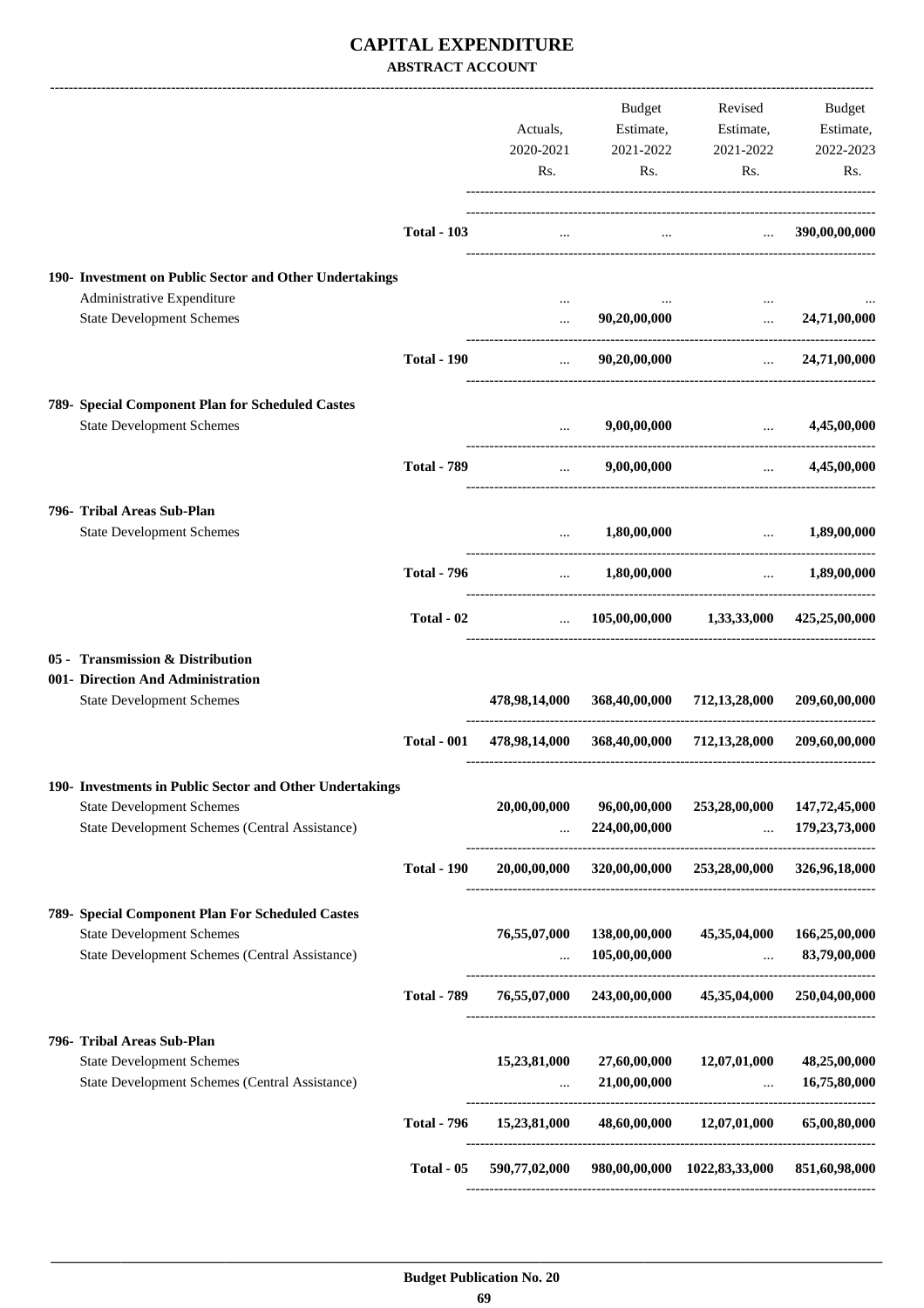### **CAPITAL EXPENDITURE ABSTRACT ACCOUNT**

|                                                                                                                                        |                    | Actuals,<br>2020-2021<br>Rs. | <b>Budget</b><br>Estimate,<br>2021-2022<br>Rs. | Revised<br>Estimate,<br>2021-2022<br>Rs.            | Budget<br>Estimate,<br>2022-2023<br>Rs. |
|----------------------------------------------------------------------------------------------------------------------------------------|--------------------|------------------------------|------------------------------------------------|-----------------------------------------------------|-----------------------------------------|
| 06 - RURAL ELECTRIFICATION<br>001- Direction & Administration<br><b>Central Sector Scheme</b>                                          |                    |                              |                                                |                                                     |                                         |
|                                                                                                                                        | <b>Total - 001</b> | $\cdots$                     | $\cdots$                                       | $\cdots$                                            |                                         |
| 789- Special Component Plan For Scheduled Castes<br><b>State Development Schemes</b><br>State Development Schemes (Central Assistance) |                    | 9,63,00,000<br>$\cdots$      | $\cdots$<br>$\cdots$                           | $\cdots$                                            |                                         |
| <b>Central Sector Scheme</b>                                                                                                           |                    | $\cdots$                     | $\cdots$                                       |                                                     |                                         |
|                                                                                                                                        | <b>Total - 789</b> | 9,63,00,000                  | $\cdots$                                       | $\cdots$                                            |                                         |
| 796- Tribal Areas Sub-Plan                                                                                                             |                    |                              |                                                |                                                     |                                         |
| <b>State Development Schemes</b><br>State Development Schemes (Central Assistance)                                                     |                    |                              | $\cdots$<br>$\cdots$                           | $\cdots$                                            |                                         |
| <b>Central Sector Scheme</b>                                                                                                           |                    |                              |                                                |                                                     |                                         |
|                                                                                                                                        | <b>Total - 796</b> | $\cdots$                     | $\cdots$                                       |                                                     |                                         |
| 800- Other Expenditure                                                                                                                 |                    |                              |                                                |                                                     |                                         |
| <b>State Development Schemes</b><br>State Development Schemes (Central Assistance)                                                     |                    | <br>$\cdots$                 | <br>$\cdots$                                   | $\cdots$<br>$\cdots$                                |                                         |
| <b>Central Sector Scheme</b>                                                                                                           |                    |                              | $\cdots$                                       | $\ddotsc$                                           |                                         |
|                                                                                                                                        | <b>Total - 800</b> | $\cdots$                     | $\cdots$                                       |                                                     |                                         |
|                                                                                                                                        | Total - 06         | 9,63,00,000                  | $\cdots$                                       | $\cdots$                                            |                                         |
| 80 - GENERAL                                                                                                                           |                    |                              |                                                |                                                     |                                         |
| 190- Investments in Public Sector and Other Undertakings<br><b>State Development Schemes</b>                                           |                    | 3,20,00,000                  | and the contract of the contract of            | $\cdots$                                            | $\ddots$                                |
|                                                                                                                                        | <b>Total - 190</b> | 3,20,00,000                  | $\cdots$                                       | $\cdots$                                            |                                         |
| 789- Special Component Plan for Scheduled Castes                                                                                       |                    |                              |                                                |                                                     |                                         |
| <b>State Development Schemes</b>                                                                                                       |                    | 1,50,00,000                  |                                                | the contract of the contract of the contract of the | $\cdots$                                |
|                                                                                                                                        | <b>Total - 789</b> | 1,50,00,000                  | $\cdots$                                       | $\cdots$                                            |                                         |
| 796- Tribal Areas Sub-Plan                                                                                                             |                    |                              |                                                |                                                     |                                         |
| <b>State Development Schemes</b>                                                                                                       |                    | 30,00,000                    | <b>Contract Contract</b>                       | $\cdots$                                            |                                         |
|                                                                                                                                        | <b>Total - 796</b> | 30,00,000                    | $\cdots$                                       | $\ldots$                                            |                                         |
| 797- Transfer to Reserve Fund/Deposit Account                                                                                          |                    |                              |                                                |                                                     |                                         |
| <b>State Development Schemes</b>                                                                                                       |                    | $\cdots$                     | $\cdots$                                       | $\cdots$                                            |                                         |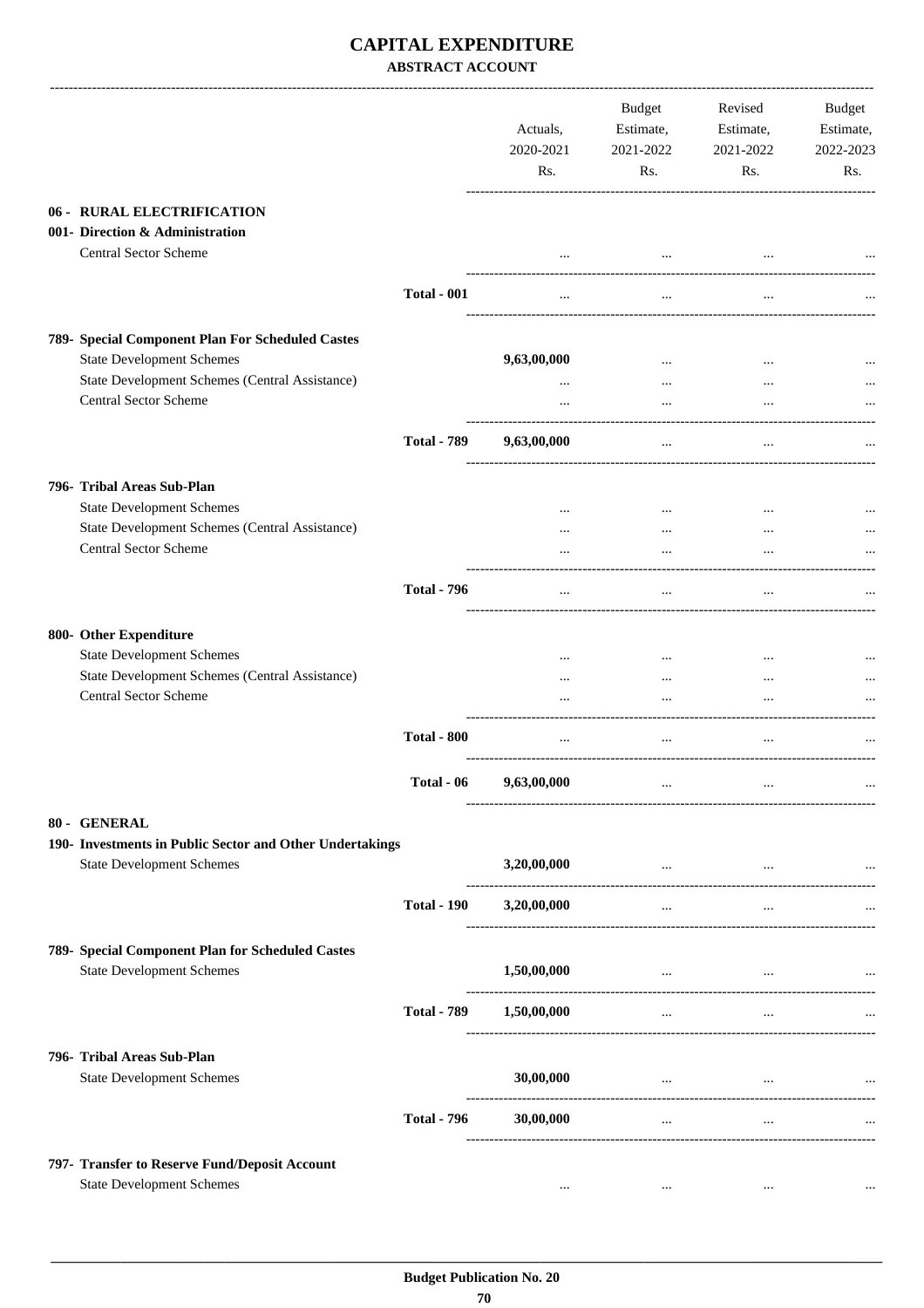### **CAPITAL EXPENDITURE ABSTRACT ACCOUNT**

|                                                                                     |                                                                                                                                                                                                                                      |                                                                                                                                                                               | Budget Revised Budget                                                                                                                                                                                                                        |                       |
|-------------------------------------------------------------------------------------|--------------------------------------------------------------------------------------------------------------------------------------------------------------------------------------------------------------------------------------|-------------------------------------------------------------------------------------------------------------------------------------------------------------------------------|----------------------------------------------------------------------------------------------------------------------------------------------------------------------------------------------------------------------------------------------|-----------------------|
|                                                                                     | Actuals,                                                                                                                                                                                                                             |                                                                                                                                                                               | Estimate, Estimate, Estimate,                                                                                                                                                                                                                |                       |
|                                                                                     | 2020-2021                                                                                                                                                                                                                            |                                                                                                                                                                               | 2021-2022 2021-2022                                                                                                                                                                                                                          | 2022-2023             |
|                                                                                     | Rs.                                                                                                                                                                                                                                  |                                                                                                                                                                               | Rs.                                                                                                                                                                                                                                          | $\mathbf{Rs.}$<br>Rs. |
| <b>Total - 797</b>                                                                  |                                                                                                                                                                                                                                      | $\mathbf{r}$                                                                                                                                                                  | $\cdots$ . The contract of the contract of the contract of the contract of the contract of the contract of the contract of the contract of the contract of the contract of the contract of the contract of the contract of the c<br>$\cdots$ |                       |
|                                                                                     | Total - $80$ $5,00,00,000$                                                                                                                                                                                                           |                                                                                                                                                                               | the contract of the contract of the contract of the contract of the contract of                                                                                                                                                              |                       |
| Grand Total - Gross 605,40,02,000 1167,11,00,000 1099,26,58,000 1317,07,53,000      |                                                                                                                                                                                                                                      |                                                                                                                                                                               |                                                                                                                                                                                                                                              |                       |
| Voted                                                                               |                                                                                                                                                                                                                                      | 605,40,02,000 1167,11,00,000 1099,26,58,000 1317,07,53,000                                                                                                                    |                                                                                                                                                                                                                                              |                       |
|                                                                                     |                                                                                                                                                                                                                                      | $Charged$ $\dots$ $\dots$ $\dots$ $\dots$                                                                                                                                     |                                                                                                                                                                                                                                              |                       |
| State Development Schemes 605,40,02,000 792,11,00,000 1099,26,58,000 1017,34,00,000 |                                                                                                                                                                                                                                      |                                                                                                                                                                               |                                                                                                                                                                                                                                              |                       |
|                                                                                     |                                                                                                                                                                                                                                      |                                                                                                                                                                               |                                                                                                                                                                                                                                              |                       |
| <b>Central Sector Scheme</b>                                                        |                                                                                                                                                                                                                                      |                                                                                                                                                                               |                                                                                                                                                                                                                                              |                       |
| <b>Deduct Recoveries</b>                                                            |                                                                                                                                                                                                                                      | $\dots$ $-1,000$                                                                                                                                                              |                                                                                                                                                                                                                                              | $-1,000$ $-1,000$     |
| Grand Total - Net 605,40,02,000 1167,10,99,000 1099,26,57,000 1317,07,52,000        |                                                                                                                                                                                                                                      |                                                                                                                                                                               |                                                                                                                                                                                                                                              |                       |
| Voted<br>Charged                                                                    | <u>and the community of the community of the community of the community of the community of the community of the community of the community of the community of the community of the community of the community of the community</u> | 605,40,02,000 1167,10,99,000 1099,26,57,000 1317,07,52,000<br>the contract of the contract of the contract of the contract of the contract of the contract of the contract of | $\cdots$                                                                                                                                                                                                                                     |                       |
|                                                                                     |                                                                                                                                                                                                                                      |                                                                                                                                                                               |                                                                                                                                                                                                                                              |                       |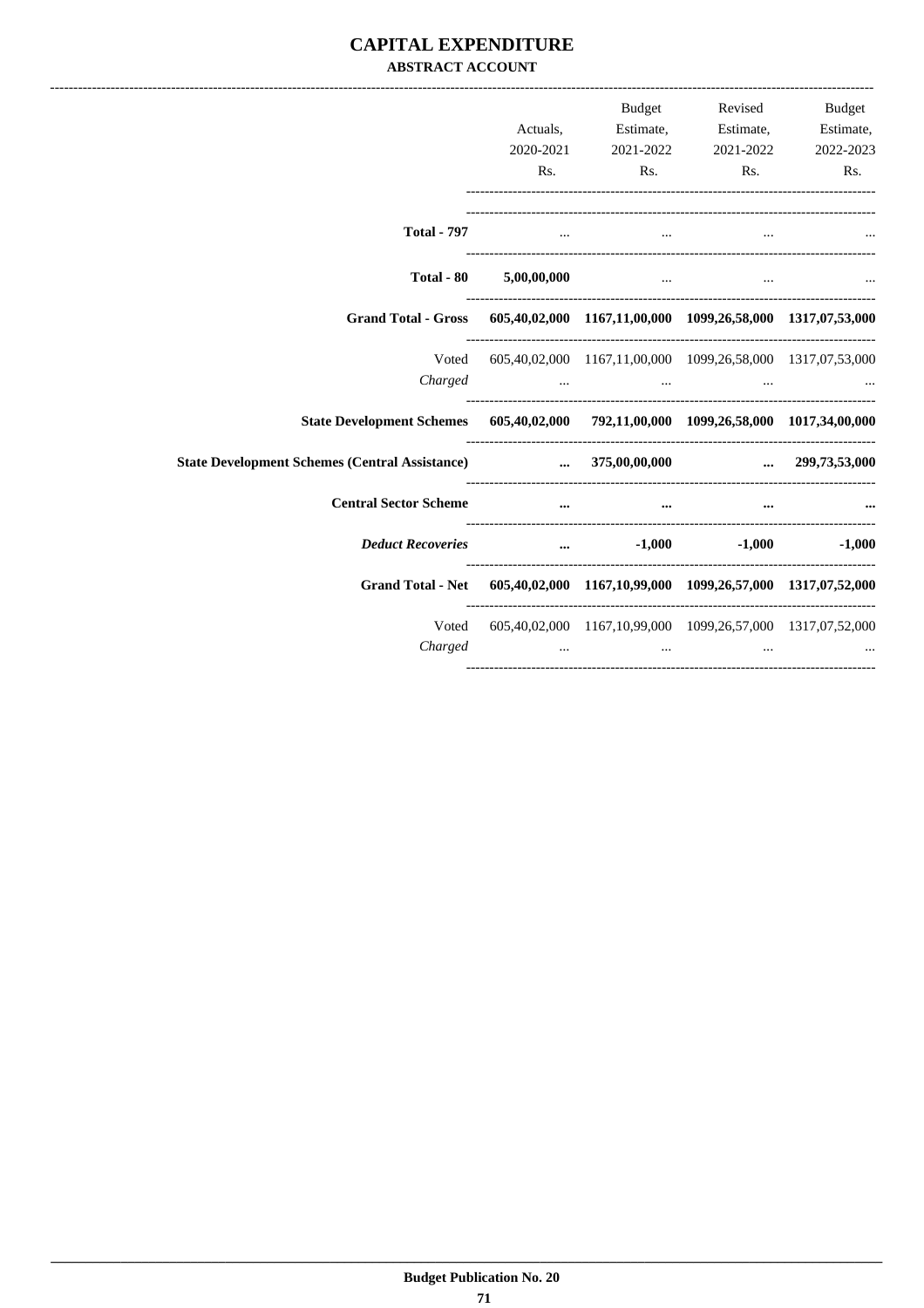|   | DETAILED ACCOUNT NO. 4801-01-190 - INVESTMENTS IN PUBLIC SECTOR AND OTHER UNDERTAKINGS |                  |                                                                                                                                                                                          |
|---|----------------------------------------------------------------------------------------|------------------|------------------------------------------------------------------------------------------------------------------------------------------------------------------------------------------|
|   |                                                                                        |                  |                                                                                                                                                                                          |
|   |                                                                                        |                  |                                                                                                                                                                                          |
|   |                                                                                        |                  |                                                                                                                                                                                          |
|   |                                                                                        |                  |                                                                                                                                                                                          |
|   |                                                                                        | 8,00,000         | 30,00,000                                                                                                                                                                                |
|   | $\cdots$                                                                               | 8,00,000         | 30,00,000                                                                                                                                                                                |
|   |                                                                                        |                  |                                                                                                                                                                                          |
|   | 36,55,00,000                                                                           | 48,01,22,000     | 8, 37, 75, 000                                                                                                                                                                           |
|   |                                                                                        |                  |                                                                                                                                                                                          |
|   |                                                                                        |                  |                                                                                                                                                                                          |
|   | 16,00,00,000                                                                           |                  | 12,76,80,000                                                                                                                                                                             |
|   | 16,00,00,000                                                                           |                  | 12,76,80,000                                                                                                                                                                             |
|   | 52,55,00,000                                                                           | 48,09,22,000     | 21,44,55,000                                                                                                                                                                             |
| . | 52,55,00,000<br>                                                                       | 48,09,22,000<br> | 21,44,55,000                                                                                                                                                                             |
|   |                                                                                        |                  |                                                                                                                                                                                          |
|   |                                                                                        |                  | 36,55,00,000 48,01,22,000 8,37,75,000<br>$\mathbf{r}$ , and the state of $\mathbf{r}$<br>and the state<br>DETAILED ACCOUNT NO. 4801-01-789 - SPECIAL COMPONENT PLAN FOR SCHEDULED CASTES |

| 789- Special Component Plan for Scheduled Castes                    |          |              |              |             |
|---------------------------------------------------------------------|----------|--------------|--------------|-------------|
| <b>State Development Schemes</b>                                    |          |              |              |             |
| 001- Equity participation of State Government for Implementation of |          |              |              |             |
| Turga Pump Storage Projects (1000 MW) (State Share) (EAP)           |          |              |              |             |
| [PO]                                                                |          |              |              |             |
| 54- Investment                                                      | $\cdots$ | 17,14,00,000 | 22,50,58,000 | 7.99.70.000 |
| <b>Total - State Development Schemes</b>                            | $\cdots$ | 17,14,00,000 | 22,50,58,000 | 7.99.70.000 |
| <b>State Development Schemes (Central Assistance)</b>               |          |              |              |             |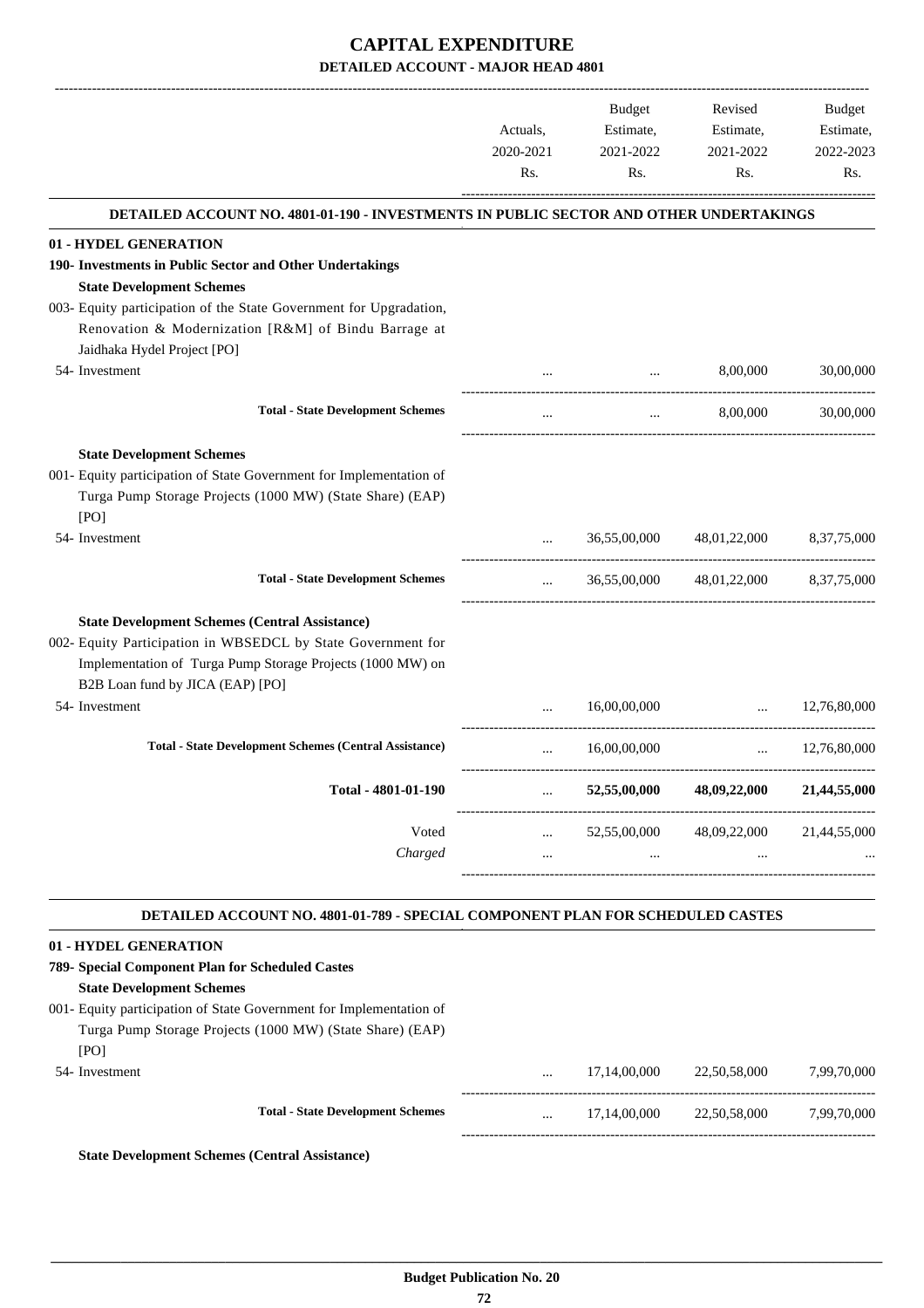|                                                                                                                                                                                                                         | Actuals,<br>2020-2021<br>Rs.                   | Budget<br>Estimate,<br>2021-2022                                                                                    |                                                                                               | Revised<br>Estimate,<br>2021-2022 | Budget<br>Estimate,<br>2022-2023 |
|-------------------------------------------------------------------------------------------------------------------------------------------------------------------------------------------------------------------------|------------------------------------------------|---------------------------------------------------------------------------------------------------------------------|-----------------------------------------------------------------------------------------------|-----------------------------------|----------------------------------|
|                                                                                                                                                                                                                         |                                                | Rs.                                                                                                                 | Rs.                                                                                           | Rs.                               |                                  |
| 002- Equity Participation in WBSEDCL by State Government for<br>Implementation of Turga Pump Storage Projects (1000 MW) on<br>B2B Loan fund by JICA (EAP) [PO]                                                          |                                                |                                                                                                                     |                                                                                               |                                   |                                  |
| 54- Investment                                                                                                                                                                                                          | $\ddotsc$                                      | 7,50,00,000                                                                                                         | <b><i>Committee Committee States and States</i></b><br>-------------------------------------- | 5,98,50,000                       |                                  |
| <b>Total - State Development Schemes (Central Assistance)</b>                                                                                                                                                           |                                                |                                                                                                                     | $7,50,00,000$ $5,98,50,000$                                                                   |                                   |                                  |
| Total - 4801-01-789                                                                                                                                                                                                     | $\mathbf{m}$                                   |                                                                                                                     | 24,64,00,000 22,50,58,000 13,98,20,000                                                        |                                   |                                  |
| Voted                                                                                                                                                                                                                   | <b>Sales Control</b>                           |                                                                                                                     | 24,64,00,000 22,50,58,000 13,98,20,000                                                        |                                   |                                  |
| Charged                                                                                                                                                                                                                 | $\mathbf{1}$ and $\mathbf{1}$ and $\mathbf{1}$ | and the contract of the contract of the contract of the contract of the contract of the contract of the contract of | <b>Contract</b>                                                                               |                                   |                                  |
| DETAILED ACCOUNT NO. 4801-01-796 - TRIBAL AREAS SUB-PLAN                                                                                                                                                                |                                                |                                                                                                                     |                                                                                               |                                   |                                  |
| 01 - HYDEL GENERATION<br>796- Tribal Areas Sub-Plan<br><b>State Development Schemes</b>                                                                                                                                 |                                                |                                                                                                                     |                                                                                               |                                   |                                  |
| 001- Equity participation of State Government for Implementation of<br>Turga Pump Storage Projects (1000 MW) (State Share) (EAP)<br>[PO]                                                                                |                                                |                                                                                                                     |                                                                                               |                                   |                                  |
| 54- Investment                                                                                                                                                                                                          | $\cdots$                                       |                                                                                                                     | 3,42,00,000 4,50,12,000                                                                       | 3,59,10,000                       |                                  |
| <b>Total - State Development Schemes</b>                                                                                                                                                                                |                                                |                                                                                                                     | $3,42,00,000$ $4,50,12,000$ $3,59,10,000$                                                     |                                   |                                  |
| <b>State Development Schemes (Central Assistance)</b><br>002- Equity Participation in WBSEDCL by State Government for<br>Implementation of Turga Pump Storage Projects (1000 MW) on<br>B2B Loan fund by JICA (EAP) [PO] |                                                |                                                                                                                     |                                                                                               |                                   |                                  |
| 54- Investment                                                                                                                                                                                                          |                                                | 1,50,00,000                                                                                                         | $\cdots$                                                                                      | 1,19,70,000                       |                                  |
| <b>Total - State Development Schemes (Central Assistance)</b>                                                                                                                                                           | $\cdots$                                       | 1,50,00,000                                                                                                         | $\cdots$                                                                                      | 1,19,70,000                       |                                  |
| Total - 4801-01-796                                                                                                                                                                                                     | $\cdots$                                       | 4,92,00,000                                                                                                         | 4,50,12,000                                                                                   | 4,78,80,000                       |                                  |
| Voted<br>Charged                                                                                                                                                                                                        | $\cdots$<br>                                   | 4,92,00,000                                                                                                         | 4,50,12,000                                                                                   | 4,78,80,000                       |                                  |

#### **DETAILED ACCOUNT NO. 4801-02-001 - DIRECTION AND ADMINISTRATION .**

.

| 02 - THERMAL POWER GENERATION              |          |             |             |             |
|--------------------------------------------|----------|-------------|-------------|-------------|
| 001- Direction and Administration          |          |             |             |             |
| <b>State Development Schemes</b>           |          |             |             |             |
| 001 - Special Infrastructure Projects [PO] |          |             |             |             |
| 53- Major Works / Land and Buildings       | $\cdots$ | 4,00,00,000 | 1,33,33,000 | 4,20,00,000 |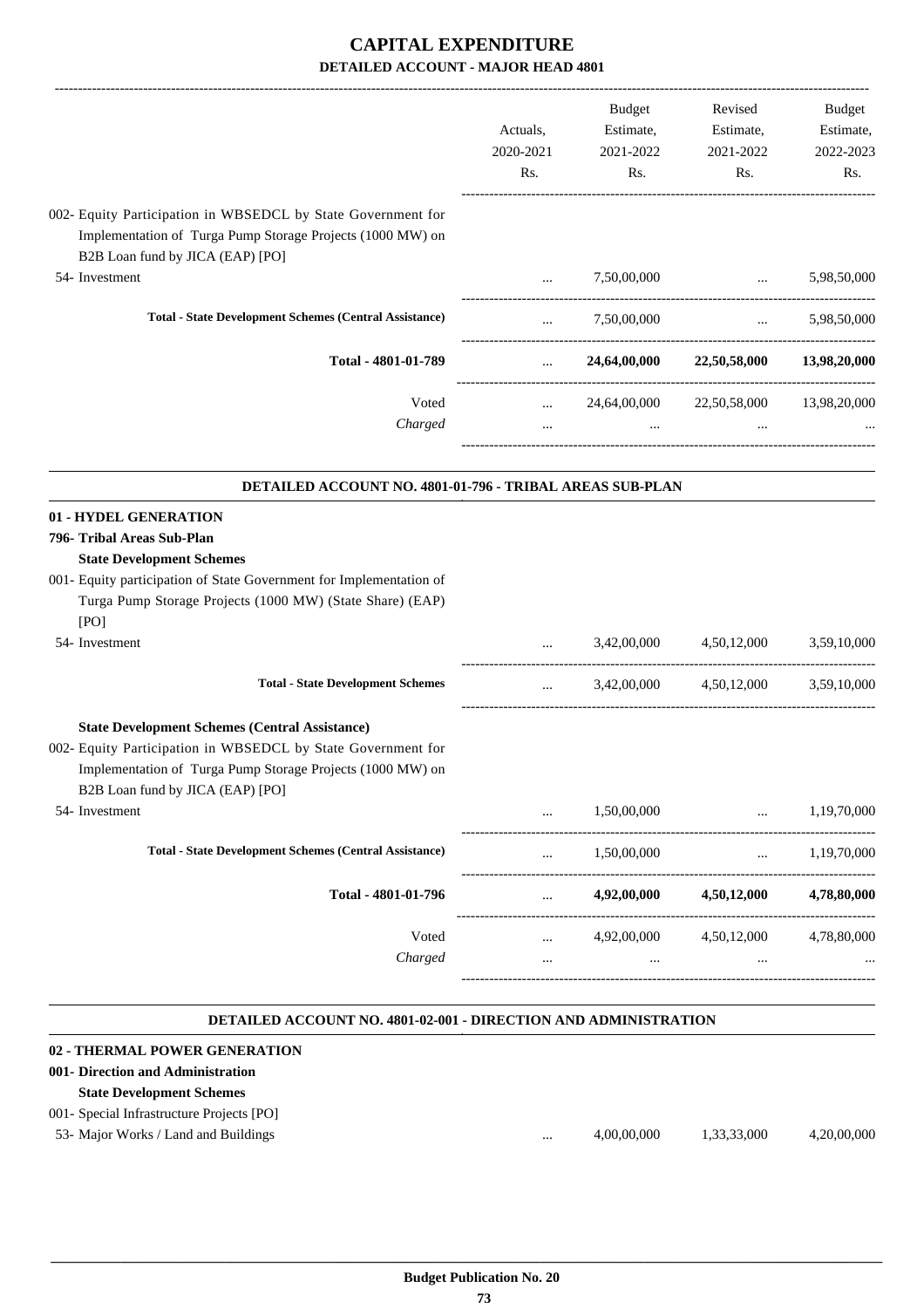|                                          | Actuals.<br>2020-2021<br>Rs. | <b>Budget</b><br>Estimate,<br>2021-2022<br>Rs. | Revised<br>Estimate,<br>2021-2022<br>Rs. | <b>Budget</b><br>Estimate,<br>2022-2023<br>Rs. |
|------------------------------------------|------------------------------|------------------------------------------------|------------------------------------------|------------------------------------------------|
| <b>Total - State Development Schemes</b> | $\cdots$                     | 4,00,00,000                                    | 1,33,33,000                              | 4,20,00,000                                    |
| Total - 4801-02-001                      | $\cdots$                     | 4,00,00,000                                    | 1,33,33,000                              | 4,20,00,000                                    |
| Voted<br>Charged                         | $\cdots$<br>$\cdots$         | 4,00,00,000<br>$\cdots$                        | 1,33,33,000<br>$\cdots$                  | 4,20,00,000<br>$\cdots$                        |
|                                          |                              |                                                |                                          |                                                |

-------------------------------------------------------------------------------------------------------------------------------------------------------------------------------

#### **DETAILED ACCOUNT NO. 4801-02-103 - DEUCHA PACHAMI COAL BLOCK**

| 02 - THERMAL POWER GENERATION                                     |          |          |          |               |
|-------------------------------------------------------------------|----------|----------|----------|---------------|
| 103- Deucha Pachami Coal Block                                    |          |          |          |               |
| <b>State Development Schemes</b>                                  |          |          |          |               |
| 001- Ancillary Works in respect of Deucha Pachami Coal Block [PO] |          |          |          |               |
| 53- Major Works / Land and Buildings                              | $\cdots$ | $\cdots$ | $\cdots$ | 390,00,00,000 |
| <b>Total - State Development Schemes</b>                          | $\cdots$ | $\cdots$ | $\cdots$ | 390,00,00,000 |
| Total - 4801-02-103                                               | $\cdots$ | $\cdots$ | $\cdots$ | 390,00,00,000 |
| Voted                                                             | $\cdots$ | $\cdots$ | $\cdots$ | 390,00,00,000 |
| Charged                                                           | $\cdots$ | $\cdots$ | $\cdots$ | $\cdots$      |
|                                                                   |          |          |          |               |

| DETAILED ACCOUNT NO. 4801-02-190 - INVESTMENT ON PUBLIC SECTOR AND OTHER UNDERTAKINGS       |          |                              |                                                                            |                       |
|---------------------------------------------------------------------------------------------|----------|------------------------------|----------------------------------------------------------------------------|-----------------------|
| 02 - THERMAL POWER GENERATION                                                               |          |                              |                                                                            |                       |
| 190- Investment on Public Sector and Other Undertakings                                     |          |                              |                                                                            |                       |
| <b>State Development Schemes</b>                                                            |          |                              |                                                                            |                       |
| 001- West Bengal Power Development Corporation [PO]                                         |          |                              |                                                                            |                       |
| 54- Investment                                                                              |          | 60,00,00,000                 | $\ddotsc$                                                                  | 13,00,00,000          |
| Total - 4801-02-190-001                                                                     |          | 60,00,00,000                 |                                                                            | $\ldots$ 13,00,00,000 |
| 005- Equity Participation of the State Govt. for implementation of<br>Sagatrdihi TPP [PO]   |          |                              |                                                                            |                       |
| 54- Investment                                                                              |          | 10,20,00,000                 | $\mathbf{r}$ and $\mathbf{r}$ and $\mathbf{r}$ are the set of $\mathbf{r}$ | 5,71,00,000           |
| Total - 4801-02-190-005                                                                     | $\cdots$ | $10,20,00,000$ $5,71,00,000$ |                                                                            |                       |
| 017- Up-gradation / Renovation and Modernization (R&M) of B-T-G                             |          |                              |                                                                            |                       |
| & BOP package of Unit 1, 2 & 3 of Kolaghat Thermal Power                                    |          |                              |                                                                            |                       |
| Station (KTPS) [PO]                                                                         |          |                              |                                                                            |                       |
| 54- Investment                                                                              |          |                              |                                                                            |                       |
| 019- Equity Contribution of the State Government in Durgapur<br>Projects Limited (DPL) [PO] |          |                              |                                                                            |                       |
| 54- Investment                                                                              | $\cdots$ | 20,00,00,000                 | $\cdots$                                                                   | 6,00,00,000           |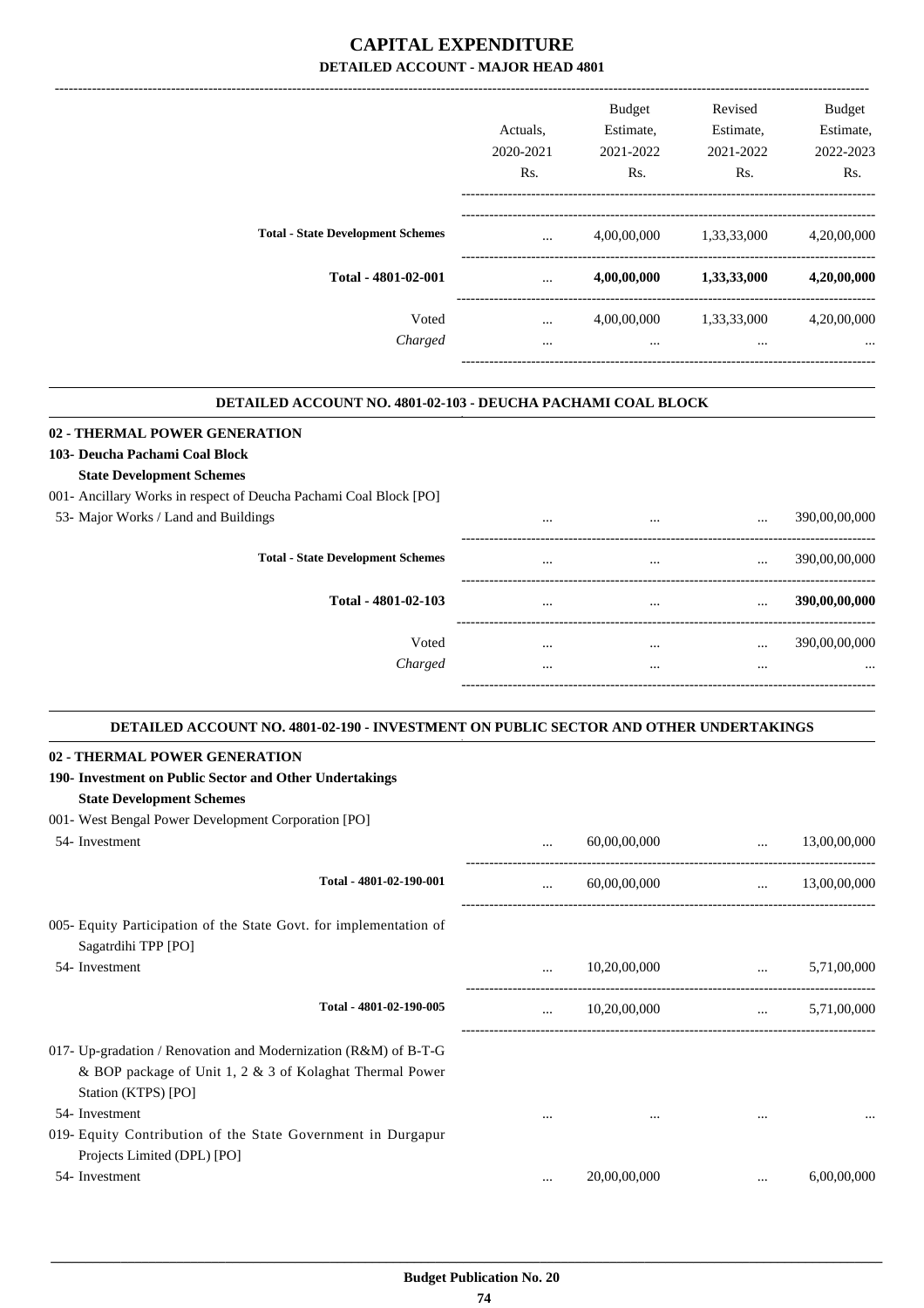|                                                                                                                       |                               | Budget       | Revised                                                             | Budget                |
|-----------------------------------------------------------------------------------------------------------------------|-------------------------------|--------------|---------------------------------------------------------------------|-----------------------|
|                                                                                                                       | Actuals,                      | Estimate,    | Estimate,                                                           | Estimate,             |
|                                                                                                                       | 2020-2021                     | 2021-2022    | 2021-2022                                                           | 2022-2023             |
|                                                                                                                       | Rs.                           | Rs.          | Rs.                                                                 | Rs.                   |
| Total - 4801-02-190-019                                                                                               | <b>Sales Control</b>          | 20,00,00,000 | and the company of the company of                                   | 6,00,00,000           |
|                                                                                                                       |                               |              |                                                                     |                       |
| <b>Total - State Development Schemes</b>                                                                              | $\mathbf{r}$ and $\mathbf{r}$ | 90,20,00,000 |                                                                     | $\ldots$ 24,71,00,000 |
| <b>State Development Schemes</b>                                                                                      |                               |              |                                                                     |                       |
| 018- Equity Contribution of the State Government for Sagardighi TPS<br>Unit 3 & 4 (WBETF) [PO]                        |                               |              |                                                                     |                       |
| 54- Investment                                                                                                        |                               |              |                                                                     |                       |
| Total - 4801-02-190                                                                                                   | $\cdots$                      | 90,20,00,000 | $\mathbf{1}$ , $\mathbf{1}$                                         | 24,71,00,000          |
| Voted                                                                                                                 | $\cdots$                      | 90,20,00,000 |                                                                     | $\ldots$ 24,71,00,000 |
| Charged                                                                                                               |                               | $\cdots$     | $\cdots$                                                            |                       |
| DETAILED ACCOUNT NO. 4801-02-789 - SPECIAL COMPONENT PLAN FOR SCHEDULED CASTES                                        |                               |              |                                                                     |                       |
| 02 - THERMAL POWER GENERATION<br>789- Special Component Plan for Scheduled Castes<br><b>State Development Schemes</b> |                               |              |                                                                     |                       |
| 001- Equity Participation of the State Govt. for implementation of                                                    |                               |              |                                                                     |                       |
| Sagardighi TPP [PO]                                                                                                   |                               |              |                                                                     |                       |
| 54- Investment                                                                                                        |                               | 9,00,00,000  | $\ddotsc$<br>-------------------------------                        | 4.45.00.000           |
| <b>Total - State Development Schemes</b>                                                                              | $\cdots$                      | 9,00,00,000  | $\mathbf{1}$ , and $\mathbf{1}$<br>-------------------------------- | 4,45,00,000           |
| Total - 4801-02-789                                                                                                   | $\ldots$                      | 9,00,00,000  | $\cdots$                                                            | 4,45,00,000           |
| Voted                                                                                                                 | $\ldots$                      | 9,00,00,000  | $\mathbf{1}$ and $\mathbf{1}$ and $\mathbf{1}$                      | 4,45,00,000           |
| Charged                                                                                                               | $\cdots$                      | $\ddots$     | $\cdots$                                                            |                       |
| DETAILED ACCOUNT NO. 4801-02-796 - TRIBAL AREAS SUB-PLAN                                                              |                               |              |                                                                     |                       |
| 02 - THERMAL POWER GENERATION                                                                                         |                               |              |                                                                     |                       |
| 796- Tribal Areas Sub-Plan<br><b>State Development Schemes</b>                                                        |                               |              |                                                                     |                       |
| 001- Equity Participation of the State Govt. for implementation of<br>Sagardighi TPP [PO]                             |                               |              |                                                                     |                       |
| 54- Investment                                                                                                        | $\cdots$                      | 1,80,00,000  | $\cdots$                                                            | 1,89,00,000           |
| <b>Total - State Development Schemes</b>                                                                              | $\cdots$                      | 1,80,00,000  | ----------------------------------                                  | $\ldots$ 1,89,00,000  |
| Total - 4801-02-796                                                                                                   | $\cdots$                      | 1,80,00,000  | $\cdots$                                                            | 1,89,00,000           |
|                                                                                                                       |                               |              |                                                                     |                       |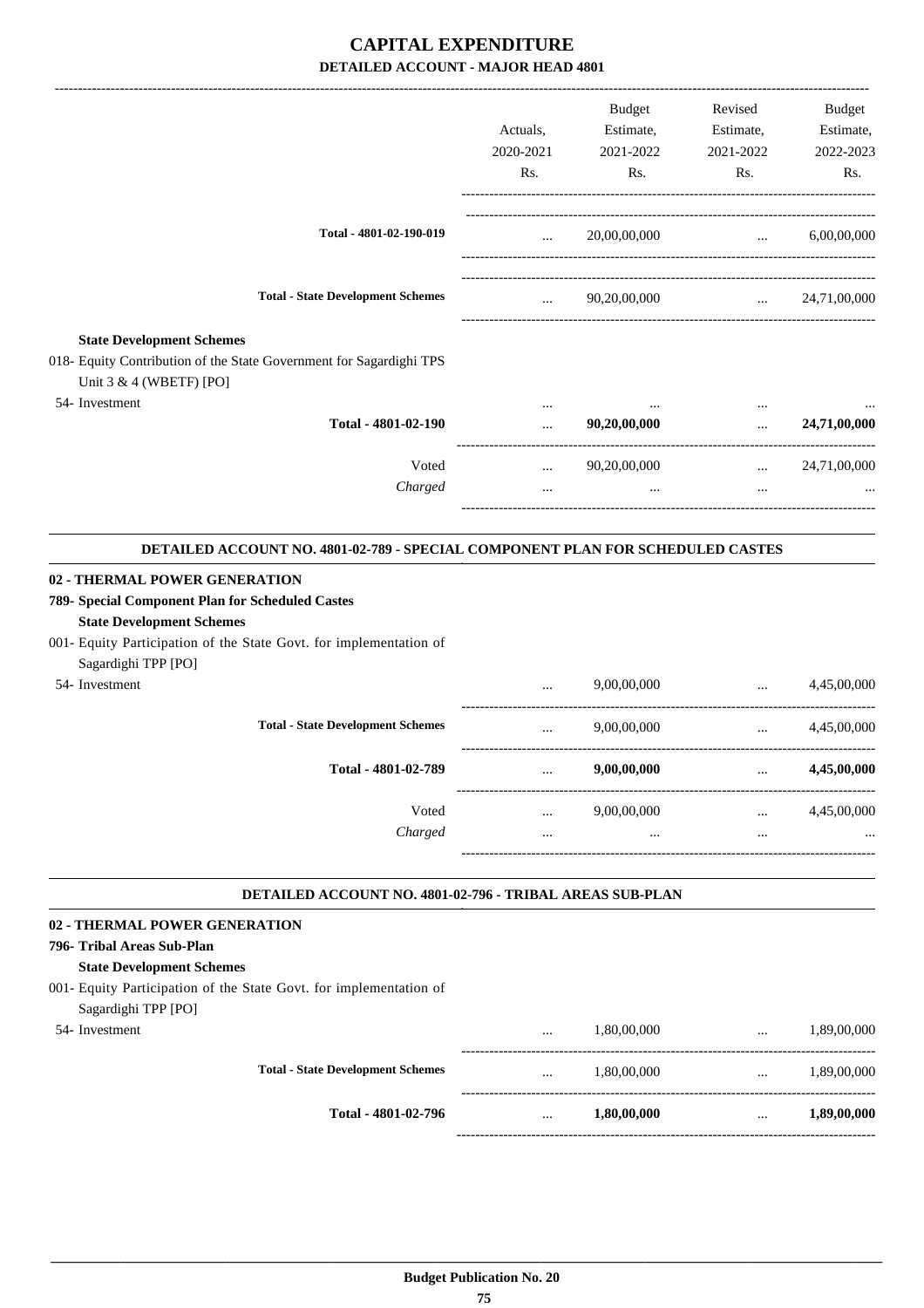|                                                                                                | Actuals,<br>2020-2021<br>Rs. | Budget<br>Estimate,<br>2021-2022<br>Rs.     | Revised<br>Estimate,<br>2021-2022<br>Rs.                | Budget<br>Estimate,<br>2022-2023<br>Rs. |
|------------------------------------------------------------------------------------------------|------------------------------|---------------------------------------------|---------------------------------------------------------|-----------------------------------------|
| Voted<br>Charged                                                                               | $\cdots$                     | 1,80,00,000                                 | $\cdots$                                                | 1,89,00,000                             |
|                                                                                                |                              |                                             |                                                         |                                         |
| DETAILED ACCOUNT NO. 4801-05-001 - DIRECTION AND ADMINISTRATION                                |                              |                                             |                                                         |                                         |
| 05 - Transmission & Distribution                                                               |                              |                                             |                                                         |                                         |
| 001- Direction And Administration                                                              |                              |                                             |                                                         |                                         |
| <b>State Development Schemes</b>                                                               |                              |                                             |                                                         |                                         |
| 002- Special Infrastructure Projects [PO]                                                      |                              |                                             |                                                         |                                         |
| 53- Major Works / Land and Buildings                                                           | 295,00,00,000                | 170,00,00,000                               | 646,00,00,000                                           | 112,40,00,000                           |
| Total - 4801-05-001-002                                                                        | 295,00,00,000                | 170,00,00,000                               | 646,00,00,000                                           | 112,40,00,000                           |
| 003- Implementation of Strengthening & Extending Electricity                                   |                              |                                             |                                                         |                                         |
| Distribution Network [SEEDN] Phase-III [PO]                                                    |                              |                                             |                                                         |                                         |
| 53- Major Works / Land and Buildings                                                           |                              | 6,40,00,000                                 | 2,13,33,000                                             | 25,00,00,000                            |
| Total - 4801-05-001-003                                                                        |                              |                                             | 6,40,00,000 2,13,33,000 25,00,00,000                    |                                         |
| <b>Total - State Development Schemes</b>                                                       |                              |                                             | 295,00,00,000 176,40,00,000 648,13,33,000 137,40,00,000 |                                         |
| <b>State Development Schemes</b>                                                               |                              |                                             |                                                         |                                         |
| 001- Implementation of Schemes under RIDF (RIDF) [PO]                                          |                              |                                             |                                                         |                                         |
| 53- Major Works / Land and Buildings                                                           | 183,98,14,000                | 192,00,00,000                               | 63,99,95,000                                            | 72,20,00,000                            |
| <b>Total - State Development Schemes</b>                                                       | 183,98,14,000                | 192,00,00,000                               | 63,99,95,000                                            | 72,20,00,000                            |
| Total - 4801-05-001                                                                            | 478,98,14,000                | 368,40,00,000                               | 712,13,28,000                                           | 209,60,00,000                           |
| Voted                                                                                          | 478,98,14,000                | 368,40,00,000                               | 712,13,28,000                                           | 209,60,00,000                           |
| Charged                                                                                        |                              | $\cdots$                                    |                                                         |                                         |
| DETAILED ACCOUNT NO. 4801-05-190 - INVESTMENTS IN PUBLIC SECTOR AND OTHER UNDERTAKINGS         |                              |                                             |                                                         |                                         |
| 05 - Transmission & Distribution                                                               |                              |                                             |                                                         |                                         |
| 190- Investments in Public Sector and Other Undertakings                                       |                              |                                             |                                                         |                                         |
| <b>State Development Schemes</b><br>002- Implementation of Integrated Power Development Scheme |                              |                                             |                                                         |                                         |
| (IPDS)(State Share) (OCASPS) [PO]                                                              |                              |                                             |                                                         |                                         |
| 53- Major Works / Land and Buildings                                                           | 20,00,00,000                 | $\cdots$                                    | 229,00,00,000                                           | 50,00,00,000                            |
| Total - 4801-05-190-002                                                                        | 20,00,00,000                 | -------------------------------<br>$\cdots$ | 229,00,00,000                                           | 50,00,00,000                            |

-----------------------------------------------------------------------------------------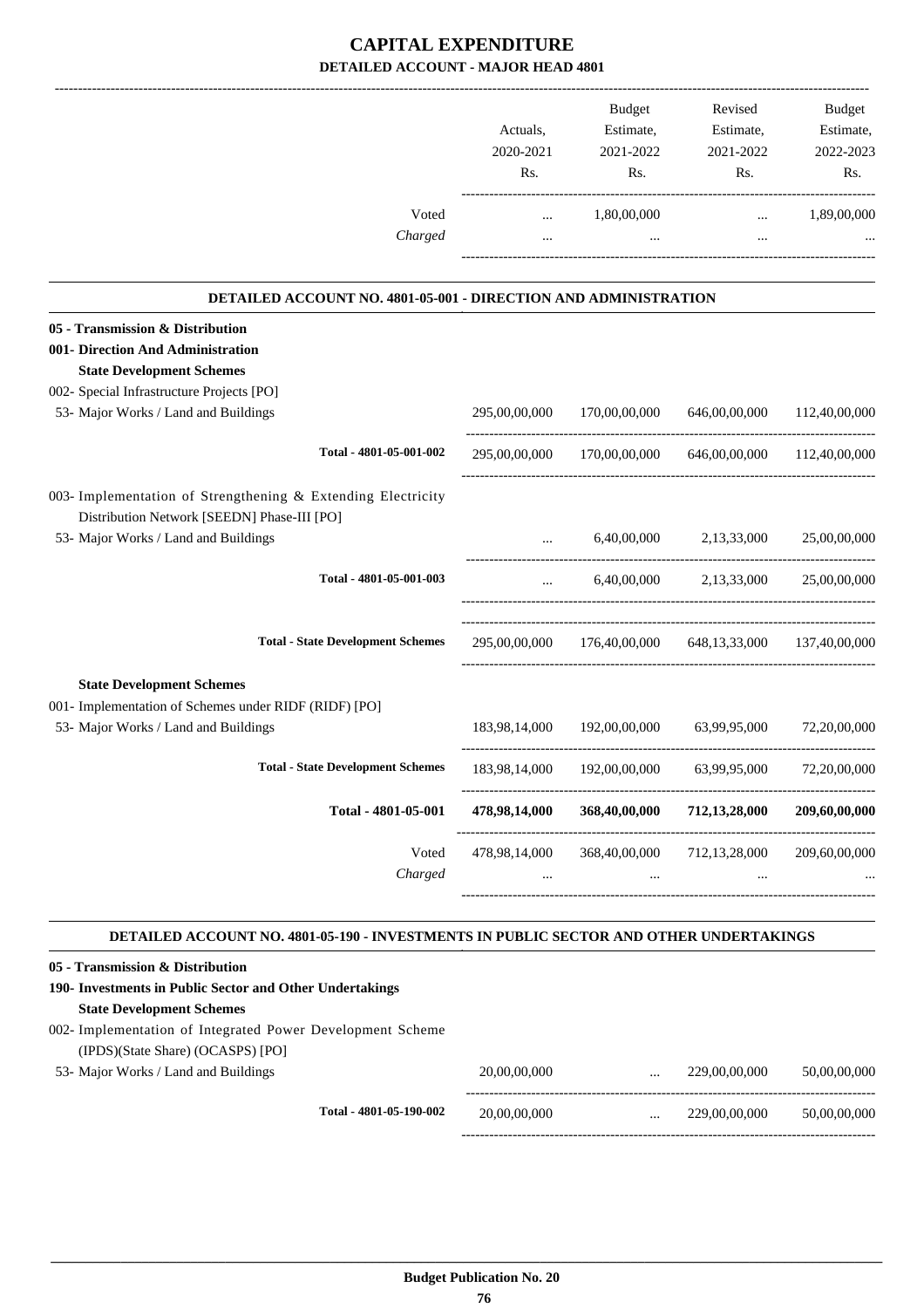| Actuals,<br>2020-2021<br>Rs. | <b>Budget</b><br>Estimate,<br>2021-2022<br>Rs. | Revised<br>Estimate,<br>2021-2022<br>Rs. | <b>Budget</b><br>Estimate,<br>2022-2023<br>Rs.                                                   |
|------------------------------|------------------------------------------------|------------------------------------------|--------------------------------------------------------------------------------------------------|
|                              |                                                |                                          |                                                                                                  |
|                              | 96,00,00,000                                   | 24,28,00,000                             | 97,72,45,000                                                                                     |
| $\cdots$                     |                                                | 24,28,00,000                             | 97,72,45,000                                                                                     |
| 20,00,00,000                 |                                                | 253,28,00,000                            | 147, 72, 45, 000                                                                                 |
|                              |                                                |                                          |                                                                                                  |
|                              | 224,00,00,000                                  |                                          | $\ldots$ 179,23,73,000                                                                           |
| $\cdots$                     | 224,00,00,000                                  |                                          | $\ldots$ 179,23,73,000                                                                           |
| $\ddotsc$                    | 224,00,00,000                                  |                                          | $\ldots$ 179,23,73,000                                                                           |
| 20,00,00,000                 |                                                |                                          | 326,96,18,000                                                                                    |
| 20,00,00,000                 |                                                |                                          | 326,96,18,000                                                                                    |
|                              |                                                |                                          | 96,00,00,000<br>96,00,00,000<br>320,00,00,000<br>253,28,00,000<br>320,00,00,000<br>253,28,00,000 |

| 05 - Transmission & Distribution                             |              |              |              |              |
|--------------------------------------------------------------|--------------|--------------|--------------|--------------|
| 789- Special Component Plan For Scheduled Castes             |              |              |              |              |
| <b>State Development Schemes</b>                             |              |              |              |              |
| 002- Implementation of Strengthening & Extending Electricity |              |              |              |              |
| Distribution Network [SEEDN] Phase-III [PO]                  |              |              |              |              |
| 53- Major Works / Land and Buildings                         | $\cdots$     | 3,00,00,000  | 1.00.00.000  | 50,00,00,000 |
| <b>Total - State Development Schemes</b>                     |              | 3,00,00,000  | 1,00,00,000  | 50,00,00,000 |
| <b>State Development Schemes</b>                             |              |              |              |              |
| 001- Implementation of Schemes under RIDF (RIDF) [PO]        |              |              |              |              |
| 53- Major Works / Land and Buildings                         | 76,55,07,000 | 90.00.00.000 | 30,00,04,000 | 69,00,00,000 |
| <b>Total - State Development Schemes</b>                     | 76,55,07,000 | 90,00,00,000 | 30,00,04,000 | 69,00,00,000 |
|                                                              |              |              |              |              |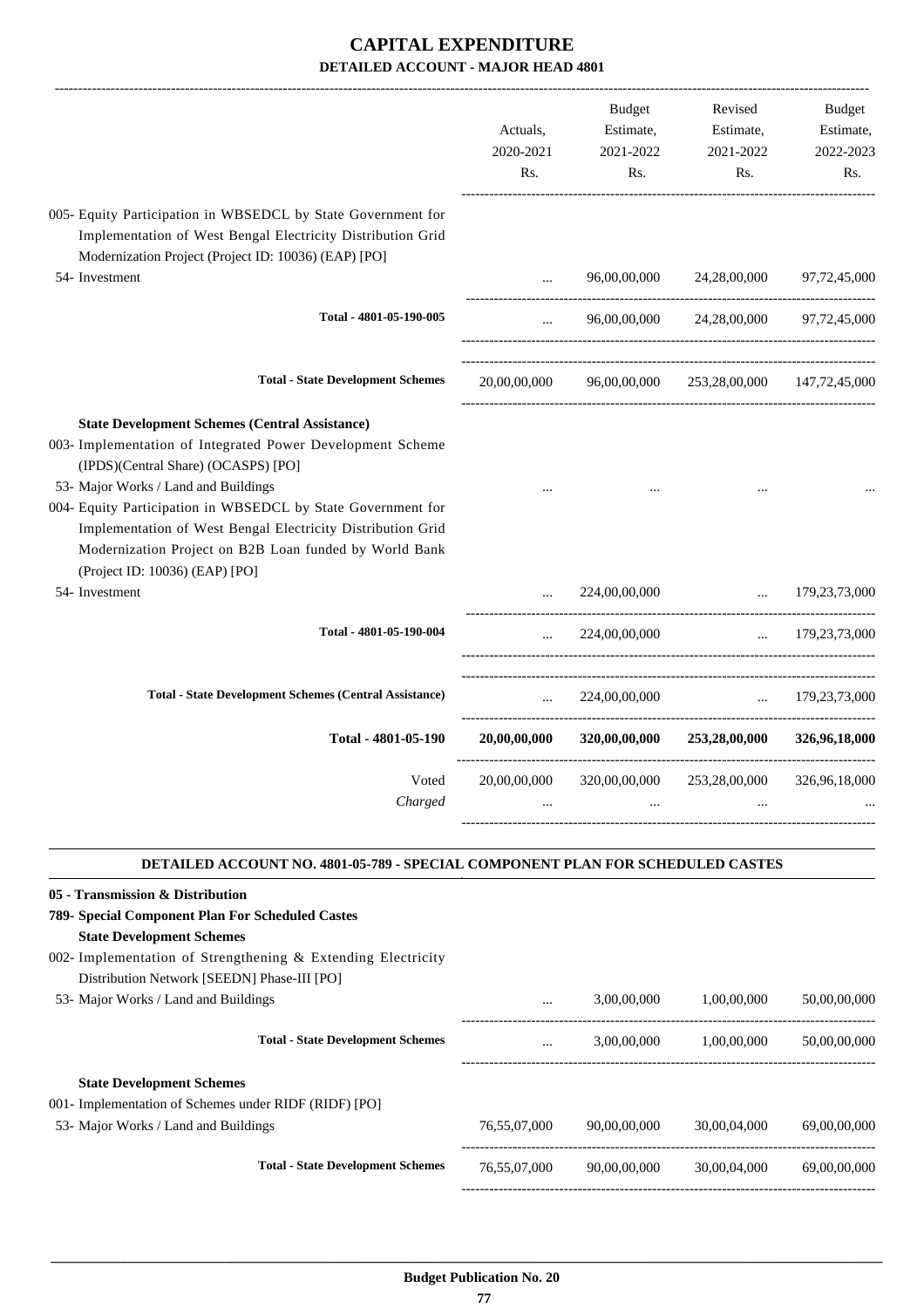|                                                                                                                                                                                                                                                                                                    | Actuals,<br>2020-2021<br>Rs.                   | <b>Budget</b><br>Estimate,<br>2021-2022<br>Rs.                     | Revised<br>Estimate,<br>2021-2022<br>Rs. | Budget<br>Estimate,<br>2022-2023<br>Rs. |
|----------------------------------------------------------------------------------------------------------------------------------------------------------------------------------------------------------------------------------------------------------------------------------------------------|------------------------------------------------|--------------------------------------------------------------------|------------------------------------------|-----------------------------------------|
| <b>State Development Schemes</b>                                                                                                                                                                                                                                                                   |                                                |                                                                    |                                          |                                         |
| 005- Equity Participation in WBSEDCL by State Government for<br>Implementation of West Bengal Electricity Distribution Grid<br>Modernization Project (Project ID: 10036) (EAP) [PO]<br>54- Investment                                                                                              |                                                |                                                                    | 45,00,00,000 14,35,00,000 47,25,00,000   |                                         |
| <b>Total - State Development Schemes</b>                                                                                                                                                                                                                                                           | $\mathbf{1}$ and $\mathbf{1}$ and $\mathbf{1}$ |                                                                    | 45,00,00,000 14,35,00,000 47,25,00,000   |                                         |
| <b>State Development Schemes (Central Assistance)</b><br>004- Equity Participation in WBSEDCL by State Government for<br>Implementation of West Bengal Electricity Distribution Grid<br>Modernization Project on B2B Loan funded by World Bank<br>(Project ID: 10036) (EAP) [PO]<br>54- Investment |                                                | 105,00,00,000                                                      |                                          | $\ldots$ 83,79,00,000                   |
|                                                                                                                                                                                                                                                                                                    |                                                |                                                                    |                                          |                                         |
| <b>Total - State Development Schemes (Central Assistance)</b>                                                                                                                                                                                                                                      | $\cdots$                                       | 105,00,00,000                                                      |                                          | $\ldots$ 83,79,00,000                   |
| Total - 4801-05-789                                                                                                                                                                                                                                                                                |                                                | 76,55,07,000 243,00,00,000 45,35,04,000 250,04,00,000              |                                          |                                         |
| Voted<br>Charged                                                                                                                                                                                                                                                                                   |                                                | 76,55,07,000 243,00,00,000 45,35,04,000 250,04,00,000<br>$\ddotsc$ | $\cdots$                                 |                                         |
| DETAILED ACCOUNT NO. 4801-05-796 - TRIBAL AREAS SUB-PLAN                                                                                                                                                                                                                                           |                                                |                                                                    |                                          |                                         |
| 05 - Transmission & Distribution<br>796- Tribal Areas Sub-Plan<br><b>State Development Schemes</b><br>002- Implementation of Strengthening & Extending Electricity<br>Distribution Network [SEEDN] Phase-III [PO]                                                                                  |                                                |                                                                    |                                          |                                         |
| 53- Major Works / Land and Buildings                                                                                                                                                                                                                                                               |                                                | 60,00,000                                                          | 20,00,000                                | 25,00,00,000                            |
| <b>Total - State Development Schemes</b>                                                                                                                                                                                                                                                           | $\cdots$                                       | 60,00,000                                                          | 20,00,000                                | 25,00,00,000                            |
| <b>State Development Schemes</b><br>001- Implementation of Schemes under RIDF (RIDF) [PO]<br>53- Major Works / Land and Buildings<br><b>Total - State Development Schemes</b>                                                                                                                      | 15,23,81,000                                   | 18,00,00,000<br>15,23,81,000 18,00,00,000 6,00,01,000 13,80,00,000 | 6,00,01,000                              | 13,80,00,000                            |
| <b>State Development Schemes</b><br>005- Equity Participation in WBSEDCL by State Government for<br>Implementation of West Bengal Electricity Distribution Grid<br>Modernization Project (Project ID: 10036) (EAP) [PO]                                                                            |                                                |                                                                    |                                          |                                         |
| 54- Investment                                                                                                                                                                                                                                                                                     |                                                | 9,00,00,000                                                        | 5,87,00,000                              | 9,45,00,000                             |
| <b>Total - State Development Schemes</b>                                                                                                                                                                                                                                                           | $\cdots$                                       | 9,00,00,000                                                        | 5,87,00,000                              | 9,45,00,000                             |

-----------------------------------------------------------------------------------------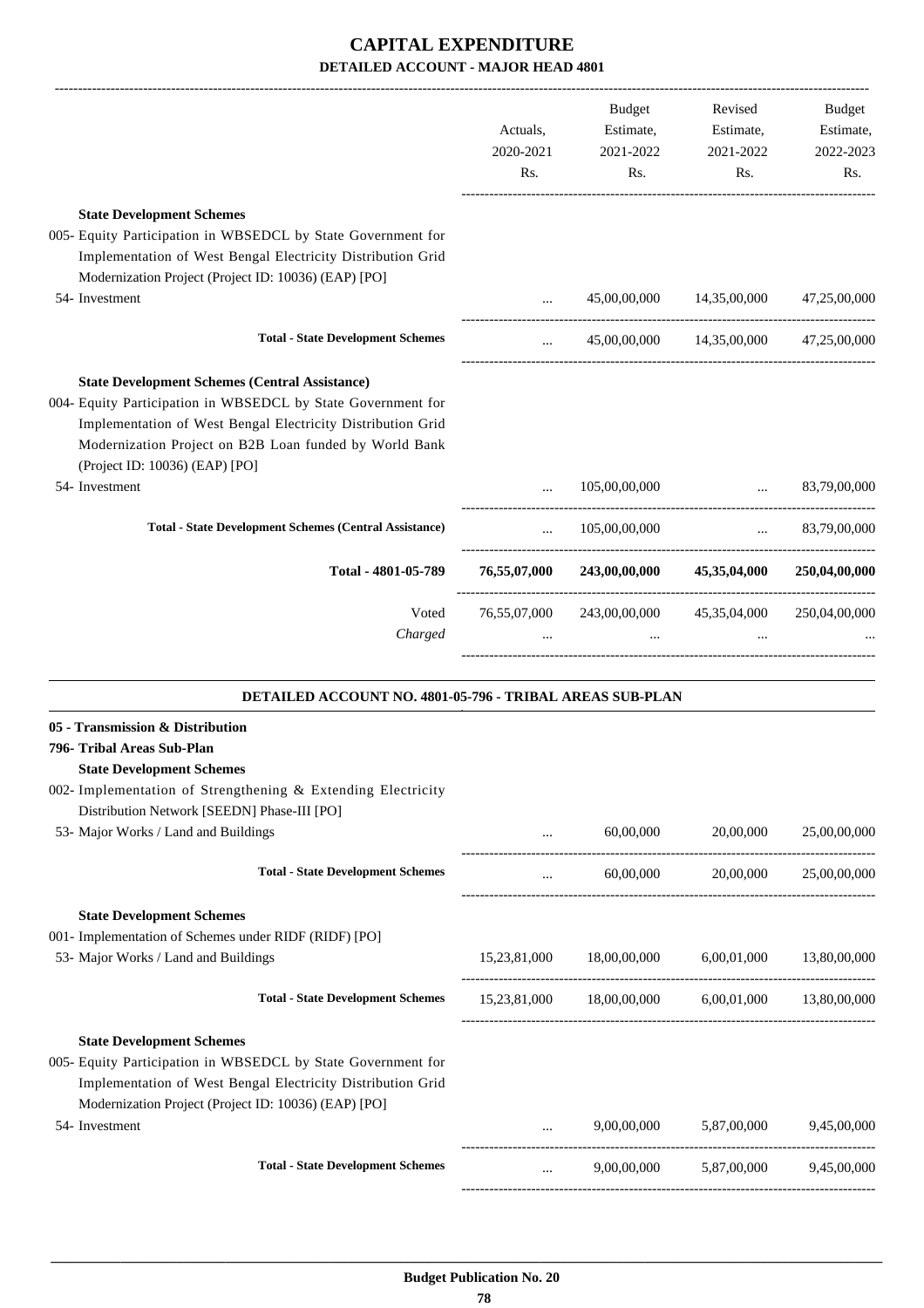|                                                                                                                                                                                                                                                                                   | Actuals,<br>2020-2021<br>Rs. | <b>Budget</b><br>Estimate,<br>2021-2022<br>Rs. | Revised<br>Estimate,<br>2021-2022<br>Rs. | <b>Budget</b><br>Estimate,<br>2022-2023<br>Rs. |
|-----------------------------------------------------------------------------------------------------------------------------------------------------------------------------------------------------------------------------------------------------------------------------------|------------------------------|------------------------------------------------|------------------------------------------|------------------------------------------------|
| <b>State Development Schemes (Central Assistance)</b><br>004- Equity Participation in WBSEDCL by State Government for<br>Implementation of West Bengal Electricity Distribution Grid<br>Modernization Project on B2B Loan funded by World Bank<br>(Project ID: 10036) (EAP) [PO]  |                              |                                                |                                          |                                                |
| 54- Investment                                                                                                                                                                                                                                                                    | $\cdots$                     | 21,00,00,000                                   | $\ddots$                                 | 16,75,80,000                                   |
| <b>Total - State Development Schemes (Central Assistance)</b>                                                                                                                                                                                                                     | $\cdots$                     | 21,00,00,000                                   | $\cdots$                                 | 16,75,80,000                                   |
| Total - 4801-05-796                                                                                                                                                                                                                                                               | 15,23,81,000                 | 48,60,00,000                                   | 12,07,01,000                             | 65,00,80,000                                   |
| Voted<br>Charged                                                                                                                                                                                                                                                                  | 15,23,81,000                 | 48,60,00,000                                   | 12,07,01,000                             | 65,00,80,000                                   |
| <b>DETAILED ACCOUNT NO. 4801-06-001 - DIRECTION &amp; ADMINISTRATION</b>                                                                                                                                                                                                          |                              |                                                |                                          |                                                |
| <b>06 - RURAL ELECTRIFICATION</b><br>001- Direction & Administration<br><b>Central Sector Scheme</b><br>001- Implementation of electricity connections for all un-electrified<br>households under "Saubhagya" (State Share) (OCASPS) [PO]<br>53- Major Works / Land and Buildings |                              |                                                |                                          |                                                |
| Total - 4801-06-001                                                                                                                                                                                                                                                               |                              |                                                |                                          |                                                |
| Voted<br>Charged                                                                                                                                                                                                                                                                  | <br>                         | $\cdots$                                       | $\ddotsc$<br>$\ddotsc$                   |                                                |
| <b>DETAILED ACCOUNT NO. 4801-06-789 - SPECIAL COMPONENT PLAN FOR SCHEDULED CASTES</b>                                                                                                                                                                                             |                              |                                                |                                          |                                                |
| <b>06 - RURAL ELECTRIFICATION</b><br>789- Special Component Plan For Scheduled Castes<br><b>State Development Schemes</b><br>002- Backward Region Grants (Special) funded by the State                                                                                            |                              |                                                |                                          |                                                |
| (BRGFSW) [PO]<br>53- Major Works / Land and Buildings<br><b>State Development Schemes</b><br>005- Implementation of the Scheme "Sech Bandhu" (State Share)<br>(OCASPS) [PO]                                                                                                       | $\cdots$                     | $\cdots$                                       | $\ddotsc$                                |                                                |
| 53- Major Works / Land and Buildings<br>60- Other Capital Expenditure                                                                                                                                                                                                             | <br>9,63,00,000              |                                                |                                          |                                                |
| <b>Total - State Development Schemes</b>                                                                                                                                                                                                                                          | 9,63,00,000                  | $\ldots$                                       | $\cdots$                                 | $\cdots$                                       |

**State Development Schemes (Central Assistance)**

-----------------------------------------------------------------------------------------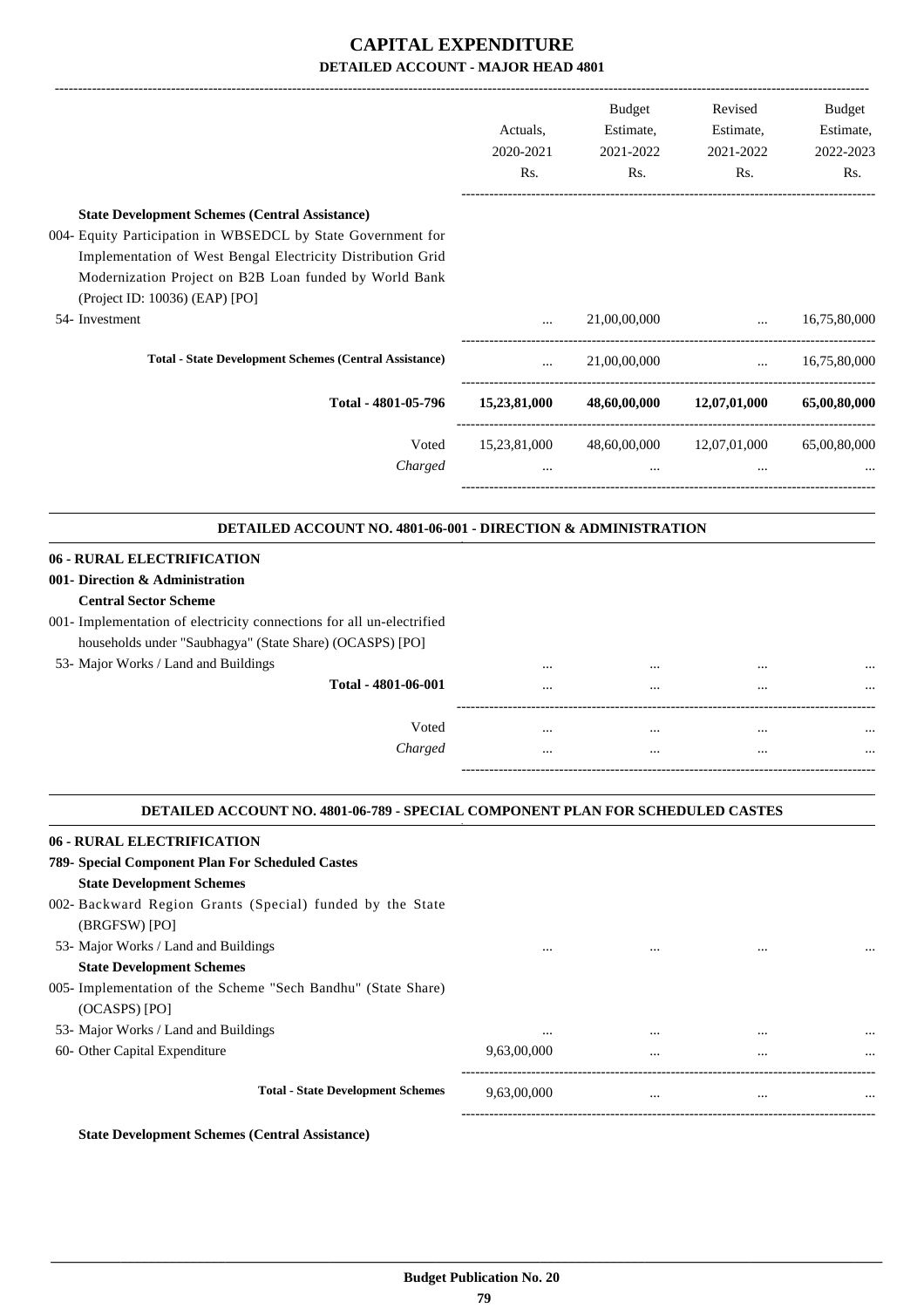|                                                                                                                                                                           | Actuals,<br>2020-2021<br>Rs. | <b>Budget</b><br>Estimate,<br>2021-2022<br>Rs. | Revised<br>Estimate,<br>2021-2022<br>Rs. | Budget<br>Estimate,<br>2022-2023<br>Rs. |
|---------------------------------------------------------------------------------------------------------------------------------------------------------------------------|------------------------------|------------------------------------------------|------------------------------------------|-----------------------------------------|
| 001- "Sabar Ghare Alo" under BRGF (Central Share) (BRGFS)<br>[BRGFS - Backward Regions Grant Fund (Special) ] (BRGFS)<br>[PO]                                             |                              |                                                |                                          |                                         |
| 53- Major Works / Land and Buildings<br><b>Central Sector Scheme</b>                                                                                                      |                              |                                                |                                          |                                         |
| 006- Implementation of electricity connections for all un-electrified<br>households under "Saubhagya" (State Share) (OCASPS) [PO]                                         |                              |                                                |                                          |                                         |
| 53- Major Works / Land and Buildings<br>Total - 4801-06-789                                                                                                               | 9,63,00,000                  |                                                |                                          |                                         |
| Voted                                                                                                                                                                     | 9,63,00,000                  | $\cdots$                                       | $\cdots$                                 |                                         |
| Charged                                                                                                                                                                   |                              | $\cdots$                                       |                                          |                                         |
| <b>06 - RURAL ELECTRIFICATION</b><br>796- Tribal Areas Sub-Plan                                                                                                           |                              |                                                |                                          |                                         |
| <b>State Development Schemes</b><br>002- Backward Region Grants (Special) funded by the State                                                                             |                              |                                                |                                          |                                         |
| (BRGFSW) [PO]<br>53- Major Works / Land and Buildings<br><b>State Development Schemes (Central Assistance)</b>                                                            |                              |                                                |                                          |                                         |
| 001- "Sabar Ghare Alo" under BRGF (Central Share) (BRGFS)<br>[BRGFS - Backward Regions Grant Fund (Special) ] (BRGFS)<br>[PO]                                             |                              |                                                |                                          |                                         |
| 53- Major Works / Land and Buildings<br><b>Central Sector Scheme</b>                                                                                                      |                              |                                                |                                          |                                         |
| 005- Implementation of the Scheme "Sech Bandhu" (State Share)<br>(OCASPS) [PO]                                                                                            |                              |                                                |                                          |                                         |
| 53- Major Works / Land and Buildings<br>006- Implementation of electricity connections for all un-electrified<br>households under "Saubhagya" (State Share) (OCASPS) [PO] |                              | $\cdots$                                       |                                          |                                         |
| 53- Major Works / Land and Buildings<br>Total - 4801-06-796                                                                                                               |                              |                                                | $\ddotsc$                                |                                         |
| Voted                                                                                                                                                                     |                              |                                                | $\ddotsc$                                |                                         |
| Charged                                                                                                                                                                   |                              | $\cdots$                                       | $\ddotsc$                                |                                         |

#### **DETAILED ACCOUNT NO. 4801-06-800 - OTHER EXPENDITURE .**

.

#### **06 - RURAL ELECTRIFICATION**

#### **800- Other Expenditure**

- **State Development Schemes**
- 006- Backward Region Grants (Special) funded by the State
	- (BRGFSW) [PO]
- 53- Major Works / Land and Buildings ... ... ... ...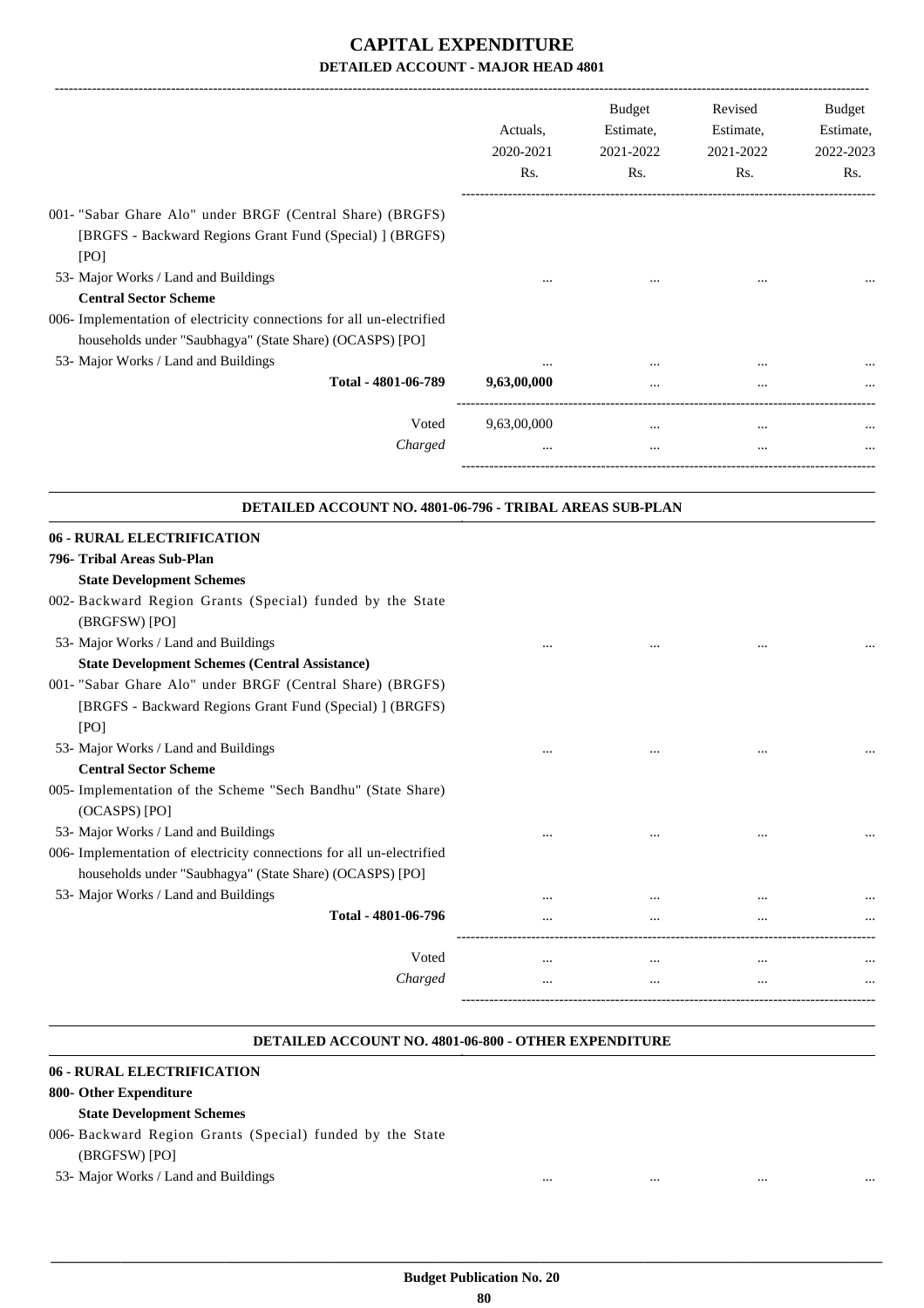|                                                                                                                                                                                                                              | Actuals,<br>2020-2021<br>Rs. | <b>Budget</b><br>Estimate,<br>2021-2022<br>Rs. | Revised<br>Estimate,<br>2021-2022<br>Rs. | Budget<br>Estimate,<br>2022-2023<br>Rs. |
|------------------------------------------------------------------------------------------------------------------------------------------------------------------------------------------------------------------------------|------------------------------|------------------------------------------------|------------------------------------------|-----------------------------------------|
| <b>State Development Schemes (Central Assistance)</b>                                                                                                                                                                        |                              |                                                |                                          |                                         |
| 004- "Sabar Ghare Alo" under BRGF (Central Share) (BRGFS)                                                                                                                                                                    |                              |                                                |                                          |                                         |
| [BRGFS - Backward Regions Grant Fund (Special) ] (BRGFS)<br>[PO]                                                                                                                                                             |                              |                                                |                                          |                                         |
| 53- Major Works / Land and Buildings                                                                                                                                                                                         |                              |                                                |                                          |                                         |
| Total - 4801-06-800                                                                                                                                                                                                          |                              |                                                |                                          |                                         |
| Voted                                                                                                                                                                                                                        | $\cdots$                     | $\cdots$                                       | $\cdots$                                 |                                         |
| Charged                                                                                                                                                                                                                      | $\cdots$                     | $\cdots$                                       | $\cdots$                                 |                                         |
| DETAILED ACCOUNT NO. 4801-80-190 - INVESTMENTS IN PUBLIC SECTOR AND OTHER UNDERTAKINGS                                                                                                                                       |                              |                                                |                                          |                                         |
|                                                                                                                                                                                                                              |                              |                                                |                                          |                                         |
|                                                                                                                                                                                                                              |                              |                                                |                                          |                                         |
| <b>State Development Schemes</b>                                                                                                                                                                                             |                              |                                                |                                          |                                         |
| 80 - GENERAL<br>190- Investments in Public Sector and Other Undertakings<br>001- Development of Electrical Infrastructure by West Bengal<br>Compensatory Entry Tax Fund (WBETF) [PO]<br>53- Major Works / Land and Buildings | 3,20,00,000                  | $\cdots$                                       |                                          |                                         |

| Total - 4801-80-190 | 3,20,00,000 | $\cdots$ | $\cdots$ | $\cdots$ |
|---------------------|-------------|----------|----------|----------|
| Voted               | 3,20,00,000 | $\cdots$ | $\cdots$ | $\cdots$ |
| Charged             | $\cdots$    | $\cdots$ | $\cdots$ | $\cdots$ |
|                     |             |          |          |          |

.

.

#### **DETAILED ACCOUNT NO. 4801-80-789 - SPECIAL COMPONENT PLAN FOR SCHEDULED CASTES .**

#### **80 - GENERAL**

### **789- Special Component Plan for Scheduled Castes**

**State Development Schemes**

#### 001- Development of Electrical Infrastructure by West Bengal Compensatory Entry Tax Fund (WBETF) [PO]

### 53- Major Works / Land and Buildings 1,50,00,000 ... ... ... ----------------------------------------------------------------------------------------- **Total - State Development Schemes** 1,50,00,000 ... ... ... ----------------------------------------------------------------------------------------- **Total - 4801-80-789 1,50,00,000** ... ... ... ------------------------------------------------------------------------------------------ Voted 1,50,00,000 ... ... ... *Charged* ... ... ... ... -----------------------------------------------------------------------------------------

#### **DETAILED ACCOUNT NO. 4801-80-796 - TRIBAL AREAS SUB-PLAN .**

#### **80 - GENERAL 796- Tribal Areas Sub-Plan**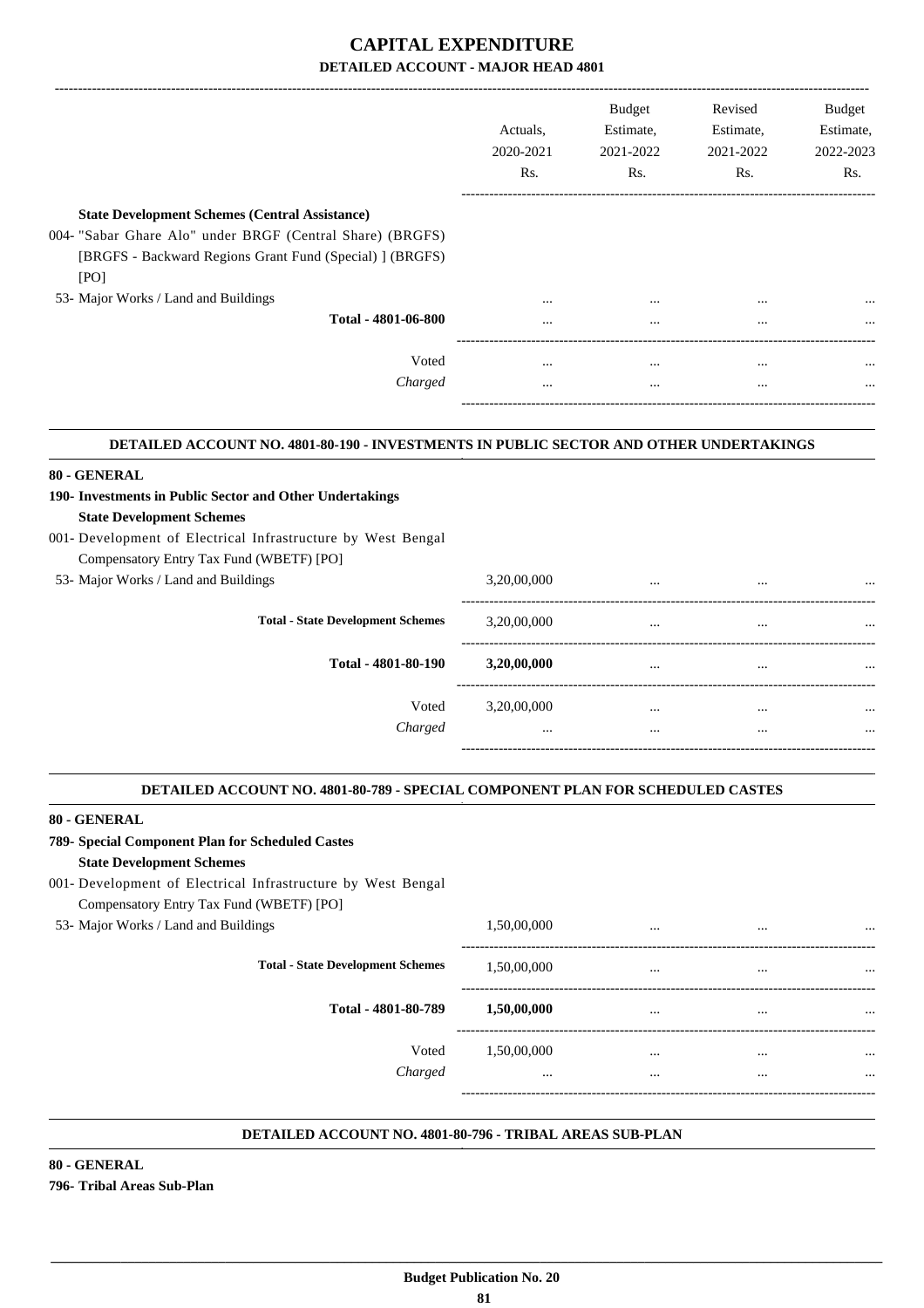| <b>State Development Schemes</b><br>Compensatory Entry Tax Fund (WBETF) [PO]<br>53- Major Works / Land and Buildings<br>30,00,000<br>$\cdots$<br><b>Total - State Development Schemes</b><br>30,00,000<br>$\cdots$<br>Total - 4801-80-796<br>30,00,000<br>$\cdots$<br>$\ldots$<br>Voted<br>30,00,000<br>$\cdots$<br>$\cdots$<br>Charged<br>$\cdots$<br>$\cdots$<br>$\cdots$<br>DETAILED ACCOUNT NO. 4801-80-797 - TRANSFER TO RESERVE FUND/DEPOSIT ACCOUNT<br>797- Transfer to Reserve Fund/Deposit Account<br><b>State Development Schemes</b><br>(WBETF) [PO]<br>63- Inter-Account Transfer<br>Total - 4801-80-797<br>Voted<br>$\cdots$<br>$\cdots$<br>$\cdots$<br>Charged<br><br>$\cdots$<br>$\cdots$<br><b>DETAILED ACCOUNT NO. 4801 - DEDUCT RECOVERIES IN REDUCTION OF EXPENDITURE</b><br><b>State Development Schemes</b><br>900-Deduct Recoveries for various Schemes [PO]<br>70-Deduct Recoveries<br>01-Others<br>$\cdots$<br>$\cdots$<br>$\cdots$ | Rs. |
|-------------------------------------------------------------------------------------------------------------------------------------------------------------------------------------------------------------------------------------------------------------------------------------------------------------------------------------------------------------------------------------------------------------------------------------------------------------------------------------------------------------------------------------------------------------------------------------------------------------------------------------------------------------------------------------------------------------------------------------------------------------------------------------------------------------------------------------------------------------------------------------------------------------------------------------------------------------|-----|
| 001- Development of Electrical Infrastructure by West Bengal                                                                                                                                                                                                                                                                                                                                                                                                                                                                                                                                                                                                                                                                                                                                                                                                                                                                                                |     |
|                                                                                                                                                                                                                                                                                                                                                                                                                                                                                                                                                                                                                                                                                                                                                                                                                                                                                                                                                             |     |
|                                                                                                                                                                                                                                                                                                                                                                                                                                                                                                                                                                                                                                                                                                                                                                                                                                                                                                                                                             |     |
|                                                                                                                                                                                                                                                                                                                                                                                                                                                                                                                                                                                                                                                                                                                                                                                                                                                                                                                                                             |     |
|                                                                                                                                                                                                                                                                                                                                                                                                                                                                                                                                                                                                                                                                                                                                                                                                                                                                                                                                                             |     |
|                                                                                                                                                                                                                                                                                                                                                                                                                                                                                                                                                                                                                                                                                                                                                                                                                                                                                                                                                             |     |
|                                                                                                                                                                                                                                                                                                                                                                                                                                                                                                                                                                                                                                                                                                                                                                                                                                                                                                                                                             |     |
| 80 - GENERAL<br>001- West Bengal Compensatory Entry Tax Fund (WBCETF)<br>05 - Transmission & Distribution<br>001- Direction And Administration                                                                                                                                                                                                                                                                                                                                                                                                                                                                                                                                                                                                                                                                                                                                                                                                              |     |
|                                                                                                                                                                                                                                                                                                                                                                                                                                                                                                                                                                                                                                                                                                                                                                                                                                                                                                                                                             |     |
|                                                                                                                                                                                                                                                                                                                                                                                                                                                                                                                                                                                                                                                                                                                                                                                                                                                                                                                                                             |     |
|                                                                                                                                                                                                                                                                                                                                                                                                                                                                                                                                                                                                                                                                                                                                                                                                                                                                                                                                                             |     |
|                                                                                                                                                                                                                                                                                                                                                                                                                                                                                                                                                                                                                                                                                                                                                                                                                                                                                                                                                             |     |
|                                                                                                                                                                                                                                                                                                                                                                                                                                                                                                                                                                                                                                                                                                                                                                                                                                                                                                                                                             |     |
|                                                                                                                                                                                                                                                                                                                                                                                                                                                                                                                                                                                                                                                                                                                                                                                                                                                                                                                                                             |     |
|                                                                                                                                                                                                                                                                                                                                                                                                                                                                                                                                                                                                                                                                                                                                                                                                                                                                                                                                                             |     |
|                                                                                                                                                                                                                                                                                                                                                                                                                                                                                                                                                                                                                                                                                                                                                                                                                                                                                                                                                             |     |
|                                                                                                                                                                                                                                                                                                                                                                                                                                                                                                                                                                                                                                                                                                                                                                                                                                                                                                                                                             |     |
|                                                                                                                                                                                                                                                                                                                                                                                                                                                                                                                                                                                                                                                                                                                                                                                                                                                                                                                                                             |     |
|                                                                                                                                                                                                                                                                                                                                                                                                                                                                                                                                                                                                                                                                                                                                                                                                                                                                                                                                                             |     |
|                                                                                                                                                                                                                                                                                                                                                                                                                                                                                                                                                                                                                                                                                                                                                                                                                                                                                                                                                             |     |
| Total - 001 - Deduct - Recoveries<br>$\cdots$<br>$\cdots$<br>                                                                                                                                                                                                                                                                                                                                                                                                                                                                                                                                                                                                                                                                                                                                                                                                                                                                                               |     |
| 06- RURAL ELECTRIFICATION<br>800- Other Expenditure<br><b>State Development Schemes</b><br>007-Deduct Recoveries on Capital Accounts [PO]<br>70-Deduct Recoveries                                                                                                                                                                                                                                                                                                                                                                                                                                                                                                                                                                                                                                                                                                                                                                                           |     |
| 01-Others                                                                                                                                                                                                                                                                                                                                                                                                                                                                                                                                                                                                                                                                                                                                                                                                                                                                                                                                                   |     |
| Total - 800 - Deduct - Recoveries<br>$\cdots$<br>$\ddotsc$<br>$\cdots$                                                                                                                                                                                                                                                                                                                                                                                                                                                                                                                                                                                                                                                                                                                                                                                                                                                                                      |     |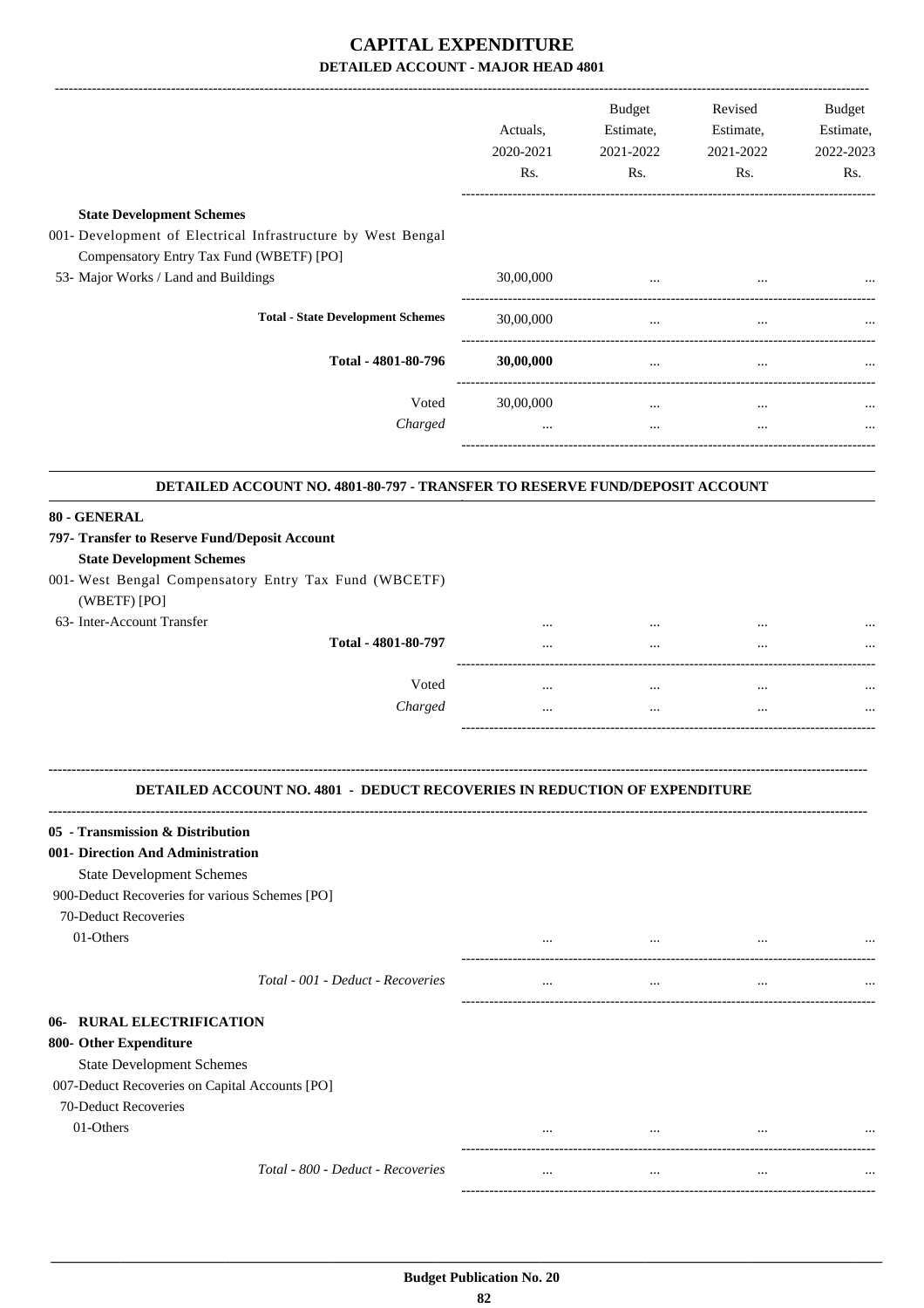|                                                                                  | Actuals,<br>2020-2021 | Budget<br>Estimate,<br>2021-2022 | Revised<br>Estimate,<br>2021-2022 | Budget<br>Estimate,<br>2022-2023 |
|----------------------------------------------------------------------------------|-----------------------|----------------------------------|-----------------------------------|----------------------------------|
|                                                                                  | Rs.                   | Rs.                              | Rs.                               | Rs.                              |
| 80- GENERAL                                                                      |                       |                                  |                                   |                                  |
| 190- Investments in Public Sector and Other Undertakings                         |                       |                                  |                                   |                                  |
| Administrative Expenditure                                                       |                       |                                  |                                   |                                  |
| 901-Deduct Recoveries on Capital Account [PO]                                    |                       |                                  |                                   |                                  |
| 70-Deduct Recoveries                                                             |                       |                                  |                                   |                                  |
| 01-Others                                                                        | $\cdots$              | $-1,000$                         | -1,000                            | $-1,000$                         |
| Total - 190 - Deduct - Recoveries                                                | $\cdots$              | $-1,000$                         | $-1,000$                          | $-1,000$                         |
| 800- Other Expenditure                                                           |                       |                                  |                                   |                                  |
| <b>State Development Schemes</b>                                                 |                       |                                  |                                   |                                  |
| 901-Deduct-Receipts and Recoveries on Capital Account [PO]                       |                       |                                  |                                   |                                  |
| 70-Deduct Recoveries                                                             |                       |                                  |                                   |                                  |
| 01-Others                                                                        |                       |                                  | $\cdots$                          |                                  |
| <b>State Development Schemes</b>                                                 |                       |                                  |                                   |                                  |
| 002-Refund of Unutilized Fund of CSS Schemes (State Share)                       |                       |                                  |                                   |                                  |
| (CSSREFUND) [PO]                                                                 |                       |                                  |                                   |                                  |
| 70-Deduct Recoveries                                                             |                       |                                  |                                   |                                  |
| 01-Others                                                                        |                       |                                  |                                   |                                  |
| State Development Schemes (Central Assistance)                                   |                       |                                  |                                   |                                  |
| 001-Refund of Unutilized Fund of CSS Schemes (Central Share)<br>(CSSREFUND) [PO] |                       |                                  |                                   |                                  |
| 70-Deduct Recoveries                                                             |                       |                                  |                                   |                                  |
| 01-Others                                                                        |                       |                                  |                                   |                                  |
| Total - 800 - Deduct - Recoveries                                                | $\cdots$              | $\cdots$                         | $\ddotsc$                         |                                  |
| 902- Deduct - Amount met from the Reserve Fund / Deposit                         |                       |                                  |                                   |                                  |
| <b>Account</b>                                                                   |                       |                                  |                                   |                                  |
| <b>State Development Schemes</b>                                                 |                       |                                  |                                   |                                  |
| 001-West Bengal Compensatory Entry Tax Fund (WBCETF)<br>(WBETF) [PO]             |                       |                                  |                                   |                                  |
| 70-Deduct Recoveries                                                             |                       |                                  |                                   |                                  |
| 01-Others                                                                        |                       |                                  |                                   |                                  |
|                                                                                  | $\cdots$              | $\cdots$                         | $\cdots$                          |                                  |
| Total - 902 - Deduct - Recoveries                                                | $\cdots$              | $\ldots$                         | $\cdots$                          |                                  |
| Total - 4801 - Deduct - Recoveries                                               | $\cdots$              | $-1,000$                         | $-1,000$                          | $-1.000$                         |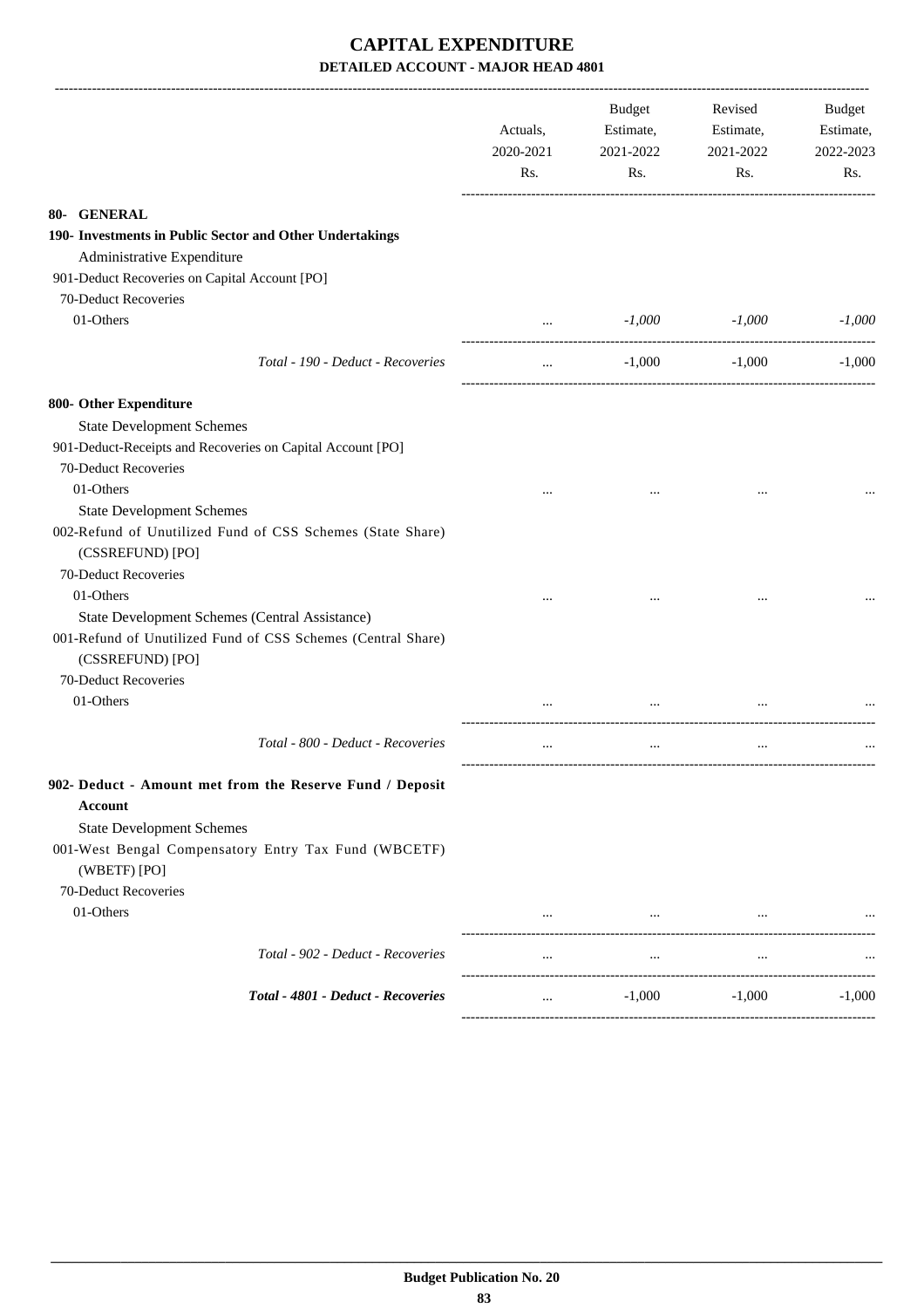## **CAPITAL EXPENDITURE**

### **DEMAND No. 43**

#### **Power Department**

# **C. Capital Accounts of Economic Services - (e) Capital Account of Energy Head of Account : 4810 - Capital Outlay on Non-Conventional Sources of Energy**

| Voted Rs. 485,28,47,000                                | <b>Charged Rs. Nil</b> |                          | Total Rs. 485,28,47,000                            |
|--------------------------------------------------------|------------------------|--------------------------|----------------------------------------------------|
|                                                        |                        | Voted Rs.<br>Charged Rs. | <b>Total Rs.</b>                                   |
| <b>Gross Expenditure</b><br><b>Deduct - Recoveries</b> | 485,28,47,000          | $\bullet\bullet\bullet$  | 485,28,47,000<br>$\cdots$<br>$\ddotsc$<br>$\cdots$ |
| <b>Net Expenditure</b>                                 | 485,28,47,000          |                          | 485,28,47,000<br>$\cdots$                          |

### **CAPITAL EXPENDITURE ABSTRACT ACCOUNT**

---------------------------------------------------------------------------------------------------------------------------------------------------------------------------------

|                                                          | Actuals,<br>2020-2021<br>Rs. | <b>Budget</b><br>Estimate,<br>2021-2022<br>Rs.    | Revised<br>Estimate,<br>2021-2022<br>Rs.        | <b>Budget</b><br>Estimate,<br>2022-2023<br>Rs. |
|----------------------------------------------------------|------------------------------|---------------------------------------------------|-------------------------------------------------|------------------------------------------------|
| 190- Investments in Public Sector and Other Undertakings |                              |                                                   |                                                 |                                                |
| <b>State Development Schemes</b>                         | $\cdots$                     | 73,02,00,000                                      | 12,09,33,000                                    | 76,67,10,000                                   |
| <b>State Development Schemes (Central Assistance)</b>    | $\cdots$                     | 292,87,00,000                                     | $\ddots$<br>----------------------------------- | 233,71,02,000                                  |
| <b>Total - 190</b>                                       | $\cdots$                     |                                                   | 365,89,00,000 12,09,33,000 310,38,12,000        |                                                |
| 789- Special Component Plan for Scheduled Castes         |                              |                                                   |                                                 |                                                |
| <b>State Development Schemes</b>                         | $\cdots$                     | 34,32,00,000                                      | 5,66,00,000                                     | 36,03,60,000                                   |
| State Development Schemes (Central Assistance)           | $\ddotsc$                    | 137,28,00,000                                     | $\ddotsc$                                       | 109,54,94,000                                  |
| <b>Total - 789</b>                                       | $\cdots$                     | 171,60,00,000                                     |                                                 | 5,66,00,000 145,58,54,000                      |
| 796- Tribal Area Sub-Plan                                |                              |                                                   |                                                 |                                                |
| <b>State Development Schemes</b>                         | $\ddotsc$                    | 7,06,00,000                                       | 1,12,67,000                                     | 7,41,30,000                                    |
| State Development Schemes (Central Assistance)           | $\cdots$                     | 27,45,00,000                                      | $\ddots$                                        | 21,90,51,000                                   |
| <b>Total - 796</b>                                       | $\mathbf{r}$                 |                                                   | 34,51,00,000 1,12,67,000                        | 29,31,81,000                                   |
| <b>Grand Total - Gross</b>                               | $\cdots$                     | 572,00,00,000                                     | 18,88,00,000                                    | 485,28,47,000                                  |
| Voted                                                    | $\mathbf{1}$                 | 572,00,00,000 18,88,00,000                        |                                                 | 485,28,47,000                                  |
| Charged                                                  | $\cdots$                     | $\cdots$                                          |                                                 |                                                |
| <b>State Development Schemes</b>                         |                              | $\ldots$ 114,40,00,000 18,88,00,000 120,12,00,000 |                                                 |                                                |
| <b>State Development Schemes (Central Assistance)</b>    | $\cdots$                     | 457,60,00,000                                     | $\cdots$                                        | 365,16,47,000                                  |
| <b>Deduct Recoveries</b>                                 | $\cdots$                     | $\cdots$                                          | $\ddotsc$                                       |                                                |
|                                                          |                              |                                                   |                                                 |                                                |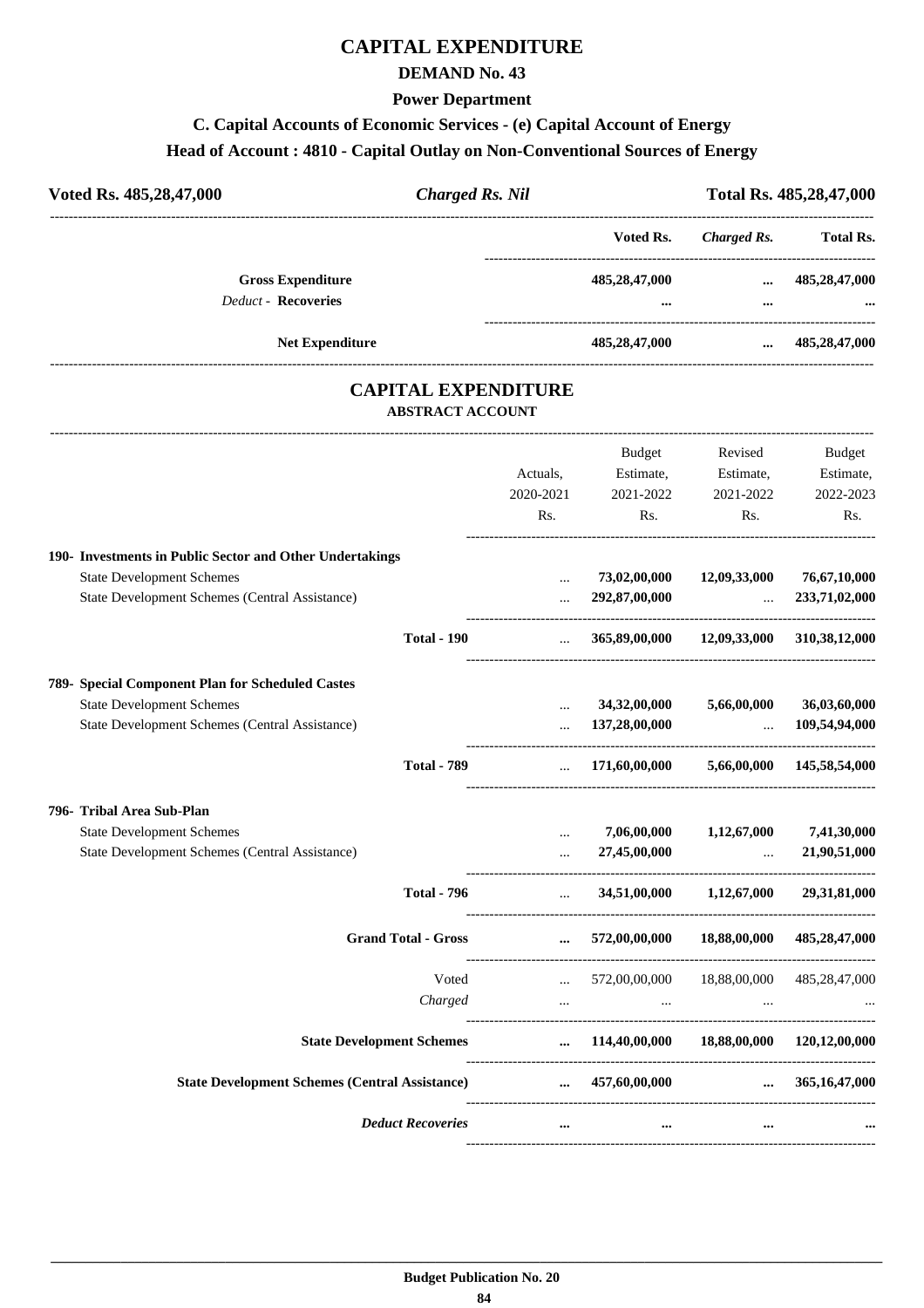### **CAPITAL EXPENDITURE ABSTRACT ACCOUNT**

|                          | Actuals.<br>2020-2021<br>Rs. | <b>Budget</b><br>Estimate,<br>2021-2022<br>Rs. | Revised<br>Estimate,<br>2021-2022<br>Rs. | <b>Budget</b><br>Estimate,<br>2022-2023<br>Rs. |
|--------------------------|------------------------------|------------------------------------------------|------------------------------------------|------------------------------------------------|
| <b>Grand Total - Net</b> | $\ddotsc$                    | 572,00,00,000                                  | 18,88,00,000                             | 485,28,47,000                                  |
| Voted<br>Charged         | $\ddotsc$<br>$\cdots$        | 572,00,00,000<br>$\cdots$                      | 18,88,00,000<br>$\cdots$                 | 485,28,47,000<br>$\cdots$                      |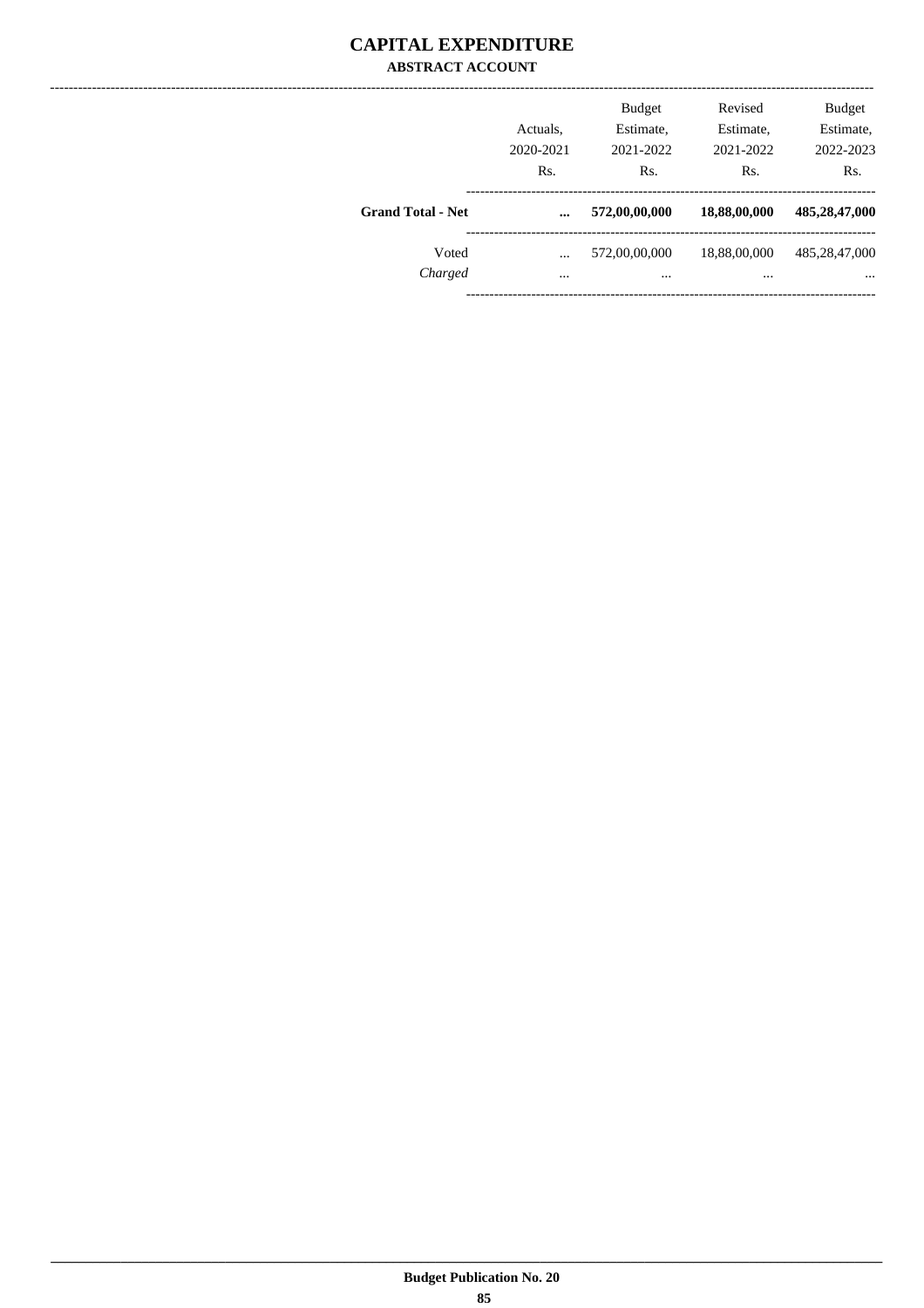|                                                                                               |                             | <b>Budget</b> | Revised                                                                            | Budget        |
|-----------------------------------------------------------------------------------------------|-----------------------------|---------------|------------------------------------------------------------------------------------|---------------|
|                                                                                               | Actuals,                    | Estimate,     | Estimate,                                                                          | Estimate,     |
|                                                                                               | 2020-2021                   | 2021-2022     | 2021-2022                                                                          | 2022-2023     |
|                                                                                               | Rs.                         | Rs.           | Rs.                                                                                | Rs.           |
| <b>DETAILED ACCOUNT NO. 4810-00-190 - INVESTMENTS IN PUBLIC SECTOR AND OTHER UNDERTAKINGS</b> |                             |               |                                                                                    |               |
| 190- Investments in Public Sector and Other Undertakings<br><b>State Development Schemes</b>  |                             |               |                                                                                    |               |
| 002- Equity Participation in WBSEDCL by State Government for                                  |                             |               |                                                                                    |               |
| Implementation of 200 MW Solar Park at Dadanpatra (EAP)                                       |                             |               |                                                                                    |               |
| [PO]                                                                                          |                             |               |                                                                                    |               |
| 54- Investment                                                                                | $\ddotsc$                   |               | 73,02,00,000 12,09,33,000                                                          | 76,67,10,000  |
| <b>Total - State Development Schemes</b>                                                      | $\cdots$                    |               | 73,02,00,000 12,09,33,000                                                          | 76,67,10,000  |
| <b>State Development Schemes (Central Assistance)</b>                                         |                             |               |                                                                                    |               |
| 001- Equity Participation in WBSEDCL by State Government for                                  |                             |               |                                                                                    |               |
| Implementation of 200 MW Solar Park at Dadanpatra on B2B<br>Loan funded by KFW (EAP) [PO]     |                             |               |                                                                                    |               |
| 54- Investment                                                                                |                             |               | 292,87,00,000                                                                      | 233,71,02,000 |
| <b>Total - State Development Schemes (Central Assistance)</b>                                 | $\mathbf{r}$                | 292,87,00,000 | $\sim 10^{-10}$                                                                    | 233,71,02,000 |
| Total - 4810-00-190                                                                           | $\mathbf{r}$ , $\mathbf{r}$ |               | --------------------------------------<br>365,89,00,000 12,09,33,000 310,38,12,000 |               |
| Voted                                                                                         | $\cdots$                    |               | 365,89,00,000 12,09,33,000 310,38,12,000                                           |               |
| Charged                                                                                       | $\ddotsc$                   | $\cdots$      |                                                                                    |               |
|                                                                                               |                             |               |                                                                                    |               |
| DETAILED ACCOUNT NO. 4810-00-789 - SPECIAL COMPONENT PLAN FOR SCHEDULED CASTES                |                             |               |                                                                                    |               |
| 789- Special Component Plan for Scheduled Castes<br><b>State Development Schemes</b>          |                             |               |                                                                                    |               |
| 002- Equity Participation in WBSEDCL by State Government for                                  |                             |               |                                                                                    |               |
| Implementation of 200 MW Solar Park at Dadanpatra (EAP)                                       |                             |               |                                                                                    |               |
| [PO]                                                                                          |                             |               |                                                                                    |               |

| Total - 4810-00-789                                           | $\cdots$ | 171,60,00,000 | 5,66,00,000 | 145,58,54,000 |
|---------------------------------------------------------------|----------|---------------|-------------|---------------|
| <b>Total - State Development Schemes (Central Assistance)</b> | $\cdots$ | 137,28,00,000 | $\ddotsc$   | 109.54.94.000 |
| 54- Investment                                                | $\cdots$ | 137,28,00,000 | $\cdots$    | 109.54.94.000 |
| Loan funded by KFW (EAP) [PO]                                 |          |               |             |               |
| Implementation of 200 MW Solar Park at Dadanpatra on B2B      |          |               |             |               |
| 001- Equity Participation in WBSEDCL by State Government for  |          |               |             |               |
| <b>State Development Schemes (Central Assistance)</b>         |          |               |             |               |
| <b>Total - State Development Schemes</b>                      | $\cdots$ | 34,32,00,000  | 5,66,00,000 | 36,03,60,000  |
| 54- Investment                                                | $\cdots$ | 34,32,00,000  | 5,66,00,000 | 36,03,60,000  |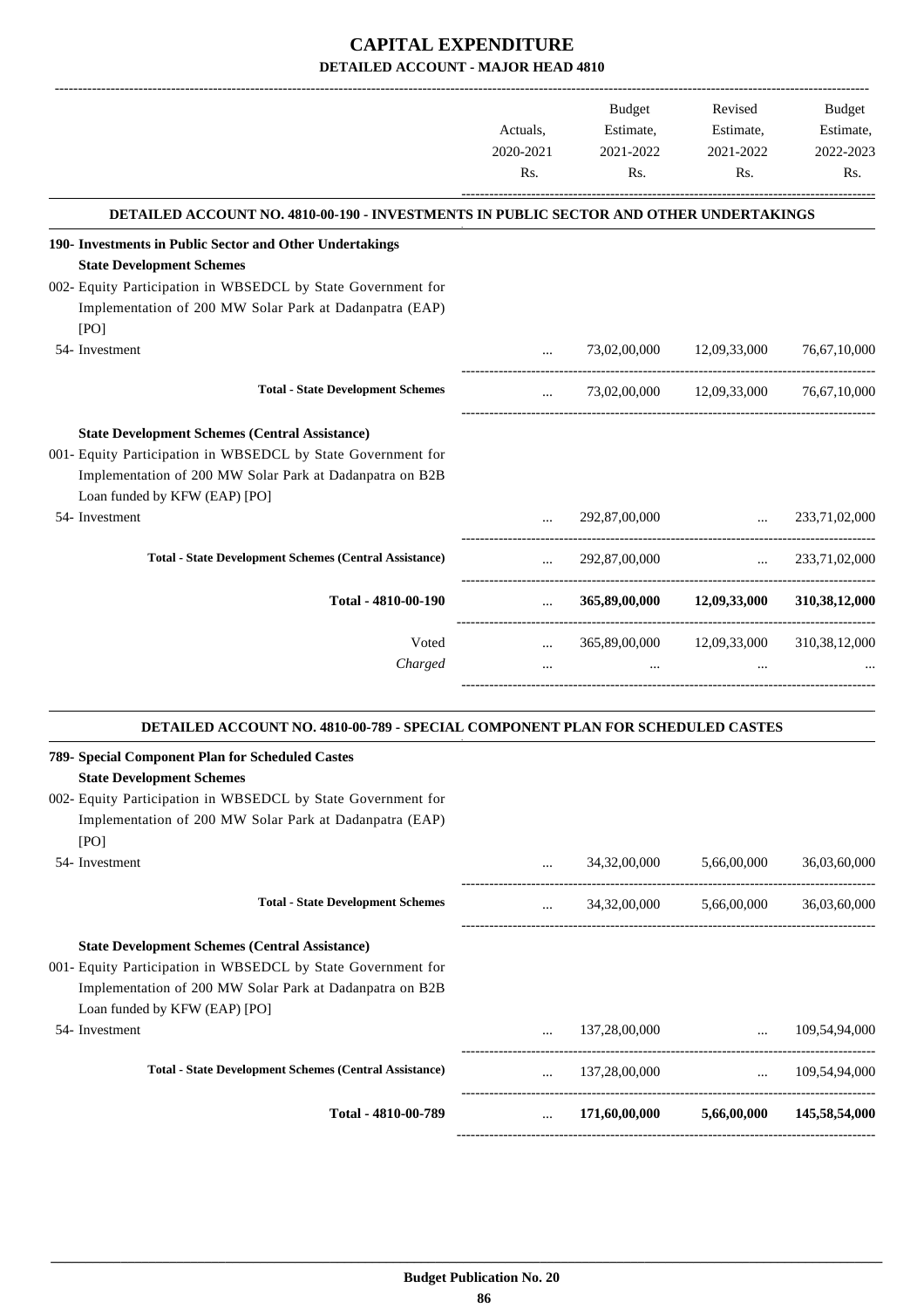|                                                                                                                                                                                                                    | Actuals,<br>2020-2021<br>Rs.        | Budget<br>Estimate,<br>2021-2022<br>Rs.                                      | Revised<br>Estimate,<br>2021-2022<br>Rs.                                | <b>Budget</b><br>Estimate,<br>2022-2023<br>Rs. |
|--------------------------------------------------------------------------------------------------------------------------------------------------------------------------------------------------------------------|-------------------------------------|------------------------------------------------------------------------------|-------------------------------------------------------------------------|------------------------------------------------|
| Voted<br>Charged                                                                                                                                                                                                   | $\cdots$                            | 171,60,00,000 5,66,00,000 145,58,54,000                                      |                                                                         |                                                |
|                                                                                                                                                                                                                    | $\cdots$                            |                                                                              | $\mathbf{r}$ and $\mathbf{r}$ are all the set of $\mathbf{r}$<br>$\sim$ |                                                |
| DETAILED ACCOUNT NO. 4810-00-796 - TRIBAL AREA SUB-PLAN                                                                                                                                                            |                                     |                                                                              |                                                                         |                                                |
| 796- Tribal Area Sub-Plan<br><b>State Development Schemes</b>                                                                                                                                                      |                                     |                                                                              |                                                                         |                                                |
| 002- Equity Participation in WBSEDCL by State Government for<br>Implementation of 200 MW Solar Park at Dadanpatra (EAP)<br>[PO]                                                                                    |                                     |                                                                              |                                                                         |                                                |
| 54- Investment                                                                                                                                                                                                     | $\cdots$                            |                                                                              | 7,06,00,000 1,12,67,000 7,41,30,000                                     |                                                |
| <b>Total - State Development Schemes</b>                                                                                                                                                                           | $\cdots$                            |                                                                              | 7,06,00,000 1,12,67,000 7,41,30,000                                     |                                                |
| <b>State Development Schemes (Central Assistance)</b><br>001- Equity Participation in WBSEDCL by State Government for<br>Implementation of 200 MW Solar Park at Dadanpatra on B2B<br>Loan funded by KFW (EAP) [PO] |                                     |                                                                              |                                                                         |                                                |
| 54- Investment                                                                                                                                                                                                     | $\cdots$                            | 27,45,00,000                                                                 | $\mathbf{r}$                                                            | 21,90,51,000                                   |
| <b>Total - State Development Schemes (Central Assistance)</b>                                                                                                                                                      | $\mathbf{11.1}$ and $\mathbf{11.1}$ | 27,45,00,000                                                                 | $\mathbf{r}$ , and $\mathbf{r}$                                         | 21,90,51,000                                   |
| Total - 4810-00-796                                                                                                                                                                                                | $\mathbf{L}$ and $\mathbf{L}$       |                                                                              | 34,51,00,000 1,12,67,000 29,31,81,000                                   |                                                |
| Voted<br>Charged                                                                                                                                                                                                   | $\cdots$                            | $34,51,00,000$ $1,12,67,000$ $29,31,81,000$<br>$\mathbf{r}$ and $\mathbf{r}$ | $\ddots$                                                                |                                                |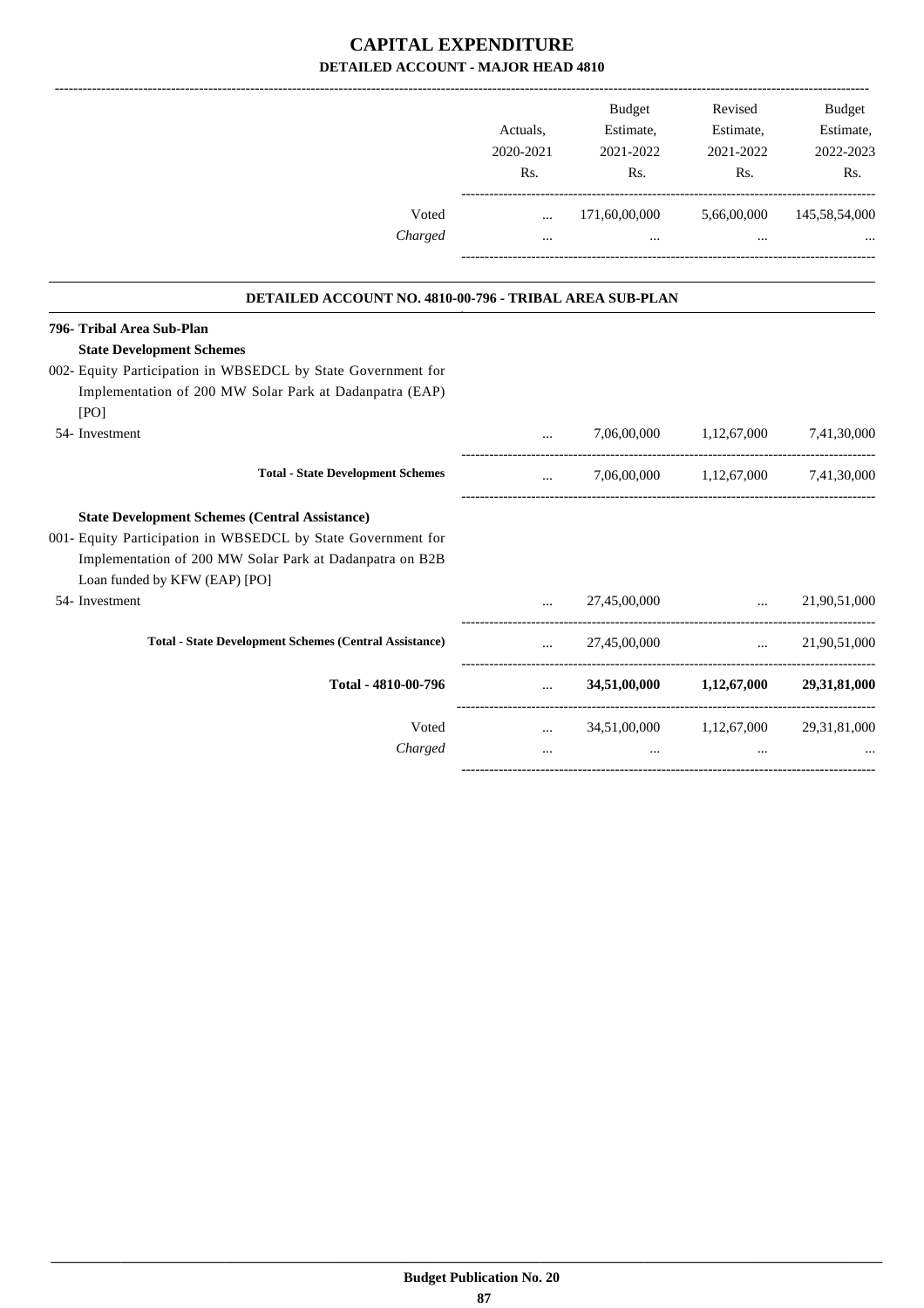### **LOAN AND ADVANCES-DISBURSEMENT**

#### **DEMAND No. 43**

**Power Department**

**E. Public Debt -**

#### **Head of Account : 6003 - Internal Debt of the State Government**

| <b>Voted Rs. Nil</b> |                            | Charged Rs. 22,50,00,000 | Total Rs. 22,50,00,000 |                  |  |
|----------------------|----------------------------|--------------------------|------------------------|------------------|--|
|                      |                            | Voted Rs.                | Charged Rs.            | <b>Total Rs.</b> |  |
|                      | <b>Gross Expenditure</b>   | $\cdots$                 | 22,50,00,000           | 22,50,00,000     |  |
|                      | <b>Deduct - Recoveries</b> |                          | $\cdots$               | $\cdots$         |  |
|                      | <b>Net Expenditure</b>     |                          | 22,50,00,000           | 22,50,00,000     |  |

### **LOAN AND ADVANCES-DISBURSEMENT ABSTRACT ACCOUNT**

|                                    |                                                            | Actuals,<br>2020-2021                                           | <b>Budget</b><br>Estimate,<br>2021-2022     | Revised<br>Estimate,<br>2021-2022            | Budget<br>Estimate,<br>2022-2023 |
|------------------------------------|------------------------------------------------------------|-----------------------------------------------------------------|---------------------------------------------|----------------------------------------------|----------------------------------|
|                                    |                                                            | Rs.                                                             | $\mathbf{Rs.}$                              | Rs.                                          | Rs.                              |
| 109- Loans from other Institutions |                                                            |                                                                 |                                             |                                              |                                  |
| Administrative Expenditure         | <b>Voted</b>                                               |                                                                 | <b>Contract Contract Contract</b>           |                                              |                                  |
|                                    |                                                            | Charged 21,24,88,921 28,50,00,000 28,50,00,000                  |                                             |                                              | 22,50,00,000                     |
|                                    |                                                            | Total - 109 21,24,88,921 28,50,00,000 28,50,00,000 22,50,00,000 |                                             |                                              |                                  |
|                                    | Grand Total - Gross 21,24,88,921 28,50,00,000 28,50,00,000 |                                                                 |                                             |                                              | 22,50,00,000                     |
|                                    | Voted                                                      | $\cdots$                                                        | $\cdots$                                    |                                              |                                  |
|                                    |                                                            | Charged 21,24,88,921 28,50,00,000 28,50,00,000 22,50,00,000     |                                             |                                              |                                  |
|                                    | <b>Administrative Expenditure</b>                          | 21,24,88,921 28,50,00,000 28,50,00,000 22,50,00,000             |                                             |                                              |                                  |
|                                    | Voted                                                      |                                                                 | <b>Second Contract Contract</b><br>$\cdots$ |                                              |                                  |
|                                    |                                                            | Charged 21,24,88,921 28,50,00,000 28,50,00,000 22,50,00,000     |                                             |                                              |                                  |
|                                    | <b>Deduct Recoveries</b>                                   | $\cdots$                                                        | $\cdots$                                    |                                              |                                  |
|                                    | <b>Grand Total - Net</b>                                   |                                                                 |                                             | $21,24,88,921$ $28,50,00,000$ $28,50,00,000$ | 22,50,00,000                     |
|                                    | Voted                                                      | the contract of the contract of the con-                        | $\cdots$                                    |                                              |                                  |
|                                    |                                                            | Charged 21,24,88,921 28,50,00,000 28,50,00,000                  |                                             |                                              | 22,50,00,000                     |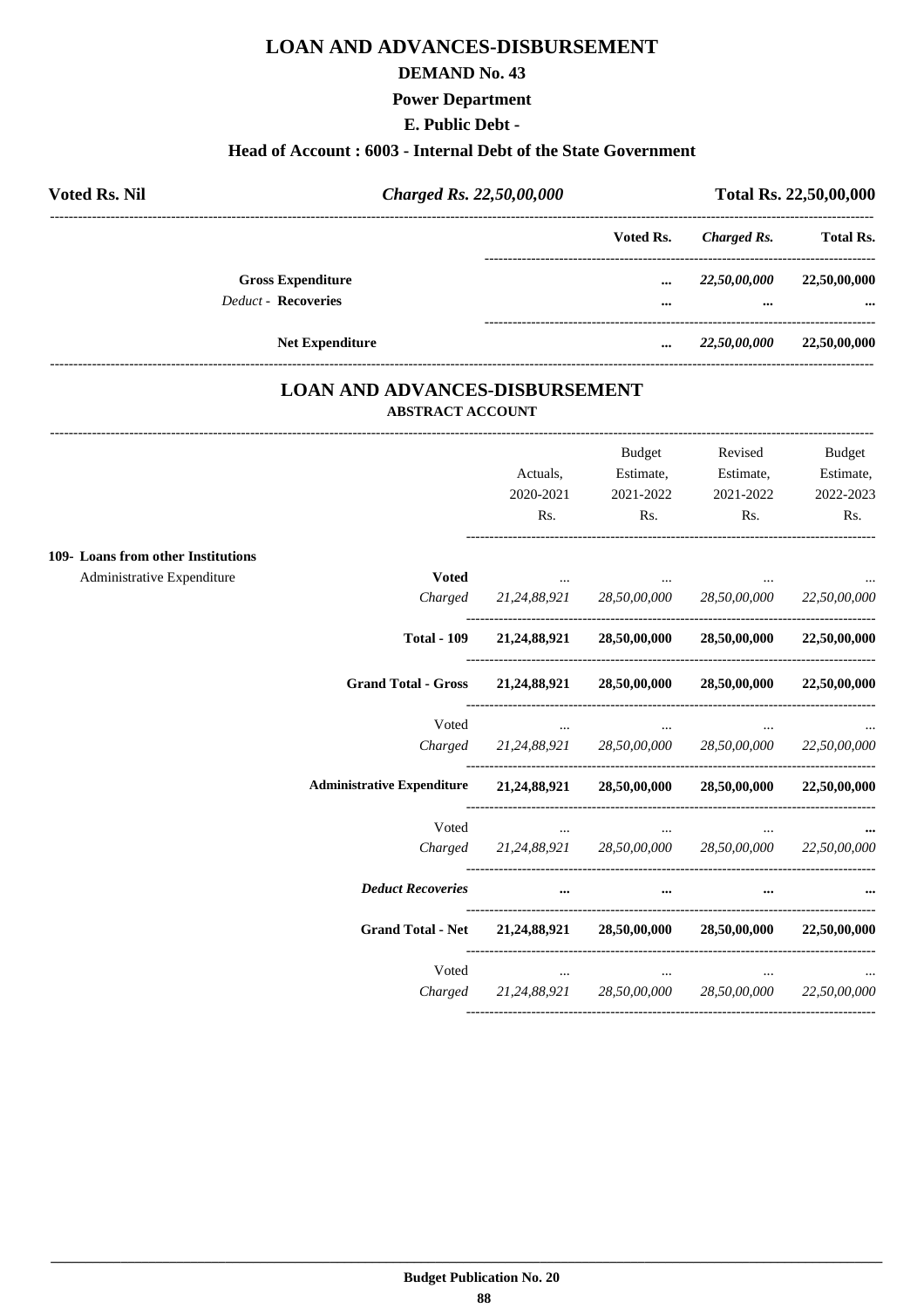### **LOAN AND ADVANCES-DISBURSEMENT**

**DETAILED ACCOUNT - MAJOR HEAD 6003**

|                                                                         |                                                                         | Actuals,<br>2020-2021<br>Rs. | <b>Budget</b><br>Estimate,<br>2021-2022<br>Rs. | Revised<br>Estimate,<br>2021-2022<br>Rs. | Budget<br>Estimate,<br>2022-2023<br>Rs. |
|-------------------------------------------------------------------------|-------------------------------------------------------------------------|------------------------------|------------------------------------------------|------------------------------------------|-----------------------------------------|
|                                                                         | <b>DETAILED ACCOUNT NO. 6003-00-109 - LOANS FROM OTHER INSTITUTIONS</b> |                              |                                                |                                          |                                         |
| 109- Loans from other Institutions<br><b>Administrative Expenditure</b> |                                                                         |                              |                                                |                                          |                                         |
| 009- Loans from Rural Electrification Corporation of India [PO]         |                                                                         |                              |                                                |                                          |                                         |
| 56- Repayment of Loans                                                  | Charged                                                                 | 21,24,88,921                 | 28,50,00,000                                   | 28,50,00,000                             | 22,50,00,000                            |
|                                                                         | <b>Total - Administrative Expenditure</b>                               | 21, 24, 88, 921              | 28,50,00,000                                   | 28,50,00,000                             | 22,50,00,000                            |
|                                                                         | Total - 6003-00-109                                                     | 21, 24, 88, 921              | 28,50,00,000                                   | 28,50,00,000                             | 22,50,00,000                            |
|                                                                         | Voted                                                                   | $\cdots$                     | $\cdots$                                       |                                          | $\cdots$                                |
|                                                                         | Charged                                                                 | 21,24,88,921                 | 28,50,00,000                                   | 28,50,00,000                             | 22,50,00,000                            |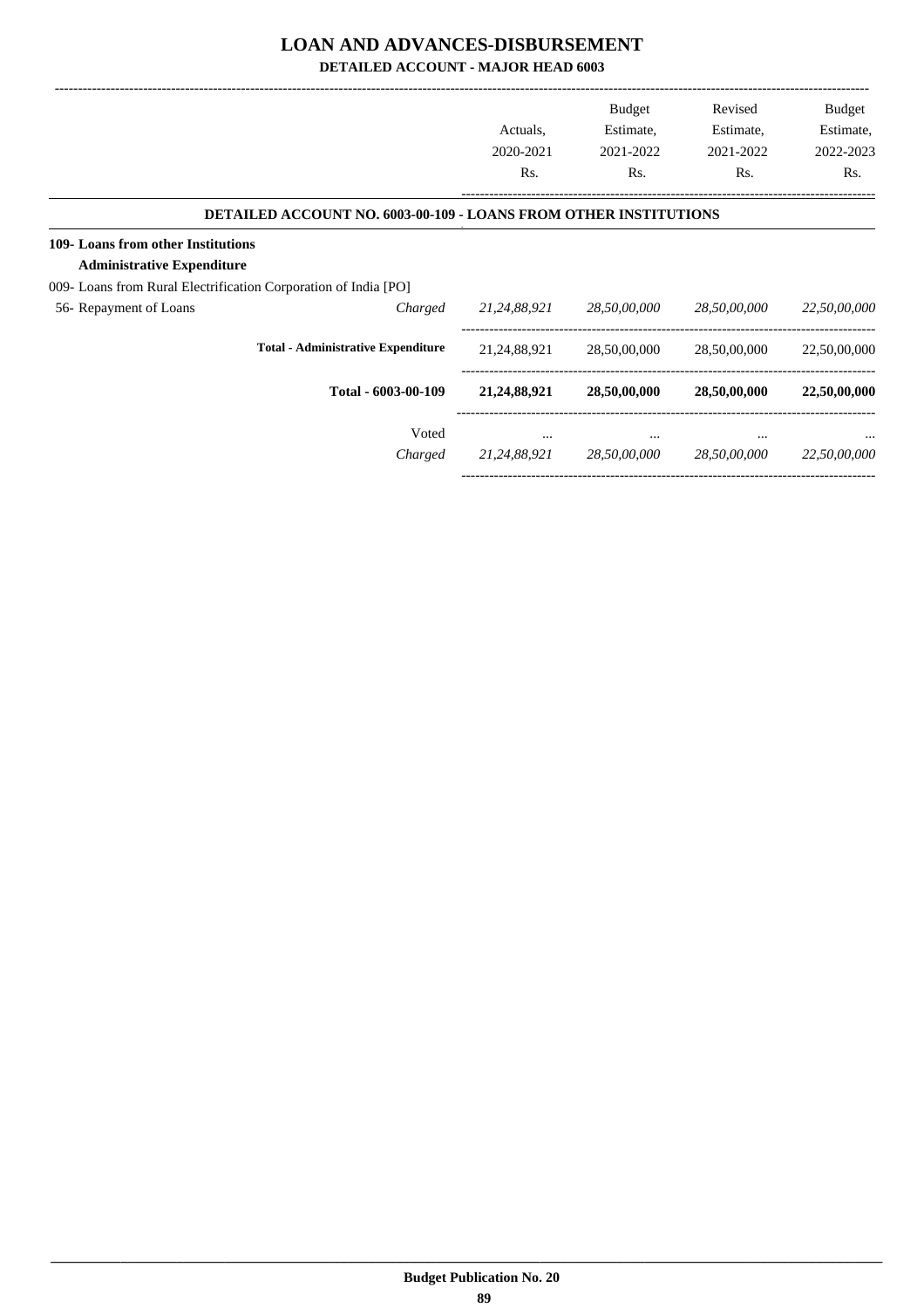# **LOAN EXPENDITURE**

### **DEMAND No. 43**

#### **Power Department**

**F. Loans and Advances -**

#### **Head of Account : 6801 - Loans for Power Projects**

| Voted Rs. 50,00,00,000                                 | <b>Charged Rs. Nil</b> |                  |              | Total Rs. 50,00,00,000 |
|--------------------------------------------------------|------------------------|------------------|--------------|------------------------|
|                                                        |                        | Voted Rs.        | Charged Rs.  | <b>Total Rs.</b>       |
| <b>Gross Expenditure</b><br><b>Deduct - Recoveries</b> |                        | 50,00,00,000<br> | $\cdots$<br> | 50,00,00,000<br>       |
| <b>Net Expenditure</b>                                 |                        | 50,00,00,000     | $\cdots$     | 50,00,00,000           |
|                                                        |                        |                  |              |                        |

# **LOAN EXPENDITURE**

#### **ABSTRACT ACCOUNT**

---------------------------------------------------------------------------------------------------------------------------------------------------------------------------------

|                                                  |                    | Actuals,<br>2020-2021<br>Rs. | <b>Budget</b><br>Estimate,<br>2021-2022<br>Rs. | Revised<br>Estimate,<br>2021-2022<br>Rs. | <b>Budget</b><br>Estimate,<br>2022-2023<br>Rs. |
|--------------------------------------------------|--------------------|------------------------------|------------------------------------------------|------------------------------------------|------------------------------------------------|
|                                                  |                    |                              |                                                |                                          |                                                |
| 201- Hydel Generation                            |                    |                              |                                                |                                          |                                                |
| State Development Schemes (Central Assistance)   |                    | $\ddotsc$                    | $\cdots$                                       |                                          |                                                |
|                                                  | <b>Total - 201</b> | $\cdots$                     | $\ldots$                                       | $\cdots$                                 |                                                |
| 202- Thermal Power Generation                    |                    |                              |                                                |                                          |                                                |
| Administrative Expenditure                       |                    | $\cdots$                     | $\cdots$                                       | $\cdots$                                 |                                                |
| <b>State Development Schemes</b>                 |                    | $\ddots$                     | $\dddotsc$                                     |                                          |                                                |
| State Development Schemes (Central Assistance)   |                    | $\ddotsc$                    | $\ddotsc$                                      |                                          |                                                |
|                                                  | <b>Total - 202</b> | $\cdots$                     | $\ddotsc$                                      |                                          |                                                |
| 205- Transmission and Distribution Schemes       |                    |                              |                                                |                                          |                                                |
| Administrative Expenditure                       |                    | $\cdots$                     | $\cdots$                                       |                                          |                                                |
| <b>State Development Schemes</b>                 |                    | $\ddotsc$                    | $\cdots$                                       | 666,66,67,000                            | 50,00,00,000                                   |
|                                                  | <b>Total - 205</b> | $\cdots$                     | $\mathbf{1}$ and $\mathbf{1}$                  | 666,66,67,000                            | 50,00,00,000                                   |
| 789- Special Component Plan for Scheduled Castes |                    |                              |                                                |                                          |                                                |
| <b>State Development Schemes</b>                 |                    | $\cdots$                     | $\cdots$                                       | $\cdots$                                 |                                                |
| State Development Schemes (Central Assistance)   |                    |                              | $\cdots$                                       |                                          |                                                |
|                                                  | <b>Total - 789</b> | $\ddotsc$                    | $\overline{\phantom{a}}$                       | $\ddotsc$                                |                                                |
| 796- Tribal Areas Sub-Plan                       |                    |                              |                                                |                                          |                                                |
| <b>State Development Schemes</b>                 |                    | $\cdots$                     | $\cdots$                                       | $\cdots$                                 |                                                |
| State Development Schemes (Central Assistance)   |                    | $\cdots$                     | $\ddotsc$                                      | $\ddotsc$                                |                                                |
|                                                  | <b>Total - 796</b> | $\cdots$                     | $\cdots$                                       | $\cdots$                                 |                                                |
|                                                  |                    |                              |                                                |                                          |                                                |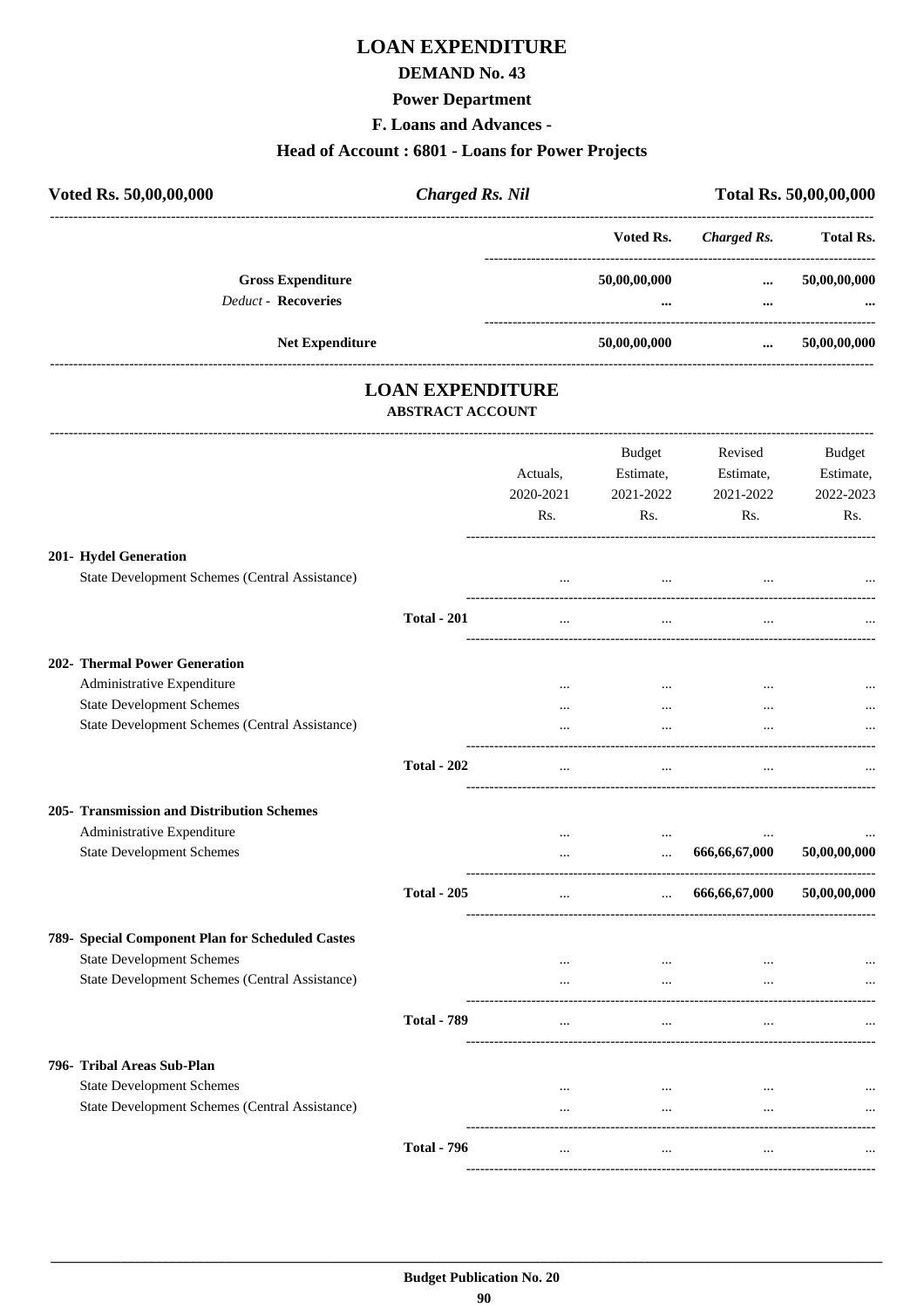### **LOAN EXPENDITURE ABSTRACT ACCOUNT**

|                                                       | Actuals,  | Budget<br>Estimate, | Revised<br>Estimate, | Budget<br>Estimate, |
|-------------------------------------------------------|-----------|---------------------|----------------------|---------------------|
|                                                       | 2020-2021 | 2021-2022           | 2021-2022            | 2022-2023           |
|                                                       | Rs.       | Rs.                 | Rs.                  | Rs.                 |
| <b>Grand Total - Gross</b>                            | $\cdots$  | $\cdots$            | 666,66,67,000        | 50,00,00,000        |
| Voted                                                 | $\cdots$  | $\cdots$            | 666,66,67,000        | 50,00,00,000        |
| Charged                                               | $\cdots$  | $\cdots$            | $\cdots$             |                     |
| <b>State Development Schemes</b>                      | $\cdots$  | $\cdots$            | 666,66,67,000        | 50,00,00,000        |
| <b>State Development Schemes (Central Assistance)</b> | $\cdots$  | $\cdots$            | $\cdots$             | $\cdots$            |
| <b>Deduct Recoveries</b>                              | $\cdots$  | $\cdots$            | $\cdots$             |                     |
| <b>Grand Total - Net</b>                              | $\cdots$  | $\cdots$            | 666,66,67,000        | 50,00,00,000        |
| Voted                                                 | $\cdots$  | $\cdots$            | 666,66,67,000        | 50,00,00,000        |
| Charged                                               | $\cdots$  | $\cdots$            | $\cdots$             |                     |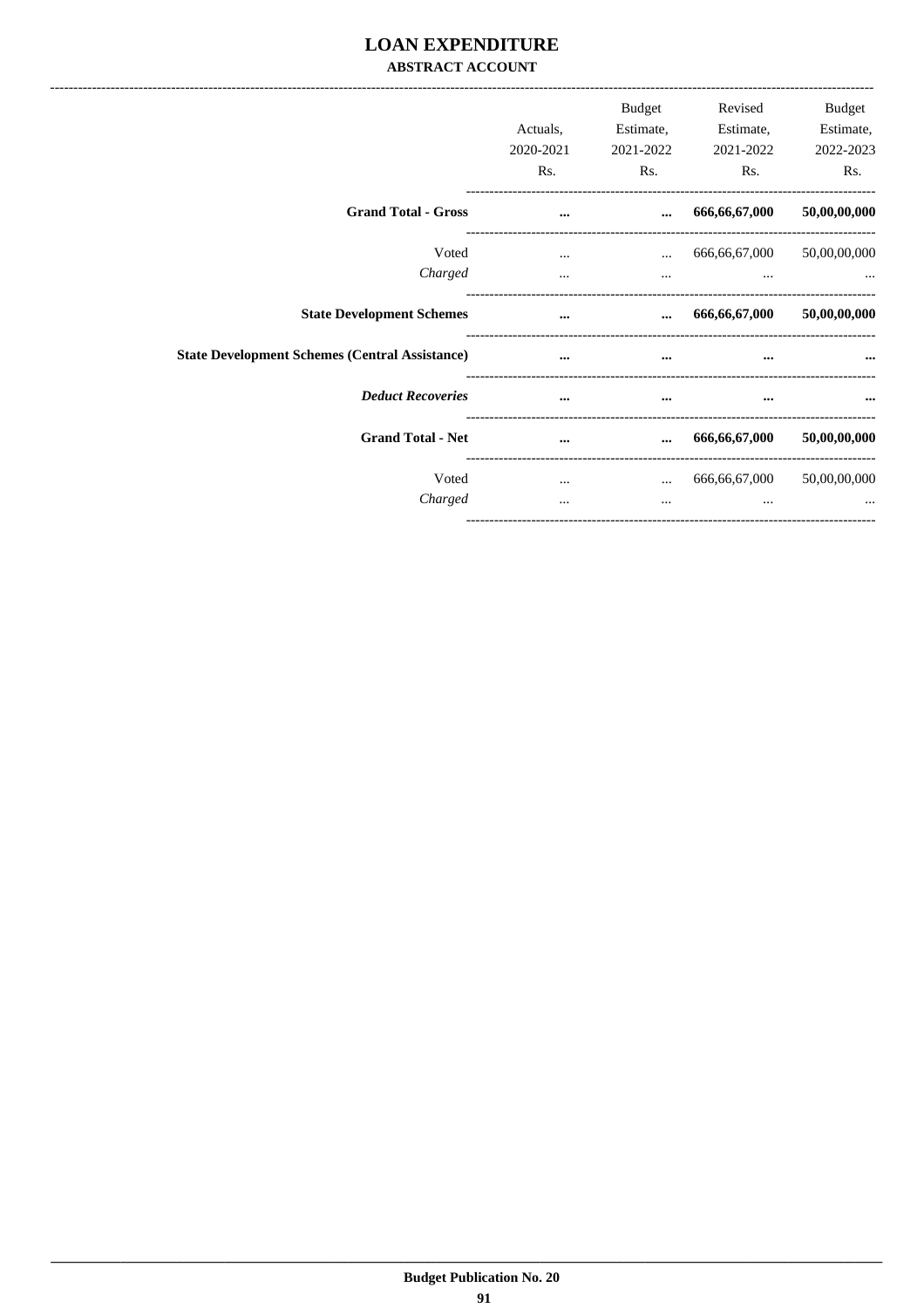|                                                                 | Actuals.<br>2020-2021 |          | <b>Budget</b><br>Estimate, |     |  |  | Revised<br>Estimate,<br>2021-2022 | 2021-2022 | Budget<br>Estimate,<br>2022-2023 |
|-----------------------------------------------------------------|-----------------------|----------|----------------------------|-----|--|--|-----------------------------------|-----------|----------------------------------|
|                                                                 | Rs.                   | Rs.      | Rs.                        | Rs. |  |  |                                   |           |                                  |
| DETAILED ACCOUNT NO. 6801-00-201 - HYDEL GENERATION             |                       |          |                            |     |  |  |                                   |           |                                  |
| 201- Hydel Generation                                           |                       |          |                            |     |  |  |                                   |           |                                  |
| <b>State Development Schemes (Central Assistance)</b>           |                       |          |                            |     |  |  |                                   |           |                                  |
| 001- Loans to WBSEDCL on Account of JICA funded Turga Pump      |                       |          |                            |     |  |  |                                   |           |                                  |
| Storage Projects (1000 MW) (EAP) [PO]                           |                       |          |                            |     |  |  |                                   |           |                                  |
| 55- Loans and Advances                                          |                       |          |                            |     |  |  |                                   |           |                                  |
| Total - 6801-00-201                                             |                       |          |                            |     |  |  |                                   |           |                                  |
| Voted                                                           |                       |          |                            |     |  |  |                                   |           |                                  |
| Charged                                                         |                       |          | $\cdots$                   |     |  |  |                                   |           |                                  |
|                                                                 |                       |          |                            |     |  |  |                                   |           |                                  |
| DETAILED ACCOUNT NO. 6801-00-202 - THERMAL POWER GENERATION     |                       |          |                            |     |  |  |                                   |           |                                  |
| <b>202- Thermal Power Generation</b>                            |                       |          |                            |     |  |  |                                   |           |                                  |
| <b>State Development Schemes</b>                                |                       |          |                            |     |  |  |                                   |           |                                  |
| 008- Loans to Durgapur Projects Ltd [PO]                        |                       |          |                            |     |  |  |                                   |           |                                  |
| 55- Loans and Advances                                          |                       |          |                            |     |  |  |                                   |           |                                  |
| 014- Loans to W.B.State Electricity Board towards Adjustment of |                       |          |                            |     |  |  |                                   |           |                                  |
| dues of Central Public Sector Undertakings - Other CPSUS.       |                       |          |                            |     |  |  |                                   |           |                                  |
| [PO]                                                            |                       |          |                            |     |  |  |                                   |           |                                  |
| 55- Loans and Advances                                          |                       |          |                            |     |  |  |                                   |           |                                  |
| 057- Loans to WBPDCL for meeting short fall in cash flow [PO]   |                       |          |                            |     |  |  |                                   |           |                                  |
| 55-Loans and Advances                                           |                       |          |                            |     |  |  |                                   |           |                                  |
| <b>State Development Schemes</b>                                |                       |          |                            |     |  |  |                                   |           |                                  |
| 051- Loans to WBSEDCL on account of OECF Purulia Plant (State   |                       |          |                            |     |  |  |                                   |           |                                  |
| Share) (EAP) [PO]                                               |                       |          |                            |     |  |  |                                   |           |                                  |
| 55- Loans and Advances                                          |                       |          |                            |     |  |  |                                   |           |                                  |
| <b>State Development Schemes (Central Assistance)</b>           |                       |          |                            |     |  |  |                                   |           |                                  |
| 050- Loans to WBSEDCL on account of OECF Purulia Plant (EAP)    |                       |          |                            |     |  |  |                                   |           |                                  |
| [PO]                                                            |                       |          |                            |     |  |  |                                   |           |                                  |
| 55- Loans and Advances                                          |                       |          |                            |     |  |  |                                   |           |                                  |
| Total - 6801-00-202                                             |                       |          |                            |     |  |  |                                   |           |                                  |
| Voted                                                           |                       |          |                            |     |  |  |                                   |           |                                  |
| Charged                                                         |                       | $\cdots$ | $\cdots$                   |     |  |  |                                   |           |                                  |
|                                                                 |                       |          |                            |     |  |  |                                   |           |                                  |

#### **DETAILED ACCOUNT NO. 6801-00-205 - TRANSMISSION AND DISTRIBUTION SCHEMES**

#### **. 205- Transmission and Distribution Schemes State Development Schemes** 011- Working Capital Assistance to WBSEDC [PO] 55- Loans and Advances ... ... 666,66,67,000 50,00,00,000 ----------------------------------------------------------------------------------------- **Total - State Development Schemes** ... ... ... ... ... ... ... ... 666,66,67,000 50,00,00,000

-----------------------------------------------------------------------------------------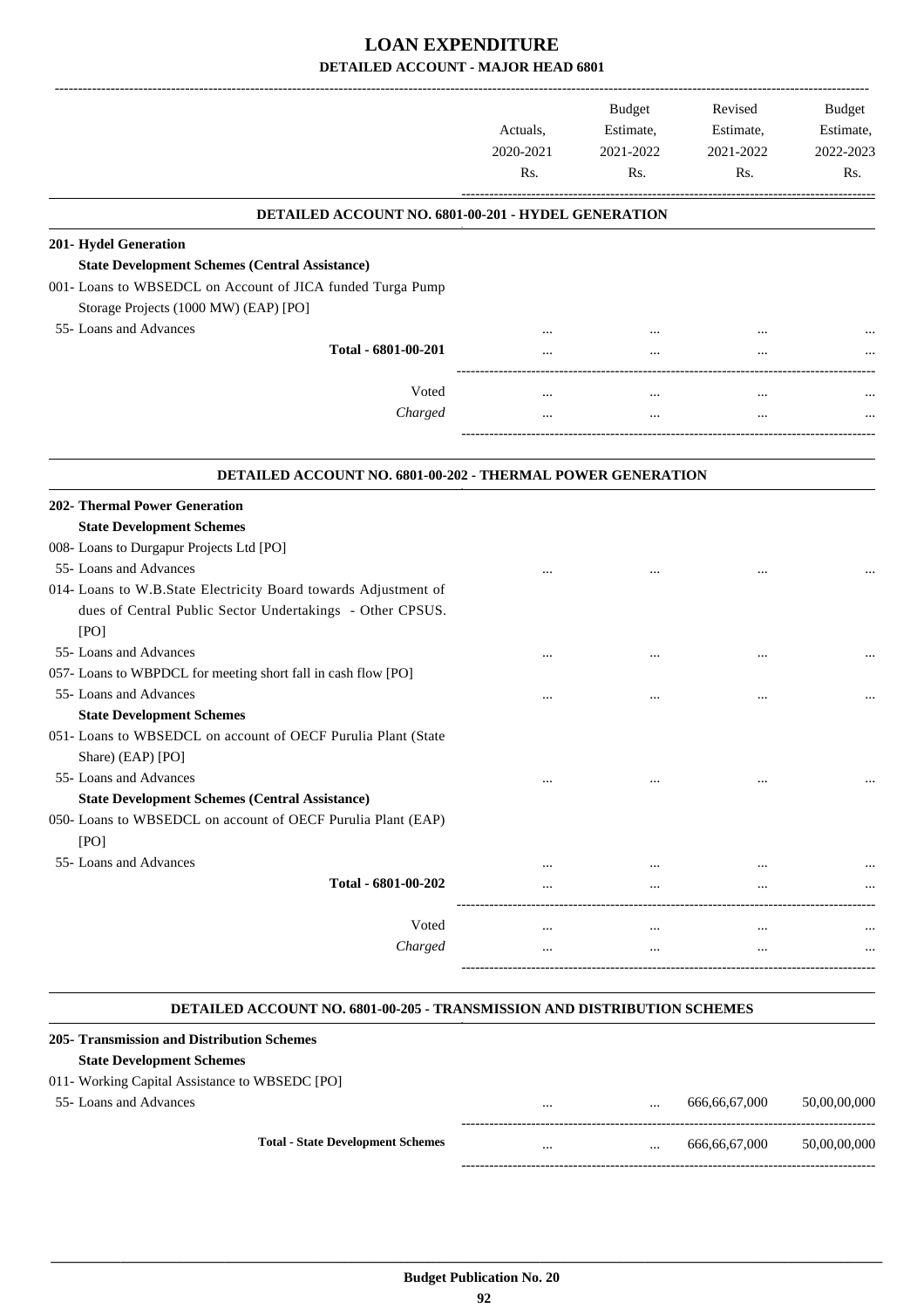|                     | Actuals.<br>2020-2021<br>Rs. | <b>Budget</b><br>Estimate,<br>2021-2022<br>Rs. | Revised<br>Estimate,<br>2021-2022<br>Rs. | Budget<br>Estimate,<br>2022-2023<br>Rs. |
|---------------------|------------------------------|------------------------------------------------|------------------------------------------|-----------------------------------------|
| Total - 6801-00-205 | $\cdots$                     | $\cdots$                                       | 666,66,67,000                            | 50,00,00,000                            |
| Voted               | $\cdots$                     | $\cdots$                                       | 666,66,67,000                            | 50,00,00,000                            |
| Charged             | $\cdots$                     | $\cdots$                                       | $\cdots$                                 | $\cdots$                                |

| <b>DETAILED ACCOUNT NO. 6801-00-789 - SPECIAL COMPONENT PLAN FOR SCHEDULED CASTES</b> |          |          |          |          |
|---------------------------------------------------------------------------------------|----------|----------|----------|----------|
| 789- Special Component Plan for Scheduled Castes                                      |          |          |          |          |
| <b>State Development Schemes</b>                                                      |          |          |          |          |
| 017- Loans to WBSEDCL on account of OECF Purulia Plant (State                         |          |          |          |          |
| Share) (EAP) [PO]                                                                     |          |          |          |          |
| 55- Loans and Advances                                                                |          |          |          |          |
| <b>State Development Schemes (Central Assistance)</b>                                 |          |          |          |          |
| 016- Loans to WBSEDCL on account of OECF Purulia Plant (EAP)                          |          |          |          |          |
| [PO]                                                                                  |          |          |          |          |
| 55- Loans and Advances                                                                |          | $\cdots$ |          |          |
| 023- Loans to WBSEDCL on Account of JICA funded Turga Pump                            |          |          |          |          |
| Storage Projects (1000 MW) (EAP) [PO]                                                 |          |          |          |          |
| 55- Loans and Advances                                                                | $\cdots$ | $\cdots$ |          |          |
| Total - 6801-00-789                                                                   | $\cdots$ | $\cdots$ | $\cdots$ | $\cdots$ |
|                                                                                       |          |          |          |          |
| Voted                                                                                 |          | $\cdots$ | $\cdots$ |          |
| Charged                                                                               | $\cdots$ | $\cdots$ | $\cdots$ | $\cdots$ |
|                                                                                       |          |          |          |          |

| <b>DETAILED ACCOUNT NO. 6801-00-796 - TRIBAL AREAS SUB-PLAN</b> |          |          |          |          |
|-----------------------------------------------------------------|----------|----------|----------|----------|
| 796- Tribal Areas Sub-Plan                                      |          |          |          |          |
| <b>State Development Schemes</b>                                |          |          |          |          |
| 017- Loans to WBSEDCL on account of OECF Purulia Plant (State   |          |          |          |          |
| Share) (EAP) [PO]                                               |          |          |          |          |
| 55- Loans and Advances                                          |          |          | $\cdots$ |          |
| <b>State Development Schemes (Central Assistance)</b>           |          |          |          |          |
| 016- Loans to WBSEDCL on account of OECF Purulia Plant (EAP)    |          |          |          |          |
| [PO]                                                            |          |          |          |          |
| 55- Loans and Advances                                          |          | $\cdots$ | $\cdots$ | $\cdots$ |
| 023- Loans to WBSEDCL on Account of JICA funded Turga Pump      |          |          |          |          |
| Storage Projects (1000 MW) (EAP) [PO]                           |          |          |          |          |
| 55-Loans and Advances                                           | $\cdots$ | $\cdots$ | $\cdots$ | $\cdots$ |
| Total - 6801-00-796                                             | $\cdots$ |          | $\cdots$ | $\cdots$ |
|                                                                 |          |          |          |          |
| Voted                                                           | $\cdots$ | $\cdots$ | $\cdots$ |          |
| Charged                                                         | $\cdots$ | $\cdots$ | $\cdots$ | $\cdots$ |
|                                                                 |          |          |          |          |

.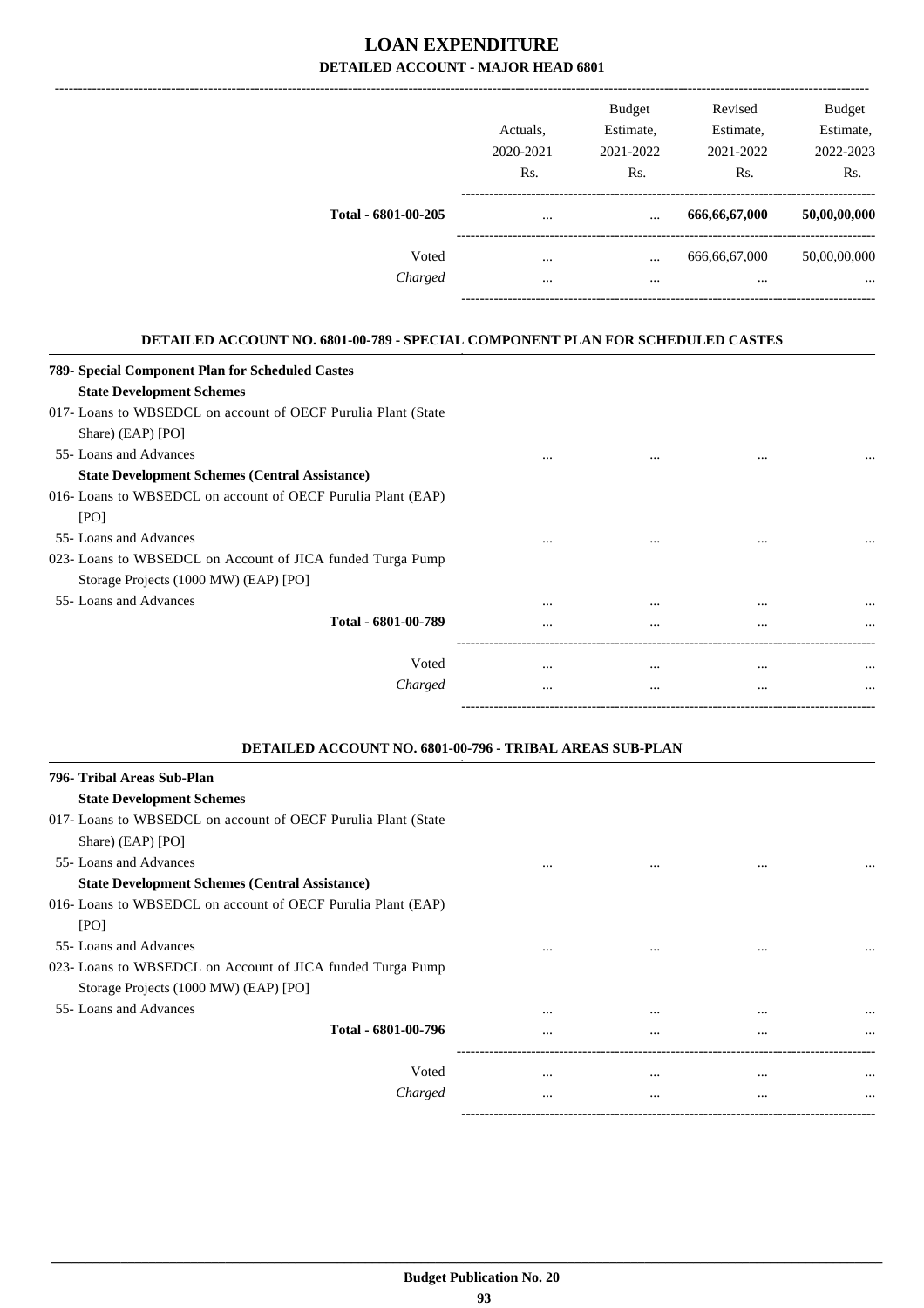### **REVENUE EXPENDITURE**

#### **DEMAND No. 45**

#### **Public Health Engineering Department**

#### A. General Services - (c) Interest payment and servicing of Debt

#### **Head of Account: 2049 - Interest Payments**

| <b>Voted Rs. Nil</b> |                                                        | <b>Charged Rs. Nil</b> |           |                      | <b>Total Rs. Nil</b> |
|----------------------|--------------------------------------------------------|------------------------|-----------|----------------------|----------------------|
|                      |                                                        |                        | Voted Rs. | Charged Rs.          | <b>Total Rs.</b>     |
|                      | <b>Gross Expenditure</b><br><b>Deduct - Recoveries</b> |                        | <br>      | $\cdots$<br>$-1,000$ | $\cdots$<br>$-1,000$ |
|                      | <b>Net Expenditure</b>                                 |                        |           | $-1,000$             | $-1,000$             |
|                      |                                                        |                        |           |                      |                      |

#### **REVENUE EXPENDITURE ABSTRACT ACCOUNT**

#### -----------------------------------Budget Revised **Budget** Estimate, Estimate, Estimate, Actuals, 2020-2021 2021-2022 2021-2022 2022-2023  $Rs.$  $Rs.$  $Rs.$ Rs. ---------01 - INTEREST ON INTERNAL DEBT 200- Interest on Other Intenal Debts Administrative Expenditure  $\ddotsc$  $\ddotsc$  $\ddotsc$  $\ddotsc$ **Total - 200**  $\ddotsc$  $\ddotsc$  $\ddotsc$  $\ddotsc$ ------Total - 01  $\ddotsc$  $\sim$  $\sim$  $\ddotsc$ 04 - INTEREST ON LOANS AND ADVANCES FROM CENTRAL **GOVERNMENT** 104- Interest on Loans for Non-Plan Schemes Administrative Expenditure  $\ldots$  $\ddotsc$  $\ddotsc$  $\ddotsc$ **Total - 104**  $\ddotsc$  $\ddotsc$  $\ddotsc$  $\ddotsc$ Total - 04  $\ddotsc$  $\ddotsc$  $\ddotsc$  $\ddotsc$ ----**Grand Total - Gross**  $\ddot{\phantom{a}}$  $\ddotsc$  $\ddot{\cdot}$  $\ddotsc$ Voted  $\ddotsc$  $\ddotsc$  $\ddotsc$  $\ddotsc$ Charged  $\ddots$  $\ddots$  $\ddots$  $\ddots$ --------. . . . . . . . . . . **Administrative Expenditure** ...  $\ddot{\phantom{a}}$  $\ddot{\cdot}$ ... **Deduct Recoveries** ...  $-1,000$  $-1,000$  $-1.000$ ------------Voted  $\ddotsc$  $\mathbf{r}$  $\overline{\phantom{a}}$  $\ddot{\phantom{a}}$ Charged  $-1,000$  $-1,000$  $-1,000$  $\ddotsc$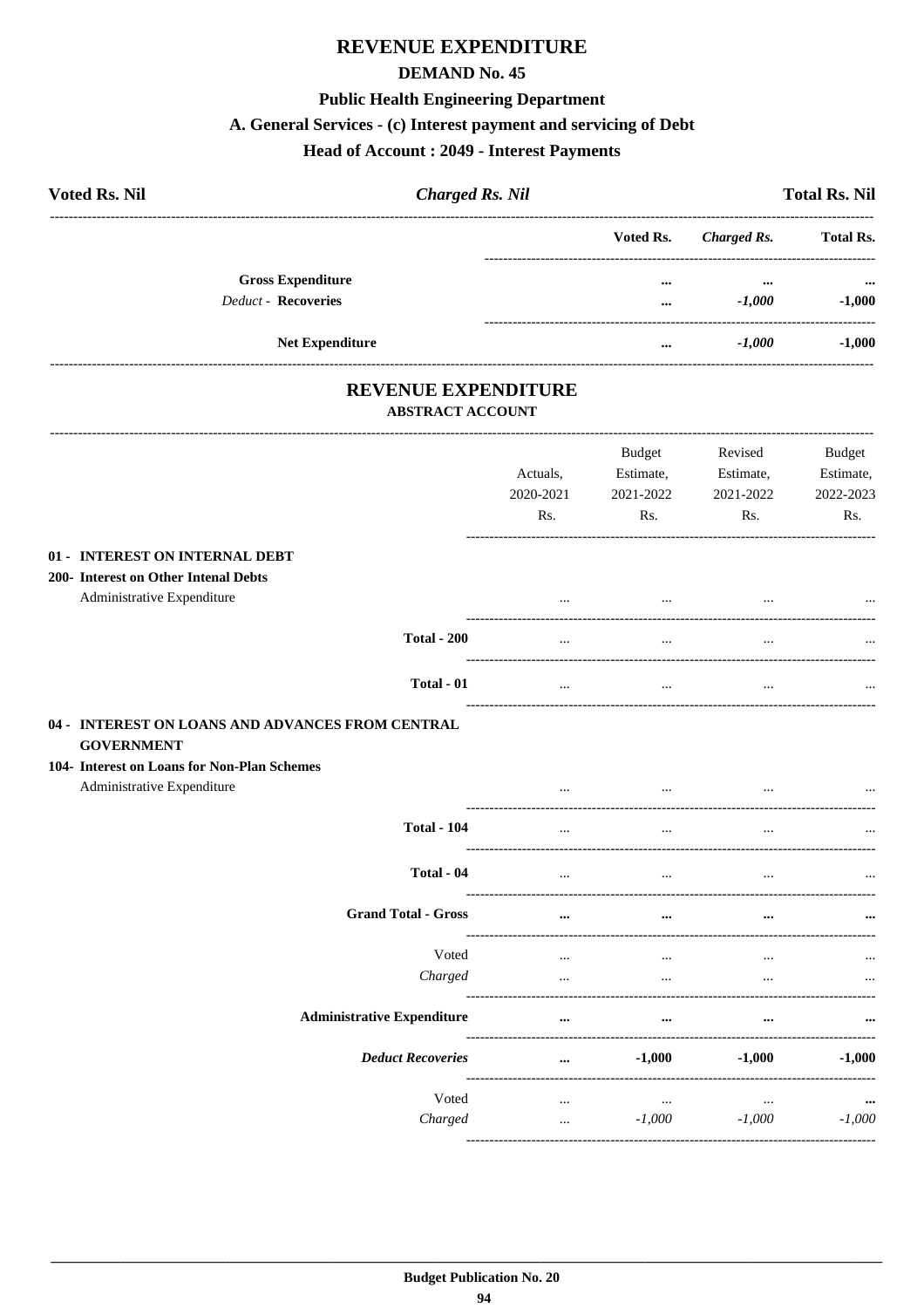### **REVENUE EXPENDITURE ABSTRACT ACCOUNT**

|                          | Actuals.<br>2020-2021<br>Rs. | <b>Budget</b><br>Estimate,<br>2021-2022<br>Rs. | Revised<br>Estimate,<br>2021-2022<br>Rs. | <b>Budget</b><br>Estimate,<br>2022-2023<br>Rs. |
|--------------------------|------------------------------|------------------------------------------------|------------------------------------------|------------------------------------------------|
| <b>Grand Total - Net</b> | $\cdots$                     | $-1,000$                                       | $-1,000$                                 | $-1,000$                                       |
| Voted<br>Charged         | $\cdots$<br>$\cdots$         | $\cdots$<br>$-1,000$                           | $\cdots$<br>$-1,000$                     | $\cdots$<br>$-1,000$                           |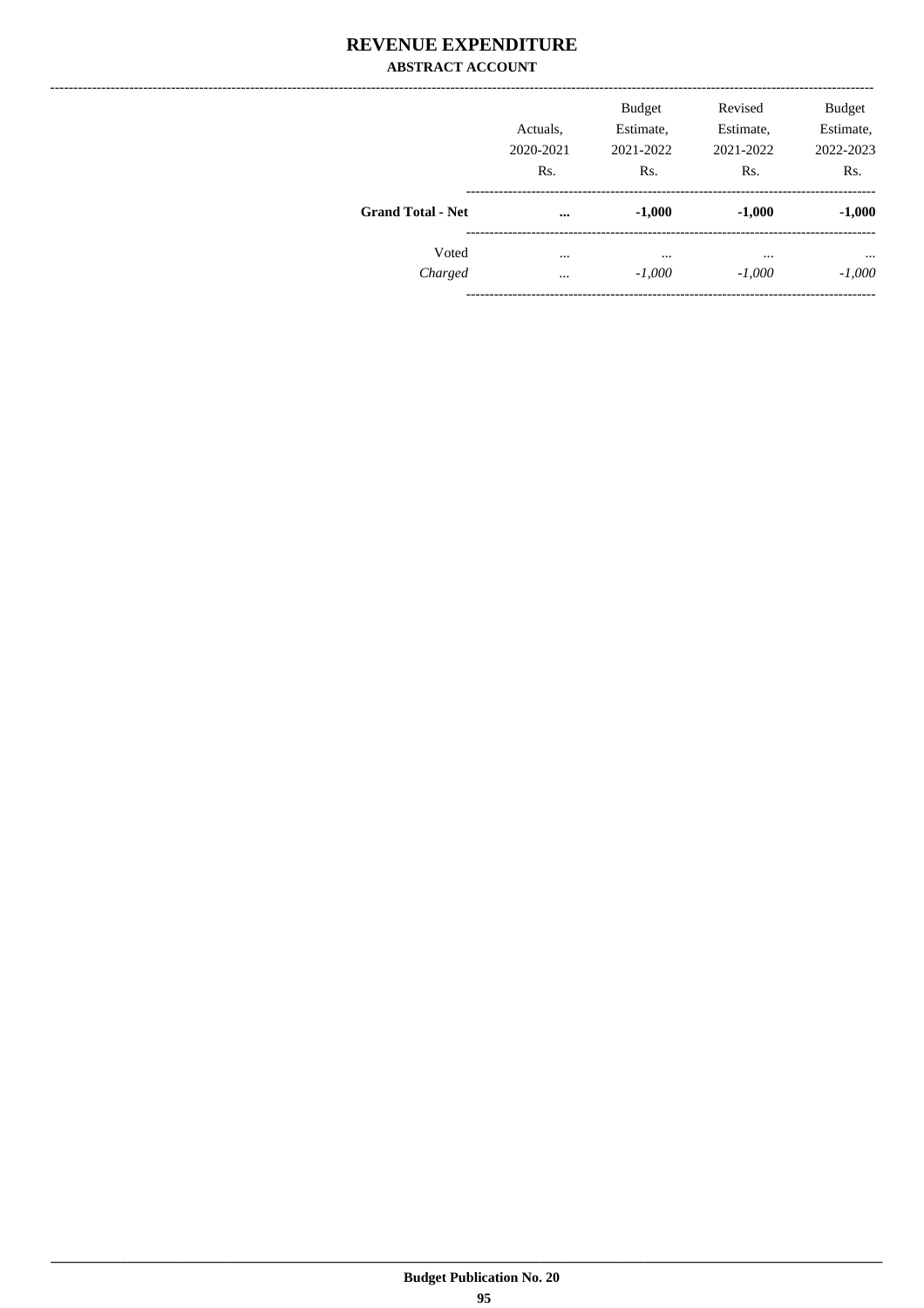|                                                                                                                                                           |                                                                                  | Actuals,<br>2020-2021<br>Rs. | Budget<br>Estimate,<br>2021-2022<br>Rs. | Revised<br>Estimate,<br>2021-2022<br>Rs. | <b>Budget</b><br>Estimate,<br>2022-2023<br>Rs. |
|-----------------------------------------------------------------------------------------------------------------------------------------------------------|----------------------------------------------------------------------------------|------------------------------|-----------------------------------------|------------------------------------------|------------------------------------------------|
|                                                                                                                                                           | <b>DETAILED ACCOUNT NO. 2049-01-200 - INTEREST ON OTHER INTENAL DEBTS</b>        |                              |                                         |                                          |                                                |
| 01 - INTEREST ON INTERNAL DEBT                                                                                                                            |                                                                                  |                              |                                         |                                          |                                                |
| 200- Interest on Other Intenal Debts                                                                                                                      |                                                                                  |                              |                                         |                                          |                                                |
| <b>Administrative Expenditure</b>                                                                                                                         |                                                                                  |                              |                                         |                                          |                                                |
| 033- Loans from LICI [PH]                                                                                                                                 |                                                                                  |                              |                                         |                                          |                                                |
| 45- Interest/Dividend                                                                                                                                     | Charged                                                                          |                              |                                         |                                          |                                                |
|                                                                                                                                                           | Total - 2049-01-200                                                              | $\cdots$                     | $\cdots$                                |                                          |                                                |
|                                                                                                                                                           | Voted                                                                            |                              |                                         |                                          |                                                |
|                                                                                                                                                           | Charged                                                                          |                              |                                         |                                          |                                                |
|                                                                                                                                                           |                                                                                  |                              |                                         |                                          |                                                |
|                                                                                                                                                           | DETAILED ACCOUNT NO. 2049-04-104 - INTEREST ON LOANS FOR NON-PLAN SCHEMES        |                              |                                         |                                          |                                                |
| 04 - INTEREST ON LOANS AND ADVANCES FROM<br><b>CENTRAL GOVERNMENT</b><br>104- Interest on Loans for Non-Plan Schemes<br><b>Administrative Expenditure</b> | 013- Interest on loans for Public Health Sanitation and Water Supply:            |                              |                                         |                                          |                                                |
| Neorakhola Water Supply Scheme [PH]                                                                                                                       |                                                                                  |                              |                                         |                                          |                                                |
| 45- Interest/Dividend                                                                                                                                     | Charged                                                                          |                              |                                         |                                          |                                                |
|                                                                                                                                                           | Total - 2049-04-104                                                              |                              |                                         |                                          |                                                |
|                                                                                                                                                           | Voted                                                                            | $\cdots$                     | $\cdots$                                | $\cdots$                                 |                                                |
|                                                                                                                                                           | Charged                                                                          | $\ddotsc$                    |                                         | $\ddotsc$                                |                                                |
|                                                                                                                                                           | <b>DETAILED ACCOUNT NO. 2049 - DEDUCT RECOVERIES IN REDUCTION OF EXPENDITURE</b> |                              |                                         |                                          |                                                |
|                                                                                                                                                           |                                                                                  |                              |                                         |                                          |                                                |
| 104- Interest on Loans for Non-Plan Schemes<br>Administrative Expenditure                                                                                 | 04 - INTEREST ON LOANS AND ADVANCES FROM CENTRAL GOVERNMENT                      |                              |                                         |                                          |                                                |
| Neorakhola Water Supply Scheme [PH]                                                                                                                       | 013-Interest on loans for Public Health Sanitation and Water Supply:             |                              |                                         |                                          |                                                |
| 70-Deduct Recoveries<br>$01$ -Others                                                                                                                      |                                                                                  | and the state of the         | $-1,000$                                | $-1,000$                                 | $-1,000$                                       |
|                                                                                                                                                           | Total - 104 - Deduct - Recoveries                                                | $\cdots$                     | $-1,000$                                | $-1,000$                                 | $-1,000$                                       |
|                                                                                                                                                           | Total - 2049 - Deduct - Recoveries                                               | $\cdots$                     | $-1,000$                                | $-1,000$                                 | $-1,000$                                       |
|                                                                                                                                                           |                                                                                  |                              |                                         |                                          |                                                |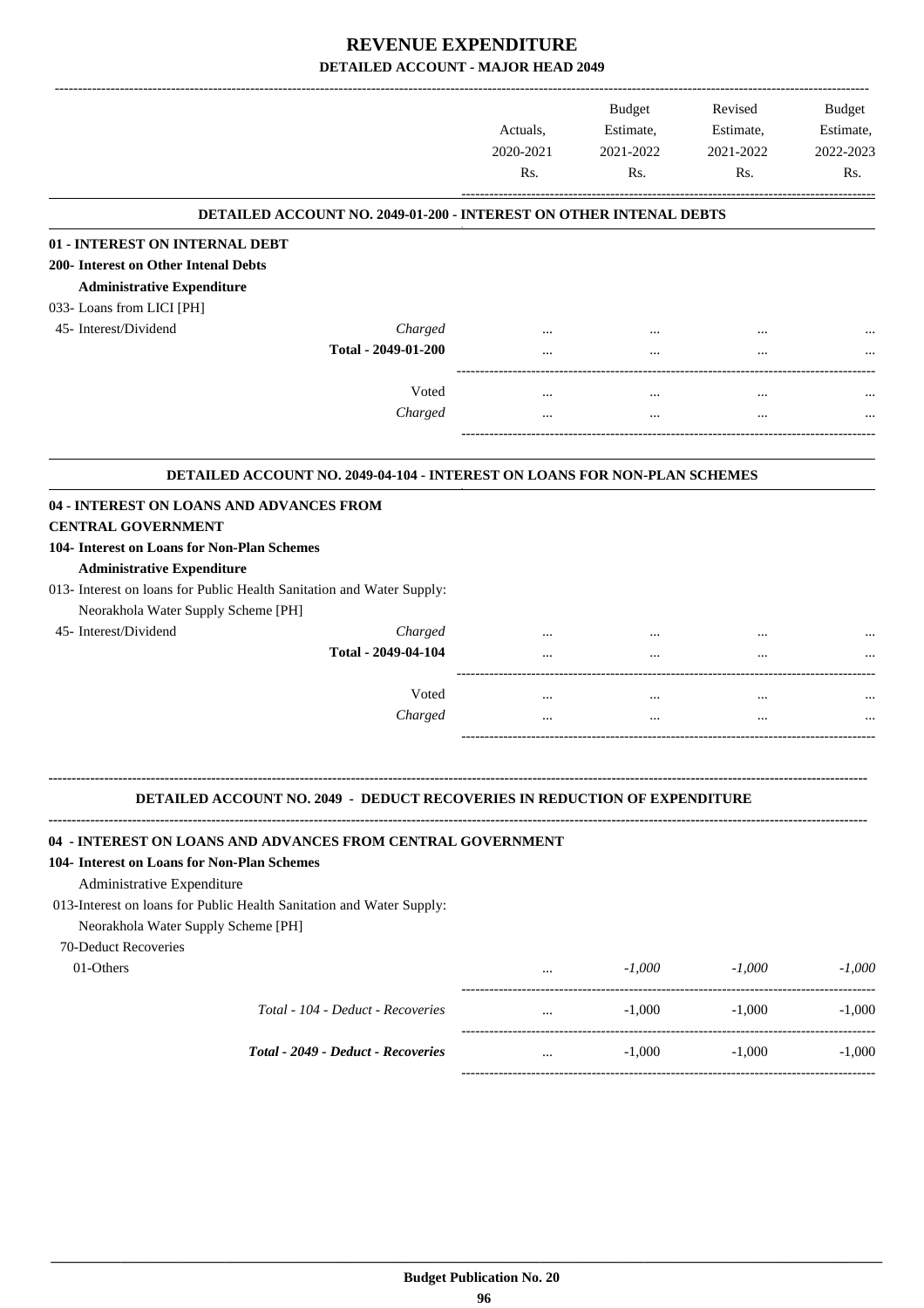# **REVENUE EXPENDITURE DEMAND No. 45 Public Health Engineering Department A. General Services - (d) Administrative Services Head of Account : 2059 - Public Works**

| Voted Rs. 8,87,72,000             |                                                       | <b>Charged Rs. Nil</b> |             | Total Rs. 8,87,72,000 |                  |
|-----------------------------------|-------------------------------------------------------|------------------------|-------------|-----------------------|------------------|
|                                   |                                                       |                        | Voted Rs.   | <b>Charged Rs.</b>    | <b>Total Rs.</b> |
|                                   | <b>Gross Expenditure</b>                              |                        | 8,87,72,000 | $\ddotsc$             | 8,87,72,000      |
| <b>Deduct - Recoveries</b>        |                                                       |                        | $-1,000$    |                       | $-1,000$         |
|                                   | <b>Net Expenditure</b>                                |                        | 8,87,71,000 | $\cdots$              | 8,87,71,000      |
|                                   | <b>REVENUE EXPENDITURE</b><br><b>ABSTRACT ACCOUNT</b> |                        |             |                       |                  |
|                                   |                                                       |                        | Budget      | Revised               | Budget           |
|                                   |                                                       | Actuals,               | Estimate,   | Estimate,             | Estimate,        |
|                                   |                                                       | 2020-2021              | 2021-2022   | 2021-2022             | 2022-2023        |
|                                   |                                                       | Rs.                    | Rs.         | Rs.                   | Rs.              |
| <b>OFFICE BUILDINGS</b><br>$01 -$ |                                                       |                        |             |                       |                  |
| 053- Maintenance and Repairs      |                                                       |                        |             |                       |                  |
| Administrative Expenditure        |                                                       | 10,06,64,010           | 8,07,01,000 | 8,47,37,000           | 8,87,72,000      |
|                                   | <b>Total - 053</b>                                    | 10,06,64,010           | 8,07,01,000 | 8,47,37,000           | 8,87,72,000      |

| <b>Total - 053</b>                | 10,06,64,010             | 8,07,01,000             | 8,47,37,000                         | 8,87,72,000 |
|-----------------------------------|--------------------------|-------------------------|-------------------------------------|-------------|
| <b>Grand Total - Gross</b>        | 10,06,64,010             | 8,07,01,000             | 8,47,37,000                         | 8,87,72,000 |
| Voted<br>Charged                  | 10,06,64,010<br>$\cdots$ | $\cdots$                | 8,07,01,000 8,47,37,000<br>$\cdots$ | 8,87,72,000 |
| <b>Administrative Expenditure</b> | 10,06,64,010             | 8,07,01,000             | 8,47,37,000                         | 8,87,72,000 |
| <b>Deduct Recoveries</b>          |                          | $\cdots$                | $-1,000$                            | $-1,000$    |
| <b>Grand Total - Net</b>          | 10,06,64,010             | 8,07,01,000             | 8,47,36,000                         | 8,87,71,000 |
| Voted<br>Charged                  | 10,06,64,010<br>$\cdots$ | 8,07,01,000<br>$\cdots$ | 8,47,36,000<br>$\cdots$             | 8,87,71,000 |
|                                   |                          |                         |                                     |             |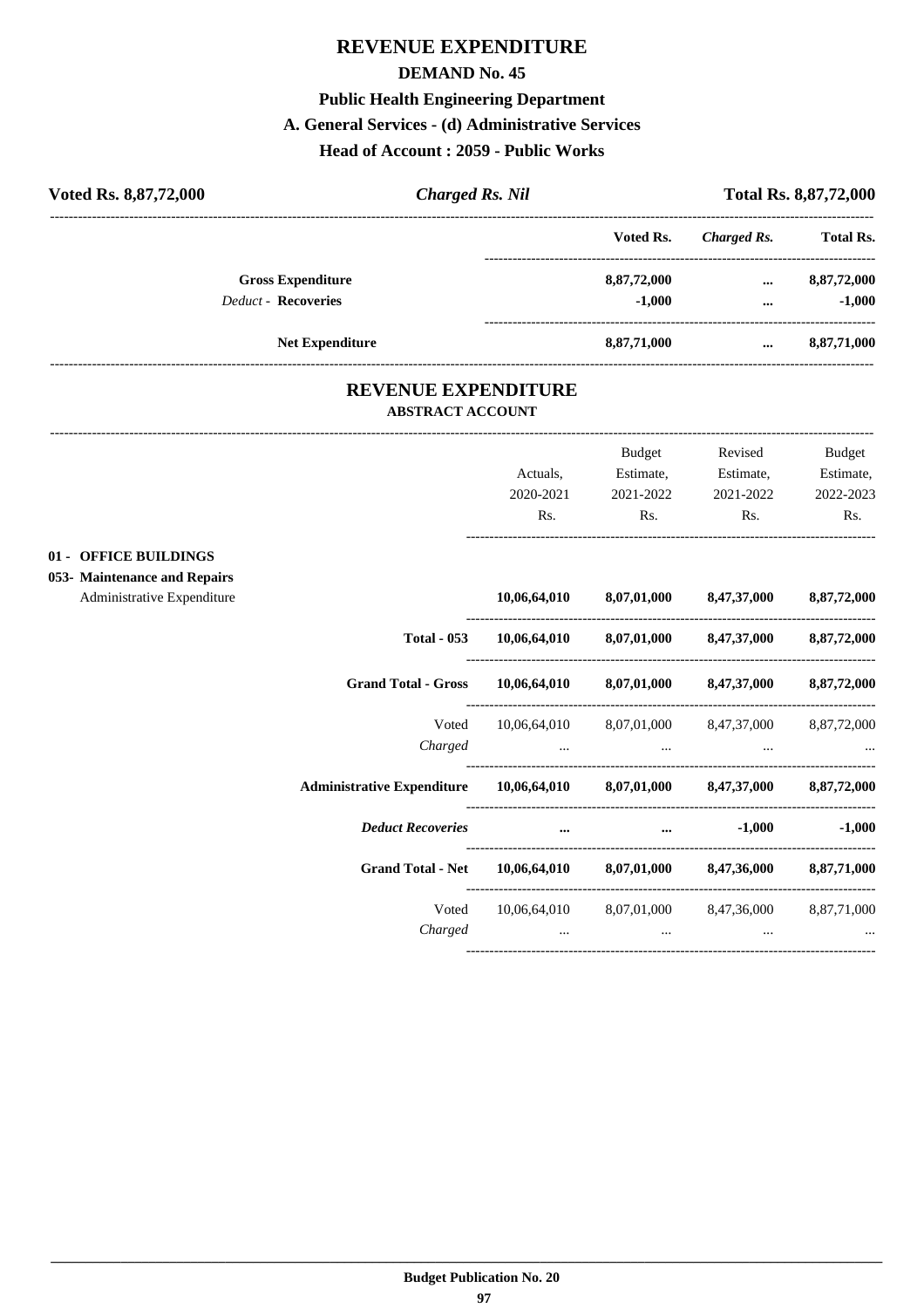-------------------------------------------------------------------------------------------------------------------------------------------------------------------------------

|                                                                                  | Actuals,<br>2020-2021<br>Rs. | <b>Budget</b><br>Estimate,<br>2021-2022<br>Rs. | Revised<br>Estimate,<br>2021-2022<br>Rs. | <b>Budget</b><br>Estimate,<br>2022-2023<br>Rs. |
|----------------------------------------------------------------------------------|------------------------------|------------------------------------------------|------------------------------------------|------------------------------------------------|
| <b>DETAILED ACCOUNT NO. 2059-01-053 - MAINTENANCE AND REPAIRS</b>                |                              |                                                |                                          |                                                |
| 01 - OFFICE BUILDINGS                                                            |                              |                                                |                                          |                                                |
| 053- Maintenance and Repairs                                                     |                              |                                                |                                          |                                                |
| <b>Administrative Expenditure</b>                                                |                              |                                                |                                          |                                                |
| 006- Government non-residental buildings (Public Health                          |                              |                                                |                                          |                                                |
| Engineering) [PH]                                                                |                              |                                                |                                          |                                                |
| 19- Maintenance                                                                  | 10,06,64,010                 | 8,07,01,000                                    | 8,47,37,000                              | 8,87,72,000                                    |
| <b>Total - Administrative Expenditure</b>                                        | 10,06,64,010                 | 8,07,01,000                                    | 8,47,37,000                              | 8,87,72,000                                    |
| Total - 2059-01-053                                                              | 10,06,64,010                 | 8,07,01,000                                    | 8,47,37,000                              | 8,87,72,000                                    |
| Voted                                                                            | 10,06,64,010                 | 8,07,01,000                                    | 8,47,37,000                              | 8,87,72,000                                    |
| Charged                                                                          |                              | $\cdots$                                       | $\cdots$                                 |                                                |
| <b>DETAILED ACCOUNT NO. 2059 - DEDUCT RECOVERIES IN REDUCTION OF EXPENDITURE</b> |                              |                                                |                                          |                                                |
| 01 - OFFICE BUILDINGS                                                            |                              |                                                |                                          |                                                |
| 053- Maintenance and Repairs                                                     |                              |                                                |                                          |                                                |
| Administrative Expenditure                                                       |                              |                                                |                                          |                                                |
| 006-Government non-residental buildings (Public Health<br>Engineering) [PH]      |                              |                                                |                                          |                                                |
| 70-Deduct Recoveries                                                             |                              |                                                |                                          |                                                |
| 01-Others                                                                        |                              | $\cdots$                                       | $-1,000$                                 | $-1,000$                                       |
| Total - 053 - Deduct - Recoveries                                                | $\dddotsc$                   | $\cdots$                                       | $-1,000$<br>_______________________      | $-1,000$                                       |
| Total - 2059 - Deduct - Recoveries                                               | $\cdots$                     | $\cdots$                                       | $-1,000$                                 | $-1,000$                                       |
|                                                                                  |                              |                                                |                                          |                                                |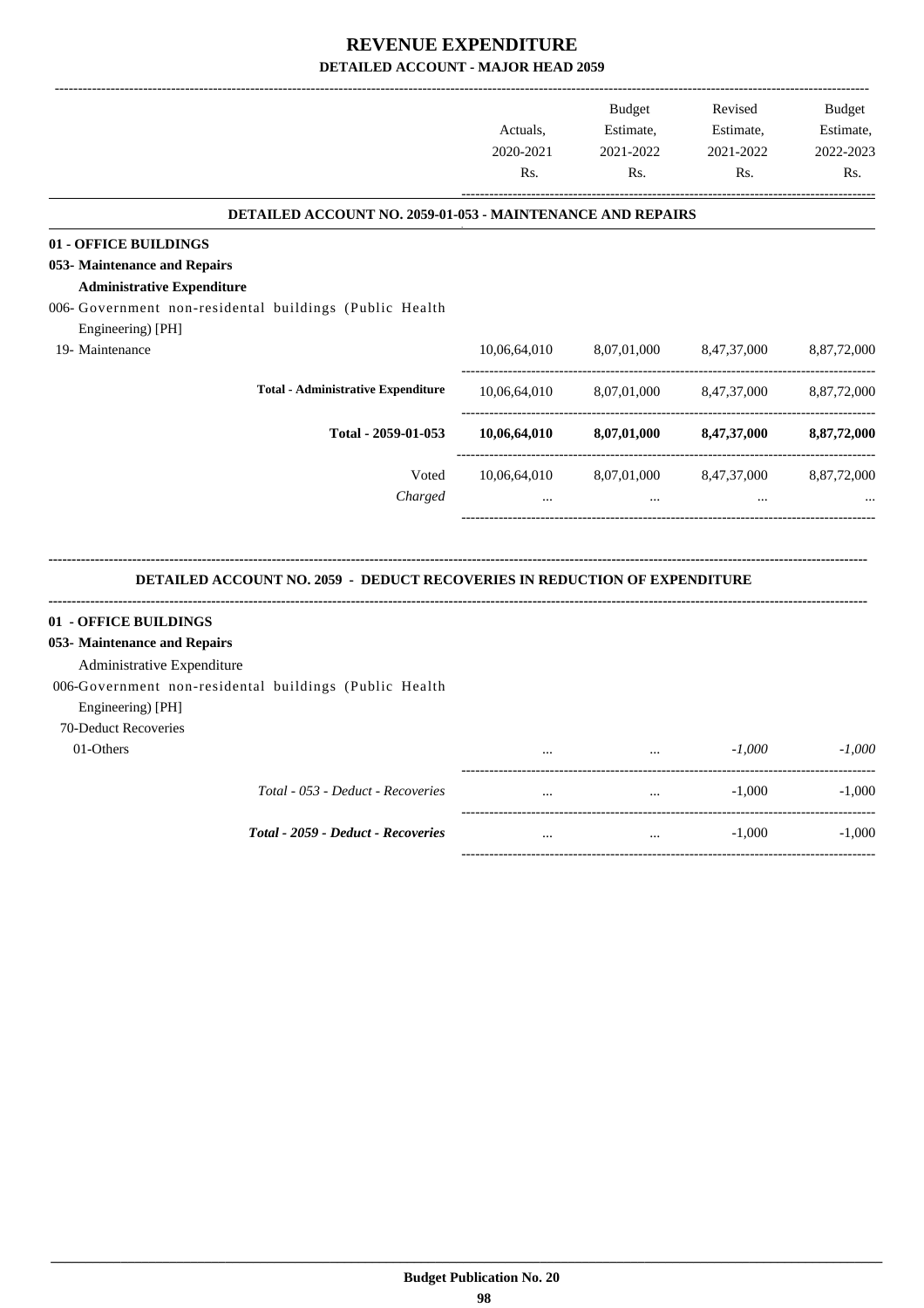# **REVENUE EXPENDITURE**

#### **DEMAND No. 45**

#### **Public Health Engineering Department**

### **B - Social Services - (c) Water Supply, Sanitation, Housing and Urban Development**

**Head of Account : 2215 - Water Supply and Sanitation** 

| Voted Rs. 1086,50,77,000          | <b>Charged Rs. Nil</b>  |                            |                                                                     |                | Total Rs. 1086,50,77,000 |
|-----------------------------------|-------------------------|----------------------------|---------------------------------------------------------------------|----------------|--------------------------|
|                                   |                         |                            | Voted Rs.                                                           | Charged Rs.    | Total Rs.                |
| <b>Gross Expenditure</b>          |                         |                            | 1086,50,77,000  1086,50,77,000                                      |                |                          |
| Deduct - Recoveries               |                         |                            | $-2,05,000$                                                         |                | $\ldots$ $-2,05,000$     |
| <b>Net Expenditure</b>            |                         |                            | 1086,48,72,000                                                      |                | $\dots$ 1086,48,72,000   |
|                                   | <b>ABSTRACT ACCOUNT</b> | <b>REVENUE EXPENDITURE</b> |                                                                     |                |                          |
|                                   |                         |                            |                                                                     | Budget Revised | Budget                   |
|                                   |                         |                            | Actuals, Estimate, Estimate, Estimate,                              |                |                          |
|                                   |                         |                            | 2020-2021 2021-2022                                                 | 2021-2022      | 2022-2023                |
|                                   |                         | Rs.                        | Rs.                                                                 | Rs.            | Rs.                      |
| 01 - WATER SUPPLY                 |                         |                            |                                                                     |                |                          |
| 001- Direction and Administration |                         |                            |                                                                     |                |                          |
| Administrative Expenditure        |                         |                            | 147,92,55,482 157,14,06,000 153,54,56,000 163,41,72,000             |                |                          |
| <b>State Development Schemes</b>  |                         |                            |                                                                     |                |                          |
|                                   |                         |                            | Total - 001 147,92,55,482 157,14,06,000 153,54,56,000 163,41,72,000 |                |                          |
| 005- Survey and Investigations    |                         |                            |                                                                     |                |                          |
| <b>State Development Schemes</b>  |                         |                            | $2,35,10,892$ $3,25,00,000$ $2,16,67,000$                           |                | 8,08,50,000              |
|                                   | <b>Total - 005</b>      |                            | 2,35,10,892 3,25,00,000 2,16,67,000 8,08,50,000                     |                |                          |
| 052- Machinery and Equipment      |                         |                            |                                                                     |                |                          |
| Administrative Expenditure        |                         |                            | 13,44,95,737 10,83,99,000 11,38,19,000                              |                |                          |
|                                   | <b>Total - 052</b>      | 13,44,95,737               | 10,83,99,000                                                        | 11,38,19,000   |                          |
| 101- Urban Water Supply           |                         |                            |                                                                     |                |                          |
| Administrative Expenditure        |                         | 13,63,08,153               | 13,37,14,000                                                        | 13,78,56,000   | 37,93,000                |
| <b>State Development Schemes</b>  |                         |                            | 2,00,000                                                            | 66,000         | 2,10,000                 |
|                                   | <b>Total - 101</b>      |                            | 13,63,08,153 13,39,14,000                                           | 13,79,22,000   | 40,03,000                |
| 102- Rural Water Supply Programme |                         |                            |                                                                     |                |                          |
| Administrative Expenditure        | <b>Voted</b>            | 427,70,66,293              | 314, 33, 20, 000                                                    | 422,37,78,000  | 413,86,27,000            |
|                                   | Charged                 | $6,\!01,\!770$             | $\cdots$                                                            | $\cdots$       |                          |
| <b>State Development Schemes</b>  |                         | 338,99,43,771              | 432,44,00,000                                                       | 337,51,90,000  | 457,83,59,000            |
|                                   |                         |                            |                                                                     |                |                          |

**Total - 102 766,76,11,834 746,77,20,000 759,89,68,000 871,69,86,000**

----------------------------------------------------------------------------------------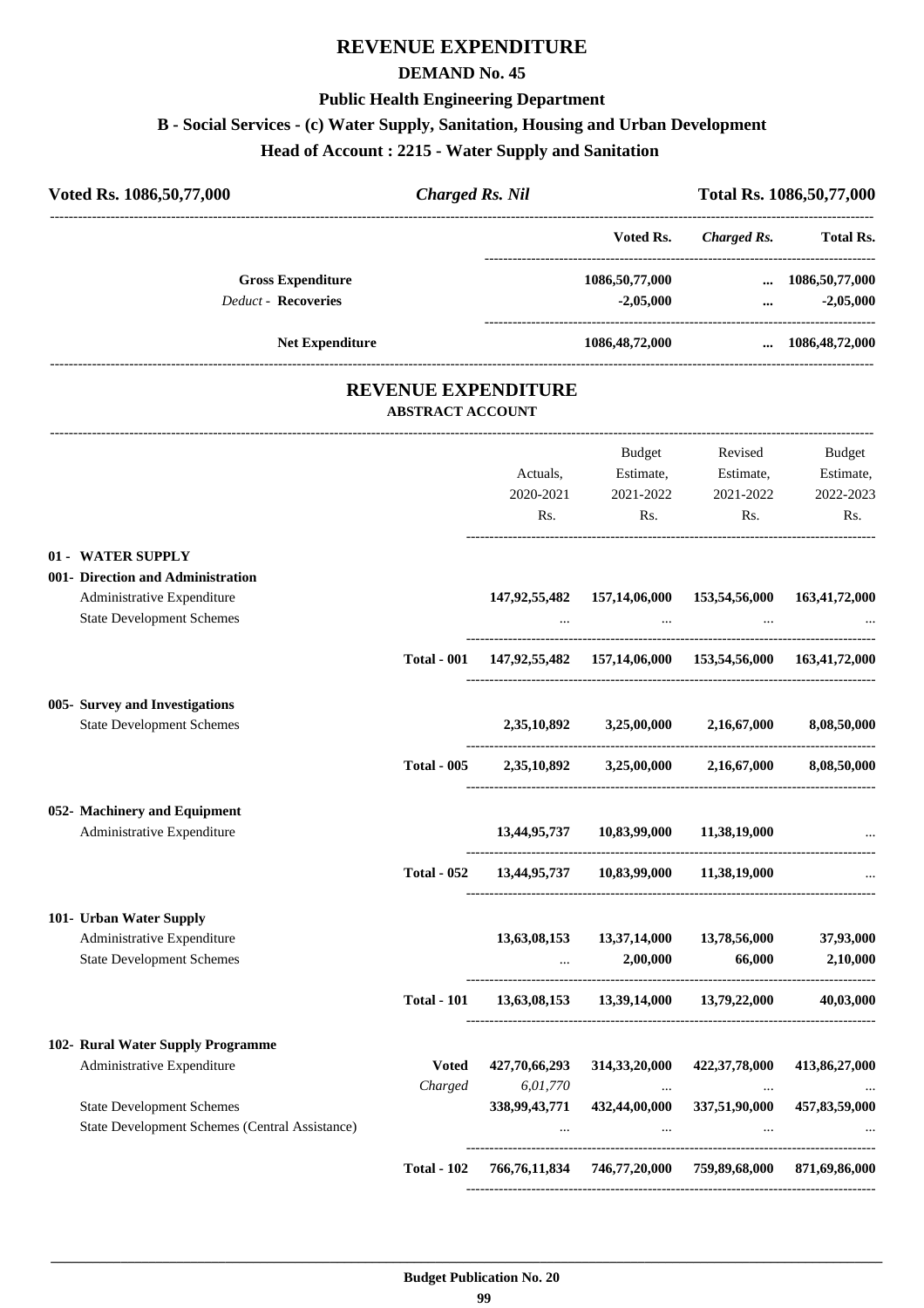### **REVENUE EXPENDITURE ABSTRACT ACCOUNT**

|                                                      |                            |                  | Budget                                                               | Revised                          | Budget                       |
|------------------------------------------------------|----------------------------|------------------|----------------------------------------------------------------------|----------------------------------|------------------------------|
|                                                      |                            | Actuals,         |                                                                      | Estimate, Estimate,              | Estimate,                    |
|                                                      |                            | 2020-2021        | 2021-2022                                                            | 2021-2022                        | 2022-2023                    |
|                                                      |                            | Rs.              | Rs.                                                                  | Rs.                              | Rs.                          |
|                                                      |                            |                  |                                                                      |                                  |                              |
| 192- Assistance to Municipalities/Municipal Councils |                            |                  |                                                                      |                                  |                              |
| Administrative Expenditure                           |                            | 15,75,78,138     | 11,65,58,000                                                         | 16,07,30,000                     | 28,41,23,000                 |
|                                                      | <b>Total - 192</b>         |                  | 15,75,78,138 11,65,58,000 16,07,30,000 28,41,23,000                  |                                  |                              |
| 789- Special Component Plan for Scheduled Castes     |                            |                  |                                                                      |                                  |                              |
| <b>State Development Schemes</b>                     |                            | 8,45,02,616      | 8,91,00,000 6,07,33,000                                              |                                  | 2,45,60,000                  |
| State Development Schemes (Central Assistance)       |                            |                  |                                                                      |                                  |                              |
|                                                      |                            |                  |                                                                      |                                  |                              |
|                                                      | <b>Total - 789</b>         |                  | 8,45,02,616 8,91,00,000 6,07,33,000                                  |                                  | 2,45,60,000                  |
| 796- Tribal Areas Sub-Plan                           |                            |                  |                                                                      |                                  |                              |
| <b>State Development Schemes</b>                     |                            |                  | $1,31,59,000$ $1,26,00,000$ $70,66,000$                              |                                  | 76,10,000                    |
| State Development Schemes (Central Assistance)       |                            |                  | $\sim$                                                               |                                  |                              |
|                                                      | <b>Total - 796</b>         |                  | $1,31,59,000$ $1,26,00,000$ $70,66,000$                              |                                  | 76,10,000                    |
|                                                      |                            |                  |                                                                      |                                  |                              |
| 799- Suspense                                        |                            |                  |                                                                      |                                  |                              |
| Administrative Expenditure                           |                            |                  |                                                                      |                                  |                              |
|                                                      | <b>Total - 799</b>         | $\cdots$         | and the contract of the con-                                         |                                  |                              |
| 800- Other Expenditure                               |                            |                  |                                                                      |                                  |                              |
| Administrative Expenditure                           |                            |                  | 7,48,90,880 5,57,69,000 5,85,58,000                                  |                                  |                              |
| <b>State Development Schemes</b>                     |                            | 5,71,01,580      | 8,07,00,000                                                          | 5,18,27,000                      | 8,47,36,000                  |
| State Development Schemes (Central Assistance)       |                            |                  |                                                                      |                                  |                              |
|                                                      | <b>Total - 800</b>         | 13,19,92,460     | 13,64,69,000                                                         | 11,03,85,000                     | 8,47,36,000                  |
|                                                      | Total - 01                 | 982, 84, 14, 312 | 966,86,66,000                                                        |                                  | 974,67,46,000 1083,70,40,000 |
|                                                      |                            |                  |                                                                      | -------------------------------- |                              |
|                                                      | Voted                      | 982, 78, 12, 542 | 966,86,66,000 974,67,46,000 1083,70,40,000                           |                                  |                              |
|                                                      | Charged                    | 6,01,770         | $\cdots$                                                             | $\cdots$                         |                              |
| 02 - SEWERAGE AND SANITATION                         |                            |                  |                                                                      |                                  |                              |
| 107- Sewerage Services                               |                            |                  |                                                                      |                                  |                              |
| Administrative Expenditure                           |                            | 3,52,98,620      | 3,94,38,000                                                          | 4,13,37,000                      | 2,80,37,000                  |
|                                                      | <b>Total - 107</b>         | 3,52,98,620      | 3,94,38,000                                                          | 4, 13, 37, 000                   | 2,80,37,000                  |
|                                                      | Total - 02                 |                  | 3,52,98,620 3,94,38,000                                              | 4,13,37,000                      | 2,80,37,000                  |
|                                                      | <b>Grand Total - Gross</b> | 986, 37, 12, 932 | 970,81,04,000                                                        |                                  | 978,80,83,000 1086,50,77,000 |
|                                                      | Voted                      |                  | 986, 31, 11, 162 970, 81, 04, 000 978, 80, 83, 000 1086, 50, 77, 000 |                                  |                              |
|                                                      | Charged                    | 6,01,770         | $\cdots$                                                             |                                  |                              |
|                                                      |                            |                  |                                                                      |                                  |                              |
|                                                      |                            |                  |                                                                      |                                  |                              |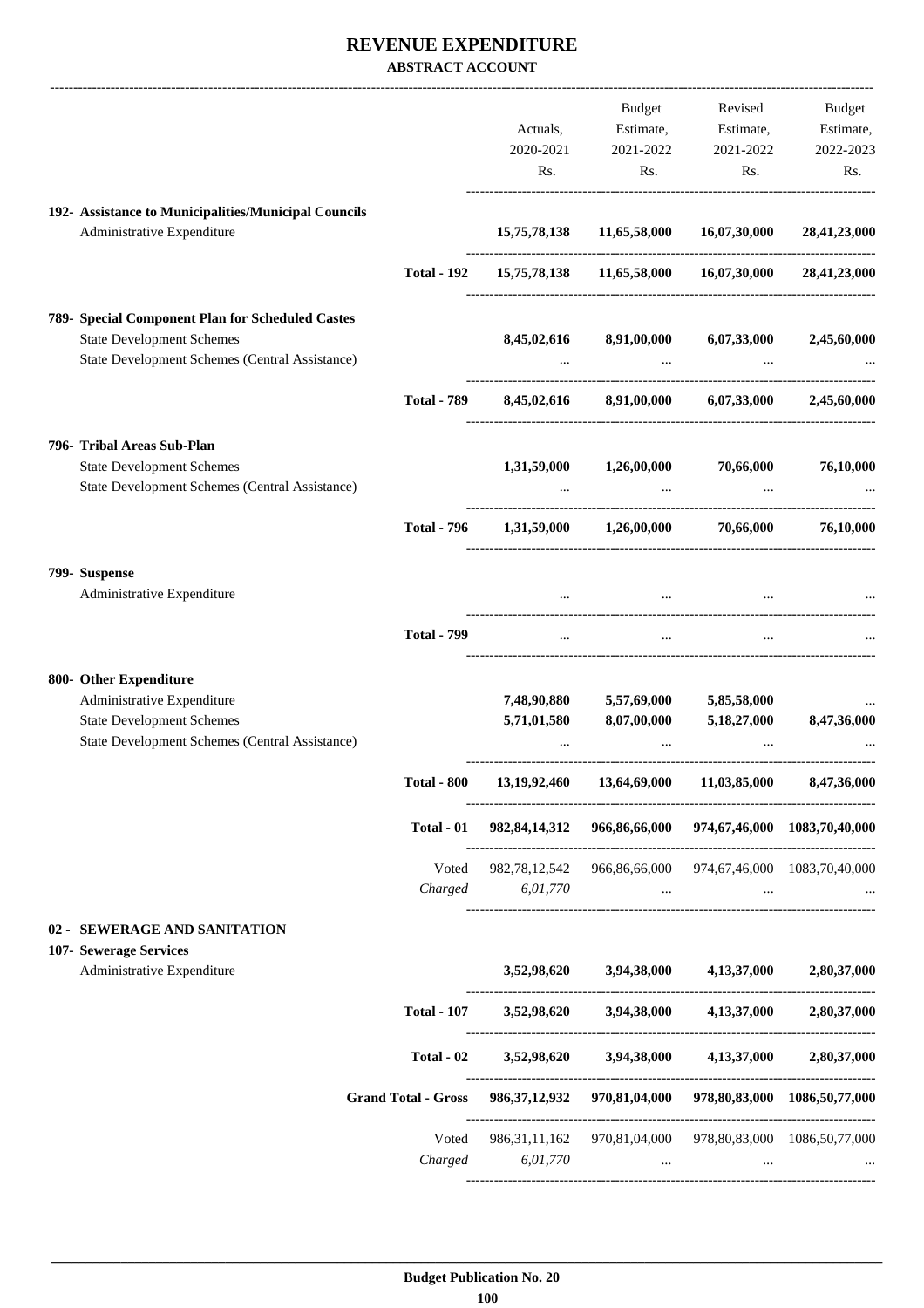### **REVENUE EXPENDITURE ABSTRACT ACCOUNT**

| Budget           | Revised                                 | Budget                                                   |                                                     |                                                                     |
|------------------|-----------------------------------------|----------------------------------------------------------|-----------------------------------------------------|---------------------------------------------------------------------|
| Estimate,        | Estimate,                               | Estimate,                                                | Actuals,                                            |                                                                     |
| 2022-2023        | 2021-2022                               | 2021-2022                                                | 2020-2021                                           |                                                                     |
| Rs.              | Rs.                                     | Rs.                                                      | Rs.                                                 |                                                                     |
| 608, 87, 52, 000 | 516,86,04,000 627,15,34,000             |                                                          | 629,54,95,073                                       | <b>Administrative Expenditure</b>                                   |
|                  |                                         | 629,48,93,303 516,86,04,000 627,15,34,000 608,87,52,000  |                                                     | Voted                                                               |
|                  | $\cdots$                                |                                                          | 6,01,770                                            | Charged                                                             |
| 477,63,25,000    |                                         |                                                          |                                                     | State Development Schemes 356,82,17,859 453,95,00,000 351,65,49,000 |
|                  | and the contract of the contract of the | $\cdots$                                                 | the contract of the contract of the contract of the | <b>State Development Schemes (Central Assistance)</b>               |
| $-2,05,000$      |                                         |                                                          |                                                     |                                                                     |
|                  |                                         | 984,17,65,131 969,80,98,000 978,78,78,000 1086,48,72,000 |                                                     | <b>Grand Total - Net</b>                                            |
|                  |                                         | 984,11,63,361 969,80,98,000 978,78,78,000 1086,48,72,000 |                                                     | Voted                                                               |
|                  |                                         | $\cdots$                                                 | 6,01,770                                            | Charged                                                             |
|                  |                                         |                                                          |                                                     |                                                                     |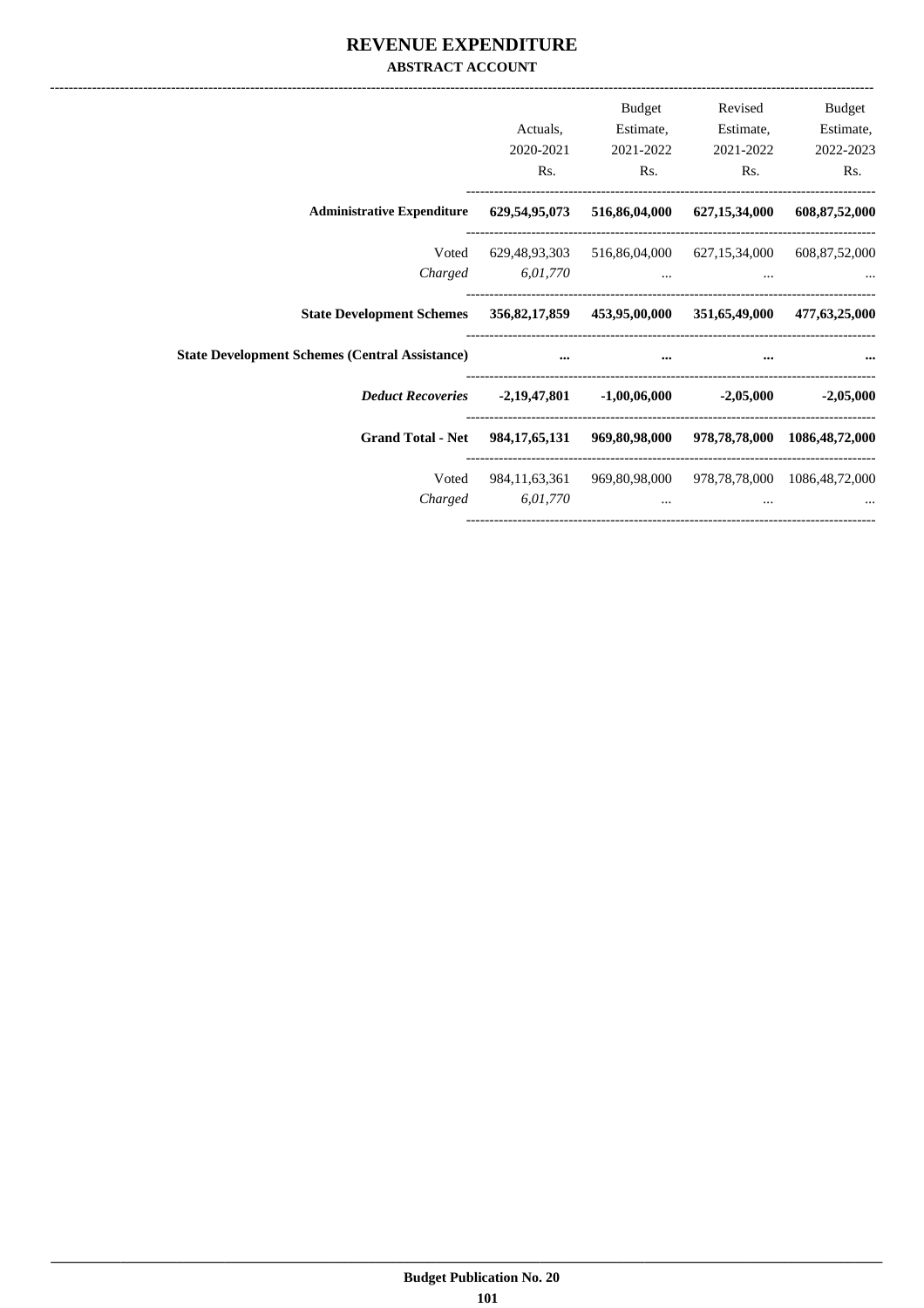-------------------------------------------------------------------------------------------------------------------------------------------------------------------------------

|                                                                          | Actuals,<br>2020-2021 | <b>Budget</b><br>Estimate,<br>2021-2022                        | Revised<br>Estimate,<br>2021-2022       | <b>Budget</b><br>Estimate,<br>2022-2023 |
|--------------------------------------------------------------------------|-----------------------|----------------------------------------------------------------|-----------------------------------------|-----------------------------------------|
|                                                                          | Rs.                   | Rs.                                                            | Rs.                                     | Rs.                                     |
| <b>DETAILED ACCOUNT NO. 2215-01-001 - DIRECTION AND ADMINISTRATION</b>   |                       |                                                                |                                         |                                         |
| 01 - WATER SUPPLY                                                        |                       |                                                                |                                         |                                         |
| 001- Direction and Administration                                        |                       |                                                                |                                         |                                         |
| <b>Administrative Expenditure</b><br>001- Public Health Engineering [PH] |                       |                                                                |                                         |                                         |
| 01- Salaries                                                             |                       |                                                                |                                         |                                         |
| 01-Pay                                                                   | 128,04,23,016         | 136,56,46,000                                                  | 130,60,31,000                           | 136,70,00,000                           |
| 14-Grade Pay                                                             | 22,04,904             | $\cdots$                                                       | 7,90,000                                | 8,00,000                                |
| 02-Dearness Allowance                                                    | 1,46,59,946           | 4,09,69,000                                                    | 5,22,41,000                             | 8,20,20,000                             |
| 03-House Rent Allowance                                                  | 13,58,20,135          | 12,97,36,000                                                   | 12,40,73,000                            | 12,98,65,000                            |
| 04-Ad hoc Bonus                                                          | 50,19,317             | 56,08,000                                                      | 51,20,000                               | 52,00,000                               |
| 05-Interim Relief                                                        | 1,21,515              | $\ldots$                                                       | 1,22,000                                | 1,22,000                                |
| 07-Other Allowances                                                      | 28,64,741             | 46,36,000                                                      | 29,51,000                               | 30,00,000                               |
| 11-Compensatory Allowance                                                | 3,88,682              | 3,72,000                                                       | 4,00,000                                | 5,50,000                                |
| 12-Medical Allowance                                                     | 51,42,132             | 48,52,000                                                      | 52,45,000                               | 54,00,000                               |
| Total - 2215-01-001-001-01                                               | 144,66,44,388         | 155, 18, 19, 000                                               | 149,69,73,000                           | 159, 39, 57, 000                        |
| 02- Wages                                                                |                       | 67,000                                                         | 2,90,000                                | 3,10,000                                |
| 04- Pension/Gratuities                                                   | $\ldots$              | $\ldots$                                                       | $\cdots$                                |                                         |
| 07- Medical Reimbursements                                               | 33,200                | 2,67,000                                                       | 2,67,000                                | 2,72,000                                |
| 11- Travel Expenses                                                      | 11,60,922             | 23,64,000                                                      | 23,64,000                               | 27,58,000                               |
| 12- Medical Reimbursements under WBHS 2008                               | 49,08,546             | 75,77,000                                                      | 75,77,000                               | 78,15,000                               |
| 13- Office Expenses                                                      |                       |                                                                |                                         |                                         |
| 01-Electricity                                                           | 34, 30, 468           | 45,45,000                                                      | 45,45,000                               | 51,00,000                               |
| 02-Telephone                                                             | 23, 26, 152           | 26,59,000                                                      | 26,59,000                               | 30,00,000                               |
| 03-Maintenance / P.O.L. for Office Vehicles                              | 5,35,457              | 2,48,000                                                       | 2,61,000                                |                                         |
| 04-Other Office Expenses                                                 | 51,163                | 31,000                                                         | 50,000                                  | 55,000                                  |
| Total - 2215-01-001-001-13                                               | 63,43,240             | 74,83,000                                                      | 75,15,000                               | 81,55,000                               |
| 14- Rents, Rates and Taxes                                               | 61, 10, 113           | 17,21,000                                                      | 61,71,000                               | 62,94,000                               |
| 26- Advertising and Publicity Expenses                                   | 1,39,07,299           | $\ldots$                                                       | 1,41,85,000                             | 1,46,11,000                             |
| 50- Other Charges                                                        | 1,47,774              | 1,08,000                                                       | 1,14,000                                |                                         |
| <b>Total - Administrative Expenditure</b>                                | 147,92,55,482         | 157, 14, 06, 000                                               | 153,54,56,000                           | 163,41,72,000                           |
| Total - 2215-01-001                                                      | 147,92,55,482         | 157,14,06,000                                                  | 153,54,56,000                           | 163,41,72,000                           |
| Voted<br>Charged                                                         | $\cdots$              | 147,92,55,482 157,14,06,000<br>$\mathbf{a}$ , and $\mathbf{a}$ | 153,54,56,000 163,41,72,000<br>$\cdots$ |                                         |
|                                                                          |                       |                                                                |                                         |                                         |

#### **DETAILED ACCOUNT NO. 2215-01-005 - SURVEY AND INVESTIGATIONS .**

**01 - WATER SUPPLY 005- Survey and Investigations**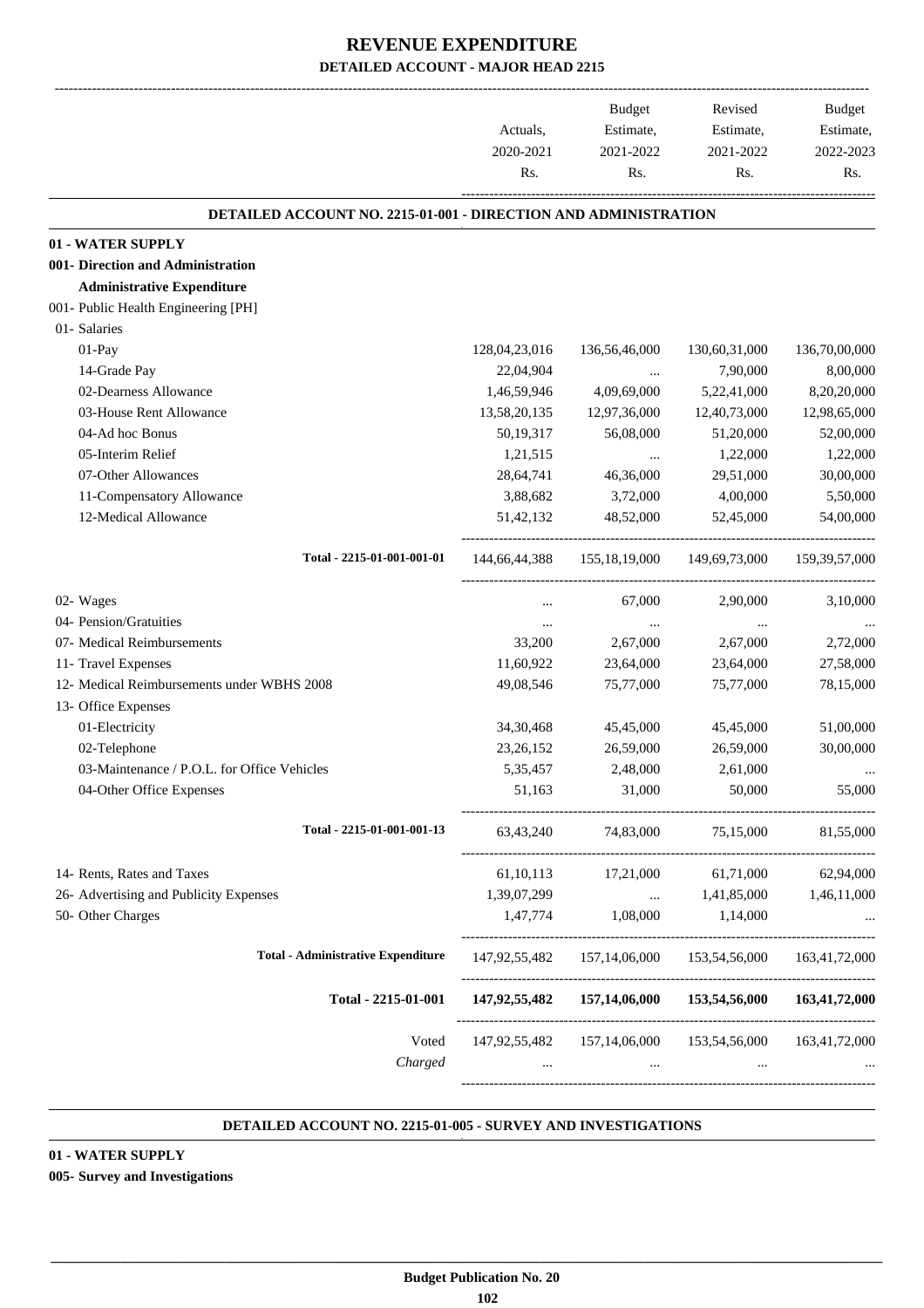|                                                                                                                                                           |                                                            | Actuals,<br>2020-2021<br>Rs. | Budget<br>Estimate,<br>2021-2022<br>Rs. | Revised<br>Estimate,<br>2021-2022<br>Rs. | <b>Budget</b><br>Estimate,<br>2022-2023<br>Rs. |
|-----------------------------------------------------------------------------------------------------------------------------------------------------------|------------------------------------------------------------|------------------------------|-----------------------------------------|------------------------------------------|------------------------------------------------|
|                                                                                                                                                           |                                                            |                              |                                         |                                          |                                                |
| <b>State Development Schemes</b><br>001- Planning Circle and Division under the Public Health<br><b>Engineering Directorate [PH]</b><br>50- Other Charges |                                                            | 2,35,10,892                  | 3,25,00,000                             | 2,16,67,000                              | 8,08,50,000                                    |
|                                                                                                                                                           |                                                            |                              |                                         |                                          |                                                |
|                                                                                                                                                           | <b>Total - State Development Schemes</b>                   | 2,35,10,892                  | 3,25,00,000                             | 2,16,67,000                              | 8,08,50,000                                    |
|                                                                                                                                                           | Total - 2215-01-005                                        | 2,35,10,892                  | 3,25,00,000                             | 2,16,67,000                              | 8,08,50,000                                    |
|                                                                                                                                                           | Voted                                                      |                              | 2,35,10,892 3,25,00,000 2,16,67,000     |                                          | 8,08,50,000                                    |
|                                                                                                                                                           | Charged                                                    |                              | $\cdots$                                | $\cdots$                                 |                                                |
|                                                                                                                                                           | DETAILED ACCOUNT NO. 2215-01-052 - MACHINERY AND EQUIPMENT |                              |                                         |                                          |                                                |
| 01 - WATER SUPPLY<br>052- Machinery and Equipment<br><b>Administrative Expenditure</b>                                                                    |                                                            |                              |                                         |                                          |                                                |
| 001- Purchase of Machinery and Equipment in P.H.E. Dte. [PH]                                                                                              |                                                            |                              |                                         |                                          |                                                |
| 19- Maintenance<br>27- Minor Works/ Maintenance                                                                                                           |                                                            | 12,06,39,820<br>1,38,55,917  | 9,22,19,000<br>1,61,80,000              | 9,68,30,000<br>1,69,89,000               |                                                |
|                                                                                                                                                           |                                                            |                              |                                         |                                          |                                                |
|                                                                                                                                                           | <b>Total - Administrative Expenditure</b>                  | 13,44,95,737                 | 10,83,99,000                            | 11,38,19,000                             |                                                |
|                                                                                                                                                           | Total - 2215-01-052                                        | 13,44,95,737                 | 10,83,99,000                            | 11,38,19,000                             |                                                |
|                                                                                                                                                           | Voted                                                      | 13,44,95,737                 | 10,83,99,000                            | 11,38,19,000                             |                                                |
|                                                                                                                                                           | Charged                                                    |                              |                                         |                                          |                                                |
|                                                                                                                                                           | DETAILED ACCOUNT NO. 2215-01-101 - URBAN WATER SUPPLY      |                              |                                         |                                          |                                                |
| 01 - WATER SUPPLY                                                                                                                                         |                                                            |                              |                                         |                                          |                                                |
| 101- Urban Water Supply<br><b>Administrative Expenditure</b>                                                                                              |                                                            |                              |                                         |                                          |                                                |
| 002- Neoravally Water Supply Scheme [PH]                                                                                                                  |                                                            |                              |                                         |                                          |                                                |
| 02- Wages                                                                                                                                                 |                                                            | 17,515                       | $\cdots$                                |                                          |                                                |
| 19- Maintenance                                                                                                                                           |                                                            | 2,16,35,000                  | 3,05,99,000                             | 3,21,29,000                              |                                                |
| 27- Minor Works/ Maintenance                                                                                                                              |                                                            | 1,63,28,000                  | 2,29,20,000                             | 2,40,66,000                              |                                                |
|                                                                                                                                                           | Total - 2215-01-101-002                                    | 3,79,80,515                  | 5,35,19,000                             | 5,61,95,000                              |                                                |
| 004- Operation and maintenance of other Departments Water Supply<br>Schemes [PH]                                                                          |                                                            |                              |                                         |                                          |                                                |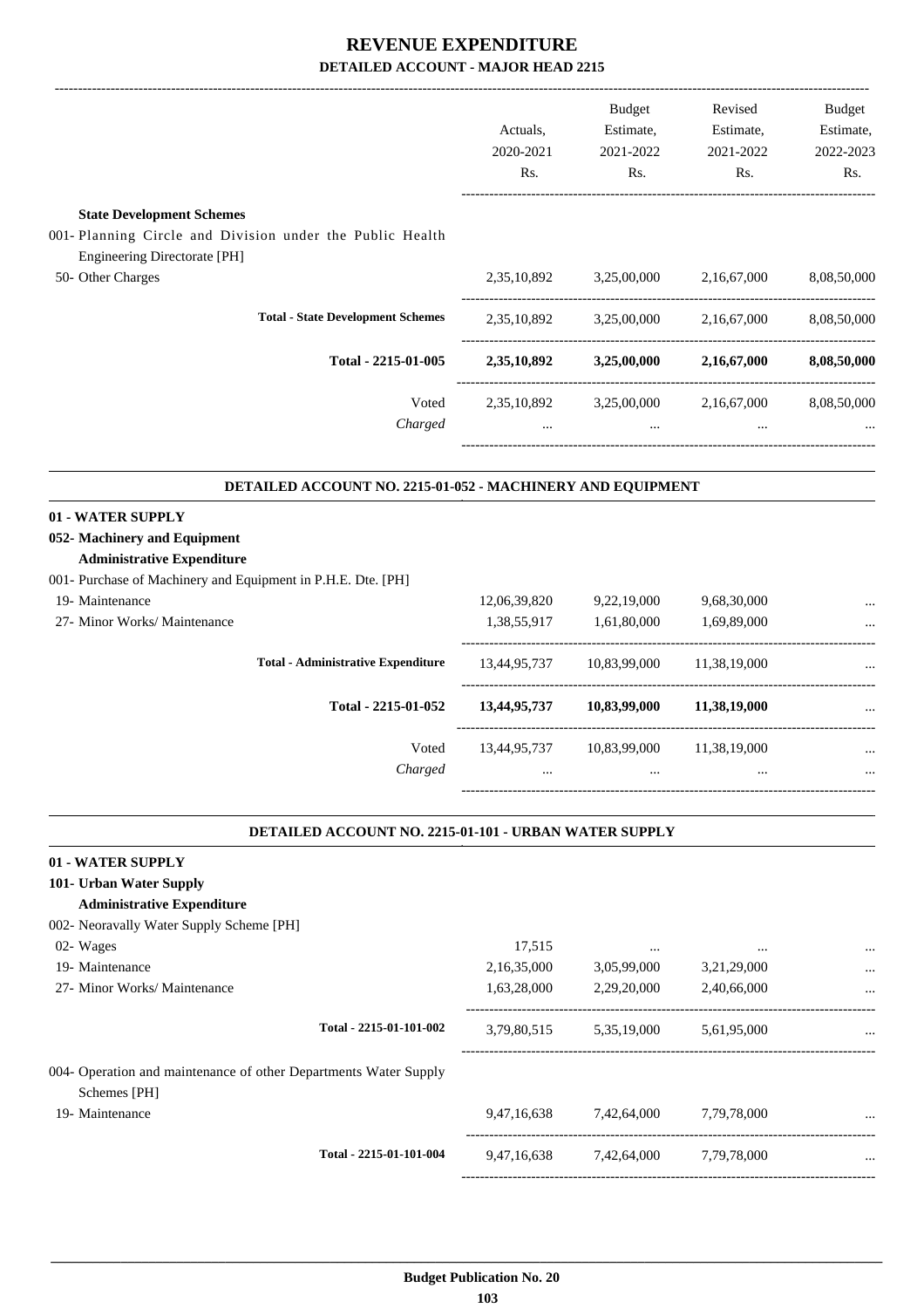|                                                                                                                                                   | Actuals,<br>2020-2021<br>Rs. | Budget<br>Estimate,<br>2021-2022<br>Rs.                  | Revised<br>Estimate,<br>2021-2022<br>Rs.           | Budget<br>Estimate,<br>2022-2023<br>Rs. |
|---------------------------------------------------------------------------------------------------------------------------------------------------|------------------------------|----------------------------------------------------------|----------------------------------------------------|-----------------------------------------|
| 006- Arrangement of Water Supply at Raj Bhavan [PH] [PH]                                                                                          |                              |                                                          |                                                    |                                         |
| 27- Minor Works/ Maintenance                                                                                                                      | 36,11,000                    | 59,31,000                                                | 36,83,000                                          | 37,93,000                               |
| Total - 2215-01-101-006                                                                                                                           |                              |                                                          | 36,11,000 59,31,000 36,83,000                      | 37,93,000                               |
| <b>Total - Administrative Expenditure</b>                                                                                                         |                              | 13,63,08,153 13,37,14,000 13,78,56,000                   |                                                    | 37,93,000                               |
| <b>State Development Schemes</b><br>011- Urban Water Supply for Municipalities having population above<br>20000 [PH]<br>31- Grants-in-aid-GENERAL |                              |                                                          |                                                    |                                         |
| 02-Other Grants<br>Total - 2215-01-101-011                                                                                                        | $\ddotsc$                    | 1,00,000                                                 | 33,000<br>1.00.000 33.000 1.05.000                 | 1,05,000                                |
| 018- Extension of AUWSP to small towns [PH]<br>31- Grants-in-aid-GENERAL<br>02-Other Grants<br>Total - 2215-01-101-018                            | $\ddotsc$                    | 1,00,000<br>1,00,000                                     | 33,000<br>33,000                                   | 1,05,000<br>1,05,000                    |
| <b>Total - State Development Schemes</b>                                                                                                          |                              | 2,00,000<br>$\mathbf{r}$ , and the state of $\mathbf{r}$ | 66,000                                             | 2,10,000                                |
| Total - 2215-01-101                                                                                                                               |                              |                                                          | $13,63,08,153$ $13,39,14,000$ $13,79,22,000$       | 40,03,000                               |
| Voted<br>Charged                                                                                                                                  | $\cdots$                     | $\ddotsc$                                                | 13,63,08,153 13,39,14,000 13,79,22,000<br>$\cdots$ | 40,03,000                               |

#### **DETAILED ACCOUNT NO. 2215-01-102 - RURAL WATER SUPPLY PROGRAMME .**

.

#### **01 - WATER SUPPLY**

#### **102- Rural Water Supply Programme**

#### **Administrative Expenditure**

001- Piped Water Supply Scheme (for rural areas) [PH]

| 01- Salaries |
|--------------|
|              |

| $01-Pav$                |                            | 2,07,25,551 | 1,81,58,000 | 1,95,66,000 | $\cdots$  |
|-------------------------|----------------------------|-------------|-------------|-------------|-----------|
| 14-Grade Pay            |                            | $\cdots$    |             | 20,000      | $\cdots$  |
| 02-Dearness Allowance   |                            | 1,10,281    | 5,45,000    | 7,00,000    | $\ddotsc$ |
| 03-House Rent Allowance |                            | 24,88,900   | 17,25,000   | 25,00,000   | $\cdots$  |
| 04-Ad hoc Bonus         |                            | 84,000      | 93,000      | 98,000      | $\ddotsc$ |
| 07-Other Allowances     |                            | 20.365      | 13,000      | 25,000      | $\ddotsc$ |
| 12-Medical Allowance    |                            | 1,05,747    | 77,000      | 81,000      | $\cdots$  |
|                         |                            |             |             |             |           |
|                         | Total - 2215-01-102-001-01 | 2,35,34,844 | 2,06,11,000 | 2,29,90,000 | $\cdots$  |
|                         |                            |             |             |             |           |

-----------------------------------------------------------------------------------------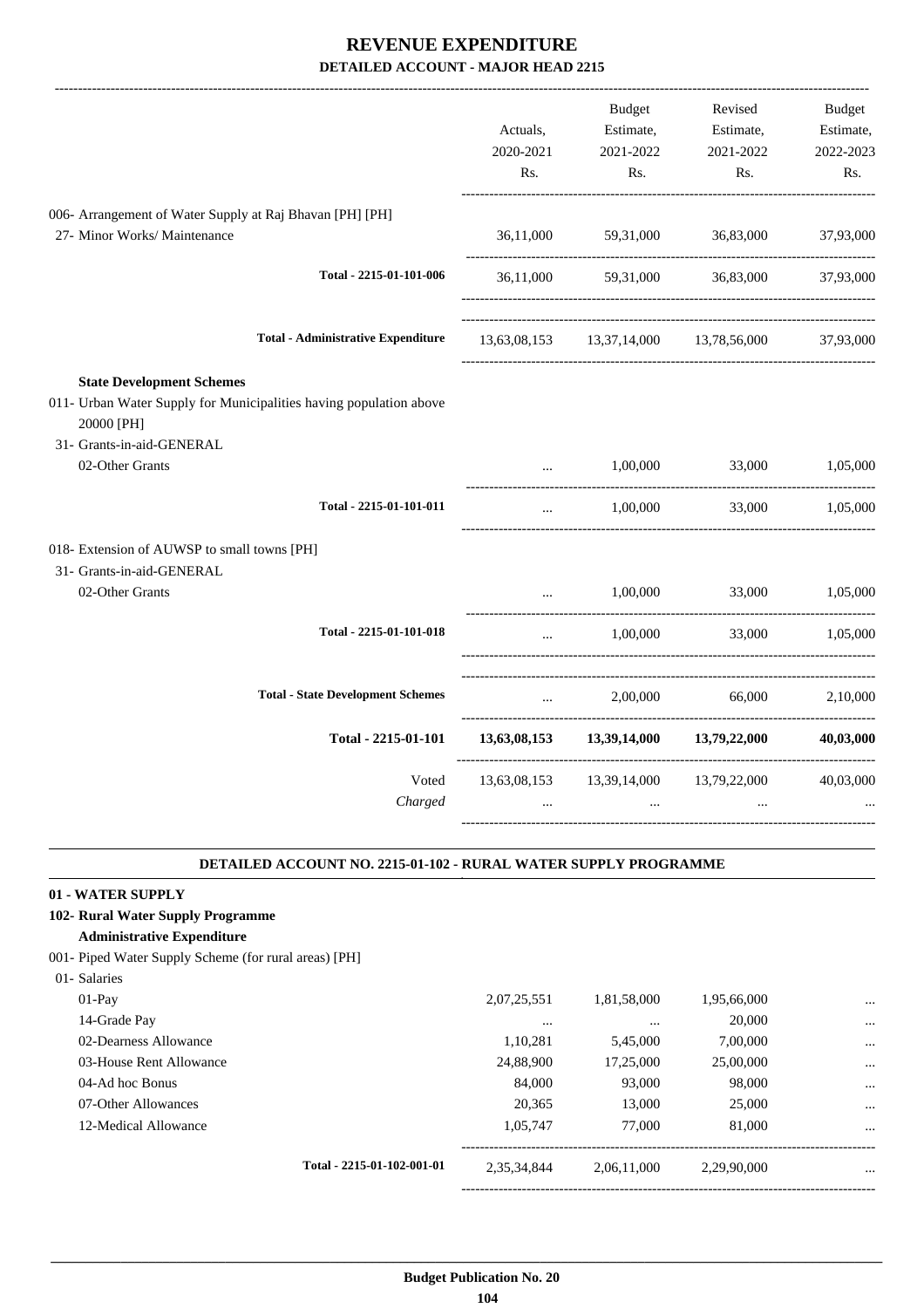-------------------------------------------------------------------------------------------------------------------------------------------------------------------------------

|                                                                                     |                            | Actuals,<br>2020-2021<br>Rs. | <b>Budget</b><br>Estimate,<br>2021-2022<br>Rs. | Revised<br>Estimate,<br>2021-2022<br>Rs. | <b>Budget</b><br>Estimate,<br>2022-2023<br>Rs. |
|-------------------------------------------------------------------------------------|----------------------------|------------------------------|------------------------------------------------|------------------------------------------|------------------------------------------------|
| 02- Wages                                                                           |                            | 6,50,13,463                  | 5,79,92,000                                    | 12, 10, 74, 000                          | 12,72,38,000                                   |
| 11- Travel Expenses                                                                 |                            | 60,699                       | 1,42,000                                       | 1,50,000                                 |                                                |
| 12- Medical Reimbursements under WBHS 2008                                          |                            | 10,470                       | 72,000                                         | 76,000                                   |                                                |
| 13- Office Expenses                                                                 |                            |                              |                                                |                                          |                                                |
| 01-Electricity                                                                      |                            | 66,174                       | 3,32,000                                       | 3,49,000                                 |                                                |
| 02-Telephone                                                                        |                            | 11,454                       | 1,01,000                                       | 1,07,000                                 |                                                |
| 03-Maintenance / P.O.L. for Office Vehicles                                         |                            | 84,876                       | 20,000                                         | 21,000                                   |                                                |
| 04-Other Office Expenses                                                            |                            | 8,000                        | 22,000                                         | 24,000                                   |                                                |
|                                                                                     | Total - 2215-01-102-001-13 | 1,70,504                     | 4,75,000                                       | 5,01,000                                 |                                                |
| 19- Maintenance                                                                     |                            | 305,74,46,888                | 214,70,51,000                                  | 311,85,96,000                            | 400,00,00,000                                  |
| 27- Minor Works/ Maintenance                                                        |                            |                              |                                                |                                          |                                                |
| 28- Payment of Professional and Special Services                                    |                            |                              |                                                |                                          |                                                |
| 02-Other charges                                                                    |                            | 3,85,560                     | 24,52,000                                      | 3,86,000                                 | 3,86,000                                       |
| 50- Other Charges                                                                   |                            | 56,70,646                    | 50.89,000                                      | 50,89,000                                | 1,07,03,000                                    |
|                                                                                     | Total - 2215-01-102-001    | 315,22,93,074                | 223,38,84,000                                  | 326,88,62,000                            | 413,83,27,000                                  |
| 002- Ranigunj Coalfields Area Water Supply Scheme- Phase I [PH]<br>02- Wages        |                            |                              |                                                |                                          |                                                |
| 19- Maintenance                                                                     |                            | 20,02,33,824                 | 16,99,51,000                                   | 17,84,49,000                             |                                                |
| 50- Other Charges                                                                   |                            | 56,68,701                    | 45,32,000                                      | 47,59,000                                |                                                |
|                                                                                     | Total - 2215-01-102-002    |                              | 20.59.02.525 17.44.83.000 18.32.08.000         |                                          |                                                |
| 003- Raniganj Coalfields Area Water Supply Scheme- Phase-II [PH]<br>19- Maintenance |                            | 15,37,19,821                 | 12,51,11,000                                   | 13, 13, 67, 000                          |                                                |
|                                                                                     | Total - 2215-01-102-003    |                              | 15,37,19,821 12,51,11,000                      | 13, 13, 67, 000                          |                                                |
| 004- South 24 Parganas Arsenic Area Water Supply Scheme [PH]<br>19- Maintenance     |                            | 25,58,18,000                 | 19,29,25,000                                   | 20,25,72,000                             |                                                |
|                                                                                     | Total - 2215-01-102-004    |                              | 25,58,18,000 19,29,25,000 20,25,72,000         |                                          |                                                |
| 005- Bolpur - Raghunathpur Water Supply Scheme [PH]                                 |                            |                              |                                                |                                          |                                                |
| 02- Wages                                                                           |                            | $\ldots$                     | 32,000                                         | 34,000                                   |                                                |
| 19- Maintenance                                                                     |                            | 6,81,17,011                  | 6,72,77,000                                    | 7,06,41,000                              |                                                |
| 31- Grants-in-aid-GENERAL                                                           |                            |                              |                                                |                                          |                                                |
| 02-Other Grants                                                                     | Charged                    | 6,01,770                     | $\cdots$                                       |                                          |                                                |
|                                                                                     | Total - 2215-01-102-005    |                              | 6,87,18,781 6,73,09,000 7,06,75,000            |                                          |                                                |
|                                                                                     | Voted                      |                              | 6,81,17,011 6,73,09,000 7,06,75,000            |                                          |                                                |
|                                                                                     | Charged                    | 6,01,770                     | $\cdots$                                       |                                          |                                                |
|                                                                                     |                            |                              |                                                |                                          |                                                |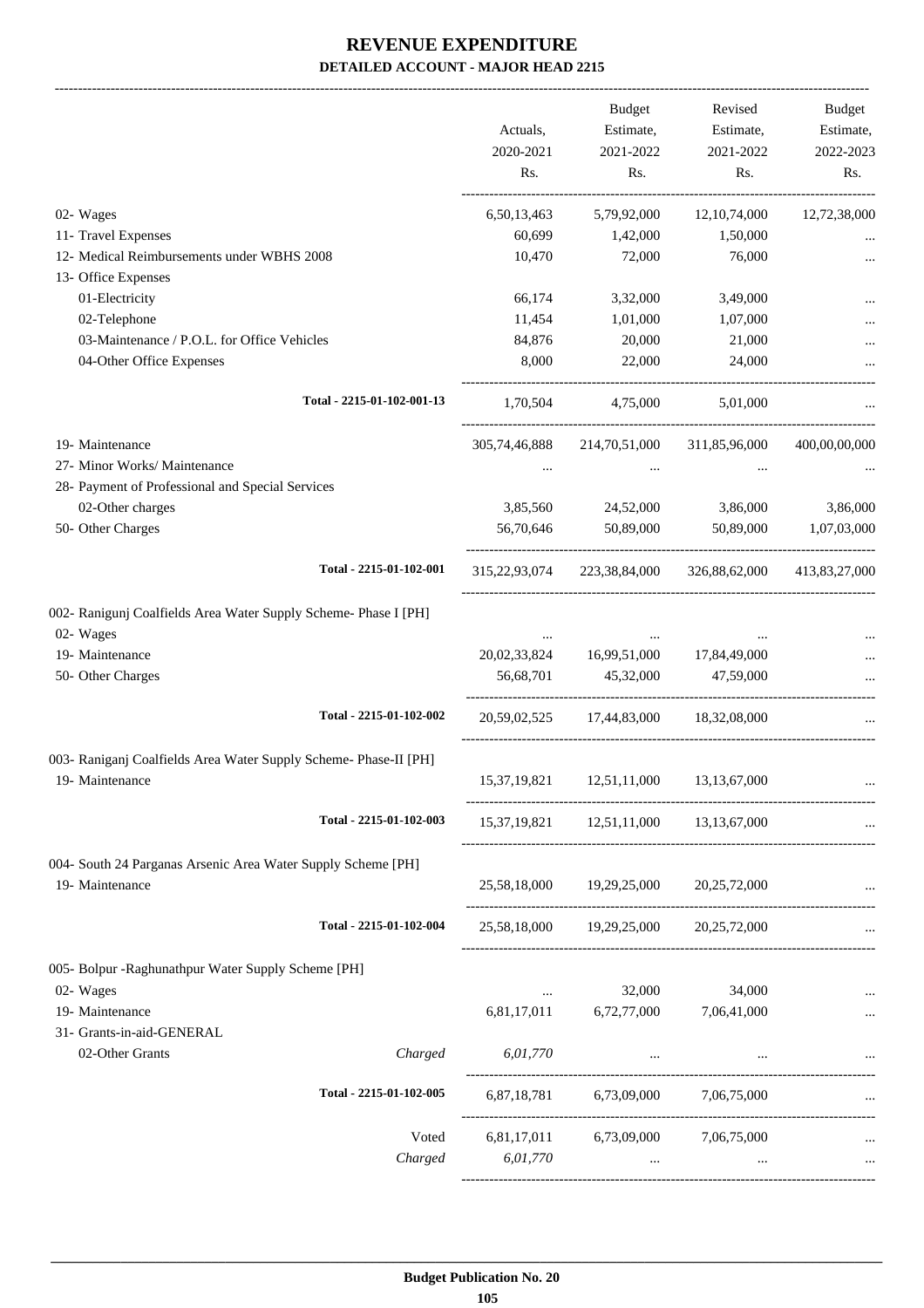|                                                                                     | Actuals,<br>2020-2021<br>Rs. | <b>Budget</b><br>Estimate,<br>2021-2022<br>Rs. | Revised<br>Estimate,<br>2021-2022<br>Rs. | <b>Budget</b><br>Estimate,<br>2022-2023<br>Rs. |
|-------------------------------------------------------------------------------------|------------------------------|------------------------------------------------|------------------------------------------|------------------------------------------------|
| 007- Malda Arsenic AreaWater SUpply Scheme [PH]<br>19- Maintenance                  |                              | 11,09,74,978 8,47,62,000 8,90,01,000           |                                          |                                                |
| Total - 2215-01-102-007                                                             |                              | 11,09,74,978 8,47,62,000                       | 8,90,01,000                              |                                                |
| 008- North 24 Parganas surface water Scheme [PH]<br>19- Maintenance                 |                              | 12,00,74,172 10,50,00,000 11,02,50,000         |                                          |                                                |
| Total - 2215-01-102-008                                                             |                              | 12,00,74,172 10,50,00,000 11,02,50,000         |                                          |                                                |
| 012- Operation & Maintenance of Nadia (Northern Sector) P.W.S.S<br>[PH]             |                              |                                                |                                          |                                                |
| 19- Maintenance                                                                     | 3,73,56,280                  | 2,79,05,000                                    | 2,93,01,000                              |                                                |
| Total - 2215-01-102-012                                                             |                              | 3,73,56,280 2,79,05,000 2,93,01,000            |                                          |                                                |
| 027- Raniganj Coal Field Area Water Supply Scheme-Phase-III [PH]<br>19- Maintenance |                              | 1,99,89,711 1,98,89,000 2,08,84,000            |                                          |                                                |
| Total - 2215-01-102-027                                                             |                              | 1,99,89,711 1,98,89,000                        | 2,08,84,000                              |                                                |
| 033- Operation & Maintenance of Balupur P.W.S.S. [PH]<br>19- Maintenance            |                              | 1,65,00,000 1,29,01,000 1,35,47,000            |                                          |                                                |
| Total - 2215-01-102-033                                                             | 1,65,00,000                  | 1,29,01,000 1,35,47,000                        |                                          |                                                |
| 035- Operation & Maintenance of Gour P.W.S.S. [PH]<br>19- Maintenance               |                              | 1,32,39,958 77,45,000 81,33,000                |                                          |                                                |
| Total - 2215-01-102-035                                                             |                              | 1,32,39,958 77,45,000 81,33,000                |                                          |                                                |
| 037- Operation & Maintenance of Mukutmanipur P.W.S.S. [PH]<br>19- Maintenance       |                              | 1,32,00,000 1,03,18,000 1,08,34,000            |                                          |                                                |
| Total - 2215-01-102-037                                                             |                              | 1,32,00,000 1,03,18,000 1,08,34,000            |                                          |                                                |
| 041- Operation & Maintenance of Beldanga P.W.S.S. [PH]<br>19- Maintenance           |                              | 19,40,000 14,07,000 14,78,000                  |                                          |                                                |
| Total - 2215-01-102-041                                                             |                              | 19,40,000 14,07,000 14,78,000                  |                                          |                                                |
| 042- Darjeeling Water Supply Pumping Scheme based on Balasan<br>River [PH]          |                              |                                                |                                          |                                                |
| 19- Maintenance                                                                     |                              | 10,79,40,763 7,96,81,000 8,36,66,000           |                                          |                                                |
| Total - 2215-01-102-042                                                             |                              | 10,79,40,763 7,96,81,000 8,36,66,000           |                                          |                                                |
|                                                                                     |                              |                                                |                                          |                                                |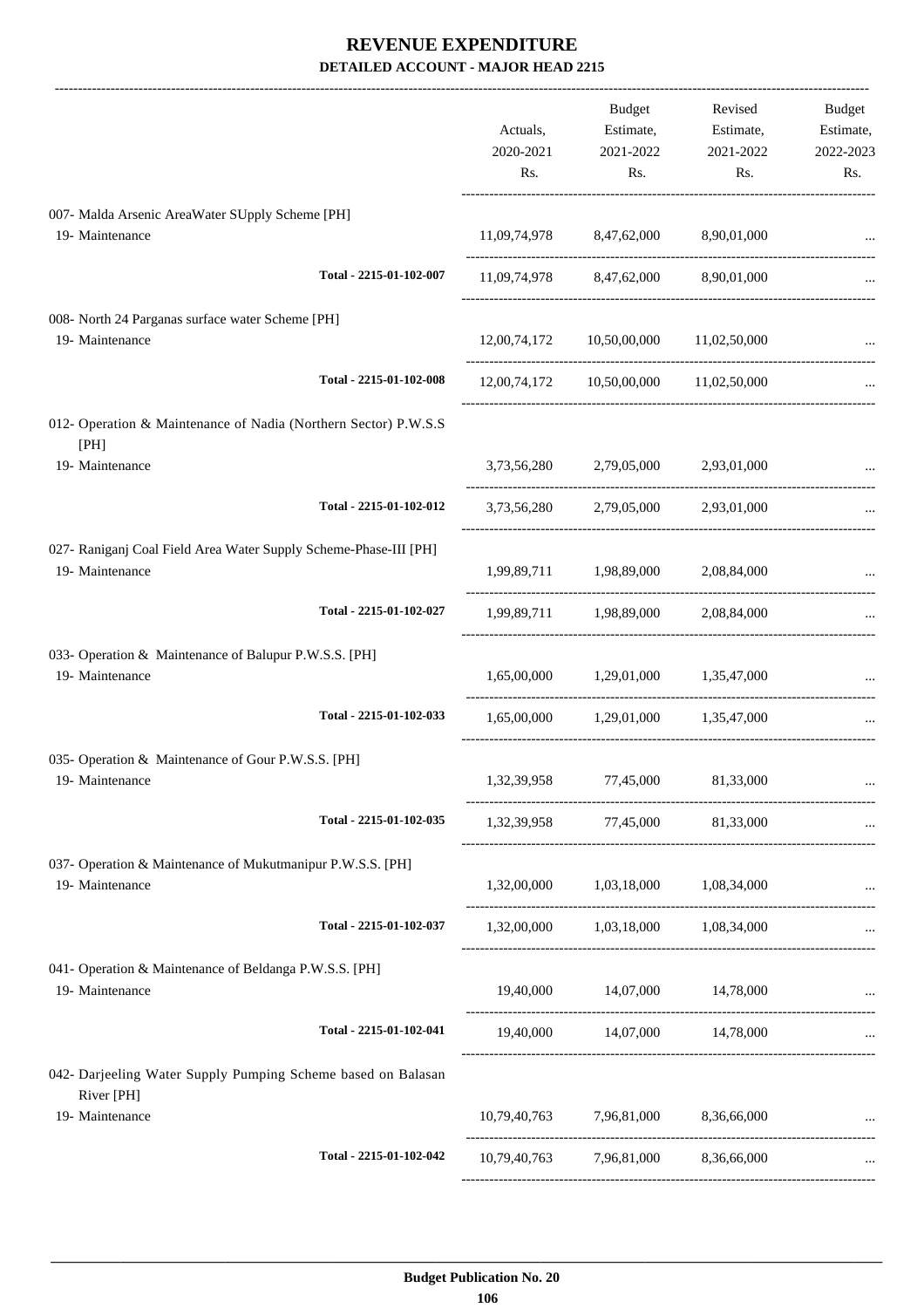|                                                                                                                                                                            | Actuals,<br>2020-2021<br>Rs. | Budget<br>Estimate,<br>2021-2022<br>Rs.                             | Revised<br>Estimate,<br>2021-2022<br>Rs.      | Budget<br>Estimate,<br>2022-2023<br>Rs. |
|----------------------------------------------------------------------------------------------------------------------------------------------------------------------------|------------------------------|---------------------------------------------------------------------|-----------------------------------------------|-----------------------------------------|
| 044- Management Information System and Computerisation [PH]<br>77- Computerisation                                                                                         |                              |                                                                     | and the state of the state of the state of    | 1,00,000                                |
| Total - 2215-01-102-044                                                                                                                                                    |                              | $\cdots$                                                            | $\cdots$                                      | 1,00,000                                |
| 045- Purchase machinery and equipment for Laboratories [PH]<br>27- Minor Works/ Maintenance                                                                                | $\cdots$                     |                                                                     | $\sim$ .<br>and the state of the state of the | 1,00,000                                |
| Total - 2215-01-102-045                                                                                                                                                    | $\cdots$                     | $\ddotsc$                                                           | $\cdots$                                      | 1,00,000                                |
| 046- Operation and Maintenance of Laboratories [PH]<br>19- Maintenance                                                                                                     |                              | $\sim 10^{-10}$                                                     | $\mathbf{r}$                                  | 1,00,000                                |
| Total - 2215-01-102-046                                                                                                                                                    |                              | $\ddots$                                                            |                                               | $\ldots$ 1,00,000                       |
| <b>Total - Administrative Expenditure</b>                                                                                                                                  |                              | 427,76,68,063 314,33,20,000 422,37,78,000 413,86,27,000             |                                               |                                         |
| Voted<br>Charged                                                                                                                                                           | 6,01,770                     | 427,70,66,293 314,33,20,000 422,37,78,000 413,86,27,000<br>$\cdots$ |                                               |                                         |
| <b>State Development Schemes</b><br>006- Grants to PRIs for Execution of Rural Water Supply Schemes<br>(Spot Sources) [PH]<br>31- Grants-in-aid-GENERAL<br>02-Other Grants |                              | 6,89,75,997 3,60,00,000 4,80,00,000                                 |                                               | 7,00,00,000                             |
| Total - 2215-01-102-006                                                                                                                                                    |                              | 6,89,75,997 3,60,00,000 4,80,00,000 7,00,00,000                     |                                               |                                         |
| 009- Surface Water based water supply scheme at Purbasthali [PH]<br>19- Maintenance                                                                                        |                              | 1,15,50,000 3,70,00,000 1,49,10,000                                 |                                               |                                         |
| Total - 2215-01-102-009                                                                                                                                                    |                              | 1,15,50,000 3,70,00,000 1,49,10,000                                 |                                               | __________________________              |
| 010- Surface Water based water supply scheme at Raghunathganj-<br>1Block [PH]<br>19- Maintenance                                                                           |                              | $2,09,50,000$ $3,50,00,000$ $2,20,00,000$                           |                                               |                                         |
| Total - 2215-01-102-010                                                                                                                                                    |                              | 2,09,50,000 3,50,00,000 2,20,00,000                                 |                                               |                                         |
| 011- Surface Water based water supply scheme for Murshidabd [PH]<br>19- Maintenance                                                                                        |                              | 1,37,48,273 4,60,00,000 1,62,80,000                                 |                                               |                                         |
| Total - 2215-01-102-011                                                                                                                                                    |                              | 1,37,48,273 4,60,00,000 1,62,80,000                                 |                                               |                                         |
| 015- Temporary Water Supply Arrangement in Different Occassions                                                                                                            |                              |                                                                     |                                               |                                         |

 **\_\_\_\_\_\_\_\_\_\_\_\_\_\_\_\_\_\_\_\_\_\_\_\_\_\_\_\_\_\_\_\_\_\_\_\_\_\_\_\_\_\_\_\_\_\_\_\_\_\_\_\_\_\_\_\_\_\_\_\_\_\_\_\_\_\_\_\_\_\_\_\_\_\_\_\_\_\_\_\_\_\_\_\_\_\_\_\_\_\_\_\_\_\_\_\_\_\_\_\_\_\_\_\_\_\_\_\_\_\_\_\_\_\_\_\_\_\_\_**

[PH]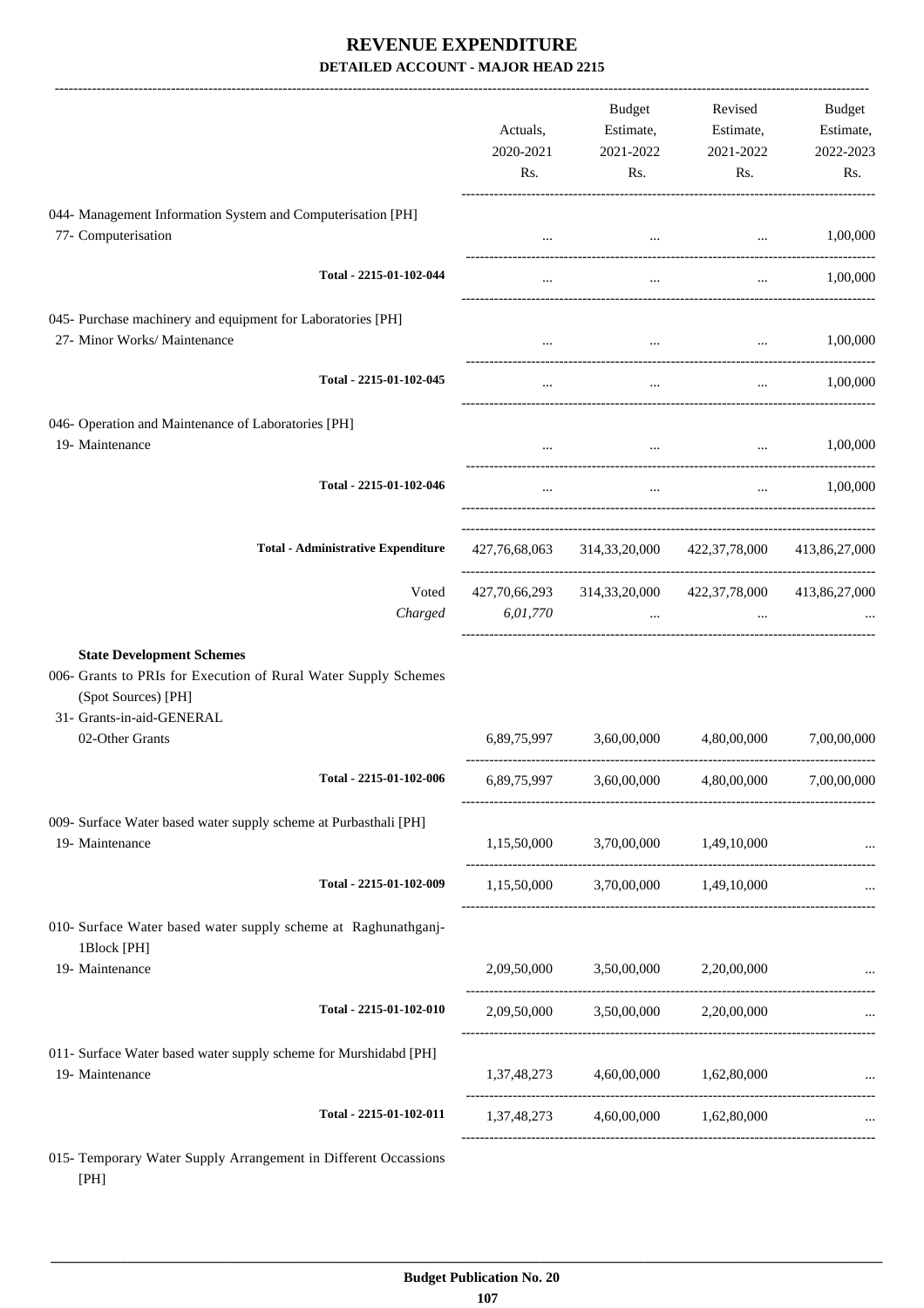| Actuals,<br>2020-2021 | Budget<br>Estimate,<br>2021-2022 | Revised<br>Estimate,<br>2021-2022                               | Budget<br>Estimate,<br>2022-2023<br>Rs.                                                                                                                                                                                                                                                                                                                                                                                    |
|-----------------------|----------------------------------|-----------------------------------------------------------------|----------------------------------------------------------------------------------------------------------------------------------------------------------------------------------------------------------------------------------------------------------------------------------------------------------------------------------------------------------------------------------------------------------------------------|
|                       |                                  |                                                                 |                                                                                                                                                                                                                                                                                                                                                                                                                            |
| 139,03,93,794         | 165,00,00,000                    | 140,00,00,000                                                   | 173,06,00,000                                                                                                                                                                                                                                                                                                                                                                                                              |
| 104,07,04,704         | 150,00,00,000                    |                                                                 | 173,48,00,000                                                                                                                                                                                                                                                                                                                                                                                                              |
|                       |                                  |                                                                 | 346,54,00,000                                                                                                                                                                                                                                                                                                                                                                                                              |
|                       |                                  |                                                                 |                                                                                                                                                                                                                                                                                                                                                                                                                            |
|                       |                                  |                                                                 |                                                                                                                                                                                                                                                                                                                                                                                                                            |
|                       |                                  | 5,00,00,000                                                     | 2,40,00,000                                                                                                                                                                                                                                                                                                                                                                                                                |
|                       |                                  |                                                                 |                                                                                                                                                                                                                                                                                                                                                                                                                            |
|                       |                                  |                                                                 |                                                                                                                                                                                                                                                                                                                                                                                                                            |
|                       |                                  |                                                                 |                                                                                                                                                                                                                                                                                                                                                                                                                            |
|                       |                                  |                                                                 | 4,14,00,000                                                                                                                                                                                                                                                                                                                                                                                                                |
|                       |                                  |                                                                 | 4,14,00,000                                                                                                                                                                                                                                                                                                                                                                                                                |
|                       |                                  |                                                                 |                                                                                                                                                                                                                                                                                                                                                                                                                            |
|                       |                                  | 40,00,000                                                       |                                                                                                                                                                                                                                                                                                                                                                                                                            |
|                       |                                  |                                                                 |                                                                                                                                                                                                                                                                                                                                                                                                                            |
|                       |                                  |                                                                 |                                                                                                                                                                                                                                                                                                                                                                                                                            |
|                       |                                  |                                                                 |                                                                                                                                                                                                                                                                                                                                                                                                                            |
|                       |                                  |                                                                 |                                                                                                                                                                                                                                                                                                                                                                                                                            |
|                       |                                  |                                                                 |                                                                                                                                                                                                                                                                                                                                                                                                                            |
| $\cdots$              | $\cdots$                         | $\cdots$                                                        |                                                                                                                                                                                                                                                                                                                                                                                                                            |
| $\cdots$              |                                  |                                                                 |                                                                                                                                                                                                                                                                                                                                                                                                                            |
|                       |                                  |                                                                 |                                                                                                                                                                                                                                                                                                                                                                                                                            |
|                       |                                  |                                                                 |                                                                                                                                                                                                                                                                                                                                                                                                                            |
| $\ddotsc$             | 1,00,000                         |                                                                 |                                                                                                                                                                                                                                                                                                                                                                                                                            |
|                       | Rs.                              | Rs.<br>243, 10, 98, 498<br>5,01,75,000<br>27,48,307 1,20,00,000 | Rs.<br>110,00,00,000<br>250,00,00,000<br>315,00,00,000<br>8,00,00,000<br>5,01,75,000 8,00,00,000 5,00,00,000 2,40,00,000<br>8,18,25,000 10,80,00,000 7,00,00,000<br>8,18,25,000 10,80,00,000<br>7,00,00,000<br>40,00,000<br>27,48,307 1,20,00,000<br>69,91,20,523 81,99,00,000 65,00,00,000 97,73,59,000<br>69,91,20,523 81,99,00,000 65,00,00,000 97,73,59,000<br>338,01,91,598 432,39,00,000 337,51,90,000 457,81,59,000 |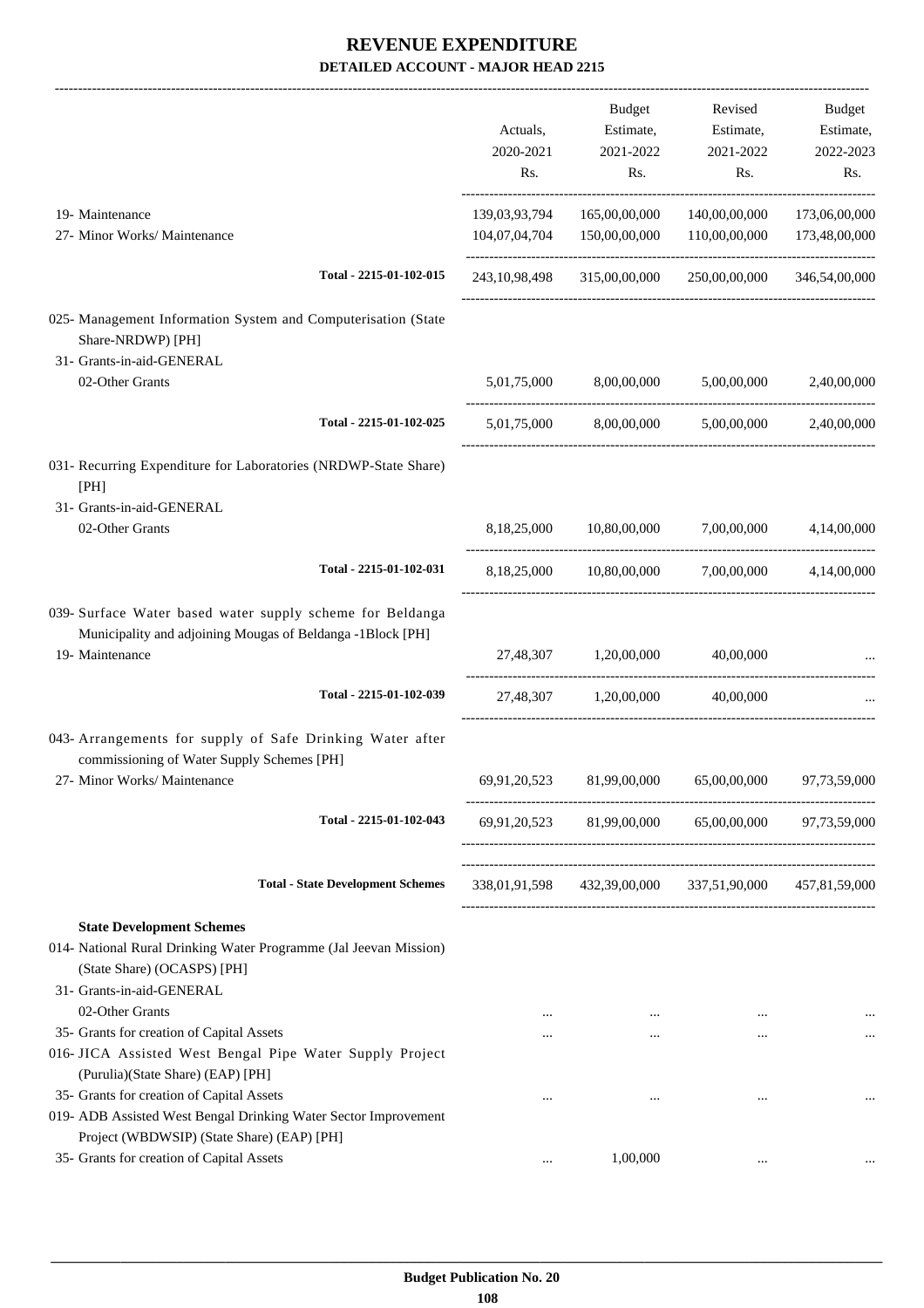|                                                                                                                                                                                          | Actuals,<br>2020-2021<br>Rs.  | <b>Budget</b><br>Estimate,<br>2021-2022<br>Rs. | Revised<br>Estimate,<br>2021-2022<br>Rs. | Budget<br>Estimate,<br>2022-2023<br>Rs.       |
|------------------------------------------------------------------------------------------------------------------------------------------------------------------------------------------|-------------------------------|------------------------------------------------|------------------------------------------|-----------------------------------------------|
| Total - 2215-01-102-019                                                                                                                                                                  | $\cdots$                      | 1,00,000                                       |                                          |                                               |
| 026- Piped Water Supply Schemes for Rural Areas (NRDWP) (Jal<br>Jeevan Mission) (State Share) (OCASPS) [PH]                                                                              |                               |                                                |                                          |                                               |
| 02- Wages                                                                                                                                                                                |                               | 1,00,000                                       |                                          |                                               |
| 31- Grants-in-aid-GENERAL                                                                                                                                                                |                               |                                                |                                          |                                               |
| 02-Other Grants<br>Voted                                                                                                                                                                 | $\cdots$                      | 1,00,000                                       | $\cdots$                                 |                                               |
| Charged                                                                                                                                                                                  |                               |                                                | $\cdots$                                 |                                               |
| 50- Other Charges                                                                                                                                                                        |                               | $\cdots$                                       | $\ddotsc$                                |                                               |
| Total - 2215-01-102-026                                                                                                                                                                  | $\cdots$                      | 2,00,000                                       | $\ddotsc$                                |                                               |
| 029- Rural Water Supply Schemes Rig Bored Tubewells (NRDWP)<br>(Jal Jeevan Mission) (State Share) (OCASPS) [PH]                                                                          |                               |                                                |                                          |                                               |
| 02- Wages                                                                                                                                                                                | 97,52,173                     | 1,00,000                                       | $\cdots$                                 | 2,00,000                                      |
| 31- Grants-in-aid-GENERAL<br>02-Other Grants                                                                                                                                             |                               | 1,00,000                                       |                                          |                                               |
|                                                                                                                                                                                          | $\cdots$                      |                                                |                                          |                                               |
| Total - 2215-01-102-029                                                                                                                                                                  |                               | 97,52,173 2,00,000                             | $\cdots$                                 | 2,00,000                                      |
| <b>Total - State Development Schemes</b>                                                                                                                                                 |                               | 97,52,173 5,00,000                             |                                          | 2,00,000<br><b>Section</b> of the contract of |
| <b>State Development Schemes (Central Assistance)</b><br>013- National Rural Drinking Water Programme (Jal Jeevan Mission)<br>(Central Share) (OCASPS) [PH]<br>31- Grants-in-aid-GENERAL |                               |                                                |                                          |                                               |
| 02-Other Grants                                                                                                                                                                          |                               |                                                |                                          |                                               |
| 35- Grants for creation of Capital Assets<br>018- ADB Assisted West Bengal Piped Water Supply Project (Central                                                                           |                               |                                                | $\cdots$                                 |                                               |
| Share)(EAP) (EAP) [PH]                                                                                                                                                                   |                               |                                                |                                          |                                               |
| 35- Grants for creation of Capital Assets<br>Total - 2215-01-102                                                                                                                         | $\ddotsc$<br>766, 76, 11, 834 | 746,77,20,000                                  | $\ddotsc$<br>759,89,68,000               | 871,69,86,000                                 |
|                                                                                                                                                                                          |                               |                                                |                                          |                                               |
|                                                                                                                                                                                          |                               |                                                |                                          |                                               |
| Voted                                                                                                                                                                                    | 766,70,10,064                 | 746,77,20,000                                  | 759,89,68,000                            | 871,69,86,000                                 |

#### **DETAILED ACCOUNT NO. 2215-01-192 - ASSISTANCE TO MUNICIPALITIES/MUNICIPAL COUNCILS .**

.

### **01 - WATER SUPPLY**

### **192- Assistance to Municipalities/Municipal Councils**

### **Administrative Expenditure**

### 001- O & M of Municipal Water Supply [PH]

| 15,75,78,138 |              | 28,41,23,000 |
|--------------|--------------|--------------|
|              | 11,65,58,000 | 16,07,30,000 |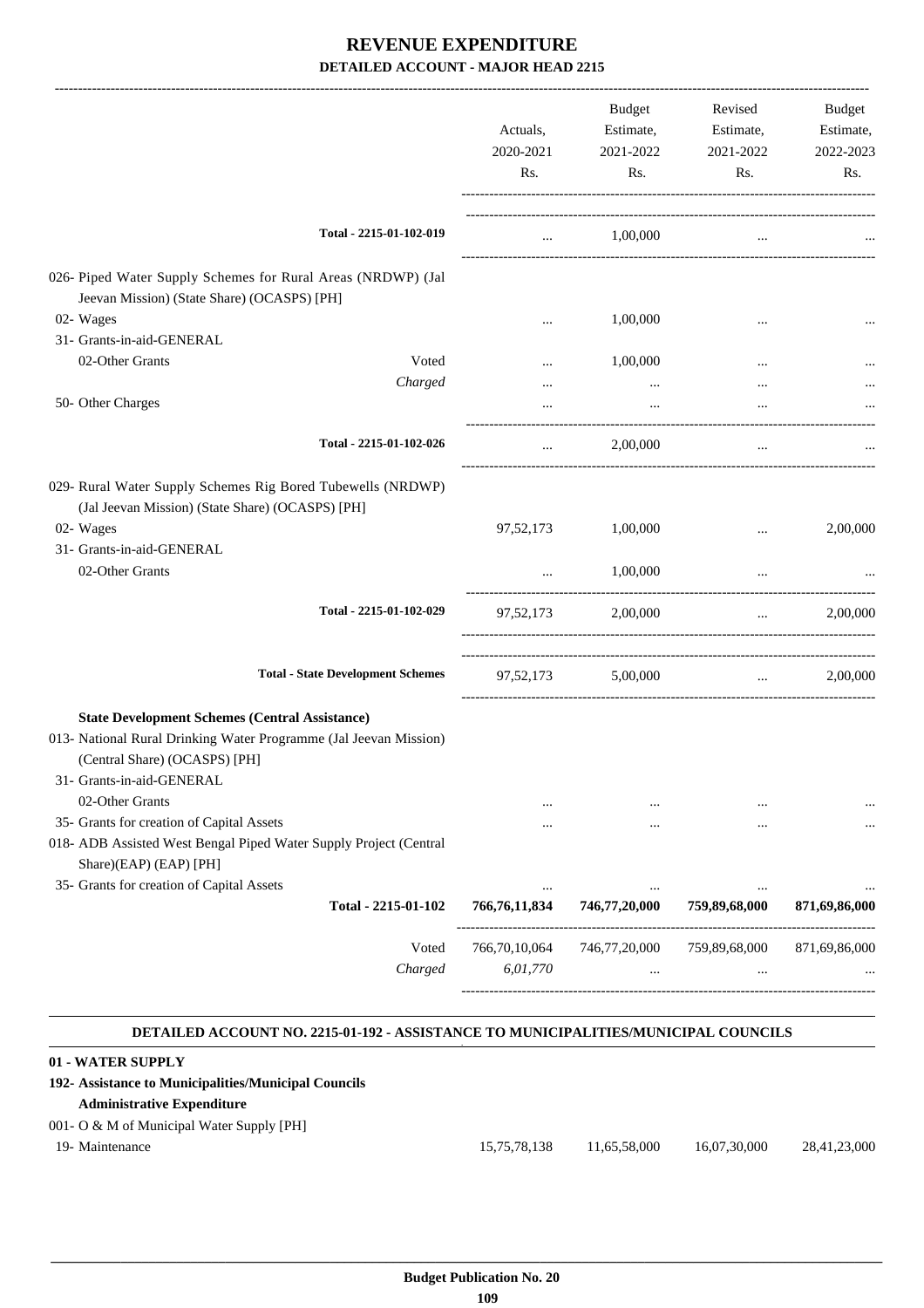|                                                                                                                                                                          | Actuals,<br>2020-2021<br>Rs. | Budget<br>Estimate,<br>2021-2022<br>Rs. | Revised<br>Estimate,<br>2021-2022<br>Rs.                                     | Budget<br>Estimate,<br>2022-2023<br>Rs. |
|--------------------------------------------------------------------------------------------------------------------------------------------------------------------------|------------------------------|-----------------------------------------|------------------------------------------------------------------------------|-----------------------------------------|
| <b>Total - Administrative Expenditure</b>                                                                                                                                |                              |                                         | 15,75,78,138 11,65,58,000 16,07,30,000                                       | 28,41,23,000                            |
| Total - 2215-01-192                                                                                                                                                      |                              | 15,75,78,138 11,65,58,000               | 16,07,30,000                                                                 | 28,41,23,000                            |
| Voted<br>Charged                                                                                                                                                         | $\cdots$                     | 15,75,78,138 11,65,58,000<br>$\cdots$   | 16,07,30,000                                                                 | 28,41,23,000                            |
| DETAILED ACCOUNT NO. 2215-01-789 - SPECIAL COMPONENT PLAN FOR SCHEDULED CASTES                                                                                           |                              |                                         |                                                                              |                                         |
| 01 - WATER SUPPLY<br>789- Special Component Plan for Scheduled Castes<br><b>State Development Schemes</b><br>001- Survey and Investigation in Scheduled Caste areas [PH] |                              |                                         |                                                                              |                                         |
| 50- Other Charges                                                                                                                                                        | 3,77,34,616                  | 4,45,00,000                             | 3,50,00,000                                                                  |                                         |
| Total - 2215-01-789-001                                                                                                                                                  |                              | 3,77,34,616 4,45,00,000 3,50,00,000     |                                                                              |                                         |
| 010- Urban Water Supply Schemes in Municipalities having<br>population above 20000 [PH]                                                                                  |                              |                                         |                                                                              |                                         |
| 31- Grants-in-aid-GENERAL<br>02-Other Grants                                                                                                                             |                              | 1,00,000                                | 33,000                                                                       | 1,05,000                                |
| Total - 2215-01-789-010                                                                                                                                                  | $\cdots$                     | 1,00,000                                | 33,000                                                                       | 1,05,000                                |
| 018- Extension of AUWSP to small towns. [PH]<br>31- Grants-in-aid-GENERAL                                                                                                |                              |                                         |                                                                              |                                         |
| 02-Other Grants                                                                                                                                                          |                              | 1,00,000                                | 33,000                                                                       | 1,05,000                                |
| Total - 2215-01-789-018                                                                                                                                                  | $\cdots$                     | 1,00,000                                | -------------------------------------<br>33,000                              | 1,05,000                                |
| 022- Recurring Expenditure for Laboratories (ARDWP-State Share)<br>[PH]                                                                                                  |                              |                                         |                                                                              |                                         |
| 31- Grants-in-aid-GENERAL<br>02-Other Grants                                                                                                                             | 2,55,75,000                  | 3,30,00,000                             | 1,10,00,000                                                                  | 1,26,50,000                             |
| Total - 2215-01-789-022                                                                                                                                                  | 2,55,75,000                  |                                         | -------------------------------------<br>3,30,00,000 1,10,00,000 1,26,50,000 |                                         |
| 024- Grants to PRIs for execution of Rural Water Supply Schemes<br>(Spot Source) (NRDWP-State Share) [PH]<br>31- Grants-in-aid-GENERAL                                   |                              |                                         |                                                                              |                                         |
| 02-Other Grants                                                                                                                                                          | 2,10,76,000                  | 1,10,00,000                             | 1,46,67,000                                                                  | 1,15,50,000                             |

----------------------------------------------------------------------------------------

-----------------------------------------------------------------------------------------

**Total - 2215-01-789-024** 2,10,76,000 1,10,00,000 1,46,67,000 1,15,50,000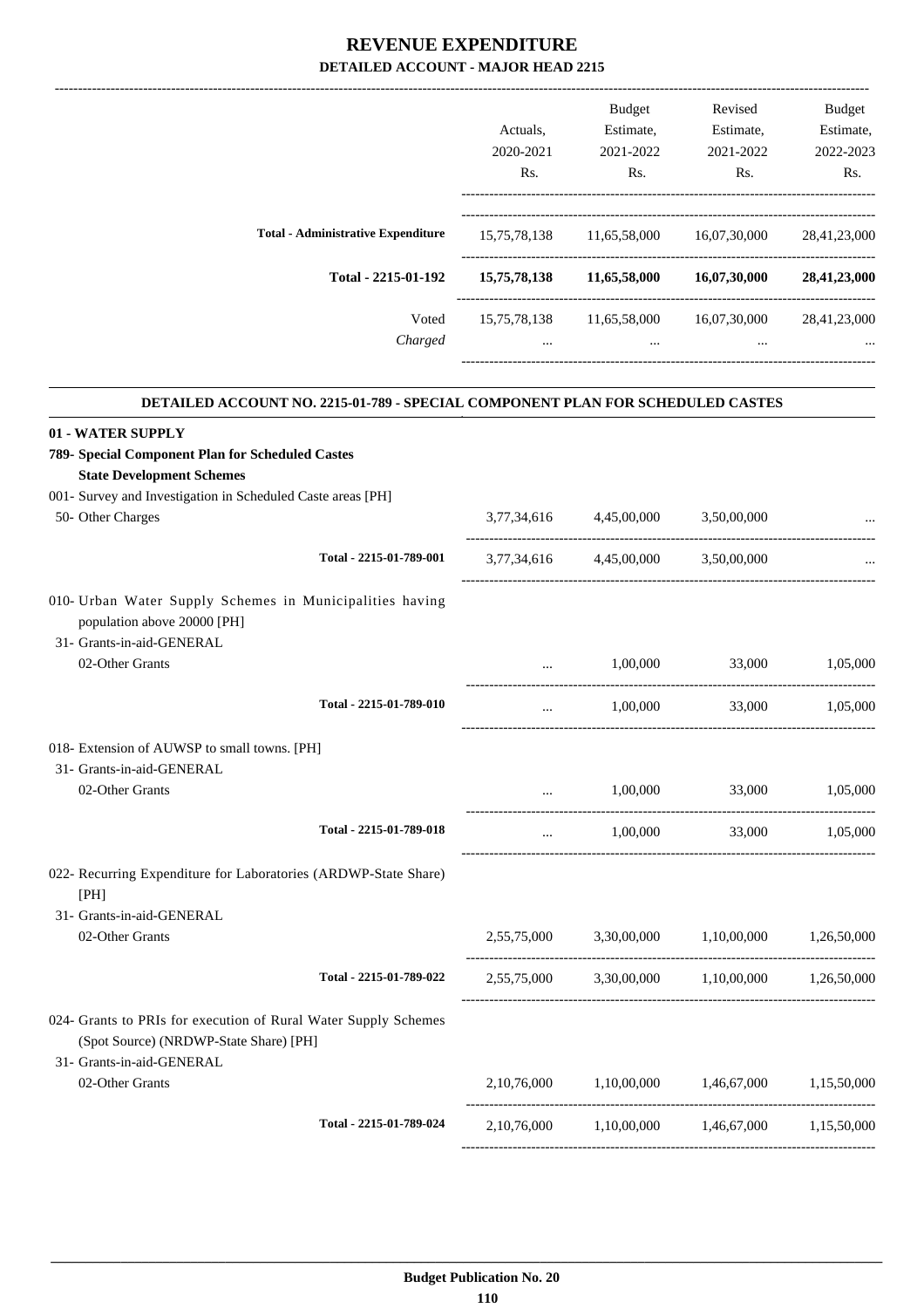|                                                                                                            | Actuals,<br>2020-2021<br>Rs. | Budget<br>Estimate,<br>2021-2022<br>Rs. | Revised<br>Estimate,<br>2021-2022<br>Rs.        | Budget<br>Estimate,<br>2022-2023<br>Rs. |
|------------------------------------------------------------------------------------------------------------|------------------------------|-----------------------------------------|-------------------------------------------------|-----------------------------------------|
| <b>Total - State Development Schemes</b>                                                                   |                              |                                         | 8,43,85,616 8,87,00,000 6,07,33,000 2,44,10,000 |                                         |
| <b>State Development Schemes</b>                                                                           |                              |                                         |                                                 |                                         |
| 020- Piped Water Supply Schemes (NRDWP) (Jal Jeevan Mission)                                               |                              |                                         |                                                 |                                         |
| (State Share) (OCASPS) [PH]                                                                                |                              |                                         |                                                 |                                         |
| 02- Wages<br>31- Grants-in-aid-GENERAL                                                                     |                              | 1,00,000                                | $\cdots$                                        |                                         |
| 02-Other Grants                                                                                            |                              |                                         |                                                 |                                         |
|                                                                                                            | $\cdots$                     | 1,00,000                                | $\cdots$                                        |                                         |
| Total - 2215-01-789-020                                                                                    |                              | 2,00,000                                | $\cdots$                                        |                                         |
| 021- Spares/Implements for Rig Bored Tubewells (NRDWP) (Jal<br>Jeevan Mission) (State Share) (OCASPS) [PH] |                              |                                         |                                                 |                                         |
| 02- Wages                                                                                                  | 1,17,000                     | 1,00,000                                |                                                 | 1,50,000                                |
| 31- Grants-in-aid-GENERAL                                                                                  |                              |                                         |                                                 |                                         |
| 02-Other Grants                                                                                            | $\ddotsc$                    | 1,00,000                                | $\cdots$                                        |                                         |
| Total - 2215-01-789-021                                                                                    | 1,17,000                     | 2,00,000                                | $\cdots$                                        | 1,50,000                                |
| 023- Water Supply Schemes for Arsenic-difficult Areas (NRDWP)                                              |                              |                                         |                                                 |                                         |
| (Jal Jeevan Mission) (State Share) (OCASPS) [PH]                                                           |                              |                                         |                                                 |                                         |
| 31- Grants-in-aid-GENERAL                                                                                  |                              |                                         |                                                 |                                         |
| 02-Other Grants                                                                                            |                              |                                         |                                                 |                                         |
| 026- National Rural Drinking Water Programme (Jal Jeevan Mission)                                          |                              |                                         |                                                 |                                         |
| (State Share) (OCASPS) [PH]                                                                                |                              |                                         |                                                 |                                         |
| 31- Grants-in-aid-GENERAL                                                                                  |                              |                                         |                                                 |                                         |
| 02-Other Grants                                                                                            |                              | $\cdots$                                |                                                 | $\cdots$                                |
| 35- Grants for creation of Capital Assets                                                                  | $\cdots$                     | $\cdots$                                |                                                 | $\cdots$                                |
| 027- JICA Assisted West Bengal Pipe Water Supply Project (Purulia)                                         |                              |                                         |                                                 |                                         |
| (State Share) (EAP) [PH]                                                                                   |                              |                                         |                                                 |                                         |
| 35- Grants for creation of Capital Assets                                                                  | $\cdots$                     | $\cdots$                                | $\ddotsc$                                       |                                         |
| 030- ADB Assisted West Bengal Drinking Water Sector Improvement                                            |                              |                                         |                                                 |                                         |
| Project (WBDWSIP) (State Share) (EAP) [PH]                                                                 |                              |                                         |                                                 |                                         |
| 35- Grants for creation of Capital Assets                                                                  |                              | $\cdots$                                | $\ldots$                                        |                                         |
| <b>Total - State Development Schemes</b>                                                                   | 1,17,000                     | 4,00,000                                | $\cdots$                                        | 1,50,000                                |
| <b>State Development Schemes (Central Assistance)</b>                                                      |                              |                                         |                                                 |                                         |
| 025- National Rural Drinking Water Programme (Jal Jeevan Mission)                                          |                              |                                         |                                                 |                                         |
| (Central Share) (OCASPS) [PH]                                                                              |                              |                                         |                                                 |                                         |
| 31- Grants-in-aid-GENERAL                                                                                  |                              |                                         |                                                 |                                         |
| 02-Other Grants                                                                                            | $\cdots$                     | $\cdots$                                | $\cdots$                                        |                                         |
| 35- Grants for creation of Capital Assets                                                                  | $\cdots$                     | $\cdots$                                |                                                 | $\ldots$                                |
| 029- ADB Assisted West Bengal Piped Water Supply Project (Central                                          |                              |                                         |                                                 |                                         |
| Share)(EAP) (EAP) [PH]                                                                                     |                              |                                         |                                                 |                                         |
| 35- Grants for creation of Capital Assets                                                                  | $\cdots$                     | $\cdots$                                | $\cdots$                                        |                                         |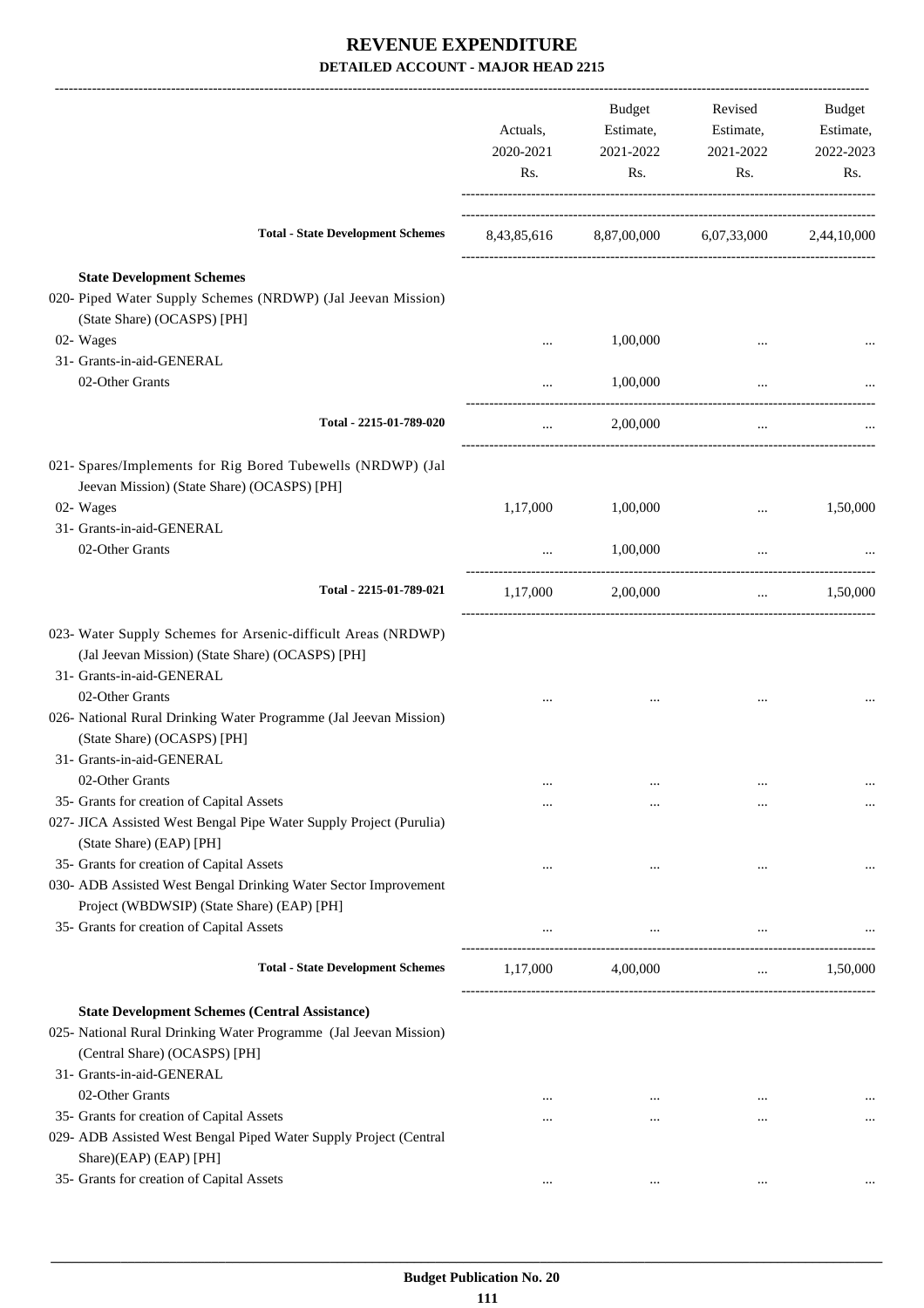|                                                                                                                                                                                      | Actuals,<br>2020-2021<br>Rs. | Budget<br>Estimate,<br>2021-2022<br>Rs.     | Revised<br>Estimate,<br>2021-2022<br>Rs. | <b>Budget</b><br>Estimate,<br>2022-2023<br>Rs. |
|--------------------------------------------------------------------------------------------------------------------------------------------------------------------------------------|------------------------------|---------------------------------------------|------------------------------------------|------------------------------------------------|
| Total - 2215-01-789                                                                                                                                                                  | 8,45,02,616                  | 8,91,00,000                                 | 6,07,33,000                              | 2,45,60,000                                    |
| Voted<br>Charged                                                                                                                                                                     | 8,45,02,616<br>$\cdots$      | 8,91,00,000<br>$\cdots$                     | 6,07,33,000<br>$\cdots$                  | 2,45,60,000                                    |
| DETAILED ACCOUNT NO. 2215-01-796 - TRIBAL AREAS SUB-PLAN                                                                                                                             |                              |                                             |                                          |                                                |
| 01 - WATER SUPPLY<br>796- Tribal Areas Sub-Plan<br><b>State Development Schemes</b><br>017- Urban Water Supply Scheme for Municipalities having<br>population above 20 thousand [PH] |                              |                                             |                                          |                                                |
| 31- Grants-in-aid-GENERAL<br>02-Other Grants                                                                                                                                         |                              | 1,00,000                                    | 33,000                                   | 1,05,000                                       |
| Total - 2215-01-796-017                                                                                                                                                              | $\cdots$                     | 1,00,000                                    | 33,000                                   | 1,05,000                                       |
| 020- Extension of AUWSP to small towns. [PH]<br>31- Grants-in-aid-GENERAL<br>02-Other Grants                                                                                         |                              | 1,00,000                                    | 33,000                                   | 1,05,000                                       |
| Total - 2215-01-796-020<br>024- Recurring Expenditure for Laboratories (ARDWP-State Share)<br>[PH]                                                                                   |                              | 1,00,000                                    | 33,000                                   | 1,05,000                                       |
| 31- Grants-in-aid-GENERAL<br>02-Other Grants                                                                                                                                         | 69.75.000                    | 90.00.000                                   | 30,00,000                                | 34.50.000                                      |
| Total - 2215-01-796-024                                                                                                                                                              | 69,75,000                    | 90,00,000                                   | 30,00,000                                | 34,50,000                                      |
| 025- Grants to PRIs for Execution of Rural Water Supply Schemes<br>(Spot Source) (NRDWP-State Share) [PH]<br>31- Grants-in-aid-GENERAL                                               |                              |                                             |                                          |                                                |
| 02-Other Grants                                                                                                                                                                      | 55,78,000                    | 30,00,000                                   | 40,00,000                                | 31,50,000                                      |
| Total - 2215-01-796-025                                                                                                                                                              | 55,78,000                    |                                             | 30,00,000 40,00,000                      | 31,50,000                                      |
| <b>Total - State Development Schemes</b>                                                                                                                                             |                              | 1,25,53,000 1,22,00,000 70,66,000 68,10,000 |                                          |                                                |
| <b>State Development Schemes</b><br>022- Piped Water Supply Scheme for Tribal Areas Sub Plan<br>(NRDWP) (Jal Jeevan Mission) (State share) (OCASPS) [PH]                             |                              |                                             |                                          |                                                |
| 02- Wages<br>31- Grants-in-aid-GENERAL                                                                                                                                               |                              | 1,00,000                                    | $\cdots$                                 |                                                |
| 02-Other Grants                                                                                                                                                                      | $\cdots$                     | 1,00,000                                    | $\cdots$                                 |                                                |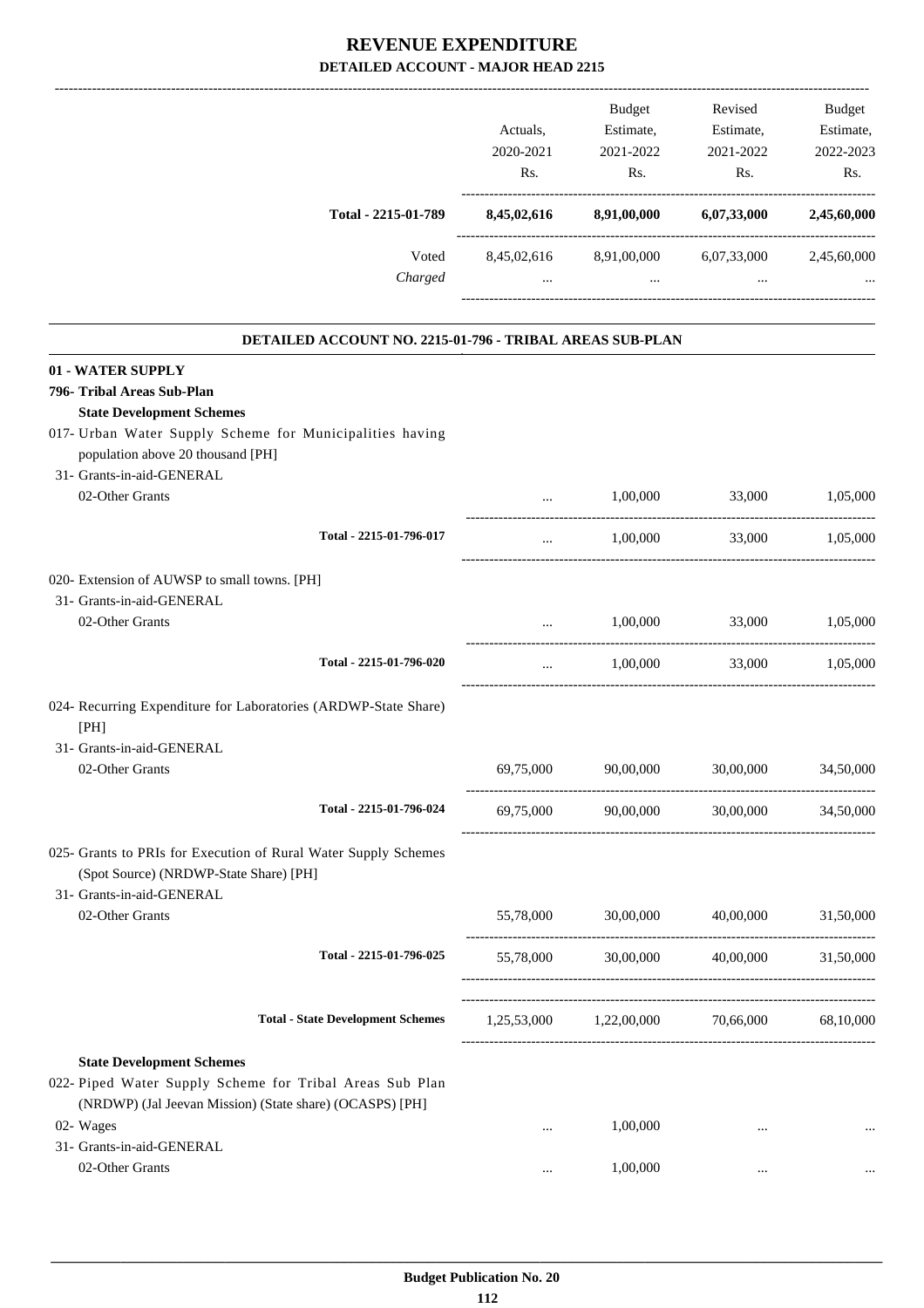|                                                                                                                               | Actuals,<br>2020-2021 | <b>Budget</b><br>Estimate,<br>2021-2022 | Revised<br>Estimate,<br>2021-2022 | Budget<br>Estimate,<br>2022-2023 |
|-------------------------------------------------------------------------------------------------------------------------------|-----------------------|-----------------------------------------|-----------------------------------|----------------------------------|
|                                                                                                                               | Rs.                   | Rs.                                     | Rs.                               | Rs.                              |
| Total - 2215-01-796-022                                                                                                       | $\cdots$              | 2,00,000                                | $\cdots$                          |                                  |
| 023- Rural Water Supply Schemes for Tribal Areas Sub Plan (RBTW)                                                              |                       |                                         |                                   |                                  |
| (NRDWP) (Jal Jeevan Mission) (State Share) (OCASPS) [PH]                                                                      |                       |                                         |                                   |                                  |
| 02- Wages                                                                                                                     | 6,06,000              | 1,00,000                                |                                   | 8,00,000                         |
| 31- Grants-in-aid-GENERAL                                                                                                     |                       |                                         |                                   |                                  |
| 02-Other Grants                                                                                                               | $\cdots$              | 1,00,000                                |                                   |                                  |
| Total - 2215-01-796-023                                                                                                       | 6,06,000              | 2,00,000                                | $\ldots$                          | 8,00,000                         |
| 027- National Rural Drinking Water Programme (Jal Jeevan Mission)<br>(State Share) (OCASPS) [PH]<br>31- Grants-in-aid-GENERAL |                       |                                         |                                   |                                  |
| 02-Other Grants                                                                                                               | $\cdots$              |                                         | $\cdots$                          |                                  |
| 35- Grants for creation of Capital Assets                                                                                     | $\cdots$              |                                         | $\cdots$                          |                                  |
| 028- JICA Assisted West Bengal Pipe Water Supply Project (Purulia)<br>(State Share) (EAP) [PH]                                |                       |                                         |                                   |                                  |
| 35- Grants for creation of Capital Assets                                                                                     |                       |                                         |                                   |                                  |
| 031- ADB Assisted West Bengal Drinking Water Sector Improvement<br>Project (WBDWSIP) (State Share) (EAP) [PH]                 |                       |                                         |                                   |                                  |
| 35- Grants for creation of Capital Assets                                                                                     |                       |                                         |                                   |                                  |
| <b>Total - State Development Schemes</b>                                                                                      | 6,06,000              | 4,00,000                                | $\cdots$                          | 8,00,000                         |
| <b>State Development Schemes (Central Assistance)</b><br>026- National Rural Drinking Water Programme (Jal Jeevan Mission)    |                       |                                         |                                   |                                  |
| (Central Share) (OCASPS) [PH]<br>31- Grants-in-aid-GENERAL                                                                    |                       |                                         |                                   |                                  |
| 02-Other Grants                                                                                                               | $\cdots$              |                                         |                                   |                                  |
| 35- Grants for creation of Capital Assets                                                                                     | $\cdots$              |                                         | $\cdots$                          |                                  |
| 030- ADB Assisted West bengal Piped Water Supply Project (Central<br>Share)(EAP) (EAP) [PH]                                   |                       |                                         |                                   |                                  |
| 35- Grants for creation of Capital Assets                                                                                     |                       |                                         |                                   |                                  |
| Total - 2215-01-796                                                                                                           | 1,31,59,000           | 1,26,00,000                             | 70,66,000                         | 76,10,000                        |
| Voted                                                                                                                         | 1,31,59,000           | 1,26,00,000                             | 70,66,000                         | 76,10,000                        |
| Charged                                                                                                                       |                       |                                         |                                   |                                  |
|                                                                                                                               |                       |                                         |                                   |                                  |

### **DETAILED ACCOUNT NO. 2215-01-799 - SUSPENSE**

### **. 01 - WATER SUPPLY 799- Suspense Administrative Expenditure** 001- Suspense under Rural Water Supply [PH] 43- Suspense ... ... ... ... 75- Purchase ... ... ... ...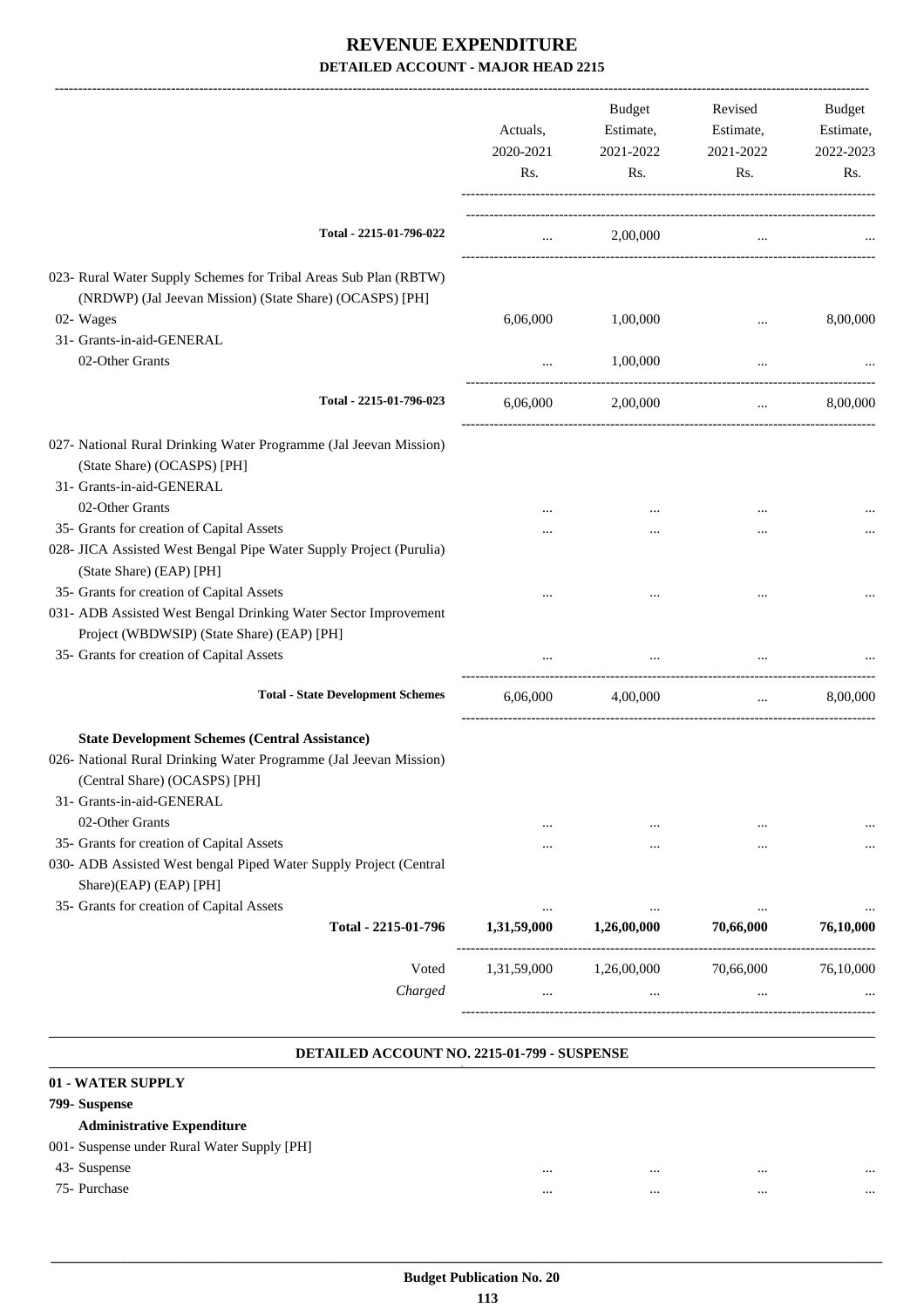|                         |                     | Actuals.<br>2020-2021<br>Rs. | <b>Budget</b><br>Estimate,<br>2021-2022<br>Rs. | Revised<br>Estimate,<br>2021-2022<br>Rs. | <b>Budget</b><br>Estimate,<br>2022-2023<br>Rs. |
|-------------------------|---------------------|------------------------------|------------------------------------------------|------------------------------------------|------------------------------------------------|
| 89- Stock               |                     | $\cdots$                     |                                                |                                          | $\cdots$                                       |
| 90- Miscellaneous works |                     | $\cdots$                     |                                                |                                          | $\cdots$                                       |
|                         | Total - 2215-01-799 | $\cdots$                     | $\cdots$                                       |                                          |                                                |
|                         | Voted               | $\cdots$                     |                                                |                                          | $\cdots$                                       |
|                         | Charged             |                              |                                                |                                          | $\cdots$                                       |
|                         |                     |                              |                                                |                                          |                                                |

### **DETAILED ACCOUNT NO. 2215-01-800 - OTHER EXPENDITURE**

.

| 01 - WATER SUPPLY                                |                                                                      |             |                                     |                                                 |                    |
|--------------------------------------------------|----------------------------------------------------------------------|-------------|-------------------------------------|-------------------------------------------------|--------------------|
| 800- Other Expenditure                           |                                                                      |             |                                     |                                                 |                    |
| <b>Administrative Expenditure</b>                |                                                                      |             |                                     |                                                 |                    |
| 001- Works [PH]                                  |                                                                      |             |                                     |                                                 |                    |
| 12- Medical Reimbursements under WBHS 2008       |                                                                      |             | 11,000                              | 12,000                                          |                    |
| 19- Maintenance                                  |                                                                      | 7,41,38,756 | 5,52,78,000                         | 5,80,42,000                                     |                    |
| 27- Minor Works/ Maintenance                     |                                                                      | 7,52,124    | 4,80,000                            | 5,04,000                                        | __________________ |
|                                                  | <b>Total - Administrative Expenditure</b>                            |             | 7,48,90,880 5,57,69,000             | 5,85,58,000                                     |                    |
| <b>State Development Schemes</b>                 |                                                                      |             |                                     |                                                 |                    |
|                                                  | 028- Water Supply Schemes for Arsenic -difficult areas - Arsenic and |             |                                     |                                                 |                    |
| other works [PH]                                 |                                                                      |             |                                     |                                                 |                    |
| 01- Salaries                                     |                                                                      |             |                                     |                                                 |                    |
| 01-Pay                                           |                                                                      | 2,75,40,910 | 4,96,00,000                         | 1,65,33,000                                     | 5,20,80,000        |
| 14-Grade Pay                                     |                                                                      | $\cdots$    | $\ldots$                            | $\cdots$                                        |                    |
| 02-Dearness Allowance                            |                                                                      | 3,52,017    | $\ddots$                            | $\cdots$                                        |                    |
| 03-House Rent Allowance                          |                                                                      | 28,05,135   | 50,35,000                           | 16,79,000                                       | 52,87,000          |
| 04-Ad hoc Bonus                                  |                                                                      | 21,000      | 90,000                              | 31,000                                          | 95,000             |
| 07-Other Allowances                              |                                                                      | $\ddots$    | $\ldots$                            | $\ddots$                                        |                    |
| 12-Medical Allowance                             |                                                                      | 52,758      | 53,000                              | 19,000                                          | 56,000             |
|                                                  | Total - 2215-01-800-028-01                                           |             | 3,07,71,820 5,47,78,000 1,82,62,000 |                                                 | 5,75,18,000        |
| 11- Travel Expenses                              |                                                                      | 23,245      | 3,00,000                            | 1,00,000                                        | 3,15,000           |
| 14- Rents, Rates and Taxes                       |                                                                      | 73,08,569   | 28,00,000                           | 34,53,000                                       | 29,40,000          |
| 50- Other Charges                                |                                                                      | 1,74,878    | 7,00,000                            | 9,33,000                                        | 7,35,000           |
|                                                  | Total - 2215-01-800-028                                              |             |                                     | 3,82,78,512 5,85,78,000 2,27,48,000 6,15,08,000 |                    |
| 029- Monitoring Cell and Investigation Unit [PH] |                                                                      |             |                                     |                                                 |                    |
| 01- Salaries                                     |                                                                      |             |                                     |                                                 |                    |
| 01-Pay                                           |                                                                      | 1,68,56,285 | 1,89,43,000                         | 2,52,57,000                                     | 1,98,90,000        |
| 14-Grade Pay                                     |                                                                      | $\cdots$    | $\cdots$                            | $\cdots$                                        |                    |
| 02-Dearness Allowance                            |                                                                      | 86,508      | $\ldots$                            | 8,00,000                                        |                    |
| 03-House Rent Allowance                          |                                                                      | 15,57,280   | 19,56,000                           | 26,08,000                                       | 20,54,000          |
| 04-Ad hoc Bonus                                  |                                                                      | 21,000      | 16,000                              | 5,000                                           | 17,000             |
| 12-Medical Allowance                             |                                                                      | 21,884      | 7,000                               | 9,000                                           | 7,000              |
|                                                  |                                                                      |             |                                     |                                                 |                    |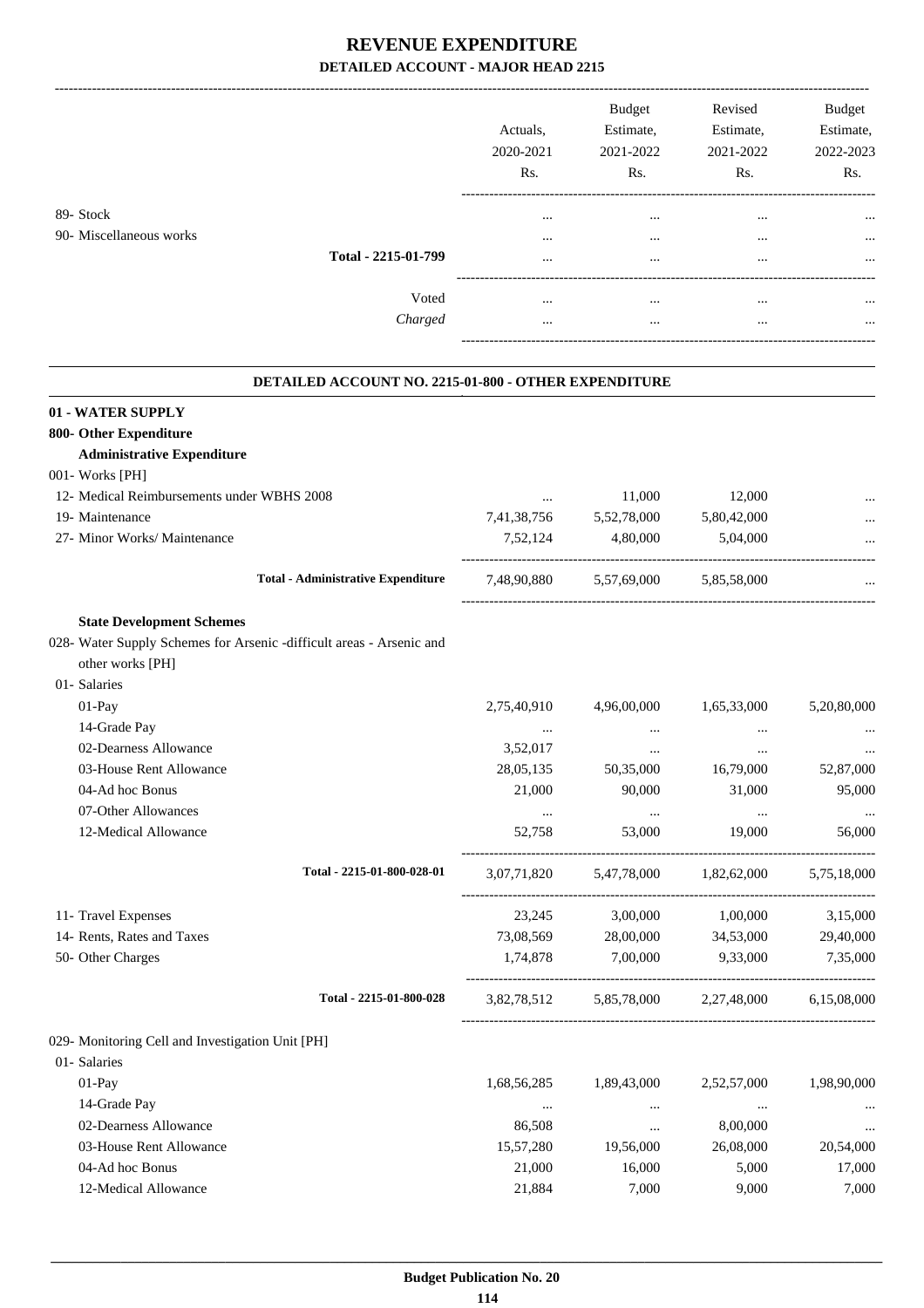-------------------------------------------------------------------------------------------------------------------------------------------------------------------------------

|                              |                                                             |           | <b>Budget</b> | Revised                                                        | <b>Budget</b> |
|------------------------------|-------------------------------------------------------------|-----------|---------------|----------------------------------------------------------------|---------------|
|                              |                                                             | Actuals,  | Estimate,     | Estimate,                                                      | Estimate,     |
|                              |                                                             | 2020-2021 | 2021-2022     | 2021-2022                                                      | 2022-2023     |
|                              |                                                             | Rs.       | Rs.           | Rs.                                                            | Rs.           |
|                              | Total - 2215-01-800-029-01                                  |           |               | 1,85,42,957 2,09,22,000 2,86,79,000 2,19,68,000                |               |
| 11- Travel Expenses          |                                                             |           |               | 11,527 1,00,000 33,000 1,05,000                                |               |
| 50- Other Charges            |                                                             |           |               | 2,68,584 11,00,000 3,67,000 11,55,000                          |               |
|                              | Total - 2215-01-800-029                                     |           |               | 1,88,23,068 2,21,22,000 2,90,79,000 2,32,28,000                |               |
|                              | <b>Total - State Development Schemes</b>                    |           |               | 5,71,01,580 8,07,00,000 5,18,27,000 8,47,36,000                |               |
|                              | Total - 2215-01-800                                         |           |               | 13,19,92,460 13,64,69,000 11,03,85,000 8,47,36,000             |               |
|                              | Voted<br>Charged                                            |           | $\cdots$      | 13, 19, 92, 460 13, 64, 69, 000 11, 03, 85, 000 8, 47, 36, 000 |               |
|                              | <b>DETAILED ACCOUNT NO. 2215-02-107 - SEWERAGE SERVICES</b> |           |               |                                                                |               |
| 02 - SEWERAGE AND SANITATION |                                                             |           |               |                                                                |               |

# **107- Sewerage Services**

# **Administrative Expenditure**

|  | 002- Operation and Maintenance of GAP Phase - I Schemes [PH] |  |  |
|--|--------------------------------------------------------------|--|--|
|  |                                                              |  |  |

| 19- Maintenance                                                              | 1,82,93,861 2,17,64,000 2,28,53,000 |                                                 |          |
|------------------------------------------------------------------------------|-------------------------------------|-------------------------------------------------|----------|
| Total - 2215-02-107-002                                                      | 1,82,93,861 2,17,64,000 2,28,53,000 |                                                 |          |
| 003- Cossipore Dum Dum Drainage Scheme and Patipukur Sewerage<br>Scheme [PH] |                                     |                                                 |          |
| 19- Maintenance                                                              | 1,32,44,498 1,39,51,000 1,46,49,000 |                                                 |          |
| Total - 2215-02-107-003                                                      | 1,32,44,498 1,39,51,000 1,46,49,000 |                                                 | $\ddots$ |
| 004- Operation and maintenance of GAP (Phase-II) [PH]                        |                                     |                                                 |          |
| 19- Maintenance                                                              |                                     | 37,60,261 37,23,000 38,35,000 2,80,37,000       |          |
| Total - 2215-02-107-004                                                      |                                     | 37,60,261 37,23,000 38,35,000 2,80,37,000       |          |
|                                                                              |                                     |                                                 |          |
| <b>Total - Administrative Expenditure</b>                                    |                                     | 3,52,98,620 3,94,38,000 4,13,37,000 2,80,37,000 |          |
| Total - 2215-02-107                                                          |                                     | 3,52,98,620 3,94,38,000 4,13,37,000 2,80,37,000 |          |
| Voted                                                                        |                                     | 3,52,98,620 3,94,38,000 4,13,37,000 2,80,37,000 |          |
| Charged                                                                      | $\cdots$                            | $\cdots$                                        |          |
|                                                                              |                                     |                                                 |          |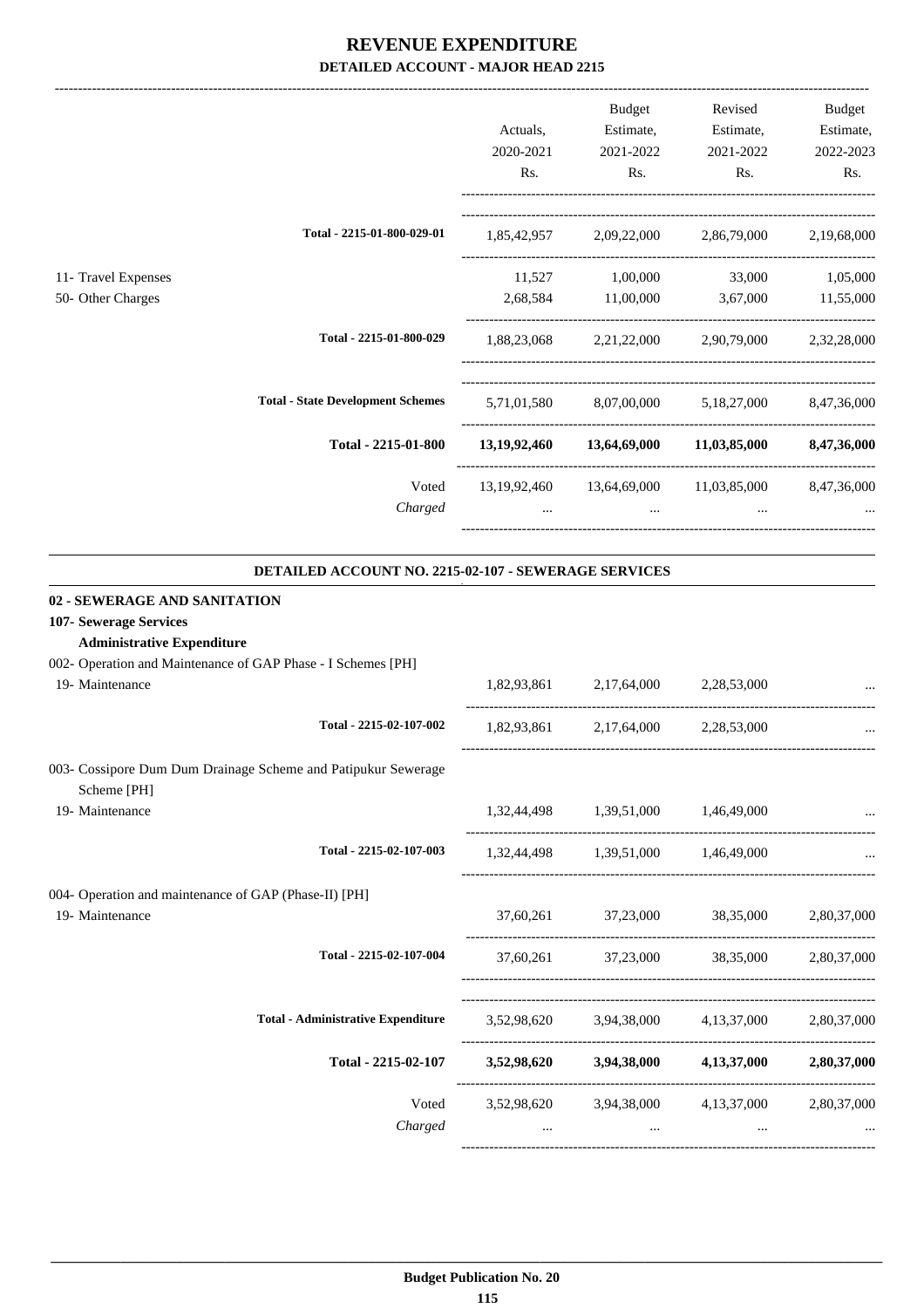|                                                                           | Actuals,         | Budget<br>Estimate, | Revised<br>Estimate, | Budget<br>Estimate, |
|---------------------------------------------------------------------------|------------------|---------------------|----------------------|---------------------|
|                                                                           | 2020-2021<br>Rs. | 2021-2022<br>Rs.    | 2021-2022<br>Rs.     | 2022-2023<br>Rs.    |
| DETAILED ACCOUNT NO. 2215 - DEDUCT RECOVERIES IN REDUCTION OF EXPENDITURE |                  |                     |                      |                     |
| 01 - WATER SUPPLY                                                         |                  |                     |                      |                     |
| 001- Direction and Administration                                         |                  |                     |                      |                     |
| Administrative Expenditure                                                |                  |                     |                      |                     |
| 001-Public Health Engineering [PH]                                        |                  |                     |                      |                     |
| 70-Deduct Recoveries                                                      |                  |                     |                      |                     |
| 01-Others                                                                 | $-1,71,360$      | -1,000              | $-2,00,000$          | $-2,00,000$         |
| 02-W.B.H.S. 2008                                                          | $\cdots$         | $\cdots$            | $\cdots$             |                     |
| <b>State Development Schemes</b>                                          |                  |                     |                      |                     |
| 002-Creation of Organisation under Public Health Engineering dte.<br>[PH] |                  |                     |                      |                     |
| 70-Deduct Recoveries                                                      |                  |                     |                      |                     |
| 01-Others                                                                 |                  |                     |                      |                     |
| 02-W.B.H.S. 2008                                                          |                  |                     |                      |                     |
| Total - 001 - Deduct - Recoveries                                         | -1,71,360        | $-1,000$            | $-2,00,000$          | $-2,00,000$         |
| 101- Urban Water Supply                                                   |                  |                     |                      |                     |
| Administrative Expenditure                                                |                  |                     |                      |                     |
| 002-Neoravally Water Supply Scheme [PH]                                   |                  |                     |                      |                     |
| 70-Deduct Recoveries                                                      |                  |                     |                      |                     |
| 01-Others                                                                 | $\cdots$         | $-1,000$            |                      |                     |
| 02-W.B.H.S. 2008                                                          |                  | $\cdots$            |                      |                     |
| Total - 101 - Deduct - Recoveries                                         | $\cdots$         | $-1,000$            | $\cdots$             | $\cdots$            |
| 102- Rural Water Supply Programme                                         |                  |                     |                      |                     |
| Administrative Expenditure                                                |                  |                     |                      |                     |
| 001-Piped Water Supply Scheme (for rural areas) [PH]                      |                  |                     |                      |                     |
| 70-Deduct Recoveries                                                      |                  |                     |                      |                     |
| 01-Others                                                                 | $\cdots$         | $-1,000$            | $-1,000$             | $-1,000$            |
| 02-W.B.H.S. 2008                                                          |                  |                     |                      |                     |
| 002-Ranigunj Coalfields Area Water Supply Scheme- Phase I [PH]            |                  |                     |                      |                     |
| 70-Deduct Recoveries                                                      |                  |                     |                      |                     |
| 01-Others                                                                 | $\cdots$         | $-1,000$            | $-1,000$             | $-1,000$            |
| 02-W.B.H.S. 2008                                                          | $\cdots$         | $\cdots$            | $\cdots$             |                     |
| 007-Malda Arsenic AreaWater SUpply Scheme [PH]                            |                  |                     |                      |                     |
| 70-Deduct Recoveries                                                      |                  |                     |                      |                     |
| 01-Others                                                                 | $\cdots$         | $-1,000$            | $-1,000$             | $-1,000$            |
| <b>State Development Schemes</b>                                          |                  |                     |                      |                     |
| 029-Rural Water Supply Schemes Rig Bored Tubewells (NRDWP)                |                  |                     |                      |                     |
| (Jal Jeevan Mission) (State Share) (OCASPS) [PH]                          |                  |                     |                      |                     |
| 70-Deduct Recoveries                                                      |                  |                     |                      |                     |
| 01-Others                                                                 | $\cdots$         |                     | $\cdots$             |                     |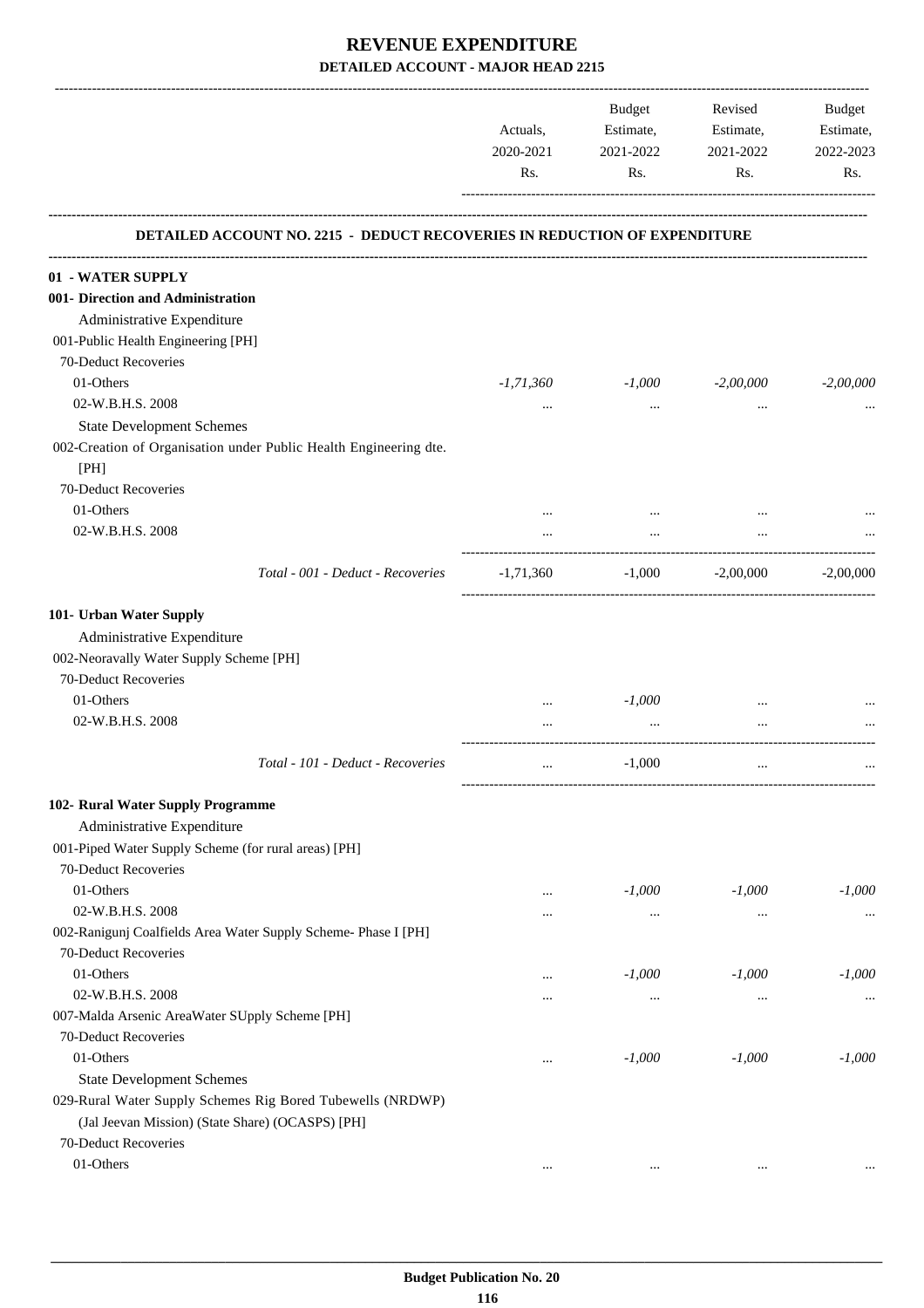|                                                                                                        | Actuals,<br>2020-2021<br>Rs. | Budget<br>Estimate,<br>2021-2022<br>Rs. | Revised<br>Estimate,<br>2021-2022<br>Rs. | Budget<br>Estimate,<br>2022-2023<br>Rs. |
|--------------------------------------------------------------------------------------------------------|------------------------------|-----------------------------------------|------------------------------------------|-----------------------------------------|
| Total - 102 - Deduct - Recoveries                                                                      | $\cdots$                     |                                         | $-3,000$ $-3,000$                        | $-3,000$                                |
| 789- Special Component Plan for Scheduled Castes                                                       |                              |                                         |                                          |                                         |
| <b>State Development Schemes</b>                                                                       |                              |                                         |                                          |                                         |
| 001-Survey and Investigation in Scheduled Caste areas [PH]<br>70-Deduct Recoveries                     |                              |                                         |                                          |                                         |
| 01-Others                                                                                              | $\cdots$                     | $\cdots$                                | $\ddotsc$                                |                                         |
| 013-Piped Water Supply Schemes [PH]                                                                    |                              |                                         |                                          |                                         |
| 70-Deduct Recoveries                                                                                   |                              |                                         |                                          |                                         |
| 01-Others                                                                                              | $\cdots$                     | $\cdots$                                | $\ddotsc$                                |                                         |
| 02-W.B.H.S. 2008                                                                                       |                              | $\cdots$                                |                                          |                                         |
| Total - 789 - Deduct - Recoveries                                                                      | $\cdots$                     | $\ldots$                                | $\cdots$                                 |                                         |
| 799- Suspense                                                                                          |                              |                                         |                                          |                                         |
| Administrative Expenditure                                                                             |                              |                                         |                                          |                                         |
| 001-Suspense under Rural Water Supply [PH]                                                             |                              |                                         |                                          |                                         |
| 70-Deduct Recoveries                                                                                   |                              |                                         |                                          |                                         |
| 01-Others                                                                                              | $\cdots$                     | $\cdots$                                |                                          |                                         |
| 02-W.B.H.S. 2008                                                                                       |                              |                                         |                                          |                                         |
| Total - 799 - Deduct - Recoveries                                                                      | $\cdots$                     | $\ldots$                                | $\ldots$                                 |                                         |
| 800- Other Expenditure                                                                                 |                              |                                         |                                          |                                         |
| Administrative Expenditure                                                                             |                              |                                         |                                          |                                         |
| 001-Works [PH]                                                                                         |                              |                                         |                                          |                                         |
| 70-Deduct Recoveries                                                                                   |                              |                                         |                                          |                                         |
| 01-Others                                                                                              | $\cdots$                     | $\cdots$                                | $\ddotsc$                                |                                         |
| 02-W.B.H.S. 2008                                                                                       | $\cdots$                     | $\cdots$                                | $\cdots$                                 | $\cdots$                                |
| <b>State Development Schemes</b>                                                                       |                              |                                         |                                          |                                         |
| 028-Water Supply Schemes for Arsenic -difficult areas - Arsenic and                                    |                              |                                         |                                          |                                         |
| other works [PH]                                                                                       |                              |                                         |                                          |                                         |
| 70-Deduct Recoveries                                                                                   |                              |                                         |                                          |                                         |
| 01-Others                                                                                              | $\cdots$                     | $\cdots$                                | $\ddotsc$                                |                                         |
| 02-W.B.H.S. 2008                                                                                       | $\cdots$                     | $\cdots$                                | $\ddotsc$                                | $\cdots$                                |
| 029-Monitoring Cell and Investigation Unit [PH]                                                        |                              |                                         |                                          |                                         |
| 70-Deduct Recoveries                                                                                   |                              |                                         |                                          |                                         |
| 01-Others                                                                                              | $\cdots$                     | $\cdots$                                | $\cdots$                                 | $\cdots$                                |
| 02-W.B.H.S. 2008                                                                                       | $\cdots$                     | $\cdots$                                | $\ddotsc$                                | $\cdots$                                |
| <b>State Development Schemes</b>                                                                       |                              |                                         |                                          |                                         |
| 034-Refund of Unutilised Fund of CSS Schemes (State Share)<br>(CSSREFUND) [PH]                         |                              |                                         |                                          |                                         |
| 70-Deduct Recoveries                                                                                   |                              |                                         |                                          |                                         |
| 01-Others                                                                                              | $\cdots$                     | $\cdots$                                | $\cdots$                                 |                                         |
| State Development Schemes (Central Assistance)<br>005-Externally Aided Water Supply Project (EAP) [PH] |                              |                                         |                                          |                                         |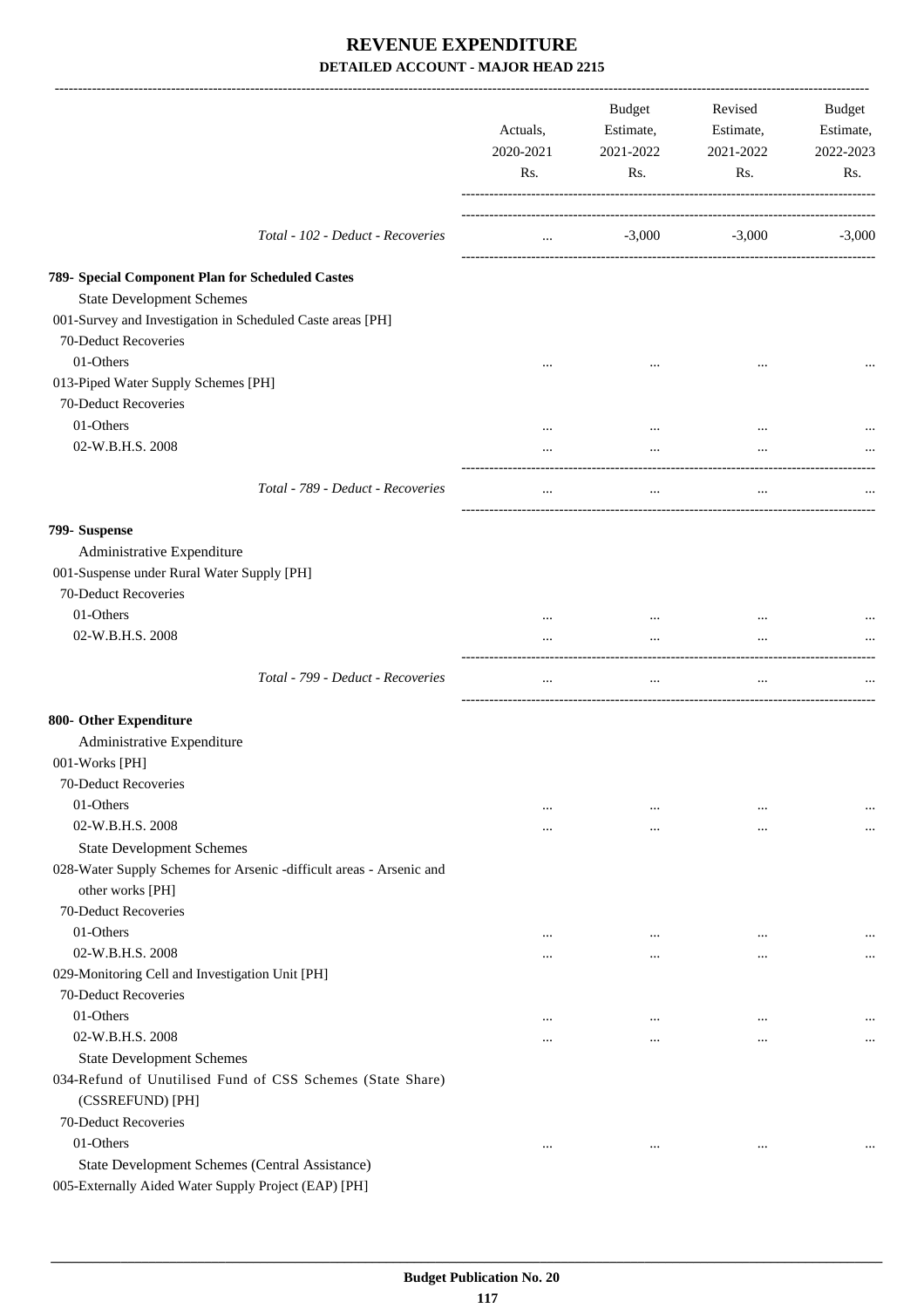|                                                                                     |                                                                | Actuals,<br>2020-2021<br>Rs. | Budget<br>Estimate,<br>2021-2022<br>Rs. | Revised<br>Estimate,<br>2021-2022<br>Rs. | Budget<br>Estimate,<br>2022-2023<br>Rs. |
|-------------------------------------------------------------------------------------|----------------------------------------------------------------|------------------------------|-----------------------------------------|------------------------------------------|-----------------------------------------|
| 70-Deduct Recoveries                                                                |                                                                |                              |                                         |                                          |                                         |
| 01-Others                                                                           |                                                                |                              |                                         | $\ddotsc$                                |                                         |
| 02-W.B.H.S. 2008                                                                    |                                                                |                              |                                         | $\ddotsc$                                |                                         |
|                                                                                     | 033-Refund of Unutilised Fund of CSS Schemes (Central Share)   |                              |                                         |                                          |                                         |
| (CSSREFUND) [PH]                                                                    |                                                                |                              |                                         |                                          |                                         |
| 70-Deduct Recoveries                                                                |                                                                |                              |                                         |                                          |                                         |
| 01-Others                                                                           |                                                                |                              | $\cdots$                                |                                          |                                         |
|                                                                                     |                                                                |                              |                                         |                                          |                                         |
|                                                                                     | Total - 800 - Deduct - Recoveries                              | $\cdots$                     | $\ldots$                                | $\cdots$                                 |                                         |
| 911- Deduct Recoveries of Overpayments                                              |                                                                |                              |                                         |                                          |                                         |
| Administrative Expenditure                                                          |                                                                |                              |                                         |                                          |                                         |
| 001-Public Health Engineering[PH] [PH]                                              |                                                                |                              |                                         |                                          |                                         |
| 70-Deduct Recoveries                                                                |                                                                |                              |                                         |                                          |                                         |
| 01-Others                                                                           |                                                                |                              | $-1,22,59,594$ $-1,00,00,000$           | $-1,000$                                 | $-1,000$                                |
| 02-W.B.H.S. 2008                                                                    |                                                                | $\cdots$                     |                                         | $\ddotsc$                                |                                         |
| <b>State Development Schemes</b>                                                    |                                                                |                              |                                         |                                          |                                         |
| [PH]                                                                                | 015-Temporary Water Supply Arrangement in Different Occassions |                              |                                         |                                          |                                         |
| 70-Deduct Recoveries                                                                |                                                                |                              |                                         |                                          |                                         |
| 01-Others                                                                           |                                                                | $-1,48,930$                  |                                         |                                          |                                         |
| 016-Refund of unutilised funds under various Schemes [PH]                           |                                                                |                              |                                         |                                          |                                         |
| 70-Deduct Recoveries                                                                |                                                                |                              |                                         |                                          |                                         |
| 01-Others                                                                           |                                                                | -93,67,917                   | $\cdots$                                | $\cdots$                                 |                                         |
|                                                                                     | Total - 911 - Deduct - Recoveries                              |                              | $-2,17,76,441$ $-1,00,00,000$           | $-1.000$                                 | $-1.000$                                |
| 02- SEWERAGE AND SANITATION                                                         |                                                                |                              |                                         |                                          |                                         |
| 107- Sewerage Services                                                              |                                                                |                              |                                         |                                          |                                         |
| Administrative Expenditure                                                          |                                                                |                              |                                         |                                          |                                         |
| 001-Swerage and Sanitation [PH]                                                     |                                                                |                              |                                         |                                          |                                         |
| 70-Deduct Recoveries                                                                |                                                                |                              |                                         |                                          |                                         |
| 01-Others                                                                           |                                                                |                              | $-1,000$                                | $-1,000$                                 | $-1,000$                                |
| 02-W.B.H.S. 2008                                                                    |                                                                |                              | $\ldots$                                | $\cdots$                                 | $\cdots$                                |
| 002-Operation and Maintenance of GAP Phase - I Schemes [PH]<br>70-Deduct Recoveries |                                                                |                              |                                         |                                          |                                         |
| 01-Others                                                                           |                                                                | $\cdots$                     | $\cdots$                                | $\cdots$                                 |                                         |
|                                                                                     | Total - 107 - Deduct - Recoveries                              | $\cdots$                     | $-1,000$                                | $-1,000$                                 | $-1,000$                                |
|                                                                                     | Total - 2215 - Deduct - Recoveries                             | -2,19,47,801                 | $-1,00,06,000$                          | $-2,05,000$                              | $-2,05,000$                             |
|                                                                                     |                                                                |                              |                                         |                                          |                                         |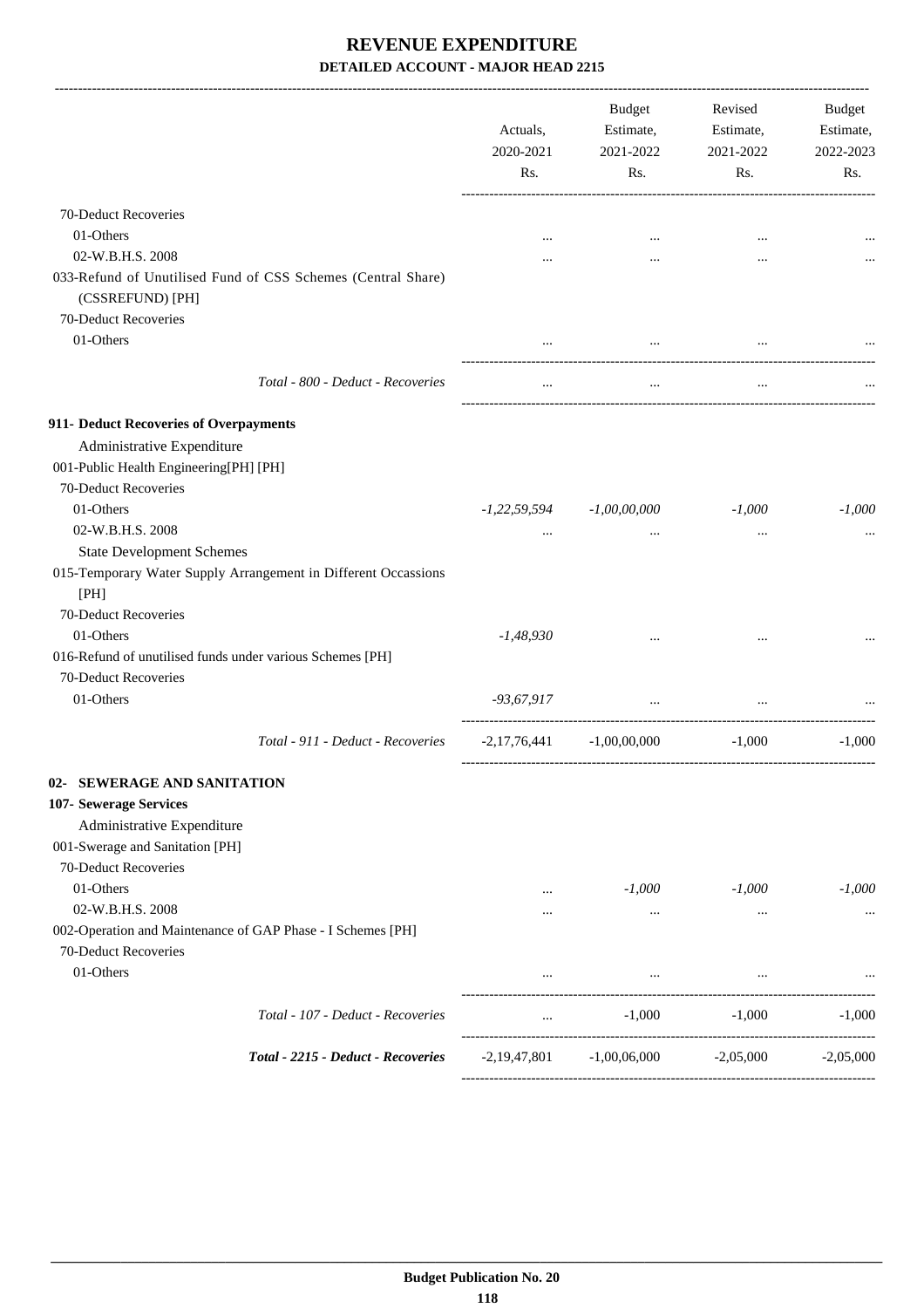# **REVENUE EXPENDITURE**

### **DEMAND No. 45**

# **Public Health Engineering Department**

**B - Social Services - (h) Others**

## **Head of Account : 2250 - Other Social Services**

| Voted Rs. 85,41,20,000 |                            | <b>Charged Rs. Nil</b>                                |                            | Total Rs. 85,41,20,000 |                            |
|------------------------|----------------------------|-------------------------------------------------------|----------------------------|------------------------|----------------------------|
|                        |                            |                                                       | Voted Rs.                  | <b>Charged Rs.</b>     | <b>Total Rs.</b>           |
|                        | <b>Gross Expenditure</b>   |                                                       | 85,41,20,000               | $\cdots$               | 85,41,20,000               |
|                        | <b>Deduct - Recoveries</b> |                                                       | $\cdots$                   | $\cdots$               | $\cdots$                   |
|                        | <b>Net Expenditure</b>     |                                                       | 85,41,20,000               | $\cdots$               | 85,41,20,000               |
|                        |                            | <b>REVENUE EXPENDITURE</b><br><b>ABSTRACT ACCOUNT</b> |                            |                        |                            |
|                        |                            | Actuals.                                              | <b>Budget</b><br>Estimate, | Revised<br>Estimate,   | <b>Budget</b><br>Estimate, |
|                        |                            | 2020-2021                                             | 2021-2022                  | 2021-2022              | 2022-2023                  |
|                        |                            | Rs.                                                   | Rs.                        | Rs.                    | Rs.                        |

### **800- Other Expenditure**

Administrative Expenditure **79,49,50,762 55,40,00,000 55,60,00,000 85,41,20,000**

|                                             |                           | 79,49,50,762 55,40,00,000             | 55,60,00,000 | 85,41,20,000              |
|---------------------------------------------|---------------------------|---------------------------------------|--------------|---------------------------|
| <b>Total - 800</b>                          | 79,49,50,762              | 55,40,00,000                          | 55,60,00,000 | 85,41,20,000              |
| <b>Grand Total - Gross</b>                  | 79,49,50,762              | 55,40,00,000                          | 55,60,00,000 | 85,41,20,000              |
| Voted<br>Charged                            |                           | 79,49,50,762 55,40,00,000<br>$\cdots$ |              | 55,60,00,000 85,41,20,000 |
| Administrative Expenditure 79,49,50,762     |                           | 55,40,00,000                          | 55,60,00,000 | 85,41,20,000              |
| <b>Deduct Recoveries</b>                    |                           | $\cdots$                              |              |                           |
| Grand Total - Net 79,49,50,762 55,40,00,000 |                           |                                       | 55,60,00,000 | 85,41,20,000              |
| Voted<br>Charged                            | 79,49,50,762 55,40,00,000 |                                       | $\cdots$     | 55,60,00,000 85,41,20,000 |
|                                             |                           |                                       |              |                           |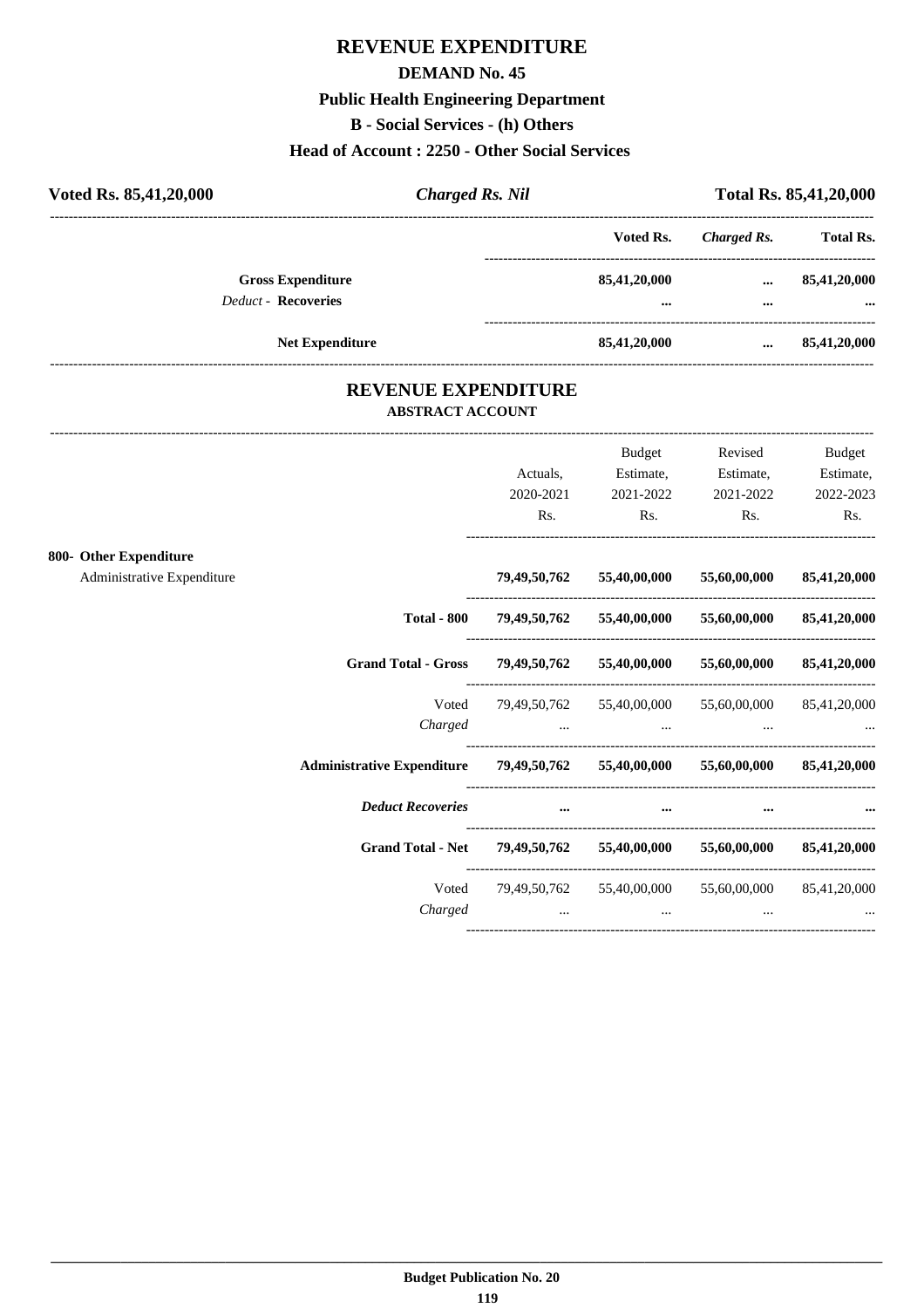|                                                                                                           |             | <b>Budget</b>                          | Revised                                | Budget       |
|-----------------------------------------------------------------------------------------------------------|-------------|----------------------------------------|----------------------------------------|--------------|
|                                                                                                           | Actuals,    | Estimate,                              | Estimate,                              | Estimate,    |
|                                                                                                           | 2020-2021   | 2021-2022                              | 2021-2022                              | 2022-2023    |
|                                                                                                           | Rs.         | Rs.                                    | Rs.                                    | Rs.          |
| DETAILED ACCOUNT NO. 2250-00-800 - OTHER EXPENDITURE                                                      |             |                                        |                                        |              |
| 800- Other Expenditure                                                                                    |             |                                        |                                        |              |
| <b>Administrative Expenditure</b>                                                                         |             |                                        |                                        |              |
| 030- Expenditure in connection with Gangasagar Mela [PH]                                                  |             |                                        |                                        |              |
| 50- Other Charges                                                                                         |             | 75,58,57,712 51,00,00,000 51,00,00,000 |                                        | 85,00,00,000 |
| Total - 2250-00-800-030                                                                                   |             |                                        | 75,58,57,712 51,00,00,000 51,00,00,000 | 85,00,00,000 |
| 035- Expenditure in connection with other Melas [PH]                                                      |             |                                        |                                        |              |
| 50- Other Charges                                                                                         | 32,59,183   | 40,00,000                              | 40,00,000                              | 41,20,000    |
| Total - 2250-00-800-035                                                                                   | 32,59,183   | 40,00,000                              | 40,00,000                              | 41,20,000    |
| 041- Fire fighting arrangment in Ganga Sagar Mela Ground - Public<br>Health Engineering Department . [PH] |             |                                        |                                        |              |
| 50- Other Charges                                                                                         | 3,58,33,867 | 4,00,00,000                            | 4,20,00,000                            |              |
| Total - 2250-00-800-041                                                                                   |             | 3,58,33,867 4,00,00,000 4,20,00,000    |                                        |              |
| <b>Total - Administrative Expenditure</b>                                                                 |             |                                        | 79,49,50,762 55,40,00,000 55,60,00,000 | 85,41,20,000 |
| Total - 2250-00-800                                                                                       |             | 79,49,50,762 55,40,00,000              | 55,60,00,000                           | 85,41,20,000 |
| Voted                                                                                                     |             | 79,49,50,762 55,40,00,000              | 55,60,00,000                           | 85,41,20,000 |
| Charged                                                                                                   | $\cdots$    | $\cdots$                               | $\ddotsc$                              |              |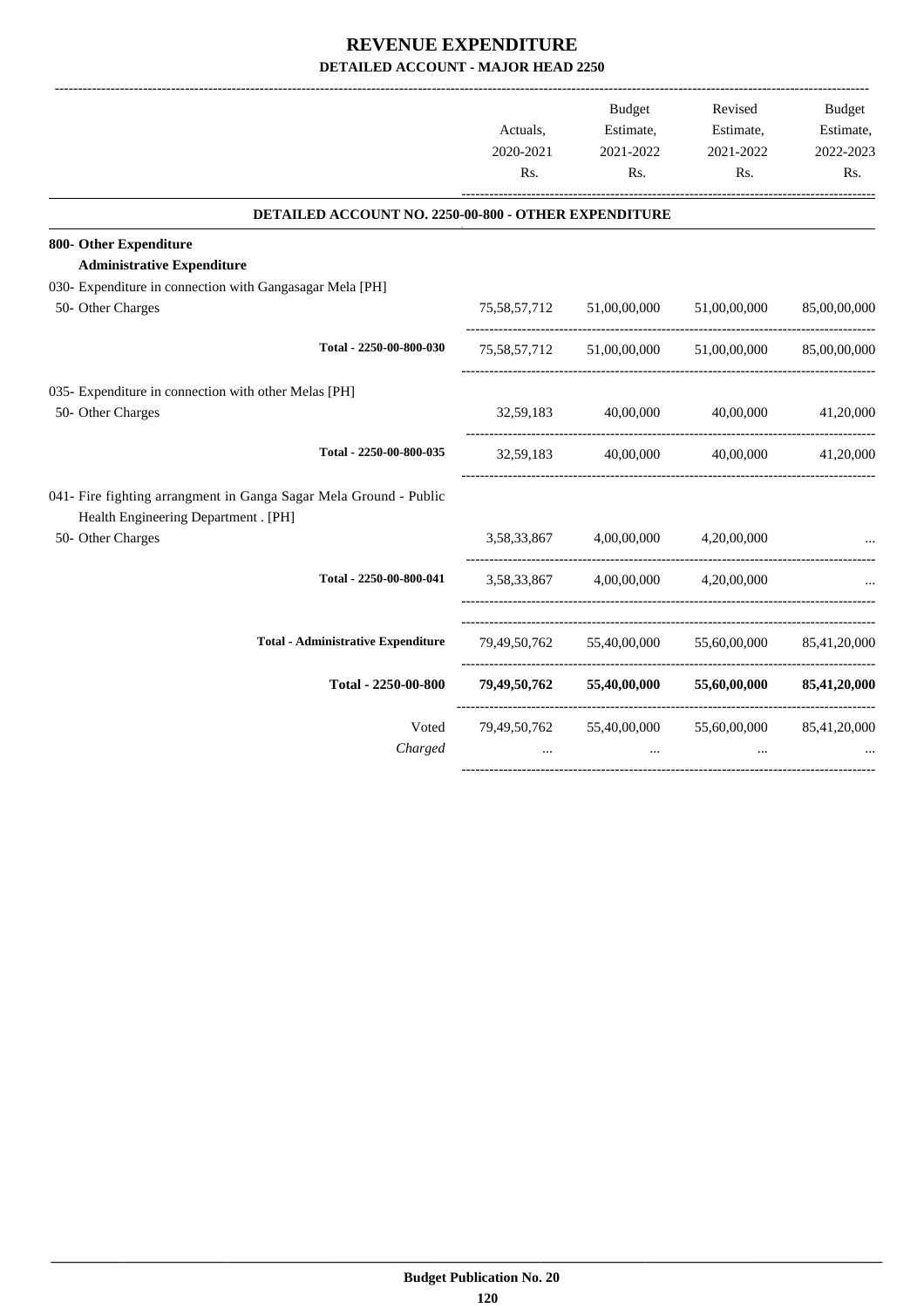# **REVENUE EXPENDITURE**

### **DEMAND No. 45**

# **Public Health Engineering Department**

**B - Social Services - (h) Others**

## **Head of Account : 2251 - Secretariat--Social Services**

| Voted Rs. 4,47,15,000      | <b>Charged Rs. Nil</b> |             | <b>Total Rs. 4,47,15,000</b> |                  |
|----------------------------|------------------------|-------------|------------------------------|------------------|
|                            |                        | Voted Rs.   | Charged Rs.                  | <b>Total Rs.</b> |
| <b>Gross Expenditure</b>   |                        | 4,47,15,000 | $\cdots$                     | 4,47,15,000      |
| <b>Deduct - Recoveries</b> |                        | $-1.000$    | $\cdots$                     | $-1.000$         |
| <b>Net Expenditure</b>     |                        | 4,47,14,000 | $\cdots$                     | 4,47,14,000      |

## **REVENUE EXPENDITURE ABSTRACT ACCOUNT**

---------------------------------------------------------------------------------------------------------------------------------------------------------------------------------

|                            |                                                                                                                                                                                                                                |          | Budget                           | Revised                                                     | <b>Budget</b>          |
|----------------------------|--------------------------------------------------------------------------------------------------------------------------------------------------------------------------------------------------------------------------------|----------|----------------------------------|-------------------------------------------------------------|------------------------|
|                            |                                                                                                                                                                                                                                | Actuals, | Estimate,<br>2020-2021 2021-2022 | Estimate,<br>2021-2022                                      | Estimate,<br>2022-2023 |
|                            |                                                                                                                                                                                                                                | Rs.      | $\mathbf{Rs.}$                   | $\mathbf{Rs.}$                                              | Rs.                    |
| 090- Secretariate          |                                                                                                                                                                                                                                |          |                                  |                                                             |                        |
| Administrative Expenditure |                                                                                                                                                                                                                                |          |                                  | 3,84,47,745 3,93,83,000 4,27,62,000 4,47,15,000             |                        |
|                            |                                                                                                                                                                                                                                |          |                                  | Total - 090 3,84,47,745 3,93,83,000 4,27,62,000 4,47,15,000 |                        |
|                            | Grand Total - Gross 3,84,47,745 3,93,83,000 4,27,62,000 4,47,15,000                                                                                                                                                            |          |                                  |                                                             |                        |
|                            |                                                                                                                                                                                                                                |          |                                  | Voted 3,84,47,745 3,93,83,000 4,27,62,000 4,47,15,000       |                        |
|                            |                                                                                                                                                                                                                                |          |                                  | Charged                                                     |                        |
|                            | Administrative Expenditure 3,84,47,745 3,93,83,000 4,27,62,000 4,47,15,000                                                                                                                                                     |          |                                  |                                                             |                        |
|                            | Deduct Recoveries and the settlement of the settlement of the settlement of the settlement of the set of the set of the set of the set of the set of the set of the set of the set of the set of the set of the set of the set |          |                                  |                                                             | $-1,000$ $-1,000$      |
|                            | Grand Total - Net 3,84,47,745 3,93,82,000 4,27,61,000 4,47,14,000                                                                                                                                                              |          |                                  |                                                             |                        |
|                            |                                                                                                                                                                                                                                |          |                                  | Voted 3,84,47,745 3,93,82,000 4,27,61,000 4,47,14,000       |                        |
|                            | Charged                                                                                                                                                                                                                        |          | and the contract of the same     | and the contract of the state                               |                        |
|                            |                                                                                                                                                                                                                                |          |                                  |                                                             |                        |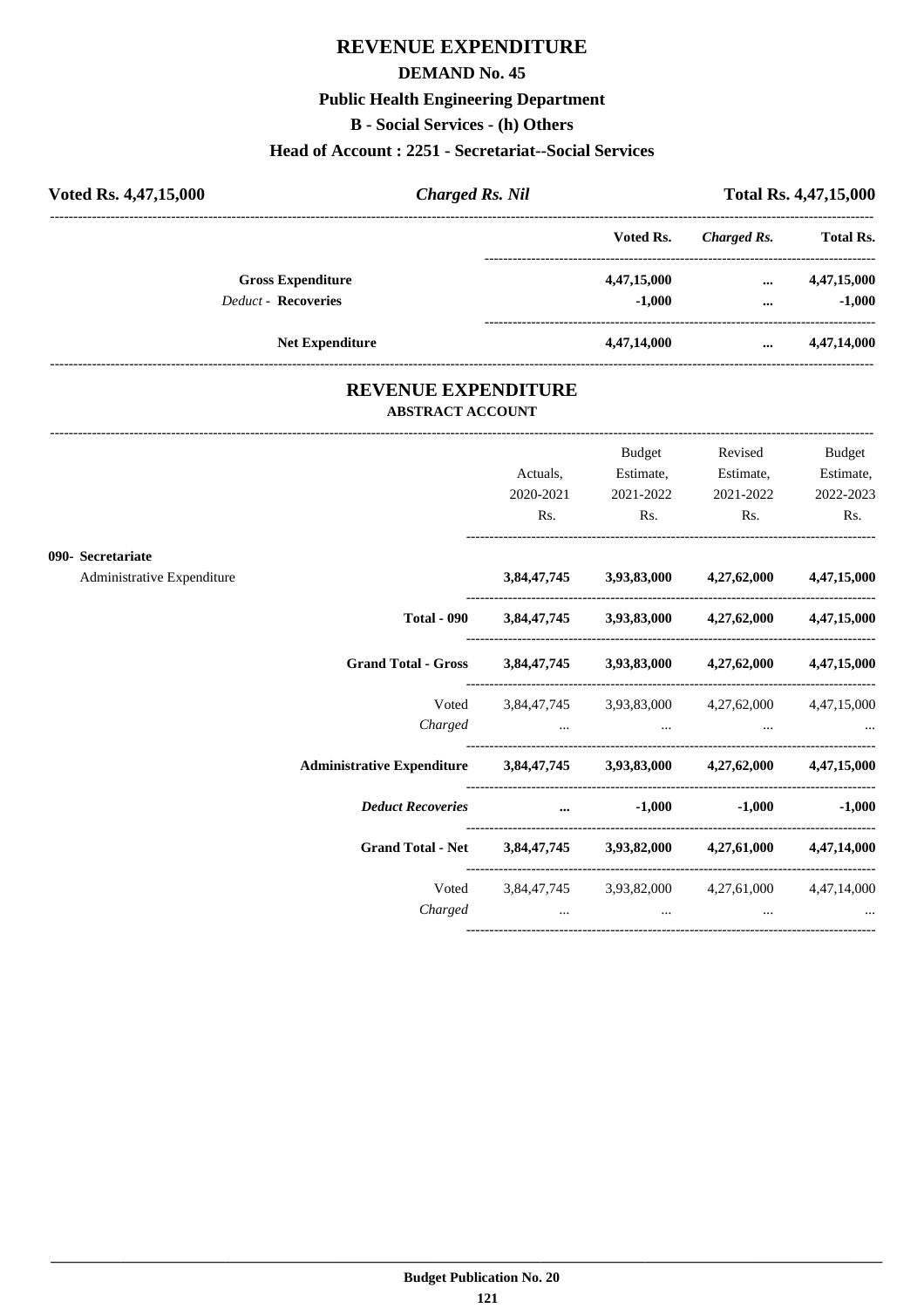|                                                   | Actuals,<br>2020-2021 | <b>Budget</b><br>Estimate,<br>2021-2022 | Revised<br>Estimate,<br>2021-2022               | Budget<br>Estimate,<br>2022-2023 |
|---------------------------------------------------|-----------------------|-----------------------------------------|-------------------------------------------------|----------------------------------|
|                                                   | Rs.                   | Rs.                                     | Rs.                                             | Rs.                              |
| DETAILED ACCOUNT NO. 2251-00-090 - SECRETARIATE   |                       |                                         |                                                 |                                  |
| 090- Secretariate                                 |                       |                                         |                                                 |                                  |
| <b>Administrative Expenditure</b>                 |                       |                                         |                                                 |                                  |
| 002- Department of Public Health Engineering [PH] |                       |                                         |                                                 |                                  |
| 01- Salaries                                      |                       |                                         |                                                 |                                  |
| 01-Pay                                            | 3,01,33,079           | 3,03,58,000                             | 3,07,36,000                                     | 3,16,58,000                      |
| 14-Grade Pay                                      | 8,161                 | $\cdots$                                | 8,000                                           | 5,000                            |
| 02-Dearness Allowance                             | 3,62,393              | 9,11,000                                | 20,00,000                                       | 24,99,000                        |
| 03-House Rent Allowance                           | 30,04,593             | 28,84,000                               | 29,20,000                                       | 30,08,000                        |
| 04-Ad hoc Bonus                                   | 75,600                | 67,000                                  | 77,000                                          | 79,000                           |
| 05-Interim Relief                                 | 772                   | $\cdots$                                | 1,000                                           | 1,000                            |
| 07-Other Allowances                               | 88,880                | 75,000                                  | 92,000                                          | 95,000                           |
| 12-Medical Allowance                              | 13,000                | 25,000                                  | 13,000                                          | 13,000                           |
| Total - 2251-00-090-002-01                        | 3,36,86,478           | 3,43,20,000                             | 3,58,47,000                                     | 3,73,58,000                      |
| 02- Wages                                         | 12,39,010             | 12,77,000                               | 14,05,000                                       | 15,45,000                        |
| 07- Medical Reimbursements                        | 8,669                 | 7,000                                   | 7,00,000                                        | 7,00,000                         |
| 11- Travel Expenses                               | 6,000                 | 4,39,000                                | 6,50,000                                        | 6,88,000                         |
| 12- Medical Reimbursements under WBHS 2008        | 3,98,524              | 1,15,000                                | 5,00,000                                        | 5,17,000                         |
| 13- Office Expenses                               |                       |                                         |                                                 |                                  |
| 01-Electricity                                    | $\cdots$              | 31,000                                  | 31,000                                          | 32,000                           |
| 02-Telephone                                      | 74,196                | 62,000                                  | 1,78,000                                        | 1,82,000                         |
| 03-Maintenance / P.O.L. for Office Vehicles       | 2,17,774              | 3,30,000                                | 6,33,000                                        | 8,19,000                         |
| 04-Other Office Expenses                          | 25,00,873             | 22,85,000                               | 22,85,000                                       | 23,31,000                        |
| Total - 2251-00-090-002-13                        | 27,92,843             | 27,08,000                               | 31,27,000                                       | 33,64,000                        |
| 28- Payment of Professional and Special Services  |                       |                                         |                                                 |                                  |
| 02-Other charges                                  | 2,33,057              | 2,26,000                                | 2,33,000                                        | 2,33,000                         |
| 77- Computerisation                               | 83,164                | 2,91,000                                | 3,00,000                                        | 3,10,000                         |
| <b>Total - Administrative Expenditure</b>         | 3,84,47,745           | 3,93,83,000                             | 4,27,62,000                                     | 4,47,15,000                      |
| Total - 2251-00-090                               |                       |                                         | $3,84,47,745$ $3,93,83,000$ $4,27,62,000$       | 4,47,15,000                      |
| Voted                                             |                       |                                         | 3,84,47,745 3,93,83,000 4,27,62,000 4,47,15,000 |                                  |
| Charged                                           |                       | $\cdots$                                |                                                 |                                  |

### **DETAILED ACCOUNT NO. 2251 - DEDUCT RECOVERIES IN REDUCTION OF EXPENDITURE**

**--------------------------------------------------------------------------------------------------------------------------------------------------------------------------------**

### **090- Secretariate**

Administrative Expenditure

002-Department of Public Health Engineering [PH]

**--------------------------------------------------------------------------------------------------------------------------------------------------------------------------------**

70-Deduct Recoveries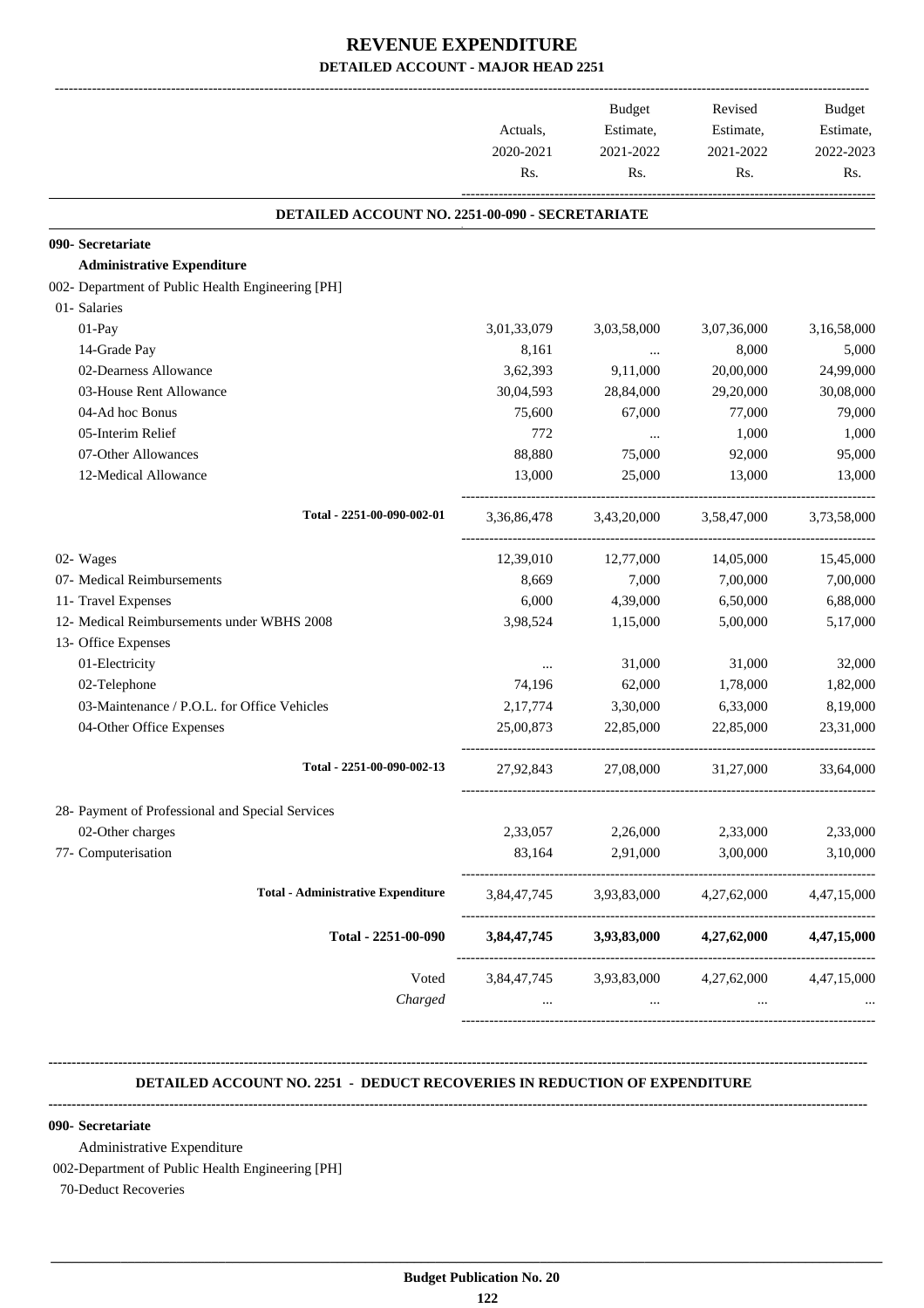-------------------------------------------------------------------------------------------------------------------------------------------------------------------------------

|                                                                      |                                    | Actuals,<br>2020-2021<br>Rs. | <b>Budget</b><br>Estimate,<br>2021-2022<br>Rs. | Revised<br>Estimate,<br>2021-2022<br>Rs. | Budget<br>Estimate,<br>2022-2023<br>Rs. |
|----------------------------------------------------------------------|------------------------------------|------------------------------|------------------------------------------------|------------------------------------------|-----------------------------------------|
| 01-Others<br>02-W.B.H.S. 2008                                        |                                    |                              | $\cdots$                                       | $\cdots$                                 |                                         |
|                                                                      | Total - 090 - Deduct - Recoveries  | $\cdots$<br>                 | $\cdots$<br>$\cdots$                           | $\cdots$<br>$\cdots$                     | $\cdots$                                |
| 911- Deduct Recoveries of Overpayments<br>Administrative Expenditure |                                    |                              |                                                |                                          |                                         |
| 001-Department of Public Health Engineering [PH]                     |                                    |                              |                                                |                                          |                                         |
| 70-Deduct Recoveries<br>01-Others                                    |                                    | $\cdots$                     | $-1,000$                                       | $-1,000$                                 | $-1,000$                                |
|                                                                      | Total - 911 - Deduct - Recoveries  | $\cdots$                     | $-1,000$                                       | $-1,000$                                 | $-1,000$                                |
|                                                                      | Total - 2251 - Deduct - Recoveries | $\cdots$                     | $-1,000$                                       | $-1,000$                                 | $-1,000$                                |
|                                                                      |                                    |                              |                                                |                                          |                                         |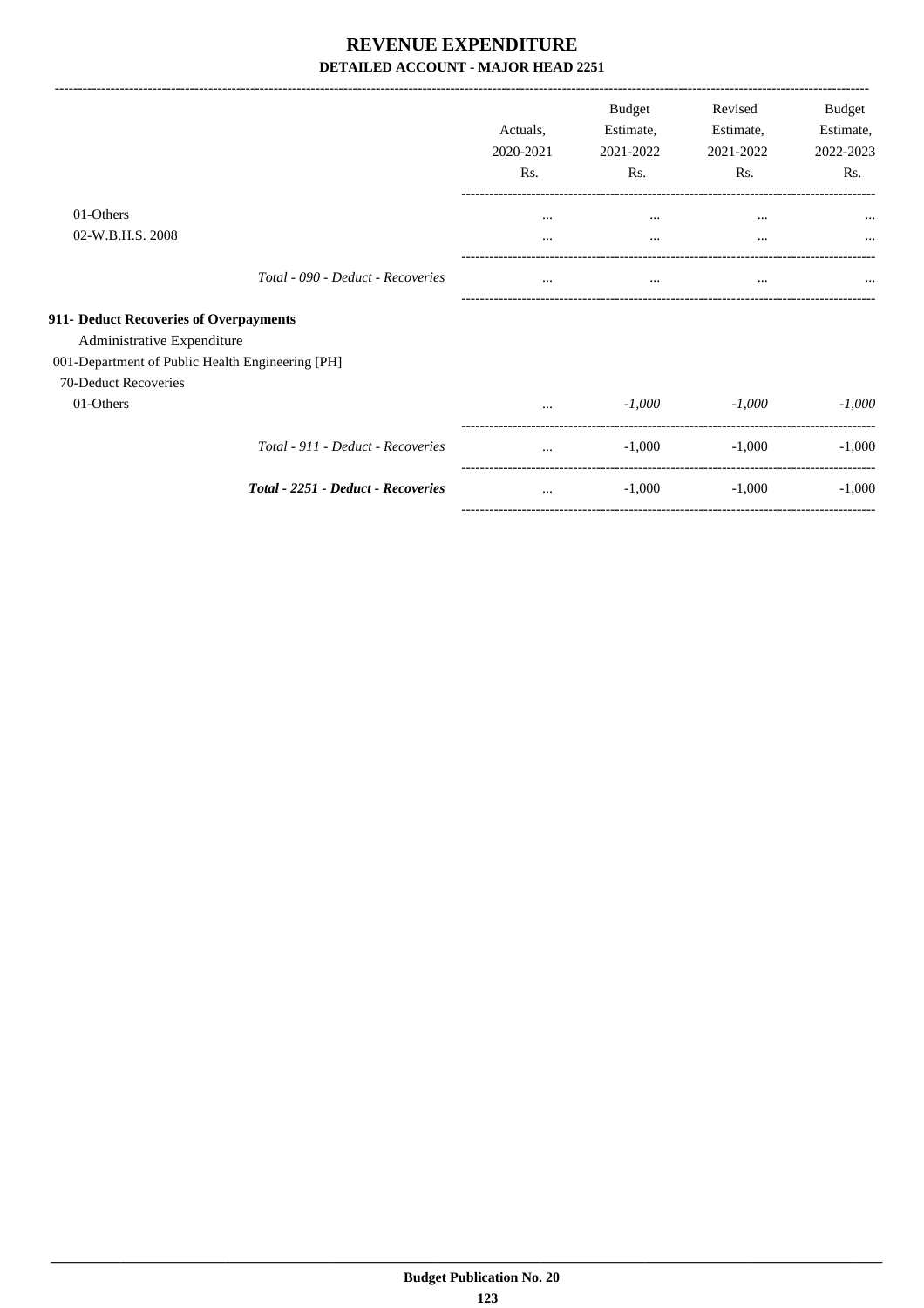# REVENUE EXPENDITURE

## **DEMAND No. 45**

# **Public Health Engineering Department**

## C - Economic Services - (c) Special Areas Programmes

## Head of Account : 2551 - Hill Areas

| <b>Voted Rs. 1,05,000</b> |                                                        | <b>Charged Rs. Nil</b> |                      | <b>Total Rs. 1,05,000</b> |                      |  |
|---------------------------|--------------------------------------------------------|------------------------|----------------------|---------------------------|----------------------|--|
|                           |                                                        |                        | Voted Rs.            | Charged Rs.               | <b>Total Rs.</b>     |  |
|                           | <b>Gross Expenditure</b><br><b>Deduct - Recoveries</b> |                        | 1,05,000<br>$\cdots$ | $\cdots$<br>$\cdots$      | 1,05,000<br>$\cdots$ |  |
|                           | <b>Net Expenditure</b>                                 |                        | 1,05,000             | $\cdots$                  | 1,05,000             |  |

# REVENUE EXPENDITURE

### **ABSTRACT ACCOUNT**

|                                                                 |                                            | Budget           | Revised                        | <b>Budget</b>   |
|-----------------------------------------------------------------|--------------------------------------------|------------------|--------------------------------|-----------------|
|                                                                 | Actuals,                                   | Estimate,        | Estimate,                      | Estimate,       |
|                                                                 | 2020-2021                                  | 2021-2022        | 2021-2022                      | 2022-2023       |
|                                                                 | Rs.                                        | Rs.              | Rs.                            | Rs.             |
| <b>60 - OTHER HILL AREAS</b>                                    |                                            |                  |                                |                 |
| 193- Assistance to Nagar Panchayats/Notified Area Committees or |                                            |                  |                                |                 |
| equivalent thereof<br><b>State Development Schemes</b>          | and the state of the                       | 1,00,000         | <b>33,000</b>                  | 1,05,000        |
| <b>Total - 193</b>                                              | $\ddots$                                   | 1,00,000         |                                | 33,000 1,05,000 |
| <b>Grand Total - Gross</b>                                      | $\mathbf{r} = \mathbf{r} \cdot \mathbf{r}$ | 1,00,000         | <b>33,000</b>                  | 1,05,000        |
| Voted                                                           |                                            |                  | $1,00,000$ $33,000$ $1,05,000$ |                 |
| Charged                                                         | $\cdots$                                   |                  |                                |                 |
| <b>State Development Schemes</b>                                | $\cdots$                                   | 1,00,000         | <b>33,000</b>                  | 1,05,000        |
| <b>Deduct Recoveries</b>                                        | $\cdots$                                   | $\cdots$         | $\cdots$                       |                 |
| <b>Grand Total - Net</b>                                        |                                            | $\dots$ 1,00,000 | <b>33,000</b>                  | 1,05,000        |
| Voted                                                           |                                            |                  | $1,00,000$ $33,000$ $1,05,000$ |                 |
| Charged                                                         | $\cdots$                                   | $\cdots$         | $\cdots$                       | $\cdots$        |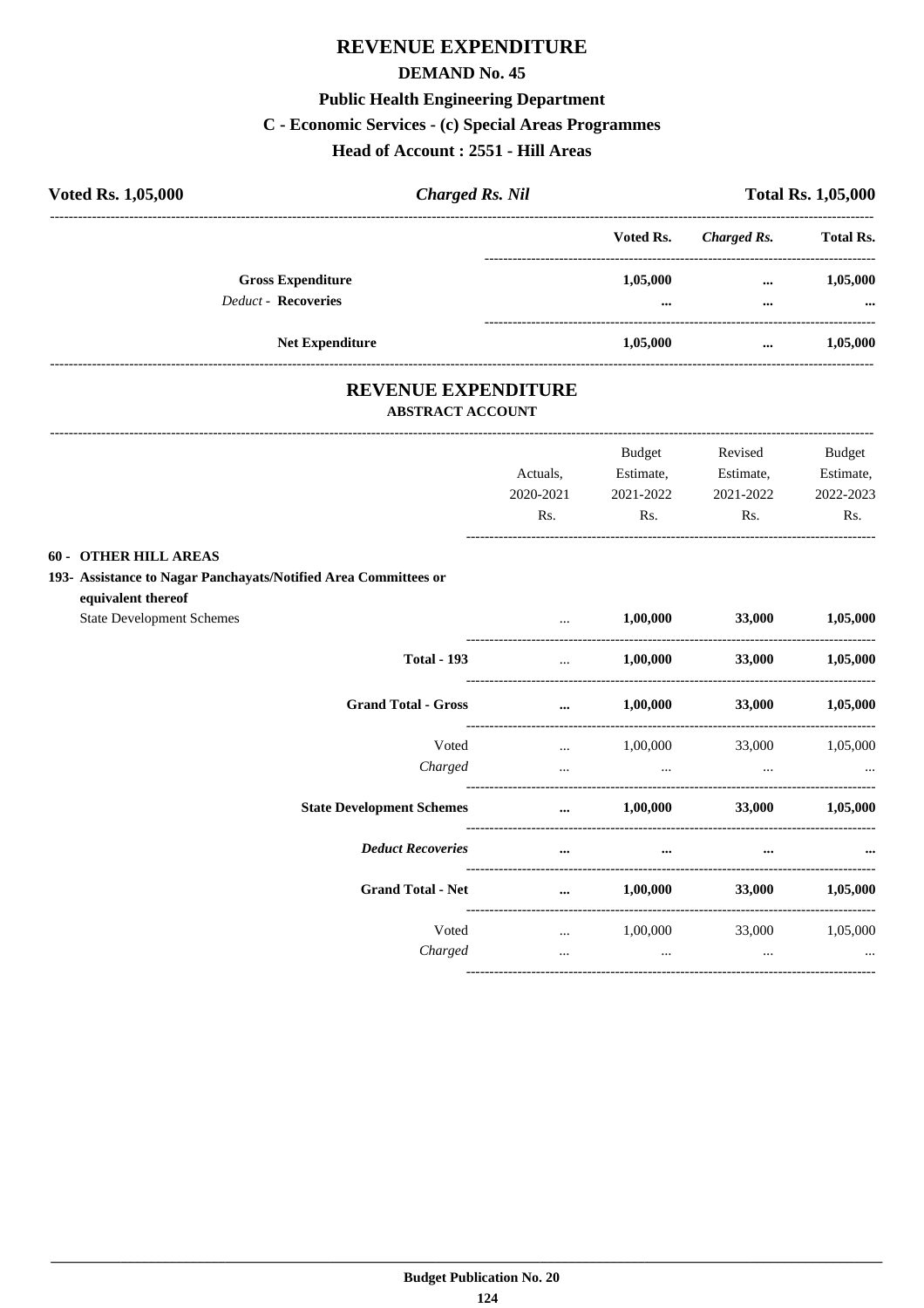-------------------------------------------------------------------------------------------------------------------------------------------------------------------------------

|                                                                                                                            | Actuals,<br>2020-2021<br>Rs. | <b>Budget</b><br>Estimate,<br>2021-2022<br>Rs. | Revised<br>Estimate,<br>2021-2022<br>Rs. | <b>Budget</b><br>Estimate,<br>2022-2023<br>Rs. |
|----------------------------------------------------------------------------------------------------------------------------|------------------------------|------------------------------------------------|------------------------------------------|------------------------------------------------|
| DETAILED ACCOUNT NO. 2551-60-193 - ASSISTANCE TO NAGAR PANCHAYATS/NOTIFIED AREA COMMITTEES OR<br><b>EQUIVALENT THEREOF</b> |                              |                                                |                                          |                                                |
| <b>60 - OTHER HILL AREAS</b>                                                                                               |                              |                                                |                                          |                                                |
| 193- Assistance to Nagar Panchayats/Notified Area Committees or<br>equivalent thereof<br><b>State Development Schemes</b>  |                              |                                                |                                          |                                                |
| 056- Public Health Engineering Sector-Urban Water Supply [PH]                                                              |                              |                                                |                                          |                                                |
| 31- Grants-in-aid-GENERAL                                                                                                  |                              |                                                |                                          |                                                |
| 02-Other Grants<br>062- Public Health Engineering Sector Rural Water Supply (State<br>Share-NRDWP) [PH]                    |                              |                                                |                                          |                                                |
| 31- Grants-in-aid-GENERAL<br>02-Other Grants                                                                               | $\cdots$                     | 1,00,000                                       | 33,000                                   | 1,05,000                                       |
| Total - 2551-60-193-062                                                                                                    | $\ddotsc$                    |                                                | 1,00,000 33,000 1,05,000                 |                                                |
| <b>Total - State Development Schemes</b>                                                                                   |                              |                                                | $1,00,000$ $33,000$ $1,05,000$           |                                                |
| Total - 2551-60-193                                                                                                        | $\cdots$                     | 1,00,000                                       | 33,000                                   | 1,05,000                                       |
| Voted                                                                                                                      | $\cdots$                     | 1,00,000                                       |                                          | 33,000 1,05,000                                |
| Charged                                                                                                                    | $\cdots$                     | $\cdots$                                       | $\cdots$                                 |                                                |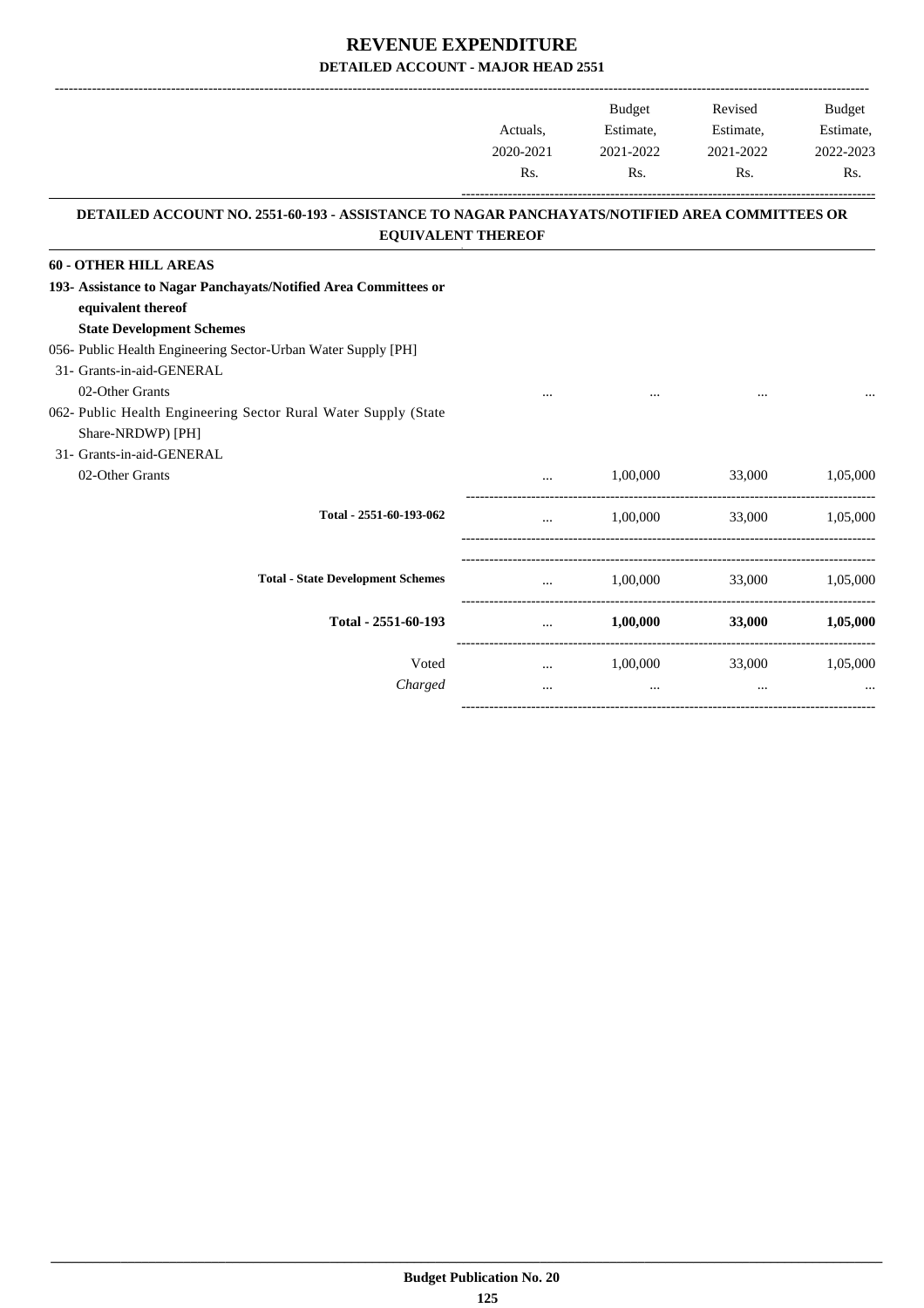# **CAPITAL EXPENDITURE**

### **DEMAND No. 45**

# **Public Health Engineering Department**

**A. Capital Account of General Services -**

# **Head of Account : 4059 - Capital Outlay on Public Works**

| Voted Rs. 10,50,00,000 | <b>Charged Rs. Nil</b>     |                                                       | Total Rs. 10,50,00,000 |             |                  |
|------------------------|----------------------------|-------------------------------------------------------|------------------------|-------------|------------------|
|                        |                            |                                                       | Voted Rs.              | Charged Rs. | <b>Total Rs.</b> |
|                        | <b>Gross Expenditure</b>   |                                                       | 10,50,00,000           | $\cdots$    | 10,50,00,000     |
|                        | <b>Deduct - Recoveries</b> |                                                       |                        |             |                  |
|                        | <b>Net Expenditure</b>     |                                                       | 10,50,00,000           | $\cdots$    | 10,50,00,000     |
|                        |                            | <b>CAPITAL EXPENDITURE</b><br><b>ABSTRACT ACCOUNT</b> |                        |             |                  |
|                        |                            |                                                       | <b>Budget</b>          | Revised     | Budget           |

|                                  |                                                                             |                      | Duuget                                                                                                          | we vised  | Duugve       |
|----------------------------------|-----------------------------------------------------------------------------|----------------------|-----------------------------------------------------------------------------------------------------------------|-----------|--------------|
|                                  |                                                                             | Actuals,             | Estimate,                                                                                                       | Estimate, | Estimate,    |
|                                  |                                                                             | 2020-2021            | 2021-2022                                                                                                       | 2021-2022 | 2022-2023    |
|                                  |                                                                             | Rs.                  | Rs.                                                                                                             | Rs.       | Rs.          |
| 01 - OFFICE BUILDINGS            |                                                                             |                      |                                                                                                                 |           |              |
| 051- Construction                |                                                                             |                      |                                                                                                                 |           |              |
| <b>State Development Schemes</b> |                                                                             |                      | 7,10,60,494 10,00,00,000 3,33,33,000 10,50,00,000                                                               |           |              |
|                                  | <b>Total - 051</b>                                                          |                      | 7,10,60,494 10,00,00,000 3,33,33,000 10,50,00,000                                                               |           |              |
|                                  | Grand Total - Gross 7,10,60,494 10,00,00,000 3,33,33,000 10,50,00,000       |                      |                                                                                                                 |           |              |
|                                  | Voted                                                                       |                      | 7,10,60,494 10,00,00,000 3,33,33,000                                                                            |           | 10,50,00,000 |
|                                  | Charged                                                                     |                      | the contract of the contract of the contract of the contract of the contract of the contract of the contract of |           |              |
|                                  | State Development Schemes 7,10,60,494 10,00,00,000 3,33,33,000 10,50,00,000 |                      |                                                                                                                 |           |              |
|                                  | <b>Deduct Recoveries</b>                                                    | $\sim$ $\sim$ $\sim$ | $\cdots$                                                                                                        | $\cdots$  |              |
|                                  | Grand Total - Net 7,10,60,494 10,00,00,000 3,33,33,000 10,50,00,000         |                      |                                                                                                                 |           |              |
|                                  | Voted                                                                       |                      | 7,10,60,494 10,00,00,000 3,33,33,000 10,50,00,000                                                               |           |              |
|                                  | Charged                                                                     | $\cdots$             | the contract of the contract of the contract of                                                                 | $\cdots$  |              |
|                                  |                                                                             |                      |                                                                                                                 |           |              |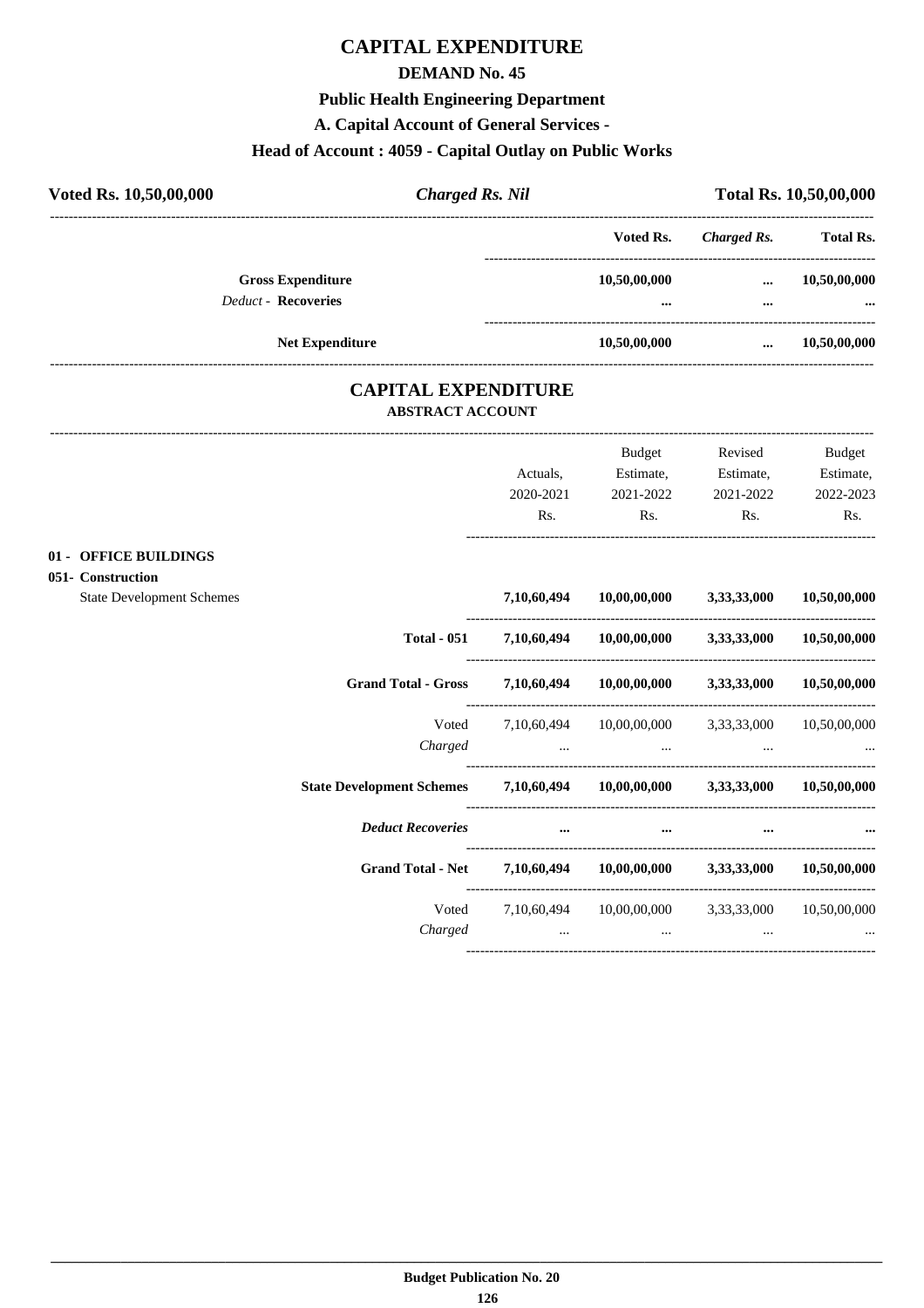-------------------------------------------------------------------------------------------------------------------------------------------------------------------------------

|                                                                           | Actuals,<br>2020-2021<br>Rs. | <b>Budget</b><br>Estimate,<br>2021-2022<br>Rs. | Revised<br>Estimate,<br>2021-2022<br>Rs. | Budget<br>Estimate,<br>2022-2023<br>Rs. |
|---------------------------------------------------------------------------|------------------------------|------------------------------------------------|------------------------------------------|-----------------------------------------|
| <b>DETAILED ACCOUNT NO. 4059-01-051 - CONSTRUCTION</b>                    |                              |                                                |                                          |                                         |
| 01 - OFFICE BUILDINGS<br>051- Construction                                |                              |                                                |                                          |                                         |
| <b>State Development Schemes</b>                                          |                              |                                                |                                          |                                         |
| 073- Construction of Office Building of Public Health Engineering<br>[PH] |                              |                                                |                                          |                                         |
| 53- Major Works / Land and Buildings                                      | 7,10,60,494                  | 10,00,00,000                                   | 3,33,33,000                              | 10,50,00,000                            |
| <b>Total - State Development Schemes</b>                                  | 7,10,60,494                  | 10,00,00,000                                   | 3,33,33,000                              | 10,50,00,000                            |
| Total - 4059-01-051                                                       | 7,10,60,494                  | $10,\!00,\!00,\!000$                           | 3,33,33,000                              | 10,50,00,000                            |
| Voted<br>Charged                                                          | 7,10,60,494<br>$\cdots$      | 10,00,00,000<br>$\cdots$                       | 3,33,33,000<br>$\cdots$                  | 10,50,00,000                            |
|                                                                           |                              |                                                |                                          |                                         |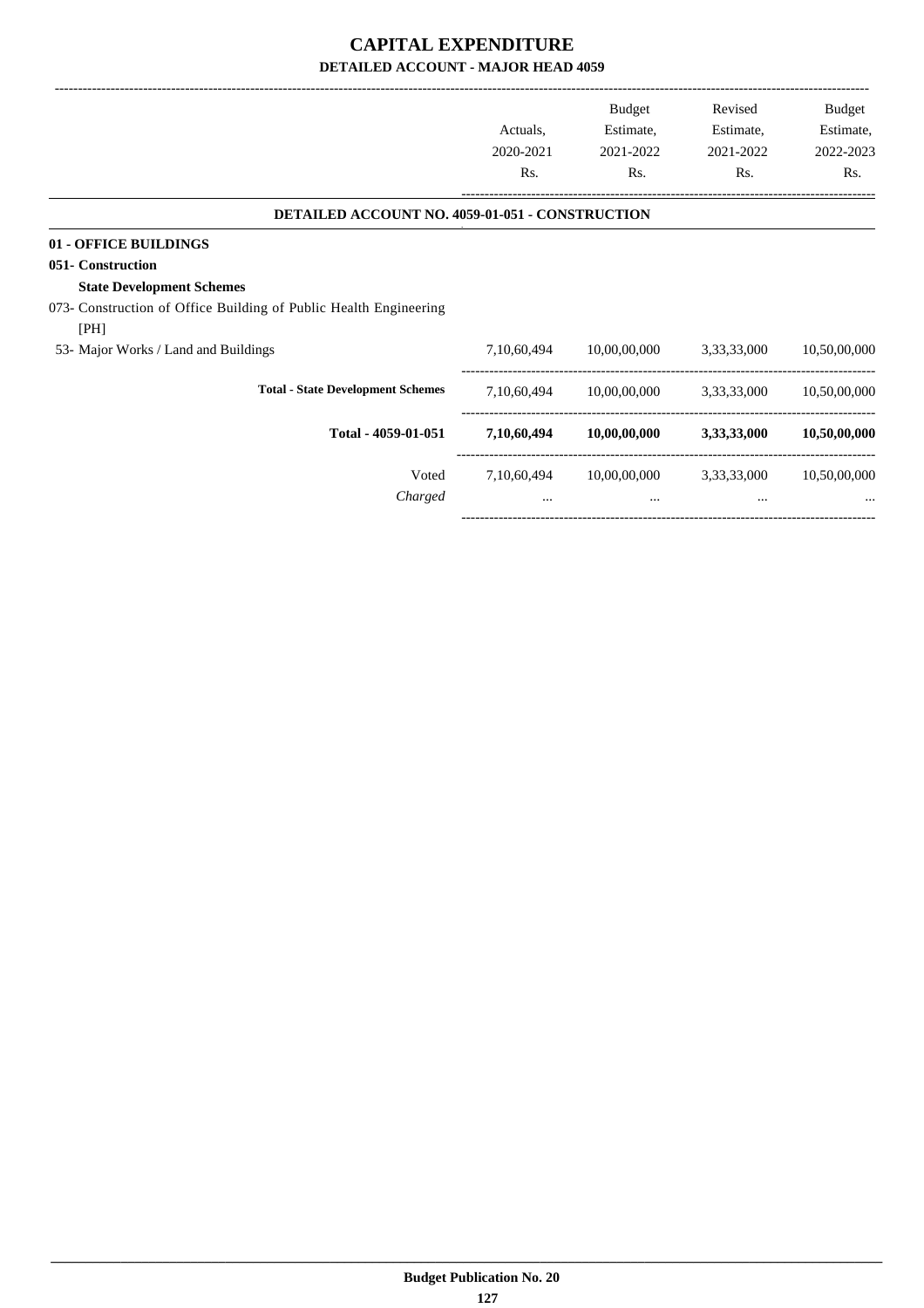# **CAPITAL EXPENDITURE**

## **DEMAND No. 45**

### **Public Health Engineering Department**

**B. Capital Account of Social Services - (c) Capital Account of Water Supply, Sanitation, Housing and Urban**

## **Development**

# **Head of Account : 4215 - Capital Outlay on Water Supply and Sanitation**

| Voted Rs. 2681,92,55,000 |                                                  | <b>Charged Rs. Nil</b>                                |                  |                |                                                            | Total Rs. 2681,92,55,000 |  |
|--------------------------|--------------------------------------------------|-------------------------------------------------------|------------------|----------------|------------------------------------------------------------|--------------------------|--|
|                          |                                                  |                                                       |                  | Voted Rs.      | <b>Charged Rs.</b>                                         | Total Rs.                |  |
|                          | <b>Gross Expenditure</b>                         |                                                       |                  | 2681,92,55,000 |                                                            | $\ldots$ 2681,92,55,000  |  |
|                          | <b>Deduct - Recoveries</b>                       |                                                       |                  | $-1,000$       | $\cdots$                                                   | $-1,000$                 |  |
|                          | <b>Net Expenditure</b>                           |                                                       |                  | 2681,92,54,000 |                                                            | $\ldots$ 2681,92,54,000  |  |
|                          |                                                  | <b>CAPITAL EXPENDITURE</b><br><b>ABSTRACT ACCOUNT</b> |                  |                |                                                            |                          |  |
|                          |                                                  |                                                       |                  | Budget         | Revised                                                    | Budget                   |  |
|                          |                                                  |                                                       | Actuals,         | Estimate,      | Estimate,                                                  | Estimate,                |  |
|                          |                                                  |                                                       | 2020-2021        | 2021-2022      | 2021-2022                                                  | 2022-2023                |  |
|                          |                                                  |                                                       | Rs.              | Rs.            | Rs.                                                        | Rs.                      |  |
|                          | 01 - WATER SUPPLY                                |                                                       |                  |                |                                                            |                          |  |
|                          | 102- Rural Water Supply                          |                                                       |                  |                |                                                            |                          |  |
|                          | <b>State Development Schemes</b>                 | <b>Voted</b>                                          | 89,61,71,094     |                | 730,99,60,000 2036,45,61,000                               | 955,86,05,000            |  |
|                          |                                                  | Charged                                               | 66,27,033        | $\sim 100$     | $\cdots$                                                   |                          |  |
|                          | State Development Schemes (Central Assistance)   |                                                       | 332, 25, 24, 720 |                | 994,36,00,000 453,20,75,000                                | 910,60,00,000            |  |
|                          |                                                  | <b>Total - 102</b>                                    |                  |                | 422,53,22,847 1725,35,60,000 2489,66,36,000 1866,46,05,000 |                          |  |
|                          | 789- Special Component Plan for Scheduled Castes |                                                       |                  |                |                                                            |                          |  |
|                          | <b>State Development Schemes</b>                 |                                                       | 16,30,29,040     | 194,33,60,000  | 791,37,94,000                                              | 263, 12, 50, 000         |  |
|                          | State Development Schemes (Central Assistance)   |                                                       | 147,58,44,181    | 391,93,00,000  | 173,50,68,000                                              | 344,50,00,000            |  |
|                          |                                                  | <b>Total - 789</b>                                    | 163,88,73,221    |                | 586,26,60,000 964,88,62,000                                | 607,62,50,000            |  |
|                          | 796- Tribal Area Sub-Plan                        |                                                       |                  |                |                                                            |                          |  |
|                          | <b>State Development Schemes</b>                 |                                                       | 4,44,61,920      | 53,00,80,000   | 184,55,80,000                                              | 77,01,00,000             |  |
|                          | State Development Schemes (Central Assistance)   |                                                       | 62, 23, 33, 913  | 156,71,00,000  | 90,17,82,000                                               | 119,28,00,000            |  |
|                          |                                                  | <b>Total - 796</b>                                    | 66,67,95,833     |                | 209,71,80,000 274,73,62,000 196,29,00,000                  |                          |  |
|                          |                                                  | Total - 01                                            |                  |                | 653,09,91,901 2521,34,00,000 3729,28,60,000 2670,37,55,000 |                          |  |
|                          |                                                  | Voted                                                 |                  |                | 652,43,64,868 2521,34,00,000 3729,28,60,000 2670,37,55,000 |                          |  |
|                          |                                                  | Charged                                               | 66,27,033        | $\cdots$       |                                                            |                          |  |
|                          | 02 - SEWERAGE AND SANITATION                     |                                                       |                  |                |                                                            |                          |  |
|                          | 106- Sewerage Services                           |                                                       |                  |                |                                                            |                          |  |
|                          | <b>State Development Schemes</b>                 |                                                       | 3,17,50,000      | 11,00,00,000   | 12,01,05,000                                               | 11,55,00,000             |  |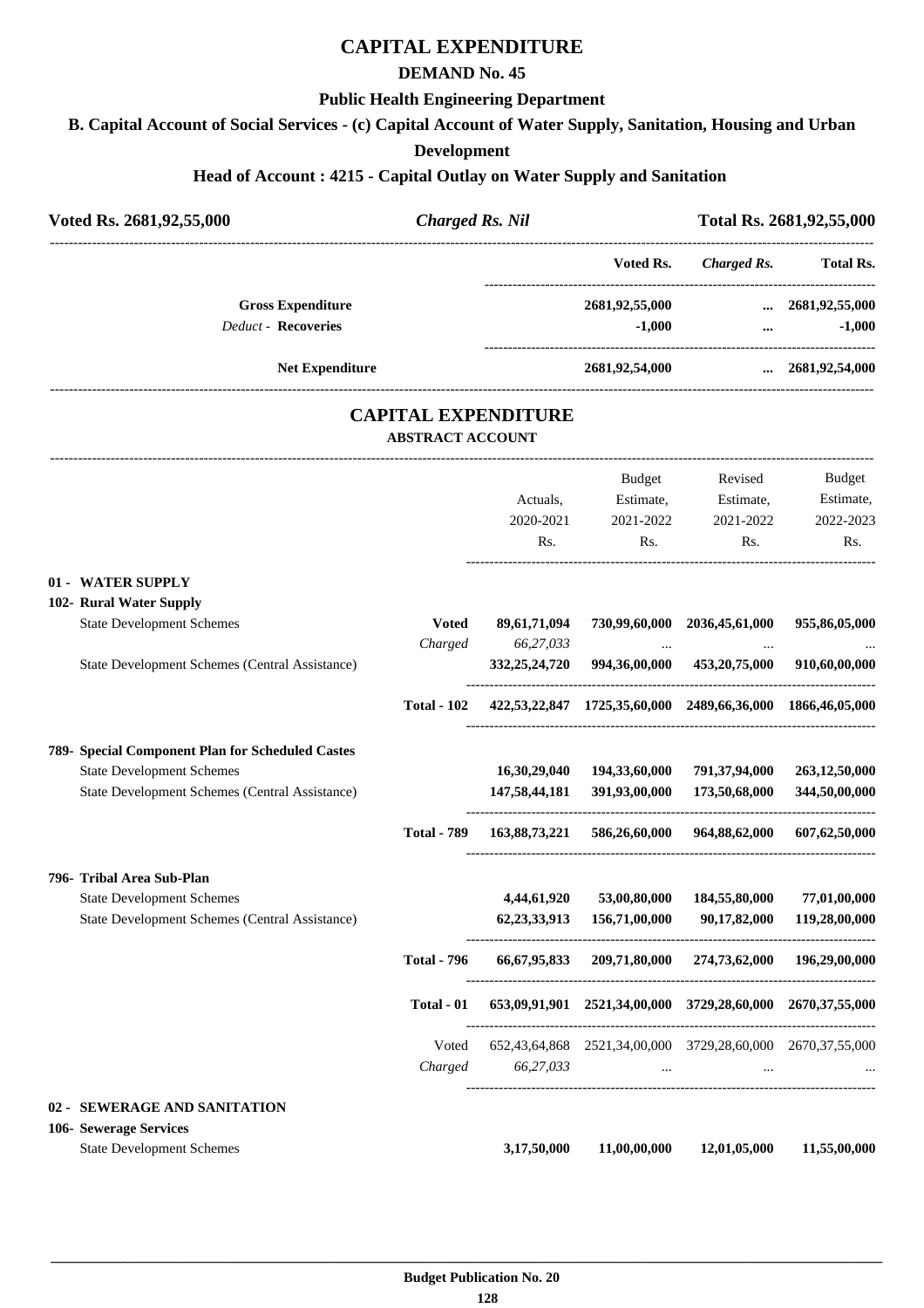## **CAPITAL EXPENDITURE ABSTRACT ACCOUNT**

| Revised Budget |                                                                  | Budget    |           |                                                                                                          |
|----------------|------------------------------------------------------------------|-----------|-----------|----------------------------------------------------------------------------------------------------------|
|                | Estimate, Estimate, Estimate,                                    |           | Actuals,  |                                                                                                          |
| 2022-2023      | 2021-2022                                                        | 2021-2022 | 2020-2021 |                                                                                                          |
| Rs.            | Rs. Rs.                                                          |           | Rs.       |                                                                                                          |
|                | Total - 106 3,17,50,000 11,00,00,000 12,01,05,000 11,55,00,000   |           |           |                                                                                                          |
|                | $3,17,50,000$ $11,00,00,000$ $12,01,05,000$ $11,55,00,000$       |           |           | Total - 02                                                                                               |
|                |                                                                  |           |           | Grand Total - Gross 656,27,41,901 2532,34,00,000 3741,29,65,000 2681,92,55,000                           |
|                | 655,61,14,868 2532,34,00,000 3741,29,65,000 2681,92,55,000       |           |           | Voted                                                                                                    |
|                | Charged 66,27,033                                                |           |           |                                                                                                          |
|                |                                                                  |           |           | State Development Schemes 114,20,39,087 989,34,00,000 3024,40,40,000 1307,54,55,000                      |
|                | Voted 113,54,12,054 989,34,00,000 3024,40,40,000 1307,54,55,000  |           |           |                                                                                                          |
|                | Charged 66,27,033                                                |           |           |                                                                                                          |
|                |                                                                  |           |           | State Development Schemes (Central Assistance) 542,07,02,814 1543,00,00,000 716,89,25,000 1374,38,00,000 |
|                | $-1,000$ $-1,000$ $-1,000$                                       |           |           | <b>Deduct Recoveries</b>                                                                                 |
|                |                                                                  |           |           | Grand Total - Net 656,27,41,901 2532,33,99,000 3741,29,64,000 2681,92,54,000                             |
|                | Voted 655,61,14,868 2532,33,99,000 3741,29,64,000 2681,92,54,000 |           |           |                                                                                                          |
| $\cdots$       | $Charged \t\t 66,27,033 \t\t $                                   |           |           |                                                                                                          |
|                |                                                                  |           |           |                                                                                                          |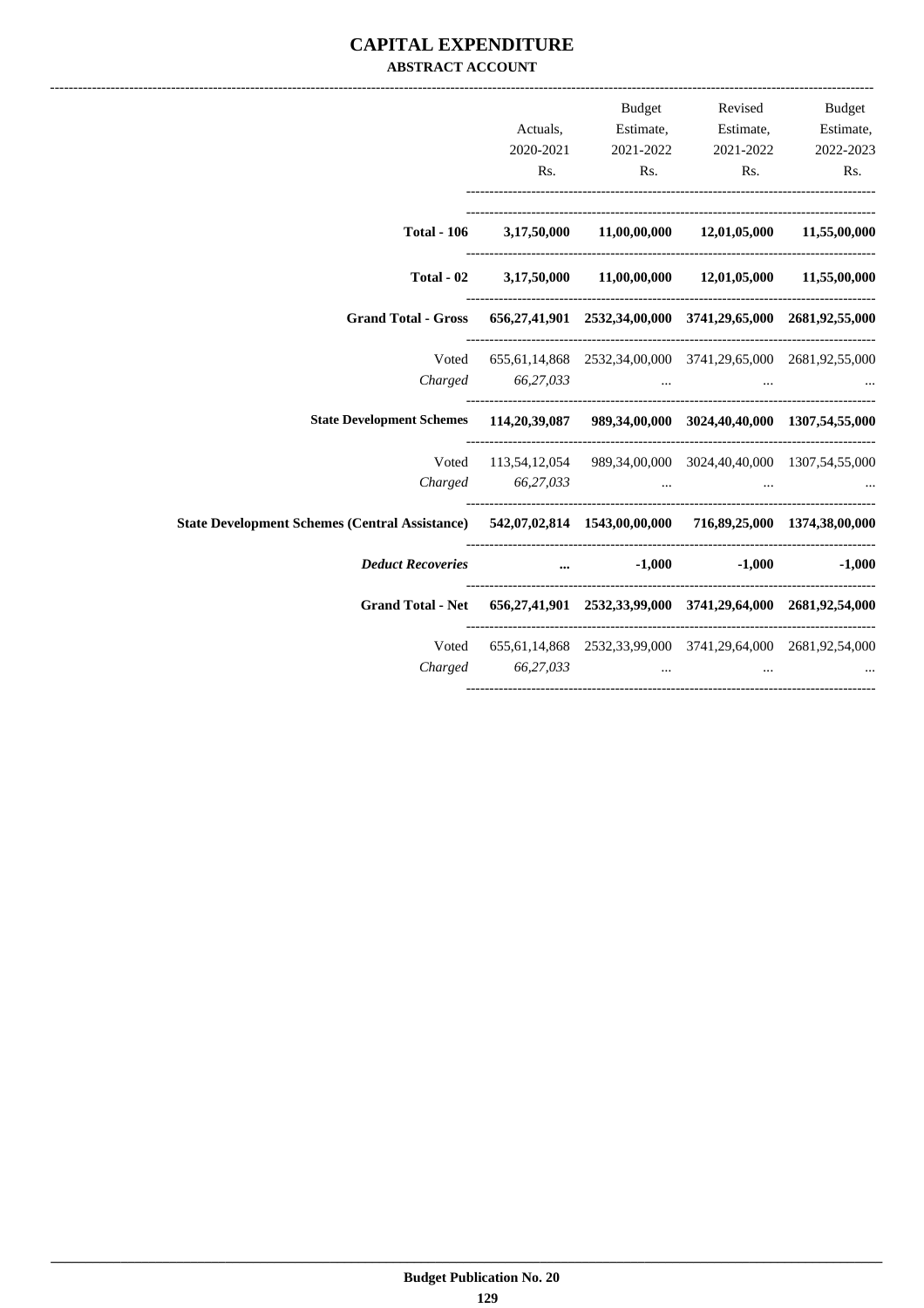|                                                                                                                                   |                                                       | Actuals,<br>2020-2021<br>Rs.   | <b>Budget</b><br>Estimate,<br>2021-2022<br>Rs. | Revised<br>Estimate,<br>2021-2022<br>Rs.            | Budget<br>Estimate,<br>2022-2023<br>Rs. |
|-----------------------------------------------------------------------------------------------------------------------------------|-------------------------------------------------------|--------------------------------|------------------------------------------------|-----------------------------------------------------|-----------------------------------------|
|                                                                                                                                   | DETAILED ACCOUNT NO. 4215-01-102 - RURAL WATER SUPPLY |                                |                                                |                                                     |                                         |
| 01 - WATER SUPPLY                                                                                                                 |                                                       |                                |                                                |                                                     |                                         |
| 102- Rural Water Supply                                                                                                           |                                                       |                                |                                                |                                                     |                                         |
| <b>State Development Schemes</b>                                                                                                  |                                                       |                                |                                                |                                                     |                                         |
| 011- Construction of overhead reservoir, pipelines and other<br>appurtenances for rural piped water supply schemes (PWSS)<br>[PH] |                                                       |                                |                                                |                                                     |                                         |
| 53- Major Works / Land and Buildings                                                                                              |                                                       | 36, 26, 24, 054                | 95,00,00,000                                   | 69,75,65,000                                        | 99,75,00,000                            |
|                                                                                                                                   | Total - 4215-01-102-011                               | 36, 26, 24, 054                |                                                | 95,00,00,000 69,75,65,000                           | 99,75,00,000                            |
| 020- Special Infrastructure Projects [PH]                                                                                         |                                                       |                                |                                                |                                                     |                                         |
| 53- Major Works / Land and Buildings                                                                                              |                                                       | $\cdots$                       | 1,00,000                                       | 33,000                                              | 1,05,000                                |
|                                                                                                                                   | Total - 4215-01-102-020                               | $\cdots$                       | 1,00,000                                       | 33,000                                              | 1,05,000                                |
|                                                                                                                                   | <b>Total - State Development Schemes</b>              |                                |                                                | 36,26,24,054 95,01,00,000 69,75,98,000 99,76,05,000 |                                         |
| <b>State Development Schemes</b>                                                                                                  |                                                       |                                |                                                |                                                     |                                         |
| 010- Backward Region Grant (Special) funded by the State<br>(BRGFSW) [PH]                                                         |                                                       |                                |                                                |                                                     |                                         |
| 53- Major Works / Land and Buildings                                                                                              |                                                       |                                | 1,00,000                                       |                                                     |                                         |
|                                                                                                                                   | Total - 4215-01-102-010                               | $\cdots$                       | 1,00,000                                       | $\cdots$                                            |                                         |
| 013- Drinking Water Supply Projects in Rural Areas (OCASPS) [PH]                                                                  |                                                       |                                |                                                |                                                     |                                         |
| 45- Interest/Dividend                                                                                                             | Charged                                               | $\cdots$                       | $\cdots$                                       |                                                     | $\cdots$                                |
| 53- Major Works / Land and Buildings                                                                                              | Charged                                               | 66,27,033                      | $\cdots$                                       | $\cdots$                                            |                                         |
|                                                                                                                                   | Total - 4215-01-102-013                               | 66,27,033                      | $\cdots$                                       | $\cdots$                                            |                                         |
|                                                                                                                                   | <b>Total - State Development Schemes</b>              |                                | 66,27,033 1,00,000                             | $\cdots$                                            |                                         |
|                                                                                                                                   | Voted                                                 |                                | 1,00,000                                       |                                                     |                                         |
|                                                                                                                                   | Charged                                               | <b>Contractor</b><br>66,27,033 | $\ldots$                                       | $\cdots$<br>$\cdots$                                | $\ldots$                                |
| <b>State Development Schemes</b>                                                                                                  |                                                       |                                |                                                |                                                     |                                         |
| 004- Piped Water Supply Schemes for Rural Areas (NRDWP) (Jal                                                                      |                                                       |                                |                                                |                                                     |                                         |
| Jeevan Mission) (State Share) (OCASPS) [PH]<br>53- Major Works / Land and Buildings                                               |                                                       |                                | 383,76,00,000                                  | 1864,00,00,000                                      | 800,00,00,000                           |
|                                                                                                                                   | Total - 4215-01-102-004                               | $\cdots$                       |                                                | 383,76,00,000 1864,00,00,000                        | 800,00,00,000                           |
| 022- ADB Assisted West Bengal Drinking Water Sector Improvement<br>Project (WBDWSIP) (State Share) (EAP) [PH]                     |                                                       |                                |                                                |                                                     |                                         |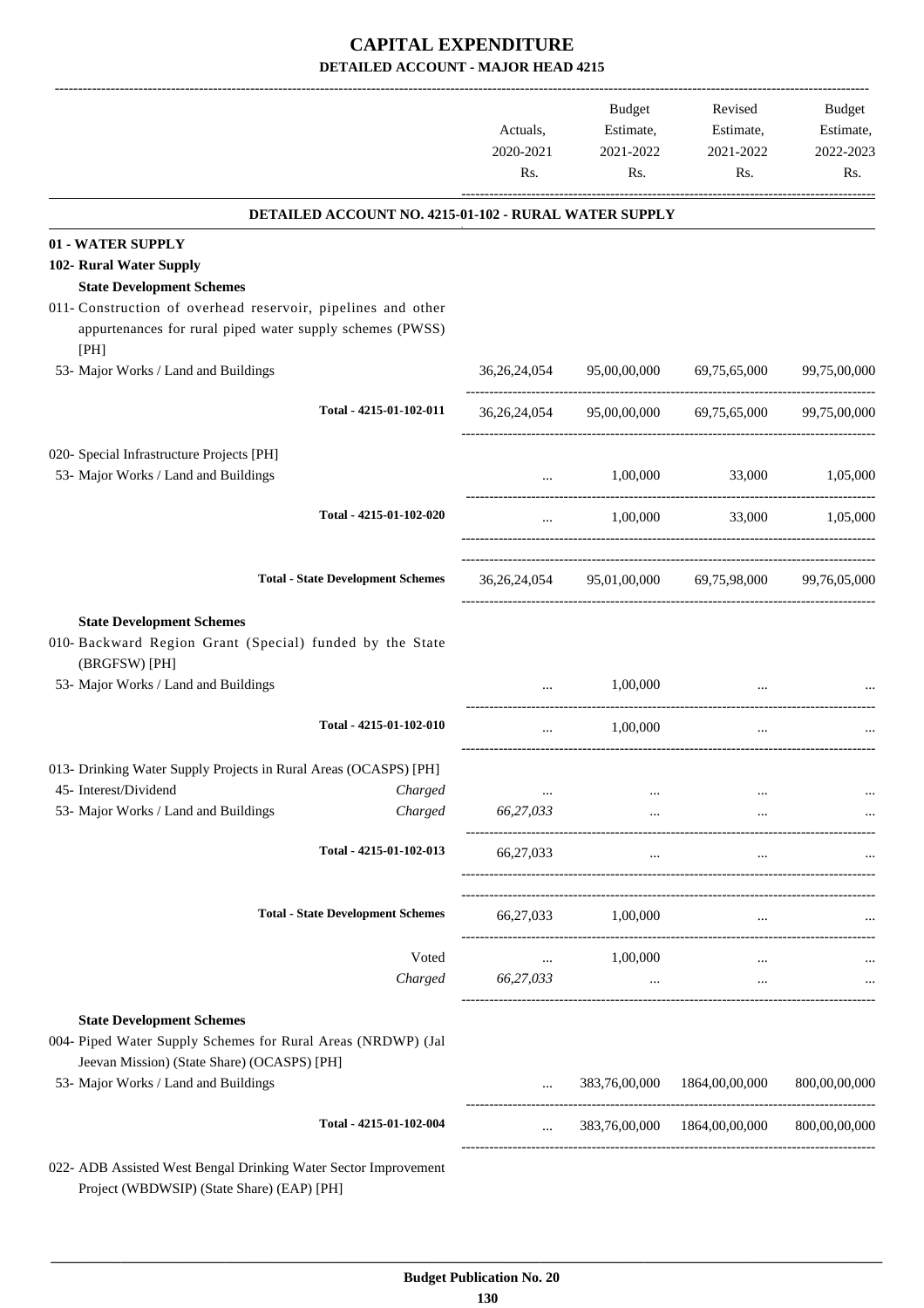|                                                                                                                                                                                                                                                               | Actuals,<br>2020-2021<br>Rs. | Budget<br>Estimate,<br>2021-2022<br>Rs. | Revised<br>Estimate,<br>2021-2022<br>Rs.                   | Budget<br>Estimate,<br>2022-2023<br>Rs. |
|---------------------------------------------------------------------------------------------------------------------------------------------------------------------------------------------------------------------------------------------------------------|------------------------------|-----------------------------------------|------------------------------------------------------------|-----------------------------------------|
| 53- Major Works / Land and Buildings                                                                                                                                                                                                                          |                              |                                         | 53,23,91,040 252,12,74,000 102,69,63,000                   | 56,00,00,000                            |
| Total - 4215-01-102-022                                                                                                                                                                                                                                       |                              |                                         | 53,23,91,040 252,12,74,000 102,69,63,000                   | 56,00,00,000                            |
| 024- JFPR Assisted Smart Water Management System at GP Level<br>and Other Related Work (State Share) (EAP) [PH]                                                                                                                                               |                              |                                         |                                                            |                                         |
| 60- Other Capital Expenditure                                                                                                                                                                                                                                 | 11,56,000                    | 8,86,000                                | $\ddotsc$                                                  | 10,00,000                               |
| Total - 4215-01-102-024                                                                                                                                                                                                                                       | 11,56,000                    | 8,86,000                                | $\ddots$                                                   | 10,00,000                               |
| <b>Total - State Development Schemes</b>                                                                                                                                                                                                                      |                              |                                         | 53,35,47,040 635,97,60,000 1966,69,63,000 856,10,00,000    |                                         |
| <b>State Development Schemes (Central Assistance)</b><br>007- Water Supply Scheme-Surface Water Based under BRGF<br>(Central Share) (BRGFS) [PH]<br>53- Major Works / Land and Buildings<br>008- Externally aided Water Supply Project in West Bengal By JICA |                              |                                         |                                                            |                                         |
| $(EAP)$ [PH]                                                                                                                                                                                                                                                  |                              |                                         |                                                            |                                         |
| 53- Major Works / Land and Buildings                                                                                                                                                                                                                          |                              | 7,20,00,000                             | $\mathbf{r}$<br>-------------------------------------      | 50,00,000                               |
| Total - 4215-01-102-008                                                                                                                                                                                                                                       | $\cdots$                     | 7,20,00,000                             |                                                            | 50,00,000<br><b>Section</b> (1997)      |
| 012- Piped Water Supply Schemes for Rural Areas (NRDWP) (Jal<br>Jeevan Mission) (Central Share) (OCASPS) [PH]<br>53- Major Works / Land and Buildings                                                                                                         | 204, 14, 44, 485             | 684,00,00,000                           | 330,00,00,000                                              | 800,00,00,000                           |
| Total - 4215-01-102-012                                                                                                                                                                                                                                       |                              |                                         | 204,14,44,485 684,00,00,000 330,00,00,000 800,00,00,000    |                                         |
| 021- ADB Assisted West Bengal Drinking Water Sector Improvement<br>Project (Central Share)(EAP) (EAP) [PH]<br>53- Major Works / Land and Buildings                                                                                                            |                              |                                         | 127,31,24,235 302,64,00,000 123,20,75,000                  | 110,00,00,000                           |
|                                                                                                                                                                                                                                                               |                              |                                         |                                                            |                                         |
| Total - 4215-01-102-021                                                                                                                                                                                                                                       |                              |                                         | 127,31,24,235 302,64,00,000 123,20,75,000 110,00,00,000    |                                         |
| 023- JFPR Assisted Smart Water Management System at GP Level<br>and Other Related Work (Central Share) (EAP) [PH]<br>60- Other Capital Expenditure                                                                                                            |                              |                                         | 79,56,000 52,00,000  10,00,000                             |                                         |
| Total - 4215-01-102-023                                                                                                                                                                                                                                       |                              | 79,56,000 52,00,000                     |                                                            | $\ldots$ 10,00,000                      |
|                                                                                                                                                                                                                                                               |                              |                                         |                                                            |                                         |
| <b>Total - State Development Schemes (Central Assistance)</b>                                                                                                                                                                                                 |                              |                                         | 332,25,24,720 994,36,00,000 453,20,75,000 910,60,00,000    |                                         |
| Total - 4215-01-102                                                                                                                                                                                                                                           |                              |                                         | 422,53,22,847 1725,35,60,000 2489,66,36,000 1866,46,05,000 |                                         |
|                                                                                                                                                                                                                                                               |                              |                                         |                                                            |                                         |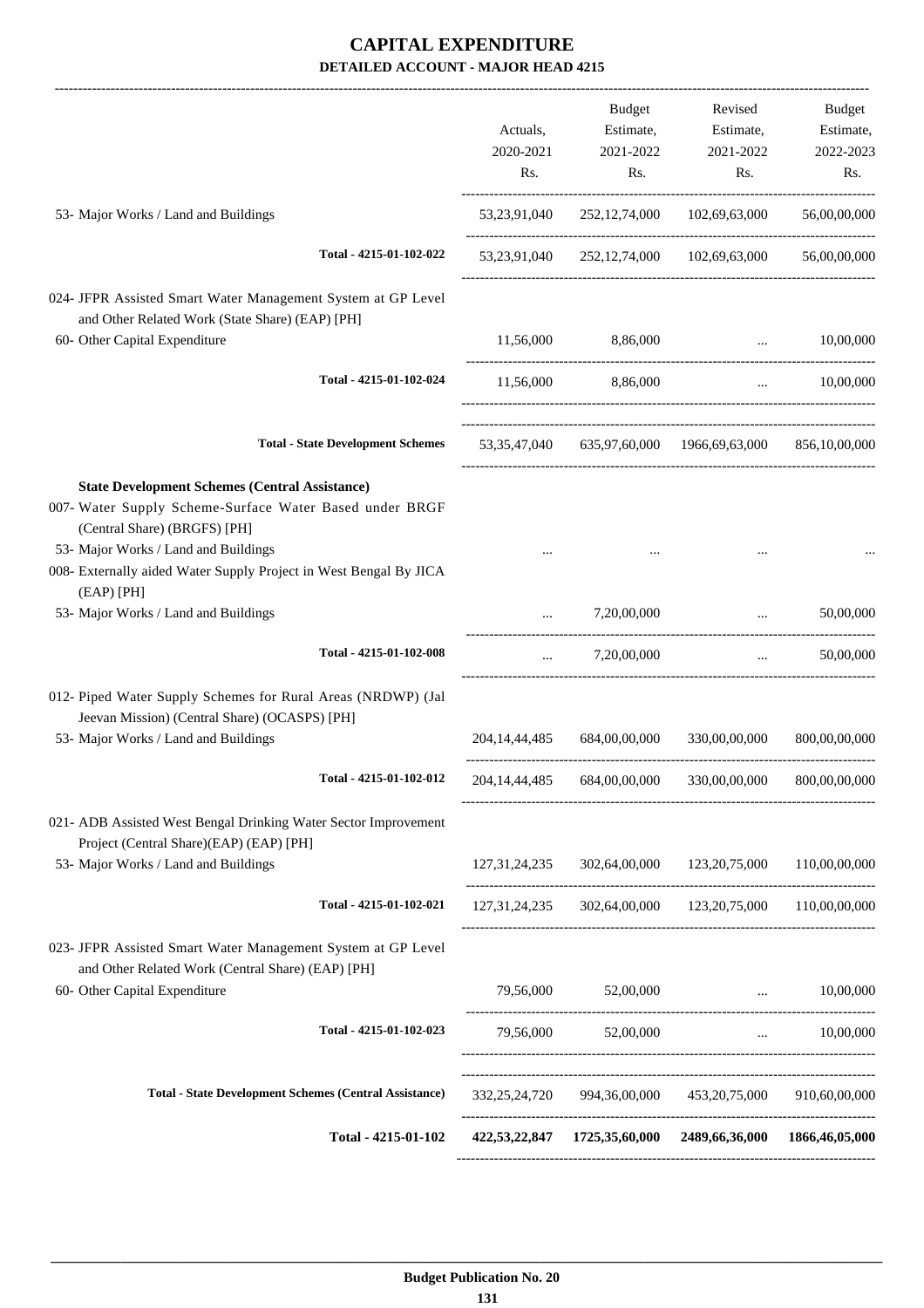|                                                                                                                                                                       | Actuals,<br>2020-2021<br>Rs. | Budget<br>Estimate,<br>2021-2022<br>Rs. | Revised<br>Estimate,<br>2021-2022<br>Rs.                               | Budget<br>Estimate,<br>2022-2023<br>Rs.                         |
|-----------------------------------------------------------------------------------------------------------------------------------------------------------------------|------------------------------|-----------------------------------------|------------------------------------------------------------------------|-----------------------------------------------------------------|
| Voted<br>Charged                                                                                                                                                      | 66,27,033                    | $\sim$                                  | 421,86,95,814 1725,35,60,000 2489,66,36,000 1866,46,05,000<br>$\cdots$ |                                                                 |
| DETAILED ACCOUNT NO. 4215-01-789 - SPECIAL COMPONENT PLAN FOR SCHEDULED CASTES                                                                                        |                              |                                         |                                                                        |                                                                 |
| 01 - WATER SUPPLY<br>789- Special Component Plan for Scheduled Castes<br><b>State Development Schemes</b><br>013- Backward Region Grant (Special) funded by the State |                              |                                         |                                                                        |                                                                 |
| (BRGFSW) [PH]<br>53- Major Works / Land and Buildings                                                                                                                 |                              | 1,00,000                                |                                                                        |                                                                 |
| <b>Total - State Development Schemes</b>                                                                                                                              | $\cdots$                     | 1,00,000                                | $\cdots$                                                               |                                                                 |
| <b>State Development Schemes</b><br>007- Piped Water Supply Schemes (NRDWP) (Jal Jeevan Mission)<br>(State Share) (OCASPS) [PH]                                       |                              |                                         |                                                                        |                                                                 |
| 53- Major Works / Land and Buildings                                                                                                                                  |                              |                                         | 117,26,00,000 760,00,00,000 242,90,50,000                              |                                                                 |
| Total - 4215-01-789-007                                                                                                                                               | $\cdots$                     | 117,26,00,000                           | 760,00,00,000                                                          | 242,90,50,000                                                   |
| 019- ADB Assisted West Bengal Drinking Water Sector Improvement<br>Project (WBDWSIP) (State Share) (EAP) [PH]                                                         |                              |                                         |                                                                        |                                                                 |
| 53- Major Works / Land and Buildings                                                                                                                                  |                              |                                         | 16,26,75,040 77,03,89,000 31,37,94,000                                 | 20,20,00,000                                                    |
| Total - 4215-01-789-019                                                                                                                                               |                              |                                         | 16,26,75,040 77,03,89,000 31,37,94,000 20,20,00,000                    |                                                                 |
| 021- JFPR Assisted Smart Water Management System at GP Level<br>and Other Related Work (State Share) (EAP) [PH]<br>60- Other Capital Expenditure                      |                              | 3,54,000 2,71,000                       | and the company of the company of                                      | 2,00,000                                                        |
| Total - 4215-01-789-021                                                                                                                                               |                              | 3,54,000 2,71,000                       |                                                                        | 2,00,000<br>$\sim 10^{-10}$ and $\sim 10^{-10}$                 |
| <b>Total - State Development Schemes</b>                                                                                                                              |                              |                                         | 16,30,29,040 194,32,60,000 791,37,94,000 263,12,50,000                 |                                                                 |
| <b>State Development Schemes (Central Assistance)</b><br>010- Water Supply Scheme-Surface Water Based under BRGF<br>(Central Share) (BRGFS) [PH]                      |                              |                                         |                                                                        |                                                                 |
| 53- Major Works / Land and Buildings<br>012- Externally aided Water Supply Project in West Bengal By JICA<br>$(EAP)$ [PH]                                             | $\cdots$                     |                                         |                                                                        |                                                                 |
| 53- Major Works / Land and Buildings                                                                                                                                  |                              | 2,20,00,000                             |                                                                        | 20,00,000<br>$\mathbf{1}$ , and $\mathbf{1}$ , and $\mathbf{1}$ |
| Total - 4215-01-789-012                                                                                                                                               |                              | 2,20,00,000                             |                                                                        | 20,00,000<br>and the state                                      |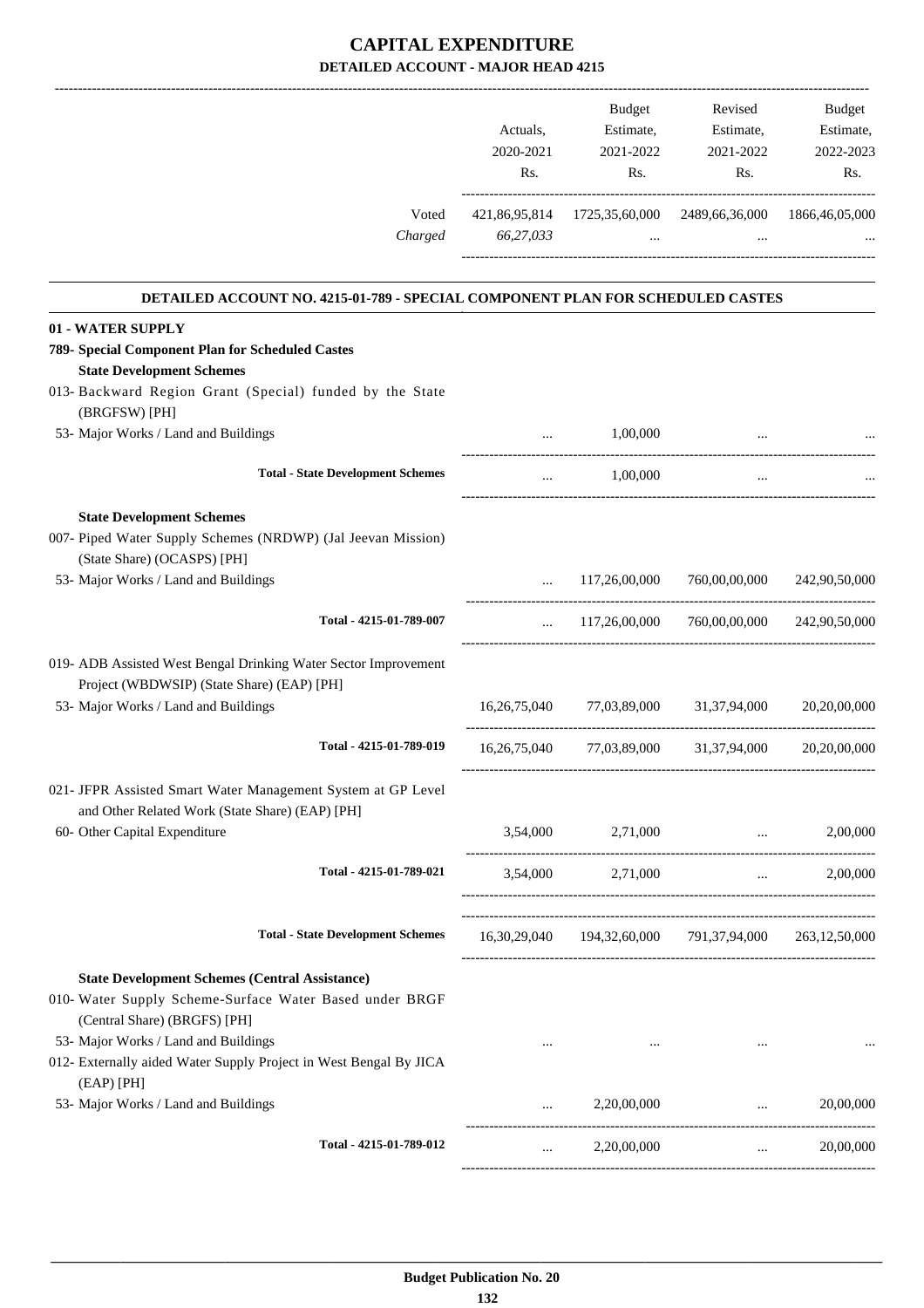|                                                                                                                   |               | Budget                                                               | Revised                                   | Budget                                                      |
|-------------------------------------------------------------------------------------------------------------------|---------------|----------------------------------------------------------------------|-------------------------------------------|-------------------------------------------------------------|
|                                                                                                                   | Actuals,      | Estimate,                                                            | Estimate,                                 | Estimate,                                                   |
|                                                                                                                   | 2020-2021     | 2021-2022                                                            | 2021-2022                                 | 2022-2023                                                   |
|                                                                                                                   | Rs.           | Rs.                                                                  | Rs.                                       | Rs.                                                         |
| 015- Piped Water Supply Schemes for Rural Areas (NRDWP) (Jal                                                      |               |                                                                      |                                           |                                                             |
| Jeevan Mission) (Central Share) (OCASPS) [PH]                                                                     |               |                                                                      |                                           |                                                             |
| 53- Major Works / Land and Buildings                                                                              | 70,77,16,732  |                                                                      | 209,00,00,000 100,00,00,000               | 244,00,00,000                                               |
| Total - 4215-01-789-015                                                                                           | 70,77,16,732  |                                                                      | 209,00,00,000 100,00,00,000               | 244,00,00,000                                               |
| 018- ADB Assisted West Bengal Drinking Water Sector Improvement<br>Project (Central Share)(EAP) (EAP) [PH]        |               |                                                                      |                                           |                                                             |
| 53- Major Works / Land and Buildings                                                                              |               | 76, 33, 85, 449 180, 42, 00, 000 73, 50, 68, 000                     |                                           | 100,00,00,000                                               |
| Total - 4215-01-789-018                                                                                           |               | 76, 33, 85, 449 180, 42, 00, 000 73, 50, 68, 000 100, 00, 00, 00, 00 |                                           |                                                             |
| 020- JFPR Assisted Smart Water Management System at GP Level<br>and Other Related Work (Central Share) (EAP) [PH] |               |                                                                      |                                           |                                                             |
| 60- Other Capital Expenditure                                                                                     |               | 47,42,000 31,00,000                                                  | $\cdots$                                  | 30,00,000                                                   |
| Total - 4215-01-789-020                                                                                           | 47,42,000     | 31,00,000                                                            |                                           | 30,00,000<br>$\mathbf{r}$ and $\mathbf{r}$ and $\mathbf{r}$ |
| <b>Total - State Development Schemes (Central Assistance)</b>                                                     |               | 147,58,44,181 391,93,00,000 173,50,68,000 344,50,00,000              |                                           |                                                             |
| Total - 4215-01-789                                                                                               | 163,88,73,221 | 586,26,60,000                                                        | 964,88,62,000                             | 607, 62, 50, 000                                            |
| Voted<br>Charged                                                                                                  | 163,88,73,221 |                                                                      | 586,26,60,000 964,88,62,000 607,62,50,000 |                                                             |
|                                                                                                                   |               |                                                                      |                                           |                                                             |

### **DETAILED ACCOUNT NO. 4215-01-796 - TRIBAL AREA SUB-PLAN**

.

| 01 - WATER SUPPLY                                                                                                    |             |              |               |              |
|----------------------------------------------------------------------------------------------------------------------|-------------|--------------|---------------|--------------|
| 796- Tribal Area Sub-Plan                                                                                            |             |              |               |              |
| <b>State Development Schemes</b>                                                                                     |             |              |               |              |
| 014- Backward Region Grant (Special) funded by the State<br>(BRGFSW) [PH]                                            |             |              |               |              |
| 53- Major Works / Land and Buildings                                                                                 | $\cdots$    | 1,00,000     |               |              |
| <b>Total - State Development Schemes</b>                                                                             | $\cdots$    | 1,00,000     | $\cdots$      |              |
| <b>State Development Schemes</b>                                                                                     |             |              |               |              |
| 008- Piped Water Supply Schemes for Tribal Area Sub Plan<br>(NRDWP) (Jal Jeevan Mission) (State Share) (OCASPS) [PH] |             |              |               |              |
| 53- Major Works / Land and Buildings                                                                                 |             | 31,98,00,000 | 176,00,00,000 | 67,00,00,000 |
| Total - 4215-01-796-008                                                                                              |             | 31,98,00,000 | 176,00,00,000 | 67,00,00,000 |
| 020- ADB Assisted West Bengal Drinking Water Sector Improvement<br>Project (WBDWSIP) (State Share) (EAP) [PH]        |             |              |               |              |
| 53- Major Works / Land and Buildings                                                                                 | 4,43,65,920 | 21,01,06,000 | 8,55,80,000   | 10,00,00,000 |
|                                                                                                                      |             |              |               |              |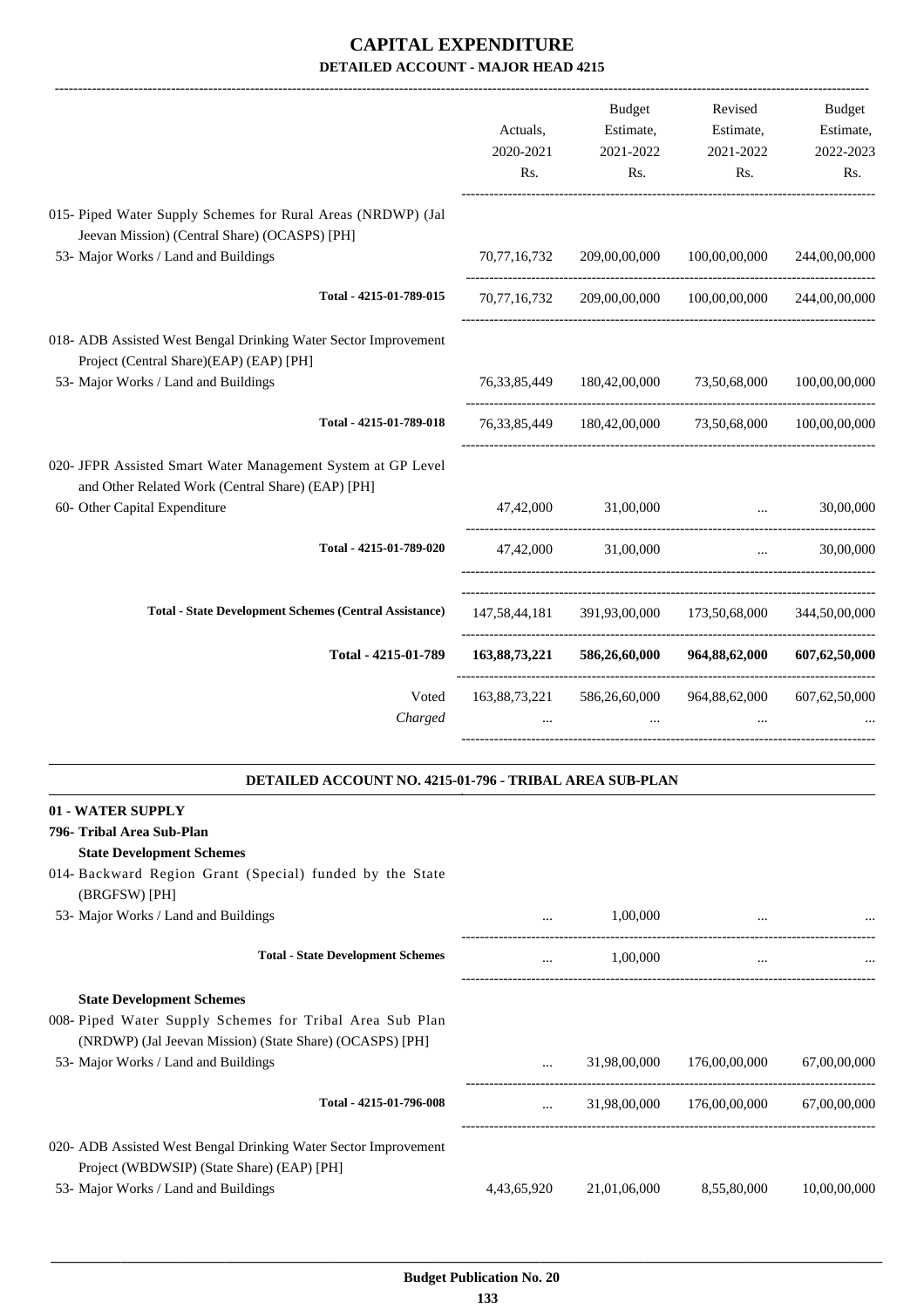|                                                                                                                                                                                                                                                               | Actuals,<br>2020-2021<br>Rs. | Budget<br>Estimate,<br>2021-2022<br>Rs. | Revised<br>Estimate,<br>2021-2022<br>Rs.               | Budget<br>Estimate,<br>2022-2023<br>Rs. |
|---------------------------------------------------------------------------------------------------------------------------------------------------------------------------------------------------------------------------------------------------------------|------------------------------|-----------------------------------------|--------------------------------------------------------|-----------------------------------------|
| Total - 4215-01-796-020                                                                                                                                                                                                                                       |                              |                                         | 4,43,65,920 21,01,06,000 8,55,80,000 10,00,00,000      |                                         |
| 022- JFPR Assisted Smart Water Management System at GP Level<br>and Other Related Work (State Share) (EAP) [PH]                                                                                                                                               |                              |                                         |                                                        |                                         |
| 60- Other Capital Expenditure                                                                                                                                                                                                                                 | 96,000                       | 74,000                                  |                                                        | $\ldots$ 1,00,000                       |
| Total - 4215-01-796-022                                                                                                                                                                                                                                       | 96,000                       | 74,000                                  |                                                        | 1,00,000<br>$\mathbf{m}$                |
| <b>Total - State Development Schemes</b>                                                                                                                                                                                                                      |                              |                                         | 4,44,61,920 52,99,80,000 184,55,80,000 77,01,00,000    |                                         |
| <b>State Development Schemes (Central Assistance)</b><br>011- Water Supply Scheme-Surface Water Based under BRGF<br>(Central Share) (BRGFS) [PH]<br>53- Major Works / Land and Buildings<br>013- Externally aided Water Supply Project in West Bengal By JICA |                              |                                         |                                                        |                                         |
| (EAP) [PH]                                                                                                                                                                                                                                                    |                              |                                         |                                                        |                                         |
| 53- Major Works / Land and Buildings                                                                                                                                                                                                                          |                              | 60,00,000                               | ----------------------------------                     | 20,00,000<br><b>Section</b> Contractor  |
| Total - 4215-01-796-013                                                                                                                                                                                                                                       | $\cdots$                     | 60,00,000                               |                                                        | $\ldots$ 20,00,000                      |
| 016- Piped Water Supply Schemes for Rural Areas (NRDWP) (Jal<br>Jeevan Mission) (Central Share) (OCASPS) [PH]                                                                                                                                                 |                              |                                         |                                                        |                                         |
| 53- Major Works / Land and Buildings                                                                                                                                                                                                                          |                              | 21,14,51,756 57,00,00,000               | 50,00,00,000                                           | 67,00,00,000                            |
| Total - 4215-01-796-016                                                                                                                                                                                                                                       |                              | 21,14,51,756 57,00,00,000               | 50,00,00,000                                           | 67,00,00,000                            |
| 019- ADB Assisted West Bengal Drinking Water Sector Improvement<br>Project (Central Share)(EAP) (EAP) [PH]                                                                                                                                                    |                              |                                         |                                                        |                                         |
| 53- Major Works / Land and Buildings                                                                                                                                                                                                                          |                              |                                         | 40,82,80,157 98,94,00,000 40,17,82,000 51,88,00,000    |                                         |
| Total - 4215-01-796-019                                                                                                                                                                                                                                       |                              |                                         | 40,82,80,157 98,94,00,000 40,17,82,000 51,88,00,000    |                                         |
| 021- JFPR Assisted Smart Water Management System at GP Level<br>and Other Related Work (Central Share) (EAP) [PH]                                                                                                                                             |                              |                                         |                                                        |                                         |
| 60- Other Capital Expenditure                                                                                                                                                                                                                                 |                              | 26,02,000 17,00,000                     | and the control of the control of                      | 20,00,000                               |
| Total - 4215-01-796-021                                                                                                                                                                                                                                       |                              | 26,02,000 17,00,000                     |                                                        | $\ldots$ 20,00,000                      |
| <b>Total - State Development Schemes (Central Assistance)</b>                                                                                                                                                                                                 |                              |                                         | 62,23,33,913 156,71,00,000 90,17,82,000 119,28,00,000  |                                         |
| Total - 4215-01-796                                                                                                                                                                                                                                           |                              |                                         | 66,67,95,833 209,71,80,000 274,73,62,000 196,29,00,000 |                                         |
|                                                                                                                                                                                                                                                               |                              |                                         |                                                        |                                         |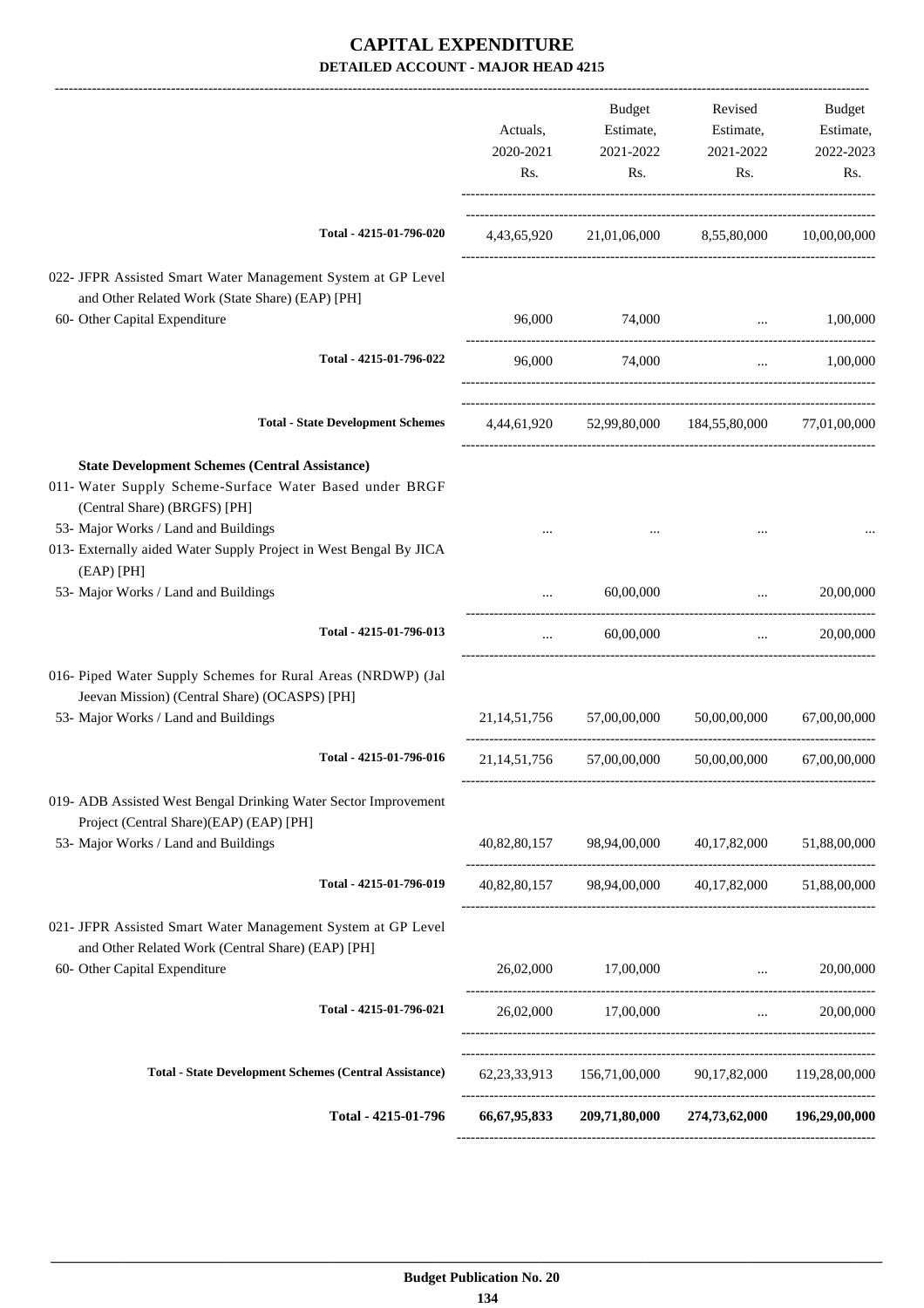|                                                                                                                             | Actuals,<br>2020-2021<br>Rs. | Budget<br>Estimate,<br>2021-2022<br>Rs. | Revised<br>Estimate,<br>2021-2022<br>Rs.                   | Budget<br>Estimate,<br>2022-2023<br>Rs. |
|-----------------------------------------------------------------------------------------------------------------------------|------------------------------|-----------------------------------------|------------------------------------------------------------|-----------------------------------------|
| Voted<br>Charged                                                                                                            | 66, 67, 95, 833<br>$\cdots$  | 209,71,80,000<br>$\cdots$               | 274,73,62,000<br>$\cdots$                                  | 196,29,00,000                           |
|                                                                                                                             |                              |                                         |                                                            |                                         |
| DETAILED ACCOUNT NO. 4215-02-106 - SEWERAGE SERVICES                                                                        |                              |                                         |                                                            |                                         |
| 02 - SEWERAGE AND SANITATION                                                                                                |                              |                                         |                                                            |                                         |
| 106- Sewerage Services                                                                                                      |                              |                                         |                                                            |                                         |
| <b>State Development Schemes</b><br>001- Development of Sewerage System in Tarapith area in the district<br>of Birbhum [PH] |                              |                                         |                                                            |                                         |
| 53- Major Works / Land and Buildings                                                                                        | 3,17,50,000                  | 11,00,00,000                            | 12,01,05,000                                               | 11,55,00,000                            |
| <b>Total - State Development Schemes</b>                                                                                    |                              |                                         | 3,17,50,000 11,00,00,000 12,01,05,000 11,55,00,000         |                                         |
| Total - 4215-02-106                                                                                                         |                              |                                         | $3,17,50,000$ $11,00,00,000$ $12,01,05,000$ $11,55,00,000$ |                                         |
| Voted<br>Charged                                                                                                            | $\cdots$                     | $\cdots$                                | 3,17,50,000 11,00,00,000 12,01,05,000                      | 11,55,00,000                            |
| 01 - WATER SUPPLY<br>102- Rural Water Supply                                                                                |                              |                                         |                                                            |                                         |
|                                                                                                                             |                              |                                         |                                                            |                                         |
| Administrative Expenditure<br>019-Deduct Receipts and Recoveries on Capital Account [PH]                                    |                              |                                         |                                                            |                                         |
| 70-Deduct Recoveries                                                                                                        |                              |                                         |                                                            |                                         |
| 01-Others                                                                                                                   | $\cdots$                     | $-1,000$                                | $-1,000$                                                   | $-1,000$                                |
| 02-W.B.H.S. 2008                                                                                                            | $\cdots$                     | $\cdots$                                | $\cdots$                                                   | $\cdots$                                |
| <b>State Development Schemes</b>                                                                                            |                              |                                         |                                                            |                                         |
| 901-Deduct Receipts and Recoveries on Capital Account [PH]                                                                  |                              |                                         |                                                            |                                         |
| 70-Deduct Recoveries                                                                                                        |                              |                                         |                                                            |                                         |
| 01-Others                                                                                                                   |                              | $\cdots$                                |                                                            |                                         |
| Total - 102 - Deduct - Recoveries                                                                                           | $\cdots$                     | $-1,000$                                | $-1,000$                                                   | $-1,000$                                |
| 789- Special Component Plan for Scheduled Castes                                                                            |                              |                                         |                                                            |                                         |
| <b>State Development Schemes</b>                                                                                            |                              |                                         |                                                            |                                         |
| 901-Deduct Receipts and Recoveries on Capital Account [PH]                                                                  |                              |                                         |                                                            |                                         |
| 70-Deduct Recoveries                                                                                                        |                              |                                         |                                                            |                                         |
| 01-Others                                                                                                                   | $\cdots$                     | $\cdots$                                | $\cdots$                                                   |                                         |
| State Development Schemes (Central Assistance)                                                                              |                              |                                         |                                                            |                                         |
| 010-Water Supply Scheme-Surface Water Based under BRGF<br>(Central Share) (BRGFS) [PH]                                      |                              |                                         |                                                            |                                         |
| 70-Deduct Recoveries                                                                                                        |                              |                                         |                                                            |                                         |
| 01-Others                                                                                                                   | $\cdots$                     | $\cdots$                                | $\cdots$                                                   |                                         |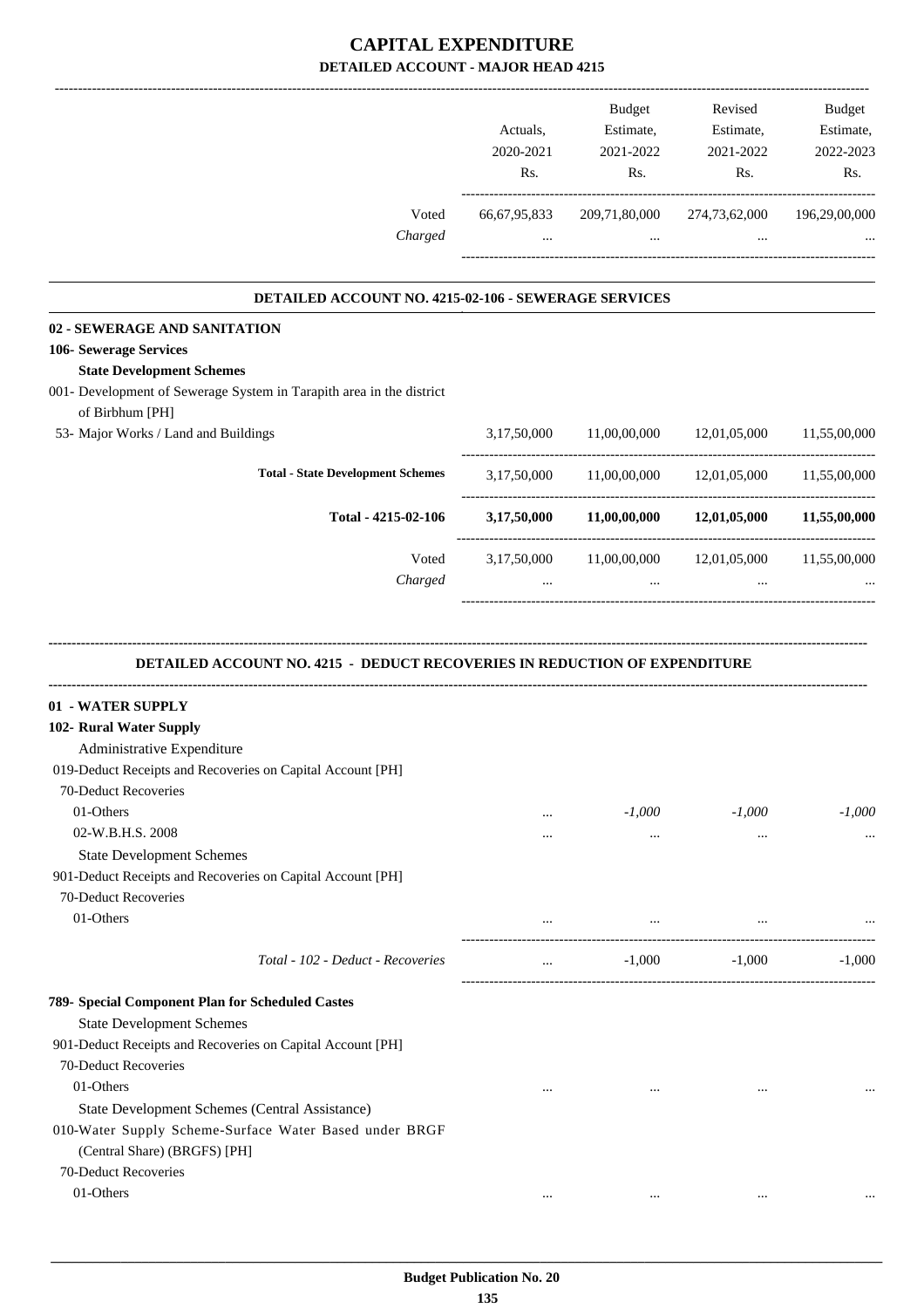|                                                                                  | Actuals,<br>2020-2021<br>Rs. | <b>Budget</b><br>Estimate,<br>2021-2022<br>Rs. | Revised<br>Estimate,<br>2021-2022<br>Rs. | <b>Budget</b><br>Estimate,<br>2022-2023<br>Rs. |
|----------------------------------------------------------------------------------|------------------------------|------------------------------------------------|------------------------------------------|------------------------------------------------|
| Total - 789 - Deduct - Recoveries                                                | $\cdots$                     | $\cdots$                                       |                                          |                                                |
| 796- Tribal Area Sub-Plan                                                        |                              |                                                |                                          |                                                |
| <b>State Development Schemes</b>                                                 |                              |                                                |                                          |                                                |
| 901-Deduct Receipts and Recoveries on Capital Account [PH]                       |                              |                                                |                                          |                                                |
| 70-Deduct Recoveries                                                             |                              |                                                |                                          |                                                |
| 01-Others                                                                        |                              |                                                |                                          |                                                |
| State Development Schemes (Central Assistance)                                   |                              |                                                |                                          |                                                |
| 011-Water Supply Scheme-Surface Water Based under BRGF                           |                              |                                                |                                          |                                                |
| (Central Share) (BRGFS) [PH]                                                     |                              |                                                |                                          |                                                |
| 70-Deduct Recoveries                                                             |                              |                                                |                                          |                                                |
| 01-Others                                                                        |                              |                                                | $\ddotsc$                                |                                                |
| Total - 796 - Deduct - Recoveries                                                | $\cdots$                     | $\cdots$                                       | $\cdots$                                 |                                                |
| 800- Other Expenditure                                                           |                              |                                                |                                          |                                                |
| <b>State Development Schemes</b>                                                 |                              |                                                |                                          |                                                |
| 006-Refund of Unutilized Fund of CSS Schemes (State Share)                       |                              |                                                |                                          |                                                |
| (CSSREFUND) [PH]                                                                 |                              |                                                |                                          |                                                |
| 70-Deduct Recoveries                                                             |                              |                                                |                                          |                                                |
| 01-Others                                                                        |                              |                                                |                                          |                                                |
| State Development Schemes (Central Assistance)                                   |                              |                                                |                                          |                                                |
| 005-Refund of Unutilized Fund of CSS Schemes (Central Share)<br>(CSSREFUND) [PH] |                              |                                                |                                          |                                                |
| 70-Deduct Recoveries                                                             |                              |                                                |                                          |                                                |
| 01-Others                                                                        |                              |                                                |                                          |                                                |
| Total - 800 - Deduct - Recoveries                                                | $\cdots$                     | $\ddotsc$                                      | $\ddotsc$                                |                                                |
| Total - 4215 - Deduct - Recoveries                                               | $\ddots$                     | $-1,000$                                       | $-1,000$                                 | $-1,000$                                       |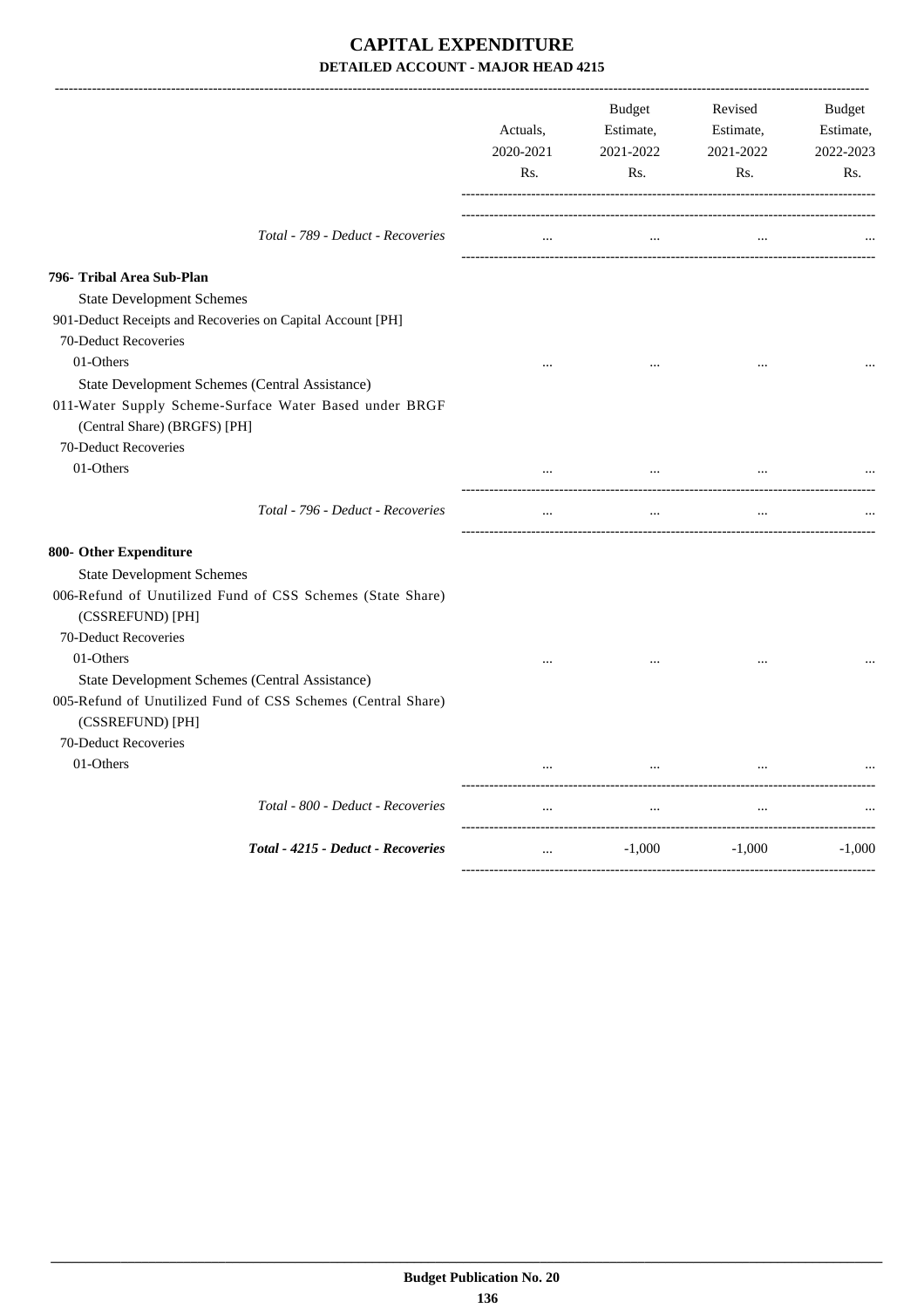## **DEMAND No. 45**

## **Public Health Engineering Department**

## E. Public Debt -

## Head of Account: 6003 - Internal Debt of the State Government

| <b>Voted Rs. Nil</b>     | <b>Charged Rs. Nil</b> |                         |             | <b>Total Rs. Nil</b> |
|--------------------------|------------------------|-------------------------|-------------|----------------------|
|                          |                        | Voted Rs.               | Charged Rs. | <b>Total Rs.</b>     |
| <b>Gross Expenditure</b> |                        | $\bullet\bullet\bullet$ | $\cdots$    | $\cdots$             |
| Deduct - Recoveries      |                        | $\bullet\bullet\bullet$ | $\cdots$    | $\cdots$             |
| <b>Net Expenditure</b>   |                        | $\bullet\bullet\bullet$ | $\cdots$    | $\cdots$             |

## **LOAN AND ADVANCES-DISBURSEMENT** ABSTRACT ACCOUNT

|                                                     | Actuals,<br>2020-2021<br>Rs. | Budget<br>Estimate,<br>2021-2022<br>Rs. | Revised<br>Estimate,<br>2021-2022<br>Rs. | <b>Budget</b><br>Estimate,<br>2022-2023<br>Rs. |
|-----------------------------------------------------|------------------------------|-----------------------------------------|------------------------------------------|------------------------------------------------|
| 103- Loans from Life Insurance Corporation of India |                              |                                         |                                          |                                                |
| Administrative Expenditure                          | $\cdots$                     | $\cdots$                                |                                          | $\cdots$                                       |
| <b>Total - 103</b>                                  | $\cdots$                     | $\cdots$                                | $\cdots$                                 |                                                |
| <b>Grand Total - Gross</b>                          | $\cdots$                     | $\cdots$                                | $\cdots$                                 | $\cdots$                                       |
| Voted                                               | $\cdots$                     | $\cdots$                                | $\cdots$                                 | $\cdots$                                       |
| Charged                                             | $\cdots$                     | $\cdots$                                | $\cdots$                                 |                                                |
| <b>Administrative Expenditure</b>                   | $\cdots$                     | $\cdots$                                | $\cdots$                                 | $\cdots$                                       |
| <b>Deduct Recoveries</b>                            | $\cdots$                     | $\cdots$                                | $\cdots$                                 | $\cdots$                                       |
| <b>Grand Total - Net</b>                            | $\cdots$                     | $\cdots$                                | $\cdots$                                 | $\cdots$                                       |
| Voted                                               | $\cdots$                     | $\cdots$                                | $\cdots$                                 | $\cdots$                                       |
| Charged                                             | $\cdots$                     | $\cdots$                                | $\cdots$                                 | $\cdots$                                       |
|                                                     |                              |                                         |                                          |                                                |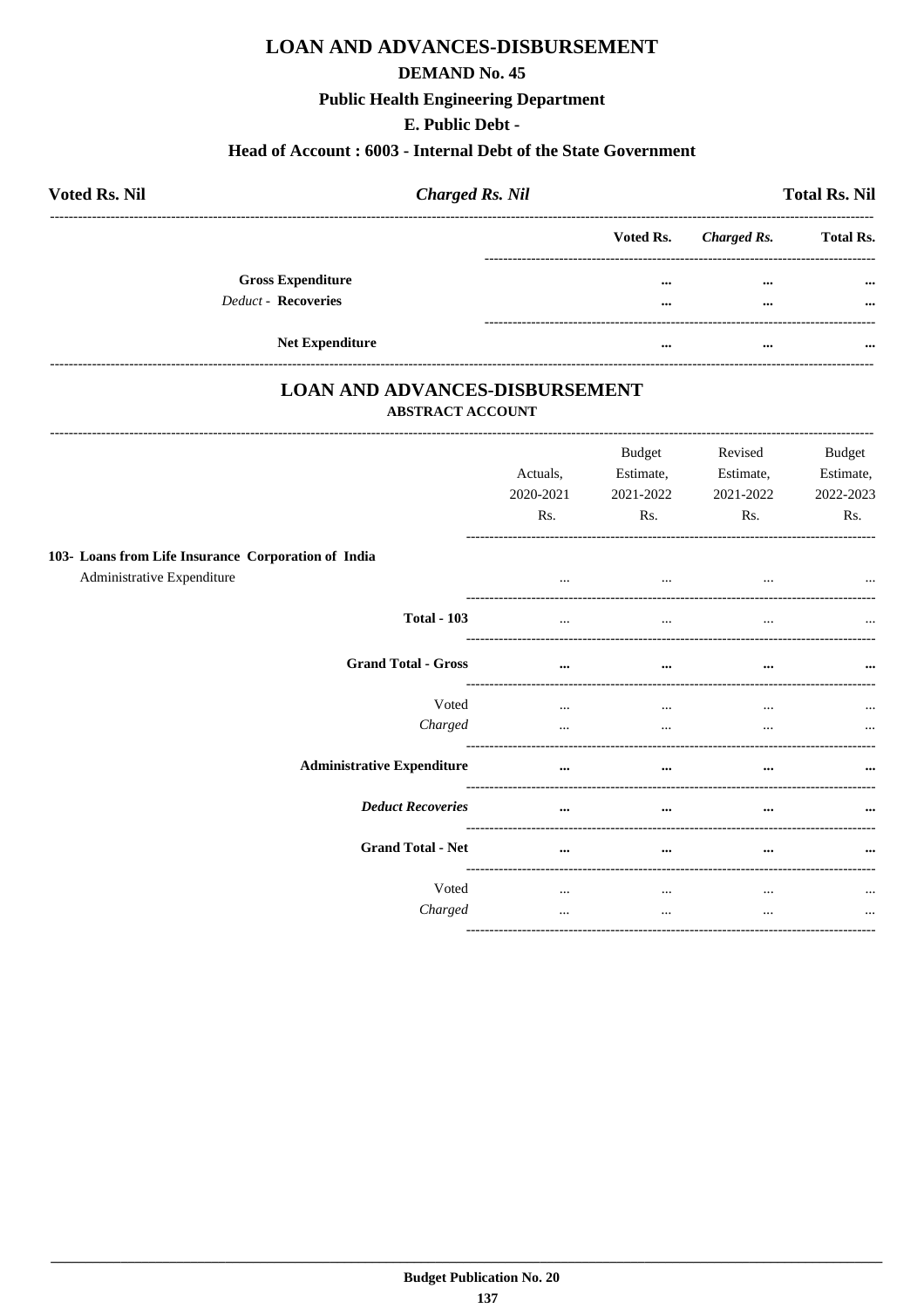**DETAILED ACCOUNT - MAJOR HEAD 6003**

|                                                          |                                                                                          |                  | <b>Budget</b> | Revised   | <b>Budget</b> |
|----------------------------------------------------------|------------------------------------------------------------------------------------------|------------------|---------------|-----------|---------------|
|                                                          |                                                                                          | Actuals.         | Estimate,     | Estimate, | Estimate,     |
|                                                          |                                                                                          | 2020-2021        | 2021-2022     | 2021-2022 | 2022-2023     |
|                                                          |                                                                                          | R <sub>s</sub> . | Rs.           | Rs.       | Rs.           |
|                                                          | <b>DETAILED ACCOUNT NO. 6003-00-103 - LOANS FROM LIFE INSURANCE CORPORATION OF INDIA</b> |                  |               |           |               |
| 103- Loans from Life Insurance Corporation of India      |                                                                                          |                  |               |           |               |
| <b>Administrative Expenditure</b>                        |                                                                                          |                  |               |           |               |
| 001- Loans from Life Insurance Corporation of India [PH] |                                                                                          |                  |               |           |               |
| 56- Repayment of Loans                                   | Charged                                                                                  | $\cdots$         | $\cdots$      | $\cdots$  | $\cdots$      |
|                                                          | Total - 6003-00-103                                                                      | $\cdots$         | $\cdots$      | $\cdots$  |               |
|                                                          |                                                                                          |                  |               |           |               |
|                                                          | Voted                                                                                    | $\cdots$         | $\cdots$      | $\cdots$  | $\cdots$      |
|                                                          | Charged                                                                                  | $\cdots$         | $\cdots$      | $\cdots$  | $\cdots$      |
|                                                          |                                                                                          |                  |               |           |               |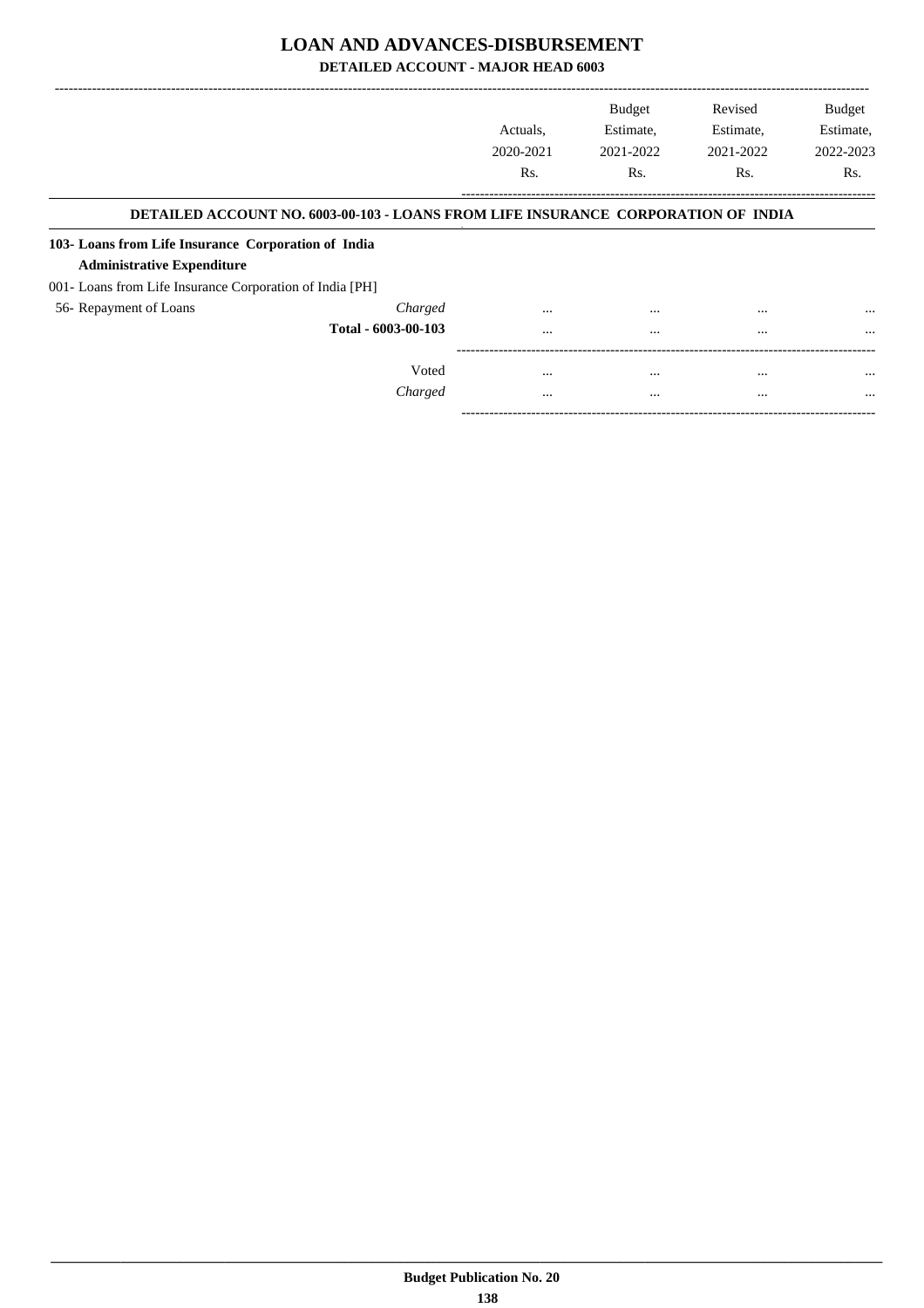### **DEMAND No. 45**

## **Public Health Engineering Department**

## E. Public Debt -

## Head of Account: 6004 - Loans and Advances from the Central Government

| <b>Voted Rs. Nil</b>       | <b>Charged Rs. Nil</b> |                         |             | <b>Total Rs. Nil</b> |
|----------------------------|------------------------|-------------------------|-------------|----------------------|
|                            |                        | Voted Rs.               | Charged Rs. | <b>Total Rs.</b>     |
| <b>Gross Expenditure</b>   |                        | $\cdots$                | $\cdots$    | $\cdots$             |
| <b>Deduct - Recoveries</b> |                        | $\bullet\bullet\bullet$ | $\cdots$    | $\cdots$             |
| <b>Net Expenditure</b>     |                        | $\cdots$                | $\cdots$    | $\cdots$             |

## **LOAN AND ADVANCES-DISBURSEMENT ABSTRACT ACCOUNT**

|                                                                                                     | Actuals,<br>2020-2021<br>Rs. | <b>Budget</b><br>Estimate,<br>2021-2022<br>Rs. | Revised<br>Estimate,<br>2021-2022<br>Rs. | <b>Budget</b><br>Estimate,<br>2022-2023<br>Rs. |
|-----------------------------------------------------------------------------------------------------|------------------------------|------------------------------------------------|------------------------------------------|------------------------------------------------|
| 01 - NON-PLAN LOANS<br>800- Other Loans<br>Administrative Expenditure                               |                              |                                                |                                          |                                                |
| <b>Total - 800</b>                                                                                  | $\cdots$<br>$\ddotsc$        | $\ddotsc$                                      |                                          |                                                |
| Total - 01                                                                                          |                              |                                                | $\ddotsc$                                |                                                |
| 09 - OTHER LOANS FOR STATES / UNION TERITORY WITH<br><b>LEGISLATURE SCHEMES</b><br>800- Other Loans |                              |                                                |                                          |                                                |
| Administrative Expenditure                                                                          |                              |                                                |                                          |                                                |
| <b>Total - 800</b>                                                                                  |                              |                                                |                                          |                                                |
| Total - 09                                                                                          | $\cdots$                     | $\cdots$                                       | $\ddotsc$                                |                                                |
| <b>Grand Total - Gross</b>                                                                          | $\cdots$                     | $\ddot{\phantom{a}}$                           |                                          |                                                |
| Voted<br>Charged                                                                                    | $\cdots$<br>$\cdots$         | $\cdots$<br>$\cdots$                           | <br>                                     | $\ddotsc$                                      |
| <b>Administrative Expenditure</b>                                                                   |                              | $\ddotsc$                                      |                                          |                                                |
| <b>Deduct Recoveries</b>                                                                            | $\cdots$                     | $\ddot{\phantom{a}}$                           | $\ddotsc$<br>----------------------      |                                                |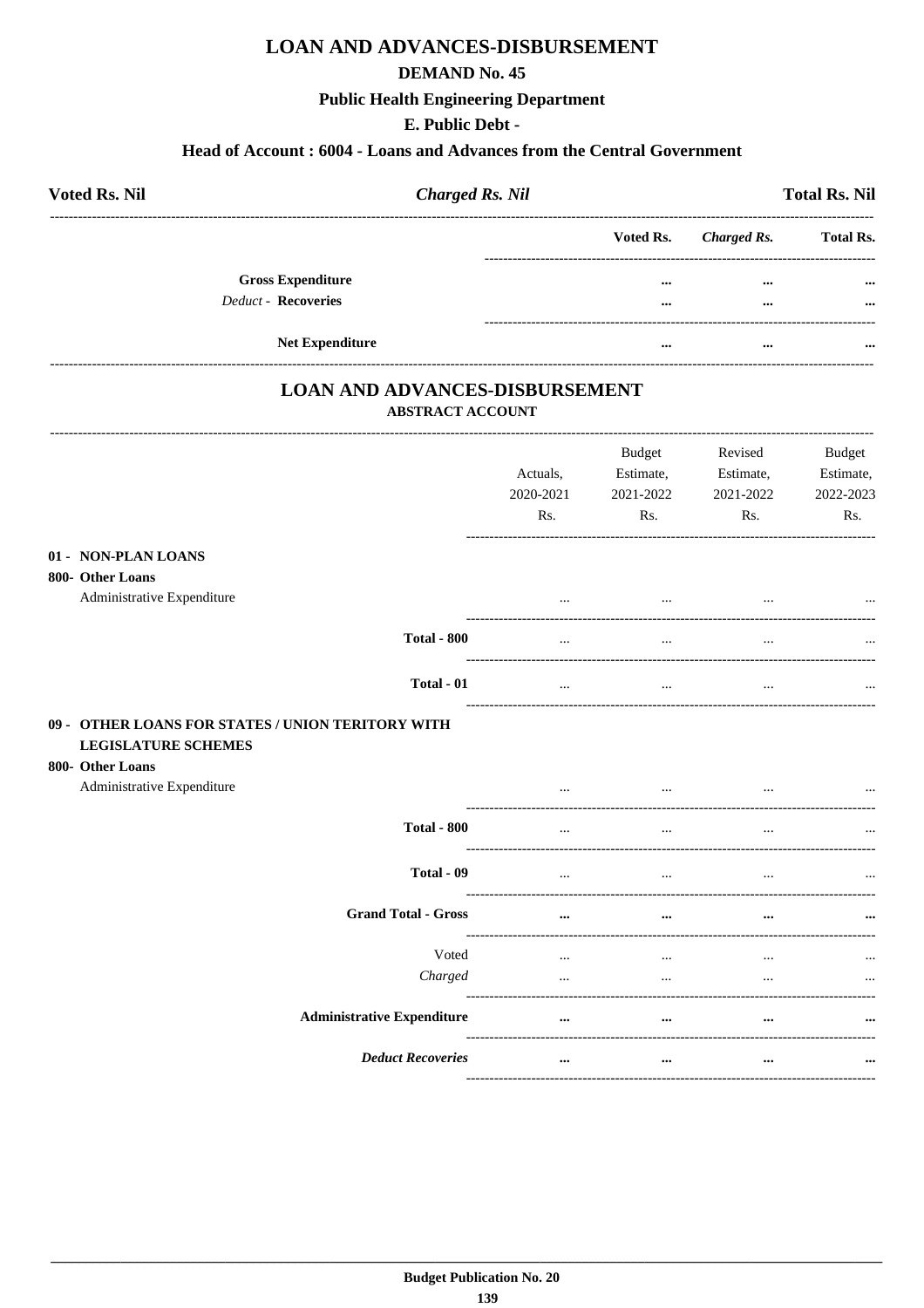# **LOAN AND ADVANCES-DISBURSEMENT ABSTRACT ACCOUNT**

|                          | Actuals.<br>2020-2021<br>Rs. | <b>Budget</b><br>Estimate,<br>2021-2022<br>Rs. | Revised<br>Estimate,<br>2021-2022<br>Rs. | <b>Budget</b><br>Estimate,<br>2022-2023<br>Rs. |
|--------------------------|------------------------------|------------------------------------------------|------------------------------------------|------------------------------------------------|
| <b>Grand Total - Net</b> | $\cdots$                     | $\cdots$                                       | $\cdots$                                 | $\cdots$                                       |
| Voted                    | $\cdots$                     | $\cdots$                                       | $\cdots$                                 | $\cdots$                                       |
| Charged                  | $\cdots$                     | $\cdots$                                       | $\cdots$                                 | $\ddotsc$                                      |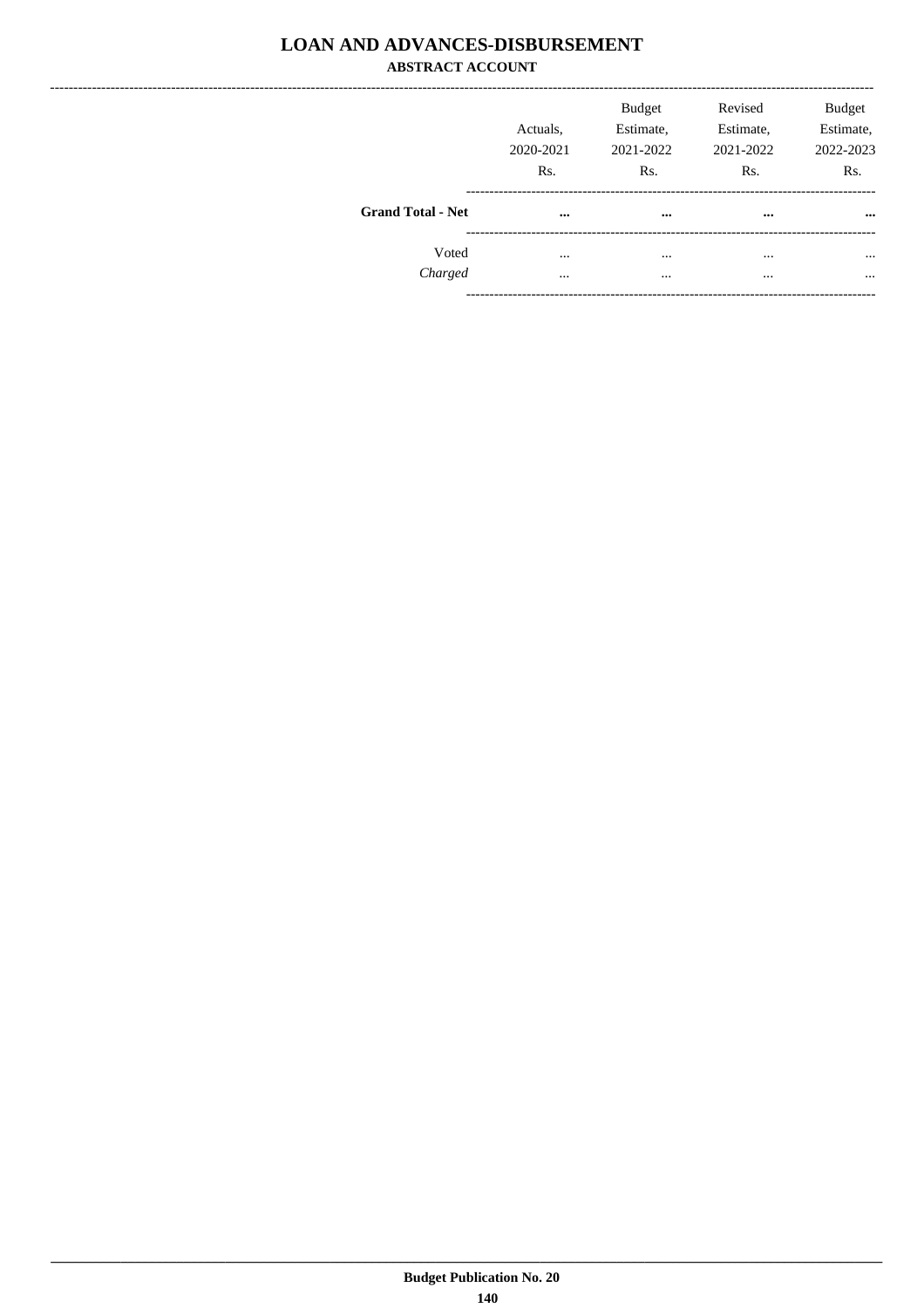**DETAILED ACCOUNT - MAJOR HEAD 6004**

|                                                       |                                                | Actuals,<br>2020-2021<br>Rs. | <b>Budget</b><br>Estimate,<br>2021-2022<br>Rs. | Revised<br>Estimate,<br>2021-2022<br>Rs. | <b>Budget</b><br>Estimate,<br>2022-2023<br>Rs. |
|-------------------------------------------------------|------------------------------------------------|------------------------------|------------------------------------------------|------------------------------------------|------------------------------------------------|
|                                                       |                                                |                              |                                                |                                          |                                                |
|                                                       | DETAILED ACCOUNT NO. 6004-01-800 - OTHER LOANS |                              |                                                |                                          |                                                |
| 01 - NON-PLAN LOANS                                   |                                                |                              |                                                |                                          |                                                |
| 800- Other Loans<br><b>Administrative Expenditure</b> |                                                |                              |                                                |                                          |                                                |
| 009- Neorakhola Water Supply Scheme [PH]              |                                                |                              |                                                |                                          |                                                |
| 56- Repayment of Loans                                | Charged                                        |                              |                                                |                                          |                                                |
|                                                       | Total - 6004-01-800                            |                              |                                                |                                          |                                                |
|                                                       |                                                |                              |                                                |                                          |                                                |
|                                                       | Voted                                          | .                            | $\ddotsc$                                      | $\cdots$                                 |                                                |
|                                                       | Charged                                        | .                            | $\ddotsc$                                      | $\cdots$                                 |                                                |
|                                                       | DETAILED ACCOUNT NO. 6004-09-800 - OTHER LOANS |                              |                                                |                                          |                                                |
| 09 - OTHER LOANS FOR STATES / UNION TERITORY          |                                                |                              |                                                |                                          |                                                |
| WITH LEGISLATURE SCHEMES                              |                                                |                              |                                                |                                          |                                                |
| 800- Other Loans                                      |                                                |                              |                                                |                                          |                                                |
| <b>Administrative Expenditure</b>                     |                                                |                              |                                                |                                          |                                                |
| 005- Neorakhola Water Supply Scheme [PH]              |                                                |                              |                                                |                                          |                                                |
| 56- Repayment of Loans                                | Charged                                        |                              |                                                |                                          |                                                |
|                                                       | Total - 6004-09-800                            |                              |                                                | $\ddotsc$                                |                                                |
|                                                       |                                                |                              |                                                |                                          |                                                |
|                                                       | Voted                                          | $\cdots$                     | $\ddotsc$                                      |                                          |                                                |
|                                                       | Charged                                        |                              |                                                |                                          |                                                |

-----------------------------------------------------------------------------------------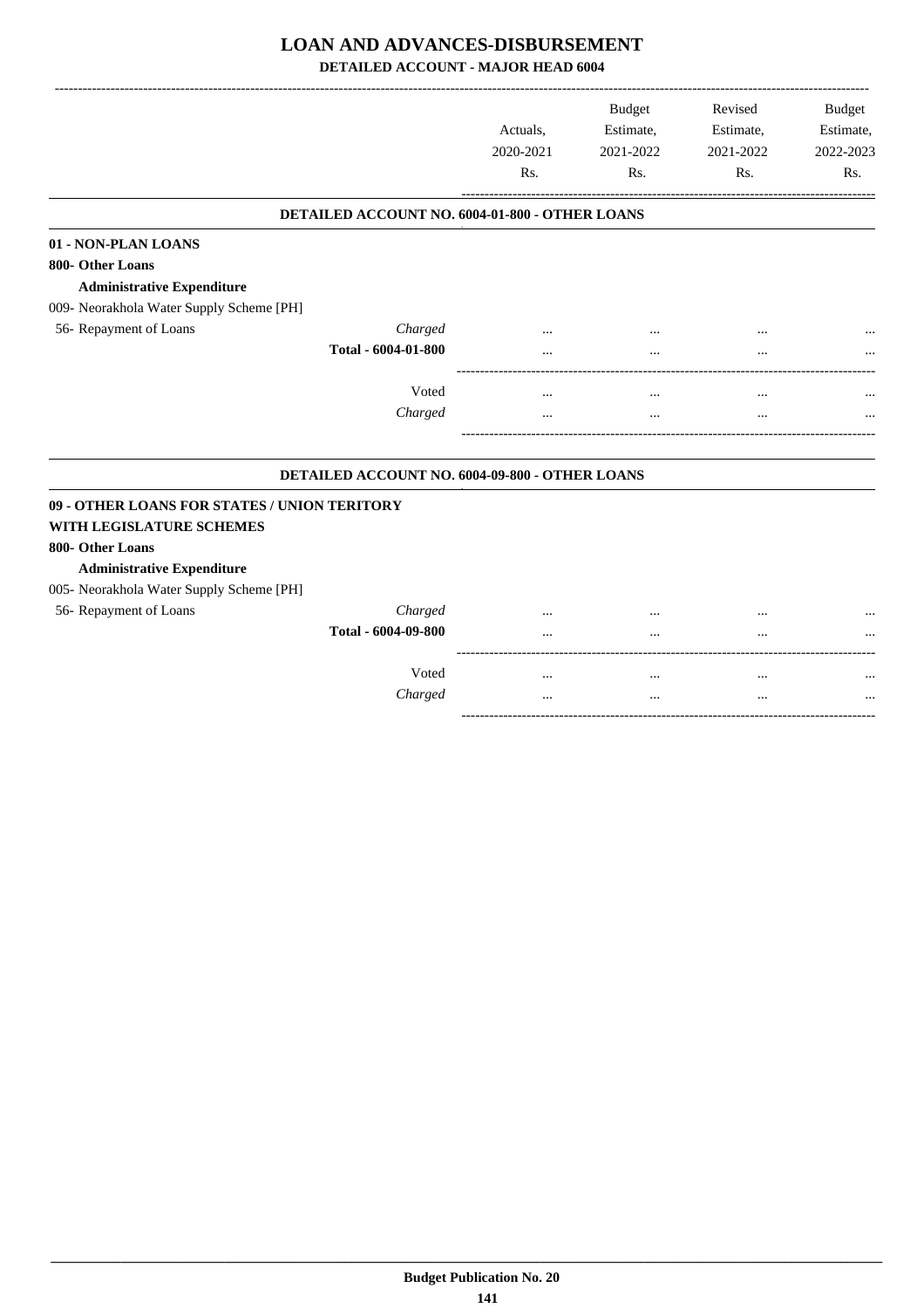#### **REVENUE EXPENDITURE**

#### **DEMAND No. 49**

#### **Youth Services and Sports Department**

#### **A. General Services - (d) Administrative Services**

#### **Head of Account : 2059 - Public Works**

| Voted Rs. 40,00,000 |                                                        | <b>Charged Rs. Nil</b> |                                      |                      |                       |
|---------------------|--------------------------------------------------------|------------------------|--------------------------------------|----------------------|-----------------------|
|                     |                                                        |                        | Voted Rs.                            | Charged Rs.          | <b>Total Rs.</b>      |
|                     | <b>Gross Expenditure</b><br><b>Deduct - Recoveries</b> |                        | 40,00,000<br>$\bullet\bullet\bullet$ | $\cdots$<br>$\cdots$ | 40,00,000<br>$\cdots$ |
|                     | <b>Net Expenditure</b>                                 |                        | 40,00,000                            | $\cdots$             | 40,00,000             |

#### **REVENUE EXPENDITURE ABSTRACT ACCOUNT**

|                                                          | Actuals,<br>2020-2021               | <b>Budget</b><br>Estimate,<br>2021-2022 | Revised<br>Estimate,<br>2021-2022              | <b>Budget</b><br>Estimate,<br>2022-2023 |
|----------------------------------------------------------|-------------------------------------|-----------------------------------------|------------------------------------------------|-----------------------------------------|
|                                                          | Rs.                                 | Rs.                                     | Rs.                                            | Rs.                                     |
| 01 - OFFICE BUILDINGS<br>053- Maintenance and Repairs    |                                     |                                         |                                                |                                         |
| Administrative Expenditure                               |                                     | 19,62,211 71,00,000                     | 40,00,000                                      | 40,00,000                               |
| <b>Total - 053</b>                                       |                                     | $19,62,211$ $71,00,000$ $40,00,000$     |                                                | 40,00,000                               |
| <b>Grand Total - Gross</b>                               | $19,62,211$ $71,00,000$ $40,00,000$ |                                         |                                                | 40,00,000                               |
| Voted<br>Charged                                         | the control of the control of the   | 19,62,211 71,00,000                     | 40,00,000<br>and the state of the state of the | 40,00,000                               |
| Administrative Expenditure 19,62,211 71,00,000 40,00,000 |                                     |                                         |                                                | 40.00.000                               |
| <b>Deduct Recoveries</b>                                 | $\cdots$                            |                                         |                                                |                                         |
| <b>Grand Total - Net</b>                                 | $19,62,211$ $71,00,000$             |                                         | 40,00,000                                      | 40,00,000                               |
| Voted<br>Charged                                         | $\cdots$                            | 19,62,211 71,00,000<br>$\cdots$         | 40,00,000<br>$\cdots$                          | 40,00,000                               |
|                                                          |                                     |                                         |                                                |                                         |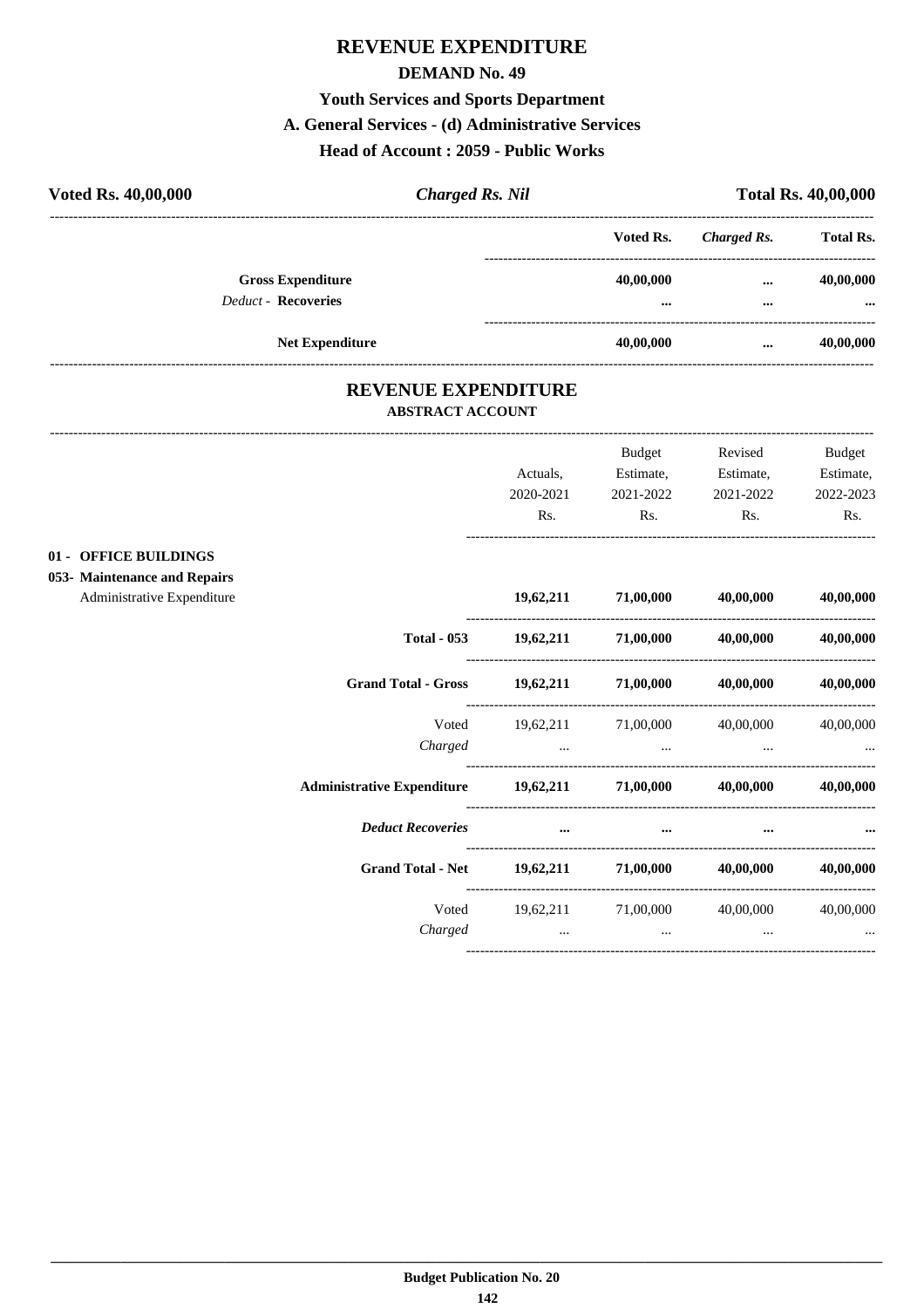|                                                                                                                                                      | Actuals,<br>2020-2021<br>Rs. | Budget<br>Estimate,<br>2021-2022<br>Rs. | Revised<br>Estimate,<br>2021-2022<br>Rs.            | Budget<br>Estimate,<br>2022-2023<br>Rs. |
|------------------------------------------------------------------------------------------------------------------------------------------------------|------------------------------|-----------------------------------------|-----------------------------------------------------|-----------------------------------------|
| <b>DETAILED ACCOUNT NO. 2059-01-053 - MAINTENANCE AND REPAIRS</b>                                                                                    |                              |                                         |                                                     |                                         |
| 01 - OFFICE BUILDINGS                                                                                                                                |                              |                                         |                                                     |                                         |
| 053- Maintenance and Repairs                                                                                                                         |                              |                                         |                                                     |                                         |
| <b>Administrative Expenditure</b><br>009- Maintenance and Repairs of Netaji Indoor Stadium Calcutta<br>under Sports Department - by PWD (Civil) [YD] |                              |                                         |                                                     |                                         |
| 19- Maintenance                                                                                                                                      |                              | 4,24,361 26,00,000                      | 20,00,000                                           | 20,00,000                               |
| Total - 2059-01-053-009                                                                                                                              | 4,24,361                     | 26,00,000                               | 20,00,000                                           | 20,00,000                               |
| 017- Maintenance and repairs of Netaji Indor Stadium etc - by PWD<br>(Electrical) [YD]                                                               |                              |                                         |                                                     |                                         |
| 19- Maintenance                                                                                                                                      |                              | 15,37,850 45,00,000 20,00,000           |                                                     | 20,00,000                               |
| Total - 2059-01-053-017                                                                                                                              |                              | 15,37,850 45,00,000                     | 20,00,000                                           | 20,00,000                               |
| <b>Total - Administrative Expenditure</b>                                                                                                            |                              |                                         | 19,62,211 71,00,000 40,00,000                       | 40,00,000                               |
| Total - 2059-01-053                                                                                                                                  |                              | 19,62,211 71,00,000                     | 40,00,000                                           | 40,00,000                               |
| Voted<br>Charged                                                                                                                                     | $\cdots$                     | $\cdots$                                | 19,62,211 71,00,000 40,00,000 40,00,000<br>$\cdots$ |                                         |
|                                                                                                                                                      |                              |                                         |                                                     |                                         |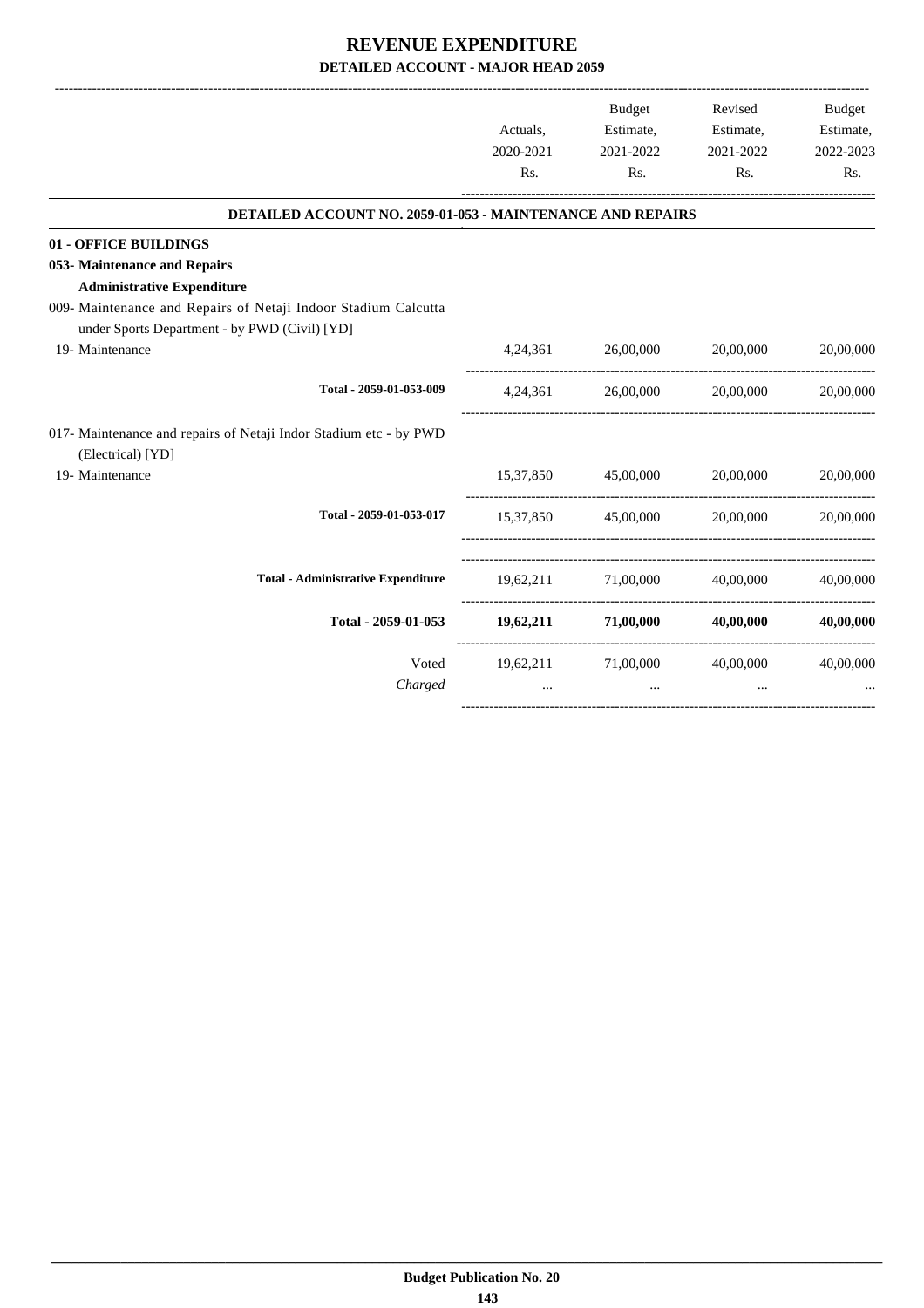## **REVENUE EXPENDITURE**

#### **DEMAND No. 49**

**Youth Services and Sports Department** 

A. General Services - (d) Administrative Services

#### Head of Account: 2070 - Other Administrative Services

| <b>Voted Rs. Nil</b> | <b>Charged Rs. Nil</b>     |  | <b>Total Rs. Nil</b> |             |                  |
|----------------------|----------------------------|--|----------------------|-------------|------------------|
|                      |                            |  | Voted Rs.            | Charged Rs. | <b>Total Rs.</b> |
|                      | <b>Gross Expenditure</b>   |  |                      | $\cdots$    | $\cdots$         |
|                      | <b>Deduct - Recoveries</b> |  |                      |             | $\cdots$         |
|                      |                            |  |                      |             |                  |
|                      | <b>Net Expenditure</b>     |  |                      | $\cdots$    | $\cdots$         |

#### REVENUE EXPENDITURE **ABSTRACT ACCOUNT**

|                             | Actuals.<br>2020-2021<br>Rs. | Budget<br>Estimate.<br>2021-2022<br>Rs. | Revised<br>Estimate,<br>2021-2022<br>Rs. | Budget<br>Estimate.<br>2022-2023<br>Rs. |
|-----------------------------|------------------------------|-----------------------------------------|------------------------------------------|-----------------------------------------|
| <b>Grand Total - Gross</b>  | $\cdots$                     | $\cdots$                                | $\cdots$                                 | $\cdots$                                |
| Voted<br>Charged            | $\cdots$<br>$\cdots$         | $\cdots$<br>$\cdots$                    | $\cdots$<br>$\cdots$                     | $\cdots$                                |
| Deduct Recoveries -2,00,080 |                              | $\ddotsc$                               | $\cdots$                                 |                                         |
| <b>Grand Total - Net</b>    | $-2,00,080$                  |                                         | $\cdots$                                 | $\cdots$                                |
| Charged                     | $Voted$ $-2,00,080$          | $\cdots$<br>$\cdots$                    | $\cdots$<br>                             |                                         |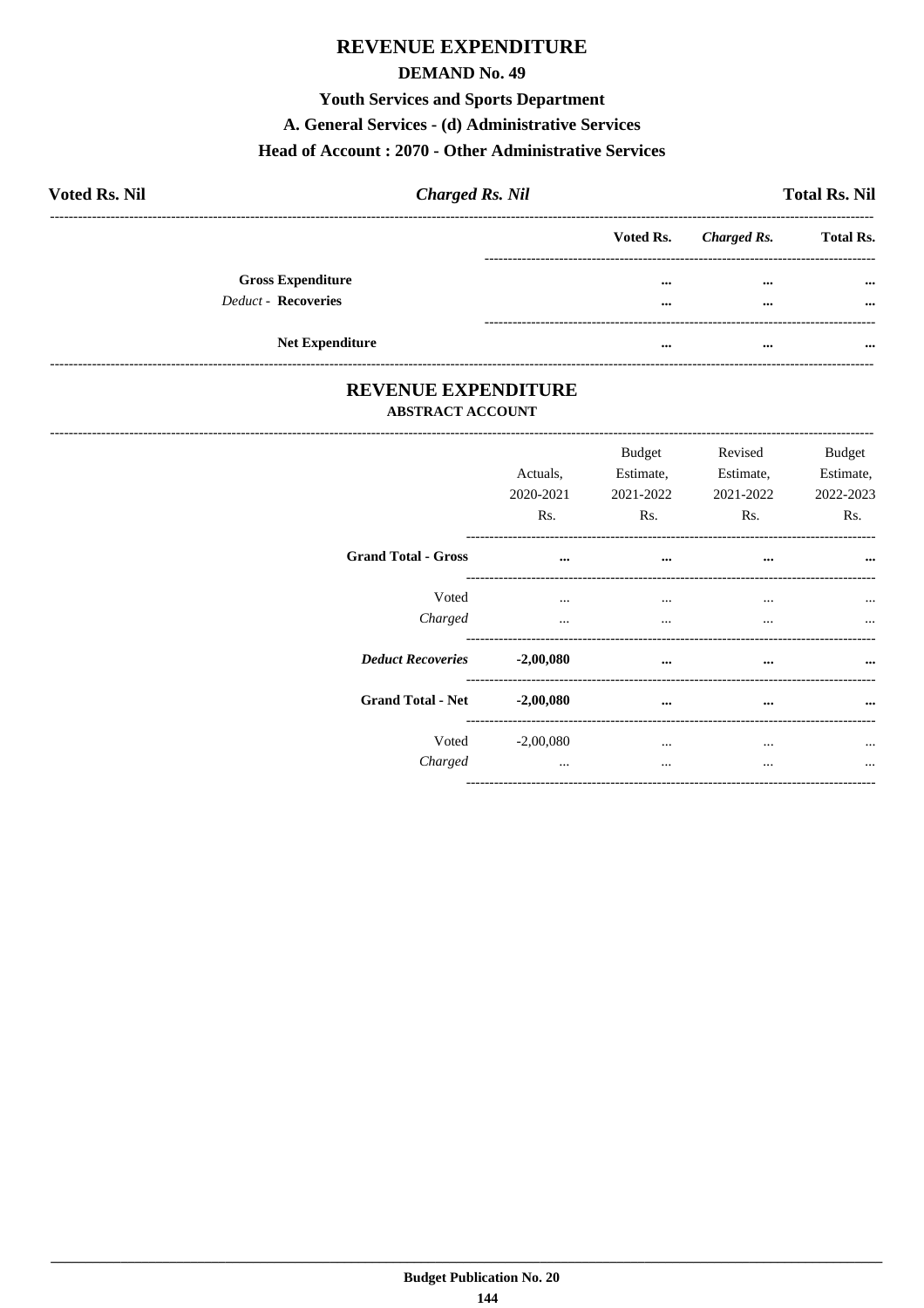|                                                                                         | Actuals,<br>2020-2021<br>Rs. | <b>Budget</b><br>Estimate,<br>2021-2022<br>Rs. | Revised<br>Estimate,<br>2021-2022<br>Rs. | Budget<br>Estimate,<br>2022-2023<br>Rs. |
|-----------------------------------------------------------------------------------------|------------------------------|------------------------------------------------|------------------------------------------|-----------------------------------------|
| <b>DETAILED ACCOUNT NO. 2070 - DEDUCT RECOVERIES IN REDUCTION OF EXPENDITURE</b>        |                              |                                                |                                          |                                         |
| 911- Deduct Recoveries of Overpayments                                                  |                              |                                                |                                          |                                         |
| <b>State Development Schemes</b>                                                        |                              |                                                |                                          |                                         |
| 005-West Bengal Youth Parliament Competition Scheme in<br>educational institutions [YD] |                              |                                                |                                          |                                         |
| 70-Deduct Recoveries                                                                    |                              |                                                |                                          |                                         |
| 01-Others                                                                               | $-2,00,080$                  | $\cdots$                                       | $\cdots$                                 | $\cdots$                                |
| 02-W.B.H.S. 2008                                                                        | $\cdots$                     | $\cdots$                                       | $\cdots$                                 | $\ddotsc$                               |
| Total - 911 - Deduct - Recoveries                                                       | $-2,00,080$                  | $\cdots$                                       | $\cdots$                                 | $\cdots$                                |
| Total - 2070 - Deduct - Recoveries                                                      | $-2,00,080$                  | $\cdots$                                       | $\cdots$                                 | $\cdots$                                |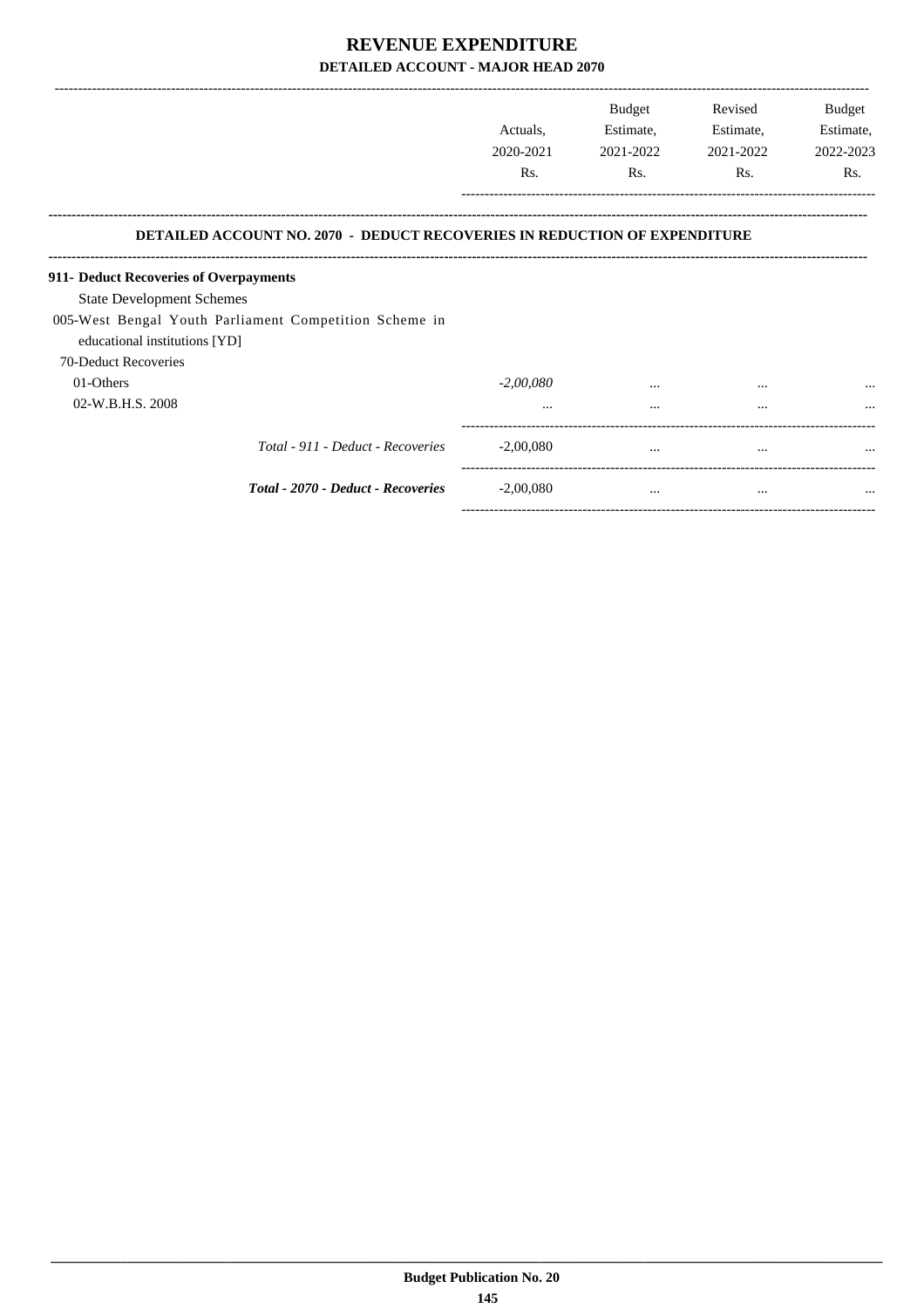## **REVENUE EXPENDITURE**

#### **DEMAND No. 49**

#### **Youth Services and Sports Department**

## **B - Social Services - (a) Education, Sports, Art and Culture**

**Head of Account : 2204 - Sports and Youth Services**

| Voted Rs. 519,12,01,000                                         | <b>Charged Rs. Nil</b>  |                            |                                                        |                         | Total Rs. 519,12,01,000                                               |
|-----------------------------------------------------------------|-------------------------|----------------------------|--------------------------------------------------------|-------------------------|-----------------------------------------------------------------------|
|                                                                 |                         |                            | Voted Rs.                                              | <b>Charged Rs.</b>      | <b>Total Rs.</b>                                                      |
| <b>Gross Expenditure</b><br><b>Deduct - Recoveries</b>          |                         |                            | 519,12,01,000<br>$-32,000$                             |                         | $\dots$ 519,12,01,000<br>$-32,000$<br>$\cdots$ . The same of $\cdots$ |
| <b>Net Expenditure</b>                                          |                         |                            | 519,11,69,000                                          | $\cdots$                | 519,11,69,000                                                         |
|                                                                 | <b>ABSTRACT ACCOUNT</b> | <b>REVENUE EXPENDITURE</b> |                                                        |                         |                                                                       |
|                                                                 |                         |                            | Budget                                                 | Revised                 | <b>Budget</b>                                                         |
|                                                                 |                         | Actuals,                   | Estimate,                                              | Estimate,               | Estimate,                                                             |
|                                                                 |                         | 2020-2021                  | 2021-2022                                              | 2021-2022               | 2022-2023                                                             |
|                                                                 |                         | Rs.                        | Rs.                                                    | Rs.                     | Rs.                                                                   |
| 001- Direction and Administration<br>Administrative Expenditure |                         | 27,02,87,160               | 28,40,80,000                                           | 28,00,46,000            | 29,16,68,000                                                          |
|                                                                 | <b>Total - 001</b>      |                            | 27,02,87,160 28,40,80,000 28,00,46,000                 |                         | 29,16,68,000                                                          |
| 101- Physical Education                                         |                         |                            |                                                        |                         |                                                                       |
| Administrative Expenditure                                      |                         |                            |                                                        |                         |                                                                       |
|                                                                 | <b>Total - 101</b>      |                            |                                                        |                         |                                                                       |
| 102- Youth Welfare Programmes for Students                      |                         |                            |                                                        |                         |                                                                       |
| Administrative Expenditure                                      |                         | 6,01,81,411                |                                                        | 6,43,36,000 6,31,62,000 | 6,59,20,000                                                           |
| <b>State Development Schemes</b>                                |                         | 10,38,58,244               | 174,88,00,000                                          | 58,29,33,000            | 121,74,00,000                                                         |
| Central Sector Scheme                                           |                         |                            |                                                        |                         |                                                                       |
|                                                                 | <b>Total - 102</b>      |                            | 16,40,39,655 181,31,36,000 64,60,95,000 128,33,20,000  |                         |                                                                       |
| 103- Youth Welfare Programmes for Non-Students                  |                         |                            |                                                        |                         |                                                                       |
| Administrative Expenditure                                      |                         | 3,44,05,378                | 3,54,59,000                                            | 3,53,78,000             | 3,55,83,000                                                           |
| <b>State Development Schemes</b>                                |                         | 13,26,56,607               | 67,35,00,000<br>-------------------------------------- | 22,45,00,000            | 92,35,00,000                                                          |
|                                                                 | <b>Total - 103</b>      | 16,70,61,985               | 70,89,59,000                                           | 25,98,78,000            | 95,90,83,000                                                          |
| 104- Sports and Games                                           |                         |                            |                                                        |                         |                                                                       |
| Administrative Expenditure                                      |                         | 19,66,84,562               | 10,88,86,000                                           | 10,66,84,000            | 11,42,79,000                                                          |
| <b>State Development Schemes</b><br>Central Sector Scheme       |                         | 113, 10, 55, 873           | 214,80,00,000                                          | 73,57,03,000            | 225,53,51,000                                                         |
|                                                                 | <b>Total - 104</b>      | 132,77,40,435              | 225,68,86,000                                          | 84,23,87,000            | 236,96,30,000                                                         |
|                                                                 |                         |                            |                                                        |                         |                                                                       |

**789- Special Component Plan for Scheduled Castes**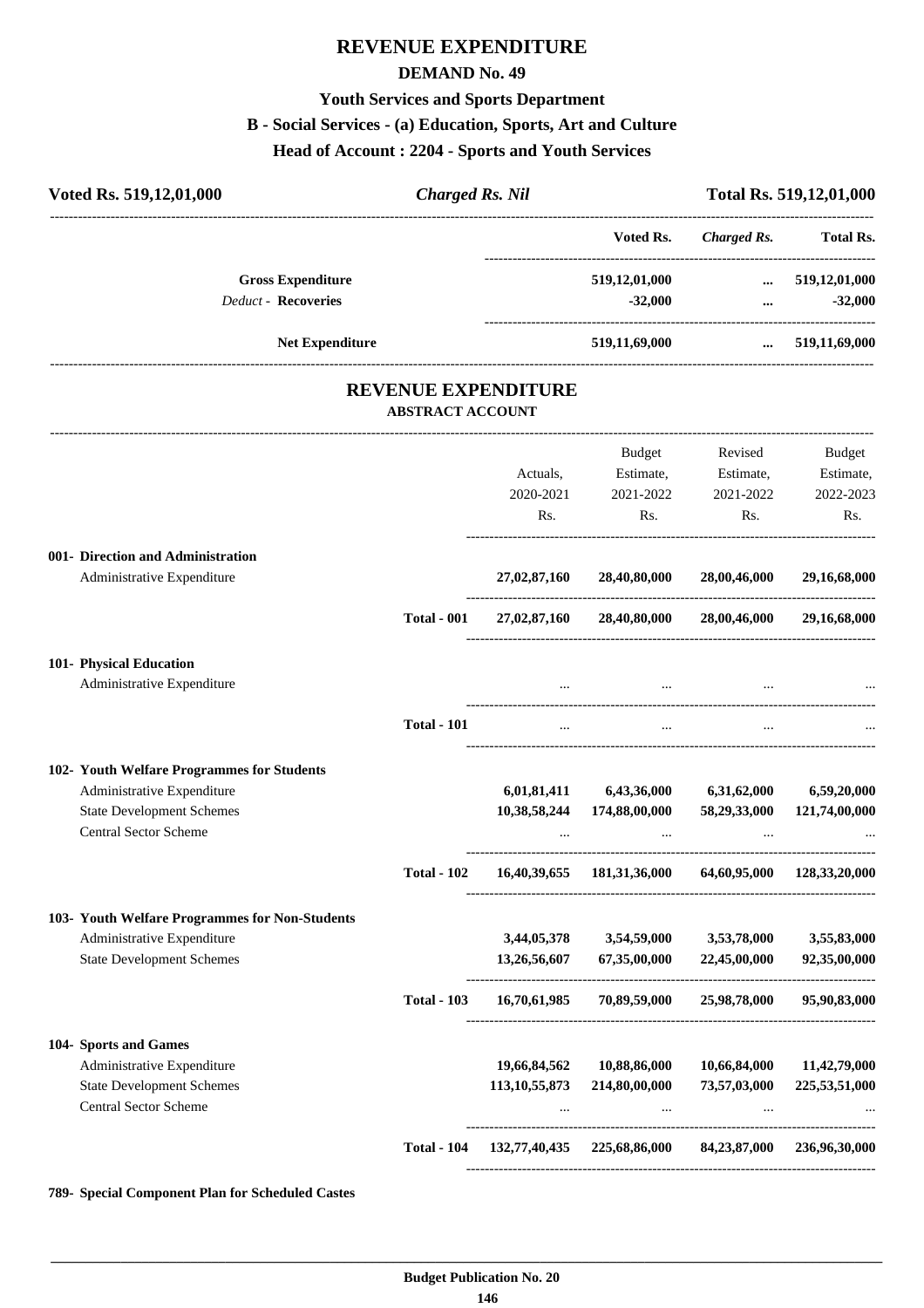#### **REVENUE EXPENDITURE ABSTRACT ACCOUNT**

|                                  |                                                                                   |                                                               |                                                                                                 | Budget Revised                                      | Budget      |
|----------------------------------|-----------------------------------------------------------------------------------|---------------------------------------------------------------|-------------------------------------------------------------------------------------------------|-----------------------------------------------------|-------------|
|                                  |                                                                                   | Actuals,                                                      |                                                                                                 | Estimate, Estimate, Estimate,                       |             |
|                                  |                                                                                   |                                                               | 2020-2021 2021-2022 2021-2022                                                                   |                                                     | 2022-2023   |
|                                  |                                                                                   | Rs.                                                           |                                                                                                 | Rs.<br>$\mathbf{Rs.}$                               | Rs.         |
| <b>State Development Schemes</b> |                                                                                   | $\cdots$                                                      |                                                                                                 | 44,71,00,000 14,90,34,000 20,14,00,000              |             |
| Central Sector Scheme            |                                                                                   | $\mathbf{r}$ , and $\mathbf{r}$                               |                                                                                                 | the contract of the contract of the contract of the |             |
|                                  | <b>Total - 789</b>                                                                |                                                               | $44,71,00,000$ $14,90,34,000$ $20,14,00,000$                                                    |                                                     |             |
| 796- Tribal Areas Sub-Plan       |                                                                                   |                                                               |                                                                                                 |                                                     |             |
| <b>State Development Schemes</b> |                                                                                   | 69,00,000                                                     |                                                                                                 | $10,76,00,000$ $3,58,67,000$                        | 8,61,00,000 |
| Central Sector Scheme            |                                                                                   |                                                               | and the control of the control of the control of the control of                                 |                                                     |             |
|                                  | <b>Total - 796</b>                                                                |                                                               | 69,00,000 10,76,00,000 3,58,67,000 8,61,00,000                                                  |                                                     |             |
|                                  | Grand Total - Gross 193,60,29,235 561,77,61,000 221,33,07,000 519,12,01,000       |                                                               |                                                                                                 |                                                     |             |
|                                  |                                                                                   | Voted 193,60,29,235 561,77,61,000 221,33,07,000 519,12,01,000 |                                                                                                 |                                                     |             |
|                                  | Charged                                                                           |                                                               | the contract of the contract of the contract of the contract of the contract of the contract of |                                                     |             |
|                                  | Administrative Expenditure 56,15,58,511 49,27,61,000 48,52,70,000 50,74,50,000    |                                                               |                                                                                                 |                                                     |             |
|                                  | State Development Schemes 137,44,70,724 512,50,00,000 172,80,37,000 468,37,51,000 |                                                               |                                                                                                 |                                                     |             |
|                                  |                                                                                   |                                                               |                                                                                                 |                                                     |             |
|                                  | Grand Total - Net 183,98,30,399 561,77,09,000 173,28,64,000 519,11,69,000         |                                                               |                                                                                                 |                                                     |             |
|                                  | Voted                                                                             |                                                               | 183,98,30,399   561,77,09,000   173,28,64,000   519,11,69,000                                   |                                                     |             |
|                                  | Charged                                                                           | $\cdots$                                                      | $\cdots$                                                                                        | $\cdots$                                            |             |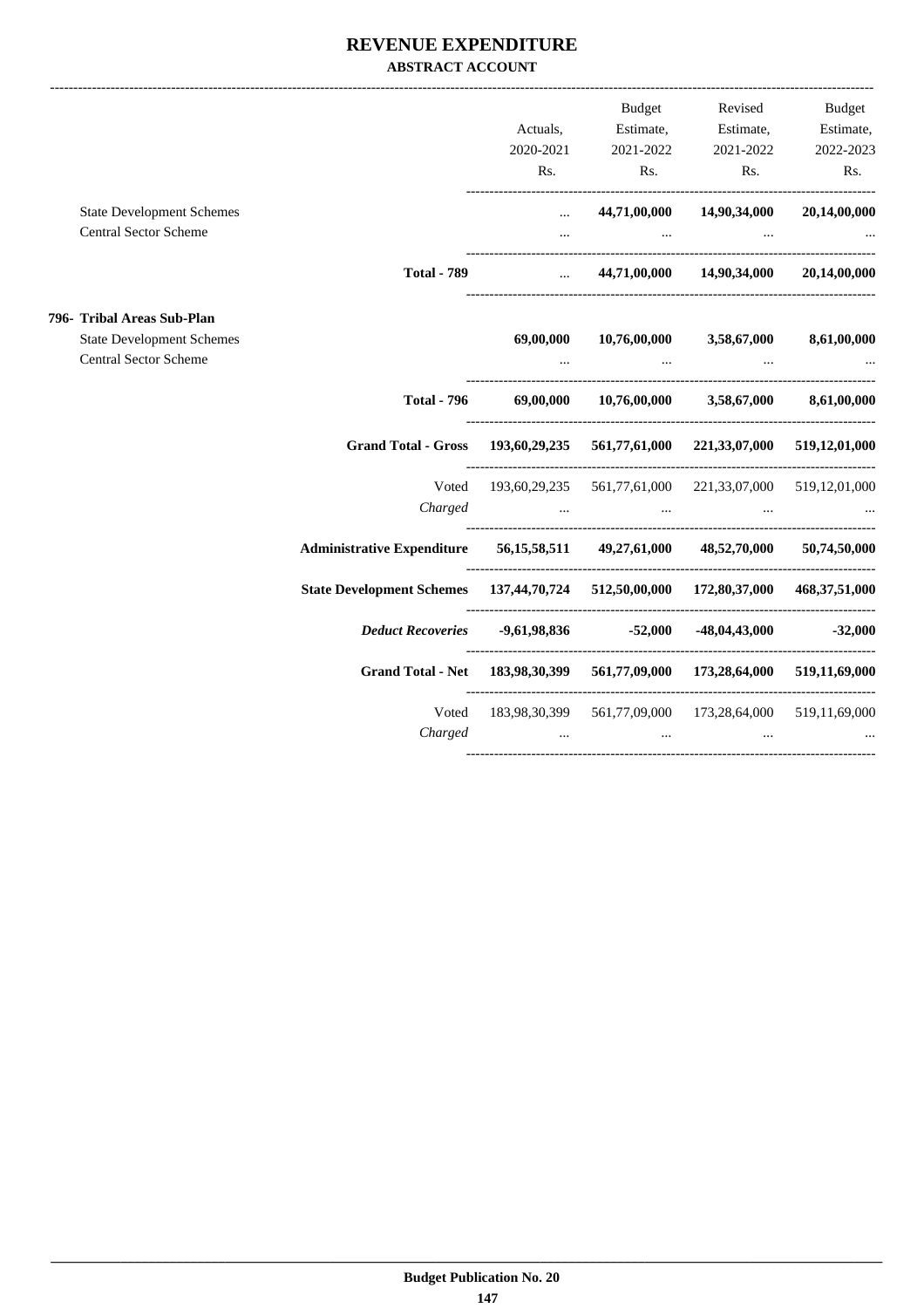|                                                                        | Actuals,<br>2020-2021<br>Rs. | <b>Budget</b><br>Estimate,<br>2021-2022<br>Rs. | Revised<br>Estimate,<br>2021-2022<br>Rs. | <b>Budget</b><br>Estimate,<br>2022-2023<br>Rs. |
|------------------------------------------------------------------------|------------------------------|------------------------------------------------|------------------------------------------|------------------------------------------------|
|                                                                        |                              |                                                |                                          |                                                |
| <b>DETAILED ACCOUNT NO. 2204-00-001 - DIRECTION AND ADMINISTRATION</b> |                              |                                                |                                          |                                                |
| 001- Direction and Administration<br><b>Administrative Expenditure</b> |                              |                                                |                                          |                                                |
| 001- Directorate of Youth Services [YD]                                |                              |                                                |                                          |                                                |
| 01- Salaries                                                           |                              |                                                |                                          |                                                |
| 01-Pay                                                                 | 19,05,88,262                 | 19,65,46,000                                   | 19,44,00,000                             | 20,02,32,000                                   |
| 14-Grade Pay                                                           | 155                          |                                                |                                          |                                                |
| 02-Dearness Allowance                                                  | 15,71,978                    | $\ldots$<br>57,28,000                          | 77,76,000                                | 1,20,14,000                                    |
| 03-House Rent Allowance                                                | 2,10,05,433                  | 2,10,40,000                                    | 2,04,68,000                              | 2,12,22,000                                    |
| 04-Ad hoc Bonus                                                        | 15,58,200                    | 15,65,000                                      | 9,90,000                                 | 10,20,000                                      |
| 07-Other Allowances                                                    | 1,14,559                     | 1,52,000                                       | 1,85,000                                 | 1,95,000                                       |
| 12-Medical Allowance                                                   | 7,44,674                     | 7,67,000                                       | 7,60,000                                 | 7,75,000                                       |
|                                                                        |                              |                                                |                                          |                                                |
| Total - 2204-00-001-001-01                                             | 21, 55, 83, 261              | 22,57,98,000                                   | 22,45,79,000                             | 23,54,58,000                                   |
| 02- Wages                                                              | 3,54,54,924                  | 3,88,97,000                                    | 3,90,00,000                              | 3,92,80,000                                    |
| 07- Medical Reimbursements                                             | $\cdots$                     | 11,000                                         | 10,000                                   | 10,000                                         |
| 11- Travel Expenses                                                    | 1,52,445                     | 3,56,000                                       | 1,50,000                                 | 1,50,000                                       |
| 12- Medical Reimbursements under WBHS 2008                             | 9,33,129                     | 7,51,000                                       | 12,00,000                                | 12,50,000                                      |
| 13- Office Expenses                                                    |                              |                                                |                                          |                                                |
| 01-Electricity                                                         | 86,88,920                    | 80,69,000                                      | 50,69,000                                | 52,30,000                                      |
| 02-Telephone                                                           | 5,77,481                     | 5,78,000                                       | 5,78,000                                 | 5,90,000                                       |
| 03-Maintenance / P.O.L. for Office Vehicles                            | 1,36,561                     | 2,59,000                                       | 2,50,000                                 | 2,50,000                                       |
| 04-Other Office Expenses                                               | 4,55,223                     | 6,91,000                                       | 6,91,000                                 | 7,05,000                                       |
| Total - 2204-00-001-001-13                                             | 98,58,185                    | 95,97,000                                      | 65,88,000                                | 67,75,000                                      |
| 14- Rents, Rates and Taxes                                             | 32,95,061                    | 8,76,000                                       | 8,75,000                                 | 8,75,000                                       |
| 28- Payment of Professional and Special Services                       |                              |                                                |                                          |                                                |
| 02-Other charges                                                       | 2,24,062                     | 2,50,000                                       | 1,00,000                                 | 1,00,000                                       |
| 50- Other Charges                                                      | 47,86,093                    | 75,44,000                                      | 75,44,000                                | 77,70,000                                      |
| Total - 2204-00-001-001                                                | 27,02,87,160                 | 28,40,80,000                                   | 28,00,46,000                             | 29,16,68,000                                   |
| 002- "Yuba Manas" [YD]                                                 |                              |                                                |                                          |                                                |
| 01- Salaries                                                           |                              |                                                |                                          |                                                |
| 01-Pay                                                                 |                              | $\cdots$                                       |                                          | $\cdots$                                       |
| 14-Grade Pay                                                           |                              | $\cdots$                                       | $\ddotsc$                                |                                                |
| 02-Dearness Allowance                                                  |                              | $\cdots$                                       | $\cdots$                                 | $\cdots$                                       |
| 03-House Rent Allowance                                                |                              |                                                | $\ddotsc$                                |                                                |
| 07-Other Allowances                                                    |                              | $\cdots$                                       | $\ddotsc$                                |                                                |
| 12-Medical Allowance                                                   | $\cdots$                     | $\cdots$                                       | $\ddotsc$                                |                                                |
| 02- Wages                                                              |                              |                                                |                                          |                                                |
| 12- Medical Reimbursements under WBHS 2008                             |                              |                                                | $\ddotsc$                                |                                                |
| 16- Publications                                                       | $\cdots$                     | $\cdots$                                       | $\cdots$                                 | $\cdots$                                       |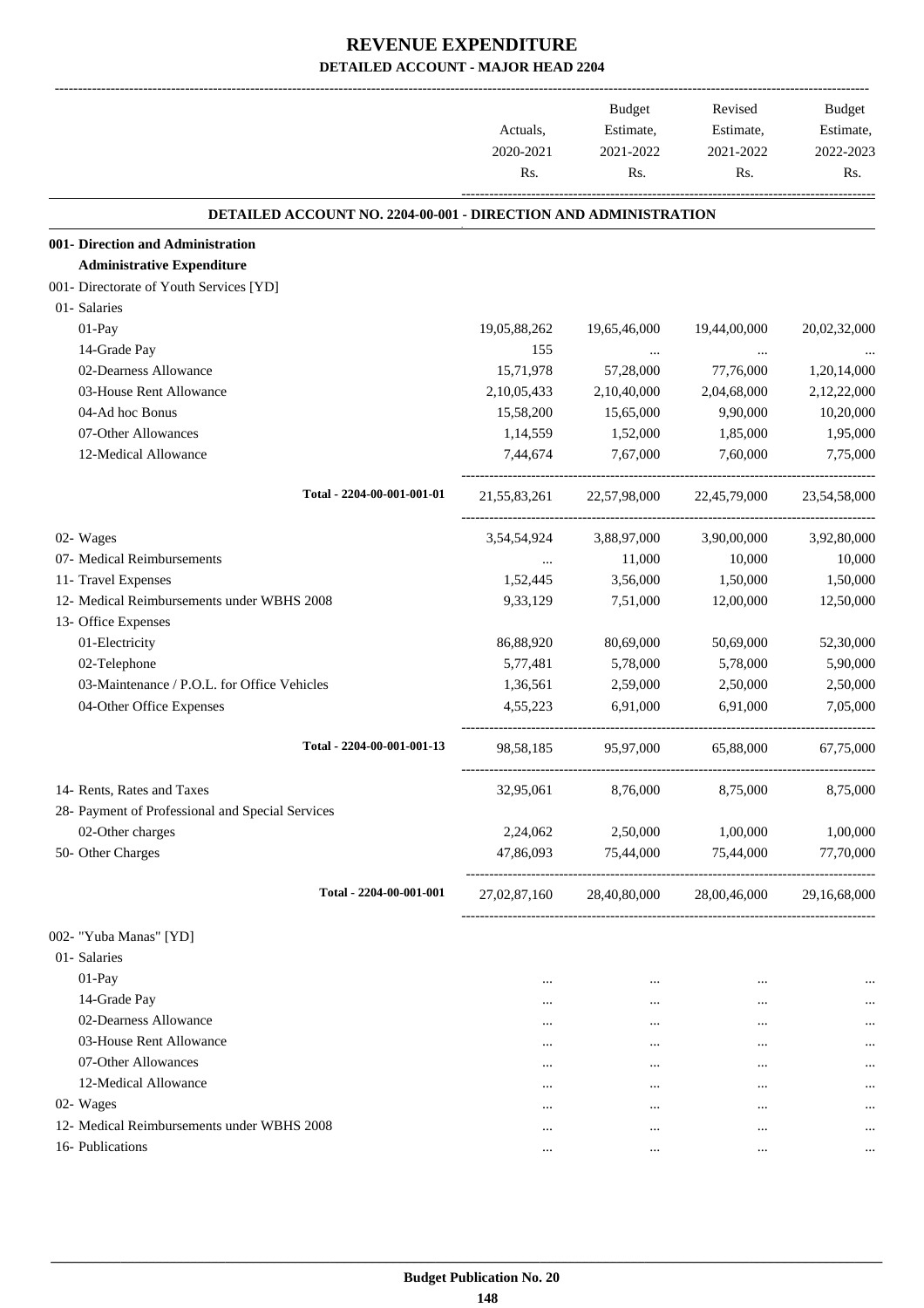|                                           | Actuals.         | <b>Budget</b><br>Estimate, | Revised<br>Estimate, | <b>Budget</b><br>Estimate, |
|-------------------------------------------|------------------|----------------------------|----------------------|----------------------------|
|                                           | 2020-2021        | 2021-2022                  | 2021-2022            | 2022-2023                  |
|                                           | R <sub>s</sub> . | Rs.                        | Rs.                  | Rs.                        |
| <b>Total - Administrative Expenditure</b> | 27,02,87,160     | 28,40,80,000               | 28,00,46,000         | 29,16,68,000               |
| Total - 2204-00-001                       | 27,02,87,160     | 28,40,80,000               | 28,00,46,000         | 29,16,68,000               |
| Voted                                     | 27,02,87,160     | 28,40,80,000               | 28,00,46,000         | 29,16,68,000               |
| Charged                                   |                  | $\cdots$                   | $\cdots$             |                            |

.

.

#### **DETAILED ACCOUNT NO. 2204-00-101 - PHYSICAL EDUCATION .**

## **101- Physical Education**

#### **Administrative Expenditure**

#### 001- Promotion of Games and Sports in Schools [YD]

31- Grants-in-aid-GENERAL

| 02-Other Grants | Total - 2204-00-101 | <br><br><br> | <br><br><br> |
|-----------------|---------------------|--------------|--------------|
|                 | Voted               | <br>         | <br>         |
|                 | Charged             | <br>         | <br>         |
|                 |                     |              |              |

#### **DETAILED ACCOUNT NO. 2204-00-102 - YOUTH WELFARE PROGRAMMES FOR STUDENTS**

| 102- Youth Welfare Programmes for Students                        |          |          |           |           |
|-------------------------------------------------------------------|----------|----------|-----------|-----------|
| <b>Administrative Expenditure</b>                                 |          |          |           |           |
| 002- Improvement and Expansion of Scouting and Girls Guides [YD]  |          |          |           |           |
| 02- Wages                                                         | $\cdots$ |          |           |           |
| 31- Grants-in-aid-GENERAL                                         |          |          |           |           |
| 02-Other Grants                                                   | $\cdots$ | 8,04,000 | 2,01,000  |           |
| Total - 2204-00-102-002                                           |          | 8,04,000 | 2,01,000  |           |
| 004- Manimela Mahakendra [YD]                                     |          |          |           |           |
| 31- Grants-in-aid-GENERAL                                         |          |          |           |           |
| 02-Other Grants                                                   | $\cdots$ |          |           |           |
| 007- Boys Scouts Association [YD]                                 |          |          |           |           |
| 31- Grants-in-aid-GENERAL                                         |          |          |           |           |
| 02-Other Grants                                                   | $\cdots$ |          |           | $\ddotsc$ |
| 009- Science Club [YD]                                            |          |          |           |           |
| 31- Grants-in-aid-GENERAL                                         |          |          |           |           |
| 02-Other Grants                                                   | $\cdots$ | $\cdots$ | $\cdots$  | $\ddotsc$ |
| 012- Childrens Forum [YD]                                         |          |          |           |           |
| 50- Other Charges                                                 |          |          | $\ddotsc$ | $\ddotsc$ |
| 014- Opening of Integrated Adult Education Centres in Block Youth |          |          |           |           |
| Centres [YD]                                                      |          |          |           |           |
| 34- Scholarships and Stipends                                     | $\cdots$ | $\cdots$ | $\cdots$  |           |
|                                                                   |          |          |           |           |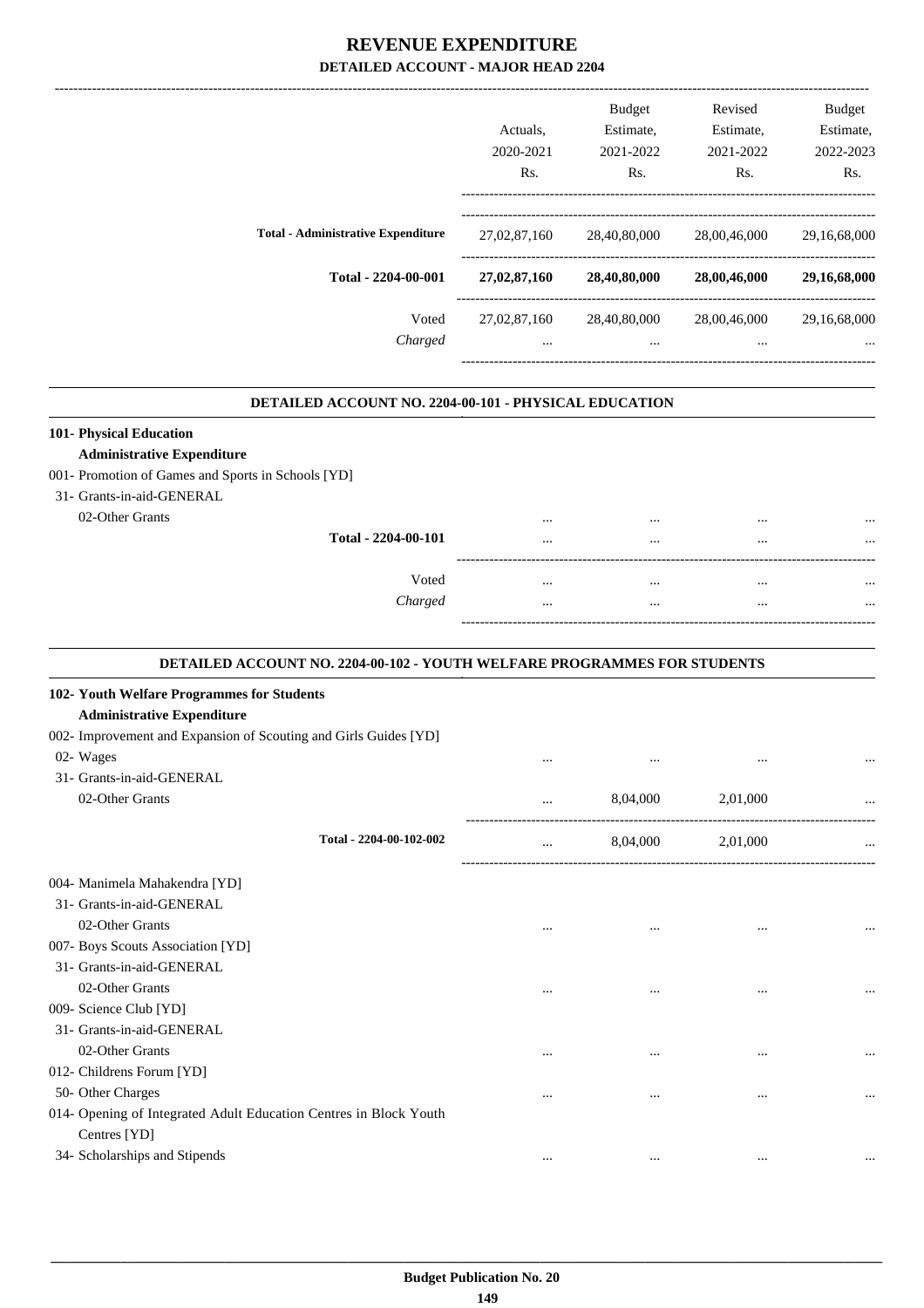|                                                                     | Actuals,<br>2020-2021<br>Rs. | <b>Budget</b><br>Estimate,<br>2021-2022<br>Rs. | Revised<br>Estimate,<br>2021-2022<br>Rs. | Budget<br>Estimate,<br>2022-2023<br>Rs. |
|---------------------------------------------------------------------|------------------------------|------------------------------------------------|------------------------------------------|-----------------------------------------|
| 015- Establishment of Shri Aurobinda Bal Kendras (Children Centres) |                              |                                                |                                          |                                         |
| [YD]                                                                |                              |                                                |                                          |                                         |
| 01- Salaries                                                        |                              |                                                |                                          |                                         |
| 01-Pay                                                              | 3,62,400                     | 4,09,000                                       | 3,70,000                                 | 3,81,000                                |
| 14-Grade Pay                                                        | $\cdots$                     | $\cdots$                                       | $\cdots$                                 |                                         |
| 02-Dearness Allowance                                               | 1,818                        | 13,000                                         | 15,000                                   | 23,000                                  |
| 03-House Rent Allowance                                             | 43,488                       | 49,000                                         | 59,000                                   | 66,000                                  |
| 04-Ad hoc Bonus                                                     | 4,200                        | 5,000                                          | 5,000                                    | 7,000                                   |
| 07-Other Allowances                                                 |                              |                                                |                                          |                                         |
| 12-Medical Allowance                                                |                              |                                                |                                          |                                         |
|                                                                     |                              |                                                |                                          |                                         |
| Total - 2204-00-102-015-01                                          | 4,11,906                     | 4.76.000                                       | 4,49,000                                 | 4,77,000                                |
| 07- Medical Reimbursements                                          |                              | $\cdots$                                       | $\ddotsc$                                |                                         |
| 12- Medical Reimbursements under WBHS 2008                          |                              | 1,000                                          | $\cdots$                                 |                                         |
| 13- Office Expenses                                                 |                              |                                                |                                          |                                         |
| 01-Electricity                                                      |                              | 1,000                                          |                                          |                                         |
| 02-Telephone                                                        |                              | 1,000                                          |                                          |                                         |
| 03-Maintenance / P.O.L. for Office Vehicles                         | $\cdots$                     | 3,000                                          | $\ddotsc$                                |                                         |
| 04-Other Office Expenses                                            | 1.000                        | 1,000                                          | $\ddotsc$                                |                                         |
| Total - 2204-00-102-015-13                                          | 1,000                        | 6,000                                          | $\cdots$                                 |                                         |
| 50- Other Charges                                                   | 2,000                        | 4,000                                          | $\cdots$                                 |                                         |
| Total - 2204-00-102-015                                             | 4,14,906                     |                                                | 4,87,000 4,49,000                        | 4,77,000                                |
| 016- Youth Centre Schemes [YD]                                      |                              |                                                |                                          |                                         |
| 01- Salaries                                                        |                              |                                                |                                          |                                         |
| 01-Pay                                                              | 5,01,27,392                  | 5,17,05,000                                    | 5,11,30,000                              | 5,26,64,000                             |
| 14-Grade Pay                                                        | 2,830                        | $\ldots$                                       | $\ldots$                                 | $\cdots$                                |
| 02-Dearness Allowance                                               | 4,31,473                     | 15,51,000                                      | 20,45,000                                | 31,60,000                               |
| 03-House Rent Allowance                                             | 57,30,280                    | 62,12,000                                      | 63,00,000                                | 65,03,000                               |
| 04-Ad hoc Bonus                                                     | 3,90,600                     | 3,99,000                                       | 1,62,000                                 | 1,75,000                                |
| 07-Other Allowances                                                 | 11,850                       | 12,000                                         | 12,000                                   | 12,000                                  |
| 12-Medical Allowance                                                | 1,76,601                     | 1,94,000                                       | 1,80,000                                 | 1,84,000                                |
| Total - 2204-00-102-016-01                                          | 5,68,71,026                  | 6,00,73,000                                    | 5,98,29,000                              | 6,26,98,000                             |
| 02- Wages                                                           | 13,49,704                    | 13,80,000                                      | 14,33,000                                | 14,76,000                               |
| 07- Medical Reimbursements                                          | $\cdots$                     | $\ldots$                                       | $\cdots$                                 |                                         |
| 11- Travel Expenses                                                 | 24,148                       | 61,000                                         | 61,000                                   | 62,000                                  |
| 12- Medical Reimbursements under WBHS 2008                          | 33,711                       | 95,000                                         | 1,95,000                                 | 1,97,000                                |
| 13- Office Expenses                                                 |                              |                                                |                                          |                                         |
| 01-Electricity                                                      | 56,997                       | 84,000                                         | 84,000                                   | 86,000                                  |
| 02-Telephone                                                        | 92,482                       | 1,05,000                                       | 1,05,000                                 | 1,07,000                                |
| 04-Other Office Expenses                                            | 62,363                       | 85,000                                         | 85,000                                   | 87,000                                  |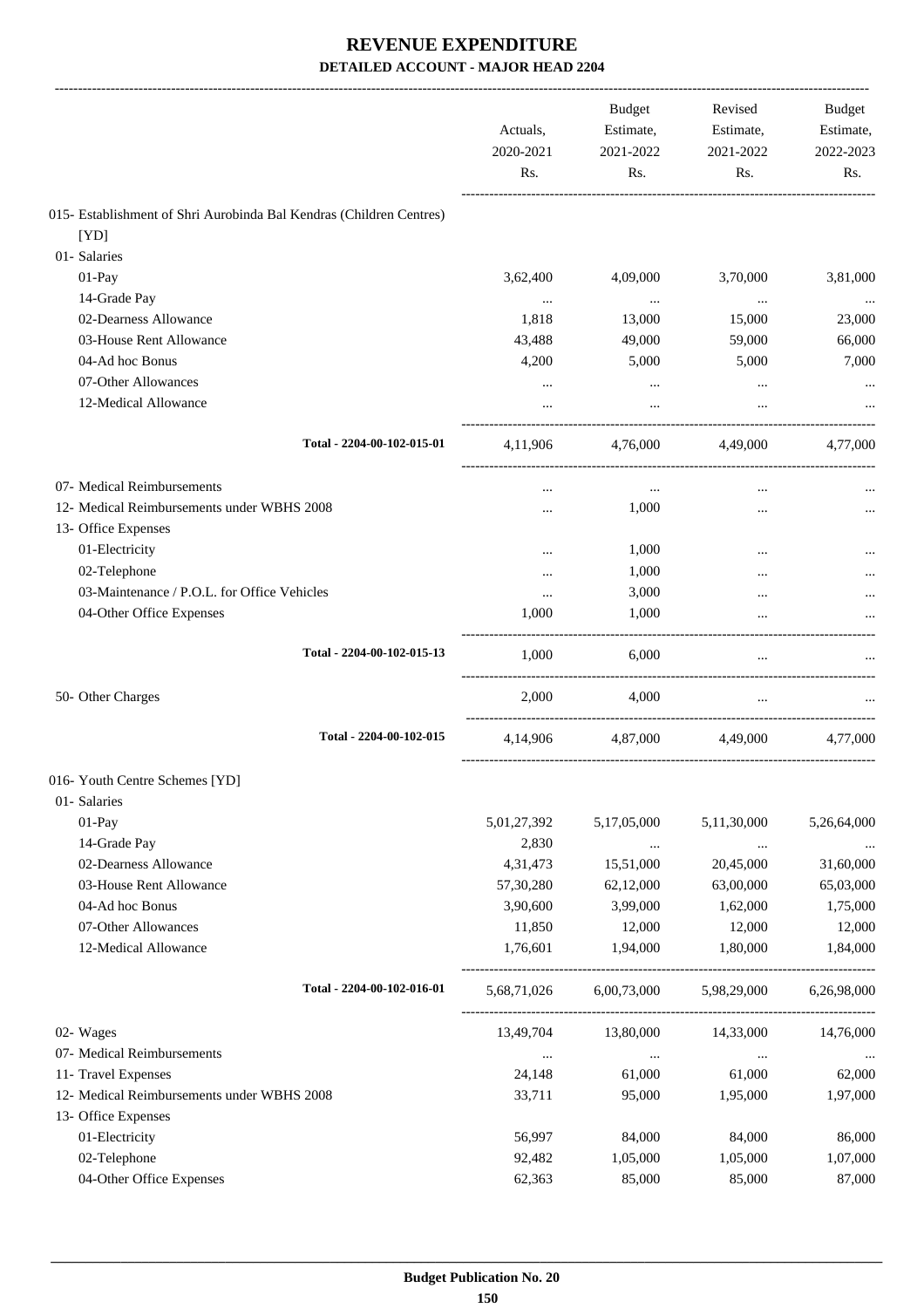|                                                                                                  | Actuals,<br>2020-2021<br>Rs. | Budget<br>2021-2022<br>Rs.       | Revised<br>Estimate, Estimate,<br>2021-2022<br>Rs. | Budget<br>Estimate,<br>2022-2023<br>Rs. |
|--------------------------------------------------------------------------------------------------|------------------------------|----------------------------------|----------------------------------------------------|-----------------------------------------|
| Total - 2204-00-102-016-13                                                                       |                              |                                  | 2,11,842 2,74,000 2,74,000 2,80,000                |                                         |
| 14- Rents, Rates and Taxes                                                                       |                              |                                  | 8,87,250 1,79,000 1,50,000                         | 1,50,000                                |
| 50- Other Charges                                                                                |                              |                                  | 1,76,411 2,58,000 2,58,000                         | 2,66,000                                |
| Total - 2204-00-102-016                                                                          |                              |                                  | 5,95,54,092 6,23,20,000 6,22,00,000 6,51,29,000    |                                         |
| 017- Sea Explorers Institute [YD]                                                                |                              |                                  |                                                    |                                         |
| 31- Grants-in-aid-GENERAL                                                                        |                              |                                  |                                                    |                                         |
| 02-Other Grants                                                                                  |                              |                                  |                                                    |                                         |
| 022- Youth Welfare, Youth Festivals, Contests, Students Tour, Youth                              |                              |                                  |                                                    |                                         |
| Hostels, etc. [YD]<br>31- Grants-in-aid-GENERAL                                                  |                              |                                  |                                                    |                                         |
| 02-Other Grants                                                                                  |                              |                                  | 2,12,413 5,00,000 2,12,000 2,14,000                |                                         |
| Total - 2204-00-102-022                                                                          | 2,12,413                     |                                  | 5,00,000 2,12,000 2,14,000                         |                                         |
| 024- Bharat Scouts and Guides [YD]                                                               |                              |                                  |                                                    |                                         |
| 31- Grants-in-aid-GENERAL                                                                        |                              |                                  |                                                    |                                         |
| 02-Other Grants                                                                                  |                              | 50,000                           | 50,000                                             | 50,000                                  |
| Total - 2204-00-102-024                                                                          | $\ddots$                     | 50,000                           | 50,000                                             | 50,000                                  |
| 025- Girls Guides Association [YD]                                                               |                              |                                  |                                                    |                                         |
| 01- Salaries                                                                                     |                              |                                  |                                                    |                                         |
| 01-Pay                                                                                           | $\cdots$                     | $\cdots$                         | $\cdots$                                           |                                         |
| 14-Grade Pay                                                                                     | $\cdots$                     | $\cdots$                         |                                                    |                                         |
| 02-Dearness Allowance                                                                            | $\cdots$                     | $\cdots$                         |                                                    |                                         |
| 03-House Rent Allowance                                                                          |                              | $\cdots$                         |                                                    |                                         |
| 04-Ad hoc Bonus                                                                                  |                              | $\cdots$                         | $\cdots$                                           |                                         |
| 12-Medical Allowance<br>026- Grants to Ailing Youths for Treatment and aftercare Nursing<br>[YD] |                              | $\cdots$                         | $\cdots$                                           |                                         |
| 31- Grants-in-aid-GENERAL                                                                        |                              |                                  |                                                    |                                         |
| 02-Other Grants                                                                                  |                              | 1,75,000                         | 50,000                                             | 50,000                                  |
| Total - 2204-00-102-026                                                                          | $\cdots$                     | --------------------<br>1,75,000 | 50,000                                             | 50,000                                  |
| 027- Purchase of Sports and Gymnastic Equipment [YD]                                             |                              |                                  |                                                    |                                         |
| 01- Salaries                                                                                     |                              |                                  |                                                    |                                         |
| 14-Grade Pay                                                                                     | $\cdots$                     | $\cdots$                         | $\cdots$                                           | $\cdots$                                |
| 12- Medical Reimbursements under WBHS 2008                                                       | $\cdots$                     | $\cdots$                         | $\cdots$                                           | $\cdots$                                |
| 50- Other Charges                                                                                |                              | $\cdots$                         | $\cdots$                                           | $\cdots$                                |
| 028- Grants to Talented Youths in different fields of activity (i.e. Art.                        |                              |                                  |                                                    |                                         |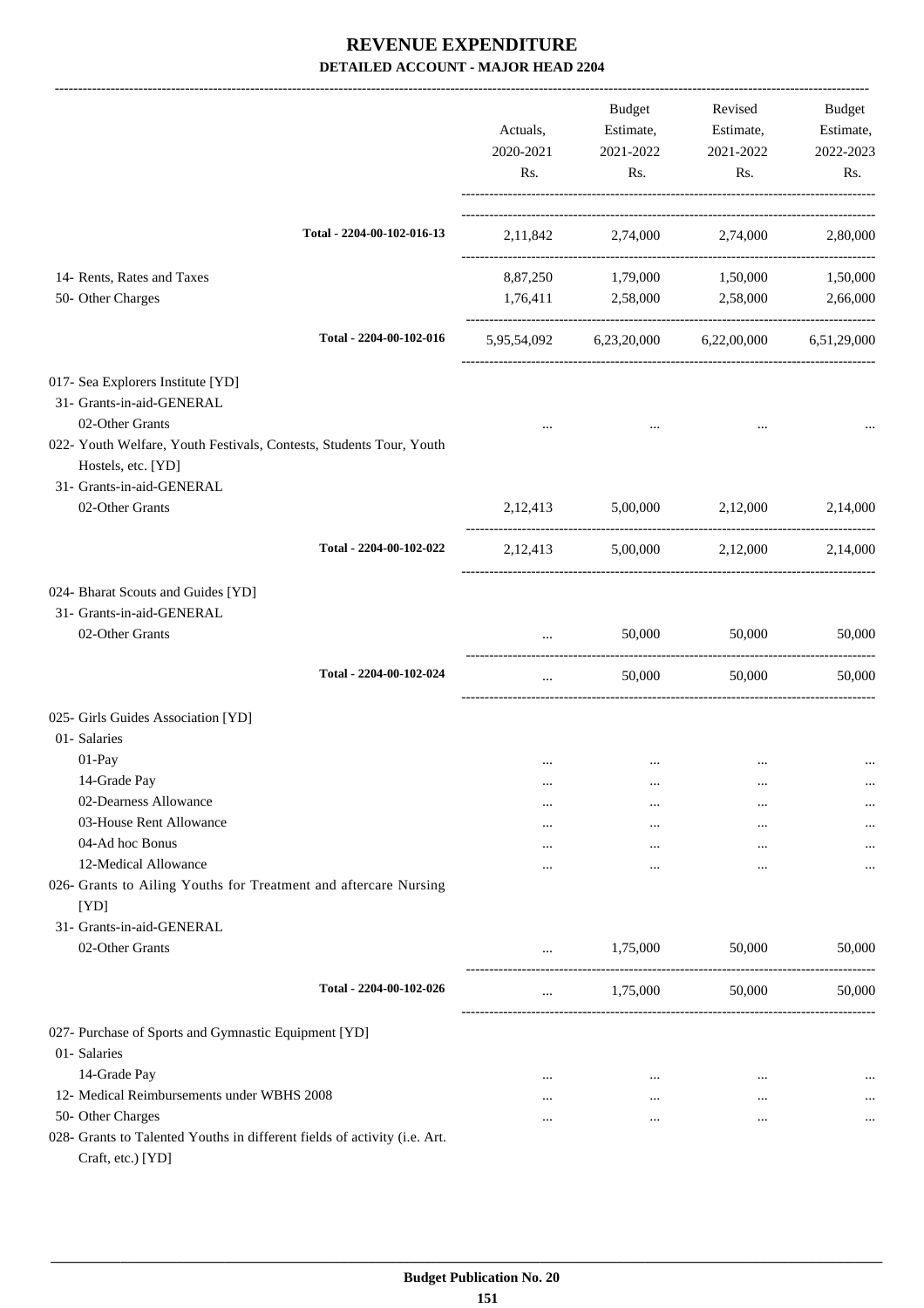|                                                                                                                                                                                           | Actuals,<br>2020-2021<br>Rs. | Budget<br>Estimate,<br>2021-2022<br>Rs.             | Revised<br>Estimate,<br>2021-2022<br>Rs.                       | Budget<br>Estimate,<br>2022-2023<br>Rs. |
|-------------------------------------------------------------------------------------------------------------------------------------------------------------------------------------------|------------------------------|-----------------------------------------------------|----------------------------------------------------------------|-----------------------------------------|
| 31- Grants-in-aid-GENERAL                                                                                                                                                                 |                              |                                                     |                                                                |                                         |
| 02-Other Grants                                                                                                                                                                           |                              |                                                     |                                                                |                                         |
| 029- Setting up of Text-Book Library [YD]                                                                                                                                                 |                              |                                                     |                                                                |                                         |
| 31- Grants-in-aid-GENERAL                                                                                                                                                                 |                              |                                                     |                                                                |                                         |
| 02-Other Grants                                                                                                                                                                           |                              |                                                     |                                                                |                                         |
| <b>Total - Administrative Expenditure</b>                                                                                                                                                 |                              | 6,01,81,411 6,43,36,000 6,31,62,000 6,59,20,000     |                                                                |                                         |
| <b>State Development Schemes</b>                                                                                                                                                          |                              |                                                     |                                                                |                                         |
| 003- Development of Rural Sports [YD]                                                                                                                                                     |                              |                                                     |                                                                |                                         |
| 31- Grants-in-aid-GENERAL                                                                                                                                                                 |                              |                                                     |                                                                |                                         |
| 02-Other Grants                                                                                                                                                                           |                              | 2,57,34,176 102,41,00,000                           | 34, 13, 67, 000                                                | 33,00,00,000                            |
| 50- Other Charges                                                                                                                                                                         |                              | $\dots$ 6,70,00,000                                 | 2,23,33,000                                                    | 1,00,00,000                             |
| Total - 2204-00-102-003                                                                                                                                                                   |                              | 2,57,34,176 109,11,00,000 36,37,00,000 34,00,00,000 |                                                                |                                         |
| 005-Youth Centre at Block Level with Information-Cum-<br>Employment Asstt. Bureau, Library, Reading Room and Science<br>Centres etc. [YD]<br>31- Grants-in-aid-GENERAL<br>02-Other Grants |                              |                                                     |                                                                |                                         |
| 006- Construction of Gymnasium and Distribution of Gymnastic<br>Equipment [YD]<br>31- Grants-in-aid-GENERAL                                                                               |                              |                                                     |                                                                |                                         |
| 02-Other Grants                                                                                                                                                                           |                              |                                                     |                                                                |                                         |
| 35- Grants for creation of Capital Assets                                                                                                                                                 | 30,00,000                    |                                                     | 16,63,00,000 5,54,33,000<br>---------------------------------- | 26,60,00,000                            |
| Total - 2204-00-102-006                                                                                                                                                                   |                              | 30,00,000  16,63,00,000  5,54,33,000  26,60,00,000  |                                                                |                                         |
| 008- Setting up of Youth Hostels outside and inside the State [YD]<br>31- Grants-in-aid-GENERAL                                                                                           |                              |                                                     |                                                                |                                         |
| 02-Other Grants                                                                                                                                                                           | $\cdots$                     | $\cdots$                                            | $\cdots$                                                       |                                         |
| 35- Grants for creation of Capital Assets                                                                                                                                                 | $\cdots$                     | $\ldots$                                            | $\cdots$                                                       |                                         |
| 50- Other Charges                                                                                                                                                                         | 83,82,452                    | 10,00,00,000                                        | 3,33,33,000                                                    | 20,00,00,000                            |
| 78- Outsourcing of Services                                                                                                                                                               | 2,55,65,660                  | 8,00,00,000                                         | 2,66,67,000                                                    | 10,00,00,000                            |
| Total - 2204-00-102-008                                                                                                                                                                   | 3,39,48,112                  | 18,00,00,000                                        | 6,00,00,000                                                    | 30,00,00,000                            |
| 010- Annual Youth Festivals at State Level [YD]                                                                                                                                           |                              |                                                     |                                                                |                                         |
| 31- Grants-in-aid-GENERAL                                                                                                                                                                 |                              |                                                     |                                                                |                                         |
| 02-Other Grants                                                                                                                                                                           | 4, 10, 15, 956               | 30,00,00,000                                        | 10,00,00,000                                                   | 30,00,00,000                            |
| Total - 2204-00-102-010                                                                                                                                                                   |                              | 4,10,15,956 30,00,00,000 10,00,00,000               |                                                                | 30,00,00,000                            |
| 011- Socio-Economic and Cultural Survey and Research on Youth                                                                                                                             |                              |                                                     |                                                                |                                         |

Life [YD]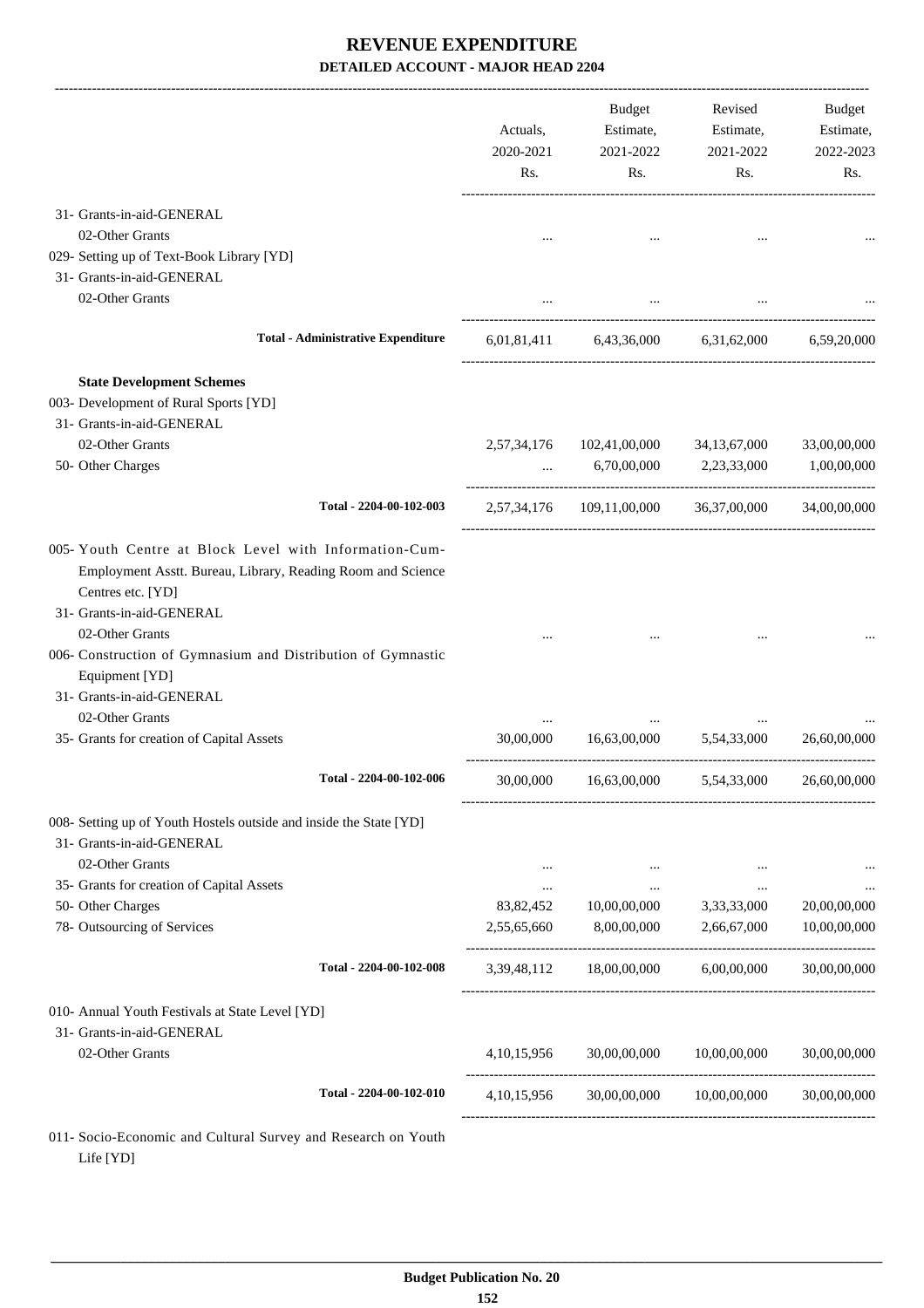|                                                                                     |           | Budget                                                | Revised                                 | Budget             |
|-------------------------------------------------------------------------------------|-----------|-------------------------------------------------------|-----------------------------------------|--------------------|
|                                                                                     | Actuals,  | Estimate,                                             | Estimate,                               | Estimate,          |
|                                                                                     | 2020-2021 | 2021-2022                                             | 2021-2022                               | 2022-2023          |
|                                                                                     | Rs.       | Rs.                                                   | Rs.                                     | Rs.                |
| 31- Grants-in-aid-GENERAL                                                           |           |                                                       |                                         |                    |
| 02-Other Grants                                                                     |           | 1,60,000 24,00,000 8,00,000 24,00,000                 |                                         |                    |
|                                                                                     |           |                                                       |                                         |                    |
| Total - 2204-00-102-011                                                             | 1,60,000  | 24,00,000                                             |                                         | 8,00,000 24,00,000 |
| 013- Aid to the Coaching Centres for Civil Services Exam. of all India              |           |                                                       |                                         |                    |
| level [YD]                                                                          |           |                                                       |                                         |                    |
| 50- Other Charges                                                                   | $\cdots$  |                                                       | 90,00,000 30,00,000                     | 90,00,000          |
| Total - 2204-00-102-013                                                             | $\cdots$  |                                                       | 90,00,000 30,00,000 90,00,000           |                    |
| 030- Gymnasium and Purchase of Gymnastic Equipments [YD]                            |           |                                                       |                                         |                    |
| 31- Grants-in-aid-GENERAL                                                           |           |                                                       |                                         |                    |
| 02-Other Grants                                                                     |           |                                                       |                                         |                    |
| <b>Total - State Development Schemes</b>                                            |           |                                                       |                                         |                    |
|                                                                                     |           | 10,38,58,244 174,88,00,000 58,29,33,000 121,74,00,000 |                                         |                    |
| Total - 2204-00-102                                                                 |           | 16,40,39,655 181,31,36,000 64,60,95,000 128,33,20,000 |                                         |                    |
| Voted                                                                               |           | 16,40,39,655 181,31,36,000 64,60,95,000 128,33,20,000 |                                         |                    |
| Charged                                                                             | $\cdots$  | $\cdots$                                              | $\cdots$                                |                    |
| DETAILED ACCOUNT NO. 2204-00-103 - YOUTH WELFARE PROGRAMMES FOR NON-STUDENTS        |           |                                                       |                                         |                    |
| 103- Youth Welfare Programmes for Non-Students                                      |           |                                                       |                                         |                    |
| <b>Administrative Expenditure</b>                                                   |           |                                                       |                                         |                    |
| 001- Himalayan Mountaineering Institute and Youth Hostels [YD]                      |           |                                                       |                                         |                    |
| 31- Grants-in-aid-GENERAL                                                           |           |                                                       |                                         |                    |
| 02-Other Grants                                                                     |           | 3,41,15,000 3,44,71,000 3,45,00,000                   |                                         | 3,47,00,000        |
| Total - 2204-00-103-001                                                             |           | 3,41,15,000 3,44,71,000 3,45,00,000 3,47,00,000       |                                         |                    |
| 002- Youth Clubs, Associations, Organisations, etc. [YD]                            |           |                                                       |                                         |                    |
| 31- Grants-in-aid-GENERAL                                                           |           |                                                       |                                         |                    |
| 02-Other Grants                                                                     | $\cdots$  |                                                       | and the contract of the contract of the |                    |
| 004- Grants to Mountaineering Clubs for Expedition, Mountaineering                  |           |                                                       |                                         |                    |
| Training, etc. [YD]                                                                 |           |                                                       |                                         |                    |
| 31- Grants-in-aid-GENERAL                                                           |           |                                                       |                                         |                    |
| 02-Other Grants                                                                     | 96,000    | 1,50,000                                              | 96,000                                  | 97,000             |
| Total - 2204-00-103-004                                                             | 96,000    | 1,50,000                                              | 96,000                                  | 97,000             |
|                                                                                     |           |                                                       |                                         |                    |
| 005- Vocational Training [YD]                                                       |           |                                                       |                                         |                    |
| 27- Minor Works/ Maintenance                                                        | $\cdots$  | $\cdots$                                              | $\cdots$                                | $\cdots$           |
| 009- Opening of Youth Hostels Inside the State [YD]<br>27- Minor Works/ Maintenance |           |                                                       |                                         |                    |
|                                                                                     | $\cdots$  | 1,20,000                                              | 1,20,000                                | 1,20,000           |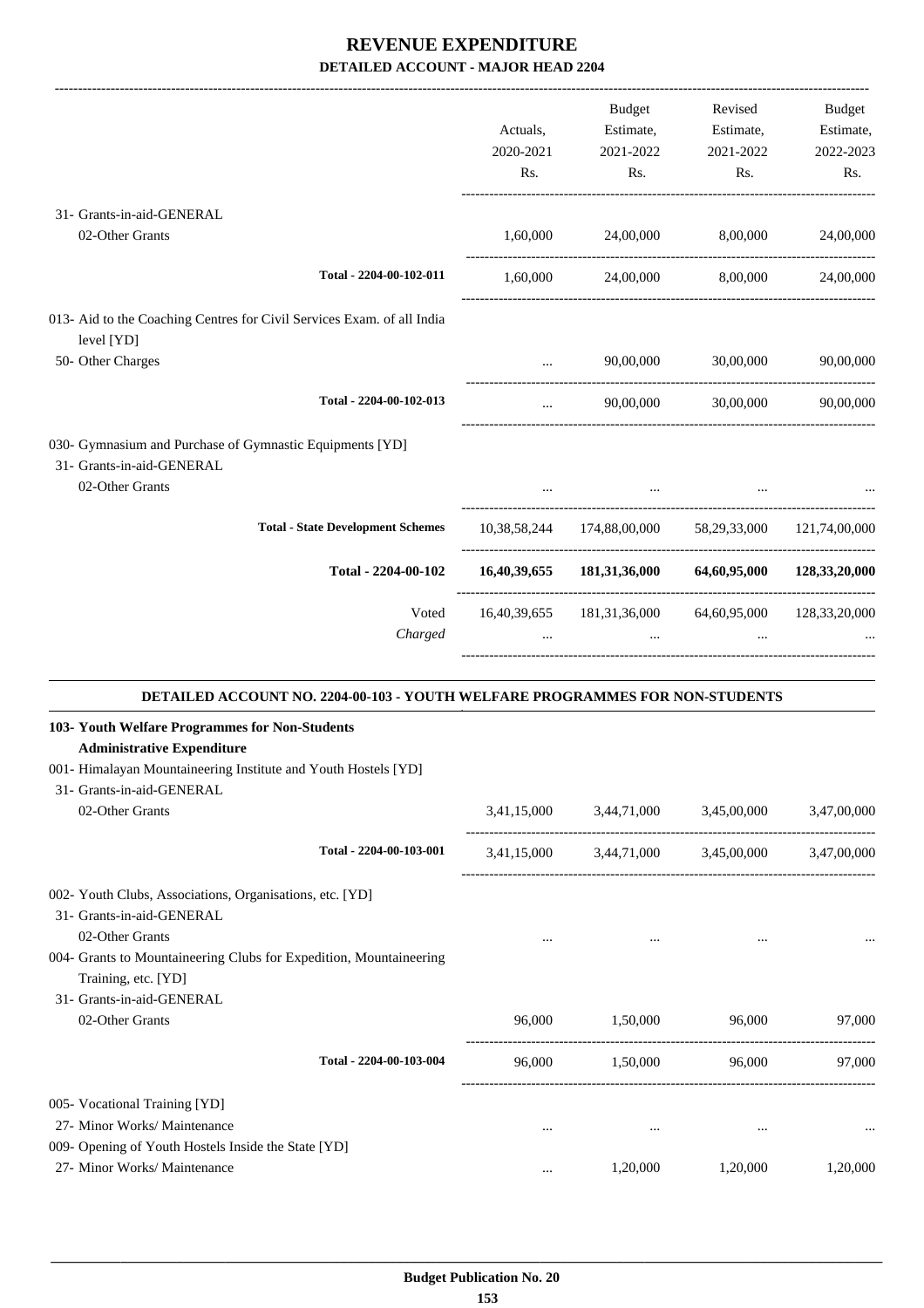|                                                                                              |                                           |                                                                                                                                   | Budget                                                              | Revised                                               | Budget      |
|----------------------------------------------------------------------------------------------|-------------------------------------------|-----------------------------------------------------------------------------------------------------------------------------------|---------------------------------------------------------------------|-------------------------------------------------------|-------------|
|                                                                                              |                                           | Actuals,                                                                                                                          | Estimate,                                                           | Estimate,                                             | Estimate,   |
|                                                                                              |                                           | 2020-2021                                                                                                                         | 2021-2022                                                           | 2021-2022                                             | 2022-2023   |
|                                                                                              |                                           | Rs.                                                                                                                               | Rs.                                                                 | Rs.                                                   | Rs.         |
|                                                                                              |                                           |                                                                                                                                   |                                                                     |                                                       |             |
|                                                                                              | Total - 2204-00-103-009                   |                                                                                                                                   |                                                                     | $1,20,000$ $1,20,000$ $1,20,000$                      |             |
| 010- Maintenance of existing Youth Hostels and other prestigious<br>buildings [YD]           |                                           |                                                                                                                                   |                                                                     |                                                       |             |
| 19- Maintenance                                                                              |                                           |                                                                                                                                   |                                                                     | 3,88,000 3,88,000                                     | 3,88,000    |
| 50- Other Charges                                                                            |                                           | $\cdots$                                                                                                                          | 80,000                                                              | 80,000                                                | 82,000      |
|                                                                                              | Total - 2204-00-103-010                   | $\cdots$                                                                                                                          |                                                                     | 4,68,000 4,68,000                                     | 4,70,000    |
| 022- Youth Hostels [YD]                                                                      |                                           |                                                                                                                                   |                                                                     |                                                       |             |
| 31- Grants-in-aid-GENERAL                                                                    |                                           |                                                                                                                                   |                                                                     |                                                       |             |
| 02-Other Grants                                                                              |                                           |                                                                                                                                   |                                                                     | $1,94,378$ $2,50,000$ $1,94,000$ $1,96,000$           |             |
|                                                                                              | Total - 2204-00-103-022                   |                                                                                                                                   |                                                                     | 1,94,378 2,50,000 1,94,000 1,96,000                   |             |
| 025- Opening of Youth Hostels Outside the State [YD]                                         |                                           |                                                                                                                                   |                                                                     |                                                       |             |
| 50- Other Charges                                                                            |                                           |                                                                                                                                   | the contract of the contract of the contract of the contract of the |                                                       |             |
|                                                                                              | <b>Total - Administrative Expenditure</b> |                                                                                                                                   |                                                                     | 3,44,05,378 3,54,59,000 3,53,78,000 3,55,83,000       |             |
| <b>State Development Schemes</b>                                                             |                                           |                                                                                                                                   |                                                                     |                                                       |             |
| 003- Vocational Training and Self-Employment Scheme [YD]                                     |                                           |                                                                                                                                   |                                                                     |                                                       |             |
| 31- Grants-in-aid-GENERAL                                                                    |                                           |                                                                                                                                   |                                                                     |                                                       |             |
| 02-Other Grants                                                                              |                                           | and the state                                                                                                                     |                                                                     | 35,00,000 11,67,000                                   | 35,00,000   |
|                                                                                              | Total - 2204-00-103-003                   | $\cdots$                                                                                                                          |                                                                     | 35,00,000 11,67,000                                   | 35,00,000   |
| 006- Promotion of Mountaineering including Formation and Working                             |                                           |                                                                                                                                   |                                                                     |                                                       |             |
| of West Bengal Mountaineering Foundation [YD]                                                |                                           |                                                                                                                                   |                                                                     |                                                       |             |
| 31- Grants-in-aid-GENERAL<br>02-Other Grants                                                 |                                           | 10,92,000                                                                                                                         | 4,50,00,000                                                         | 1,50,00,000                                           | 4,50,00,000 |
|                                                                                              | Total - 2204-00-103-006                   |                                                                                                                                   |                                                                     | $10,92,000$ $4,50,00,000$ $1,50,00,000$ $4,50,00,000$ |             |
| 007- Promotion of Science Club Activities [YD]                                               |                                           |                                                                                                                                   |                                                                     |                                                       |             |
| 31- Grants-in-aid-GENERAL                                                                    |                                           |                                                                                                                                   |                                                                     |                                                       |             |
| 02-Other Grants                                                                              |                                           | $\mathbf{1}_{\mathbf{1}_{\mathbf{2}}\mathbf{1}_{\mathbf{3}}\mathbf{2}_{\mathbf{4}}\mathbf{3}_{\mathbf{5}}\mathbf{4}_{\mathbf{6}}$ |                                                                     | 5,00,00,000 1,66,67,000 5,00,00,000                   |             |
|                                                                                              | Total - 2204-00-103-007                   | $\cdots$                                                                                                                          |                                                                     | 5,00,00,000 1,66,67,000 5,00,00,000                   |             |
| 008- Promotion of Socio-Economic Activities of Youth Clubs [YD]<br>31- Grants-in-aid-GENERAL |                                           |                                                                                                                                   |                                                                     |                                                       |             |
| 02-Other Grants                                                                              |                                           | $\cdots$                                                                                                                          |                                                                     | 1,00,00,000 33,33,000                                 | 1,00,00,000 |
|                                                                                              | Total - 2204-00-103-008                   | $\cdots$                                                                                                                          |                                                                     | 1,00,00,000 33,33,000 1,00,00,000                     |             |
|                                                                                              |                                           |                                                                                                                                   |                                                                     |                                                       |             |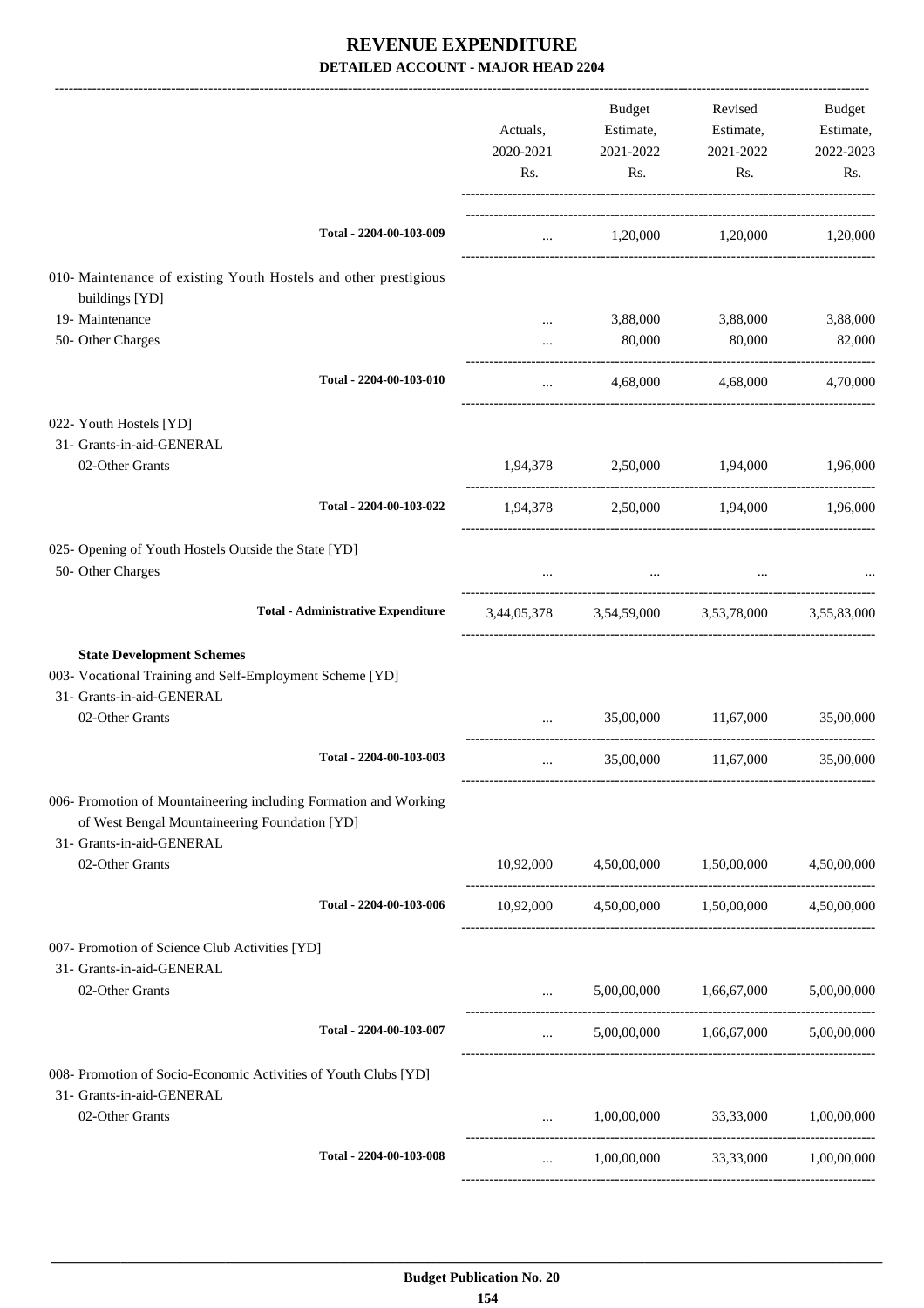|                                                                                                                                                          | Actuals,<br>2020-2021<br>Rs. | <b>Budget</b><br>Estimate,<br>2021-2022<br>Rs. | Revised<br>Estimate,<br>2021-2022<br>Rs.                                                           | <b>Budget</b><br>Estimate,<br>2022-2023<br>Rs. |
|----------------------------------------------------------------------------------------------------------------------------------------------------------|------------------------------|------------------------------------------------|----------------------------------------------------------------------------------------------------|------------------------------------------------|
| 012- Promotion of Adventure Sports and Setting up of Working of<br>State Adventure Academy. [YD]<br>31- Grants-in-aid-GENERAL                            |                              |                                                |                                                                                                    |                                                |
| 02-Other Grants                                                                                                                                          | 25,20,000                    | 1,50,00,000                                    | 50,00,000                                                                                          | 1,50,00,000                                    |
| Total - 2204-00-103-012                                                                                                                                  |                              | 25,20,000 1,50,00,000                          |                                                                                                    | 50,00,000 1,50,00,000                          |
| 015- Mini Indoor Games / Recreation Complexes [YD]<br>31- Grants-in-aid-GENERAL<br>02-Other Grants                                                       |                              |                                                |                                                                                                    |                                                |
| 35- Grants for creation of Capital Assets                                                                                                                | 6,75,51,707                  | 30,00,00,000                                   | 10,00,00,000                                                                                       | 40,00,00,000                                   |
| Total - 2204-00-103-015                                                                                                                                  |                              | 6,75,51,707 30,00,00,000 10,00,00,000          |                                                                                                    | 40,00,00,000                                   |
| 016- Open Air Stage SC-Special Component Plan for Schedule Caste<br>[YD]<br>31- Grants-in-aid-GENERAL<br>02-Other Grants<br>018- Bangla Yuba Kendra [YD] |                              |                                                |                                                                                                    |                                                |
| 31- Grants-in-aid-GENERAL<br>02-Other Grants                                                                                                             | 6,14,92,900                  | 25,00,00,000                                   | 8,33,33,000                                                                                        | 40,00,00,000                                   |
| Total - 2204-00-103-018                                                                                                                                  | 6,14,92,900                  | 25,00,00,000                                   | 8,33,33,000                                                                                        | 40,00,00,000                                   |
| 019- West Bengal State Mission for Employment [YD]<br>31- Grants-in-aid-GENERAL                                                                          |                              |                                                |                                                                                                    |                                                |
| 02-Other Grants<br>020- Overseas Indian Affairs [YD]<br>31- Grants-in-aid-GENERAL                                                                        |                              |                                                |                                                                                                    |                                                |
| 02-Other Grants<br>026- Promotion of Adventure Sports and setting up of Working of<br>State Adventure Academy [YD]<br>31- Grants-in-aid-GENERAL          | $\cdots$                     | $\cdots$                                       | $\cdots$                                                                                           |                                                |
| 02-Other Grants                                                                                                                                          |                              |                                                |                                                                                                    |                                                |
| <b>Total - State Development Schemes</b>                                                                                                                 |                              |                                                | 13,26,56,607 67,35,00,000 22,45,00,000 92,35,00,000                                                |                                                |
| Total - 2204-00-103                                                                                                                                      |                              |                                                | 16,70,61,985 70,89,59,000 25,98,78,000 95,90,83,000                                                |                                                |
| Voted<br>Charged                                                                                                                                         |                              |                                                | 16,70,61,985 70,89,59,000 25,98,78,000 95,90,83,000<br><b>Second Contract Contract</b><br>$\cdots$ |                                                |

#### **DETAILED ACCOUNT NO. 2204-00-104 - SPORTS AND GAMES .**

#### **104- Sports and Games**

#### **Administrative Expenditure**

002- Improvement and Development of Sports and Games [YD]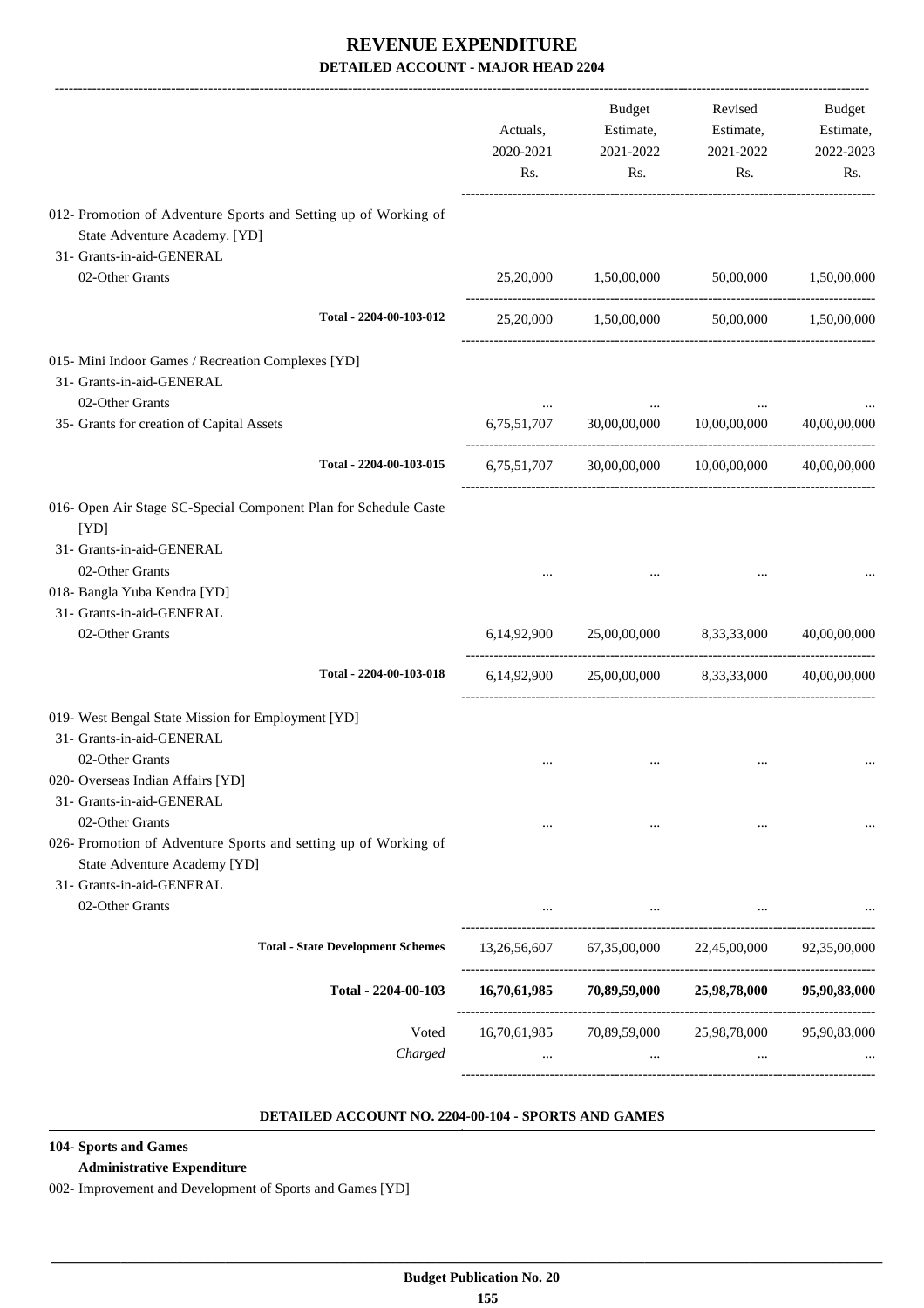|                                                                                   | Actuals,<br>2020-2021<br>Rs. | <b>Budget</b><br>Estimate,<br>2021-2022<br>Rs. | Revised<br>Estimate,<br>2021-2022<br>Rs. | Budget<br>Estimate,<br>2022-2023<br>Rs. |
|-----------------------------------------------------------------------------------|------------------------------|------------------------------------------------|------------------------------------------|-----------------------------------------|
| 36- Grants-in-aid-Salaries                                                        | 1,78,92,478                  | 1,82,91,000                                    | 1,85,19,000                              | 1,93,99,000                             |
| 50- Other Charges                                                                 |                              | 14,26,87,271 5,00,00,000                       | 5,00,00,000                              | 5,50,00,000                             |
| Total - 2204-00-104-002                                                           |                              |                                                | 16,05,79,749 6,82,91,000 6,85,19,000     | 7,43,99,000                             |
| 019- Public Sports and Games [YD]<br>31- Grants-in-aid-GENERAL<br>02-Other Grants |                              |                                                |                                          |                                         |
| 023- Financial Assistance to Needy Sportsmen [YD]<br>31- Grants-in-aid-GENERAL    |                              |                                                |                                          |                                         |
| 02-Other Grants                                                                   | 4,80,000                     | 3,09,000                                       | 3,09,000                                 | 3,09,000                                |
| Total - 2204-00-104-023                                                           | 4,80,000                     |                                                | 3,09,000 3,09,000                        | 3.09.000                                |
| 024- Yuba Bharati Krirangan [YD]<br>01- Salaries<br>01-Pay                        | 2,80,97,352                  | 3,07,07,000                                    | 2,86,59,000                              | 2,95,19,000                             |
| 14-Grade Pay<br>02-Dearness Allowance                                             | 1,35,495                     | $\cdots$<br>9,21,000                           | $\cdots$<br>11,46,000                    | 17,71,000                               |
| 03-House Rent Allowance<br>04-Ad hoc Bonus                                        | 29,82,828<br>54,600          | 29,17,000<br>60,000                            | 27,23,000<br>56,000                      | 28,04,000<br>57,000                     |
| 07-Other Allowances<br>12-Medical Allowance                                       | $\cdots$<br>1,45,000         | 1,00,000<br>1,52,000                           | $\cdots$<br>1,48,000                     | 1,51,000                                |
| Total - 2204-00-104-024-01                                                        | 3, 14, 15, 275               |                                                | 3,48,57,000 3,27,32,000                  | 3,43,02,000                             |
| 12- Medical Reimbursements under WBHS 2008<br>13- Office Expenses                 | 2,230                        | 3,64,000                                       | 3,64,000                                 | 3,71,000                                |
| 01-Electricity                                                                    | $\cdots$                     | 1,02,000                                       | 1,02,000                                 | 1,04,000                                |
| 02-Telephone                                                                      | 9,729                        | 16,000                                         | 16,000                                   | 16,000                                  |
| 03-Maintenance / P.O.L. for Office Vehicles<br>04-Other Office Expenses           | $\ldots$<br>9,651            | 50,000<br>20,000                               | 50,000<br>20,000                         | 50,000<br>20,000                        |
| Total - 2204-00-104-024-13                                                        | 19,380                       | 1,88,000                                       | 1,88,000                                 | 1,90,000                                |
| 26- Advertising and Publicity Expenses                                            | 31, 32, 305                  | 35,00,000                                      | 31,95,000                                | 32,91,000                               |
| 50- Other Charges                                                                 | 8,99,938                     | 12,00,000                                      | 12,00,000                                | 12,36,000                               |
| Total - 2204-00-104-024                                                           |                              |                                                | 3,54,69,128 4,01,09,000 3,76,79,000      | 3,93,90,000                             |
| 026- Sports and Games [YD]<br>13- Office Expenses                                 |                              |                                                |                                          |                                         |
| 04-Other Office Expenses                                                          | $\cdots$                     | $\cdots$                                       | $\cdots$                                 | $\cdots$                                |
| 27- Minor Works/ Maintenance                                                      |                              | $\cdots$                                       | $\cdots$                                 | $\cdots$                                |
| 027- Rabindra Sarobar stadium [YD]                                                |                              |                                                |                                          |                                         |
| 13- Office Expenses                                                               |                              |                                                |                                          |                                         |
| 01-Electricity                                                                    | 1,55,685                     | 1,77,000                                       | 1,77,000                                 | 1,81,000                                |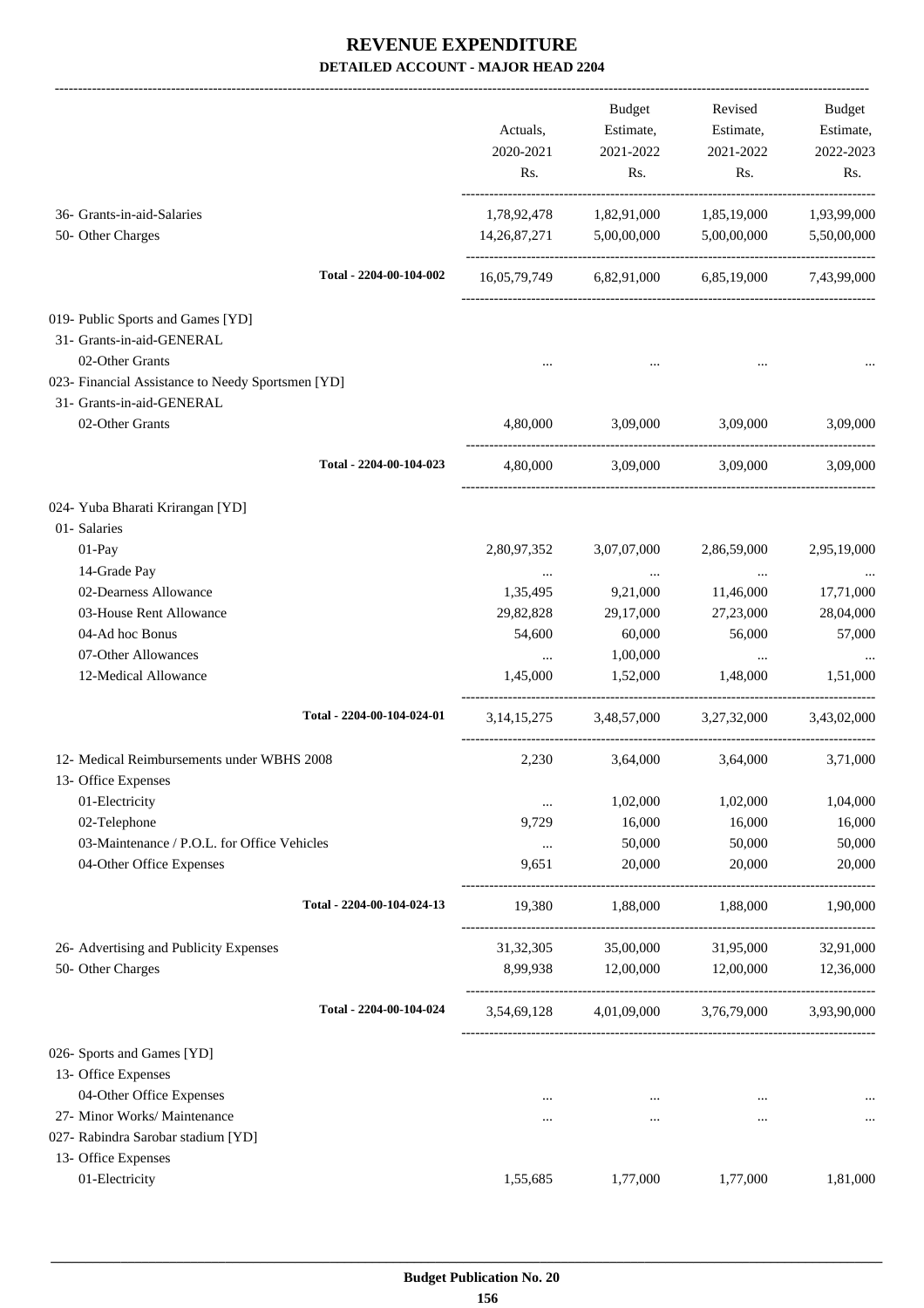|                                                                                                            |                                           | Actuals,<br>2020-2021<br>Rs. | Budget<br>Estimate,<br>2021-2022<br>Rs.                | Revised<br>Estimate,<br>2021-2022<br>Rs. | Budget<br>Estimate,<br>2022-2023<br>Rs. |
|------------------------------------------------------------------------------------------------------------|-------------------------------------------|------------------------------|--------------------------------------------------------|------------------------------------------|-----------------------------------------|
|                                                                                                            | Total - 2204-00-104-027                   |                              | 1,55,685 1,77,000 1,77,000 1,81,000                    |                                          |                                         |
|                                                                                                            | <b>Total - Administrative Expenditure</b> |                              | 19,66,84,562 10,88,86,000 10,66,84,000 11,42,79,000    |                                          |                                         |
| <b>State Development Schemes</b><br>001- Improvement of Sports and Games [YD]<br>31- Grants-in-aid-GENERAL |                                           |                              |                                                        |                                          |                                         |
| 02-Other Grants<br>50- Other Charges                                                                       |                                           | 16,72,044                    | 103,42,42,899 160,00,00,000<br>2,00,00,000             | 53, 33, 33, 000<br>66,67,000             | 158,00,00,000<br>2,10,00,000            |
|                                                                                                            | Total - 2204-00-104-001                   |                              | 103,59,14,943 162,00,00,000 54,00,00,000 160,10,00,000 |                                          |                                         |
| 003- Campus Works, Stadium, Playground etc. [YD]<br>31- Grants-in-aid-GENERAL                              |                                           |                              |                                                        |                                          |                                         |
| 02-Other Grants                                                                                            |                                           | $\cdots$                     | 10,00,000                                              | 3,33,000                                 | 10,50,000                               |
| 35- Grants for creation of Capital Assets<br>50- Other Charges                                             |                                           | $\cdots$<br>61,93,156        | 1,00,00,000<br>19,00,00,000                            | 33,33,000<br>5,50,07,000                 | 1,05,00,000<br>19,95,00,000             |
|                                                                                                            | Total - 2204-00-104-003                   |                              | 61,93,156 20,10,00,000 5,86,73,000                     |                                          | 21,10,50,000                            |
| 004- Expansion of Sports and Games for Women [YD]<br>31- Grants-in-aid-GENERAL                             |                                           |                              |                                                        |                                          |                                         |
| 02-Other Grants                                                                                            |                                           | $\cdots$                     | 15,00,000                                              | 5,00,000                                 | 15,75,000                               |
|                                                                                                            | Total - 2204-00-104-004                   | $\cdots$                     | 15,00,000                                              | 5,00,000                                 | 15,75,000                               |
| 005- Scheme for Flood-lighting System in the Grounds [YD]                                                  |                                           |                              |                                                        |                                          |                                         |
| 50- Other Charges                                                                                          |                                           | $\cdots$                     | 1,00,000                                               | 33,000                                   | 1,05,000                                |
|                                                                                                            | Total - 2204-00-104-005                   | $\cdots$                     | 1,00,000                                               |                                          | 33,000 1,05,000                         |
| 006- Development and Maintenance of Netaji Indoor Stadium [YD]<br>13- Office Expenses                      |                                           |                              |                                                        |                                          |                                         |
| 01-Electricity                                                                                             |                                           | 59,59,589                    | 2,00,00,000                                            | 76,70,000                                | 2,10,00,000                             |
| 50- Other Charges                                                                                          |                                           | 66,88,707                    | 3,00,00,000                                            | 1,00,00,000                              | 3,15,00,000                             |
| 78- Outsourcing of Services                                                                                |                                           | 5,51,174                     | 30,00,000                                              | 33,28,000                                | 31,50,000                               |
|                                                                                                            | Total - 2204-00-104-006                   |                              | 1,31,99,470 5,30,00,000 2,09,98,000 5,56,50,000        |                                          |                                         |
| 007- Stadium Complex at Bidhan Nagar [YD]<br>13- Office Expenses                                           |                                           |                              |                                                        |                                          |                                         |
| 01-Electricity                                                                                             |                                           | 27,76,923                    | 2,40,00,000                                            | 1,46,67,000                              | 2,52,00,000                             |
| 27- Minor Works/ Maintenance                                                                               |                                           | 1,26,34,502                  | 1,00,00,000                                            | 33,33,000                                | 1,05,00,000                             |
| 50- Other Charges                                                                                          |                                           | 3,78,30,466                  | 10,00,00,000                                           | 3,33,33,000                              | 10,50,00,000                            |
| 77- Computerisation                                                                                        |                                           | 1,21,500                     | 10,00,000                                              | 3,33,000                                 | 10,50,000                               |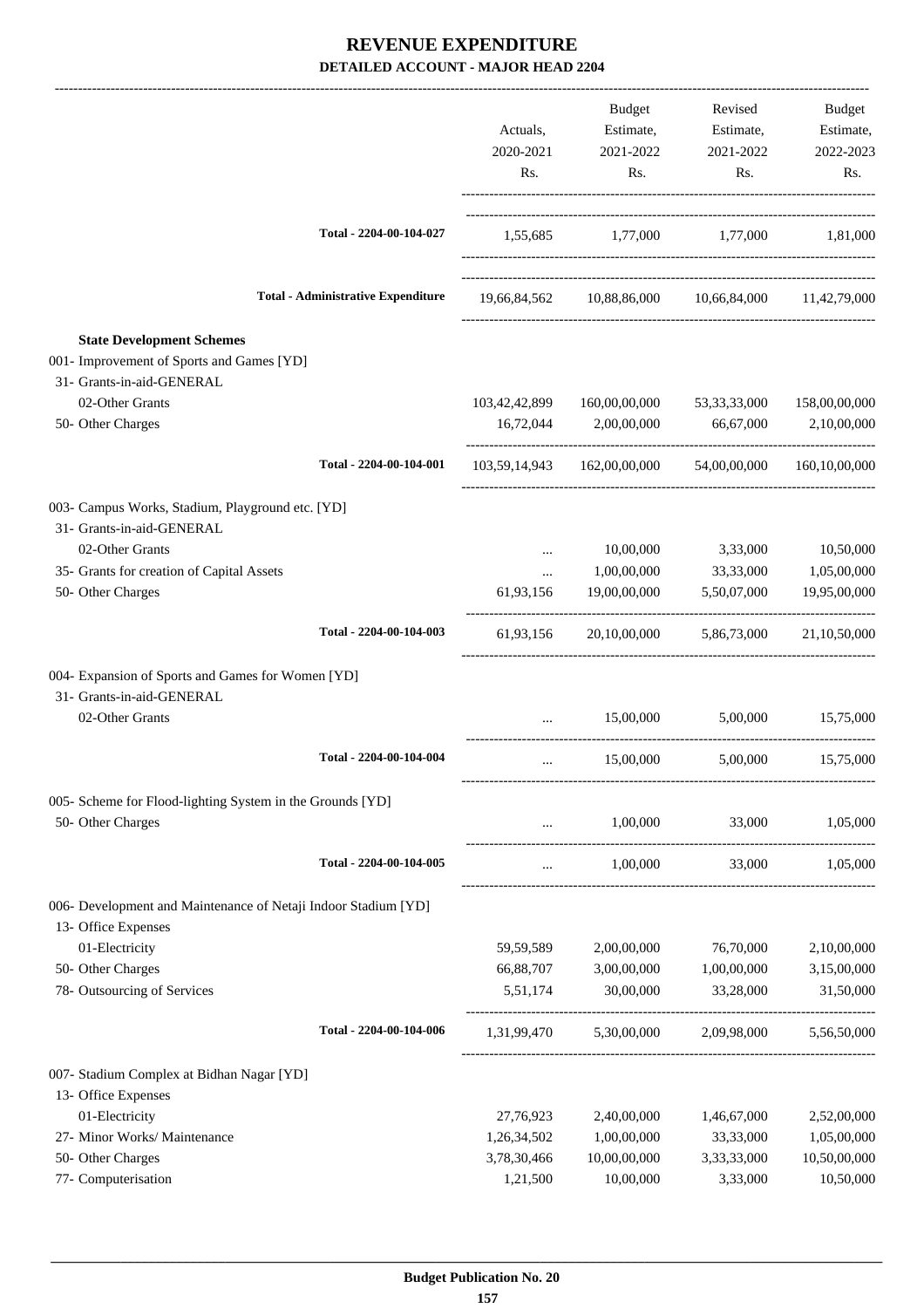|                                                                                 |                         | Actuals,<br>2020-2021<br>Rs. | Budget<br>Estimate,<br>2021-2022<br>Rs.           | Revised<br>Estimate,<br>2021-2022<br>Rs. | Budget<br>Estimate,<br>2022-2023<br>Rs. |
|---------------------------------------------------------------------------------|-------------------------|------------------------------|---------------------------------------------------|------------------------------------------|-----------------------------------------|
| 78- Outsourcing of Services                                                     |                         |                              | 1,03,83,625 2,00,00,000 66,67,000                 |                                          | 2,10,00,000                             |
|                                                                                 | Total - 2204-00-104-007 |                              | 6,37,47,016 15,50,00,000 5,83,33,000 16,27,50,000 |                                          |                                         |
| 008- Swimming pool at Subhas Sarobar and Rabindra Sarobar<br>Stadium [YD]       |                         |                              |                                                   |                                          |                                         |
| 13- Office Expenses<br>01-Electricity<br>31- Grants-in-aid-GENERAL              |                         | $\cdots$                     | 2,50,000                                          | 1,57,000                                 | 2,63,000                                |
| 02-Other Grants                                                                 |                         | 3,75,000                     | 20,00,000                                         | 6,67,000                                 | 21,00,000                               |
| 78- Outsourcing of Services                                                     |                         | 11,75,335                    | 41,50,000                                         | 14,67,000                                | 43,58,000                               |
|                                                                                 | Total - 2204-00-104-008 |                              | 15,50,335 64,00,000 22,91,000 67,21,000           |                                          |                                         |
| 009- District Sports Council [YD]<br>31- Grants-in-aid-GENERAL                  |                         |                              |                                                   |                                          |                                         |
| 02-Other Grants                                                                 |                         |                              | 5,00,000 5,00,00,000 1,66,67,000 5,25,00,000      |                                          |                                         |
|                                                                                 | Total - 2204-00-104-009 | 5,00,000                     |                                                   | 5,00,00,000 1,66,67,000                  | 5,25,00,000                             |
| 010- Sports Hostels [YD]<br>31- Grants-in-aid-GENERAL                           |                         |                              |                                                   |                                          |                                         |
| 02-Other Grants                                                                 |                         | $\cdots$                     | 1,00,00,000 33,33,000 1,05,00,000                 |                                          |                                         |
|                                                                                 | Total - 2204-00-104-010 | $\cdots$                     | 1,00,00,000                                       |                                          | 33,33,000 1,05,00,000                   |
| 017- Honorarium to Ex-Olympions [YD]<br>31- Grants-in-aid-GENERAL               |                         |                              |                                                   |                                          |                                         |
| 02-Other Grants                                                                 |                         | 6,72,000                     | 10,00,000                                         | 3,84,000                                 | 10,00,000                               |
|                                                                                 | Total - 2204-00-104-017 |                              | 6,72,000 10,00,000 3,84,000 10,00,000             |                                          |                                         |
| 018- Jhargram Sports Academy(Archery) [YD]<br>31- Grants-in-aid-GENERAL         |                         |                              |                                                   |                                          |                                         |
| 02-Other Grants                                                                 |                         |                              | 59,97,944 2,00,00,000 1,63,22,000                 |                                          | 2,10,00,000                             |
| 35- Grants for creation of Capital Assets                                       |                         | $\langle \cdots \rangle$ .   |                                                   | 2,00,00,000 66,67,000                    | 2,10,00,000                             |
|                                                                                 | Total - 2204-00-104-018 |                              | 59,97,944 4,00,00,000 2,29,89,000 4,20,00,000     |                                          |                                         |
| 021- Development and Maintenance of Kshudiram Stadium and Ranji<br>Stadium [YD] |                         |                              |                                                   |                                          |                                         |
| 50- Other Charges                                                               |                         |                              | 24,85,045 1,00,00,000 33,33,000 1,05,00,000       |                                          |                                         |
|                                                                                 | Total - 2204-00-104-021 |                              | 24,85,045 1,00,00,000 33,33,000 1,05,00,000       |                                          |                                         |
|                                                                                 |                         |                              |                                                   |                                          |                                         |

028- Kishore Bharati Stadium [YD]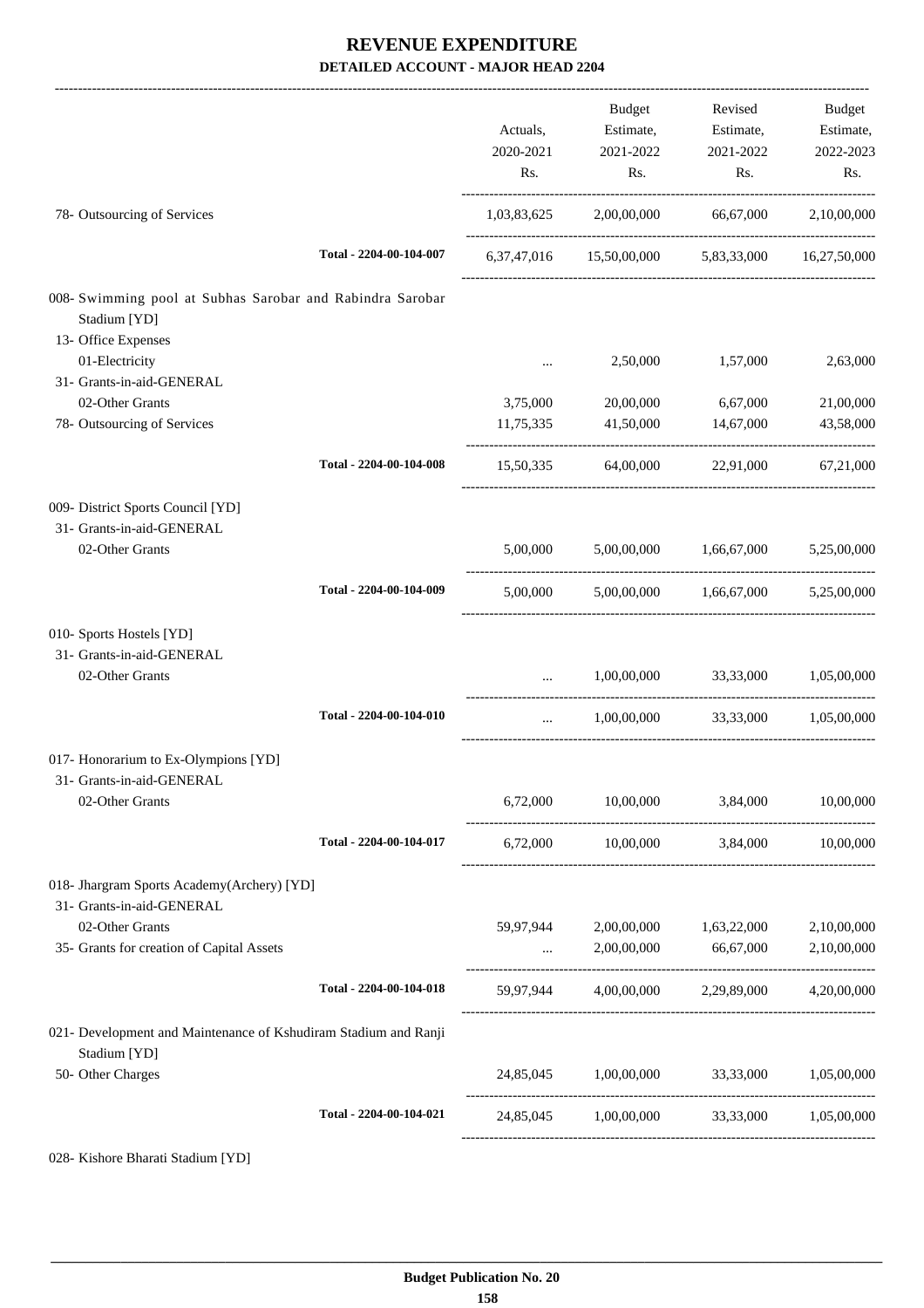-------------------------------------------------------------------------------------------------------------------------------------------------------------------------------

|                             |                                          | Actuals,<br>2020-2021<br>Rs. | <b>Budget</b><br>Estimate,<br>2021-2022<br>Rs. | Revised<br>Estimate,<br>2021-2022<br>Rs. | <b>Budget</b><br>Estimate,<br>2022-2023<br>Rs. |
|-----------------------------|------------------------------------------|------------------------------|------------------------------------------------|------------------------------------------|------------------------------------------------|
| 13- Office Expenses         |                                          |                              |                                                |                                          |                                                |
| 01-Electricity              |                                          | 7,95,964                     | $\cdots$                                       | 58,10,000                                | 7,00,00,000                                    |
| 78- Outsourcing of Services |                                          |                              |                                                | 23,59,000                                | 3,00,00,000                                    |
|                             | Total - 2204-00-104-028                  | 7,95,964                     | $\cdots$                                       | 81,69,000                                | 10,00,00,000                                   |
|                             | <b>Total - State Development Schemes</b> | 113, 10, 55, 873             | 214,80,00,000                                  | 73,57,03,000                             | 225, 53, 51, 000                               |
|                             | Total - 2204-00-104                      | 132,77,40,435                | 225,68,86,000                                  | 84,23,87,000                             | 236,96,30,000                                  |
|                             | Voted                                    | 132,77,40,435                | 225,68,86,000                                  | 84, 23, 87, 000                          | 236,96,30,000                                  |
|                             | Charged                                  | $\cdots$                     | $\cdots$                                       | $\cdots$                                 |                                                |
|                             |                                          |                              |                                                |                                          |                                                |

|                                                            | DETAILED ACCOUNT NO. 2204-00-789 - SPECIAL COMPONENT PLAN FOR SCHEDULED CASTES |               |                                                |                                           |              |
|------------------------------------------------------------|--------------------------------------------------------------------------------|---------------|------------------------------------------------|-------------------------------------------|--------------|
| 789- Special Component Plan for Scheduled Castes           |                                                                                |               |                                                |                                           |              |
| <b>State Development Schemes</b>                           |                                                                                |               |                                                |                                           |              |
| 001- Development of Rural Soprts [YD]                      |                                                                                |               |                                                |                                           |              |
| 31- Grants-in-aid-GENERAL                                  |                                                                                |               |                                                |                                           |              |
| 02-Other Grants                                            |                                                                                | $\cdots$      |                                                | 38,04,00,000 12,68,00,000                 | 10,40,00,000 |
|                                                            | Total - 2204-00-789-001                                                        | $\cdots$      |                                                | 38,04,00,000 12,68,00,000 10,40,00,000    |              |
| 003- Gymnasium and Purchase of Gymnastic Equipments [YD]   |                                                                                |               |                                                |                                           |              |
| 31- Grants-in-aid-GENERAL                                  |                                                                                |               |                                                |                                           |              |
| 02-Other Grants                                            |                                                                                |               |                                                | 5,00,00,000 1,66,67,000                   | 8,00,00,000  |
|                                                            | Total - 2204-00-789-003                                                        | and the state |                                                | $5,00,00,000$ $1,66,67,000$ $8,00,00,000$ |              |
| 006- Socio-Economic Survey and Research on Youth Life [YD] |                                                                                |               |                                                |                                           |              |
| 31- Grants-in-aid-GENERAL                                  |                                                                                |               |                                                |                                           |              |
| 02-Other Grants                                            |                                                                                |               | $\mathbf{r}$ and $\mathbf{r}$ and $\mathbf{r}$ | 15,00,000 5,00,000 15,00,000              |              |
|                                                            | Total - 2204-00-789-006                                                        | $\ddotsc$     |                                                | 15,00,000 5,00,000 15,00,000              |              |
| 008- Vocational Training and Self-Employment Schemes [YD]  |                                                                                |               |                                                |                                           |              |
| 31- Grants-in-aid-GENERAL                                  |                                                                                |               |                                                |                                           |              |
| 02-Other Grants                                            |                                                                                |               |                                                | 12,00,000 4,00,000 12,00,000              |              |
|                                                            | Total - 2204-00-789-008                                                        | $\cdots$      | 12,00,000                                      | 4,00,000                                  | 12,00,000    |
| 009- Campus Works, Stadium, Playground etc. [YD]           |                                                                                |               |                                                |                                           |              |
| 31- Grants-in-aid-GENERAL                                  |                                                                                |               |                                                |                                           |              |
| 02-Other Grants                                            |                                                                                |               | 15,00,000                                      | 5,00,000                                  | 15,75,000    |
| 50- Other Charges                                          |                                                                                | $\cdots$      | 1,25,00,000                                    | 41,67,000                                 | 1,31,25,000  |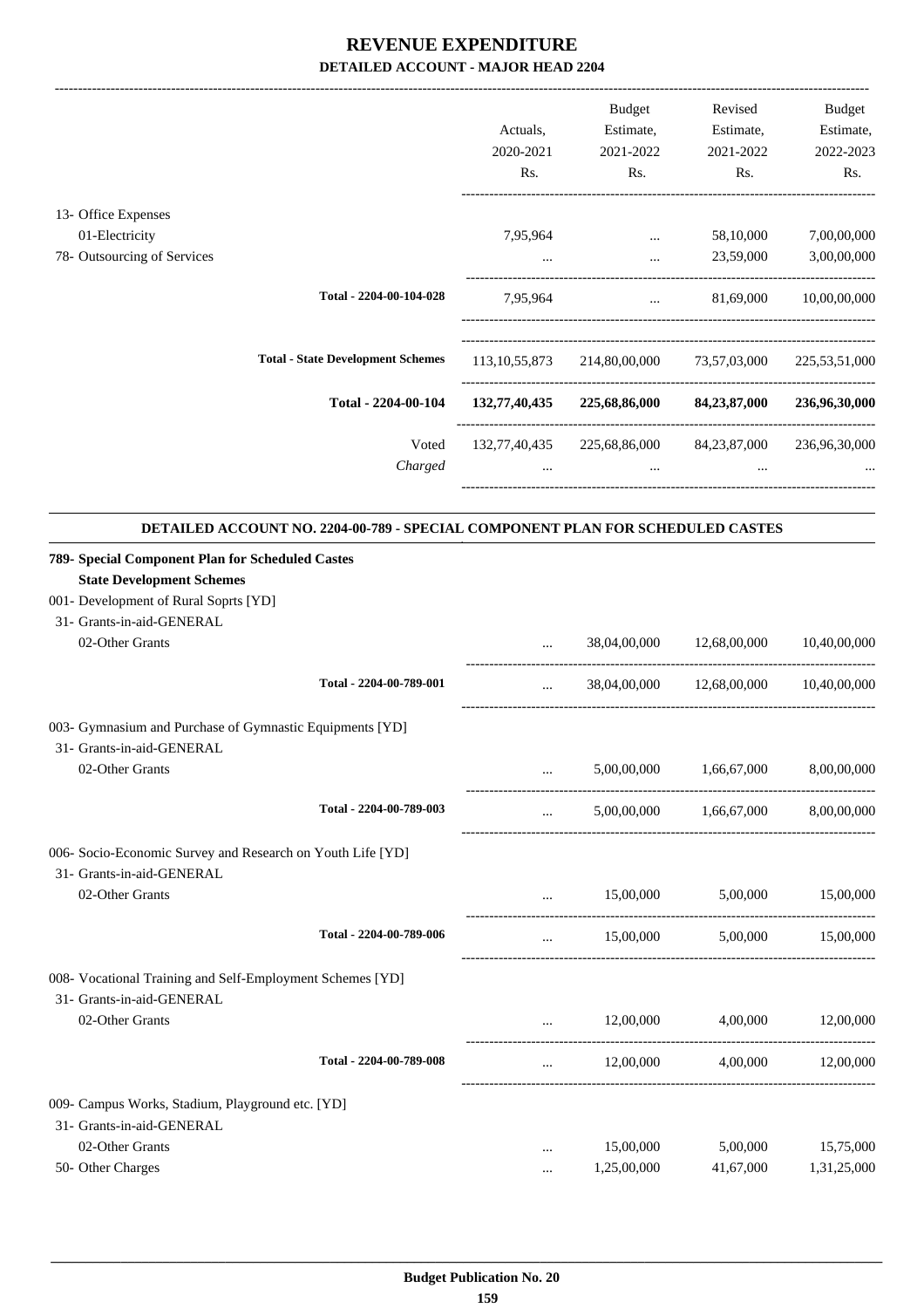|                                                                                                                                                   |                                                          | Actuals,<br>2020-2021<br>Rs.        | Budget<br>Estimate,<br>2021-2022<br>Rs. | Revised<br>Estimate,<br>2021-2022<br>Rs. | Budget<br>Estimate,<br>2022-2023<br>Rs. |
|---------------------------------------------------------------------------------------------------------------------------------------------------|----------------------------------------------------------|-------------------------------------|-----------------------------------------|------------------------------------------|-----------------------------------------|
|                                                                                                                                                   |                                                          |                                     |                                         |                                          |                                         |
|                                                                                                                                                   | Total - 2204-00-789-009                                  | and the state                       |                                         | 1,40,00,000   46,67,000   1,47,00,000    |                                         |
|                                                                                                                                                   | <b>Total - State Development Schemes</b>                 | $\mathbf{r}$ and $\mathbf{r}$       |                                         | 44,71,00,000 14,90,34,000                | 20,14,00,000                            |
|                                                                                                                                                   | Total - 2204-00-789                                      | $\cdots$                            |                                         | 44,71,00,000 14,90,34,000                | 20,14,00,000                            |
|                                                                                                                                                   | Voted                                                    | -----------------------<br>$\cdots$ |                                         | 44,71,00,000 14,90,34,000                | 20,14,00,000                            |
|                                                                                                                                                   | Charged                                                  | $\cdots$                            | $\cdots$                                | $\cdots$                                 |                                         |
|                                                                                                                                                   | DETAILED ACCOUNT NO. 2204-00-796 - TRIBAL AREAS SUB-PLAN |                                     |                                         |                                          |                                         |
| 796- Tribal Areas Sub-Plan                                                                                                                        |                                                          |                                     |                                         |                                          |                                         |
| <b>State Development Schemes</b>                                                                                                                  |                                                          |                                     |                                         |                                          |                                         |
| 002- Development of Rural Sports [YD]                                                                                                             |                                                          |                                     |                                         |                                          |                                         |
| 31- Grants-in-aid-GENERAL                                                                                                                         |                                                          |                                     |                                         |                                          |                                         |
| 02-Other Grants                                                                                                                                   |                                                          |                                     |                                         | 5,85,00,000 1,95,00,000                  | 1,60,00,000                             |
|                                                                                                                                                   | Total - 2204-00-796-002                                  | $\cdots$                            | 5,85,00,000                             | 1,95,00,000                              | 1,60,00,000                             |
| 003- Vocational training and provision for purchase of raw materials<br>for implementing Self Employment Scheme [YD]<br>31- Grants-in-aid-GENERAL |                                                          |                                     |                                         |                                          |                                         |
| 02-Other Grants                                                                                                                                   |                                                          |                                     | 3,00,000                                | 1,00,000                                 | 3,00,000                                |
|                                                                                                                                                   | Total - 2204-00-796-003                                  | $\cdots$                            | 3,00,000                                | 1,00,000                                 | 3,00,000                                |
| 005- Construction of Gymnasium in Block Youth Centre [YD]<br>31- Grants-in-aid-GENERAL                                                            |                                                          |                                     |                                         |                                          |                                         |
| 02-Other Grants<br>35- Grants for creation of Capital Assets                                                                                      |                                                          | $\cdots$                            | and the contract of the con-            | 69,00,000 3,37,00,000 1,12,33,000        | $\ldots$<br>5,40,00,000                 |
|                                                                                                                                                   | Total - 2204-00-796-005                                  | 69,00,000                           |                                         | 3,37,00,000 1,12,33,000 5,40,00,000      |                                         |
| 007- Socio-economic and Cultural Survay and Research on Youth                                                                                     |                                                          |                                     |                                         |                                          |                                         |
| Life [YD]                                                                                                                                         |                                                          |                                     |                                         |                                          |                                         |
| 50- Other Charges                                                                                                                                 |                                                          |                                     | 11,00,000                               | 3,67,000 11,00,000                       |                                         |
|                                                                                                                                                   | Total - 2204-00-796-007                                  | $\cdots$                            | 11,00,000                               | 3,67,000                                 | 11,00,000                               |
| 008- Campus Works, Stadium, playground etc. [YD]                                                                                                  |                                                          |                                     |                                         |                                          |                                         |
| 31- Grants-in-aid-GENERAL                                                                                                                         |                                                          |                                     |                                         |                                          |                                         |
| 02-Other Grants                                                                                                                                   |                                                          | $\cdots$                            | 15,00,000                               | 5,00,000                                 | 15,75,000                               |
| 50- Other Charges                                                                                                                                 |                                                          | $\cdots$                            | 1,25,00,000                             | 41,67,000                                | 1,31,25,000                             |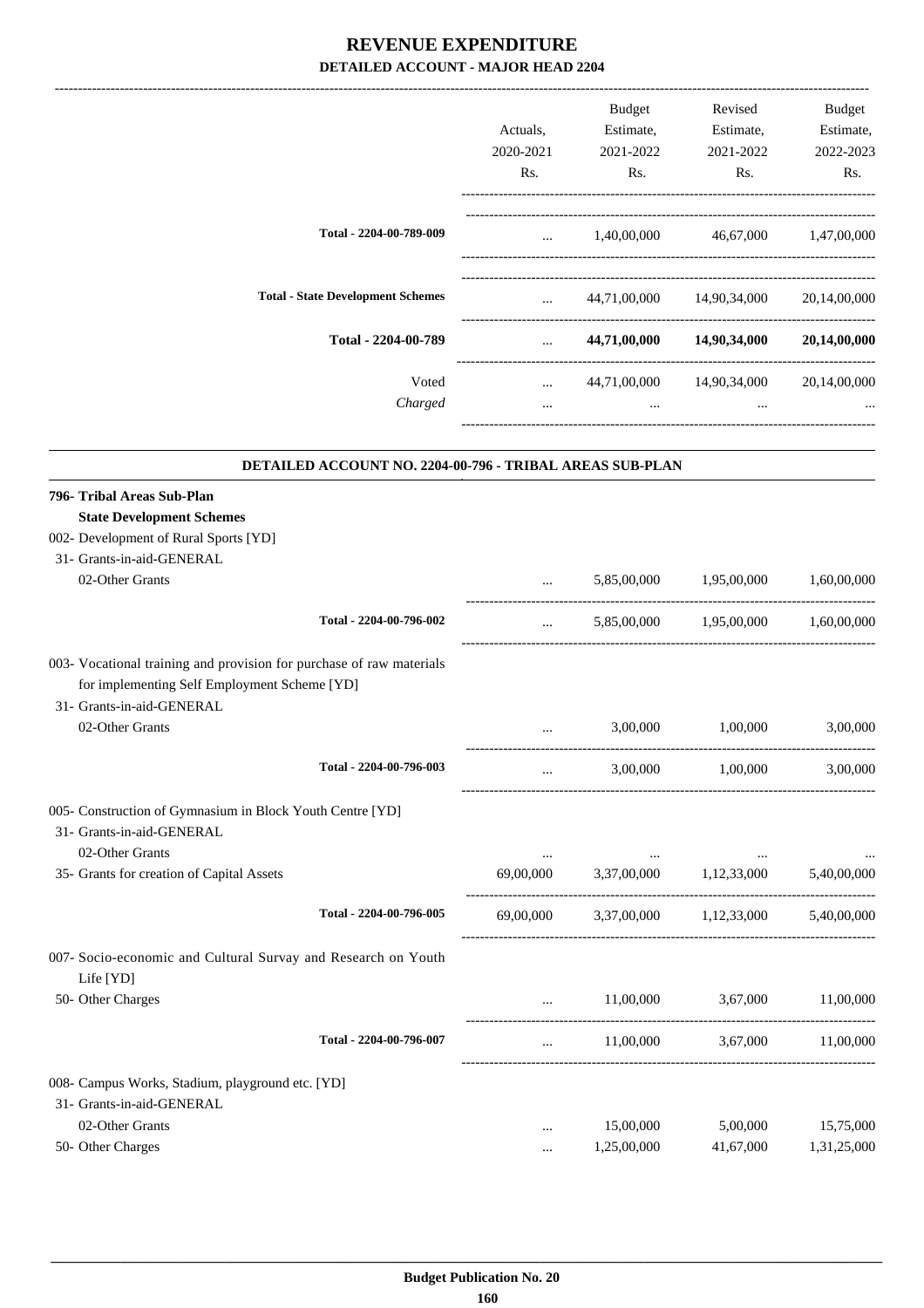|                                                                                                                                   |                                          |                        | Budget                                         | Revised                           | Budget    |
|-----------------------------------------------------------------------------------------------------------------------------------|------------------------------------------|------------------------|------------------------------------------------|-----------------------------------|-----------|
|                                                                                                                                   |                                          | Actuals,               | Estimate,                                      | Estimate,                         | Estimate, |
|                                                                                                                                   |                                          | 2020-2021<br>Rs.       | 2021-2022<br>Rs.                               | 2021-2022<br>Rs.                  | 2022-2023 |
|                                                                                                                                   |                                          |                        |                                                |                                   | Rs.       |
|                                                                                                                                   | Total - 2204-00-796-008                  | <b>Second Contract</b> |                                                | 1,40,00,000 46,67,000 1,47,00,000 |           |
| 009- Campus Works, Stadium, Playground etc[SP] [YD]                                                                               |                                          |                        |                                                |                                   |           |
| 31- Grants-in-aid-GENERAL                                                                                                         |                                          |                        |                                                |                                   |           |
| 02-Other Grants                                                                                                                   |                                          |                        |                                                |                                   |           |
|                                                                                                                                   |                                          |                        |                                                |                                   |           |
|                                                                                                                                   | <b>Total - State Development Schemes</b> |                        | 69,00,000 10,76,00,000 3,58,67,000 8,61,00,000 |                                   |           |
|                                                                                                                                   | Total - 2204-00-796                      |                        | 69,00,000 10,76,00,000 3,58,67,000 8,61,00,000 |                                   |           |
|                                                                                                                                   | Voted                                    |                        | 69,00,000 10,76,00,000 3,58,67,000 8,61,00,000 |                                   |           |
|                                                                                                                                   | Charged                                  | $\cdots$               | $\cdots$                                       | $\cdots$                          |           |
| 001- Direction and Administration<br>Administrative Expenditure<br>001-Directorate of Youth Services [YD]<br>70-Deduct Recoveries |                                          |                        |                                                |                                   |           |
| 01-Others                                                                                                                         |                                          | $\cdots$               | $-1,000$                                       | $-1,000$                          | $-1,000$  |
| 02-W.B.H.S. 2008                                                                                                                  |                                          | $\cdots$               | $-1,000$                                       | $\cdots$                          | $\cdots$  |
| 002-"Yuba Manas" [YD]                                                                                                             |                                          |                        |                                                |                                   |           |
| 70-Deduct Recoveries                                                                                                              |                                          |                        |                                                |                                   |           |
| 01-Others                                                                                                                         |                                          | $\cdots$               |                                                |                                   |           |
| 02-W.B.H.S. 2008                                                                                                                  |                                          | $\cdots$               | $\ddotsc$                                      |                                   |           |
|                                                                                                                                   | Total - 001 - Deduct - Recoveries        | $\ldots$               | $-2,000$                                       | $-1,000$                          | $-1,000$  |
| 102- Youth Welfare Programmes for Students                                                                                        |                                          |                        |                                                |                                   |           |
| Administrative Expenditure                                                                                                        |                                          |                        |                                                |                                   |           |
| 002-Improvement and Expansion of Scouting and Girls Guides [YD]                                                                   |                                          |                        |                                                |                                   |           |
| 70-Deduct Recoveries                                                                                                              |                                          |                        |                                                |                                   |           |
| 01-Others<br>015-Establishment of Shri Aurobinda Bal Kendras (Children Centres)                                                   |                                          | $\cdots$               | $-1,000$                                       | $-1,000$                          | $-1,000$  |
| [YD]                                                                                                                              |                                          |                        |                                                |                                   |           |
| 70-Deduct Recoveries                                                                                                              |                                          |                        |                                                |                                   |           |
| 01-Others                                                                                                                         |                                          | $\cdots$               | $-1,000$                                       | $-1,000$                          | $-1,000$  |
| 02-W.B.H.S. 2008                                                                                                                  |                                          | $\cdots$               | $-1,000$                                       | $\cdots$                          |           |
| 016-Youth Centre Schemes [YD]                                                                                                     |                                          |                        |                                                |                                   |           |
| 70-Deduct Recoveries                                                                                                              |                                          |                        |                                                |                                   |           |
| 01-Others                                                                                                                         |                                          | $\cdots$               | $-1,000$                                       | $-1,000$                          | $-1,000$  |
| 02-W.B.H.S. 2008                                                                                                                  |                                          | $\cdots$               | $-1,000$                                       | $\cdots$                          |           |
| 017-Sea Explorers Institute [YD]<br>70-Deduct Recoveries                                                                          |                                          |                        |                                                |                                   |           |
|                                                                                                                                   |                                          |                        |                                                |                                   |           |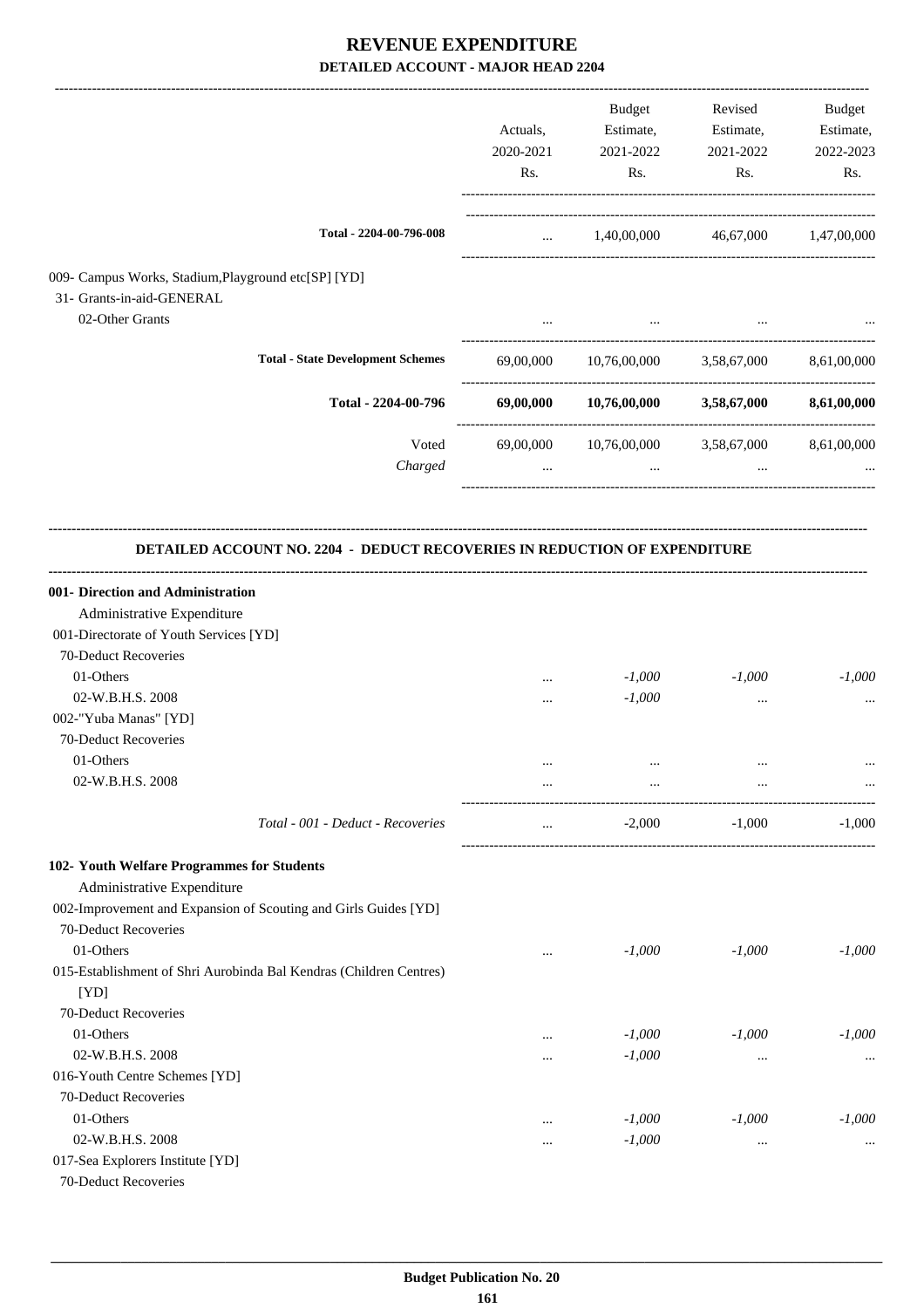-------------------------------------------------------------------------------------------------------------------------------------------------------------------------------

|                                                                                          | Actuals,<br>2020-2021 | <b>Budget</b><br>Estimate,<br>2021-2022 | Revised<br>Estimate,<br>2021-2022 | <b>Budget</b><br>Estimate,<br>2022-2023 |
|------------------------------------------------------------------------------------------|-----------------------|-----------------------------------------|-----------------------------------|-----------------------------------------|
|                                                                                          | Rs.                   | Rs.                                     | Rs.                               | Rs.                                     |
| 01-Others                                                                                | $\cdots$              | $-1,000$                                | $-1,000$                          | $-1,000$                                |
| 022-Youth Welfare, Youth Festivals, Contests, Students Tour, Youth<br>Hostels, etc. [YD] |                       |                                         |                                   |                                         |
| 70-Deduct Recoveries                                                                     |                       |                                         |                                   |                                         |
| 01-Others                                                                                |                       | $-1,000$                                | $-1,000$                          | $-1,000$                                |
| 02-W.B.H.S. 2008                                                                         |                       | $-1,000$                                | $\ddotsc$                         |                                         |
| 026-Grants to Ailing Youths for Treatment and aftercare Nursing<br>[YD]                  |                       |                                         |                                   |                                         |
| 70-Deduct Recoveries                                                                     |                       |                                         |                                   |                                         |
| 01-Others                                                                                |                       | $-1,000$                                | $-1,000$                          | $-1,000$                                |
| 02-W.B.H.S. 2008                                                                         |                       | $-1,000$                                | $\cdots$                          |                                         |
| 027-Purchase of Sports and Gymnastic Equipment [YD]                                      |                       |                                         |                                   |                                         |
| 70-Deduct Recoveries                                                                     |                       |                                         |                                   |                                         |
| 01-Others                                                                                |                       | $-1,000$                                | $-1,000$                          | $-1,000$                                |
| 02-W.B.H.S. 2008                                                                         |                       | $-1,000$                                | $\cdots$                          |                                         |
| <b>State Development Schemes</b>                                                         |                       |                                         |                                   |                                         |
| 003-Development of Rural Sports [YD]                                                     |                       |                                         |                                   |                                         |
| 70-Deduct Recoveries                                                                     |                       |                                         |                                   |                                         |
| 01-Others                                                                                |                       |                                         |                                   |                                         |
| 006-Construction of Gymnasium and Distribution of Gymnastic<br>Equipment [YD]            |                       |                                         |                                   |                                         |
| 70-Deduct Recoveries                                                                     |                       |                                         |                                   |                                         |
| 02-W.B.H.S. 2008                                                                         |                       |                                         |                                   |                                         |
| 010-Annual Youth Festivals at State Level [YD]                                           |                       |                                         | $\cdots$                          |                                         |
| 70-Deduct Recoveries                                                                     |                       |                                         |                                   |                                         |
| 01-Others                                                                                |                       |                                         |                                   |                                         |
|                                                                                          |                       |                                         |                                   |                                         |
| Total - 102 - Deduct - Recoveries                                                        | $\cdots$              | $-12,000$                               | $-7,000$                          | $-7,000$                                |
| 103- Youth Welfare Programmes for Non-Students                                           |                       |                                         |                                   |                                         |
| Administrative Expenditure                                                               |                       |                                         |                                   |                                         |
| 001-Himalayan Mountaineering Institute and Youth Hostels [YD]                            |                       |                                         |                                   |                                         |
| 70-Deduct Recoveries                                                                     |                       |                                         |                                   |                                         |
| 01-Others                                                                                | $\ddotsc$             | $-1,000$                                | $-1,000$                          | $-1,000$                                |
| 022-Youth Hostels [YD]                                                                   |                       |                                         |                                   |                                         |
| 70-Deduct Recoveries                                                                     |                       |                                         |                                   |                                         |
| 01-Others                                                                                | $\ddotsc$             | $-1,000$                                | $-1,000$                          | $-1,000$                                |
| 02-W.B.H.S. 2008                                                                         | $\ddotsc$             | $-1,000$                                | $\cdots$                          |                                         |
| 025-Opening of Youth Hostels Outside the State [YD]                                      |                       |                                         |                                   |                                         |
| 70-Deduct Recoveries                                                                     |                       |                                         |                                   |                                         |
| 01-Others                                                                                | $\ddotsc$             | $-1,000$                                | $-1,000$                          | $-1,000$                                |
| 02-W.B.H.S. 2008                                                                         | $\ddotsc$             | $-1,000$                                | $\cdots$                          |                                         |
| <b>State Development Schemes</b>                                                         |                       |                                         |                                   |                                         |
| 007-Promotion of Science Club Activities [YD]                                            |                       |                                         |                                   |                                         |
| 70-Deduct Recoveries                                                                     |                       |                                         |                                   |                                         |
| 01-Others<br>018-Bangla Yuba Kendra [YD]                                                 | $\cdots$              | $\cdots$                                | $\cdots$                          |                                         |
|                                                                                          |                       |                                         |                                   |                                         |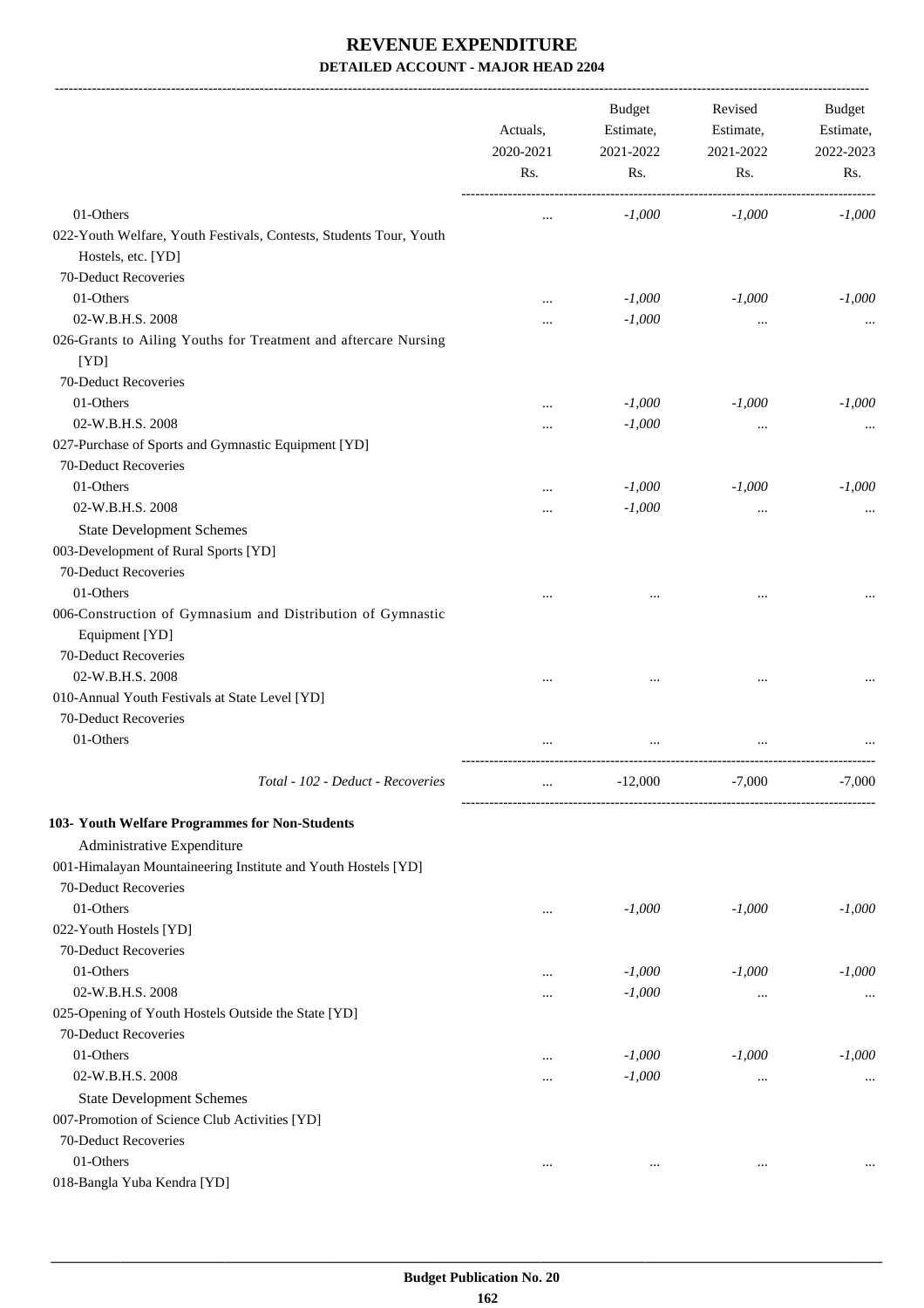|                                                                | Actuals,<br>2020-2021<br>Rs. | Budget<br>Estimate,<br>2021-2022<br>Rs. | Revised<br>Estimate,<br>2021-2022<br>Rs. | Budget<br>Estimate,<br>2022-2023<br>Rs. |
|----------------------------------------------------------------|------------------------------|-----------------------------------------|------------------------------------------|-----------------------------------------|
| 70-Deduct Recoveries                                           |                              |                                         |                                          |                                         |
| 01-Others                                                      | -1,470                       | and the contract of the con-            | $\cdots$                                 |                                         |
| Total - 103 - Deduct - Recoveries                              | -1,470                       | $-5,000$                                | $-3,000$                                 | $-3,000$                                |
| 104- Sports and Games                                          |                              |                                         |                                          |                                         |
| Administrative Expenditure                                     |                              |                                         |                                          |                                         |
| 002-Improvement and Development of Sports and Games [YD]       |                              |                                         |                                          |                                         |
| 70-Deduct Recoveries                                           |                              |                                         |                                          |                                         |
| 01-Others                                                      | $-5,30,706$                  | $-1,000$                                | $-10,000$                                | $-10,000$                               |
| 02-W.B.H.S. 2008                                               |                              | $-1,000$                                |                                          |                                         |
| 019-Public Sports and Games [YD]                               | $\cdots$                     |                                         | $\cdots$                                 |                                         |
| 70-Deduct Recoveries                                           |                              |                                         |                                          |                                         |
| 01-Others                                                      |                              |                                         |                                          |                                         |
|                                                                |                              | $-1,000$                                | $-1,000$                                 | $-1,000$                                |
| 02-W.B.H.S. 2008                                               | $\cdots$                     | $-1,000$                                | $\cdots$                                 | $\cdots$                                |
| 024-Yuba Bharati Krirangan [YD]                                |                              |                                         |                                          |                                         |
| 70-Deduct Recoveries                                           |                              |                                         |                                          |                                         |
| 01-Others                                                      |                              | $-1,000$                                | $-1,000$                                 | $-1,000$                                |
| 02-W.B.H.S. 2008                                               | $\cdots$                     | $-1,000$                                | $\cdots$                                 |                                         |
| 025-Liquidation of the Bank Dues of the Society and Sports and |                              |                                         |                                          |                                         |
| Stadium (Gurantee Obligations) [YD]                            |                              |                                         |                                          |                                         |
| 70-Deduct Recoveries                                           |                              |                                         |                                          |                                         |
| 01-Others                                                      |                              |                                         |                                          |                                         |
| 02-W.B.H.S. 2008                                               |                              |                                         |                                          |                                         |
| <b>State Development Schemes</b>                               |                              |                                         |                                          |                                         |
| 001-Improvement of Sports and Games [YD]                       |                              |                                         |                                          |                                         |
| 70-Deduct Recoveries                                           |                              |                                         |                                          |                                         |
| 01-Others                                                      | $-6,95,000$                  | $\cdots$                                | $\cdots$                                 | $\cdots$                                |
| 02-W.B.H.S. 2008                                               |                              | $\cdots$                                | $\cdots$                                 |                                         |
| Total - 104 - Deduct - Recoveries                              | $-12,25,706$                 | -6,000                                  | $-12,000$                                | $-12,000$                               |
| 789- Special Component Plan for Scheduled Castes               |                              |                                         |                                          |                                         |
| <b>State Development Schemes</b>                               |                              |                                         |                                          |                                         |
| 001-Development of Rural Soprts [YD]                           |                              |                                         |                                          |                                         |
| 70-Deduct Recoveries                                           |                              |                                         |                                          |                                         |
| 01-Others                                                      | $\cdots$                     | $\cdots$                                | $\cdots$                                 |                                         |
| 003-Gymnasium and Purchase of Gymnastic Equipments [YD]        |                              |                                         |                                          |                                         |
| 70-Deduct Recoveries                                           |                              |                                         |                                          |                                         |
| 01-Others                                                      | $\cdots$                     | $\cdots$                                | $\cdots$                                 |                                         |
| 02-W.B.H.S. 2008                                               | $\cdots$                     | $\cdots$                                | $\cdots$                                 | $\cdots$                                |
|                                                                |                              |                                         |                                          |                                         |
| Total - 789 - Deduct - Recoveries                              | $\cdots$                     | $\cdots$                                | $\ldots$                                 |                                         |
| 796- Tribal Areas Sub-Plan                                     |                              |                                         |                                          |                                         |

State Development Schemes

002-Development of Rural Sports [YD]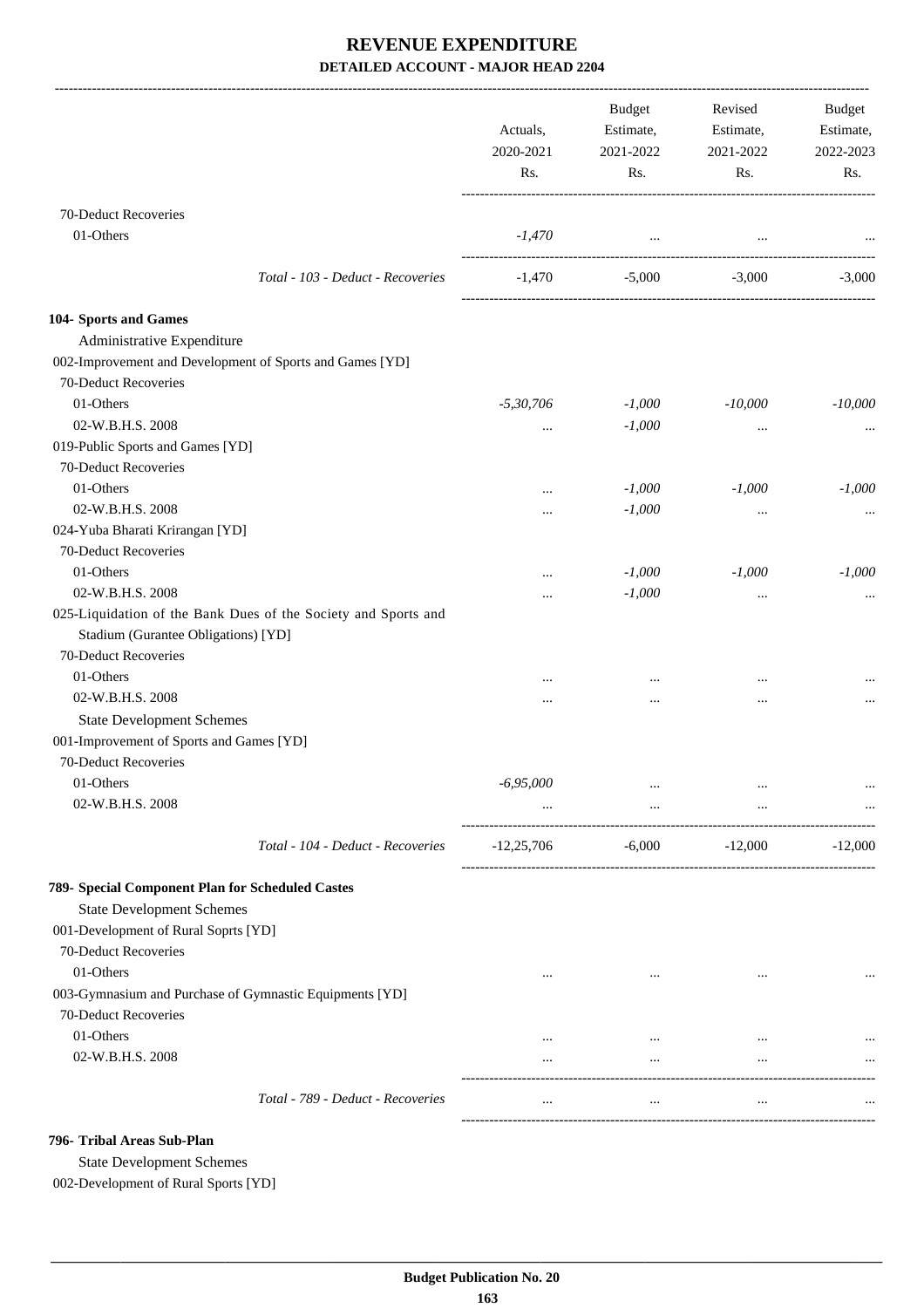|                                                                                                                           | Actuals,<br>2020-2021<br>Rs. | <b>Budget</b><br>Estimate,<br>2021-2022<br>Rs. | Revised<br>Estimate,<br>2021-2022<br>Rs.        | Budget<br>Estimate,<br>2022-2023<br>Rs. |
|---------------------------------------------------------------------------------------------------------------------------|------------------------------|------------------------------------------------|-------------------------------------------------|-----------------------------------------|
| 70-Deduct Recoveries                                                                                                      |                              |                                                |                                                 |                                         |
| 01-Others                                                                                                                 |                              |                                                | the contract of the contract of the contract of |                                         |
| Total - 796 - Deduct - Recoveries                                                                                         |                              | $\cdots$                                       | $\cdots$                                        |                                         |
| 800- Other Expenditure                                                                                                    |                              |                                                |                                                 |                                         |
| <b>State Development Schemes</b><br>007-Refund of Unutilised Fund of CSS Schemes (State Share)<br>(CSSREFUND) [YD]        |                              |                                                |                                                 |                                         |
| 70-Deduct Recoveries<br>01-Others                                                                                         |                              |                                                |                                                 |                                         |
| <b>State Development Schemes (Central Assistance)</b>                                                                     |                              |                                                |                                                 |                                         |
| 006-Refund of Unutilised Fund of CSS Schemes (Central Share)<br>(CSSREFUND) [YD]<br>70-Deduct Recoveries                  |                              |                                                |                                                 |                                         |
| 01-Others                                                                                                                 |                              |                                                |                                                 |                                         |
| Total - 800 - Deduct - Recoveries                                                                                         |                              | $\cdots$                                       | $\cdots$                                        |                                         |
| 911- Deduct Recoveries of Overpayments<br>Administrative Expenditure<br>002-Bangla Swanirbhar Karmasansthan Prakalpa [YD] |                              |                                                |                                                 |                                         |
| 70-Deduct Recoveries                                                                                                      |                              |                                                |                                                 |                                         |
| 01-Others                                                                                                                 | -11,914                      | -10,000                                        | $-1,000$                                        | $-1,000$                                |
| 008-Grants to Ailing Youths for Treatment and aftercar Nursing[YS]<br>[YD]<br>70-Deduct Recoveries                        |                              |                                                |                                                 |                                         |
| 01-Others                                                                                                                 | $\ldots$                     | $-10,000$                                      | $-1,000$                                        | $-1,000$                                |
| 011-Grants to Talented Youths in different fields of activity (i.e. Art.<br>Craft, etc.) [YD]                             |                              |                                                |                                                 |                                         |
| 70-Deduct Recoveries                                                                                                      |                              |                                                |                                                 |                                         |
| 01-Others<br>015-Establishment of Shri Aurobinda Bal Kendras (Children Centres)<br>[YD]                                   | $\cdots$                     | $-1,000$                                       | $-1,000$                                        | $-1,000$                                |
| 70-Deduct Recoveries                                                                                                      |                              |                                                |                                                 |                                         |
| 01-Others                                                                                                                 | $-20,00,000$                 | $-1,000$                                       | $-1,000$                                        | $-1,000$                                |
| 016-Youth Centre Schemes[YS] [YD]<br>70-Deduct Recoveries                                                                 |                              |                                                |                                                 |                                         |
| 01-Others                                                                                                                 | $-5,84,286$                  | $-1,000$                                       | $-1,000$                                        | $-1,000$                                |
| 029-Grants to Mountaineering Clubs for Expedition Mountaineering<br>Trainning, etc[YS] [YD]<br>70-Deduct Recoveries       |                              |                                                |                                                 |                                         |
| 01-Others                                                                                                                 |                              | $-1,000$                                       | $-1,000$                                        | $-1,000$                                |
| 030-Open Air Stage [YD]                                                                                                   |                              |                                                |                                                 |                                         |
| 70-Deduct Recoveries                                                                                                      |                              |                                                |                                                 |                                         |
| 01-Others                                                                                                                 | $\cdots$                     | $-1,000$                                       | $-1,000$                                        | $-1,000$                                |
| 02-W.B.H.S. 2008                                                                                                          | $\cdots$                     | $\cdots$                                       | $\ldots$                                        |                                         |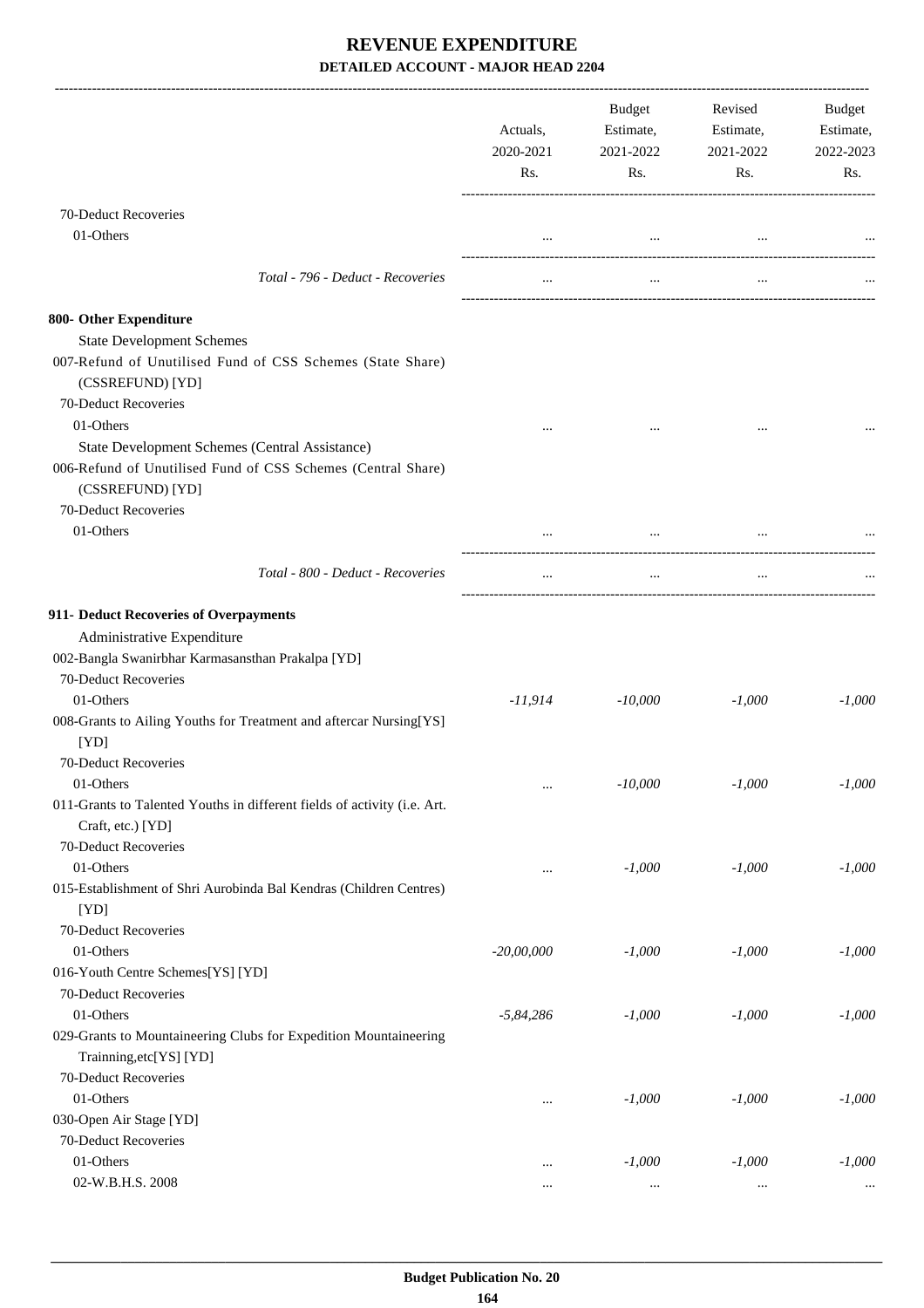|                                                                                             | Actuals,<br>2020-2021<br>Rs. | <b>Budget</b><br>Estimate,<br>2021-2022<br>Rs. | Revised<br>Estimate,<br>2021-2022<br>Rs. | Budget<br>Estimate,<br>2022-2023<br>Rs. |
|---------------------------------------------------------------------------------------------|------------------------------|------------------------------------------------|------------------------------------------|-----------------------------------------|
| 031-Grants to Ailing Youths for Treatment and aftercar Nursing[YS]<br>[YD]                  |                              |                                                |                                          |                                         |
| 70-Deduct Recoveries                                                                        |                              |                                                |                                          |                                         |
| 01-Others                                                                                   | $\cdots$                     | $-1,000$                                       | $-1,000$                                 | $-1,000$                                |
| 033-Annual Youth Festival at State[YS] [YD]                                                 |                              |                                                |                                          |                                         |
| 70-Deduct Recoveries                                                                        |                              |                                                |                                          |                                         |
| 01-Others                                                                                   |                              | $-1,000$                                       | $-1,000$                                 | $-1,000$                                |
| <b>State Development Schemes</b>                                                            |                              |                                                |                                          |                                         |
| 001-Improvement of Sports and Games [YD]                                                    |                              |                                                |                                          |                                         |
| 70-Deduct Recoveries                                                                        |                              |                                                |                                          |                                         |
| 01-Others                                                                                   | $-10,03,778$                 |                                                | $\cdots$                                 |                                         |
| 02-W.B.H.S. 2008                                                                            | $\cdots$                     | $\cdots$                                       | $\cdots$                                 |                                         |
| 003-Campus Works, Stadium, Playground etc. [YD]<br>70-Deduct Recoveries                     |                              |                                                |                                          |                                         |
| 01-Others                                                                                   | $-60, 13, 177$               |                                                | $\cdots$                                 |                                         |
| 004-Expansionof Sports and Games for Women[SP] [YD]                                         |                              |                                                |                                          |                                         |
| 70-Deduct Recoveries                                                                        |                              |                                                |                                          |                                         |
| 01-Others                                                                                   |                              | $\cdots$                                       | $\cdots$                                 |                                         |
| 02-W.B.H.S. 2008                                                                            |                              | $\cdots$                                       |                                          |                                         |
| 005-West Bengal Youth Parliament Competition Scheme in<br>Educational Institutions[YS] [YD] |                              |                                                |                                          |                                         |
| 70-Deduct Recoveries                                                                        |                              |                                                |                                          |                                         |
| 01-Others                                                                                   |                              |                                                |                                          |                                         |
| 02-W.B.H.S. 2008                                                                            |                              | $\cdots$                                       | $\cdots$                                 |                                         |
| 006-Construction of Gymnasium and Distribution of Gymnastic                                 |                              | $\cdots$                                       | $\ldots$                                 |                                         |
| Equipment[YS] [YD]                                                                          |                              |                                                |                                          |                                         |
| 70-Deduct Recoveries                                                                        |                              |                                                |                                          |                                         |
| 01-Others                                                                                   | $\cdots$                     | $\cdots$                                       | $\cdots$                                 | $\cdots$                                |
| 02-W.B.H.S. 2008                                                                            | $\cdots$                     | $\ddotsc$                                      | $\cdots$                                 | $\cdots$                                |
| 007-Stadium Complex at Bidhan Nagar[SP] [YD]                                                |                              |                                                |                                          |                                         |
| 70-Deduct Recoveries                                                                        |                              |                                                |                                          |                                         |
| 01-Others                                                                                   | $\ddotsc$                    | $\ddotsc$                                      | $\cdots$                                 | $\cdots$                                |
| 008-Swimming Pool at Subhas Sarobar and Rabindra Sarobar<br>Stadium [YS] [YD]               |                              |                                                |                                          |                                         |
| 70-Deduct Recoveries                                                                        |                              |                                                |                                          |                                         |
| 02-W.B.H.S. 2008                                                                            | $\ddotsc$                    |                                                |                                          |                                         |
| 010-Annual Youth Festival at State[YS] [YD]                                                 |                              |                                                |                                          |                                         |
| 70-Deduct Recoveries                                                                        |                              |                                                |                                          |                                         |
| 01-Others                                                                                   | $\cdots$                     | $\cdots$                                       | $-36, 10, 20, 000$                       |                                         |
| 02-W.B.H.S. 2008                                                                            |                              | $\cdots$                                       |                                          | $\cdots$                                |
| 013-Aid to the Coaching Centres for Civil Services Exam. of all India                       |                              |                                                |                                          |                                         |
| level [YD]                                                                                  |                              |                                                |                                          |                                         |
| 70-Deduct Recoveries                                                                        |                              |                                                |                                          |                                         |
| 01-Others                                                                                   | $\ddotsc$                    |                                                |                                          |                                         |
| 018-Jhargram Sports Academy(Archery) [YD]                                                   |                              |                                                |                                          |                                         |
| 70-Deduct Recoveries                                                                        |                              |                                                |                                          |                                         |
| 01-Others                                                                                   | $-10,97,436$                 | $\cdots$                                       | $\cdots$                                 |                                         |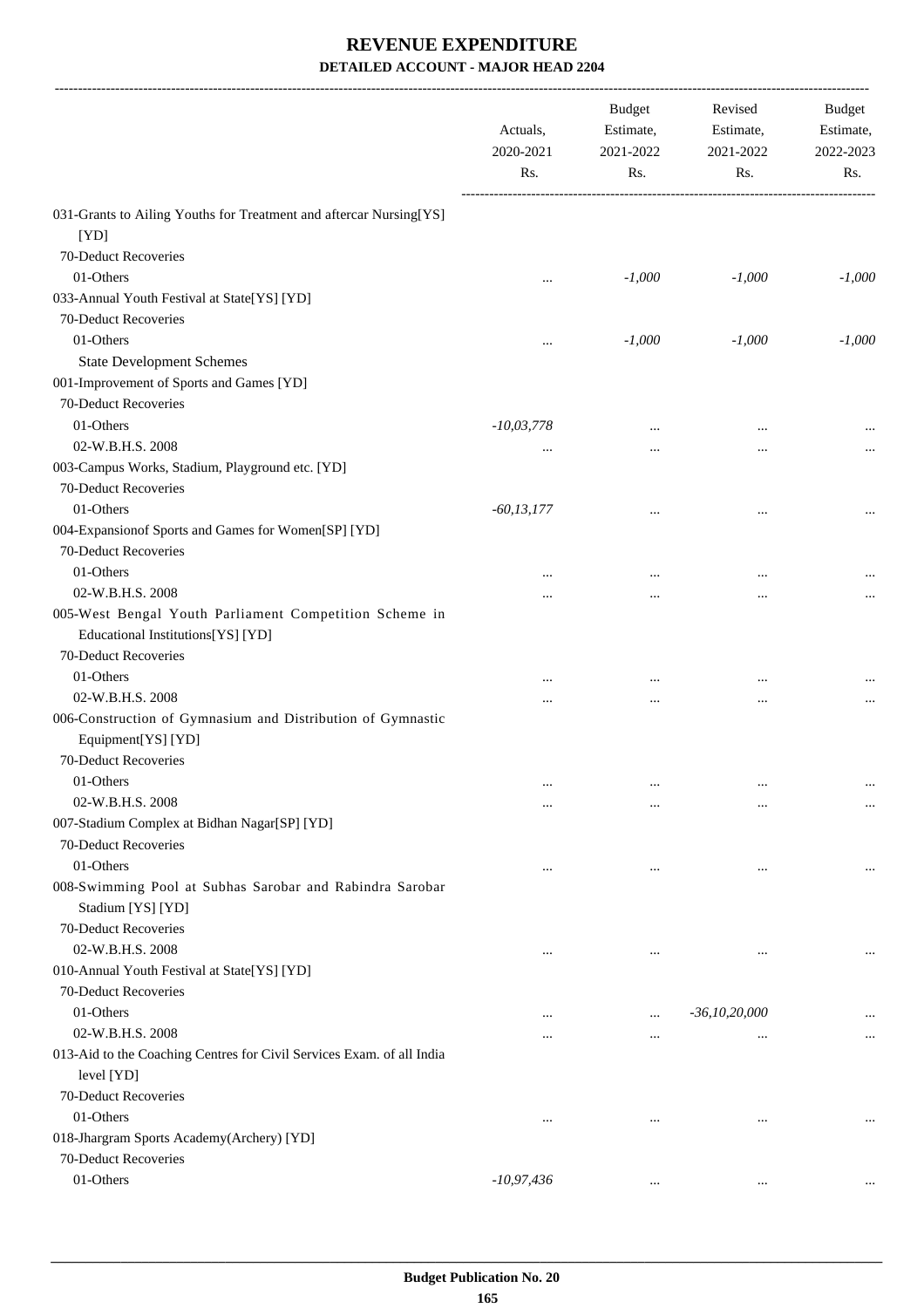|                                                           | Actuals.<br>2020-2021<br>Rs. | <b>Budget</b><br>Estimate,<br>2021-2022<br>Rs. | Revised<br>Estimate,<br>2021-2022<br>Rs. | <b>Budget</b><br>Estimate,<br>2022-2023<br>Rs. |
|-----------------------------------------------------------|------------------------------|------------------------------------------------|------------------------------------------|------------------------------------------------|
| 027-Construction of Gymnasium in Block youth Centre [YD]  |                              |                                                |                                          |                                                |
| 70-Deduct Recoveries                                      |                              |                                                |                                          |                                                |
| 01-Others                                                 | $\cdots$                     | $\cdots$                                       | $\cdots$                                 |                                                |
| 028-Refund of unutilised funds under various Schemes [YD] |                              |                                                |                                          |                                                |
| 70-Deduct Recoveries                                      |                              |                                                |                                          |                                                |
| 01-Others                                                 | $-8,42,61,069$               | $\cdots$                                       | -11,93,91,000                            | $\cdots$                                       |
| Total - 911 - Deduct - Recoveries                         | -9,49,71,660                 | $-27.000$                                      | $-48,04,20,000$                          | $-9,000$                                       |
| <b>Total - 2204 - Deduct - Recoveries</b>                 | $-9,61,98,836$               | $-52,000$                                      | $-48,04,43,000$                          | $-32,000$                                      |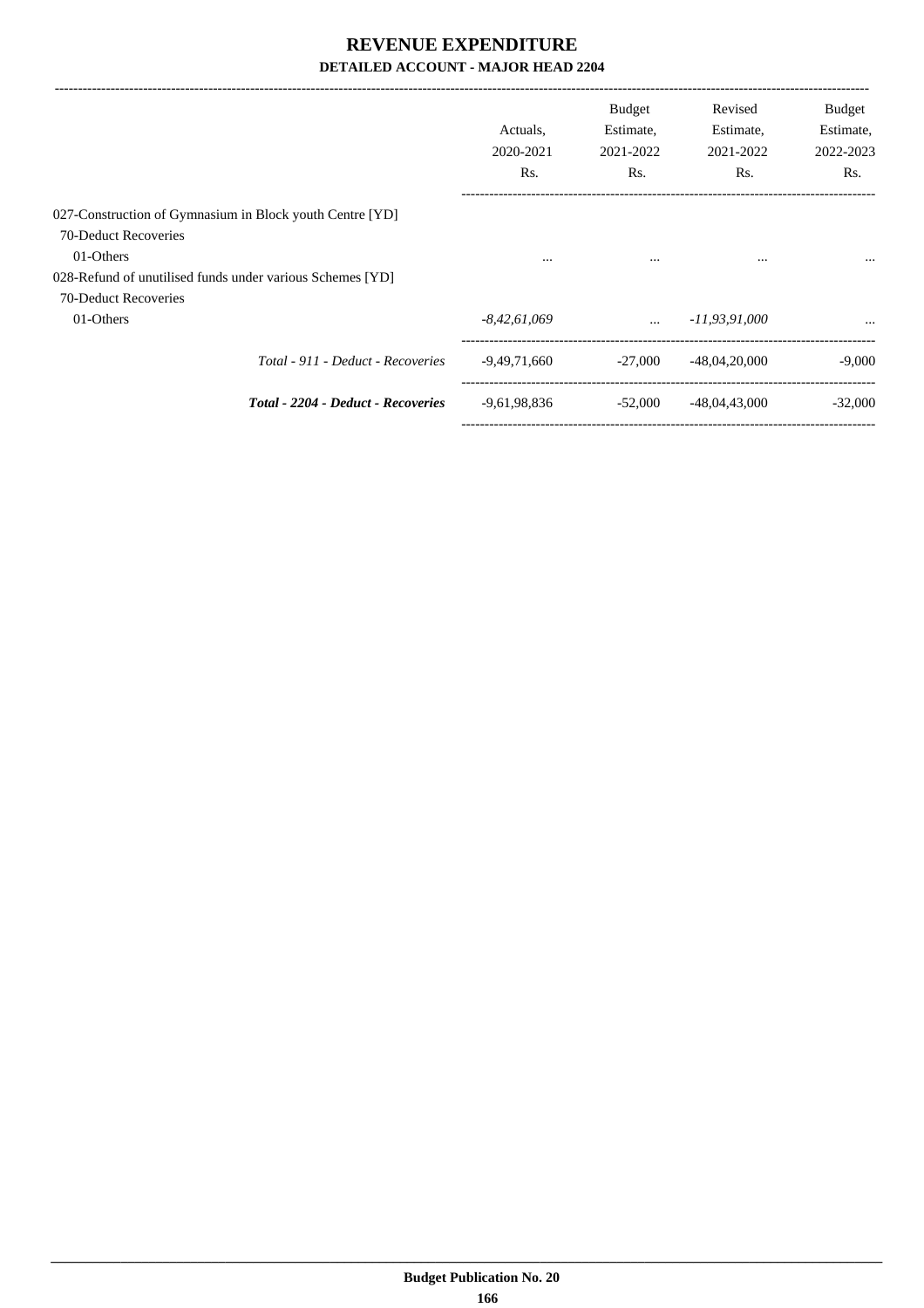## **REVENUE EXPENDITURE**

#### **DEMAND No. 49**

#### **Youth Services and Sports Department**

**B - Social Services - (h) Others**

#### **Head of Account : 2251 - Secretariat--Social Services**

| Voted Rs. 16,27,31,000     | Charged Rs. Nil            |              |             | Total Rs. 16,27,31,000 |
|----------------------------|----------------------------|--------------|-------------|------------------------|
|                            |                            | Voted Rs.    | Charged Rs. | <b>Total Rs.</b>       |
| <b>Gross Expenditure</b>   |                            | 16,27,31,000 | $\cdots$    | 16,27,31,000           |
| <b>Deduct - Recoveries</b> |                            | $-22,000$    |             | $-22,000$              |
| <b>Net Expenditure</b>     |                            | 16,27,09,000 | $\cdots$    | 16,27,09,000           |
|                            | <b>REVENUE EXPENDITURE</b> |              |             |                        |

# **ABSTRACT ACCOUNT**

---------------------------------------------------------------------------------------------------------------------------------------------------------------------------------

|                                                 |                                                                                | Actuals,<br>2020-2021<br>Rs.                                                    | Budget<br>Estimate,<br>2021-2022<br>$\mathbf{Rs.}$ | Revised<br>Estimate,<br>$\mathbf{Rs.}$                                                     | <b>Budget</b><br>Estimate,<br>2021-2022 2022-2023<br>Rs. |
|-------------------------------------------------|--------------------------------------------------------------------------------|---------------------------------------------------------------------------------|----------------------------------------------------|--------------------------------------------------------------------------------------------|----------------------------------------------------------|
| 090- Secretariate<br>Administrative Expenditure |                                                                                |                                                                                 |                                                    | 17,44,90,338 15,48,81,000 15,55,30,000 16,27,31,000                                        |                                                          |
|                                                 |                                                                                |                                                                                 |                                                    | Total - 090 17,44,90,338 15,48,81,000 15,55,30,000 16,27,31,000                            |                                                          |
|                                                 | Grand Total - Gross 17,44,90,338 15,48,81,000 15,55,30,000 16,27,31,000        |                                                                                 |                                                    |                                                                                            |                                                          |
|                                                 | Voted                                                                          |                                                                                 |                                                    | 17,44,90,338  15,48,81,000  15,55,30,000  16,27,31,000                                     |                                                          |
|                                                 | Administrative Expenditure 17,44,90,338 15,48,81,000 15,55,30,000 16,27,31,000 |                                                                                 |                                                    |                                                                                            |                                                          |
|                                                 | Deduct Recoveries -6,07,597 -5,000                                             |                                                                                 |                                                    |                                                                                            | $-22,000$ $-22,000$                                      |
|                                                 | Grand Total - Net 17,38,82,741 15,48,76,000 15,55,08,000 16,27,09,000          |                                                                                 |                                                    |                                                                                            |                                                          |
|                                                 | Charged                                                                        | the contract of the contract of the contract of the contract of the contract of |                                                    | Voted 17,38,82,741 15,48,76,000 15,55,08,000 16,27,09,000<br>and the contract of the state |                                                          |
|                                                 |                                                                                |                                                                                 |                                                    |                                                                                            |                                                          |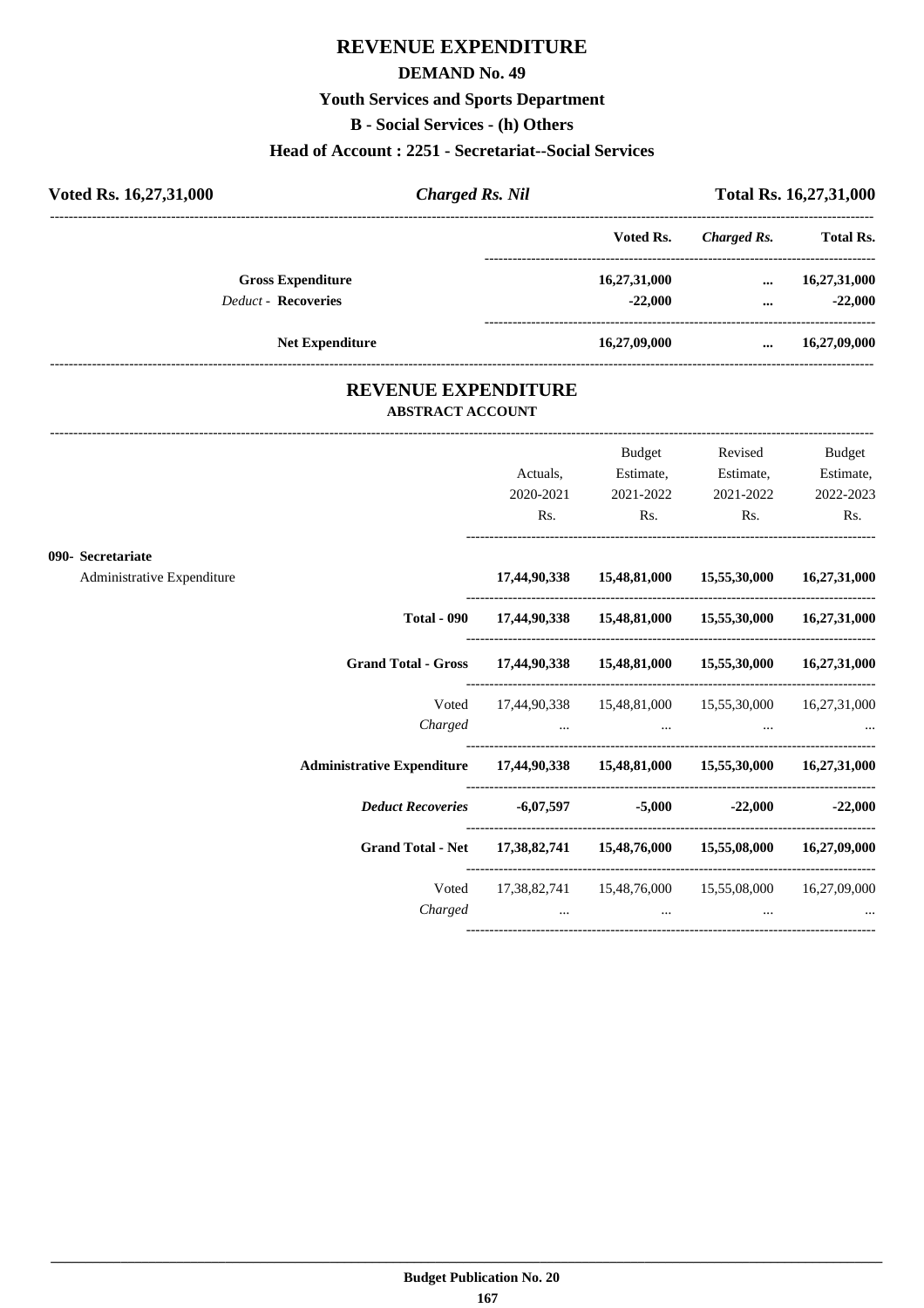|                                                               | Actuals,<br>2020-2021<br>Rs. | Budget<br>Estimate,<br>2021-2022<br>Rs. | Revised<br>Estimate,<br>2021-2022<br>Rs.        | Budget<br>Estimate,<br>2022-2023<br>Rs. |
|---------------------------------------------------------------|------------------------------|-----------------------------------------|-------------------------------------------------|-----------------------------------------|
| DETAILED ACCOUNT NO. 2251-00-090 - SECRETARIATE               |                              |                                         |                                                 |                                         |
| 090- Secretariate                                             |                              |                                         |                                                 |                                         |
| <b>Administrative Expenditure</b>                             |                              |                                         |                                                 |                                         |
| 011- Department of Youth Services [YD]                        |                              |                                         |                                                 |                                         |
| 01- Salaries                                                  |                              |                                         |                                                 |                                         |
| 01-Pay                                                        | 1,30,90,400                  | 1,53,34,000                             | 1,33,52,000                                     | 1,37,53,000                             |
| 14-Grade Pay                                                  | $\cdots$                     | $\sim$ $\sim$                           | $\ldots$                                        |                                         |
| 02-Dearness Allowance                                         | 3,93,724                     | 4,60,000                                | 9,55,000                                        | 9,85,000                                |
| 03-House Rent Allowance                                       | 17,45,976                    | 17,85,000                               | 18,85,000                                       | 19,00,000                               |
| 04-Ad hoc Bonus                                               | 50,400                       | 55,000                                  | 36,000                                          | 52,000                                  |
| 07-Other Allowances                                           | 13,200                       | 68,000                                  | 50,000                                          | 54,000                                  |
| 12-Medical Allowance                                          | 7,500                        | 13,000                                  | 8,000                                           | 8,000                                   |
| Total - 2251-00-090-011-01                                    |                              |                                         | 1,53,01,200 1,77,15,000 1,62,86,000 1,67,52,000 |                                         |
| 02- Wages                                                     | 4,78,000                     | 5,35,000                                | 5,08,000                                        | 5,23,000                                |
| 07- Medical Reimbursements                                    | 8,311                        | 62,000                                  | 62,000                                          | 63,000                                  |
| 11- Travel Expenses                                           | 7,425                        | 47,000                                  | 47,000                                          | 48,000                                  |
| 12- Medical Reimbursements under WBHS 2008                    | 6,06,492                     | 7,00,000                                | 7,00,000                                        | 7,14,000                                |
| 13- Office Expenses                                           |                              |                                         |                                                 |                                         |
| 01-Electricity                                                | 75,194                       | 1,25,000                                | 1,95,000                                        | 2,10,000                                |
| 02-Telephone                                                  | 50,032                       | 80,000                                  | 80,000                                          | 82,000                                  |
| 03-Maintenance / P.O.L. for Office Vehicles                   | 3,11,862                     | 2,90,000                                | 3,55,000                                        | 3,65,000                                |
| 04-Other Office Expenses                                      | 4,05,621                     | 3,99,000                                | 3,99,000                                        | 4,07,000                                |
| Total - 2251-00-090-011-13                                    | 8,42,709                     | 8,94,000 10,29,000                      |                                                 | 10,64,000                               |
| Total - 2251-00-090-011                                       |                              |                                         | 1,72,44,137 1,99,53,000 1,86,32,000 1,91,64,000 |                                         |
| 017- Department of Sports and Youth Services-Sports Wing [YD] |                              |                                         |                                                 |                                         |
| 01- Salaries                                                  |                              |                                         |                                                 |                                         |
| 01-Pay                                                        | 4,09,43,021                  | 4,88,92,000                             | 4,17,62,000                                     | 4,30,15,000                             |
| 14-Grade Pay                                                  | $\cdots$                     | $\ldots$                                | $\cdots$                                        |                                         |
| 02-Dearness Allowance                                         | 4,20,399                     | 14,67,000                               | 16,70,000                                       | 25,81,000                               |
| 03-House Rent Allowance                                       | 39,83,230                    | 46,45,000                               | 39,67,000                                       | 40,86,000                               |
| 04-Ad hoc Bonus                                               | 1,86,550                     | 1,82,000                                | 1,90,000                                        | 1,94,000                                |
| 07-Other Allowances                                           | 62,400                       | 87,000                                  | 2,10,000                                        | 2,30,000                                |
| 12-Medical Allowance                                          | 49,533                       | 75,000                                  | 51,000                                          | 52,000                                  |
| Total - 2251-00-090-017-01                                    | 4, 56, 45, 133               | 5,53,48,000                             | 4,78,50,000                                     | 5,01,58,000                             |
| 02- Wages                                                     | 5,33,33,464                  | 5,45,28,000                             | 5,66,35,000                                     | 5,83,34,000                             |
| 07- Medical Reimbursements                                    | 15,272                       | 26,000                                  | 26,000                                          | 27,000                                  |
| 11- Travel Expenses                                           | 84,107                       | 1,54,000                                | 1,54,000                                        | 1,57,000                                |
| 12- Medical Reimbursements under WBHS 2008                    | 3,49,163                     | 10,50,000                               | 10,50,000                                       | 10,71,000                               |
| 13- Office Expenses                                           |                              |                                         |                                                 |                                         |
| 01-Electricity                                                | $\cdots$                     | $\cdots$                                | $\cdots$                                        | $\cdots$                                |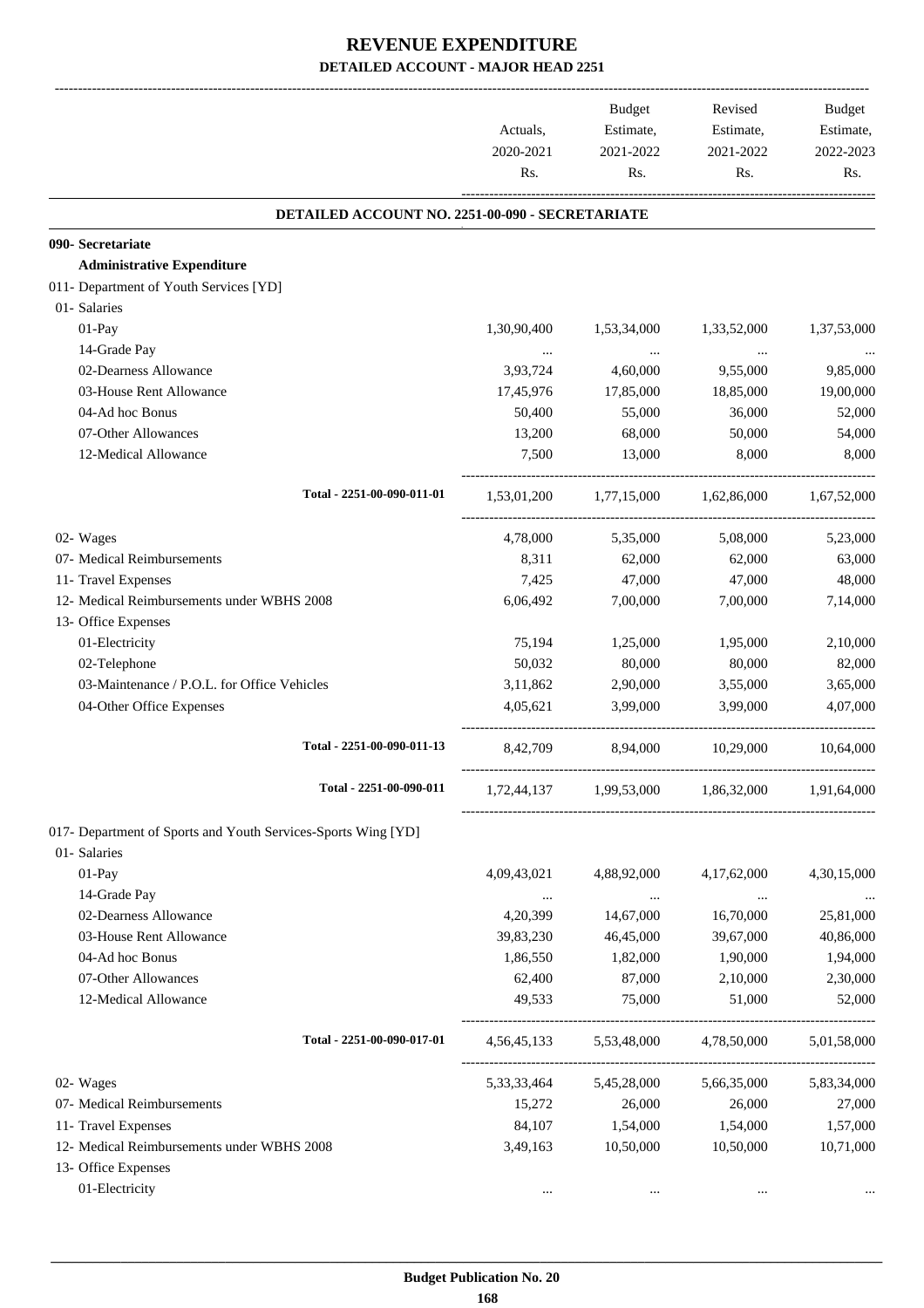|                                                                                                | Actuals,         | <b>Budget</b><br>Estimate,   | Revised<br>Estimate,                                | Budget<br>Estimate, |
|------------------------------------------------------------------------------------------------|------------------|------------------------------|-----------------------------------------------------|---------------------|
|                                                                                                | 2020-2021<br>Rs. | 2021-2022<br>Rs.             | 2021-2022<br>Rs.                                    | 2022-2023<br>Rs.    |
| 02-Telephone                                                                                   | 87,887           | 84,000                       | 84,000                                              | 86,000              |
| 03-Maintenance / P.O.L. for Office Vehicles                                                    | 9,78,755         | 9,75,000                     | 9,98,000                                            | 10,18,000           |
| 04-Other Office Expenses                                                                       | 16,04,844        | 35,01,000                    | 35,01,000                                           | 35,71,000           |
| Total - 2251-00-090-017-13                                                                     | 26,71,486        | 45,60,000                    | 45,83,000                                           | 46,75,000           |
| 26- Advertising and Publicity Expenses                                                         | 5,34,64,099      | 1,68,37,000                  | 2,50,00,000                                         | 2,75,00,000         |
| 28- Payment of Professional and Special Services                                               |                  |                              |                                                     |                     |
| 02-Other charges                                                                               | 8,95,487         | 9,25,000                     | 1,00,000                                            | 1,00,000            |
| 50- Other Charges                                                                              |                  | 7,87,990 15,00,000 15,00,000 |                                                     | 15,45,000           |
| Total - 2251-00-090-017                                                                        |                  |                              | 15,72,46,201 13,49,28,000 13,68,98,000 14,35,67,000 |                     |
| <b>Total - Administrative Expenditure</b>                                                      |                  |                              | 17,44,90,338 15,48,81,000 15,55,30,000 16,27,31,000 |                     |
| Total - 2251-00-090                                                                            |                  |                              | 17,44,90,338 15,48,81,000 15,55,30,000 16,27,31,000 |                     |
| Voted                                                                                          |                  |                              | 17,44,90,338 15,48,81,000 15,55,30,000              | 16,27,31,000        |
| Charged                                                                                        |                  |                              |                                                     |                     |
| DETAILED ACCOUNT NO. 2251 - DEDUCT RECOVERIES IN REDUCTION OF EXPENDITURE<br>090- Secretariate |                  |                              |                                                     |                     |
| Administrative Expenditure                                                                     |                  |                              |                                                     |                     |
| 011-Department of Youth Services [YD]                                                          |                  |                              |                                                     |                     |
| 70-Deduct Recoveries                                                                           |                  |                              |                                                     |                     |
| 01-Others                                                                                      |                  | $-1,000$                     | $-1,000$                                            | $-1,000$            |
| 02-W.B.H.S. 2008                                                                               |                  | $-1,000$                     | $\cdots$                                            |                     |
| 017-Department of Sports and Youth Services-Sports Wing [YD]                                   |                  |                              |                                                     |                     |
| 70-Deduct Recoveries                                                                           |                  |                              |                                                     |                     |
| 01-Others                                                                                      | $-1,59,372$      | $-1,000$                     | $-10,000$                                           | $-10,000$           |
| 02-W.B.H.S. 2008                                                                               | $\cdots$         | $-1,000$                     | $\cdots$                                            |                     |
| Total - 090 - Deduct - Recoveries                                                              | $-1,59,372$      | $-4,000$                     | $-11,000$                                           | $-11,000$           |

#### **911- Deduct Recoveries of Overpayments**

| $\frac{1}{2}$ beaucritics, error or $\frac{1}{2}$ , error $\frac{1}{2}$ |             |          |           |           |
|-------------------------------------------------------------------------|-------------|----------|-----------|-----------|
| Administrative Expenditure                                              |             |          |           |           |
| 011-Department of Youth Service [YS] [YD]                               |             |          |           |           |
| 70-Deduct Recoveries                                                    |             |          |           |           |
| 01-Others                                                               | $\cdots$    | $-1.000$ | $-1.000$  | $-1.000$  |
| 017-Department of Sports and Youth Services-Sports Wing [YD]            |             |          |           |           |
| 70-Deduct Recoveries                                                    |             |          |           |           |
| 01-Others                                                               | $-4,48,225$ | $\cdots$ | $-10,000$ | $-10,000$ |
|                                                                         |             |          |           |           |

-----------------------------------------------------------------------------------------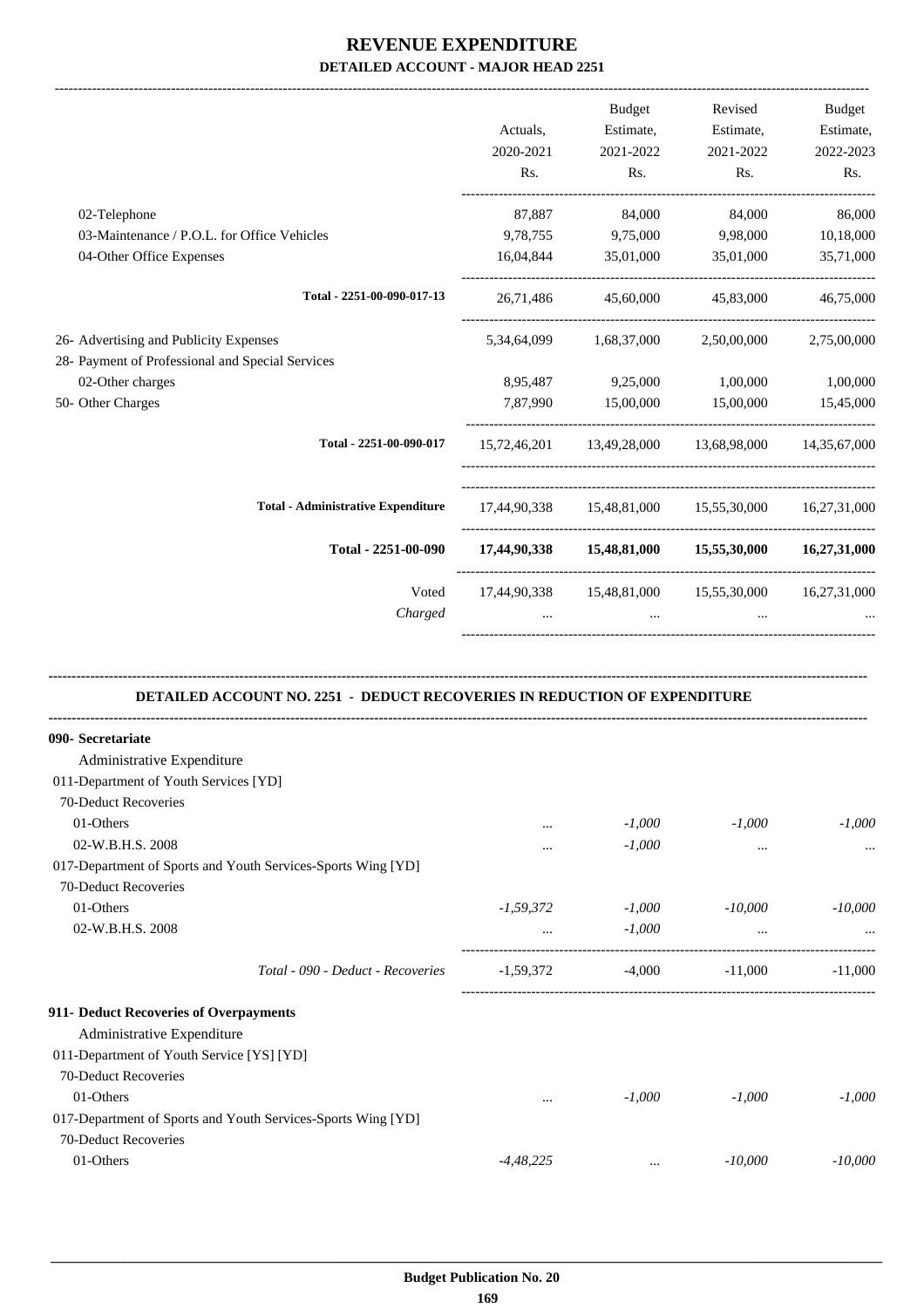|                                    | Actuals.<br>2020-2021<br>Rs. | <b>Budget</b><br>Estimate,<br>2021-2022<br>Rs. | Revised<br>Estimate,<br>2021-2022<br>Rs. | <b>Budget</b><br>Estimate,<br>2022-2023<br>R <sub>s</sub> . |
|------------------------------------|------------------------------|------------------------------------------------|------------------------------------------|-------------------------------------------------------------|
| Total - 911 - Deduct - Recoveries  | $-4,48,225$                  | $-1.000$                                       | $-11,000$                                | $-11,000$                                                   |
| Total - 2251 - Deduct - Recoveries | $-6,07,597$                  | $-5,000$                                       | $-22,000$                                | $-22,000$                                                   |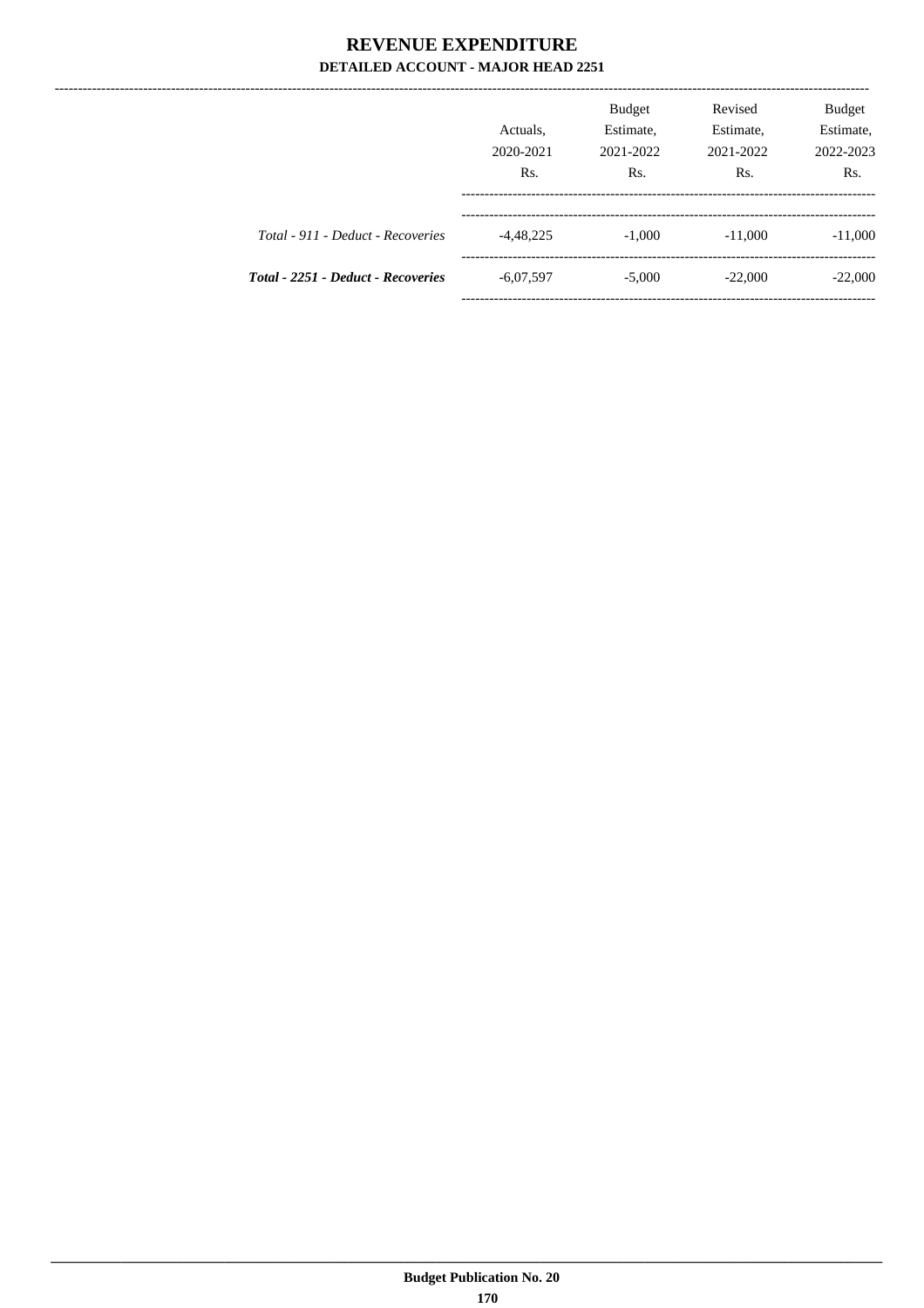## **CAPITAL EXPENDITURE**

#### **DEMAND No. 49**

#### **Youth Services and Sports Department**

## **B. Capital Account of Social Services - (a) Capital Account of Education, Sports, Art and Culture Head of Account : 4202 - Capital Outlay on Education, Sports, Art and Culture**

| Voted Rs. 214,02,49,000                                       | <b>Charged Rs. Nil</b>  |                                    |                                                          |                                        | Total Rs. 214,02,49,000                 |
|---------------------------------------------------------------|-------------------------|------------------------------------|----------------------------------------------------------|----------------------------------------|-----------------------------------------|
|                                                               |                         |                                    | ------------------------------------<br>Voted Rs.        |                                        | Charged Rs. Total Rs.                   |
| <b>Gross Expenditure</b><br><b>Deduct - Recoveries</b>        |                         |                                    |                                                          | 214,02,49,000  214,02,49,000           |                                         |
| Net Expenditure                                               |                         |                                    |                                                          | 214,02,49,000  214,02,49,000           |                                         |
|                                                               |                         | <b>CAPITAL EXPENDITURE</b>         |                                                          |                                        |                                         |
|                                                               | <b>ABSTRACT ACCOUNT</b> |                                    |                                                          |                                        |                                         |
|                                                               |                         | Actuals,                           | Estimate, Estimate,<br>2020-2021 2021-2022<br>Rs.<br>Rs. | Budget Revised<br>2021-2022<br>Rs.     | Budget<br>Estimate,<br>2022-2023<br>Rs. |
| 03 - SPORTS AND YOUTH SERVICES<br>101- Youth Hostels          |                         |                                    |                                                          |                                        |                                         |
| <b>State Development Schemes</b>                              |                         | 11,68,46,412                       |                                                          | 30,00,00,000 14,04,91,000 95,00,00,000 |                                         |
|                                                               | <b>Total - 101</b>      | 11,68,46,412                       |                                                          | 30,00,00,000 14,04,91,000 95,00,00,000 |                                         |
| 102- Sports Stadia                                            |                         |                                    |                                                          |                                        |                                         |
| <b>State Development Schemes</b>                              |                         | 7,75,80,310                        | 60,00,00,000                                             | 20,00,00,000                           | 81,30,00,000                            |
|                                                               | <b>Total - 102</b>      | 7,75,80,310                        |                                                          | $60,00,00,000$ $20,00,00,000$          | 81,30,00,000                            |
| 789- Special Component Plan for Scheduled Castes              |                         |                                    |                                                          |                                        |                                         |
| <b>State Development Schemes</b>                              |                         | 2,95,55,299                        | 30,00,00,000                                             | 10,00,00,000                           | 28,73,00,000                            |
|                                                               |                         | Total - 789 2,95,55,299            | 30,00,00,000                                             | $10,\!00,\!00,\!000$                   | 28,73,00,000                            |
| 796- Tribal Area Sub-Plan<br><b>State Development Schemes</b> |                         | 6,99,65,407                        | 30,00,00,000                                             | 10,00,00,000                           | 8,99,49,000                             |
|                                                               | <b>Total - 796</b>      | 6,99,65,407                        | 30,00,00,000                                             | 10,00,00,000                           | 8,99,49,000                             |
| <b>Grand Total - Gross</b>                                    |                         | 29, 39, 47, 428                    | 150,00,00,000                                            | 54,04,91,000                           | 214,02,49,000                           |
|                                                               | Voted<br>Charged        | 29, 39, 47, 428<br>$\sim 10^{-11}$ | 150,00,00,000<br>$\cdots$                                | 54,04,91,000<br>$\cdots$               | 214,02,49,000                           |
| <b>State Development Schemes</b>                              |                         |                                    | 29,39,47,428 150,00,00,000                               |                                        | 54,04,91,000 214,02,49,000              |
| <b>Deduct Recoveries</b>                                      |                         | $-44,59,082$                       | $\cdots$                                                 |                                        |                                         |
|                                                               |                         |                                    |                                                          |                                        |                                         |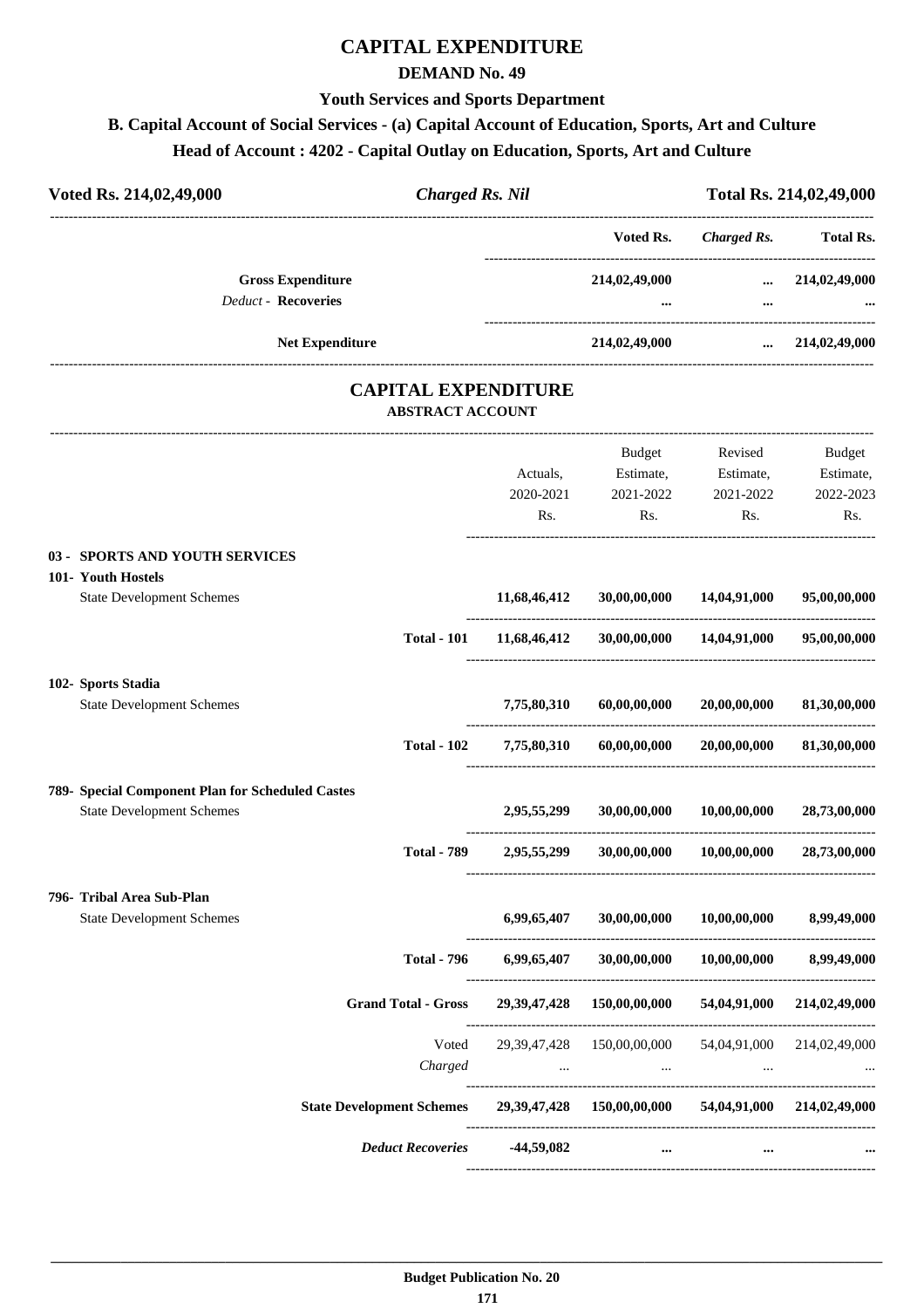#### **CAPITAL EXPENDITURE ABSTRACT ACCOUNT**

|                          | Actuals,<br>2020-2021<br>Rs. | <b>Budget</b><br>Estimate,<br>2021-2022<br>Rs. | Revised<br>Estimate,<br>2021-2022<br>Rs. | <b>Budget</b><br>Estimate,<br>2022-2023<br>Rs. |
|--------------------------|------------------------------|------------------------------------------------|------------------------------------------|------------------------------------------------|
| <b>Grand Total - Net</b> | 28,94,88,346                 | 150,00,00,000                                  | 54,04,91,000                             | 214,02,49,000                                  |
| Voted<br>Charged         | 28,94,88,346<br>$\cdots$     | 150,00,00,000<br>$\cdots$                      | 54,04,91,000<br>$\cdots$                 | 214,02,49,000<br>$\cdots$                      |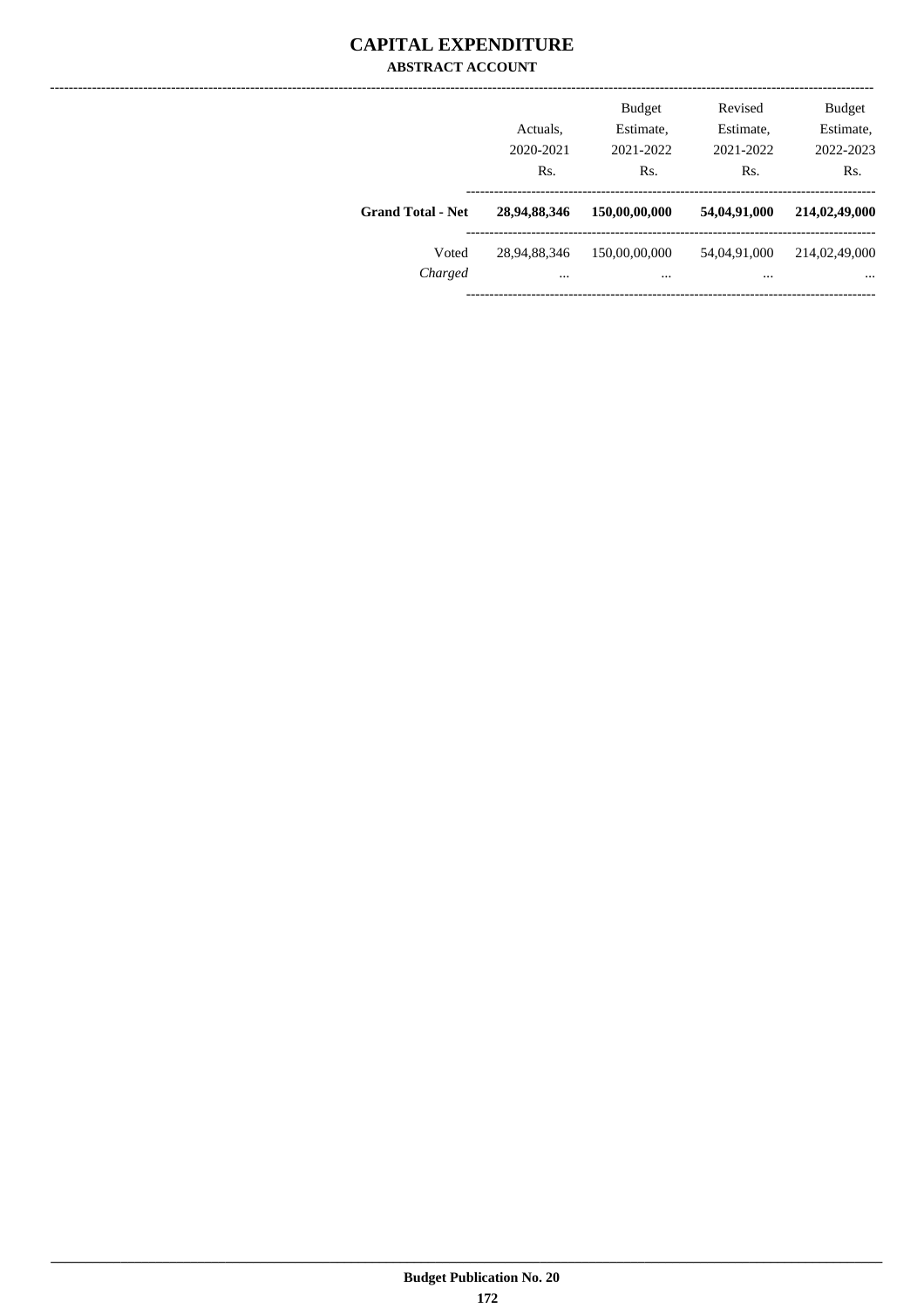## **CAPITAL EXPENDITURE DETAILED ACCOUNT - MAJOR HEAD 4202**

|                                                                                                                                                                                           | Actuals,<br>2020-2021<br>Rs. | Budget<br>Estimate,<br>2021-2022<br>Rs. | Revised<br>Estimate,<br>2021-2022<br>Rs. | Budget<br>Estimate,<br>2022-2023<br>Rs. |
|-------------------------------------------------------------------------------------------------------------------------------------------------------------------------------------------|------------------------------|-----------------------------------------|------------------------------------------|-----------------------------------------|
| DETAILED ACCOUNT NO. 4202-03-101 - YOUTH HOSTELS                                                                                                                                          |                              |                                         |                                          |                                         |
| 03 - SPORTS AND YOUTH SERVICES<br>101- Youth Hostels<br><b>State Development Schemes</b><br>001- Construction/renovation/major repairs of State Youth Hostel<br>[YD]                      |                              |                                         |                                          |                                         |
| 53- Major Works / Land and Buildings                                                                                                                                                      | 11,68,46,412                 | 30,00,00,000                            | 14,04,91,000                             | 95,00,00,000                            |
| <b>Total - State Development Schemes</b>                                                                                                                                                  | 11,68,46,412                 | 30,00,00,000                            | 14,04,91,000                             | 95,00,00,000                            |
| Total - 4202-03-101                                                                                                                                                                       | 11,68,46,412                 | 30,00,00,000                            | 14,04,91,000                             | 95,00,00,000                            |
| Voted<br>Charged                                                                                                                                                                          | 11,68,46,412                 | 30,00,00,000                            | 14,04,91,000                             | 95,00,00,000                            |
| DETAILED ACCOUNT NO. 4202-03-102 - SPORTS STADIA                                                                                                                                          |                              |                                         |                                          |                                         |
| 03 - SPORTS AND YOUTH SERVICES<br>102- Sports Stadia<br><b>State Development Schemes</b><br>001- Construction related to Sports Stadium etc. [YD]<br>53- Major Works / Land and Buildings | 7,75,80,310                  | 60,00,00,000                            | 20,00,00,000                             | 81,30,00,000                            |
| <b>Total - State Development Schemes</b>                                                                                                                                                  | 7,75,80,310                  | 60,00,00,000                            | 20,00,00,000                             | 81,30,00,000                            |
| Total - 4202-03-102                                                                                                                                                                       | 7,75,80,310                  | 60,00,00,000                            | 20,00,00,000                             | 81,30,00,000                            |
| Voted<br>Charged                                                                                                                                                                          | 7,75,80,310                  | 60,00,00,000                            | 20,00,00,000                             | 81,30,00,000                            |
| DETAILED ACCOUNT NO. 4202-03-789 - SPECIAL COMPONENT PLAN FOR SCHEDULED CASTES                                                                                                            |                              |                                         |                                          |                                         |
| 03 - SPORTS AND YOUTH SERVICES<br>789- Special Component Plan for Scheduled Castes<br><b>State Development Schemes</b><br>001- Construction related to Sports Stadium et. [YD]            |                              |                                         |                                          |                                         |
| 53- Major Works / Land and Buildings                                                                                                                                                      | 2,95,55,299                  | 30,00,00,000                            | 10,00,00,000                             | 28,73,00,000                            |
| <b>Total - State Development Schemes</b>                                                                                                                                                  | 2,95,55,299                  | 30,00,00,000                            | 10,00,00,000                             | 28,73,00,000                            |
| Total - 4202-03-789                                                                                                                                                                       | 2,95,55,299                  | 30,00,00,000                            | 10,00,00,000                             | 28,73,00,000                            |
| Voted<br>Charged                                                                                                                                                                          | 2,95,55,299                  | 30,00,00,000                            | 10,00,00,000                             | 28,73,00,000                            |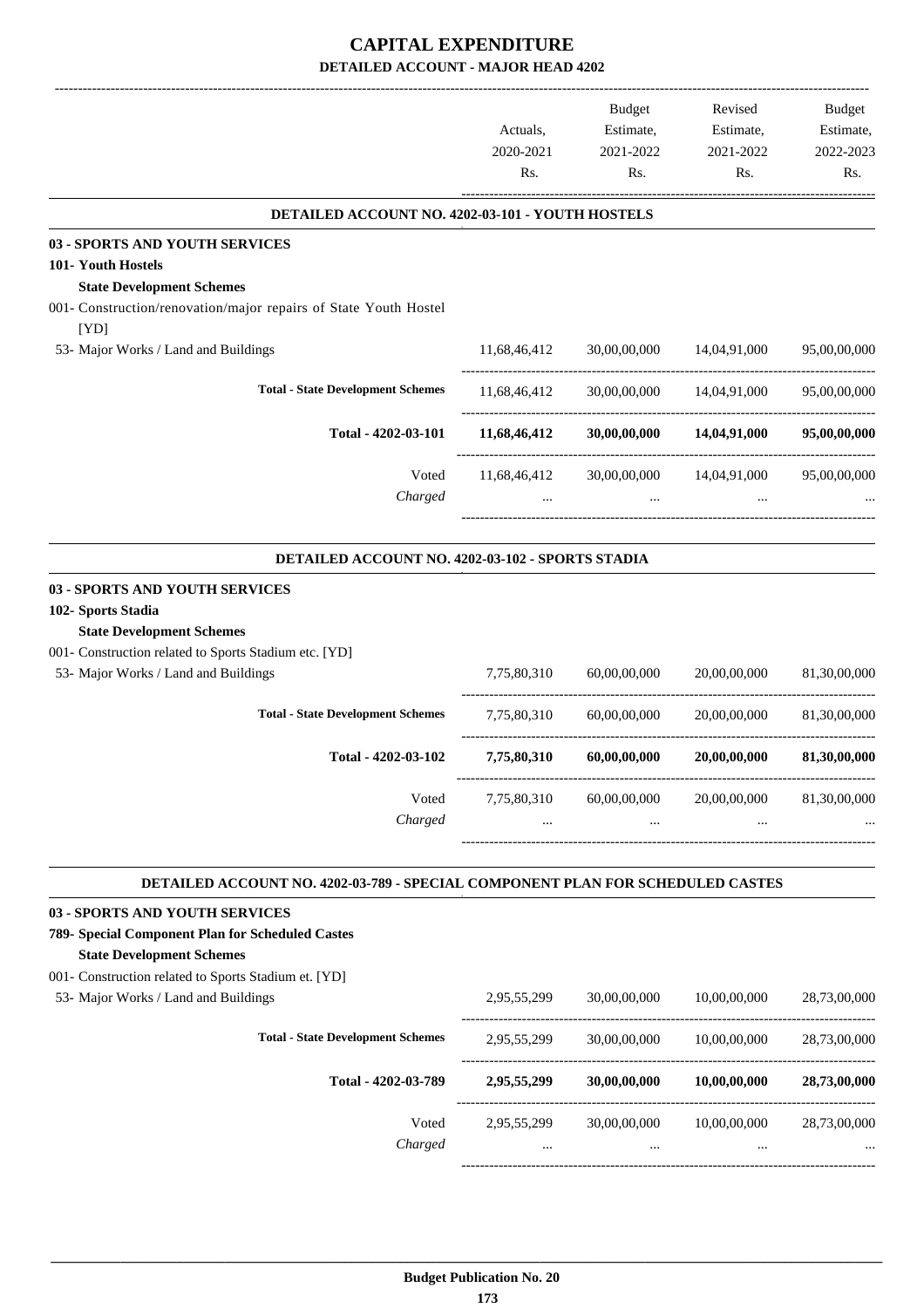## **CAPITAL EXPENDITURE DETAILED ACCOUNT - MAJOR HEAD 4202**

|                                                                                  | Actuals,<br>2020-2021<br>Rs. | <b>Budget</b><br>Estimate,<br>2021-2022<br>Rs. | Revised<br>Estimate,<br>2021-2022<br>Rs. | <b>Budget</b><br>Estimate,<br>2022-2023<br>Rs. |
|----------------------------------------------------------------------------------|------------------------------|------------------------------------------------|------------------------------------------|------------------------------------------------|
| DETAILED ACCOUNT NO. 4202-03-796 - TRIBAL AREA SUB-PLAN                          |                              |                                                |                                          |                                                |
| 03 - SPORTS AND YOUTH SERVICES                                                   |                              |                                                |                                          |                                                |
| 796- Tribal Area Sub-Plan                                                        |                              |                                                |                                          |                                                |
| <b>State Development Schemes</b>                                                 |                              |                                                |                                          |                                                |
| 001- Construction related to Sports Stadium etc. [YD]                            |                              |                                                |                                          |                                                |
| 53- Major Works / Land and Buildings                                             | 6,99,65,407                  | 30,00,00,000                                   | 10,00,00,000                             | 8,99,49,000                                    |
| <b>Total - State Development Schemes</b>                                         | 6,99,65,407                  | 30,00,00,000                                   | 10,00,00,000                             | 8,99,49,000                                    |
| Total - 4202-03-796                                                              | 6,99,65,407                  | 30,00,00,000                                   | 10,00,00,000                             | 8,99,49,000                                    |
| Voted                                                                            | 6,99,65,407                  | 30,00,00,000                                   | 10,00,00,000                             | 8,99,49,000                                    |
| Charged                                                                          |                              |                                                |                                          |                                                |
| <b>DETAILED ACCOUNT NO. 4202 - DEDUCT RECOVERIES IN REDUCTION OF EXPENDITURE</b> |                              |                                                |                                          |                                                |
| 03 - SPORTS AND YOUTH SERVICES                                                   |                              |                                                |                                          |                                                |
| 102- Sports Stadia                                                               |                              |                                                |                                          |                                                |
| <b>State Development Schemes</b>                                                 |                              |                                                |                                          |                                                |
| 900-Deduct Recoveries on Capital Accounts [YD]                                   |                              |                                                |                                          |                                                |
| 70-Deduct Recoveries                                                             |                              |                                                |                                          |                                                |
| 01-Others                                                                        | -44,59,082                   |                                                |                                          |                                                |
| Total - 102 - Deduct - Recoveries                                                | -44,59,082                   | $\ddots$                                       | $\ddotsc$                                |                                                |
| Total - 4202 - Deduct - Recoveries                                               | $-44,59,082$                 | $\cdots$                                       | $\ddotsc$                                |                                                |
|                                                                                  |                              |                                                |                                          |                                                |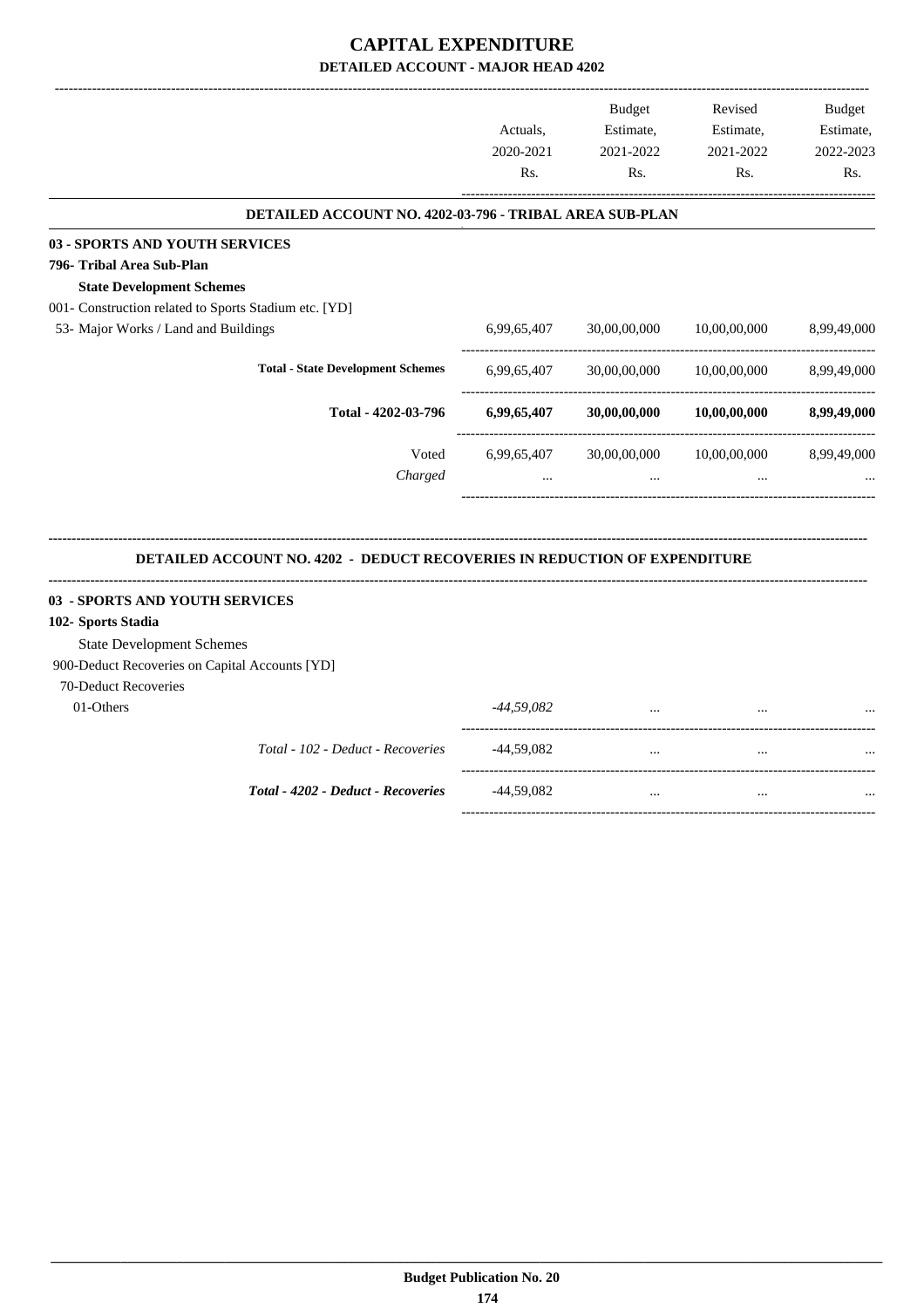## **REVENUE EXPENDITURE**

#### **DEMAND No. 50**

#### **Sunderban Affairs Department**

## **C - Economic Services - (c) Special Areas Programmes**

#### **Head of Account : 2575 - Other Special Areas Programmes**

| Voted Rs. 121,94,96,000    | <b>Charged Rs. Nil</b> |               |             | Total Rs. 121,94,96,000 |
|----------------------------|------------------------|---------------|-------------|-------------------------|
|                            |                        | Voted Rs.     | Charged Rs. | <b>Total Rs.</b>        |
| <b>Gross Expenditure</b>   |                        | 121,94,96,000 | $\ddotsc$   | 121,94,96,000           |
| <b>Deduct - Recoveries</b> |                        | $-5,000$      | $\cdots$    | $-5,000$                |
| <b>Net Expenditure</b>     |                        | 121,94,91,000 | $\cdots$    | 121,94,91,000           |
|                            |                        |               |             |                         |

#### **REVENUE EXPENDITURE ABSTRACT ACCOUNT**

---------------------------------------------------------------------------------------------------------------------------------------------------------------------------------

|                                                  |                    |              | <b>Budget</b>                                         | Revised                           | <b>Budget</b> |
|--------------------------------------------------|--------------------|--------------|-------------------------------------------------------|-----------------------------------|---------------|
|                                                  |                    | Actuals,     | Estimate,                                             | Estimate,                         | Estimate,     |
|                                                  |                    | 2020-2021    | 2021-2022                                             | 2021-2022                         | 2022-2023     |
|                                                  |                    | Rs.          | Rs.                                                   | Rs.                               | Rs.           |
| 02 - BACKWARD AREAS                              |                    |              |                                                       |                                   |               |
| 101- Area Development                            |                    |              |                                                       |                                   |               |
| Administrative Expenditure                       |                    | 25,77,06,507 | 27,53,15,000                                          | 26,19,04,000                      | 27,40,96,000  |
| <b>State Development Schemes</b>                 |                    | 28,98,83,803 | 31,55,00,000                                          | 13,85,01,000                      | 46,51,00,000  |
|                                                  | <b>Total - 101</b> | 54,75,90,310 | 59,08,15,000                                          | 40,04,05,000                      | 73,91,96,000  |
| 789- Special Component Plan for Scheduled Castes |                    |              |                                                       |                                   |               |
| <b>State Development Schemes</b>                 |                    | 29,39,94,279 |                                                       | 31,40,00,000 14,20,00,000         | 29,00,00,000  |
|                                                  | <b>Total - 789</b> | 29,39,94,279 | 31,40,00,000                                          | 14,20,00,000                      | 29,00,00,000  |
| 796- Tribal Areas Sub-Plan                       |                    |              |                                                       |                                   |               |
| <b>State Development Schemes</b>                 |                    | 13,97,36,387 |                                                       | 27,05,00,000 11,73,33,000         | 19,03,00,000  |
|                                                  | <b>Total - 796</b> | 13,97,36,387 | 27,05,00,000                                          | 11,73,33,000                      | 19,03,00,000  |
|                                                  | Total - 02         |              | 98,13,20,976 117,53,15,000 65,97,38,000 121,94,96,000 |                                   |               |
| 80 - GENERAL                                     |                    |              |                                                       |                                   |               |
| 799- Suspense                                    |                    |              |                                                       |                                   |               |
| Administrative Expenditure                       |                    |              |                                                       | the company of the company of the |               |
|                                                  | <b>Total - 799</b> | $\cdots$     | $\ddotsc$                                             | $\cdots$                          |               |
|                                                  | Total - 80         | $\cdots$     | $\ldots$                                              | $\cdots$                          |               |
|                                                  |                    |              |                                                       |                                   |               |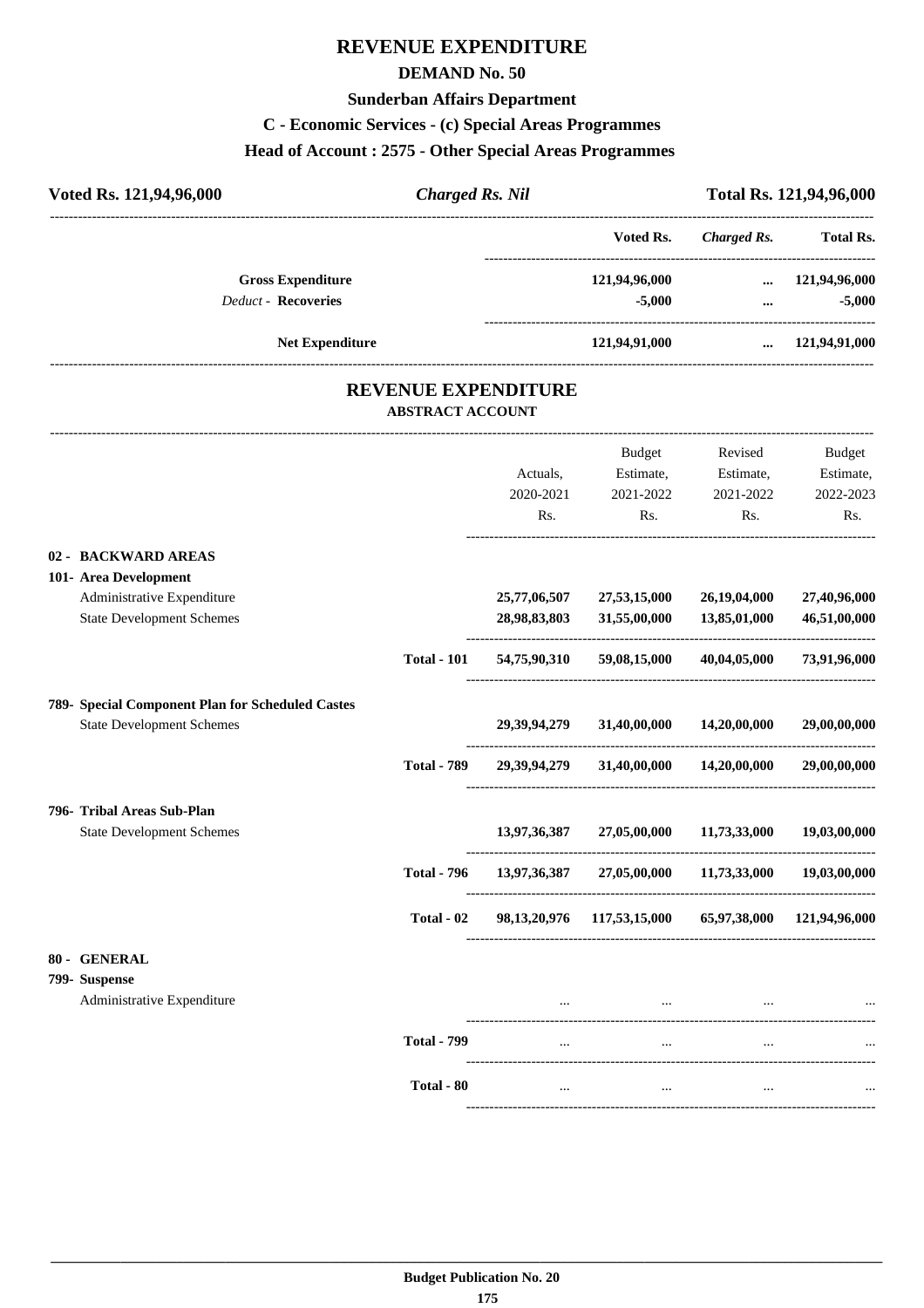#### **REVENUE EXPENDITURE ABSTRACT ACCOUNT**

| Budget       | Revised                    | Budget                                                |                                     |                                                                         |
|--------------|----------------------------|-------------------------------------------------------|-------------------------------------|-------------------------------------------------------------------------|
| Estimate,    | Estimate,                  | Estimate,                                             | Actuals,                            |                                                                         |
| 2022-2023    | 2021-2022                  | 2021-2022                                             | 2020-2021                           |                                                                         |
| Rs.          | Rs.                        | Rs.                                                   | Rs.                                 |                                                                         |
|              | 65,97,38,000 121,94,96,000 | 98, 13, 20, 976 117, 53, 15, 000                      |                                     | <b>Grand Total - Gross</b>                                              |
|              |                            | 98,13,20,976 117,53,15,000 65,97,38,000 121,94,96,000 |                                     | Voted                                                                   |
|              | $\cdots$                   | and the contract of the contract of                   | and the contract of the contract of | Charged                                                                 |
| 27,40,96,000 | 26,19,04,000               |                                                       |                                     | Administrative Expenditure 25,77,06,507 27,53,15,000                    |
| 94,54,00,000 | 39,78,34,000               | 72,36,14,469 90,00,00,000                             |                                     | <b>State Development Schemes</b>                                        |
| $-5,000$     | $-5,000$                   | $-5,000$                                              |                                     | Deduct Recoveries -83,520                                               |
|              |                            |                                                       |                                     | Grand Total - Net 98,12,37,456 117,53,10,000 65,97,33,000 121,94,91,000 |
|              |                            | 98,12,37,456 117,53,10,000 65,97,33,000 121,94,91,000 |                                     | Voted                                                                   |
|              | $\cdots$                   | $\cdots$                                              | $\cdots$                            | Charged                                                                 |
|              |                            |                                                       |                                     |                                                                         |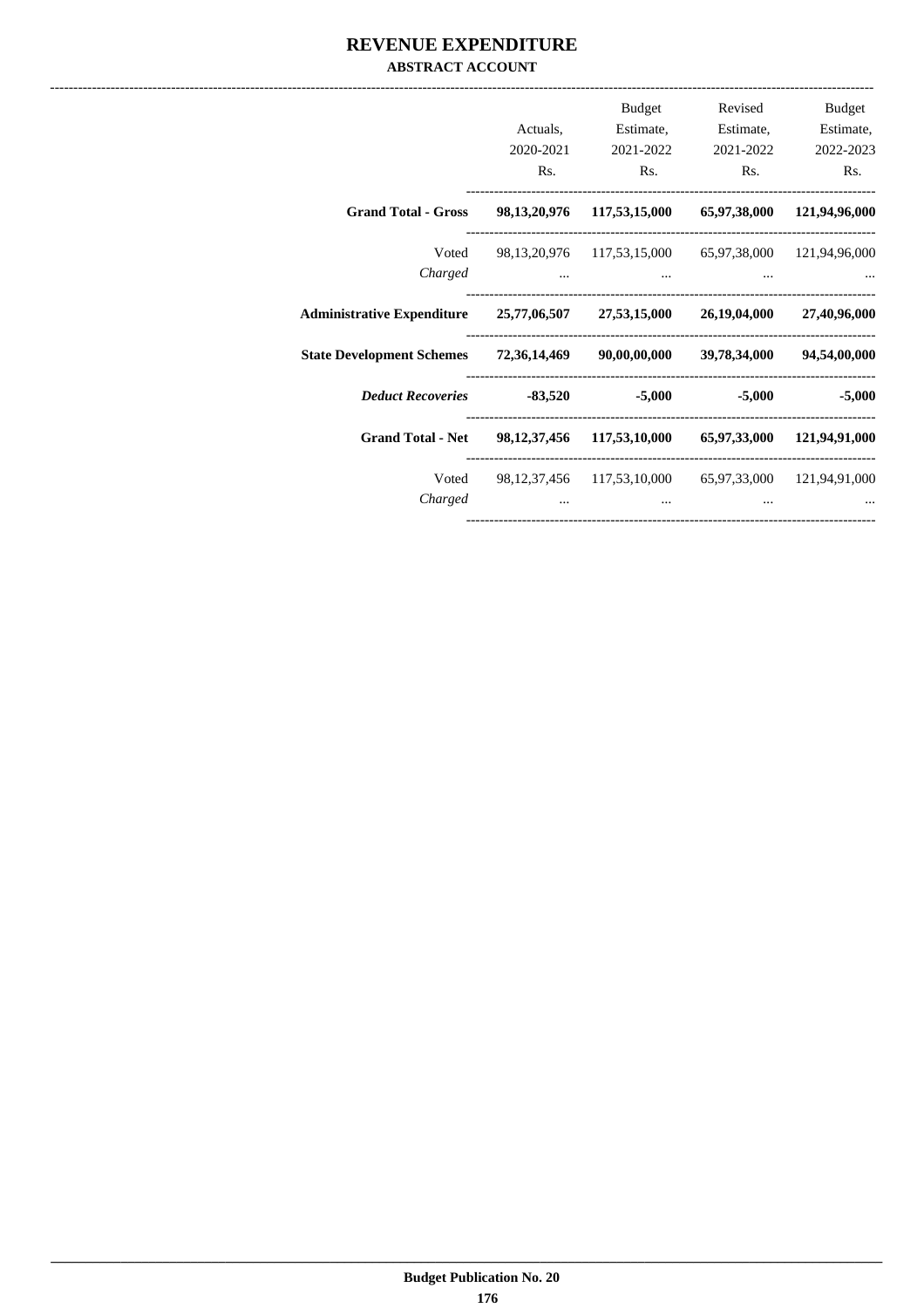-------------------------------------------------------------------------------------------------------------------------------------------------------------------------------

|                                                            | Actuals,<br>2020-2021<br>Rs. | <b>Budget</b><br>Estimate,<br>2021-2022<br>Rs. | Revised<br>Estimate,<br>2021-2022<br>Rs. | <b>Budget</b><br>Estimate,<br>2022-2023<br>Rs. |
|------------------------------------------------------------|------------------------------|------------------------------------------------|------------------------------------------|------------------------------------------------|
| <b>DETAILED ACCOUNT NO. 2575-02-101 - AREA DEVELOPMENT</b> |                              |                                                |                                          |                                                |
| 02 - BACKWARD AREAS                                        |                              |                                                |                                          |                                                |
| 101- Area Development                                      |                              |                                                |                                          |                                                |
| <b>Administrative Expenditure</b>                          |                              |                                                |                                          |                                                |
| 001- Development of Sundarban [SA]                         |                              |                                                |                                          |                                                |
| 01- Salaries                                               |                              |                                                |                                          |                                                |
| $01-Pay$                                                   | 19,59,76,884                 | 21,63,64,000                                   | 19,98,96,000                             | 20,58,93,000                                   |
| 14-Grade Pay                                               | 19,910                       | $\cdots$                                       | $\cdots$                                 |                                                |
| 02-Dearness Allowance                                      | 22,94,229                    | 64,91,000                                      | 79,96,000                                | 1,23,54,000                                    |
| 03-House Rent Allowance                                    | 2,17,26,108                  | 2,05,55,000                                    | 1,89,90,000                              | 1,95,60,000                                    |
| 04-Ad hoc Bonus                                            | 9,49,200                     | 10,00,000                                      | 8,87,000                                 | 9,00,000                                       |
| 07-Other Allowances                                        | 9,57,674                     | 10,60,000                                      | 9,86,000                                 | 10,16,000                                      |
| 12-Medical Allowance                                       | 6.42.787                     | 6,80,000                                       | 6,56,000                                 | 6,69,000                                       |
| Total - 2575-02-101-001-01                                 | 22, 25, 66, 792              | 24,61,50,000                                   | 22,94,11,000                             | 24,03,92,000                                   |
| 02- Wages                                                  | 31,01,642                    | 28,56,000                                      | 32,94,000                                | 33,93,000                                      |
| 07- Medical Reimbursements                                 | 61,643                       | 1,29,000                                       | 1,29,000                                 | 1,32,000                                       |
| 11- Travel Expenses                                        | 63,934                       | 87,000                                         | 87,000                                   | 89,000                                         |
| 12- Medical Reimbursements under WBHS 2008                 | 11,70,903                    | 10,87,000                                      | 17,50,000                                | 19,00,000                                      |
| 13- Office Expenses                                        |                              |                                                |                                          |                                                |
| 01-Electricity                                             | 8,64,480                     | 10,26,000                                      | 10,26,000                                | 10,47,000                                      |
| 02-Telephone                                               | 2,25,611                     | 3,14,000                                       | 3,14,000                                 | 3,20,000                                       |
| 03-Maintenance / P.O.L. for Office Vehicles                | 27,38,023                    | 18,27,000                                      | 27,93,000                                | 28,49,000                                      |
| 04-Other Office Expenses                                   | 8,01,141                     | 7,48,000                                       | 7,48,000                                 | 7,63,000                                       |
| Total - 2575-02-101-001-13                                 | 46,29,255                    | 39,15,000                                      | 48,81,000                                | 49,79,000                                      |
| 14- Rents, Rates and Taxes                                 | 19,20,407                    | 10,51,000                                      | 6,50,000                                 | 8,50,000                                       |
| 19- Maintenance                                            | 2,01,01,949                  | 1,52,86,000                                    | 1,80,50,000                              | 1,85,00,000                                    |
| 28- Payment of Professional and Special Services           |                              |                                                |                                          |                                                |
| 02-Other charges                                           | 38, 12, 223                  | 40,20,000                                      | 30,12,000                                | 32,12,000                                      |
| 31- Grants-in-aid-GENERAL                                  |                              |                                                |                                          |                                                |
| 02-Other Grants                                            | $\cdots$                     | $\cdots$                                       | $\cdots$                                 | $\cdots$                                       |
| 50- Other Charges                                          | 44,799                       | 1,25,000                                       | 1,25,000                                 | 1,29,000                                       |
| 77- Computerisation                                        | 2,32,960                     | 6,09,000                                       | 5,15,000                                 | 5,20,000                                       |
| 78- Outsourcing of Services                                |                              | $\cdots$                                       | $\ldots$                                 |                                                |
| <b>Total - Administrative Expenditure</b>                  | 25,77,06,507                 |                                                | 27,53,15,000 26,19,04,000                | 27,40,96,000                                   |
| <b>State Development Schemes</b>                           |                              |                                                |                                          |                                                |
| 042- Development of Sundarban [SA]                         |                              |                                                |                                          |                                                |
| 20- Other Administrative Expenses                          | 6,73,300                     | 1,00,00,000                                    | 33,33,000                                | 1,00,00,000                                    |
| 27- Minor Works/ Maintenance                               | 8,65,98,789                  | 10,00,00,000                                   | 6,66,67,000                              | 14,50,00,000                                   |
| 31- Grants-in-aid-GENERAL                                  |                              |                                                |                                          |                                                |
| 02-Other Grants                                            | $\ddotsc$                    | 50,00,000                                      | 16,67,000                                | 12,50,00,000                                   |
| 35- Grants for creation of Capital Assets                  | 61,91,583                    | 3,00,00,000                                    | 1,00,00,000                              | 3,00,00,000                                    |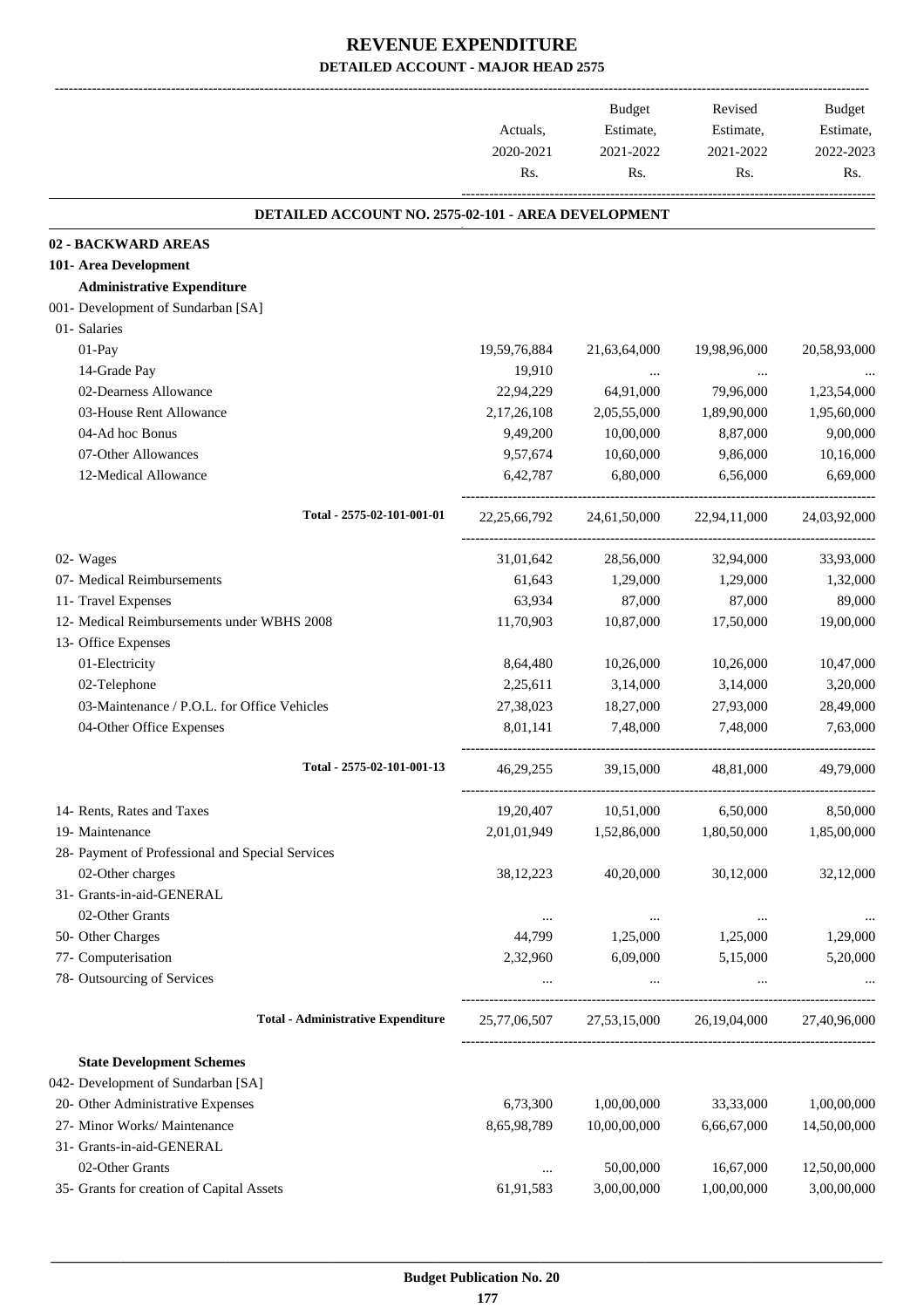-------------------------------------------------------------------------------------------------------------------------------------------------------------------------------

.

.

|                                   |                                          | Actuals.<br>2020-2021<br>Rs. | <b>Budget</b><br>Estimate,<br>2021-2022<br>Rs. | Revised<br>Estimate,<br>2021-2022<br>Rs. | <b>Budget</b><br>Estimate,<br>2022-2023<br>Rs. |
|-----------------------------------|------------------------------------------|------------------------------|------------------------------------------------|------------------------------------------|------------------------------------------------|
| 50- Other Charges<br>98- Training |                                          | 19,64,20,131<br>$\cdots$     | 17,00,00,000<br>5,00,000                       | 5,66,67,000<br>1,67,000                  | 15,50,00,000<br>1,00,000                       |
|                                   | <b>Total - State Development Schemes</b> | 28,98,83,803                 | 31,55,00,000                                   | 13,85,01,000                             | 46,51,00,000                                   |
|                                   | Total - 2575-02-101                      | 54,75,90,310                 | 59,08,15,000                                   | 40,04,05,000                             | 73,91,96,000                                   |
|                                   | Voted<br>Charged                         | 54,75,90,310<br>$\cdots$     | 59,08,15,000<br>$\cdots$                       | 40,04,05,000<br>$\cdots$                 | 73,91,96,000<br>$\cdots$                       |

#### **DETAILED ACCOUNT NO. 2575-02-789 - SPECIAL COMPONENT PLAN FOR SCHEDULED CASTES .**

| 02 - BACKWARD AREAS                              |                 |              |              |              |
|--------------------------------------------------|-----------------|--------------|--------------|--------------|
| 789- Special Component Plan for Scheduled Castes |                 |              |              |              |
| <b>State Development Schemes</b>                 |                 |              |              |              |
| 001- Development of Sundarban [SA]               |                 |              |              |              |
| 27- Minor Works/ Maintenance                     | 10,49,32,582    | 10,00,00,000 | 6,66,67,000  | 11,00,00,000 |
| 31- Grants-in-aid-GENERAL                        |                 |              |              |              |
| 02-Other Grants                                  | 3,03,425        | 40,00,000    | 5,80,00,000  | 12,50,00,000 |
| 35- Grants for creation of Capital Assets        | 68,60,205       | 4,00,00,000  | 1,33,33,000  | 3,00,00,000  |
| 50- Other Charges                                | 18, 18, 98, 067 | 17,00,00,000 | 40,00,000    | 2,50,00,000  |
| <b>Total - State Development Schemes</b>         | 29, 39, 94, 279 | 31,40,00,000 | 14,20,00,000 | 29,00,00,000 |
| Total - 2575-02-789                              | 29, 39, 94, 279 | 31,40,00,000 | 14,20,00,000 | 29,00,00,000 |
| Voted                                            | 29, 39, 94, 279 | 31,40,00,000 | 14,20,00,000 | 29,00,00,000 |
| Charged                                          | $\cdots$        | $\cdots$     | $\cdots$     | $\cdots$     |
|                                                  |                 |              |              |              |

#### **DETAILED ACCOUNT NO. 2575-02-796 - TRIBAL AREAS SUB-PLAN**

| 02 - BACKWARD AREAS                       |              |              |              |              |
|-------------------------------------------|--------------|--------------|--------------|--------------|
| 796- Tribal Areas Sub-Plan                |              |              |              |              |
| <b>State Development Schemes</b>          |              |              |              |              |
| 008- Development of Sundarban [SA]        |              |              |              |              |
| 27- Minor Works/ Maintenance              | 4,05,91,665  | 10,00,00,000 | 6,00,00,000  | 4,53,00,000  |
| 31- Grants-in-aid-GENERAL                 |              |              |              |              |
| 02-Other Grants                           | $\cdots$     | 5,00,000     | 5,35,00,000  | 10,00,00,000 |
| 35- Grants for creation of Capital Assets | 17,49,582    | 1,00,00,000  | 33,33,000    | 2,00,00,000  |
| 50- Other Charges                         | 9,73,95,140  | 16,00,00,000 | 5,00,000     | 2,50,00,000  |
| <b>Total - State Development Schemes</b>  | 13,97,36,387 | 27,05,00,000 | 11,73,33,000 | 19,03,00,000 |
| Total - 2575-02-796                       | 13,97,36,387 | 27,05,00,000 | 11,73,33,000 | 19,03,00,000 |
|                                           |              |              |              |              |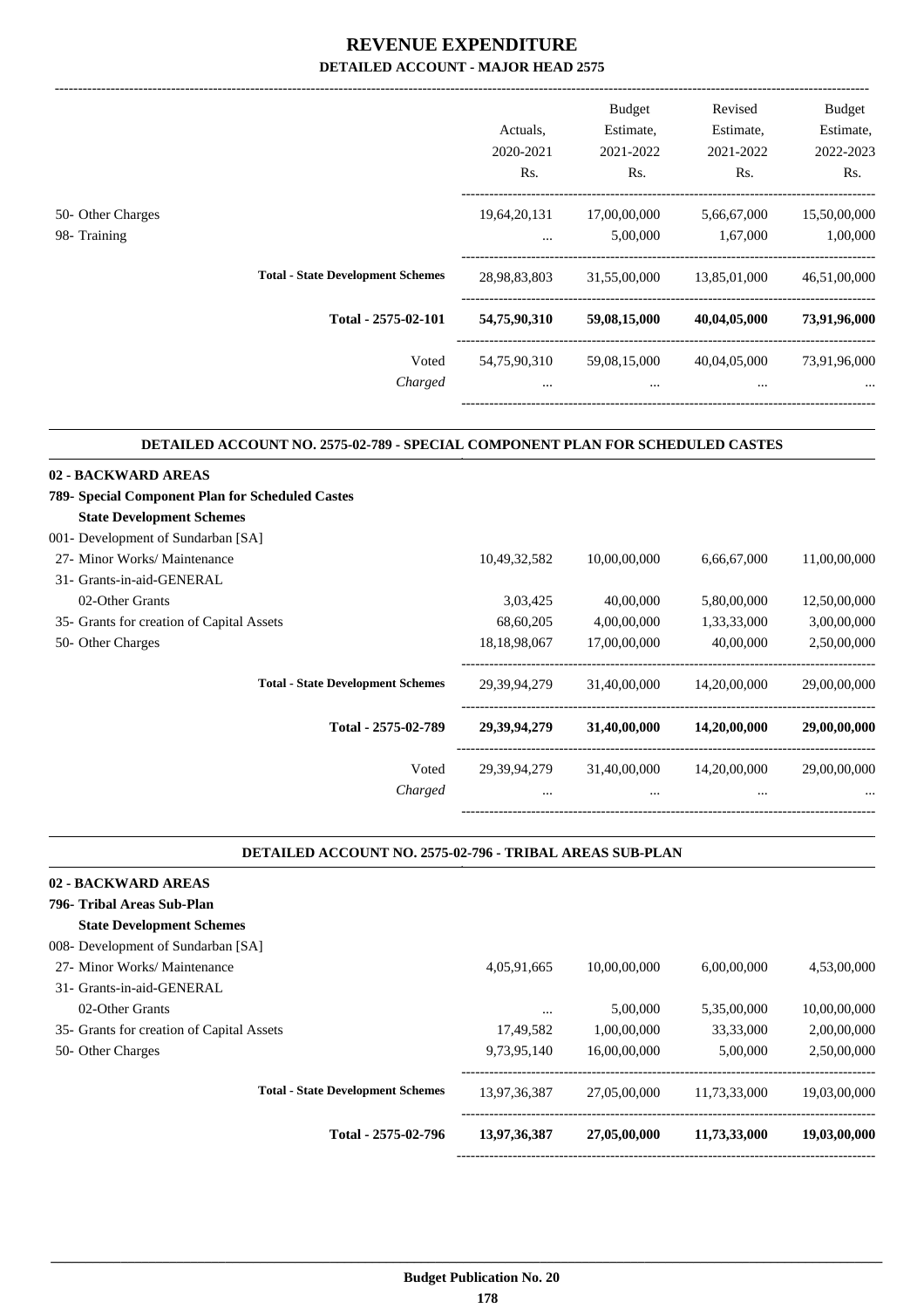|                                                                                  | Actuals,<br>2020-2021<br>Rs. | <b>Budget</b><br>Estimate,<br>2021-2022<br>Rs. | Revised<br>Estimate,<br>2021-2022<br>Rs. | <b>Budget</b><br>Estimate,<br>2022-2023<br>Rs. |
|----------------------------------------------------------------------------------|------------------------------|------------------------------------------------|------------------------------------------|------------------------------------------------|
| Voted                                                                            | 13,97,36,387                 | 27,05,00,000                                   | 11,73,33,000                             | 19,03,00,000                                   |
| Charged                                                                          | $\cdots$                     | $\ddots$                                       | $\cdots$                                 |                                                |
| DETAILED ACCOUNT NO. 2575-80-799 - SUSPENSE                                      |                              |                                                |                                          |                                                |
| 80 - GENERAL                                                                     |                              |                                                |                                          |                                                |
| 799- Suspense                                                                    |                              |                                                |                                          |                                                |
| <b>Administrative Expenditure</b>                                                |                              |                                                |                                          |                                                |
| 001- Sundarban Development Board [SA]                                            |                              |                                                |                                          |                                                |
| 89- Stock                                                                        |                              |                                                |                                          |                                                |
| 90- Miscellaneous works                                                          | $\cdots$                     |                                                |                                          |                                                |
| Total - 2575-80-799                                                              |                              |                                                |                                          |                                                |
| Voted                                                                            | $\cdots$                     | $\cdots$                                       | $\cdots$                                 |                                                |
| Charged                                                                          | $\cdots$                     | $\cdots$                                       | $\ddotsc$                                |                                                |
| <b>DETAILED ACCOUNT NO. 2575 - DEDUCT RECOVERIES IN REDUCTION OF EXPENDITURE</b> |                              |                                                |                                          |                                                |
| 02 - BACKWARD AREAS                                                              |                              |                                                |                                          |                                                |
| 101- Area Development                                                            |                              |                                                |                                          |                                                |
| Administrative Expenditure                                                       |                              |                                                |                                          |                                                |
| 001-Development of Sundarban [SA]                                                |                              |                                                |                                          |                                                |
| 70-Deduct Recoveries                                                             |                              |                                                |                                          |                                                |
| 01-Others                                                                        |                              | $-1,000$                                       | $-1,000$                                 | $-1,000$                                       |
| 02-W.B.H.S. 2008                                                                 |                              | $-1,000$                                       |                                          |                                                |
| Total - 101 - Deduct - Recoveries                                                | $\cdots$                     | $-2,000$                                       | $-1,000$                                 | $-1,000$                                       |
| 911- Deduct Recoveries of Overpayments                                           |                              |                                                |                                          |                                                |
| Administrative Expenditure                                                       |                              |                                                |                                          |                                                |
| 035-Development of Sundarban[SA] [SA]                                            |                              |                                                |                                          |                                                |
| 70-Deduct Recoveries                                                             |                              |                                                |                                          |                                                |
| 01-Others                                                                        | $\cdots$                     | $-1,000$                                       | $-1,000$                                 | $-1,000$                                       |
| 02-W.B.H.S. 2008                                                                 | $\cdots$                     | $\cdots$                                       | $\cdots$                                 | $\cdots$                                       |
| 042-Department of Sundarban [SA]                                                 |                              |                                                |                                          |                                                |
| 70-Deduct Recoveries                                                             |                              |                                                |                                          |                                                |
| 01-Others                                                                        | $-83,520$                    | $\cdots$                                       | $-1,000$                                 | $-1,000$                                       |
| <b>State Development Schemes</b>                                                 |                              |                                                |                                          |                                                |
| 001-Development of Sundarban (SA) [SA]                                           |                              |                                                |                                          |                                                |
| 70-Deduct Recoveries                                                             |                              |                                                |                                          |                                                |
|                                                                                  |                              |                                                |                                          |                                                |
| 01-Others                                                                        | $\cdots$                     | $\cdots$                                       | $\ldots$                                 |                                                |
| Total - 911 - Deduct - Recoveries                                                | $-83,520$                    | $-1,000$                                       | $-2,000$                                 | $-2,000$                                       |

**<sup>80-</sup> GENERAL**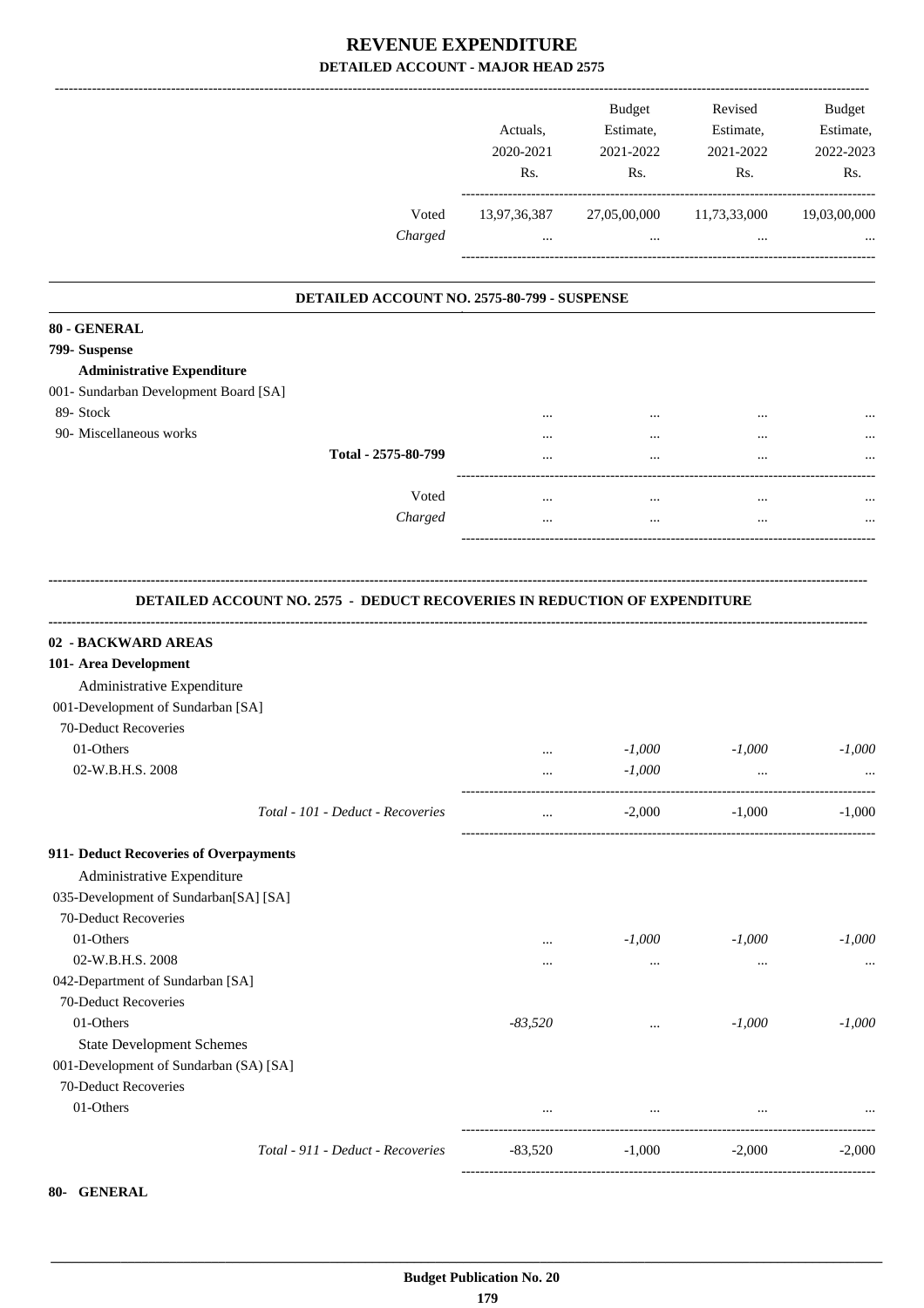|                                                              |                                                | <b>Budget</b>        | Revised   | <b>Budget</b> |
|--------------------------------------------------------------|------------------------------------------------|----------------------|-----------|---------------|
|                                                              | Actuals.                                       | Estimate,            | Estimate, | Estimate,     |
|                                                              | 2020-2021                                      | 2021-2022            | 2021-2022 | 2022-2023     |
|                                                              | Rs.                                            | Rs.                  | Rs.       | Rs.           |
| 900- Deduct Recoveries-Recoveries Adjustable in Reduction of |                                                |                      |           |               |
| <b>Expenditure</b>                                           |                                                |                      |           |               |
| Administrative Expenditure                                   |                                                |                      |           |               |
| 001-Sundarban Development Board [SA]                         |                                                |                      |           |               |
| 70-Deduct Recoveries                                         |                                                |                      |           |               |
| 01-Others                                                    |                                                | $-1,000$<br>$\cdots$ | $-1,000$  | $-1,000$      |
| Total - 900 - Deduct - Recoveries                            | $\cdots$                                       | $-1,000$             | $-1.000$  | $-1,000$      |
| 911- Deduct Recoveries of Overpayments                       |                                                |                      |           |               |
| Administrative Expenditure                                   |                                                |                      |           |               |
| 001-Sundarban Development Board [SA]                         |                                                |                      |           |               |
| 70-Deduct Recoveries                                         |                                                |                      |           |               |
| 01-Others                                                    |                                                | $-1.000$             | $-1,000$  | $-1,000$      |
| Total - 911 - Deduct - Recoveries                            | $\mathbf{r}$ and $\mathbf{r}$ and $\mathbf{r}$ | $-1,000$             | $-1.000$  | $-1.000$      |
| Total - 2575 - Deduct - Recoveries                           | -83,520                                        | $-5,000$             | $-5,000$  | $-5,000$      |
|                                                              |                                                |                      |           |               |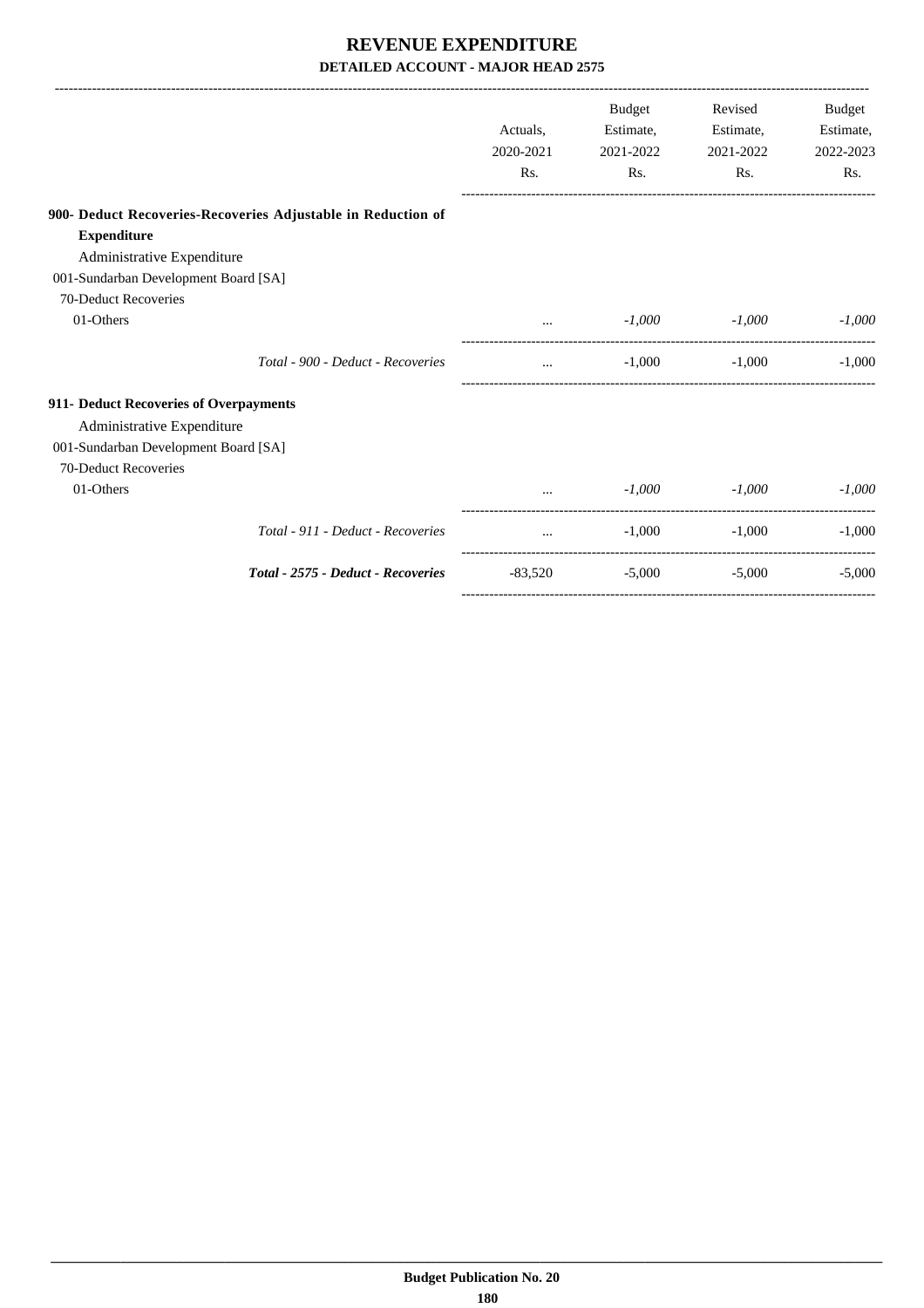#### **CAPITAL EXPENDITURE**

#### **DEMAND No. 50**

#### **Sunderban Affairs Department**

# **C. Capital Accounts of Economic Services - (c) Capital Account of Special Areas Programme**

# **Head of Account : 4575 - Capital Outlay on Other Special Areas Programme**

| Voted Rs. 465,50,00,000    |                          | <b>Charged Rs. Nil</b>    | Total Rs. 465,50,00,000 |                           |  |
|----------------------------|--------------------------|---------------------------|-------------------------|---------------------------|--|
|                            |                          | Voted Rs.                 | Charged Rs.             | <b>Total Rs.</b>          |  |
| <b>Deduct - Recoveries</b> | <b>Gross Expenditure</b> | 465,50,00,000<br>$\cdots$ | $\cdots$<br>$\cdots$    | 465,50,00,000<br>$\cdots$ |  |
|                            | <b>Net Expenditure</b>   | 465,50,00,000             | $\cdots$                | 465,50,00,000             |  |

#### **CAPITAL EXPENDITURE ABSTRACT ACCOUNT**

---------------------------------------------------------------------------------------------------------------------------------------------------------------------------------

|         | Actuals,<br>2020-2021<br>Rs. | Budget<br>Estimate,<br>2021-2022                          | Revised<br>Estimate,<br>2021-2022<br>Rs.                         | <b>Budget</b><br>Estimate,<br>2022-2023<br>Rs.                                                                                                                                                                                                                                                                                                                                                                                                                                                                                                                                                                                                                                                                                                                                                                                                                                                                                                                                                                                                                                                                                                                                                            |
|---------|------------------------------|-----------------------------------------------------------|------------------------------------------------------------------|-----------------------------------------------------------------------------------------------------------------------------------------------------------------------------------------------------------------------------------------------------------------------------------------------------------------------------------------------------------------------------------------------------------------------------------------------------------------------------------------------------------------------------------------------------------------------------------------------------------------------------------------------------------------------------------------------------------------------------------------------------------------------------------------------------------------------------------------------------------------------------------------------------------------------------------------------------------------------------------------------------------------------------------------------------------------------------------------------------------------------------------------------------------------------------------------------------------|
|         |                              |                                                           |                                                                  |                                                                                                                                                                                                                                                                                                                                                                                                                                                                                                                                                                                                                                                                                                                                                                                                                                                                                                                                                                                                                                                                                                                                                                                                           |
|         |                              |                                                           |                                                                  |                                                                                                                                                                                                                                                                                                                                                                                                                                                                                                                                                                                                                                                                                                                                                                                                                                                                                                                                                                                                                                                                                                                                                                                                           |
|         |                              |                                                           |                                                                  |                                                                                                                                                                                                                                                                                                                                                                                                                                                                                                                                                                                                                                                                                                                                                                                                                                                                                                                                                                                                                                                                                                                                                                                                           |
|         |                              |                                                           |                                                                  |                                                                                                                                                                                                                                                                                                                                                                                                                                                                                                                                                                                                                                                                                                                                                                                                                                                                                                                                                                                                                                                                                                                                                                                                           |
|         |                              | $\cdots$                                                  |                                                                  |                                                                                                                                                                                                                                                                                                                                                                                                                                                                                                                                                                                                                                                                                                                                                                                                                                                                                                                                                                                                                                                                                                                                                                                                           |
|         |                              |                                                           |                                                                  |                                                                                                                                                                                                                                                                                                                                                                                                                                                                                                                                                                                                                                                                                                                                                                                                                                                                                                                                                                                                                                                                                                                                                                                                           |
|         |                              |                                                           |                                                                  |                                                                                                                                                                                                                                                                                                                                                                                                                                                                                                                                                                                                                                                                                                                                                                                                                                                                                                                                                                                                                                                                                                                                                                                                           |
| Charged |                              |                                                           |                                                                  |                                                                                                                                                                                                                                                                                                                                                                                                                                                                                                                                                                                                                                                                                                                                                                                                                                                                                                                                                                                                                                                                                                                                                                                                           |
|         |                              |                                                           |                                                                  |                                                                                                                                                                                                                                                                                                                                                                                                                                                                                                                                                                                                                                                                                                                                                                                                                                                                                                                                                                                                                                                                                                                                                                                                           |
|         |                              | $\cdots$                                                  | $\cdots$                                                         |                                                                                                                                                                                                                                                                                                                                                                                                                                                                                                                                                                                                                                                                                                                                                                                                                                                                                                                                                                                                                                                                                                                                                                                                           |
|         |                              | <b>Total - 800</b><br><b>Grand Total - Gross</b><br>Voted | and the state of the state of the<br>Deduct Recoveries -8,42,273 | $\mathbf{Rs.}$<br>82,44,47,773 123,00,00,000 54,33,33,000 133,10,00,000<br><u>and the company of the company of the company of the company of the company of the company of the company of the company of the company of the company of the company of the company of the company of the company of the com</u><br>Total - 789 82,44,47,773 123,00,00,000 54,33,33,000 133,10,00,000<br>139,44,88,672 333,00,00,000 128,33,33,000 332,40,00,000<br>$\mathbf{r}$ , and the contract of the contract of the contract of the contract of the contract of the contract of the contract of the contract of the contract of the contract of the contract of the contract of the contract o<br>Total - 796 139,44,88,672 333,00,00,000 128,33,33,000 332,40,00,000<br>and the company of the company<br>$\cdots$<br>$\mathbf{r}$ and $\mathbf{r}$ are all $\mathbf{r}$ and $\mathbf{r}$ are all $\mathbf{r}$ and $\mathbf{r}$ are all $\mathbf{r}$<br>221,89,36,445 456,00,00,000 182,66,66,000 465,50,00,000<br>221,89,36,445 456,00,00,000 182,66,66,000 465,50,00,000<br>and the state of the state and the state of the<br>State Development Schemes 221,89,36,445 456,00,00,000 182,66,66,000 465,50,00,000 |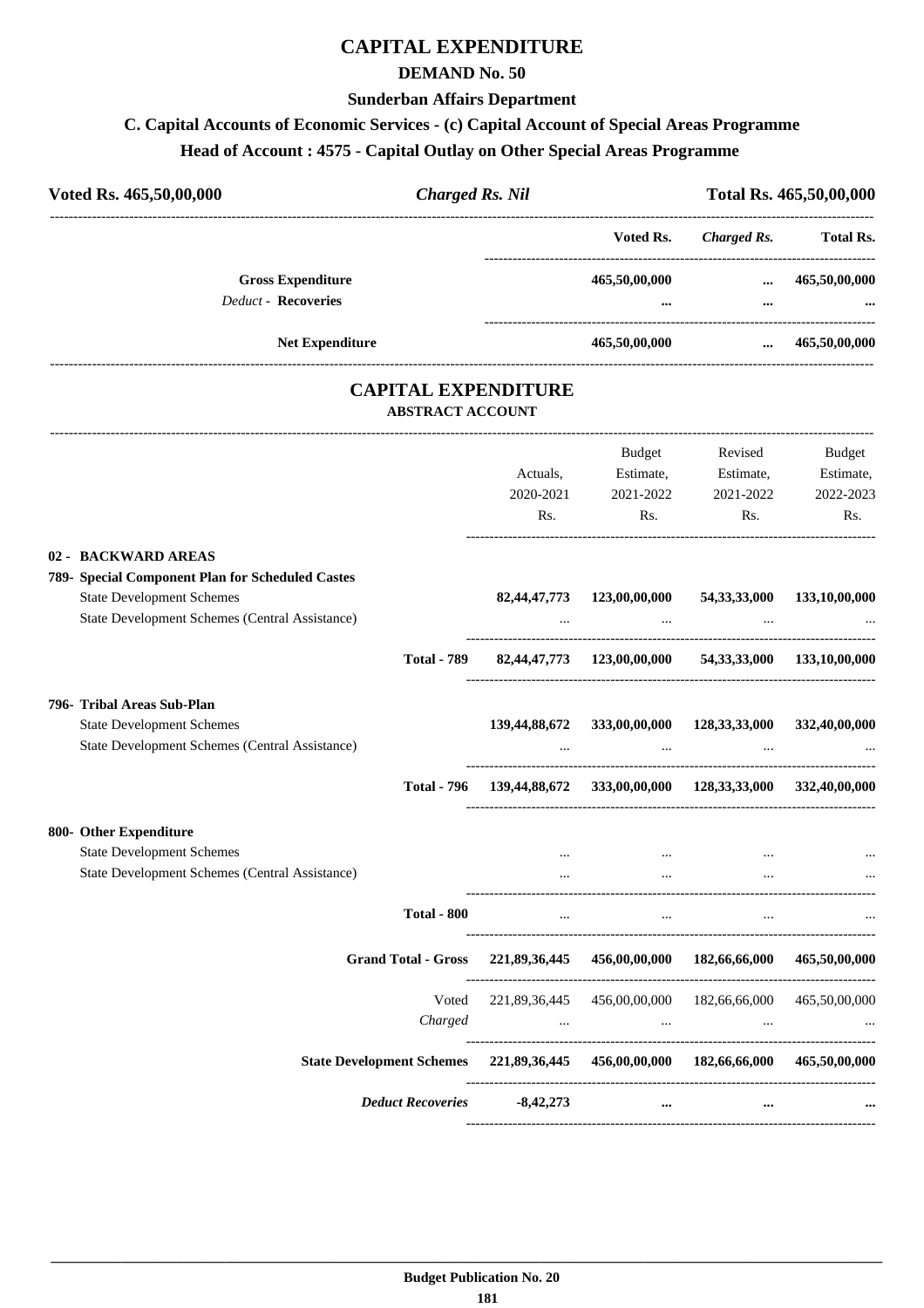#### **CAPITAL EXPENDITURE ABSTRACT ACCOUNT**

|                          | Actuals.<br>2020-2021<br>Rs. | <b>Budget</b><br>Estimate,<br>2021-2022<br>Rs. | Revised<br>Estimate,<br>2021-2022<br>Rs. | <b>Budget</b><br>Estimate,<br>2022-2023<br>Rs. |
|--------------------------|------------------------------|------------------------------------------------|------------------------------------------|------------------------------------------------|
| <b>Grand Total - Net</b> | 221,80,94,172                | 456,00,00,000                                  | 182,66,66,000                            | 465,50,00,000                                  |
| Voted<br>Charged         | 221,80,94,172<br>$\cdots$    | 456,00,00,000<br>$\cdots$                      | 182,66,66,000<br>                        | 465,50,00,000<br>$\cdots$                      |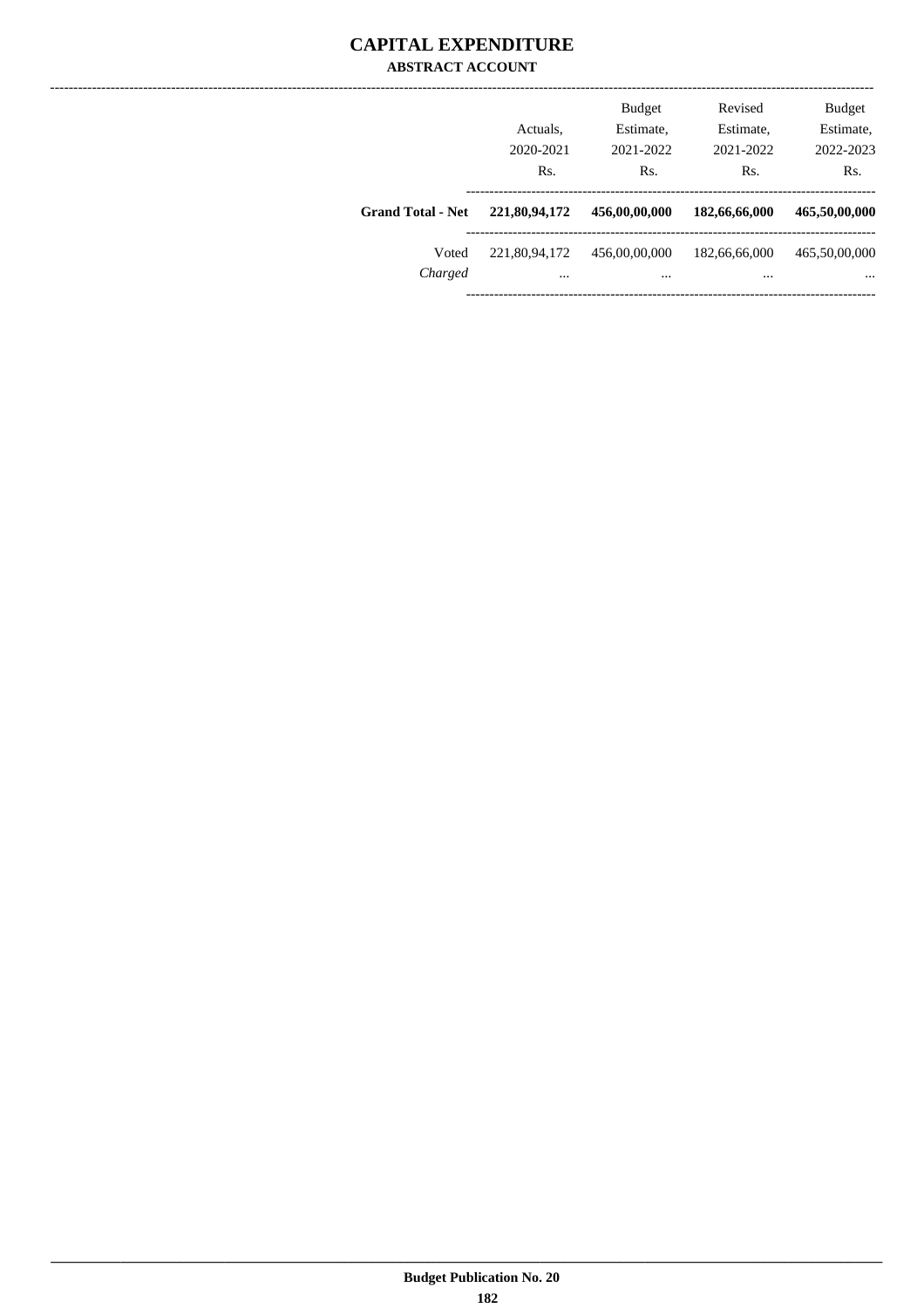## **CAPITAL EXPENDITURE DETAILED ACCOUNT - MAJOR HEAD 4575**

|                                                                                                                                                                | Actuals,<br>2020-2021 | Budget<br>Estimate,<br>2021-2022       | Revised<br>Estimate,<br>2021-2022                       | Budget<br>Estimate,<br>2022-2023 |
|----------------------------------------------------------------------------------------------------------------------------------------------------------------|-----------------------|----------------------------------------|---------------------------------------------------------|----------------------------------|
|                                                                                                                                                                | Rs.                   | Rs.                                    | Rs.                                                     | Rs.                              |
| DETAILED ACCOUNT NO. 4575-02-789 - SPECIAL COMPONENT PLAN FOR SCHEDULED CASTES                                                                                 |                       |                                        |                                                         |                                  |
| 02 - BACKWARD AREAS<br>789- Special Component Plan for Scheduled Castes<br><b>State Development Schemes</b>                                                    |                       |                                        |                                                         |                                  |
| 008- Development of infrastructure facilities in Sundarban Areas [SA]<br>53- Major Works / Land and Buildings                                                  |                       |                                        | 63,96,66,674 122,00,00,000 54,00,00,000                 | 128,10,00,000                    |
| <b>Total - State Development Schemes</b>                                                                                                                       |                       |                                        | 63,96,66,674 122,00,00,000 54,00,00,000 128,10,00,000   |                                  |
| <b>State Development Schemes</b><br>001- Infrastructure facilities for development of Sundarban areas<br>under RIDF (RIDF) [SA]                                |                       |                                        |                                                         |                                  |
| 53- Major Works / Land and Buildings                                                                                                                           |                       | 18,47,81,099 1,00,00,000 33,33,000     |                                                         | 5,00,00,000                      |
| <b>Total - State Development Schemes</b>                                                                                                                       |                       |                                        | 18,47,81,099 1,00,00,000 33,33,000                      | 5,00,00,000                      |
| Total - 4575-02-789                                                                                                                                            |                       |                                        | 82,44,47,773 123,00,00,000 54,33,33,000 133,10,00,000   |                                  |
| Voted<br>Charged                                                                                                                                               | 82, 44, 47, 773       | 123,00,00,000 54,33,33,000<br>$\cdots$ |                                                         | 133,10,00,000                    |
| DETAILED ACCOUNT NO. 4575-02-796 - TRIBAL AREAS SUB-PLAN                                                                                                       |                       |                                        |                                                         |                                  |
| 02 - BACKWARD AREAS<br>796- Tribal Areas Sub-Plan<br><b>State Development Schemes</b><br>007- Development of infrastructure facilities in Sundarban Areas [SA] |                       |                                        |                                                         |                                  |
| 53- Major Works / Land and Buildings                                                                                                                           | 121, 17, 29, 952      | 332,00,00,000                          | 128,00,00,000                                           | 327,40,00,000                    |
| <b>Total - State Development Schemes</b>                                                                                                                       |                       |                                        | 121,17,29,952 332,00,00,000 128,00,00,000               | 327,40,00,000                    |
| <b>State Development Schemes</b><br>001- Infrastructure facilities for development of Sundarban areas<br>under RIDF (RIDF) [SA]                                |                       |                                        |                                                         |                                  |
| 53- Major Works / Land and Buildings                                                                                                                           |                       | 18,27,58,720 1,00,00,000               | 33,33,000                                               | 5,00,00,000                      |
| <b>Total - State Development Schemes</b>                                                                                                                       |                       |                                        | 18,27,58,720 1,00,00,000 33,33,000                      | 5,00,00,000                      |
| Total - 4575-02-796                                                                                                                                            |                       |                                        | 139,44,88,672 333,00,00,000 128,33,33,000 332,40,00,000 |                                  |
| Voted<br>Charged                                                                                                                                               |                       | $\cdots$                               | 139,44,88,672 333,00,00,000 128,33,33,000 332,40,00,000 |                                  |
|                                                                                                                                                                |                       |                                        |                                                         |                                  |

#### **DETAILED ACCOUNT NO. 4575-02-800 - OTHER EXPENDITURE .**

**02 - BACKWARD AREAS**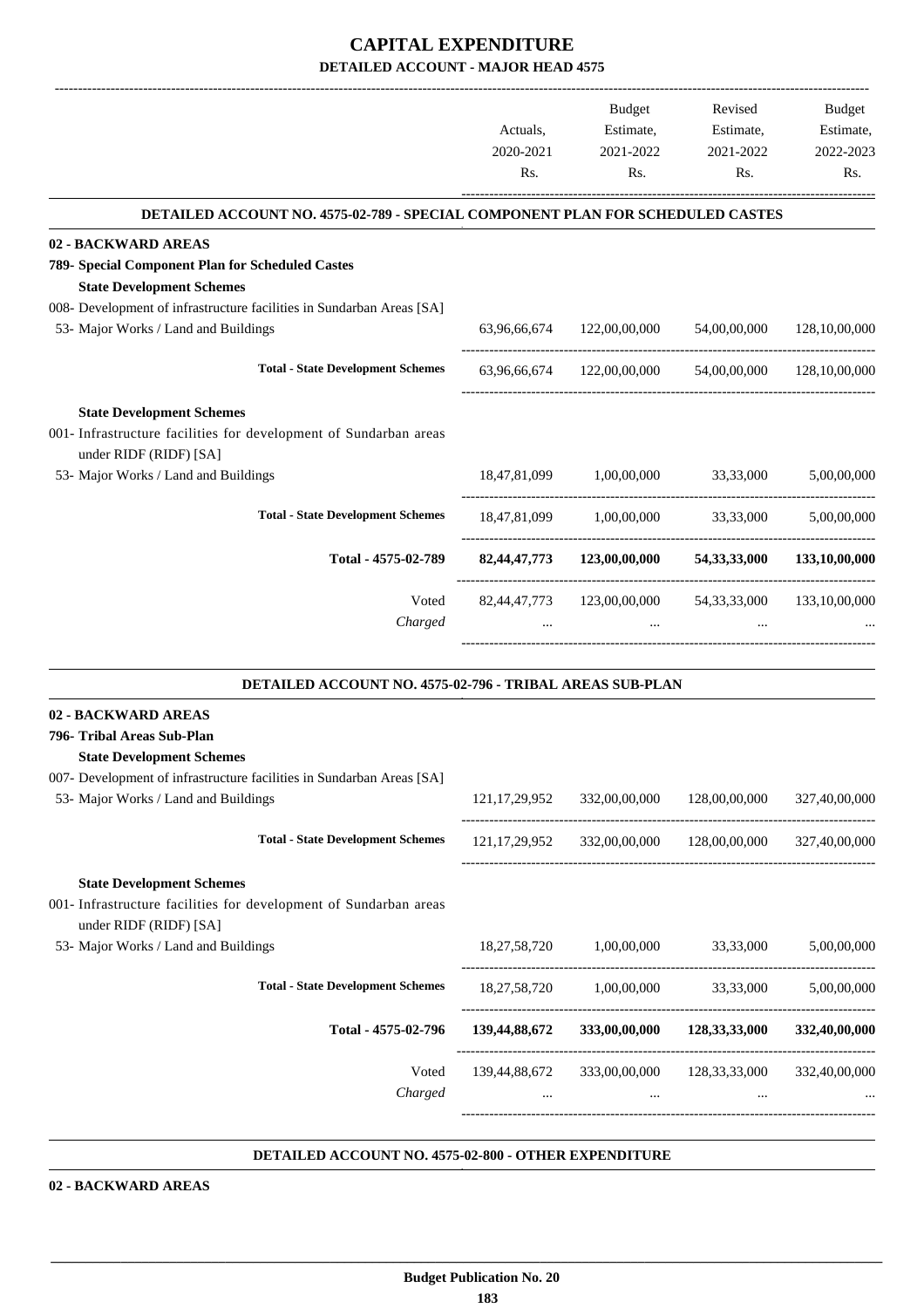# **CAPITAL EXPENDITURE DETAILED ACCOUNT - MAJOR HEAD 4575**

|                                                                                             | Actuals,<br>2020-2021<br>Rs. | <b>Budget</b><br>Estimate,<br>2021-2022<br>Rs. | Revised<br>Estimate,<br>2021-2022<br>Rs. | <b>Budget</b><br>Estimate,<br>2022-2023<br>Rs. |
|---------------------------------------------------------------------------------------------|------------------------------|------------------------------------------------|------------------------------------------|------------------------------------------------|
| 800- Other Expenditure                                                                      |                              |                                                |                                          |                                                |
| <b>State Development Schemes</b>                                                            |                              |                                                |                                          |                                                |
| 006- Development of infrastructure facilities in Sundarban Areas [SA]                       |                              |                                                |                                          |                                                |
| 53- Major Works / Land and Buildings                                                        |                              | $\cdots$                                       |                                          |                                                |
| 007- Development of Infrastructure at Sundarban Area [SA]                                   |                              |                                                |                                          |                                                |
| 53- Major Works / Land and Buildings                                                        |                              |                                                |                                          | $\cdots$                                       |
| <b>State Development Schemes</b>                                                            |                              |                                                |                                          |                                                |
| 001- Infrastructure facilities for development of Sundarban areas<br>under RIDF (RIDF) [SA] |                              |                                                |                                          |                                                |
| 53- Major Works / Land and Buildings                                                        |                              |                                                | $\cdots$                                 |                                                |
| Total - 4575-02-800                                                                         |                              | $\cdots$                                       | $\cdots$                                 |                                                |
| Voted                                                                                       | $\cdots$                     | $\cdots$                                       | $\cdots$                                 |                                                |
| Charged                                                                                     | $\cdots$                     | $\cdots$                                       | $\cdots$                                 |                                                |
|                                                                                             |                              |                                                |                                          |                                                |

#### **DETAILED ACCOUNT NO. 4575 - DEDUCT RECOVERIES IN REDUCTION OF EXPENDITURE**

**--------------------------------------------------------------------------------------------------------------------------------------------------------------------------------**

| 02 - BACKWARD AREAS                                          |             |          |           |  |
|--------------------------------------------------------------|-------------|----------|-----------|--|
| 800- Other Expenditure                                       |             |          |           |  |
| <b>State Development Schemes</b>                             |             |          |           |  |
| 901-Deduct-Receipts and Recoveries on Capital Account [SA]   |             |          |           |  |
| 70-Deduct Recoveries                                         |             |          |           |  |
| 01-Others                                                    | $-8,42,273$ | $\cdots$ | $\cdots$  |  |
| <b>State Development Schemes</b>                             |             |          |           |  |
| 011-Refund of Unutilized Fund of CSS Schemes (State Share)   |             |          |           |  |
| (CSSREFUND) [SA]                                             |             |          |           |  |
| 70-Deduct Recoveries                                         |             |          |           |  |
| 01-Others                                                    |             |          | $\ddotsc$ |  |
| State Development Schemes (Central Assistance)               |             |          |           |  |
| 010-Refund of Unutilized Fund of CSS Schemes (Central Share) |             |          |           |  |
| (CSSREFUND) [SA]                                             |             |          |           |  |
| 70-Deduct Recoveries                                         |             |          |           |  |
| 01-Others                                                    |             |          |           |  |
| Total - 800 - Deduct - Recoveries                            | $-8,42,273$ | $\cdots$ | $\cdots$  |  |
| Total - 4575 - Deduct - Recoveries                           | $-8,42,273$ | $\cdots$ | $\cdots$  |  |
|                                                              |             |          |           |  |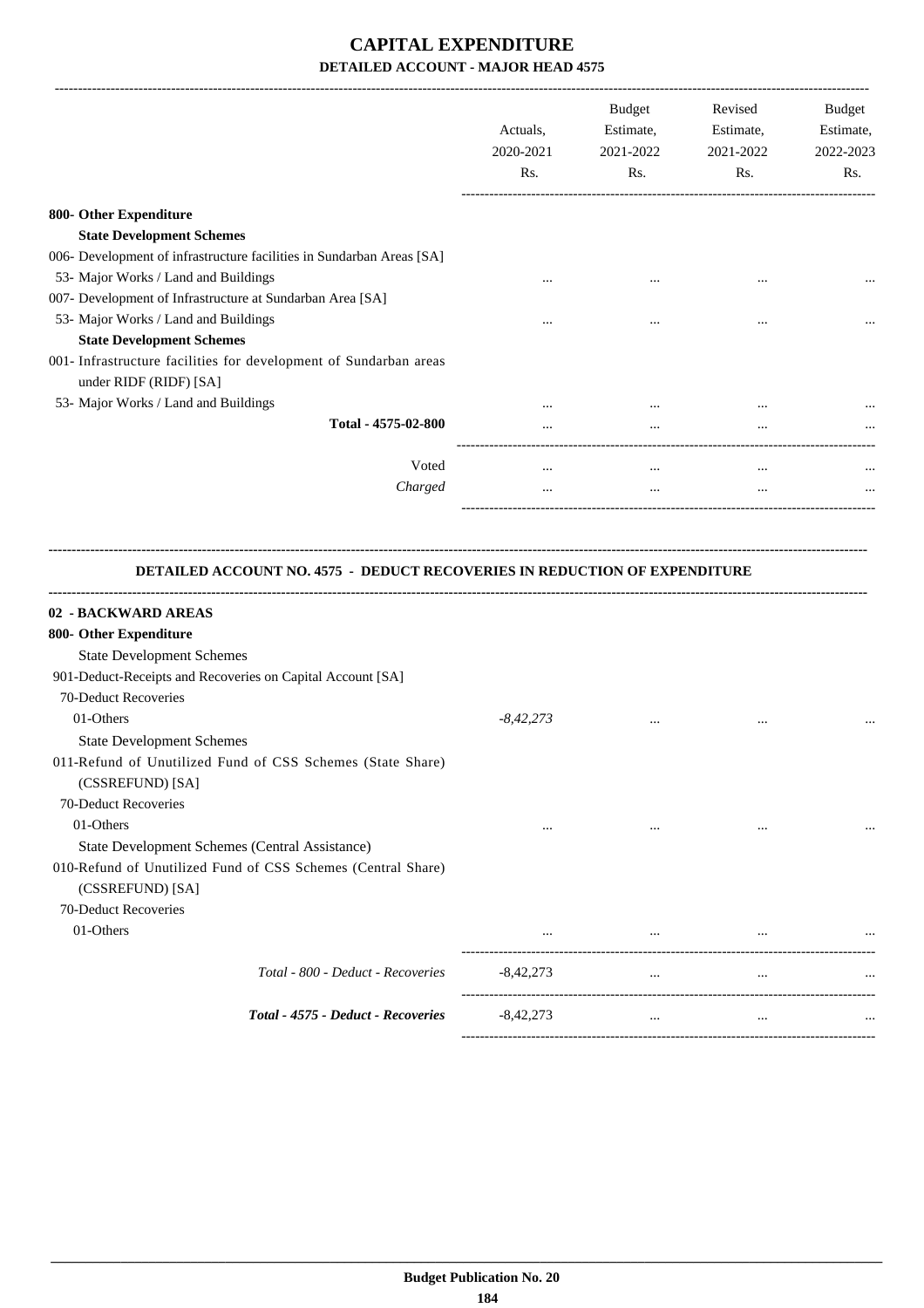# **REVENUE EXPENDITURE**

#### **DEMAND No. 51**

# **Technical Education, Training & Skill Development Department B - Social Services - (a) Education, Sports, Art and Culture**

**Head of Account : 2203 - Technical Education**

| Voted Rs. 810,87,71,000                                                        | <b>Charged Rs. Nil</b>                                |                             |                                                    |                                           | Total Rs. 810, 87, 71, 000 |
|--------------------------------------------------------------------------------|-------------------------------------------------------|-----------------------------|----------------------------------------------------|-------------------------------------------|----------------------------|
|                                                                                |                                                       |                             | Voted Rs.                                          | Charged Rs.                               | Total Rs.                  |
| <b>Gross Expenditure</b><br><b>Deduct - Recoveries</b>                         |                                                       |                             | 810, 87, 71, 000                                   | $\cdots$                                  | 810, 87, 71, 000           |
|                                                                                |                                                       |                             | $-1,40,000$                                        | $\dddotsc$                                | $-1,40,000$                |
| <b>Net Expenditure</b>                                                         |                                                       |                             | 810,86,31,000                                      | $\cdots$                                  | 810,86,31,000              |
|                                                                                | <b>REVENUE EXPENDITURE</b><br><b>ABSTRACT ACCOUNT</b> |                             |                                                    |                                           |                            |
|                                                                                |                                                       |                             | ------------------------<br>Budget                 | Revised                                   | Budget                     |
|                                                                                |                                                       | Actuals,                    | Estimate,                                          | Estimate,                                 | Estimate,                  |
|                                                                                |                                                       | 2020-2021                   | 2021-2022                                          | 2021-2022                                 | 2022-2023                  |
|                                                                                |                                                       | Rs.                         | Rs.                                                | Rs.                                       | Rs.                        |
| 001- Direction and Administration<br>Administrative Expenditure                |                                                       |                             | 7,62,74,819 8,45,55,000 8,27,05,000                |                                           | 8,58,81,000                |
|                                                                                | <b>Total - 001</b>                                    |                             | 7,62,74,819 8,45,55,000 8,27,05,000                |                                           | 8,58,81,000                |
| 003- Training                                                                  |                                                       |                             |                                                    |                                           |                            |
| Administrative Expenditure                                                     |                                                       | 2,16,41,075                 | 3,45,81,000                                        | 2,36,34,000                               | 2,46,81,000                |
| <b>State Development Schemes</b>                                               |                                                       | 104,78,20,456               | 294,90,52,000                                      | 97,74,31,000                              | 270,30,55,000              |
| State Development Schemes (Central Assistance)<br><b>Central Sector Scheme</b> |                                                       | 5,52,76,950<br>54,65,50,000 | 5,04,00,000<br>2,88,00,000                         | 5,76,00,000<br>83,97,000                  | 19,48,00,000               |
|                                                                                | <b>Total - 003</b>                                    | 167, 12, 88, 481            |                                                    | 306,28,33,000 106,70,62,000 292,25,36,000 |                            |
| 101- Inspection                                                                |                                                       |                             |                                                    |                                           |                            |
| Administrative Expenditure                                                     |                                                       |                             | $\cdots$                                           |                                           |                            |
|                                                                                | <b>Total - 101</b>                                    |                             |                                                    |                                           |                            |
| <b>103- Technical Schools</b>                                                  |                                                       |                             |                                                    |                                           |                            |
| Administrative Expenditure<br><b>State Development Schemes</b>                 |                                                       | 4, 12, 96, 716              | 4,20,22,000<br>60,00,000                           | 4,22,25,000<br>20,00,000                  | 4,41,29,000<br>63,00,000   |
|                                                                                | <b>Total - 103</b>                                    |                             | 4,12,96,716 4,80,22,000 4,42,25,000                |                                           | 5,04,29,000                |
| 105- Polytechnics                                                              |                                                       |                             |                                                    |                                           |                            |
| Administrative Expenditure                                                     |                                                       | 186,29,90,328               | 230, 34, 53, 000                                   | 197,55,55,000                             | 229,59,82,000              |
| <b>State Development Schemes</b><br><b>Central Sector Scheme</b>               |                                                       | 21,99,68,420<br>$\cdots$    | 37,50,00,000<br>43,20,000                          | 29,83,32,000<br>$\cdots$                  | 39,37,50,000               |
|                                                                                | <b>Total - 105</b>                                    |                             | 208, 29, 58, 748 268, 27, 73, 000 227, 38, 87, 000 |                                           | 268,97,32,000              |
|                                                                                |                                                       |                             |                                                    |                                           |                            |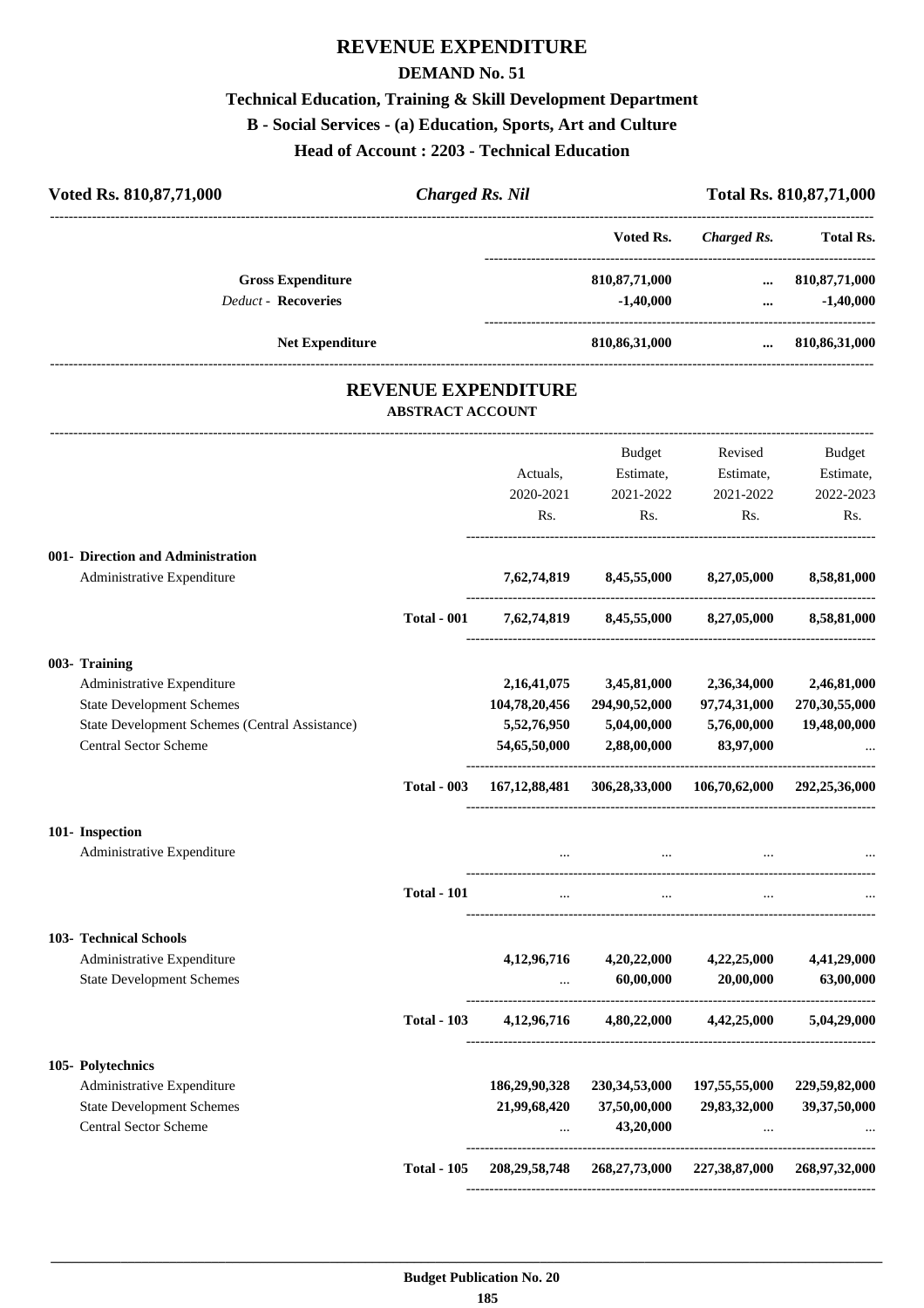#### **REVENUE EXPENDITURE ABSTRACT ACCOUNT**

|                                                                                                                                                                                                      |                  | Actuals,<br>2020-2021<br>Rs.                | <b>Budget</b><br>Estimate,<br>2021-2022<br>Rs. | Revised<br>Estimate,<br>2021-2022<br>Rs.                | <b>Budget</b><br>Estimate,<br>2022-2023<br>Rs. |
|------------------------------------------------------------------------------------------------------------------------------------------------------------------------------------------------------|------------------|---------------------------------------------|------------------------------------------------|---------------------------------------------------------|------------------------------------------------|
| 789- Special Component Plan for Scheduled Castes<br>Administrative Expenditure<br><b>State Development Schemes</b><br>State Development Schemes (Central Assistance)<br><b>Central Sector Scheme</b> |                  | 43,82,56,605<br>1,22,67,345<br>31,69,99,000 | 36, 37, 52, 000<br>1,54,00,000<br>1,01,20,000  | 32,77,47,000<br>1,76,00,000<br>48,70,000                | 47,21,55,000<br>5,83,00,000                    |
| <b>Total - 789</b>                                                                                                                                                                                   |                  | 76,75,22,950                                | 38,92,72,000                                   | 35,02,17,000                                            | 53,04,55,000                                   |
| 796- Tribal Areas Sub-Plan<br>Administrative Expenditure<br><b>State Development Schemes</b><br>State Development Schemes (Central Assistance)<br>Central Sector Scheme                              |                  | 18,52,60,310<br>63,55,371<br>22,95,51,000   | 6,67,96,000<br>42,00,000<br>27,60,000          | 5,07,51,000<br>48,00,000<br>35,27,000                   | 7,97,40,000<br>1,59,00,000                     |
| <b>Total - 796</b>                                                                                                                                                                                   |                  | 42,11,66,681                                | 7,37,56,000                                    | 5,90,78,000                                             | 9,56,40,000                                    |
| 800- Other Expenditure<br>Administrative Expenditure<br><b>State Development Schemes</b><br><b>Total - 800</b>                                                                                       |                  | 88,97,92,455<br>88,97,92,455                | 171,00,00,000<br>171,00,00,000                 | 150,73,34,000<br>150,73,34,000                          | 173,40,98,000<br>173,40,98,000                 |
| <b>Grand Total - Gross</b>                                                                                                                                                                           |                  | 595,03,00,850                               | 805, 12, 11, 000                               | 538,45,08,000                                           | 810, 87, 71, 000                               |
|                                                                                                                                                                                                      | Voted<br>Charged | 595,03,00,850                               | 805, 12, 11, 000                               | 538,45,08,000                                           | 810, 87, 71, 000                               |
| <b>Administrative Expenditure</b>                                                                                                                                                                    |                  | 200,22,02,938                               | 246,46,11,000                                  | 212,41,19,000                                           | 245,06,73,000                                  |
| <b>State Development Schemes</b>                                                                                                                                                                     |                  |                                             |                                                | 278,10,98,246 547,06,00,000 316,35,95,000               | 538,90,98,000                                  |
| <b>State Development Schemes (Central Assistance)</b>                                                                                                                                                |                  |                                             | 7,38,99,666 7,00,00,000                        | 8,00,00,000                                             | 26,90,00,000                                   |
| Central Sector Scheme 109,31,00,000 4,60,00,000 1,67,94,000                                                                                                                                          |                  |                                             |                                                |                                                         |                                                |
| <b>Deduct Recoveries</b>                                                                                                                                                                             |                  |                                             |                                                | $-43,47,83,618$ $-28,000$ $-3,34,60,000$ $-1,40,000$    |                                                |
| <b>Grand Total - Net</b>                                                                                                                                                                             |                  |                                             |                                                | 551,55,17,232 805,11,83,000 535,10,48,000 810,86,31,000 |                                                |
|                                                                                                                                                                                                      | Voted<br>Charged | 551,55,17,232<br>$\cdots$                   | $\sim 100$ and $\sim 100$                      | 805,11,83,000 535,10,48,000<br>$\ldots$                 | 810, 86, 31, 000                               |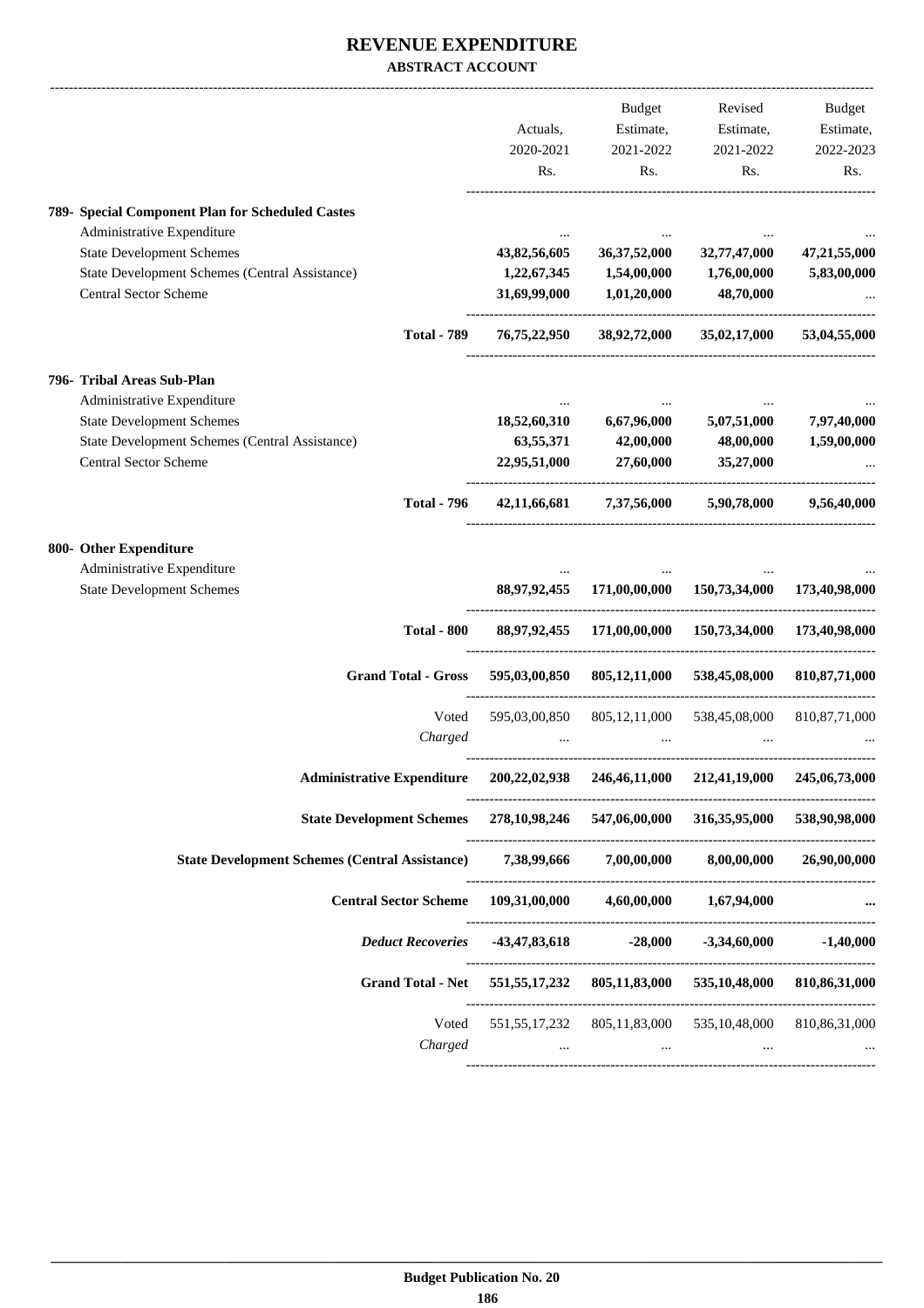|                                                                 | Actuals,<br>2020-2021<br>Rs. | Budget<br>Estimate,<br>2021-2022<br>Rs. | Revised<br>Estimate,<br>2021-2022<br>Rs.                | Budget<br>Estimate,<br>2022-2023<br>Rs. |
|-----------------------------------------------------------------|------------------------------|-----------------------------------------|---------------------------------------------------------|-----------------------------------------|
| DETAILED ACCOUNT NO. 2203-00-001 - DIRECTION AND ADMINISTRATION |                              |                                         |                                                         |                                         |
| 001- Direction and Administration                               |                              |                                         |                                                         |                                         |
| <b>Administrative Expenditure</b>                               |                              |                                         |                                                         |                                         |
| 002- Directorate of Technical Education [ET]                    |                              |                                         |                                                         |                                         |
| 01- Salaries                                                    |                              |                                         |                                                         |                                         |
| 01-Pay                                                          | 2,04,17,676                  | 2,18,45,000                             | 2,08,26,000                                             | 2,14,51,000                             |
| 14-Grade Pay                                                    | $\cdots$                     | $\ldots$                                | $\ddots$                                                |                                         |
| 02-Dearness Allowance                                           | 1,03,563                     | 6,55,000                                | 8,33,000                                                | 12,87,000                               |
| 03-House Rent Allowance                                         | 18,46,630                    | 20,75,000                               | 19,78,000                                               | 20,38,000                               |
| 04-Ad hoc Bonus                                                 | 46,200                       | 49,000                                  | 41,000                                                  | 48,000                                  |
| 07-Other Allowances                                             | 6,365                        | 1,80,000                                | 1,35,000                                                | 1,00,000                                |
| 12-Medical Allowance                                            | 8,500                        | 7,000                                   | 9,000                                                   | 9,000                                   |
| Total - 2203-00-001-002-01                                      |                              |                                         | 2,24,28,934 2,48,11,000 2,38,22,000                     | 2,49,33,000                             |
| 11- Travel Expenses                                             | 20,833                       | 6,000                                   | 6,000                                                   | 6,000                                   |
| 12- Medical Reimbursements under WBHS 2008                      | 8,403                        | 15,000                                  | 60,000                                                  | 65,000                                  |
| 13- Office Expenses                                             |                              |                                         |                                                         |                                         |
| 01-Electricity                                                  | $\cdots$                     | 10,000                                  | 1,000                                                   | 1,000                                   |
| 02-Telephone                                                    | 1,00,883                     | 98,000                                  | 98,000                                                  | 1,00,000                                |
| 03-Maintenance / P.O.L. for Office Vehicles                     | 5,08,630                     | 4,87,000                                | 5,19,000                                                | 5,29,000                                |
| 04-Other Office Expenses                                        | 27,947                       | 29,000                                  | 29,000                                                  | 30,000                                  |
| Total - 2203-00-001-002-13                                      |                              | 6,37,460 6,24,000                       | 6,47,000                                                | 6.60,000                                |
| 28- Payment of Professional and Special Services                |                              |                                         |                                                         |                                         |
| 02-Other charges                                                | 6,500                        | 30,000                                  | 8,000                                                   | 8,000                                   |
| 50- Other Charges                                               | 2, 17, 395                   | 2,00,000                                | 2,00,000                                                | 2.06.000                                |
| Total - 2203-00-001-002                                         | 2,33,19,525                  |                                         | 2,56,86,000 2,47,43,000                                 | 2,58,78,000                             |
| 003- Directorate of Vocational Education and Training [ET]      |                              |                                         |                                                         |                                         |
| 01- Salaries                                                    |                              |                                         |                                                         |                                         |
| 01-Pay                                                          | 93,72,658                    | 99,22,000                               | 95,60,000                                               | 98,47,000                               |
| 14-Grade Pay                                                    | $\cdots$                     | $\ddots$                                | $\ldots$                                                | $\cdots$                                |
| 02-Dearness Allowance                                           | 46,828                       | 2,98,000                                | 3,82,000                                                | 5,91,000                                |
| 03-House Rent Allowance                                         | 7,60,080                     | 9,43,000                                | 9,08,000                                                | 9,35,000                                |
| 04-Ad hoc Bonus                                                 | 21,000                       | 31,000                                  | 23,000                                                  | 30,000                                  |
| 07-Other Allowances                                             | $\cdots$                     | $\cdots$                                | $\cdots$                                                |                                         |
| 11-Compensatory Allowance                                       | $\cdots$                     |                                         | $\cdots$                                                |                                         |
| 12-Medical Allowance                                            | $\cdots$                     | $\cdots$                                | $\cdots$                                                |                                         |
| Total - 2203-00-001-003-01                                      |                              |                                         | $1,02,00,566$ $1,11,94,000$ $1,08,73,000$ $1,14,03,000$ |                                         |
| 02- Wages                                                       | 1,48,200                     | 1,58,000                                | 1,57,000                                                | 1,62,000                                |
| 11- Travel Expenses                                             | $\cdots$                     | 10,000                                  | 10,000                                                  | 10,000                                  |
| 12- Medical Reimbursements under WBHS 2008                      | $\cdots$                     | 23,000                                  | 23,000                                                  | 23,000                                  |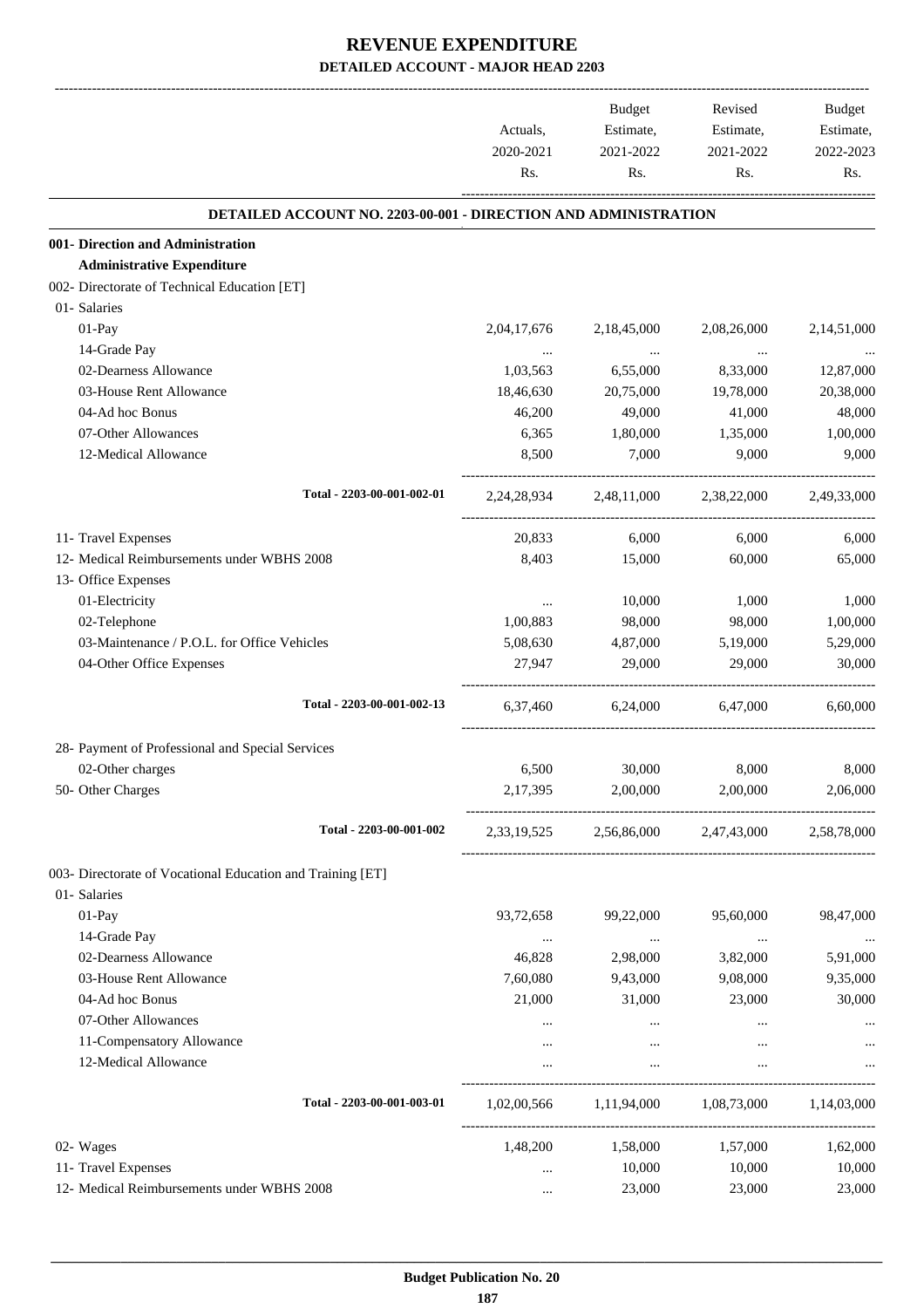|                                                                                                                                                         | Actuals,<br>2020-2021<br>Rs. | <b>Budget</b><br>Estimate,<br>2021-2022<br>Rs. | Revised<br>Estimate,<br>2021-2022<br>Rs.        | Budget<br>Estimate,<br>2022-2023<br>Rs. |
|---------------------------------------------------------------------------------------------------------------------------------------------------------|------------------------------|------------------------------------------------|-------------------------------------------------|-----------------------------------------|
|                                                                                                                                                         |                              |                                                |                                                 |                                         |
| 13- Office Expenses                                                                                                                                     |                              |                                                |                                                 |                                         |
| 01-Electricity                                                                                                                                          | 44,081                       | 55,000                                         | 55,000                                          | 56,000                                  |
| 02-Telephone                                                                                                                                            | 56,779                       | 53,000                                         | 53,000                                          | 54,000                                  |
| 03-Maintenance / P.O.L. for Office Vehicles                                                                                                             | 5,96,229                     | 5,92,000                                       | 6,08,000                                        | 6,20,000                                |
| 04-Other Office Expenses                                                                                                                                | 3,60,000                     | 6,52,000                                       | 6,52,000                                        | 6,65,000                                |
| Total - 2203-00-001-003-13                                                                                                                              | 10,57,089                    | 13,52,000                                      | 13,68,000                                       | 13,95,000                               |
| 14- Rents, Rates and Taxes                                                                                                                              |                              | $\ddotsc$                                      |                                                 |                                         |
| 28- Payment of Professional and Special Services                                                                                                        |                              |                                                |                                                 |                                         |
| 02-Other charges                                                                                                                                        | 71,060                       | 1,04,000                                       | 71,000                                          | 71,000                                  |
| 50- Other Charges                                                                                                                                       | 4,00,000                     | 4,25,000                                       | 4,25,000                                        | 4,38,000                                |
| Total - 2203-00-001-003                                                                                                                                 |                              | 1,18,76,915 1,32,66,000 1,29,27,000            |                                                 | 1,35,02,000                             |
| 004- Administration of Fulia Polytechnic for Rehabilitation of                                                                                          |                              |                                                |                                                 |                                         |
| Displaced person. [ET]                                                                                                                                  |                              |                                                |                                                 |                                         |
| 02- Wages                                                                                                                                               |                              |                                                |                                                 |                                         |
| 11- Travel Expenses                                                                                                                                     |                              |                                                | <br>                                            |                                         |
| 13- Office Expenses                                                                                                                                     |                              |                                                |                                                 |                                         |
| 01-Electricity                                                                                                                                          |                              |                                                |                                                 |                                         |
| 02-Telephone                                                                                                                                            |                              |                                                |                                                 |                                         |
| 04-Other Office Expenses                                                                                                                                |                              |                                                |                                                 |                                         |
| 21- Materials and Supplies/Stores and Equipment                                                                                                         |                              |                                                |                                                 |                                         |
| 04-Others                                                                                                                                               |                              |                                                |                                                 |                                         |
| 27- Minor Works/ Maintenance                                                                                                                            |                              |                                                |                                                 |                                         |
| 50- Other Charges                                                                                                                                       |                              |                                                |                                                 | $\cdots$                                |
| 005- Assistance to Messes and hostels attached to Govt. and Non-                                                                                        |                              |                                                |                                                 |                                         |
| Govt. Engineering and Technical Institutions [ET]                                                                                                       |                              |                                                |                                                 |                                         |
| 36- Grants-in-aid-Salaries                                                                                                                              |                              |                                                | 2,73,65,879 3,10,12,000 2,83,24,000 2,96,69,000 |                                         |
| Total - 2203-00-001-005                                                                                                                                 |                              |                                                | 2,73,65,879 3,10,12,000 2,83,24,000 2,96,69,000 |                                         |
| 006- Intrtoduction of Vocational Education and Training under<br>WBSCT and Vocational Education and Skill Development [ET]<br>31- Grants-in-aid-GENERAL |                              |                                                |                                                 |                                         |
| 02-Other Grants                                                                                                                                         | 70,60,500                    | 70,91,000                                      | 70,61,000                                       | 71,32,000                               |
| 36- Grants-in-aid-Salaries                                                                                                                              |                              | 66,52,000 75,00,000                            | 96,50,000                                       | 97,00,000                               |
| Total - 2203-00-001-006                                                                                                                                 |                              |                                                | 1,37,12,500 1,45,91,000 1,67,11,000 1,68,32,000 |                                         |
| <b>Total - Administrative Expenditure</b>                                                                                                               |                              |                                                | 7,62,74,819 8,45,55,000 8,27,05,000 8,58,81,000 |                                         |
| Total - 2203-00-001                                                                                                                                     |                              |                                                |                                                 |                                         |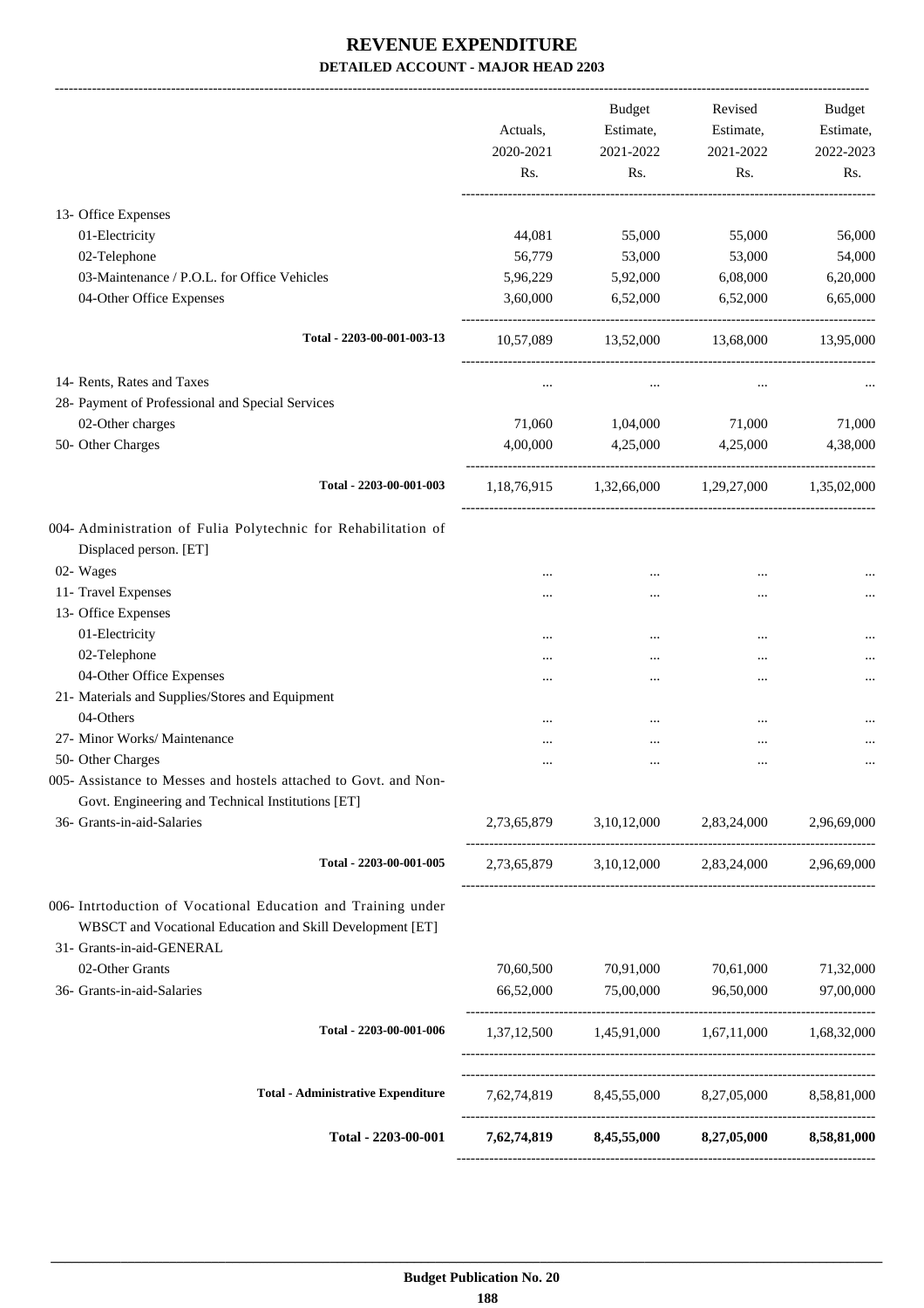|                                                                                    | Actuals,<br>2020-2021<br>Rs. | Budget<br>Estimate,<br>2021-2022<br>Rs.    | Revised<br>Estimate,<br>2021-2022<br>Rs.        | Budget<br>Estimate,<br>2022-2023<br>Rs. |
|------------------------------------------------------------------------------------|------------------------------|--------------------------------------------|-------------------------------------------------|-----------------------------------------|
| Voted<br>Charged                                                                   | $\cdots$                     | $\mathbf{r}$ , $\mathbf{r}$ , $\mathbf{r}$ | 7,62,74,819 8,45,55,000 8,27,05,000<br>$\cdots$ | 8,58,81,000                             |
| DETAILED ACCOUNT NO. 2203-00-003 - TRAINING                                        |                              |                                            |                                                 |                                         |
| 003- Training                                                                      |                              |                                            |                                                 |                                         |
| <b>Administrative Expenditure</b>                                                  |                              |                                            |                                                 |                                         |
| 004- West Bengal State Council for Vocational Training, an<br>autonomous body [ET] |                              |                                            |                                                 |                                         |
| 31- Grants-in-aid-GENERAL<br>02-Other Grants                                       |                              | 8,72,000 11,85,000                         | 8,72,000                                        | 8,81,000                                |
|                                                                                    |                              |                                            |                                                 |                                         |
| Total - 2203-00-003-004                                                            |                              |                                            | 8,72,000 11,85,000 8,72,000                     | 8,81,000                                |
| 008- Establishment of Pre-vocational Centres [ET]                                  |                              |                                            |                                                 |                                         |
| 01- Salaries                                                                       |                              |                                            |                                                 |                                         |
| 01-Pay                                                                             | 24,77,500                    | 30,30,000                                  | 25,27,000                                       | 26,03,000                               |
| 14-Grade Pay                                                                       | $\cdots$                     | $\cdots$                                   | $\cdots$                                        |                                         |
| 02-Dearness Allowance                                                              | 10,380                       | 1,00,000                                   | 1,01,000                                        | 1,56,000                                |
| 03-House Rent Allowance                                                            | 2,45,268                     | 2,95,000                                   | 2,40,000                                        | 2,47,000                                |
| 04-Ad hoc Bonus                                                                    | 4,200                        | 9,000                                      | 5,000                                           | 9,000                                   |
| 07-Other Allowances                                                                | 12,000                       | 19,000                                     | 12,000                                          | 12,000                                  |
| 11-Compensatory Allowance                                                          | 1,06,000                     | 1,20,000                                   | 1,09,000                                        | 1,11,000                                |
| 12-Medical Allowance                                                               | 24,000                       | 29,000                                     | 24,000                                          | 24,000                                  |
| Total - 2203-00-003-008-01                                                         | 28,79,348                    | 36,02,000                                  | 30,18,000                                       | 31,62,000                               |
| 11- Travel Expenses                                                                | $\cdots$                     | 5,000                                      | 5,000                                           | 5,000                                   |
| 13- Office Expenses                                                                |                              |                                            |                                                 |                                         |
| 01-Electricity                                                                     | 24,035                       | 17,000                                     | 25,000                                          | 30,000                                  |
| 03-Maintenance / P.O.L. for Office Vehicles                                        | $\cdots$                     | $\cdots$                                   | $\cdots$                                        | $\ldots$                                |
| 04-Other Office Expenses                                                           | 14,509                       | 15,000                                     | 15,000                                          | 15,000                                  |
| Total - 2203-00-003-008-13                                                         | 38,544                       | 32,000                                     | 40,000                                          | 45,000                                  |
| 50- Other Charges                                                                  | 5,801                        | 15,000                                     | 15,000 15,000                                   |                                         |
| Total - 2203-00-003-008                                                            | 29,23,693                    | 36,54,000                                  | 30,78,000                                       | 32,27,000                               |
| 010- Mining Education Branch [ET]                                                  |                              |                                            |                                                 |                                         |
| 01- Salaries                                                                       |                              |                                            |                                                 |                                         |
| 01-Pay                                                                             | 1,60,13,600                  | 2,65,25,000                                | 1,70,34,000                                     | 1,75,24,000                             |
| 14-Grade Pay                                                                       | $\ldots$                     | $\cdots$                                   | $\cdots$                                        |                                         |
| 02-Dearness Allowance                                                              | 84,090                       | 8,50,000                                   | 6,53,000                                        | 10,09,000                               |
| 03-House Rent Allowance                                                            | 14,62,016                    | 18,93,000                                  | 15,52,000                                       | 15,98,000                               |
| 04-Ad hoc Bonus                                                                    | 12,600                       | 16,000                                     | 9,000                                           | 13,000                                  |
| 12-Medical Allowance                                                               | 7,000                        | 8,000                                      | 15,000                                          | 15,000                                  |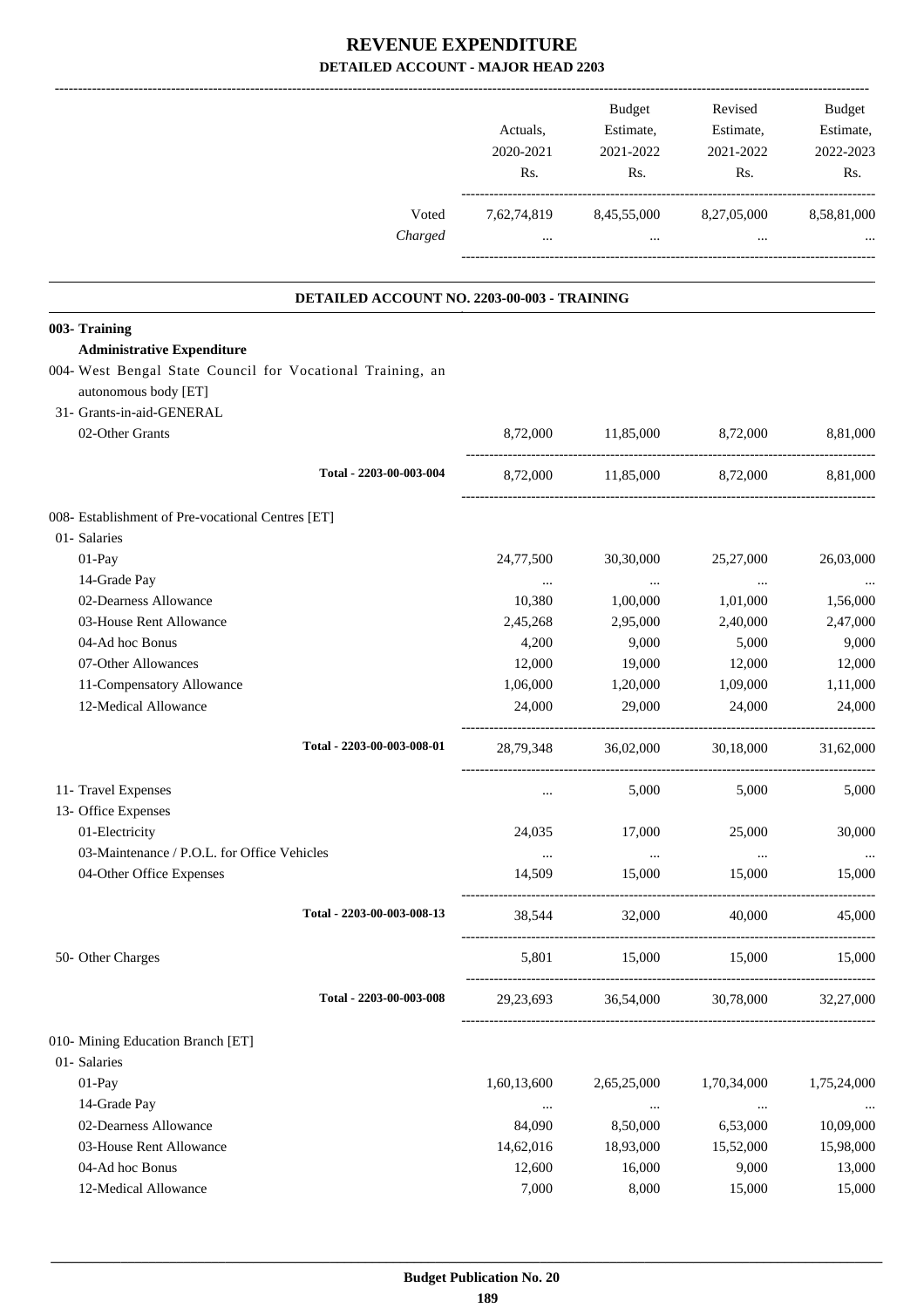|                                                                                                                                                                                               | Actuals,<br>2020-2021<br>Rs.  | Budget<br>Estimate,<br>2021-2022<br>Rs.               | Revised<br>Estimate,<br>2021-2022<br>Rs. | Budget<br>Estimate,<br>2022-2023<br>Rs. |
|-----------------------------------------------------------------------------------------------------------------------------------------------------------------------------------------------|-------------------------------|-------------------------------------------------------|------------------------------------------|-----------------------------------------|
| Total - 2203-00-003-010-01                                                                                                                                                                    |                               | 1,75,79,306 2,92,92,000 1,92,63,000 2,01,59,000       |                                          |                                         |
| 02- Wages<br>11- Travel Expenses<br>13- Office Expenses                                                                                                                                       | $\cdots$<br>14,730            | 11,000<br>14,000                                      | $\cdots$<br>14,000                       | 14,000                                  |
| 01-Electricity<br>02-Telephone<br>03-Maintenance / P.O.L. for Office Vehicles                                                                                                                 | 1,55,489<br>8,139<br>$\cdots$ | 2,25,000<br>35,000<br>7,000                           | 2,25,000<br>35,000<br>$\ldots$           | 2,30,000<br>36,000                      |
| 04-Other Office Expenses                                                                                                                                                                      | 32,704                        | 65,000                                                | 65,000                                   | 50,000                                  |
| Total - 2203-00-003-010-13                                                                                                                                                                    | 1,96,332                      |                                                       | 3,32,000 3,25,000                        | 3,16,000                                |
| 19- Maintenance<br>21- Materials and Supplies/Stores and Equipment                                                                                                                            | 6,940                         | 13,000                                                | 7,000                                    | 7,000                                   |
| 04-Others                                                                                                                                                                                     | 1,460                         | 10,000                                                | 10,000                                   | 10,000                                  |
| 27- Minor Works/ Maintenance                                                                                                                                                                  | 3,674                         | 9,000                                                 | 4,000                                    | 4,000                                   |
| 50- Other Charges                                                                                                                                                                             | 42,940                        | 61,000                                                | 61,000                                   | 63,000                                  |
| Total - 2203-00-003-010                                                                                                                                                                       |                               | 1,78,45,382 2,97,42,000 1,96,84,000 2,05,73,000       |                                          |                                         |
| <b>Total - Administrative Expenditure</b>                                                                                                                                                     |                               | 2,16,41,075 3,45,81,000 2,36,34,000 2,46,81,000       |                                          |                                         |
| <b>State Development Schemes</b><br>003- Grants to Paschim Banga Society for Skill Development for<br>Implementation of Skill Development Mission [ET]<br>31- Grants-in-aid-GENERAL           |                               |                                                       |                                          |                                         |
| 02-Other Grants<br>36- Grants-in-aid-Salaries                                                                                                                                                 | 63,00,00,000<br>1,66,00,000   | 280,00,00,000<br>11,55,00,000                         | 93, 33, 33, 000<br>3,85,00,000           | 241,75,00,000<br>12, 12, 75, 000        |
| <b>Total - State Development Schemes</b>                                                                                                                                                      |                               | 64,66,00,000 291,55,00,000 97,18,33,000 253,87,75,000 |                                          |                                         |
| <b>State Development Schemes</b><br>002- Grants to Paschimbanga Society for Skill Development for<br>implementation of Skill Development Mission under DDU-GKY<br>(State Share) (OCASPS) [ET] |                               |                                                       |                                          |                                         |
| 31- Grants-in-aid-GENERAL<br>02-Other Grants                                                                                                                                                  |                               | 36,43,66,667 2,88,00,000                              | 55,98,000                                |                                         |
| Total - 2203-00-003-002                                                                                                                                                                       |                               | 36,43,66,667 2,88,00,000 55,98,000                    |                                          |                                         |
| 012- Grants to PBSSD for implementation of SANKALP (State<br>Share) (OCASPS) [ET]                                                                                                             |                               |                                                       |                                          |                                         |
| 31- Grants-in-aid-GENERAL<br>02-Other Grants                                                                                                                                                  | 3,68,53,789                   | 47,52,000                                             |                                          |                                         |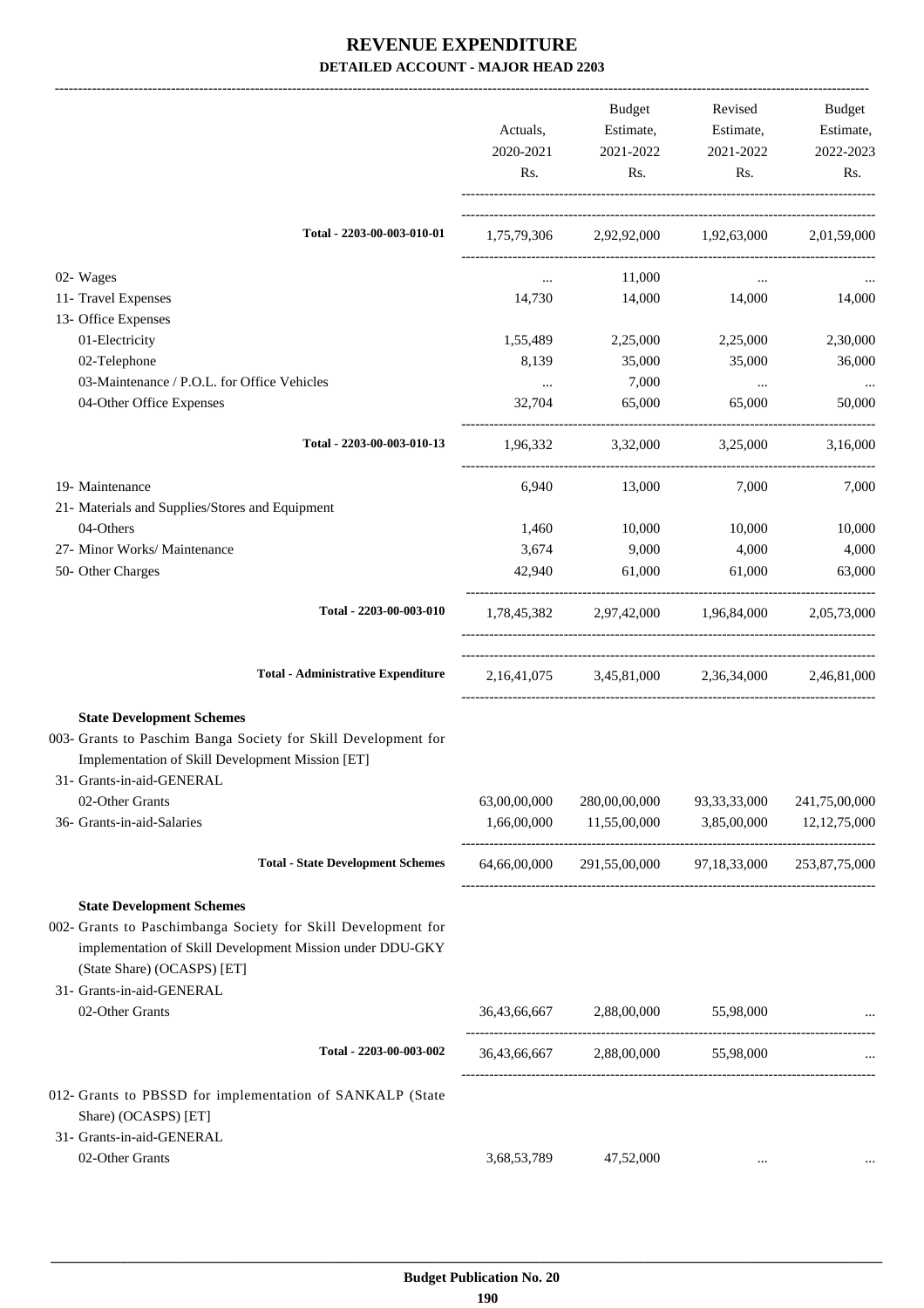|                                                                                                                                                                                                                                                                                                   | Actuals,<br>2020-2021<br>Rs. | Budget<br>Estimate,<br>2021-2022<br>Rs.         | Revised<br>Estimate,<br>2021-2022<br>Rs. | Budget<br>Estimate,<br>2022-2023<br>Rs. |
|---------------------------------------------------------------------------------------------------------------------------------------------------------------------------------------------------------------------------------------------------------------------------------------------------|------------------------------|-------------------------------------------------|------------------------------------------|-----------------------------------------|
| Total - 2203-00-003-012                                                                                                                                                                                                                                                                           |                              | 3,68,53,789 47,52,000                           | $\cdots$                                 |                                         |
| 014- Skill Acquisition and Knowledge Awareness for Livelihood<br>Promotion [State Share] (OCASPS) [ET]<br>31- Grants-in-aid-GENERAL                                                                                                                                                               |                              |                                                 |                                          |                                         |
| 02-Other Grants                                                                                                                                                                                                                                                                                   | $\cdots$                     | $\cdots$                                        | $\ddots$                                 | 64,80,000                               |
| Total - 2203-00-003-014                                                                                                                                                                                                                                                                           | $\cdots$                     | $\ldots$                                        | $\cdots$                                 | 64,80,000                               |
| 016- Grants to Paschim Banga Society for Skill Development for<br>implementation of Skill Development Mission under DDU-GKY<br>under DAY-NRLM (State Share) (OCASPS) [ET]<br>31- Grants-in-aid-GENERAL                                                                                            |                              |                                                 |                                          |                                         |
| 02-Other Grants                                                                                                                                                                                                                                                                                   | $\cdots$                     |                                                 | and the state of the state of the        | $\ldots$ 15,78,00,000                   |
| Total - 2203-00-003-016                                                                                                                                                                                                                                                                           | $\cdots$                     | $\cdots$                                        |                                          | $\ldots$ 15,78,00,000                   |
| <b>Total - State Development Schemes</b>                                                                                                                                                                                                                                                          |                              | 40,12,20,456 3,35,52,000 55,98,000 16,42,80,000 |                                          |                                         |
| <b>State Development Schemes (Central Assistance)</b><br>007- Grants to Paschimbanga Society for Skill Development (PBSSD)<br>for implementation of State Engagement Component under<br>Pradhan Mantri Kaushal Vikas Yojana (PMKVY) (Central<br>Share) (OCASPS) [ET]<br>31- Grants-in-aid-GENERAL |                              |                                                 |                                          |                                         |
| 02-Other Grants                                                                                                                                                                                                                                                                                   |                              | 4,32,00,000                                     | 5,76,00,000                              |                                         |
| Total - 2203-00-003-007                                                                                                                                                                                                                                                                           | $\cdots$                     |                                                 | 4,32,00,000 5,76,00,000                  |                                         |
| 011- Grants to PBSSD for implementation of SANKALP (Central<br>Share) (OCASPS) [ET]<br>31- Grants-in-aid-GENERAL                                                                                                                                                                                  |                              |                                                 |                                          |                                         |
| 02-Other Grants                                                                                                                                                                                                                                                                                   |                              | 5,52,76,950 72,00,000                           | $\cdots$                                 |                                         |
| Total - 2203-00-003-011                                                                                                                                                                                                                                                                           |                              | 5,52,76,950 72,00,000                           | $\cdots$                                 |                                         |
| 013- Skill Acquisition and Knowledge Awareness for Livelihood<br>Promotion [Central Share] (OCASPS) [ET]<br>31- Grants-in-aid-GENERAL                                                                                                                                                             |                              |                                                 |                                          |                                         |
| 02-Other Grants                                                                                                                                                                                                                                                                                   |                              |                                                 | $\ldots$ $1,08,00,000$                   |                                         |
| Total - 2203-00-003-013                                                                                                                                                                                                                                                                           | $\cdots$                     | $\cdots$                                        | $\cdots$                                 | 1,08,00,000                             |
|                                                                                                                                                                                                                                                                                                   |                              |                                                 |                                          |                                         |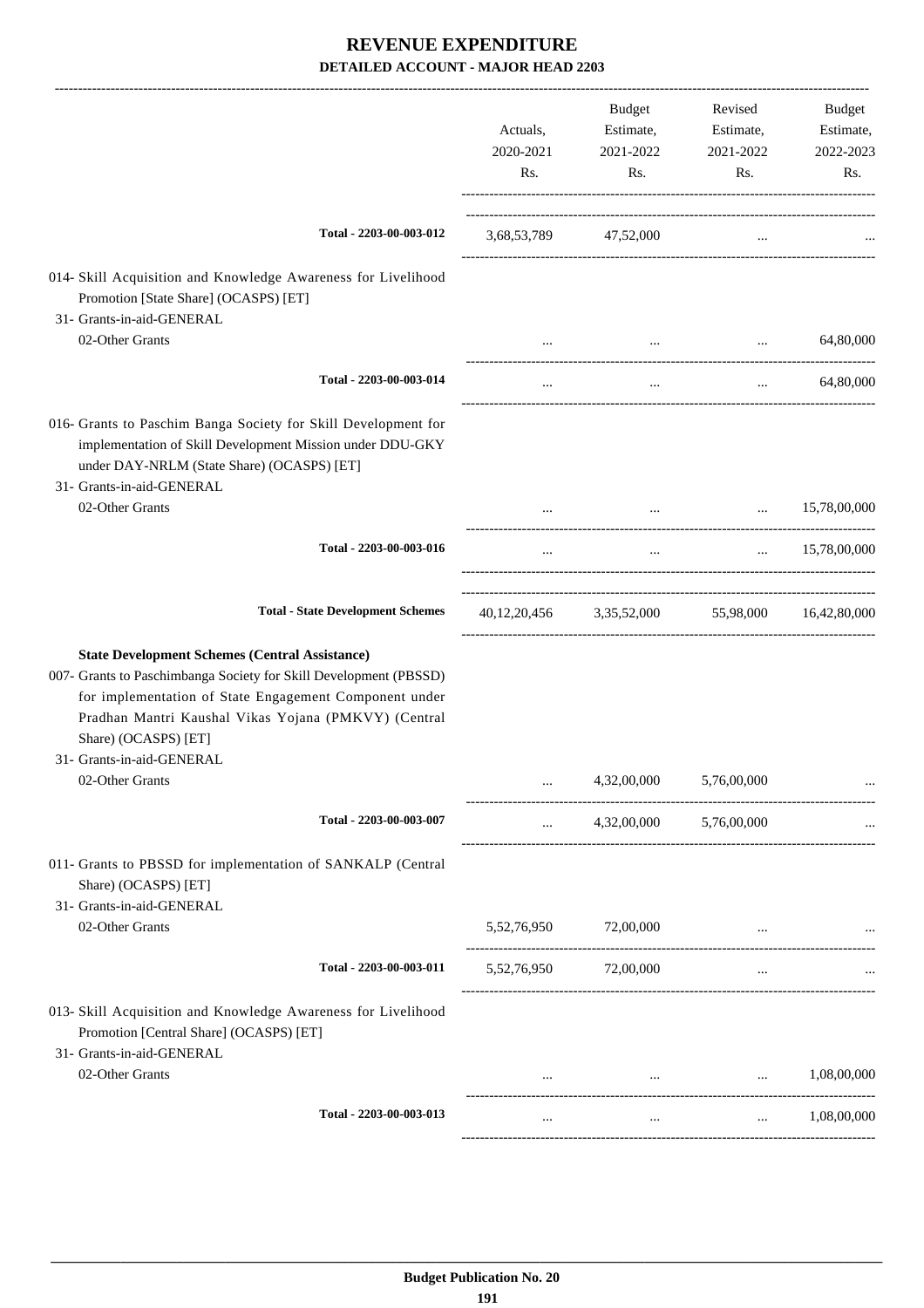|                                                                                                                                                                                                                               | Actuals,<br>2020-2021<br>Rs. | <b>Budget</b><br>Estimate,<br>2021-2022<br>Rs.                                                                    | Revised<br>Estimate,<br>2021-2022<br>Rs.  | <b>Budget</b><br>Estimate,<br>2022-2023<br>Rs. |
|-------------------------------------------------------------------------------------------------------------------------------------------------------------------------------------------------------------------------------|------------------------------|-------------------------------------------------------------------------------------------------------------------|-------------------------------------------|------------------------------------------------|
| 015- Grants to Paschim Banga Society for Skill Development for<br>implementation of Skill Development Mission under DDU-GKY<br>under DAY-NRLM (Central Share) (OCASPS) [ET]<br>31- Grants-in-aid-GENERAL                      |                              |                                                                                                                   |                                           |                                                |
| 02-Other Grants                                                                                                                                                                                                               | $\cdots$                     |                                                                                                                   | $\cdots$<br>and the state of the state of | 18,40,00,000                                   |
| Total - 2203-00-003-015                                                                                                                                                                                                       | $\cdots$                     | $\cdots$                                                                                                          | $\sim$ .                                  | 18,40,00,000                                   |
| <b>Total - State Development Schemes (Central Assistance)</b>                                                                                                                                                                 |                              | $5{,}52{,}76{,}950 \qquad \quad 5{,}04{,}00{,}000 \qquad \quad 5{,}76{,}00{,}000 \qquad \quad 19{,}48{,}00{,}000$ |                                           |                                                |
| <b>Central Sector Scheme</b><br>001- Grants to Paschimbanga Society for Skill Development for<br>implementation of Skill Development Mission (Central Share)<br>(OCASPS) [ET]<br>31- Grants-in-aid-GENERAL<br>02-Other Grants | 54,65,50,000                 | 2,88,00,000                                                                                                       | 83,97,000                                 |                                                |
| <b>Total - Central Sector Scheme</b>                                                                                                                                                                                          | 54,65,50,000                 | 2,88,00,000                                                                                                       | 83,97,000                                 |                                                |
| Total - 2203-00-003                                                                                                                                                                                                           |                              | 167, 12, 88, 481 306, 28, 33, 000                                                                                 | 106,70,62,000                             | 292,25,36,000                                  |
| Voted<br>Charged                                                                                                                                                                                                              | $\cdots$                     | 167, 12, 88, 481 306, 28, 33, 000<br>$\cdots$                                                                     | 106,70,62,000<br>$\dddotsc$               | 292,25,36,000                                  |
| DETAILED ACCOUNT NO. 2203-00-101 - INSPECTION                                                                                                                                                                                 |                              |                                                                                                                   |                                           |                                                |
| 101- Inspection<br><b>Administrative Expenditure</b><br>001- Inspection, Technical Institutions [ET]<br>50- Other Charges                                                                                                     |                              |                                                                                                                   |                                           |                                                |
|                                                                                                                                                                                                                               |                              |                                                                                                                   |                                           |                                                |

| $50 - 30$ CHICL CHALGES |                     |                    | <br> |  |
|-------------------------|---------------------|--------------------|------|--|
|                         | Total - 2203-00-101 |                    | <br> |  |
|                         |                     |                    |      |  |
|                         | Voted               |                    | <br> |  |
|                         | Charged             |                    | <br> |  |
|                         |                     | ------------------ |      |  |

#### **DETAILED ACCOUNT NO. 2203-00-103 - TECHNICAL SCHOOLS**

.

| <b>103- Technical Schools</b>                        |             |             |             |             |
|------------------------------------------------------|-------------|-------------|-------------|-------------|
| <b>Administrative Expenditure</b>                    |             |             |             |             |
| 001- Grants to Non-Government Technical Schools [ET] |             |             |             |             |
| 31- Grants-in-aid-GENERAL                            |             |             |             |             |
| 02-Other Grants                                      | 12.74.101   | 14.46.000   | 12.74.000   | 12,87,000   |
| 36- Grants-in-aid-Salaries                           | 3,38,63,354 | 3.29.79.000 | 3,50,49,000 | 3,67,14,000 |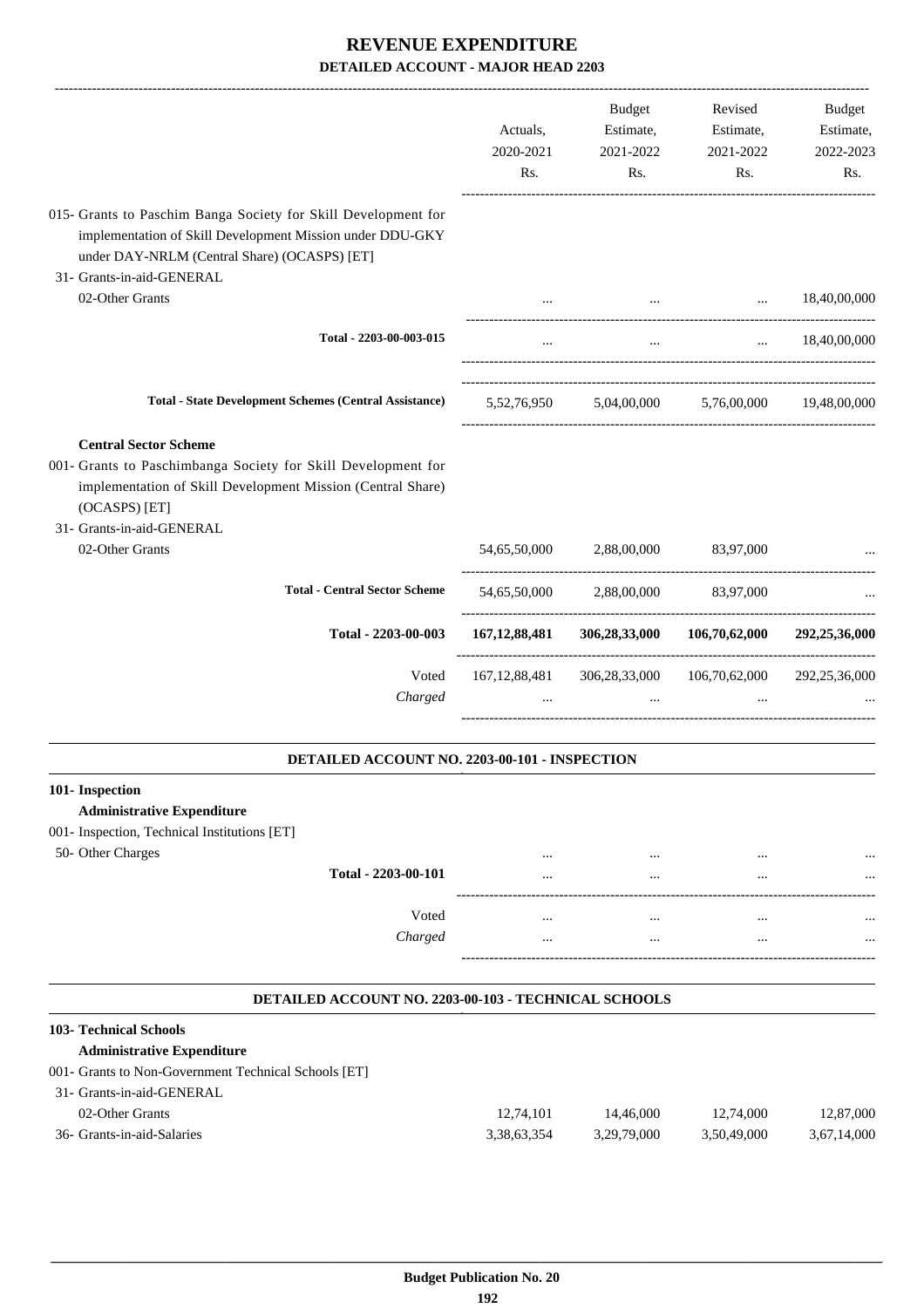|                                                                                 |                                           | Actuals,<br>2020-2021<br>Rs. | Budget<br>Estimate,<br>2021-2022<br>Rs. | Revised<br>Estimate,<br>2021-2022<br>Rs.        | Budget<br>Estimate,<br>2022-2023<br>Rs. |
|---------------------------------------------------------------------------------|-------------------------------------------|------------------------------|-----------------------------------------|-------------------------------------------------|-----------------------------------------|
|                                                                                 | Total - 2203-00-103-001                   |                              |                                         | 3,51,37,455 3,44,25,000 3,63,23,000 3,80,01,000 |                                         |
| 002- Grants to other Institutions imparting education of technical type<br>[ET] |                                           |                              |                                         |                                                 |                                         |
| 31- Grants-in-aid-GENERAL                                                       |                                           |                              |                                         |                                                 |                                         |
| 02-Other Grants                                                                 |                                           |                              | 1,60,000                                |                                                 |                                         |
| 36- Grants-in-aid-Salaries                                                      |                                           |                              | $\cdots$                                | $\cdots$                                        |                                         |
|                                                                                 | Total - 2203-00-103-002                   | $\cdots$                     | 1,60,000                                | $\cdots$                                        |                                         |
| 003- Non-Government Technical Institutions for Boys [ET]                        |                                           |                              |                                         |                                                 |                                         |
| 31- Grants-in-aid-GENERAL                                                       |                                           |                              |                                         |                                                 |                                         |
| 02-Other Grants                                                                 |                                           | $\cdots$                     | 1,50,000                                |                                                 |                                         |
| 36- Grants-in-aid-Salaries                                                      |                                           | 45,91,433                    | 52,00,000                               | 47,52,000                                       | 49,78,000                               |
|                                                                                 | Total - 2203-00-103-003                   | 45,91,433                    | 53,50,000                               | 47,52,000                                       | 49,78,000                               |
| 004- Non-Government Technical Institutions for Girls [ET]                       |                                           |                              |                                         |                                                 |                                         |
| 31- Grants-in-aid-GENERAL                                                       |                                           |                              |                                         |                                                 |                                         |
| 02-Other Grants                                                                 |                                           | $\cdots$                     | 1,75,000                                | $\cdots$                                        |                                         |
| 36- Grants-in-aid-Salaries                                                      |                                           | 15,67,828                    | 19,12,000 11,50,000                     |                                                 | 11,50,000                               |
|                                                                                 | Total - 2203-00-103-004                   | 15,67,828                    |                                         | 20,87,000 11,50,000                             | 11.50.000                               |
|                                                                                 | <b>Total - Administrative Expenditure</b> |                              |                                         | 4,12,96,716 4,20,22,000 4,22,25,000             | 4,41,29,000                             |
|                                                                                 |                                           |                              |                                         |                                                 |                                         |
| <b>State Development Schemes</b>                                                |                                           |                              |                                         |                                                 |                                         |
| 006- Junior Technical Schools [ET]<br>31- Grants-in-aid-GENERAL                 |                                           |                              |                                         |                                                 |                                         |
| 02-Other Grants                                                                 |                                           |                              | 60,00,000                               | 20,00,000                                       | 63,00,000                               |
|                                                                                 | <b>Total - State Development Schemes</b>  |                              | 60,00,000                               | 20,00,000                                       | 63,00,000                               |
|                                                                                 | Total - 2203-00-103                       | 4, 12, 96, 716               | 4,80,22,000                             | 4,42,25,000                                     | 5,04,29,000                             |
|                                                                                 | Voted                                     | 4, 12, 96, 716               | 4,80,22,000                             | 4,42,25,000                                     | 5,04,29,000                             |
|                                                                                 | Charged                                   |                              |                                         |                                                 |                                         |
|                                                                                 |                                           |                              |                                         |                                                 |                                         |

#### **DETAILED ACCOUNT NO. 2203-00-105 - POLYTECHNICS**

#### **. 105- Polytechnics Administrative Expenditure** 001- Polytechnics [ET] 01- Salaries 01-Pay 143,46,66,338 151,05,76,000 146,33,60,000 160,72,61,000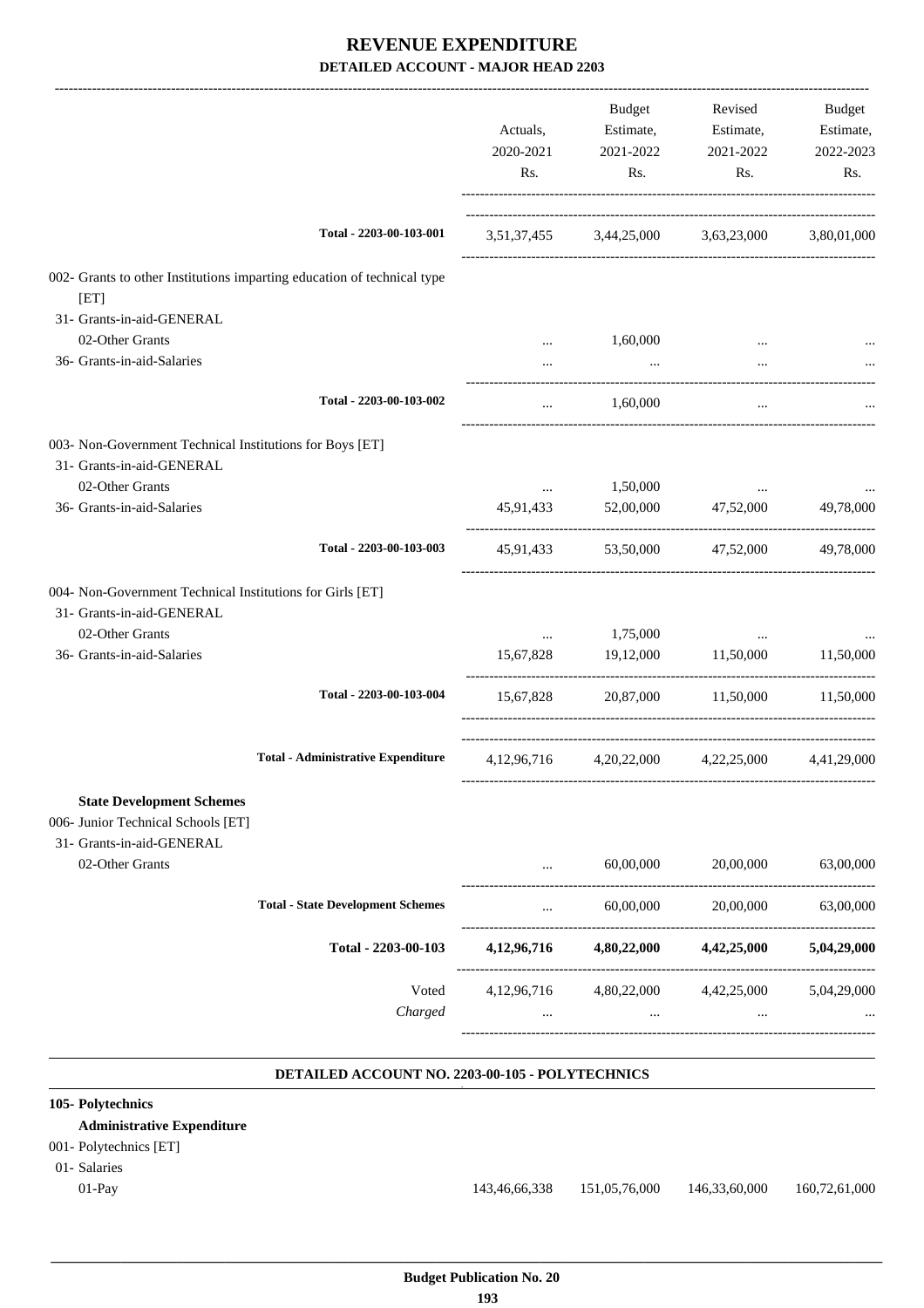|                                                  |               | Budget                                          | Revised                     | Budget           |
|--------------------------------------------------|---------------|-------------------------------------------------|-----------------------------|------------------|
|                                                  | Actuals,      | Estimate,                                       | Estimate,                   | Estimate,        |
|                                                  | 2020-2021     | 2021-2022                                       | 2021-2022                   | 2022-2023        |
|                                                  | Rs.           | Rs.                                             | Rs.                         | Rs.              |
| 14-Grade Pay                                     | 16,45,451     | $\cdots$                                        | 20,00,000                   | 20,00,000        |
| 02-Dearness Allowance                            | 1,42,31,662   | 34,53,17,000                                    | 5,85,34,000                 | 11,04,36,000     |
| 03-House Rent Allowance                          | 12,70,10,942  | 14,35,05,000                                    | 13,90,19,000                | 16,31,90,000     |
| 04-Ad hoc Bonus                                  | 17,38,100     | 17,65,000                                       | 15,66,000                   | 16,20,000        |
| 07-Other Allowances                              | 9,49,659      | 11,55,000                                       | 9,78,000                    | 10,07,000        |
| 11-Compensatory Allowance                        | 5,26,257      | 5,50,000                                        | 5,42,000                    | 5,53,000         |
| 12-Medical Allowance                             | 21,10,663     | 22,09,000                                       | 21,53,000                   | 21,96,000        |
| Total - 2203-00-105-001-01                       | 158,28,79,072 | 200,50,77,000                                   | 166,81,52,000               | 188, 82, 63, 000 |
| 02- Wages                                        |               | 11,34,07,981 11,55,99,000                       | 14,04,28,000                | 16,40,41,000     |
| 04- Pension/Gratuities                           | $\cdots$      |                                                 |                             |                  |
| 07- Medical Reimbursements                       | 45,008        | 1,31,000                                        | 1,31,000                    | 1,34,000         |
| 11- Travel Expenses                              | 1,10,250      | 1,96,000                                        | 1,10,000                    | 1,30,000         |
| 12- Medical Reimbursements under WBHS 2008       | 28, 42, 573   | 46,87,000                                       | 46,87,000                   | 47,81,000        |
| 13- Office Expenses                              |               |                                                 |                             |                  |
| 01-Electricity                                   | 3,22,18,349   | 3,35,06,000                                     | 3,35,06,000                 | 5,41,76,000      |
| 02-Telephone                                     | 6,06,910      | 8,16,000                                        | 3,16,000                    | 3,32,000         |
| 03-Maintenance / P.O.L. for Office Vehicles      | 3,43,095      | 4,08,000                                        | 3,50,000                    | 3,57,000         |
| 04-Other Office Expenses                         | 11,26,823     | 17,57,000                                       | 17,57,000                   | 15,92,000        |
|                                                  |               |                                                 |                             |                  |
| Total - 2203-00-105-001-13                       |               | 3,42,95,177 3,64,87,000 3,59,29,000 5,64,57,000 |                             |                  |
| 14- Rents, Rates and Taxes                       | 37,079        | 1,25,000                                        | 37,000                      | 38,000           |
| 19- Maintenance                                  | 6,18,698      | 7,95,000                                        | 6,31,000                    | 6,50,000         |
| 21- Materials and Supplies/Stores and Equipment  |               |                                                 |                             |                  |
| 03-Other Hospital Consumables                    |               |                                                 |                             |                  |
| 04-Others                                        | 3,55,249      | 8,42,000                                        | 5,42,000                    | 5,59,000         |
| Total - 2203-00-105-001-21                       | 3,55,249      |                                                 | 8,42,000 5,42,000 5,59,000  |                  |
| 31- Grants-in-aid-GENERAL                        |               |                                                 |                             |                  |
| 02-Other Grants                                  | $\cdots$      | $\cdots$                                        | $\cdots$                    | $\ldots$         |
| 36- Grants-in-aid-Salaries                       | $\cdots$      | $\sim 10^{-11}$                                 | $\ldots$                    | $\ldots$         |
| 50- Other Charges                                | 42,95,882     | 67,89,000 50,89,000                             |                             | 50,93,000        |
| Total - 2203-00-105-001                          | 173,88,86,969 |                                                 | 217,07,28,000 185,57,36,000 | 212,01,46,000    |
| 002- Facilities for part-time courses [ET]       |               |                                                 |                             |                  |
| 11- Travel Expenses                              | $\cdots$      | $\cdots$                                        | $\cdots$                    |                  |
| 13- Office Expenses                              |               |                                                 |                             |                  |
| 04-Other Office Expenses                         |               | $\cdots$                                        | $\cdots$                    |                  |
| 21- Materials and Supplies/Stores and Equipment  |               |                                                 |                             |                  |
| 04-Others                                        |               | $\cdots$                                        |                             |                  |
| 28- Payment of Professional and Special Services |               |                                                 |                             |                  |
| 02-Other charges                                 |               | $\cdots$                                        | $\ddotsc$                   |                  |
| 50- Other Charges                                | $\cdots$      | $\cdots$                                        |                             |                  |
|                                                  |               |                                                 |                             |                  |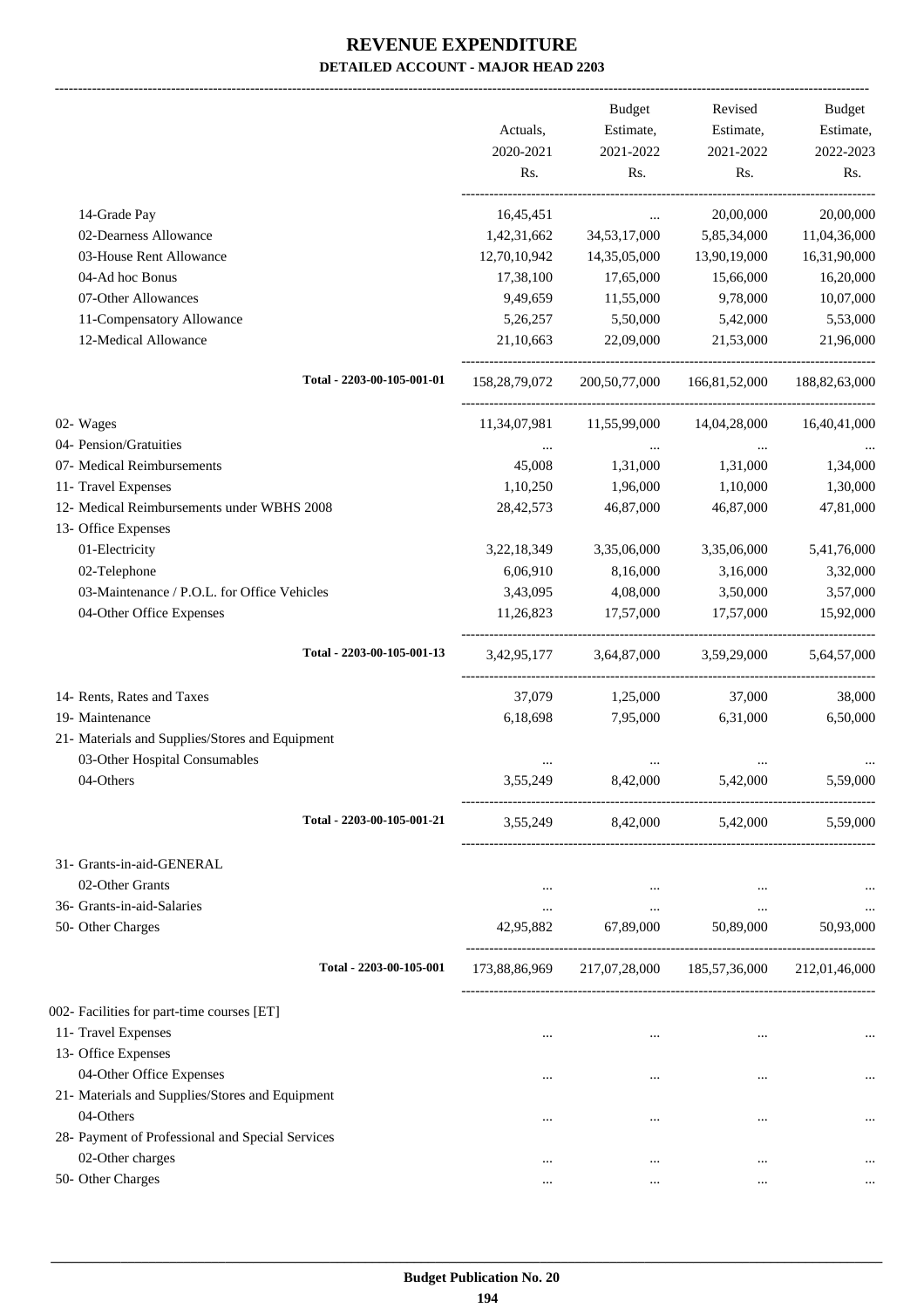|                                                     | Actuals,<br>2020-2021<br>Rs. | Budget<br>Estimate,<br>2021-2022<br>Rs. | Revised<br>Estimate,<br>2021-2022<br>Rs.        | Budget<br>Estimate,<br>2022-2023<br>Rs. |
|-----------------------------------------------------|------------------------------|-----------------------------------------|-------------------------------------------------|-----------------------------------------|
| 003- Grants to Non-Government Polytechnics [ET]     |                              |                                         |                                                 |                                         |
| 31- Grants-in-aid-GENERAL                           |                              |                                         |                                                 |                                         |
| 02-Other Grants                                     | 35,38,000                    | 60,21,000                               | 35,38,000                                       | 35,73,000                               |
| 36- Grants-in-aid-Salaries                          | 7,45,02,584                  | 7,85,00,000                             | 6,71,10,000                                     | 9,07,73,000                             |
| Total - 2203-00-105-003                             |                              |                                         | 7,80,40,584 8,45,21,000 7,06,48,000 9,43,46,000 |                                         |
| 004- Polytechnics-Diploma Courses-Trade Course [ET] |                              |                                         |                                                 |                                         |
| 01- Salaries                                        |                              |                                         |                                                 |                                         |
| 01-Pay                                              |                              | $\cdots$                                | $\cdots$                                        |                                         |
| 14-Grade Pay                                        |                              |                                         | $\cdots$                                        |                                         |
| 02-Dearness Allowance                               | $\cdots$                     |                                         |                                                 |                                         |
| 03-House Rent Allowance                             | $\cdots$                     |                                         | $\cdots$                                        |                                         |
| 04-Ad hoc Bonus                                     | $\cdots$                     |                                         | $\cdots$                                        |                                         |
| 07-Other Allowances                                 |                              |                                         |                                                 |                                         |
| 12-Medical Allowance                                |                              |                                         |                                                 | $\cdots$                                |
| 11- Travel Expenses                                 | $\cdots$                     |                                         |                                                 |                                         |
| 13- Office Expenses                                 |                              | $\cdots$                                |                                                 |                                         |
| 01-Electricity                                      |                              |                                         |                                                 |                                         |
| 02-Telephone                                        |                              |                                         |                                                 |                                         |
| 03-Maintenance / P.O.L. for Office Vehicles         | $\cdots$                     |                                         | $\cdots$                                        |                                         |
|                                                     | $\cdots$                     |                                         | $\cdots$                                        |                                         |
| 04-Other Office Expenses                            | $\cdots$                     |                                         | $\cdots$                                        |                                         |
| 19- Maintenance                                     | .                            |                                         |                                                 | $\cdots$                                |
| 21- Materials and Supplies/Stores and Equipment     |                              |                                         |                                                 |                                         |
| 04-Others                                           | $\cdots$                     | $\cdots$                                |                                                 |                                         |
| 50- Other Charges                                   | $\cdots$                     | $\cdots$                                | $\cdots$                                        |                                         |
| 005- Polytechnics-Trade Course [ET]                 |                              |                                         |                                                 |                                         |
| 01- Salaries                                        |                              |                                         |                                                 |                                         |
| 01-Pay                                              | 4,06,52,693                  | 4,10,00,000                             | 4,14,66,000                                     | 7,27,10,000                             |
| 14-Grade Pay                                        | $\cdots$                     | $\cdots$                                | $\ldots$                                        |                                         |
| 02-Dearness Allowance                               | 2,08,362                     | 12,45,000                               | 16,59,000                                       | 25,63,000                               |
| 03-House Rent Allowance                             | 31,75,391                    | 38,14,000                               | 39,39,000                                       | 40,57,000                               |
| 04-Ad hoc Bonus                                     | 92,400                       | 98,000                                  | 72,000                                          | 80,000                                  |
| 07-Other Allowances                                 | $\ldots$                     | $\cdots$                                | $\ddots$                                        | $\cdots$                                |
| 12-Medical Allowance                                | 71,962                       | 86,000                                  | 73,000                                          | 74,000                                  |
| Total - 2203-00-105-005-01                          | 4,42,00,808                  |                                         | 4,62,43,000 4,72,09,000 7,94,84,000             |                                         |
| 11- Travel Expenses                                 | 2,368                        | 25,000                                  | 10,000                                          | 12,000                                  |
| 13- Office Expenses                                 |                              |                                         |                                                 |                                         |
| 01-Electricity                                      | 15,71,249                    | 16,50,000                               | 16,50,000                                       | 16,83,000                               |
| 02-Telephone                                        | 4,427                        | 10,000                                  | 10,000                                          | 10,000                                  |
| 03-Maintenance / P.O.L. for Office Vehicles         | 32,830                       | 36,000                                  | 33,000                                          | 34,000                                  |
| 04-Other Office Expenses                            | 13,617                       | 31,000                                  | 31,000                                          | 32,000                                  |
| Total - 2203-00-105-005-13                          |                              |                                         | 16,22,123 17,27,000 17,24,000 17,59,000         |                                         |
|                                                     |                              |                                         |                                                 |                                         |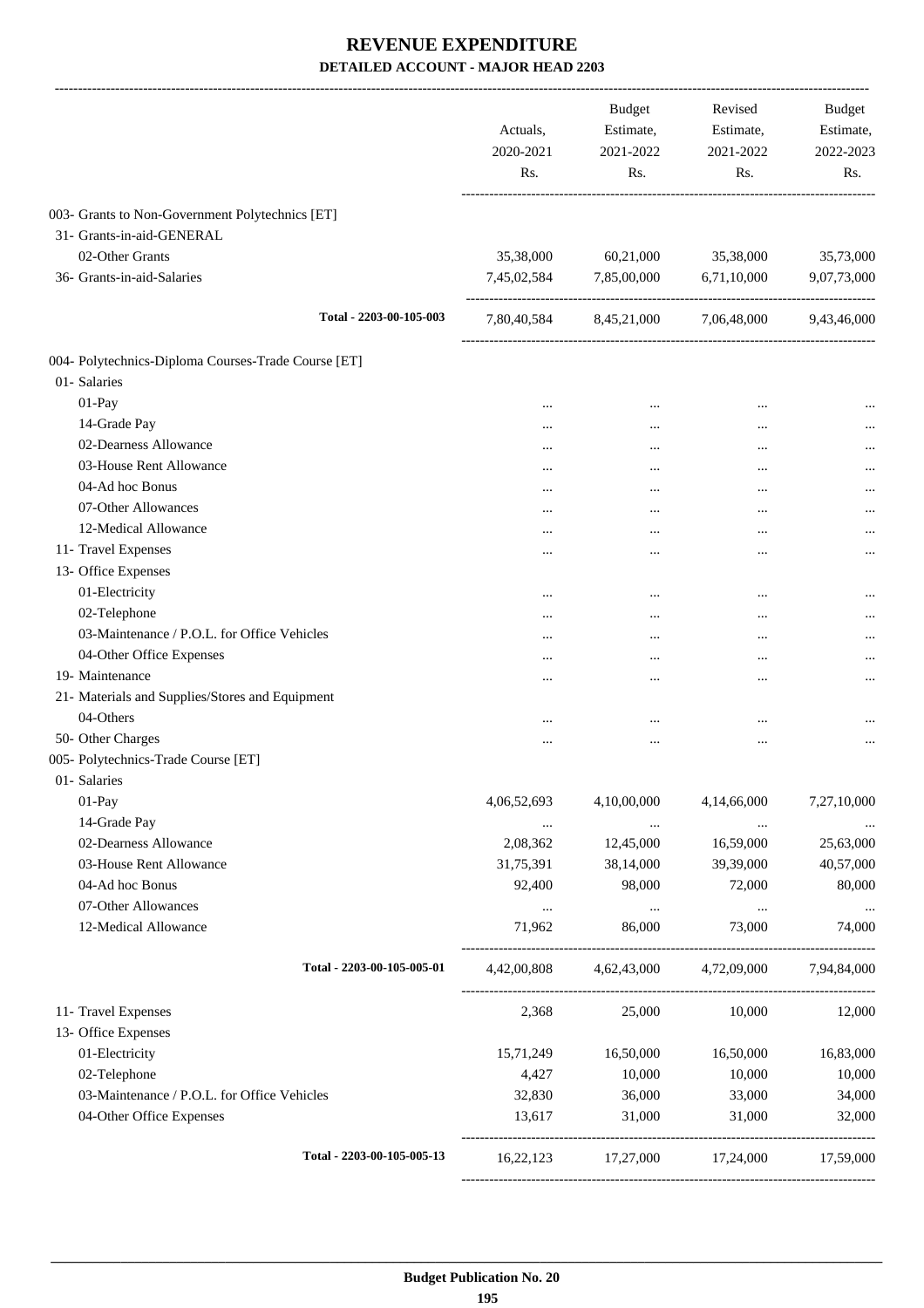|                                                                                               |                  | Budget                | Revised                                             | Budget                |
|-----------------------------------------------------------------------------------------------|------------------|-----------------------|-----------------------------------------------------|-----------------------|
|                                                                                               | Actuals,         | Estimate,             | Estimate,                                           | Estimate,             |
|                                                                                               | 2020-2021        | 2021-2022             | 2021-2022                                           | 2022-2023             |
|                                                                                               | Rs.              | Rs.                   | Rs.                                                 | Rs.                   |
| 19- Maintenance                                                                               | 28,800           | 10,000                | 29,000                                              | 30,000                |
| 21- Materials and Supplies/Stores and Equipment                                               |                  |                       |                                                     |                       |
| 04-Others                                                                                     | 36,635           | 45,000                | 45,000                                              | 46,000                |
| 50- Other Charges                                                                             | 1.72.041         | 1,54,000              | 1,54,000                                            | 1,59,000              |
| Total - 2203-00-105-005                                                                       |                  |                       | 4,60,62,775 4,82,04,000 4,91,71,000 8,14,90,000     |                       |
| 015- Politechnics Diploma Courses [ET]                                                        |                  |                       |                                                     |                       |
| 12- Medical Reimbursements under WBHS 2008                                                    |                  |                       |                                                     |                       |
| <b>Total - Administrative Expenditure</b>                                                     | 186,29,90,328    |                       | 230, 34, 53, 000 197, 55, 55, 000 229, 59, 82, 000  |                       |
| <b>State Development Schemes</b>                                                              |                  |                       |                                                     |                       |
| 006- Government Sponsored Polytechnic [ET]                                                    |                  |                       |                                                     |                       |
| 31- Grants-in-aid-GENERAL                                                                     |                  |                       |                                                     |                       |
| 02-Other Grants                                                                               | 30,00,000        | 1,50,00,000           |                                                     | 50,00,000 1,57,50,000 |
| Total - 2203-00-105-006                                                                       |                  | 30,00,000 1,50,00,000 |                                                     | 50,00,000 1,57,50,000 |
| 010- Polytechnics-Diploma Courses [ET]                                                        |                  |                       |                                                     |                       |
| 13- Office Expenses                                                                           |                  |                       |                                                     |                       |
| 01-Electricity                                                                                | 22,04,700        | 1,00,00,000           | 33,33,000                                           | 1,05,00,000           |
| 19- Maintenance                                                                               | 9,34,746         | 4,00,00,000           | 1,33,33,000                                         | 4,20,00,000           |
| 21- Materials and Supplies/Stores and Equipment                                               |                  |                       |                                                     |                       |
| 04-Others                                                                                     | 19, 19, 446      | 3,00,00,000           | 1,00,00,000                                         | 3,15,00,000           |
| 50- Other Charges                                                                             | 2,68,24,192      | 7,00,00,000           | 2,33,33,000                                         | 7,35,00,000           |
| 78- Outsourcing of Services                                                                   | 18,50,85,336     | 21,00,00,000          | 24, 33, 33, 000                                     | 22,05,00,000          |
| Total - 2203-00-105-010                                                                       | 21,69,68,420     | 36,00,00,000          | 29, 33, 32, 000                                     | 37,80,00,000          |
| <b>Total - State Development Schemes</b>                                                      |                  |                       | 21,99,68,420 37,50,00,000 29,83,32,000 39,37,50,000 |                       |
|                                                                                               |                  |                       |                                                     |                       |
| <b>Central Sector Scheme</b><br>016- Community Development through Polytechnics (OCASPS) [ET] |                  |                       |                                                     |                       |
| 31- Grants-in-aid-GENERAL                                                                     |                  |                       |                                                     |                       |
| 02-Other Grants                                                                               | $\cdots$         | 21,60,000             |                                                     |                       |
| 36- Grants-in-aid-Salaries                                                                    | $\cdots$         | 21,60,000             | $\cdots$                                            |                       |
| <b>Total - Central Sector Scheme</b>                                                          | $\cdots$         | 43,20,000             | $\cdots$                                            |                       |
| Total - 2203-00-105                                                                           | 208,29,58,748    |                       | 268, 27, 73, 000 227, 38, 87, 000                   | 268,97,32,000         |
| Voted                                                                                         | 208, 29, 58, 748 | 268, 27, 73, 000      | 227,38,87,000                                       | 268,97,32,000         |
| Charged                                                                                       | $\cdots$         | $\cdots$              | $\cdots$                                            |                       |
|                                                                                               |                  |                       |                                                     |                       |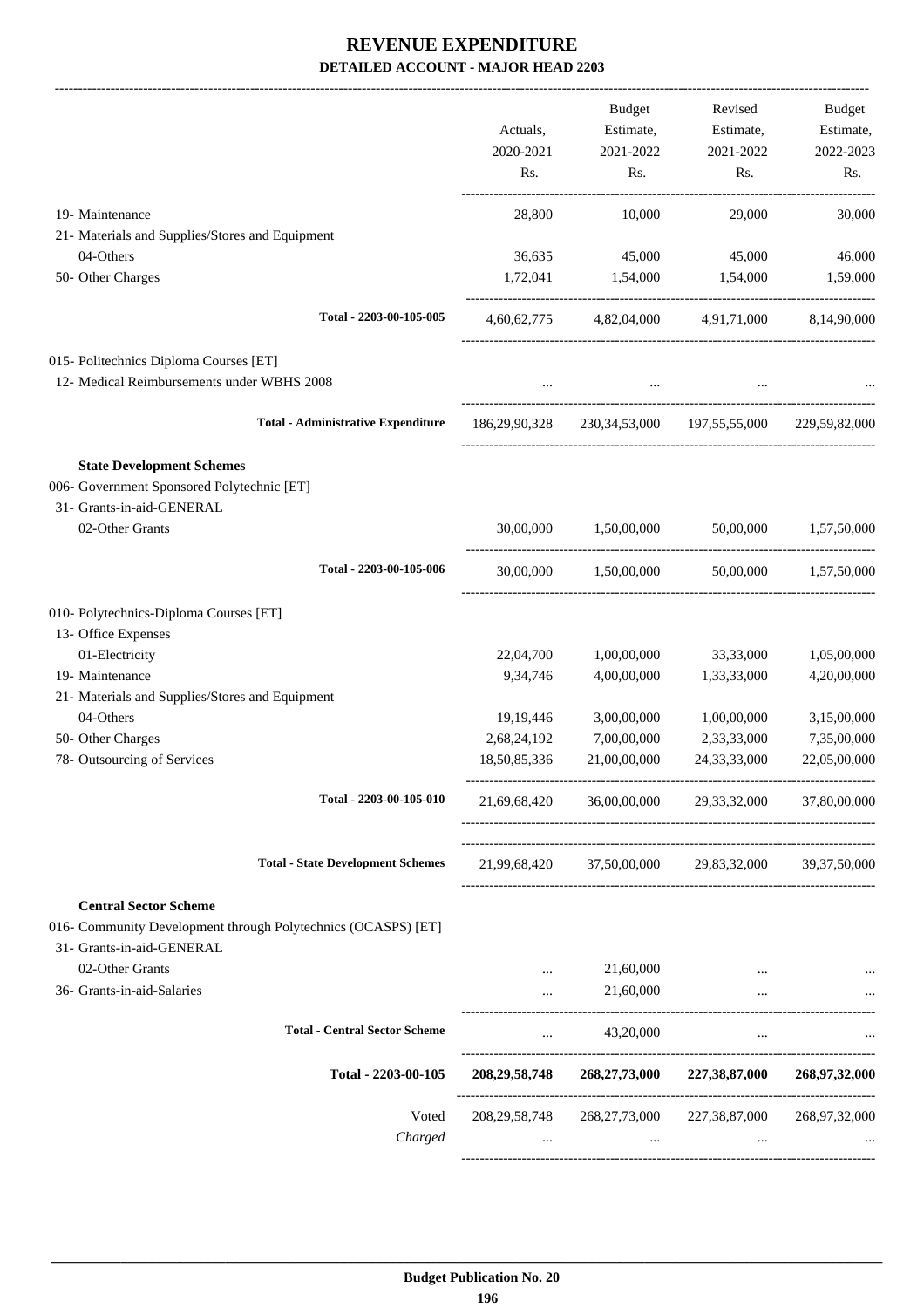|                                                                                                                                                                                               | Actuals,<br>2020-2021<br>Rs. | <b>Budget</b><br>Estimate,<br>2021-2022<br>Rs. | Revised<br>Estimate,<br>2021-2022<br>Rs. | Budget<br>Estimate,<br>2022-2023<br>Rs. |
|-----------------------------------------------------------------------------------------------------------------------------------------------------------------------------------------------|------------------------------|------------------------------------------------|------------------------------------------|-----------------------------------------|
| DETAILED ACCOUNT NO. 2203-00-789 - SPECIAL COMPONENT PLAN FOR SCHEDULED CASTES                                                                                                                |                              |                                                |                                          |                                         |
| 789- Special Component Plan for Scheduled Castes                                                                                                                                              |                              |                                                |                                          |                                         |
| <b>State Development Schemes</b>                                                                                                                                                              |                              |                                                |                                          |                                         |
| 001- Polytecnic Diploma Courses [ET]                                                                                                                                                          |                              |                                                |                                          |                                         |
| 13- Office Expenses                                                                                                                                                                           |                              |                                                |                                          |                                         |
| 01-Electricity                                                                                                                                                                                | 3,49,269                     | 10,00,000                                      | 3,33,000                                 | 10,50,000                               |
| 02-Telephone                                                                                                                                                                                  | $\cdots$                     | 5,00,000                                       | 1,67,000                                 | 5,25,000                                |
| 03-Maintenance / P.O.L. for Office Vehicles                                                                                                                                                   | 1,84,078                     | 50,00,000                                      | 16,67,000                                | 52,50,000                               |
| 04-Other Office Expenses                                                                                                                                                                      | 10,53,115                    | 70,00,000                                      | 23,33,000                                | 73,50,000                               |
| Total - 2203-00-789-001-13                                                                                                                                                                    | 15,86,462                    | 1,35,00,000                                    | 45,00,000                                | 1,41,75,000                             |
| 21- Materials and Supplies/Stores and Equipment                                                                                                                                               |                              |                                                |                                          |                                         |
| 04-Others                                                                                                                                                                                     | 17, 13, 149                  | 2,00,00,000                                    | 66,67,000                                | 2,10,00,000                             |
| 50- Other Charges                                                                                                                                                                             | 24, 20, 885                  | 2,00,00,000                                    | 66,67,000                                | 2,10,00,000                             |
| Total - 2203-00-789-001                                                                                                                                                                       |                              |                                                | 57,20,496 5,35,00,000 1,78,34,000        | 5,61,75,000                             |
| 002- Industrial Training Centres [ET]                                                                                                                                                         |                              |                                                |                                          |                                         |
| 31- Grants-in-aid-GENERAL                                                                                                                                                                     |                              |                                                |                                          |                                         |
| 02-Other Grants                                                                                                                                                                               |                              |                                                |                                          |                                         |
| 004- Introduction of Vocational Education & Training under<br><b>WBSCVE&amp;T</b> [ET]                                                                                                        |                              |                                                |                                          |                                         |
| 31- Grants-in-aid-GENERAL                                                                                                                                                                     |                              |                                                |                                          |                                         |
| 02-Other Grants                                                                                                                                                                               |                              |                                                |                                          |                                         |
| 005- National Education Qualification Framework [ET]                                                                                                                                          |                              |                                                |                                          |                                         |
| 31- Grants-in-aid-GENERAL                                                                                                                                                                     |                              |                                                |                                          |                                         |
| 02-Other Grants                                                                                                                                                                               |                              |                                                |                                          |                                         |
| 006- Introduction of Vocational Education and Training under<br>WBSCT and Vocational Education and Skill Development [ET]                                                                     |                              |                                                |                                          |                                         |
| 31- Grants-in-aid-GENERAL                                                                                                                                                                     |                              |                                                |                                          |                                         |
| 02-Other Grants                                                                                                                                                                               | 1,74,99,809                  | 7,00,00,000                                    | 2,33,33,000                              | 7,00,00,000                             |
| 36- Grants-in-aid-Salaries                                                                                                                                                                    | 19,55,24,853                 | 23,00,00,000                                   | 28, 33, 33, 000                          | 30,00,00,000                            |
| Total - 2203-00-789-006                                                                                                                                                                       |                              |                                                | 21,30,24,662 30,00,00,000 30,66,66,000   | 37,00,00,000                            |
| <b>Total - State Development Schemes</b>                                                                                                                                                      |                              |                                                | 21,87,45,158 35,35,00,000 32,45,00,000   | 42,61,75,000                            |
|                                                                                                                                                                                               |                              |                                                |                                          |                                         |
| <b>State Development Schemes</b><br>008- Grants to Paschimbanga Society for Skill Development for<br>implementation of Skill Development Mission under DDU-GKY<br>(State Share) (OCASPS) [ET] |                              |                                                |                                          |                                         |
| 31- Grants-in-aid-GENERAL                                                                                                                                                                     |                              |                                                |                                          |                                         |
| 02-Other Grants                                                                                                                                                                               | 21, 13, 32, 666              | 88,00,000                                      | 32,47,000                                |                                         |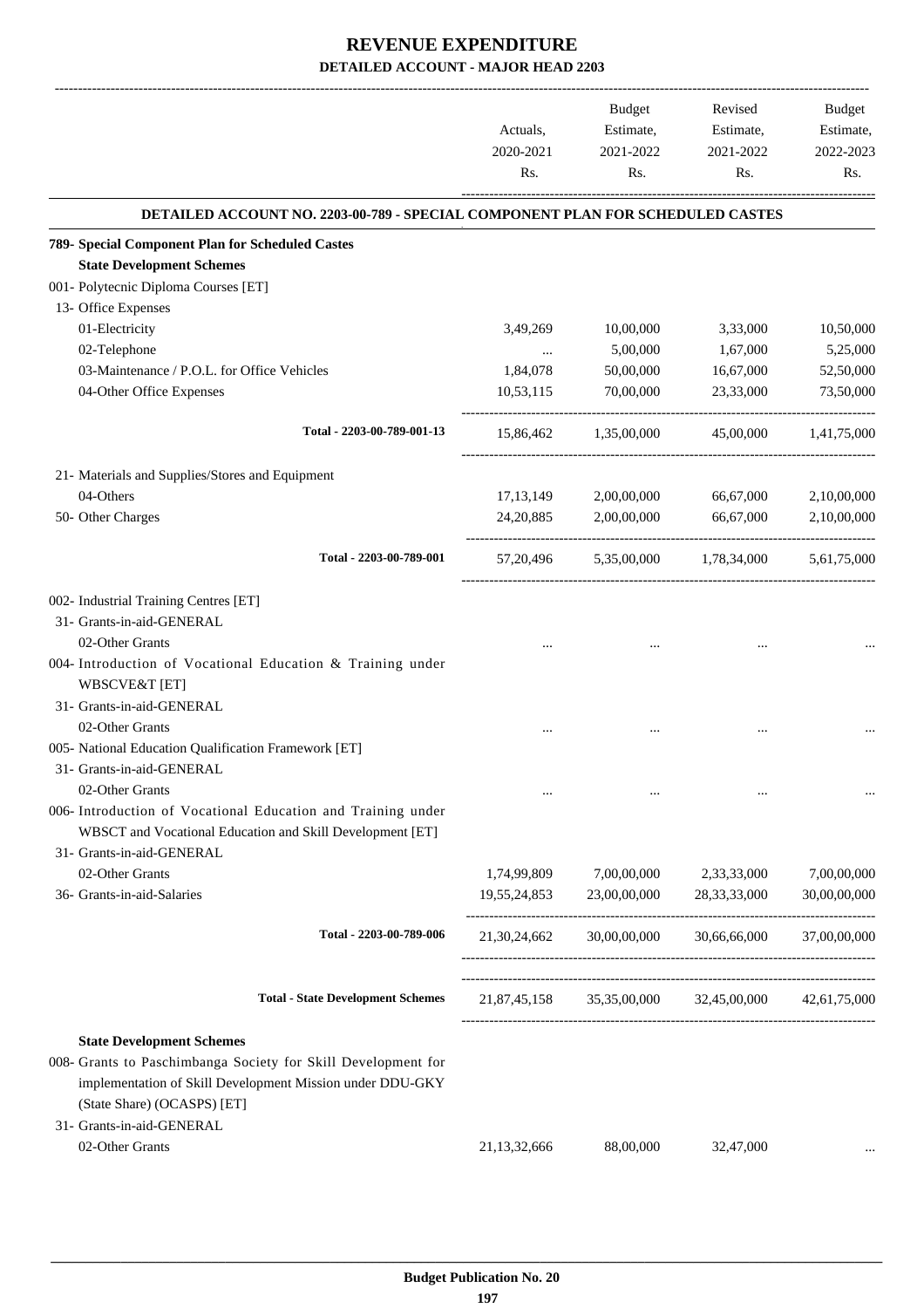|                                                                                                                                                                                                                                                                                                   | Actuals,<br>2020-2021<br>Rs. | Budget<br>Estimate,<br>2021-2022<br>Rs. | Revised<br>Estimate,<br>2021-2022<br>Rs.                                                                                                                                                                                                                  | Budget<br>Estimate,<br>2022-2023<br>Rs. |
|---------------------------------------------------------------------------------------------------------------------------------------------------------------------------------------------------------------------------------------------------------------------------------------------------|------------------------------|-----------------------------------------|-----------------------------------------------------------------------------------------------------------------------------------------------------------------------------------------------------------------------------------------------------------|-----------------------------------------|
| Total - 2203-00-789-008                                                                                                                                                                                                                                                                           |                              | 21,13,32,666 88,00,000 32,47,000        |                                                                                                                                                                                                                                                           |                                         |
| 017- Grants to PBSSD for implementation of SANKALP (State<br>Share) (OCASPS) [ET]<br>31- Grants-in-aid-GENERAL                                                                                                                                                                                    |                              |                                         |                                                                                                                                                                                                                                                           |                                         |
| 02-Other Grants                                                                                                                                                                                                                                                                                   |                              | 81,78,781 14,52,000                     | $\cdots$                                                                                                                                                                                                                                                  |                                         |
| Total - 2203-00-789-017                                                                                                                                                                                                                                                                           |                              | 81,78,781 14,52,000                     | $\ldots$                                                                                                                                                                                                                                                  |                                         |
| 020- Skill Acquisition and Knowledge Awareness for Livelihood<br>Promotion [State Share] (OCASPS) [ET]<br>31- Grants-in-aid-GENERAL                                                                                                                                                               |                              |                                         |                                                                                                                                                                                                                                                           |                                         |
| 02-Other Grants                                                                                                                                                                                                                                                                                   |                              |                                         | $\mathbf{r}$ , and the contract of the contract of the contract of the contract of the contract of the contract of the contract of the contract of the contract of the contract of the contract of the contract of the contract o<br>and the state of the | 19,80,000                               |
| Total - 2203-00-789-020                                                                                                                                                                                                                                                                           | $\cdots$                     | $\cdots$                                | $\cdots$                                                                                                                                                                                                                                                  | 19,80,000                               |
| 022- Grants to Paschim Banga Society for Skill Development for<br>implementation of Skill Development Mission under DDU-GKY<br>under DAY-NRLM (State Share) (OCASPS) [ET]<br>31- Grants-in-aid-GENERAL                                                                                            |                              |                                         |                                                                                                                                                                                                                                                           |                                         |
| 02-Other Grants                                                                                                                                                                                                                                                                                   |                              |                                         | $\mathbf{1}$ and $\mathbf{1}$ and $\mathbf{1}$<br>$\mathbf{r}$ and $\mathbf{r}$ are all the set of $\mathbf{r}$                                                                                                                                           | 4,40,00,000                             |
| Total - 2203-00-789-022                                                                                                                                                                                                                                                                           | $\cdots$                     | $\ldots$                                | $\cdots$                                                                                                                                                                                                                                                  | 4,40,00,000                             |
| <b>Total - State Development Schemes</b>                                                                                                                                                                                                                                                          |                              | 21,95,11,447 1,02,52,000                |                                                                                                                                                                                                                                                           | 32,47,000 4,59,80,000                   |
| <b>State Development Schemes (Central Assistance)</b><br>013- Grants to Paschimbanga Society for Skill Development (PBSSD)<br>for implementation of State Engagement Component under<br>Pradhan Mantri Kaushal Vikas Yojana (PMKVY) (Central<br>Share) (OCASPS) [ET]<br>31- Grants-in-aid-GENERAL |                              |                                         |                                                                                                                                                                                                                                                           |                                         |
| 02-Other Grants                                                                                                                                                                                                                                                                                   | $\cdots$                     | 1,32,00,000 1,76,00,000                 |                                                                                                                                                                                                                                                           |                                         |
| Total - 2203-00-789-013                                                                                                                                                                                                                                                                           | $\ldots$                     | 1,32,00,000 1,76,00,000                 |                                                                                                                                                                                                                                                           |                                         |
| 016- Grants to PBSSD for implementation of SANKALP (Central<br>Share) (OCASPS) [ET]<br>31- Grants-in-aid-GENERAL                                                                                                                                                                                  |                              |                                         |                                                                                                                                                                                                                                                           |                                         |
| 02-Other Grants                                                                                                                                                                                                                                                                                   |                              | 1,22,67,345 22,00,000                   |                                                                                                                                                                                                                                                           |                                         |
| Total - 2203-00-789-016                                                                                                                                                                                                                                                                           |                              | 1,22,67,345 22,00,000                   | $\cdots$                                                                                                                                                                                                                                                  |                                         |
| 019- Skill Acquisition and Knowledge Awareness for Livelihood                                                                                                                                                                                                                                     |                              |                                         |                                                                                                                                                                                                                                                           |                                         |

Promotion [Central Share] (OCASPS) [ET]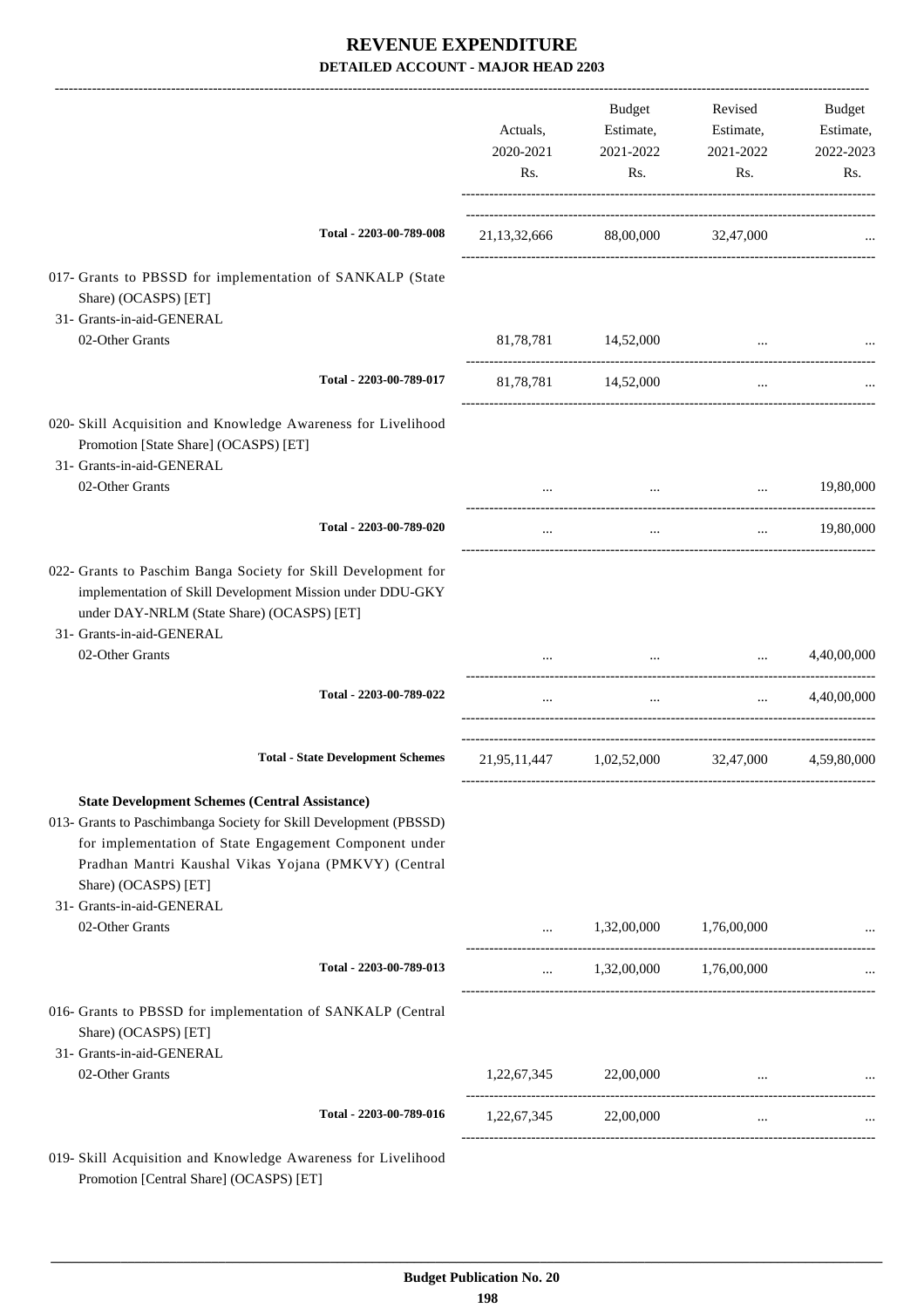|                                                                                                                                                                                                                               | Actuals,<br>2020-2021<br>Rs.       | Budget<br>Estimate,<br>2021-2022<br>Rs. | Revised<br>Estimate,<br>2021-2022<br>Rs.                                        | Budget<br>Estimate,<br>2022-2023<br>Rs.                                      |
|-------------------------------------------------------------------------------------------------------------------------------------------------------------------------------------------------------------------------------|------------------------------------|-----------------------------------------|---------------------------------------------------------------------------------|------------------------------------------------------------------------------|
| 31- Grants-in-aid-GENERAL                                                                                                                                                                                                     |                                    |                                         |                                                                                 |                                                                              |
| 02-Other Grants                                                                                                                                                                                                               |                                    |                                         | the contract of the contract of the contract of                                 | 33,00,000                                                                    |
| Total - 2203-00-789-019                                                                                                                                                                                                       |                                    | $\cdots$                                |                                                                                 | 33,00,000<br>$\mathbf{1}$ and $\mathbf{1}$ and $\mathbf{1}$ and $\mathbf{1}$ |
| 021- Grants to Paschim Banga Society for Skill Development for<br>implementation of Skill Development Mission under DDU-GKY<br>under DAY-NRLM (Central Share) (OCASPS) [ET]<br>31- Grants-in-aid-GENERAL                      |                                    |                                         |                                                                                 |                                                                              |
| 02-Other Grants                                                                                                                                                                                                               |                                    |                                         | the contract of the contract of the contract of the contract of the contract of | 5,50,00,000                                                                  |
| Total - 2203-00-789-021                                                                                                                                                                                                       | $\cdots$                           | $\cdots$                                |                                                                                 | $\ldots$ 5,50,00,000                                                         |
| <b>Total - State Development Schemes (Central Assistance)</b>                                                                                                                                                                 |                                    |                                         | 1,22,67,345 1,54,00,000 1,76,00,000 5,83,00,000                                 |                                                                              |
| <b>Central Sector Scheme</b><br>007- Grants to Paschimbanga Society for Skill Development for<br>implementation of Skill Development Mission (Central Share)<br>(OCASPS) [ET]<br>31- Grants-in-aid-GENERAL<br>02-Other Grants |                                    | 31,69,99,000 88,00,000 48,70,000        |                                                                                 |                                                                              |
| Total - 2203-00-789-007                                                                                                                                                                                                       |                                    | 31,69,99,000 88,00,000                  | 48,70,000                                                                       |                                                                              |
| 018- Community Development through Polytechnics (OCASPS) [ET]<br>31- Grants-in-aid-GENERAL<br>02-Other Grants                                                                                                                 |                                    | 6,60,000                                |                                                                                 |                                                                              |
| 36- Grants-in-aid-Salaries                                                                                                                                                                                                    |                                    | 6,60,000                                |                                                                                 |                                                                              |
| Total - 2203-00-789-018                                                                                                                                                                                                       |                                    | 13,20,000                               | .<br>                                                                           |                                                                              |
| <b>Total - Central Sector Scheme</b>                                                                                                                                                                                          | 31,69,99,000<br>------------------ | 1,01,20,000                             | 48,70,000                                                                       |                                                                              |
| Total - 2203-00-789                                                                                                                                                                                                           | 76,75,22,950                       | 38,92,72,000                            | 35,02,17,000                                                                    | 53,04,55,000                                                                 |
| Voted<br>Charged                                                                                                                                                                                                              |                                    | $\cdots$                                | 76,75,22,950 38,92,72,000 35,02,17,000<br>$\cdots$<br>-------------------       | 53,04,55,000<br>.                                                            |

#### **DETAILED ACCOUNT NO. 2203-00-796 - TRIBAL AREAS SUB-PLAN**

| 796- Tribal Areas Sub-Plan            |        |           |           |           |
|---------------------------------------|--------|-----------|-----------|-----------|
| <b>State Development Schemes</b>      |        |           |           |           |
| 001 - Polytecnic Diploma Courses [ET] |        |           |           |           |
| 50- Other Charges                     | 86.318 | 40,00,000 | 13.33.000 | 42,00,000 |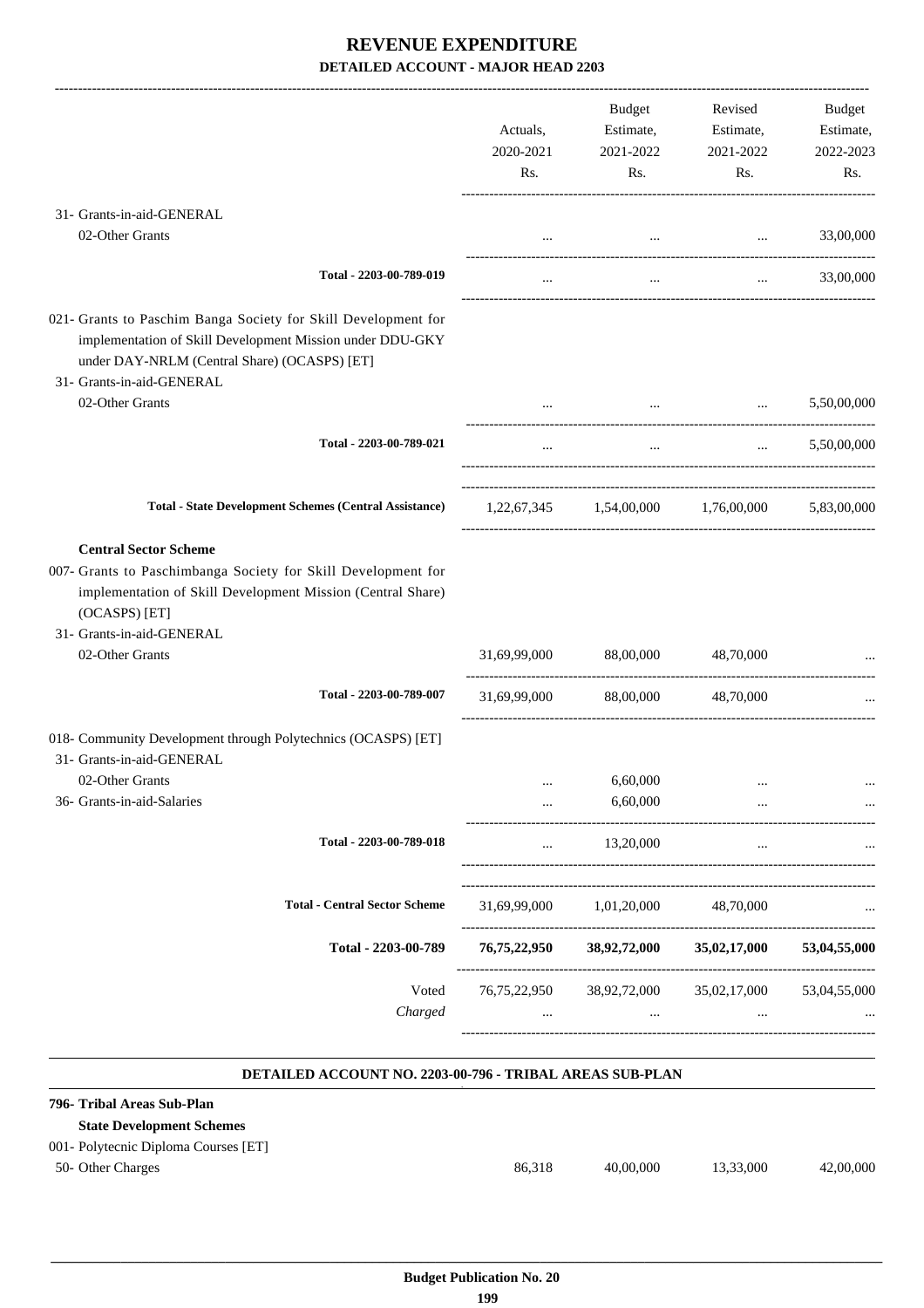|                                                                                                                                                                                                                                               | Actuals,<br>2020-2021<br>Rs. | Budget<br>Estimate,<br>2021-2022<br>Rs. | Revised<br>Estimate,<br>2021-2022<br>Rs.                  | Budget<br>Estimate,<br>2022-2023<br>Rs. |
|-----------------------------------------------------------------------------------------------------------------------------------------------------------------------------------------------------------------------------------------------|------------------------------|-----------------------------------------|-----------------------------------------------------------|-----------------------------------------|
| Total - 2203-00-796-001                                                                                                                                                                                                                       | 86,318                       |                                         | 40,00,000 13,33,000 42,00,000                             |                                         |
| 002- Industrial Training Centres [ET]                                                                                                                                                                                                         |                              |                                         |                                                           |                                         |
| 31- Grants-in-aid-GENERAL                                                                                                                                                                                                                     |                              |                                         |                                                           |                                         |
| 02-Other Grants                                                                                                                                                                                                                               | $\cdots$                     |                                         |                                                           |                                         |
| 004- Introduction of Vocational Education and Training under<br><b>WBSCVE&amp;T</b> [ET]<br>31- Grants-in-aid-GENERAL                                                                                                                         |                              |                                         |                                                           |                                         |
| 02-Other Grants                                                                                                                                                                                                                               |                              |                                         |                                                           |                                         |
| 005- Introduction of Vocational Education and Training under<br>WBSCT and Vocational Education and Skill Development [ET]<br>31- Grants-in-aid-GENERAL                                                                                        |                              |                                         |                                                           |                                         |
| 02-Other Grants                                                                                                                                                                                                                               | 28,93,990                    | 3,00,00,000                             | 1,00,00,000                                               | 3,15,00,000                             |
| 36- Grants-in-aid-Salaries                                                                                                                                                                                                                    | 2,50,08,801                  | 3,00,00,000                             | 3,70,67,000                                               | 3,15,00,000                             |
| Total - 2203-00-796-005                                                                                                                                                                                                                       | 2,79,02,791                  |                                         | 6,00,00,000 4,70,67,000                                   | 6,30,00,000                             |
| <b>Total - State Development Schemes</b>                                                                                                                                                                                                      |                              |                                         | 2,79,89,109 6,40,00,000 4,84,00,000 6,72,00,000           |                                         |
| <b>State Development Schemes</b><br>007- Grants to Paschimbanga Society for Skill Development for<br>implementation of Skill Development Mission under DDU-GKY<br>(State Share) (OCASPS) [ET]<br>31- Grants-in-aid-GENERAL<br>02-Other Grants | 15,30,34,000                 | 24,00,000                               | 23,51,000                                                 |                                         |
| Total - 2203-00-796-007                                                                                                                                                                                                                       | 15,30,34,000                 | 24,00,000                               | 23,51,000                                                 |                                         |
| 015- Grants to PBSSD for implementation of SANKALP (State<br>Share) (OCASPS) [ET]<br>31- Grants-in-aid-GENERAL                                                                                                                                |                              |                                         |                                                           |                                         |
| 02-Other Grants                                                                                                                                                                                                                               |                              | 42,37,201 3,96,000                      |                                                           |                                         |
| Total - 2203-00-796-015                                                                                                                                                                                                                       |                              | 42,37,201 3,96,000                      | $\cdots$                                                  |                                         |
| 018- Skill Acquisition and Knowledge Awareness for Livelihood<br>Promotion [State Share] (OCASPS) [ET]<br>31- Grants-in-aid-GENERAL                                                                                                           |                              |                                         |                                                           |                                         |
| 02-Other Grants                                                                                                                                                                                                                               |                              |                                         | and the state of the state of<br><b>Contract Contract</b> | 5,40,000                                |
| Total - 2203-00-796-018                                                                                                                                                                                                                       | $\cdots$                     | $\cdots$                                | $\cdots$                                                  | 5,40,000                                |
| 020- Grants to Paschim Banga Society for Skill Development for<br>implementation of Skill Development Mission under DDU-GKY<br>under DAY-NRLM (State Share) (OCASPS) [ET]                                                                     |                              |                                         |                                                           |                                         |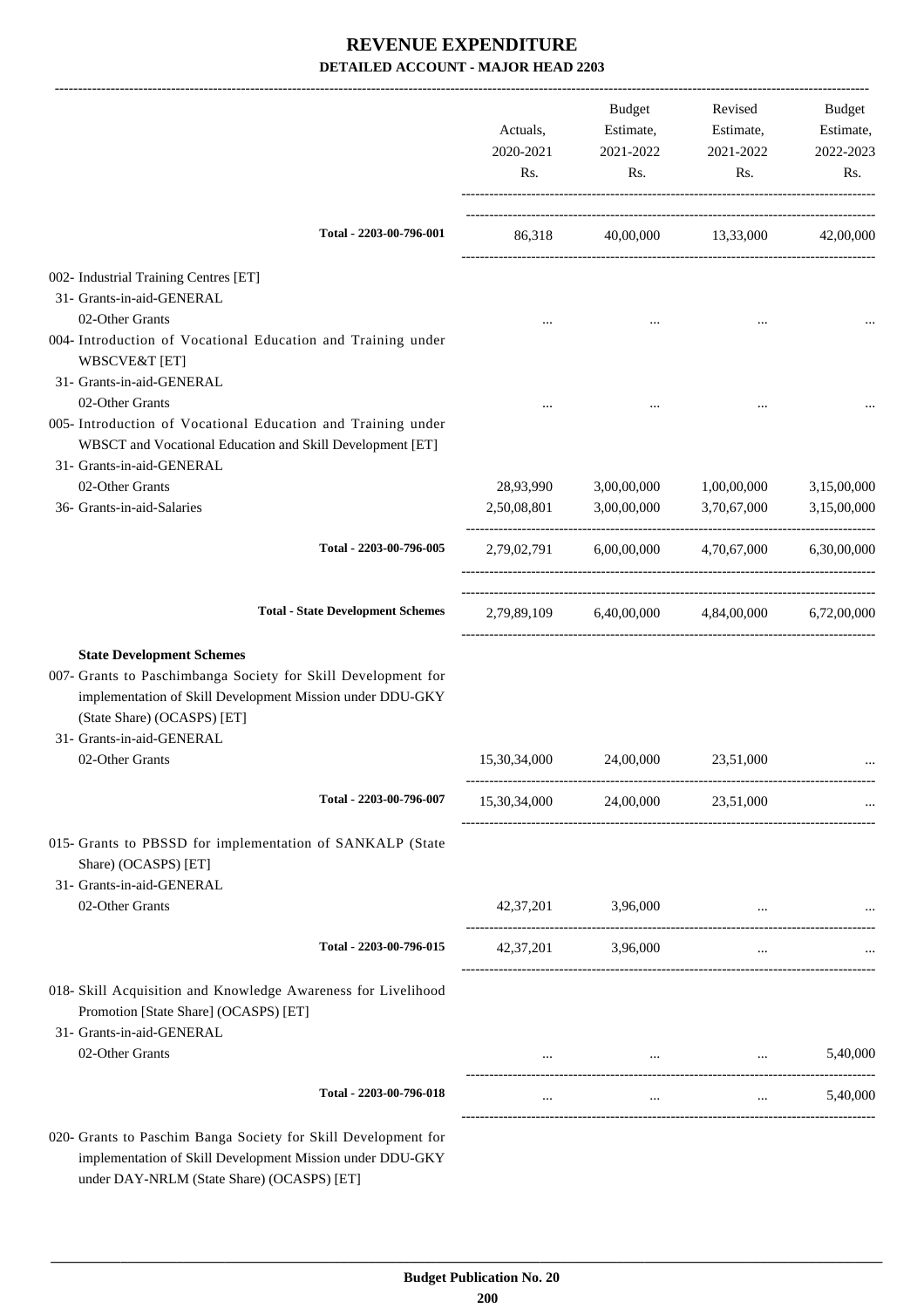|                                                                                                                                                                                                                                                                                                   | Actuals,<br>2020-2021<br>Rs. | Budget<br>Estimate,<br>2021-2022<br>Rs.                                                 | Revised<br>Estimate,<br>2021-2022<br>Rs. | Budget<br>Estimate,<br>2022-2023<br>Rs. |
|---------------------------------------------------------------------------------------------------------------------------------------------------------------------------------------------------------------------------------------------------------------------------------------------------|------------------------------|-----------------------------------------------------------------------------------------|------------------------------------------|-----------------------------------------|
| 31- Grants-in-aid-GENERAL                                                                                                                                                                                                                                                                         |                              |                                                                                         |                                          |                                         |
| 02-Other Grants                                                                                                                                                                                                                                                                                   |                              |                                                                                         | $\ldots$ $1,20,00,000$                   |                                         |
| Total - 2203-00-796-020                                                                                                                                                                                                                                                                           | $\cdots$                     | $\cdots$                                                                                |                                          | $\ldots$ 1,20,00,000                    |
| <b>Total - State Development Schemes</b>                                                                                                                                                                                                                                                          |                              | 15,72,71,201 27,96,000 23,51,000 1,25,40,000                                            |                                          |                                         |
| <b>State Development Schemes (Central Assistance)</b><br>011- Grants to Paschimbanga Society for Skill Development (PBSSD)<br>for implementation of State Engagement Component under<br>Pradhan Mantri Kaushal Vikas Yojana (PMKVY) (Central<br>Share) (OCASPS) [ET]<br>31- Grants-in-aid-GENERAL |                              |                                                                                         |                                          |                                         |
| 02-Other Grants                                                                                                                                                                                                                                                                                   | $\cdots$                     | 36,00,000                                                                               | 48,00,000                                |                                         |
| Total - 2203-00-796-011                                                                                                                                                                                                                                                                           | $\cdots$                     | 36,00,000                                                                               | 48,00,000                                |                                         |
| 014- Grants to PBSSD for implementation of SANKALP (Central<br>Share) (OCASPS) [ET]<br>31- Grants-in-aid-GENERAL<br>02-Other Grants                                                                                                                                                               |                              | 63,55,371 6,00,000                                                                      |                                          |                                         |
| Total - 2203-00-796-014                                                                                                                                                                                                                                                                           |                              | 63,55,371 6,00,000                                                                      | $\cdots$                                 |                                         |
| 017- Skill Acquisition and Knowledge Awareness for Livelihood<br>Promotion [Central Share] (OCASPS) [ET]<br>31- Grants-in-aid-GENERAL<br>02-Other Grants                                                                                                                                          |                              |                                                                                         |                                          | 9,00,000                                |
|                                                                                                                                                                                                                                                                                                   |                              |                                                                                         | $\cdots$                                 |                                         |
| Total - 2203-00-796-017                                                                                                                                                                                                                                                                           | $\cdots$                     | $\cdots$                                                                                | $\cdots$                                 | 9,00,000                                |
| 019- Grants to Paschim Banga Society for Skill Development for<br>implementation of Skill Development Mission under DDU-GKY<br>under DAY-NRLM (Central Share) (OCASPS) [ET]<br>31- Grants-in-aid-GENERAL                                                                                          |                              |                                                                                         |                                          |                                         |
| 02-Other Grants                                                                                                                                                                                                                                                                                   |                              | and the contract of the contract of the contract of the contract of the contract of the | <b>Second Contract</b>                   | 1,50,00,000                             |
| Total - 2203-00-796-019                                                                                                                                                                                                                                                                           |                              | $\cdots$                                                                                |                                          | $\ldots$ 1,50,00,000                    |
|                                                                                                                                                                                                                                                                                                   |                              |                                                                                         |                                          |                                         |
| <b>Total - State Development Schemes (Central Assistance)</b>                                                                                                                                                                                                                                     |                              | 63,55,371 42,00,000 48,00,000 1,59,00,000                                               |                                          |                                         |
| <b>Central Sector Scheme</b><br>006- Grants to Paschimbanga Society for Skill Development for                                                                                                                                                                                                     |                              |                                                                                         |                                          |                                         |

implementation of Skill Development Mission (Central Share) (OCASPS) [ET]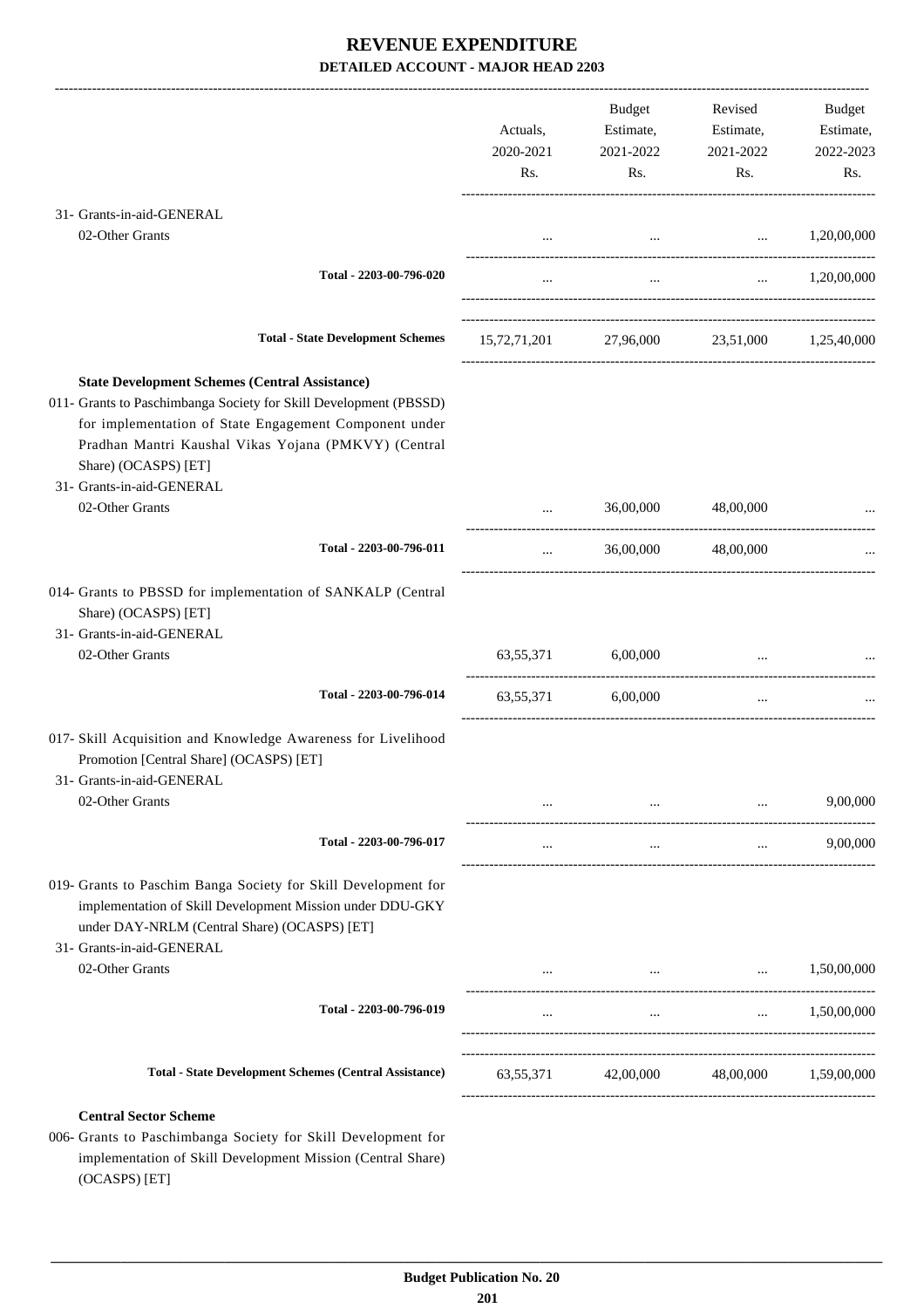|                                                               |              | Budget    | Revised                                          | Budget      |
|---------------------------------------------------------------|--------------|-----------|--------------------------------------------------|-------------|
|                                                               | Actuals,     | Estimate, | Estimate,                                        | Estimate,   |
|                                                               | 2020-2021    | 2021-2022 | 2021-2022                                        | 2022-2023   |
|                                                               | Rs.          | Rs.       | Rs.                                              | Rs.         |
| 31- Grants-in-aid-GENERAL                                     |              |           |                                                  |             |
| 02-Other Grants                                               | 22,95,51,000 |           | 24,00,000 35,27,000                              |             |
| Total - 2203-00-796-006                                       | 22,95,51,000 | 24,00,000 | 35,27,000                                        |             |
| 016- Community Development through Polytechnics (OCASPS) [ET] |              |           |                                                  |             |
| 31- Grants-in-aid-GENERAL                                     |              |           |                                                  |             |
| 02-Other Grants                                               |              | 1,80,000  |                                                  |             |
| 36- Grants-in-aid-Salaries                                    |              | 1,80,000  |                                                  |             |
| Total - 2203-00-796-016                                       | $\cdots$     | 3,60,000  | $\cdots$                                         |             |
| <b>Total - Central Sector Scheme</b>                          | 22,95,51,000 | 27,60,000 | 35,27,000                                        |             |
| Total - 2203-00-796                                           |              |           | 42,11,66,681 7,37,56,000 5,90,78,000             | 9,56,40,000 |
| Voted                                                         |              |           | 42,11,66,681 7,37,56,000 5,90,78,000 9,56,40,000 |             |
| Charged                                                       |              | $\cdots$  | $\cdots$                                         |             |

**DETAILED ACCOUNT NO. 2203-00-800 - OTHER EXPENDITURE .**

| 800- Other Expenditure                                          |          |          |           |          |
|-----------------------------------------------------------------|----------|----------|-----------|----------|
| <b>Administrative Expenditure</b>                               |          |          |           |          |
| 002- The West Bengal State Council of Technical Education [ET]  |          |          |           |          |
| 01- Salaries                                                    |          |          |           |          |
| 01-Pay                                                          | $\cdots$ | $\cdots$ |           | $\cdots$ |
| 14-Grade Pay                                                    | $\cdots$ |          |           | $\cdots$ |
| 02-Dearness Allowance                                           | $\cdots$ |          |           | $\cdots$ |
| 03-House Rent Allowance                                         | $\cdots$ | $\cdots$ | $\ddotsc$ | $\cdots$ |
| 04-Ad hoc Bonus                                                 | $\cdots$ | $\cdots$ | $\ddotsc$ | $\cdots$ |
| 07-Other Allowances                                             | $\cdots$ | $\cdots$ | $\ddotsc$ | $\cdots$ |
| 12-Medical Allowance                                            | $\cdots$ | $\cdots$ | $\ddotsc$ | $\cdots$ |
| 31- Grants-in-aid-GENERAL                                       |          |          |           |          |
| 02-Other Grants                                                 |          | $\cdots$ | $\cdots$  | $\cdots$ |
| 006- Administration of Shibpur Politecnic for rehabilitation of |          |          |           |          |
| displaced person. [ET]                                          |          |          |           |          |
| 01- Salaries                                                    |          |          |           |          |
| $01-Pay$                                                        | $\cdots$ |          |           | $\cdots$ |
| 14-Grade Pay                                                    | $\cdots$ |          |           | $\cdots$ |
| 02-Dearness Allowance                                           |          |          |           | $\cdots$ |
| 03-House Rent Allowance                                         | $\cdots$ | $\cdots$ |           | $\cdots$ |
| 12-Medical Allowance                                            | $\cdots$ | $\cdots$ | $\ddotsc$ | $\cdots$ |
| 13- Office Expenses                                             |          |          |           |          |
| 02-Telephone                                                    | $\cdots$ | $\cdots$ | $\ddotsc$ | $\cdots$ |
| 03-Maintenance / P.O.L. for Office Vehicles                     | $\cdots$ | $\cdots$ | $\ddotsc$ | $\cdots$ |
| 04-Other Office Expenses                                        | $\cdots$ | $\cdots$ | $\ddotsc$ | $\cdots$ |
|                                                                 |          |          |           |          |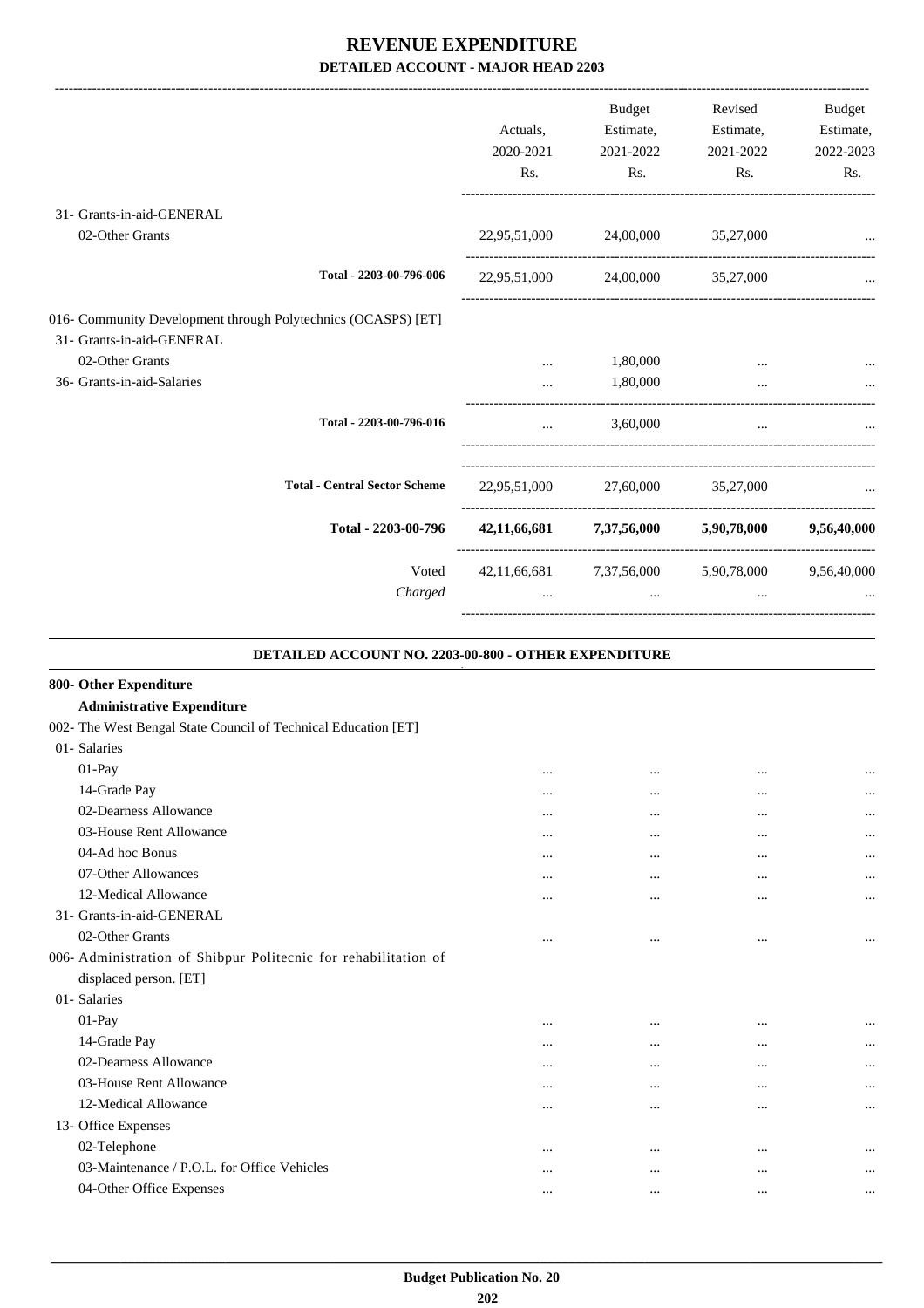|                                                                                | Actuals,<br>2020-2021<br>Rs. | <b>Budget</b><br>Estimate,<br>2021-2022<br>Rs. | Revised<br>Estimate,<br>2021-2022<br>Rs. | <b>Budget</b><br>Estimate,<br>2022-2023<br>Rs. |
|--------------------------------------------------------------------------------|------------------------------|------------------------------------------------|------------------------------------------|------------------------------------------------|
|                                                                                |                              |                                                |                                          |                                                |
| 50- Other Charges                                                              |                              |                                                |                                          |                                                |
| 008- Strengthening of Technical Education Services [ET]<br>13- Office Expenses |                              |                                                |                                          |                                                |
| 02-Telephone                                                                   |                              |                                                |                                          |                                                |
| 04-Other Office Expenses                                                       |                              |                                                |                                          |                                                |
| 50- Other Charges                                                              |                              |                                                |                                          |                                                |
| 009- Assistance to Messes and Hostels attached to Govt. and Non-               |                              |                                                |                                          |                                                |
| Govt. Engineering and Technical Institutions [ET]                              |                              |                                                |                                          |                                                |
| 01- Salaries                                                                   |                              |                                                |                                          |                                                |
| 01-Pay                                                                         |                              |                                                | $\ddotsc$                                |                                                |
| 14-Grade Pay                                                                   |                              |                                                |                                          |                                                |
| 02-Dearness Allowance                                                          |                              |                                                |                                          |                                                |
| 03-House Rent Allowance                                                        |                              |                                                |                                          |                                                |
| 04-Ad hoc Bonus                                                                |                              |                                                |                                          |                                                |
| 12-Medical Allowance                                                           |                              |                                                |                                          | $\cdots$                                       |
| 010- The West Bengal State Council of Vocational Education and                 |                              |                                                |                                          |                                                |
| Training [ET]                                                                  |                              |                                                |                                          |                                                |
| 31- Grants-in-aid-GENERAL                                                      |                              |                                                |                                          |                                                |
| 02-Other Grants                                                                |                              |                                                |                                          |                                                |
| 011- Introduction of Vocational Education and Training under                   |                              |                                                |                                          |                                                |
| WBSCT and Vocational Education and Skill Development [ET]                      |                              |                                                |                                          |                                                |
| 01- Salaries                                                                   |                              |                                                |                                          |                                                |
| 01-Pay                                                                         |                              |                                                |                                          |                                                |
| 14-Grade Pay                                                                   |                              |                                                |                                          |                                                |
| 02-Dearness Allowance                                                          |                              |                                                |                                          |                                                |
| 03-House Rent Allowance                                                        |                              |                                                |                                          |                                                |
| 04-Ad hoc Bonus                                                                |                              |                                                |                                          | $\cdots$                                       |
| 07-Other Allowances                                                            |                              |                                                |                                          | $\cdots$                                       |
| 12-Medical Allowance                                                           |                              |                                                |                                          | $\cdots$                                       |
| 31- Grants-in-aid-GENERAL                                                      |                              |                                                |                                          |                                                |
| 02-Other Grants                                                                |                              | $\cdots$                                       | $\ddotsc$                                | $\cdots$                                       |
| 018- Administration of Asansol Polytechnic (Trade section). [ET]               |                              |                                                |                                          |                                                |
| 11- Travel Expenses                                                            |                              |                                                |                                          | $\cdots$                                       |
| 13- Office Expenses                                                            |                              |                                                |                                          |                                                |
| 01-Electricity                                                                 |                              | $\cdots$                                       |                                          | $\cdots$                                       |
| 02-Telephone                                                                   |                              |                                                |                                          | $\cdots$                                       |
| 03-Maintenance / P.O.L. for Office Vehicles                                    |                              |                                                |                                          |                                                |
| 50- Other Charges                                                              | $\cdots$                     | $\cdots$                                       | $\ddotsc$                                | $\cdots$                                       |
| <b>State Development Schemes</b>                                               |                              |                                                |                                          |                                                |
| 007- Strengthening of Technical Education Services. [ET]                       |                              |                                                |                                          |                                                |
| 26- Advertising and Publicity Expenses                                         | 65,54,699                    | 1,50,00,000                                    | 50,00,000                                | 1,57,50,000                                    |
| 27- Minor Works/ Maintenance                                                   |                              | $\cdots$                                       |                                          |                                                |
| 50- Other Charges                                                              | 85,08,353                    | 5,00,00,000                                    | 1,66,67,000                              | 3,80,70,000                                    |
| 77- Computerisation                                                            |                              | 2,00,00,000                                    | 66,67,000                                | 2,10,00,000                                    |
| Total - 2203-00-800-007                                                        | 1,50,63,052                  | 8,50,00,000                                    | 2,83,34,000                              | 7,48,20,000                                    |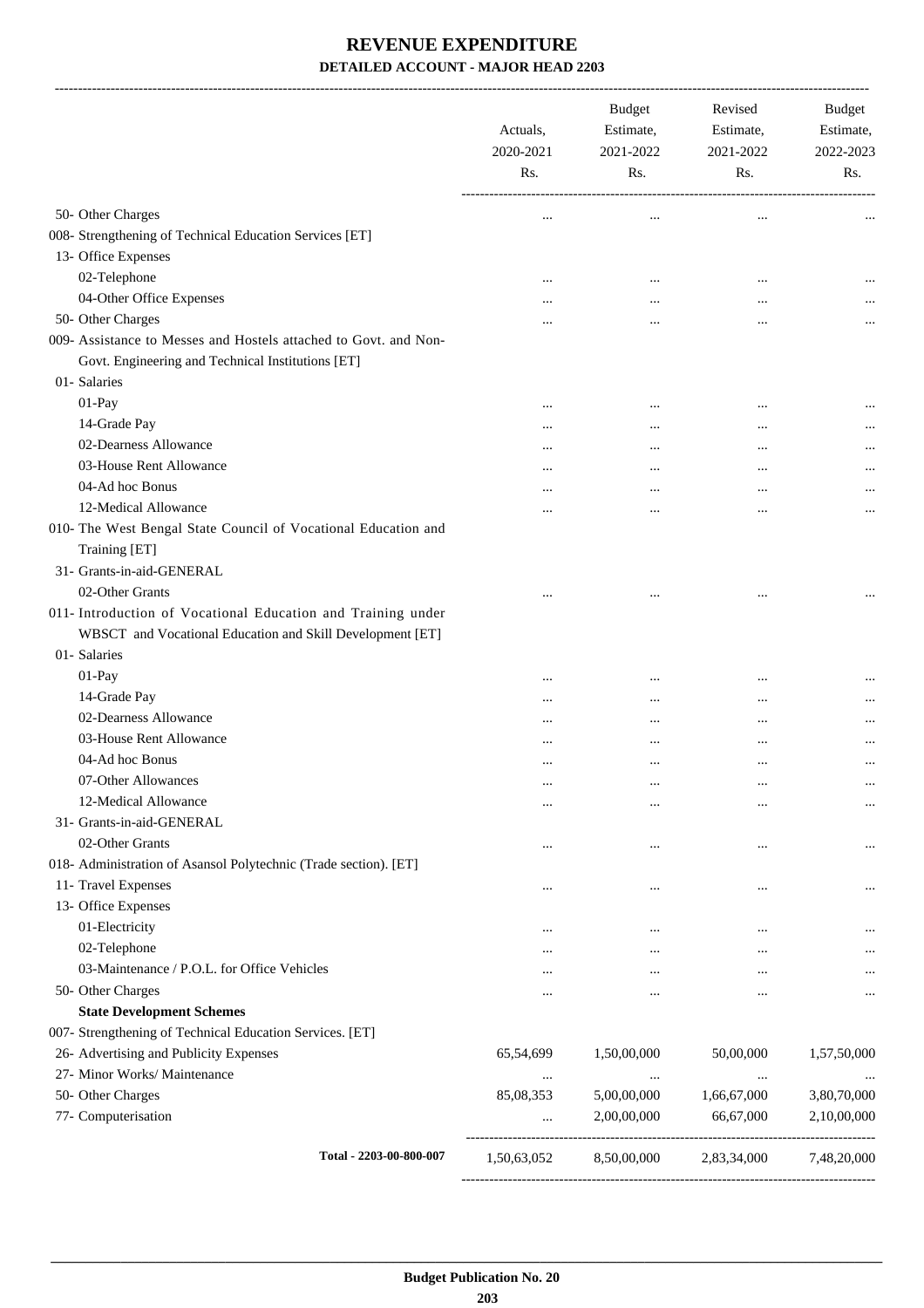|                                                                                                                                          | Actuals,<br>2020-2021<br>Rs. | Budget<br>Estimate,<br>2021-2022<br>Rs.                            | Revised<br>Estimate,<br>2021-2022<br>Rs. | Budget<br>Estimate,<br>2022-2023<br>Rs. |
|------------------------------------------------------------------------------------------------------------------------------------------|------------------------------|--------------------------------------------------------------------|------------------------------------------|-----------------------------------------|
| 012- National Vocational Education Qualification Framework [ET]                                                                          |                              |                                                                    |                                          |                                         |
| 31- Grants-in-aid-GENERAL<br>02-Other Grants                                                                                             |                              |                                                                    |                                          |                                         |
| 013- Introduction of Vocational Education and Training under<br>WBSCT and Vocational Education and Skill Development [ET]                |                              |                                                                    |                                          |                                         |
| 02- Wages                                                                                                                                | 1,69,28,717                  | 4,50,00,000                                                        | 2,56,67,000                              | 4,72,50,000                             |
| 19- Maintenance                                                                                                                          | $\cdots$                     | $\cdots$                                                           | $\cdots$                                 |                                         |
| 31- Grants-in-aid-GENERAL                                                                                                                |                              |                                                                    |                                          |                                         |
| 02-Other Grants                                                                                                                          | 8,89,99,643                  | 52,00,00,000                                                       | 17,33,33,000                             | 54,60,00,000                            |
| 36- Grants-in-aid-Salaries                                                                                                               | 75,85,99,371                 | 100,00,00,000                                                      | 126,00,00,000                            | 100,30,28,000                           |
| 50- Other Charges                                                                                                                        | 1,02,01,672                  | 6,00,00,000                                                        | 2,00,00,000                              | 6,30,00,000                             |
| Total - 2203-00-800-013                                                                                                                  |                              | 87,47,29,403 162,50,00,000 147,90,00,000 165,92,78,000             |                                          |                                         |
| <b>Total - State Development Schemes</b>                                                                                                 |                              | 88,97,92,455 171,00,00,000 150,73,34,000 173,40,98,000             |                                          |                                         |
| Total - 2203-00-800                                                                                                                      |                              | 88,97,92,455 171,00,00,000 150,73,34,000 173,40,98,000             |                                          |                                         |
| Voted<br>Charged                                                                                                                         | $\cdots$                     | 88,97,92,455 171,00,00,000 150,73,34,000 173,40,98,000<br>$\cdots$ | $\cdots$                                 |                                         |
| DETAILED ACCOUNT NO. 2203 - DEDUCT RECOVERIES IN REDUCTION OF EXPENDITURE<br>001- Direction and Administration                           |                              |                                                                    |                                          |                                         |
| Administrative Expenditure                                                                                                               |                              |                                                                    |                                          |                                         |
| 002-Directorate of Technical Education [ET]                                                                                              |                              |                                                                    |                                          |                                         |
| 70-Deduct Recoveries                                                                                                                     |                              |                                                                    |                                          |                                         |
| 01-Others                                                                                                                                | $-1,46,480$                  | $-1,000$                                                           | $-10,000$                                | $-10,000$                               |
| 02-W.B.H.S. 2008                                                                                                                         | $\cdots$                     | $-1,000$                                                           | $-1,000$                                 | $-1,000$                                |
| 003-Directorate of Vocational Education and Training [ET]                                                                                |                              |                                                                    |                                          |                                         |
| 70-Deduct Recoveries                                                                                                                     |                              |                                                                    |                                          |                                         |
| 01-Others                                                                                                                                |                              | $-1,000$                                                           | $-1,000$                                 | $-1,000$                                |
| 02-W.B.H.S. 2008<br>005-Assistance to Messes and hostels attached to Govt. and Non-<br>Govt. Engineering and Technical Institutions [ET] |                              | $-1,000$                                                           | $-1,000$                                 | $-1,000$                                |
| 70-Deduct Recoveries<br>01-Others                                                                                                        | $-1,556$                     |                                                                    | $-1,000$                                 | $-1,000$                                |
|                                                                                                                                          |                              | $\mathbf{r}$                                                       |                                          |                                         |
| Total - 001 - Deduct - Recoveries                                                                                                        | $-1,48,036$                  | $-4,000$                                                           | $-14,000$                                | $-14,000$                               |

#### **003- Training**

Administrative Expenditure

008-Establishment of Pre-vocational Centres [ET]

70-Deduct Recoveries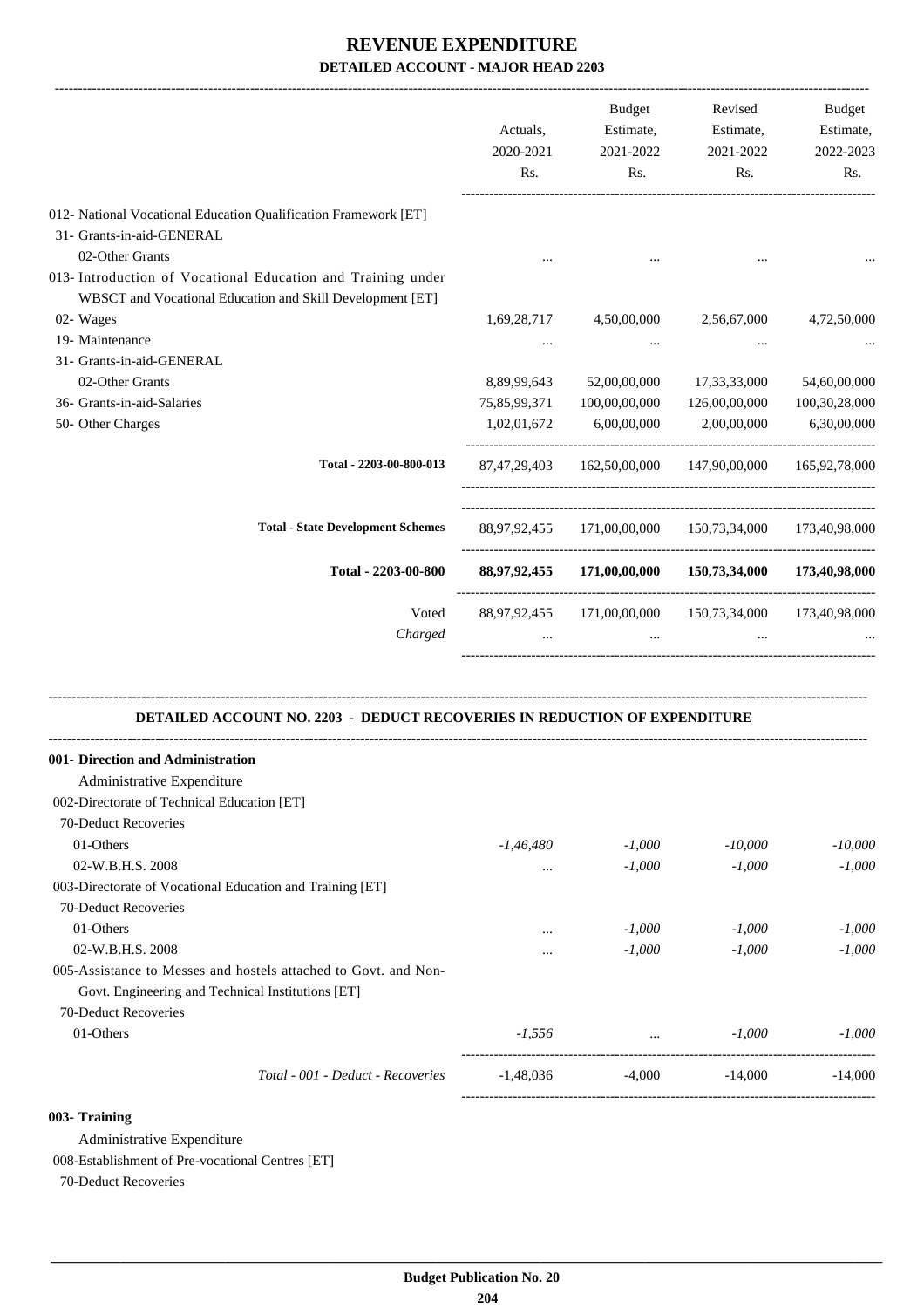-------------------------------------------------------------------------------------------------------------------------------------------------------------------------------

|                                                                        | Actuals,<br>2020-2021<br>Rs. |          | <b>Budget</b><br>Estimate, | Revised<br>Estimate, | <b>Budget</b><br>Estimate, |  |  |  |  |  |                  |           |
|------------------------------------------------------------------------|------------------------------|----------|----------------------------|----------------------|----------------------------|--|--|--|--|--|------------------|-----------|
|                                                                        |                              |          |                            |                      |                            |  |  |  |  |  | 2021-2022<br>Rs. | 2021-2022 |
|                                                                        |                              |          | Rs.                        |                      |                            |  |  |  |  |  |                  |           |
| 01-Others                                                              | $\cdots$                     | $-1,000$ | $-1,000$                   | $-1,000$             |                            |  |  |  |  |  |                  |           |
| 02-W.B.H.S. 2008                                                       | $\cdots$                     | $-1,000$ | $\cdots$                   |                      |                            |  |  |  |  |  |                  |           |
| 009-Ahamedpur Engineering Training Workshop [ET]                       |                              |          |                            |                      |                            |  |  |  |  |  |                  |           |
| 70-Deduct Recoveries                                                   |                              |          |                            |                      |                            |  |  |  |  |  |                  |           |
| 01-Others                                                              |                              | $-1,000$ | $-1,000$                   | $-1,000$             |                            |  |  |  |  |  |                  |           |
| 02-W.B.H.S. 2008                                                       | $\cdots$                     | $-1,000$ | $\ddotsc$                  |                      |                            |  |  |  |  |  |                  |           |
| 010-Mining Education Branch [ET]                                       |                              |          |                            |                      |                            |  |  |  |  |  |                  |           |
| 70-Deduct Recoveries                                                   |                              |          |                            |                      |                            |  |  |  |  |  |                  |           |
| 01-Others                                                              |                              | $-1,000$ | $-1,000$                   | $-1,000$             |                            |  |  |  |  |  |                  |           |
| 02-W.B.H.S. 2008                                                       |                              | $-1,000$ | $-1,000$                   | $-1,000$             |                            |  |  |  |  |  |                  |           |
|                                                                        |                              |          |                            |                      |                            |  |  |  |  |  |                  |           |
| Total - 003 - Deduct - Recoveries                                      |                              | $-6,000$ | $-4,000$                   | $-4,000$             |                            |  |  |  |  |  |                  |           |
| <b>103- Technical Schools</b>                                          |                              |          |                            |                      |                            |  |  |  |  |  |                  |           |
| Administrative Expenditure                                             |                              |          |                            |                      |                            |  |  |  |  |  |                  |           |
| 001-Grants to Non-Government Technical Schools [ET]                    |                              |          |                            |                      |                            |  |  |  |  |  |                  |           |
| 70-Deduct Recoveries                                                   |                              |          |                            |                      |                            |  |  |  |  |  |                  |           |
| 01-Others                                                              |                              | $-1,000$ | $-1,000$                   | $-1,000$             |                            |  |  |  |  |  |                  |           |
| 02-W.B.H.S. 2008                                                       |                              | $-1,000$ | $\cdots$                   |                      |                            |  |  |  |  |  |                  |           |
| 002-Grants to other Institutions imparting education of technical type |                              |          |                            |                      |                            |  |  |  |  |  |                  |           |
| [ET]                                                                   |                              |          |                            |                      |                            |  |  |  |  |  |                  |           |
| 70-Deduct Recoveries                                                   |                              |          |                            |                      |                            |  |  |  |  |  |                  |           |
| 01-Others                                                              |                              | $-1,000$ | $-1,000$                   | $-1,000$             |                            |  |  |  |  |  |                  |           |
| 003-Non-Government Technical Institutions for Boys [ET]                |                              |          |                            |                      |                            |  |  |  |  |  |                  |           |
| 70-Deduct Recoveries                                                   |                              |          |                            |                      |                            |  |  |  |  |  |                  |           |
| 01-Others                                                              |                              | $-1,000$ | $-1,000$                   | $-1,000$             |                            |  |  |  |  |  |                  |           |
| 004-Non-Government Technical Institutions for Girls [ET]               |                              |          |                            |                      |                            |  |  |  |  |  |                  |           |
| 70-Deduct Recoveries                                                   |                              |          |                            |                      |                            |  |  |  |  |  |                  |           |
| 01-Others                                                              | $\ddotsc$                    | $-1,000$ | $-1,000$                   | $-1,000$             |                            |  |  |  |  |  |                  |           |
| Total - 103 - Deduct - Recoveries                                      | $\cdots$                     | $-5,000$ | -------------<br>$-4,000$  | $-4,000$             |                            |  |  |  |  |  |                  |           |
| 105- Polytechnics                                                      |                              |          |                            |                      |                            |  |  |  |  |  |                  |           |
| Administrative Expenditure                                             |                              |          |                            |                      |                            |  |  |  |  |  |                  |           |
| 001-Polytechnics [ET]                                                  |                              |          |                            |                      |                            |  |  |  |  |  |                  |           |
| 70-Deduct Recoveries                                                   |                              |          |                            |                      |                            |  |  |  |  |  |                  |           |
| 01-Others                                                              |                              |          |                            |                      |                            |  |  |  |  |  |                  |           |
|                                                                        | $-84,233$                    | $-1,000$ | $-10,000$                  | $-10,000$            |                            |  |  |  |  |  |                  |           |
| 02-W.B.H.S. 2008                                                       | $\cdots$                     | $-1,000$ | $-1,000$                   | $-1,000$             |                            |  |  |  |  |  |                  |           |
| 002-Facilities for part-time courses [ET]                              |                              |          |                            |                      |                            |  |  |  |  |  |                  |           |
| 70-Deduct Recoveries                                                   |                              |          |                            |                      |                            |  |  |  |  |  |                  |           |
| 01-Others                                                              |                              | $-1,000$ | $-1,000$                   | $-1,000$             |                            |  |  |  |  |  |                  |           |
| 02-W.B.H.S. 2008                                                       |                              | $-1,000$ | $\cdots$                   |                      |                            |  |  |  |  |  |                  |           |
| 003-Grants to Non-Government Polytechnics [ET]                         |                              |          |                            |                      |                            |  |  |  |  |  |                  |           |
| 70-Deduct Recoveries                                                   |                              |          |                            |                      |                            |  |  |  |  |  |                  |           |
| 01-Others                                                              |                              | $-1,000$ | $-1,000$                   | $-1,000$             |                            |  |  |  |  |  |                  |           |
| 02-W.B.H.S. 2008                                                       |                              | $-1,000$ | $\cdots$                   |                      |                            |  |  |  |  |  |                  |           |
| 004-Polytechnics-Diploma Courses-Trade Course [ET]                     |                              |          |                            |                      |                            |  |  |  |  |  |                  |           |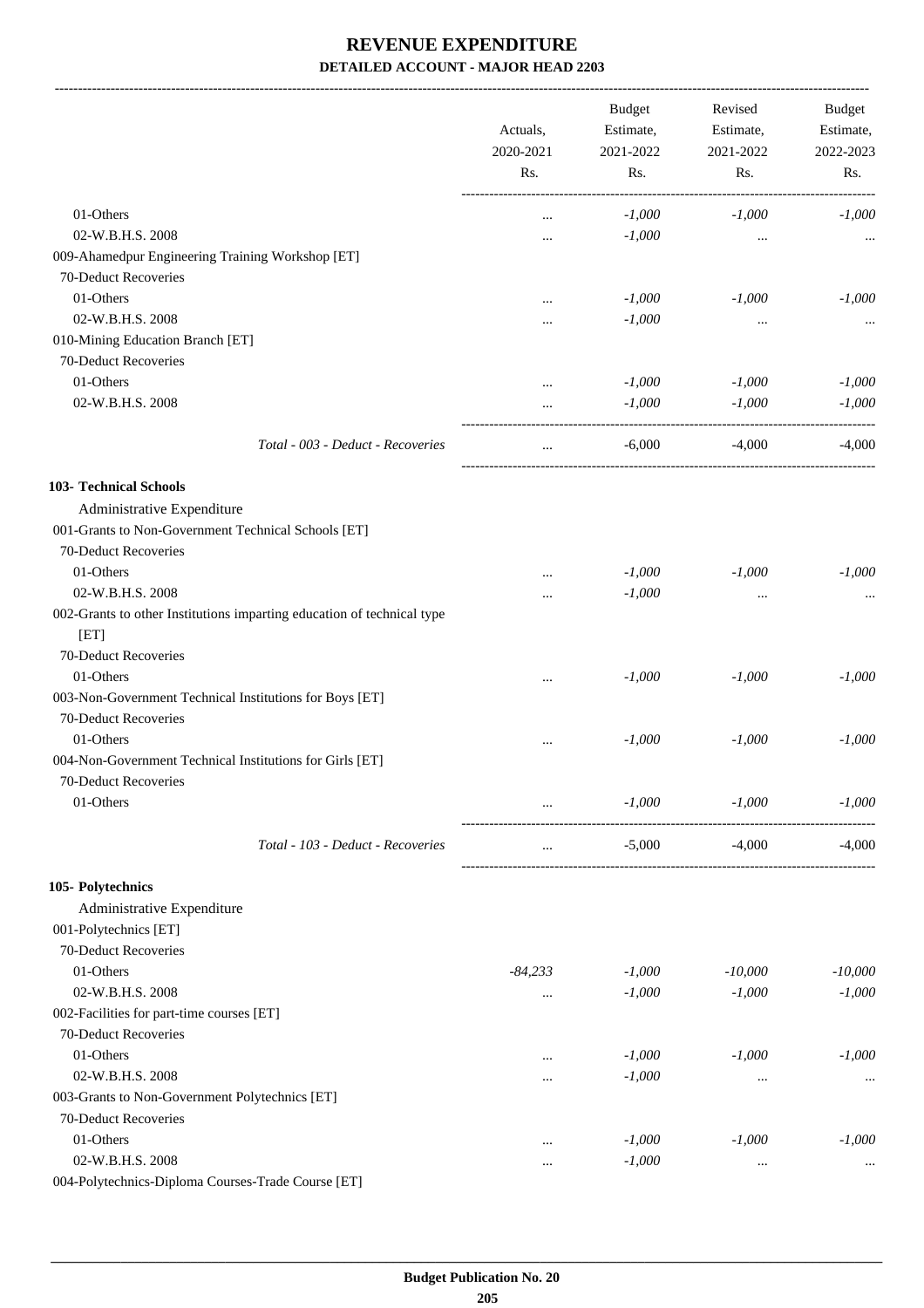|                                                                    | Actuals,<br>2020-2021<br>Rs. | <b>Budget</b><br>Estimate,<br>2021-2022<br>Rs. | Revised<br>Estimate,<br>2021-2022<br>Rs. | <b>Budget</b><br>Estimate,<br>2022-2023<br>Rs. |
|--------------------------------------------------------------------|------------------------------|------------------------------------------------|------------------------------------------|------------------------------------------------|
| 70-Deduct Recoveries                                               |                              |                                                |                                          |                                                |
| 01-Others                                                          | $\cdots$                     | $-1,000$                                       | $-1,000$                                 | $-1,000$                                       |
| 02-W.B.H.S. 2008                                                   |                              | $-1,000$                                       | $\ldots$                                 |                                                |
| 005-Polytechnics-Trade Course [ET]                                 |                              |                                                |                                          |                                                |
| 70-Deduct Recoveries                                               |                              |                                                |                                          |                                                |
| 01-Others                                                          |                              | $-1,000$                                       | $-1,000$                                 | $-1,000$                                       |
| 02-W.B.H.S. 2008                                                   |                              | $-1,000$                                       | $\ldots$                                 |                                                |
| 015-Politechnics Diploma Courses [ET]                              |                              |                                                |                                          |                                                |
| 70-Deduct Recoveries                                               |                              |                                                |                                          |                                                |
| 01-Others                                                          |                              | $\cdots$                                       | $\ddotsc$                                |                                                |
| 02-W.B.H.S. 2008                                                   |                              |                                                |                                          |                                                |
| <b>State Development Schemes</b>                                   |                              |                                                |                                          |                                                |
| 010-Polytechnics-Diploma Courses [ET]                              |                              |                                                |                                          |                                                |
| 70-Deduct Recoveries                                               |                              |                                                |                                          |                                                |
| 01-Others                                                          | .                            | $\cdots$                                       | $\ddotsc$                                |                                                |
| 02-W.B.H.S. 2008                                                   |                              |                                                |                                          |                                                |
| <b>State Development Schemes</b>                                   |                              |                                                |                                          |                                                |
| 013-World Bank assistance for strengthening of Technical Education |                              |                                                |                                          |                                                |
| $(EAP)$ $[ET]$                                                     |                              |                                                |                                          |                                                |
| 70-Deduct Recoveries                                               |                              |                                                |                                          |                                                |
| 01-Others                                                          |                              |                                                |                                          |                                                |
| 02-W.B.H.S. 2008                                                   |                              | $\cdots$                                       | $\ldots$                                 |                                                |
| Total - 105 - Deduct - Recoveries                                  | -84,233                      | $-10,000$                                      | $-15,000$                                | $-15,000$                                      |
| 107- Scholarships                                                  |                              |                                                |                                          |                                                |
| Administrative Expenditure                                         |                              |                                                |                                          |                                                |
| 002-Politechnic DiplomaCourses [ET]                                |                              |                                                |                                          |                                                |
| 70-Deduct Recoveries                                               |                              |                                                |                                          |                                                |
| 01-Others                                                          |                              |                                                |                                          |                                                |
| 02-W.B.H.S. 2008                                                   | $\cdots$<br>$\cdots$         | $\cdots$<br>$\cdots$                           | $\cdots$<br>$\ddotsc$                    | $\cdots$                                       |
| 003-Politecnic Diploma Courses [ET]                                |                              |                                                |                                          | $\cdots$                                       |
| 70-Deduct Recoveries                                               |                              |                                                |                                          |                                                |
| 01-Others                                                          |                              | $\cdots$                                       | $\ddotsc$                                |                                                |
| 02-W.B.H.S. 2008                                                   | $\cdots$                     | $\cdots$                                       | $\ddotsc$                                |                                                |
|                                                                    |                              |                                                |                                          |                                                |
| Total - 107 - Deduct - Recoveries                                  | $\cdots$                     | $\cdots$                                       | $\cdots$                                 |                                                |
| 789- Special Component Plan for Scheduled Castes                   |                              |                                                |                                          |                                                |
| Administrative Expenditure                                         |                              |                                                |                                          |                                                |
| 011-Politecnic Diploma Courses [ET]                                |                              |                                                |                                          |                                                |
| 70-Deduct Recoveries                                               |                              |                                                |                                          |                                                |
| 01-Others                                                          | $\cdots$                     | $\cdots$                                       | $\cdots$                                 |                                                |
| 02-W.B.H.S. 2008                                                   | $\cdots$                     | $\cdots$                                       | $\cdots$                                 | $\cdots$                                       |
| 014-Industrial Training Centres [ET]                               |                              |                                                |                                          |                                                |
| 70-Deduct Recoveries                                               |                              |                                                |                                          |                                                |
| 01-Others                                                          | $\cdots$                     | $\cdots$                                       | $\ldots$                                 | $\cdots$                                       |
|                                                                    |                              |                                                |                                          |                                                |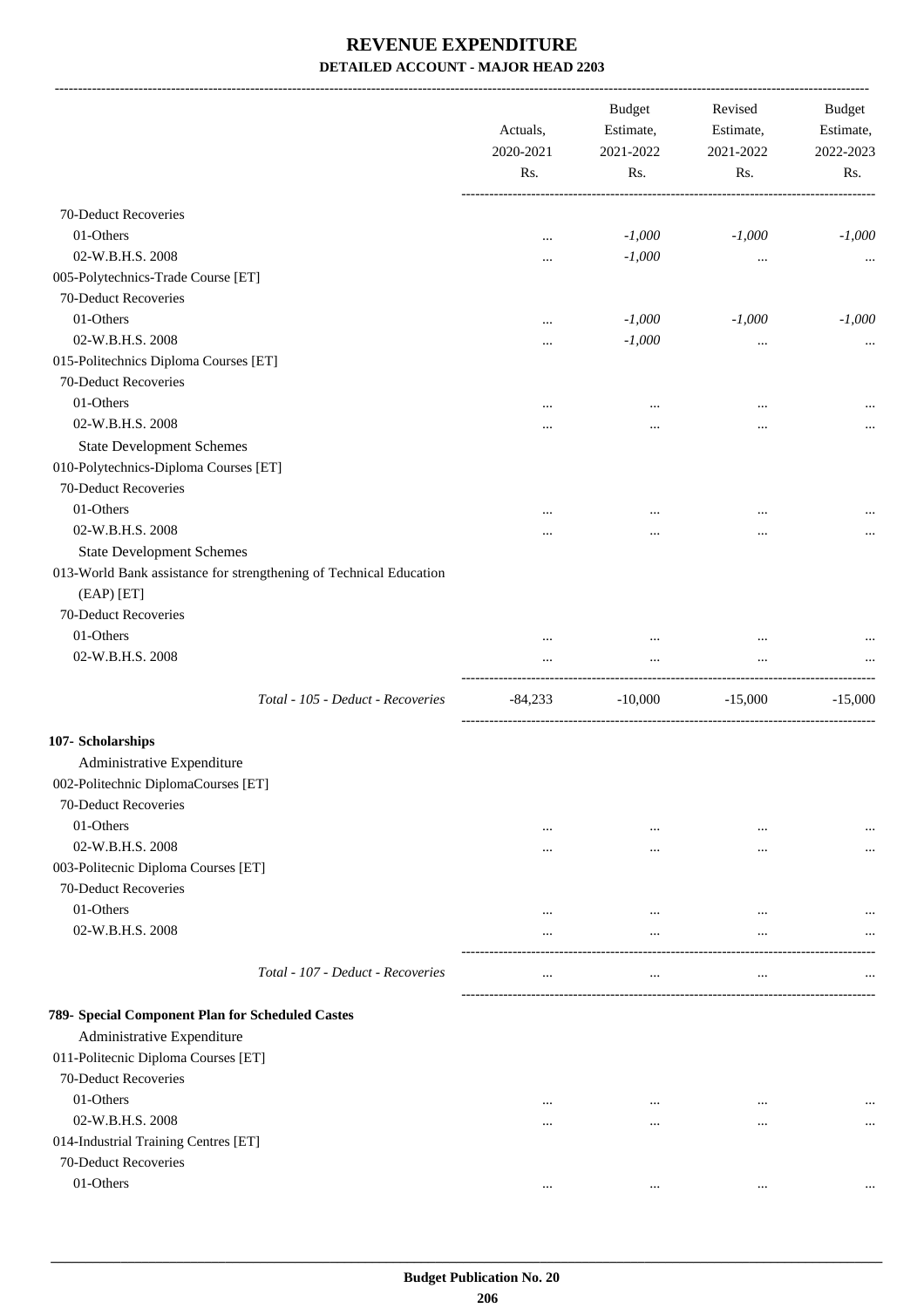|                                                                                                                          | Actuals,<br>2020-2021<br>Rs. | <b>Budget</b><br>Estimate,<br>2021-2022<br>Rs. | Revised<br>Estimate,<br>2021-2022<br>Rs. | Budget<br>Estimate,<br>2022-2023<br>Rs. |
|--------------------------------------------------------------------------------------------------------------------------|------------------------------|------------------------------------------------|------------------------------------------|-----------------------------------------|
| <b>State Development Schemes</b>                                                                                         |                              |                                                |                                          |                                         |
| 001-Polytecnic Diploma Courses [ET]                                                                                      |                              |                                                |                                          |                                         |
| 70-Deduct Recoveries                                                                                                     |                              |                                                |                                          |                                         |
| 01-Others                                                                                                                |                              |                                                |                                          |                                         |
| 02-W.B.H.S. 2008                                                                                                         |                              |                                                |                                          |                                         |
| 002-Industrial Training Centres [ET]                                                                                     | $\cdots$                     |                                                |                                          |                                         |
| 70-Deduct Recoveries                                                                                                     |                              |                                                |                                          |                                         |
| 01-Others                                                                                                                |                              |                                                |                                          |                                         |
| 006-Introduction of Vocational Education and Training under                                                              |                              |                                                |                                          |                                         |
| WBSCT and Vocational Education and Skill Development [ET]                                                                |                              |                                                |                                          |                                         |
| 70-Deduct Recoveries                                                                                                     |                              |                                                |                                          |                                         |
| 01-Others                                                                                                                |                              | $\cdots$                                       |                                          |                                         |
|                                                                                                                          |                              |                                                |                                          |                                         |
| Total - 789 - Deduct - Recoveries                                                                                        | $\cdots$                     | $\ldots$                                       | $\ldots$                                 |                                         |
| 796- Tribal Areas Sub-Plan                                                                                               |                              |                                                |                                          |                                         |
| Administrative Expenditure                                                                                               |                              |                                                |                                          |                                         |
| 010-Politecnic Diploma Courses [ET]                                                                                      |                              |                                                |                                          |                                         |
| 70-Deduct Recoveries                                                                                                     |                              |                                                |                                          |                                         |
| 01-Others                                                                                                                | $\cdots$                     | $\ddotsc$                                      |                                          |                                         |
| 02-W.B.H.S. 2008                                                                                                         | $\cdots$                     |                                                | $\cdots$                                 |                                         |
| <b>State Development Schemes</b>                                                                                         |                              |                                                |                                          |                                         |
| 001-Polytecnic Diploma Courses [ET]                                                                                      |                              |                                                |                                          |                                         |
| 70-Deduct Recoveries                                                                                                     |                              |                                                |                                          |                                         |
| 01-Others                                                                                                                | $\cdots$                     |                                                |                                          |                                         |
| 02-W.B.H.S. 2008                                                                                                         | $\cdots$                     |                                                |                                          |                                         |
| 002-Industrial Training Centres [ET]                                                                                     |                              |                                                |                                          |                                         |
| <b>70-Deduct Recoveries</b>                                                                                              |                              |                                                |                                          |                                         |
| 01-Others                                                                                                                | $\cdots$                     | $\cdots$                                       | $\cdots$                                 |                                         |
| 005-Introduction of Vocational Education and Training under<br>WBSCT and Vocational Education and Skill Development [ET] |                              |                                                |                                          |                                         |
| 70-Deduct Recoveries                                                                                                     |                              |                                                |                                          |                                         |
| 01-Others                                                                                                                | $\cdots$                     | $\cdots$                                       | $\cdots$                                 |                                         |
| Total - 796 - Deduct - Recoveries                                                                                        | $\ldots$                     | $\cdots$                                       | $\cdots$                                 |                                         |
| 800- Other Expenditure                                                                                                   |                              |                                                |                                          |                                         |
| Administrative Expenditure                                                                                               |                              |                                                |                                          |                                         |
| 002-The West Bengal State Council of Technical Education [ET]<br>70-Deduct Recoveries                                    |                              |                                                |                                          |                                         |
| 01-Others                                                                                                                |                              |                                                |                                          |                                         |
| 02-W.B.H.S. 2008                                                                                                         | $\cdots$                     | $\cdots$                                       | $\cdots$                                 |                                         |
| 006-Administration of Shibpur Politecnic for rehabilitation of                                                           |                              | $\cdots$                                       |                                          |                                         |
| displaced person. [ET]                                                                                                   |                              |                                                |                                          |                                         |
| 70-Deduct Recoveries                                                                                                     |                              |                                                |                                          |                                         |
| 01-Others                                                                                                                | $\cdots$                     | $\cdots$                                       | $\cdots$                                 |                                         |
| 02-W.B.H.S. 2008                                                                                                         | $\cdots$                     | $\cdots$                                       | $\cdots$                                 |                                         |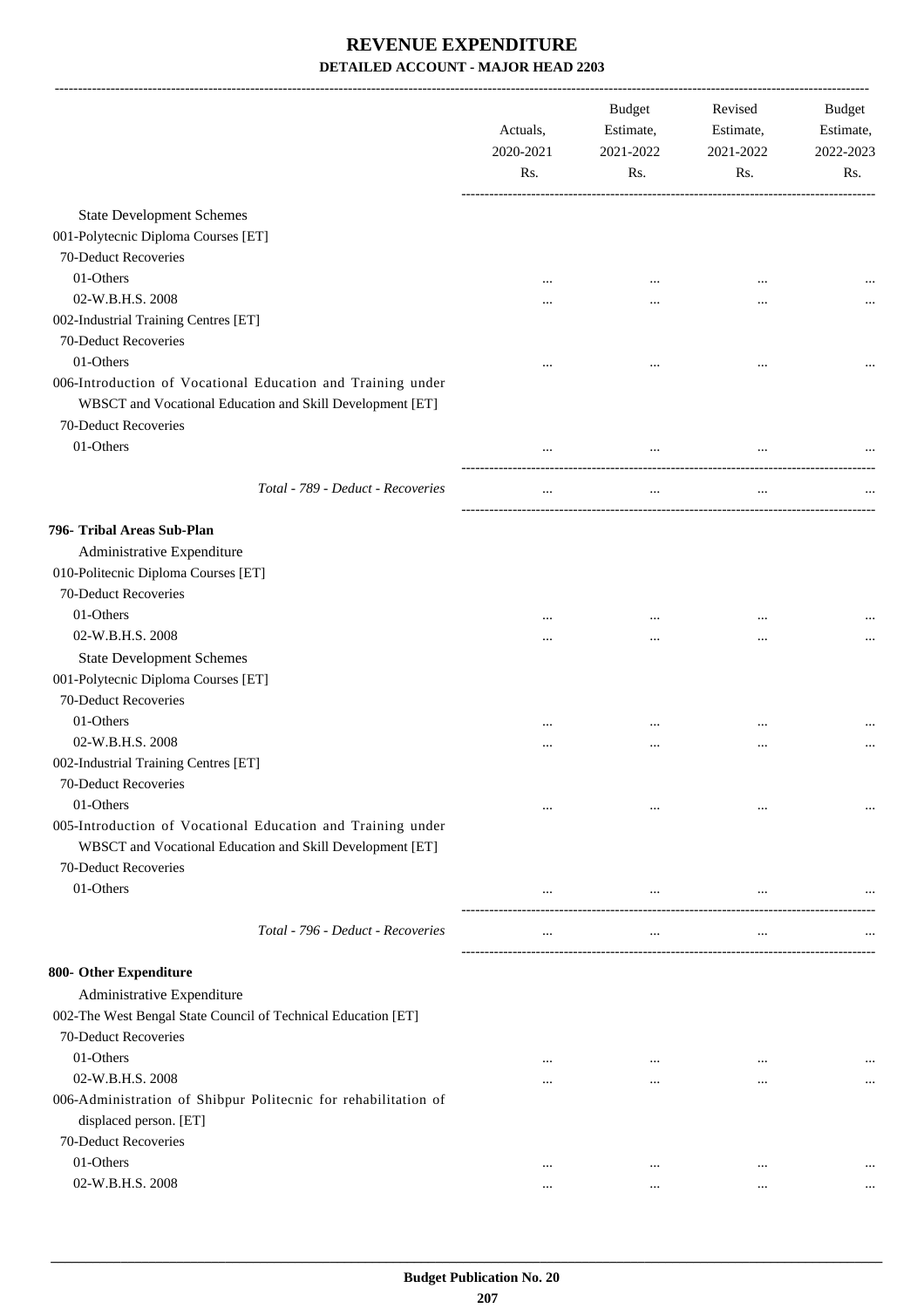|                                                                                                                                              | Actuals,<br>2020-2021<br>Rs. | Budget<br>Estimate,<br>2021-2022<br>Rs. | Revised<br>Estimate,<br>2021-2022<br>Rs. | Budget<br>Estimate,<br>2022-2023<br>Rs. |
|----------------------------------------------------------------------------------------------------------------------------------------------|------------------------------|-----------------------------------------|------------------------------------------|-----------------------------------------|
| 008-Strengthening of Technical Education Services [ET]                                                                                       |                              |                                         |                                          |                                         |
| 70-Deduct Recoveries                                                                                                                         |                              |                                         |                                          |                                         |
| 01-Others                                                                                                                                    |                              |                                         |                                          |                                         |
| 02-W.B.H.S. 2008                                                                                                                             |                              |                                         | $\ddotsc$<br>$\ddotsc$                   |                                         |
| 009-Assistance to Messes and Hostels attached to Govt. and Non-<br>Govt. Engineering and Technical Institutions [ET]<br>70-Deduct Recoveries |                              |                                         |                                          |                                         |
| 01-Others                                                                                                                                    |                              |                                         |                                          |                                         |
| 02-W.B.H.S. 2008                                                                                                                             |                              |                                         |                                          |                                         |
| 010-The West Bengal State Council of Vocational Education and<br>Training [ET]<br>70-Deduct Recoveries                                       |                              |                                         |                                          |                                         |
| 01-Others                                                                                                                                    | $\cdots$                     | $\cdots$                                | $\cdots$                                 |                                         |
| 02-W.B.H.S. 2008                                                                                                                             |                              | $\cdots$                                | $\ddotsc$                                |                                         |
| 018-Administration of Asansol Polytechnic (Trade section). [ET]<br>70-Deduct Recoveries                                                      |                              |                                         |                                          |                                         |
| 01-Others                                                                                                                                    |                              | $\cdots$                                | $\cdots$                                 |                                         |
| 02-W.B.H.S. 2008                                                                                                                             |                              |                                         |                                          |                                         |
| <b>State Development Schemes</b>                                                                                                             |                              |                                         |                                          |                                         |
| 013-Introduction of Vocational Education and Training under<br>WBSCT and Vocational Education and Skill Development [ET]                     |                              |                                         |                                          |                                         |
| 70-Deduct Recoveries                                                                                                                         |                              |                                         |                                          |                                         |
| 01-Others                                                                                                                                    | $-1,97,490$                  | $\cdots$                                |                                          |                                         |
| 020-Introduction of Vocational Education & Training under<br><b>WBSCVE&amp;T</b> [ET]<br>70-Deduct Recoveries                                |                              |                                         |                                          |                                         |
| 01-Others                                                                                                                                    |                              |                                         |                                          |                                         |
| 02-W.B.H.S. 2008                                                                                                                             | $\cdots$                     | $\cdots$                                | $\cdots$                                 |                                         |
|                                                                                                                                              | $\cdots$                     | $\cdots$                                | $\cdots$                                 | $\cdots$                                |
| <b>State Development Schemes</b><br>022-Refund of Unutilised Fund of CSS Schemes (State Share)<br>(CSSREFUND) [ET]                           |                              |                                         |                                          |                                         |
| 70-Deduct Recoveries                                                                                                                         |                              |                                         |                                          |                                         |
| 01-Others                                                                                                                                    | $\cdots$                     | $\cdots$                                | $\ddotsc$                                |                                         |
| State Development Schemes (Central Assistance)<br>021-Refund of Unutilised Fund of CSS Schemes (Central Share)<br>(CSSREFUND) [ET]           |                              |                                         |                                          |                                         |
| 70-Deduct Recoveries                                                                                                                         |                              |                                         |                                          |                                         |
| 01-Others                                                                                                                                    |                              | $\cdots$                                | $\cdots$                                 |                                         |
| Total - 800 - Deduct - Recoveries                                                                                                            | $-1,97,490$                  | $\cdots$                                | $\cdots$                                 |                                         |
| 911- Deduct Recoveries of Overpayments                                                                                                       |                              |                                         |                                          |                                         |
| Administrative Expenditure                                                                                                                   |                              |                                         |                                          |                                         |
| 004-Non-Government Technical Institution for girls [ET]<br>70-Deduct Recoveries                                                              |                              |                                         |                                          |                                         |
| 01-Others                                                                                                                                    | $\cdots$                     | $-1,000$                                | $-1,000$                                 | $-1,000$                                |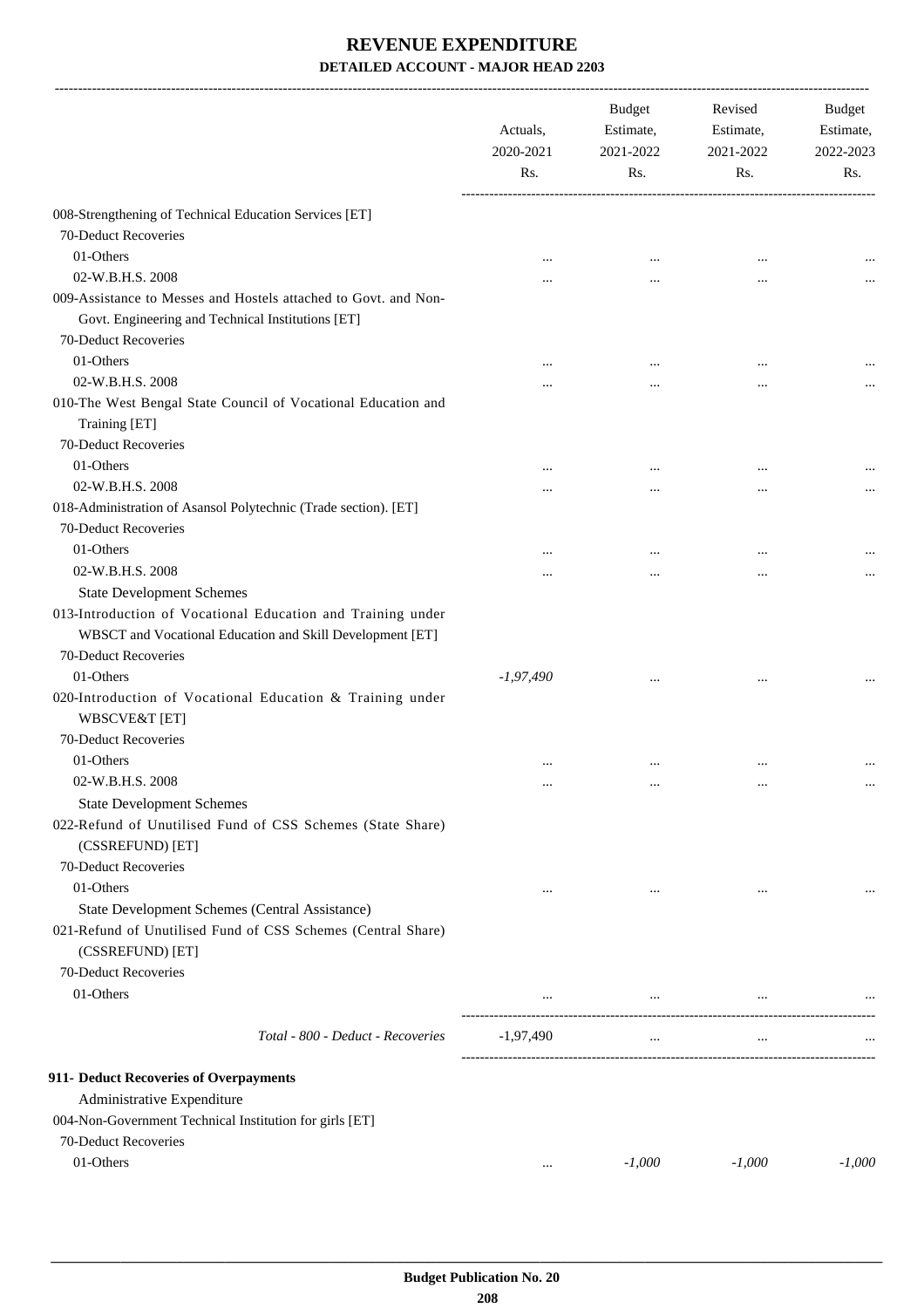|                                                                                                                          | Actuals,<br>2020-2021<br>Rs. | <b>Budget</b><br>Estimate,<br>2021-2022<br>Rs. | Revised<br>Estimate,<br>2021-2022<br>Rs. | Budget<br>Estimate,<br>2022-2023<br>Rs. |
|--------------------------------------------------------------------------------------------------------------------------|------------------------------|------------------------------------------------|------------------------------------------|-----------------------------------------|
| 013-Introduction of Vocational Education and Training under                                                              |                              |                                                |                                          |                                         |
| WBSCT and Vocational Education and Skill Development [ET]                                                                |                              |                                                |                                          |                                         |
| 70-Deduct Recoveries                                                                                                     |                              |                                                |                                          |                                         |
| 01-Others                                                                                                                | $-58,86,328$                 | $\cdots$                                       | $-1,00,000$                              | $-1,00,000$                             |
| 015-Polytechnics [ET]                                                                                                    |                              |                                                |                                          |                                         |
| 70-Deduct Recoveries                                                                                                     |                              |                                                |                                          |                                         |
| 01-Others                                                                                                                |                              | $-1,000$                                       | $-1,000$                                 | $-1,000$                                |
| 02-W.B.H.S. 2008                                                                                                         |                              | $\cdots$                                       |                                          |                                         |
| 016-Directorate of Technical Education [ET]                                                                              |                              |                                                |                                          |                                         |
| 70-Deduct Recoveries                                                                                                     |                              |                                                |                                          |                                         |
| 01-Others                                                                                                                |                              | $-1,000$                                       | $-1,000$                                 | $-1,000$                                |
| 017-Mining education Branch [ET]                                                                                         |                              |                                                |                                          |                                         |
| 70-Deduct Recoveries                                                                                                     |                              |                                                |                                          |                                         |
| 01-Others                                                                                                                | $\ddotsc$                    |                                                |                                          |                                         |
| 018-The West Bengal State Council of Vocational Education<br>&Training [ET]                                              |                              |                                                |                                          |                                         |
| 70-Deduct Recoveries                                                                                                     |                              |                                                |                                          |                                         |
| 01-Others                                                                                                                |                              |                                                |                                          |                                         |
| 02-W.B.H.S. 2008                                                                                                         |                              |                                                |                                          |                                         |
| 019-Establishment of Pre-vocational Centres [ET]                                                                         |                              |                                                |                                          |                                         |
| 70-Deduct Recoveries                                                                                                     |                              |                                                |                                          |                                         |
| 01-Others                                                                                                                | $\ddotsc$                    | $\cdots$                                       |                                          |                                         |
| <b>State Development Schemes</b>                                                                                         |                              |                                                |                                          |                                         |
| 002-Development of the College of Textile, Berhampur [ET]                                                                |                              |                                                |                                          |                                         |
| 70-Deduct Recoveries                                                                                                     |                              |                                                |                                          |                                         |
| 01-Others                                                                                                                | $-1,89,515$                  |                                                |                                          |                                         |
| 02-W.B.H.S. 2008                                                                                                         | $\cdots$                     | $\cdots$                                       | $\cdots$                                 |                                         |
| 005-Introduction of Vocational Education and Training under<br>WBSCT and Vocational Education and Skill Development [ET] |                              |                                                |                                          |                                         |
| 70-Deduct Recoveries                                                                                                     |                              |                                                |                                          |                                         |
| 01-Others                                                                                                                | $\cdots$                     | $\cdots$                                       | $\cdots$                                 | $\cdots$                                |
| 006-Introduction of Vocational Education and Training under                                                              |                              |                                                |                                          |                                         |
| WBSCT and Vocational Education and Skill Development [ET]                                                                |                              |                                                |                                          |                                         |
| 70-Deduct Recoveries                                                                                                     |                              |                                                |                                          |                                         |
| 01-Others                                                                                                                |                              |                                                | $\cdots$                                 |                                         |
| 007-Strengthening of technical Education Services [ET]                                                                   |                              |                                                |                                          |                                         |
| 70-Deduct Recoveries                                                                                                     |                              |                                                |                                          |                                         |
| 01-Others                                                                                                                | $\ddotsc$                    |                                                |                                          |                                         |
| 02-W.B.H.S. 2008                                                                                                         |                              | $\cdots$                                       |                                          | $\cdots$                                |
| 010-Introduction of Vocational Education & Training under West                                                           |                              |                                                |                                          |                                         |
| Bengal State Council of Vocational Education and Training [ET]                                                           |                              |                                                |                                          |                                         |
| 70-Deduct Recoveries                                                                                                     |                              |                                                |                                          |                                         |
| 01-Others                                                                                                                | $\ddotsc$                    |                                                |                                          |                                         |
| 02-W.B.H.S. 2008                                                                                                         | $\ddotsc$                    |                                                |                                          | $\cdots$                                |
| 011-Refund of unutilised funds under various Schemes [ET]                                                                |                              |                                                |                                          |                                         |
| 70-Deduct Recoveries                                                                                                     |                              |                                                |                                          |                                         |
| 01-Others                                                                                                                | $-4, 33, 923$                | $\cdots$                                       |                                          |                                         |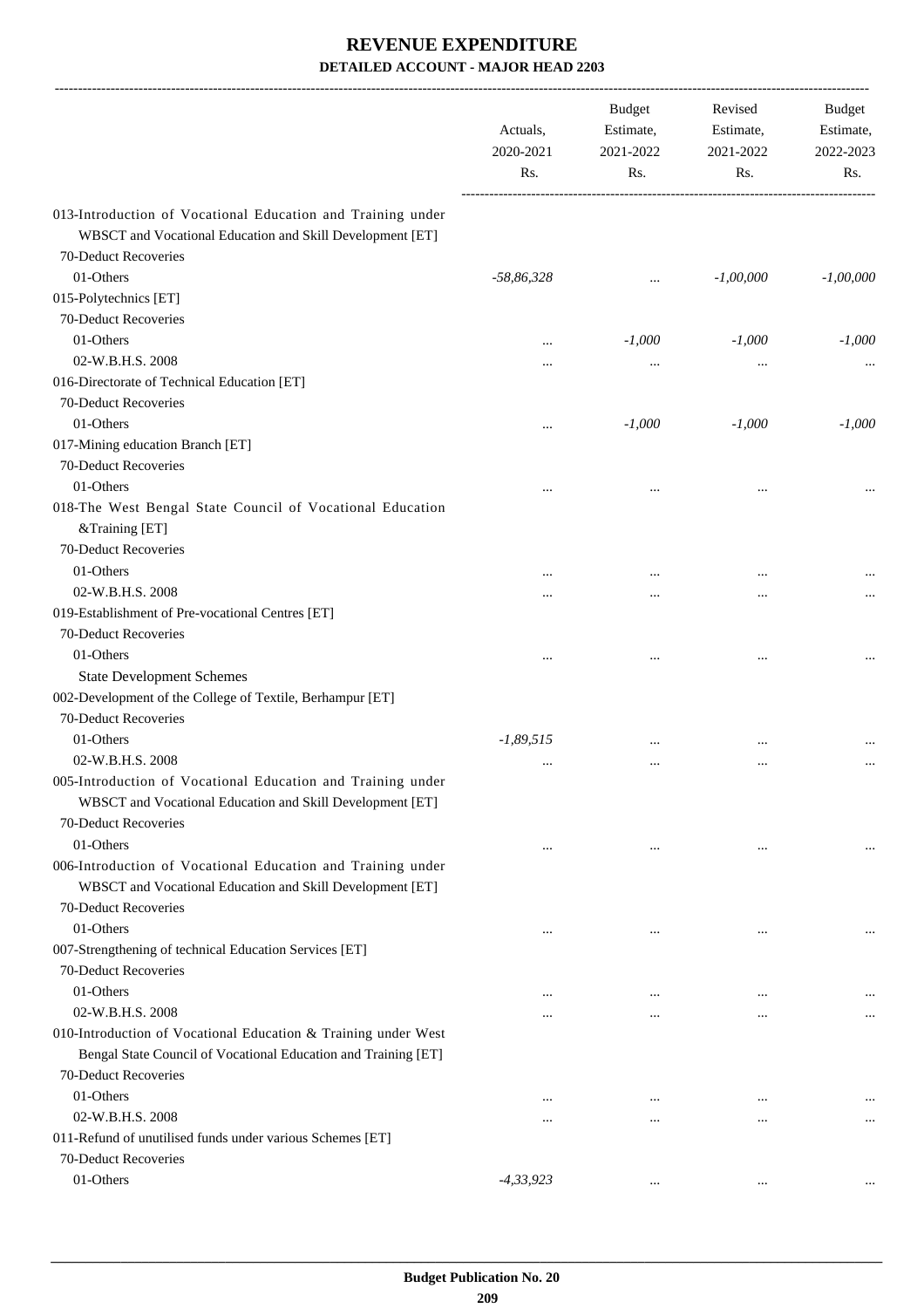|                                                                                                                                            | Actuals.<br>2020-2021<br>Rs. | <b>Budget</b><br>Estimate,<br>2021-2022<br>Rs. | Revised<br>Estimate,<br>2021-2022<br>Rs. | <b>Budget</b><br>Estimate,<br>2022-2023<br>Rs. |
|--------------------------------------------------------------------------------------------------------------------------------------------|------------------------------|------------------------------------------------|------------------------------------------|------------------------------------------------|
| 020-Deduct Recoveries for various Schemes [ET]                                                                                             |                              |                                                |                                          |                                                |
| 70-Deduct Recoveries                                                                                                                       |                              |                                                |                                          |                                                |
| 01-Others                                                                                                                                  | $\cdots$                     |                                                | $\cdots$                                 |                                                |
| State Development Schemes (Central Assistance)                                                                                             |                              |                                                |                                          |                                                |
| 001-Polytechnic-Diplama Courses (OTHER) [ET]                                                                                               |                              |                                                |                                          |                                                |
| 70-Deduct Recoveries                                                                                                                       |                              |                                                |                                          |                                                |
| 01-Others                                                                                                                                  | $-2,93,821$                  |                                                | $\cdots$                                 |                                                |
| 02-W.B.H.S. 2008                                                                                                                           | $\cdots$                     | $\cdots$                                       | $\cdots$                                 |                                                |
| 003-New Scheme for Training facilities and Vocational Education<br>facilities for Special Programme Community Polytechnics<br>(OTHER) [ET] |                              |                                                |                                          |                                                |
| 70-Deduct Recoveries                                                                                                                       |                              |                                                |                                          |                                                |
| 01-Others                                                                                                                                  | $-42,75,50,272$              |                                                | $\ldots$ $-3,33,20,000$                  |                                                |
| 02-W.B.H.S. 2008                                                                                                                           |                              | $\cdots$                                       |                                          |                                                |
| Total - 911 - Deduct - Recoveries                                                                                                          | -43,43,53,859                |                                                | $-3,000$ $-3,34,23,000$                  | $-1.03,000$                                    |
| Total - 2203 - Deduct - Recoveries                                                                                                         | $-43,47,83,618$              |                                                | $-28,000$ $-3,34,60,000$                 | $-1.40,000$                                    |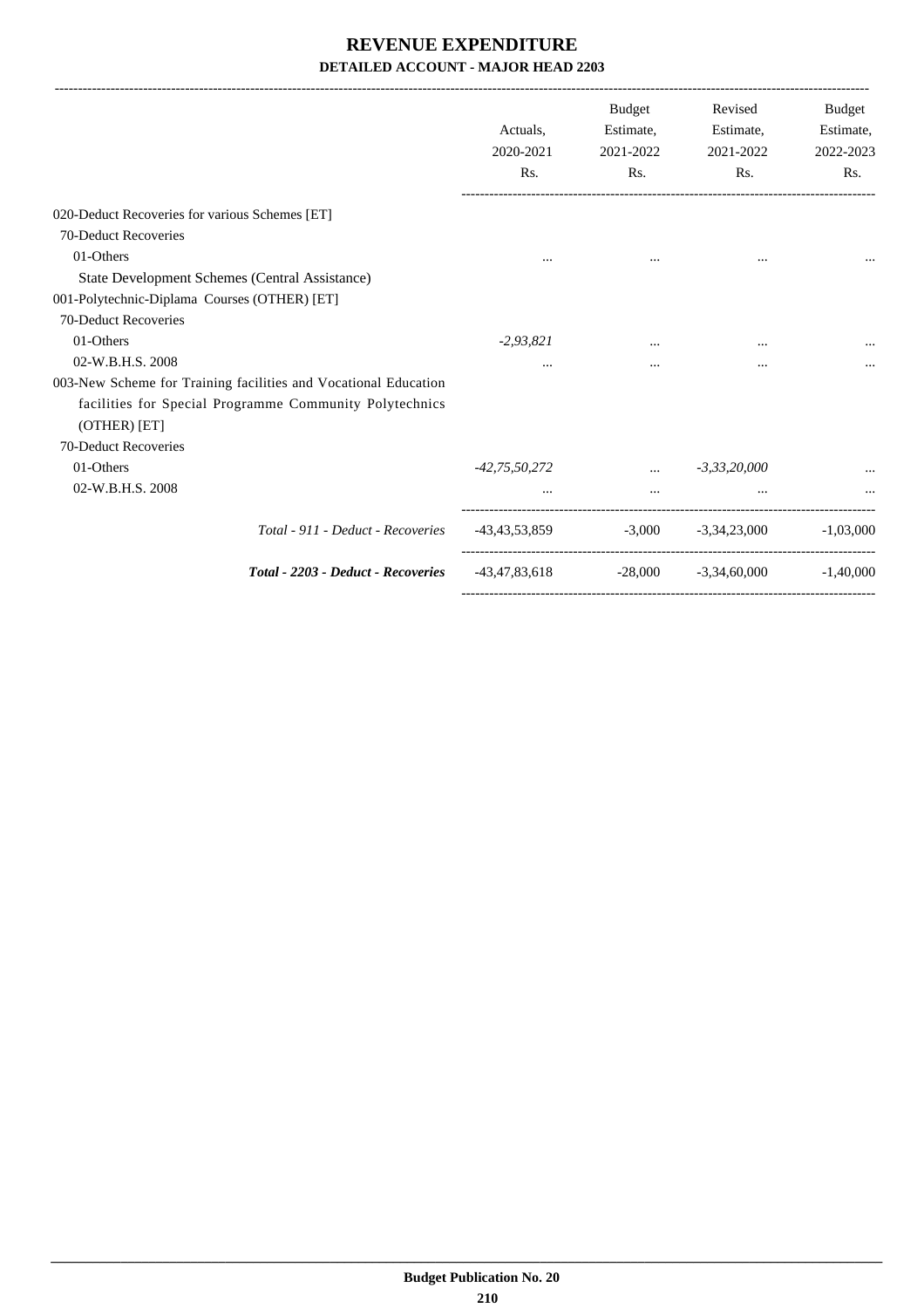#### **REVENUE EXPENDITURE**

#### **DEMAND No. 51**

#### **Technical Education, Training & Skill Development Department**

#### **B - Social Services - (f) Labour and Labour Welfare**

**Head of Account : 2230 - Labour and Employment**

| Voted Rs. 158,22,88,000                                    | <b>Charged Rs. Nil</b>                                |                 |                                                       |                               | Total Rs. 158,22,88,000 |
|------------------------------------------------------------|-------------------------------------------------------|-----------------|-------------------------------------------------------|-------------------------------|-------------------------|
|                                                            |                                                       |                 | Voted Rs.                                             | <b>Charged Rs.</b>            | <b>Total Rs.</b>        |
| <b>Gross Expenditure</b>                                   |                                                       |                 | 158,22,88,000                                         |                               | $\dots$ 158,22,88,000   |
| <b>Deduct - Recoveries</b>                                 |                                                       |                 | $-2,000$                                              | $\cdots$                      | $-2,000$                |
| Net Expenditure                                            |                                                       |                 | 158,22,86,000                                         | $\cdots$                      | 158,22,86,000           |
|                                                            | <b>REVENUE EXPENDITURE</b><br><b>ABSTRACT ACCOUNT</b> |                 |                                                       |                               |                         |
|                                                            |                                                       |                 | Budget                                                | Revised                       | <b>Budget</b>           |
|                                                            |                                                       | Actuals,        | Estimate,                                             | Estimate,                     | Estimate,               |
|                                                            |                                                       | 2020-2021       | 2021-2022                                             | 2021-2022                     | 2022-2023               |
|                                                            |                                                       | Rs.             | Rs.                                                   | Rs.                           | Rs.                     |
| 03 - TRAINING                                              |                                                       |                 |                                                       |                               |                         |
| 001- Direction and Administration                          |                                                       |                 |                                                       |                               |                         |
| <b>State Development Schemes</b>                           |                                                       | 51,54,000       | 71,00,000 23,67,000                                   |                               | 30,00,000               |
|                                                            | <b>Total - 001</b>                                    |                 | 51,54,000 71,00,000 23,67,000                         |                               | 30,00,000               |
| 003- Training of Craftsmen and Supervisors                 |                                                       |                 |                                                       |                               |                         |
| Administrative Expenditure                                 |                                                       | 66, 39, 97, 843 | 72,13,87,000                                          | 68,67,40,000                  | 74,82,78,000            |
| <b>State Development Schemes</b>                           |                                                       | 13,46,91,860    | 51,39,00,000                                          | 23,84,99,000                  | 56,28,64,000            |
| State Development Schemes (Central Assistance)             |                                                       |                 |                                                       | $\ldots$ 1,83,35,000          | 3,09,60,000             |
|                                                            | <b>Total - 003</b>                                    |                 | 79,86,89,703 123,52,87,000 94,35,74,000 134,21,02,000 |                               |                         |
| 101- Industrial Training Institute                         |                                                       |                 |                                                       |                               |                         |
| <b>Central Sector Scheme</b>                               |                                                       | 18,67,42,590    | 27,64,80,000                                          |                               | 10.80.00.000            |
|                                                            | <b>Total - 101</b>                                    |                 | 18,67,42,590 27,64,80,000                             | $\mathbf{r}$ and $\mathbf{r}$ | 10,80,00,000            |
| 102- Apprenticeship Training                               |                                                       |                 |                                                       |                               |                         |
| Administrative Expenditure<br><b>Central Sector Scheme</b> |                                                       |                 | 6,42,09,851 7,23,29,000 6,71,45,000                   | $\ldots$ 1,89,69,000          | 7,03,30,000             |
|                                                            | <b>Total - 102</b>                                    |                 | $6,42,09,851$ $7,23,29,000$ $8,61,14,000$             |                               | 7,03,30,000             |
| 789- Special Component Plan for Scheduled Castes           |                                                       |                 |                                                       |                               |                         |
| <b>State Development Schemes</b>                           |                                                       | $\cdots$        | $\cdots$                                              | $\cdots$                      | 37,84,000               |
| State Development Schemes (Central Assistance)             |                                                       | $\cdots$        | $\cdots$                                              | $\ddots$                      | 94,60,000               |
| <b>Central Sector Scheme</b>                               |                                                       | 4,37,11,610     | 8,44,80,000                                           | 42,10,000                     | 3,30,00,000             |
|                                                            | <b>Total - 789</b>                                    | 4,37,11,610     | 8,44,80,000                                           | 42,10,000                     | 4,62,44,000             |

----------------------------------------------------------------------------------------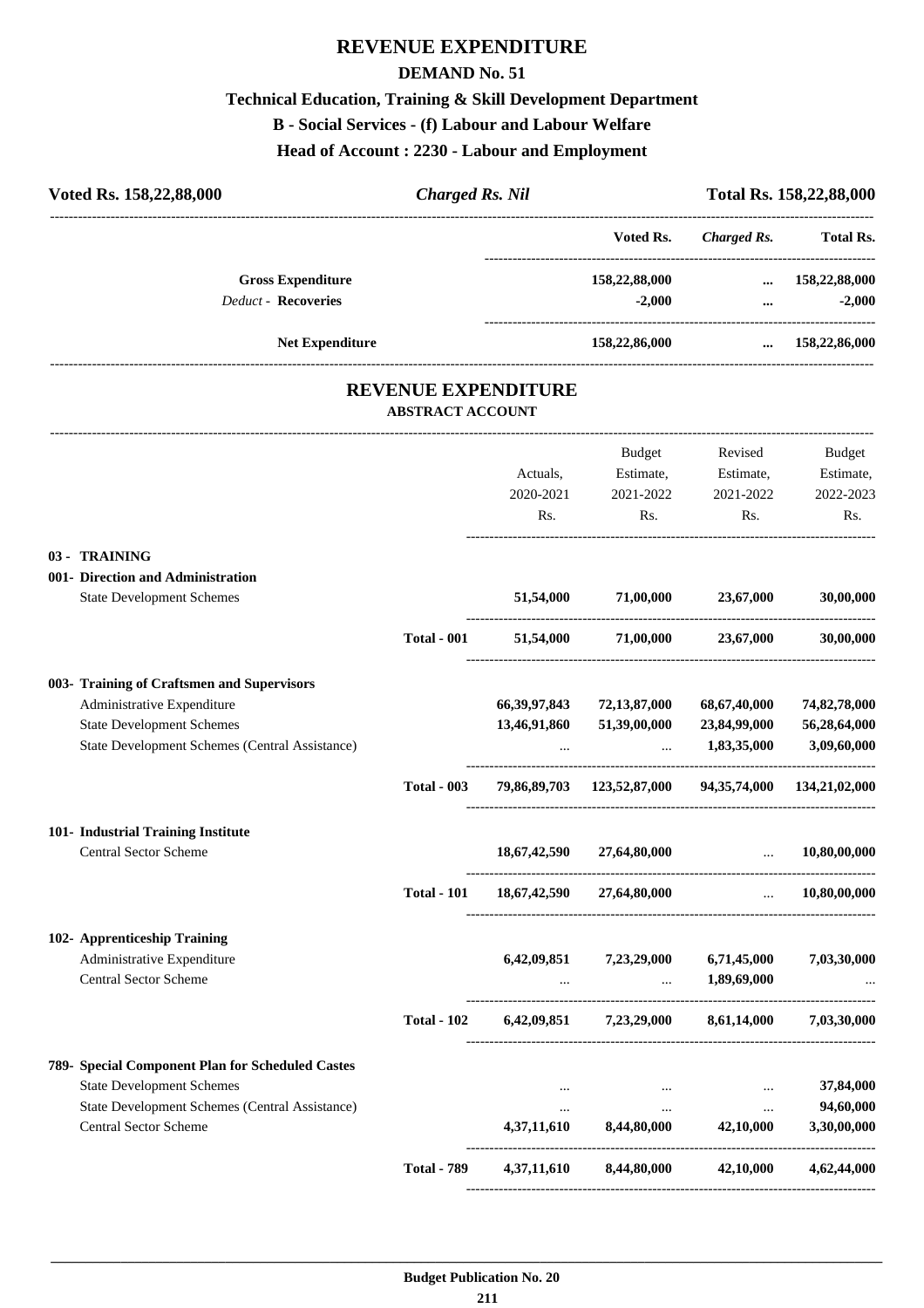#### **REVENUE EXPENDITURE ABSTRACT ACCOUNT**

|                                                                           |                                                                 | Budget                                  |                                                               | Revised Budget    |
|---------------------------------------------------------------------------|-----------------------------------------------------------------|-----------------------------------------|---------------------------------------------------------------|-------------------|
|                                                                           | Actuals,                                                        | Estimate,                               | Estimate,                                                     | Estimate,         |
|                                                                           | 2020-2021                                                       | 2021-2022                               | 2021-2022                                                     | 2022-2023         |
|                                                                           | Rs.                                                             | Rs.                                     | Rs.                                                           | Rs.               |
| 796- Tribal Areas Sub-Plan                                                |                                                                 |                                         |                                                               |                   |
| <b>State Development Schemes</b>                                          | $\cdots$                                                        |                                         | $\cdots$                                                      | 10,32,000         |
| <b>State Development Schemes (Central Assistance)</b>                     | $\cdots$                                                        | $\cdots$                                | $\ddotsc$                                                     | 25,80,000         |
| <b>Central Sector Scheme</b>                                              |                                                                 | $2,06,37,800$ $2,30,40,000$ $21,81,000$ |                                                               | 90,00,000         |
| <b>Total - 796</b>                                                        |                                                                 |                                         | 2,06,37,800 2,30,40,000 21,81,000 1,26,12,000                 |                   |
| <b>Grand Total - Gross</b>                                                | 111,91,45,554 169,87,16,000 103,84,46,000 158,22,88,000         |                                         |                                                               |                   |
| Voted                                                                     | 111,91,45,554 169,87,16,000 103,84,46,000 158,22,88,000         |                                         |                                                               |                   |
| Charged                                                                   | $\mathbf{r}$ and $\mathbf{r}$ and $\mathbf{r}$ and $\mathbf{r}$ |                                         | $\mathbf{r}$ and $\mathbf{r}$ are all the set of $\mathbf{r}$ |                   |
| Administrative Expenditure 72,82,07,694 79,37,16,000 75,38,85,000         |                                                                 |                                         |                                                               | 81,86,08,000      |
| State Development Schemes 13,98,45,860 52,10,00,000 24,08,66,000          |                                                                 |                                         |                                                               | 57,06,80,000      |
| State Development Schemes (Central Assistance) <b></b>                    |                                                                 |                                         | $1,83,35,000$ $4,30,00,000$                                   |                   |
| Central Sector Scheme 25,10,92,000 38,40,00,000 2,53,60,000 15,00,00,000  |                                                                 |                                         |                                                               |                   |
| <b>Deduct Recoveries</b>                                                  | $-51,748$ $-8,000$                                              |                                         |                                                               | $-2,000$ $-2,000$ |
| Grand Total - Net 111,90,93,806 169,87,08,000 103,84,44,000 158,22,86,000 |                                                                 |                                         |                                                               |                   |
| Voted                                                                     | 111,90,93,806 169,87,08,000 103,84,44,000 158,22,86,000         |                                         |                                                               |                   |
| Charged                                                                   | $\ddots$                                                        | $\cdots$                                |                                                               |                   |
|                                                                           |                                                                 |                                         |                                                               |                   |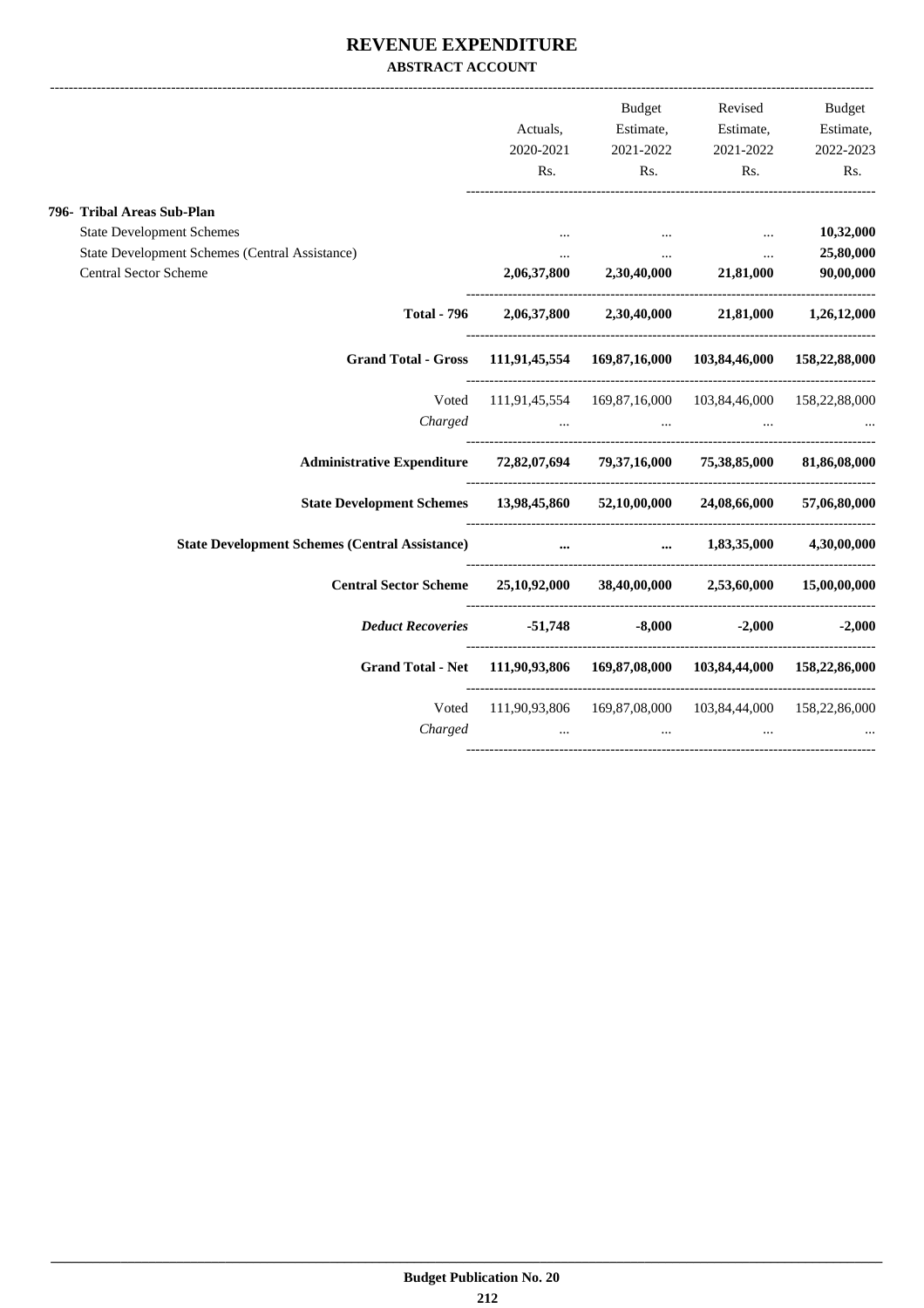|                                                                                                                                                | Actuals,<br>2020-2021<br>Rs. | Budget<br>Estimate,<br>2021-2022<br>Rs. | Revised<br>Estimate,<br>2021-2022<br>Rs. | Budget<br>Estimate,<br>2022-2023<br>Rs. |
|------------------------------------------------------------------------------------------------------------------------------------------------|------------------------------|-----------------------------------------|------------------------------------------|-----------------------------------------|
| <b>DETAILED ACCOUNT NO. 2230-03-001 - DIRECTION AND ADMINISTRATION</b>                                                                         |                              |                                         |                                          |                                         |
| 03 - TRAINING<br>001- Direction and Administration<br><b>State Development Schemes</b>                                                         |                              |                                         |                                          |                                         |
| 001- Surrender-cum-Rehabilitation Scheme for Left Wing Extremists                                                                              |                              |                                         |                                          |                                         |
| (LWE) [ET]                                                                                                                                     |                              |                                         |                                          |                                         |
| 34- Scholarships and Stipends                                                                                                                  | 51,54,000                    | 71,00,000 23,67,000                     |                                          | 30,00,000                               |
| <b>Total - State Development Schemes</b>                                                                                                       | 51,54,000                    | 71.00.000                               | 23,67,000                                | 30,00,000                               |
| Total - 2230-03-001                                                                                                                            | 51,54,000                    | 71,00,000                               | 23,67,000                                | 30,00,000                               |
| Voted<br>Charged                                                                                                                               | 51,54,000<br>$\ddotsc$       | 71,00,000<br>$\cdots$                   | 23,67,000<br>$\cdots$                    | 30,00,000                               |
| <b>DETAILED ACCOUNT NO. 2230-03-003 - TRAINING OF CRAFTSMEN AND SUPERVISORS</b><br>03 - TRAINING<br>003- Training of Craftsmen and Supervisors |                              |                                         |                                          |                                         |
| <b>Administrative Expenditure</b>                                                                                                              |                              |                                         |                                          |                                         |
| 001- Vocational Training Centres [ET]                                                                                                          |                              |                                         |                                          |                                         |
| 01- Salaries                                                                                                                                   |                              |                                         |                                          |                                         |
| 01-Pay                                                                                                                                         | 54,99,86,918                 | 58,65,10,000                            | 56,09,87,000                             | 60,78,17,000                            |
| 14-Grade Pay                                                                                                                                   | $\ldots$                     | $\cdots$                                | 9,00,000                                 | 5,00,000                                |
| 02-Dearness Allowance                                                                                                                          | 30,47,971                    | 1,75,95,000                             | 2,24,39,000                              | 3,46,69,000                             |
| 03-House Rent Allowance                                                                                                                        | 5,71,72,159                  | 5,85,18,000                             | 5,32,94,000                              | 5,48,93,000                             |
| 04-Ad hoc Bonus                                                                                                                                | 17,38,800                    | 17,45,000                               | 16,80,000                                | 16,90,000                               |
| 05-Interim Relief                                                                                                                              | $\ldots$                     | $\cdots$                                | 1,41,000                                 |                                         |
| 07-Other Allowances                                                                                                                            | 6,33,873                     | 12,20,000                               | 5,00,000                                 | 5,25,000                                |
| 12-Medical Allowance                                                                                                                           | 9,94,519                     | 10,43,000                               | 10,14,000                                | 10,34,000                               |
| Total - 2230-03-003-001-01                                                                                                                     | 61, 35, 74, 240              |                                         | 66,66,31,000 64,09,55,000 70,11,28,000   |                                         |
| 02- Wages                                                                                                                                      | 31,08,453                    | 31,36,000                               | 26,50,000                                | 28,00,000                               |
| 07- Medical Reimbursements                                                                                                                     | $\cdots$                     | $\sim 100$ and $\sim 100$               | $\ldots$                                 | $\ldots$                                |
| 11- Travel Expenses                                                                                                                            | 79,539                       | 1,69,000                                | 80,000                                   | 80,000                                  |
| 12- Medical Reimbursements under WBHS 2008                                                                                                     | 27,22,087                    | 48,30,000                               | 40,30,000                                | 40,50,000                               |
| 13- Office Expenses                                                                                                                            |                              |                                         |                                          |                                         |
| 01-Electricity                                                                                                                                 | 3, 29, 50, 471               | 3,14,43,000                             | 2,80,43,000                              | 2,90,72,000                             |
| 02-Telephone                                                                                                                                   | 4,48,985                     | 4,30,000                                | 3,30,000                                 | 3,39,000                                |
| 03-Maintenance / P.O.L. for Office Vehicles                                                                                                    | 1,26,237                     | 4,50,000                                | 1,75,000                                 | 1,80,000                                |
| 04-Other Office Expenses                                                                                                                       | 14, 12, 936                  | 21,03,000                               | 18,03,000                                | 16,45,000                               |
| Total - 2230-03-003-001-13                                                                                                                     |                              | 3,49,38,629 3,44,26,000                 | 3,03,51,000                              | 3,12,36,000                             |
| 14- Rents, Rates and Taxes                                                                                                                     | 1,25,000                     | 1,34,000                                | 1,26,000                                 | 1,29,000                                |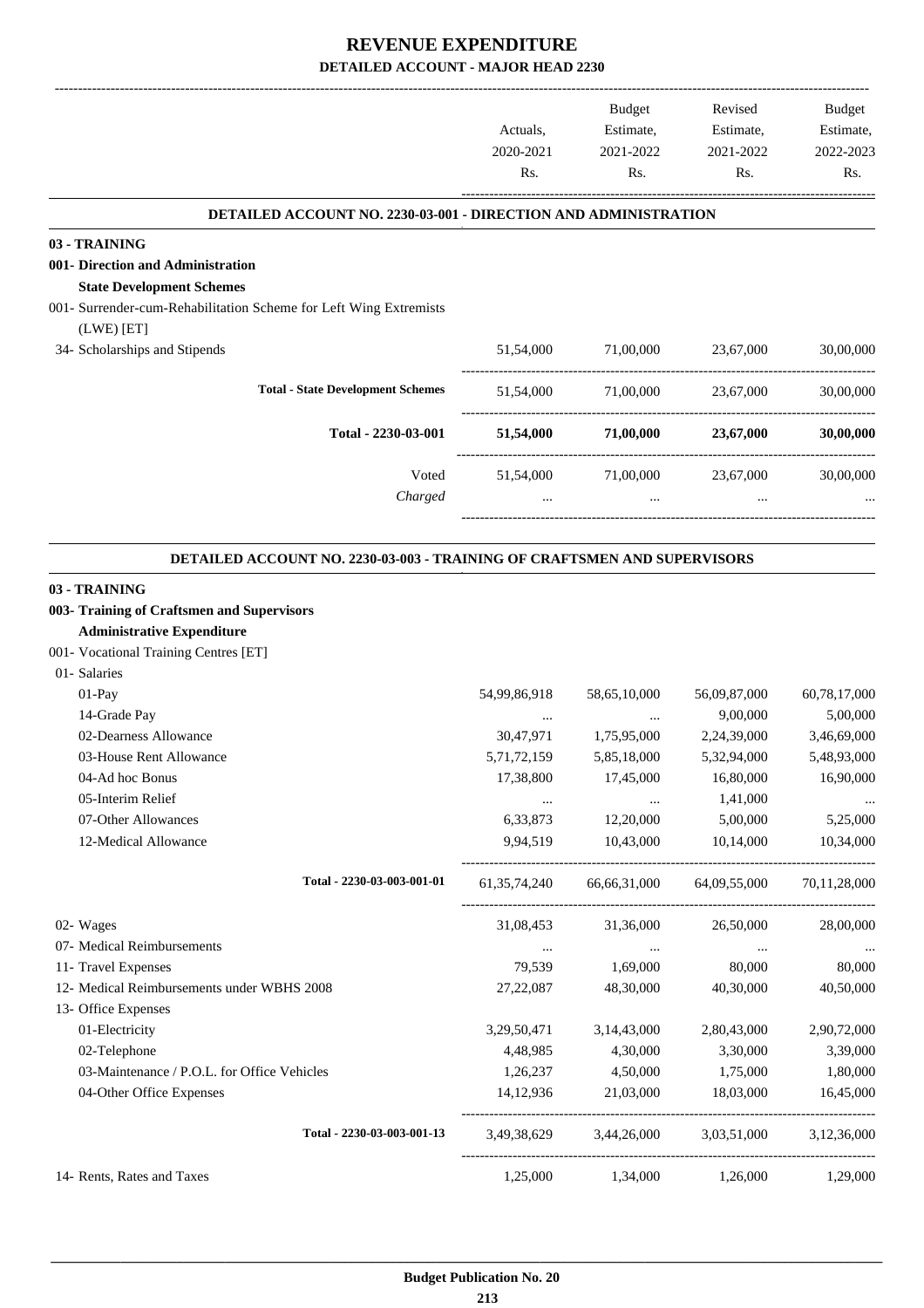-------------------------------------------------------------------------------------------------------------------------------------------------------------------------------

|                                                    | Actuals,<br>2020-2021 | <b>Budget</b><br>Estimate,<br>2021-2022 | Revised<br>Estimate,<br>2021-2022                               | <b>Budget</b><br>Estimate,<br>2022-2023 |
|----------------------------------------------------|-----------------------|-----------------------------------------|-----------------------------------------------------------------|-----------------------------------------|
|                                                    | Rs.                   | Rs.                                     | Rs.                                                             | Rs.                                     |
| 19- Maintenance                                    | 8,34,541              | 19,16,000                               | 8,51,000                                                        | 8,77,000                                |
| 21- Materials and Supplies/Stores and Equipment    |                       |                                         |                                                                 |                                         |
| 03-Other Hospital Consumables                      |                       |                                         |                                                                 |                                         |
| 04-Others                                          | $\cdots$              | $\cdots$                                | $\cdots$                                                        |                                         |
| 28- Payment of Professional and Special Services   |                       |                                         |                                                                 |                                         |
| 02-Other charges                                   | 9,42,757              | 10,75,000                               | 4,43,000                                                        | 5,00,000                                |
| 34- Scholarships and Stipends                      | $\cdots$              | $\cdots$                                | $\cdots$                                                        |                                         |
| 50- Other Charges                                  | 43,07,022             | 50,00,000                               | 35,00,000                                                       | 35,50,000                               |
| Total - 2230-03-003-001                            |                       |                                         | 66,06,32,268 71,73,17,000 68,29,86,000                          | 74,43,50,000                            |
| 003- Part-time Classes for Industrial Workers [ET] |                       |                                         |                                                                 |                                         |
| 01- Salaries                                       |                       |                                         |                                                                 |                                         |
| 01-Pay                                             | 29,58,300             | 32,99,000                               | 30,17,000                                                       | 31,08,000                               |
| 14-Grade Pay                                       | $\ldots$              | $\cdots$                                | $\ldots$                                                        |                                         |
| 02-Dearness Allowance                              | 12,984                | 99,000                                  | 1,21,000                                                        | 1,86,000                                |
| 03-House Rent Allowance                            | 2,31,324              | 3,13,000                                | 2,87,000                                                        | 2,95,000                                |
| 04-Ad hoc Bonus                                    | 21,000                | 25,000                                  | 18,000                                                          | 21,000                                  |
| 07-Other Allowances                                | 8,800                 | 10,000                                  | 9,000                                                           | 9,000                                   |
| 12-Medical Allowance                               | 5,000                 | 10,000                                  | 5,000                                                           | 5,000                                   |
| Total - 2230-03-003-003-01                         | 32, 37, 408           | 37,56,000                               | 34,57,000                                                       | 36,24,000                               |
| 11- Travel Expenses                                | $\cdots$              | 2,000                                   | 2,000                                                           | 2,000                                   |
| 12- Medical Reimbursements under WBHS 2008         | 60,049                | 75,000                                  | 75,000                                                          | 77,000                                  |
| 13- Office Expenses                                |                       |                                         |                                                                 |                                         |
| 01-Electricity                                     | $\ddotsc$             | $\cdots$                                | $\cdots$                                                        |                                         |
| 04-Other Office Expenses                           | 27,878                | 1,10,000                                | 1,10,000                                                        | 1,12,000                                |
| Total - 2230-03-003-003-13                         |                       |                                         | 27,878 1,10,000 1,10,000 1,12,000                               |                                         |
| 28- Payment of Professional and Special Services   |                       |                                         |                                                                 |                                         |
| 02-Other charges                                   | $\cdots$              | 17,000                                  | $\cdots$                                                        |                                         |
| 50- Other Charges                                  | 40,240                | 1,10,000                                | 1,10,000 1,13,000                                               |                                         |
| Total - 2230-03-003-003                            | 33,65,575             |                                         | 40,70,000 37,54,000 39,28,000                                   |                                         |
| 013- National Apprenticeship Training [ET]         |                       |                                         |                                                                 |                                         |
| 07- Medical Reimbursements                         | $\cdots$              | $\sim 10^{-11}$                         | $\cdots$                                                        |                                         |
| 11- Travel Expenses                                | $\cdots$              | <b>See College</b>                      | $\cdots$                                                        | $\cdots$                                |
| 12- Medical Reimbursements under WBHS 2008         | $\cdots$              | $\ldots$                                | $\cdots$                                                        |                                         |
| <b>Total - Administrative Expenditure</b>          |                       |                                         | 66, 39, 97, 843 72, 13, 87, 000 68, 67, 40, 000 74, 82, 78, 000 |                                         |
|                                                    |                       |                                         |                                                                 |                                         |

**State Development Schemes**

002- National Apprenticeship Training [ET]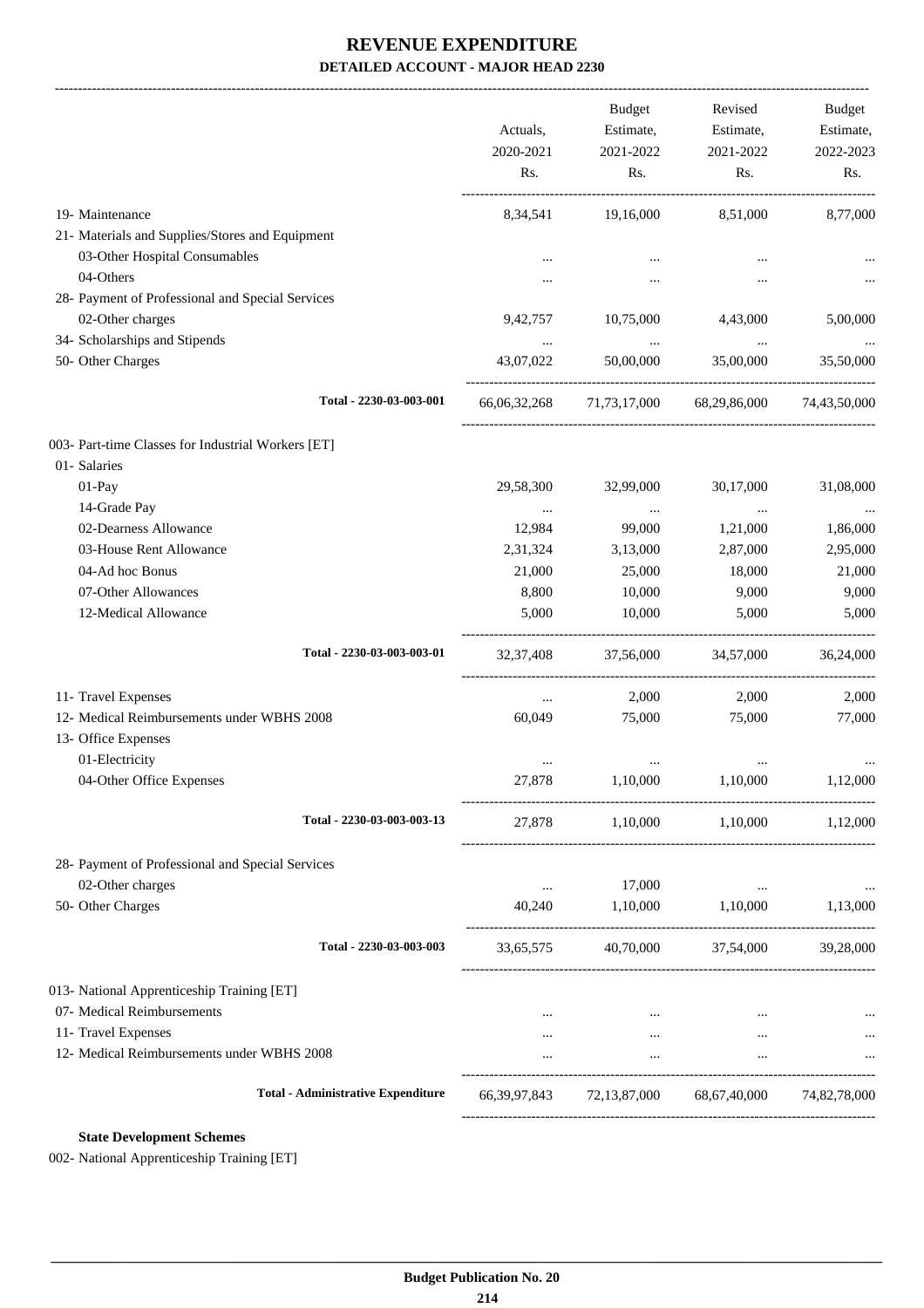-------------------------------------------------------------------------------------------------------------------------------------------------------------------------------

|                                                                   |                            | Actuals,<br>2020-2021<br>Rs. | <b>Budget</b><br>Estimate,<br>2021-2022<br>Rs. | Revised<br>Estimate,<br>2021-2022<br>Rs. | <b>Budget</b><br>Estimate,<br>2022-2023<br>Rs. |
|-------------------------------------------------------------------|----------------------------|------------------------------|------------------------------------------------|------------------------------------------|------------------------------------------------|
| 13- Office Expenses                                               |                            |                              |                                                |                                          |                                                |
| 01-Electricity                                                    |                            | $\ldots$                     | 5,00,000                                       | 1,67,000                                 | 5,25,000                                       |
| 02-Telephone                                                      |                            | 8,511                        | 1,00,000                                       | 33,000                                   | 1,05,000                                       |
|                                                                   | Total - 2230-03-003-002-13 | 8,511                        | 6,00,000                                       | 2,00,000                                 | 6,30,000                                       |
| 14- Rents, Rates and Taxes                                        |                            | 50,000                       | 2,00,000                                       | 67,000                                   | 2,10,000                                       |
| 28- Payment of Professional and Special Services                  |                            |                              |                                                |                                          |                                                |
| 01-Capitation fees for IMPs                                       |                            | $\cdots$                     |                                                |                                          |                                                |
| 02-Other charges                                                  |                            | 1,95,720                     | 10,00,000                                      | 3,33,000                                 | 10,50,000                                      |
|                                                                   | Total - 2230-03-003-002-28 | 1,95,720                     |                                                | 10,00,000 3,33,000                       | 10,50,000                                      |
| 34- Scholarships and Stipends                                     |                            |                              | $\cdots$                                       |                                          |                                                |
| 50- Other Charges                                                 |                            | 5,02,498                     |                                                | 25,00,000 8,33,000                       | 35,10,000                                      |
|                                                                   | Total - 2230-03-003-002    | 7,56,729                     |                                                | 43,00,000 14,33,000                      | 54,00,000                                      |
| 004- State Project Implementation Unit [75:25] [ET]               |                            |                              |                                                |                                          |                                                |
| 01- Salaries                                                      |                            |                              |                                                |                                          |                                                |
| 01-Pay                                                            |                            |                              |                                                |                                          |                                                |
| 009- Grants to Concessionaire to Operate the Govt. ITIs [ET]      |                            |                              |                                                |                                          |                                                |
| 31- Grants-in-aid-GENERAL                                         |                            |                              |                                                |                                          |                                                |
| 02-Other Grants                                                   |                            | 6.06.10.957                  | 15,00,00,000                                   | 9,08,58,000                              | 15,75,00,000                                   |
|                                                                   | Total - 2230-03-003-009    |                              | 6,06,10,957 15,00,00,000                       |                                          | 9,08,58,000 15,75,00,000                       |
| 011- Craftsmen Training [ET]                                      |                            |                              |                                                |                                          |                                                |
| 02- Wages                                                         |                            | 9,55,069                     | 2,00,00,000                                    | 66,67,000                                | 2,10,00,000                                    |
| 11- Travel Expenses                                               |                            | 91,262                       | 20,00,000                                      | 6,67,000                                 | 21,00,000                                      |
| 12- Medical Reimbursements under WBHS 2008<br>13- Office Expenses |                            | 2,28,158                     | 60,00,000                                      | 20,00,000                                | 63,00,000                                      |
| 01-Electricity                                                    |                            | 65,90,198                    | 3,00,00,000                                    | 2,00,00,000                              | 3,15,00,000                                    |
| 02-Telephone                                                      |                            | 41,724                       | 12,00,000                                      | 4,00,000                                 | 12,60,000                                      |
| 03-Maintenance / P.O.L. for Office Vehicles                       |                            | 8,86,262                     | 50,00,000                                      | 16,67,000                                | 52,50,000                                      |
| 04-Other Office Expenses                                          |                            | 82,72,389                    | 2,00,00,000                                    | 66,67,000                                | 2,10,00,000                                    |
|                                                                   | Total - 2230-03-003-011-13 | 1,57,90,573                  | 5,62,00,000                                    | 2,87,34,000                              | 5,90,10,000                                    |
| 19- Maintenance                                                   |                            | 1,14,603                     | 2,00,00,000                                    | 66,67,000                                | 2,10,00,000                                    |
| 21- Materials and Supplies/Stores and Equipment                   |                            |                              |                                                |                                          |                                                |
| 04-Others                                                         |                            | 47,72,517                    | 2,50,00,000                                    | 83,33,000                                | 2,62,50,000                                    |
| 26- Advertising and Publicity Expenses                            |                            | 3,44,769                     | 50,00,000                                      | 34,82,000                                | 52,50,000                                      |
| 27- Minor Works/ Maintenance                                      |                            | $\cdots$                     | 1,50,00,000                                    | 50,00,000                                | 1,57,50,000                                    |
| 28- Payment of Professional and Special Services                  |                            |                              |                                                |                                          |                                                |
| 02-Other charges                                                  |                            | 84, 86, 779                  | 2,00,00,000                                    | 1,33,33,000                              | 2,10,00,000                                    |
| 34- Scholarships and Stipends                                     |                            | $\ldots$                     | 4,00,000                                       | 1,33,000                                 | 4,20,000                                       |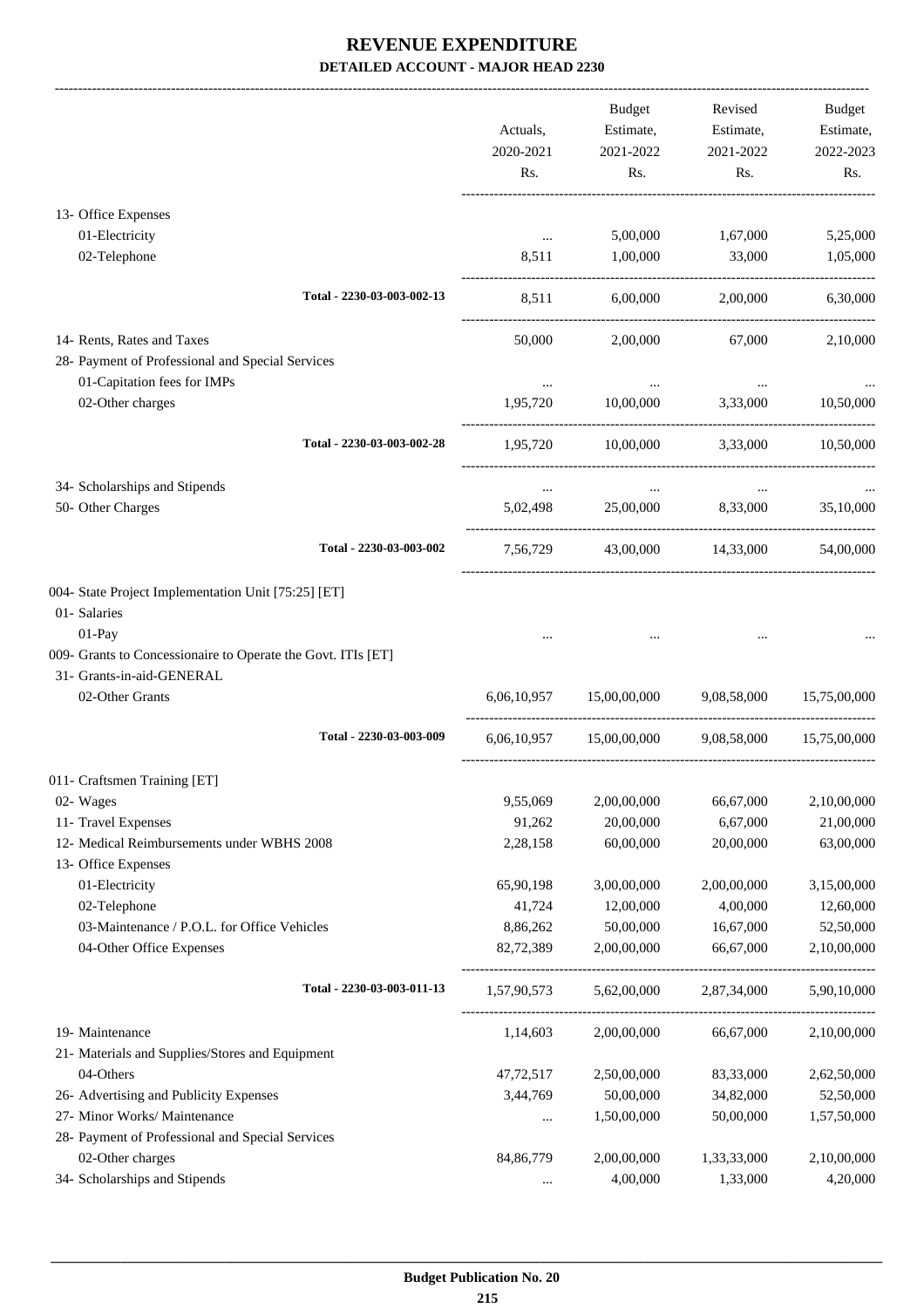-------------------------------------------------------------------------------------------------------------------------------------------------------------------------------

|                                                                                                                       | Actuals,<br>2020-2021<br>Rs. | <b>Budget</b><br>Estimate,<br>2021-2022<br>Rs.                  | Revised<br>Estimate,<br>2021-2022<br>Rs. | <b>Budget</b><br>Estimate,<br>2022-2023<br>Rs. |
|-----------------------------------------------------------------------------------------------------------------------|------------------------------|-----------------------------------------------------------------|------------------------------------------|------------------------------------------------|
| 50- Other Charges                                                                                                     | 29,80,118                    | 5,00,00,000                                                     | 1,66,67,000                              | 6,25,00,000                                    |
| 77- Computerisation<br>78- Outsourcing of Services                                                                    | 8,69,336<br>3,86,90,990      | 5,00,00,000<br>9,00,00,000                                      | 1,66,67,000<br>3,00,00,000               | 5,25,00,000<br>9,45,00,000                     |
| Total - 2230-03-003-011                                                                                               | 7,33,24,174                  |                                                                 | 35,96,00,000 13,83,50,000                | 38,75,80,000                                   |
| <b>Total - State Development Schemes</b>                                                                              |                              |                                                                 | 13,46,91,860 51,39,00,000 23,06,41,000   | 55,04,80,000                                   |
| <b>State Development Schemes</b>                                                                                      |                              |                                                                 |                                          |                                                |
| 007- Skill Development Mission (State Share) (OCASPS) [ET]                                                            |                              |                                                                 |                                          |                                                |
| 01- Salaries                                                                                                          |                              |                                                                 |                                          |                                                |
| 01-Pay                                                                                                                |                              | $\cdots$                                                        |                                          |                                                |
| 14-Grade Pay                                                                                                          |                              |                                                                 |                                          |                                                |
| 02-Dearness Allowance                                                                                                 | $\cdots$                     |                                                                 | $\cdots$                                 |                                                |
| 03-House Rent Allowance                                                                                               |                              | $\cdots$                                                        |                                          |                                                |
| 04-Ad hoc Bonus                                                                                                       |                              |                                                                 |                                          |                                                |
| 07-Other Allowances                                                                                                   |                              |                                                                 |                                          | .                                              |
| 12-Medical Allowance                                                                                                  |                              |                                                                 |                                          |                                                |
| 11- Travel Expenses                                                                                                   |                              |                                                                 |                                          |                                                |
| 13- Office Expenses                                                                                                   |                              |                                                                 |                                          |                                                |
| 03-Maintenance / P.O.L. for Office Vehicles                                                                           |                              |                                                                 |                                          |                                                |
| 50- Other Charges                                                                                                     |                              |                                                                 | $\cdots$                                 |                                                |
| 020- Up gradation of Government ITIs into Model ITIs (State Share)<br>(OCASPS) [ET]                                   |                              |                                                                 |                                          |                                                |
| 31- Grants-in-aid-GENERAL                                                                                             |                              |                                                                 |                                          |                                                |
| 02-Other Grants                                                                                                       |                              |                                                                 |                                          |                                                |
| 022- Strengthening of Infrastructure for Institutional Training [State<br>Share] (OCASPS) [ET]                        |                              |                                                                 |                                          |                                                |
| 31- Grants-in-aid-GENERAL<br>02-Other Grants                                                                          |                              |                                                                 | 78,58,000                                | 48,96,000                                      |
| Total - 2230-03-003-022                                                                                               | $\cdots$                     | $\cdots$                                                        | 78,58,000                                | 48,96,000                                      |
| 024- Development of Skills [State Share] (OCASPS) [ET]                                                                |                              |                                                                 |                                          |                                                |
| 31- Grants-in-aid-GENERAL                                                                                             |                              |                                                                 |                                          |                                                |
| 02-Other Grants                                                                                                       |                              |                                                                 | and the state of the state and the       | 74,88,000                                      |
| Total - 2230-03-003-024                                                                                               |                              | $\cdots$                                                        | $\cdots$                                 | 74,88,000                                      |
| <b>Total - State Development Schemes</b>                                                                              | $\cdots$                     | $\mathbf{1}$ and $\mathbf{1}$ and $\mathbf{1}$ and $\mathbf{1}$ |                                          | 78,58,000 1,23,84,000                          |
|                                                                                                                       |                              |                                                                 |                                          |                                                |
| <b>State Development Schemes (Central Assistance)</b><br>008- Skill Development Mission (Central Share) (OCASPS) [ET] |                              |                                                                 |                                          |                                                |
| 01- Salaries                                                                                                          |                              |                                                                 |                                          |                                                |
| 01-Pay                                                                                                                |                              |                                                                 |                                          |                                                |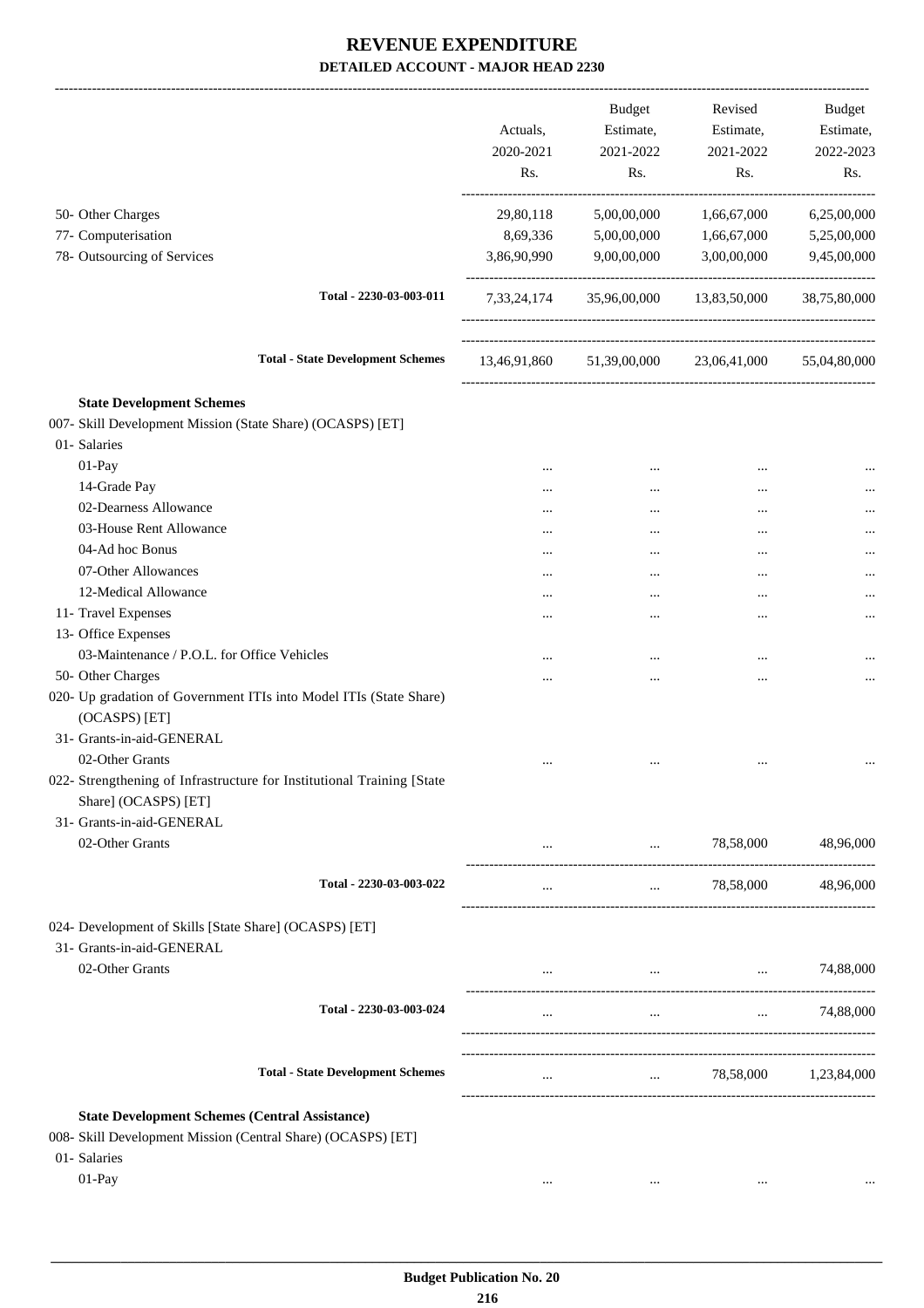|                                                                                                                    | Actuals,<br>2020-2021<br>Rs. | Budget<br>Estimate,<br>2021-2022<br>Rs.                           | Revised<br>Estimate,<br>2021-2022<br>Rs.                      | Budget<br>Estimate,<br>2022-2023<br>Rs. |
|--------------------------------------------------------------------------------------------------------------------|------------------------------|-------------------------------------------------------------------|---------------------------------------------------------------|-----------------------------------------|
| 14-Grade Pay                                                                                                       | $\cdots$                     | $\cdots$                                                          | $\cdots$                                                      |                                         |
| 02-Dearness Allowance                                                                                              | $\cdots$                     | $\cdots$                                                          | $\cdots$                                                      |                                         |
| 03-House Rent Allowance                                                                                            |                              | $\cdots$                                                          |                                                               |                                         |
| 04-Ad hoc Bonus                                                                                                    | $\cdots$                     |                                                                   |                                                               |                                         |
| 07-Other Allowances                                                                                                | $\cdots$                     | $\cdots$                                                          | $\cdots$                                                      |                                         |
| 12-Medical Allowance                                                                                               | $\cdots$                     |                                                                   |                                                               |                                         |
| 11- Travel Expenses                                                                                                | .                            |                                                                   | $\ddotsc$                                                     | $\cdots$                                |
| 13- Office Expenses                                                                                                |                              |                                                                   |                                                               |                                         |
| 03-Maintenance / P.O.L. for Office Vehicles                                                                        |                              | $\cdots$                                                          |                                                               |                                         |
| 31- Grants-in-aid-GENERAL                                                                                          |                              |                                                                   | $\ddotsc$                                                     |                                         |
| 02-Other Grants                                                                                                    |                              |                                                                   |                                                               |                                         |
| 50- Other Charges                                                                                                  |                              |                                                                   |                                                               |                                         |
| 021- Strengthening of Infrastructure for Institutional Training [Central                                           |                              |                                                                   |                                                               |                                         |
| Share] (OCASPS) [ET]                                                                                               |                              |                                                                   |                                                               |                                         |
| 31- Grants-in-aid-GENERAL                                                                                          |                              |                                                                   |                                                               |                                         |
|                                                                                                                    |                              |                                                                   |                                                               |                                         |
| 02-Other Grants                                                                                                    |                              | <b>ALCOHOL:</b>                                                   | 1,83,35,000                                                   | 1,22,40,000                             |
| Total - 2230-03-003-021                                                                                            | $\cdots$                     | --------------------------------                                  | $\ldots$ 1,83,35,000 1,22,40,000                              |                                         |
| 023- Development of Skills [Central Share] (OCASPS) [ET]<br>31- Grants-in-aid-GENERAL<br>02-Other Grants           |                              |                                                                   | $\mathbf{r}$ and $\mathbf{r}$ are all the set of $\mathbf{r}$ | $\ldots$ 1,87,20,000                    |
|                                                                                                                    |                              |                                                                   |                                                               |                                         |
| Total - 2230-03-003-023                                                                                            | $\cdots$                     | $\mathbf{r}$ and $\mathbf{r}$ .                                   | $\mathbf{r}$ and $\mathbf{r}$                                 | 1,87,20,000                             |
| <b>Total - State Development Schemes (Central Assistance)</b>                                                      | $\cdots$                     |                                                                   | $\ldots$ 1,83,35,000                                          | 3,09,60,000                             |
| <b>State Development Schemes (Central Assistance)</b>                                                              |                              |                                                                   |                                                               |                                         |
| 019- Up gradation of Government ITIs into Model ITIs (Central<br>Share) (OCASPS) [ET]<br>31- Grants-in-aid-GENERAL |                              |                                                                   |                                                               |                                         |
| 02-Other Grants                                                                                                    |                              |                                                                   |                                                               |                                         |
| Total - 2230-03-003                                                                                                |                              | 79,86,89,703 123,52,87,000 94,35,74,000 134,21,02,000             |                                                               |                                         |
|                                                                                                                    |                              |                                                                   |                                                               |                                         |
| Voted<br>Charged                                                                                                   |                              | 79,86,89,703 123,52,87,000 94,35,74,000 134,21,02,000<br>$\cdots$ |                                                               |                                         |
| DETAILED ACCOUNT NO. 2230-03-101 - INDUSTRIAL TRAINING INSTITUTE                                                   |                              |                                                                   |                                                               |                                         |
| 03 - TRAINING                                                                                                      |                              |                                                                   |                                                               |                                         |
| 101- Industrial Training Institute<br><b>Central Sector Scheme</b>                                                 |                              |                                                                   |                                                               |                                         |
| 001- Skills Strengthening for Industrial Value Enhancement<br>(STRIVE) (Central Share) (OTHER) [ET]                |                              |                                                                   |                                                               |                                         |

31- Grants-in-aid-GENERAL

02-Other Grants 18,67,42,590 27,64,80,000 ... 10,80,00,000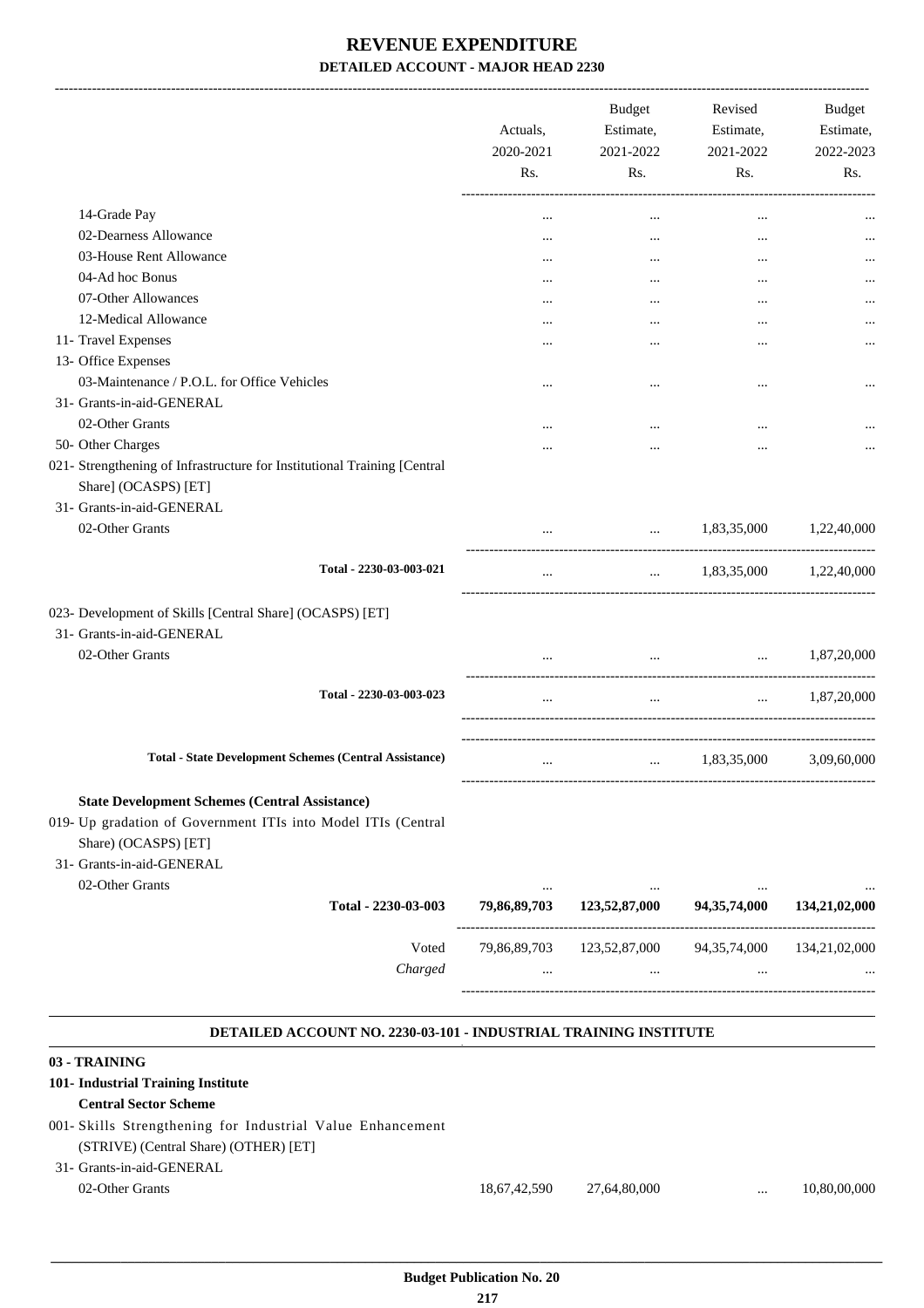| Revised<br>Estimate,<br>2021-2022<br>Rs. | <b>Budget</b><br>Estimate,<br>2021-2022<br>R <sub>s</sub> . | Actuals.<br>2020-2021<br>R <sub>s</sub> . |                                      |
|------------------------------------------|-------------------------------------------------------------|-------------------------------------------|--------------------------------------|
| $\cdots$                                 | 27,64,80,000                                                | 18,67,42,590                              | <b>Total - Central Sector Scheme</b> |
| $\cdots$                                 | 27,64,80,000                                                | 18,67,42,590                              | Total - 2230-03-101                  |
| $\cdots$<br>$\cdots$                     | 27,64,80,000<br>$\cdots$                                    | 18,67,42,590<br>$\cdots$                  | Voted<br>Charged                     |
|                                          |                                                             |                                           |                                      |

.

### **DETAILED ACCOUNT NO. 2230-03-102 - APPRENTICESHIP TRAINING**

| 03 - TRAINING                                    |             |                |             |             |
|--------------------------------------------------|-------------|----------------|-------------|-------------|
| 102- Apprenticeship Training                     |             |                |             |             |
| <b>Administrative Expenditure</b>                |             |                |             |             |
| 001- National Apprenticeship Training [ET]       |             |                |             |             |
| 01- Salaries                                     |             |                |             |             |
| 01-Pay                                           | 5,71,05,475 | 6,22,10,000    | 5,82,48,000 | 5,99,95,000 |
| 14-Grade Pay                                     | $\ddotsc$   | $\cdots$       | $\cdots$    |             |
| 02-Dearness Allowance                            | 2,76,594    | 18,66,000      | 23,30,000   | 36,00,000   |
| 03-House Rent Allowance                          | 60,98,948   | 69,10,000      | 55,34,000   | 57,00,000   |
| 04-Ad hoc Bonus                                  | 1,80,600    | 1,91,000       | 1,67,000    | 1,75,000    |
| 07-Other Allowances                              | 74,965      | 2,04,000       | 77,000      | 79,000      |
| 12-Medical Allowance                             | 88,000      | 93,000         | 90,000      | 92,000      |
| Total - 2230-03-102-001-01                       | 6,38,24,582 | 7, 14, 74, 000 | 6,64,46,000 | 6,96,41,000 |
| 02- Wages                                        | $\ldots$    | $\ldots$       | $\ldots$    |             |
| 07- Medical Reimbursements                       | $\cdots$    | $\cdots$       | $\ldots$    | $\cdots$    |
| 11- Travel Expenses                              | 1,756       | 15,000         | 15,000      | 15,000      |
| 12- Medical Reimbursements under WBHS 2008       | 57,600      | 2,50,000       | 2,50,000    | 2,55,000    |
| 13- Office Expenses                              |             |                |             |             |
| 01-Electricity                                   | 1,39,125    | 2,20,000       | 1,40,000    | 1,20,000    |
| 02-Telephone                                     | 8,205       | 7,000          | 7,000       | 7,000       |
| 03-Maintenance / P.O.L. for Office Vehicles      | $\cdots$    | 5,000          | $\cdots$    |             |
| 04-Other Office Expenses                         | 77,386      | 1,75,000       | 1,75,000    | 1,79,000    |
| Total - 2230-03-102-001-13                       | 2,24,716    | 4,07,000       | 3,22,000    | 3,06,000    |
| 19- Maintenance                                  | $\ddotsc$   | $\cdots$       | $\ddotsc$   |             |
| 21- Materials and Supplies/Stores and Equipment  |             |                |             |             |
| 04-Others                                        | $\cdots$    | $\cdots$       | $\ddotsc$   |             |
| 28- Payment of Professional and Special Services |             |                |             |             |
| 01-Capitation fees for IMPs                      | $\ddotsc$   | $\cdots$       | $\ddotsc$   |             |
| 02-Other charges                                 | 68,371      | 1,39,000       | 68,000      | 68,000      |
| Total - 2230-03-102-001-28                       | 68,371      | 1,39,000       | 68,000      | 68,000      |
| 50- Other Charges                                | 32,826      | 44,000         | 44,000      | 45,000      |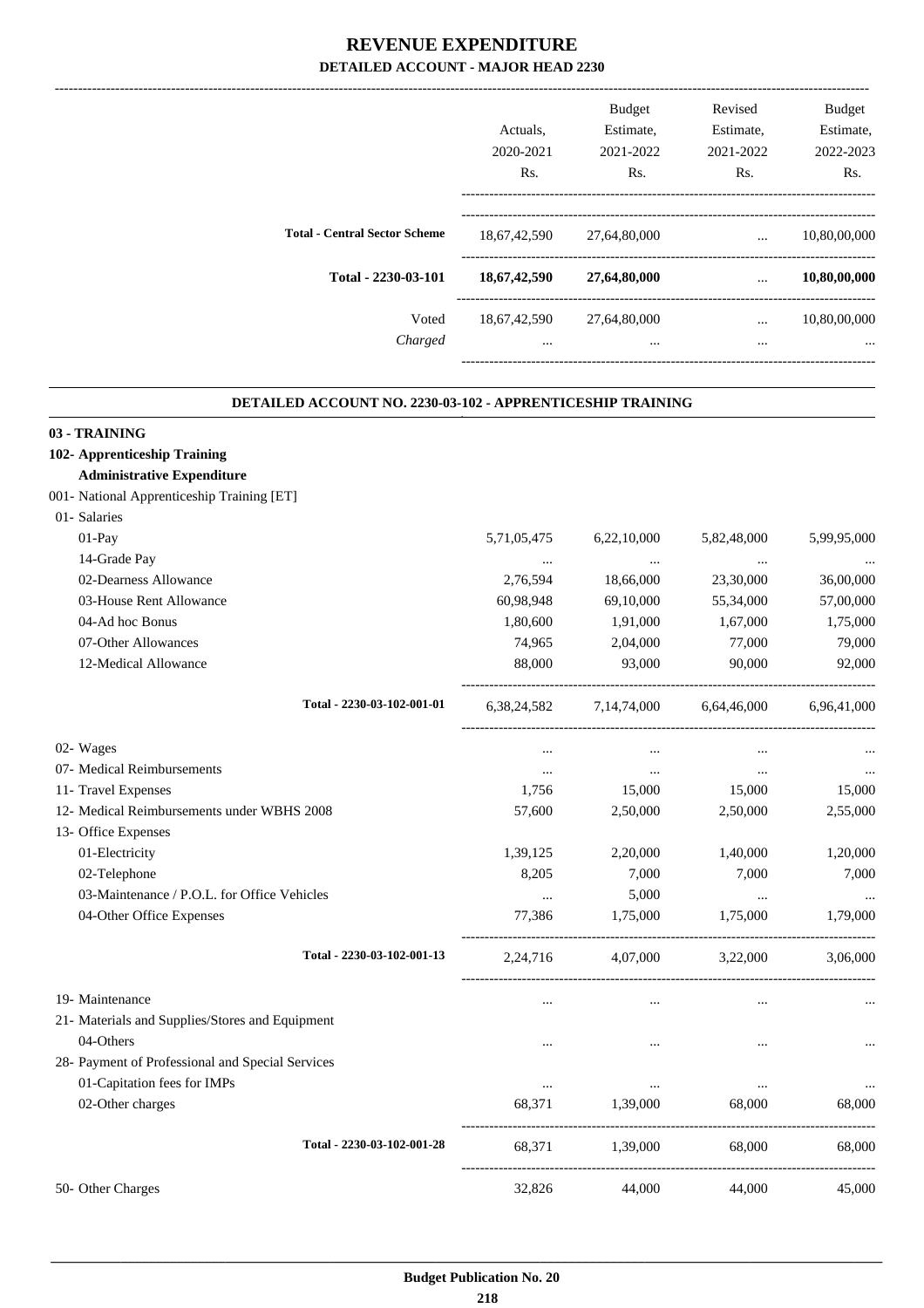|                                                                                                                                                                                                                                                                           | Actuals,<br>2020-2021<br>Rs. | Budget<br>Estimate,<br>2021-2022<br>Rs. | Revised<br>Estimate,<br>2021-2022<br>Rs.                    | Budget<br>Estimate,<br>2022-2023<br>Rs. |
|---------------------------------------------------------------------------------------------------------------------------------------------------------------------------------------------------------------------------------------------------------------------------|------------------------------|-----------------------------------------|-------------------------------------------------------------|-----------------------------------------|
| <b>Total - Administrative Expenditure</b>                                                                                                                                                                                                                                 |                              |                                         | 6,42,09,851 7,23,29,000 6,71,45,000 7,03,30,000             |                                         |
| <b>Central Sector Scheme</b><br>002- National Apprenticeship Promotion Scheme (NAPS)[Promotion<br>of Apprenticeship] (NAPS) [ET]<br>31- Grants-in-aid-GENERAL                                                                                                             |                              |                                         |                                                             |                                         |
| 02-Other Grants                                                                                                                                                                                                                                                           | $\cdots$                     | $\ddotsc$                               | 1,89,69,000                                                 |                                         |
| <b>Total - Central Sector Scheme</b>                                                                                                                                                                                                                                      | $\cdots$                     | $\mathbf{m}$ and $\mathbf{m}$           | 1,89,69,000                                                 |                                         |
| Total - 2230-03-102                                                                                                                                                                                                                                                       |                              |                                         | $6,42,09,851$ $7,23,29,000$ $8,61,14,000$                   | 7,03,30,000                             |
| Voted<br>Charged                                                                                                                                                                                                                                                          | $\cdots$                     | $\ddotsc$                               | 6,42,09,851 7,23,29,000 8,61,14,000 7,03,30,000<br>$\cdots$ |                                         |
| DETAILED ACCOUNT NO. 2230-03-789 - SPECIAL COMPONENT PLAN FOR SCHEDULED CASTES                                                                                                                                                                                            |                              |                                         |                                                             |                                         |
| 789- Special Component Plan for Scheduled Castes<br><b>State Development Schemes</b><br>006- Strengthening of Infrastructure for Institutional Training [State<br>Share] (OCASPS) [ET]<br>31- Grants-in-aid-GENERAL<br>02-Other Grants                                    |                              |                                         |                                                             | 14,96,000                               |
| Total - 2230-03-789-006                                                                                                                                                                                                                                                   | $\cdots$                     | $\cdots$                                | $\cdots$                                                    | 14,96,000                               |
| 008- Development of Skills [State Share] (OCASPS) [ET]<br>31- Grants-in-aid-GENERAL<br>02-Other Grants                                                                                                                                                                    | $\cdots$                     | $\cdots$                                | $\cdots$                                                    | 22,88,000                               |
| Total - 2230-03-789-008                                                                                                                                                                                                                                                   | $\cdots$                     | $\cdots$                                | $\cdots$                                                    | 22,88,000                               |
| <b>Total - State Development Schemes</b>                                                                                                                                                                                                                                  | $\cdots$                     | $\cdots$                                | $\cdots$                                                    | 37,84,000                               |
| <b>State Development Schemes (Central Assistance)</b><br>001- Skill Development Mission (Central Share) (OCASPS) [ET]<br>31- Grants-in-aid-GENERAL<br>02-Other Grants<br>005- Strengthening of Infrastructure for Institutional Training [Central<br>Share] (OCASPS) [ET] | $\cdots$                     | $\cdots$                                |                                                             |                                         |
| 31- Grants-in-aid-GENERAL<br>02-Other Grants                                                                                                                                                                                                                              | $\cdots$                     | $\cdots$                                | $\ddotsc$                                                   | 37,40,000                               |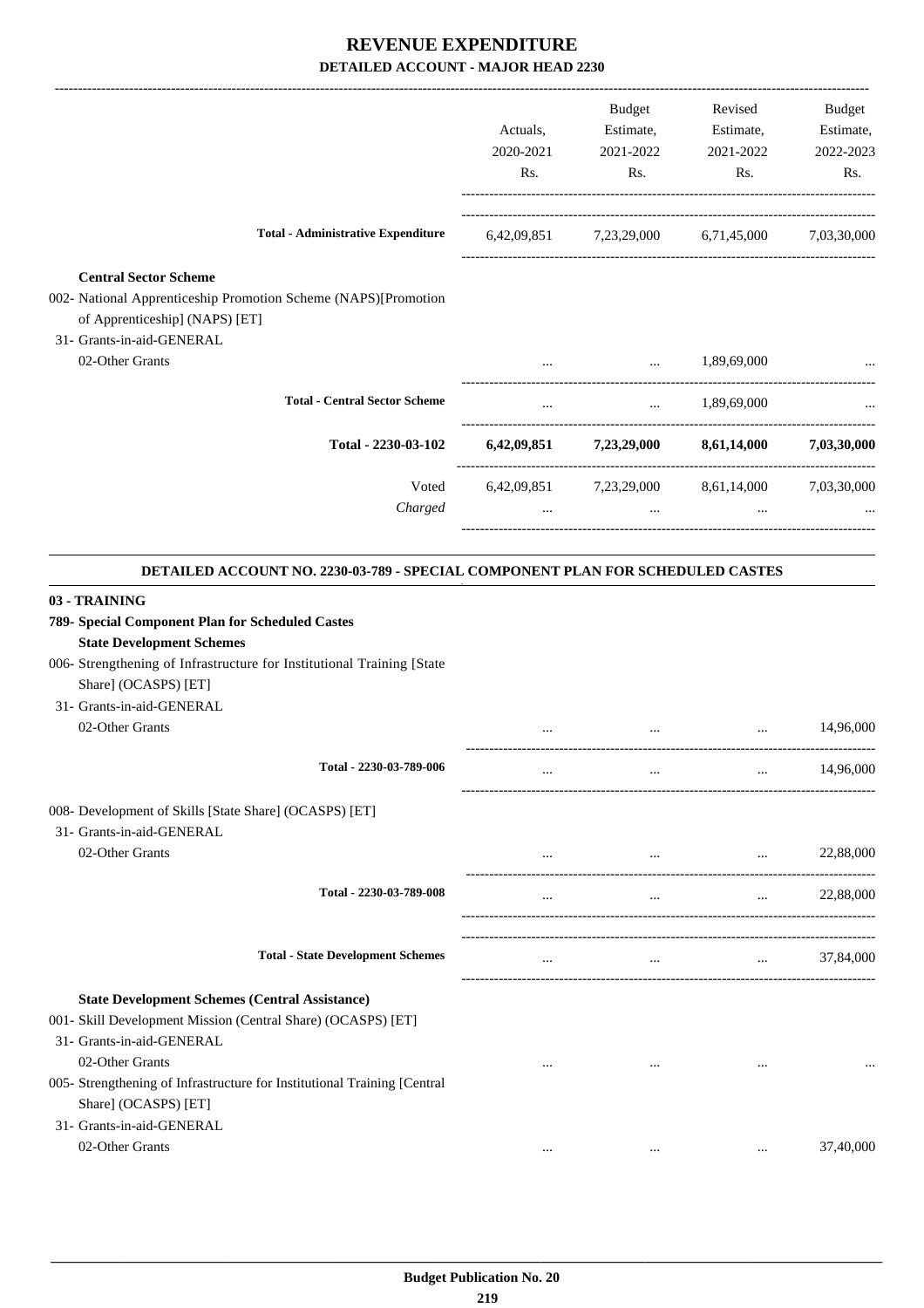|                                                                                                                                                               | Actuals,<br>2020-2021 | <b>Budget</b><br>Estimate,<br>2021-2022 | Revised<br>Estimate,<br>2021-2022              | Budget<br>Estimate,<br>2022-2023 |
|---------------------------------------------------------------------------------------------------------------------------------------------------------------|-----------------------|-----------------------------------------|------------------------------------------------|----------------------------------|
|                                                                                                                                                               | Rs.                   | Rs.                                     | Rs.                                            | Rs.                              |
| Total - 2230-03-789-005                                                                                                                                       | $\cdots$              | $\cdots$                                | and the company of the company                 | 37,40,000                        |
| 007- Development of Skills [Central Share] (OCASPS) [ET]<br>31- Grants-in-aid-GENERAL                                                                         |                       |                                         |                                                |                                  |
| 02-Other Grants                                                                                                                                               |                       | $\ddots$                                | the control of the control of the              | 57,20,000                        |
| Total - 2230-03-789-007                                                                                                                                       | $\cdots$              | $\cdots$                                | $\cdots$                                       | 57,20,000                        |
| <b>Total - State Development Schemes (Central Assistance)</b>                                                                                                 | $\cdots$              | $\cdots$                                | $\mathbf{1}$ and $\mathbf{1}$ and $\mathbf{1}$ | 94,60,000                        |
| <b>Central Sector Scheme</b><br>003-Skills Strengthening for Industrial Value<br>Enhancement(STRIVE)(Central Share) (OTHER) [ET]<br>31- Grants-in-aid-GENERAL |                       |                                         |                                                |                                  |
| 02-Other Grants                                                                                                                                               |                       | 4,37,11,610 8,44,80,000                 | $\cdots$                                       | 3,30,00,000                      |
| Total - 2230-03-789-003                                                                                                                                       |                       | 4,37,11,610 8,44,80,000                 | $\mathbf{1}$ and $\mathbf{1}$ and $\mathbf{1}$ | 3,30,00,000                      |
| 004- National Apprenticeship Promotion Scheme (NAPS)[Promotion<br>of Apprenticeship] (NAPS) [ET]<br>31- Grants-in-aid-GENERAL                                 |                       |                                         |                                                |                                  |
| 02-Other Grants                                                                                                                                               |                       | $\mathbf{r}$ , and $\mathbf{r}$         | 42,10,000                                      |                                  |
| Total - 2230-03-789-004                                                                                                                                       |                       | $\cdots$                                | 42,10,000                                      |                                  |
| <b>Total - Central Sector Scheme</b>                                                                                                                          | 4,37,11,610           | 8,44,80,000                             | 42,10,000                                      | 3,30,00,000                      |
| Total - 2230-03-789                                                                                                                                           | 4,37,11,610           | 8,44,80,000                             | 42,10,000                                      | 4,62,44,000                      |
| Voted<br>Charged                                                                                                                                              | $\cdots$              | 4,37,11,610 8,44,80,000<br>$\cdots$     | 42,10,000<br>$\cdots$<br>------------------    | 4,62,44,000                      |
| DETAILED ACCOUNT NO. 2230-03-796 - TRIBAL AREAS SUB-PLAN                                                                                                      |                       |                                         |                                                |                                  |
| 03 - TRAINING                                                                                                                                                 |                       |                                         |                                                |                                  |
| 796- Tribal Areas Sub-Plan<br><b>State Development Schemes</b>                                                                                                |                       |                                         |                                                |                                  |

006- Strengthening of Infrastructure for Institutional Training [State Share] (OCASPS) [ET]

### 31- Grants-in-aid-GENERAL

02-Other Grants

|                         |          | <br> | 4,08,000 |
|-------------------------|----------|------|----------|
| Total - 2230-03-796-006 | $\cdots$ | <br> | 4.08.000 |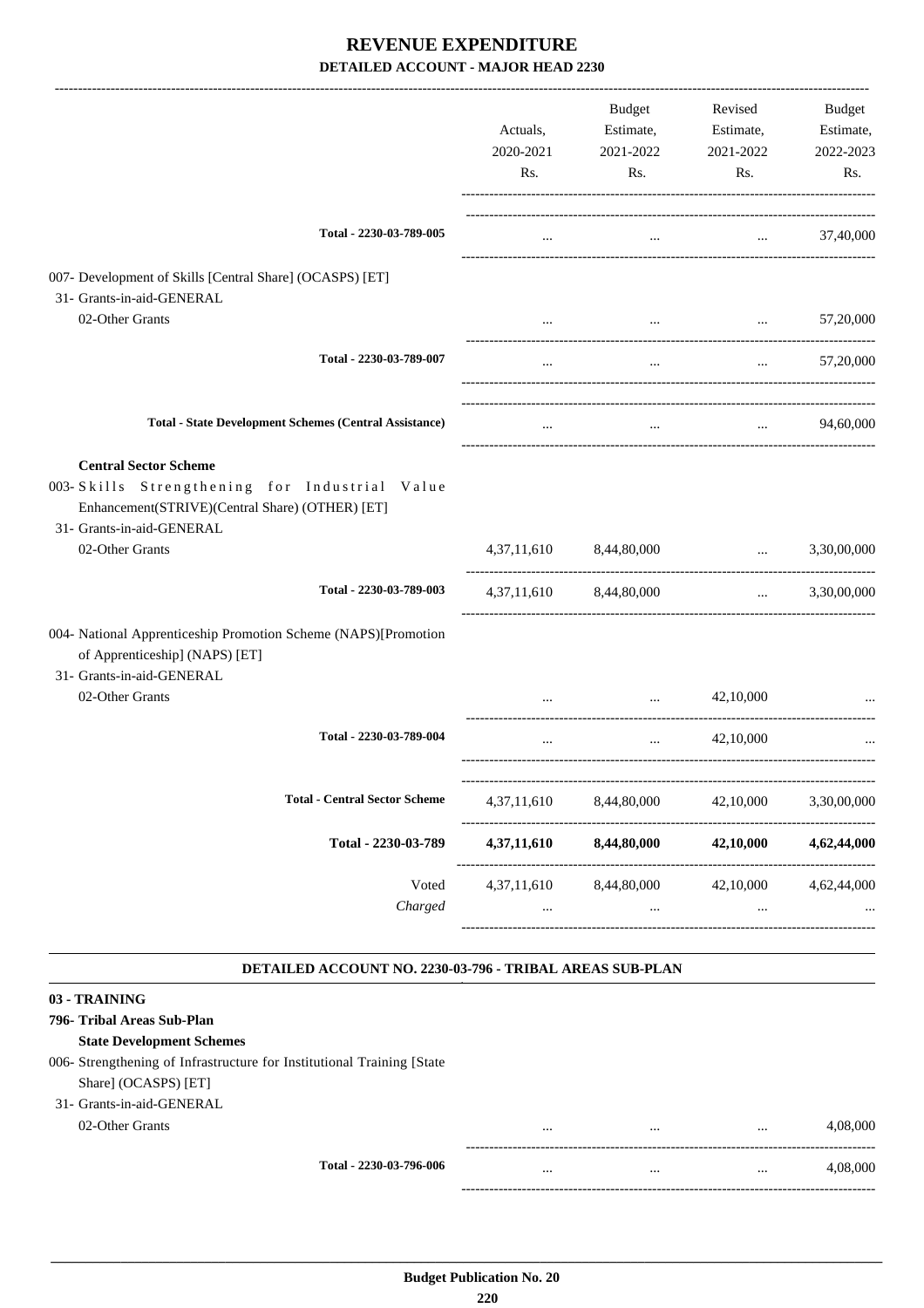|                                                                                                                                                                | Actuals,<br>2020-2021<br>Rs. | Budget<br>Estimate,<br>2021-2022<br>Rs.     | Revised<br>Estimate,<br>2021-2022<br>Rs.   | Budget<br>Estimate,<br>2022-2023<br>Rs. |
|----------------------------------------------------------------------------------------------------------------------------------------------------------------|------------------------------|---------------------------------------------|--------------------------------------------|-----------------------------------------|
| 008- Development of Skills [State Share] (OCASPS) [ET]                                                                                                         |                              |                                             |                                            |                                         |
| 31- Grants-in-aid-GENERAL<br>02-Other Grants                                                                                                                   |                              |                                             | and the state of the state of the state of | 6,24,000                                |
| Total - 2230-03-796-008                                                                                                                                        |                              |                                             |                                            |                                         |
|                                                                                                                                                                | $\cdots$                     | $\cdots$                                    |                                            | 6,24,000                                |
| <b>Total - State Development Schemes</b>                                                                                                                       | $\cdots$                     | $\mathbf{r}$ and $\mathbf{r}$               | <b>Sales Control</b>                       | 10,32,000                               |
| <b>State Development Schemes (Central Assistance)</b><br>001- Skill Development Mission (Central Share) (OCASPS) [ET]<br>31- Grants-in-aid-GENERAL             |                              |                                             |                                            |                                         |
| 02-Other Grants<br>005- Strengthening of Infrastructure for Institutional Training [Central<br>Share] (OCASPS) [ET]<br>31- Grants-in-aid-GENERAL               |                              |                                             |                                            |                                         |
| 02-Other Grants                                                                                                                                                |                              | $\cdots$                                    | $\cdots$                                   | 10,20,000                               |
| Total - 2230-03-796-005                                                                                                                                        | $\cdots$                     | $\cdots$                                    | $\cdots$ . The same of $\cdots$            | 10,20,000                               |
| 007- Development of Skills [Central Share] (OCASPS) [ET]<br>31- Grants-in-aid-GENERAL                                                                          |                              |                                             |                                            |                                         |
| 02-Other Grants                                                                                                                                                | $\cdots$                     | $\cdots$                                    | $\cdots$                                   | 15,60,000                               |
| Total - 2230-03-796-007                                                                                                                                        | $\cdots$                     | $\ldots$                                    | $\cdots$                                   | 15,60,000                               |
| <b>Total - State Development Schemes (Central Assistance)</b>                                                                                                  |                              |                                             |                                            | 25,80,000                               |
| <b>Central Sector Scheme</b><br>003- Skill Strengthening for Industrial Value Enhancement<br>(STRIVE)(Central Share) (OTHER) [ET]<br>31- Grants-in-aid-GENERAL |                              |                                             |                                            |                                         |
| 02-Other Grants                                                                                                                                                |                              | 2,06,37,800 2,30,40,000                     | and the company of the company of          | 90,00,000                               |
| Total - 2230-03-796-003                                                                                                                                        |                              | 2,06,37,800 2,30,40,000                     | $\mathbf{m}$                               | 90,00,000                               |
| 004- National Apprenticeship Promotion Scheme (NAPS)[Promotion<br>of Apprenticeship] (NAPS) [ET]<br>31- Grants-in-aid-GENERAL                                  |                              |                                             |                                            |                                         |
| 02-Other Grants                                                                                                                                                |                              | $\ldots$ 21,81,000                          |                                            |                                         |
| Total - 2230-03-796-004                                                                                                                                        | $\cdots$                     | <b>Section</b> of the con-                  | 21,81,000                                  |                                         |
| <b>Total - Central Sector Scheme</b>                                                                                                                           |                              | 2,06,37,800 2,30,40,000 21,81,000 90,00,000 |                                            |                                         |
|                                                                                                                                                                |                              |                                             |                                            |                                         |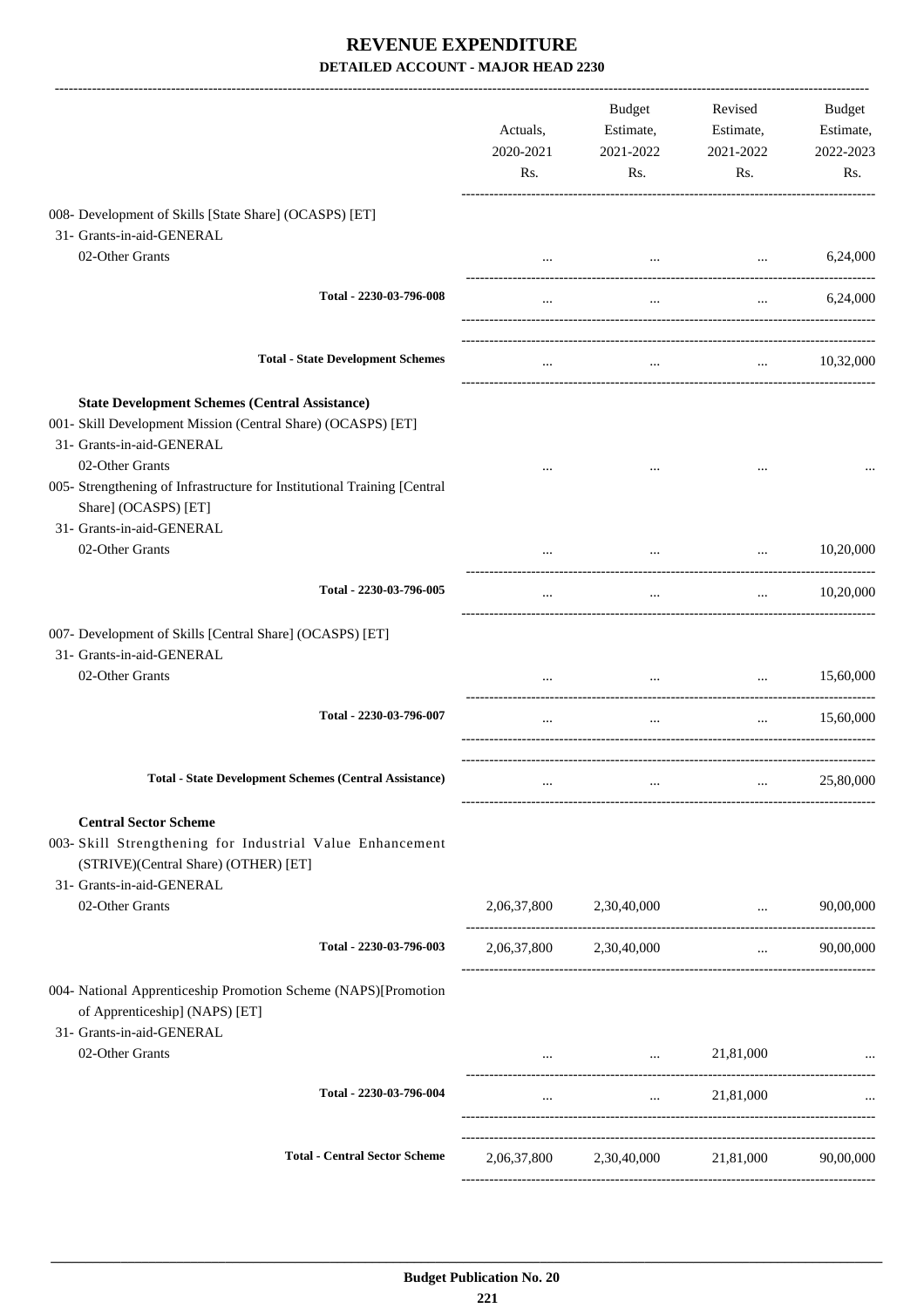|                     | Actuals.<br>2020-2021<br>Rs. | <b>Budget</b><br>Estimate,<br>2021-2022<br>R <sub>s</sub> . | Revised<br>Estimate,<br>2021-2022<br>Rs. | <b>Budget</b><br>Estimate,<br>2022-2023<br>Rs. |
|---------------------|------------------------------|-------------------------------------------------------------|------------------------------------------|------------------------------------------------|
| Total - 2230-03-796 | 2,06,37,800                  | 2,30,40,000                                                 | 21,81,000                                | 1,26,12,000                                    |
| Voted<br>Charged    | 2,06,37,800<br>$\cdots$      | 2,30,40,000<br>                                             | 21,81,000<br>                            | 1,26,12,000<br>                                |

**--------------------------------------------------------------------------------------------------------------------------------------------------------------------------------**

### **DETAILED ACCOUNT NO. 2230 - DEDUCT RECOVERIES IN REDUCTION OF EXPENDITURE**

| 03 - TRAINING                                                     |           |           |           |          |
|-------------------------------------------------------------------|-----------|-----------|-----------|----------|
| 003- Training of Craftsmen and Supervisors                        |           |           |           |          |
| Administrative Expenditure                                        |           |           |           |          |
| 001-Vocational Training Centres [ET]                              |           |           |           |          |
| 70-Deduct Recoveries                                              |           |           |           |          |
| 01-Others                                                         | $-35,109$ | $-1,000$  | $-1,000$  | $-1,000$ |
| 02-W.B.H.S. 2008                                                  | $\cdots$  | $-1,000$  | $\cdots$  |          |
| 003-Part-time Classes for Industrial Workers [ET]                 |           |           |           |          |
| 70-Deduct Recoveries                                              |           |           |           |          |
| 01-Others                                                         | $\cdots$  | $-1,000$  | $-1,000$  | $-1,000$ |
| 02-W.B.H.S. 2008                                                  |           | $-1,000$  | $\cdots$  |          |
| 013-National Apprenticeship Training [ET]                         |           |           |           |          |
| 70-Deduct Recoveries                                              |           |           |           |          |
| 01-Others                                                         | $\cdots$  |           |           |          |
| 02-W.B.H.S. 2008                                                  |           |           |           | $\cdots$ |
| 017-Craftsmen Training [ET]                                       |           |           |           |          |
| 70-Deduct Recoveries                                              |           |           |           |          |
| 01-Others                                                         | $\cdots$  | $\ddotsc$ |           |          |
| 02-W.B.H.S. 2008                                                  |           |           |           | $\cdots$ |
| <b>State Development Schemes</b>                                  |           |           |           |          |
| 002-National Apprenticeship Training [ET]                         |           |           |           |          |
| 70-Deduct Recoveries                                              |           |           |           |          |
| 01-Others                                                         | $\cdots$  | $\cdots$  | $\ddotsc$ | $\cdots$ |
| 02-W.B.H.S. 2008                                                  |           |           |           | $\cdots$ |
| 004-State Project Implementation Unit [75:25] [ET]                |           |           |           |          |
| 70-Deduct Recoveries                                              |           |           |           |          |
| 01-Others                                                         | $\cdots$  |           | $\ddotsc$ |          |
| 02-W.B.H.S. 2008                                                  |           |           |           | $\cdots$ |
| 011-Craftsmen Training [ET]                                       |           |           |           |          |
| 70-Deduct Recoveries                                              |           |           |           |          |
| 01-Others                                                         | $\cdots$  | $\cdots$  | $\cdots$  |          |
| 02-W.B.H.S. 2008                                                  | $\cdots$  | $\cdots$  | $\cdots$  | $\cdots$ |
| <b>State Development Schemes</b>                                  |           |           |           |          |
| 020-Up gradation of Government ITIs into Model ITIs (State Share) |           |           |           |          |
| (OCASPS) [ET]                                                     |           |           |           |          |
| 70-Deduct Recoveries                                              |           |           |           |          |
| 01-Others                                                         | $\ldots$  | $\ldots$  | $\ldots$  | $\ldots$ |
| State Development Schemes (Central Assistance)                    |           |           |           |          |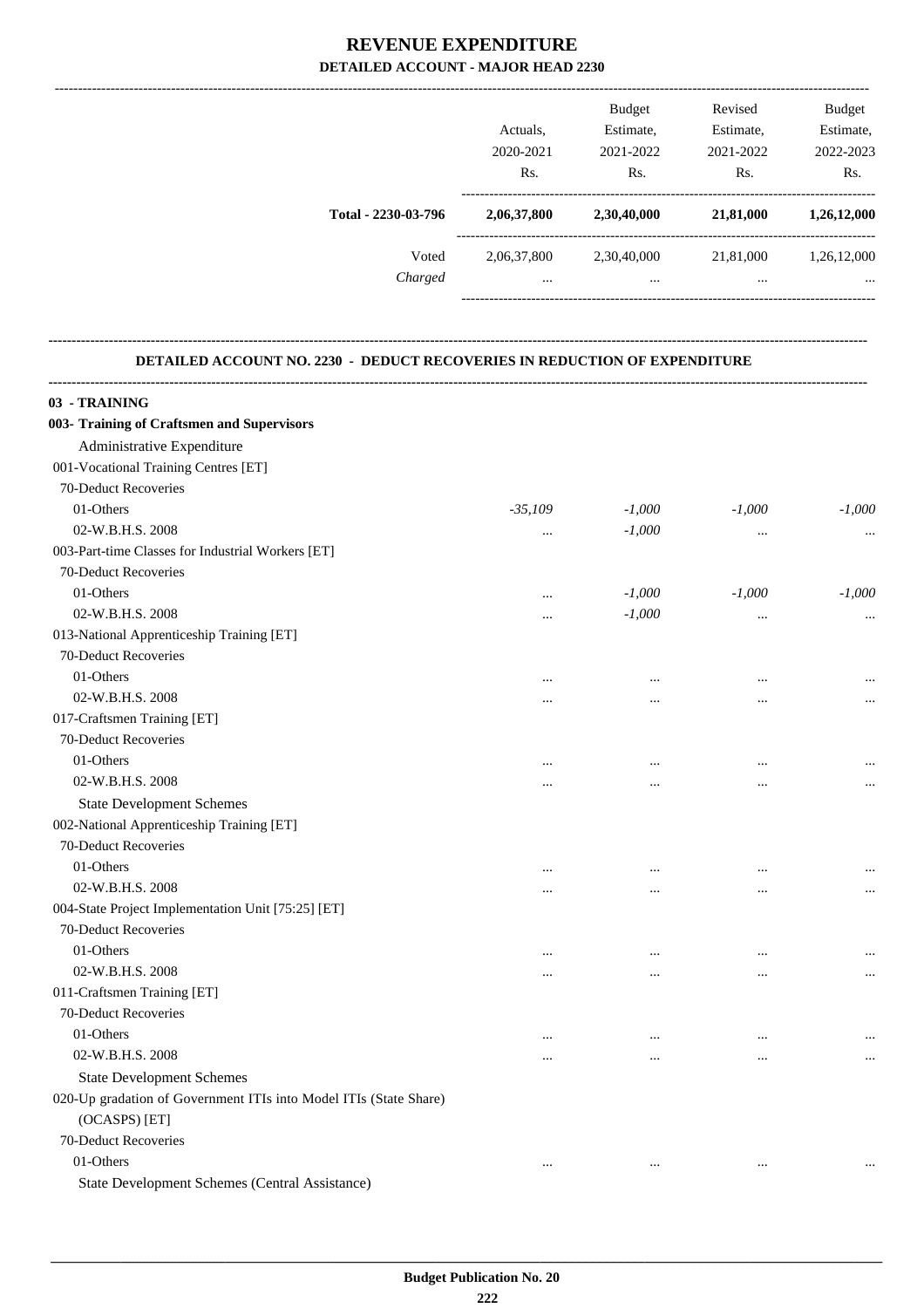|                                                                                                                                                                | Actuals,<br>2020-2021<br>Rs. | Budget<br>Estimate,<br>2021-2022<br>Rs.                                                                                                                                                                                          | Revised<br>Estimate,<br>2021-2022<br>Rs.                                                                                                                                                                                                                                                                                                                                                                                                               | <b>Budget</b><br>Estimate,<br>2022-2023<br>Rs. |
|----------------------------------------------------------------------------------------------------------------------------------------------------------------|------------------------------|----------------------------------------------------------------------------------------------------------------------------------------------------------------------------------------------------------------------------------|--------------------------------------------------------------------------------------------------------------------------------------------------------------------------------------------------------------------------------------------------------------------------------------------------------------------------------------------------------------------------------------------------------------------------------------------------------|------------------------------------------------|
| 019-Up gradation of Government ITIs into Model ITIs (Central<br>Share) (OCASPS) [ET]                                                                           |                              |                                                                                                                                                                                                                                  |                                                                                                                                                                                                                                                                                                                                                                                                                                                        |                                                |
| 70-Deduct Recoveries<br>01-Others                                                                                                                              |                              | $\cdots$                                                                                                                                                                                                                         |                                                                                                                                                                                                                                                                                                                                                                                                                                                        |                                                |
| Total - 003 - Deduct - Recoveries                                                                                                                              | $-35,109$                    |                                                                                                                                                                                                                                  | $-4,000$ $-2,000$                                                                                                                                                                                                                                                                                                                                                                                                                                      | $-2,000$                                       |
| 101- Industrial Training Institute                                                                                                                             |                              |                                                                                                                                                                                                                                  |                                                                                                                                                                                                                                                                                                                                                                                                                                                        |                                                |
| <b>Central Sector Scheme</b>                                                                                                                                   |                              |                                                                                                                                                                                                                                  |                                                                                                                                                                                                                                                                                                                                                                                                                                                        |                                                |
| 001-Skills Strengthening for Industrial Value Enhancement<br>(STRIVE) (Central Share) (OTHER) [ET]<br>70-Deduct Recoveries                                     |                              |                                                                                                                                                                                                                                  |                                                                                                                                                                                                                                                                                                                                                                                                                                                        |                                                |
| 01-Others                                                                                                                                                      |                              |                                                                                                                                                                                                                                  |                                                                                                                                                                                                                                                                                                                                                                                                                                                        |                                                |
| Total - 101 - Deduct - Recoveries                                                                                                                              | $\cdots$                     | $\cdots$                                                                                                                                                                                                                         | $\cdots$                                                                                                                                                                                                                                                                                                                                                                                                                                               |                                                |
| 102- Apprenticeship Training<br>Administrative Expenditure<br>001-National Apprenticeship Training [ET]<br>70-Deduct Recoveries                                |                              |                                                                                                                                                                                                                                  |                                                                                                                                                                                                                                                                                                                                                                                                                                                        |                                                |
| 01-Others                                                                                                                                                      |                              | $-1,000$                                                                                                                                                                                                                         |                                                                                                                                                                                                                                                                                                                                                                                                                                                        |                                                |
| 02-W.B.H.S. 2008                                                                                                                                               | $\cdots$                     | $-1,000$                                                                                                                                                                                                                         | $\ddots$                                                                                                                                                                                                                                                                                                                                                                                                                                               |                                                |
| Total - 102 - Deduct - Recoveries                                                                                                                              | $\ldots$                     | $-2,000$                                                                                                                                                                                                                         | $\cdots$                                                                                                                                                                                                                                                                                                                                                                                                                                               |                                                |
| 789- Special Component Plan for Scheduled Castes                                                                                                               |                              |                                                                                                                                                                                                                                  |                                                                                                                                                                                                                                                                                                                                                                                                                                                        |                                                |
| <b>Central Sector Scheme</b>                                                                                                                                   |                              |                                                                                                                                                                                                                                  |                                                                                                                                                                                                                                                                                                                                                                                                                                                        |                                                |
| 003-Skills Strengthening for Industrial Value<br>Enhancement(STRIVE)(Central Share) (OTHER) [ET]<br>70-Deduct Recoveries                                       |                              |                                                                                                                                                                                                                                  |                                                                                                                                                                                                                                                                                                                                                                                                                                                        |                                                |
| 01-Others                                                                                                                                                      |                              | $\cdots$ . The contract of the contract of the contract of the contract of the contract of the contract of the contract of the contract of the contract of the contract of the contract of the contract of the contract of the c | $\mathbf{1}_{\mathbf{1}_{\mathbf{1}_{\mathbf{2}}\mathbf{1}_{\mathbf{3}}\mathbf{1}_{\mathbf{4}}\mathbf{1}_{\mathbf{5}}\mathbf{1}_{\mathbf{6}}\mathbf{1}_{\mathbf{7}}\mathbf{1}_{\mathbf{8}}\mathbf{1}_{\mathbf{9}}\mathbf{1}_{\mathbf{1}_{\mathbf{1}}\mathbf{1}_{\mathbf{1}}\mathbf{1}_{\mathbf{1}}\mathbf{1}_{\mathbf{1}}\mathbf{1}_{\mathbf{1}}\mathbf{1}_{\mathbf{1}}\mathbf{1}_{\mathbf{1}}\mathbf{1}_{\mathbf{1}}\mathbf{1}_{\mathbf{$<br>$\cdots$ |                                                |
| Total - 789 - Deduct - Recoveries                                                                                                                              | $\cdots$                     | $\cdots$                                                                                                                                                                                                                         | $\cdots$                                                                                                                                                                                                                                                                                                                                                                                                                                               |                                                |
| 796- Tribal Areas Sub-Plan<br><b>Central Sector Scheme</b><br>003-Skill Strengthening for Industrial Value Enhancement<br>(STRIVE)(Central Share) (OTHER) [ET] |                              |                                                                                                                                                                                                                                  |                                                                                                                                                                                                                                                                                                                                                                                                                                                        |                                                |
| 70-Deduct Recoveries<br>01-Others                                                                                                                              |                              | $\cdots$                                                                                                                                                                                                                         |                                                                                                                                                                                                                                                                                                                                                                                                                                                        |                                                |
| Total - 796 - Deduct - Recoveries                                                                                                                              |                              |                                                                                                                                                                                                                                  |                                                                                                                                                                                                                                                                                                                                                                                                                                                        |                                                |
|                                                                                                                                                                | $\ldots$                     | $\cdots$                                                                                                                                                                                                                         | $\cdots$                                                                                                                                                                                                                                                                                                                                                                                                                                               |                                                |
| 800- Other Expenditure<br><b>State Development Schemes</b><br>004-Refund of Unutilised Fund of CSS Schemes (State Share)<br>(CSSREFUND) [ET]                   |                              |                                                                                                                                                                                                                                  |                                                                                                                                                                                                                                                                                                                                                                                                                                                        |                                                |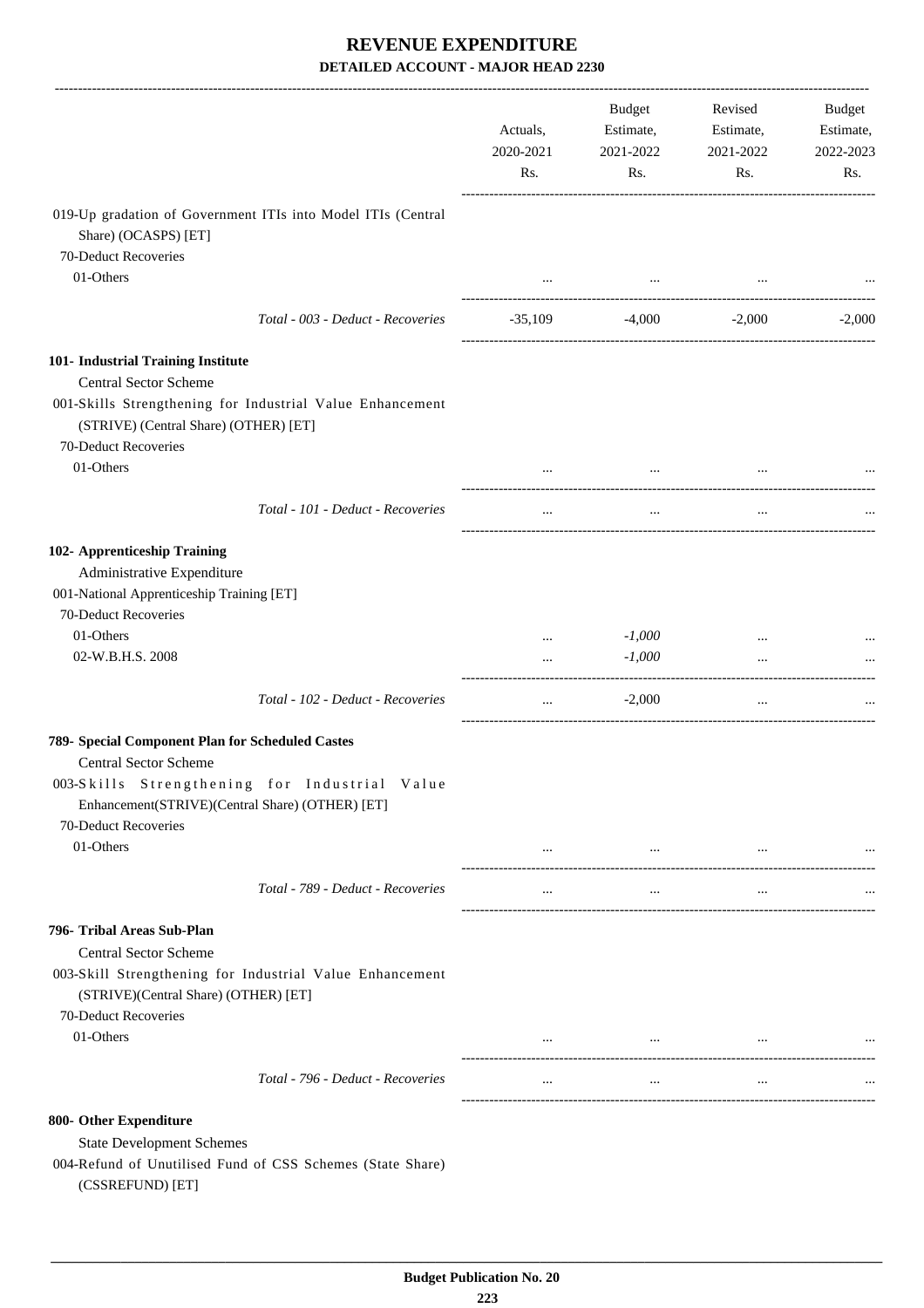|                                                                      |                                                              | Actuals,<br>2020-2021<br>Rs. | <b>Budget</b><br>Estimate,<br>2021-2022<br>Rs. | Revised<br>Estimate,<br>2021-2022<br>Rs. | <b>Budget</b><br>Estimate,<br>2022-2023<br>Rs. |
|----------------------------------------------------------------------|--------------------------------------------------------------|------------------------------|------------------------------------------------|------------------------------------------|------------------------------------------------|
| 70-Deduct Recoveries                                                 |                                                              |                              |                                                |                                          |                                                |
| 01-Others                                                            |                                                              |                              |                                                |                                          |                                                |
| State Development Schemes (Central Assistance)                       |                                                              |                              |                                                |                                          |                                                |
| (CSSREFUND) [ET]                                                     | 003-Refund of Unutilised Fund of CSS Schemes (Central Share) |                              |                                                |                                          |                                                |
| 70-Deduct Recoveries                                                 |                                                              |                              |                                                |                                          |                                                |
| 01-Others                                                            |                                                              |                              | $\cdots$                                       |                                          |                                                |
|                                                                      | Total - 800 - Deduct - Recoveries                            | $\cdots$                     | $\cdots$                                       | $\cdots$                                 |                                                |
| 911- Deduct Recoveries of Overpayments<br>Administrative Expenditure |                                                              |                              |                                                |                                          |                                                |
| 003-vocational Training Centres [ET]                                 |                                                              |                              |                                                |                                          |                                                |
| 70-Deduct Recoveries                                                 |                                                              |                              |                                                |                                          |                                                |
| 01-Others                                                            |                                                              |                              | $-1,000$                                       |                                          |                                                |
| 02-W.B.H.S. 2008                                                     |                                                              |                              | $-1,000$                                       |                                          |                                                |
| <b>State Development Schemes</b>                                     |                                                              |                              |                                                |                                          |                                                |
| 001-Craftsmen Training [ET]                                          |                                                              |                              |                                                |                                          |                                                |
| 70-Deduct Recoveries                                                 |                                                              |                              |                                                |                                          |                                                |
| 01-Others                                                            |                                                              | $-16,639$                    |                                                |                                          |                                                |
| 002-National Apprenticeship Training [ET]                            |                                                              |                              |                                                |                                          |                                                |
| 70-Deduct Recoveries                                                 |                                                              |                              |                                                |                                          |                                                |
| 01-Others                                                            |                                                              |                              | $\cdots$<br>------------------                 | ----------------------                   |                                                |
|                                                                      | Total - 911 - Deduct - Recoveries                            | $-16,639$                    | $-2,000$                                       | $\ddots$                                 |                                                |
|                                                                      | Total - 2230 - Deduct - Recoveries                           | $-51,748$                    | $-8,000$                                       | $-2,000$                                 | $-2,000$                                       |
|                                                                      |                                                              |                              |                                                |                                          |                                                |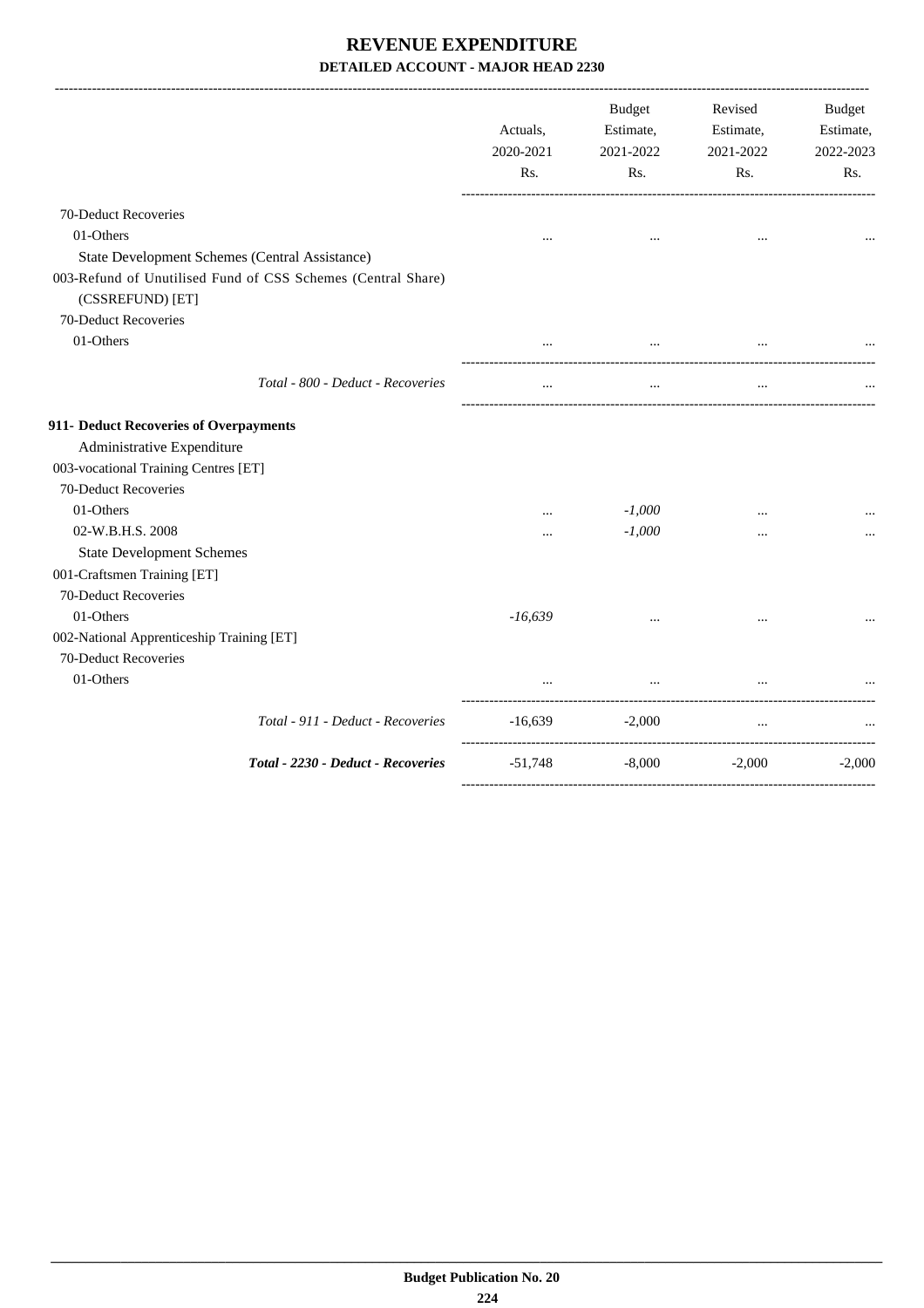## **REVENUE EXPENDITURE**

### **DEMAND No. 51**

## **Technical Education, Training & Skill Development Department**

**B - Social Services - (h) Others**

**Head of Account : 2251 - Secretariat--Social Services**

| Voted Rs. 5,67,98,000 |                            | <b>Charged Rs. Nil</b> |             |                  | Total Rs. 5,67,98,000 |
|-----------------------|----------------------------|------------------------|-------------|------------------|-----------------------|
|                       |                            | Voted Rs.              | Charged Rs. | <b>Total Rs.</b> |                       |
|                       | <b>Gross Expenditure</b>   |                        | 5,67,98,000 | $\cdots$         | 5,67,98,000           |
|                       | <b>Deduct - Recoveries</b> |                        | $-2.000$    | $\cdots$         | $-2.000$              |
|                       | <b>Net Expenditure</b>     |                        | 5,67,96,000 | $\cdots$         | 5,67,96,000           |

## **REVENUE EXPENDITURE ABSTRACT ACCOUNT**

|                                                                            |                                                       | Budget                  | Revised                                                     | <b>Budget</b>     |
|----------------------------------------------------------------------------|-------------------------------------------------------|-------------------------|-------------------------------------------------------------|-------------------|
|                                                                            | Actuals,                                              | Estimate,               | Estimate,                                                   | Estimate,         |
|                                                                            | 2020-2021                                             | 2021-2022               | 2021-2022                                                   | 2022-2023         |
|                                                                            | Rs.                                                   | Rs.                     | Rs.                                                         | Rs.               |
| 090- Secretariate                                                          |                                                       |                         |                                                             |                   |
| Administrative Expenditure                                                 |                                                       | 4,28,47,046 4,96,95,000 | 4,54,00,000                                                 | 5,67,98,000       |
| <b>Total - 090</b>                                                         |                                                       | 4,28,47,046 4,96,95,000 | 4,54,00,000 5,67,98,000                                     |                   |
| <b>Grand Total - Gross</b>                                                 |                                                       | 4,28,47,046 4,96,95,000 | 4,54,00,000 5,67,98,000                                     |                   |
|                                                                            | Voted 4,28,47,046 4,96,95,000 4,54,00,000 5,67,98,000 |                         |                                                             |                   |
| Charged                                                                    |                                                       |                         |                                                             |                   |
| Administrative Expenditure 4,28,47,046 4,96,95,000 4,54,00,000 5,67,98,000 |                                                       |                         |                                                             |                   |
| <b>Deduct Recoveries</b>                                                   |                                                       | $\dots$ $-3,000$        |                                                             | $-2,000$ $-2,000$ |
| Grand Total - Net 4,28,47,046 4,96,92,000 4,53,98,000 5,67,96,000          |                                                       |                         |                                                             |                   |
| Voted                                                                      |                                                       |                         | 4, 28, 47, 046 4, 96, 92, 000 4, 53, 98, 000 5, 67, 96, 000 |                   |
| Charged                                                                    |                                                       | $\cdots$                |                                                             |                   |
|                                                                            |                                                       |                         |                                                             |                   |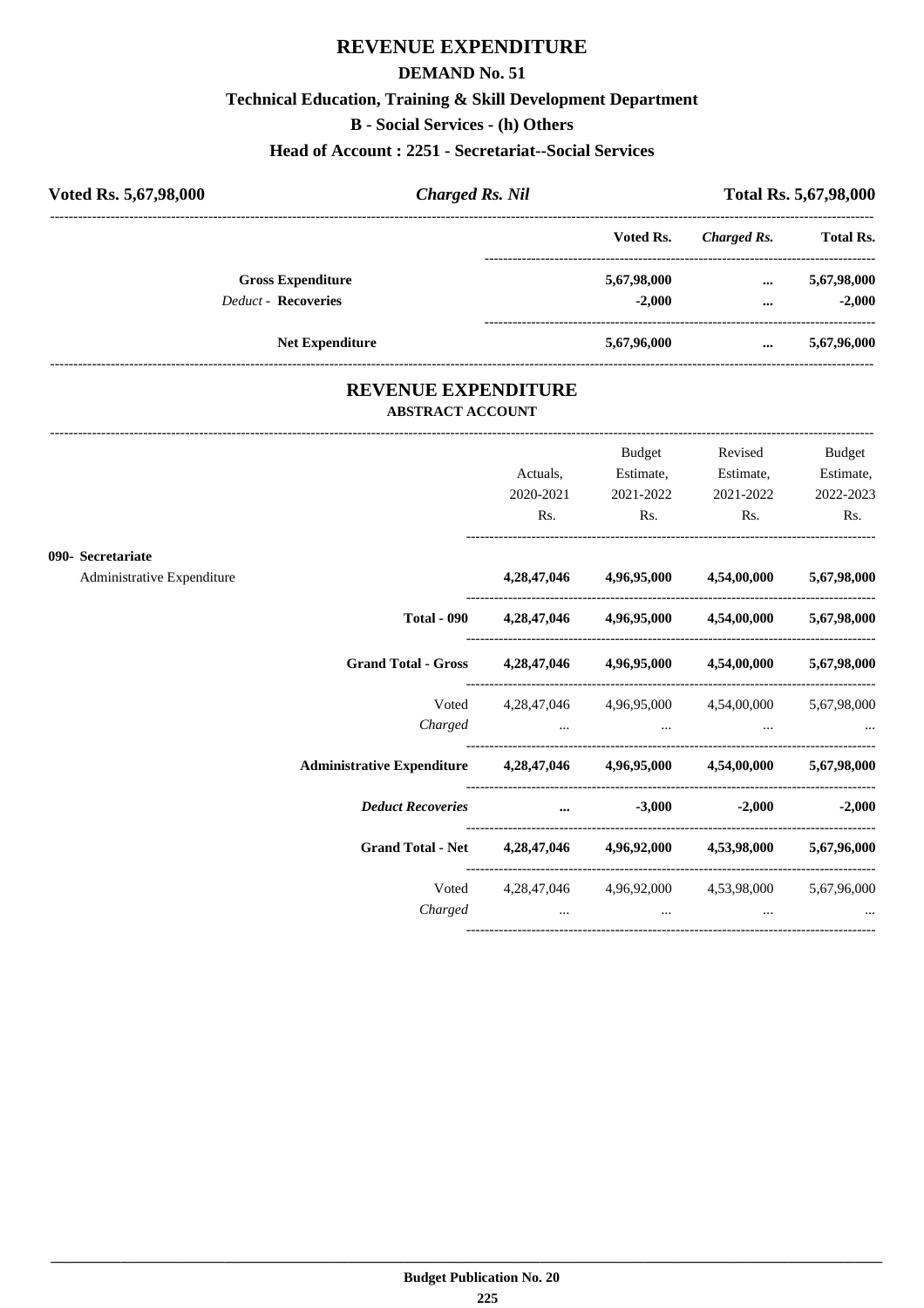|                                                          | Actuals,<br>2020-2021<br>Rs. | Budget<br>Estimate,<br>2021-2022<br>Rs. | Revised<br>Estimate,<br>2021-2022<br>Rs.        | Budget<br>Estimate,<br>2022-2023<br>Rs. |
|----------------------------------------------------------|------------------------------|-----------------------------------------|-------------------------------------------------|-----------------------------------------|
| DETAILED ACCOUNT NO. 2251-00-090 - SECRETARIATE          |                              |                                         |                                                 |                                         |
| 090- Secretariate                                        |                              |                                         |                                                 |                                         |
| <b>Administrative Expenditure</b>                        |                              |                                         |                                                 |                                         |
| 009- Department of Technical Education and Training [ET] |                              |                                         |                                                 |                                         |
| 01- Salaries                                             |                              |                                         |                                                 |                                         |
| 01-Pay                                                   | 3,40,61,173                  | 3,85,56,000                             | 3,47,42,000                                     | 4,57,84,000                             |
| 14-Grade Pay                                             |                              | $\sim 100$ and $\sim 100$               |                                                 |                                         |
| 02-Dearness Allowance                                    | 10,76,739                    | 12,80,000                               | 22,00,000                                       | 23,47,000                               |
| 03-House Rent Allowance                                  | 31,43,407                    | 40,52,000                               | 33,00,000                                       | 33,99,000                               |
| 04-Ad hoc Bonus                                          | 96,600                       | 1,00,000                                | 81,000                                          | 90,000                                  |
| 07-Other Allowances                                      | 63,141                       | 3,00,000                                | 1,00,000                                        | 1,00,000                                |
| 12-Medical Allowance                                     | 19,500                       | 27,000                                  | 20,000                                          | 20,000                                  |
| Total - 2251-00-090-009-01                               |                              |                                         | 3,84,60,560 4,43,15,000 4,04,43,000 5,17,40,000 |                                         |
| 02- Wages                                                | 6,81,020                     | 7,50,000                                | 7,23,000                                        | 7,45,000                                |
| 07- Medical Reimbursements                               | 67,566                       | 3,20,000                                | 3,20,000                                        | 3,26,000                                |
| 11- Travel Expenses                                      | 62,484                       | 2,14,000                                | 2,14,000                                        | 2,18,000                                |
| 12- Medical Reimbursements under WBHS 2008               | 1,13,584                     | 1,77,000                                | 1,77,000                                        | 1,81,000                                |
| 13- Office Expenses                                      |                              |                                         |                                                 |                                         |
| 01-Electricity                                           | $\cdots$                     | $\cdots$                                |                                                 |                                         |
| 02-Telephone                                             | 1,63,344                     | 1,67,000                                | 1,67,000                                        | 1,70,000                                |
| 03-Maintenance / P.O.L. for Office Vehicles              | 19,87,550                    | 20,20,000                               | 20,27,000                                       | 20,68,000                               |
| 04-Other Office Expenses                                 | 7,48,171                     | 5,52,000                                | 10,50,000                                       | 10.63,000                               |
| Total - 2251-00-090-009-13                               | 28,99,065                    | 27,39,000                               | 32,44,000                                       | 33,01,000                               |
| 19- Maintenance                                          |                              | 1,05,000                                |                                                 |                                         |
| 27- Minor Works/ Maintenance                             |                              | 2,25,000                                |                                                 |                                         |
| 28- Payment of Professional and Special Services         |                              |                                         |                                                 |                                         |
| 02-Other charges                                         | 4,11,187                     | 4,50,000                                | $\cdots$                                        | $\cdots$                                |
| 50- Other Charges                                        | 73,080                       | 2,00,000                                | 2,00,000                                        | 2,06,000                                |
| 77- Computerisation                                      | 78,500                       | 2,00,000                                | 79,000                                          | 81,000                                  |
| <b>Total - Administrative Expenditure</b>                | 4,28,47,046                  | 4,96,95,000                             | 4,54,00,000                                     | 5,67,98,000                             |
| Total - 2251-00-090                                      | 4,28,47,046                  | 4,96,95,000                             | 4,54,00,000                                     | 5,67,98,000                             |
| Voted                                                    | 4,28,47,046                  | 4,96,95,000                             | 4,54,00,000                                     | 5,67,98,000                             |
| Charged                                                  | $\cdots$                     | $\cdots$                                |                                                 |                                         |

### **-------------------------------------------------------------------------------------------------------------------------------------------------------------------------------- DETAILED ACCOUNT NO. 2251 - DEDUCT RECOVERIES IN REDUCTION OF EXPENDITURE**

### **--------------------------------------------------------------------------------------------------------------------------------------------------------------------------------**

 **\_\_\_\_\_\_\_\_\_\_\_\_\_\_\_\_\_\_\_\_\_\_\_\_\_\_\_\_\_\_\_\_\_\_\_\_\_\_\_\_\_\_\_\_\_\_\_\_\_\_\_\_\_\_\_\_\_\_\_\_\_\_\_\_\_\_\_\_\_\_\_\_\_\_\_\_\_\_\_\_\_\_\_\_\_\_\_\_\_\_\_\_\_\_\_\_\_\_\_\_\_\_\_\_\_\_\_\_\_\_\_\_\_\_\_\_\_\_\_**

### **090- Secretariate**

Administrative Expenditure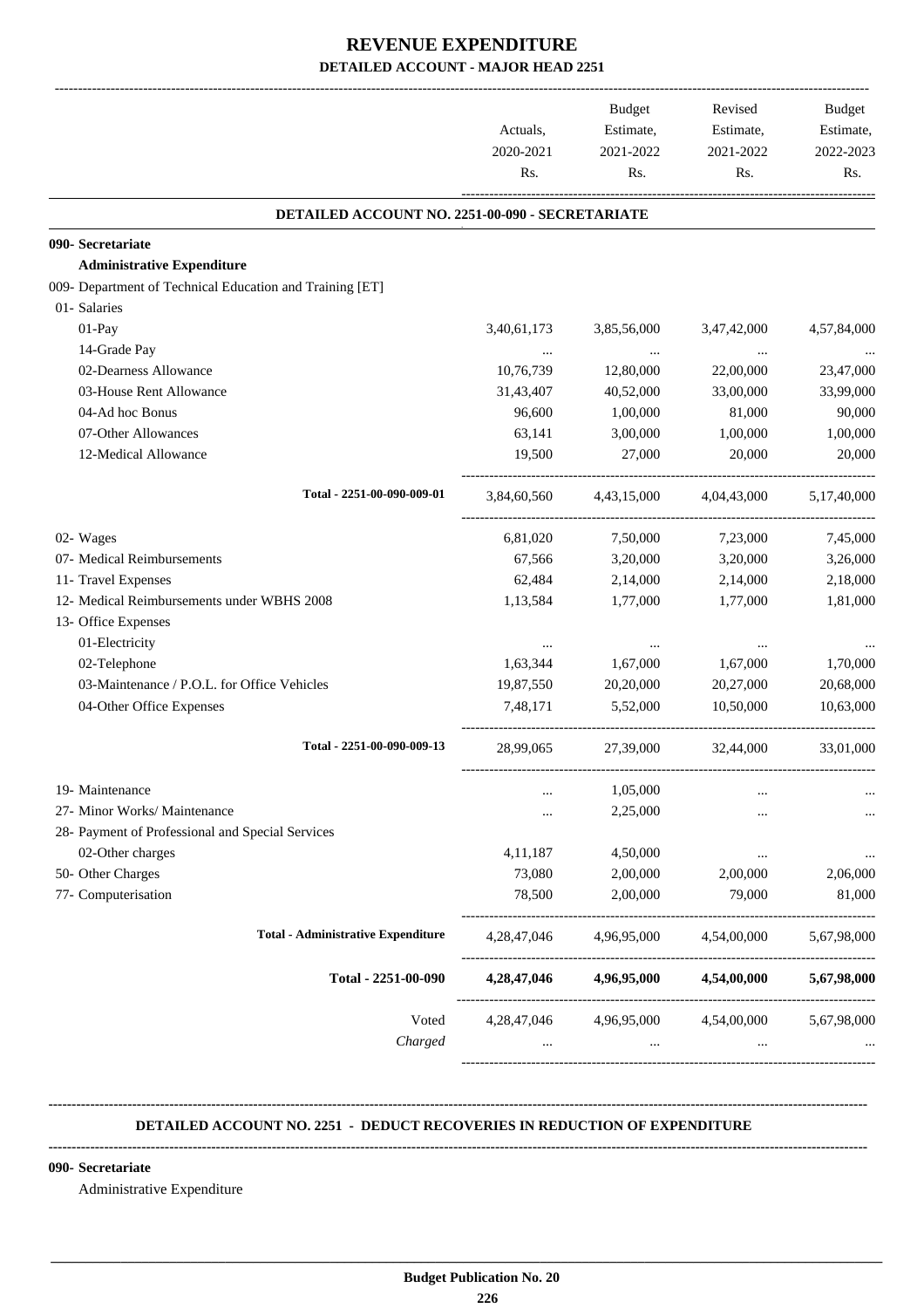|                                                         |           | <b>Budget</b> | Revised   | Budget    |
|---------------------------------------------------------|-----------|---------------|-----------|-----------|
|                                                         | Actuals.  | Estimate,     | Estimate, | Estimate, |
|                                                         | 2020-2021 | 2021-2022     | 2021-2022 | 2022-2023 |
|                                                         | Rs.       | Rs.           | Rs.       | Rs.       |
| 009-Department of Technical Education and Training [ET] |           |               |           |           |
| 70-Deduct Recoveries                                    |           |               |           |           |
| 01-Others                                               |           | $-1,000$      | $-1,000$  | $-1,000$  |
| 02-W.B.H.S. 2008                                        |           | $-1,000$      | $\cdots$  |           |
| Total - 090 - Deduct - Recoveries                       | $\cdots$  | $-2,000$      | $-1,000$  | $-1,000$  |
| 911- Deduct Recoveries of Overpayments                  |           |               |           |           |
| Administrative Expenditure                              |           |               |           |           |
| 009-Department of Technical Education and Training [ET] |           |               |           |           |
| 70-Deduct Recoveries                                    |           |               |           |           |
| 01-Others                                               | $\ddots$  | $-1,000$      | $-1,000$  | $-1,000$  |
| Total - 911 - Deduct - Recoveries                       | $\cdots$  | $-1,000$      | $-1,000$  | $-1,000$  |
| <b>Total - 2251 - Deduct - Recoveries</b>               | $\cdots$  | $-3,000$      | $-2,000$  | $-2,000$  |
|                                                         |           |               |           |           |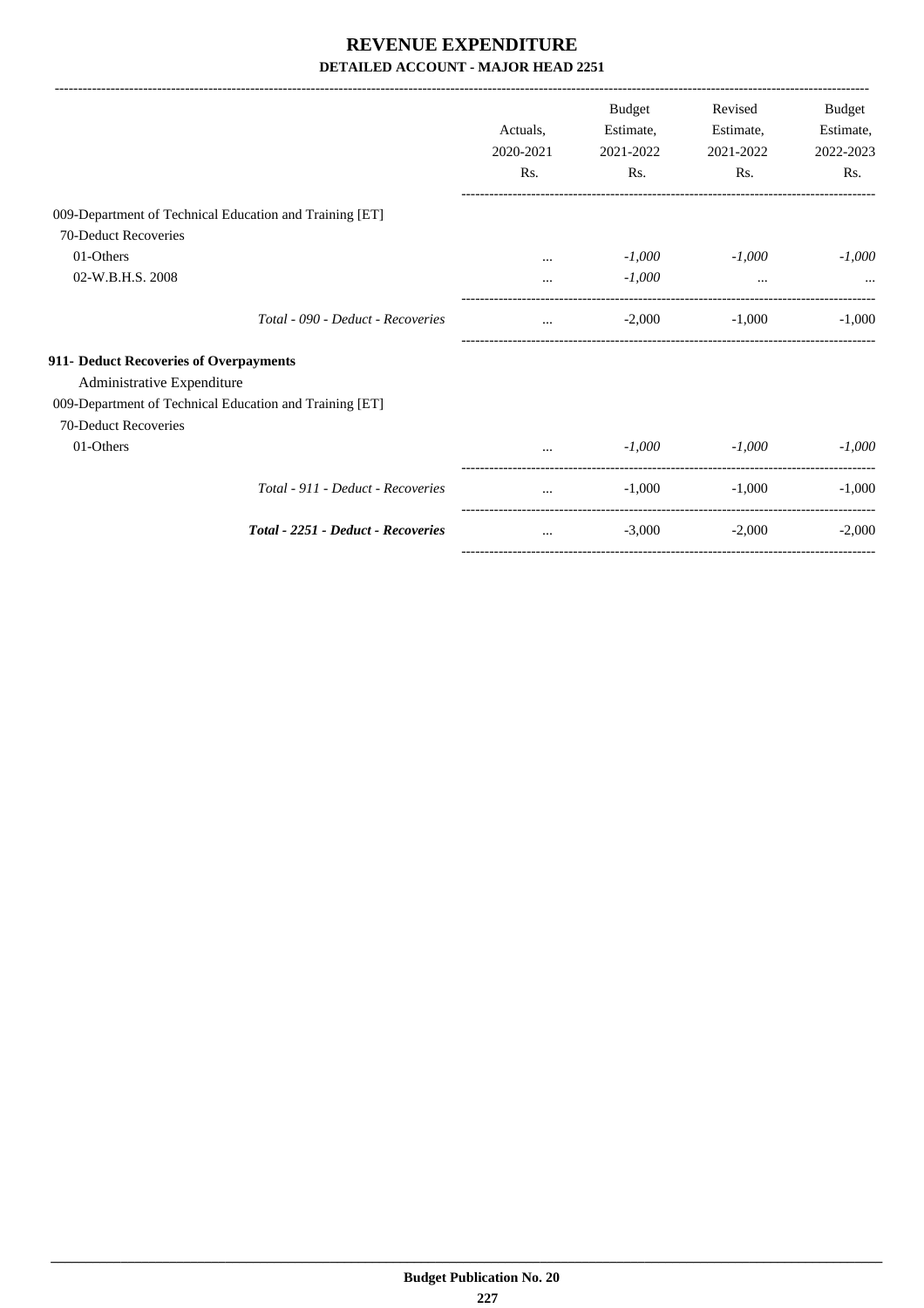## **CAPITAL EXPENDITURE**

### **DEMAND No. 51**

## **Technical Education, Training & Skill Development Department B. Capital Account of Social Services - (a) Capital Account of Education, Sports, Art and Culture Head of Account : 4202 - Capital Outlay on Education, Sports, Art and Culture**

| Voted Rs. 236,67,78,000                                                        | <b>Charged Rs. Nil</b>                                |              |                                                       |                              | Total Rs. 236, 67, 78, 000 |
|--------------------------------------------------------------------------------|-------------------------------------------------------|--------------|-------------------------------------------------------|------------------------------|----------------------------|
|                                                                                |                                                       |              | ----------------------------------<br>Voted Rs.       | <b>Charged Rs.</b>           | <b>Total Rs.</b>           |
| <b>Gross Expenditure</b>                                                       |                                                       |              | 236,67,78,000                                         | $\cdots$                     | 236, 67, 78, 000           |
| <b>Deduct - Recoveries</b>                                                     |                                                       |              |                                                       | $\cdots$                     |                            |
| <b>Net Expenditure</b>                                                         |                                                       |              | 236,67,78,000                                         | $\cdots$                     | 236, 67, 78, 000           |
|                                                                                | <b>CAPITAL EXPENDITURE</b><br><b>ABSTRACT ACCOUNT</b> |              |                                                       |                              |                            |
|                                                                                |                                                       |              | Budget                                                | Revised                      | <b>Budget</b>              |
|                                                                                |                                                       | Actuals,     | Estimate,                                             | Estimate,                    | Estimate,                  |
|                                                                                |                                                       | 2020-2021    | 2021-2022                                             | 2021-2022                    | 2022-2023                  |
|                                                                                |                                                       | Rs.          | Rs.                                                   | Rs.                          | Rs.                        |
| 01 - GENERAL EDUCATION                                                         |                                                       |              |                                                       |                              |                            |
| 800- Other Expenditure<br><b>State Development Schemes</b>                     |                                                       | 20,39,89,186 | 35,00,00,000                                          | 11,66,67,000                 | 30,00,00,000               |
|                                                                                | <b>Total - 800</b>                                    | 20,39,89,186 | 35,00,00,000                                          | 11,66,67,000                 | 30,00,00,000               |
|                                                                                | Total - 01                                            | 20,39,89,186 | 35,00,00,000                                          | 11,66,67,000                 | 30,00,00,000               |
| 02 - TECHNICAL EDUCATION                                                       |                                                       |              |                                                       |                              |                            |
| 103- Technical Schools                                                         |                                                       |              |                                                       |                              |                            |
| <b>State Development Schemes</b>                                               |                                                       | 24,68,725    | 5,00,00,000                                           | 1,66,67,000                  | 5,25,00,000                |
| State Development Schemes (Central Assistance)                                 |                                                       |              |                                                       |                              |                            |
|                                                                                | <b>Total - 103</b>                                    | 24,68,725    | 5,00,00,000                                           | 1,66,67,000                  | 5,25,00,000                |
| 104- Polytechnics                                                              |                                                       |              |                                                       |                              |                            |
| Administrative Expenditure                                                     |                                                       |              |                                                       |                              |                            |
| <b>State Development Schemes</b>                                               |                                                       | 52,60,78,730 | 191,33,60,000                                         | 63,77,85,000                 | 200,90,28,000              |
| State Development Schemes (Central Assistance)<br><b>Central Sector Scheme</b> |                                                       |              | 1,44,40,000                                           |                              |                            |
|                                                                                |                                                       | $\cdots$     |                                                       | $\cdots$<br>---------------- |                            |
|                                                                                | <b>Total - 104</b>                                    |              | 52,60,78,730 192,78,00,000 63,77,85,000 200,90,28,000 |                              |                            |
| 789- Special Component Plan for Scheduled Castes                               |                                                       |              |                                                       |                              |                            |
| <b>State Development Schemes</b>                                               |                                                       | $\cdots$     |                                                       |                              |                            |
| State Development Schemes (Central Assistance)                                 |                                                       | 6,65,107     | 44,00,000                                             |                              |                            |
| <b>Central Sector Scheme</b>                                                   |                                                       | $\cdots$     | $\ddotsc$                                             | $\cdots$                     |                            |
|                                                                                | <b>Total - 789</b>                                    |              | $6,65,107$ $44,00,000$                                | $\cdots$                     |                            |

### **796- Tribal Area Sub-Plan**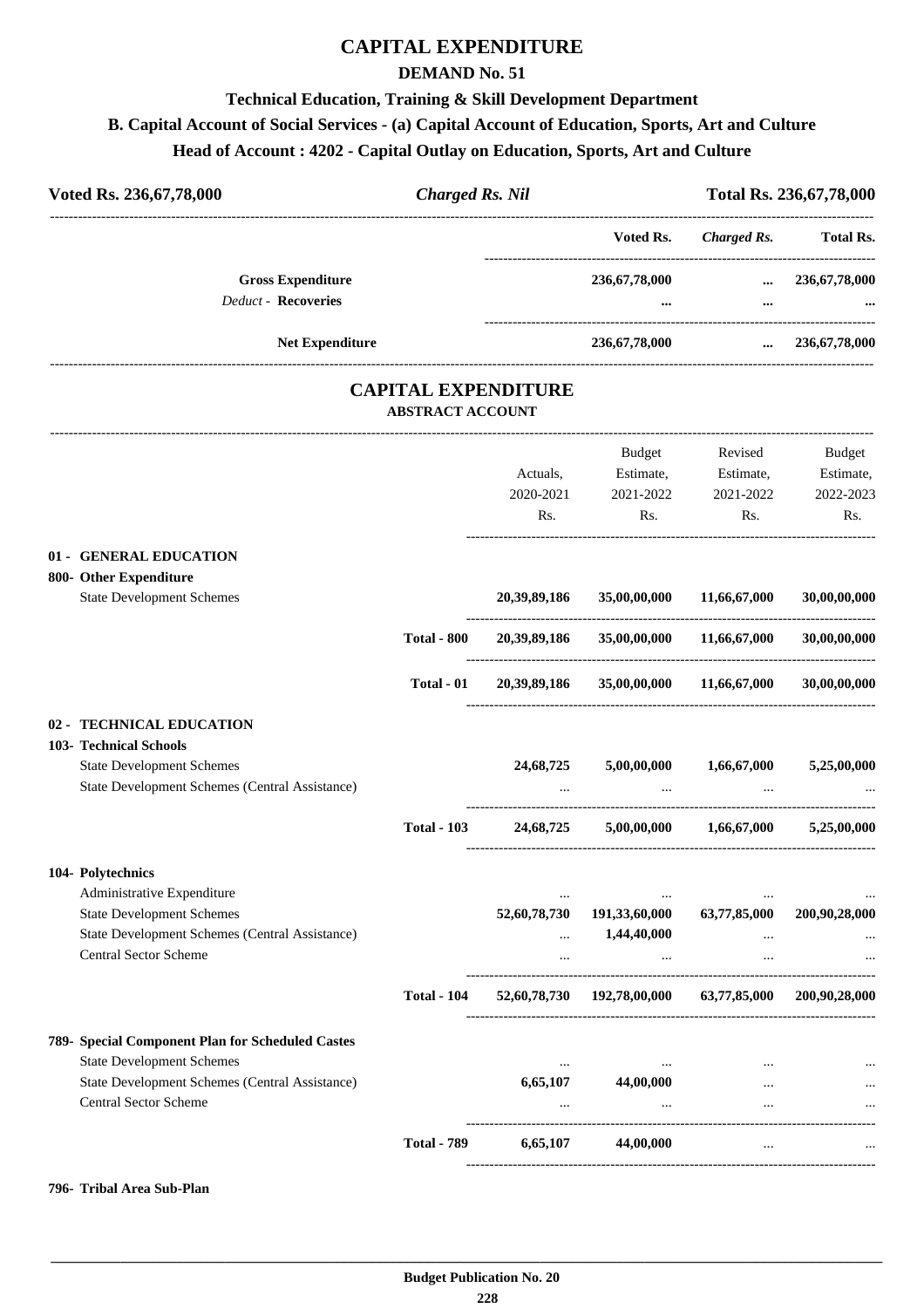## **CAPITAL EXPENDITURE ABSTRACT ACCOUNT**

|                                                                                 | Actuals,                        | <b>Budget</b><br>Estimate,                       | Revised<br>Estimate,                            | <b>Budget</b><br>Estimate, |
|---------------------------------------------------------------------------------|---------------------------------|--------------------------------------------------|-------------------------------------------------|----------------------------|
|                                                                                 | 2020-2021                       | 2021-2022                                        | 2021-2022                                       | 2022-2023                  |
|                                                                                 | Rs.                             | Rs.                                              | Rs.                                             | Rs.                        |
| <b>State Development Schemes</b>                                                |                                 |                                                  |                                                 |                            |
| State Development Schemes (Central Assistance)                                  | $\cdots$                        | 12,00,000                                        | $\cdots$                                        |                            |
| Central Sector Scheme                                                           | $\cdots$<br>___________________ | $\ldots$                                         |                                                 |                            |
| <b>Total - 796</b>                                                              | $\mathbf{r}$                    | 12,00,000                                        | $\overline{a}$                                  |                            |
| 800- Other Expenditure                                                          |                                 |                                                  |                                                 |                            |
| <b>State Development Schemes</b>                                                | 1,86,413                        | 50,00,000                                        | 16,67,000                                       | 52,50,000                  |
| <b>Total - 800</b>                                                              | 1,86,413                        |                                                  | 50,00,000 16,67,000                             | 52,50,000                  |
| Total - 02                                                                      |                                 | 52,93,98,975 198,84,00,000                       | 65,61,19,000                                    | 206, 67, 78, 000           |
| <b>Grand Total - Gross</b>                                                      |                                 | 73,33,88,161 233,84,00,000                       | 77,27,86,000<br>------------------------------- | 236, 67, 78, 000           |
| Voted                                                                           |                                 | 73, 33, 88, 161 233, 84, 00, 000 77, 27, 86, 000 |                                                 | 236,67,78,000              |
| Charged                                                                         | $\ddotsc$                       | $\cdots$                                         | $\cdots$                                        |                            |
| <b>Administrative Expenditure</b>                                               | $\cdots$                        | $\cdots$                                         |                                                 |                            |
| State Development Schemes 73,27,23,054 231,83,60,000 77,27,86,000 236,67,78,000 |                                 |                                                  |                                                 |                            |
| State Development Schemes (Central Assistance) 6,65,107 2,00,40,000             |                                 |                                                  | $\cdots$                                        |                            |
| <b>Central Sector Scheme</b>                                                    | $\ddotsc$                       | $\cdots$                                         |                                                 |                            |
| <b>Deduct Recoveries</b>                                                        | $-85,128$                       | $\cdots$                                         |                                                 |                            |
| <b>Grand Total - Net</b>                                                        |                                 | 73,33,03,033 233,84,00,000                       | 77,27,86,000                                    | 236, 67, 78, 000           |
| Voted                                                                           |                                 | 73,33,03,033 233,84,00,000                       | 77,27,86,000                                    | 236,67,78,000              |
| Charged                                                                         | $\ddots$                        | $\cdots$                                         | $\ddots$                                        |                            |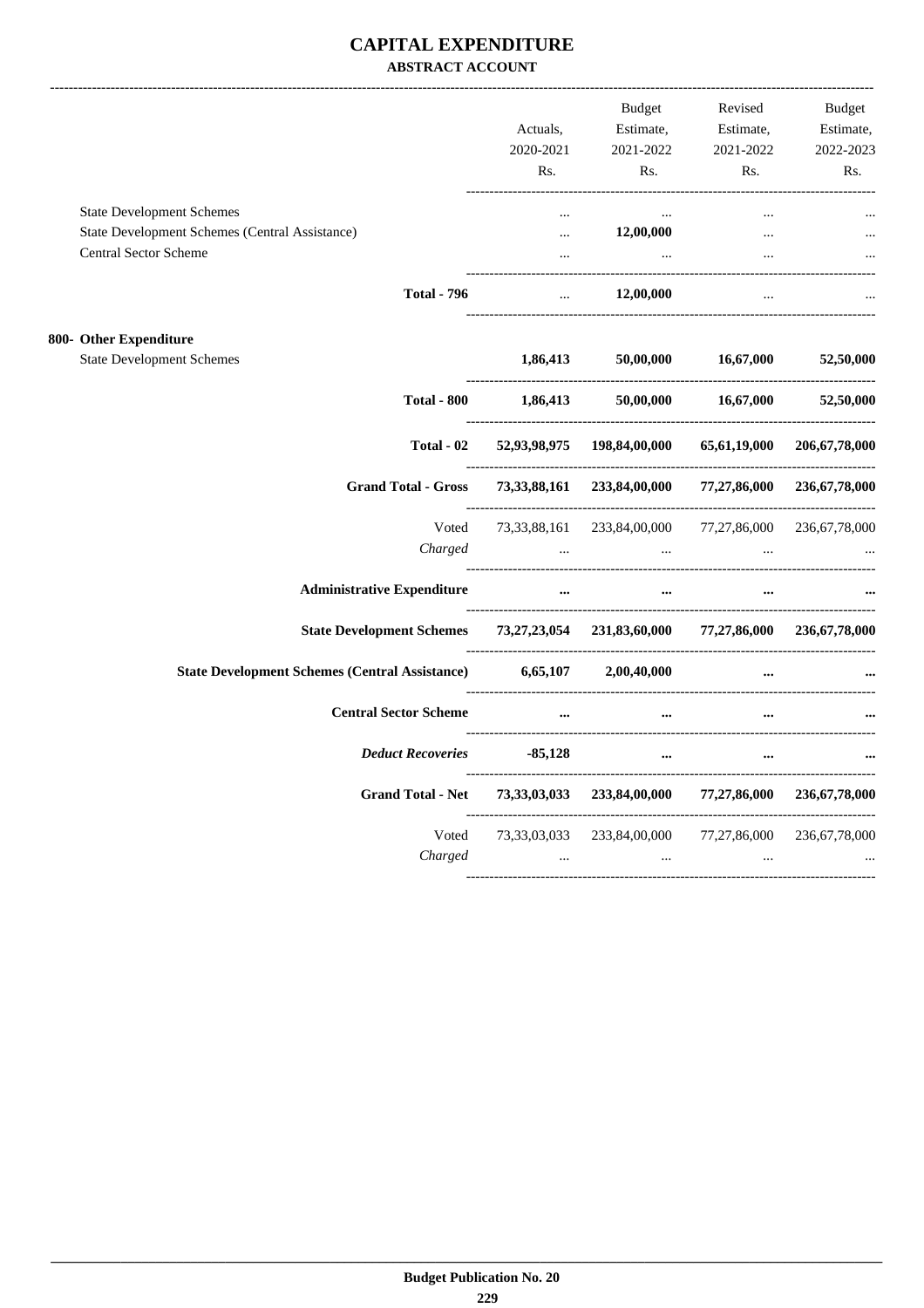-------------------------------------------------------------------------------------------------------------------------------------------------------------------------------

|                                                                                                                        | Actuals,<br>2020-2021<br>Rs. | <b>Budget</b><br>Estimate,<br>2021-2022<br>Rs.     | Revised<br>Estimate,<br>2021-2022<br>Rs. | <b>Budget</b><br>Estimate,<br>2022-2023<br>Rs. |
|------------------------------------------------------------------------------------------------------------------------|------------------------------|----------------------------------------------------|------------------------------------------|------------------------------------------------|
| DETAILED ACCOUNT NO. 4202-01-800 - OTHER EXPENDITURE                                                                   |                              |                                                    |                                          |                                                |
| 01 - GENERAL EDUCATION<br>800- Other Expenditure<br><b>State Development Schemes</b>                                   |                              |                                                    |                                          |                                                |
| 001- Infrastucture Facilities for Technical Education Programme<br>under RIDF (RIDF) [ET]                              |                              |                                                    |                                          |                                                |
| 53- Major Works / Land and Buildings                                                                                   |                              | 20,39,89,186 35,00,00,000 11,66,67,000             |                                          | 30,00,00,000                                   |
| <b>Total - State Development Schemes</b>                                                                               | 20,39,89,186                 |                                                    | 35,00,00,000 11,66,67,000                | 30,00,00,000                                   |
| Total - 4202-01-800                                                                                                    | 20,39,89,186                 |                                                    | 35,00,00,000 11,66,67,000                | 30,00,00,000                                   |
| Voted<br>Charged                                                                                                       |                              | 20,39,89,186 35,00,00,000 11,66,67,000<br>$\cdots$ |                                          | 30,00,00,000                                   |
| DETAILED ACCOUNT NO. 4202-02-103 - TECHNICAL SCHOOLS                                                                   |                              |                                                    |                                          |                                                |
| 02 - TECHNICAL EDUCATION<br>103- Technical Schools<br><b>State Development Schemes</b>                                 |                              |                                                    |                                          |                                                |
| 001- Development of different Junior Technical Schools in this State<br>[ET]                                           |                              |                                                    |                                          |                                                |
| 53- Major Works / Land and Buildings                                                                                   | 24,68,725                    |                                                    | 5,00,00,000 1,66,67,000                  | 5,25,00,000                                    |
| <b>Total - State Development Schemes</b>                                                                               |                              | 24,68,725 5,00,00,000 1,66,67,000                  |                                          | 5,25,00,000                                    |
| <b>State Development Schemes</b><br>005- Backward Region Grant(Spl.)funded by the State (BRGFSW)<br>[ET]               |                              |                                                    |                                          |                                                |
| 53- Major Works / Land and Buildings<br><b>State Development Schemes</b>                                               | $\cdots$                     | $\cdots$                                           |                                          |                                                |
| 004- Schemes Under Additional Central Assistance (State Share)<br>(ACA) [ET]                                           |                              |                                                    |                                          |                                                |
| 53- Major Works / Land and Buildings<br><b>State Development Schemes (Central Assistance)</b>                          | $\cdots$                     |                                                    |                                          |                                                |
| 002- Establishment of S.D.C.s & I.T.I.s under BRGF (Central Share)<br>(BRGFS) [ET]                                     |                              |                                                    |                                          |                                                |
| 53- Major Works / Land and Buildings<br>003- Schemes under Additional Central Assistance (Central Share)<br>(ACA) [ET] |                              |                                                    |                                          |                                                |
| 53- Major Works / Land and Buildings<br>Total - 4202-02-103                                                            | $\cdots$<br>24,68,725        | 5,00,00,000                                        | 1,66,67,000                              | 5,25,00,000                                    |
| Voted<br>Charged                                                                                                       | 24,68,725                    | 5,00,00,000                                        | 1,66,67,000                              | 5,25,00,000                                    |
|                                                                                                                        |                              |                                                    |                                          |                                                |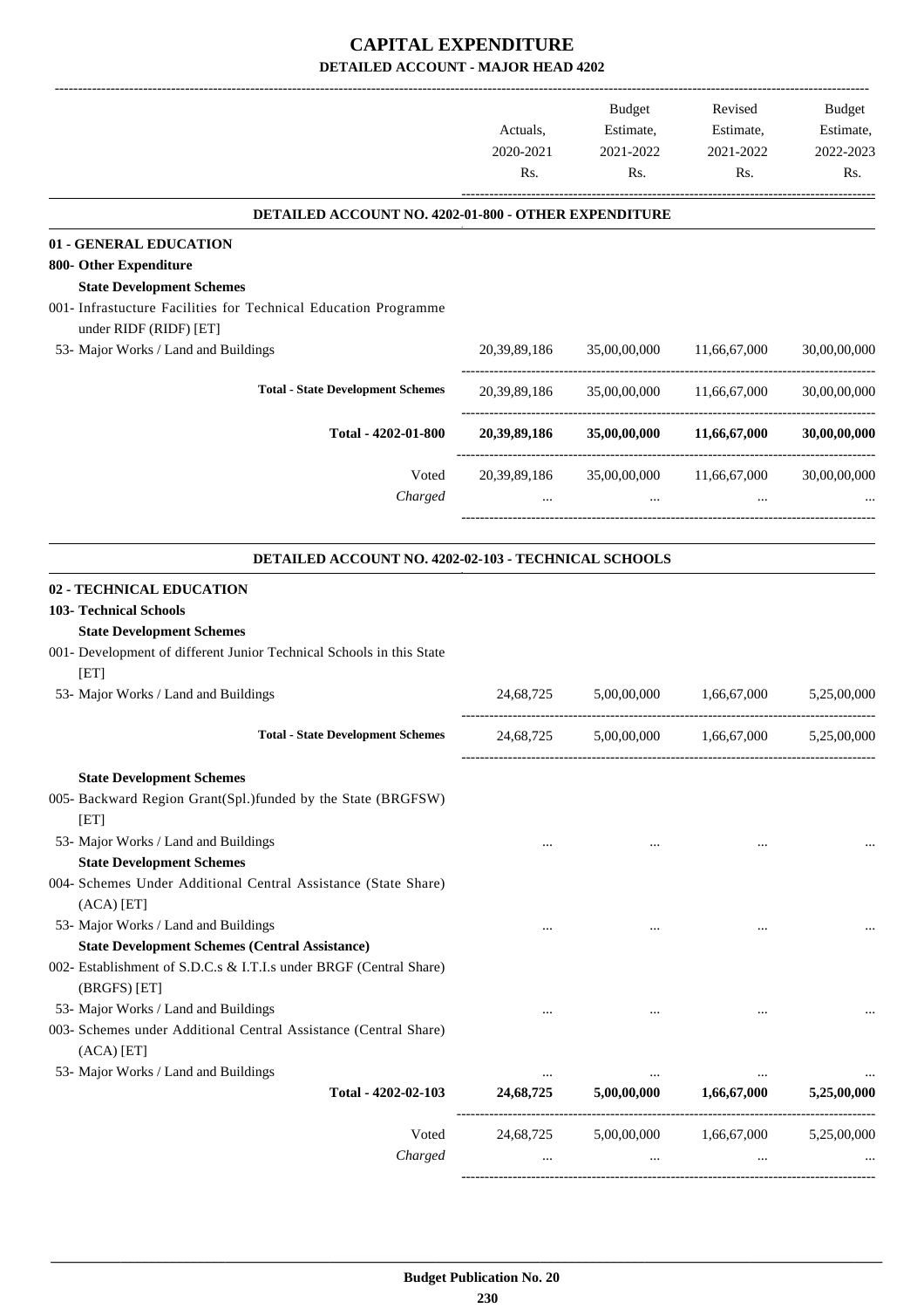-------------------------------------------------------------------------------------------------------------------------------------------------------------------------------

|                                                                                                    | Actuals,<br>2020-2021 | <b>Budget</b><br>Estimate,<br>2021-2022<br>Rs.        | Revised<br>Estimate,<br>2021-2022 | <b>Budget</b><br>Estimate,<br>2022-2023 |
|----------------------------------------------------------------------------------------------------|-----------------------|-------------------------------------------------------|-----------------------------------|-----------------------------------------|
|                                                                                                    | Rs.                   |                                                       | Rs.                               | Rs.                                     |
| DETAILED ACCOUNT NO. 4202-02-104 - POLYTECHNICS                                                    |                       |                                                       |                                   |                                         |
| 02 - TECHNICAL EDUCATION                                                                           |                       |                                                       |                                   |                                         |
| 104- Polytechnics                                                                                  |                       |                                                       |                                   |                                         |
| <b>Administrative Expenditure</b>                                                                  |                       |                                                       |                                   |                                         |
| 015- Vocational Training Centres [ET]                                                              |                       |                                                       |                                   |                                         |
| 52- Machinery and Equipment/Tools and Plants                                                       |                       |                                                       |                                   |                                         |
| <b>State Development Schemes</b>                                                                   |                       |                                                       |                                   |                                         |
| 001- Polytechnic Diploma Cources-(Tech) [ET]                                                       |                       |                                                       |                                   |                                         |
| 52- Machinery and Equipment/Tools and Plants                                                       | 8,18,96,479           | 25,00,00,000                                          | 8,33,33,000                       | 26,25,00,000                            |
| 53- Major Works / Land and Buildings                                                               | 13,91,92,316          | 55,00,00,000                                          | 18, 33, 33, 000                   | 57,75,00,000                            |
| 60- Other Capital Expenditure                                                                      | 1,95,39,117           | 16,00,00,000                                          | 5,33,33,000                       | 16,80,00,000                            |
| 77- Computerisation                                                                                | 4,98,19,909           | 22,00,00,000                                          | 7,33,33,000                       | 23,10,00,000                            |
| Total - 4202-02-104-001                                                                            | 29,04,47,821          | 118,00,00,000                                         | 39, 33, 32, 000                   | 123,90,00,000                           |
| 004- Estt. of New Govt. Polytechnics. [ET]                                                         |                       |                                                       |                                   |                                         |
| 53- Major Works / Land and Buildings                                                               | 16, 16, 74, 833       |                                                       | 41,33,60,000 13,77,87,000         | 43,40,28,000                            |
|                                                                                                    |                       |                                                       |                                   |                                         |
| Total - 4202-02-104-004                                                                            | 16, 16, 74, 833       |                                                       | 41,33,60,000 13,77,87,000         | 43,40,28,000                            |
| 006- Development of Sponsored Polytechnics. [ET]                                                   |                       |                                                       |                                   |                                         |
| 53- Major Works / Land and Buildings                                                               | 40,24,189             | 3,00,00,000                                           | 1,00,00,000                       | 3,15,00,000                             |
| Total - 4202-02-104-006                                                                            | 40,24,189             | 3,00,00,000                                           | 1.00.00.000                       | 3,15,00,000                             |
| 007- Setting up of new Politechnics, new ITIs, Enterpreneurship<br>Development Institute etc. [ET] |                       |                                                       |                                   |                                         |
| 53- Major Works / Land and Buildings                                                               |                       | 6,49,95,771 25,00,00,000 8,33,33,000 26,25,00,000     |                                   |                                         |
| Total - 4202-02-104-007                                                                            |                       | 6,49,95,771 25,00,00,000 8,33,33,000 26,25,00,000     |                                   |                                         |
| 008- Introduction of Vocational Education & Training under<br><b>WBSCVE &amp; T [ET]</b>           |                       |                                                       |                                   |                                         |
| 53- Major Works / Land and Buildings                                                               | $\cdots$              | $\sim$ $\sim$                                         | $\ldots$                          |                                         |
| 011- Introduction of Vocational Education and Training under                                       |                       |                                                       |                                   |                                         |
| WBSCT and Vocational Education and Skill Development [ET]                                          |                       |                                                       |                                   |                                         |
| 53- Major Works / Land and Buildings                                                               |                       | 49,36,116 4,00,00,000 1,33,33,000 4,20,00,000         |                                   |                                         |
| Total - 4202-02-104-011                                                                            |                       | 49,36,116 4,00,00,000 1,33,33,000 4,20,00,000         |                                   |                                         |
|                                                                                                    |                       |                                                       |                                   |                                         |
| <b>Total - State Development Schemes</b>                                                           |                       | 52,60,78,730 191,33,60,000 63,77,85,000 200,90,28,000 |                                   |                                         |
| <b>State Development Schemes (Central Assistance)</b>                                              |                       |                                                       |                                   |                                         |

009- Rastriya Ucchtar Shiksha Abhiyan(Central Share) (OCASPS) [ET]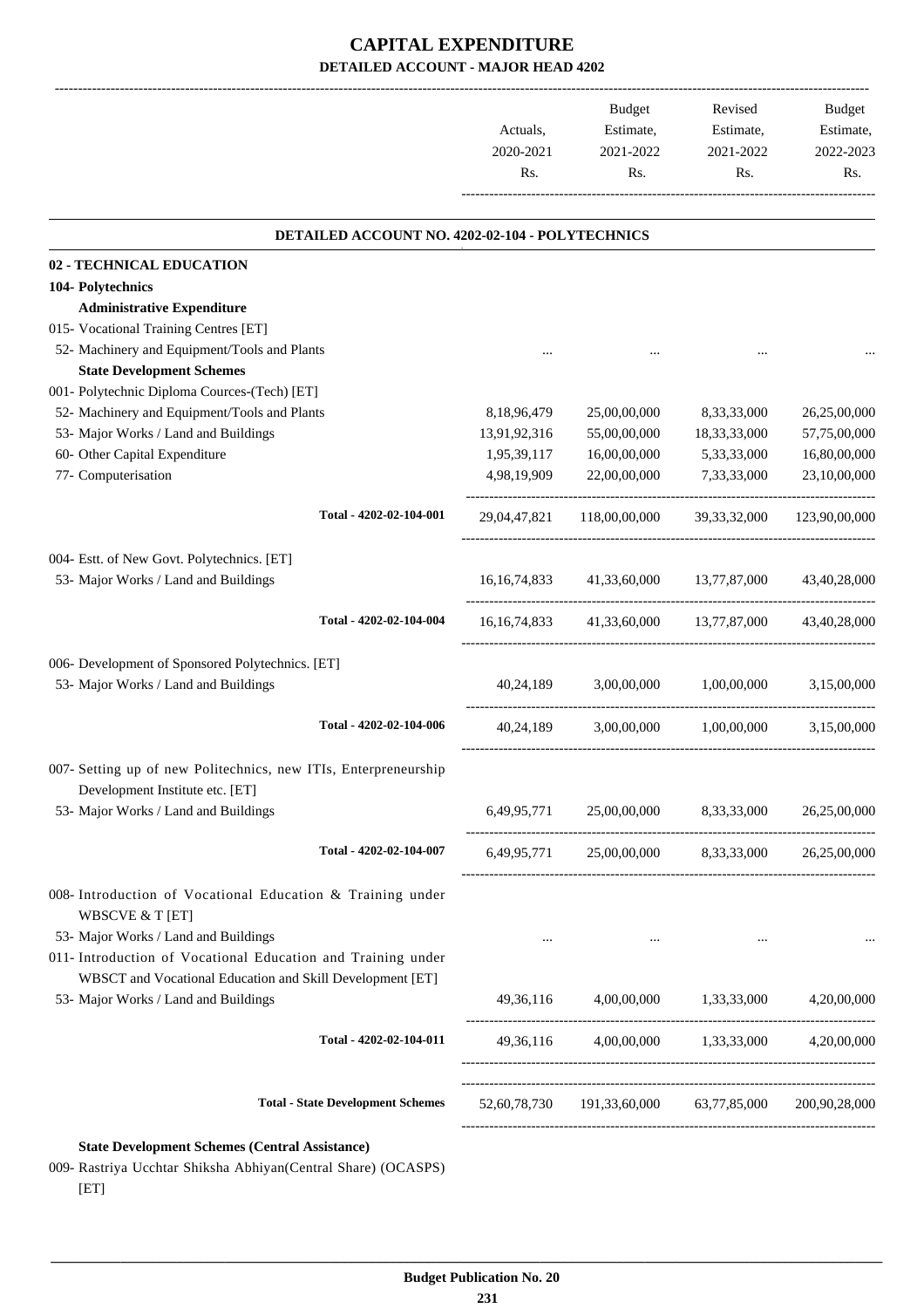-------------------------------------------------------------------------------------------------------------------------------------------------------------------------------

|                                                               | Actuals.<br>2020-2021<br>Rs. | <b>Budget</b><br>Estimate,<br>2021-2022<br>Rs. | Revised<br>Estimate,<br>2021-2022<br>Rs. | <b>Budget</b><br>Estimate,<br>2022-2023<br>Rs. |
|---------------------------------------------------------------|------------------------------|------------------------------------------------|------------------------------------------|------------------------------------------------|
| 52- Machinery and Equipment/Tools and Plants                  | $\cdots$                     | 72,20,000                                      | $\cdots$                                 | $\cdots$                                       |
| 53- Major Works / Land and Buildings                          | $\cdots$                     | 72,20,000                                      | $\cdots$                                 | $\cdots$                                       |
| <b>Total - State Development Schemes (Central Assistance)</b> | $\cdots$                     | 1,44,40,000                                    | $\cdots$                                 | $\cdots$                                       |
| Total - 4202-02-104                                           | 52,60,78,730                 | 192,78,00,000                                  | 63,77,85,000                             | 200,90,28,000                                  |
| Voted                                                         | 52,60,78,730                 | 192,78,00,000                                  | 63,77,85,000                             | 200,90,28,000                                  |
| Charged                                                       | $\cdots$                     | $\cdots$                                       | $\cdots$                                 |                                                |
|                                                               |                              |                                                |                                          |                                                |

| DETAILED ACCOUNT NO. 4202-02-789 - SPECIAL COMPONENT PLAN FOR SCHEDULED CASTES |          |           |           |  |
|--------------------------------------------------------------------------------|----------|-----------|-----------|--|
| 02 - TECHNICAL EDUCATION                                                       |          |           |           |  |
| 789- Special Component Plan for Scheduled Castes                               |          |           |           |  |
| <b>State Development Schemes</b>                                               |          |           |           |  |
| 001- Construction of Vocational Training Centres [ET]                          |          |           |           |  |
| 53- Major Works / Land and Buildings                                           |          |           |           |  |
| <b>State Development Schemes</b>                                               |          |           |           |  |
| 007- Backward Region Grant(Spl.)funded by the State (BRGFSW)                   |          |           |           |  |
| [ET]                                                                           |          |           |           |  |
| 53- Major Works / Land and Buildings                                           |          |           |           |  |
| <b>State Development Schemes (Central Assistance)</b>                          |          |           |           |  |
| 003- Establishment of S.D.C.s & I.T.I.s under BRGF (Central Share)             |          |           |           |  |
| (BRGFS) [ET]                                                                   |          |           |           |  |
| 53- Major Works / Land and Buildings                                           |          |           |           |  |
| 005- Rastriya Ucchtar Shiksha Abhiyan (Central Share) (OCASPS)<br>[ET]         |          |           |           |  |
| 52- Machinery and Equipment/Tools and Plants                                   | $\cdots$ | 22,00,000 |           |  |
| 53- Major Works / Land and Buildings                                           | 6,65,107 | 22,00,000 |           |  |
| Total - 4202-02-789-005                                                        | 6,65,107 | 44,00,000 | $\ddotsc$ |  |
| <b>Total - State Development Schemes (Central Assistance)</b>                  | 6,65,107 | 44,00,000 | $\cdots$  |  |
| <b>Central Sector Scheme</b>                                                   |          |           |           |  |
| 008- Establishment of New Polytechnics [ET]                                    |          |           |           |  |
| 53- Major Works / Land and Buildings                                           |          |           |           |  |
| 009- Construction of Women's Hostel [ET]                                       |          |           |           |  |
| 53- Major Works / Land and Buildings                                           | $\cdots$ | $\cdots$  |           |  |
| Total - 4202-02-789                                                            | 6,65,107 | 44,00,000 |           |  |
| Voted                                                                          | 6,65,107 | 44,00,000 | $\cdots$  |  |
| Charged                                                                        | $\cdots$ |           | $\cdots$  |  |
|                                                                                |          |           |           |  |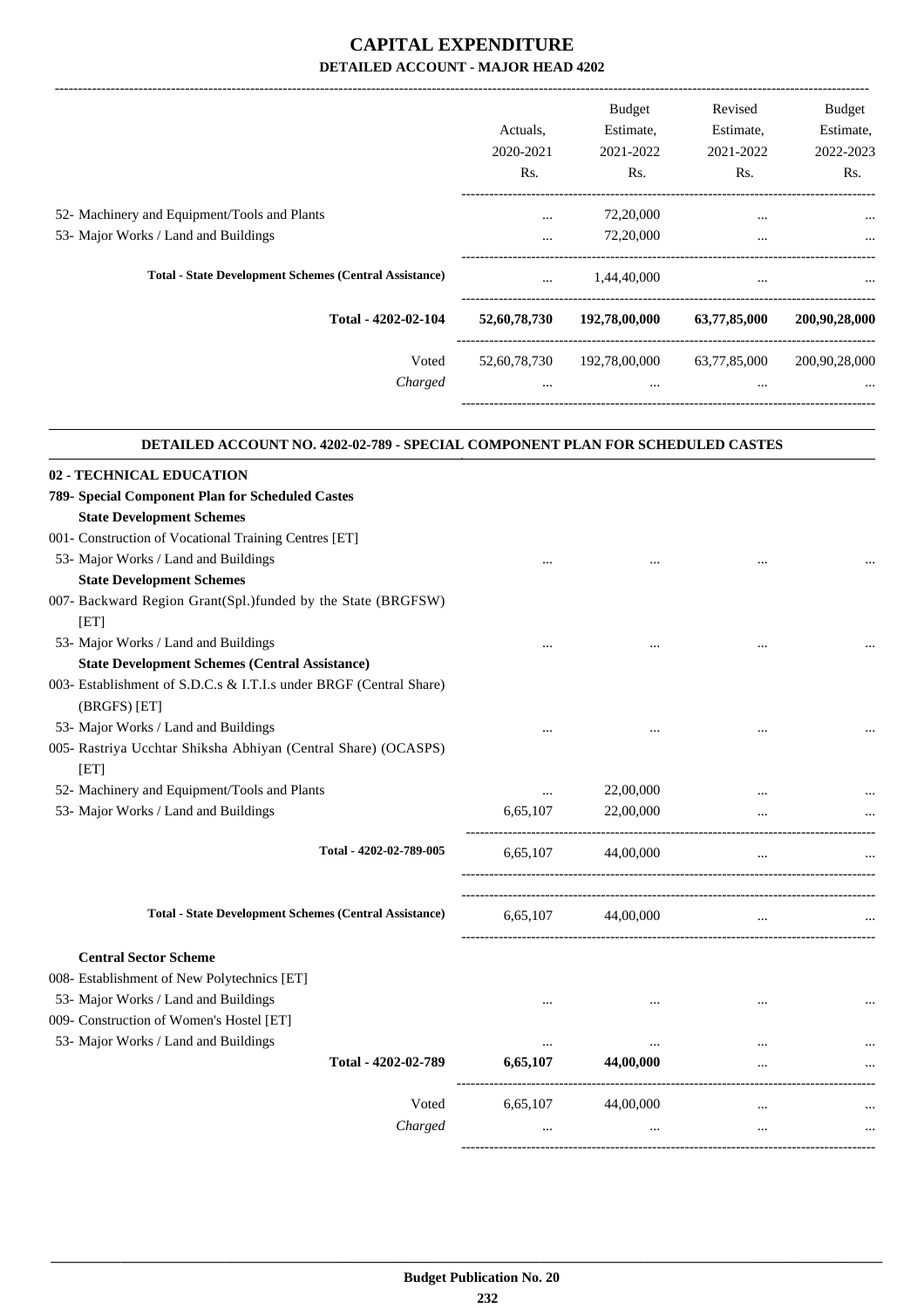|                                                                          | Actuals,<br>2020-2021<br>Rs. | <b>Budget</b><br>Estimate,<br>2021-2022<br>Rs. | Revised<br>Estimate,<br>2021-2022<br>Rs. | Budget<br>Estimate,<br>2022-2023<br>Rs. |
|--------------------------------------------------------------------------|------------------------------|------------------------------------------------|------------------------------------------|-----------------------------------------|
| DETAILED ACCOUNT NO. 4202-02-796 - TRIBAL AREA SUB-PLAN                  |                              |                                                |                                          |                                         |
| 02 - TECHNICAL EDUCATION                                                 |                              |                                                |                                          |                                         |
| 796- Tribal Area Sub-Plan                                                |                              |                                                |                                          |                                         |
| <b>State Development Schemes</b>                                         |                              |                                                |                                          |                                         |
| 001- Construction of Vocational Training Centres [ET]                    |                              |                                                |                                          |                                         |
| 53- Major Works / Land and Buildings                                     |                              |                                                |                                          |                                         |
| <b>State Development Schemes</b>                                         |                              |                                                |                                          |                                         |
| 009- Backward Region Grant(Spl.)funded by the State (BRGFSW)<br>[ET]     |                              |                                                |                                          |                                         |
|                                                                          |                              |                                                |                                          |                                         |
| 53- Major Works / Land and Buildings<br><b>State Development Schemes</b> |                              |                                                |                                          |                                         |
| 005- Schemes under Additional Central Assistance (State Share)           |                              |                                                |                                          |                                         |
| (ACA) [ET]                                                               |                              |                                                |                                          |                                         |
| 53- Major Works / Land and Buildings                                     |                              |                                                |                                          |                                         |
| <b>State Development Schemes (Central Assistance)</b>                    |                              |                                                |                                          |                                         |
| 003- Establishment of S.D.C.s & I.T.I.s under BRGF (Central Share)       |                              |                                                |                                          |                                         |
| (BRGFS) [ET]                                                             |                              |                                                |                                          |                                         |
| 53- Major Works / Land and Buildings                                     |                              |                                                |                                          |                                         |
| 004- Schemes under Additional Central Assistance (Central Share)         |                              |                                                |                                          |                                         |
| $(ACA)$ [ET]                                                             |                              |                                                |                                          |                                         |
| 53- Major Works / Land and Buildings                                     |                              |                                                |                                          |                                         |
| 007- Rastriya Ucchtar Shiksha Abhiyan (Central Share) (OCASPS)<br>[ET]   |                              |                                                |                                          |                                         |
| 52- Machinery and Equipment/Tools and Plants                             |                              | 6,00,000                                       |                                          |                                         |
| 53- Major Works / Land and Buildings                                     |                              | 6,00,000                                       |                                          |                                         |
|                                                                          |                              |                                                |                                          |                                         |
| Total - 4202-02-796-007                                                  |                              | 12,00,000                                      | $\cdots$                                 | $\cdots$                                |
|                                                                          |                              |                                                |                                          |                                         |
|                                                                          |                              |                                                |                                          |                                         |
| <b>Total - State Development Schemes (Central Assistance)</b>            |                              | 12,00,000                                      |                                          |                                         |
| <b>Central Sector Scheme</b>                                             |                              |                                                |                                          |                                         |
| 010- Estatablishment of New Polytechnics [ET]                            |                              |                                                |                                          |                                         |
| 53- Major Works / Land and Buildings                                     |                              |                                                |                                          |                                         |
| 011- Construction of Women's Hostel [ET]                                 | $\cdots$                     |                                                |                                          |                                         |
| 53- Major Works / Land and Buildings                                     | $\cdots$                     |                                                |                                          |                                         |
| Total - 4202-02-796                                                      |                              | 12,00,000                                      |                                          |                                         |
|                                                                          |                              |                                                |                                          |                                         |
| Voted                                                                    | $\cdots$                     | 12,00,000                                      | $\cdots$                                 |                                         |
| Charged                                                                  | $\cdots$                     | $\cdots$                                       | $\cdots$                                 |                                         |
|                                                                          |                              |                                                |                                          |                                         |
|                                                                          |                              |                                                |                                          |                                         |

#### **DETAILED ACCOUNT NO. 4202-02-800 - OTHER EXPENDITURE .**

### **02 - TECHNICAL EDUCATION**

### **800- Other Expenditure**

**State Development Schemes**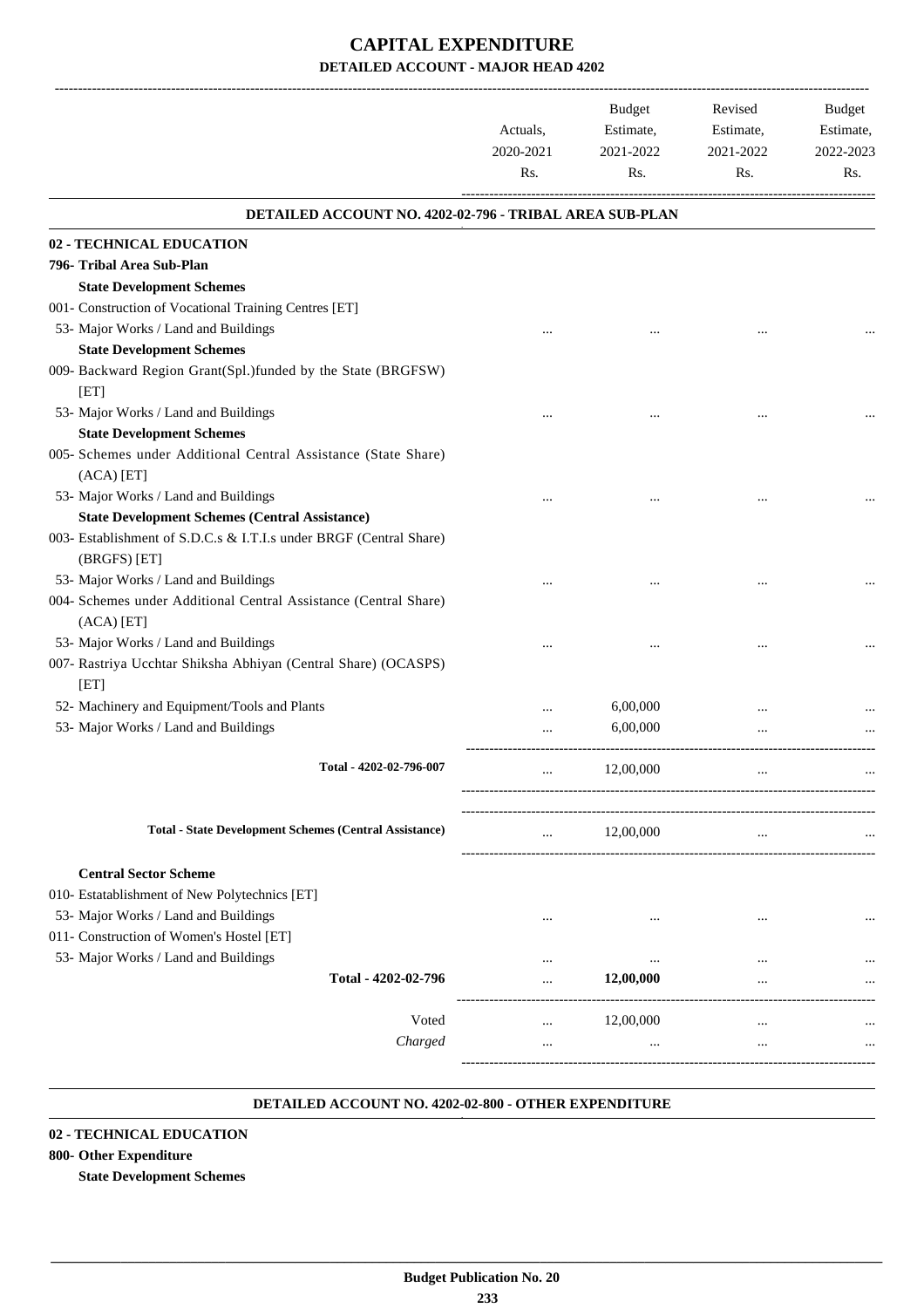|                                                                                  |           | Budget                                 | Revised             | <b>Budget</b> |
|----------------------------------------------------------------------------------|-----------|----------------------------------------|---------------------|---------------|
|                                                                                  | Actuals,  | Estimate,                              | Estimate,           | Estimate,     |
|                                                                                  | 2020-2021 | 2021-2022                              | 2021-2022           | 2022-2023     |
|                                                                                  | Rs.       | Rs.                                    | Rs.                 | Rs.           |
| 001- Constuction of Vocational Traiining Centres [ET]                            |           |                                        |                     |               |
| 53- Major Works / Land and Buildings                                             |           | 1,86,413 50,00,000 16,67,000           |                     | 52,50,000     |
|                                                                                  |           |                                        |                     |               |
| <b>Total - State Development Schemes</b>                                         | 1,86,413  |                                        | 50,00,000 16,67,000 | 52,50,000     |
| Total - 4202-02-800                                                              |           | 1,86,413 50,00,000 16,67,000 52,50,000 |                     |               |
| Voted                                                                            | 1,86,413  |                                        | 50,00,000 16,67,000 | 52,50,000     |
| Charged                                                                          | $\cdots$  | $\ddots$                               | $\cdots$            |               |
| <b>DETAILED ACCOUNT NO. 4202 - DEDUCT RECOVERIES IN REDUCTION OF EXPENDITURE</b> |           |                                        |                     |               |
| 01 - GENERAL EDUCATION                                                           |           |                                        |                     |               |
| 800- Other Expenditure                                                           |           |                                        |                     |               |
| <b>State Development Schemes</b>                                                 |           |                                        |                     |               |
| 001-Infrastucture Facilities for Technical Education Programme                   |           |                                        |                     |               |
| under RIDF (RIDF) [ET]                                                           |           |                                        |                     |               |
| 70-Deduct Recoveries                                                             |           |                                        |                     |               |
| 01-Others                                                                        |           |                                        |                     |               |
| 900-Deduct Recoveries on Capital Accounts (RIDF) [ET]                            |           |                                        |                     |               |
| 70-Deduct Recoveries                                                             |           |                                        |                     |               |
| 01-Others                                                                        | $-85,128$ | $\cdots$                               | $\cdots$            |               |
| Total - 800 - Deduct - Recoveries                                                | $-85,128$ | $\cdots$                               |                     |               |
| <b>TECHNICAL EDUCATION</b><br>U2-                                                |           |                                        |                     |               |
| <b>103- Technical Schools</b>                                                    |           |                                        |                     |               |
| <b>State Development Schemes</b>                                                 |           |                                        |                     |               |
| 901-Deduct receipt and recoveries on Capital Account [ET]                        |           |                                        |                     |               |
| 70-Deduct Recoveries                                                             |           |                                        |                     |               |
| 01-Others                                                                        |           | $\cdots$                               | $\cdots$            |               |
| Total - 103 - Deduct - Recoveries                                                | $\cdots$  | $\cdots$                               | $\cdots$            |               |
| 104- Polytechnics                                                                |           |                                        |                     |               |
| <b>State Development Schemes</b>                                                 |           |                                        |                     |               |
| 001-Polytechnic Diploma Cources-(Tech) [ET]                                      |           |                                        |                     |               |
| 70-Deduct Recoveries                                                             |           |                                        |                     |               |
| 01-Others                                                                        |           | $\cdots$                               | $\ddotsc$           | $\cdots$      |
| 901-Deduct- Receipt and Recoveries on Capital Account [ET]                       |           |                                        |                     |               |
| 70-Deduct Recoveries                                                             |           |                                        |                     |               |
| 01-Others                                                                        | $\cdots$  | $\cdots$                               | $\cdots$            |               |
| State Development Schemes (Central Assistance)                                   |           |                                        |                     |               |
| 009-Rastriya Ucchtar Shiksha Abhiyan(Central Share) (OCASPS)                     |           |                                        |                     |               |
| [ET]                                                                             |           |                                        |                     |               |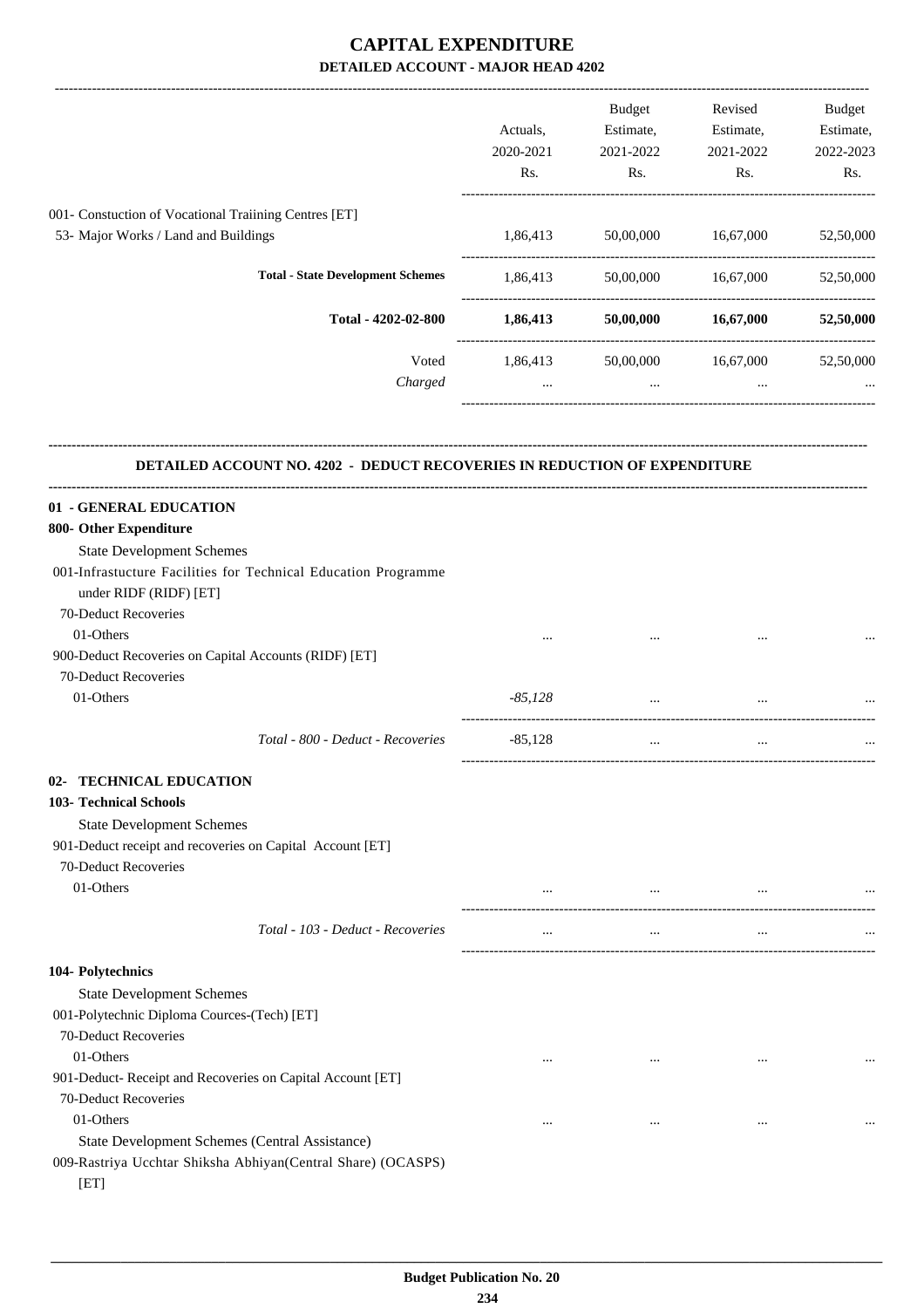|                                                                                  | Actuals,<br>2020-2021<br>Rs. | Budget<br>Estimate,<br>2021-2022<br>Rs. | Revised<br>Estimate,<br>2021-2022<br>Rs. | Budget<br>Estimate,<br>2022-2023<br>Rs. |
|----------------------------------------------------------------------------------|------------------------------|-----------------------------------------|------------------------------------------|-----------------------------------------|
| 70-Deduct Recoveries                                                             |                              |                                         |                                          |                                         |
| 01-Others                                                                        | $\cdots$                     | $\ldots$                                |                                          |                                         |
| Total - 104 - Deduct - Recoveries                                                |                              | $\cdots$                                |                                          |                                         |
| 105- Engineering/Technical Collages and Institutions                             |                              |                                         |                                          |                                         |
| <b>State Development Schemes</b>                                                 |                              |                                         |                                          |                                         |
| 007-Development of Regional Institute of Printing Technology,                    |                              |                                         |                                          |                                         |
| Calcutta (Tech.) [ET]                                                            |                              |                                         |                                          |                                         |
| 70-Deduct Recoveries                                                             |                              |                                         |                                          |                                         |
| 01-Others                                                                        |                              | $\cdots$                                |                                          |                                         |
| Total - 105 - Deduct - Recoveries                                                |                              | $\cdots$                                |                                          |                                         |
| 796- Tribal Area Sub-Plan                                                        |                              |                                         |                                          |                                         |
| <b>State Development Schemes</b>                                                 |                              |                                         |                                          |                                         |
| 005-Schemes under Additional Central Assistance (State Share)<br>$(ACA)$ [ET]    |                              |                                         |                                          |                                         |
| 70-Deduct Recoveries                                                             |                              |                                         |                                          |                                         |
| 01-Others                                                                        |                              |                                         |                                          |                                         |
| Total - 796 - Deduct - Recoveries                                                | $\ldots$                     | $\cdots$                                | $\cdots$                                 |                                         |
| 800- Other Expenditure                                                           |                              |                                         |                                          |                                         |
| <b>State Development Schemes</b>                                                 |                              |                                         |                                          |                                         |
| 003-Refund of Unutilized Fund of CSS Schemes (State Share)<br>(CSSREFUND) [ET]   |                              |                                         |                                          |                                         |
| 70-Deduct Recoveries                                                             |                              |                                         |                                          |                                         |
| 01-Others                                                                        | $\cdots$                     | $\cdots$                                | $\cdots$                                 |                                         |
| State Development Schemes (Central Assistance)                                   |                              |                                         |                                          |                                         |
| 002-Refund of Unutilized Fund of CSS Schemes (Central Share)<br>(CSSREFUND) [ET] |                              |                                         |                                          |                                         |
| 70-Deduct Recoveries                                                             |                              |                                         |                                          |                                         |
| 01-Others                                                                        | $\cdots$                     | $\cdots$                                | $\cdots$                                 |                                         |
| Total - 800 - Deduct - Recoveries                                                | $\cdots$                     | $\cdots$                                | $\ldots$                                 |                                         |
| Total - 4202 - Deduct - Recoveries                                               | $-85,128$                    | $\ddotsc$                               | $\ddotsc$                                |                                         |
|                                                                                  |                              |                                         |                                          |                                         |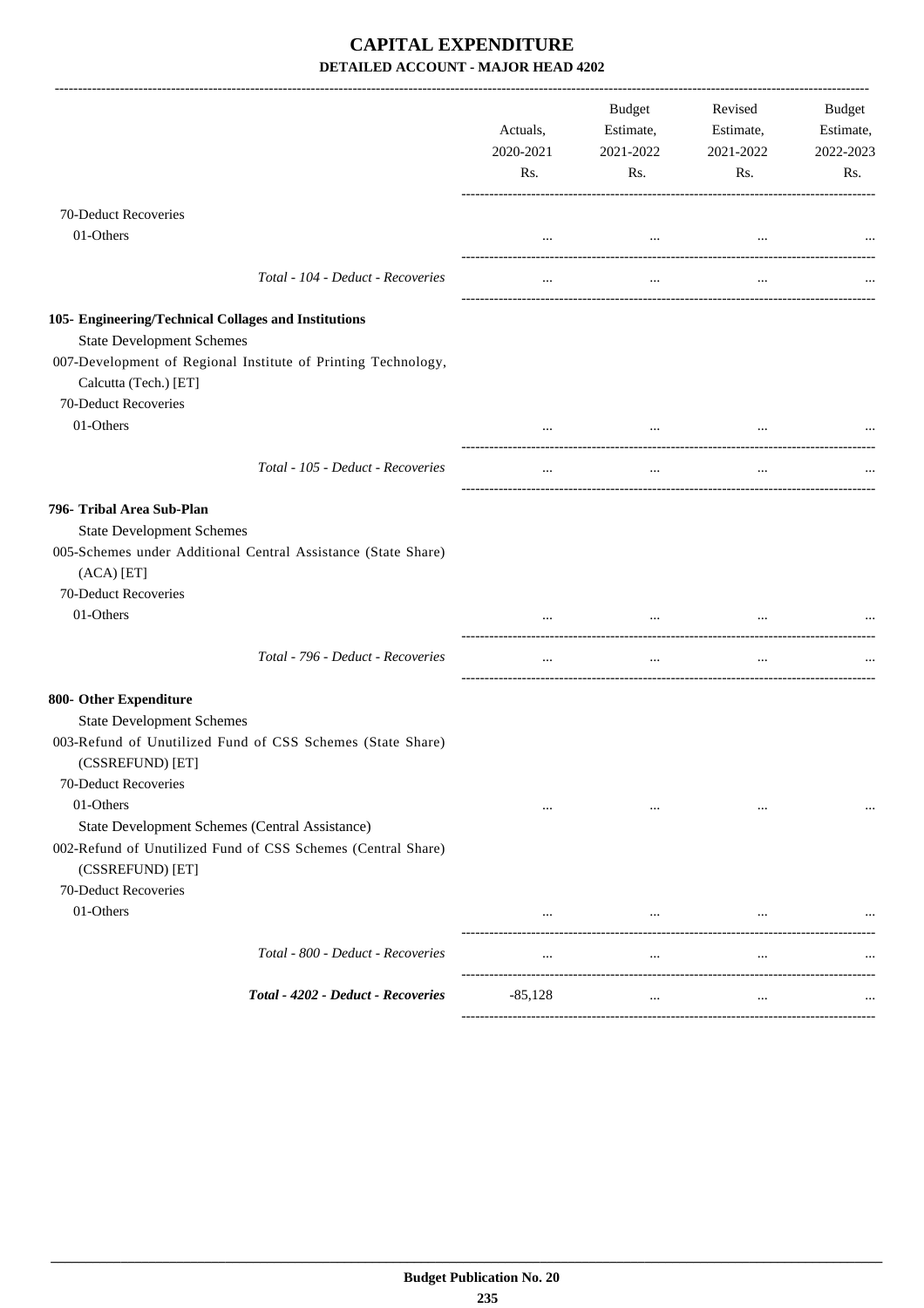## **CAPITAL EXPENDITURE**

### **DEMAND No. 51**

# **Technical Education, Training & Skill Development Department B. Capital Account of Social Services - (h) Capital Account of Other Social Services Head of Account : 4250 - Capital Outlay on Other Social Services**

| Voted Rs. 74,55,00,000     | <b>Charged Rs. Nil</b> |              |             | Total Rs. 74,55,00,000 |
|----------------------------|------------------------|--------------|-------------|------------------------|
|                            |                        | Voted Rs.    | Charged Rs. | <b>Total Rs.</b>       |
| <b>Gross Expenditure</b>   |                        | 74,55,00,000 | $\cdots$    | 74,55,00,000           |
| <b>Deduct - Recoveries</b> |                        | $-1.000$     | $\cdots$    | $-1.000$               |
| <b>Net Expenditure</b>     |                        | 74,54,99,000 | $\cdots$    | 74,54,99,000           |

## **CAPITAL EXPENDITURE ABSTRACT ACCOUNT**

---------------------------------------------------------------------------------------------------------------------------------------------------------------------------------

|                                                  |                            | Actuals,<br>2020-2021<br>Rs. | <b>Budget</b><br>Estimate,<br>2021-2022<br>Rs.                | Revised<br>Estimate,<br>2021-2022<br>Rs. | <b>Budget</b><br>Estimate,<br>2022-2023<br>Rs. |
|--------------------------------------------------|----------------------------|------------------------------|---------------------------------------------------------------|------------------------------------------|------------------------------------------------|
| 201-Labour                                       |                            |                              |                                                               |                                          |                                                |
| Administrative Expenditure                       |                            | $\cdots$                     |                                                               |                                          |                                                |
| <b>State Development Schemes</b>                 |                            | 6,80,57,468                  |                                                               | 44,00,00,000 14,66,67,000                | 46,20,00,000                                   |
| State Development Schemes (Central Assistance)   |                            |                              | $\cdots$                                                      |                                          |                                                |
|                                                  | <b>Total - 201</b>         |                              | 6,80,57,468 44,00,00,000 14,66,67,000                         |                                          | 46,20,00,000                                   |
| 203- Employment                                  |                            |                              |                                                               |                                          |                                                |
| <b>State Development Schemes</b>                 |                            | 7,35,99,779                  | 27,00,00,000                                                  | 9,00,00,000                              | 28,35,00,000                                   |
|                                                  | <b>Total - 203</b>         | 7,35,99,779                  | 27,00,00,000                                                  | 9,00,00,000                              | 28,35,00,000                                   |
| 789- Special Component Plan for Scheduled Castes |                            |                              |                                                               |                                          |                                                |
| <b>State Development Schemes</b>                 |                            | $\cdots$                     | $\ldots$                                                      | $\cdots$                                 |                                                |
| State Development Schemes (Central Assistance)   |                            | $\cdots$                     | $\cdots$                                                      | $\cdots$                                 |                                                |
|                                                  | <b>Total - 789</b>         |                              | $\overline{\phantom{a}}$                                      |                                          |                                                |
| 796- Tribal Areas Sub-Plan                       |                            |                              |                                                               |                                          |                                                |
| <b>State Development Schemes</b>                 |                            | $\ddotsc$                    |                                                               |                                          |                                                |
| State Development Schemes (Central Assistance)   |                            |                              | $\cdots$                                                      |                                          |                                                |
|                                                  | <b>Total - 796</b>         |                              | $\mathbf{r}$ and $\mathbf{r}$ are all the set of $\mathbf{r}$ | <b>Contract Contract Contract</b>        |                                                |
|                                                  | <b>Grand Total - Gross</b> | 14, 16, 57, 247              | 71,00,00,000                                                  | 23,66,67,000                             | 74,55,00,000                                   |
|                                                  | Voted                      |                              | 14, 16, 57, 247 71, 00, 00, 000                               | 23,66,67,000                             | 74,55,00,000                                   |
|                                                  | Charged                    |                              | <b>Second Contract Contract</b><br>$\cdots$                   |                                          |                                                |
|                                                  |                            |                              | State Development Schemes 14,16,57,247 71,00,00,000           | 23,66,67,000 74,55,00,000                |                                                |
|                                                  |                            |                              |                                                               |                                          |                                                |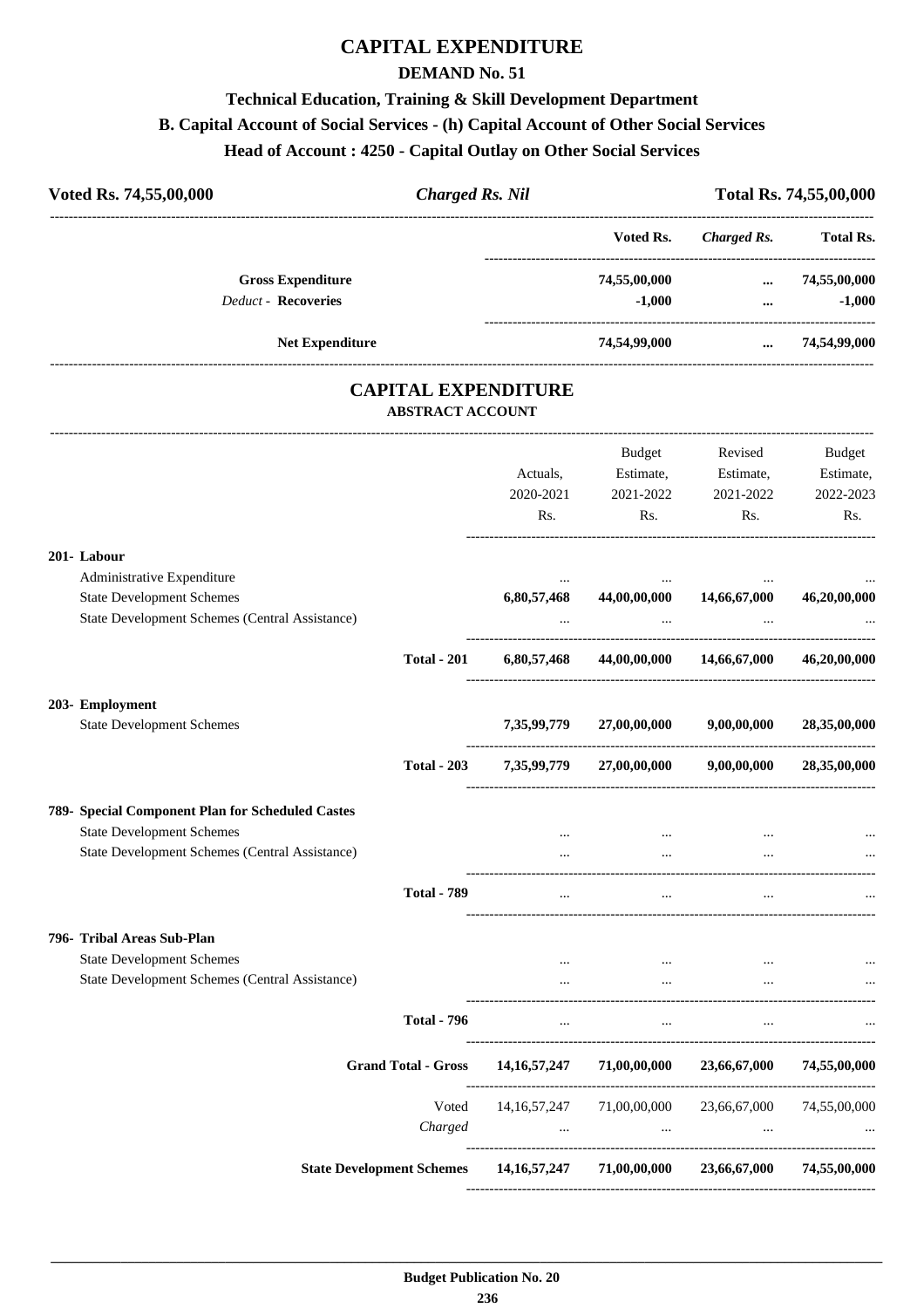## **CAPITAL EXPENDITURE ABSTRACT ACCOUNT**

|                                                       | Actuals.<br>2020-2021<br>Rs. | <b>Budget</b><br>Estimate,<br>2021-2022<br>Rs. | Revised<br>Estimate,<br>2021-2022<br>Rs. | <b>Budget</b><br>Estimate,<br>2022-2023<br>Rs. |
|-------------------------------------------------------|------------------------------|------------------------------------------------|------------------------------------------|------------------------------------------------|
| <b>State Development Schemes (Central Assistance)</b> | $\cdots$                     | $\cdots$                                       | $\cdots$                                 |                                                |
| <b>Deduct Recoveries</b>                              | $\cdots$                     | $-2,000$                                       | $-1,000$                                 | $-1,000$                                       |
| <b>Grand Total - Net</b>                              | 14, 16, 57, 247              | 70,99,98,000                                   | 23,66,66,000                             | 74,54,99,000                                   |
| Voted<br>Charged                                      | 14, 16, 57, 247<br>$\cdots$  | 70,99,98,000<br>$\cdots$                       | 23,66,66,000<br>$\cdots$                 | 74,54,99,000<br>$\cdots$                       |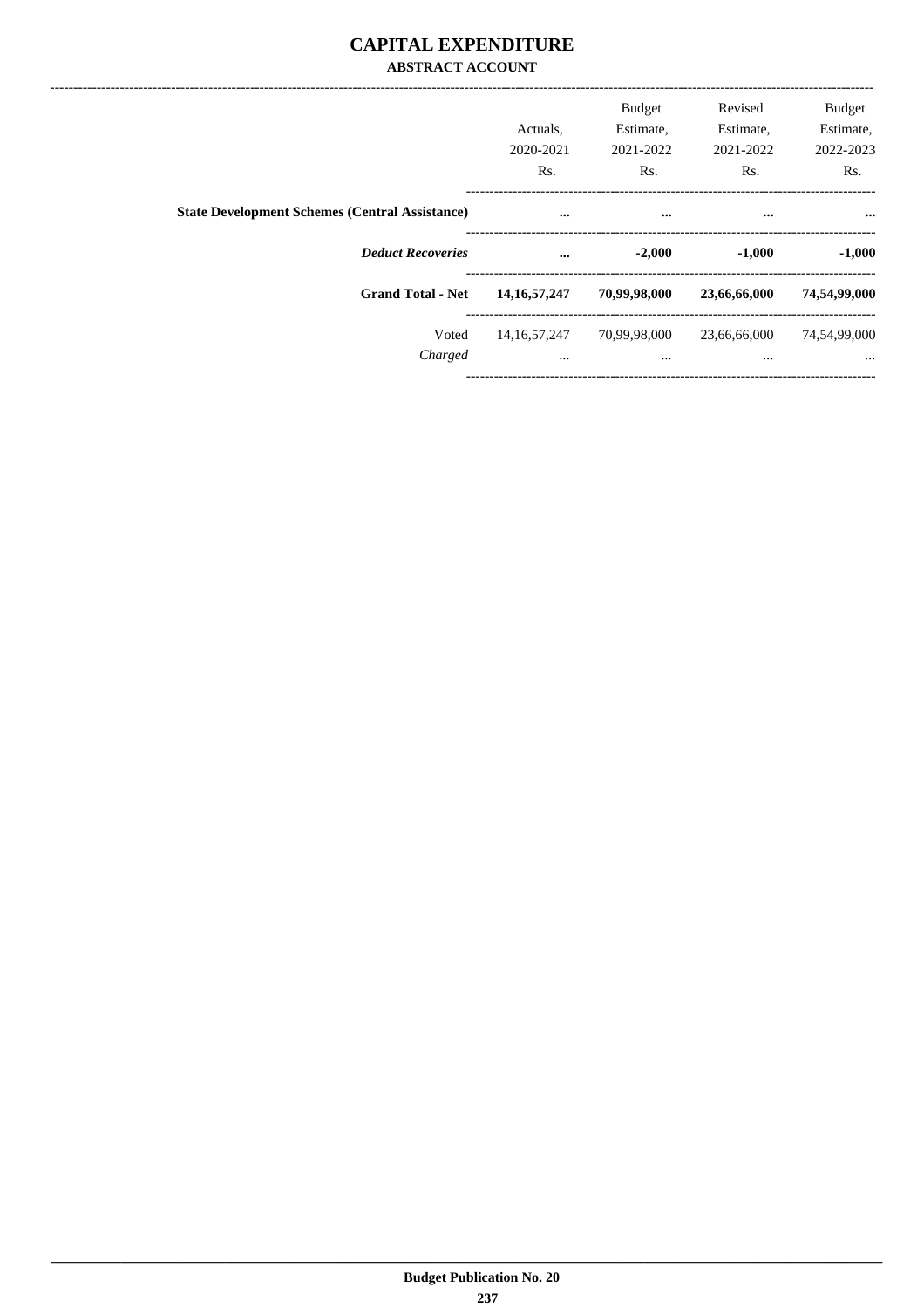|                                                                                                                                                | Actuals,<br>2020-2021<br>Rs. | <b>Budget</b><br>Estimate,<br>2021-2022<br>Rs. | Revised<br>Estimate,<br>2021-2022<br>Rs. | Budget<br>Estimate,<br>2022-2023<br>Rs. |
|------------------------------------------------------------------------------------------------------------------------------------------------|------------------------------|------------------------------------------------|------------------------------------------|-----------------------------------------|
| DETAILED ACCOUNT NO. 4250-00-201 - LABOUR                                                                                                      |                              |                                                |                                          |                                         |
| 201-Labour                                                                                                                                     |                              |                                                |                                          |                                         |
| <b>State Development Schemes</b>                                                                                                               |                              |                                                |                                          |                                         |
| 003- National Apprenticeship Scheme [ET]                                                                                                       |                              |                                                |                                          |                                         |
| 53- Major Works / Land and Buildings                                                                                                           |                              |                                                |                                          |                                         |
| 004- Craftsmen Training [ET]                                                                                                                   |                              |                                                |                                          |                                         |
| 52- Machinery and Equipment/Tools and Plants                                                                                                   | 2,48,08,230                  | 20,00,00,000                                   | 6,66,67,000                              | 21,00,00,000                            |
| 53- Major Works / Land and Buildings                                                                                                           | 3,20,04,576                  | 20,00,00,000                                   | 6,66,67,000                              | 21,00,00,000                            |
| 60- Other Capital Expenditure                                                                                                                  | 1,12,44,662                  | 4,00,00,000                                    | 1,33,33,000                              | 4,20,00,000                             |
| Total - 4250-00-201-004                                                                                                                        | 6,80,57,468                  | 44,00,00,000                                   | 14,66,67,000                             | 46,20,00,000                            |
| 007- Constitution of State Board of Examinations [ET]                                                                                          |                              |                                                |                                          |                                         |
| 60- Other Capital Expenditure                                                                                                                  |                              |                                                |                                          |                                         |
| 008- Constitution of Inspectorate for CM and S.C.V.T. [ET]                                                                                     |                              |                                                |                                          |                                         |
| 60- Other Capital Expenditure                                                                                                                  |                              |                                                |                                          |                                         |
| <b>Total - State Development Schemes</b>                                                                                                       | 6,80,57,468                  |                                                | 44,00,00,000 14,66,67,000                | 46,20,00,000                            |
| <b>State Development Schemes</b>                                                                                                               |                              |                                                |                                          |                                         |
| 011- Upgrading of ITI into Centre of Excellence [50:50] (State Share)<br>(OCASPS) [ET]                                                         |                              |                                                |                                          |                                         |
| 52- Machinery and Equipment/Tools and Plants                                                                                                   |                              |                                                |                                          |                                         |
| 53- Major Works / Land and Buildings                                                                                                           |                              |                                                |                                          |                                         |
| 60- Other Capital Expenditure                                                                                                                  |                              |                                                | $\cdots$                                 |                                         |
| 012- Setting up of new ITIs/SDCs under the scheme for skill<br>development of youth in district affected by LWE (State Share)<br>(OCASPS) [ET] |                              |                                                |                                          |                                         |
| 53- Major Works / Land and Buildings                                                                                                           |                              |                                                |                                          |                                         |
| 014- Skill Development (State Share) (OCASPS) [ET]                                                                                             |                              |                                                |                                          |                                         |
| 53- Major Works / Land and Buildings                                                                                                           |                              | $\cdots$                                       | $\cdots$                                 |                                         |
| <b>State Development Schemes (Central Assistance)</b>                                                                                          |                              |                                                |                                          |                                         |
| 013- Skill Development (Central Share) (OCASPS) [ET]                                                                                           |                              |                                                |                                          |                                         |
| 52- Machinery and Equipment/Tools and Plants                                                                                                   |                              |                                                |                                          |                                         |
| 53- Major Works / Land and Buildings                                                                                                           | $\cdots$                     | $\cdots$                                       | $\cdots$                                 |                                         |
| 60- Other Capital Expenditure<br>Total - 4250-00-201                                                                                           | $\cdots$<br>6,80,57,468      | $\ddotsc$<br>44,00,00,000                      | $\ddotsc$<br>14,66,67,000                | 46,20,00,000                            |
|                                                                                                                                                |                              |                                                |                                          |                                         |
| Voted                                                                                                                                          | 6,80,57,468                  | 44,00,00,000                                   | 14,66,67,000                             | 46,20,00,000                            |
| Charged                                                                                                                                        |                              |                                                |                                          |                                         |

#### **DETAILED ACCOUNT NO. 4250-00-203 - EMPLOYMENT .**

.

### **203- Employment**

### **State Development Schemes**

### 001- Craftsman Training [ET]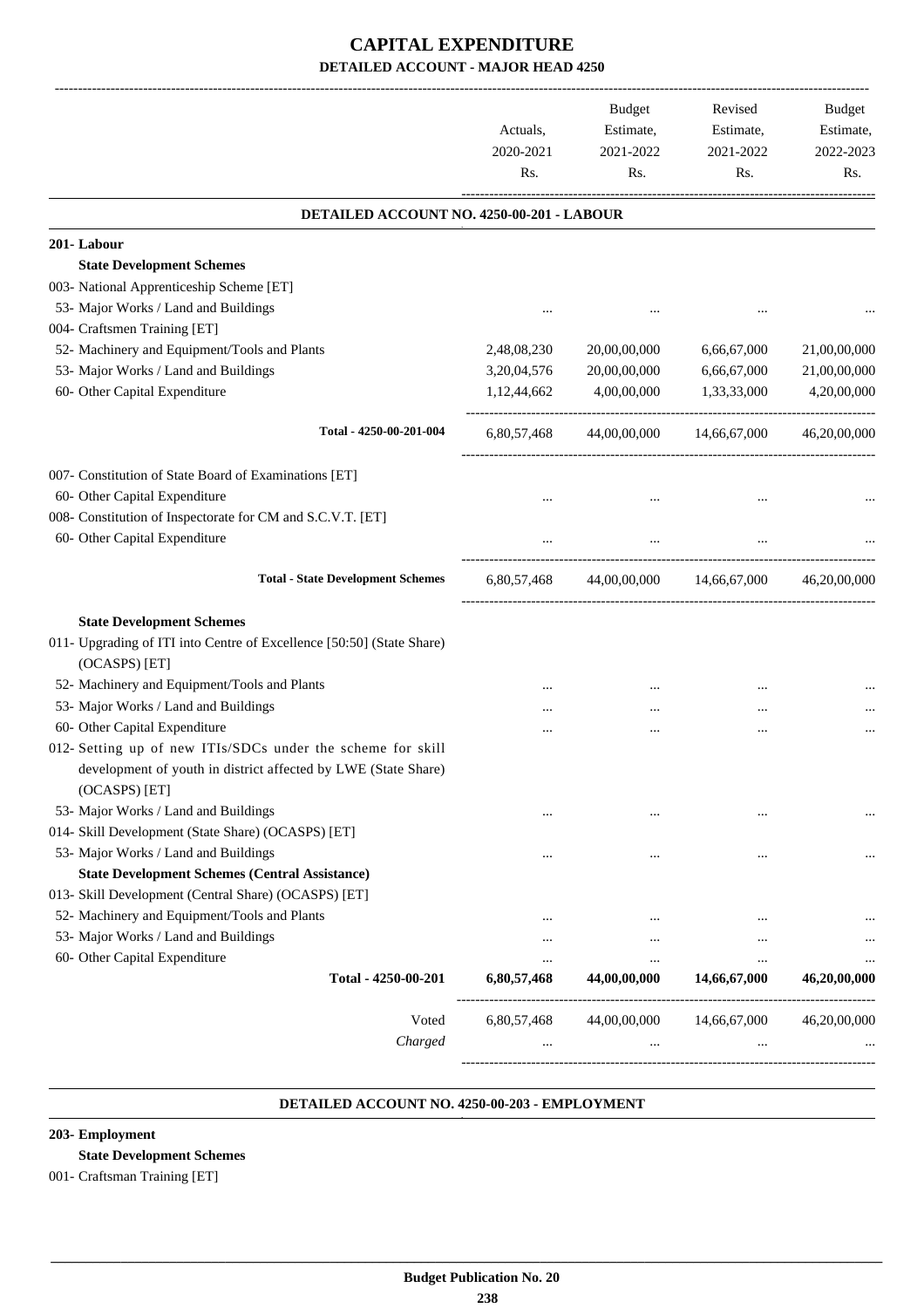|                                          | Actuals.<br>2020-2021 | <b>Budget</b><br>Estimate,<br>2021-2022 | Revised<br>Estimate,<br>2021-2022 | <b>Budget</b><br>Estimate,<br>2022-2023 |
|------------------------------------------|-----------------------|-----------------------------------------|-----------------------------------|-----------------------------------------|
|                                          | Rs.                   | Rs.                                     | Rs.                               | Rs.                                     |
|                                          |                       |                                         |                                   |                                         |
| 53- Major Works / Land and Buildings     | 7,35,99,779           | 27,00,00,000                            | 9,00,00,000                       | 28,35,00,000                            |
| <b>Total - State Development Schemes</b> | 7,35,99,779           | 27,00,00,000                            | 9.00.00.000                       | 28,35,00,000                            |
| Total - 4250-00-203                      | 7,35,99,779           | 27,00,00,000                            | 9,00,00,000                       | 28,35,00,000                            |
| Voted                                    | 7.35.99.779           | 27,00,00,000                            | 9,00,00,000                       | 28,35,00,000                            |
| Charged                                  | $\cdots$              | $\cdots$                                | $\cdots$                          | $\cdots$                                |
|                                          |                       |                                         |                                   |                                         |

#### **DETAILED ACCOUNT NO. 4250-00-789 - SPECIAL COMPONENT PLAN FOR SCHEDULED CASTES .**

.

.

| 789- Special Component Plan for Scheduled Castes              |          |          |          |          |
|---------------------------------------------------------------|----------|----------|----------|----------|
| <b>State Development Schemes</b>                              |          |          |          |          |
| 002- Setting up of New ITIs/SDC under the scheme for skill    |          |          |          |          |
| development of youth affected by LWE [ET]                     |          |          |          |          |
| 53- Major Works / Land and Buildings                          | $\cdots$ |          | $\cdots$ |          |
| <b>State Development Schemes</b>                              |          |          |          |          |
| 001- Setting up of New ITIs/SDCs under the scheme for skill   |          |          |          |          |
| development of youth affected by LWE (State Share) (OCASPS)   |          |          |          |          |
| [ET]                                                          |          |          |          |          |
| 53- Major Works / Land and Buildings                          | $\cdots$ |          |          |          |
| <b>State Development Schemes (Central Assistance)</b>         |          |          |          |          |
| 003- Skill Development (Central Share) (OCASPS) (OCASPS) [ET] |          |          |          |          |
| 52- Machinery and Equipment/Tools and Plants                  | $\cdots$ | $\cdots$ | $\cdots$ | $\cdots$ |
| 53- Major Works / Land and Buildings                          | $\cdots$ |          |          |          |
| 60- Other Capital Expenditure                                 |          |          |          | $\cdots$ |
| Total - 4250-00-789                                           | $\cdots$ | $\cdots$ |          | $\cdots$ |
|                                                               |          |          |          |          |
| Voted                                                         | $\cdots$ | $\cdots$ | $\cdots$ | $\cdots$ |
| Charged                                                       | $\cdots$ |          |          | $\cdots$ |
|                                                               |          |          |          |          |

#### **DETAILED ACCOUNT NO. 4250-00-796 - TRIBAL AREAS SUB-PLAN .**

| 796- Tribal Areas Sub-Plan                                    |          |      |          |
|---------------------------------------------------------------|----------|------|----------|
| <b>State Development Schemes</b>                              |          |      |          |
| 001- Setting up of New ITIs/SDCs under the scheme for skill   |          |      |          |
| development of youth affected by LWE (State Share) (OCASPS)   |          |      |          |
| [ET]                                                          |          |      |          |
| 53- Major Works / Land and Buildings                          |          | <br> | $\cdots$ |
| <b>State Development Schemes (Central Assistance)</b>         |          |      |          |
| 003- Skill Development (Central Share) (OCASPS) (OCASPS) [ET] |          |      |          |
| 52- Machinery and Equipment/Tools and Plants                  | $\cdots$ | <br> | $\cdots$ |
| 53- Major Works / Land and Buildings                          | $\cdots$ | <br> | $\cdots$ |
| 60- Other Capital Expenditure                                 | $\cdots$ | <br> | $\cdots$ |
| Total - 4250-00-796                                           | $\cdots$ | <br> |          |
|                                                               |          |      |          |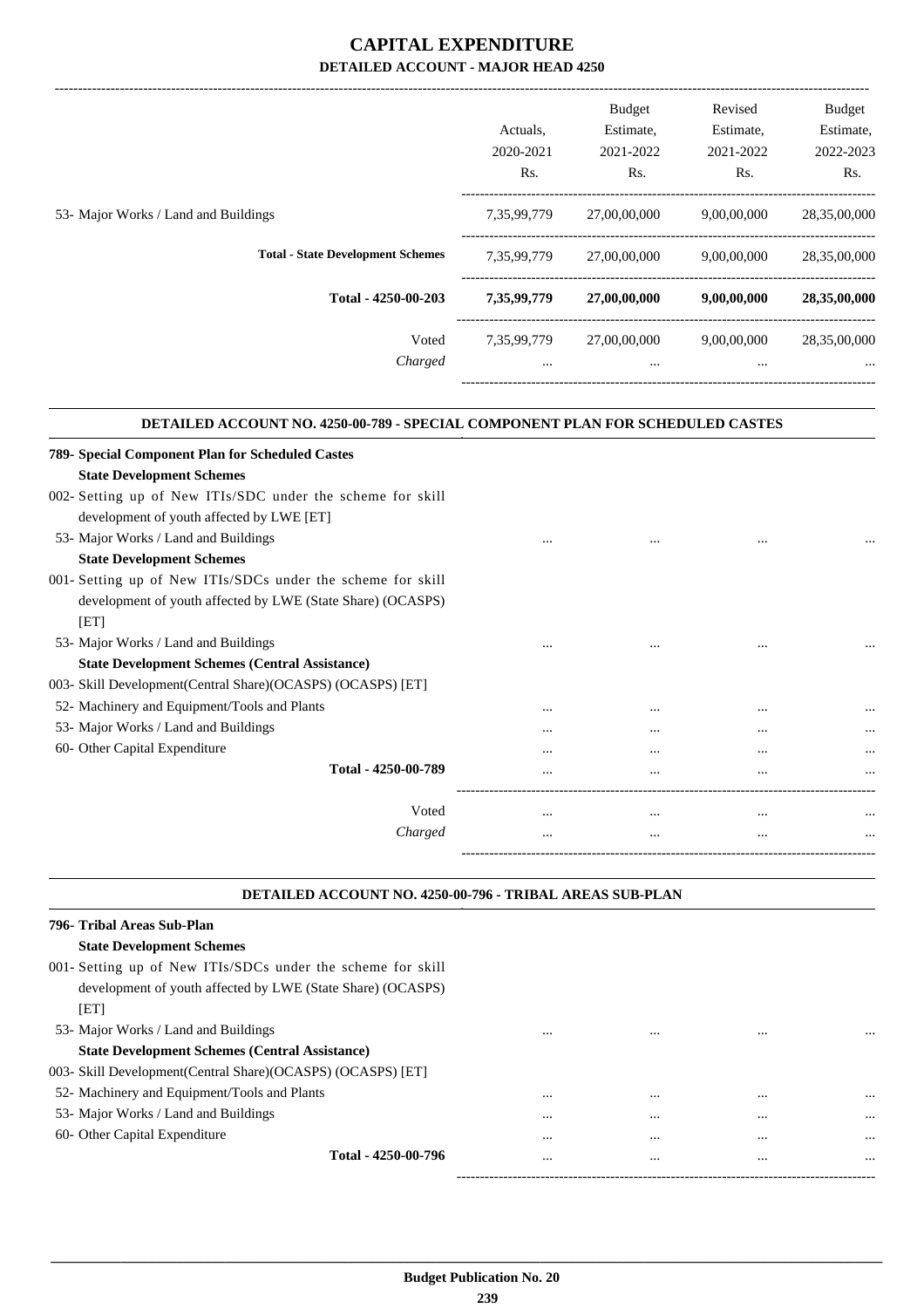|                                                                                  | Actuals,<br>2020-2021<br>Rs. | Budget<br>Estimate,<br>2021-2022<br>Rs. | Revised<br>Estimate,<br>2021-2022<br>Rs. | Budget<br>Estimate,<br>2022-2023<br>Rs. |
|----------------------------------------------------------------------------------|------------------------------|-----------------------------------------|------------------------------------------|-----------------------------------------|
| Voted<br>Charged                                                                 | $\cdots$<br>$\cdots$         | $\cdots$<br>$\cdots$                    | $\cdots$<br>$\cdots$                     |                                         |
| DETAILED ACCOUNT NO. 4250 - DEDUCT RECOVERIES IN REDUCTION OF EXPENDITURE        |                              |                                         |                                          |                                         |
|                                                                                  |                              |                                         |                                          |                                         |
| 201-Labour                                                                       |                              |                                         |                                          |                                         |
| <b>State Development Schemes</b>                                                 |                              |                                         |                                          |                                         |
| 004-Craftsmen Training [ET]                                                      |                              |                                         |                                          |                                         |
| 70-Deduct Recoveries                                                             |                              |                                         |                                          |                                         |
| 01-Others                                                                        |                              |                                         |                                          |                                         |
| Total - 201 - Deduct - Recoveries                                                | $\cdots$                     | $\cdots$                                | $\cdots$                                 |                                         |
| 203- Employment                                                                  |                              |                                         |                                          |                                         |
| Administrative Expenditure                                                       |                              |                                         |                                          |                                         |
| 901-Deduct-Receipts and Recoveries on Capital Account [ET]                       |                              |                                         |                                          |                                         |
| 70-Deduct Recoveries                                                             |                              |                                         |                                          |                                         |
| 01-Others                                                                        | $\cdots$                     | $-1,000$                                | $-1,000$                                 | $-1,000$                                |
| 02-W.B.H.S. 2008                                                                 | $\cdots$                     | $-1,000$                                | $\ddots$                                 |                                         |
| Total - 203 - Deduct - Recoveries                                                | $\cdots$                     | $-2,000$                                | $-1,000$                                 | $-1,000$                                |
|                                                                                  |                              |                                         |                                          |                                         |
| 800- Other Expenditure                                                           |                              |                                         |                                          |                                         |
| <b>State Development Schemes</b>                                                 |                              |                                         |                                          |                                         |
| 010-Refund of Unutilized Fund of CSS Schemes (State Share)<br>(CSSREFUND) [ET]   |                              |                                         |                                          |                                         |
| 70-Deduct Recoveries                                                             |                              |                                         |                                          |                                         |
| 01-Others                                                                        | $\cdots$                     | $\cdots$                                | $\cdots$                                 |                                         |
| State Development Schemes (Central Assistance)                                   |                              |                                         |                                          |                                         |
| 009-Refund of Unutilized Fund of CSS Schemes (Central Share)<br>(CSSREFUND) [ET] |                              |                                         |                                          |                                         |
| 70-Deduct Recoveries                                                             |                              |                                         |                                          |                                         |
| 01-Others                                                                        | $\cdots$                     | $\cdots$                                | $\cdots$                                 |                                         |
| Total - 800 - Deduct - Recoveries                                                |                              |                                         |                                          |                                         |
|                                                                                  | $\cdots$                     | $\cdots$                                | $\cdots$                                 |                                         |
| 911- Deduct Recoveries of Overpayments                                           |                              |                                         |                                          |                                         |
| <b>State Development Schemes</b>                                                 |                              |                                         |                                          |                                         |
| 004-Crafttsmen Training [ET]                                                     |                              |                                         |                                          |                                         |
| 70-Deduct Recoveries                                                             |                              |                                         |                                          |                                         |
| 01-Others                                                                        | $\cdots$                     | $\cdots$                                | $\cdots$                                 |                                         |
| Total - 911 - Deduct - Recoveries                                                |                              |                                         |                                          |                                         |
|                                                                                  | $\cdots$                     |                                         | $\cdots$                                 |                                         |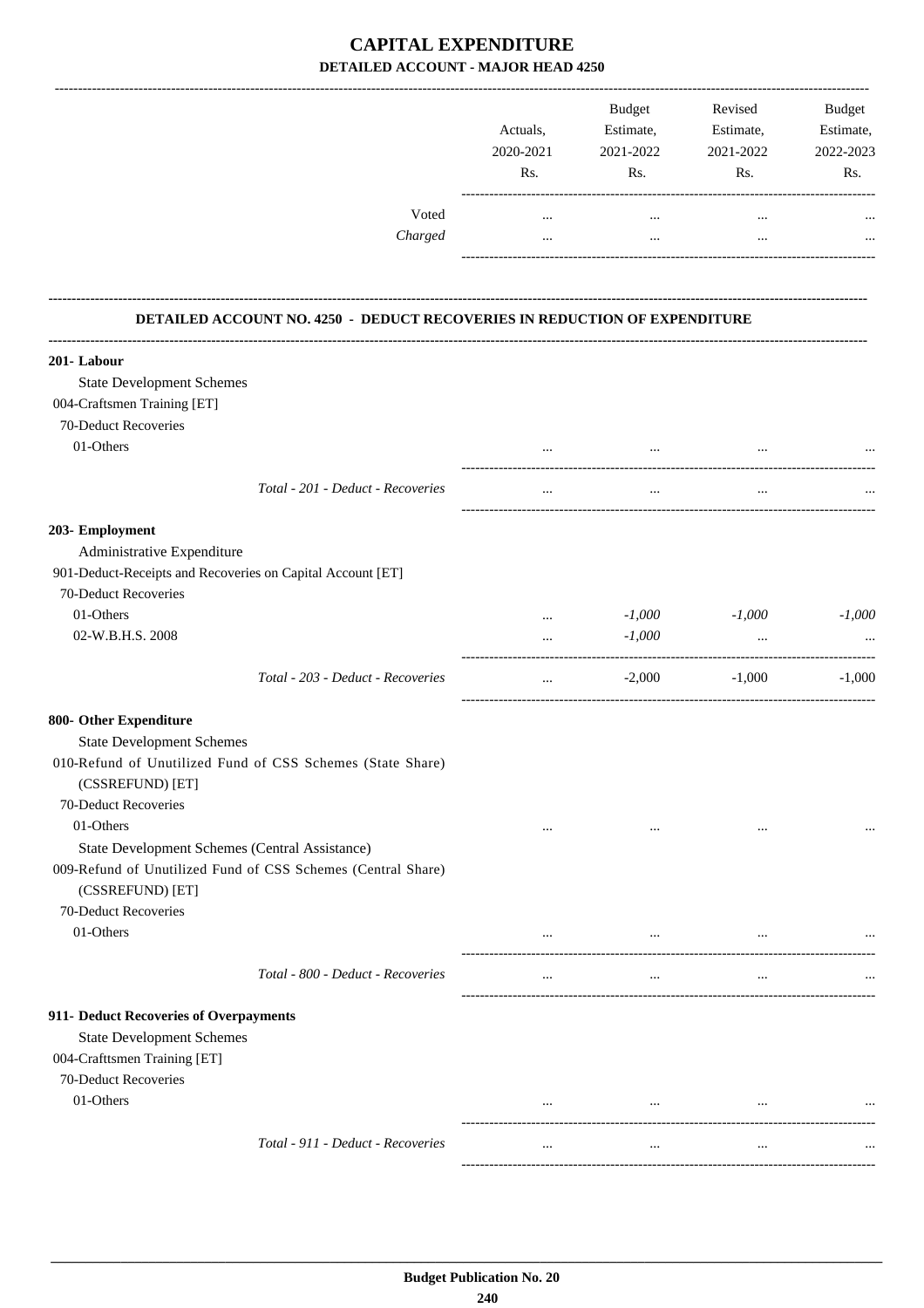--------------

|                                    | Actuals.<br>2020-2021 | <b>Budget</b><br>Estimate,<br>2021-2022 | Revised<br>Estimate,<br>2021-2022 | <b>Budget</b><br>Estimate,<br>2022-2023 |
|------------------------------------|-----------------------|-----------------------------------------|-----------------------------------|-----------------------------------------|
|                                    | Rs.                   | Rs.                                     | Rs.                               | Rs.                                     |
| Total - 4250 - Deduct - Recoveries | $\cdots$              | $-2,000$                                | $-1.000$                          | $-1,000$                                |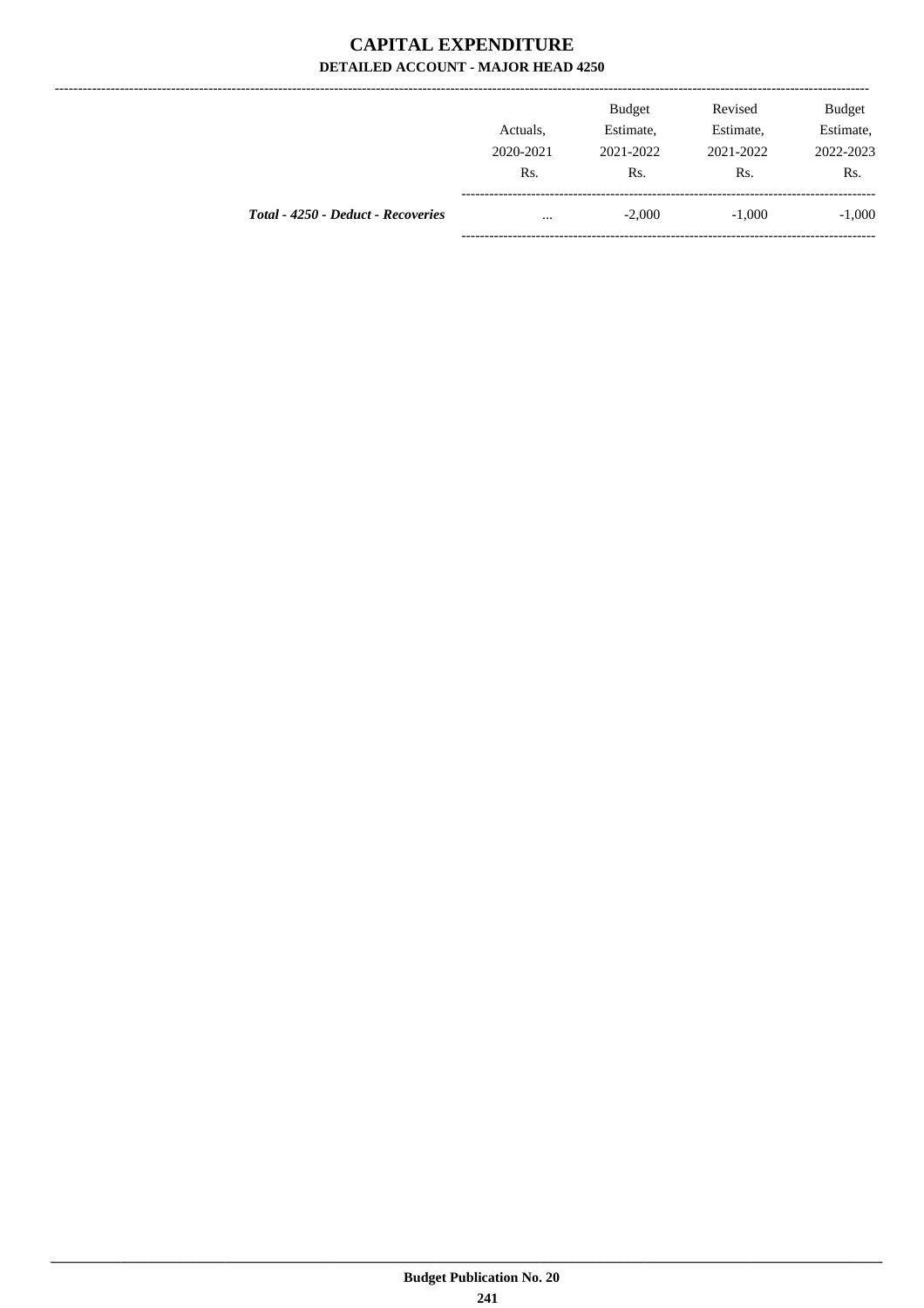## **REVENUE EXPENDITURE**

### **DEMAND No. 78**

## **Non-Conventional and Renewable Energy Sources Department**

C - Economic Services - (c) Special Areas Programmes

## Head of Account: 2575 - Other Special Areas Programmes

| Voted Rs. 50,66,000 | <b>Charged Rs. Nil</b>                                 |  | <b>Total Rs. 50,66,000</b> |              |                       |
|---------------------|--------------------------------------------------------|--|----------------------------|--------------|-----------------------|
|                     |                                                        |  | Voted Rs.                  | Charged Rs.  | <b>Total Rs.</b>      |
|                     | <b>Gross Expenditure</b><br><b>Deduct - Recoveries</b> |  | 50,66,000<br>$\cdots$      | <br>$\cdots$ | 50,66,000<br>$\cdots$ |
|                     | <b>Net Expenditure</b>                                 |  | 50,66,000                  | $\cdots$     | 50,66,000             |

## REVENUE EXPENDITURE ABSTRACT ACCOUNT

 $02 101 -$ 

|                                   |                                                                                                                                                                                                                                      | <b>Budget</b>                                                                                                    | Revised                       | Budget    |
|-----------------------------------|--------------------------------------------------------------------------------------------------------------------------------------------------------------------------------------------------------------------------------------|------------------------------------------------------------------------------------------------------------------|-------------------------------|-----------|
|                                   | Actuals,                                                                                                                                                                                                                             | Estimate,                                                                                                        | Estimate,                     | Estimate, |
|                                   | 2020-2021                                                                                                                                                                                                                            | 2021-2022                                                                                                        | 2021-2022                     | 2022-2023 |
|                                   | Rs.                                                                                                                                                                                                                                  | Rs.                                                                                                              | Rs.                           | Rs.       |
| <b>BACKWARD AREAS</b>             |                                                                                                                                                                                                                                      |                                                                                                                  |                               |           |
| <b>Area Development</b>           |                                                                                                                                                                                                                                      |                                                                                                                  |                               |           |
| Administrative Expenditure        | $\cdots$                                                                                                                                                                                                                             |                                                                                                                  | 48,35,000 48,32,000           | 50,66,000 |
| <b>Total - 101</b>                | <b>Section</b> Service                                                                                                                                                                                                               |                                                                                                                  | 48,35,000 48,32,000 50,66,000 |           |
| <b>Grand Total - Gross</b>        | <u>and the company of the company of the company of the company of the company of the company of the company of the company of the company of the company of the company of the company of the company of the company of the com</u> |                                                                                                                  | 48,35,000 48,32,000           | 50,66,000 |
| Voted                             | and the company of the company of the                                                                                                                                                                                                |                                                                                                                  | 48,35,000 48,32,000           | 50,66,000 |
| Charged                           |                                                                                                                                                                                                                                      | and the control of the control of the control of the control of the control of the control of the control of the |                               |           |
| <b>Administrative Expenditure</b> |                                                                                                                                                                                                                                      |                                                                                                                  | $\ldots$ 48,35,000 48,32,000  | 50,66,000 |
| <b>Deduct Recoveries</b>          | $\cdots$                                                                                                                                                                                                                             | $\cdots$                                                                                                         |                               |           |
| <b>Grand Total - Net</b>          | $\cdots$                                                                                                                                                                                                                             |                                                                                                                  | 48,35,000 48,32,000           | 50,66,000 |
| Voted                             |                                                                                                                                                                                                                                      |                                                                                                                  | $48,35,000$ $48,32,000$       | 50,66,000 |
| Charged                           | $\cdots$                                                                                                                                                                                                                             | $\cdots$                                                                                                         | $\cdots$                      | $\cdots$  |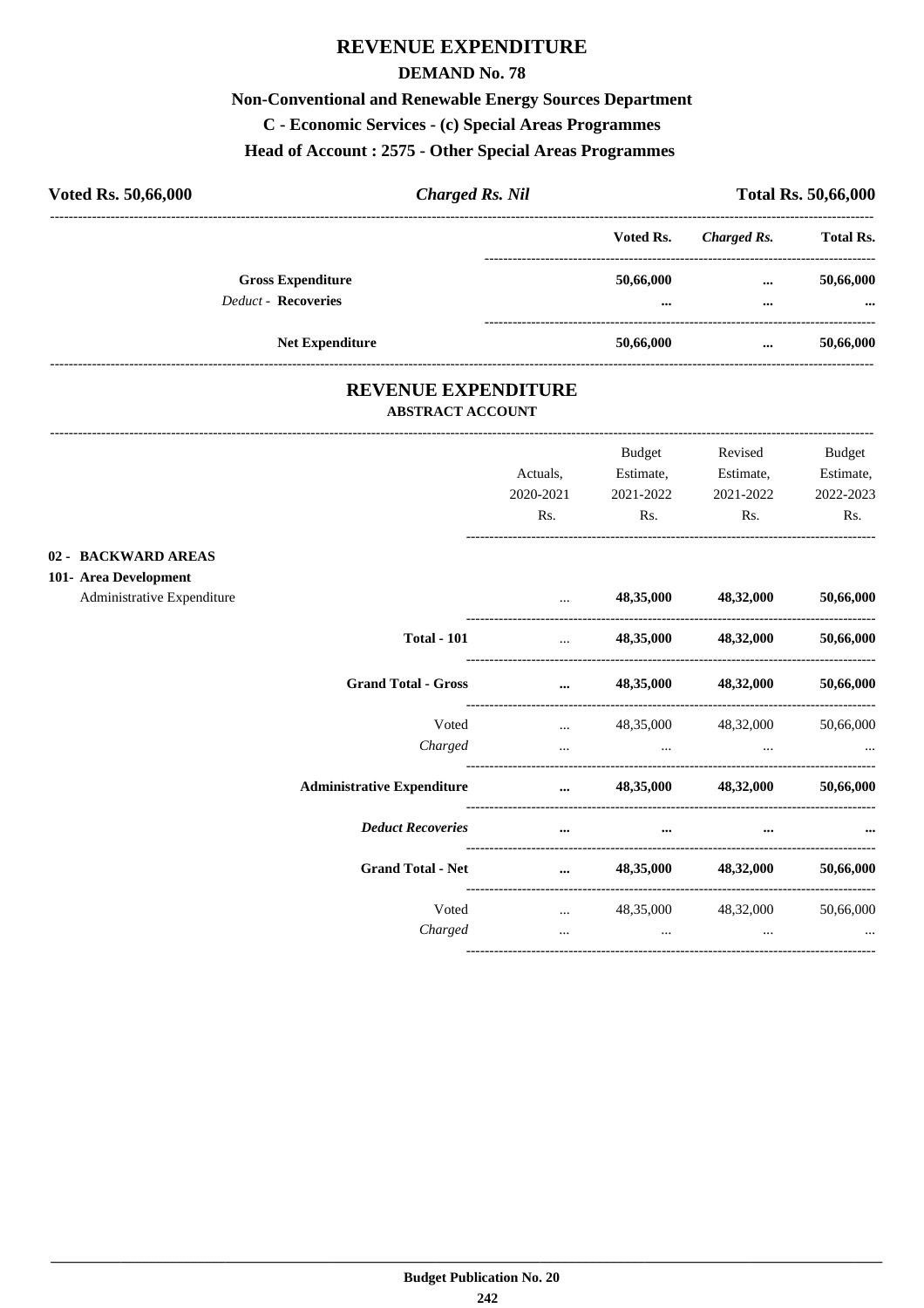|                                                     |                 | Budget    | Revised             | <b>Budget</b> |
|-----------------------------------------------------|-----------------|-----------|---------------------|---------------|
|                                                     | Actuals,        | Estimate, | Estimate,           | Estimate,     |
|                                                     | 2020-2021       | 2021-2022 | 2021-2022           | 2022-2023     |
|                                                     | Rs.             | Rs.       | Rs.                 | Rs.           |
| DETAILED ACCOUNT NO. 2575-02-101 - AREA DEVELOPMENT |                 |           |                     |               |
| 02 - BACKWARD AREAS                                 |                 |           |                     |               |
| 101- Area Development                               |                 |           |                     |               |
| <b>Administrative Expenditure</b>                   |                 |           |                     |               |
| 047- Integrated Rural Energy Programme [IREP] [NR]  |                 |           |                     |               |
| 01- Salaries                                        |                 |           |                     |               |
| $01-Pay$                                            | $\cdots$        | 42,00,000 | 42,00,000           | 43,26,000     |
| 02-Dearness Allowance                               |                 | 1,80,000  | 1,68,000            | 2,60,000      |
| 03-House Rent Allowance                             | $\cdot$ $\cdot$ | 3,90,000  | 3,99,000            | 4,11,000      |
| 04-Ad hoc Bonus                                     |                 | 25,000    | 25,000              | 26,000        |
| 07-Other Allowances                                 |                 | 10,000    | 10,000              | 11,000        |
| 11-Compensatory Allowance                           |                 | 10,000    | 10,000              | 11,000        |
| 12-Medical Allowance                                | $\cdots$        | 20,000    | 20,000              | 21,000        |
| Total - 2575-02-101-047-01                          | $\ddotsc$       |           | 48,35,000 48,32,000 | 50,66,000     |
| <b>Total - Administrative Expenditure</b>           | $\cdots$        |           | 48,35,000 48,32,000 | 50,66,000     |
| Total - 2575-02-101                                 | $\mathbf{r}$    | 48,35,000 | 48,32,000           | 50,66,000     |
| Voted                                               | $\cdots$        |           | 48,35,000 48,32,000 | 50,66,000     |
| Charged                                             | $\ddotsc$       | $\cdots$  | $\ddotsc$           |               |
|                                                     |                 |           |                     |               |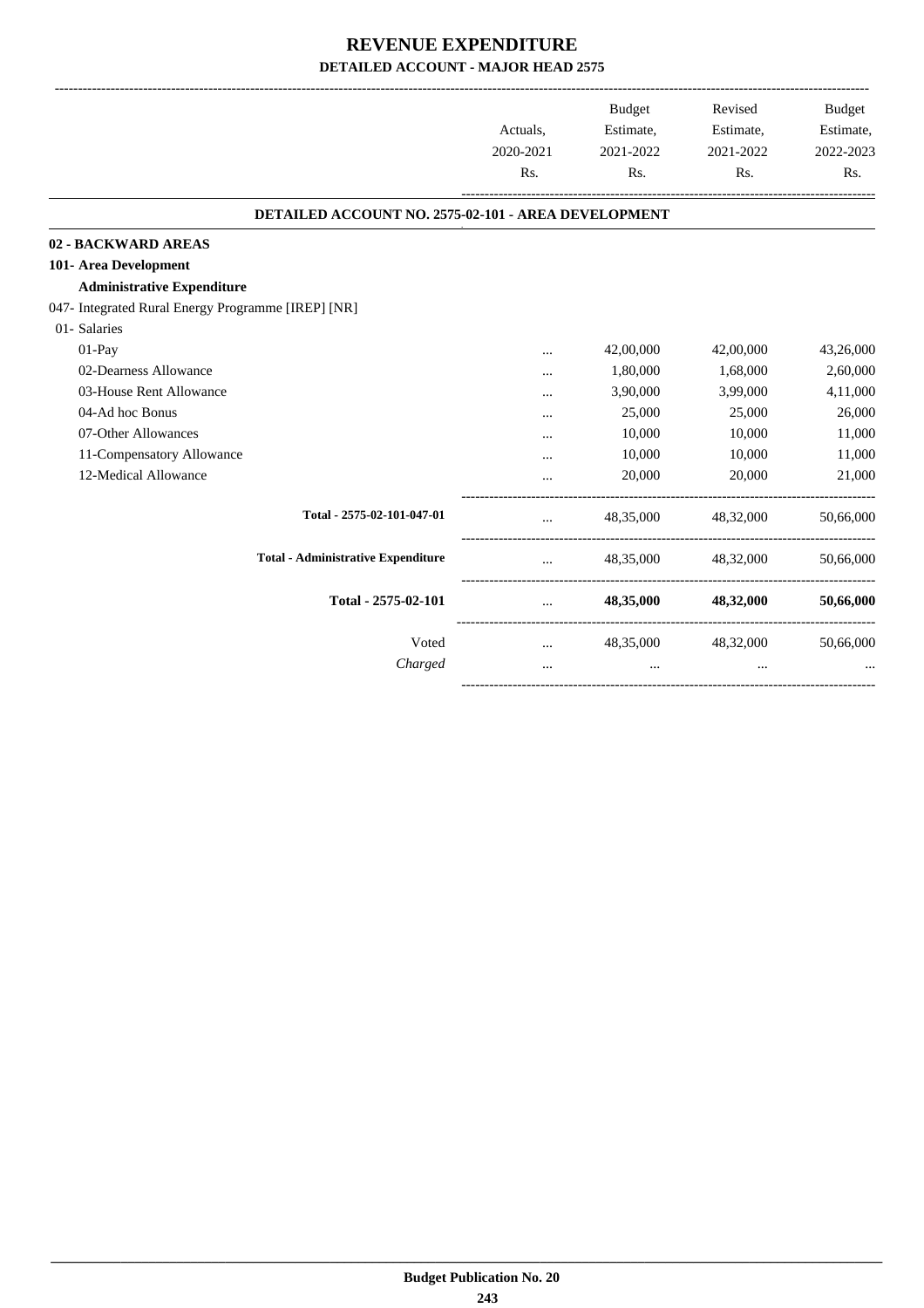## REVENUE EXPENDITURE

### **DEMAND No. 78**

### **Non-Conventional and Renewable Energy Sources Department**

C - Economic Services - (e) Energy

### Head of Account: 2810 - Non-conventional Sources of Energy

| Voted Rs. 71,92,50,000                                | <b>Charged Rs. Nil</b> |               | Total Rs. 71,92,50,000 |                  |
|-------------------------------------------------------|------------------------|---------------|------------------------|------------------|
|                                                       |                        | Voted Rs.     | <b>Charged Rs.</b>     | <b>Total Rs.</b> |
| <b>Gross Expenditure</b>                              |                        | 71,92,50,000  | $\cdots$               | 71,92,50,000     |
| <b>Deduct - Recoveries</b>                            |                        | $\cdots$      | $\cdots$               |                  |
| <b>Net Expenditure</b>                                |                        | 71,92,50,000  | $\cdots$               | 71,92,50,000     |
| <b>REVENUE EXPENDITURE</b><br><b>ABSTRACT ACCOUNT</b> |                        |               |                        |                  |
|                                                       |                        | <b>Budget</b> | Revised                | <b>Budget</b>    |
|                                                       | Actuals,               | Estimate,     | Estimate,              | Estimate,        |
|                                                       | 2020-2021              | 2021-2022     | 2021-2022              | 2022-2023        |
|                                                       | Rs.                    | Rs.           | Rs.                    | Rs.              |
| 01 - BIO-ENERGY                                       |                        |               |                        |                  |
| 789- Special Component Plan for Scheduled Castes      |                        |               |                        |                  |
| <b>State Development Schemes</b>                      |                        |               |                        |                  |
| <b>Total - 789</b>                                    | $\cdots$               | $\cdots$      | $\cdots$               |                  |
| 796- Tribal Areas Sub-Plan                            |                        |               |                        |                  |
| <b>State Development Schemes</b>                      | $\cdots$               | $\cdots$      | $\cdots$               |                  |
| <b>Total - 796</b>                                    | $\cdots$               | $\cdots$      | $\cdots$               | $\cdots$         |

| 800- Other Expenditure<br><b>State Development Schemes</b> |                    | $\cdots$    | $\cdots$                                                    | $\cdots$             | $\cdots$     |
|------------------------------------------------------------|--------------------|-------------|-------------------------------------------------------------|----------------------|--------------|
|                                                            | <b>Total - 800</b> | $\cdots$    | $\cdots$                                                    | $\cdots$             | $\cdots$     |
|                                                            | Total - 01         |             | and the state of the state of the state of the state of the | $\sim$ $\sim$ $\sim$ | $\cdots$     |
| 02 - SOLAR                                                 |                    |             |                                                             |                      |              |
| 102- Photo Voltaic<br><b>State Development Schemes</b>     |                    | 5,30,35,200 | 57,89,00,000                                                | 19,29,67,000         | 59,67,85,000 |
|                                                            | <b>Total - 102</b> | 5,30,35,200 | 57,89,00,000                                                | 19,29,67,000         | 59,67,85,000 |
| 789- Special Component Plan for Scheduled Castes           |                    |             |                                                             |                      |              |
| <b>State Development Schemes</b>                           |                    | $\cdots$    | $\cdots$                                                    | $\cdots$             | $\cdots$     |
|                                                            | <b>Total - 789</b> | $\cdots$    | $\cdots$                                                    | $\cdots$             | $\cdots$     |
| 796- Tribal Areas Sub-Plan                                 |                    |             |                                                             |                      |              |
| <b>State Development Schemes</b>                           |                    | $\cdots$    | $\cdots$                                                    | $\cdots$             | $\cdots$     |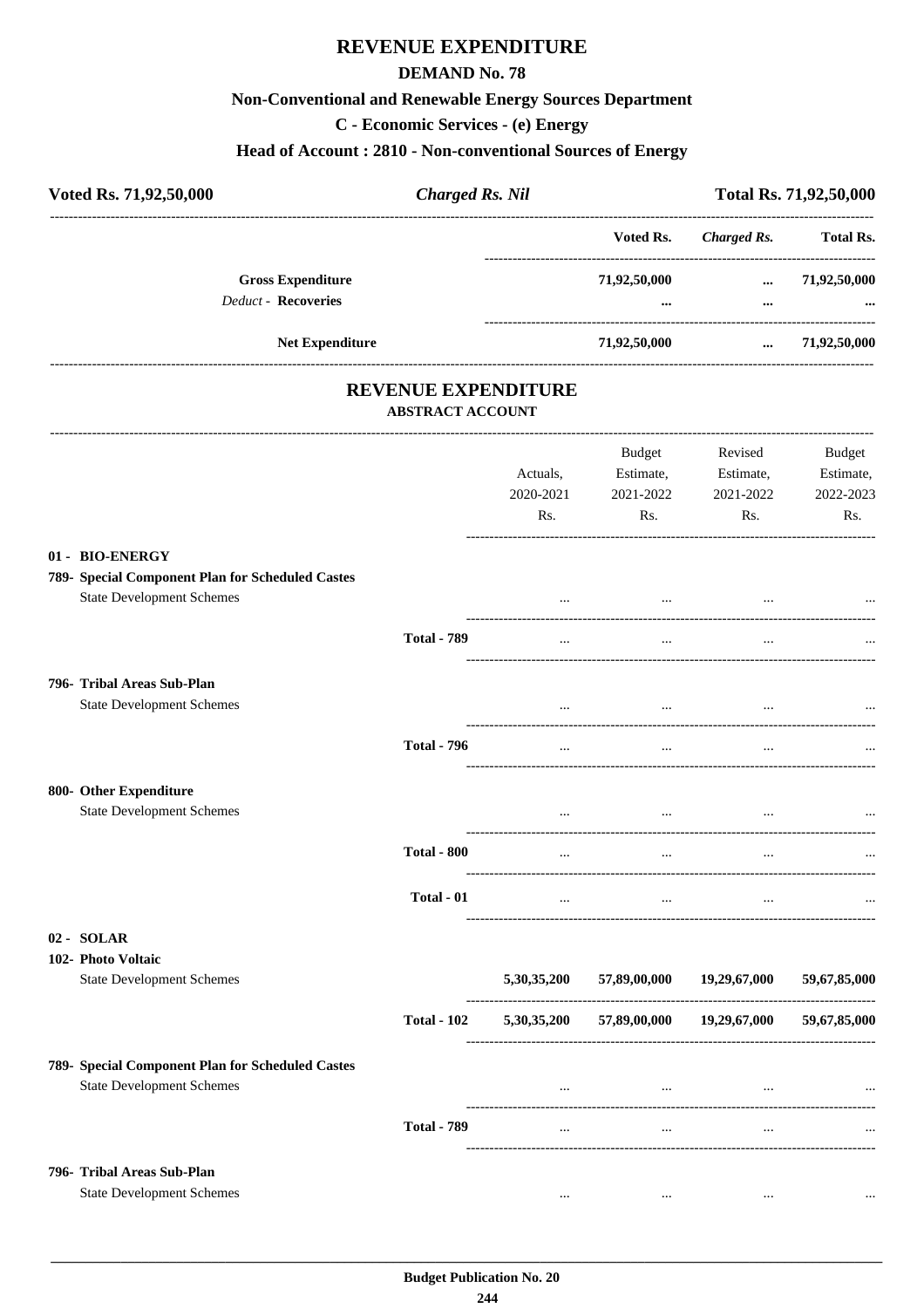## REVENUE EXPENDITURE **ABSTRACT ACCOUNT**

|                                                                                                     |                    | Actuals,<br>2020-2021<br>Rs.             | Budget<br>Estimate,<br>2021-2022<br>Rs.    | Revised<br>Estimate,<br>2021-2022<br>Rs. | <b>Budget</b><br>Estimate,<br>2022-2023<br>Rs. |
|-----------------------------------------------------------------------------------------------------|--------------------|------------------------------------------|--------------------------------------------|------------------------------------------|------------------------------------------------|
|                                                                                                     | <b>Total - 796</b> | $\cdots$                                 | $\cdots$                                   |                                          |                                                |
| 800- Other Expenditure<br><b>State Development Schemes</b>                                          |                    | $\cdots$                                 | $\cdots$                                   |                                          |                                                |
|                                                                                                     | <b>Total - 800</b> | $\cdots$                                 | $\cdots$                                   |                                          |                                                |
|                                                                                                     | Total - 02         | 5,30,35,200                              |                                            | 57,89,00,000 19,29,67,000                | 59,67,85,000                                   |
| 03 - WIND                                                                                           |                    |                                          |                                            |                                          |                                                |
| 103- Demonstration<br><b>State Development Schemes</b>                                              |                    | $\cdots$                                 | 7,00,00,000                                | 2,33,33,000                              | 5,82,15,000                                    |
|                                                                                                     | <b>Total - 103</b> | ----------------------------<br>$\cdots$ |                                            | $7,00,00,000$ $2,33,33,000$              | 5,82,15,000                                    |
| 789- Special Component Plan for Scheduled Castes<br><b>State Development Schemes</b>                |                    |                                          | $\cdots$                                   |                                          |                                                |
|                                                                                                     | <b>Total - 789</b> | $\cdots$                                 | $\cdots$                                   |                                          |                                                |
| 796- Tribal Areas Sub-Plan<br><b>State Development Schemes</b>                                      |                    | $\cdots$                                 | $\cdots$                                   | $\cdots$                                 |                                                |
|                                                                                                     | <b>Total - 796</b> | $\cdots$                                 | $\cdots$                                   | $\ddotsc$                                |                                                |
|                                                                                                     | Total - 03         | $\cdots$                                 | 7,00,00,000                                | 2,33,33,000                              | 5,82,15,000                                    |
| 60 - OTHERS<br>789- Special Component Plan for Scheduled Castes<br><b>State Development Schemes</b> |                    | $\cdots$                                 | $\ddotsc$                                  | $\cdots$                                 |                                                |
|                                                                                                     | <b>Total - 789</b> |                                          |                                            |                                          |                                                |
| 796- Tribal Areas Sub-Plan<br><b>State Development Schemes</b>                                      |                    |                                          | $\cdots$<br>see the company of the company | <b>Contract Contract</b>                 |                                                |
|                                                                                                     | <b>Total - 796</b> | $\cdots$                                 | $\cdots$                                   | $\cdots$                                 |                                                |
| 800- Other Expenditure<br>Administrative Expenditure<br><b>State Development Schemes</b>            |                    | $\cdots$<br>                             | $\ldots$<br>2,83,00,000                    | 3,17,64,000<br>94,33,000                 | 1,92,50,000<br>4,50,00,000                     |
|                                                                                                     | <b>Total - 800</b> | $\cdots$                                 | 2,83,00,000                                | 4,11,97,000                              | 6,42,50,000                                    |
|                                                                                                     | Total - 60         | $\cdots$                                 | 2,83,00,000                                | 4,11,97,000                              | 6,42,50,000                                    |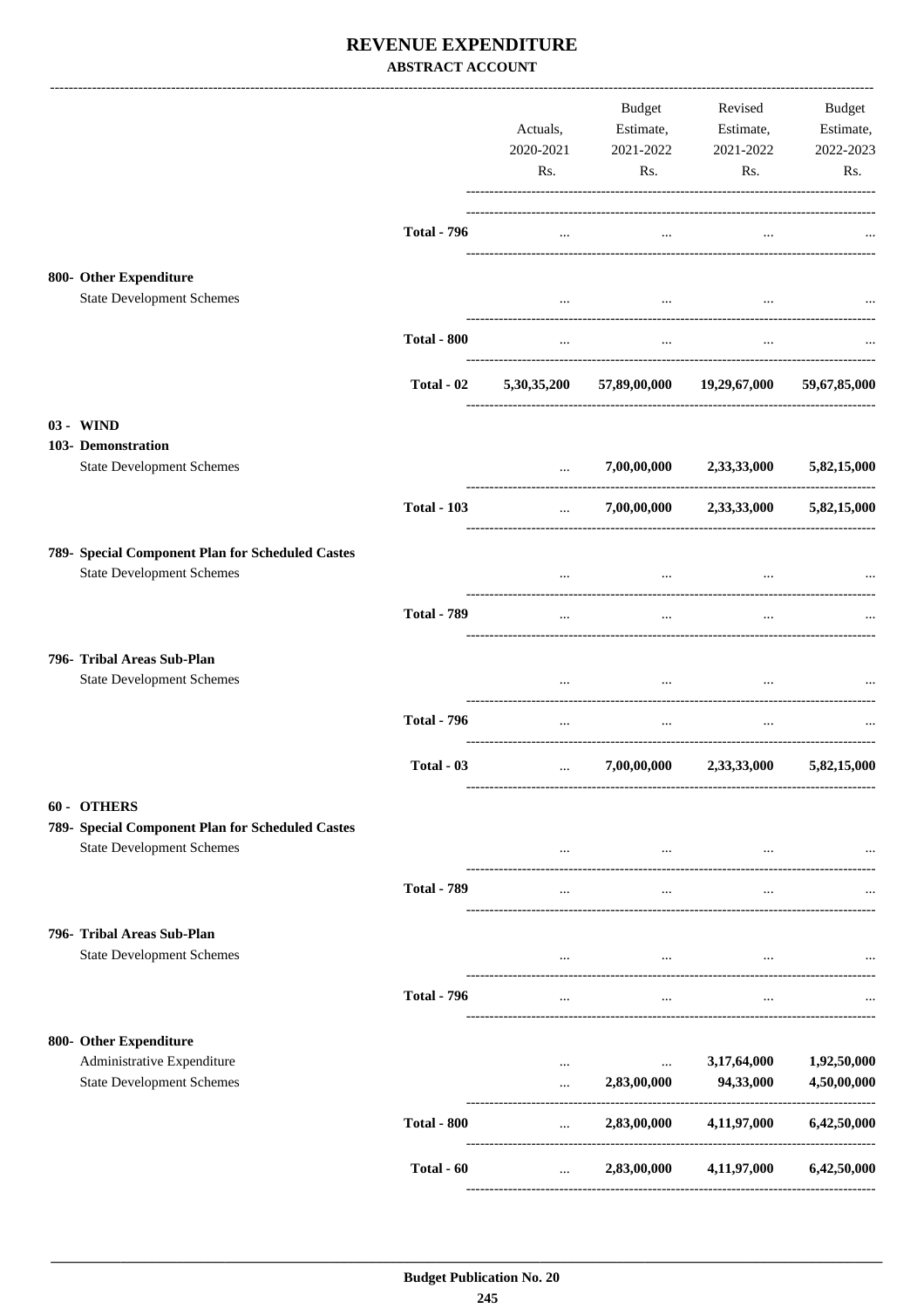## REVENUE EXPENDITURE **ABSTRACT ACCOUNT**

|                                                                              | Actuals,<br>2020-2021<br>Rs. | <b>Budget</b><br>Estimate,<br>Rs. | Revised<br>Estimate,<br>2021-2022 2021-2022<br>Rs.       | <b>Budget</b><br>Estimate,<br>2022-2023<br>Rs. |
|------------------------------------------------------------------------------|------------------------------|-----------------------------------|----------------------------------------------------------|------------------------------------------------|
| Grand Total - Gross 5,30,35,200 67,72,00,000 25,74,97,000 71,92,50,000       |                              |                                   |                                                          |                                                |
| Charged                                                                      |                              | $\cdots$                          | Voted 5,30,35,200 67,72,00,000 25,74,97,000 71,92,50,000 |                                                |
| <b>Administrative Expenditure</b>                                            | $\sim$ $\sim$ $\sim$         |                                   | $\ldots$ 3,17,64,000 1,92,50,000                         |                                                |
| State Development Schemes 5,30,35,200 67,72,00,000 22,57,33,000 70,00,00,000 |                              |                                   |                                                          |                                                |
| <b>Deduct Recoveries</b>                                                     |                              | $\ddotsc$                         |                                                          |                                                |
| Grand Total - Net 5,30,35,200 67,72,00,000 25,74,97,000 71,92,50,000         |                              |                                   |                                                          |                                                |
| Charged                                                                      |                              |                                   | Voted 5,30,35,200 67,72,00,000 25,74,97,000 71,92,50,000 |                                                |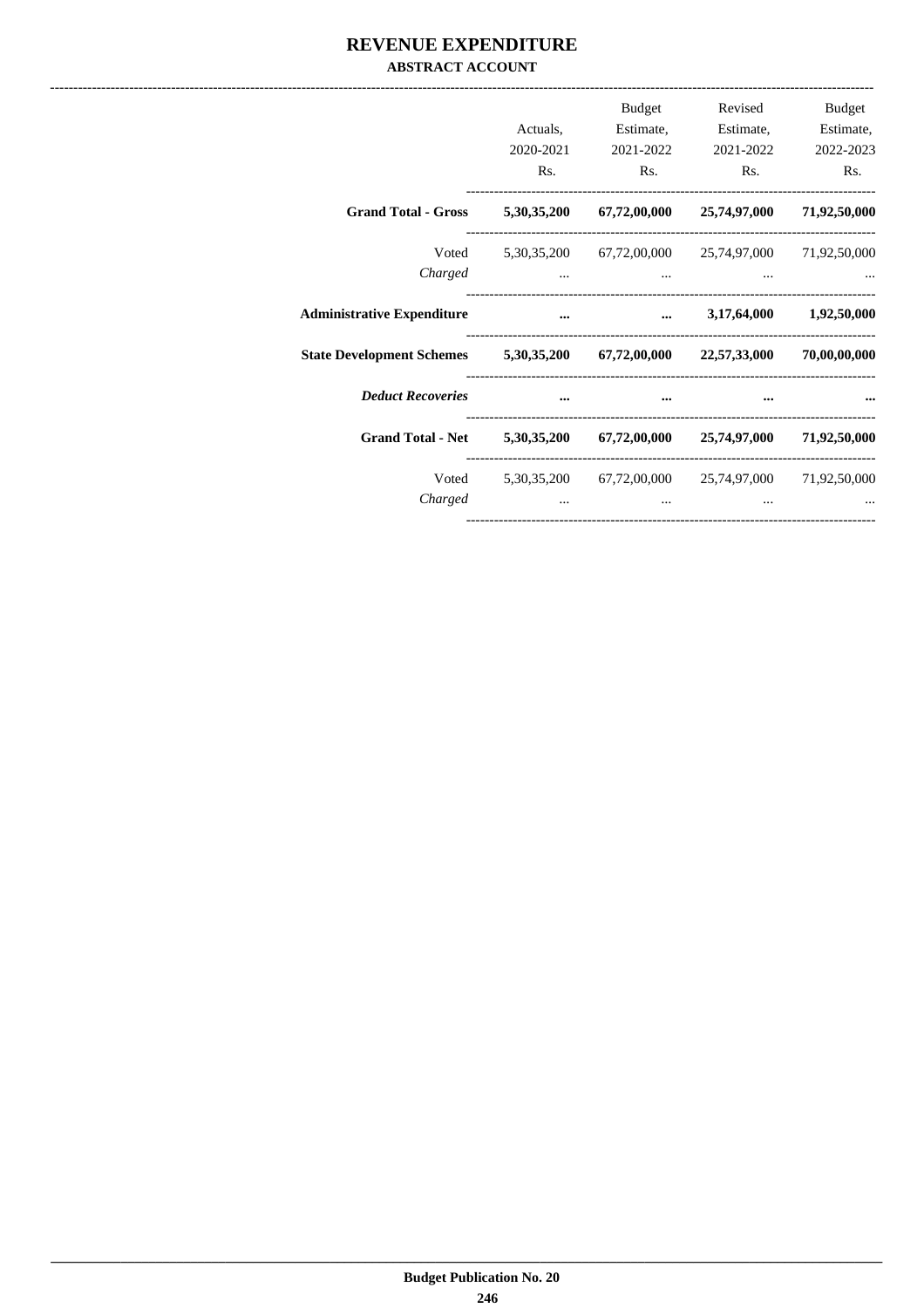|                                                                                                                                                                                                                     | Actuals,<br>2020-2021<br>Rs. | <b>Budget</b><br>Estimate,<br>2021-2022<br>Rs. | Revised<br>Estimate,<br>2021-2022<br>Rs. | <b>Budget</b><br>Estimate,<br>2022-2023<br>Rs. |
|---------------------------------------------------------------------------------------------------------------------------------------------------------------------------------------------------------------------|------------------------------|------------------------------------------------|------------------------------------------|------------------------------------------------|
| DETAILED ACCOUNT NO. 2810-01-789 - SPECIAL COMPONENT PLAN FOR SCHEDULED CASTES                                                                                                                                      |                              |                                                |                                          |                                                |
| 01 - BIO-ENERGY                                                                                                                                                                                                     |                              |                                                |                                          |                                                |
| 789- Special Component Plan for Scheduled Castes                                                                                                                                                                    |                              |                                                |                                          |                                                |
| <b>State Development Schemes</b>                                                                                                                                                                                    |                              |                                                |                                          |                                                |
| 003- Subsidy/Assistance/Other Miscellaneous Expenses for                                                                                                                                                            |                              |                                                |                                          |                                                |
| implementation of Biogas Schemes [NR]                                                                                                                                                                               |                              |                                                |                                          |                                                |
| 31- Grants-in-aid-GENERAL                                                                                                                                                                                           |                              |                                                |                                          |                                                |
| 02-Other Grants                                                                                                                                                                                                     |                              |                                                |                                          |                                                |
| Total - 2810-01-789                                                                                                                                                                                                 |                              |                                                |                                          |                                                |
|                                                                                                                                                                                                                     |                              |                                                |                                          |                                                |
| Voted                                                                                                                                                                                                               |                              | $\ddotsc$                                      | $\cdots$                                 |                                                |
| Charged                                                                                                                                                                                                             |                              | $\cdots$                                       | $\cdots$                                 |                                                |
| DETAILED ACCOUNT NO. 2810-01-796 - TRIBAL AREAS SUB-PLAN                                                                                                                                                            |                              |                                                |                                          |                                                |
| 01 - BIO-ENERGY                                                                                                                                                                                                     |                              |                                                |                                          |                                                |
| 796- Tribal Areas Sub-Plan<br><b>State Development Schemes</b><br>002- Subsidy/Assistance/Other Miscellaneous Expenses for<br>implementation of Biogas Schemes [NR]<br>31- Grants-in-aid-GENERAL<br>02-Other Grants |                              |                                                |                                          |                                                |
| Total - 2810-01-796                                                                                                                                                                                                 |                              |                                                | $\cdots$                                 |                                                |
| Voted                                                                                                                                                                                                               |                              |                                                |                                          |                                                |
|                                                                                                                                                                                                                     |                              |                                                | $\cdots$                                 |                                                |
| Charged                                                                                                                                                                                                             |                              |                                                | $\ddotsc$                                |                                                |
| DETAILED ACCOUNT NO. 2810-01-800 - OTHER EXPENDITURE                                                                                                                                                                |                              |                                                |                                          |                                                |
| 01 - BIO-ENERGY                                                                                                                                                                                                     |                              |                                                |                                          |                                                |
| 800- Other Expenditure<br><b>State Development Schemes</b><br>004- Subsidy/Assistance/Other Miscellaneous Expenses for<br>implementation of Biogas Schemes [NR]<br>31- Grants-in-aid-GENERAL                        |                              |                                                |                                          |                                                |
| 02-Other Grants                                                                                                                                                                                                     |                              | $\cdots$                                       |                                          |                                                |
| Total - 2810-01-800                                                                                                                                                                                                 |                              |                                                |                                          |                                                |
| Voted                                                                                                                                                                                                               | $\cdots$                     | $\cdots$                                       | $\ddotsc$                                |                                                |
| Charged                                                                                                                                                                                                             | $\cdots$                     | $\cdots$                                       | $\cdots$                                 |                                                |
|                                                                                                                                                                                                                     |                              |                                                |                                          |                                                |
|                                                                                                                                                                                                                     |                              |                                                |                                          |                                                |

#### **DETAILED ACCOUNT NO. 2810-02-102 - PHOTO VOLTAIC .**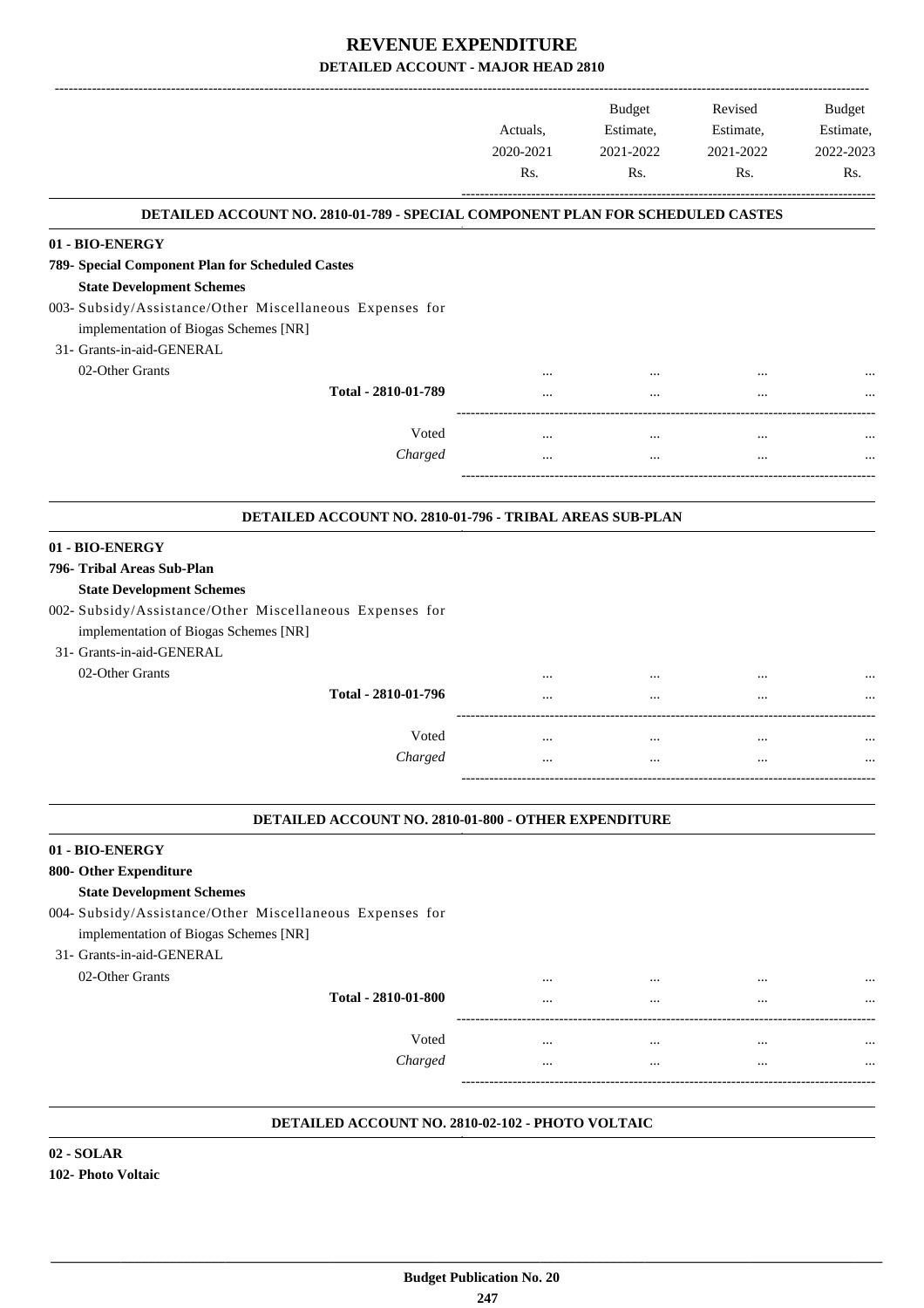|                                                                                |             | <b>Budget</b>                         | Revised      | <b>Budget</b> |
|--------------------------------------------------------------------------------|-------------|---------------------------------------|--------------|---------------|
|                                                                                | Actuals,    | Estimate,                             | Estimate,    | Estimate,     |
|                                                                                | 2020-2021   | 2021-2022                             | 2021-2022    | 2022-2023     |
|                                                                                | Rs.         | Rs.                                   | Rs.          | Rs.           |
| <b>State Development Schemes</b>                                               |             |                                       |              |               |
| 004- Procurement/installation of P.V. Street Light/P.V.Pumps etc.              |             |                                       |              |               |
| [NR]                                                                           |             |                                       |              |               |
| 31- Grants-in-aid-GENERAL                                                      |             |                                       |              |               |
| 02-Other Grants                                                                | 5,30,35,200 | 57,89,00,000 19,29,67,000             |              | 59,67,85,000  |
| <b>Total - State Development Schemes</b>                                       |             | 5,30,35,200 57,89,00,000 19,29,67,000 |              | 59,67,85,000  |
| Total - 2810-02-102                                                            |             | 5,30,35,200 57,89,00,000 19,29,67,000 |              | 59,67,85,000  |
| Voted                                                                          |             | 5,30,35,200 57,89,00,000              | 19,29,67,000 | 59,67,85,000  |
| Charged                                                                        | $\ddotsc$   | $\ddotsc$                             | $\ddotsc$    |               |
| DETAILED ACCOUNT NO. 2810-02-789 - SPECIAL COMPONENT PLAN FOR SCHEDULED CASTES |             |                                       |              |               |
| 02 - SOLAR                                                                     |             |                                       |              |               |
| 789- Special Component Plan for Scheduled Castes                               |             |                                       |              |               |
| <b>State Development Schemes</b>                                               |             |                                       |              |               |
| 006- Procurement/installation of P.V.Street Light/P.V. Pumps etc.              |             |                                       |              |               |
| [NR]                                                                           |             |                                       |              |               |
| 31- Grants-in-aid-GENERAL                                                      |             |                                       |              |               |
| 02-Other Grants                                                                |             |                                       |              |               |
| Total - 2810-02-789                                                            |             |                                       |              |               |
| Voted                                                                          | $\ddotsc$   | $\cdots$                              | $\cdots$     |               |
| Charged                                                                        | $\cdots$    | $\cdots$                              | $\cdots$     |               |
|                                                                                |             |                                       |              |               |

#### **DETAILED ACCOUNT NO. 2810-02-796 - TRIBAL AREAS SUB-PLAN .**

### **02 - SOLAR**

### **796- Tribal Areas Sub-Plan**

### **State Development Schemes**

002- Procurement/installation of P.V. Street Light/P.V.Pumps etc.

[NR]

31- Grants-in-aid-GENERAL

| 02-Other Grants |                     | <br> | <br> |
|-----------------|---------------------|------|------|
|                 | Total - 2810-02-796 | <br> | <br> |
|                 |                     |      |      |
|                 | Voted               | <br> | <br> |
|                 | Charged             | <br> | <br> |
|                 |                     |      |      |

-----------------------------------------------------------------------------------------

.

.

#### **DETAILED ACCOUNT NO. 2810-02-800 - OTHER EXPENDITURE .**

### **02 - SOLAR**

**800- Other Expenditure**

**State Development Schemes**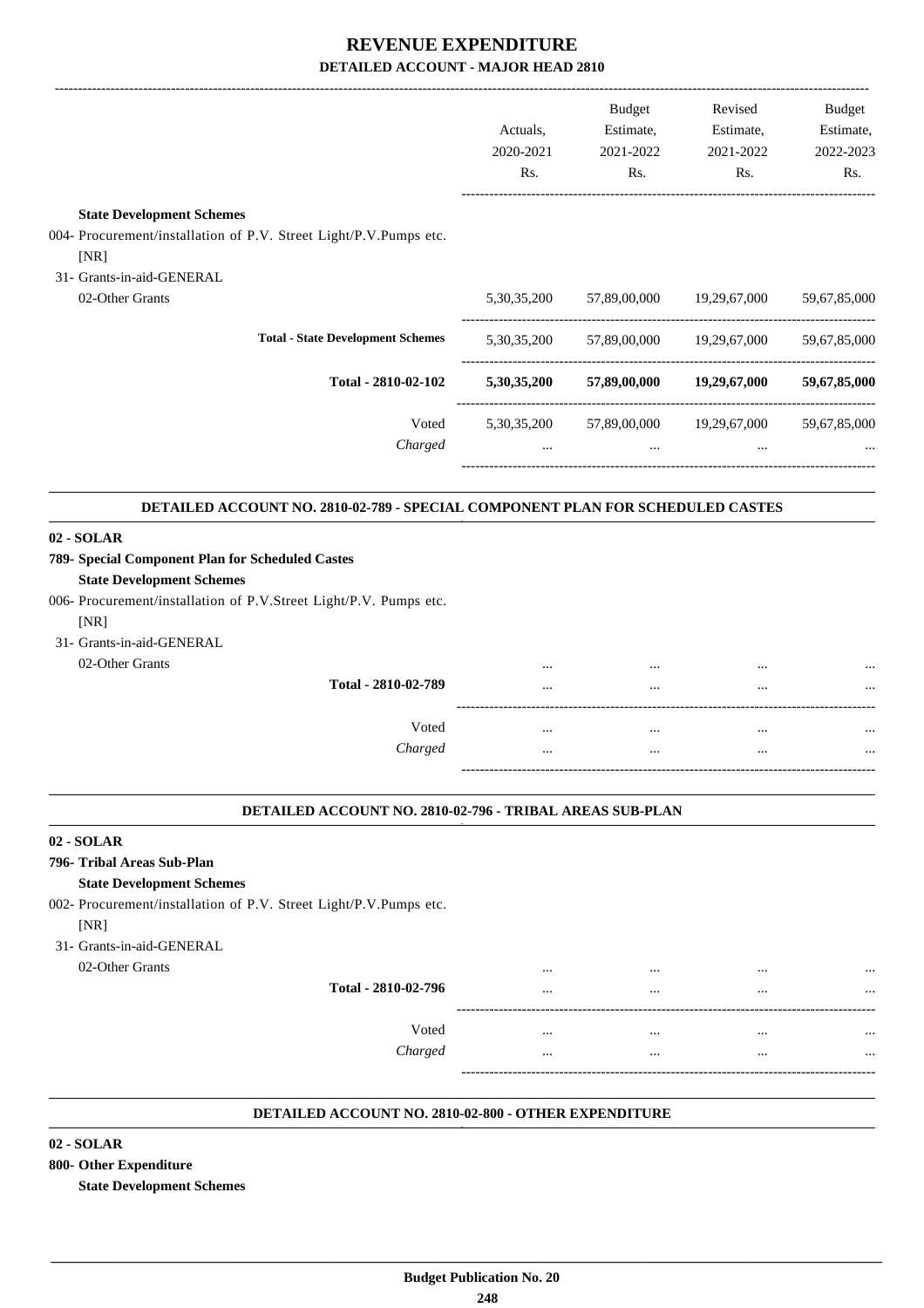|                                                                     | Actuals.<br>2020-2021<br>Rs. | <b>Budget</b><br>Estimate,<br>2021-2022<br>Rs. | Revised<br>Estimate,<br>2021-2022<br>Rs. | <b>Budget</b><br>Estimate,<br>2022-2023<br>Rs. |
|---------------------------------------------------------------------|------------------------------|------------------------------------------------|------------------------------------------|------------------------------------------------|
| 005- Procurement and installation of Photo Voltaic Street Light and |                              |                                                |                                          |                                                |
| Photo Voltaic Pumps etc. [NR]                                       |                              |                                                |                                          |                                                |
| 31- Grants-in-aid-GENERAL                                           |                              |                                                |                                          |                                                |
| 02-Other Grants                                                     | $\cdots$                     | $\cdots$                                       | $\cdots$                                 | $\cdots$                                       |
| Total - 2810-02-800                                                 | $\cdots$                     | $\cdots$                                       | $\cdots$                                 | $\cdots$                                       |
| Voted                                                               | $\cdots$                     | $\cdots$                                       | $\cdots$                                 | $\cdots$                                       |
| Charged                                                             | $\cdots$                     | $\cdots$                                       | $\cdots$                                 | $\cdots$                                       |
|                                                                     |                              |                                                |                                          |                                                |

#### **DETAILED ACCOUNT NO. 2810-03-103 - DEMONSTRATION .**

### **03 - WIND**

### **103- Demonstration**

### **State Development Schemes**

004- Procurement/installation of Wind Pump/Wind Farms etc. [NR]

| 31- Grants-in-aid-GENERAL |                                          |          |             |             |             |
|---------------------------|------------------------------------------|----------|-------------|-------------|-------------|
| 02-Other Grants           |                                          | $\cdots$ | 7,00,00,000 | 2,33,33,000 | 5,82,15,000 |
|                           | <b>Total - State Development Schemes</b> | $\cdots$ | 7,00,00,000 | 2,33,33,000 | 5,82,15,000 |
|                           | Total - 2810-03-103                      | $\cdots$ | 7,00,00,000 | 2,33,33,000 | 5,82,15,000 |
|                           | Voted                                    | $\cdots$ | 7,00,00,000 | 2,33,33,000 | 5,82,15,000 |
|                           | Charged                                  | $\cdots$ | $\cdots$    | $\cdots$    | $\cdots$    |
|                           |                                          |          |             |             |             |

#### **DETAILED ACCOUNT NO. 2810-03-789 - SPECIAL COMPONENT PLAN FOR SCHEDULED CASTES .**

### **03 - WIND**

### **789- Special Component Plan for Scheduled Castes**

### **State Development Schemes**

004- Procurement/installation of Wind Pump/Wind Farms etc. [NR]

- 31- Grants-in-aid-GENERAL
	-

| 02-Other Grants |                     | <br>$\cdots$ | <br>$\cdots$ |
|-----------------|---------------------|--------------|--------------|
|                 | Total - 2810-03-789 | <br>$\cdots$ | <br>         |
|                 | --                  |              |              |
|                 | Voted               | <br>$\cdots$ | <br>         |
|                 | Charged             | <br>$\cdots$ | <br>         |
|                 | ---                 |              |              |

.

.

.

#### **DETAILED ACCOUNT NO. 2810-03-796 - TRIBAL AREAS SUB-PLAN .**

### **03 - WIND**

### **796- Tribal Areas Sub-Plan**

### **State Development Schemes**

### 002- Procurement/installation of Wind Pump/Wind Farms etc. [NR]

31- Grants-in-aid-GENERAL

### 02-Other Grants ... ... ... ...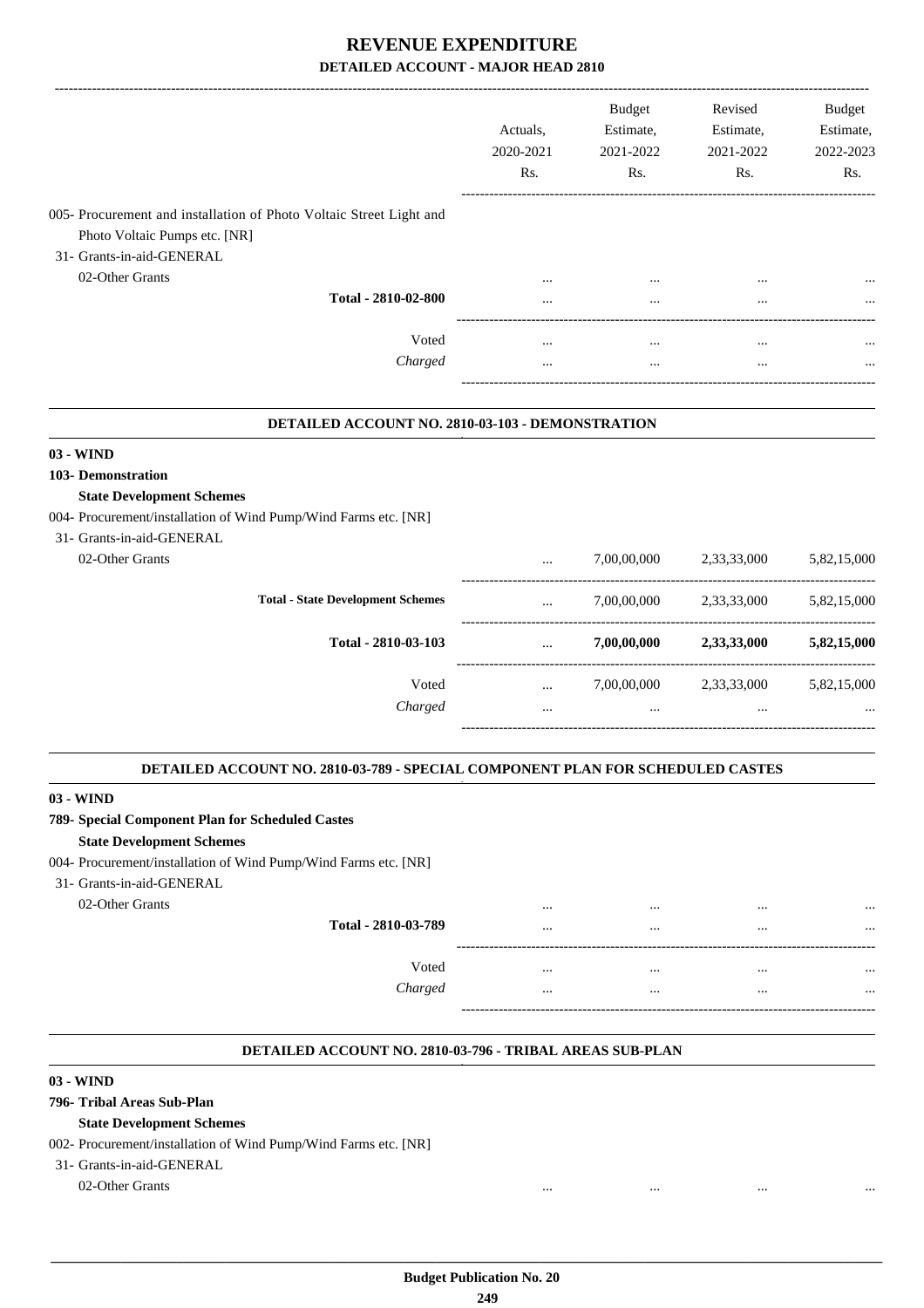|                         | Rs.  | Rs.      |
|-------------------------|------|----------|
| Total - 2810-03-796<br> | <br> | $\cdots$ |
| Voted<br>               | <br> | $\cdots$ |
| Charged<br>             | <br> |          |

#### **DETAILED ACCOUNT NO. 2810-60-789 - SPECIAL COMPONENT PLAN FOR SCHEDULED CASTES .**

### **60 - OTHERS**

| $00 - 0111EMD$                                   |          |          |              |
|--------------------------------------------------|----------|----------|--------------|
| 789- Special Component Plan for Scheduled Castes |          |          |              |
| <b>State Development Schemes</b>                 |          |          |              |
| 007- Tydal Power Plant [NR]                      |          |          |              |
| 31- Grants-in-aid-GENERAL                        |          |          |              |
| 02-Other Grants                                  |          |          | <br>$\cdots$ |
| Total - 2810-60-789                              | $\cdots$ | $\cdots$ | <br>         |
|                                                  |          |          |              |
| Voted                                            | $\cdots$ |          | <br>         |
| Charged                                          | $\cdots$ | $\cdots$ | <br>         |
|                                                  |          |          |              |
|                                                  |          |          |              |

#### **DETAILED ACCOUNT NO. 2810-60-796 - TRIBAL AREAS SUB-PLAN .**

| 60 - OTHERS                      |                     |          |          |          |          |
|----------------------------------|---------------------|----------|----------|----------|----------|
| 796- Tribal Areas Sub-Plan       |                     |          |          |          |          |
| <b>State Development Schemes</b> |                     |          |          |          |          |
| 004- Tydal Power Plant [NR]      |                     |          |          |          |          |
| 31- Grants-in-aid-GENERAL        |                     |          |          |          |          |
| 02-Other Grants                  |                     | $\cdots$ |          |          |          |
|                                  | Total - 2810-60-796 | $\cdots$ | $\cdots$ | $\cdots$ |          |
|                                  |                     |          |          |          |          |
|                                  | Voted               | $\cdots$ | $\cdots$ | $\cdots$ | $\cdots$ |
|                                  | Charged             | $\cdots$ | $\cdots$ |          |          |
|                                  |                     |          |          |          |          |

#### **DETAILED ACCOUNT NO. 2810-60-800 - OTHER EXPENDITURE .**

.

#### **60 - OTHERS**

| 800- Other Expenditure                                     |                         |          |          |             |             |
|------------------------------------------------------------|-------------------------|----------|----------|-------------|-------------|
| <b>Administrative Expenditure</b>                          |                         |          |          |             |             |
| 027- Setting up of Nodal Cell for NSRE [NR]                |                         |          |          |             |             |
| 36- Grants-in-aid-Salaries                                 |                         | $\cdots$ | $\cdots$ | 3,17,64,000 | 1.92.50.000 |
|                                                            | Total - 2810-60-800-027 | $\cdots$ | $\cdots$ | 3,17,64,000 | 1.92.50.000 |
| 028- Salary Grant for West Bengal Green Energy Development |                         |          |          |             |             |
| Corporation Limited [NR]                                   |                         |          |          |             |             |
| 31- Grants-in-aid-GENERAL                                  |                         |          |          |             |             |
| 02-Other Grants                                            |                         | $\cdots$ | $\cdots$ |             |             |

029- Operation and Maintenance of the Power Plants [NR]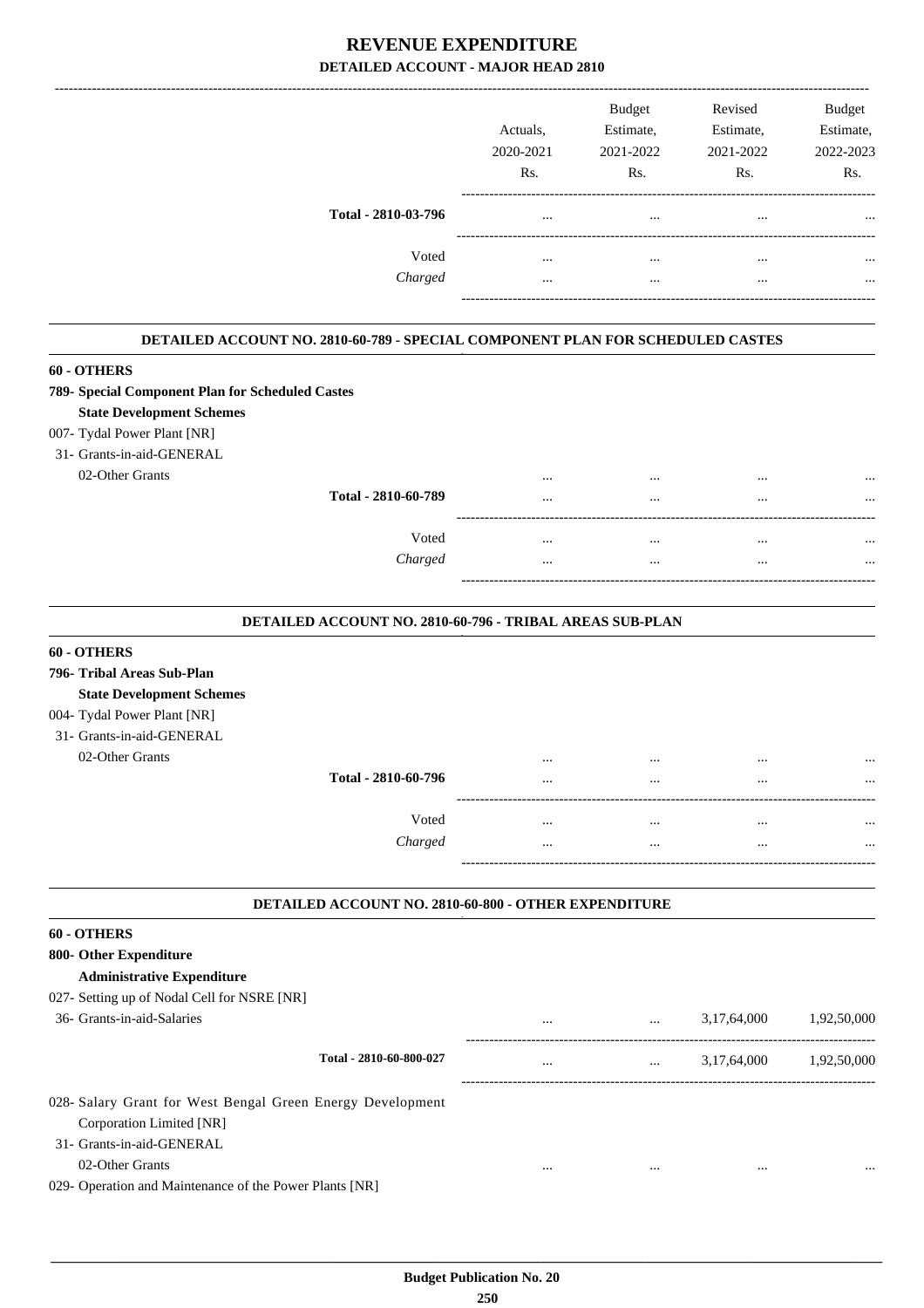|                                                                  | Actuals,<br>2020-2021<br>Rs. | Budget<br>Estimate,<br>2021-2022<br>Rs. | Revised<br>Estimate,<br>2021-2022<br>Rs. | Budget<br>Estimate,<br>2022-2023<br>Rs. |
|------------------------------------------------------------------|------------------------------|-----------------------------------------|------------------------------------------|-----------------------------------------|
| 31- Grants-in-aid-GENERAL                                        |                              |                                         |                                          |                                         |
| 02-Other Grants                                                  | $\cdots$                     | $\cdots$                                |                                          |                                         |
|                                                                  |                              |                                         |                                          |                                         |
| <b>Total - Administrative Expenditure</b>                        | $\cdots$                     | <b>Second Contract Contract</b>         | 3,17,64,000                              | 1,92,50,000                             |
| <b>State Development Schemes</b>                                 |                              |                                         |                                          |                                         |
| 031- Tydal Power Plant [NR]                                      |                              |                                         |                                          |                                         |
| 31- Grants-in-aid-GENERAL                                        |                              |                                         |                                          |                                         |
| 02-Other Grants                                                  |                              |                                         |                                          |                                         |
| 032- Solar Passive Building [NR]                                 |                              |                                         |                                          |                                         |
| 31- Grants-in-aid-GENERAL                                        |                              |                                         |                                          |                                         |
| 02-Other Grants                                                  |                              |                                         |                                          |                                         |
| 033- Improved Chulha 20-Point Programme [NR]                     |                              |                                         |                                          |                                         |
| 31- Grants-in-aid-GENERAL                                        |                              |                                         |                                          |                                         |
| 02-Other Grants                                                  |                              |                                         |                                          |                                         |
| 034- Energy Park [NR]                                            |                              |                                         |                                          |                                         |
| 31- Grants-in-aid-GENERAL                                        |                              |                                         |                                          |                                         |
| 02-Other Grants                                                  |                              |                                         |                                          |                                         |
| 035- Setting up of Nodal Cell for NRSE [NR]                      |                              |                                         |                                          |                                         |
| 31- Grants-in-aid-GENERAL                                        |                              |                                         |                                          |                                         |
| 02-Other Grants                                                  |                              |                                         |                                          |                                         |
| 36- Grants-in-aid-Salaries                                       |                              |                                         |                                          |                                         |
| 036- Clean Development Mechanism [NR]                            |                              |                                         |                                          |                                         |
| 31- Grants-in-aid-GENERAL                                        |                              |                                         |                                          |                                         |
| 02-Other Grants                                                  |                              |                                         |                                          |                                         |
| 037- New Renewable Sources of Energy including Bio-fuel [NR]     |                              |                                         |                                          |                                         |
| 31- Grants-in-aid-GENERAL                                        |                              |                                         |                                          |                                         |
| 02-Other Grants                                                  |                              |                                         |                                          |                                         |
| 038- Electric Vehicles [NR]                                      |                              |                                         |                                          |                                         |
| 31- Grants-in-aid-GENERAL                                        |                              |                                         |                                          |                                         |
| 02-Other Grants                                                  |                              | $\cdots$                                | $\cdots$                                 |                                         |
| 039- Grants to WBREDA for providing equity to W.B.Green Energy   |                              |                                         |                                          |                                         |
| Corporation [NR]                                                 |                              |                                         |                                          |                                         |
| 31- Grants-in-aid-GENERAL                                        |                              |                                         |                                          |                                         |
| 02-Other Grants                                                  |                              | $\ddotsc$                               |                                          | $\cdots$                                |
| 040- Procurement /Installation of Solr Photovoltaic System [NR]  |                              |                                         |                                          |                                         |
| 31- Grants-in-aid-GENERAL                                        |                              |                                         |                                          |                                         |
| 02-Other Grants                                                  | $\cdots$                     | $\ddotsc$                               |                                          |                                         |
| 041- Solar Passive Building [NR]                                 |                              |                                         |                                          |                                         |
| 31- Grants-in-aid-GENERAL                                        |                              |                                         |                                          |                                         |
| 02-Other Grants                                                  | $\cdots$                     | $\cdots$                                | $\cdots$                                 |                                         |
| 042- Procurement of the Installation of Wind Farm/Wind Pump [NR] |                              |                                         |                                          |                                         |
| 31- Grants-in-aid-GENERAL                                        |                              |                                         |                                          |                                         |
| 02-Other Grants                                                  | $\cdots$                     | $\ddotsc$                               | $\ddotsc$                                |                                         |
| 043- Implementation of Waste to Energy Scheme [NR]               |                              |                                         |                                          |                                         |
| 31- Grants-in-aid-GENERAL                                        |                              |                                         |                                          |                                         |
| 02-Other Grants                                                  | $\cdots$                     | $\ddotsc$                               |                                          | 1,00,00,000                             |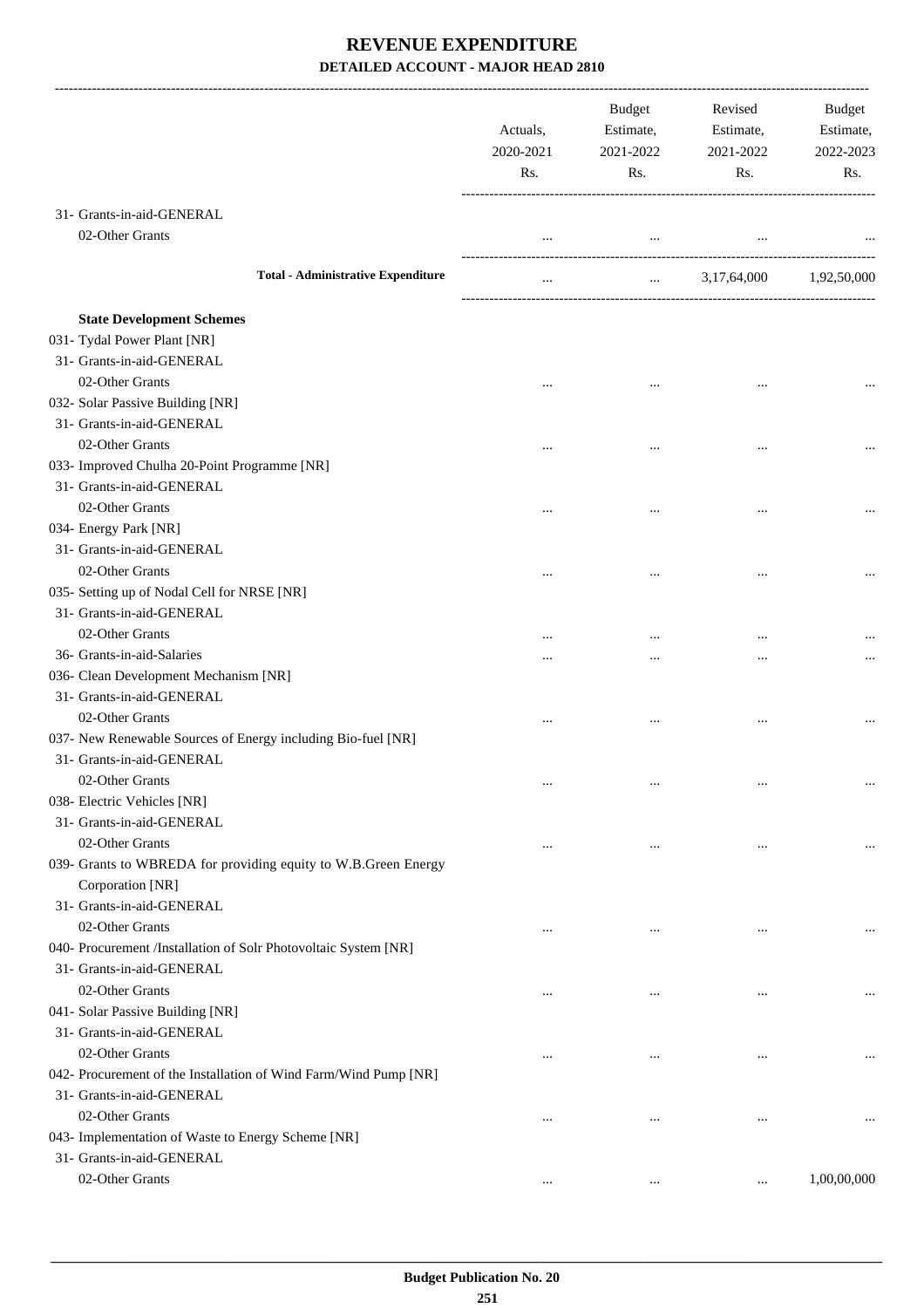|                                                                                             |                                          | Actuals,<br>2020-2021<br>Rs. | <b>Budget</b><br>Estimate,<br>2021-2022<br>Rs. | Revised<br>Estimate,<br>2021-2022<br>Rs. | <b>Budget</b><br>Estimate,<br>2022-2023<br>Rs. |
|---------------------------------------------------------------------------------------------|------------------------------------------|------------------------------|------------------------------------------------|------------------------------------------|------------------------------------------------|
|                                                                                             | Total - 2810-60-800-043                  |                              | $\cdots$                                       | $\cdots$                                 | 1,00,00,000                                    |
| 044- Co-Generation [NR]<br>31- Grants-in-aid-GENERAL<br>02-Other Grants<br>045- Survey [NR] |                                          |                              |                                                |                                          |                                                |
| 31- Grants-in-aid-GENERAL<br>02-Other Grants                                                |                                          | $\ddotsc$                    | 2,83,00,000                                    | 94,33,000                                | 3,50,00,000                                    |
|                                                                                             | Total - 2810-60-800-045                  | $\cdots$                     |                                                | 2,83,00,000 94,33,000                    | 3,50,00,000                                    |
|                                                                                             | <b>Total - State Development Schemes</b> | $\cdots$                     | 2,83,00,000                                    | 94,33,000                                | 4,50,00,000                                    |
|                                                                                             | Total - 2810-60-800                      | $\cdots$                     | 2,83,00,000                                    | 4,11,97,000                              | 6,42,50,000                                    |
|                                                                                             | Voted<br>Charged                         | $\cdots$<br>$\cdots$         | 2,83,00,000<br>                                | 4, 11, 97, 000<br>$\cdots$               | 6,42,50,000                                    |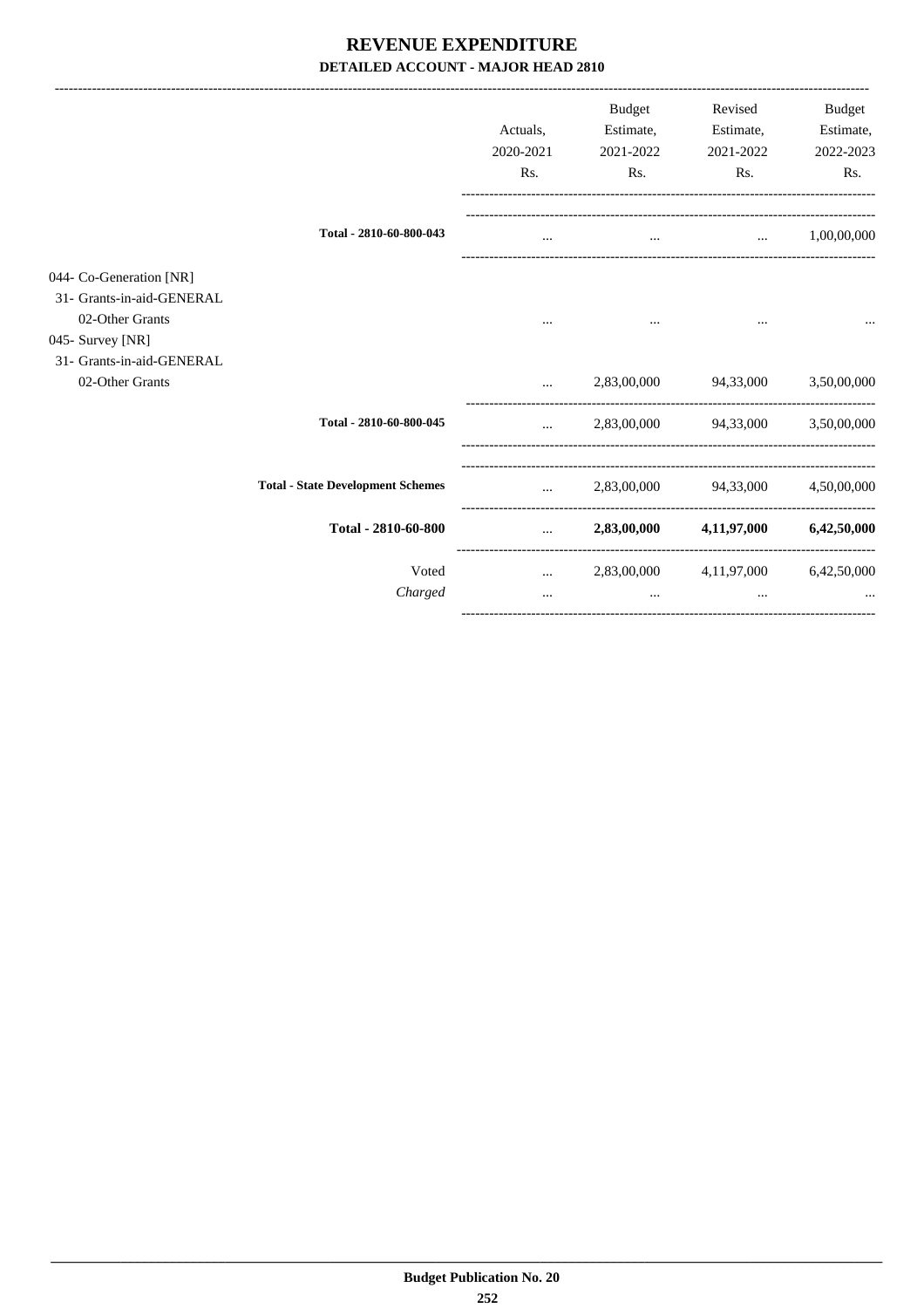## **REVENUE EXPENDITURE**

#### **DEMAND No. 78**

## **Non-Conventional and Renewable Energy Sources Department**

**C - Economic Services - (j) General Economic Services**

**Head of Account : 3451 - Secretariat-Economic Services** 

| Voted Rs. 3,06,77,000      | Charged Rs. Nil |             |             |                  |
|----------------------------|-----------------|-------------|-------------|------------------|
|                            |                 | Voted Rs.   | Charged Rs. | <b>Total Rs.</b> |
| <b>Gross Expenditure</b>   |                 | 3,06,77,000 | $\cdots$    | 3,06,77,000      |
| <b>Deduct - Recoveries</b> |                 | $-2.000$    | $\cdots$    | $-2.000$         |
| <b>Net Expenditure</b>     |                 | 3,06,75,000 |             | 3,06,75,000      |

### **REVENUE EXPENDITURE ABSTRACT ACCOUNT**

---------------------------------------------------------------------------------------------------------------------------------------------------------------------------------

|                                                                |                                                                         |                                                  | Budget                                                                                              | Revised                                                                                                             | Budget            |
|----------------------------------------------------------------|-------------------------------------------------------------------------|--------------------------------------------------|-----------------------------------------------------------------------------------------------------|---------------------------------------------------------------------------------------------------------------------|-------------------|
|                                                                |                                                                         | Actuals,                                         | Estimate,                                                                                           | Estimate,                                                                                                           | Estimate,         |
|                                                                |                                                                         | 2020-2021                                        | 2021-2022                                                                                           | 2021-2022                                                                                                           | 2022-2023         |
|                                                                |                                                                         | Rs.                                              | $\mathbf{Rs.}$                                                                                      | Rs.                                                                                                                 | Rs.               |
| 090- Secretariate                                              |                                                                         |                                                  |                                                                                                     |                                                                                                                     |                   |
| Administrative Expenditure<br><b>State Development Schemes</b> |                                                                         | 2,92,333                                         |                                                                                                     | $6,10,21,000$ $1,59,65,000$                                                                                         | 3,06,77,000       |
|                                                                |                                                                         |                                                  | the contract of the contract of the contract of the contract of the contract of the contract of the |                                                                                                                     |                   |
|                                                                | <b>Total - 090</b>                                                      |                                                  | 2,92,333 6,10,21,000 1,59,65,000 3,06,77,000                                                        |                                                                                                                     |                   |
|                                                                | Grand Total - Gross 2,92,333 6,10,21,000 1,59,65,000 3,06,77,000        |                                                  |                                                                                                     |                                                                                                                     |                   |
|                                                                | Voted                                                                   |                                                  | 2,92,333 6,10,21,000 1,59,65,000 3,06,77,000                                                        |                                                                                                                     |                   |
|                                                                |                                                                         |                                                  | Charged                                                                                             |                                                                                                                     |                   |
|                                                                | Administrative Expenditure 2,92,333 6,10,21,000 1,59,65,000 3,06,77,000 |                                                  |                                                                                                     |                                                                                                                     |                   |
|                                                                | <b>State Development Schemes</b>                                        | and the control of the control of the control of | $\cdots$                                                                                            | and the contract of the contract of the contract of the contract of the contract of the contract of the contract of |                   |
|                                                                | <b>Deduct Recoveries</b>                                                |                                                  |                                                                                                     |                                                                                                                     | $-2,000$ $-2,000$ |
|                                                                | Grand Total - Net 2,92,333 6,10,21,000 1,59,63,000 3,06,75,000          |                                                  |                                                                                                     |                                                                                                                     |                   |
|                                                                |                                                                         |                                                  | Voted 2,92,333 6,10,21,000 1,59,63,000 3,06,75,000                                                  |                                                                                                                     |                   |
|                                                                |                                                                         |                                                  |                                                                                                     |                                                                                                                     |                   |
|                                                                |                                                                         |                                                  |                                                                                                     |                                                                                                                     |                   |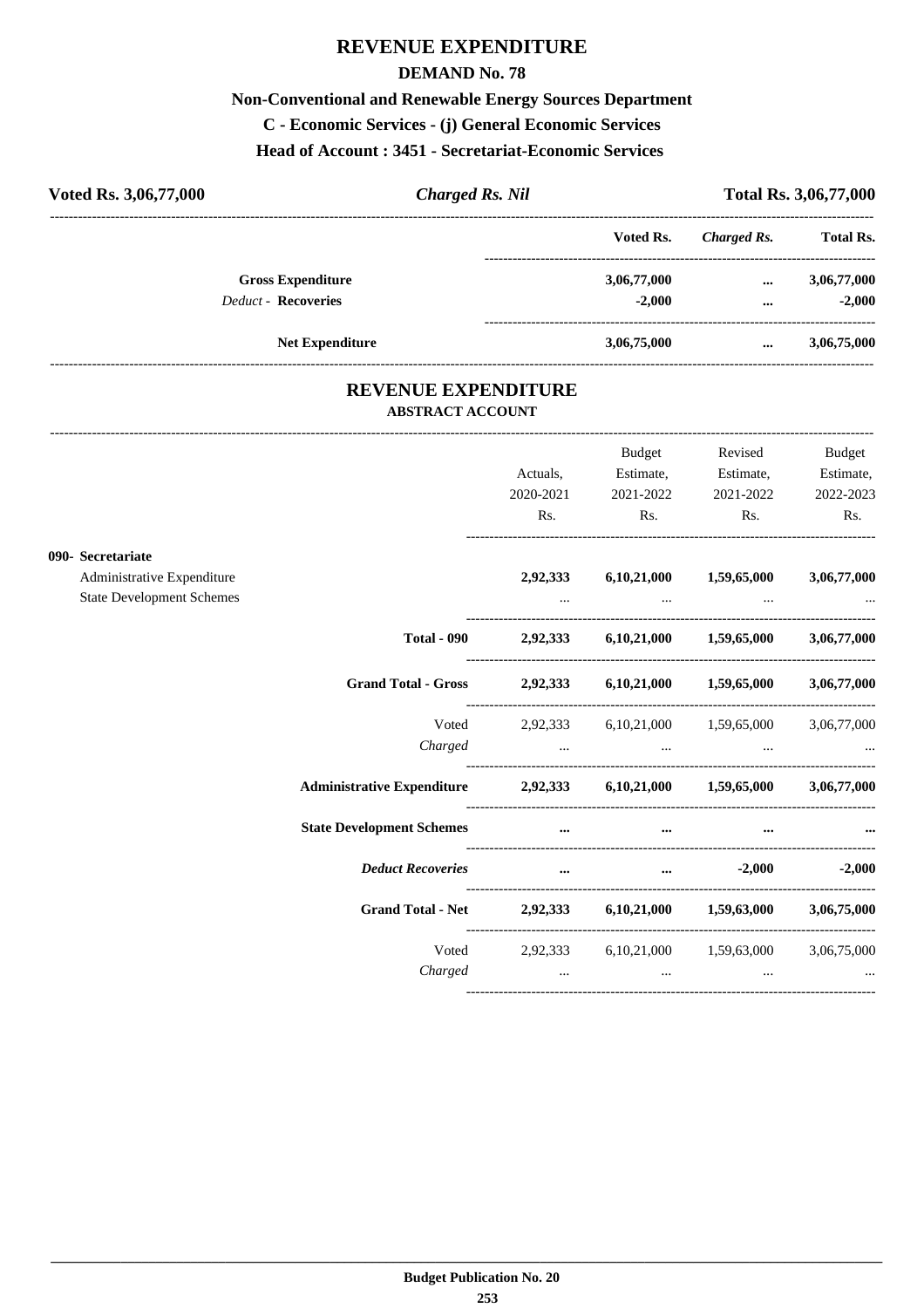|                                                                          | Actuals,<br>2020-2021<br>Rs. | <b>Budget</b><br>Estimate,<br>2021-2022<br>Rs. | Revised<br>Estimate,<br>2021-2022<br>Rs. | <b>Budget</b><br>Estimate,<br>2022-2023<br>Rs. |
|--------------------------------------------------------------------------|------------------------------|------------------------------------------------|------------------------------------------|------------------------------------------------|
| DETAILED ACCOUNT NO. 3451-00-090 - SECRETARIATE                          |                              |                                                |                                          |                                                |
| 090- Secretariate                                                        |                              |                                                |                                          |                                                |
| <b>Administrative Expenditure</b>                                        |                              |                                                |                                          |                                                |
| 058- Department of Non-Conventional and Renewable Energy<br>Sources [NR] |                              |                                                |                                          |                                                |
| 01- Salaries                                                             |                              |                                                |                                          |                                                |
|                                                                          |                              |                                                |                                          |                                                |
| 01-Pay                                                                   |                              | 4,80,00,000                                    | 71,02,000                                | 2,00,00,000                                    |
| 14-Grade Pay                                                             |                              | $\cdots$                                       | $\cdots$                                 |                                                |
| 02-Dearness Allowance                                                    |                              | 13,08,000                                      | 7,00,000                                 | 12,00,000                                      |
| 03-House Rent Allowance                                                  |                              | 66,00,000                                      | 6,75,000                                 | 12,00,000                                      |
| 04-Ad hoc Bonus                                                          |                              | 1,32,000                                       | 16,000                                   | 50,000                                         |
| 07-Other Allowances                                                      | $\ddotsc$                    | 11,10,000                                      | 30,000                                   | 11,44,000                                      |
| 12-Medical Allowance                                                     | $\ddotsc$                    | 10,000                                         | 1,000                                    | 11,000                                         |
| Total - 3451-00-090-058-01                                               | $\cdots$                     | 5.71.60.000                                    | 85,24,000                                | 2,36,05,000                                    |
| 02- Wages                                                                | 2,25,333                     |                                                | 12,10,000                                | 12,40,000                                      |
| 07- Medical Reimbursements                                               |                              | $\cdots$<br>1,42,000                           | 1,42,000                                 | 1,45,000                                       |
| 11- Travel Expenses                                                      |                              |                                                |                                          | 2,59,000                                       |
| 12- Medical Reimbursements under WBHS 2008                               |                              | 2,54,000                                       | 2,54,000                                 |                                                |
|                                                                          | .                            | 3,26,000                                       | 3,26,000                                 | 3,33,000                                       |
| 13- Office Expenses                                                      |                              |                                                |                                          |                                                |
| 01-Electricity                                                           |                              | 1,08,000                                       | 1,08,000                                 | 1,10,000                                       |
| 02-Telephone                                                             |                              | 1,33,000                                       | 1,33,000                                 | 1,36,000                                       |
| 03-Maintenance / P.O.L. for Office Vehicles                              | $\cdots$                     | 4,89,000                                       | 16,27,000                                | 22,00,000                                      |
| 04-Other Office Expenses                                                 | 67,000                       | 10,53,000                                      | 10,53,000                                | 10,74,000                                      |
| Total - 3451-00-090-058-13                                               | 67,000                       | 17,83,000                                      | 29,21,000                                | 35,20,000                                      |
| 26- Advertising and Publicity Expenses                                   | $\cdots$                     | 6,32,000                                       | 50,000                                   | 6,51,000                                       |
| 77- Computerisation                                                      | $\cdots$                     | $\ldots$                                       | 18,14,000                                | 2,00,000                                       |
| 98- Training                                                             | $\cdots$                     | 7,24,000                                       | 7,24,000                                 | 7,24,000                                       |
|                                                                          |                              |                                                |                                          |                                                |
| <b>Total - Administrative Expenditure</b>                                | 2,92,333                     |                                                | 6,10,21,000 1,59,65,000                  | 3,06,77,000                                    |
| <b>State Development Schemes</b>                                         |                              |                                                |                                          |                                                |
| 059- Department of Power [NR]                                            |                              |                                                |                                          |                                                |
| 13- Office Expenses                                                      |                              |                                                |                                          |                                                |
| 01-Electricity                                                           |                              |                                                |                                          |                                                |
| 02-Telephone                                                             | .                            | $\cdots$                                       | $\cdots$                                 | $\cdots$                                       |
| 03-Maintenance / P.O.L. for Office Vehicles                              | $\cdots$                     | $\cdots$                                       | $\ddotsc$                                |                                                |
| 04-Other Office Expenses                                                 | $\cdots$                     | $\cdots$                                       | $\cdots$                                 | $\cdots$                                       |
| Total - 3451-00-090                                                      | 2,92,333                     | 6,10,21,000                                    | 1,59,65,000                              | 3,06,77,000                                    |
| Voted                                                                    |                              | 2,92,333 6,10,21,000 1,59,65,000               |                                          | 3,06,77,000                                    |
| Charged                                                                  | $\cdots$                     | $\cdots$                                       | $\cdots$                                 |                                                |
|                                                                          |                              |                                                |                                          |                                                |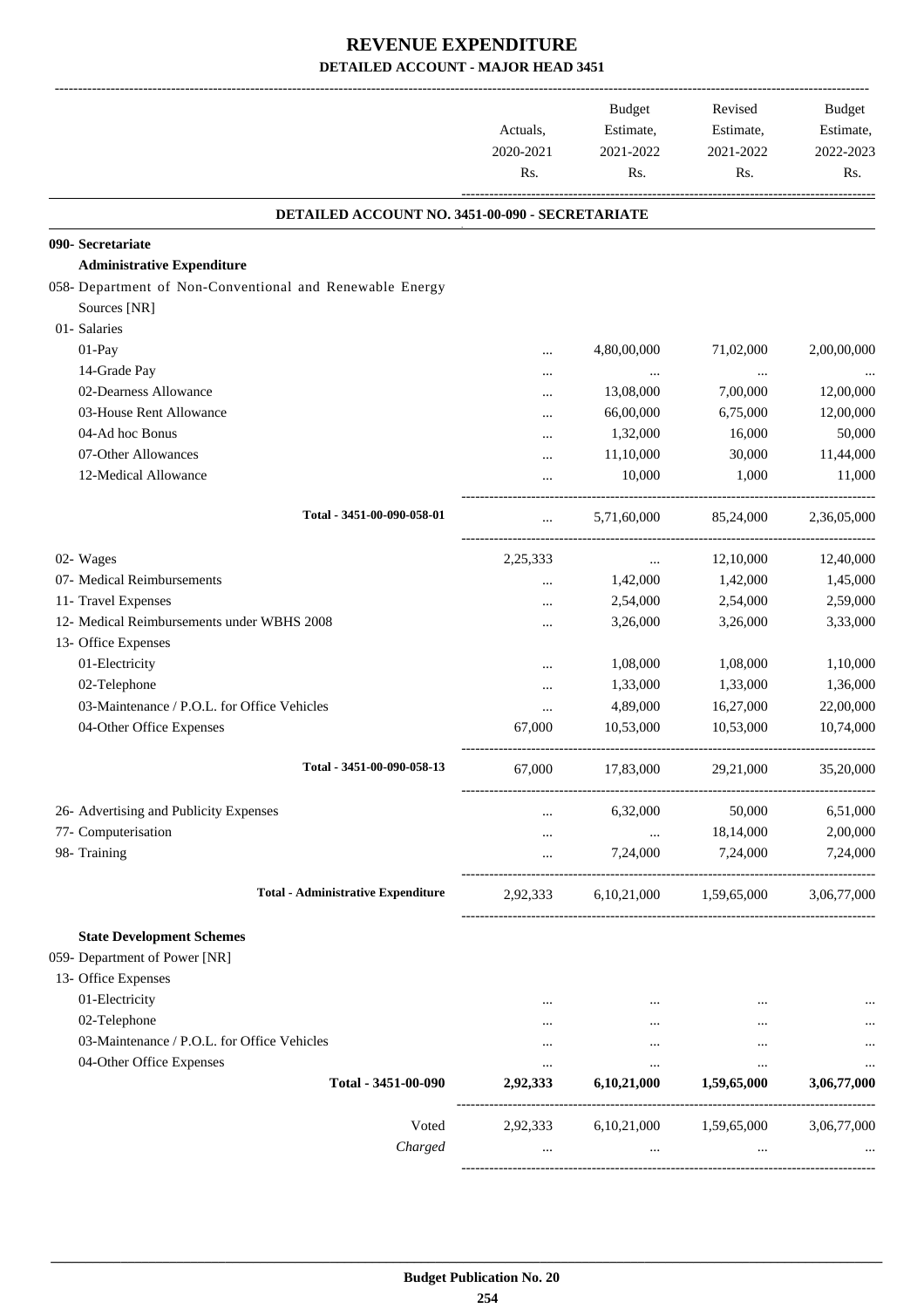|                                                                                              | Actuals,<br>2020-2021<br>Rs. | Budget<br>Estimate,<br>2021-2022<br>Rs. | Revised<br>Estimate,<br>2021-2022<br>Rs. | <b>Budget</b><br>Estimate,<br>2022-2023<br>Rs. |
|----------------------------------------------------------------------------------------------|------------------------------|-----------------------------------------|------------------------------------------|------------------------------------------------|
| <b>DETAILED ACCOUNT NO. 3451 - DEDUCT RECOVERIES IN REDUCTION OF EXPENDITURE</b>             |                              |                                         |                                          |                                                |
| 090- Secretariate                                                                            |                              |                                         |                                          |                                                |
| Administrative Expenditure                                                                   |                              |                                         |                                          |                                                |
| 058-Department of Non-Conventional and Renewable Energy<br>Sources [NR]                      |                              |                                         |                                          |                                                |
| 70-Deduct Recoveries                                                                         |                              |                                         |                                          |                                                |
| 01-Others                                                                                    |                              | $\cdots$                                | $-1,000$                                 | $-1,000$                                       |
| 02-W.B.H.S. 2008                                                                             |                              | $\cdots$                                | $\cdots$                                 |                                                |
| Total - 090 - Deduct - Recoveries                                                            | $\cdots$                     | $\cdots$                                | $-1,000$                                 | $-1,000$                                       |
| 911- Deduct Recoveries of Overpayments                                                       |                              |                                         |                                          |                                                |
| Administrative Expenditure                                                                   |                              |                                         |                                          |                                                |
| 040-Department of Department of Non-Conventional and Renewable<br><b>Energy Sources [NR]</b> |                              |                                         |                                          |                                                |
| 70-Deduct Recoveries<br>01-Others                                                            |                              | $\cdots$                                | $-1,000$                                 | $-1,000$                                       |
| Total - 911 - Deduct - Recoveries                                                            | $\cdots$                     | $\cdots$                                | $-1.000$                                 | $-1,000$                                       |
| Total - 3451 - Deduct - Recoveries                                                           | $\cdots$                     | $\cdots$                                | $-2,000$                                 | $-2,000$                                       |

-----------------------------------------------------------------------------------------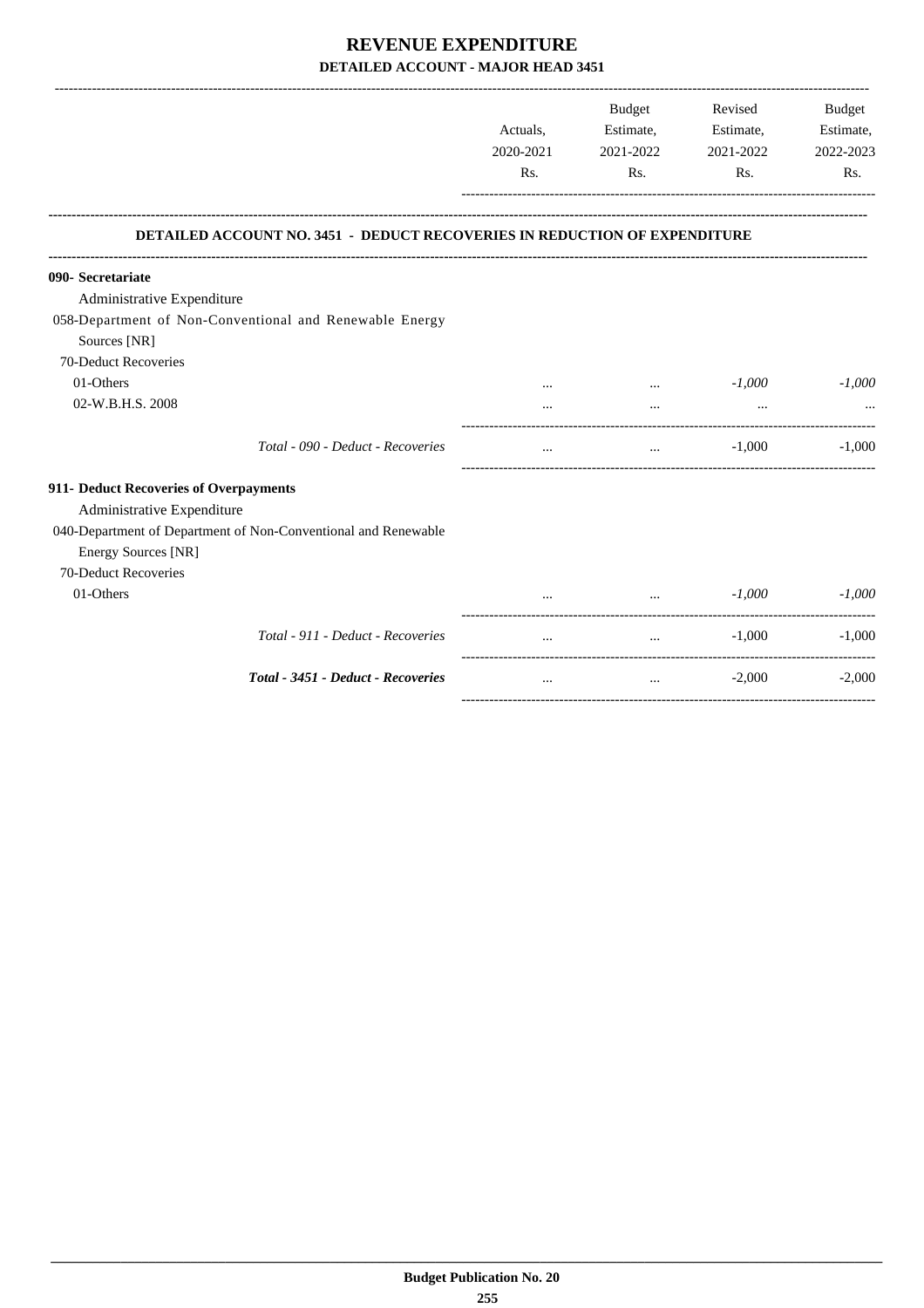# **CAPITAL EXPENDITURE**

### **DEMAND No. 78**

### **Non-Conventional and Renewable Energy Sources Department**

## C. Capital Accounts of Economic Services - (e) Capital Account of Energy

#### Head of Account: 4810 - Capital Outlay on Non-Conventional Sources of Energy

| <b>Voted Rs. Nil</b>       | <b>Charged Rs. Nil</b> |                       | <b>Total Rs. Nil</b> |
|----------------------------|------------------------|-----------------------|----------------------|
|                            |                        | Voted Rs. Charged Rs. | <b>Total Rs.</b>     |
| <b>Gross Expenditure</b>   |                        | $\cdots$<br>$\cdots$  | $\cdots$             |
| <b>Deduct - Recoveries</b> |                        | $\cdots$<br>$\cdots$  | $\cdots$             |
|                            |                        |                       |                      |
| <b>Net Expenditure</b>     |                        | <br>$\cdots$          |                      |

### **CAPITAL EXPENDITURE ABSTRACT ACCOUNT**

------------------------------

|                                  |           | <b>Budget</b>                              | Revised   | <b>Budget</b> |
|----------------------------------|-----------|--------------------------------------------|-----------|---------------|
|                                  | Actuals,  | Estimate,                                  | Estimate, | Estimate,     |
|                                  | 2020-2021 | 2021-2022                                  | 2021-2022 | 2022-2023     |
|                                  | Rs.       | Rs.                                        | Rs.       | Rs.           |
| 600- Others                      |           |                                            |           |               |
| <b>State Development Schemes</b> | 24,96,849 | <b>Contract Contract Contract Contract</b> | 33,33,000 | $\cdots$      |
| <b>Total - 600</b>               | 24,96,849 | $\mathbf{r}$                               | 33,33,000 | $\ddotsc$     |
| <b>Grand Total - Gross</b>       | 24,96,849 |                                            | 33,33,000 | $\cdots$      |
| Voted                            | 24,96,849 | and the company of the company of          | 33,33,000 | $\cdots$      |
| Charged                          | $\cdots$  | and the contract of the contract of        |           |               |
| <b>State Development Schemes</b> | 24,96,849 | $\cdots$                                   | 33,33,000 | $\cdots$      |
| <b>Deduct Recoveries</b>         | $\cdots$  | $\cdots$                                   | $\cdots$  |               |
| <b>Grand Total - Net</b>         | 24,96,849 | $\cdots$                                   | 33,33,000 | $\cdots$      |
| Voted                            | 24,96,849 | $\ldots$ 33,33,000                         |           | $\cdots$      |
| Charged                          | $\ddotsc$ | $\cdots$                                   | $\cdots$  | $\cdots$      |
|                                  |           |                                            |           |               |